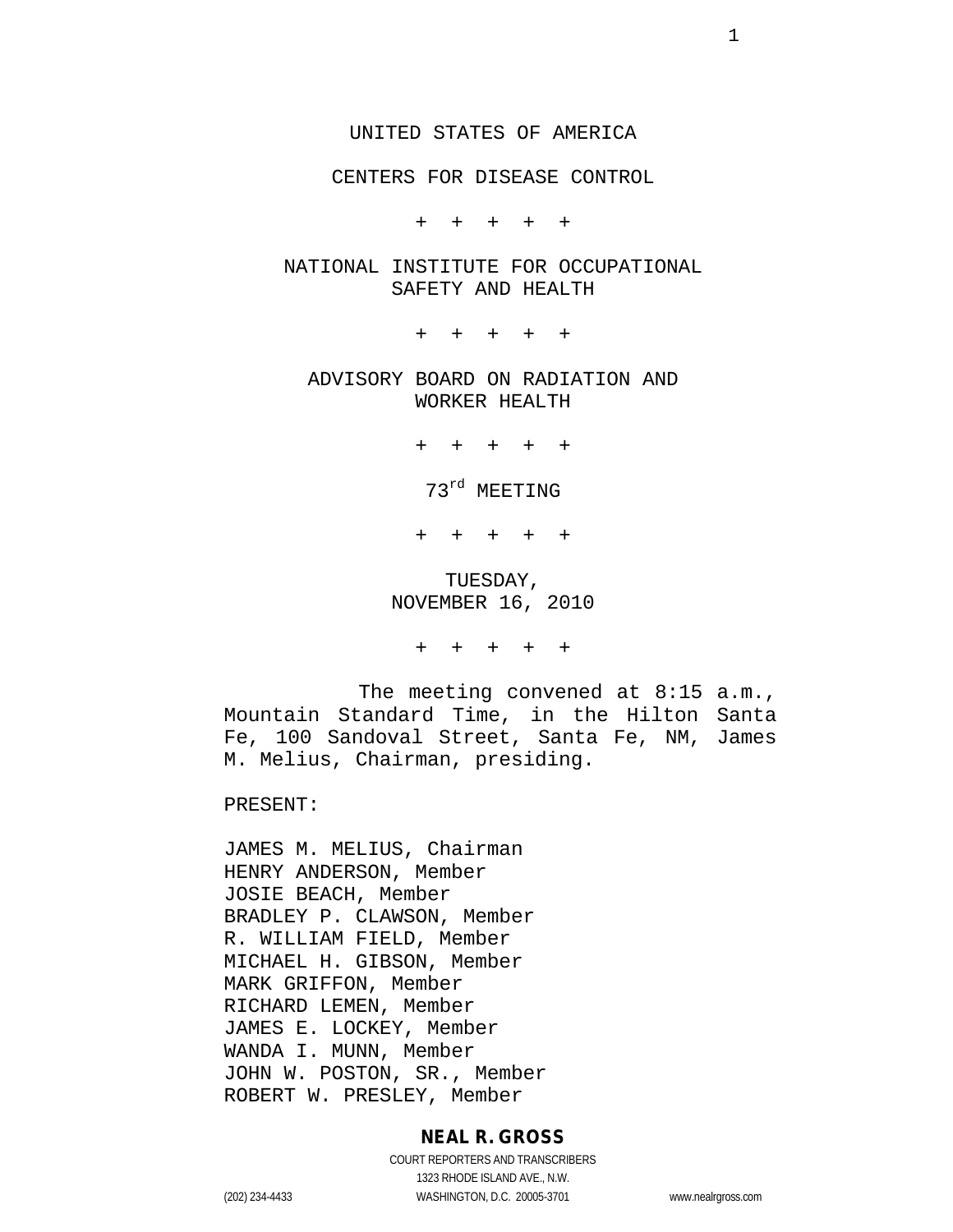PRESENT: (CONT.)

DAVID B. RICHARDSON, Member GENEVIEVE S. ROESSLER, Member PHILLIP SCHOFIELD, Member PAUL L. ZIEMER, Member TED KATZ, Designated Federal Official

REGISTERED AND/OR PUBLIC COMMENT PARTICIPANTS:

ADAMS, NANCY, NIOSH Contractor AL-NABULSI, ISAF, DOE BEAVERS, DANNY BROEHM, JASON, CDC BURGOS, ZAIDA, NIOSH CARROLL, DENNIS, REUTERS CHAPMAN, RICHARD CORDOVA, PRISCILLA CORDOVA, ROSENDRE CORDOVAN, ROCINDO CORIZ, ELIAS CRUZ, RUBEN, CDC DOMINGUEZ, PRISCILLA ELLISON, CHRIS, DCAS ESTRADA, GERALDINE ESTRADA, ROBERT FITZGERALD, JOE, SC&A GALLEGOS, BARBARA GALLEGOS, DANIEL GARCIA, PAUL GARLEY, ELOY GERDLIN, THERSA GLOVER, SAM, DCAS GONZALES, ALFRED GRIEGO, JOE GUTIERREZ, DAMIAN GUTIERREZ, LEROY HARVERY, JOHN HEMPERLY, BILLIE HERRERA, MARCELLA HEWLETT, A. HINNEFELD, STU, DCAS JACQUEZ-ORITZ, MICHELE, Office of Senator Tom Udall

## **NEAL R. GROSS**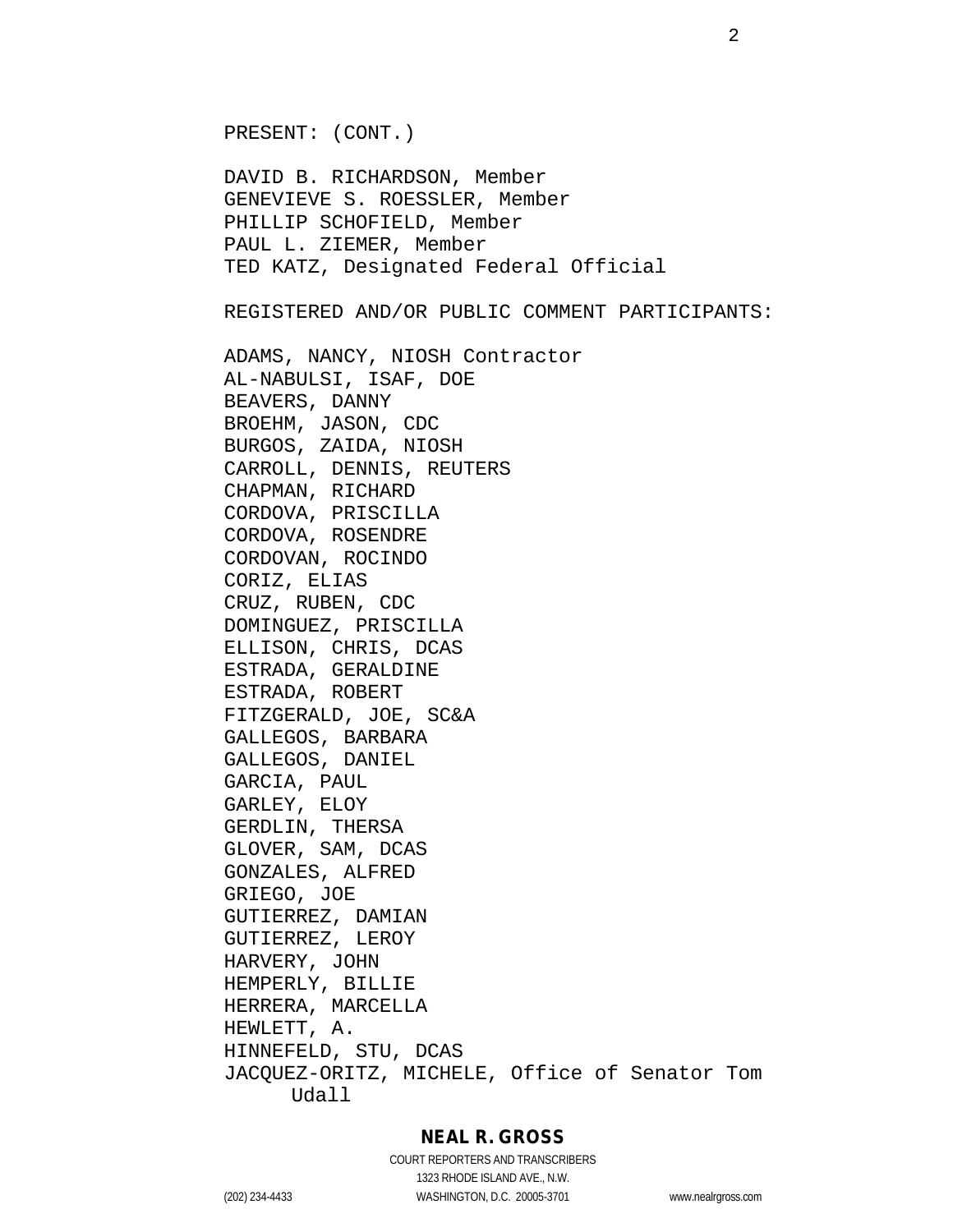REGISTERED AND/OR PUBLIC COMMENT PARTICIPANTS:

JOHNSON, RICHARD KOTSCH, JEFF, DOL LEITON, RACHEL, DOL LENTZ, GENE LEWIS, GREG, DOE LUCERO, CONSUELO MAEZ-CLOVIS, PRISCILLA MAKHIJANI, ARJUN, SC&A MANDRIL, CHRIS MANZANARES, JENNIFER, Office of Congressman Ben Lujan MARTINEZ, EPPIE MARTINEZ, GILBERT MARTINEZ, JOSE MARTINEZ, MARCELLA MARTINEZ, ROSE MAURO, JOHN, SC&A MCDOUGALL, VERNON, ATL MCFEE, MATT, ORAU Team MCKEEL, DAN, Dow Madison Petitioner\* MEDINA, ANNABELLE MEDINA, CLYDE MONDRAGON, MELINDA NETON, JIM, DCAS [Identifying information redacted] ORTEGA, RAYMOND ORTIZ, ANITA ORTIZ, DANIEL ORTIZ, LLOYD ORTIZ, ORLANDO PADRERO, J. PRESLEY, LOUISE QUINTANA, ROSE ANN RAEL, LOIS REGENSHERG, J. ROMERO, JESUS ROMERO, MICHAEL ROMERO, SAMUEL RORIE, JONIE ROYBAL, GILBERT RUIZ, HARRIET RUTHERFORD, LAVON, DCAS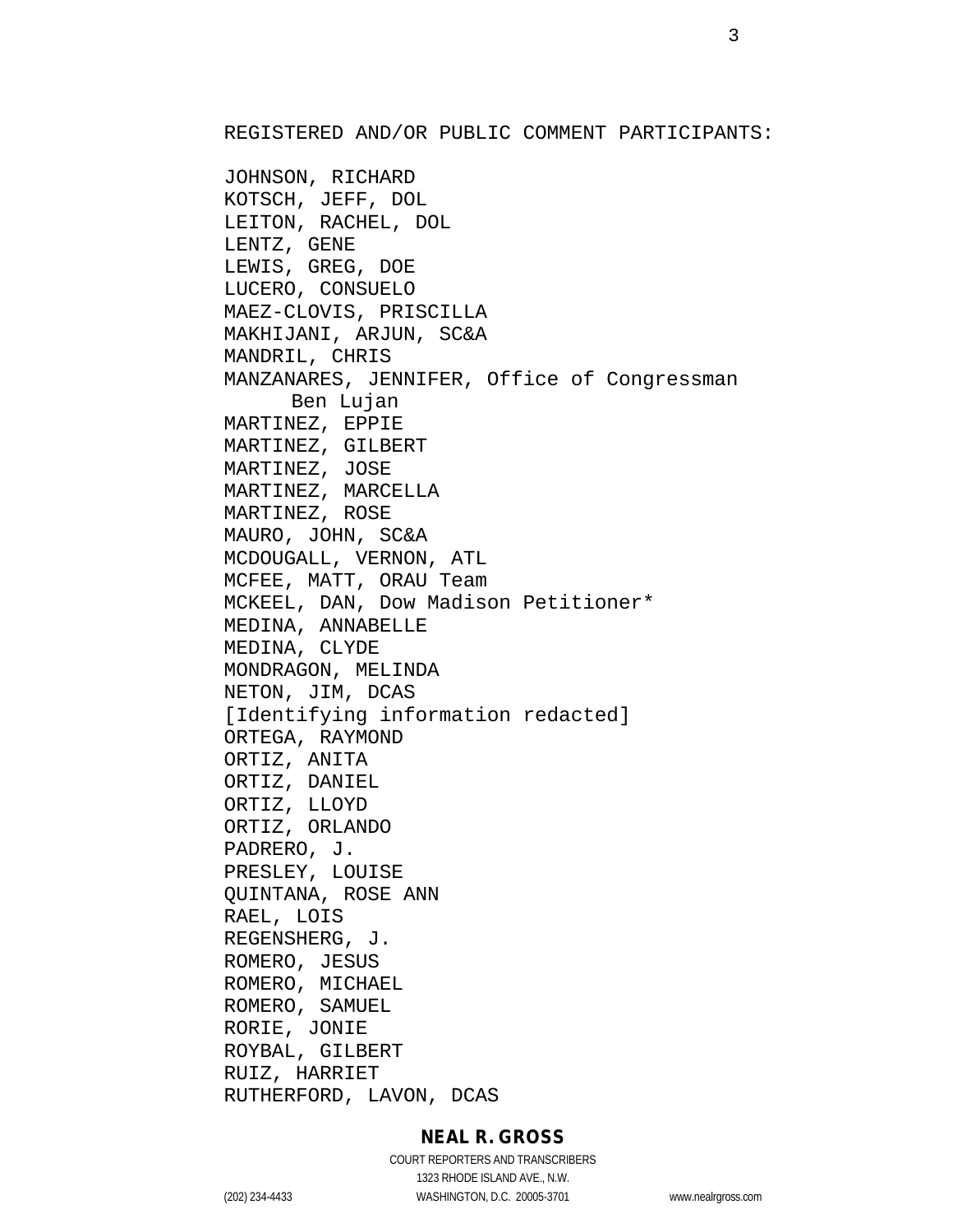REGISTERED AND/OR PUBLIC COMMENT PARTICIPANTS:

SALAZAR, MERLINIDA SANDERS, GEORGIA SANDERS, RAY SANDOVAL, M. SNODGRASS, ROGER TERRA, MAXINE THURBER, BILL, SC&A TRUJILLO, BENINA TRUJILLO, CHARLIE TRUJILLO, CORNELIO TRUJILLO, JUAN TRUJILLO, REBECCA ULIBARRI, THERESA VALDEZ, ANTHONY VALENCIA, ROBERT VALERIO, LORETTA, Office of Nuclear Workers' Advocacy WADE, LEW, NIOSH Contractor ZAMORA, RUDY

\*Participating via telephone

# **NEAL R. GROSS**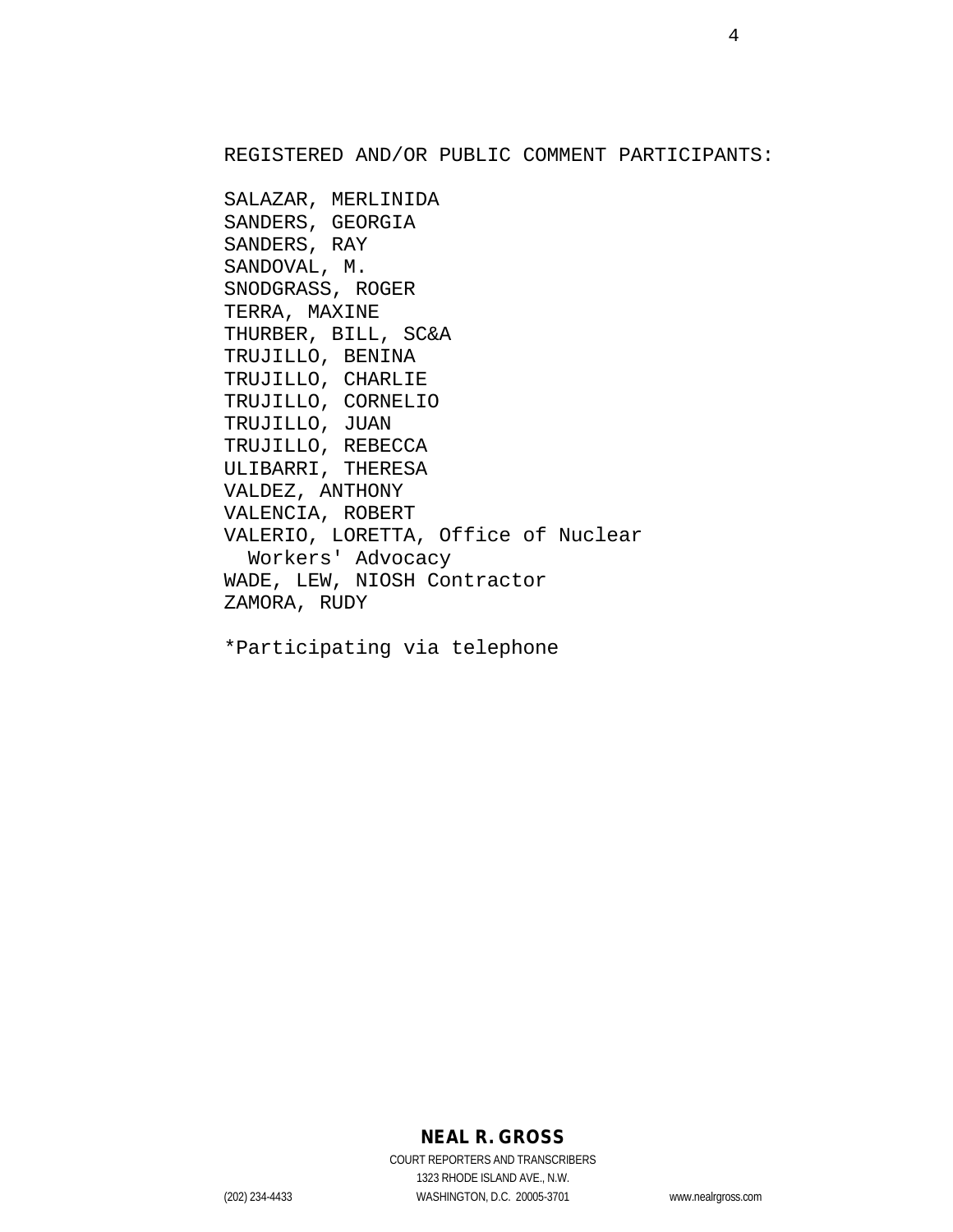| WELCOME:                                          |  |
|---------------------------------------------------|--|
| James Melius, Chairman  6/9                       |  |
| Ted Katz, Exec. Secretary  6                      |  |
| NIOSH PROGRAM UPDATE/EVALUATION UPDATE:           |  |
| Stuart Hinnefeld, NIOSH  10                       |  |
| Questions/Comments:  29                           |  |
| Lewis Wade, NIOSH  44                             |  |
| DOL PROGRAM UPDATE:                               |  |
| Rachel Leiton, DOL  52<br>Questions/Comments:  78 |  |
|                                                   |  |
| DOE PROGRAM UPDATE:                               |  |
| Greg Lewis, DOE  101                              |  |
| Questions/Comments:  122                          |  |
|                                                   |  |
| GE EVENDALE SEC PETITION:                         |  |
| Stuart Hinnefeld, NIOSH  140                      |  |
| Questions/Comments:  158                          |  |
| DOW CHEMICAL (MADISON SITE):                      |  |
| James Melius, Chairman  171                       |  |
| LaVon Rutherford, NIOSH  173                      |  |
| Questions/Comments:  185                          |  |
| Bill Thurber, SC&A  193                           |  |
| SEC Petition (PV):                                |  |
| Dan McKeel, Dow  211                              |  |
|                                                   |  |
| SIMONDS SAW & STEEL COMPANY:                      |  |
| Samuel Glover, NIOSH  230                         |  |
|                                                   |  |
| Motion to Accept SEC to Residual Time:  260       |  |
| Vote: 16-0 to Accept:  260                        |  |
| DOW MADISON DISCUSSION:                           |  |
| James Melius, Chairman  263                       |  |
| Questions/Comments:  265                          |  |
|                                                   |  |
| BOARD WORK SESSION:                               |  |
| Pre-Screening Process List  273                   |  |
| Motion/Vote: Approve List  292                    |  |
|                                                   |  |

# **NEAL R. GROSS**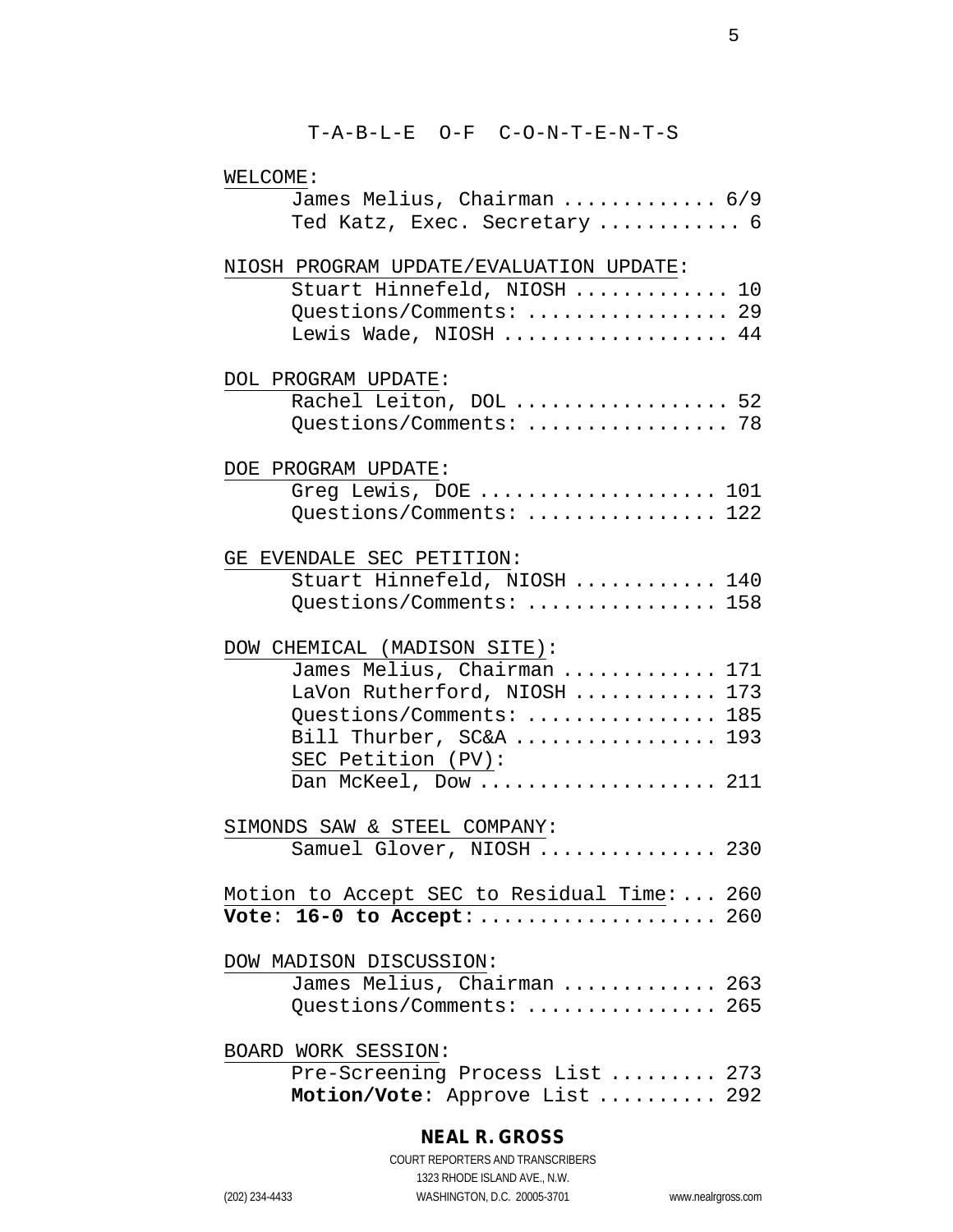T-A-B-L-E O-F C-O-N-T-E-N-T-S

# BOARD WORK SESSION (Continued):

| Response to Public Comments  292 |  |  |  |  |  |
|----------------------------------|--|--|--|--|--|
|----------------------------------|--|--|--|--|--|

WORK GROUP UPDATE:

| James Melius, Chairman  318         |     |
|-------------------------------------|-----|
| Brookhaven: Josie Beach             | 319 |
| Chapman Valve: John Poston          | 320 |
| Fernald: Bradley Clawson            | 324 |
| Hanford: James Melius               | 325 |
| Idaho: Phil Schofield               | 326 |
| Lawrence Berkeley: Paul Ziemer      | 327 |
| Mound: Josie Beach                  | 328 |
| Pantex: Bradley Clawson             | 329 |
| Pinellas: Phil Schofield            | 329 |
| Piqua: John Poston                  | 330 |
| Portsmouth Paducah K-25: Schofield. | 330 |
| Rocky: Mark Griffon                 | 331 |
| Santa Susana: Mike Gibson           | 331 |
| Savannah River: Mark Griffon        | 331 |
| SEC WG: James Melius                | 332 |
| TBD-6000: Paul Ziemer               | 334 |
| TBD-6001: Henry Anderson            | 340 |
| Dose Reconstruction: Mark Griffon   | 345 |

#### LANL WORK GROUP UPDATE:

|  |  |  |  | Mark Griffon, WG Chair  349 |  |
|--|--|--|--|-----------------------------|--|
|--|--|--|--|-----------------------------|--|

#### PUBLIC COMMENT:

| Jennifer Manzanares, Representative |
|-------------------------------------|
| for Congressman Lujan  372          |
| Andrew Evaskovich<br>375            |
| Loretta Valerio<br>388              |
| 395<br>Jesus Romero                 |
| Lois Rael  399                      |
| Danny Beavers  404                  |
| Melinda Mondragon  407              |
| Marcella Martinez  417              |
| Richard Johnson  422/472            |
| Priscilla Maez-Clovis  426/463      |
| Ray Sanders  433                    |
| Richard Chapman  436                |
| Anthony Valdez  443                 |

## **NEAL R. GROSS**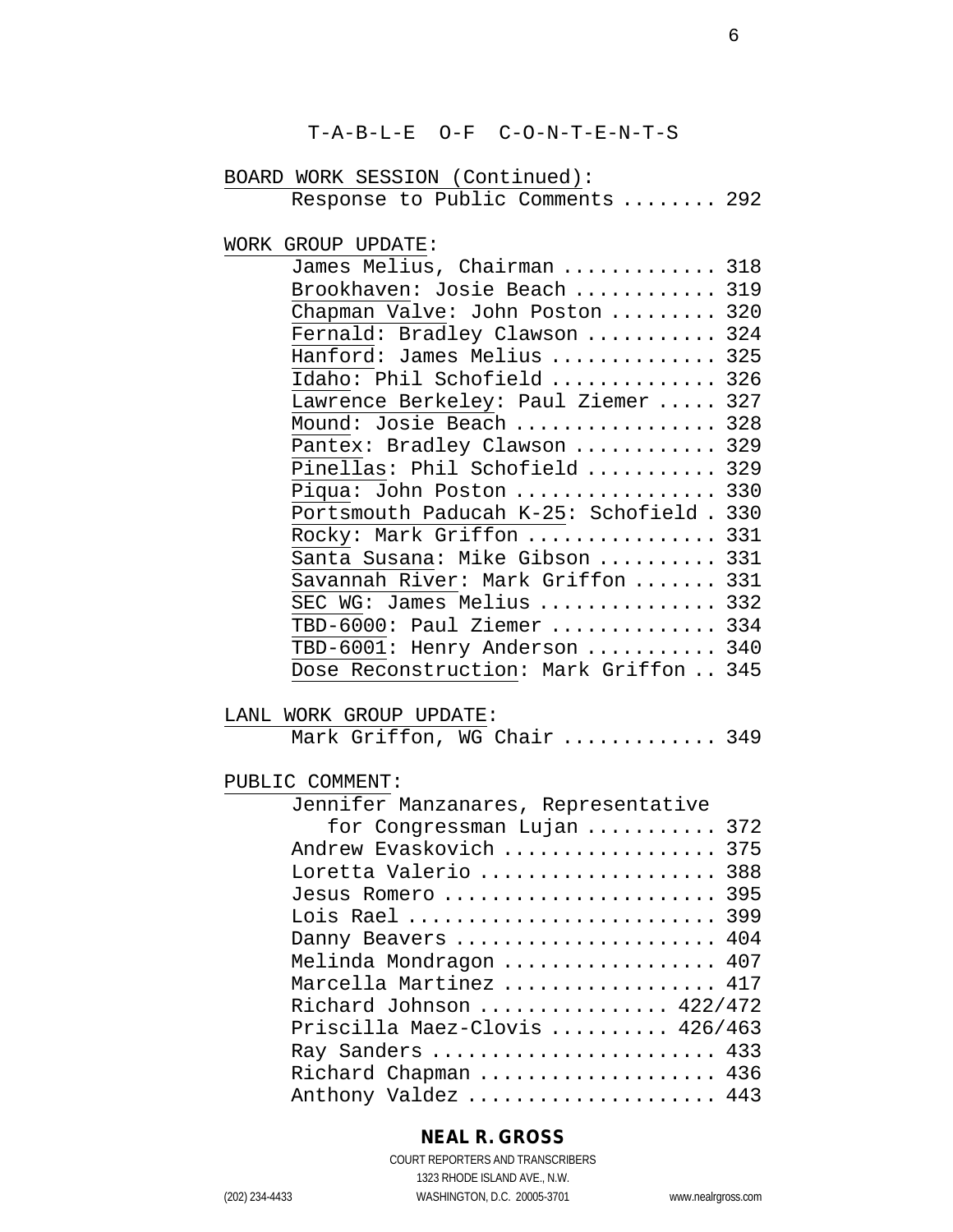T-A-B-L-E O-F C-O-N-T-E-N-T-S

PUBLIC COMMENT (Continued):

| Clyde Medina  453           |  |
|-----------------------------|--|
| Rose Ann Quintana  455      |  |
| Elias Coriz  458            |  |
| Rocindo Cordovan  461/479   |  |
| Raymond Ortega  464         |  |
| Paul Garcia  470            |  |
| Lloyd Ortiz  474            |  |
| ADJOURN:                    |  |
| James Melius, Chairman  479 |  |

## **NEAL R. GROSS**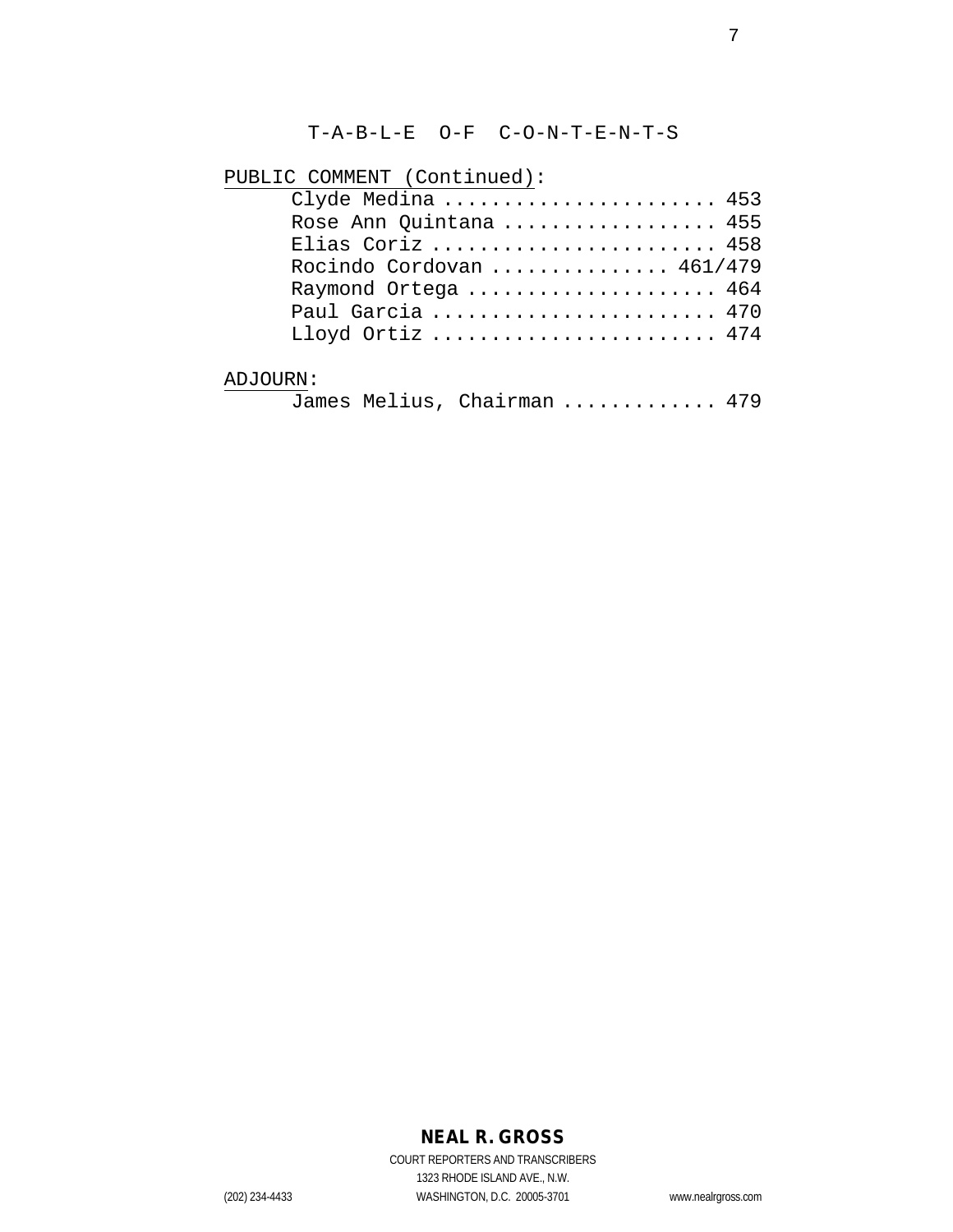P-R-O-C-E-E-D-I-N-G-S 2 8:15 a.m. CHAIRMAN MELIUS: Okay. Why don't we get started? My name is Jim Melius and 5 welcome to this, the  $73^{rd}$  Meeting of the Advisory Board on Radiation Health. I think we were in Santa Fe once. I can't remember. It has been a while. We've been in Albuquerque recently. We move our meetings around. 11 And let me start by turning over to our executive secretary, Ted Katz, who will remind us of a bunch of stuff. MR. KATZ: Thank you. Good morning, everybody. Welcome, Board Members and members of the public, staff, folks here in Santa Fe, Las Alamos and other sites as well as people on the phone, I hope, from around the country. So just a few things to note for Board Members. First, with your mikes, please, take care to speak into your mikes,

#### **NEAL R. GROSS**

COURT REPORTERS AND TRANSCRIBERS 1323 RHODE ISLAND AVE., N.W. (202) 234-4433 WASHINGTON, D.C. 20005-3701 www.nealrgross.com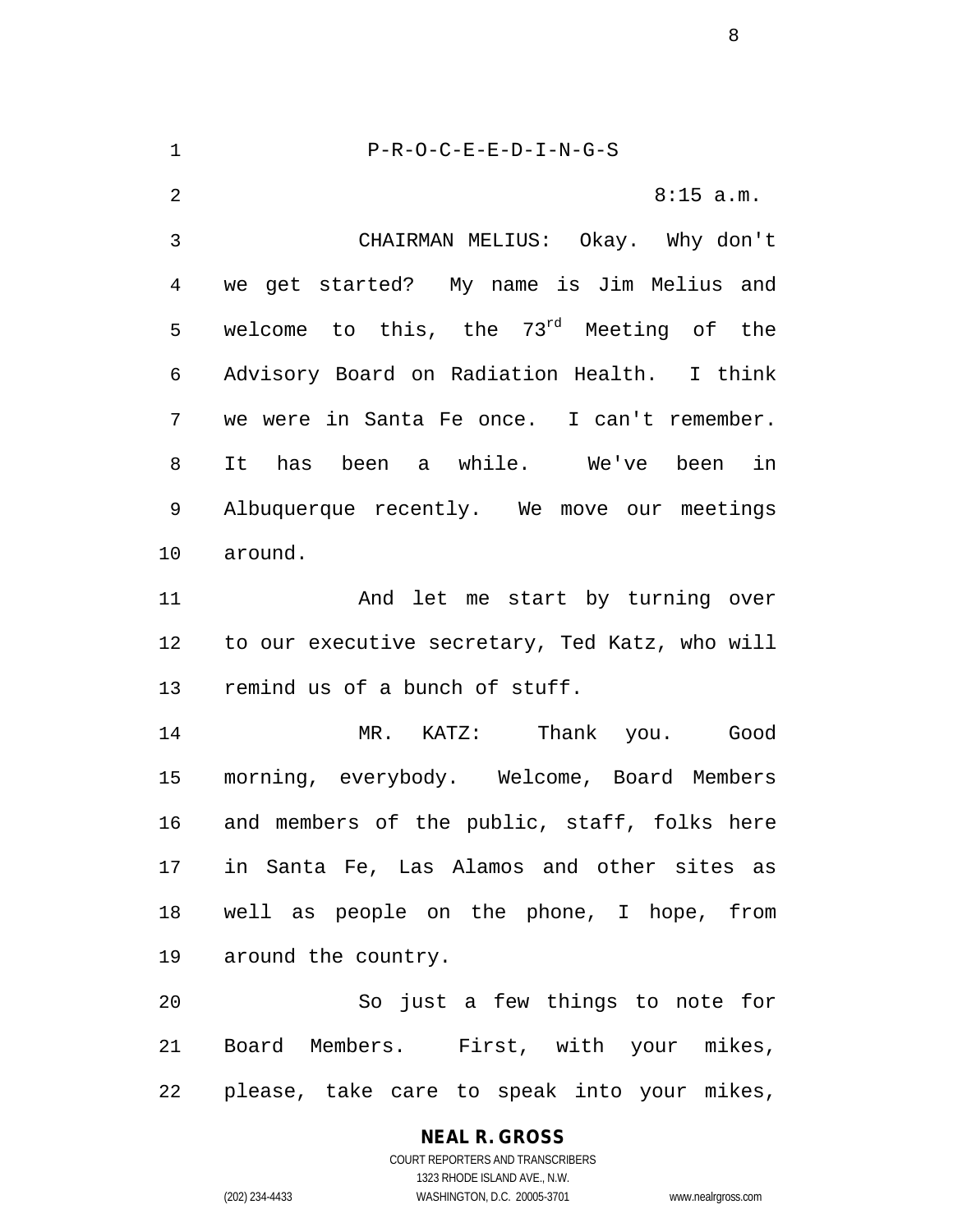especially for the people on the phone, so they can hear. You have a button on your mike and if you pull it forward, it's on. If you push it back, it's off. So if you are not being heard, that may be the issue.

 Also, I handed out the papers on the 14 set of dose reconstructions which the Board will be selecting this afternoon, Blue Paper. Please, be careful with that paper, it's got Privacy Act information on it and turn it back in to me at the end of the meeting. But, please, don't leave it about.

13 And I'll just note for the record, too, we have full Board attendance in the room, which is the first time we have managed to achieve that. Oh, actually, Dr. Lockey is not here, but I know he is here in the hotel. So anyway, it's nice to have everyone here in person.

 So for folks on the phone, let me ask that you -- first, if I could get someone on the phone? Hold on one second. Jeremy,

#### **NEAL R. GROSS** COURT REPORTERS AND TRANSCRIBERS

1323 RHODE ISLAND AVE., N.W. (202) 234-4433 WASHINGTON, D.C. 20005-3701 www.nealrgross.com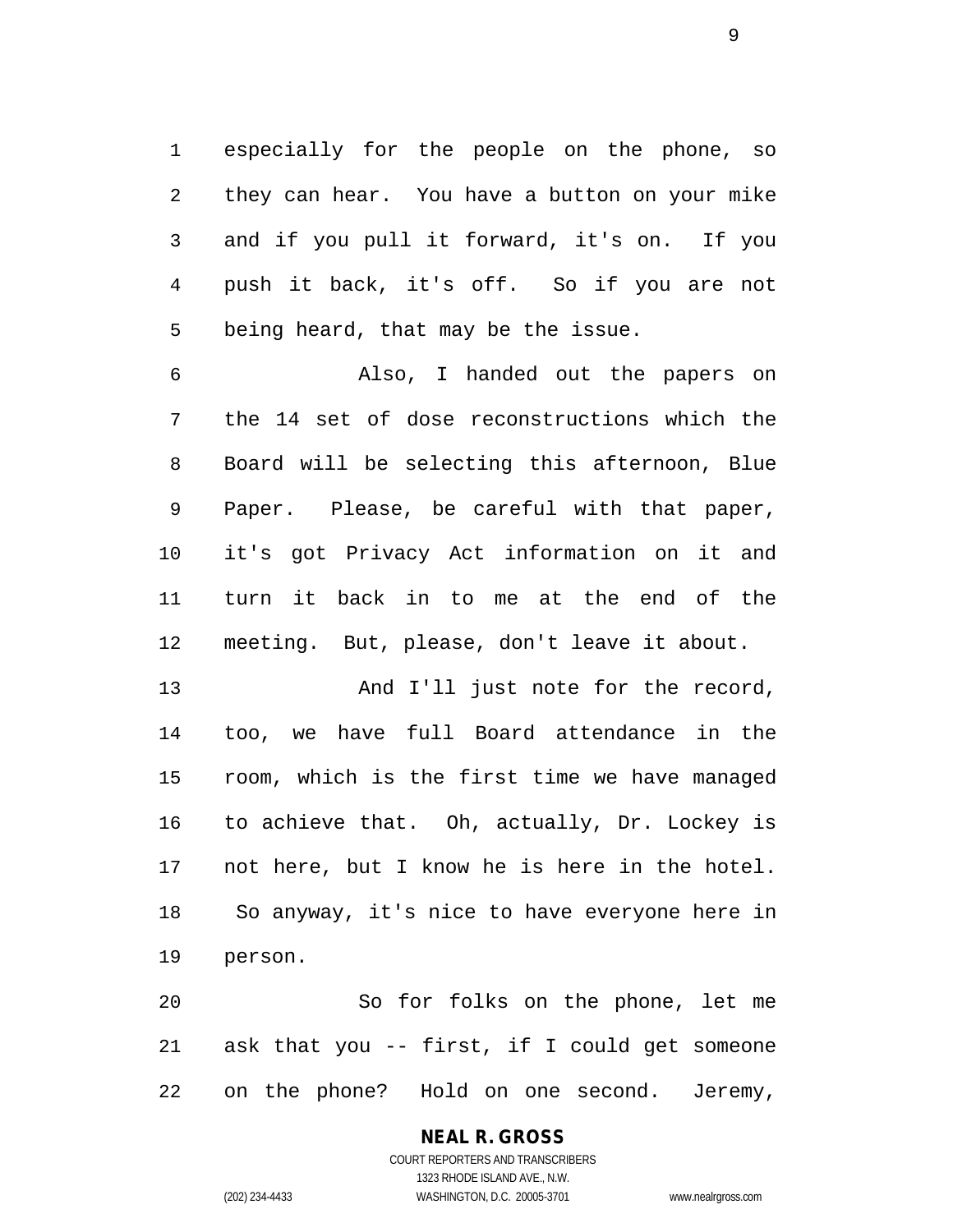can you just give them a mike? Thanks.

 Someone on the phone just let me know that you can hear us clearly. Anybody? PHONE PARTICIPANT: Loud and clear, Ted. MR. KATZ: Great. And you can hear us clearly? PHONE PARTICIPANT: Very, very good. MR. KATZ: Super. Okay. Then let me ask people on the phone, please, mute your phones except when we have public comment sessions or SEC sessions where there is an opportunity for petitioner comment. If you don't have a mute button on your phone, press \*6, that will mute your phone. If you want to take it off of mute to address the Board, you press \*6 again. But, please, keep your phones on mute, because otherwise it's pretty disruptive, especially for people trying to listen from other places in the country.

And also, don't put the call on

**NEAL R. GROSS** COURT REPORTERS AND TRANSCRIBERS

1323 RHODE ISLAND AVE., N.W.

(202) 234-4433 WASHINGTON, D.C. 20005-3701 www.nealrgross.com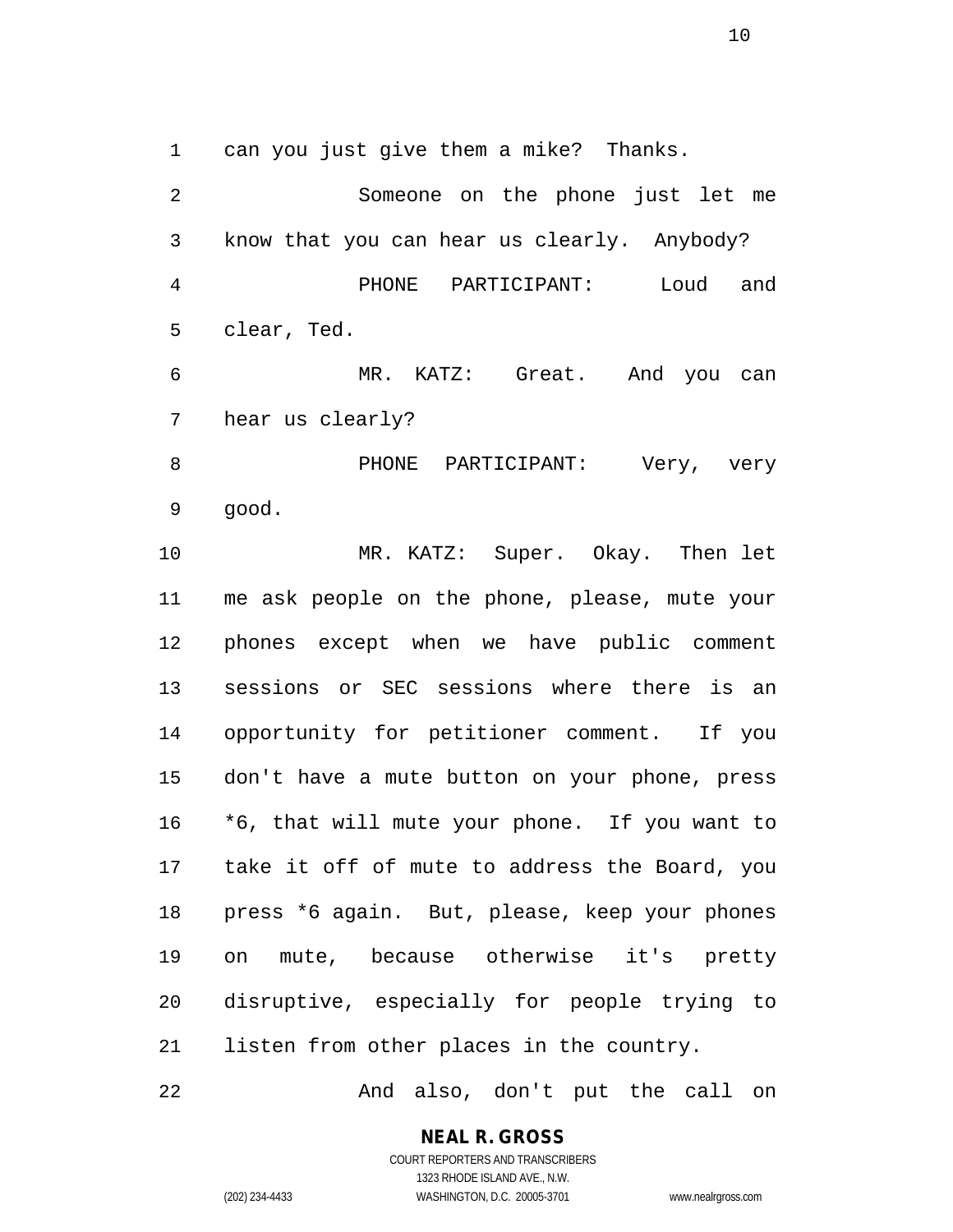hold at any point, because that is disruptive for everyone on the phone, in particular. Just hang up and dial back in if you need to leave the phone at some point.

 And otherwise, the agenda is yours, Dr. Melius.

 CHAIRMAN MELIUS: Okay. And I'll note for the record that Dr. Lockey has joined us now.

 And I will also note for those in the audience that we have a public comment period scheduled at the end of the afternoon today starting around 5:30, depending on how our agenda goes. And so we will be taking public comment there, though we will be hearing from some of the petitioners as we discuss specific petitions during the day.

 MR. KATZ: There is one more note. Please, sign in if you would like to comment during the public comment session and you are here, present, please, sign in. There is a

One more comment.

# **NEAL R. GROSS**

COURT REPORTERS AND TRANSCRIBERS 1323 RHODE ISLAND AVE., N.W. (202) 234-4433 WASHINGTON, D.C. 20005-3701 www.nealrgross.com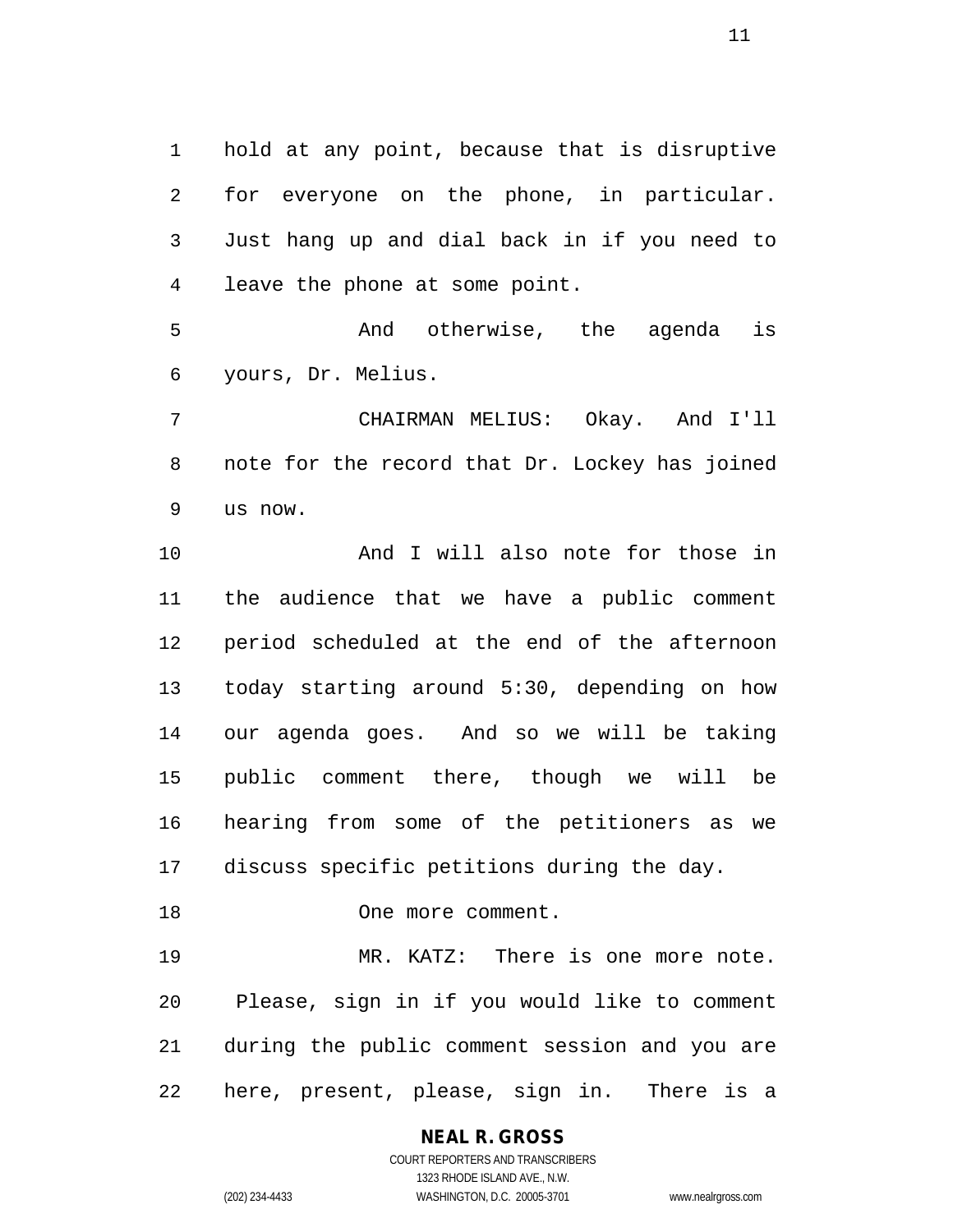book out front at the desk in the hallway. So, please, sign in to comment. Thanks.

 CHAIRMAN MELIUS: And we will start and our first agenda item is a NIOSH Program Update and Program Evaluation Update. I believe Stu Hinnefeld is leading off. Stu? MR. HINNEFELD: Well, good morning, everyone. It's not snowing in Cincinnati. I wasn't quite ready for this morning.

 So I'm here to give our status update of current activities on the program. In terms of program news, I didn't think of a whole lot of stuff to include in program news this time.

 But I did want to mention that the Senate passed, once again this year, a resolution to set aside a National Day of Remembrance for those workers who worked on the Manhattan Project and following the Manhattan Project for the Department of Energy in working on the nuclear defense of the

## **NEAL R. GROSS**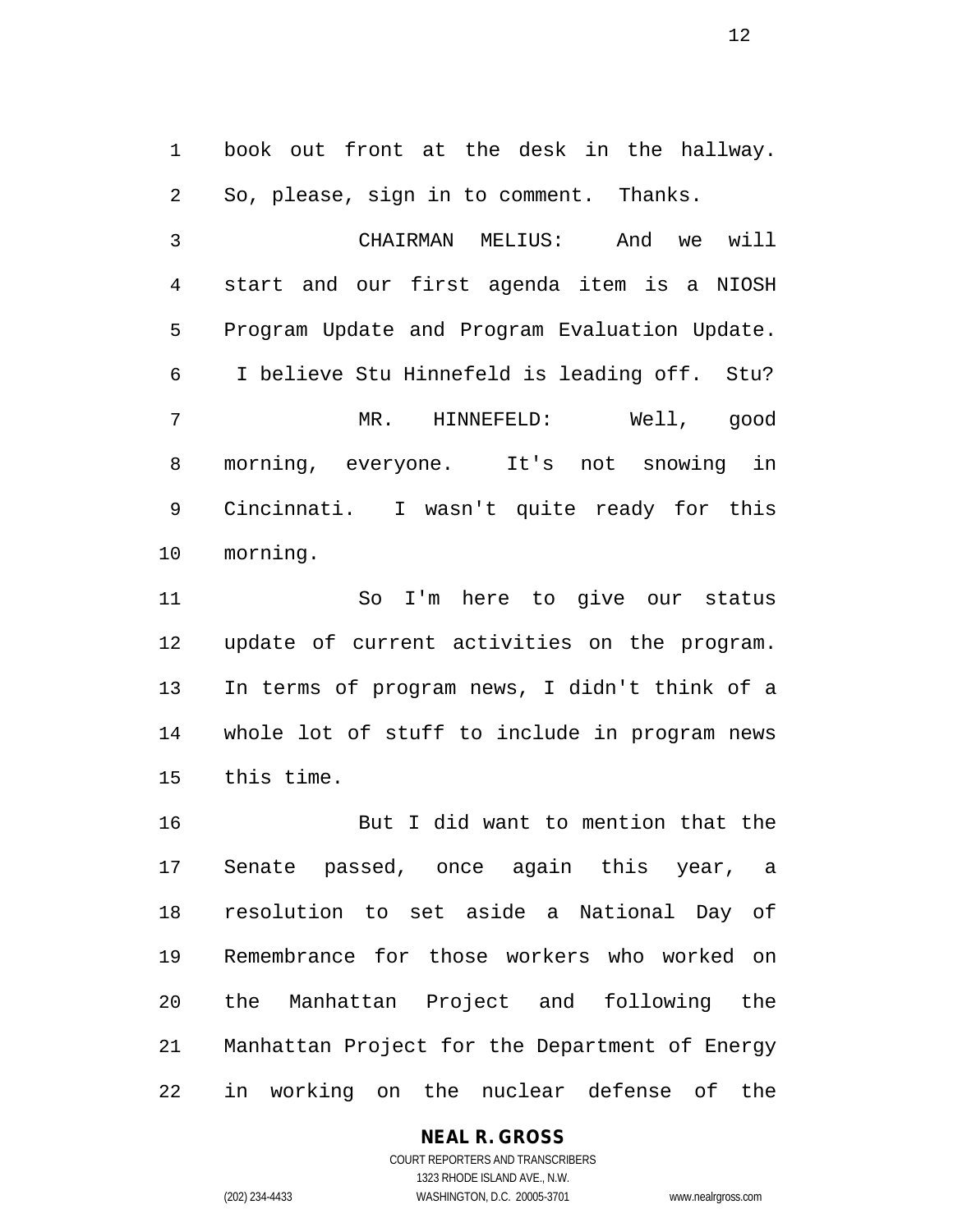1 country. That day was October  $30<sup>th</sup>$  of this year.

 And there were a variety of ceremonies around the country commemorating that at various times. So we did put on our website, a page on our website, acknowledging the day and the service of the employees to the country who participated in this program and have participated and continue to participate in this program or in the nuclear weapons defense of the country.

 Moving on to our kind of statistical account for how things are going with the program, this status was updated as of the end of October. And as of that point, you can see we are closing in very close to 33,000 cases having been referred for dose reconstruction.

 And that's almost exactly 600 cases more than the last time I addressed you, which was three months earlier. So we were eerily close to 200 a month over that period,

## **NEAL R. GROSS**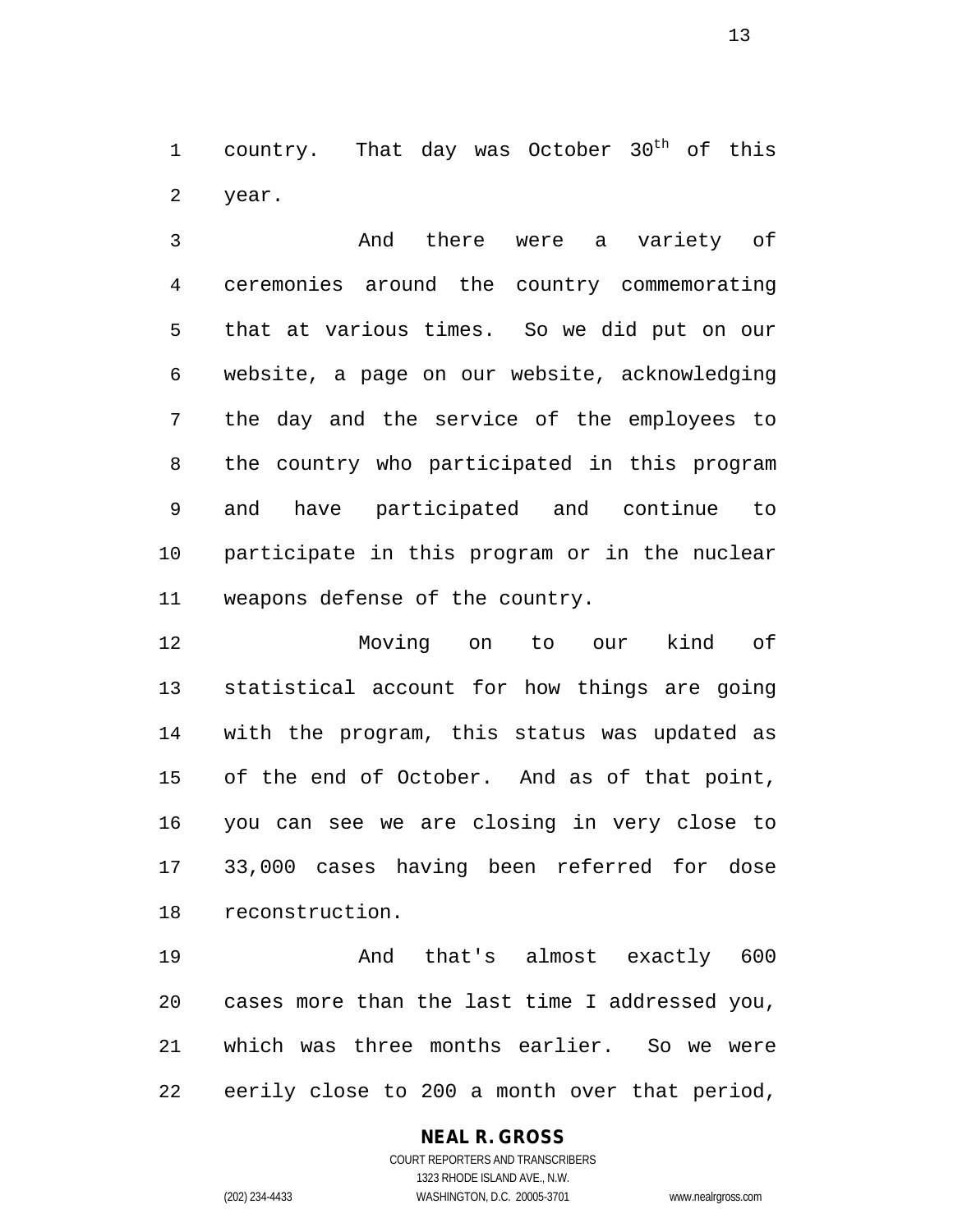which has been sort of a long-term trend or long-term average of new initial claims for years now.

 We are closing the gap on the unworked, you know, shortening the stack in the in-box a little bit as time goes on. Some 91,000 cases have now been returned or 91 percent of the cases have been returned to the Department of Labor, that's up a couple percent from three months ago.

 You can see that the bulk went with a dose reconstruction report and then a couple categories of cases being pulled. The bottom number, the 2,793 number of cases were pulled for SEC that either have the potential to be an SEC Class that has been added or maybe already have been.

 So seven percent of the cases remain with us and then two percent of the cases have been administratively closed. That certainly happens when the claimant opts out of the process and that's usually at OCAS-1

## **NEAL R. GROSS**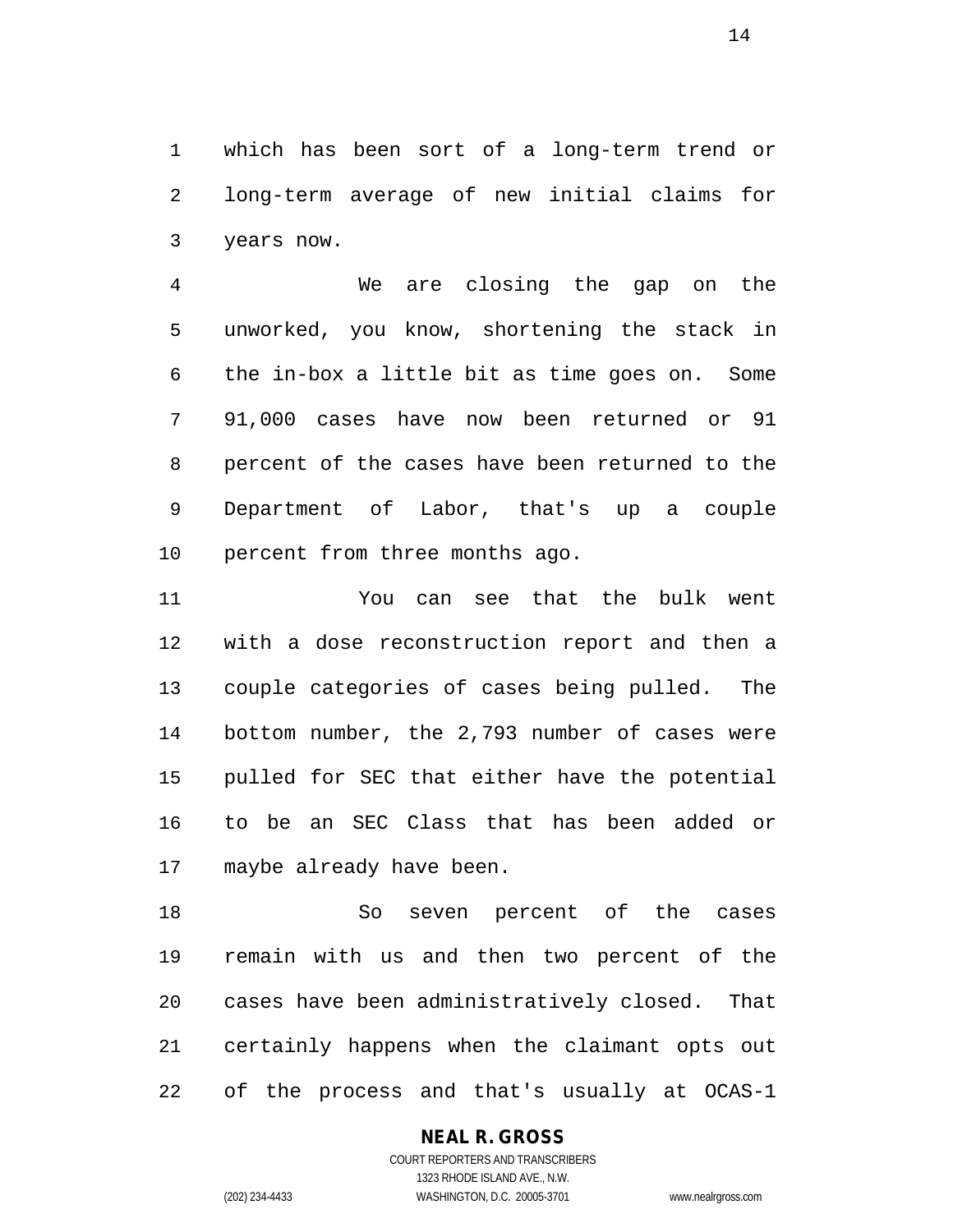stage, they decline to return the OCAS-1, because does reconstruction, in many cases because dose reconstruction didn't come up with a favorable outcome and they essentially opt out.

 Anyone whose case has been closed can reopen it either by sending us an OCAS-1 and we will reopen the case and send it to the Department of Labor or if they provide additional information relevant to their dose reconstruction that we didn't have ahead of time, we would reopen the case and rework the dose reconstruction in that case.

 So it says closed, but closed isn't really closed and locked or anything.

 And this is just a pie chart showing the previous information in a graphic form and the large group or the largest piece, of course, by far being the ones that are complete.

 Really, the work that is remaining are just the final two categories, the cases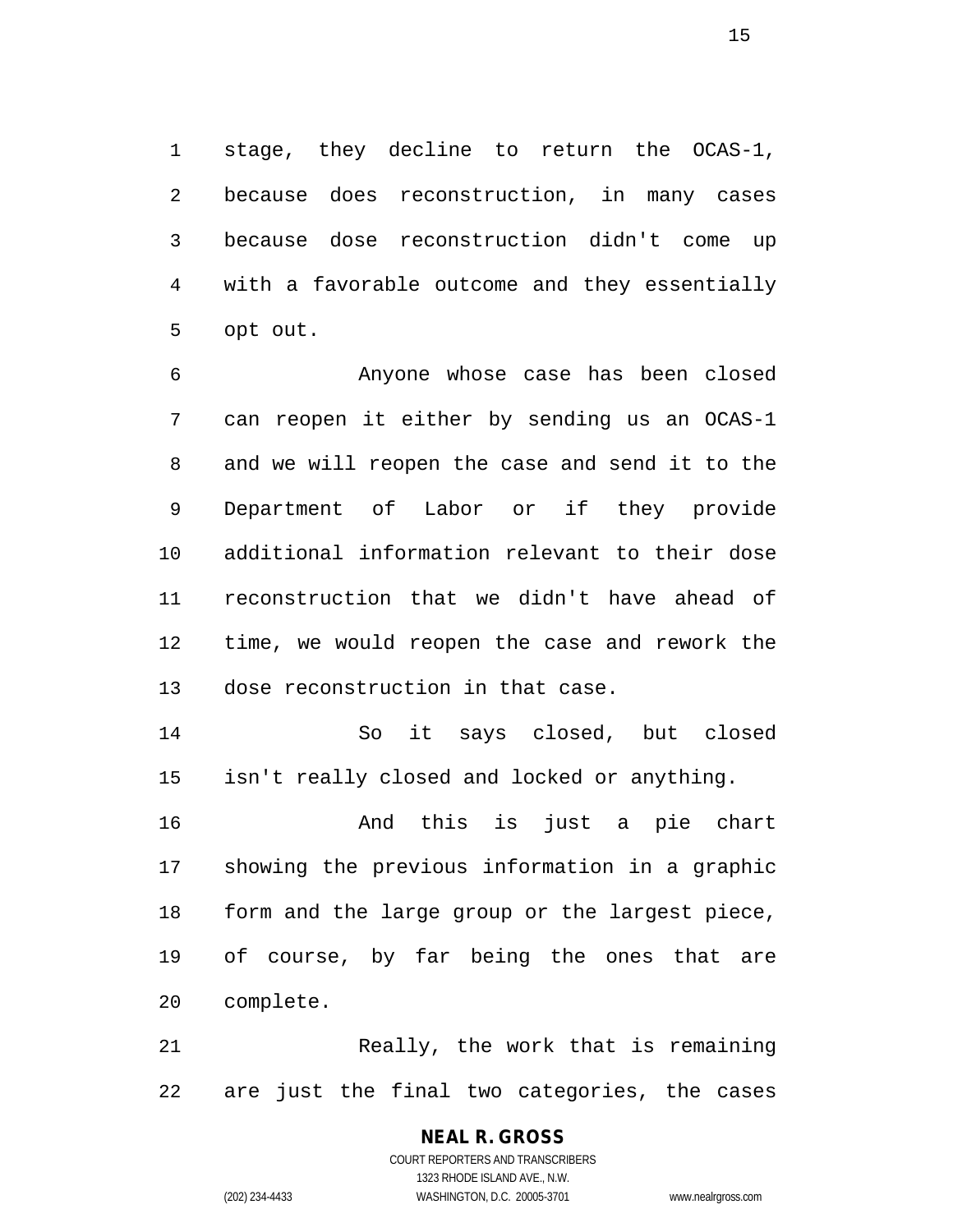active and the cases pending. And those are the two little slices of the pie, closest to 12:00 and on the 11:00 side. I would tell you what colors those were, but I can't tell what colors those are. So you will have to figure that out on your own.

 Of the active cases, these are some 2,400 cases still with us. 49 are in the dose reconstruction process and that's sort of an administrative accounting or process accounting step that we keep track of. That means it is the responsibility of a dose reconstructor, someone who does the dose reconstruction has that case in their inbox.

 There are quite a number of cases when this was counted that were in the hands of claimants waiting for an OCAS-1 to be returned or for additional information if they had information that we didn't have available to us in dose reconstruction.

 And then there are about 1,700 cases that we are, essentially, doing the case

#### **NEAL R. GROSS** COURT REPORTERS AND TRANSCRIBERS

1323 RHODE ISLAND AVE., N.W. (202) 234-4433 WASHINGTON, D.C. 20005-3701 www.nealrgross.com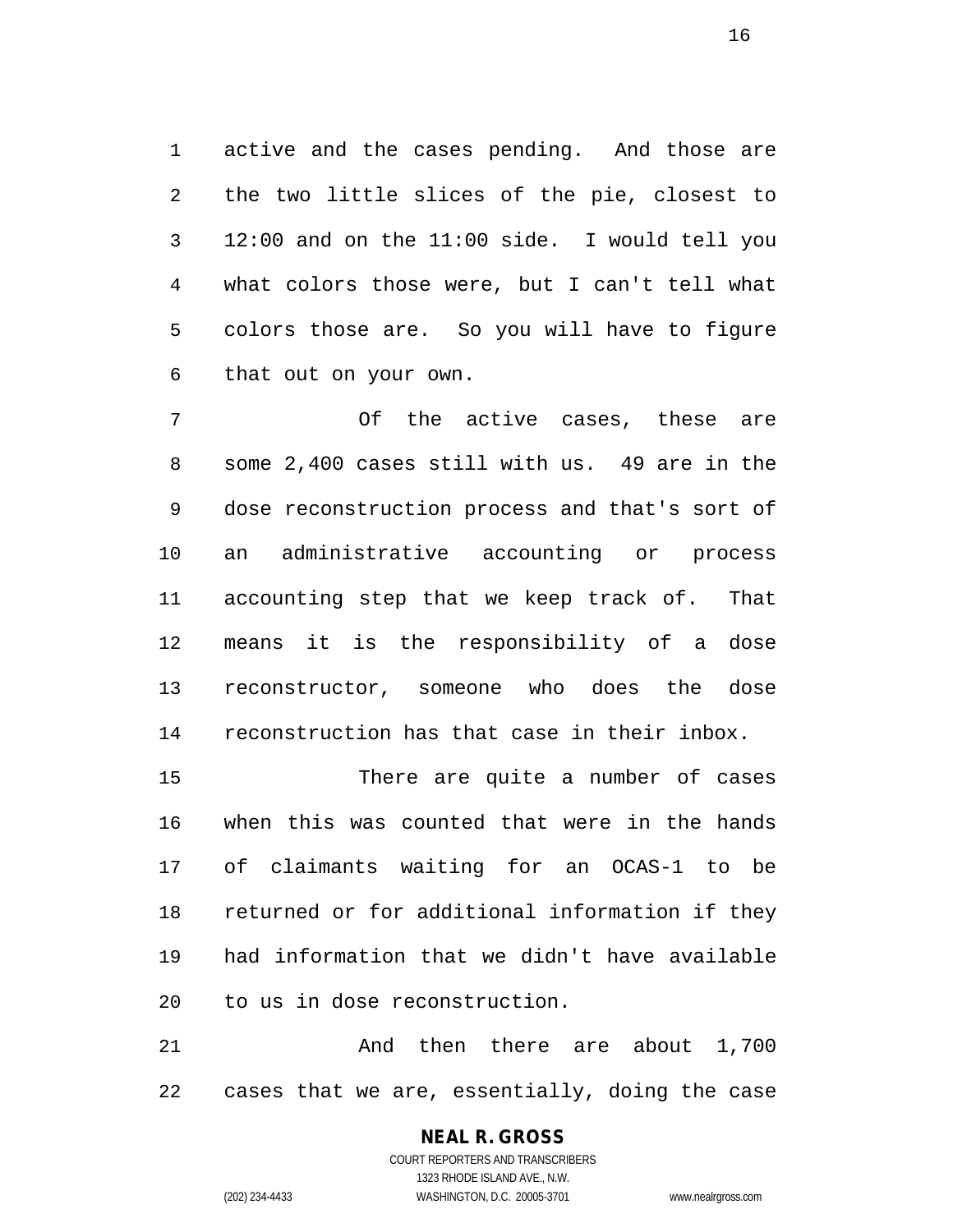development, gathering information and have not yet been assigned to a dose reconstructor.

 You know, one of our cases is pending, which means if there is some technical reason why that case can't go forward for the time being, we have to go do something in order to allow that case to go forward.

 You can see some of those are cases that we believe are going to be in SEC Classes that we will be recommending, many of those we will be recommending today. The non- SEC pending DR methodology would be the cases that don't appear to qualify for the SEC, because they don't have one of the SEC listed cancers that would fall into the same category of Classes that we expect to present or recommendations we expect to present.

 COI issue is a close out interview issue and that is when we have sent a draft dose reconstruction to the claimant. We have one with a blank OCAS-1. And they said well,

## **NEAL R. GROSS**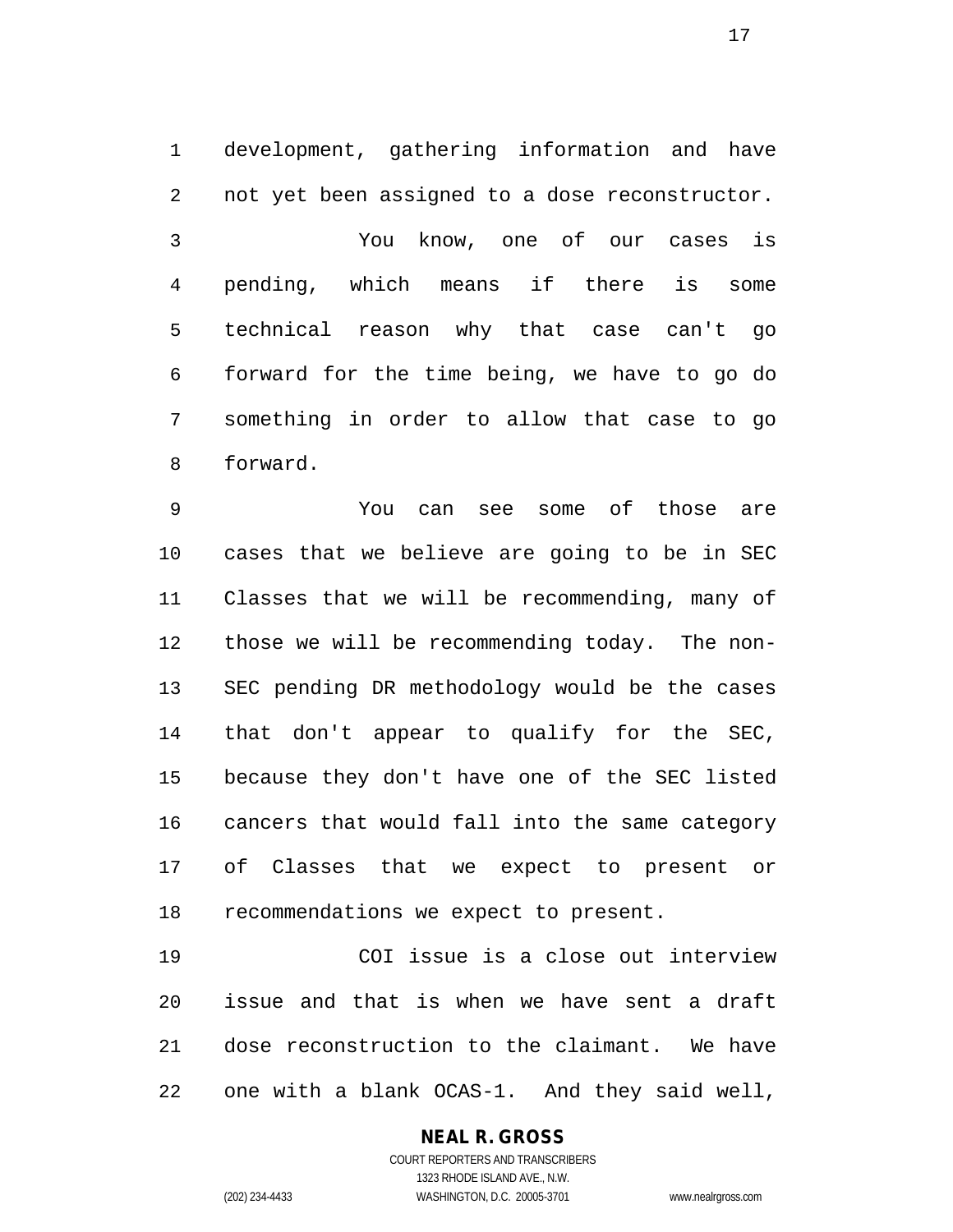wait a minute, then we have a conversation with them to close out the case before we ask them to send the OCAS-1 back. And they will raise information, at that point, that may be relevant to the dose reconstruction that we didn't have before and so we are chasing down that information and doing some additional research on those.

 We have 25 where we made additional data requests, those are typically supplemental data requests to the Department of Energy. And then the Technical Basis Document issue, I think, sort of falls in. I think those are probably miscoded. I think those are probably the non-SEC cases.

16 And as to outcomes, we have been right around 30 percent. For a long time in the program, about 30 percent of the cases appear to have a PoC value greater than 50 percent and some 70 percent of the completed dose reconstructions. Some have an apparent PoC less than 50 percent.

# **NEAL R. GROSS**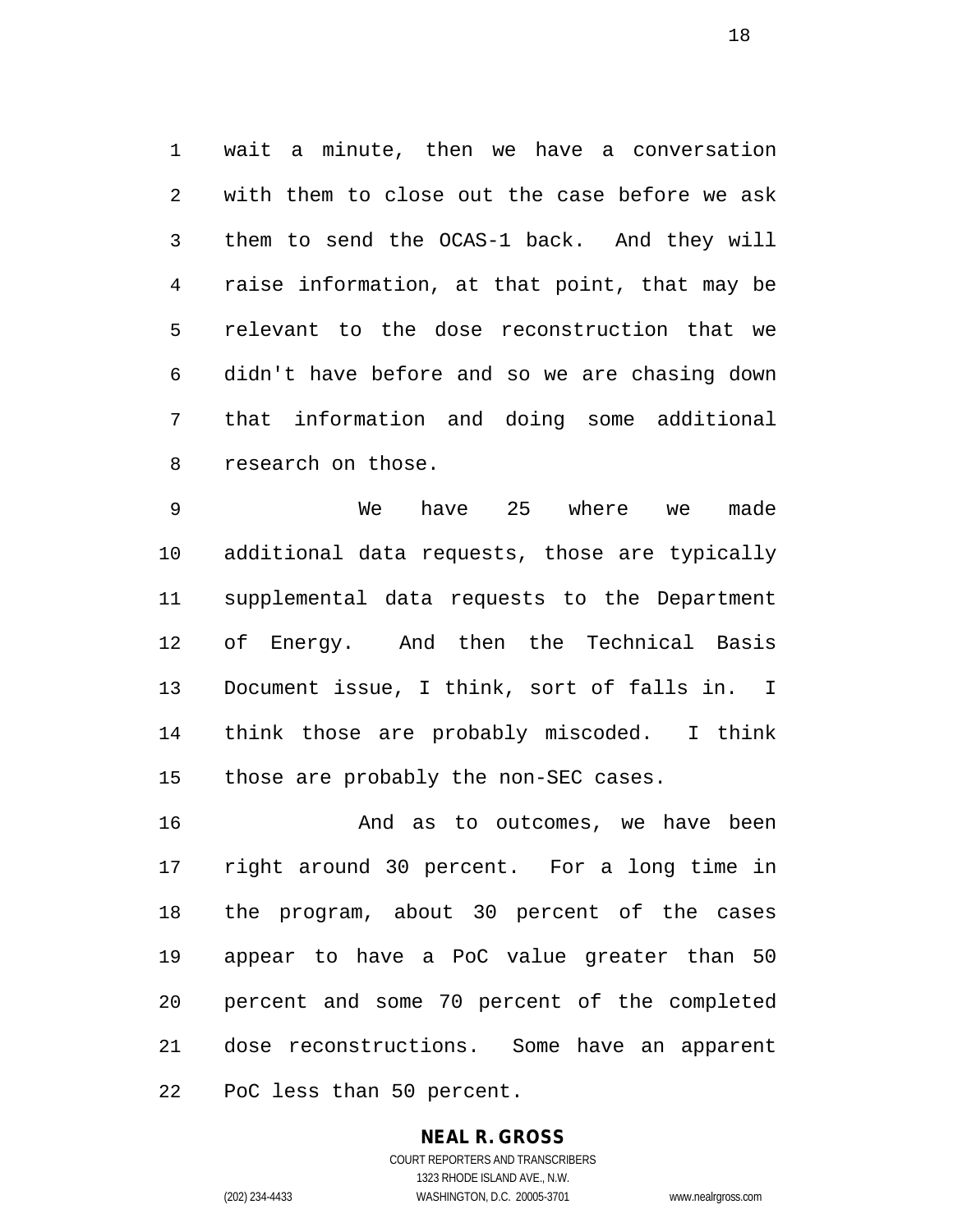1 and these are the distributions. That chart doesn't really change. The large number that is already in the population there, the 600 or so we add every quarter doesn't really change the shape of that.

 This is the submittals versus production chart. I haven't had this up here for a couple of times because I was having a little trouble getting the data that made sense. These are quarterly data points by the way, so you can see for several years now, the receipt rate from new cases coming in has varied between about 400, 800 and kind of floating around the 600 number, which we consider kind of our long-term average quarterly intake, you know, 200 a month.

 Obviously, there was a big influx at the start. We weren't putting anything out at the start and that led to that huge backlog, which we now have pretty much worked on. We're getting it down to about a year. We would like to be better than that.

#### **NEAL R. GROSS** COURT REPORTERS AND TRANSCRIBERS 1323 RHODE ISLAND AVE., N.W.

(202) 234-4433 WASHINGTON, D.C. 20005-3701 www.nealrgross.com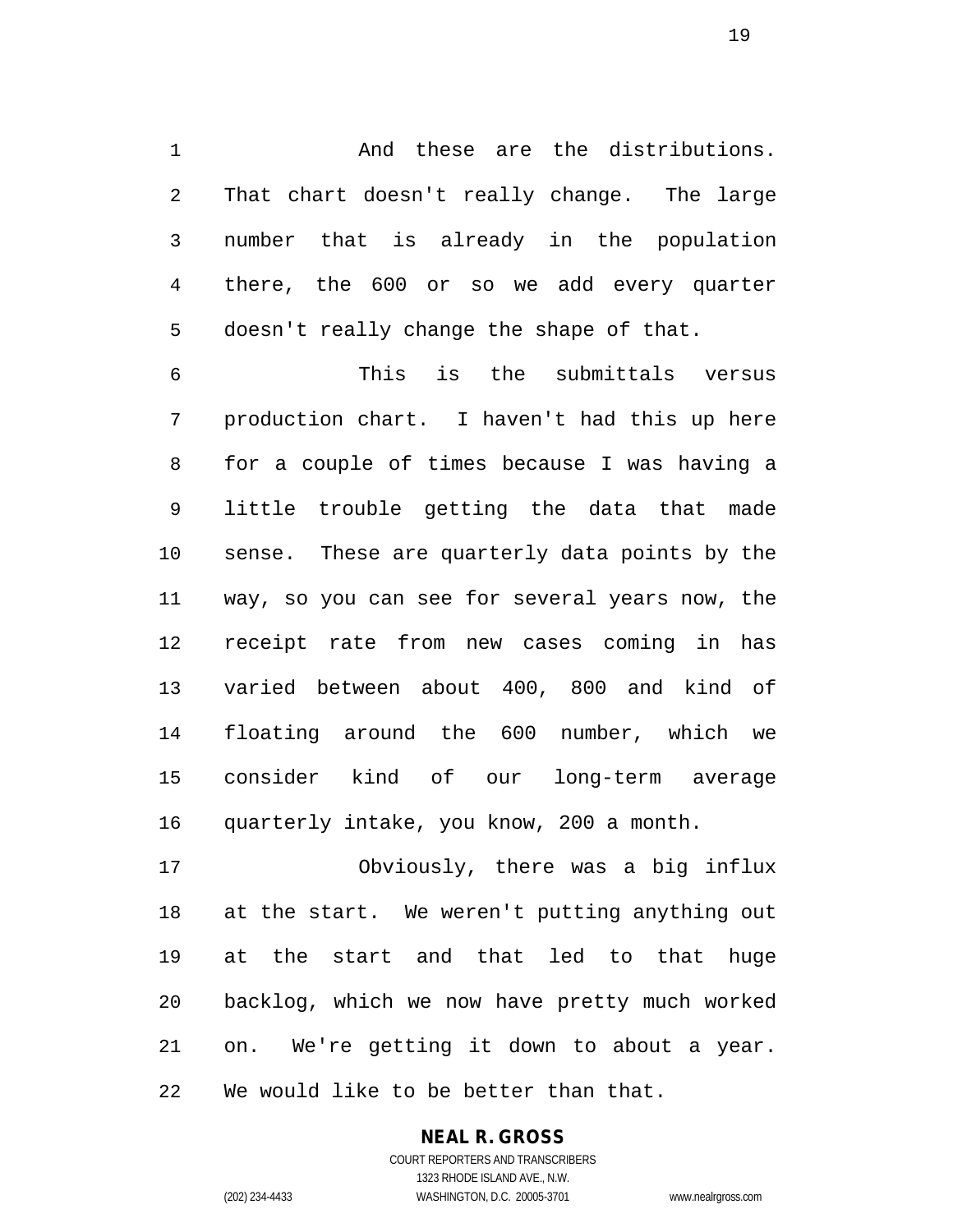We have an objective of completing dose reconstructions within a year of when we got them. And so this is a tally of how that works. When you sort the claims by tracking them, when the tracking numbers are assigned chronologically, first case then got number 7 one and the  $30,000^{\text{th}}$  case then got number 30,000.

 So you can see since the time that we have adopted the objective of getting done within a year, we are getting pretty close to that. Now, this is of the cases that have been done for the 30,000 to -- you know, the greater than 30,000 bar, the last bar. Not every claim that is higher than 30,000 has been done. So this is 98 percent of the ones that have been done were done within a year.

 Now, at the last meeting, I believe I was asked, I know I was asked, to report on early claims, which we had done for a long time on our reports and these statistics. Now, we have gotten away from it

## **NEAL R. GROSS**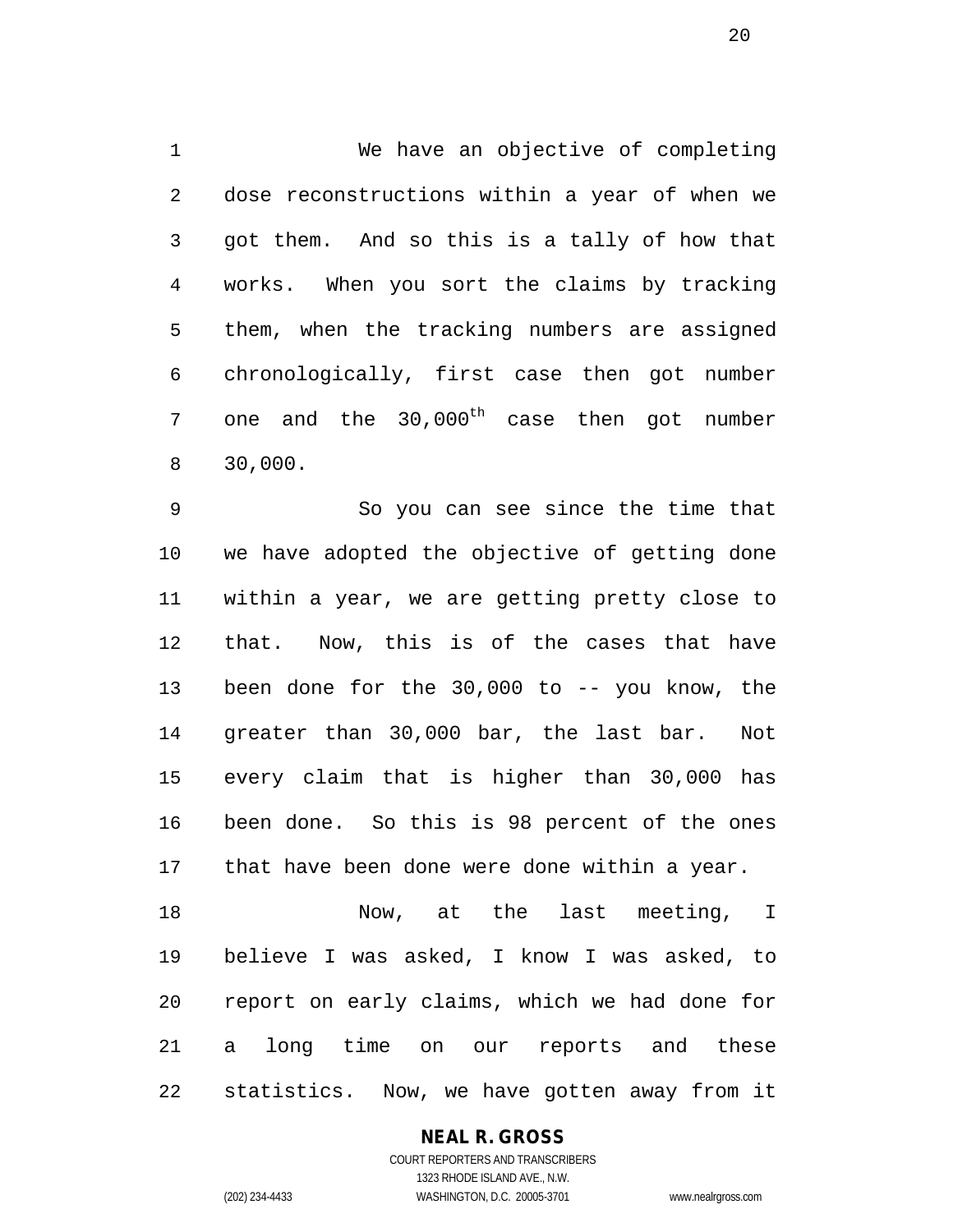because we had adopted the policy of trying to do them within a year. And so we were kind of tracking things a different way.

 So I have gone back and we have pulled out some status then of these smaller groups of earliest claims. And these are the first 1,000.

 You can see we can account, you know, all 1,000 of them there, 975 are at DOL, 22 are with us, 16 of those have been administratively closed. So, essentially, we feel like those are done unless the claimant files additional information or sends in the OCAS-1.

 And then there are -- two DRs with the claimants. The next one is just supposed to say four DRs in process, not process claims. It's in process. And the two with claimants means we have a draft dose reconstruction in the hands of a claimant at the time we ran these statistics.

These are all returns. These

COURT REPORTERS AND TRANSCRIBERS 1323 RHODE ISLAND AVE., N.W. (202) 234-4433 WASHINGTON, D.C. 20005-3701 www.nealrgross.com

**NEAL R. GROSS**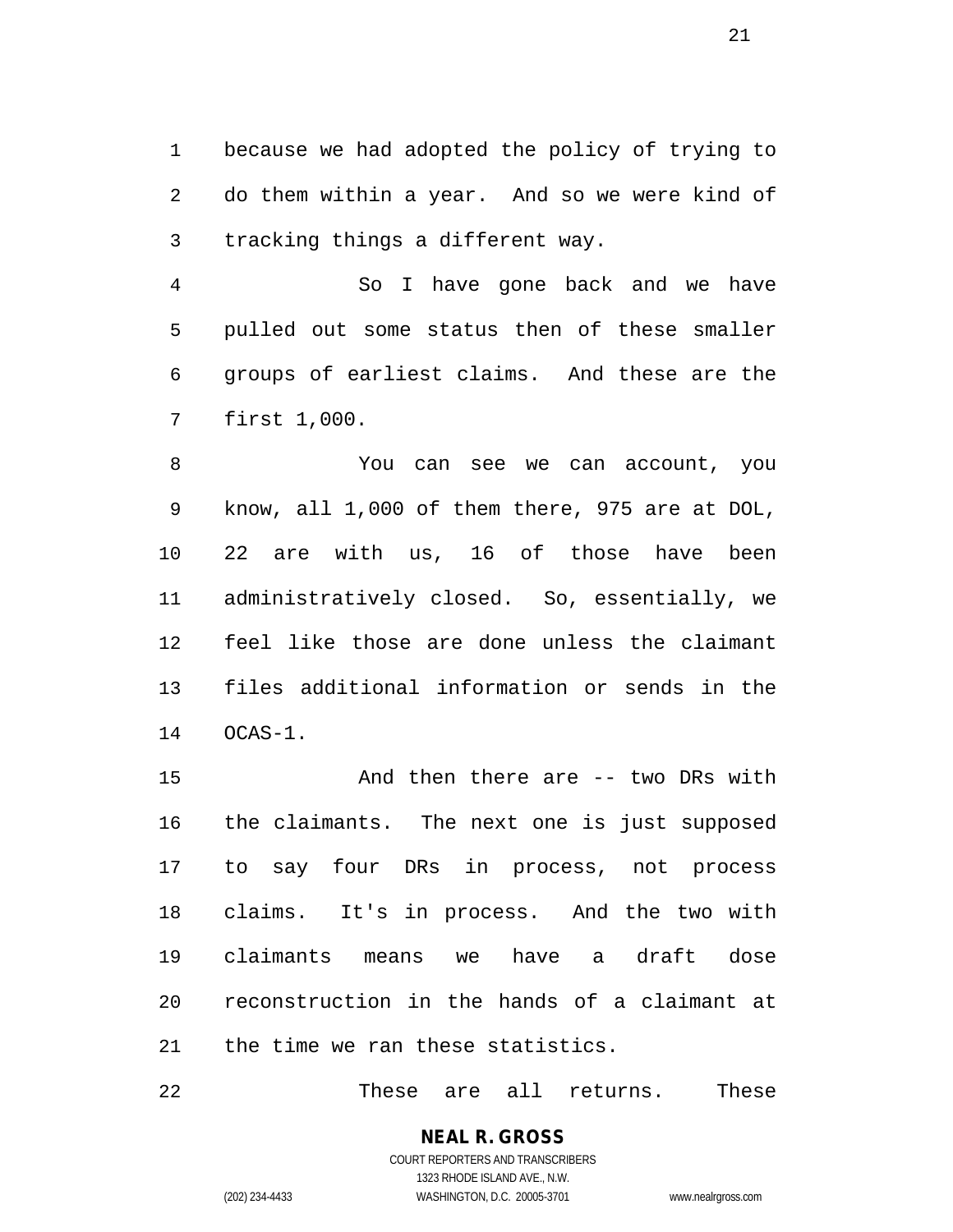cases all had dose reconstructions at one time and they were returned to us by the Department of Labor. Usually, that's for an additional cancer diagnosis or a change in the employment information. And those were all returned within the past year.

 So, you know, cases like that, we figure we are always going to get the cases returned and it can be years from the first time we received it when we get that DOL returned back. So those are still within the one year from the most recent time they were referred to us.

 Three of the claim numbers out of the first 1,000 were deleted because early on in the program as things were trying to get sorted out, a few were referred to us erroneously. For instance, the same claim was referred to us twice and we would enter it into our tracking system before recognizing that we already had it. So it got a second number.

**NEAL R. GROSS**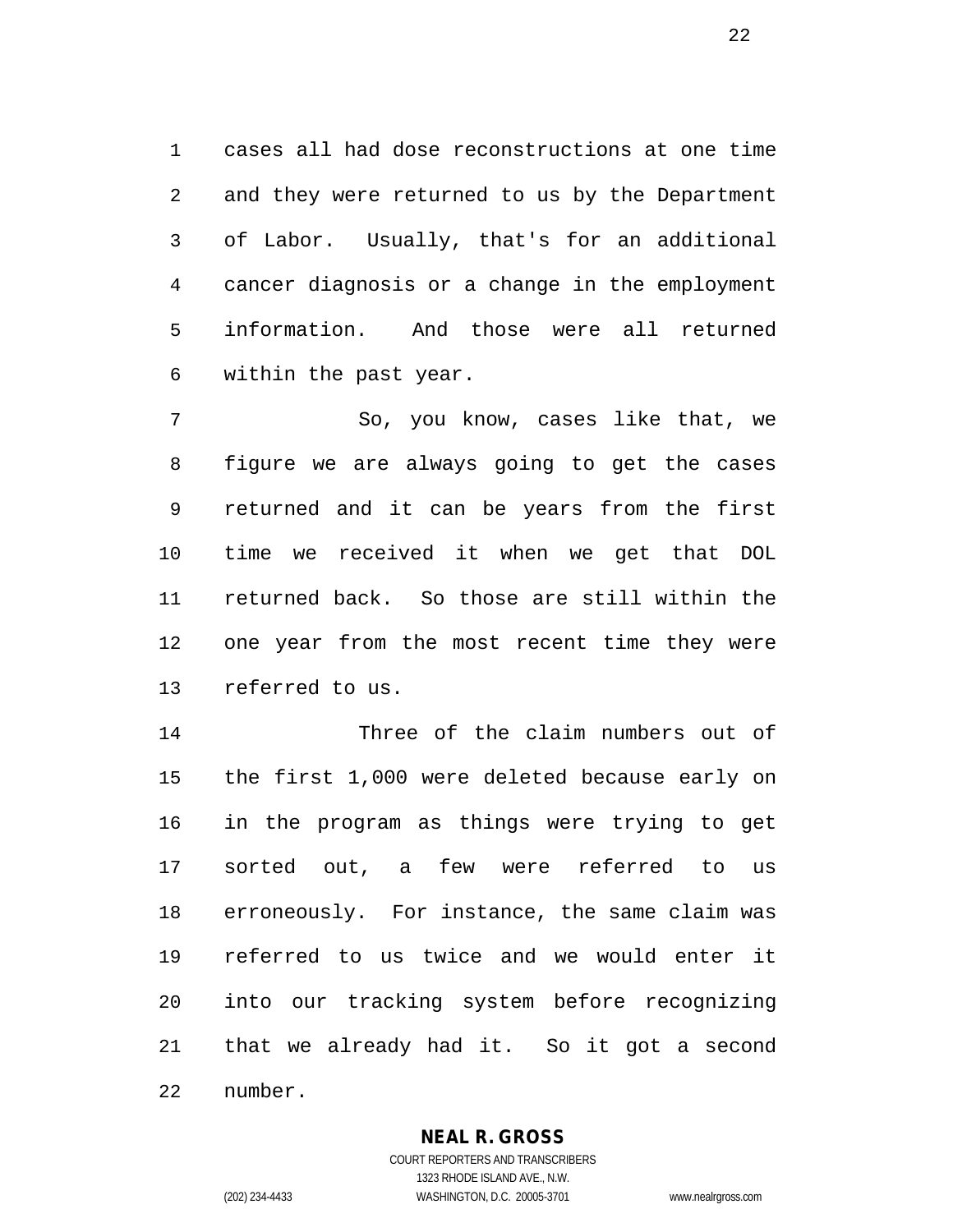There were some beryllium cases referred to us by mistake. And then there were some statutory SEC cases referred to us by mistake.

 In the first 5,000, the statistics are fairly similar, conservatively more still at NIOSH, but again the overwhelming majority are administratively closed cases. And the ones that are -- there are 15 with claimants, meaning the draft dose reconstruction is back with the claimant. And then 18 in process, that means it's not with the claimant.

 In all of those instances, all of those 33 cases, these are reworked cases. In other words, there has been a previous dose reconstruction to the claimant and the Department of Labor has returned the case to us after we had sent them a final dose reconstruction. Again, typically because of an additional cancer diagnosis or a change of employment information.

And there were 19 of the first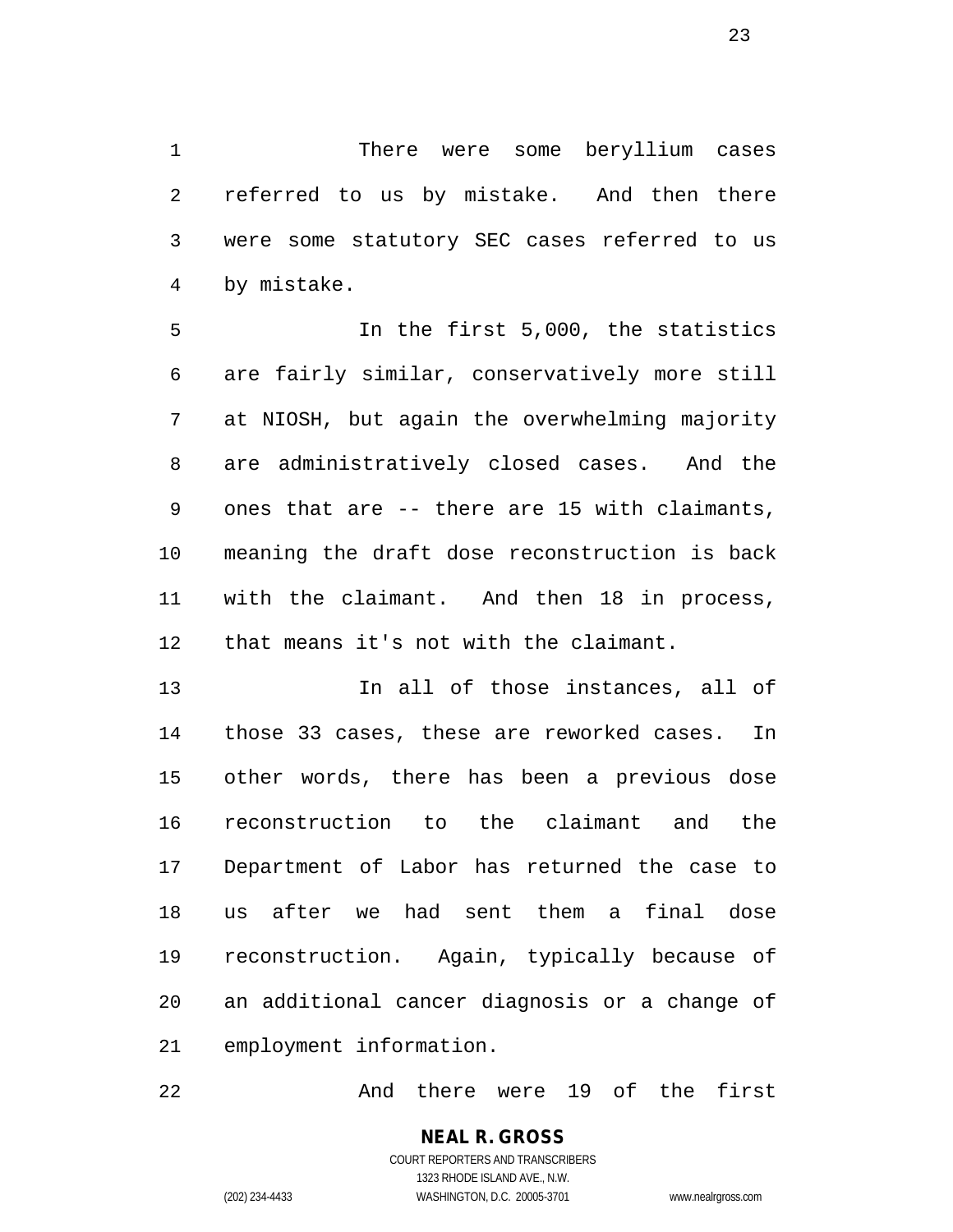1,000 claims that were deleted because of the situations I described on the last slide.

 And then we went ahead and looked at the first 1,000 claims. This is as far as I go with this. I can go farther if anybody wants, but not today.

 Again, the overwhelming majority are back at the DOL by the three avenues they go back. A fairly large number are administratively closed. There are 34 DRs with the claimants. Three of those are initials, meaning that they had not had an additional dose reconstruction before. I think these may relate to maybe non-SEC cancer cases from SECs that were added fairly recently, you know, that may be the category there.

18 And then for the ones in process, there are five that have not been -- that are not reworks. You know, the bulk of these, the 34 and the 52 are DR reworks and they have been returned to us within the past year. But

## **NEAL R. GROSS**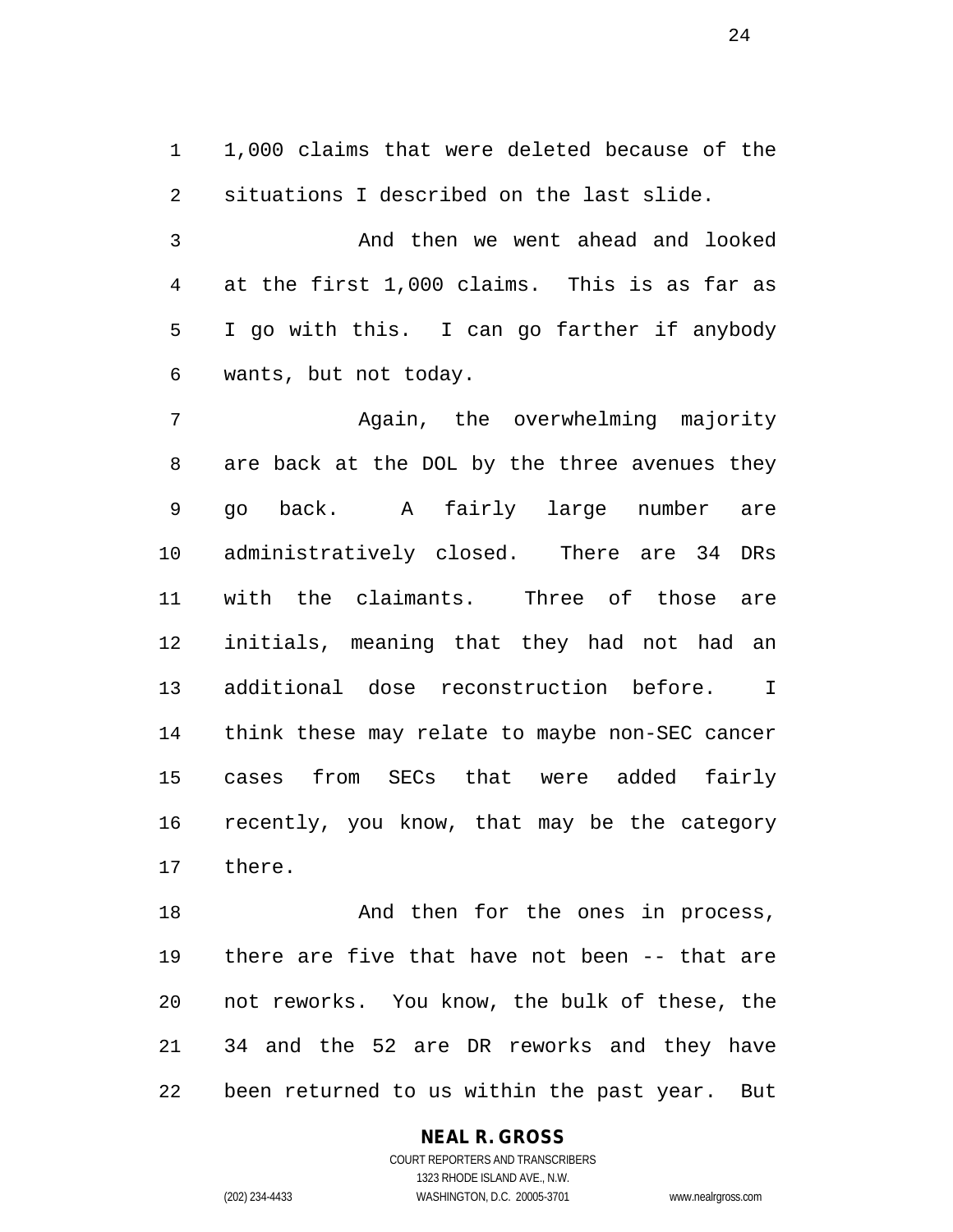there are five that are not.

| 2              | A couple of those, at least, are               |
|----------------|------------------------------------------------|
| $\mathfrak{Z}$ | from GE Evendale and I believe those are all   |
| 4              | actually represented by the various SEC        |
| 5              | Classes that we have, you know, have either    |
| 6              | recommended or will recommend today. And then  |
| 7              | there are a total of 30 members that were      |
| 8              | deleted because of the reasons I described     |
| 9              | earlier in the first 10,000 claims.            |
| 10             | I wanted to mention a little bit               |
| 11             | about a process that we have adopted quite a   |
| 12             | while ago and I don't think $--$ I have never  |
| 13             | really reported on it and that's the expedited |
| 14             | claim process.                                 |
| 15             | We have agreed with the Department             |
| 16             | of Labor that if the Department of Labor       |
| 17             | determines or receives information that a      |
| 18             | claimant is in particularly ill health,        |
| 19             | meaning probably near death, you know, that we |
| 20             | would try to expedite the claim in order to    |
| 21             | get an answer before the claimant dies.        |

And so we have established a

COURT REPORTERS AND TRANSCRIBERS 1323 RHODE ISLAND AVE., N.W. (202) 234-4433 WASHINGTON, D.C. 20005-3701 www.nealrgross.com

**NEAL R. GROSS**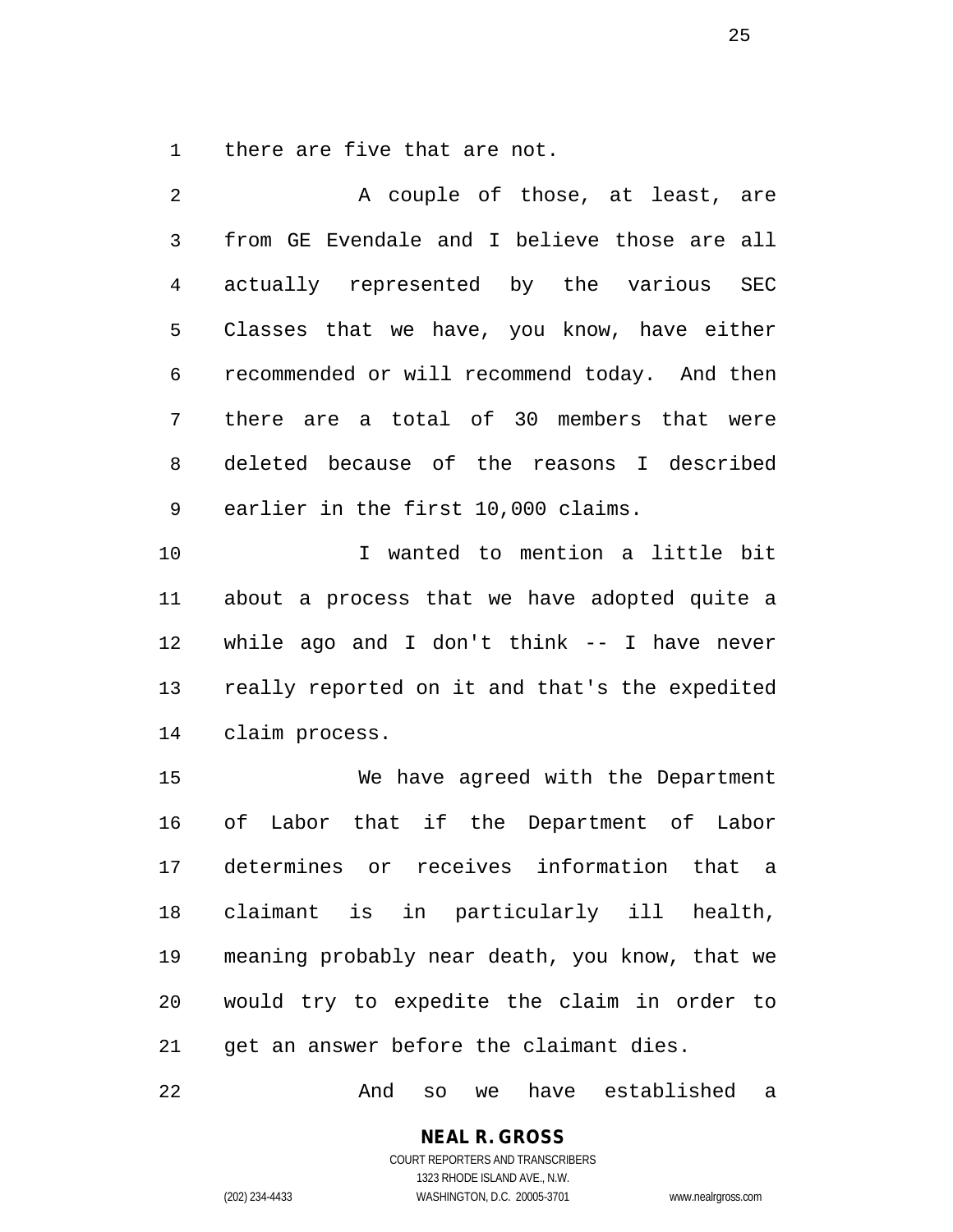process for keeping track of how we are doing on those cases. We would try to expedite it if we could. We established a process for keeping track of how we do on those expedited cases in March of 2009.

 And since that date, you can see 115 requests and 111 distinct claims. And what happens there is we may accelerate the claim and then something changes and it comes back and we try to expedite it yet again. Most of those have been approved and sent. We have managed to do most of them.

 Here is how the -- now it says approved. That just means -- that doesn't mean it was a positive outcome. That just means the dose reconstruction got done.

 Here is how the requests have come in. You can see it seems like we get a minimum of two a month. Our highest number was 10.

 This is only -- I mean, it's important to these particular claimants. This

# **NEAL R. GROSS**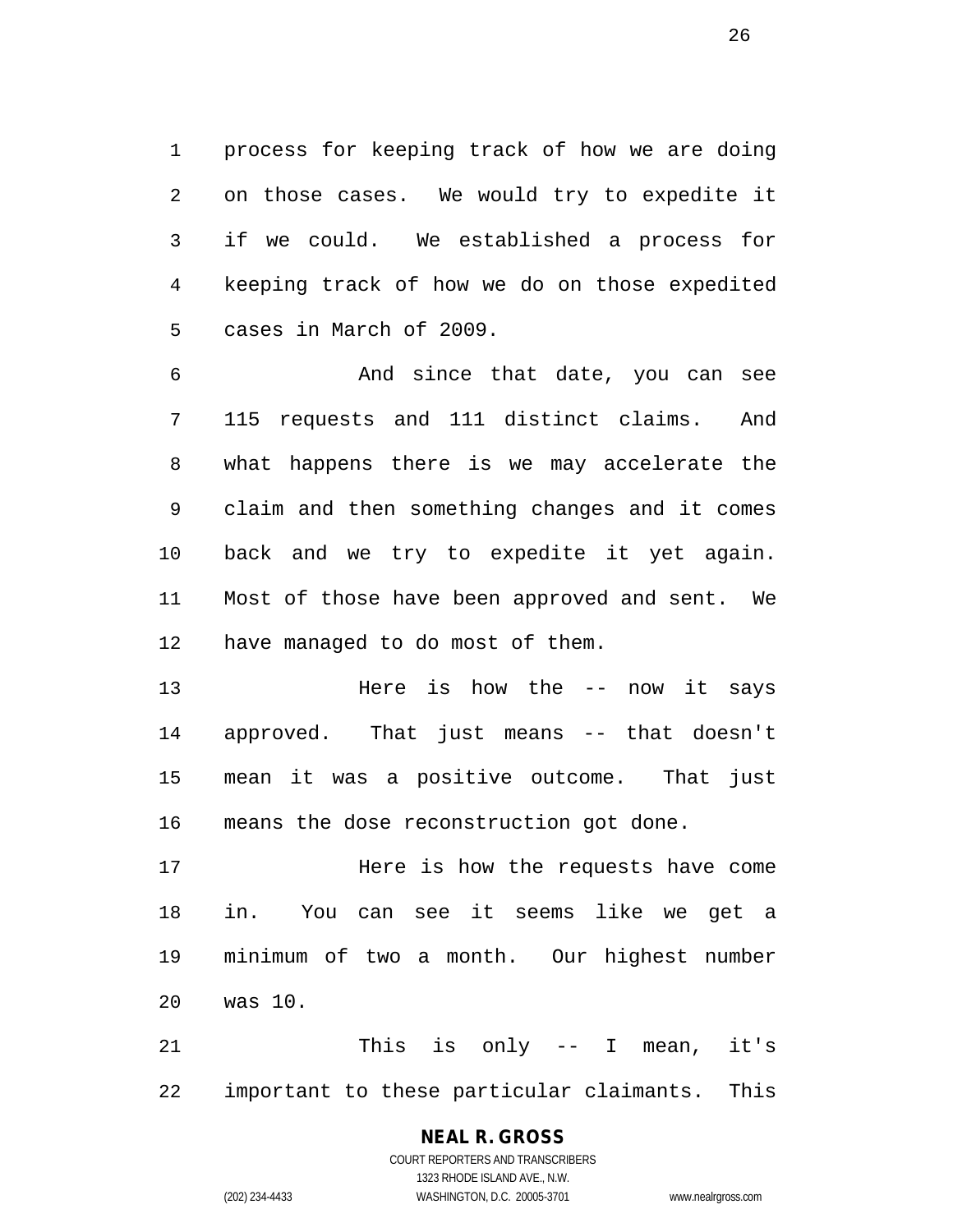is not a large body of claims. It does, however, require specific dose reconstruction manpower effort to have people available to do expedited claims as they come in. And so taking it interrupts what would be the priority that we would be working on otherwise.

 Here is the time to complete in bar graph form. Generally when it goes out, you know, beyond really, you know, 20 -- probably if it goes out much beyond 25 days, there is either -- we either don't have all the information or, for instance, we will often get an expedited request when the claim comes in the door for the first time.

 And we did not even ask for the exposure history. So there are some cases we have to ask for the exposure history and things of that sort. There may be claims that we actually expedited that we just can't do, that we feel like, you know, for instance, this could be part of an SEC Class that we

## **NEAL R. GROSS**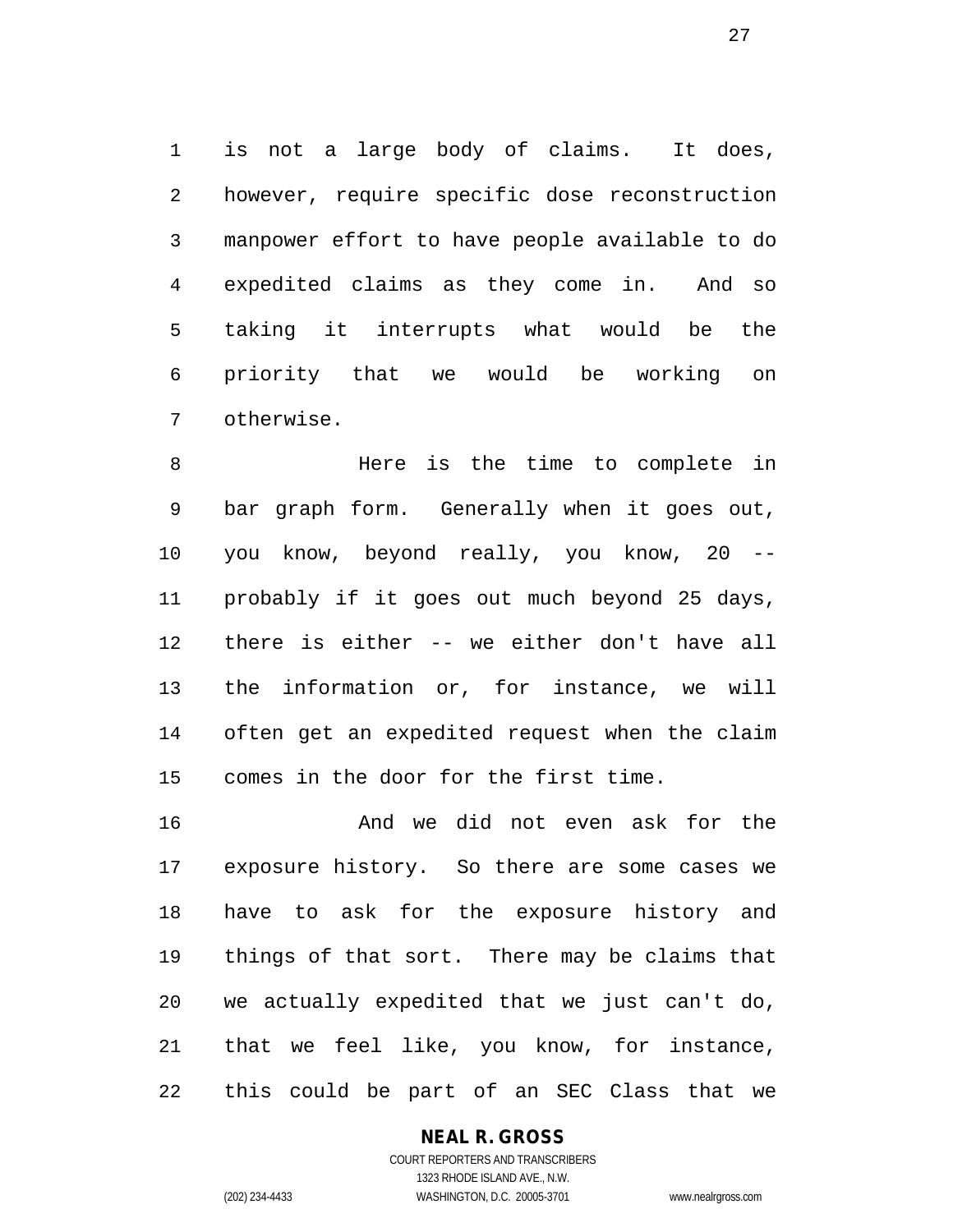feel like we can't do it, but it hasn't been recommended or hasn't become effective yet.

 So there are some cases and it goes beyond about 25 days, those are probably the situations that apply. If we can do it, we get it done pretty quick. And you can see a few of them get done in even less than five days.

 DOE responses to requests for exposure records. This is their performance 11 as of October  $31^{st}$  in terms of number of outstanding requests and number of requests greater than 60 days. This is not quite as good as the last quarter slide. I don't have those numbers in front of me, but I know it's not quite as good.

17 A couple of reasons for that. One of the big reasons was that we have gotten -- during the effective time period, we got an influx of Brookhaven claims. I think there has been additional publicity around Brookhaven because of the SEC Class and more

## **NEAL R. GROSS**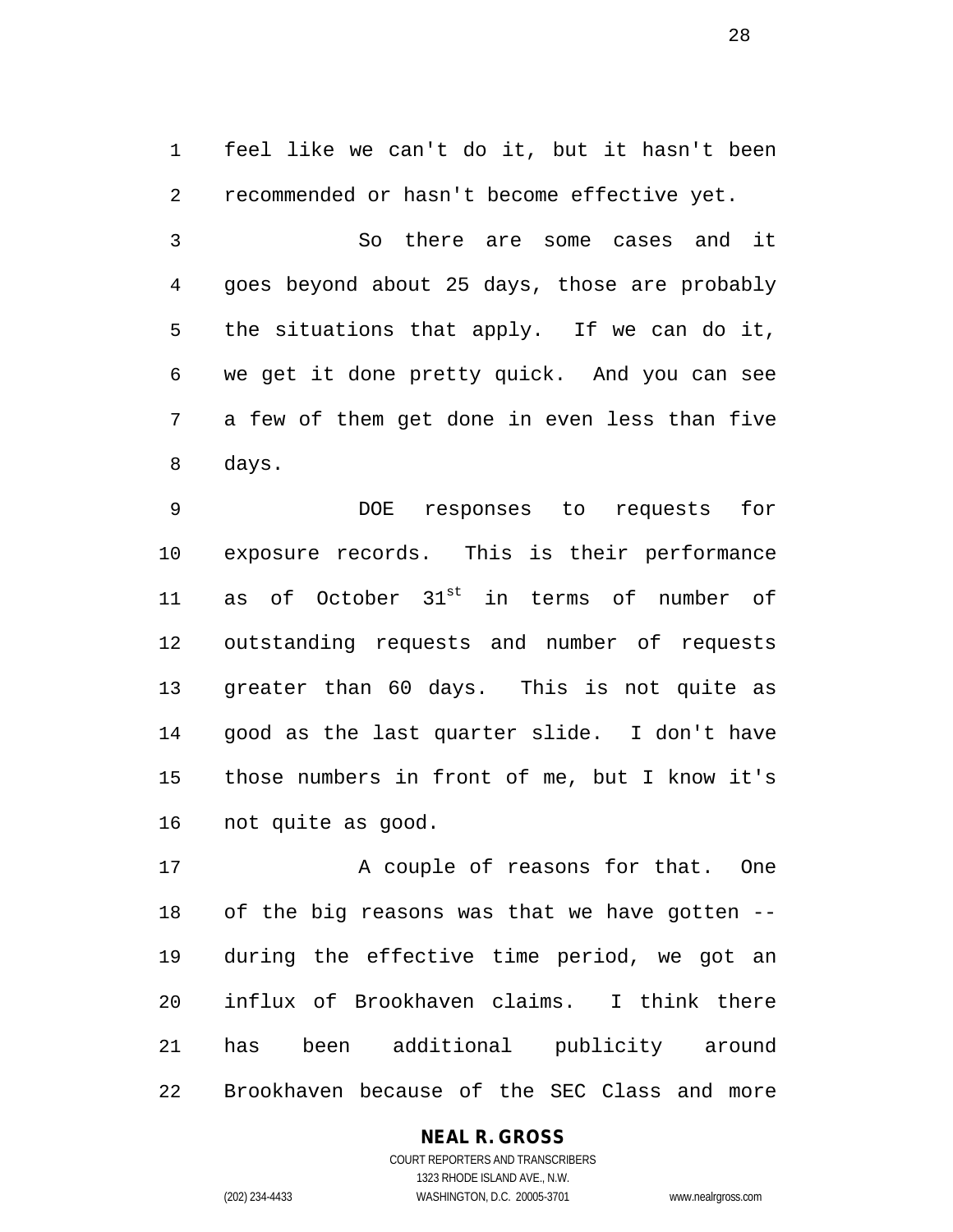people maybe becoming aware of the program.

 So we have gotten some additional claims that would -- that don't qualify for the SEC, that's why they came to us for dose reconstruction and we have requested exposure information. And Brookhaven, as you will recall, records keeping system is not -- isn't the best one out there. And so they are struggling to respond to our request in many cases, as well as keep up with the research that continues to go on in completing the discussion at Brookhaven.

 And finally, getting down to the Special Exposure Cohort statistics, here are the -- here is a count of the petitions. 180 petitions have been received. Three are in the qualification process and 109 qualified.

 Now, I know these numbers don't add up to 180, that's because of some things being merged. You know, we have petitions that get merged together. And so somehow they don't get caught in the count here.

> **NEAL R. GROSS** COURT REPORTERS AND TRANSCRIBERS

1323 RHODE ISLAND AVE., N.W. (202) 234-4433 WASHINGTON, D.C. 20005-3701 www.nealrgross.com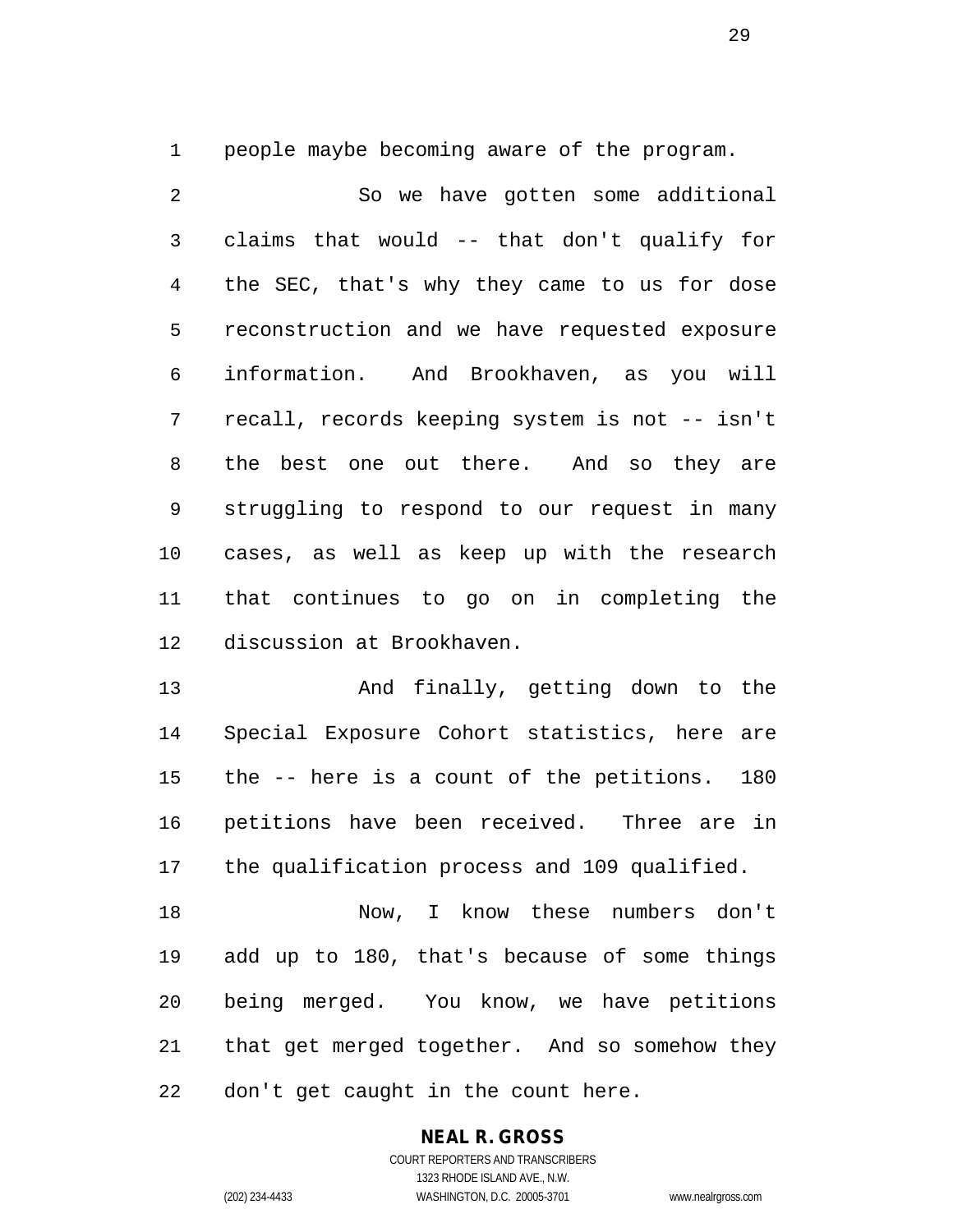So anyway, that is how they break out the various categories of evaluation and stage. And 66 cases have been added since the start, since the rule went into effect that allowed us to start adding SEC Classes and we were able to actually do some.

 Basically, even between the 83.13 and 83.14 process, these are workers from 51 sites, that's because we have had multiple Classes sometimes for the same site. And there is a potential as many as 4,429 claims. Now, that is probably the high side of the claims that we saw, because there may be some cases that look originally like they may qualify, but they don't. So that's a little higher than probably the actual number.

17 1'm trying to remember the six cases that have been added since the last report. Let's see, I think it is Downey and De Soto. I know two of the California facilities there by -- in the Simi Valley were added, BWXT. There is a Los Alamos Class

**NEAL R. GROSS**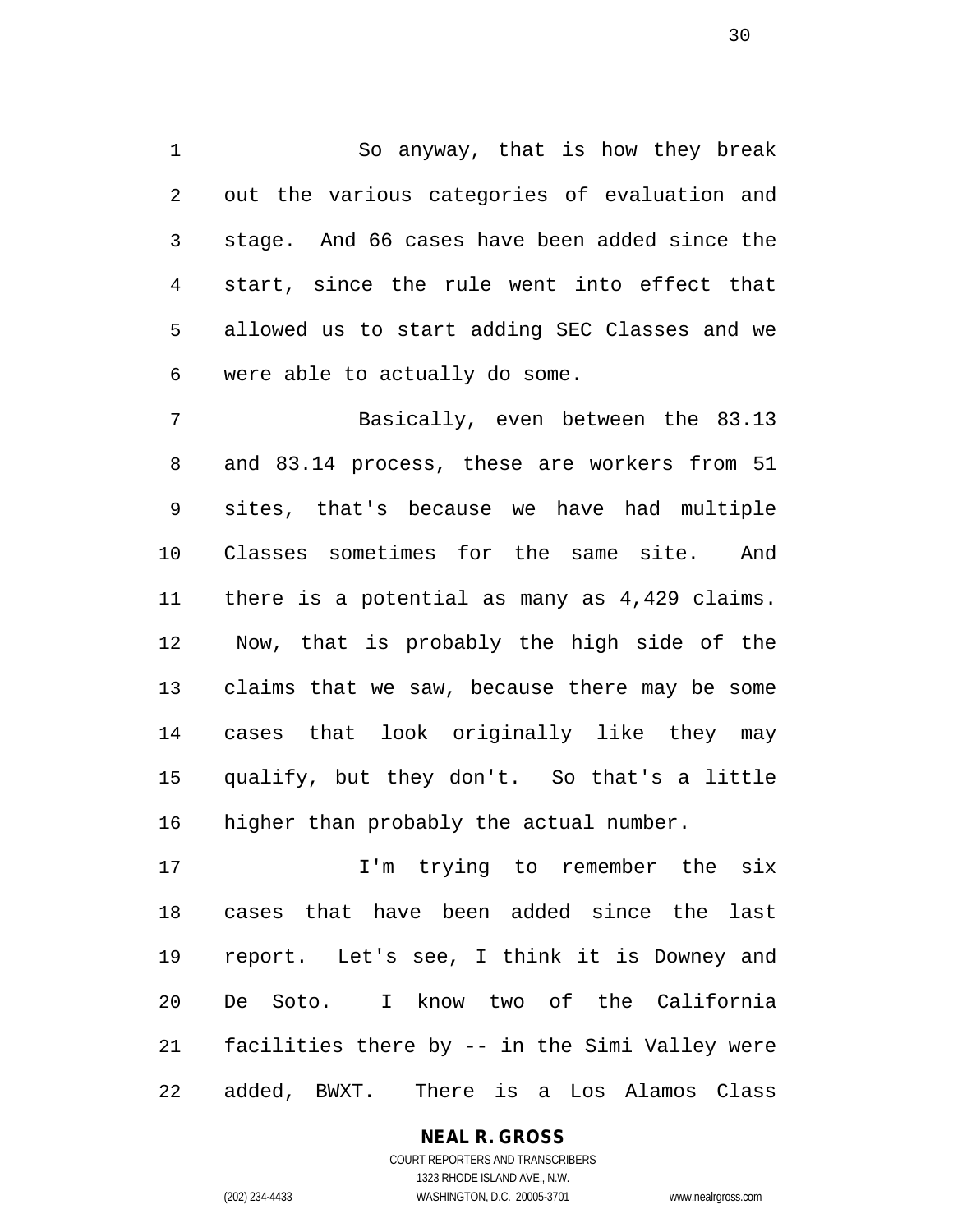added, University of Rochester, Bethlehem Steel, Mound and the St. Louis Airport.

 So it's nice to have notes. I couldn't figure out how to make them show on my screen here. And I believe that might be it, right? So are there questions or comments?

 CHAIRMAN MELIUS: Thank you, Stu. Any questions for Stu? We want one of those answer people that, you know, come up and whenever you have a question I can't -- you know?

 MR. HINNEFELD: Yes. I don't know how I ever got by without one, to be completely honest with you, because I --

 CHAIRMAN MELIUS: Thanks. Board Members have questions for Stu? I didn't mean to get off track. Yes, Paul?

 MEMBER ZIEMER: Not really a question, but a comment. I was pleased to see the figures on the expedited cases. I had forgotten that you were doing that and I think

#### **NEAL R. GROSS**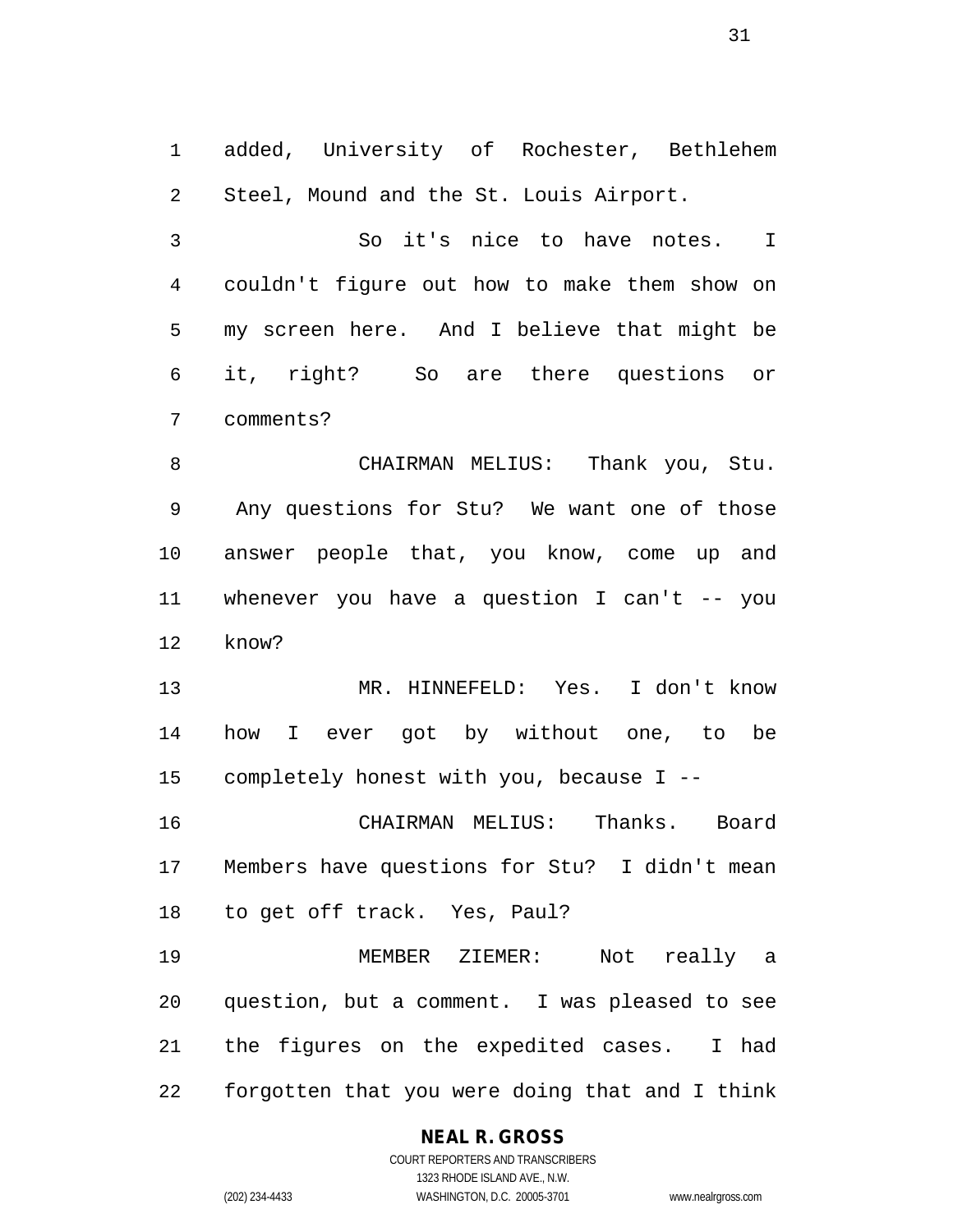we would like to commend NIOSH for moving ahead on that and for the, it looked like, pretty good statistics on handling those.

 CHAIRMAN MELIUS: I guess I have a question, Stu. And that is I'm trying to figure out in these ones that you have sort of -- the first 1,000, 5,000 or 10,000 sort of reserved as, you know, potential SEC cases and so forth, how many of those represent sites where we are -- you are now sort of catching up with having -- they have no Site Profile and this is -- you know, we're still trying to catch up with them through an 83.14 or some other way of dealing with that, with those particular claims.

 Have we sort of cleared those up or are there a few more that are waiting to come forward?

 MR. HINNEFELD: Well, I believe that the total population of cases, of those Classes -

CHAIRMAN MELIUS: Yes.

# **NEAL R. GROSS**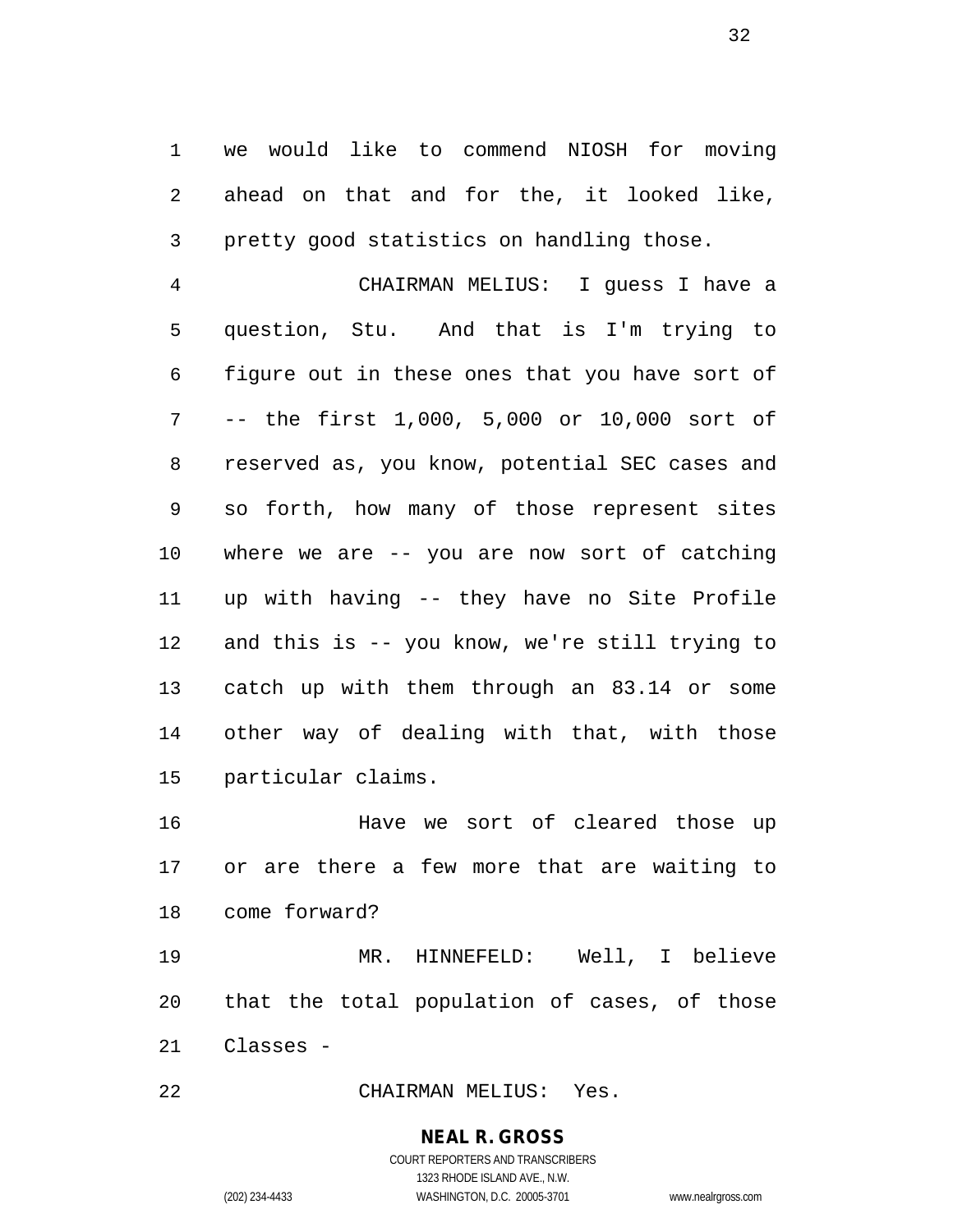MR. HINNEFELD: The total finishing up is done at this meeting. CHAIRMAN MELIUS: Okay. MR. HINNEFELD: If, you know, based on recommendations, what comes out -- maybe not what comes out of this meeting -- CHAIRMAN MELIUS: Yes. MR. HINNEFELD: But one exception will be GE Evendale, which I don't expect there will be, you know, based on some recent correspondence, clearly, there doesn't seem there will be any action at this meeting. But other Classes that we're representing with a recommendation at this meeting, I believe clears up the remainder. CHAIRMAN MELIUS: Yes. Because those tend to be some of the older initial claim forms. And really they have sort of sat around because there were sites without a lot of claims, but also sites without enough information to --

MR. HINNEFELD: Yes.

# **NEAL R. GROSS**

COURT REPORTERS AND TRANSCRIBERS 1323 RHODE ISLAND AVE., N.W. (202) 234-4433 WASHINGTON, D.C. 20005-3701 www.nealrgross.com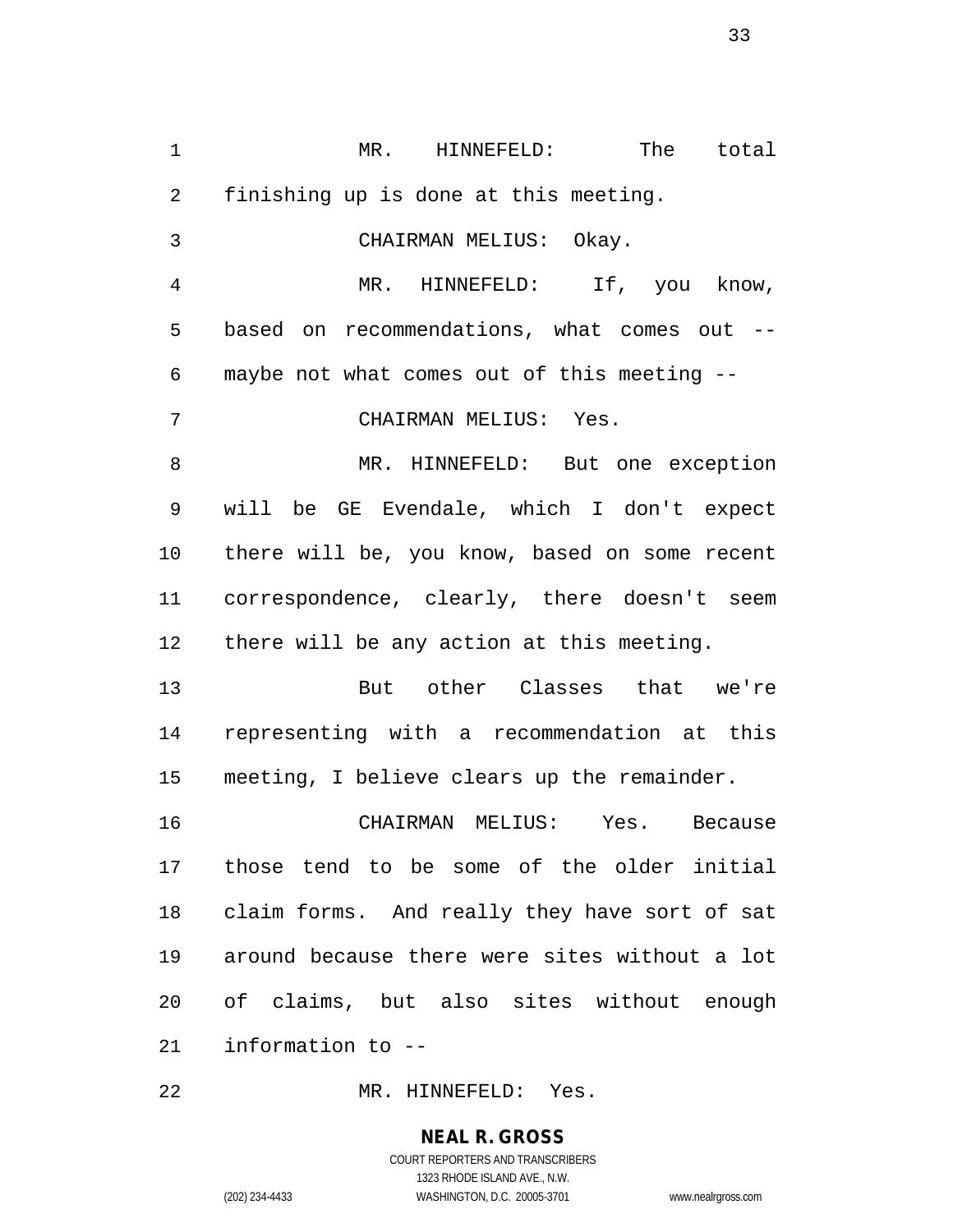**NEAL R. GROSS** CHAIRMAN MELIUS: A fair effort to get started with those and that's why I was asking. MR. HINNEFELD: Yes. One example that falls in there is this Texas City Chemical which we have essentially changed position on because of radon model and radon situation at Blockson. CHAIRMAN MELIUS: Yes, yes. MR. HINNEFELD: And so that represents one of them. CHAIRMAN MELIUS: Yes. Simonds Saw is another. 14 MR. HINNEFELD: Simonds, BWXT - CHAIRMAN MELIUS: Yes, right. MR. HINNEFELD: Represents some of the oldest ones. CHAIRMAN MELIUS: Yes. MR. HINNEFELD: And that's where we had recommended the first two operational periods previously, didn't recommend the third and then ultimately decided, you know, part of

COURT REPORTERS AND TRANSCRIBERS 1323 RHODE ISLAND AVE., N.W. (202) 234-4433 WASHINGTON, D.C. 20005-3701 www.nealrgross.com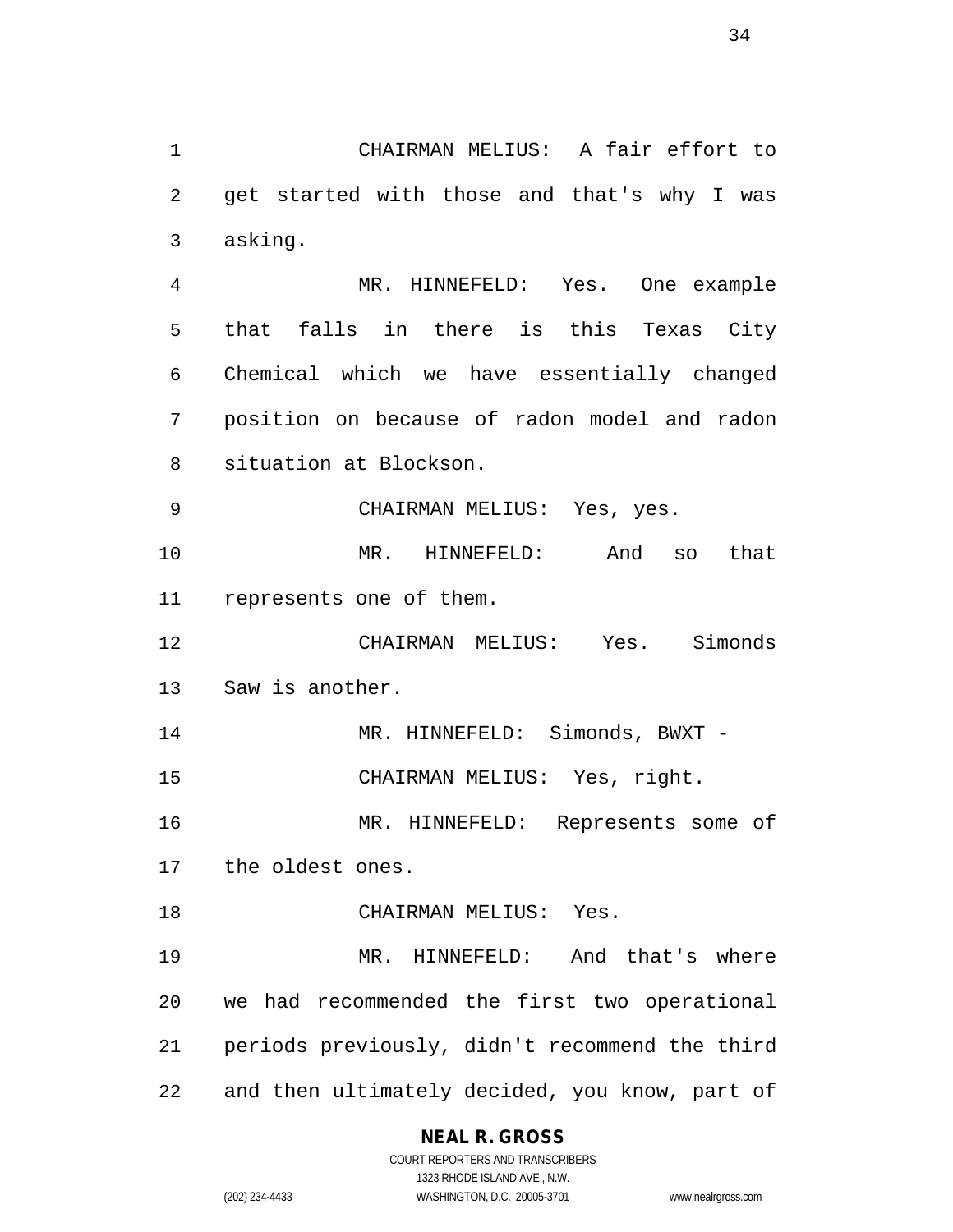this third one we re going to recommend adding part of this third that we are doing now at this meeting. CHAIRMAN MELIUS: Yes. MR. HINNEFELD: So those are a couple of things that -- CHAIRMAN MELIUS: Right. MR. HINNEFELD: Kind of hung on a little longer than we had hoped, because we had really hoped to be done by this time. We have gone through that research. But we think we are -- at least everything is out -- CHAIRMAN MELIUS: Yes. MR. HINNEFELD: You know, in front now out to the Board. CHAIRMAN MELIUS: Good. Any other Board Members with questions? Yes, David? MEMBER RICHARDSON: I was trying to get back to a slide, but I broke Henry's computer. You had a slide up there that showed kind of the number of claims in and the number of claims processed by quarter going

#### **NEAL R. GROSS**

COURT REPORTERS AND TRANSCRIBERS 1323 RHODE ISLAND AVE., N.W. (202) 234-4433 WASHINGTON, D.C. 20005-3701 www.nealrgross.com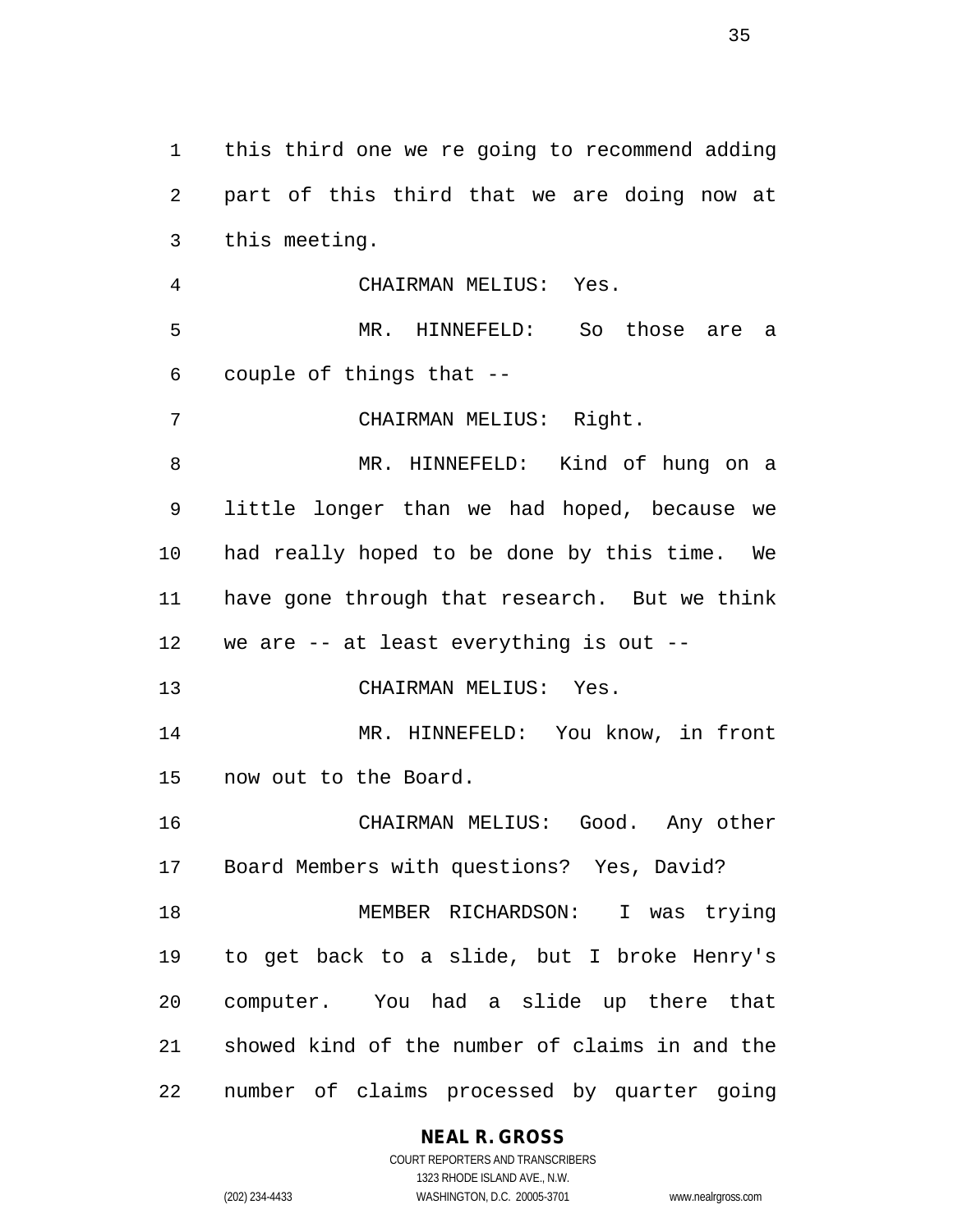back to maybe 2002.

 And my recollection of how that picture looked, it was a big bolus of claims received. And then the kind of final DR reports are exceeding the number received for a period.

 And over the last three or four quarters, you described that you are at this kind of steady state where there is about 600 cases being received. And it looks like the number of DR reports is slightly above that, but it's not greatly exceeding.

 So you had this period of catch-up where you got rid of a lot of backlog, but if I was interpreting that picture now, it sort of seems like there is a steady state where the number coming in and the number going out are relatively similar in magnitude and it's going to take a very long time actually to finish the catch-up with the last 3,000 or so that are outstanding, because maybe 600 are coming in and 650 are going out.

## **NEAL R. GROSS**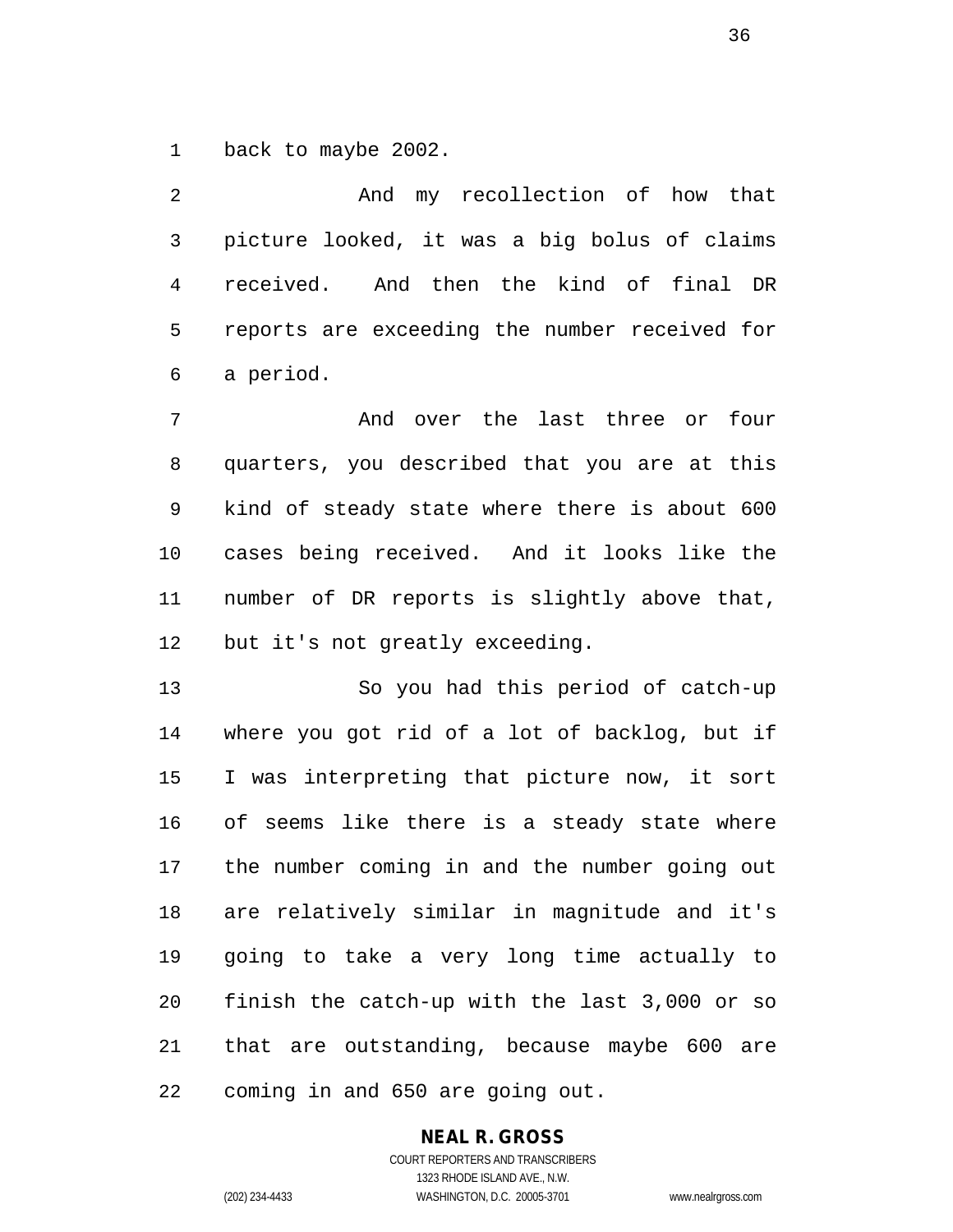1 So is there a projection for when actually you would be at a steady state where you are caught up and we're just dealing with the numbers in and the numbers out each month? MR. HINNEFELD: Well, I don't know. We have not projected that. MEMBER RICHARDSON: Because given

 that there is 3,000 out, it would actually be nice to see that this was several hundred above the number coming in.

11 MR. HINNEFELD: Right.

 MEMBER RICHARDSON: You would be-- MR. HINNEFELD: We are, you know, maintaining above the number coming in and we intend to -- you know, in order to shorten the time frame to nine months, you know, like right now we are at 12 months at our target. By the middle of next year, we have -- we adopt the target of trying to get that by nine months.

 In order to do that, you have to work ahead. You know, you have to do it

### **NEAL R. GROSS** COURT REPORTERS AND TRANSCRIBERS 1323 RHODE ISLAND AVE., N.W.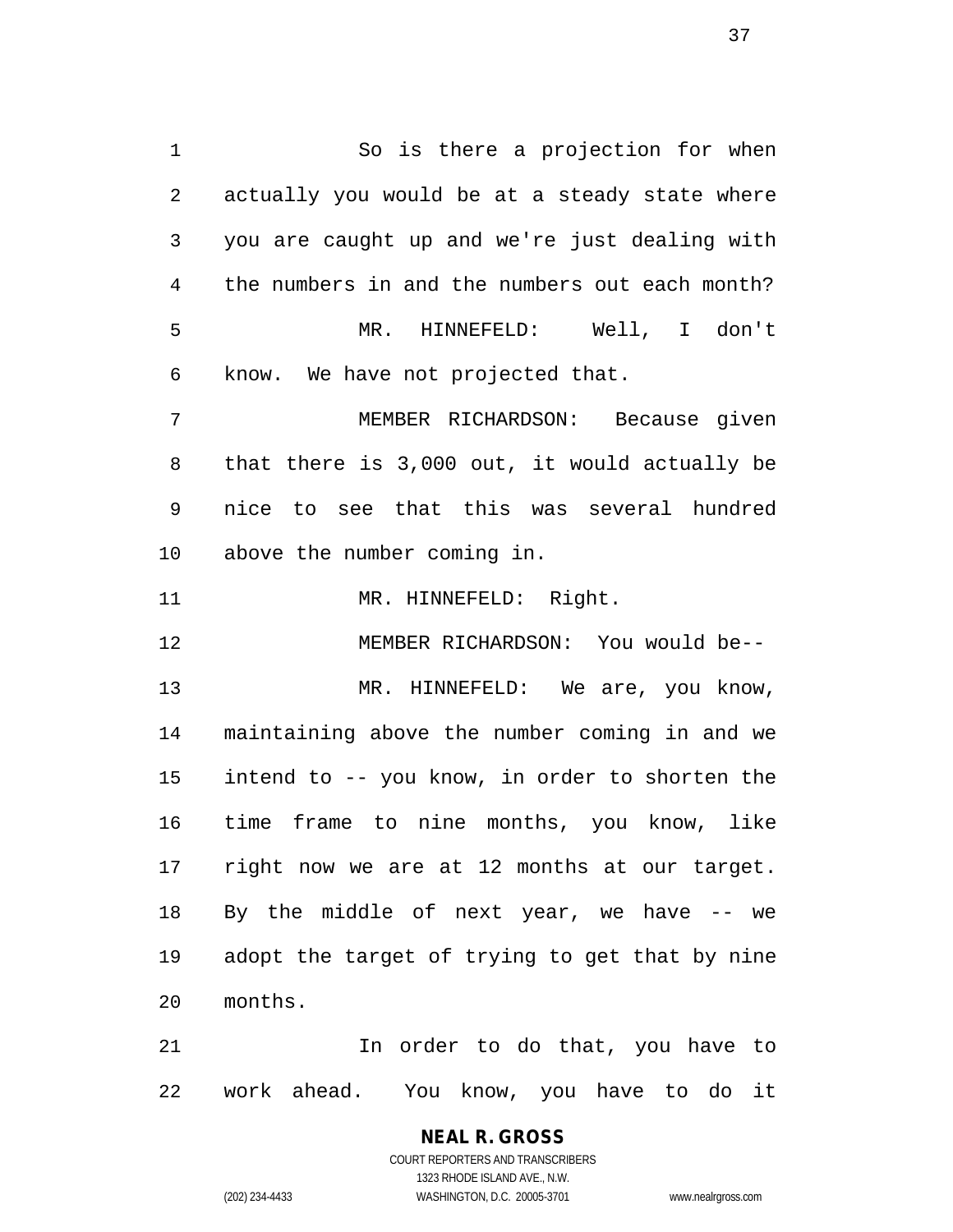faster than they are coming in.

 Part of what influences the rate at which we can close that gap is, quite frankly, the amount of resources available for the administration of the program. You know, there are no limits on the amount paid in compensation. We don't have to worry about that. But there is a limit on how much we can spend to do the work to do the dose reconstructions and the cyber search and the Subcommittee support.

 And so that's sort of the limit. That's essentially the limiting factor to how much time, how many resources we have to spend on it. But no, we have not projected. And projecting, actually, you know, catching up is always sort of difficult, because there is -- you are never going to be able to send a case out within a couple days of getting it in if you have to ask for exposure information when the case comes in.

So there is sort of a built-in two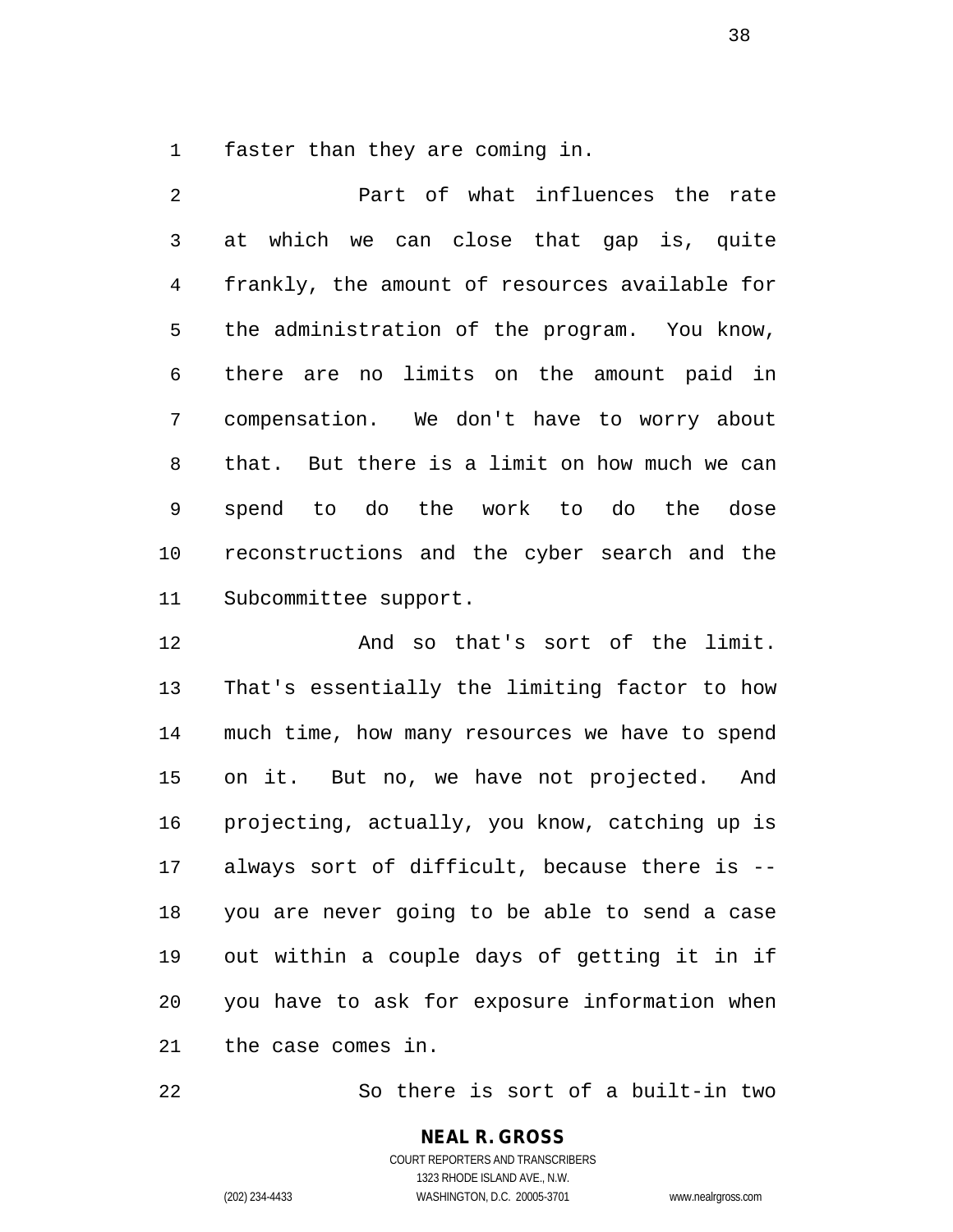month expectation in a good situation to have the case get the information and get the whole case assembled. And then if there is -- if it's a particularly difficult case, then you have still got some work on top of that.

 So I have been asked about the theoretical minimum of how -- what's the best you can make? Well, if we get a dose reconstruction in that does not require exposure history requests, for instance, it's from a site, an AWE site where we don't have any way to get exposure records, those can be -- you know, theoretically, from there it's just a few days, because you do the interview. You have the interview checked by the claimant for accuracy, so there is some days involved in that.

 You do the dose reconstruction in a relatively straightforward period of time, it can be done in just a few days. So there is a theoretical minimum of a few days. But a realistic theoretical minimum is maybe on the

**NEAL R. GROSS**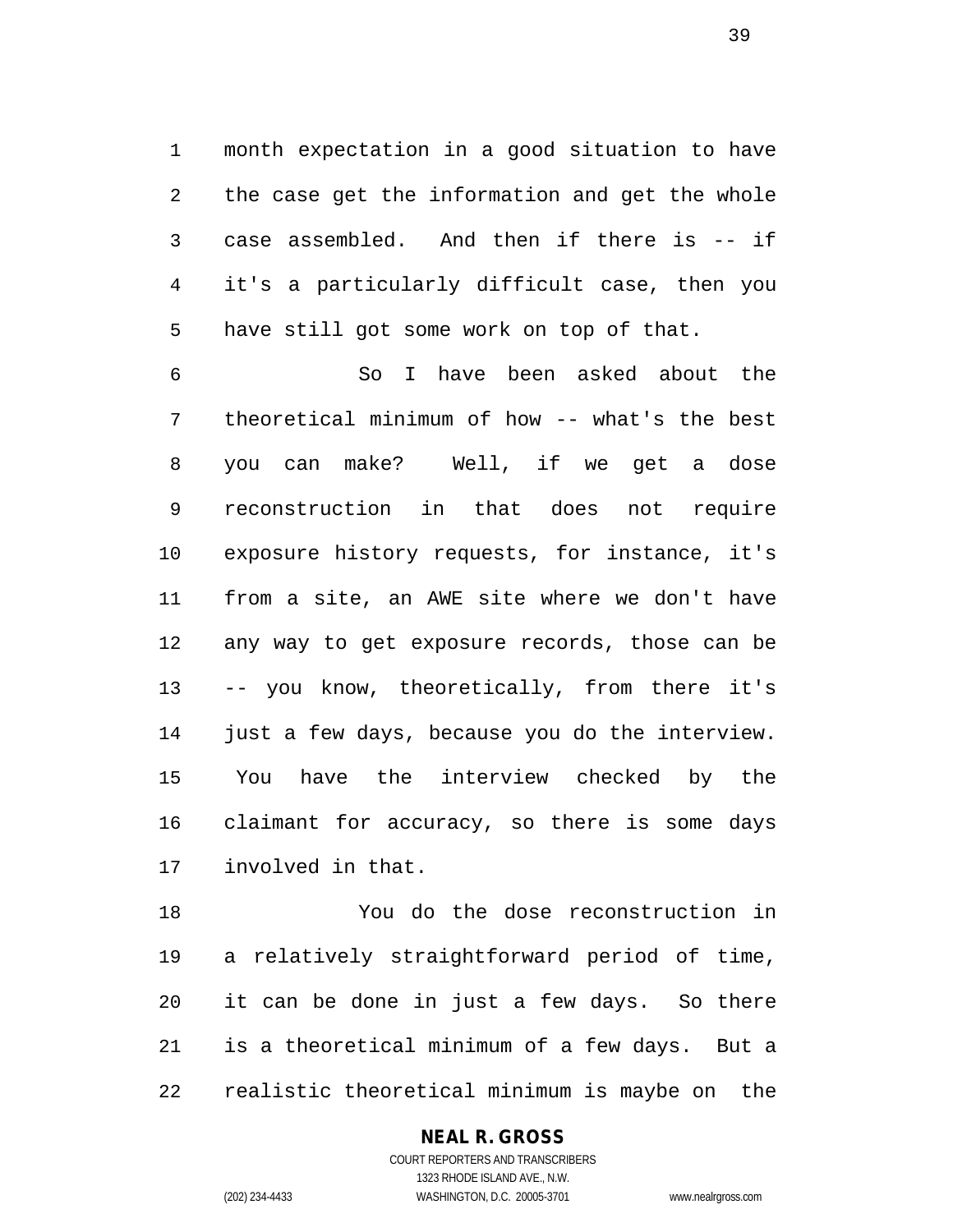order of six months by the time you got -- you know, if you are talking about any claim where you have to make a exposure history request, it may be a fairly difficult claim to do. MEMBER RICHARDSON: Is there -- could you help me understand the picture for the first one of 2005, 2006 and 2007, where 8 there is about  $1,200$  -- MR. HINNEFELD: Yes. MEMBER RICHARDSON: Final reports being issued? And then it dropped starting in 2007/2008 where it drops, is that a reduction in resources available to you administratively to do the processing work or was that a process change? MR. HINNEFELD: No, that was largely resource-driven. Our annual funding level has been relatively constant. The earliest years it wasn't as high as it has been for the last few, but we have been relatively flat in terms of our funding for several years.

#### **NEAL R. GROSS**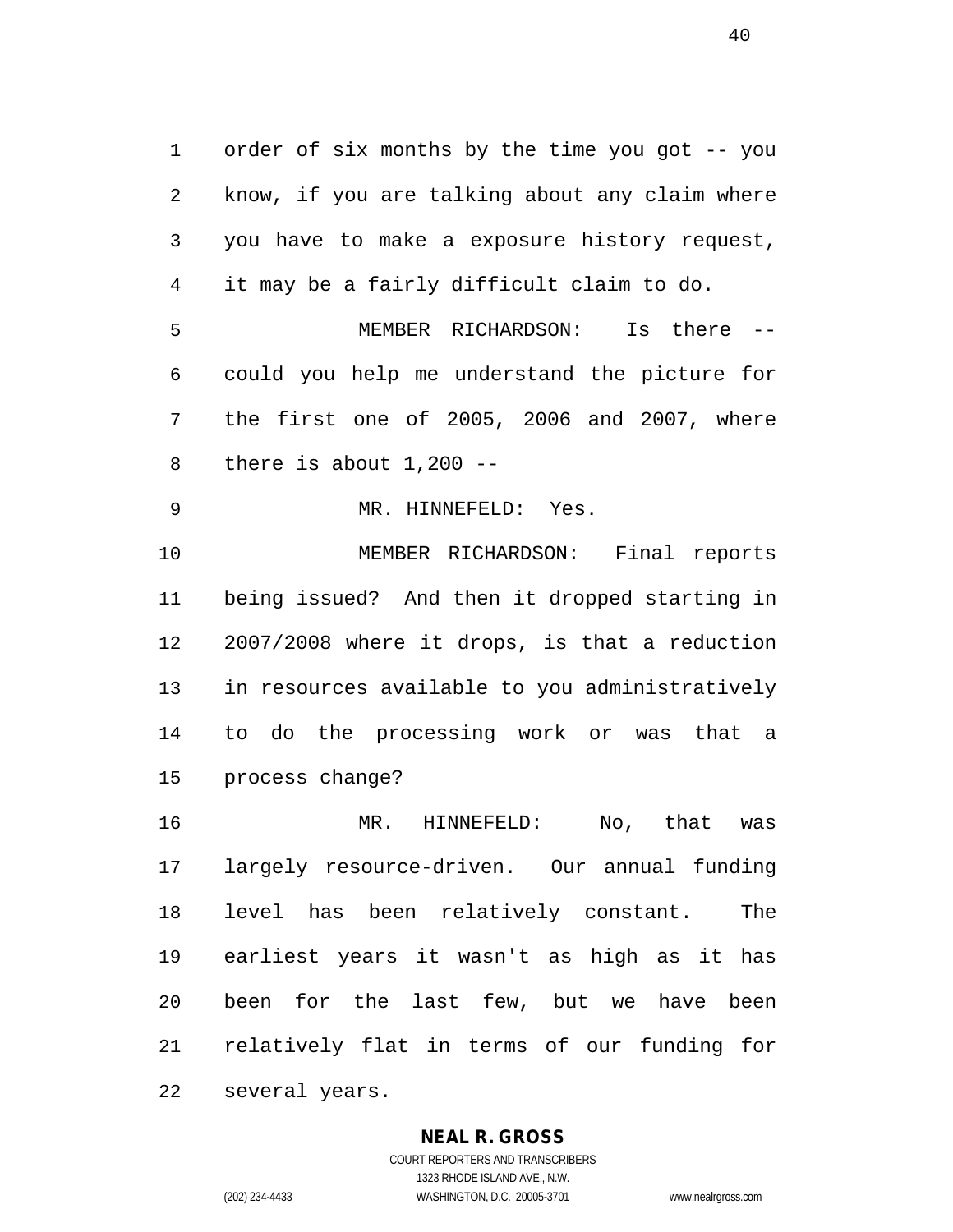And early on, we had no mechanism in place, you know, machinery in place and we weren't spending anywhere near what was, essentially, allotted. And so we were allowed to carry it over. We have at least that going for us, we can carry it from one year to the next.

 So going into that period of time, we had a large amount of carry over and we could spend a lot more money and we actually did spend a lot more money at that time. I would, you know going from memory here, say maybe 75 percent more per year than what we can spend now.

 So there was a period of very high expenditure until we used up the carry over. And so once we used up the carry over, then we had pretty precipitously came back down to the annual allotment rate. So that kind of explains that big bolus area.

 It was not a particular process change. It was really a matter of resource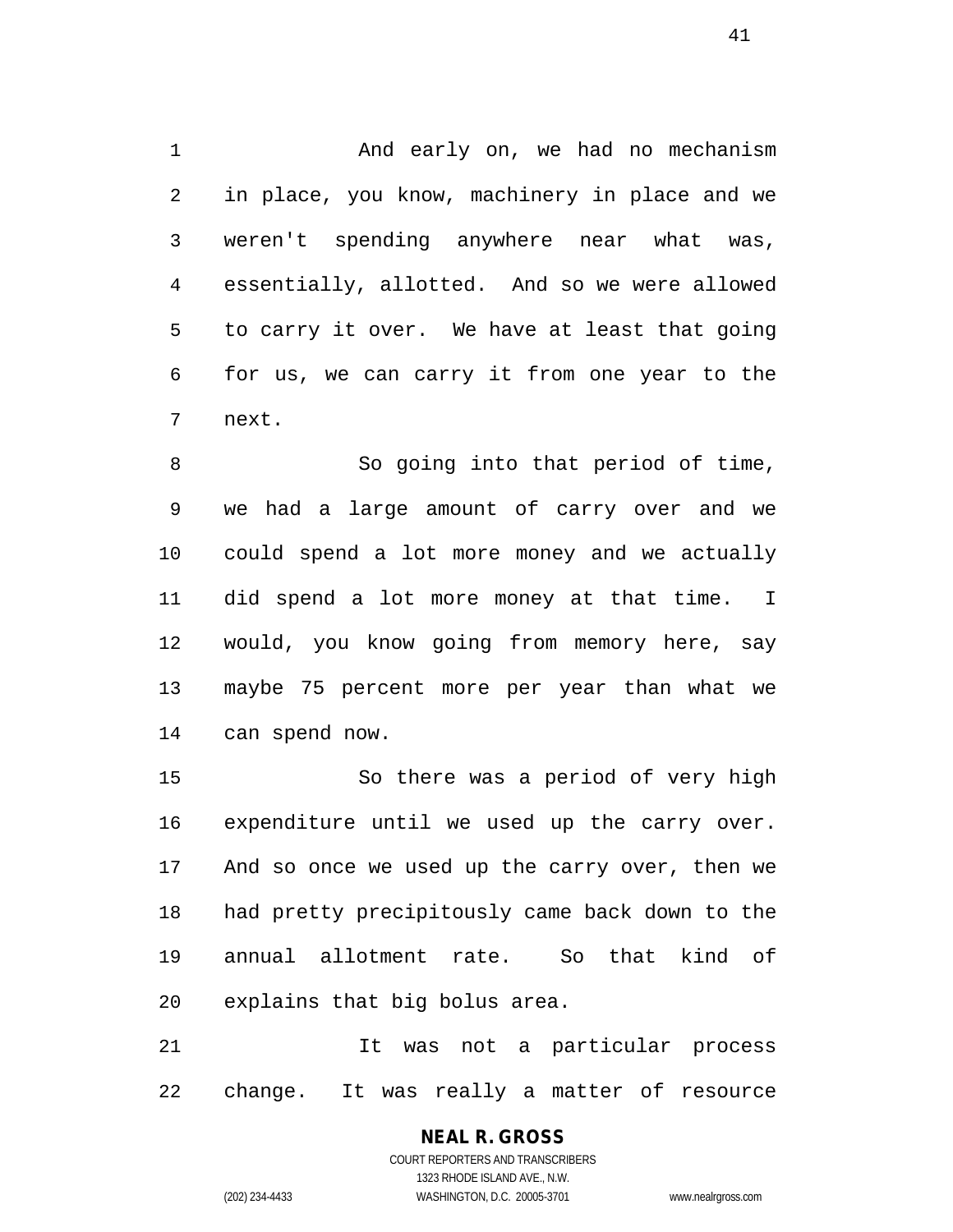availability.

 CHAIRMAN MELIUS: Okay. Any other questions? Henry?

 MEMBER ANDERSON: Yes, Stu, I seem to recall some time ago you had kind of a work plan projecting out, you know, the catch-up and all that. Is this pretty much on track with what your expectations were?

 MR. HINNEFELD: Yes. I mean, I don't know what we have ever said that we will be caught up on this day, because like I said, it's really hard to define what does caught up mean in terms of, you know, how quickly they go out.

 But we are on our production pathway to shorten the time frame that it takes us to do a dose reconstruction. And in so doing, at some point, as you continue to shorten that time period, eventually you are going to get to a point where it is almost not possible to shorten it any more.

So I don't know that we ever

COURT REPORTERS AND TRANSCRIBERS 1323 RHODE ISLAND AVE., N.W. (202) 234-4433 WASHINGTON, D.C. 20005-3701 www.nealrgross.com

**NEAL R. GROSS**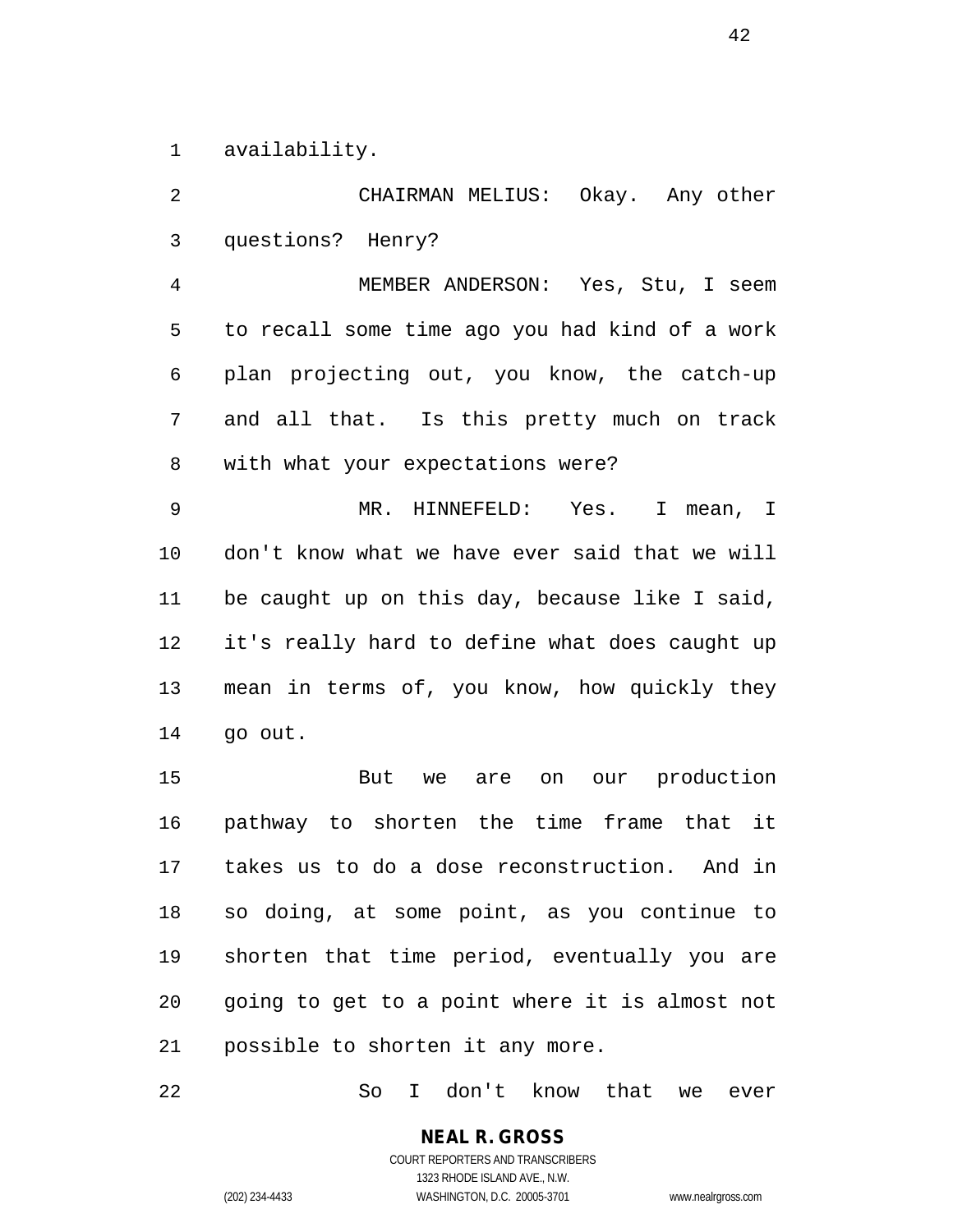projected a caught up date or we may have projected that we would have worked off the backlog by such and such a time, but I don't know what I would say today to that. It's just a little difficult in defining the end point.

 CHAIRMAN MELIUS: Yes, I would just say going back in time, for a while, it was at least clear to me that the time -- the average time to reduce -- to produce a dose reconstruction was going down, but that was mainly because there was an emphasis on easier cases and on -- so cases coming in that were-- they were ready to do and could handle quickly were -- appeared to be getting a priority at the expense of the older cases that were more difficult, that first 1,000 or first 5,000. 18 MR. HINNEFELD: Well, that -- CHAIRMAN MELIUS: And I think that they then directed more resources and effort at the early cases, which, you know, were difficult.

**NEAL R. GROSS**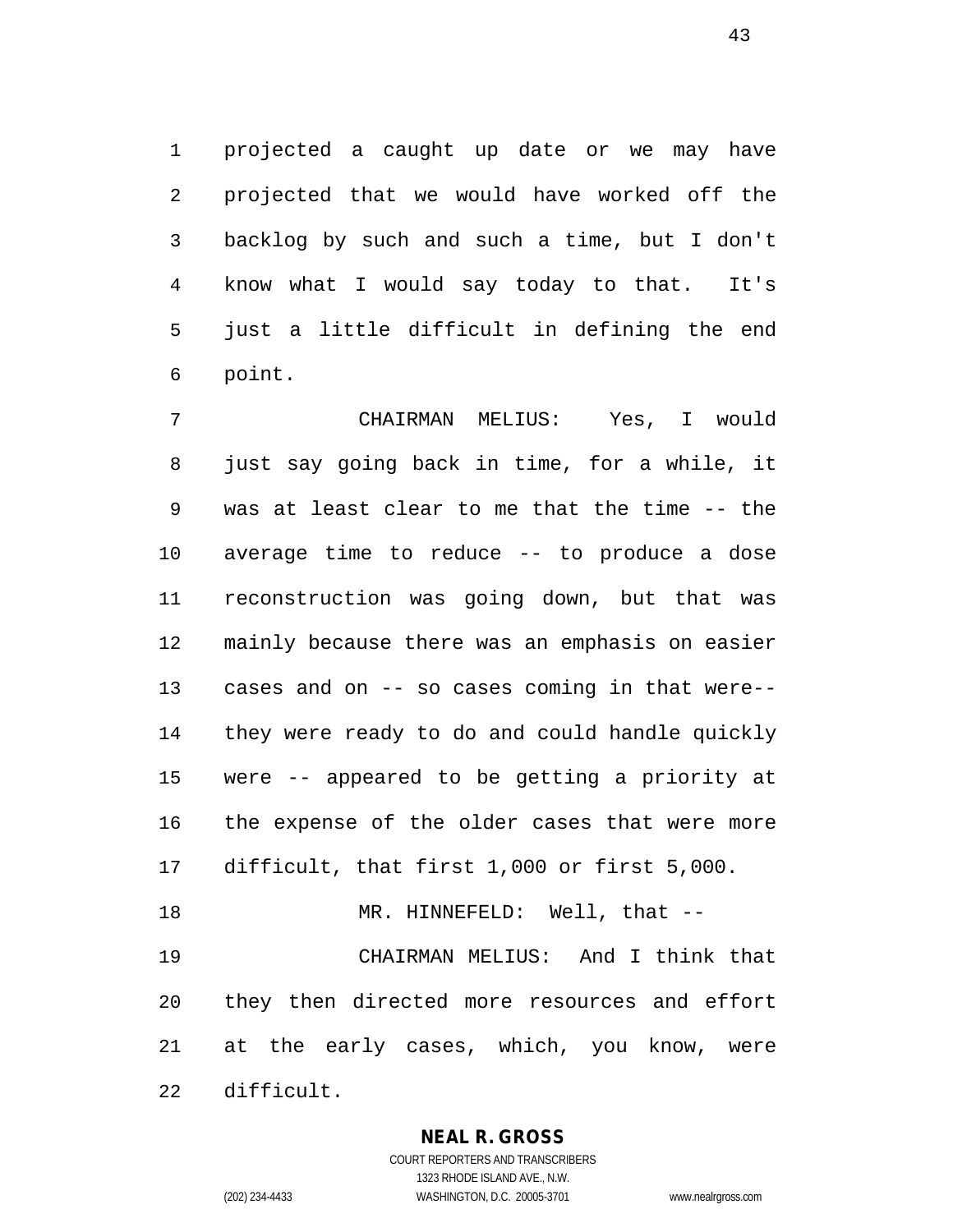1 MR. HINNEFELD: Right. CHAIRMAN MELIUS: And some just took time to develop Site Profiles, collect information, but there is also a question of where you put resources. And I think now the question is can they transition, presumably. if all the sites have been addressed? I mean, there is always going to be something new coming in. 10 MR. HINNEFELD: Right. CHAIRMAN MELIUS: But all the older sites have been addressed and that was my earlier question. But then I think it is sort of how do you reach sort of a steady state that, you know, deals with, you know, some backlog and some catch-up that will be necessary, but also, you know, sort of does that in line with what resources are available and sort of figure out what the right balance is going forward.

 MR. HINNEFELD: That was a very good point.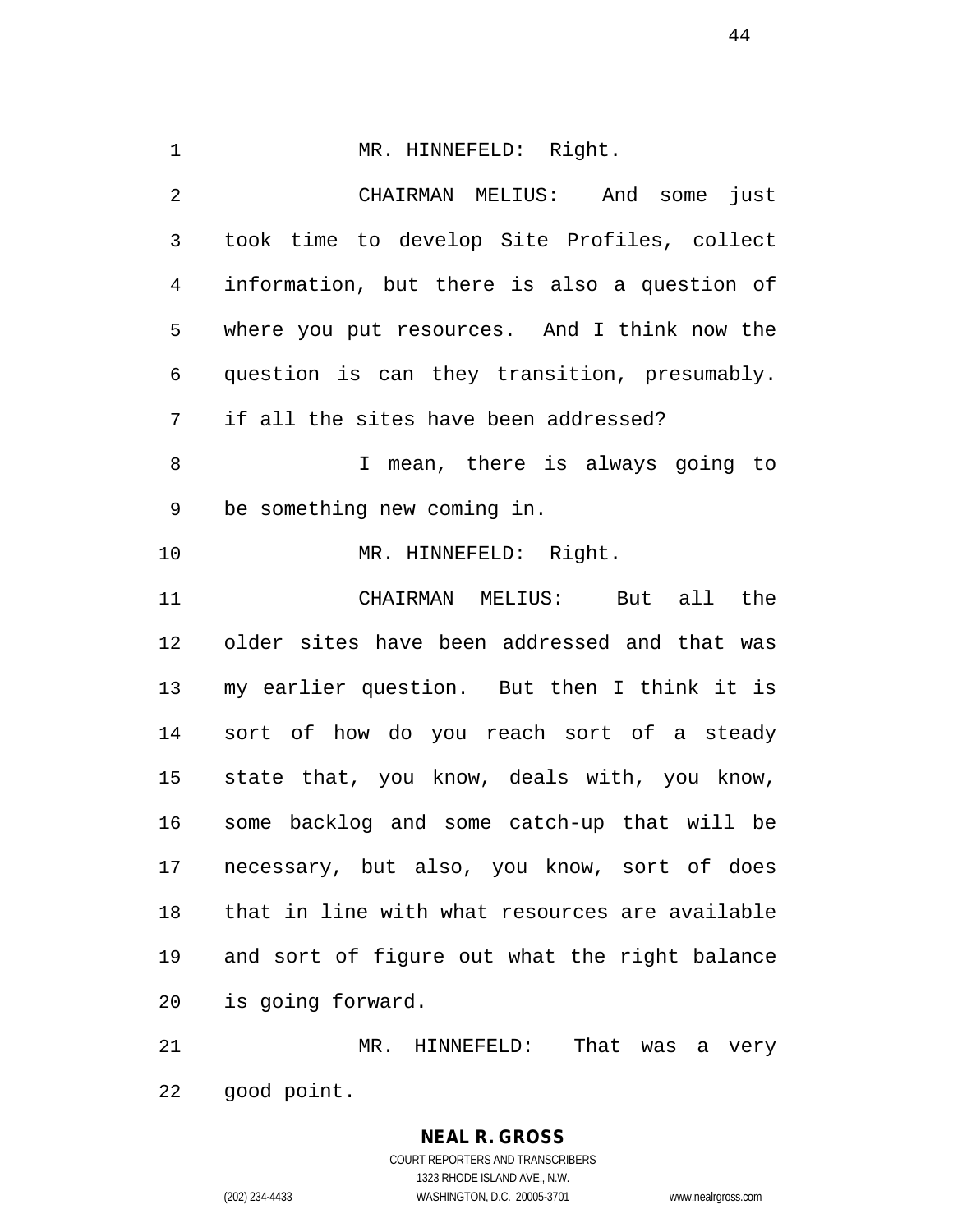CHAIRMAN MELIUS: And it is hard to get at that, some of the data shown, because it changes over time.

MR. HINNEFELD: Right.

 CHAIRMAN MELIUS: And it's a difficult picture.

 MR. HINNEFELD: Yes, there was an important point that I forgot. That you made there, Dr. Melius, is that there were some cases that were pretty easy. And when we were trying to finish the -- you know, the main objective for a while was let's reduce this backlog of claims. And so you pick easy claims and you go do those.

CHAIRMAN MELIUS: Yes.

 MR. HINNEFELD: And then it has only been more recently that we have really switched to let's get the oldest ones done.

 CHAIRMAN MELIUS: Yes. And that's why I mean if you went back a year or something and you looked at that first 1,000, there were people that had been there for a

# **NEAL R. GROSS**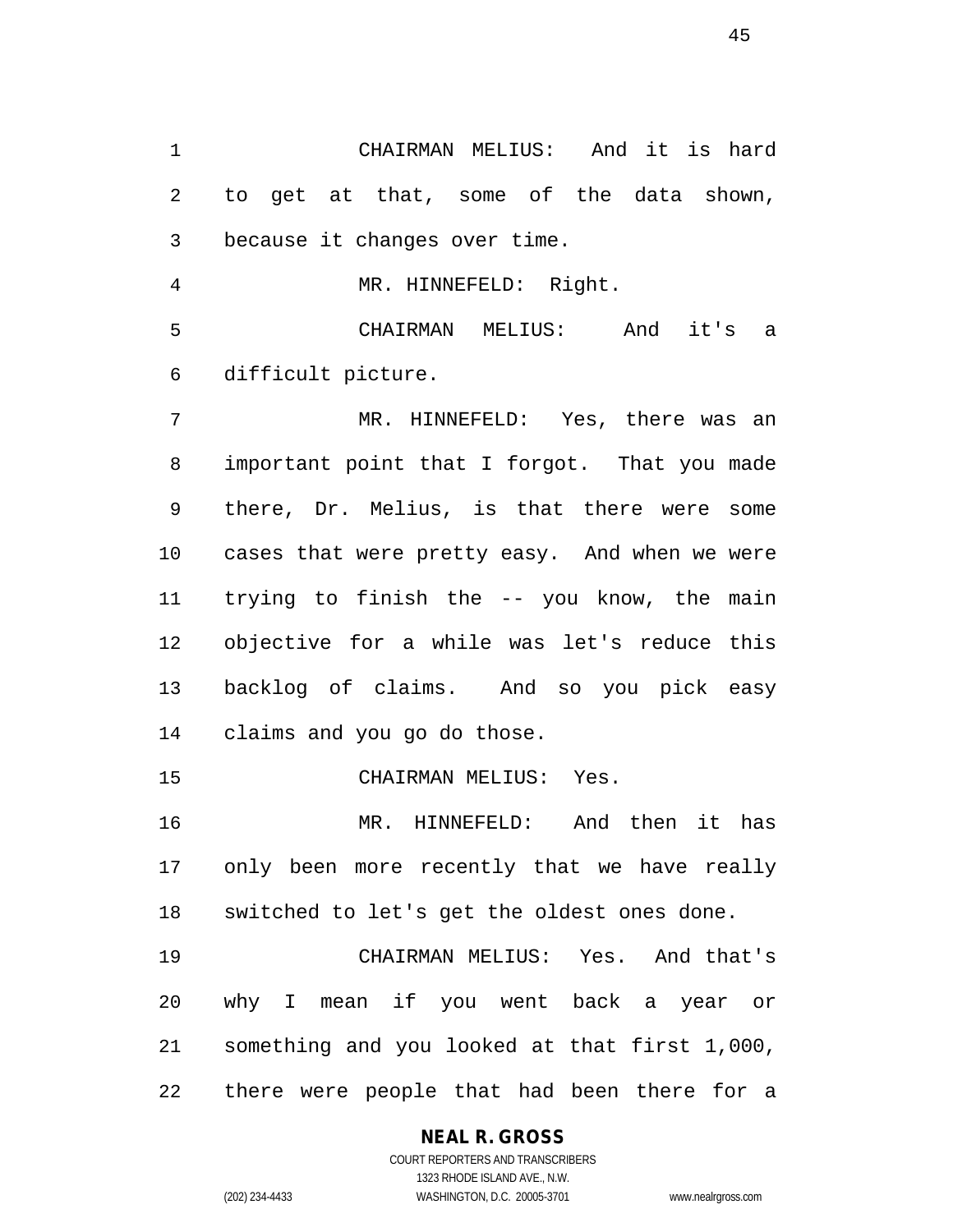long time and there weren't Site Profiles. There was no way of taking care of those people and I think that effort has been made now.

 So whatever site you are at, basically, you are being addressed. So I think they have done a good job of clearing out those early cases and we will see.

 Anybody else with questions? Okay. Thanks, Stu. We will now hear from Dr. Wade on the Program Evaluation.

 DR. WADE: Good morning. It's a pleasure to see you and I'll be very brief in my comments. I have no new content information to share with you in terms of the drafts that we have discussed earlier.

17 I would like to give you a brief update of where we are and remind you a little bit of the program review and what it is, so you can keep that fresh in your mind.

 The program review is something commissioned by the NIOSH Director to look

## **NEAL R. GROSS**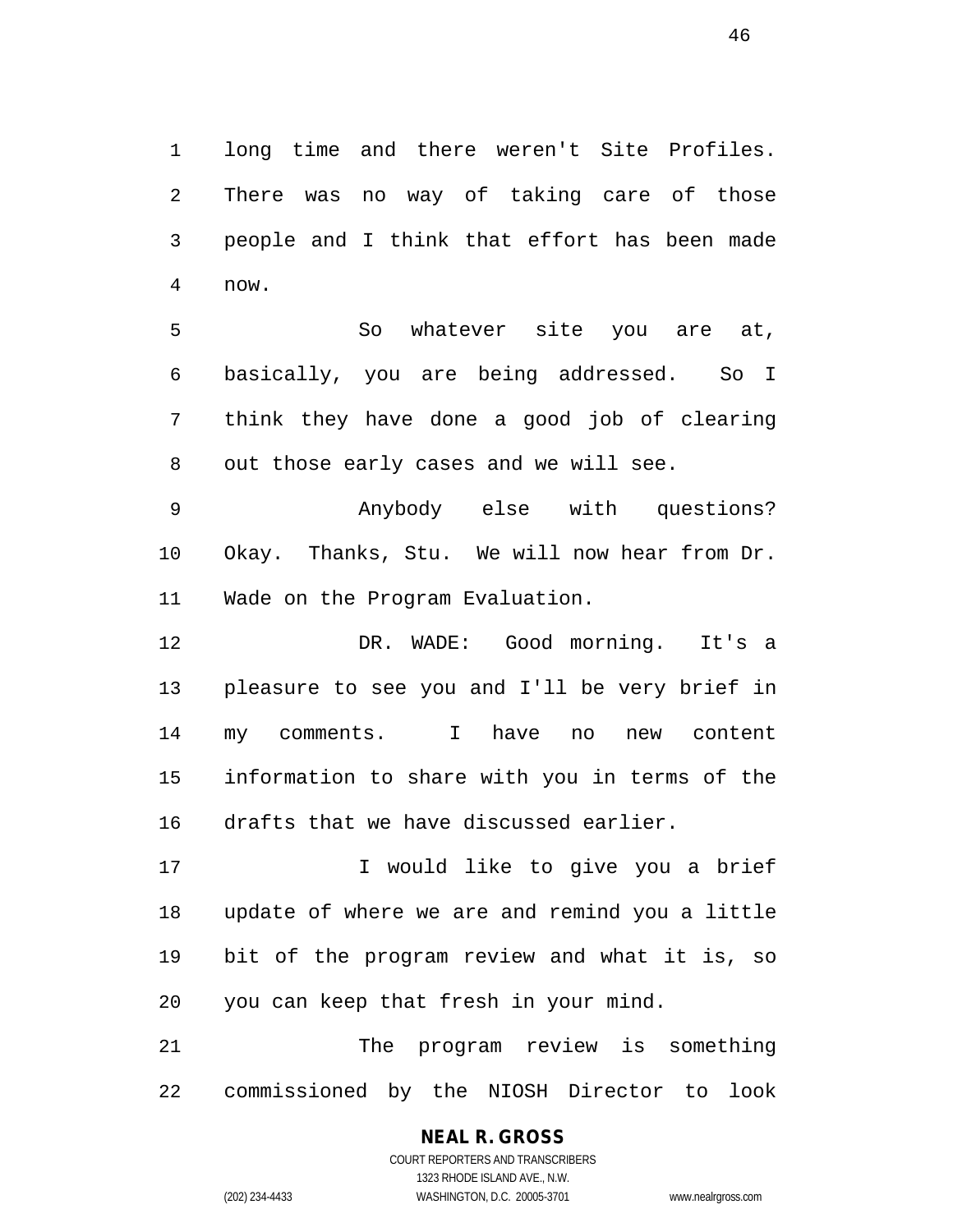back at 10 years of work by the Agency in this area. It is going to take place in two phases. The first phase intended to be a data-driven exploration of aspects of program performance and those aspects of program performance are individual dose reconstructions, Special Exposure Cohorts, the timeliness of program accomplishment, the science of the program and the customer service aspects of it.

 Phase 1 will be followed by a Phase 2 where, based upon the results of those reports, the NIOSH Director and senior NIOSH leaders will look at making recommended changes in the program you just talked about. These issues of timeliness going from the early stages of the program when the mandate was to get as many done as possible to the current time where it's about getting everything done and getting the oldest done. Those issues really need to be

addressed from a policy perspective and that

#### **NEAL R. GROSS**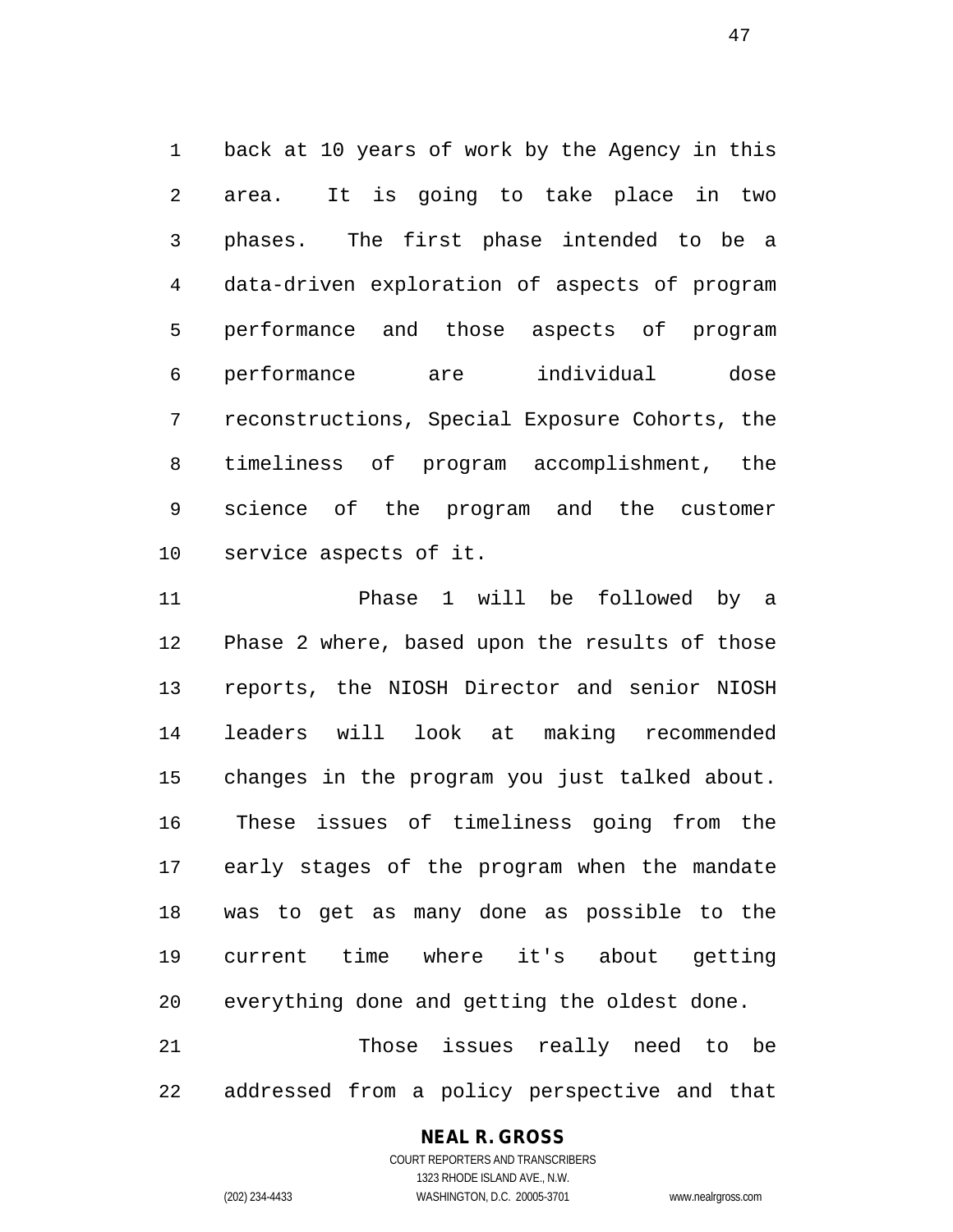will happen in Phase 2 of the program.

 With regard to Phase 1, all of the drafts of the Phase 1 reports have been completed and they are in various stages of review. Let me remind you of those stages of review.

 Two of them, the dose reconstruction and the timeliness reports have been shared with you. Comments have been received. They are now or will very soon be on the public docket accepting additional comments. Once we have allowed a reasonable period for those comments to be received, second drafts will be issued and those two reports, Phase 1 reports, will be deemed to be complete.

 There is a Phase 1 report that you have seen with regard to Special Exposure Cohorts that is being redrafted. Once it is completed, the redraft is completed, it has gone through review, it will appear on the docket and public comment accepted.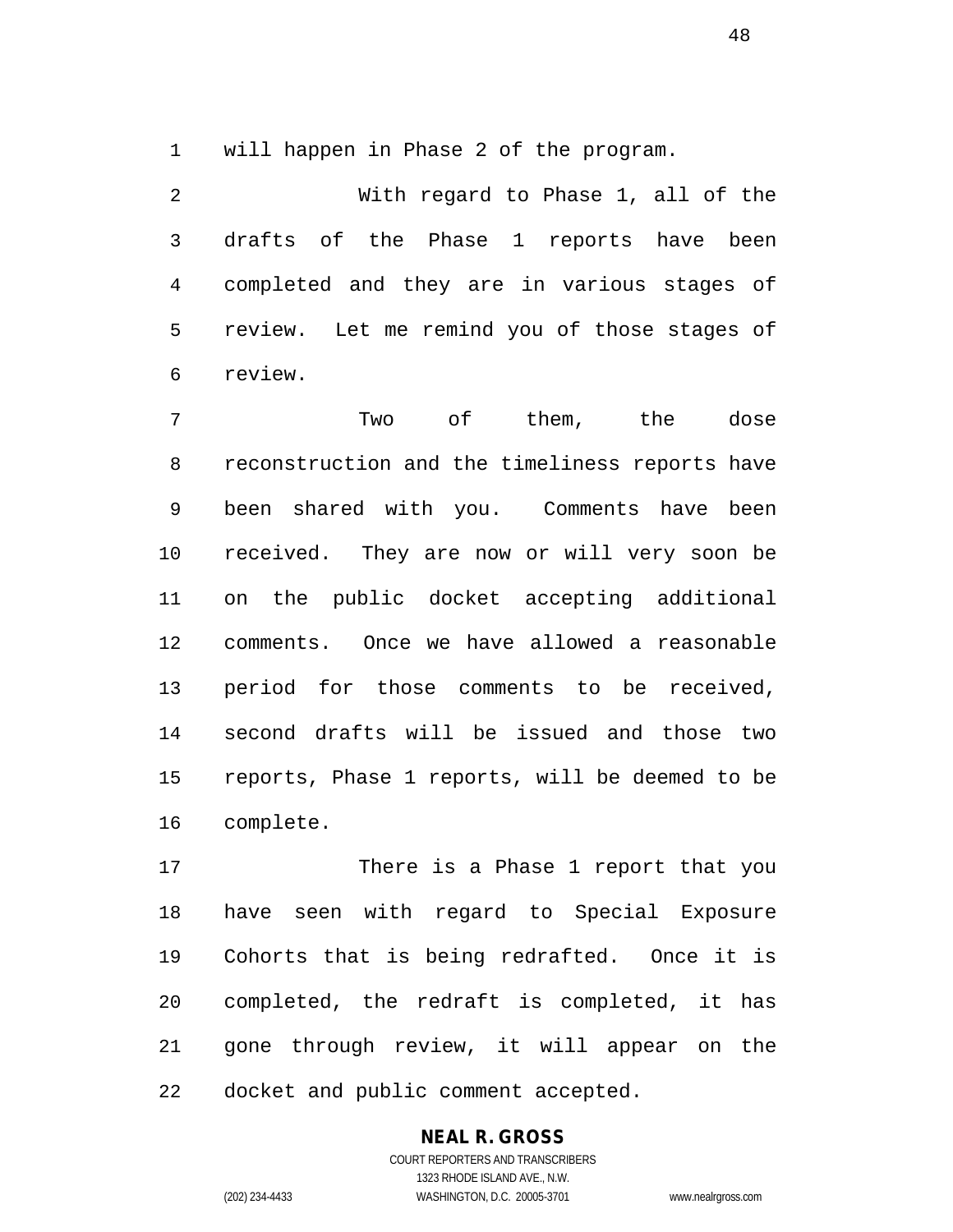There are two reports, the Science Report and the Customer Service Report owing to the fact that they have been authored by NIOSH employees. These other three have been offered by NIOSH contractors.

 The NIOSH reports need to go through an internal review. They have been drafted. They are in internal review. Once that internal review is complete, you will receive copies of them. They will appear on the docket and will again await public comment.

13 13 It is my sincere, but naive hope that all of these things will be on the public -- before the public view by the end of this calendar year and we can move towards finalizing those reports and allow Dr. Howard to move into the really important aspect of this, which is the setting of policy based upon the things we have learned.

 It's Dr. Howard's commitment to involve the Board at each and every step along

# **NEAL R. GROSS**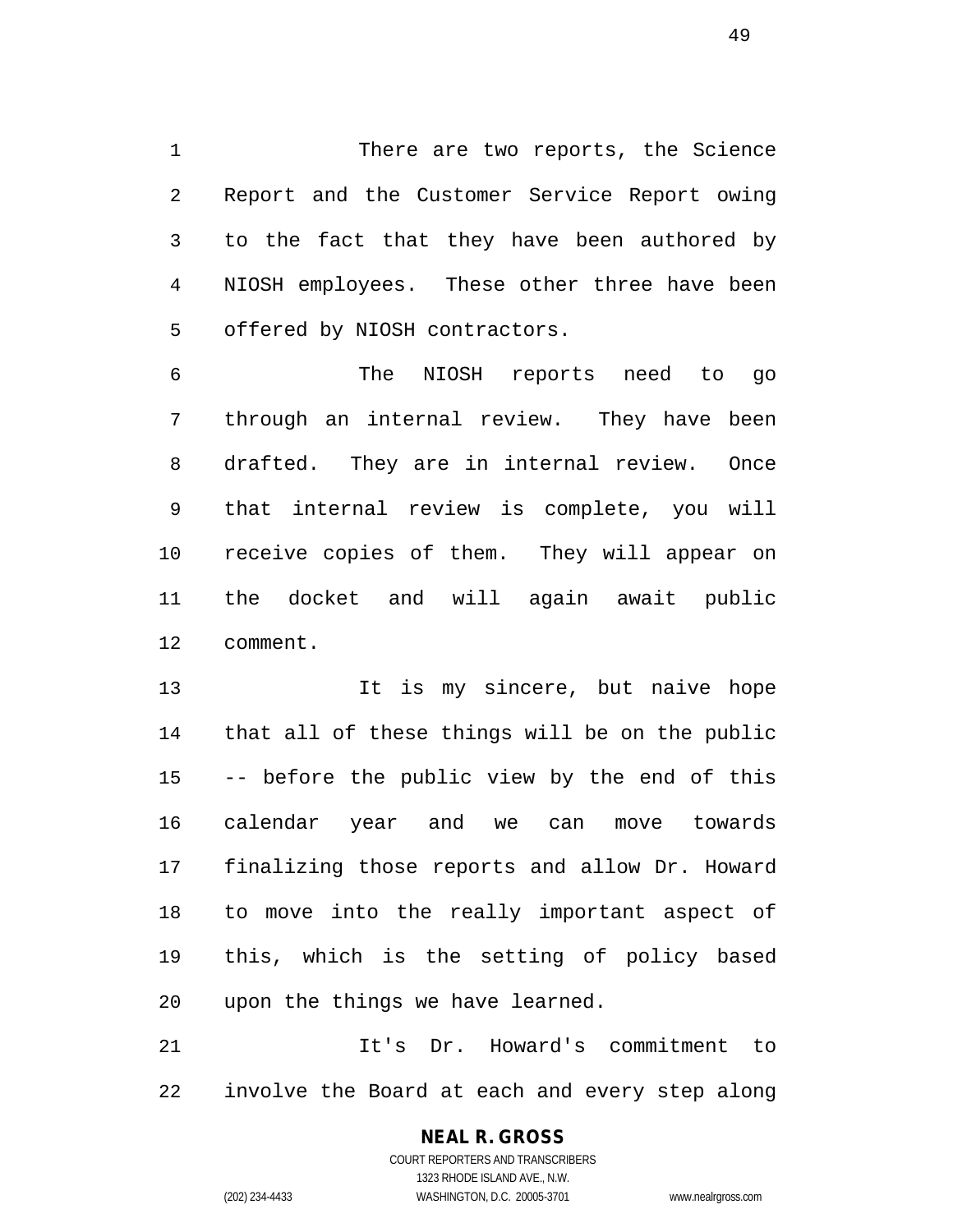the way and, hence, you have to listen to me at each meeting with my somewhat boring reports. But it is important that we keep that in front of the Board and that the Board be intimately involved, not only in the review of the background material, but certainly heavily involved in the exploration of program modifications and improvements that need to come.

 So that's where we are. You know, I'll visit with you again in February and hopefully everything will be before your eyes, in terms of the Phase 1 content. And it is a pleasure to see you all again.

 CHAIRMAN MELIUS: I think I can speak for the Board. It's a pleasure to see you, too. I have one question. And the Science Report is the report being authored by whom?

 DR. WADE: Oh, it's Doug Daniels and Dr. Henry Spitz.

CHAIRMAN MELIUS: Okay.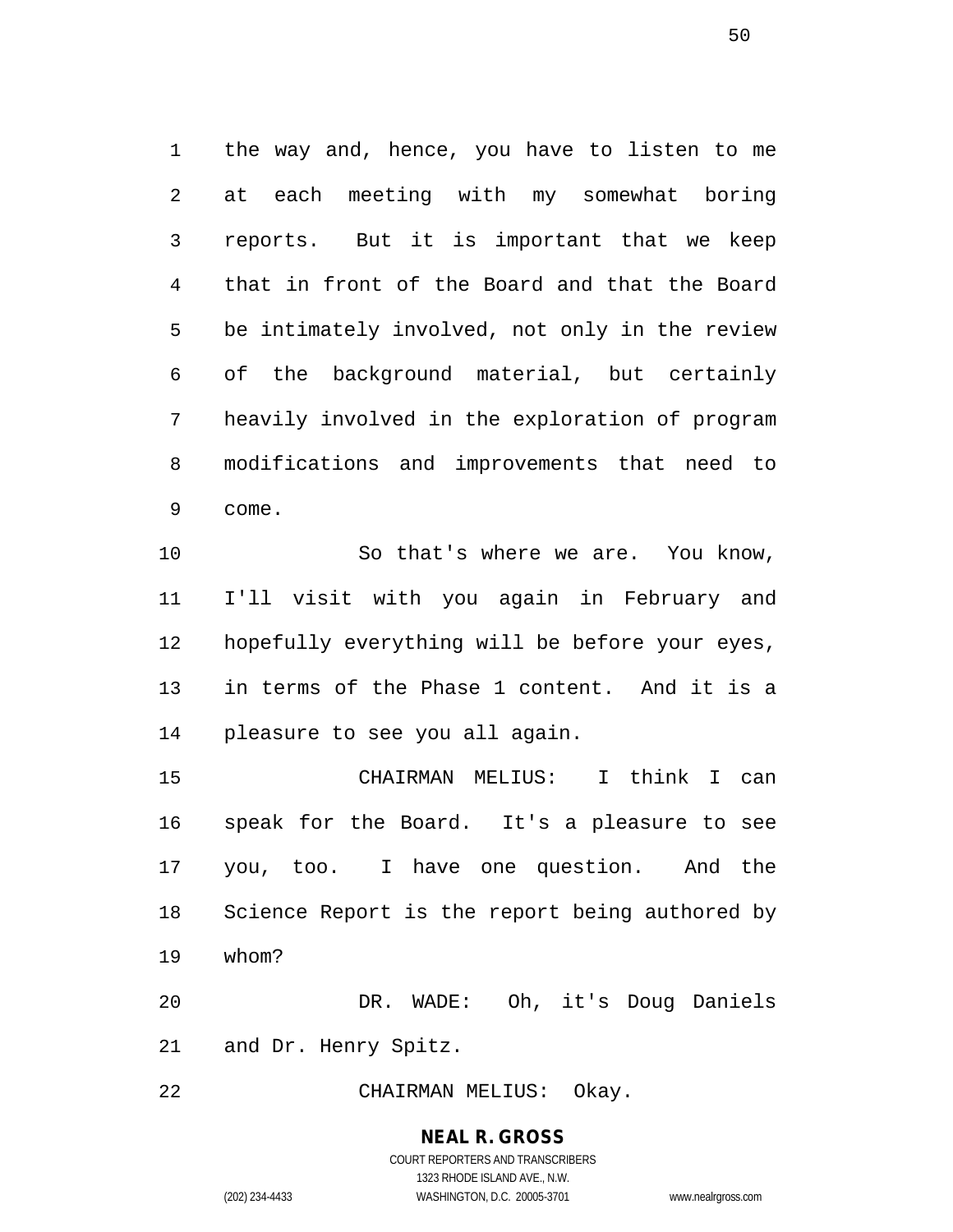DR. WADE: University of Cincinnati. Henry turns out to be an employee of NIOSH, although he is at the university. He is a part-time employee of NIOSH.

 CHAIRMAN MELIUS: Okay. That was my confusion.

 DR. WADE: Yes. I was hoping he was a contractor, but, technically, he is not. And the customer service is being written by an old friend of ours, Chia-Chia Chang, if you remember from the early days back from her training. And she has offered the customer service.

 CHAIRMAN MELIUS: Okay. Okay. Other questions for Lew? So you will send us out a reminder when it is time for us to look at the docket?

 DR. WADE: Yes. We will send you the reports.

CHAIRMAN MELIUS: Yes.

 DR. WADE: You won't have to find them. We will send you the reports.

# **NEAL R. GROSS**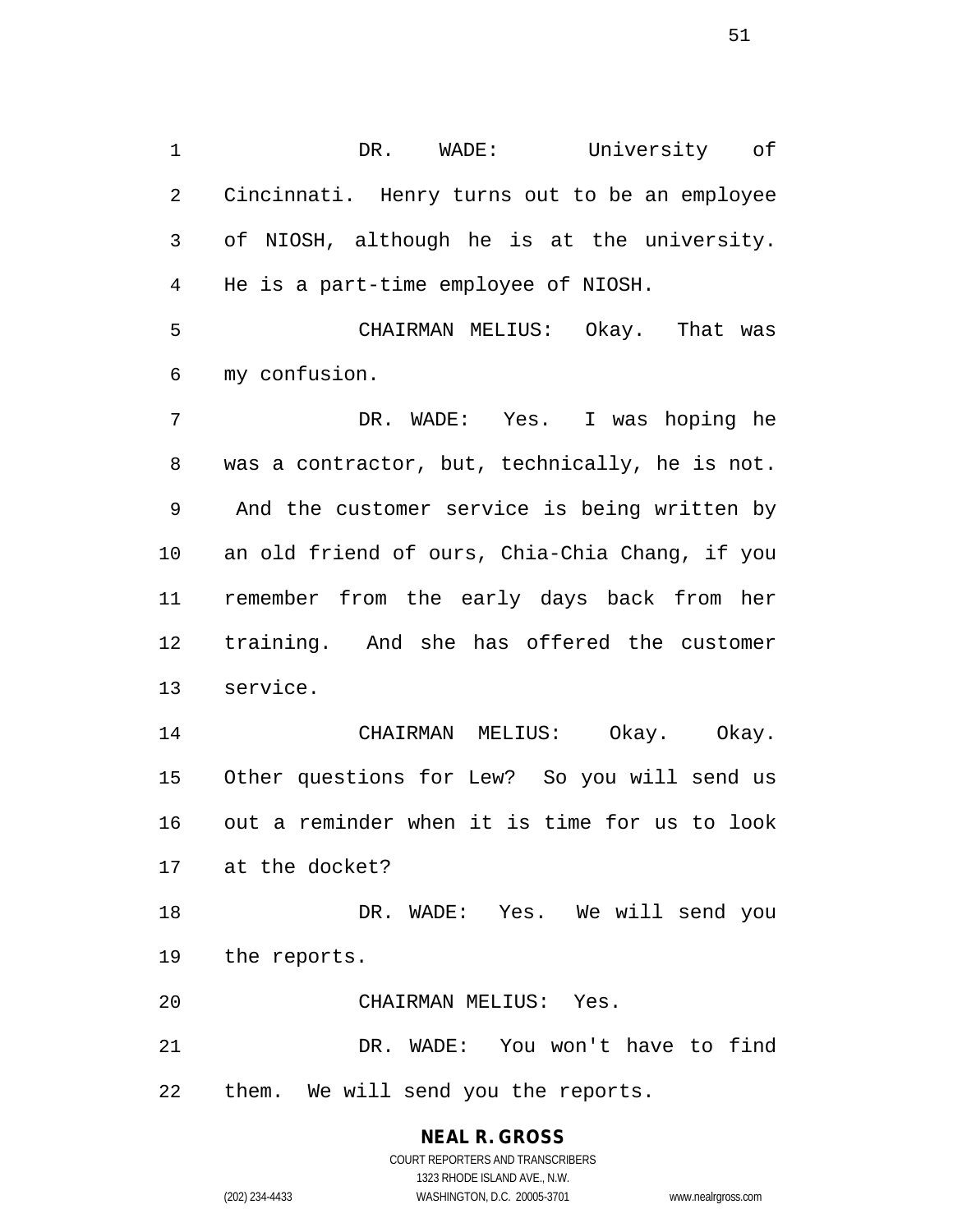CHAIRMAN MELIUS: Okay. DR. WADE: We will notify you that they are on the docket. CHAIRMAN MELIUS: Okay. And I believe at our last meeting, I know I submitted comments to the docket. I think -- believe others have also. 8 DR. WADE: Yes, we have a number of Board Members' comments have been received and they are being worked on. 11 CHAIRMAN MELIUS: Okay. 12 DR. WADE: Some of them very thought provoking. CHAIRMAN MELIUS: Okay. Good. Okay. No questions? Thank you, Lew. 16 DR. WADE: Thank you. CHAIRMAN MELIUS: Okay. And are our electronic problems taken care of? MEMBER MUNN: I think so. CHAIRMAN MELIUS: Okay. MEMBER MUNN: The switch had been turned off. It was a major problem.

### **NEAL R. GROSS**

COURT REPORTERS AND TRANSCRIBERS 1323 RHODE ISLAND AVE., N.W. (202) 234-4433 WASHINGTON, D.C. 20005-3701 www.nealrgross.com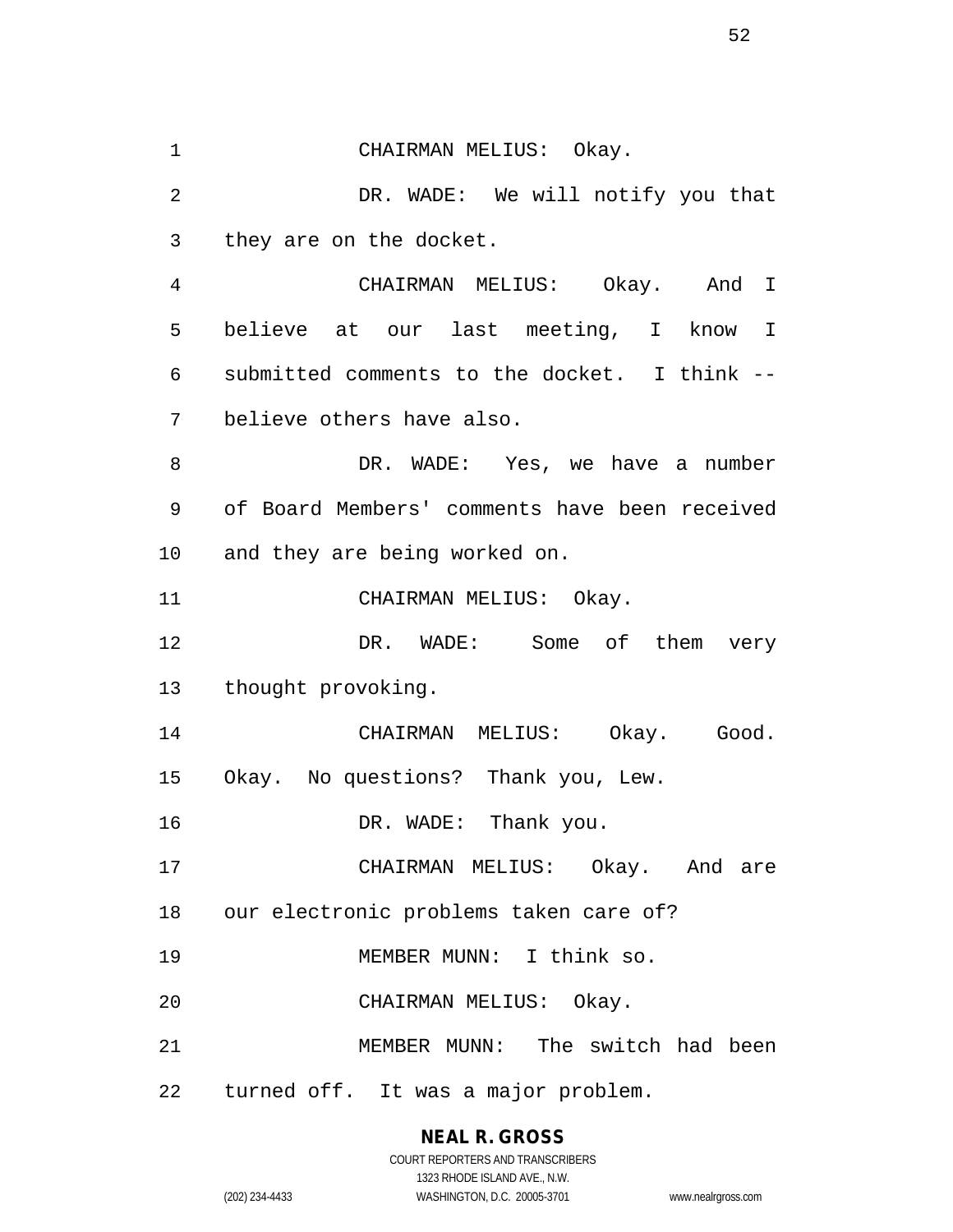CHAIRMAN MELIUS: No, I'm glad that we had a nuclear engineer here. MEMBER MUNN: Yes. Finding the switch was not easy. (Off the record comments.) CHAIRMAN MELIUS: And we will now hear from the Department of Labor, a program update and Rachel Leiton is here. Welcome, Rachel. I saw you briefly at the last meeting in the other room. 11 MS. LEITON: Yes. CHAIRMAN MELIUS: Competing meetings. MS. LEITON: Yes, I haven't been here for a while. I'm glad I had the opportunity to do it this time. CHAIRMAN MELIUS: Yes. MS. LEITON: I was able to actually go on tour of the Los Alamos facility yesterday. That was really interesting and I'm glad I got to do that. It's always good to get out there and see what we are actually

#### **NEAL R. GROSS** COURT REPORTERS AND TRANSCRIBERS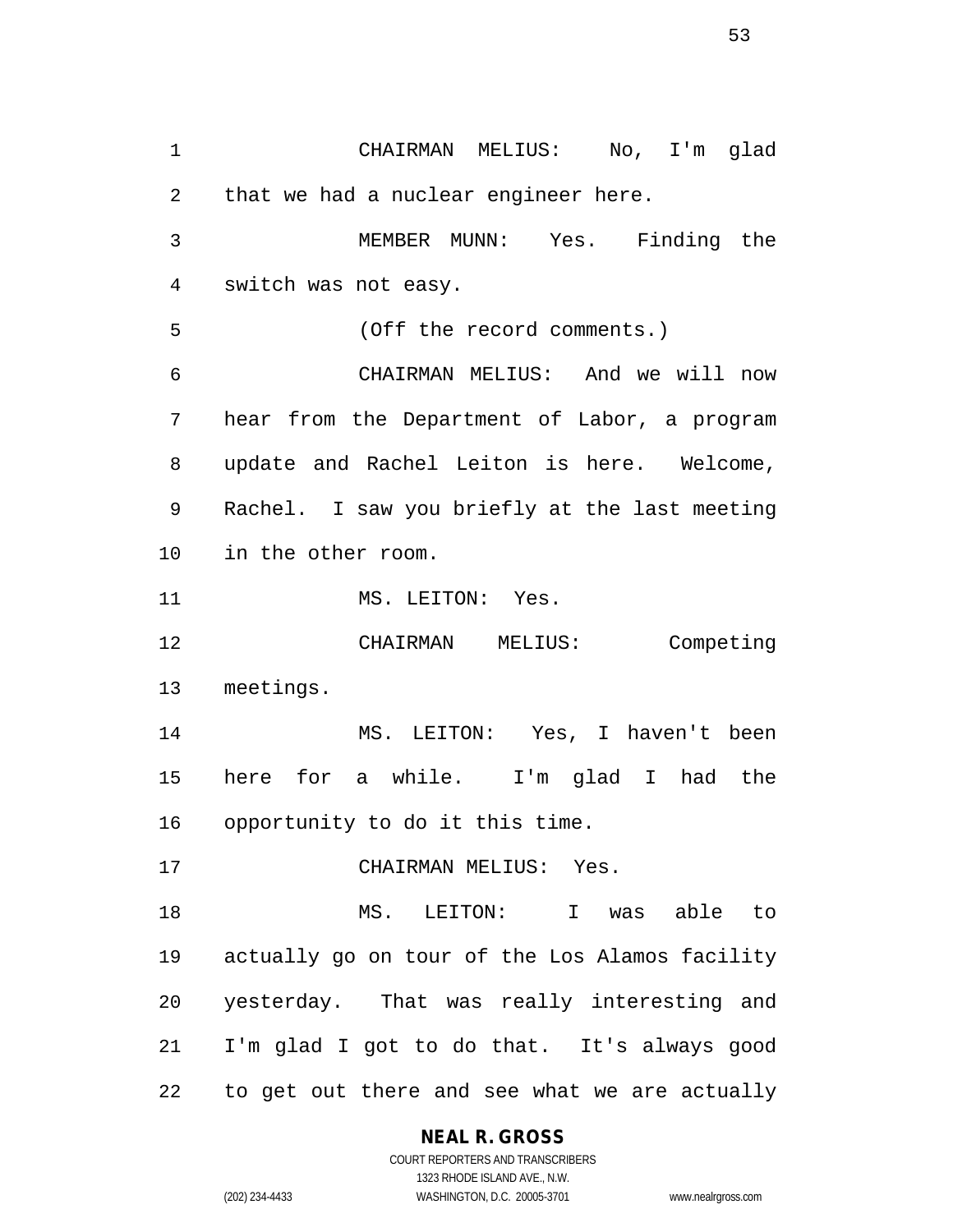dealing with.

 Okay. I'm just going to go through an overview of the program. Most of you are familiar with that, but just so that we can just walk through that a little bit and then I know some of you are interested in talking about the SEC Class definitions and how DOL deals with those, as well as briefly on the graduate students issue and go through some statistics that we have.

 The EEOICPA was enacted in October of 2000, that, at the time, was Part B, which is a mandatory federal entitlement program, and Part D, which was administered by the Department of Energy, which was, essentially, a State Workers' Compensation Program, which at the end of the process, they were supposed to be able to obtain State Workers' Compensation, the claimants were.

 In October of 2004, Congress changed that an abolished Part D, created a new Part E, which is a federal program, and

# **NEAL R. GROSS**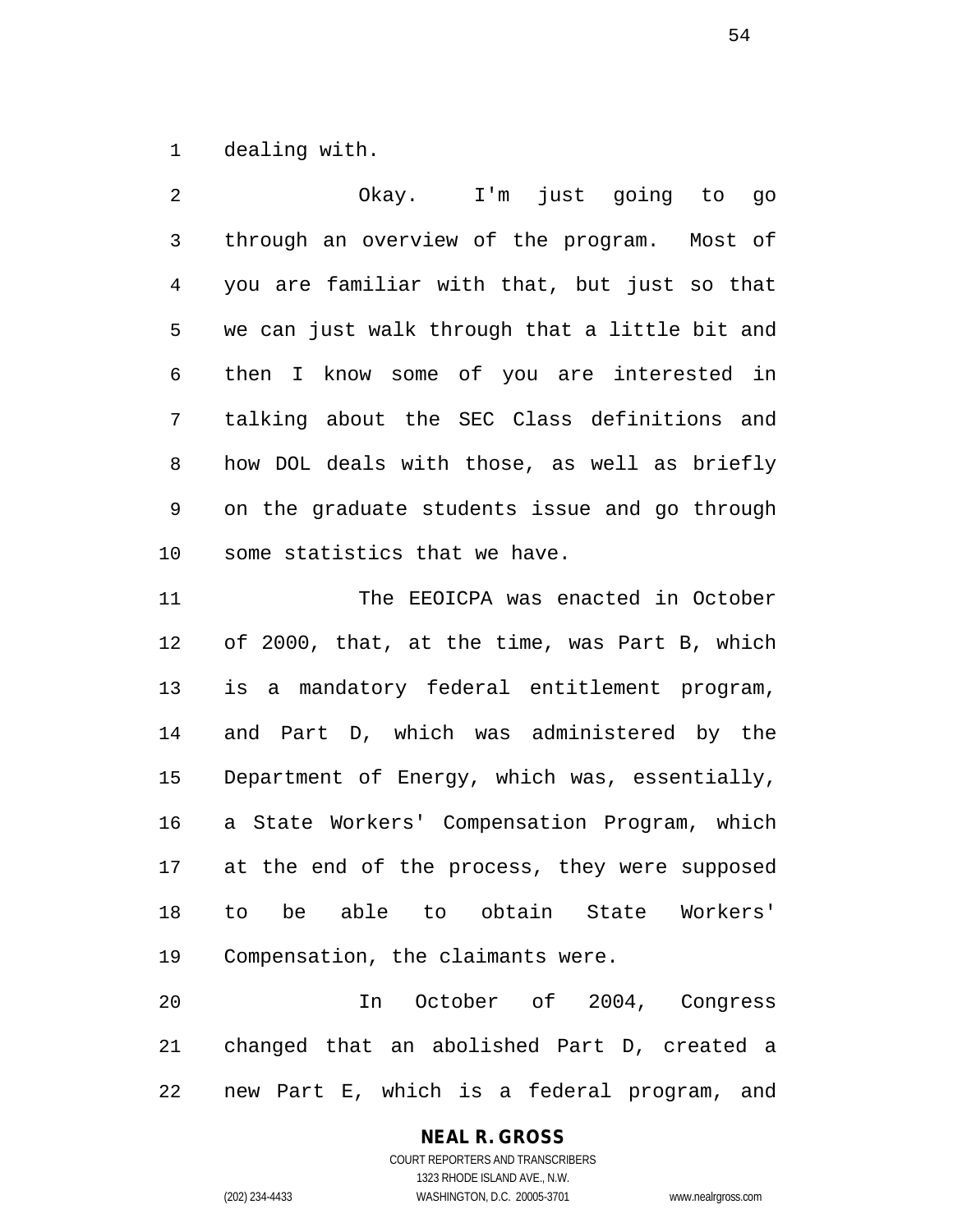transferred that to the Department of Labor. And since that time, 138,000 cases have been filed and we have paid over \$6.3 billion in compensation.

 There are several different agencies involved, obviously, in this program. The Department of Labor administers the program, but we obtain information from Department of Energy for employment verification, obviously, HHS, NIOSH is involved in the dose reconstruction process and we work with the Department of Justice for the RECA claims, which is the Radiation Exposure Compensation Act claims.

 We have several district offices where the claims are actually processed. Washington, D.C. that's where most of our Final Adjudication Branch is and then our district offices in Jacksonville, Cleveland, Denver and Seattle.

 As I indicated, we have paid \$6.3 billion in total compensation. That breaks

> **NEAL R. GROSS** COURT REPORTERS AND TRANSCRIBERS 1323 RHODE ISLAND AVE., N.W. (202) 234-4433 WASHINGTON, D.C. 20005-3701 www.nealrgross.com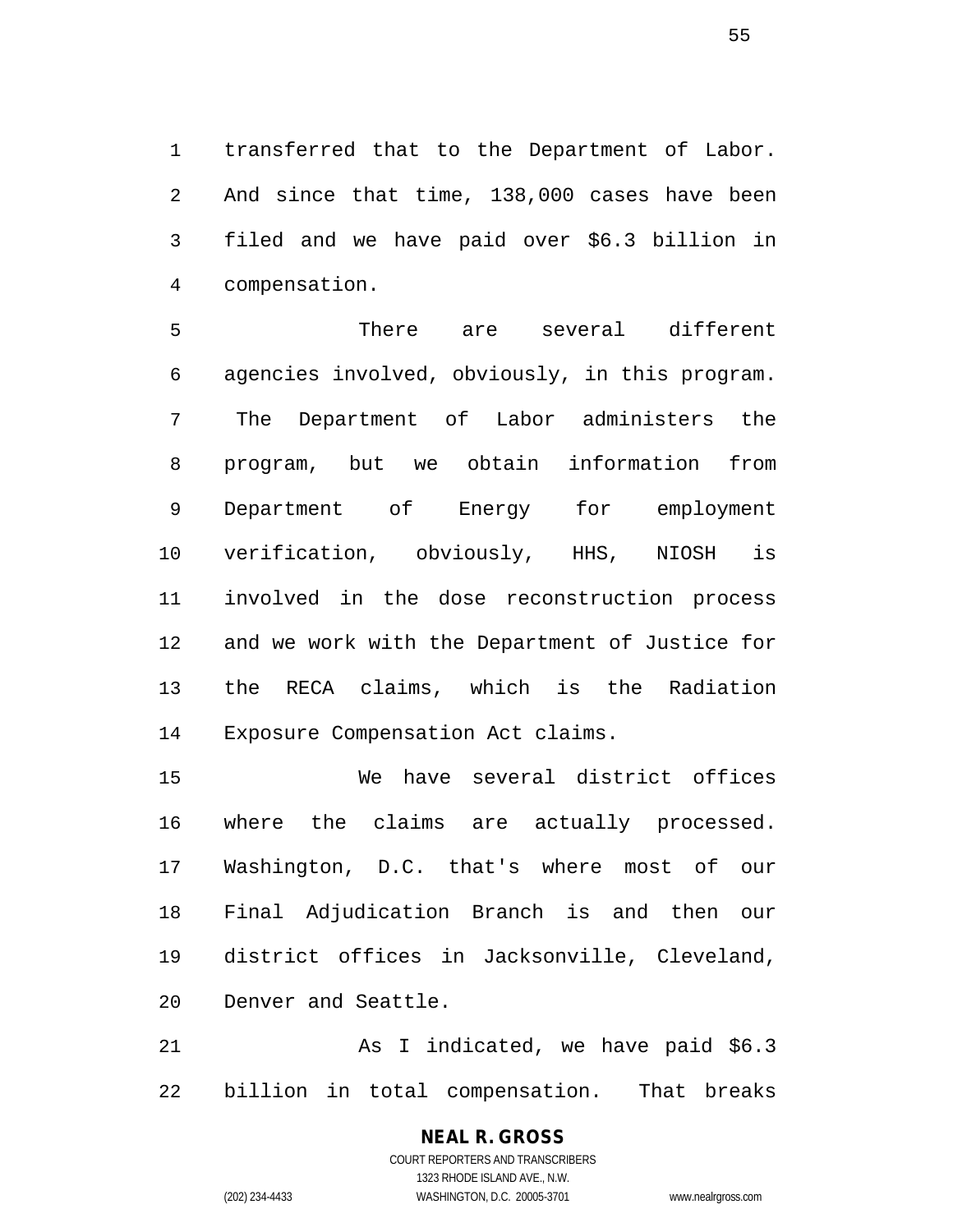down to \$3.6 in Part B, \$2.1 in Part E and \$611 million in medical benefits.

 We have paid 63,000 almost 64,000 payees in the program. That breaks down to cases which is 47,508. As you may know, there is a case and there is a payee. There is claimants versus cases. The claimants are the survivors oftentimes. There is one case with the employee, so that's why you will see a difference between cases and payees.

 There is about 60 percent Part B cases and 40 percent Part E cases.

 Eligibility. Basically, there are a couple of differences. Obviously, major differences in Part B and Part E. There are-- Part B covers -- Part B and E both cover DOE contractors and subcontractors, but for DOE federal employees, they are only covered by Part B, not by Part E.

 Atomic Weapons Employees are only covered under Part B, not Part E. And beryllium vendors are also only covered under

## **NEAL R. GROSS**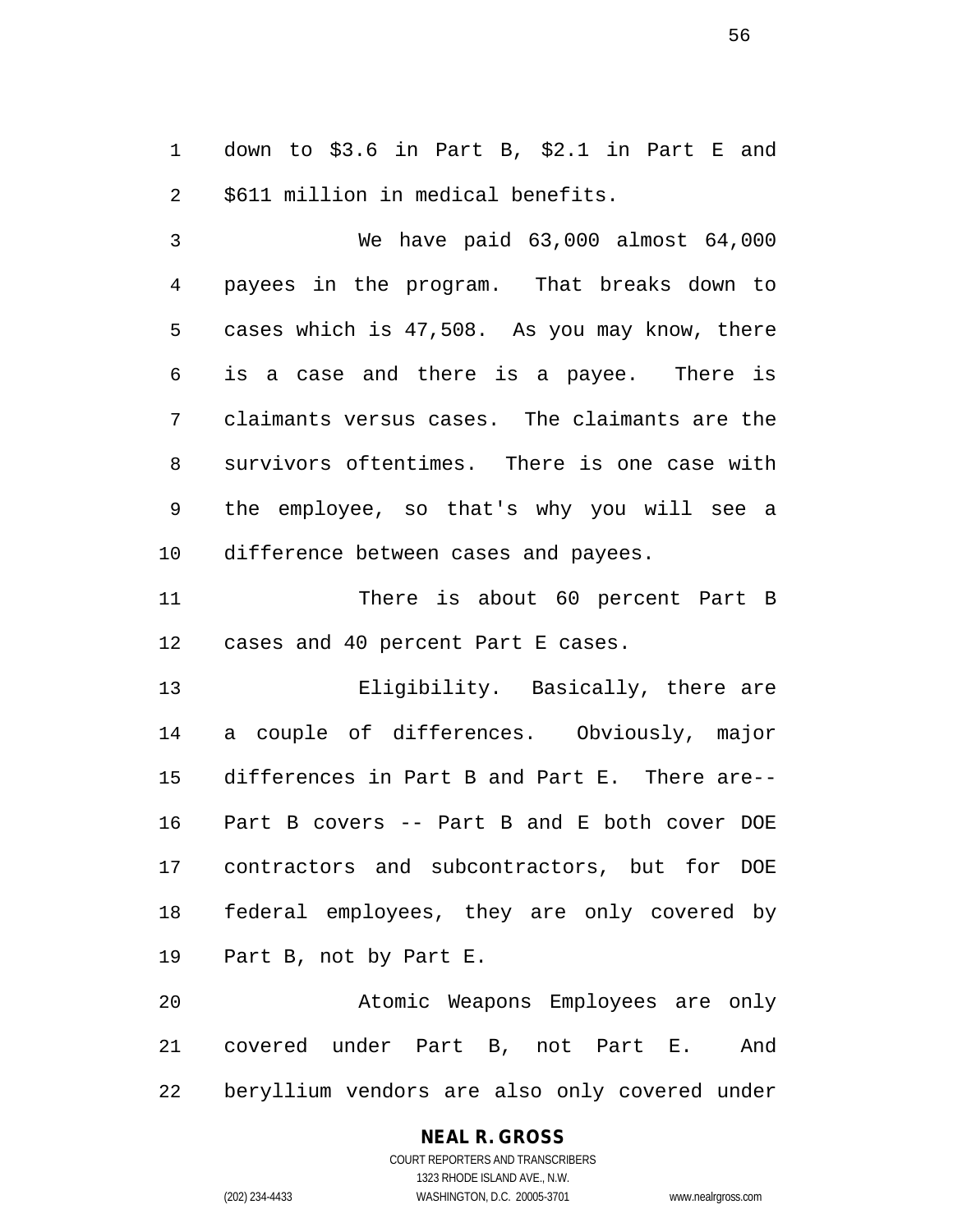Part B. RECA is covered under both parts.

 The major difference in the Part B and Part E is the conditions that are covered. Part E pretty much anything is covered as long as we can establish that it is related to toxic substance exposure. Under Part B, it is only chronic beryllium disease, beryllium sensitivity, chronic silicosis and cancer.

 Survivor definitions is also different between Part B and Part E. Under both parts, the spouse at the time of death is covered. Under Part B, the adult children are covered. Under Part E, you have to have been under the age of 18, under the age of 23 and a full-time student or any age if incapable of self-support.

 Benefits that are payable under Part B it's \$150,000 to the employee, plus the survivor. For RECA claims, they already get \$100,000 from the Department of Justice, so we pay the other \$50,000. Under Part E, it is impairment, which is \$2,500 per percentage of

### **NEAL R. GROSS**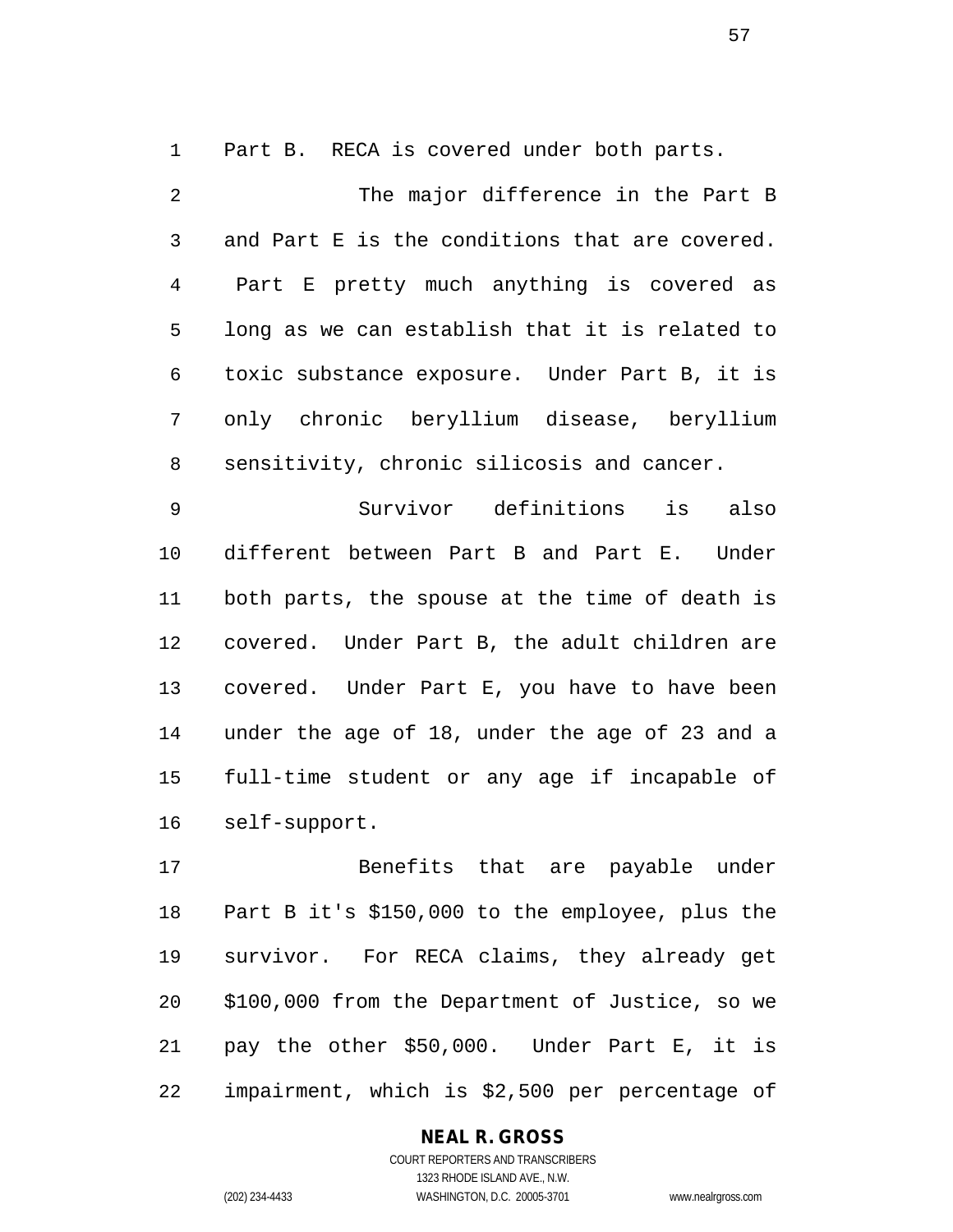impairment, which is, basically, a percentage of whole body impairment based on the AMA guides.

 We also pay wage loss between \$10,000 and \$15,000 per year depending on the level of wage loss the individual sustained. And the survivor gets \$125,000 under Part E only if the condition is related to the death. There is a \$400,000 cap for B and E combined. Verifying employment is one of our challenges, obviously, because a lot of the records are old. We can't always get what we need, but we do as much as we possibly can to verify the employment that is claimed.

15 The first step is, obviously, 16 going to the Department of Energy. We have an EE-5, which is an Employment Verification Form, and they have various points of contacts for us to go to. Our claims examiners know those POCs and will send these forms to them to obtain whatever evidence they can give to us.

### **NEAL R. GROSS**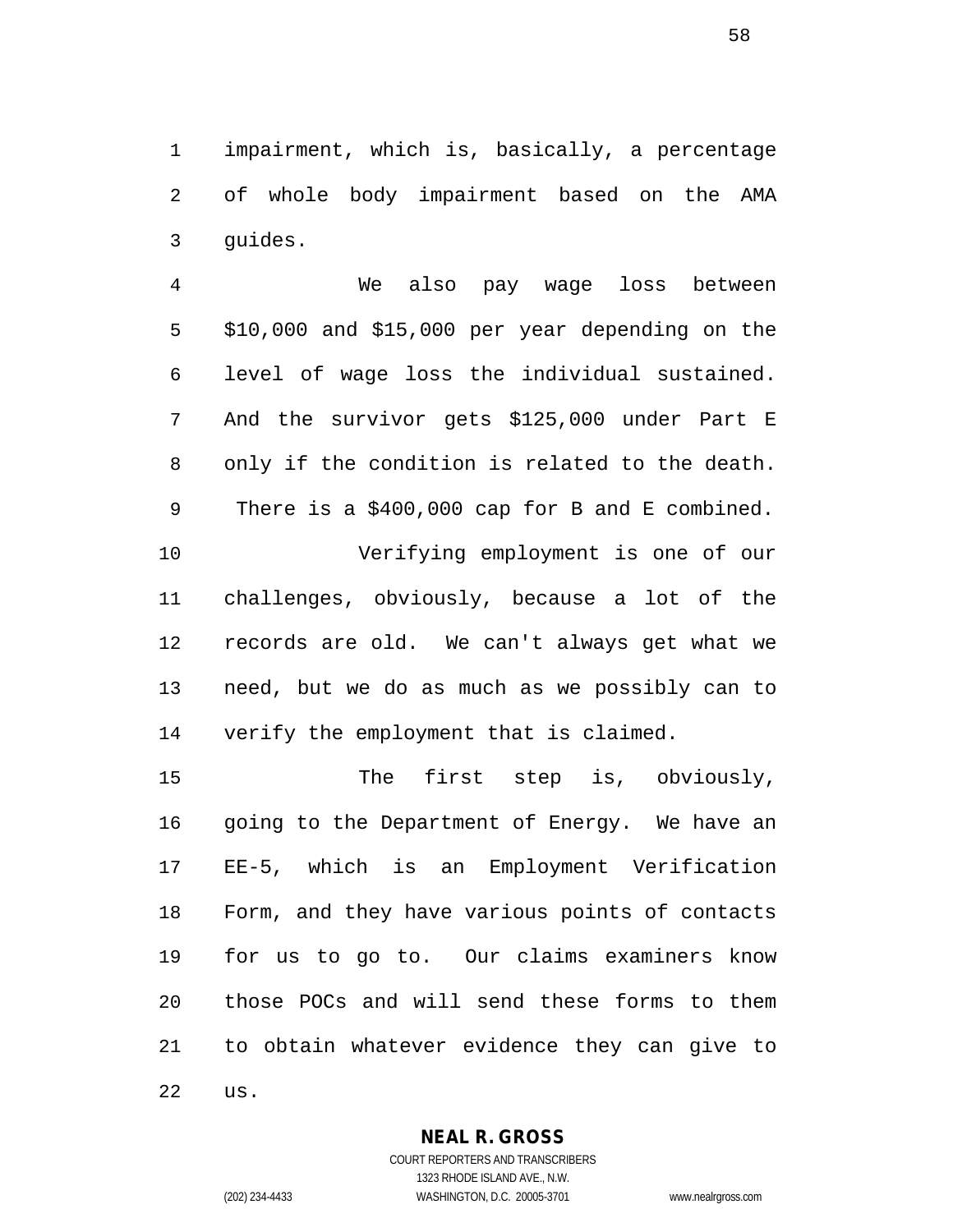We also go to ORISE. We have a database that we are able to use to look up employees to see if they are in there, to see if they work there. We also go to the Center to Protect Workers' Rights. It's a slightly different name now, but, basically, they provide us with union records whenever we -- they have something to help us place the person there, that sort of thing.

 Corporate verifiers. We have been supplied with names of the corporate verifiers from the Department of Energy, so we go to them. We also go to Social Security Administration sometimes to verify employment, sometimes for wage loss information.

 And we also will take affidavits from coworkers, supervisors who were there at the time, if we can't get anything else or if the claimant can provide us with that information.

 Verifying toxic exposure is also a challenge for us, but we have our resource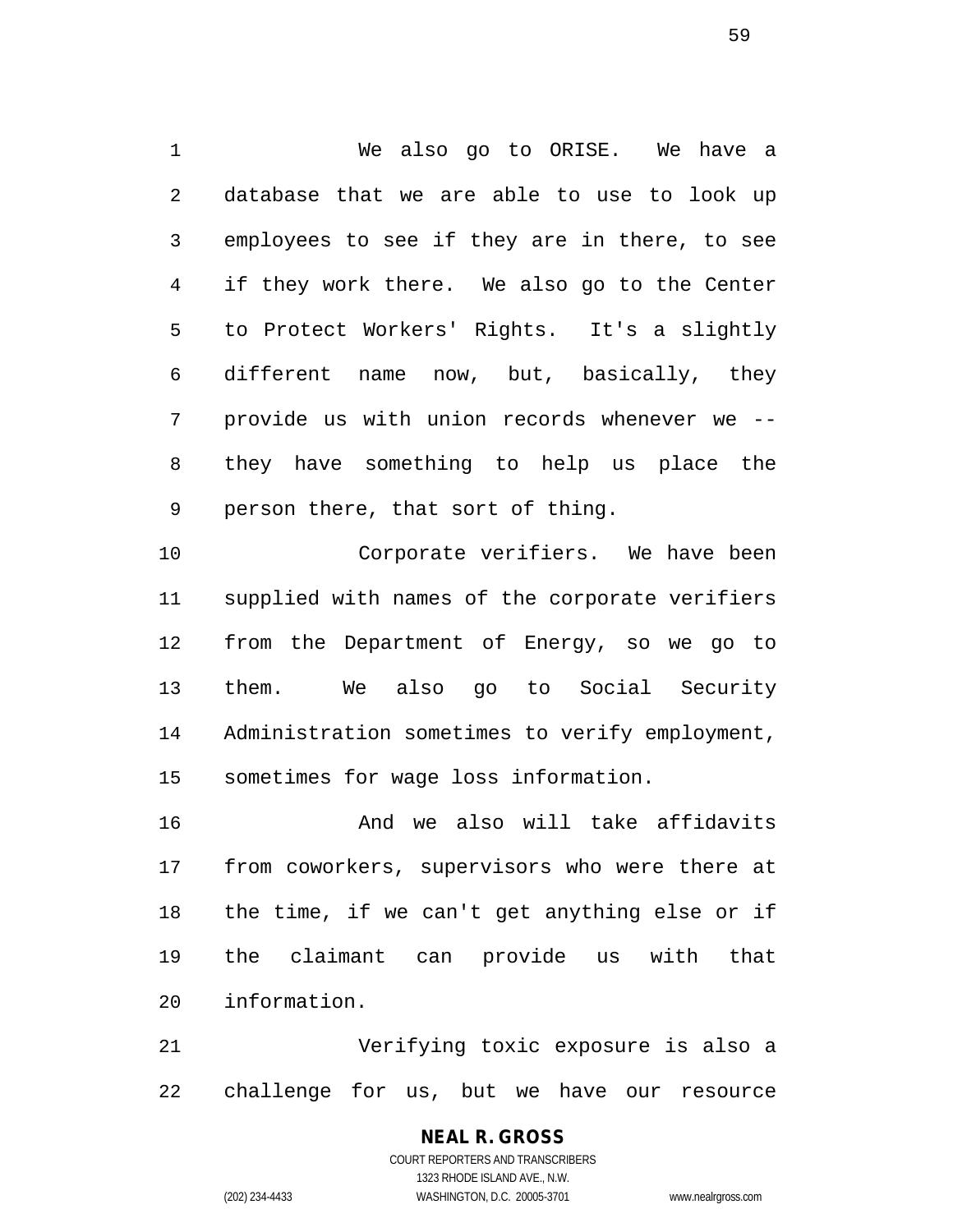centers throughout the country. They conduct the occupational history questionnaires, which are similar to some of the -- probably the interviews that NIOSH does, but it is very extensive and asks the employees or the survivors a whole series of questions to find out what they believe they were exposed to, what their labor categories were, that sort of thing.

 We also have developed what is called the Site Exposure Matrices for Part E. And, basically, it's a database that was developed as a result of roundtable meetings that we had with the employees, review of DOE records. We had a lot of people go out, our people, and try to gather as much information as possible about what was in these buildings, what labor categories were there.

 And so this database captures as much as we have gathered thus far on that sort of thing. So our claims examiners can go to use this as a tool to help us assist the

#### **NEAL R. GROSS** COURT REPORTERS AND TRANSCRIBERS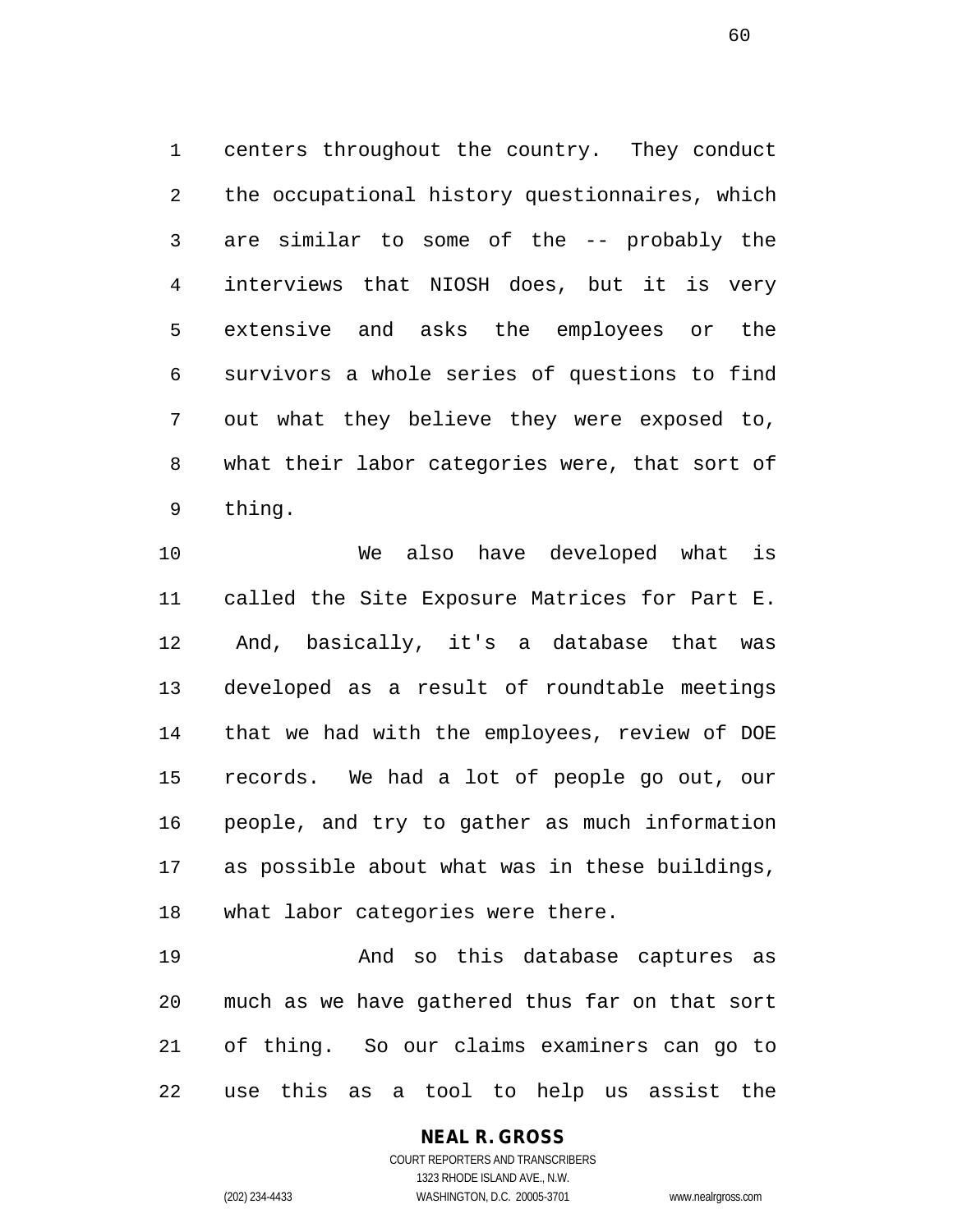claimants in providing the information that we need to verify toxic exposures. So they are in a particular labor category.

 We can see that maybe they were exposed to, you know, X, Y and Z chemical and that they worked in this building, and that they were exposed to it. This database also provides us with some information based on Haz-Map, which is a database which is a relational database about whether the conditions are related to toxic exposures. Sometimes we can make a link there through that database.

 We also go to the Department of Energy for what we call a document acquisition request, which is providing us with additional information on top of the employment information, such as industrial hygiene records, medical records, whatever else they might have to help us with exposure. And sometimes our claimants can provide us with records and we will utilize

### **NEAL R. GROSS**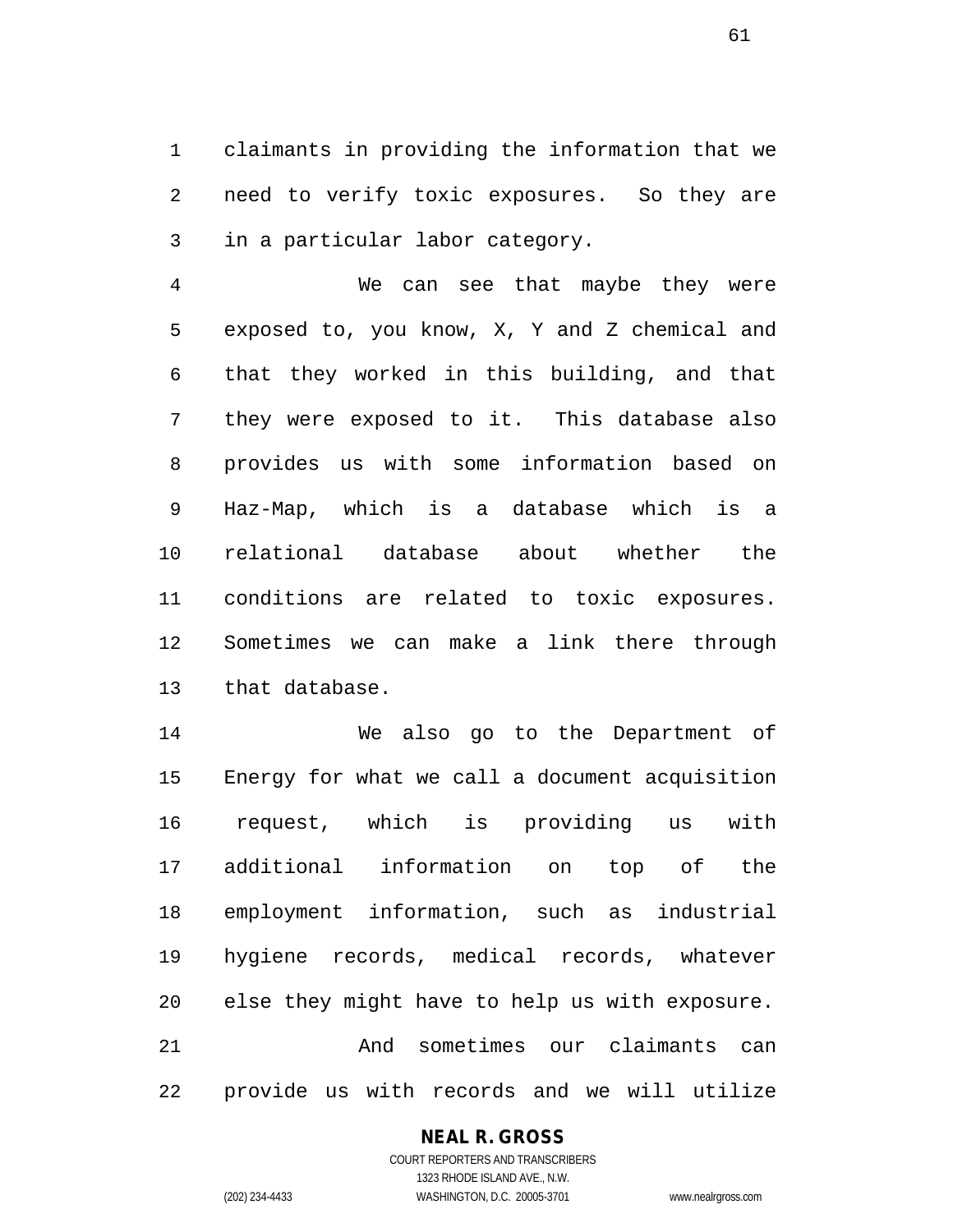them whenever we can.

 For Part B, we rely on dose reconstruction for cancers. Basically, NIOSH conducts the dose reconstructions, provide us with a report that gives the level and extent of the occupational radiation dose. And once we get that report, we go to the NIOSH-IREP, which is a program that was developed to help us determine whether or not the Probability of Causation is over 50 percent, which is what is required by the law.

 If it's over 50 percent, the individual is awarded benefits. If it is not, then they are not.

 SEC Classes. This is basically a worker group designation and it is a presumption that the occupational radiation caused the cancer. If an individual is part of an SEC Class, they are not required to undergo a dose reconstruction. When the law was passed, there were four legislated SEC Classes: The three gaseous diffusion plants,

#### **NEAL R. GROSS**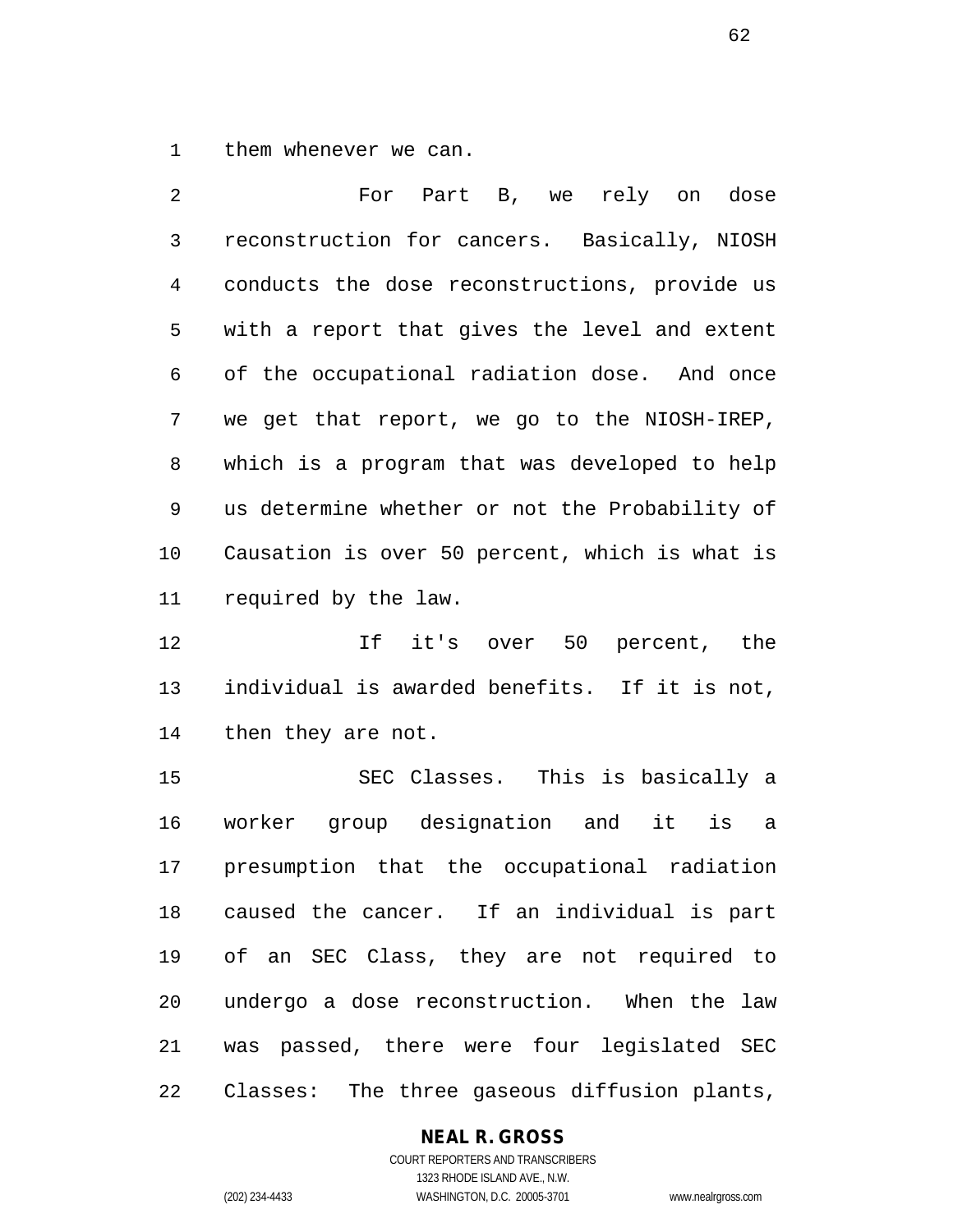plus Amchitka.

| 2              | As of November 5, 2010, our                    |
|----------------|------------------------------------------------|
| 3              | statistics show 68 SEC Classes have been added |
| $\overline{4}$ | by HHS. It's slightly different from what Stu  |
| 5              | had indicated earlier, but I think it's just a |
| 6              | matter of counting maybe the facilities        |
| 7              | slightly different, because we count our SEC   |
| 8              | Classes by our bulletins.                      |
| 9              | And if additional Classes are                  |
| 10             | added for one particular facility, we count    |
| 11             | those separately. So it might just be a        |
| 12             | timing issue as well.                          |
| 13             | Also in order to be qualified in               |
| 14             | the SEC Class, you have to have worked in a    |
| 15             | particular location or in a specific process   |
| 16             | in that location and have normally 250 work    |
| 17             | days. And you have to have had a specified     |
| 18             | cancer that is 22 cancers and those are        |
| 19             | cancers that were named in the law.            |
| 20             | Okay. Just a little bit about how              |
| 21             | the Department of Labor administers the SEC    |
| 22             | Classes when NIOSH provides us with<br>а       |

**NEAL R. GROSS**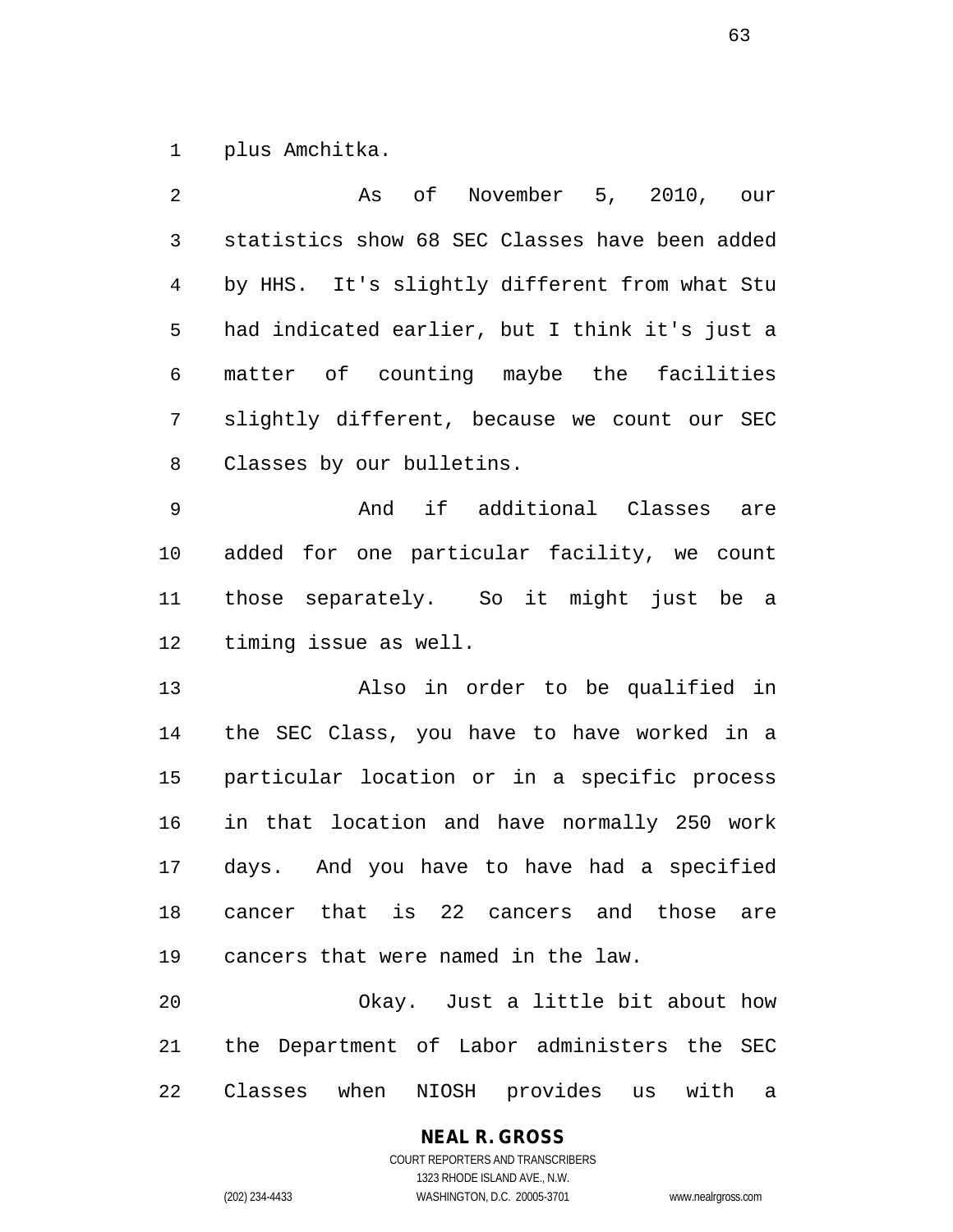definition. First, we have worked with NIOSH over the years to make sure we coordinate as closely as possible on the draft language, just so that we are both aware of how we are going to be able to administer the definition once it is actually formal.

 So, first, NIOSH will send us a letter once they have determined what their draft language is for the SEC Class. That usually occurs a couple of weeks before they present the Class to the Board.

 We review the draft language. We will often consult with the Department of Energy with regard to whether or not we can administer it. We will send a letter back to NIOSH with comments on the draft SEC Class Definition. We believe that this proves consistency. It speeds the process up.

 Usually, we can work with NIOSH a little bit early to identify how many people might be affected and kind of start to gather a list, so that we can move on this as soon as

### **NEAL R. GROSS**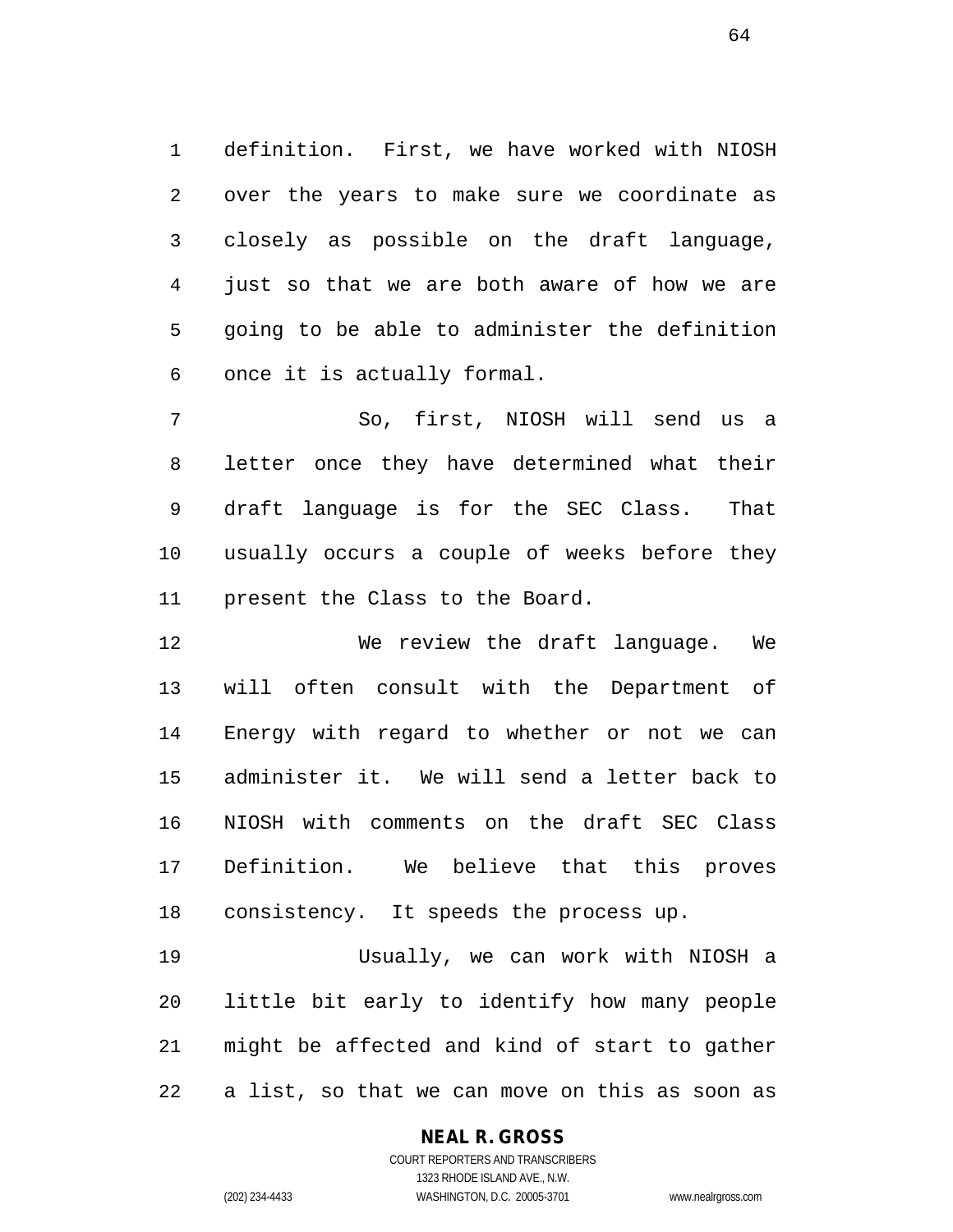the definition is clear.

 We do not ever comment on whether any Class is necessary, that's NIOSH's role. We just provide feedback into how we believe we can administer it. Once the language has been approved, well, as soon as it is produced, as soon as we know that the Class Definition is going forward, we begin a bulletin. A bulletin is, basically, a procedural guidance for our claims examiners, so they can use that to process claims. 13 So that draft is done immediately.

 And then the bulletin will outline, you know, what the Class Definition is, what the claims examiner should use. Sometimes there are special circumstances, I'll talk about in a minute, but a lot of them are kind of repetitive, because it is the same sort of process usually for the claims examiners.

 So we are getting more and more used to being able to process these as quickly

### **NEAL R. GROSS**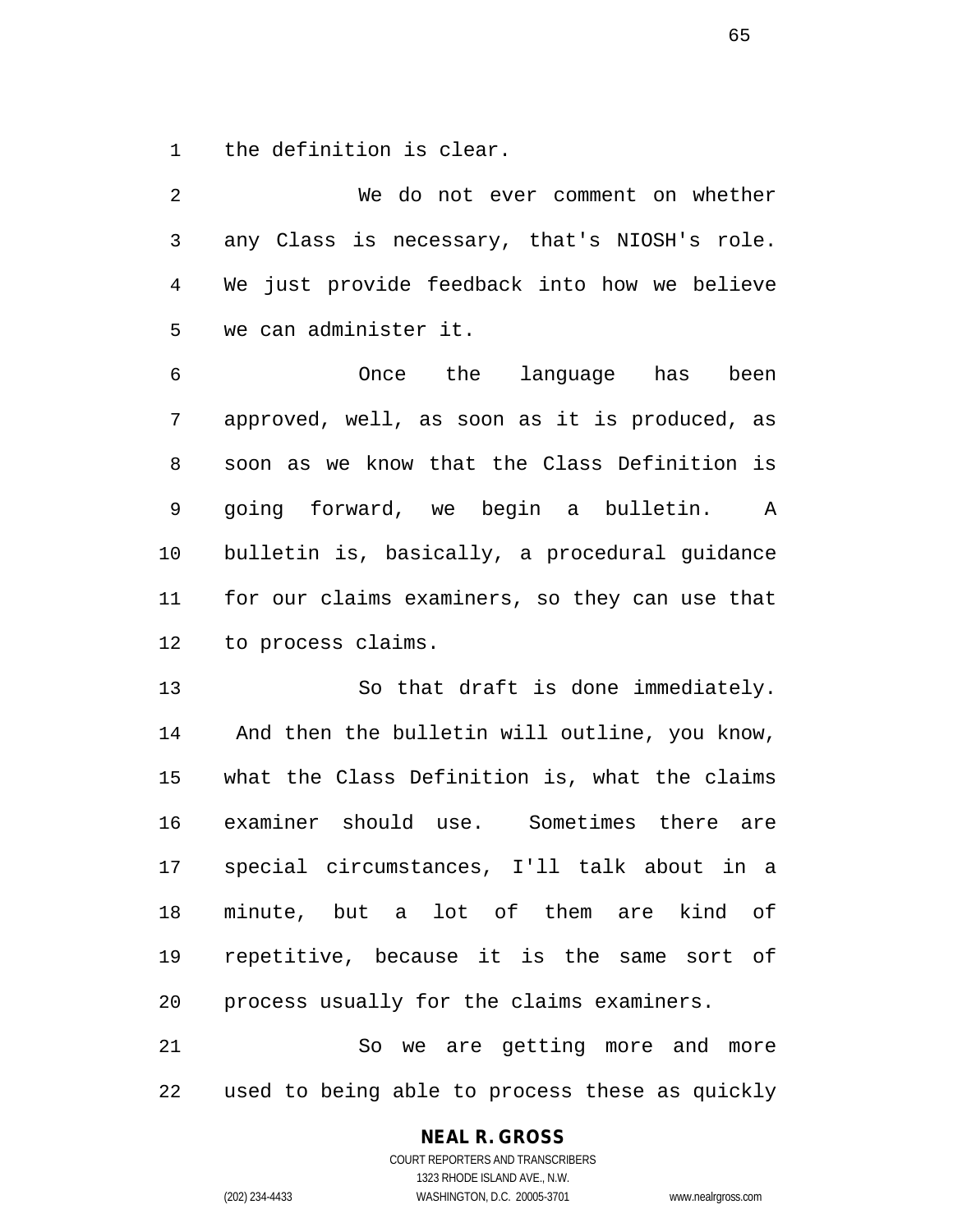as possible.

| 2              | Some of our challenges with the                |
|----------------|------------------------------------------------|
| $\mathfrak{Z}$ | SEC Class Definitions over the years has been  |
| $\overline{4}$ | when the Class doesn't cover all workers.      |
| 5              | There have been definitions such as when there |
| 6              | is limited monitoring -- limited by monitoring |
| 7              | status. Like when it says was monitored or     |
| 8              | should have been monitored, our challenge has  |
| 9              | been what should have monitored means.         |
| 10             | Examples of that have been LANL                |
| 11             | and Lawrence Livermore National Lab. Also,     |
| 12             | sometimes it has been limited by work location |
| 13             | or division or building, for example, Ames     |
| 14             | Lab, again, LANL, tech areas. Other times it   |
| 15             | is limited by job title. For example, Ames     |
| 16             | Lab sheet metal workers, Iowa Ordnance Plant   |
| 17             | radiographers or it is limited by a certain    |
| $18\,$         | process or operations like the Iowa Ordnance   |
| 19             | Plant, Line 1, Y-12 Plant cyclotron            |
| 20             | operations.                                    |
|                |                                                |

 Those are the challenges that we have. Sometimes we can work with it and we

## **NEAL R. GROSS** COURT REPORTERS AND TRANSCRIBERS 1323 RHODE ISLAND AVE., N.W.

(202) 234-4433 WASHINGTON, D.C. 20005-3701 www.nealrgross.com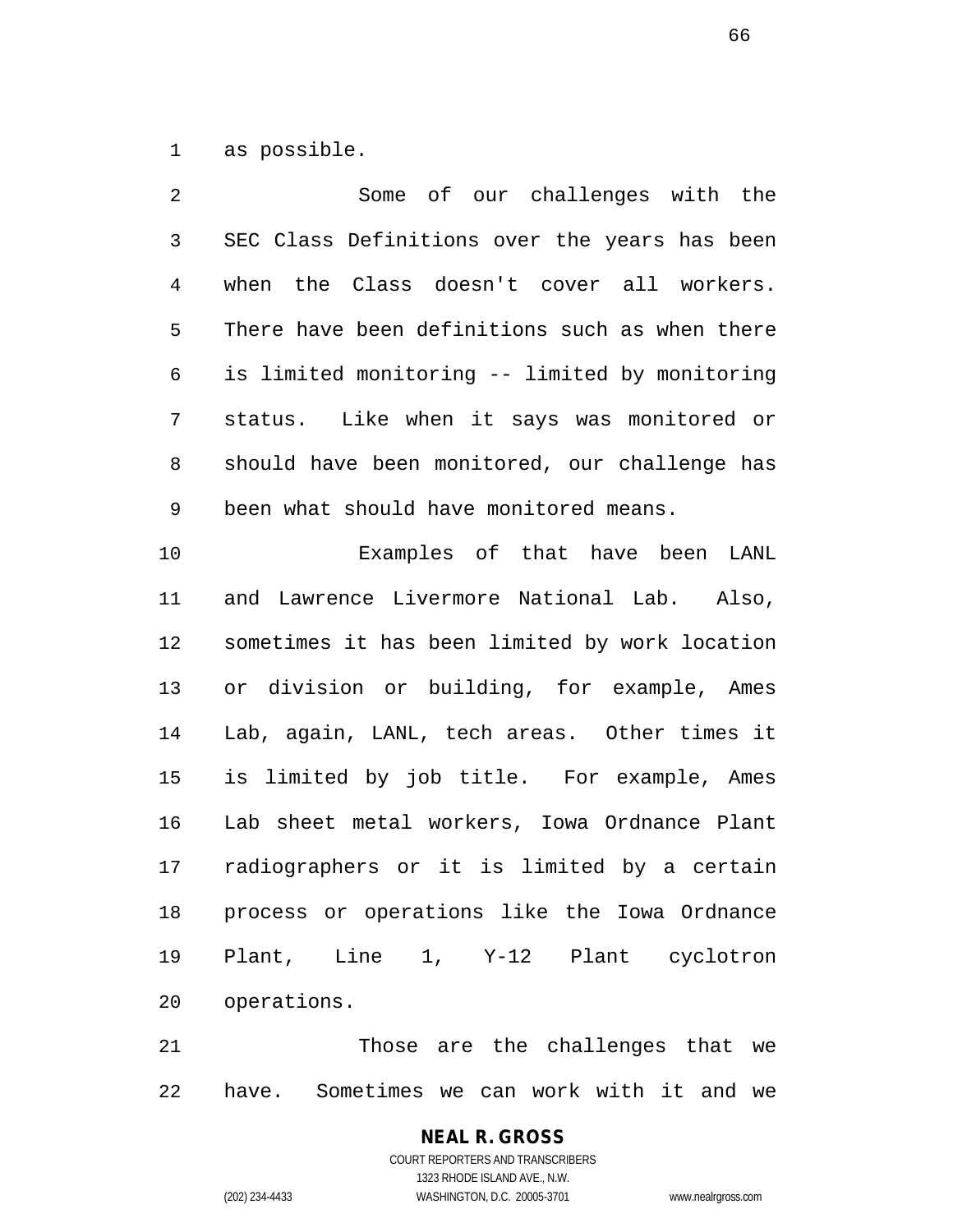can go ahead and we can get the records from DOE. We can place the people in the buildings. And we will search and we will work with DOE, we will work with NIOSH to see if that is possible.

 But at the end of the day, we really rely on DOE to provide us with records. We also have some experience with our -- in our claims district offices where they have been able to get records and we will rely on them. We will say have you been able to get records that will put people in these particular areas? And if we can, that's ideal.

 If we can't, we will usually tell NIOSH, we are not able to place somebody there. We don't have any way to do it. If you limit it, we don't have any choice but, in some cases, to deny the claims.

 And I think that is some of the conversations that go back and forth between NIOSH and us is just how will this be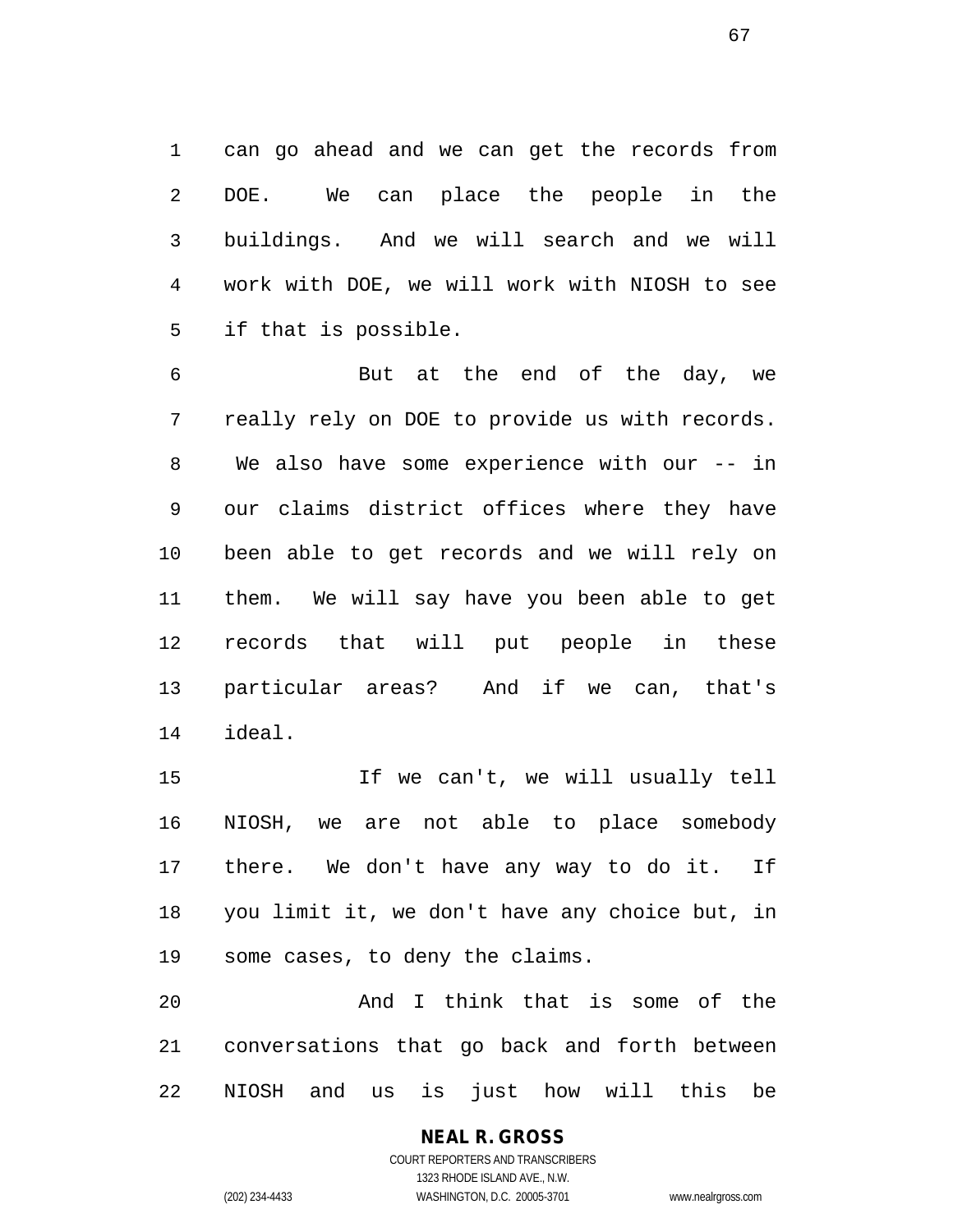administered. How are we going to get the records?

 When we do have records, we include in our procedures, our bulletin to the claims examiners exactly what records we do have.

 Once HHS' letter to Congress regarding the SEC petition is sent, we put our bulletin on the web. It's formal for our claims examiners to begin using it. Before that happens, it does have a clearance process, but we try to expedite that. First, it goes through my division, our lawyers review it and then our Office of Workers' Compensation Overhead Agency will review it as well.

 But once that is complete, we really strive to get these bulletins out as soon as the SEC Class is effective. And usually we are pretty good at being able to do that. And then once we have that, we also have a goal for the program. We have a goal

## **NEAL R. GROSS**

COURT REPORTERS AND TRANSCRIBERS 1323 RHODE ISLAND AVE., N.W. (202) 234-4433 WASHINGTON, D.C. 20005-3701 www.nealrgross.com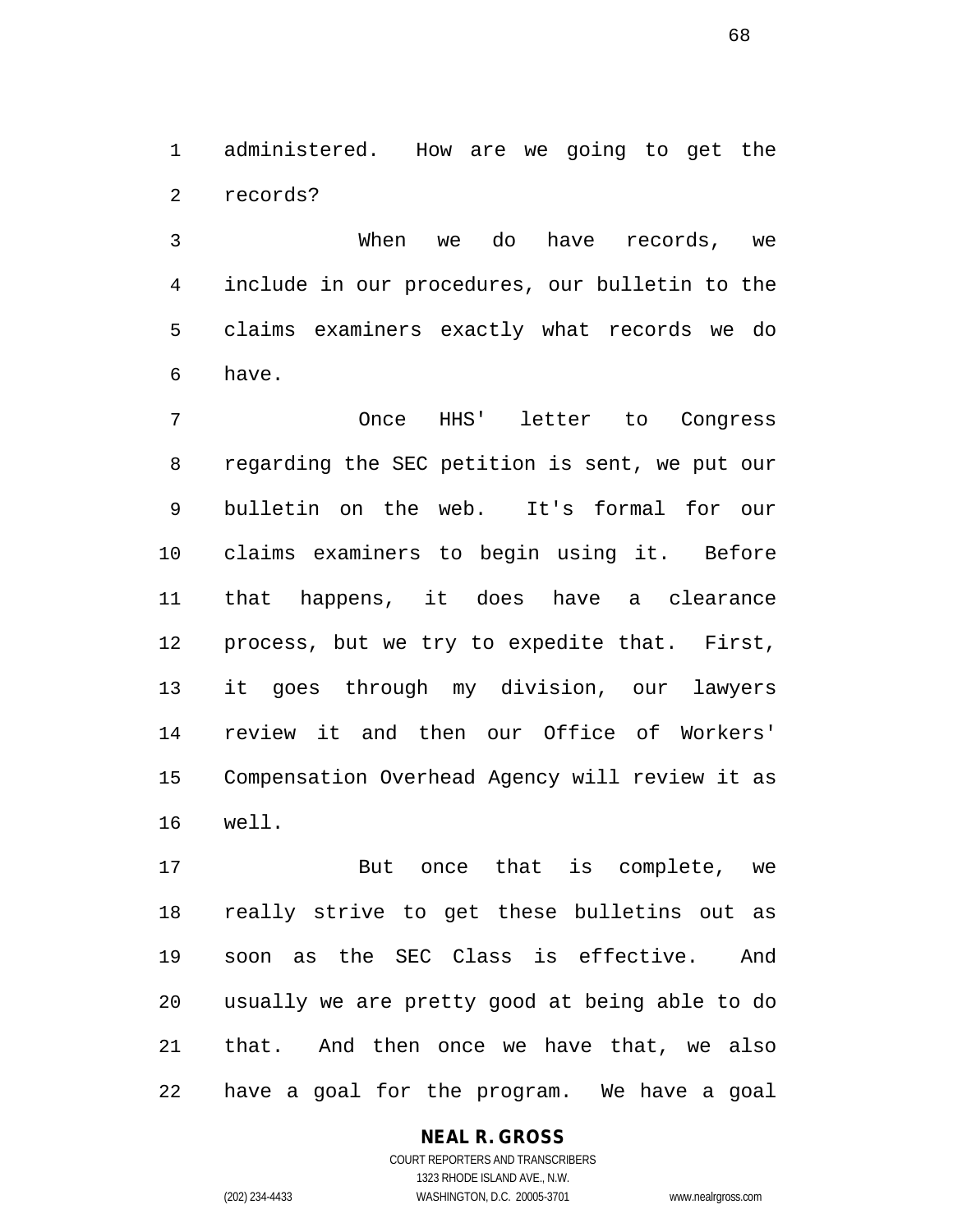for our claims examiners to try to get recommended decisions to accept within 60 days in as many cases as we can.

 So they will screen through them and if they can accept it, they will accept it. Other case -- times they have to develop further. And denials will happen, but they will probably happen after the first round of acceptances.

 A couple of examples of our implementation process. Obviously, there was the Rocky Flats Plant SEC Class. The initial definition monitored or should have been monitored for neutron exposure. Determining what monitored or should have been monitored for neutron exposure was a challenge for us.

 We had to work closely with NIOSH, but we did come out with our bulletin, which provided guidance saying that if they were included in the Rocky Flats neutron dosimetry reconstruction project, they are on this NDRP list, then they are in.

# **NEAL R. GROSS**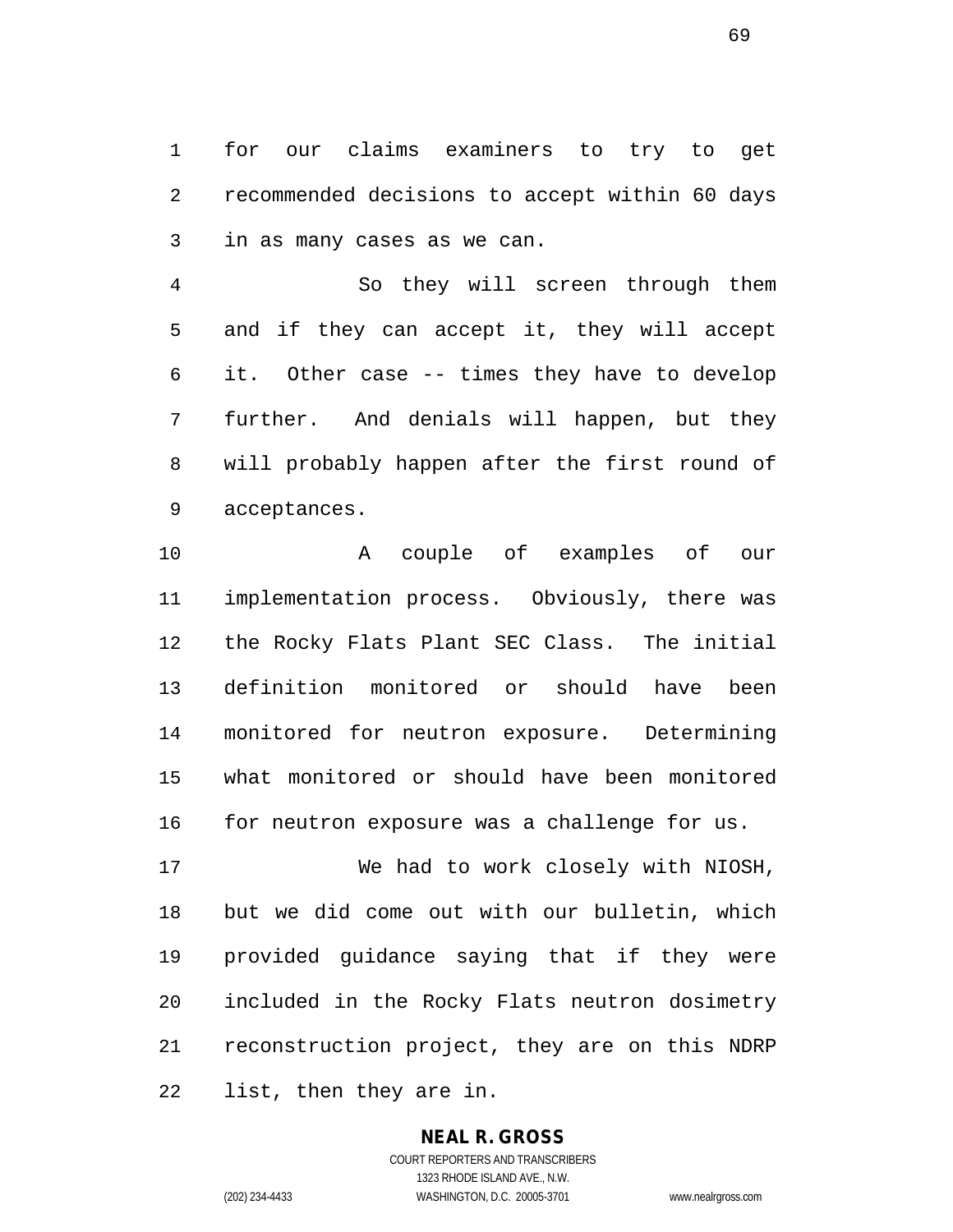Basically, if -- that would be our first step. If they are not, then we would look at the dose reconstruction, if there was a dose reconstruction report in the file, to see if there was any mention of neutron exposure or exposure to plutonium.

 And then we have a list of buildings and if they are in a particular building that has been identified as a plutonium building, then we are able to place them in the Class. So we go through that whole process. We will work with the claimants, we will work with DOE to see if we can place them in those particular locations to put them in the Class.

 The Mount Plant SEC Class. Initially, the recommendation was to limit it to the R and SW Buildings. We found that we weren't able to put them in those specific buildings. And the next definition, the Class was revised and that was to have at least one tritium bioassay sample.

# **NEAL R. GROSS**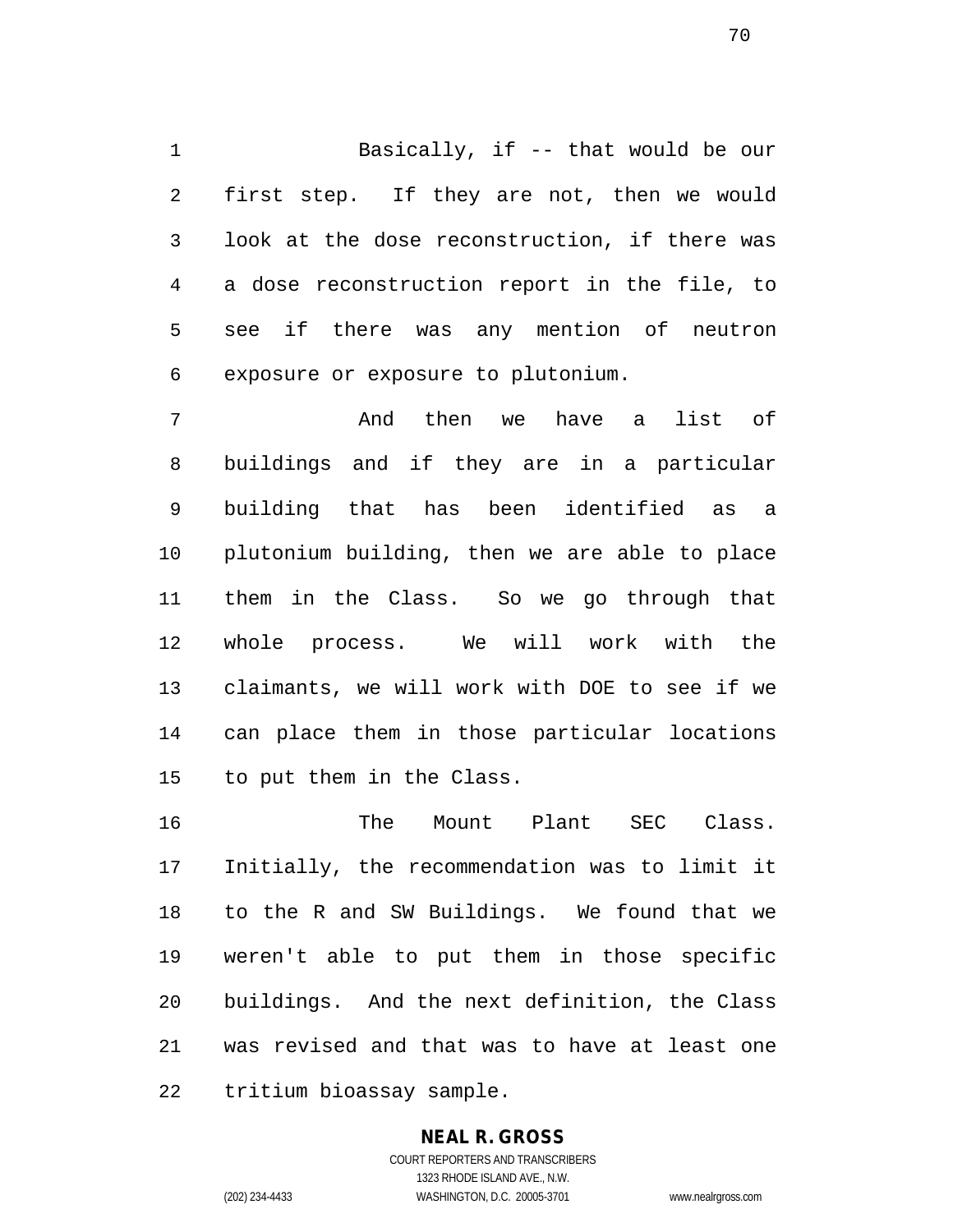Again, we were kind of working with NIOSH to determine what that means. How do we know if they had one tritium bioassay sample? And NIOSH was able to generate a list for us that was people who gave urine samples and those urine samples analyzed for tritium. And, basically, we were able to say, okay, if they had these urine samples, they probably worked for -- in the R and SW Buildings. And we can use that list to go

 ahead and put them in the Class. This list also included some workers in the T Building.

 If an individual is not on that list, then we are not able to put them in the Class.

 The proposed GE Evendale SEC Class, which you will be discussing today. The initial definition that we saw was activities in Building C and D from '61 through '70. We thus far have not been able to place people in buildings at GE Evendale.

Our Cleveland District Office has

**NEAL R. GROSS**

COURT REPORTERS AND TRANSCRIBERS 1323 RHODE ISLAND AVE., N.W. (202) 234-4433 WASHINGTON, D.C. 20005-3701 www.nealrgross.com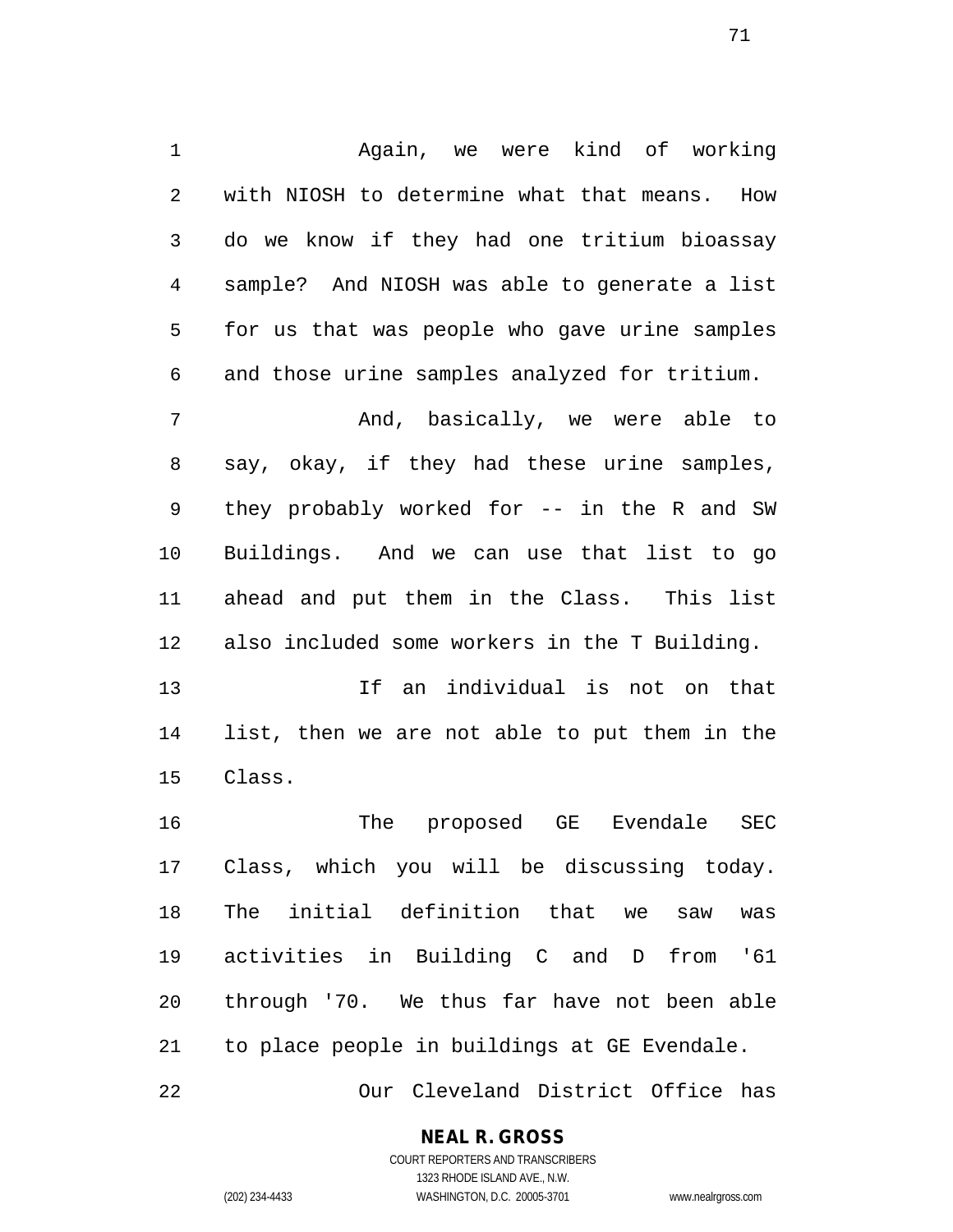indicated that that has not been possible. We have been able to place them on site at GE Evendale, but not particularly in those buildings. And DOE thus far has indicated to us that they are not able to provide us with records to put them in the buildings.

 We did just last week get a new revised definition that said that if -- the person was on Air Force Plant 36. Again, I think we may have some challenges with that. We sent a letter to NIOSH at the end of last week indicating that we are going to go back to DOE again. And that letter should be forthcoming to DOE this week or next, basically, asking them to verify that they can't place them in the Class or let us know if they can place them in the Class.

18 A couple of other issues like that and we will wait for them to come back to us and we will let NIOSH know what our situation is as far as placing people in these particular locations.

#### **NEAL R. GROSS**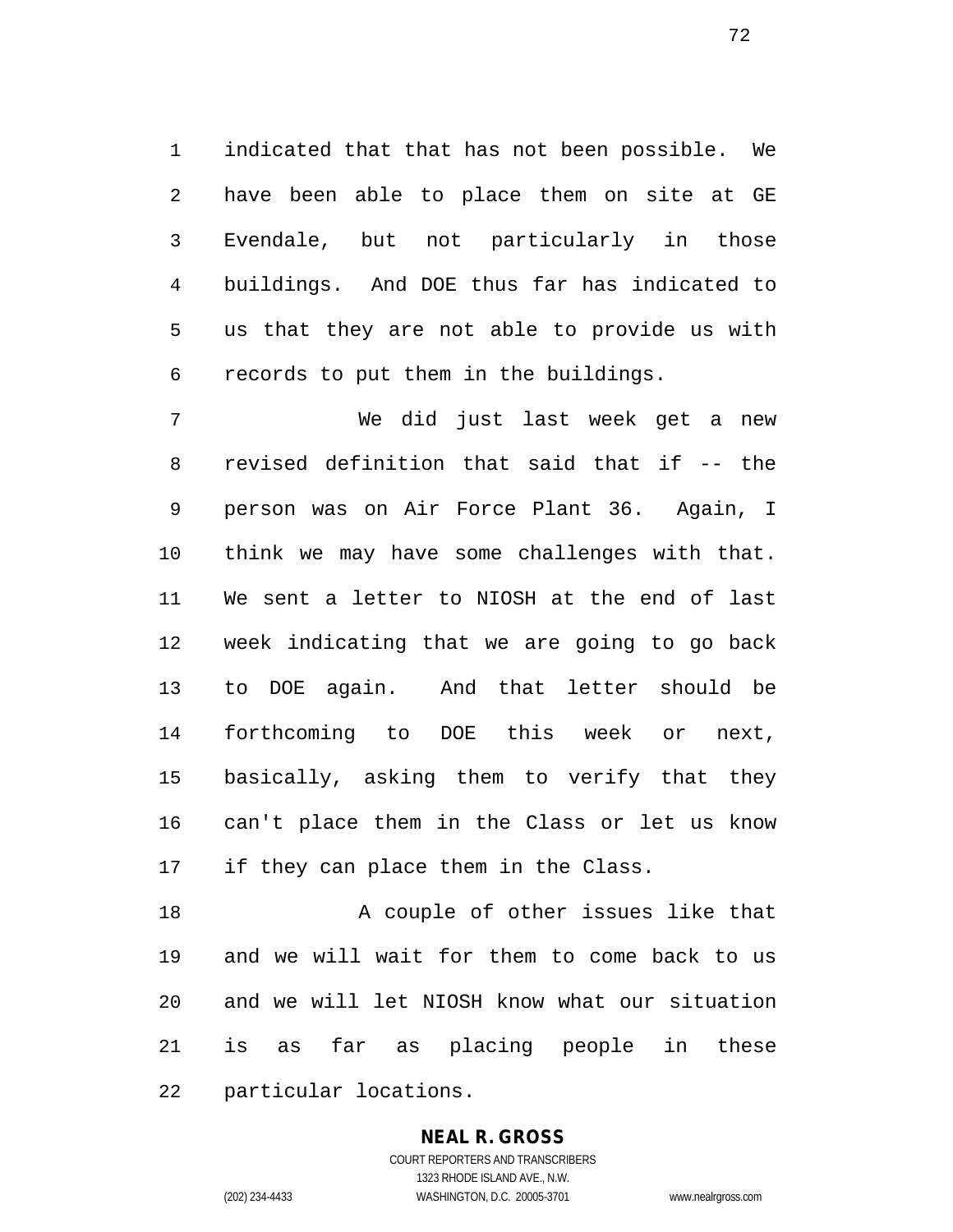Another question that was asked was whether graduate students would qualify as DOE employees. I looked into this and we really haven't had very many -- any that I know of, except for one person who was a graduate student. And, basically, they just have to meet the definition of employee as is outlined in the law.

 And they have to have been linked to a contract. This one particular graduate student was compensated, was eligible, so it is basically case-by-case, but if you can put them as an employee working under a contract for AEC or DOE, then we can compensate them. There is no restriction on that.

 And if they were doing research for a certain period of time, again, we can compensate those individuals. But it is difficult to talk to that issue without having really detailed specifics.

 So if there is a case or anything like that, I would be happy to look at it or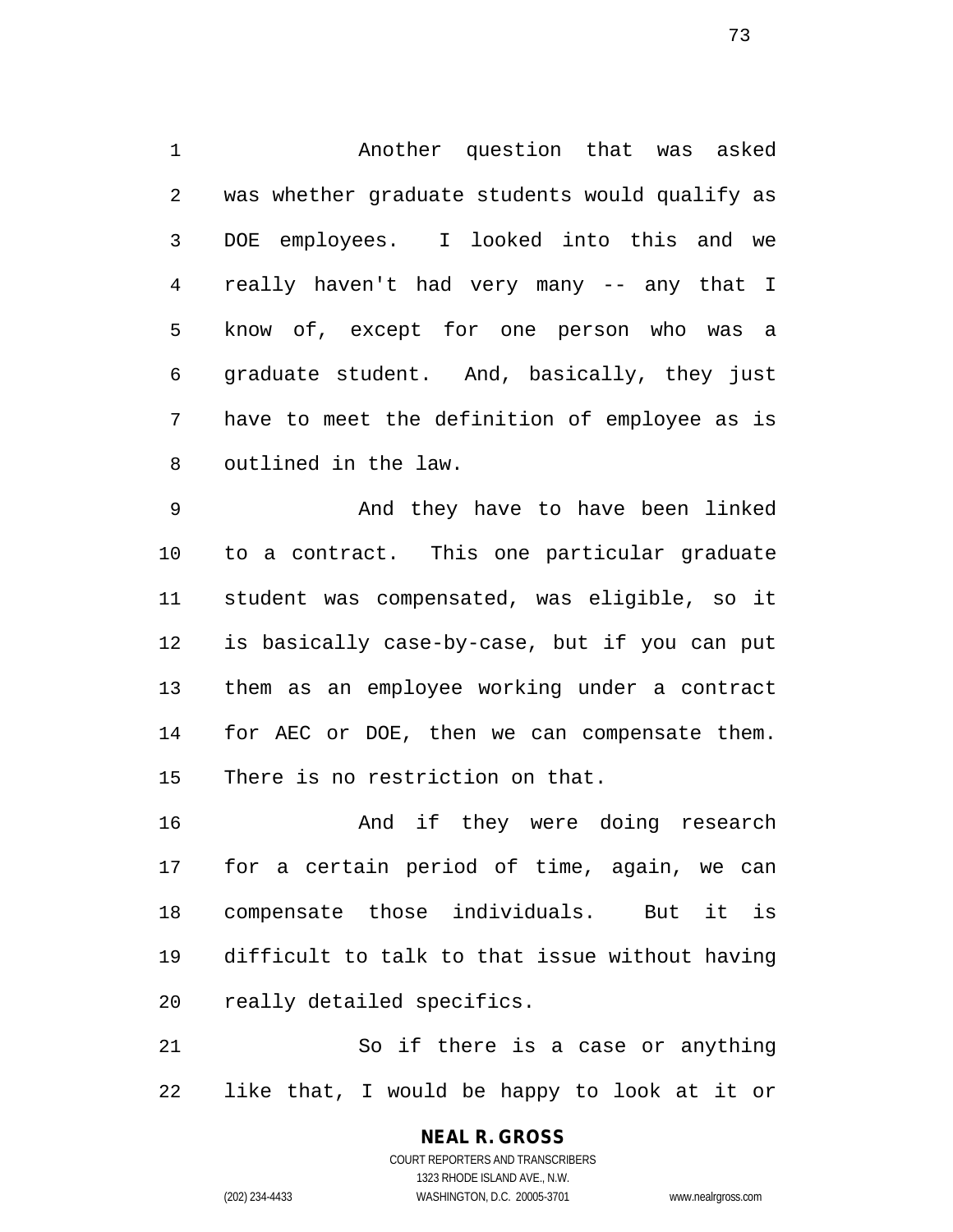we can get back to you on any particular cases, but, in general, they would be covered. Just some statistics of final decisions that we have approved. 30,000 thus far. These are covered applications, basically, meaning that they had a valid claim when they filed. Of the denials, 648 were because the survivor wasn't eligible. And this is under Part B. 14,000 or almost 15,000 had a PoC under 50 percent. And about almost 6,000 there was insufficient medical to support that they had a claim or they had a condition.

 Under Part E, we have approved about 25,000. You will see the PoC figure there, it's almost 6,400. If we can't validate that somebody's cancer was related to toxic exposure other than radiation, then we still rely on Part E on the radiation dose reconstruction. So that's why that figure is there.

22 The other about 13,000 again they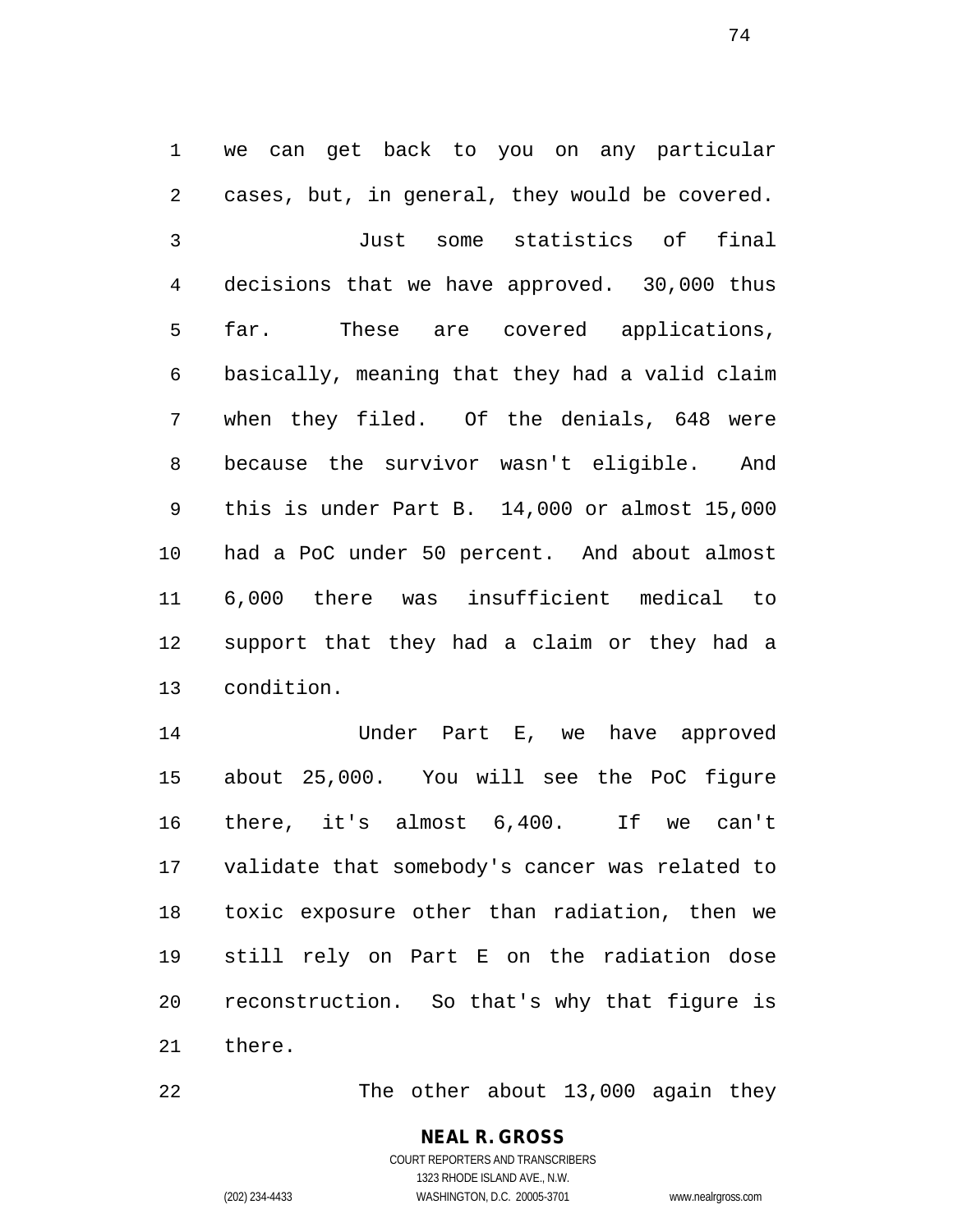didn't have enough medical to support their claim.

 Our statistics on the NIOSH Referral Case Status. We show that we have referred about 33,000 to NIOSH for dose reconstruction. Thus far, we have gotten almost 30,000 back. 25,000 with dose reconstruction, almost 4,000 without dose reconstruction for various reasons, we may have pulled it back. There may be an SEC, et cetera.

 3,500 cases are currently at NIOSH, according to our statistics, that's about 2,600 initial referrals and 800 or almost 900 returns to NIOSH for reworks. Again, if there is an additional cancer or additional information has come to light at a hearing or something like that.

 Okay. The SEC Classes that have been added. 3,000 cases have been withdrawn from NIOSH for SEC Class review. We have issued almost, well, 2,800 final decisions.

### **NEAL R. GROSS**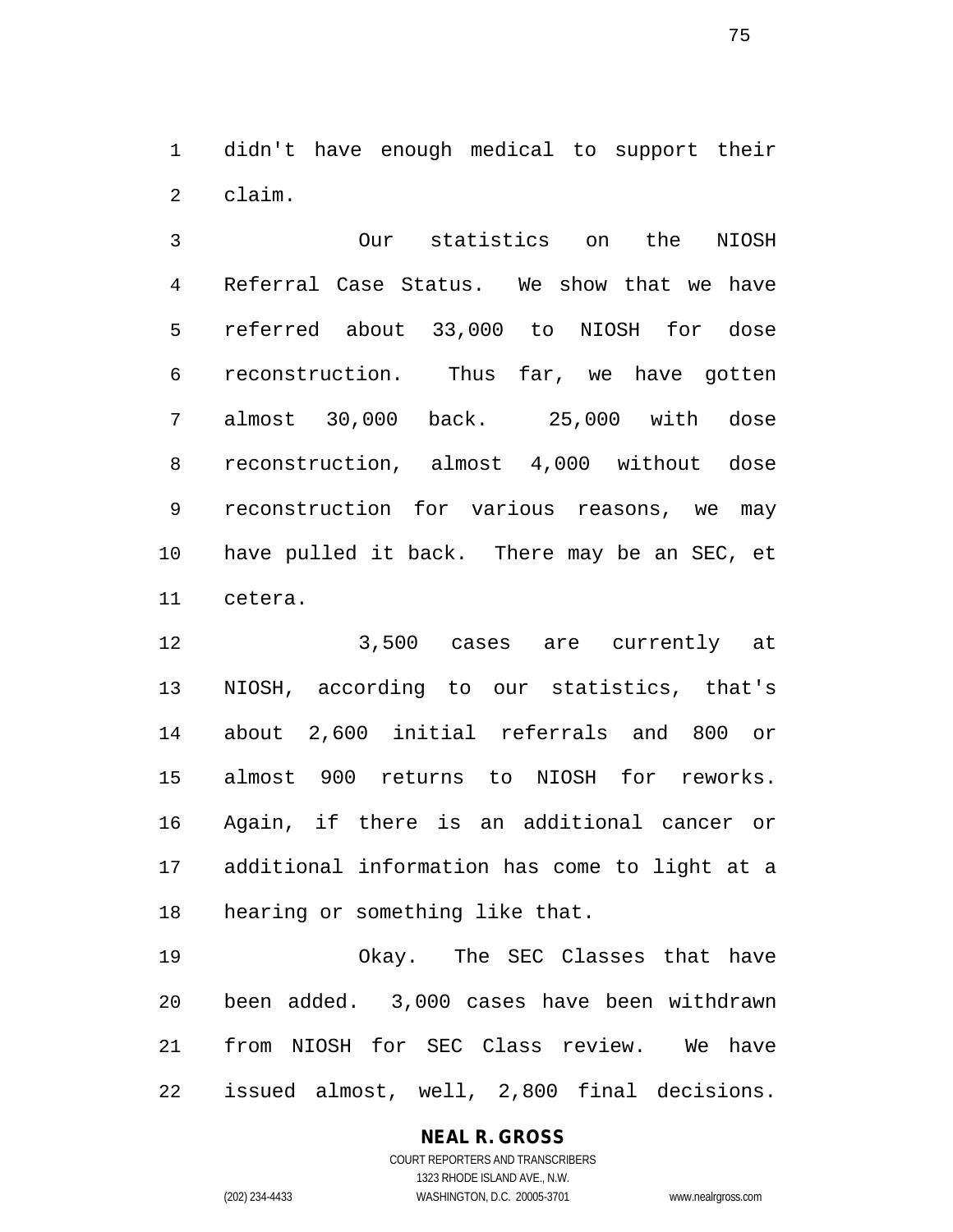2,700 of which were approvals. 59 have been recommended. At the moment, we have about 59 that have a recommended decision, but no final decision.

 You know, our process is first we have a recommended decision at our district office level, then every case goes to our Final Adjudication Branch for a final decision.

 Currently, there are about 64 cases pending as of the time of this slide, 12 October  $27<sup>th</sup>$ , and 238 cases were closed, probably because they didn't qualify and they had already had a final decision.

 25,000 almost 26,000 cases returned by NIOSH that are currently at DOL with dose reconstruction. We have got about 65 percent final denials, 35 percent final approvals, according to our statistics, 7,700 final approvals, 14,000 final denials.

 Part B cases with final decision to accept. We kind of break these down by

**NEAL R. GROSS**

COURT REPORTERS AND TRANSCRIBERS 1323 RHODE ISLAND AVE., N.W. (202) 234-4433 WASHINGTON, D.C. 20005-3701 www.nealrgross.com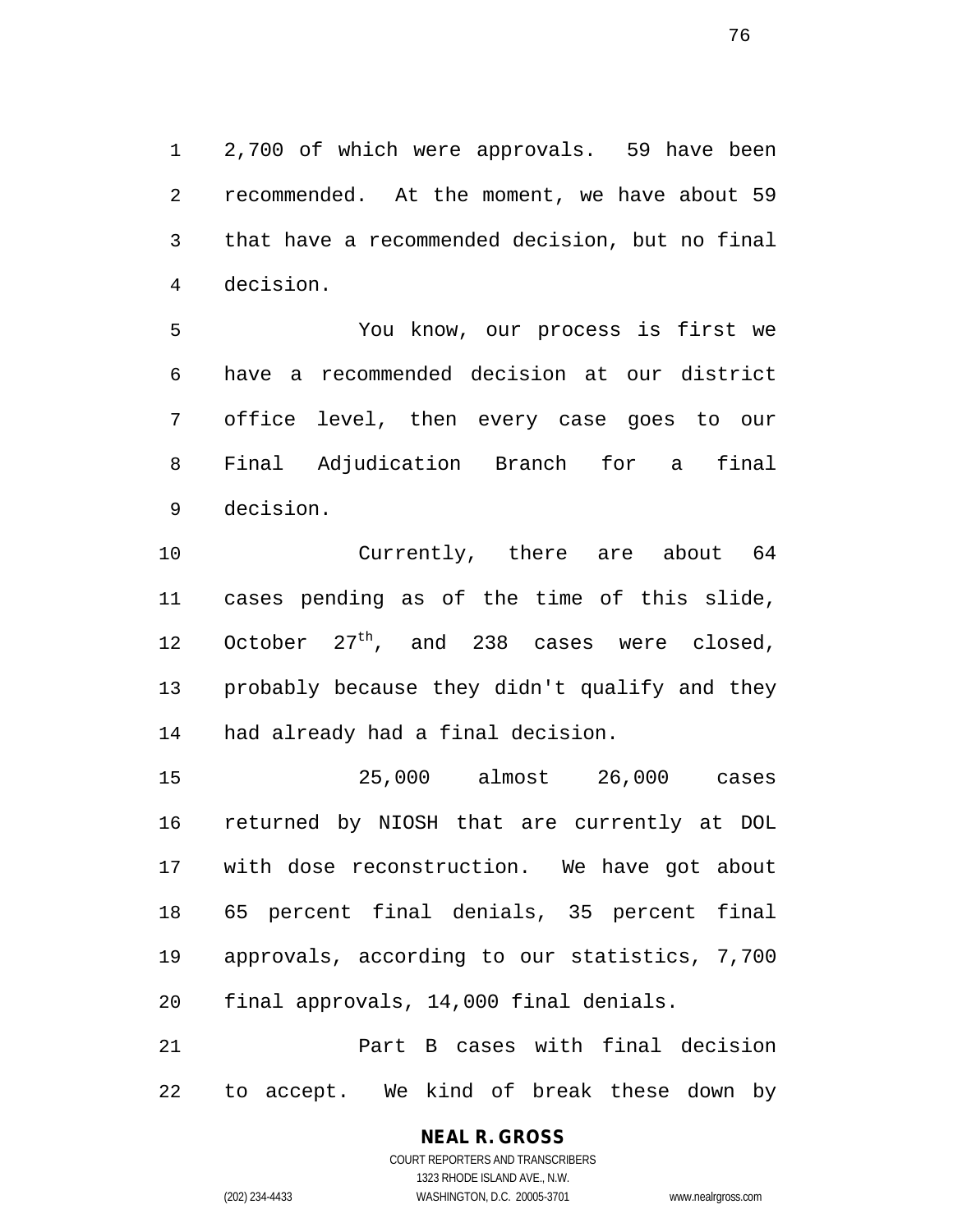dose reconstruction cases, SEC cases and then we have some that were accepted based on SEC status and a PoC of 50 percent or greater.

 So there is about 7,200 that were accepted based on dose reconstruction. \$1 billion in compensation. Based on SEC Classes, there has been about 12,000 so far resulting in \$1.7 billion in compensation. And if you look at both, we have got \$65 million in compensation.

 So the totals are 19,000 based on SEC dose reconstruction cases from NIOSH and that's almost \$3 billion in compensation.

 This is just a chart on what we show as the cases sent to NIOSH monthly and that goes through September of 2010. This is both initial referrals and cases that we sent back for reworks.

 And new Part B cases received monthly, ones we get back from NIOSH, again, monthly chart, pretty consistent with the ones we send. The cases at DOL are kind of getting

### **NEAL R. GROSS**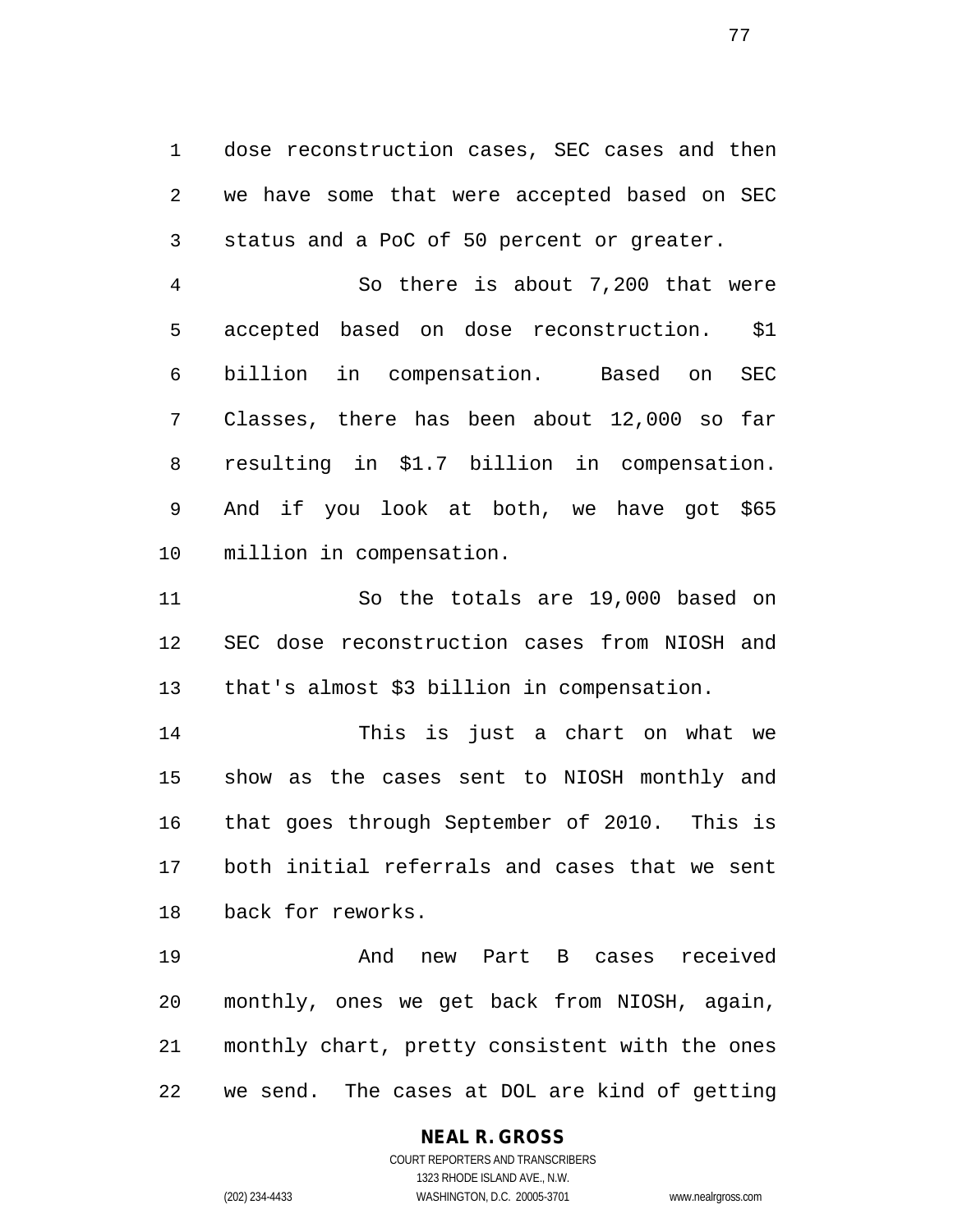to a steady state at the moment. We have jumps when there is an SEC, but we are moving more and more towards steady state.

 The top four work sites generating new Part B EEOICPA cases are: Hanford, Y-12, Oak Ridge and Savannah River.

 Again, this is a chart that shows the monthly receipt of these cases. We obviously get spikes in receipt of these when there is a new SEC and it has gone down slightly at Hanford.

 This is the Y-12 plant. Again, you will see that it has gone down slightly since August. Oak Ridge smaller numbers. And the Savannah River Site.

 This is a percentage of new Atomic Weapons Employee cases and Part B DOE cases received monthly by DOL. This just shows the difference in how Part B DOE cases are a lot larger than our AWEs.

 I'm going to just leave these on the slides and I'm not going to walk through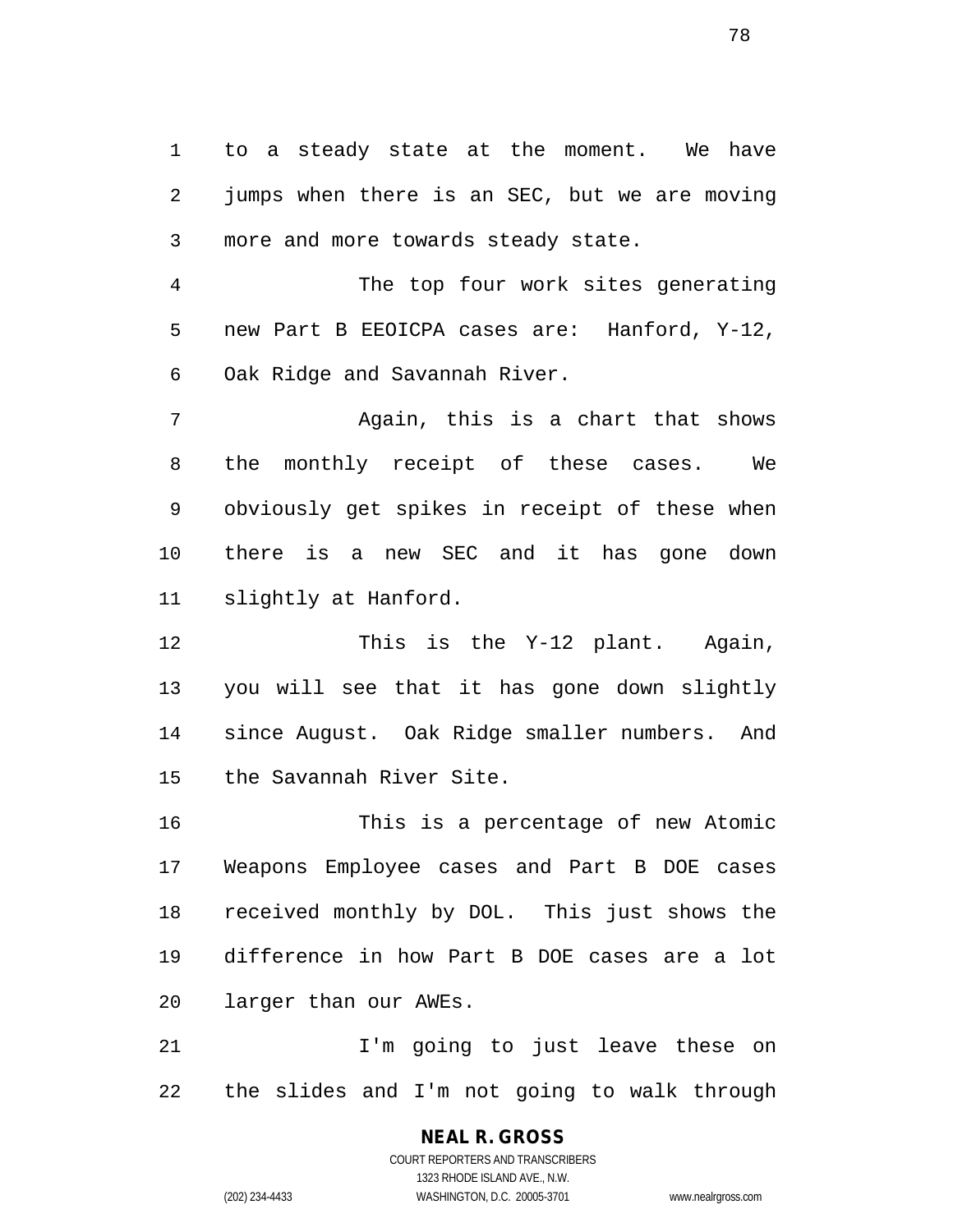each of these, but this just kind of shows our statistics on the various sites which are going to be up for discussion this week for your perusal at your leisure. I'm not going to go through each one of them.

 And these are just the smaller sites in the area. This is just a chart that shows the Part B cases filed. You will see that the SEC cases referred to NIOSH are about 9 percent. SEC cases never sent to NIOSH 10 percent. RECA is about 10 percent of our cases. 35 percent are NIOSH cases for dose reconstruction and other is 35 percent.

 That would be probably beryllium disease, silicosis. And that's the conclusion of my presentation. I'll be happy to take any questions.

 CHAIRMAN MELIUS: Okay. Thank you, Rachel, very informative. Questions? Dr. Ziemer, graduate students, I bet.

 MEMBER ZIEMER: Exactly. I just wanted to thank Rachel and the Department of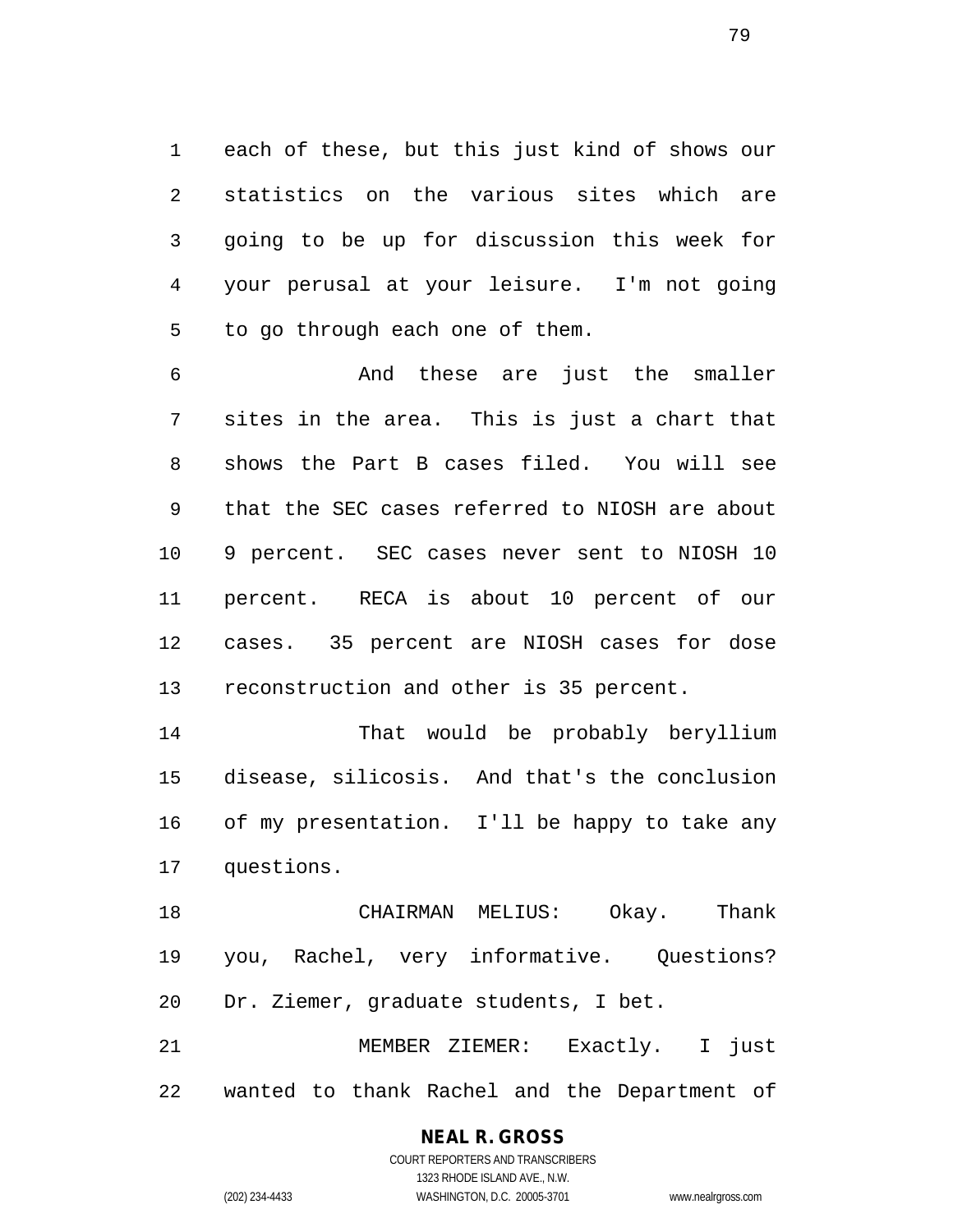Labor for following up on the graduate student issue. It's a concern I have had for quite a while and we appreciate your follow-up on that. MS. LEITON: Sure, no problem. CHAIRMAN MELIUS: Yes, Jim? MEMBER LOCKEY: I just wanted to talk to graduate students. If they are an employee, they would be eligible? MS. LEITON: Yes, they just have to meet the definition of employee. So they have to be connected at some -- in some way to a contract that DOE held or the AEC held. MEMBER LOCKEY: I guess my question is what happens if they get a stipend? 17 MS. LEITON: If they what? MEMBER LOCKEY: If they have a stipend. In other words, at the University of Cincinnati, we give graduate students stipends.

MS. LEITON: Yes.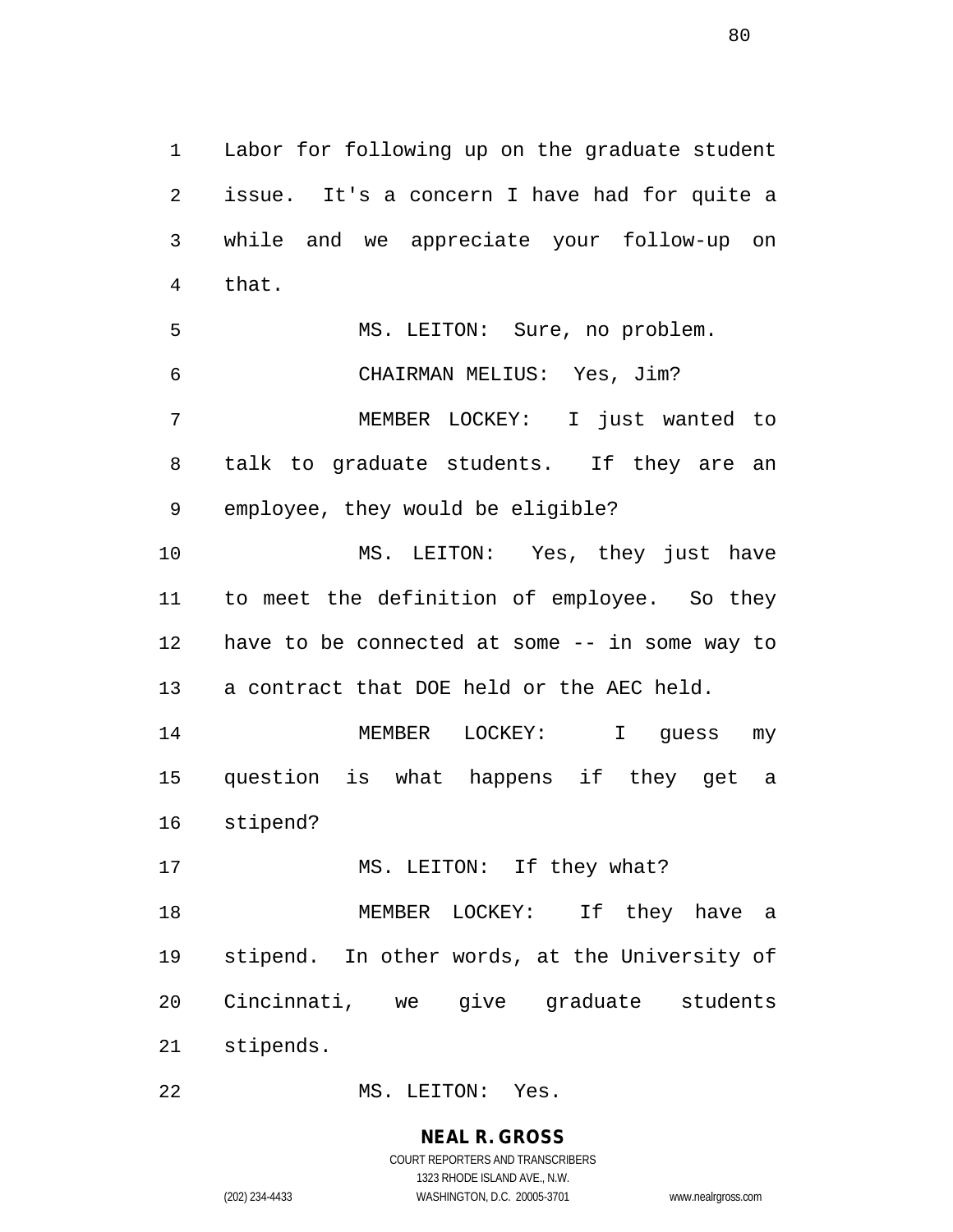MEMBER LOCKEY: They are not considered employees.

 MS. LEITON: I think it really depends on the circumstances. I think there is a provision in the Act for research, 24, I think it is, months of research. And if they fall into that category, there are circumstances in which they would still fall under the definition of DOE employee.

 Again, it's kind of hard to speak to it without a particular case in front of me. But if you have a particular case or you have a particular situation, I could probably do a little more research and give you a more accurate assessment of that.

16 16 I do know that, as I said, we have covered one of them. They didn't have to be paid necessarily, but they were considered a DOE employee because they were working under a contract for DOE. Even if they are working for a professor, my understanding is, they would still be covered.

### **NEAL R. GROSS**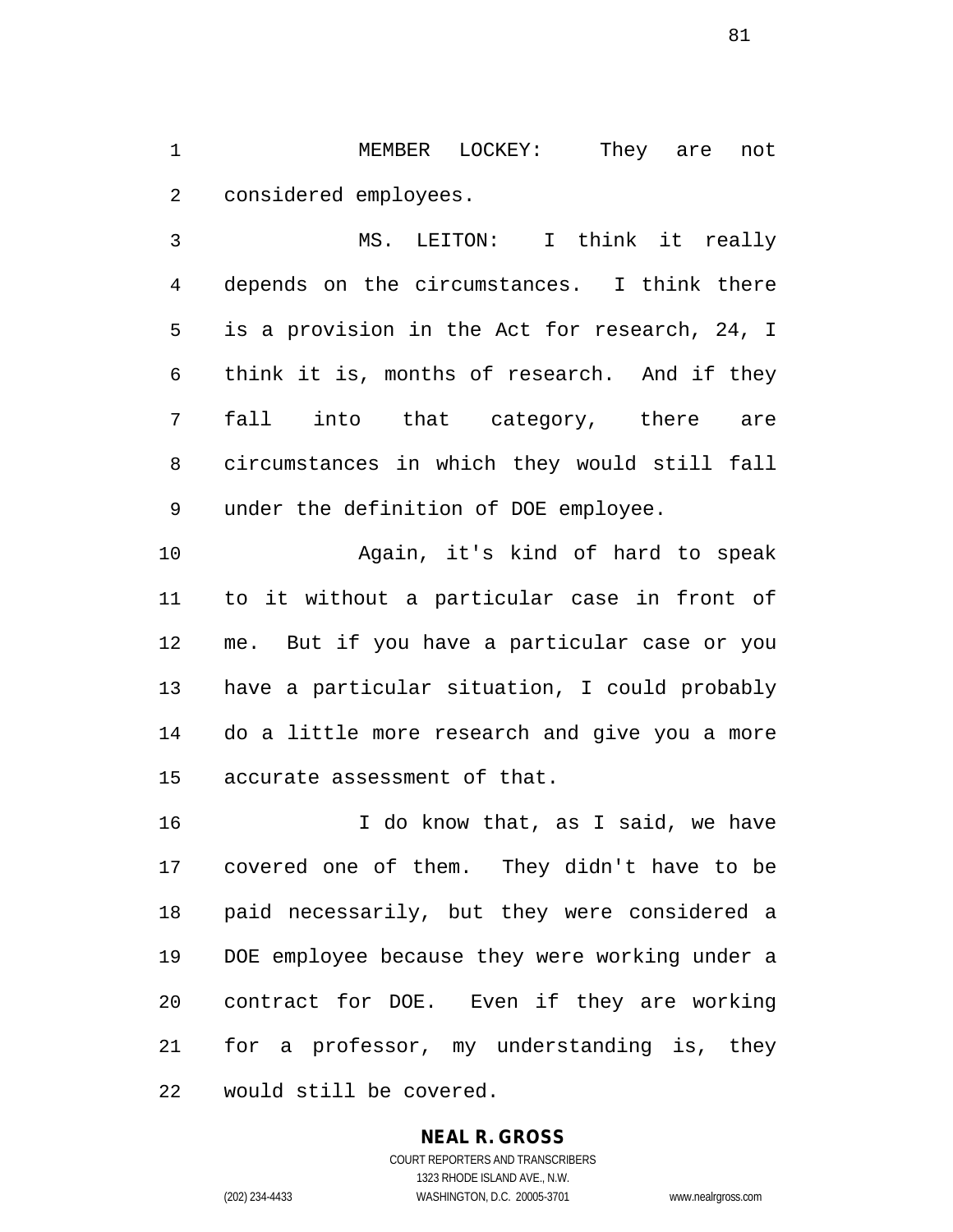But I don't want to nail down that without knowing the specifics of a particular case.

 MEMBER LOCKEY: I guess my opinion would be if the money was from DOE and flowed through the principal investigator as stipend support for the graduate student, I would consider that covered.

 MS. LEITON: Yes, I'm pretty sure that that would be covered. But again, I need to -- I would want to make sure I had the case in front of me before I make that jump.

MEMBER LOCKEY: Yes.

 CHAIRMAN MELIUS: Paul had a follow-up.

 MEMBER ZIEMER: Well, just as a follow-up, my concern initially was if they were working on a project, but they were either not paid, because some graduate students have no stipends. They are just there on their own. They pay their tuition and they are doing a research project.

### **NEAL R. GROSS**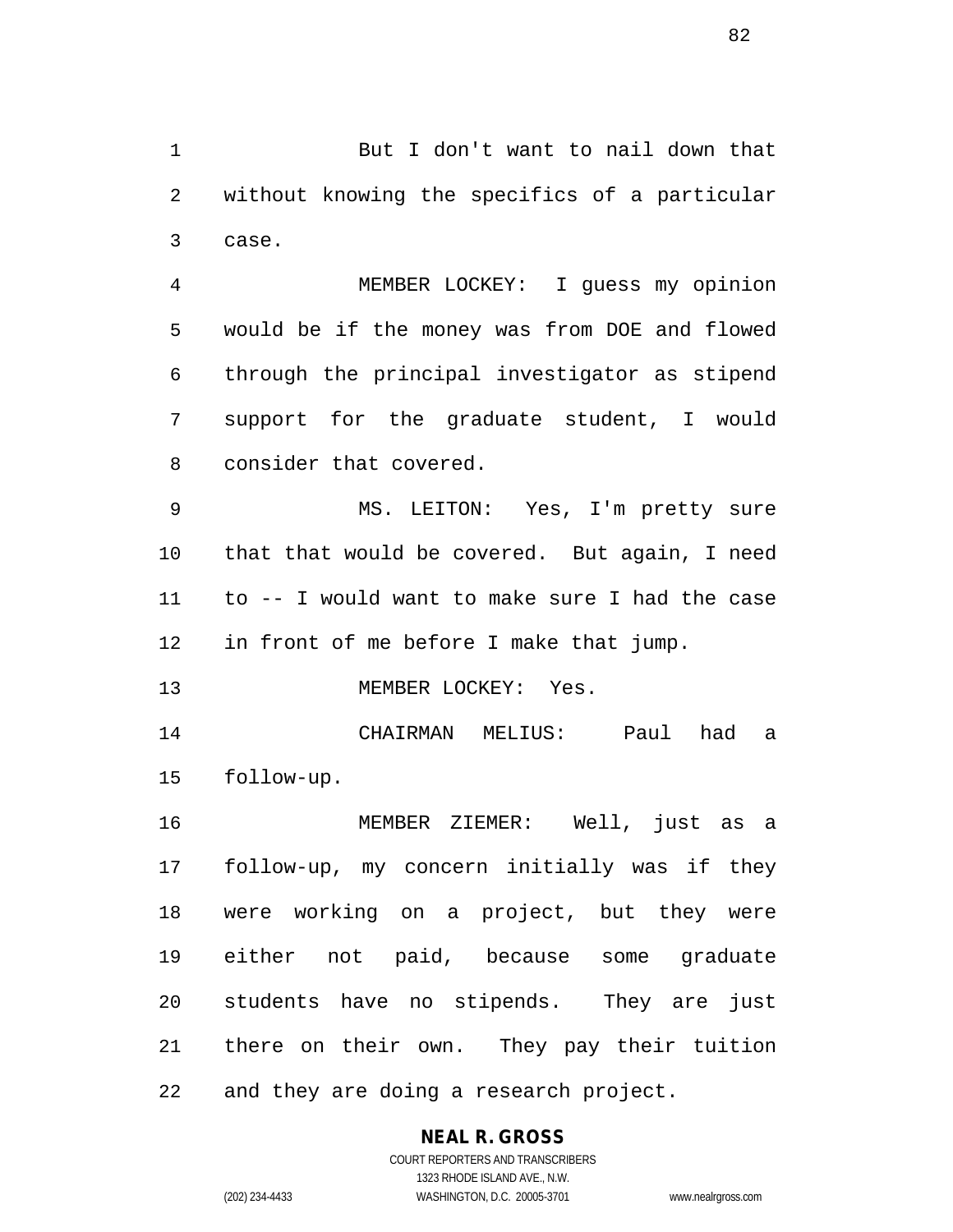Others may be on a university stipend, which is a part, you know, of maybe their fellowship of the university. At Purdue we have, you know, John Purdue Fellowships, for example. All right. So they are not paid by the contract.

 But what I was understanding was that if you could link them to the contract itself, doing work on the contract, which certainly in my mind they are getting some, at least, indirect benefit from that contract, if only doing research and, in fact, they have to, even in their publication, attribute that the research support, not their stipend, but the support for their research came from the contract, it seems to me --

 MS. LEITON: Yes, that is my understanding.

 MEMBER ZIEMER: I thought that was what you were saying if there was a link.

21 MS. LEITON: Yes. My understanding of the case we did accept is the

## **NEAL R. GROSS**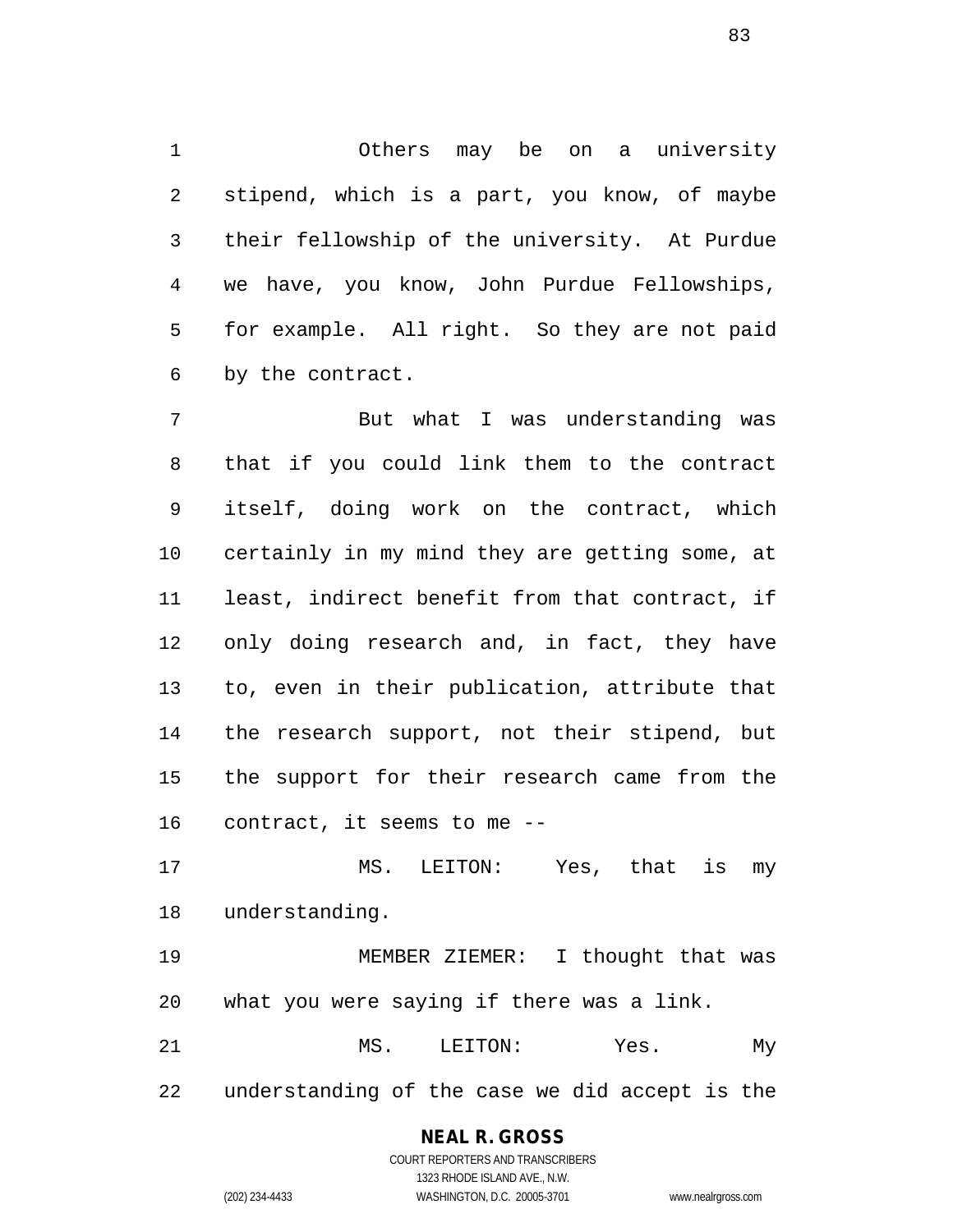person was not -- they weren't receiving compensation. Again, there is a provision for research in the law.

 So, you know, I believe under that circumstance, they would be covered. Again, I would want to see a particular case.

MEMBER ZIEMER: Okay.

CHAIRMAN MELIUS: Okay. Josie?

 MEMBER BEACH: I have two questions. The first one, does that also cover a paid internship? Is that the same thing you are talking about a stipend?

 MS. LEITON: Again, they would have to qualify as an employee. I would have to see the case. If they were linked to a contract with the DOE and --

17 MEMBER BEACH: Okay.

 MS. LEITON: Could be considered a DOE employee, then they would be covered. But again, it gets kind of iffy depending on the circumstances and who they were actually working for.

### **NEAL R. GROSS**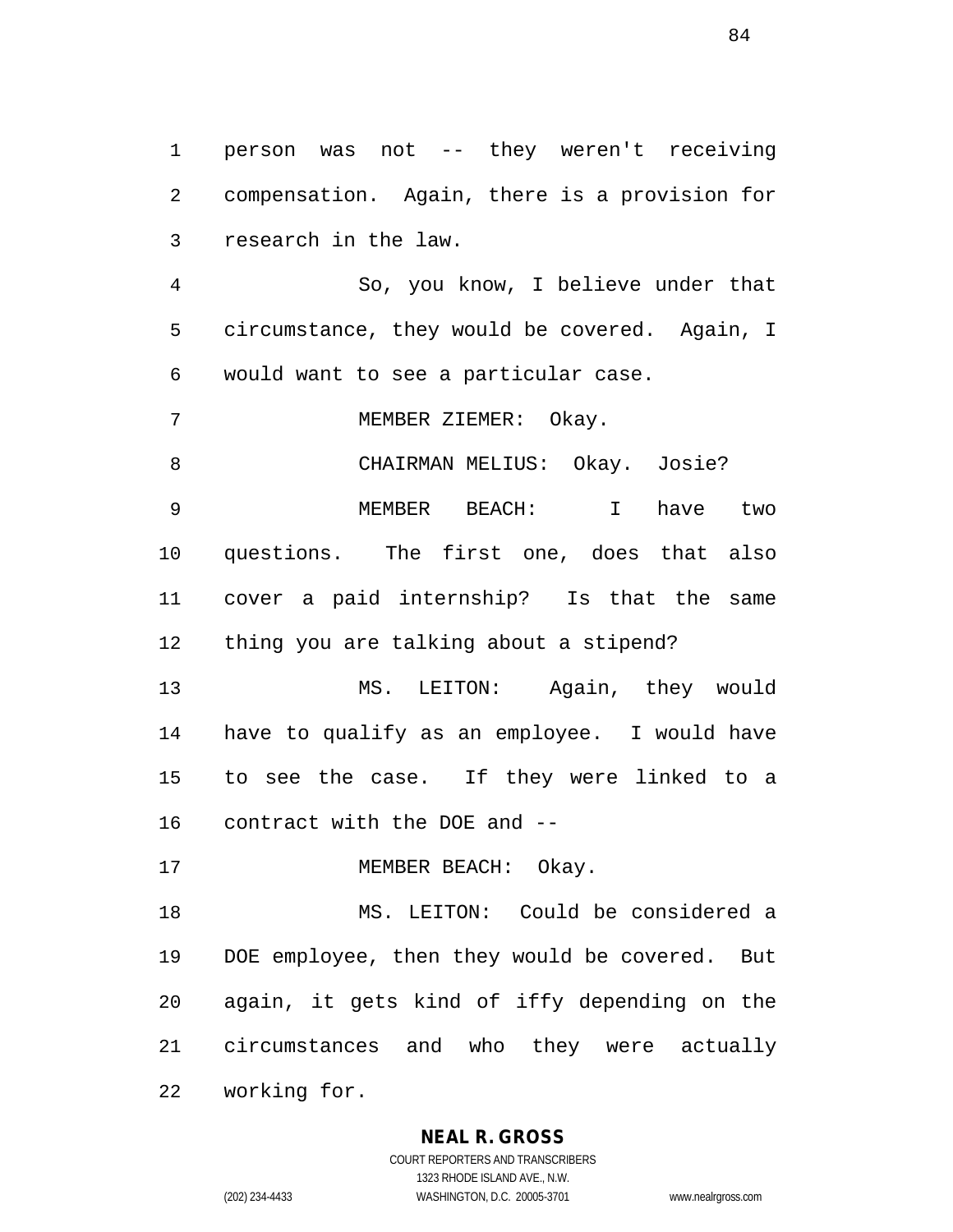MEMBER BEACH: Okay. And my other question takes me back to slide 18 for the Mound SEC. And, Rachel, I'm not sure if this is a question for you and probably for NIOSH. The SEC for radon was established for 1959 through 1980 based on having one tritium sample.

 My question is if you have an employee that can be placed in R or SW Building or T, but they do not or have not given a tritium sample, how will that be handled.

 MS. LEITON: Well, we have not been able to place people in those particular buildings and that has been our challenge. I have yet to see a case where -- it's possible there are some out there, but I haven't seen a case where we have been able to place them in the R and SW Buildings. That's why we are relying on the tritium assay.

 And if we were to get information that placed them in those buildings, I would

# **NEAL R. GROSS**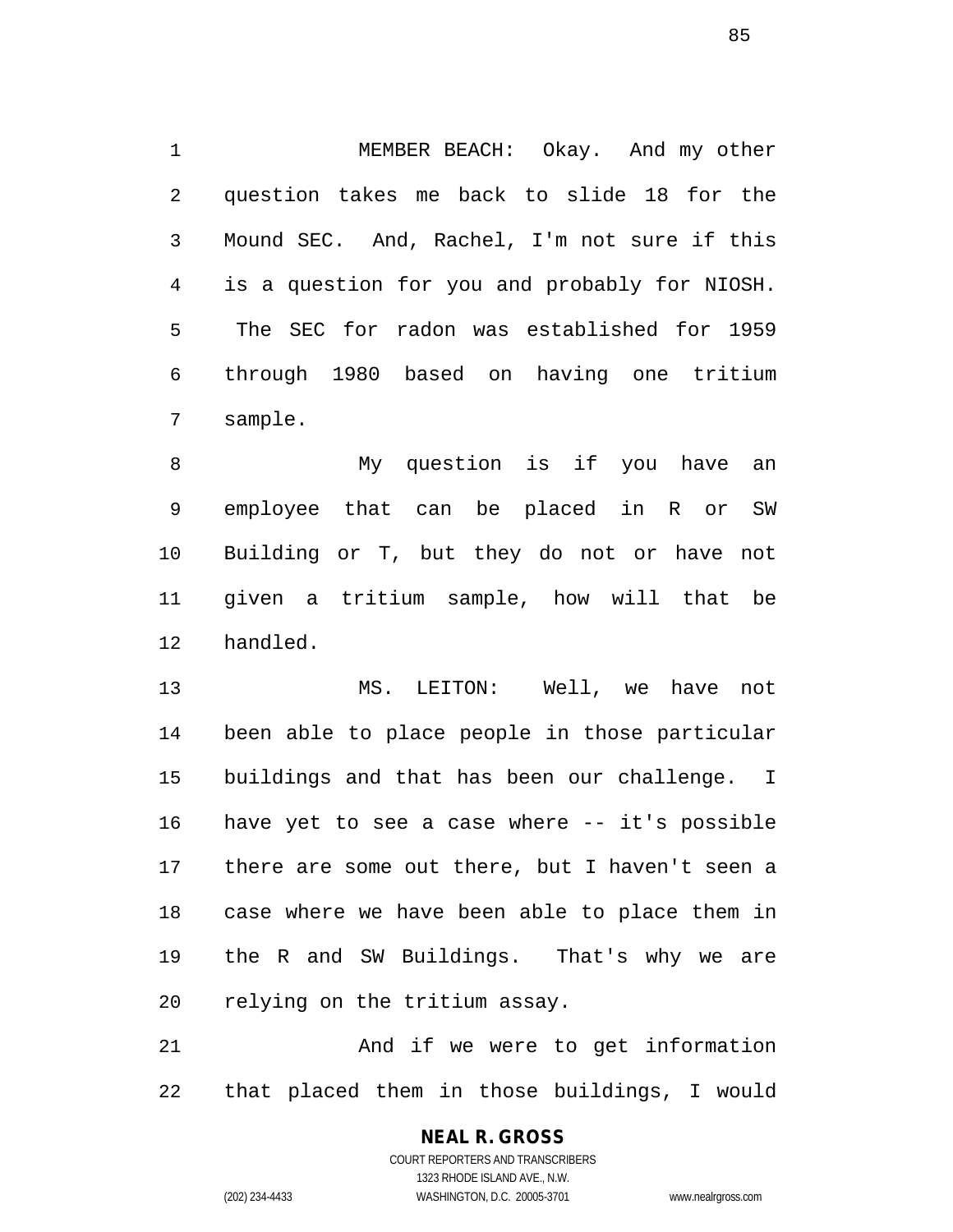have to take a look at the definition, because the definition currently says that they had to have had at least one tritium bioassay, that also if we look at the actual SEC Petition Evaluation Report, if that means R and SW Buildings we have evidence to place them in the R and SW Buildings, I would have to look at that case on a case-by-case basis.

 As I said, we have not been able to put them in those buildings yet.

 MEMBER BEACH: Okay. And that goes back to the next part of my question that NIOSH generated a list of workers and I guess this question is for NIOSH. How often or will that list that was generated be updated if you get new information, information placing people in those buildings that did not give a tritium sample?

 MR. HINNEFELD: Well, I think in this case, if we get information that puts people in those buildings, but did not give tritium samples, we would write -- essentially

### **NEAL R. GROSS**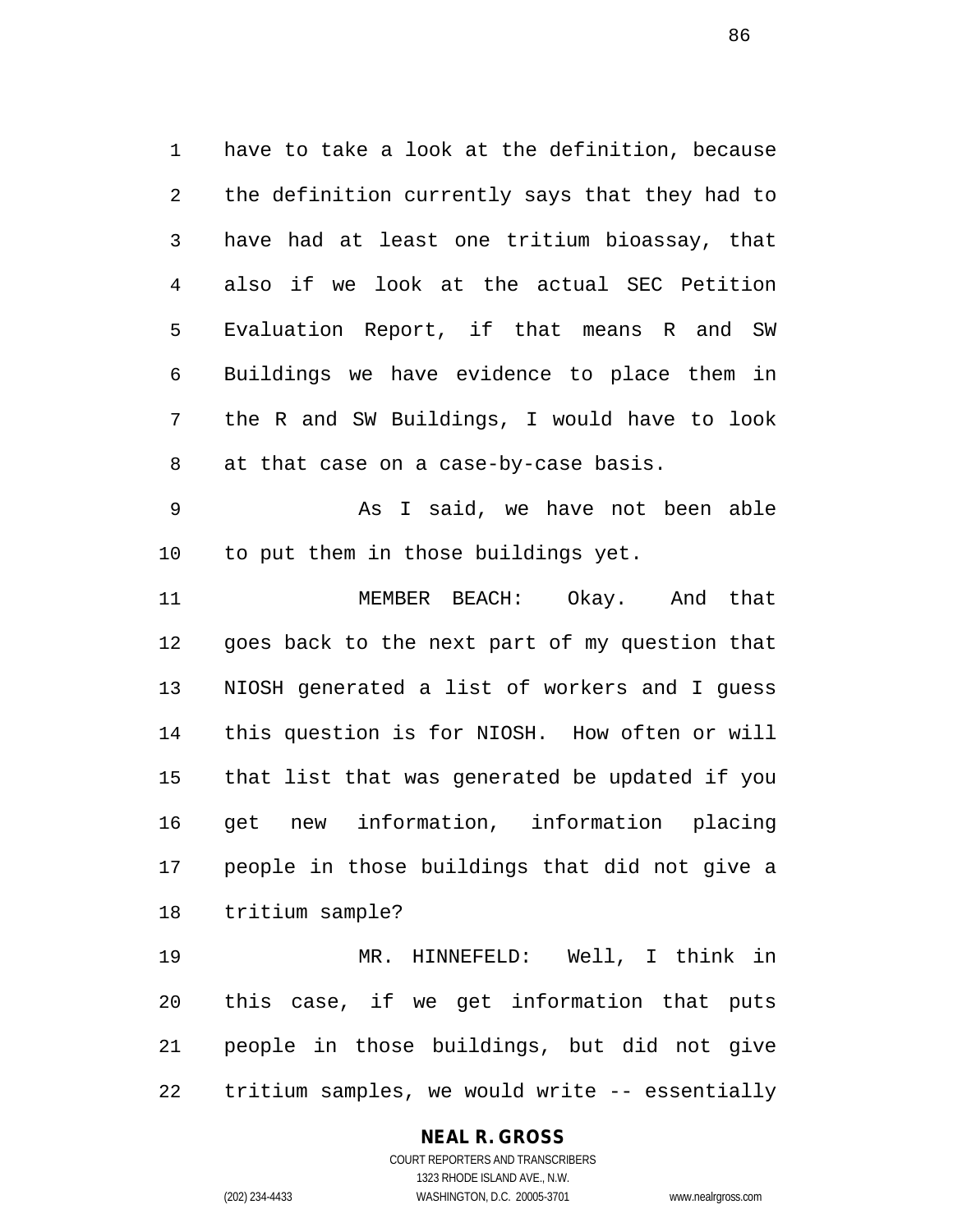do an 83.14.

| $\overline{2}$ | wrote this Class to<br>We<br>be                |
|----------------|------------------------------------------------|
| $\mathsf{3}$   | administered in a particular way. And so it    |
| $\overline{4}$ | is just -- you know, so really for this Class, |
| 5              | near as I can tell, they have to have<br>as    |
| 6              | bioassay samples, tritium bioassay samples.    |
| 7              | If we get information that says                |
| 8              | there are other people besides the ones who    |
| 9              | gave tritium bioassay who were in that -- who  |
| 10             | worked in that building, you know regularly    |
| 11             | worked in that building, then we would have to |
| 12             | do an -- I think we would do an 83.14, at that |
| 13             | time, to, essentially, define the Class        |
| 14             | appropriately for that.                        |
| 15             | MEMBER BEACH: Okay.                            |
| 16             | MR. HINNEFELD:<br>I don't<br>see               |
| 17             | exactly how to do it otherwise standing here   |
| 18             | right now.                                     |
| 19             | MEMBER BEACH: Yes. Well, and as                |
| 20             | the Mound Chair, I'm getting emails with those |
| 21             | types of claims that were -- that are stating  |
| 22             | they were in those facilities without having   |

### **NEAL R. GROSS**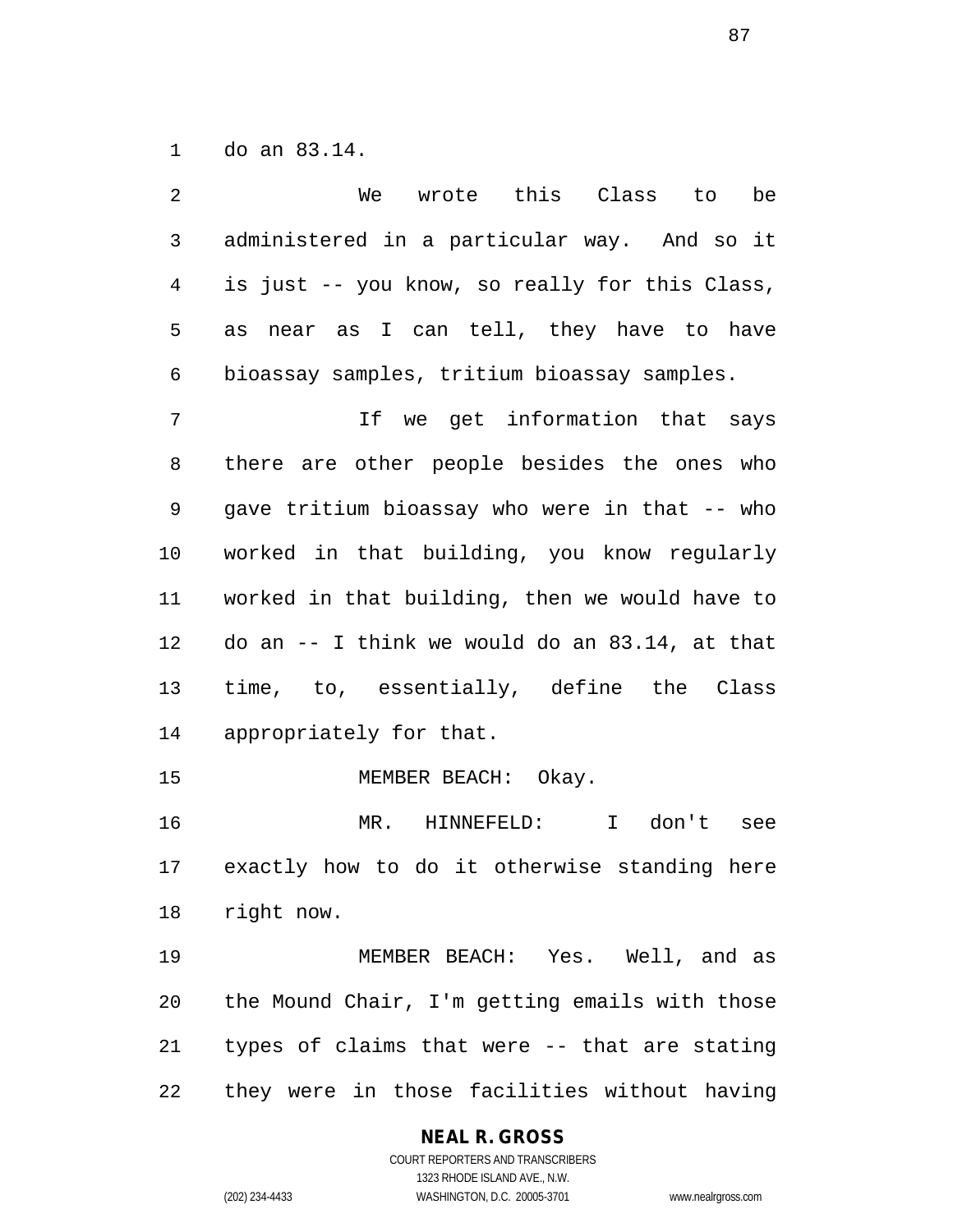that tritium bioassay, so I'm very concerned about how that will be handled. MR. HINNEFELD: Okay. Well, it will require some discussion outside here. MEMBER BEACH: Okay. MR. HINNEFELD: I can't answer right here standing up on the platform. 8 MEMBER BEACH: Great. No, and I appreciate that. Thank you. 10 MR. HINNEFELD: Okay. CHAIRMAN MELIUS: Can I -- actually go ahead, David, and then I'll go. MEMBER RICHARDSON: Just a follow- up to that. It would be useful to know if NIOSH has, in their possession, for example, hard copy logbooks of the tritium bioassay program. And like for each quarter, for example, spanning that period or are there gaps? I mean, because for a lot of places there will be a logbook missing or something like that.

MR. HINNEFELD: Well, we have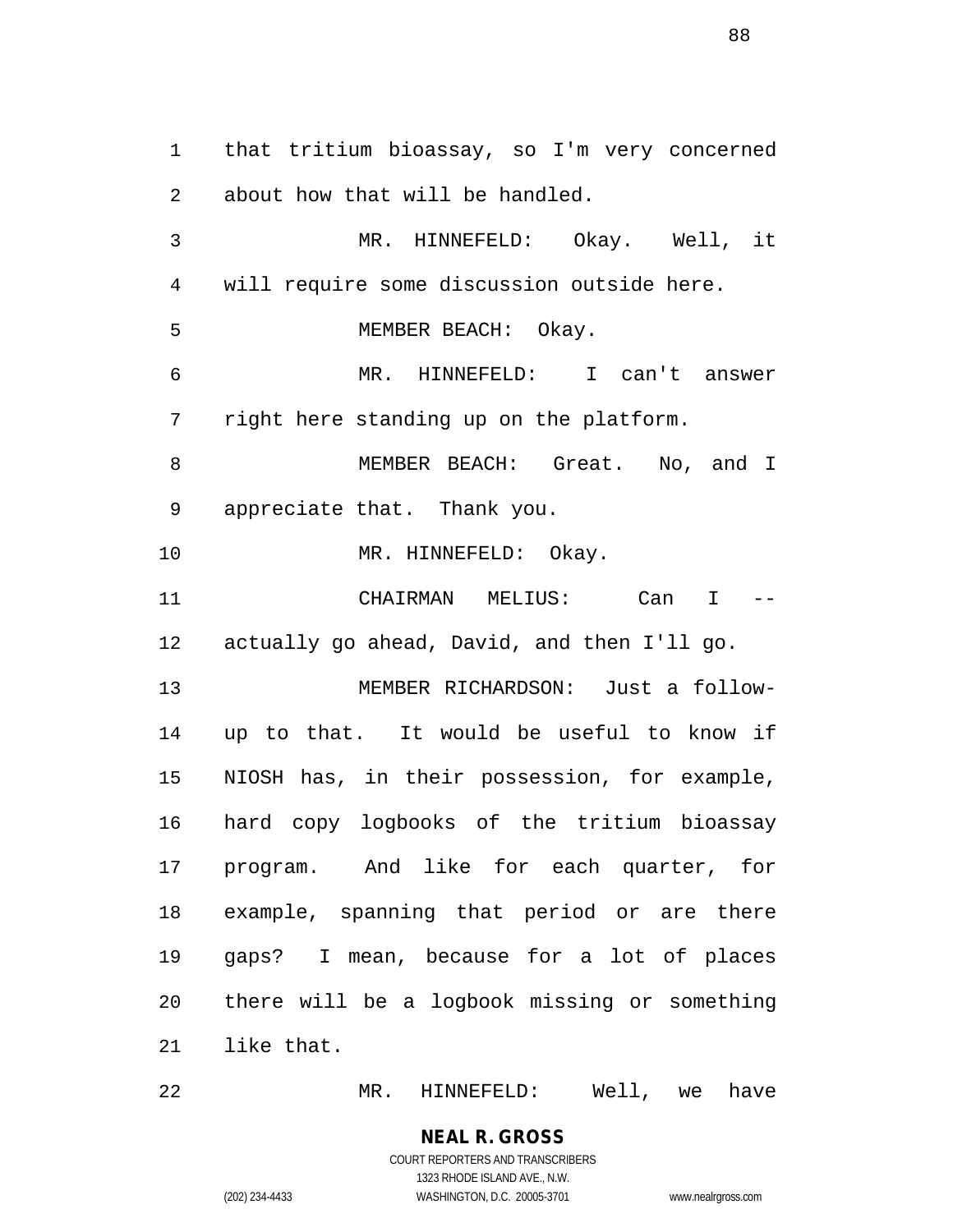images. You know, we don't have the actual books, but we have got PDFs and I'll have to go check. I don't believe there are any gaps, but I have to go find out. That was, you know, the basis of it. You know, the basis for doing what we did was we felt like we had the entire period of time, the tritium logbook for the entire period of time. That's the basis for doing it the way we did. CHAIRMAN MELIUS: Yes, I have a

couple of questions for you.

 One is just sort of stepping back at this sort of Class Definition process. And we, as the Board Members, are looking at whether or not it's possible to do dose reconstruction. So we are looking at monitoring information and process information and we discovered that because, you know, thorium or whatever some exposure is not able to do dose reconstruction or we are proving that same conclusion from NIOSH and so forth.

But so we are not sort of really

**NEAL R. GROSS**

COURT REPORTERS AND TRANSCRIBERS 1323 RHODE ISLAND AVE., N.W. (202) 234-4433 WASHINGTON, D.C. 20005-3701 www.nealrgross.com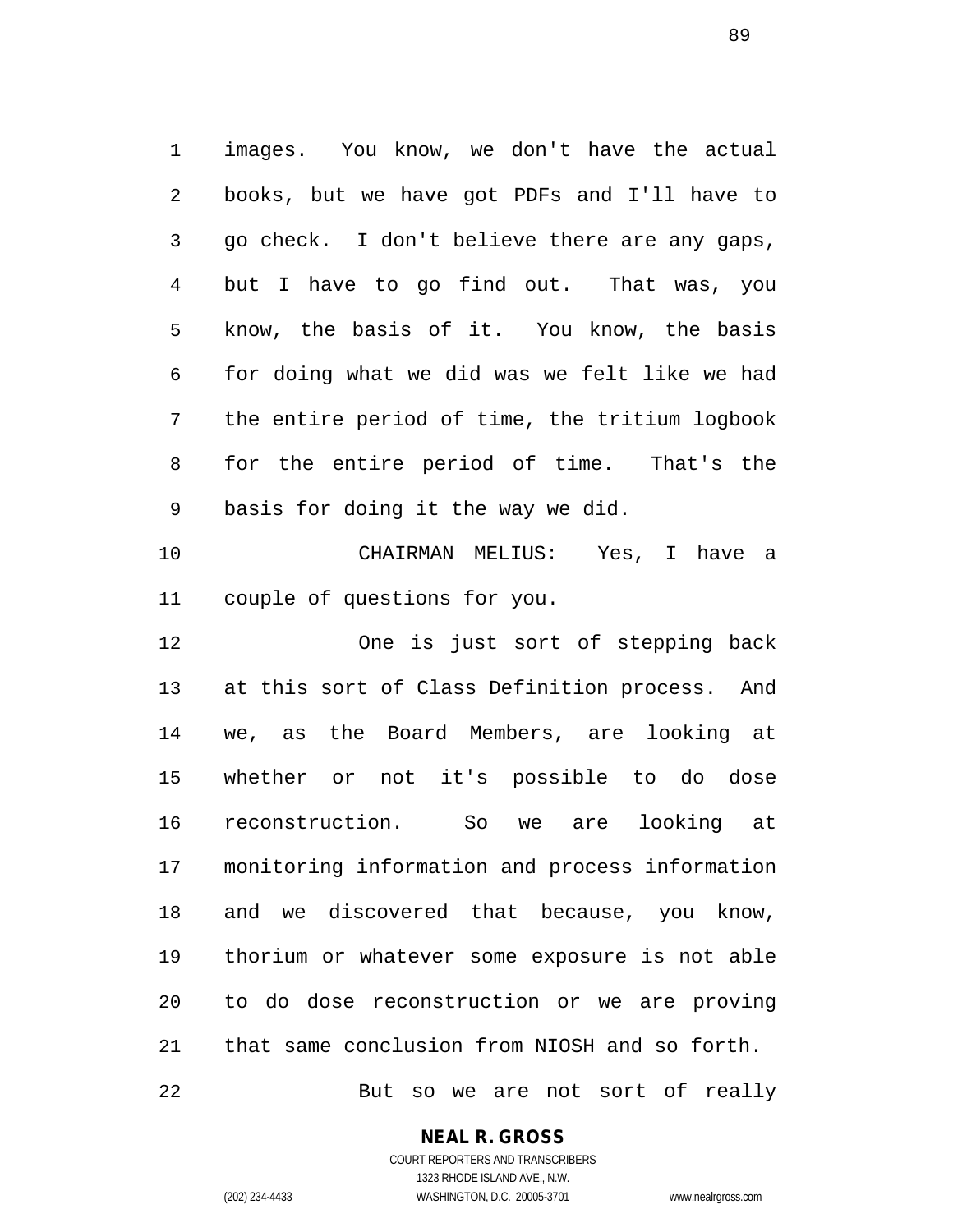thinking. We don't look at the whole picture. We don't see every employee. In fact, we often aren't even really looking at individual employees. So we are making some assessment, you know, based on sort of the science and the exposures and the science of trying to do the dose reconstruction.

 We then try to turn that into a Class Definition. And we sort of send it on through NIOSH through the Secretary then to you. And you have some time DOL to consult, you know, some back and forth. You know, frankly, some of the times we don't give you very much time, because we are sort of doing this very quickly like with Mound. It came up fairly quickly and there is not time for consultation.

18 And there may be -- we can think well there is time to redo this later or to adjust it and so forth, but, frankly, to some extent that is hard, because it's an official communication up through the Secretary and

## **NEAL R. GROSS**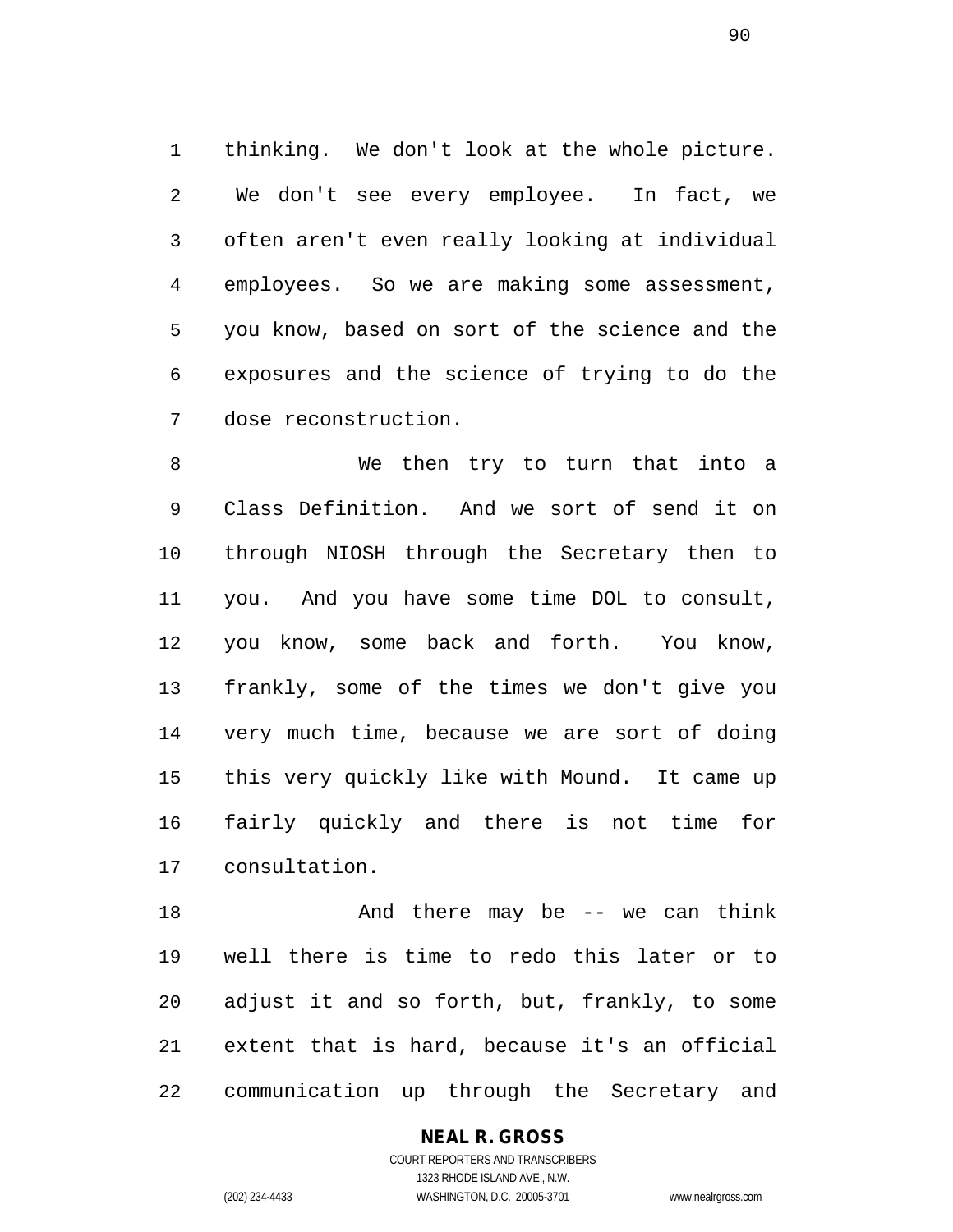then to Congress and we don't want to say well, oops, you know, add this building or add -- you know, that we meant this or that.

 So there is some limitations to the process itself and we are trying to figure out how to make it work best. And the more, I think, we understand how you go about implementing Class Definitions and what makes it workable for you, the better we will be at it.

11 At the same time, we don't want -- you know, sometimes you can't even tell until you have spent months trying to figure out how to do that. You develop the bulletin and so forth. So I think we are -- I don't know if you have had a chance to look at it, but NIOSH just produced a report on looking back at some old Classes.

 And we will talk about that. I think LaVon is presenting that on Thursday. But it struck me doing that. I mean, I think I remember some of the history on some of

### **NEAL R. GROSS**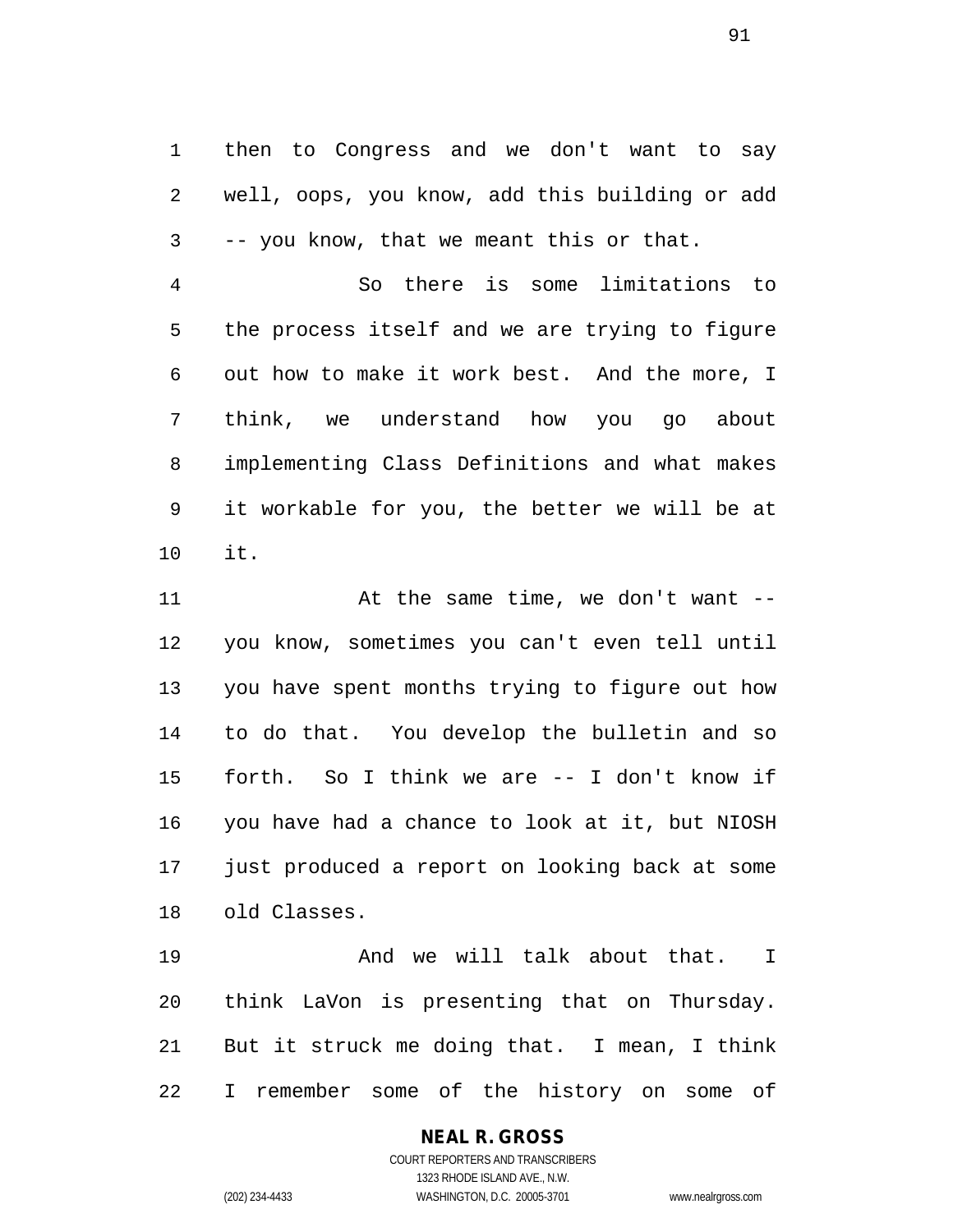those sites and I think we are all very well- intentioned and I'm not sure that all got captured for someone going back and even looking at the record, I don't know to what extent people at NIOSH looked at the transcripts of the old Work Groups, but I know we discussed many of those issues. At least we thought we were doing the right thing at the time and it's hard.

 So we're struggling on how to do that. And it has particularly become an issue, and I'll use GE as a prototype, that with -- as the process has evolved, it has gotten in some ways more general. That being too specific by building or my monitoring or something is difficult.

 And so if we spread it out and sort of expand it to include the whole site or something like that, I think the Board is generally comfortable with that, particularly at the DOE sites, because we know that there was a lot of exposures there and that people

> COURT REPORTERS AND TRANSCRIBERS 1323 RHODE ISLAND AVE., N.W. (202) 234-4433 WASHINGTON, D.C. 20005-3701 www.nealrgross.com

**NEAL R. GROSS**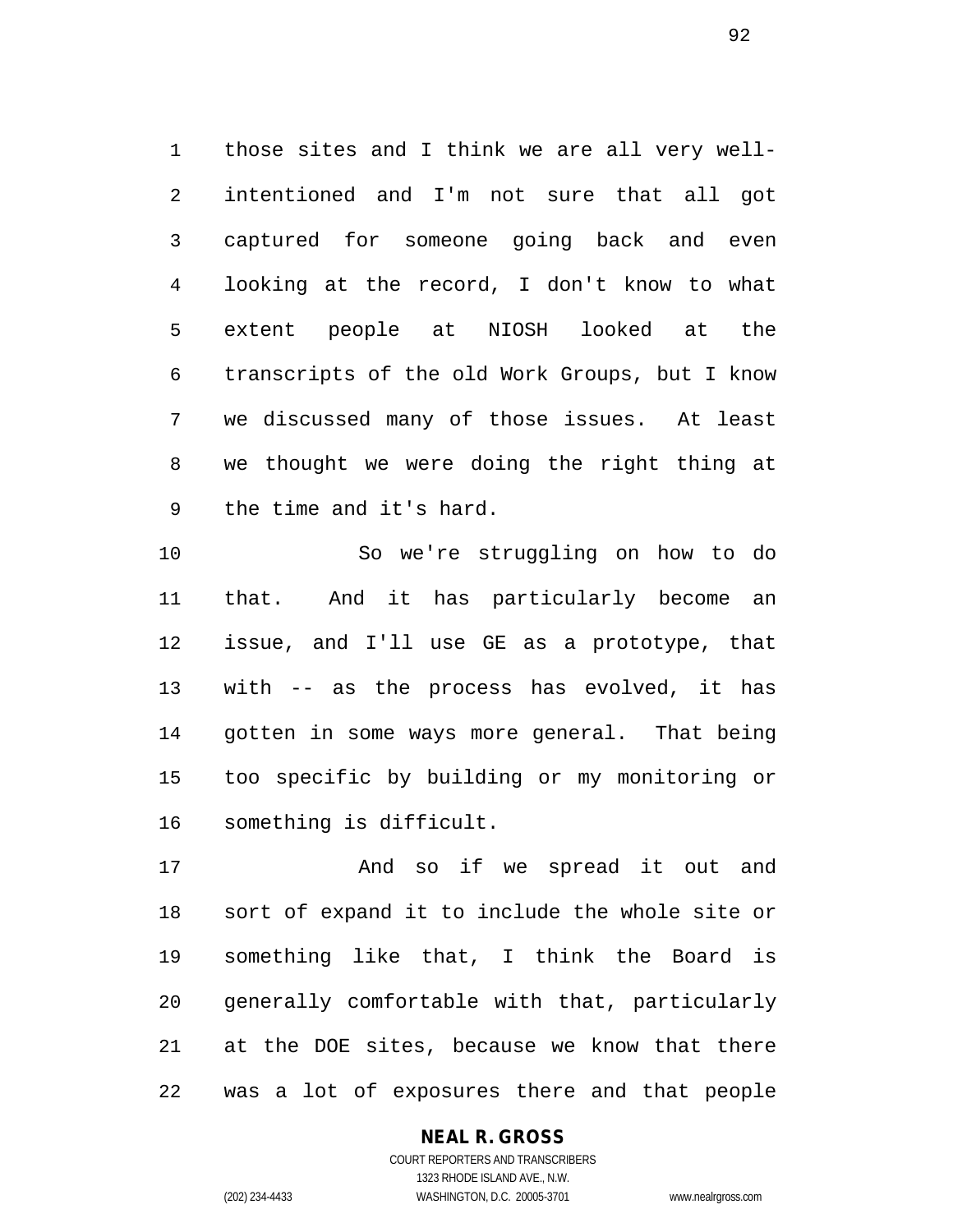move from building to building.

 And so that expanding is probably consistent with how this program should be done. But then we get to a site like GE where there is literally thousands of employees and then just a few of them that actually work at -- in any place where there would be exposure to radiation, that becomes much more problematic for us. Yet, those sites are the ones that have the worst records. MS. LEITON: Right. That's the unfortunate thing. CHAIRMAN MELIUS: Yes. And I think some of us would -- we have not made a recommendation. We have gone back and forth and asked NIOSH to get more information. But some of it is that in those cases we might -- one option, I'll put it this way, would be to put more of a burden on the claimants and on DOL in administering the claims to do more

### **NEAL R. GROSS**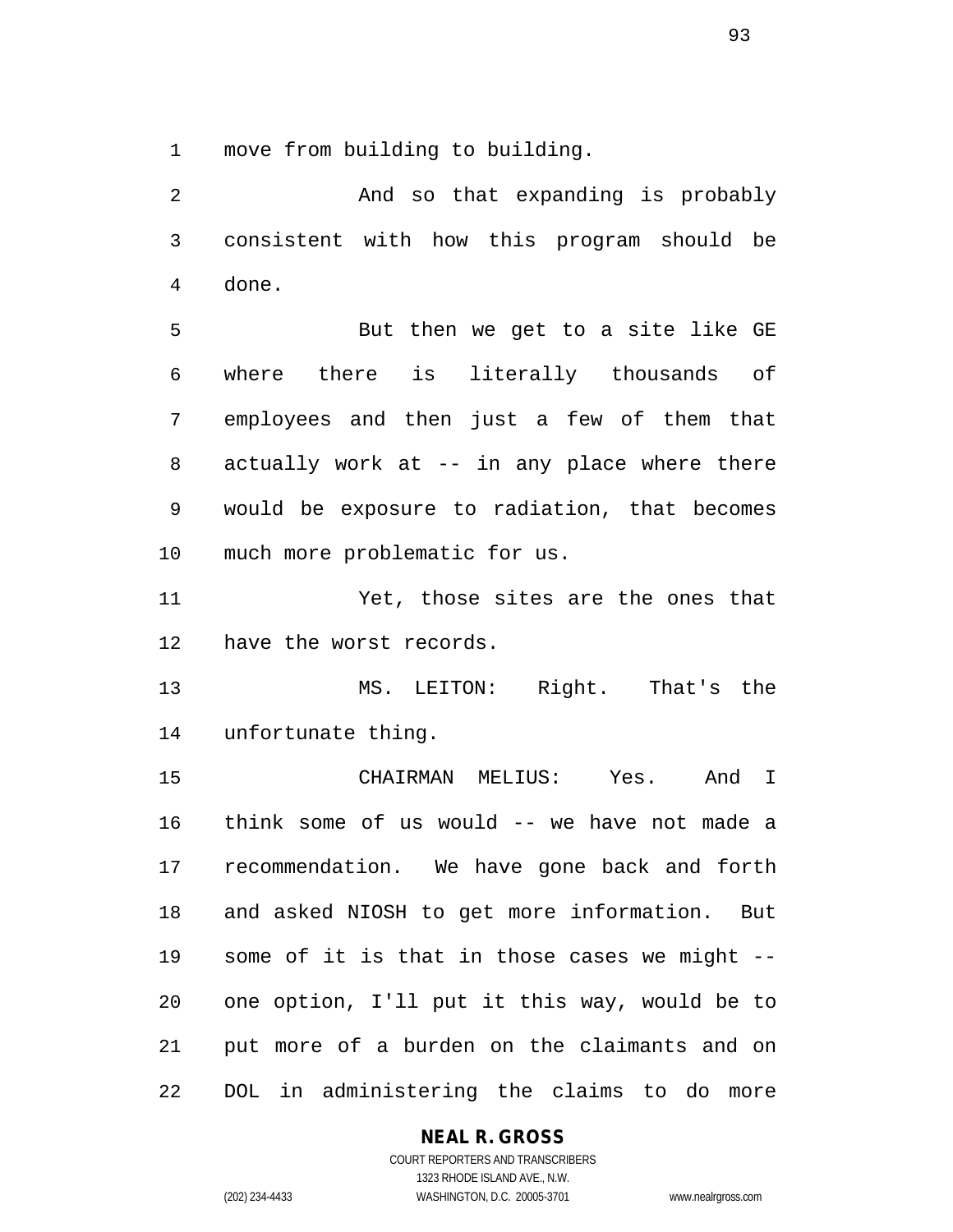work on that.

| 2  | And whether it is collecting more             |
|----|-----------------------------------------------|
| 3  | information from the claimants or, you know,  |
| 4  | checking against certain lists or something,  |
| 5  | monitoring lists or something, it may be more |
| 6  | -- a better way of administering a Class,     |
| 7  | keeping the Class focused on who really had   |
| 8  | exposure to radiation. Because it is hard to  |
| 9  | say when you have this huge building and lots |
| 10 | of people and very few really exposed that    |
| 11 | everyone should be eligible.                  |
| 12 | And I guess I would like to get               |
| 13 | your reaction to that. Not specifically on    |
| 14 | GE, but just in general.                      |
| 15 | MS. LEITON: Well, no,<br>$\mathbf I$          |
| 16 | understand the challenges involved.           |
| 17 | CHAIRMAN MELIUS: Yes.                         |
| 18 | MS. LEITON: And I think that                  |
| 19 | that's something we have been working very    |
| 20 | closely with NIOSH over the years to try and  |
| 21 | refine, you know, instead of something where  |
| 22 | the definition comes out and we are like wait |

### **NEAL R. GROSS** COURT REPORTERS AND TRANSCRIBERS

1323 RHODE ISLAND AVE., N.W. (202) 234-4433 WASHINGTON, D.C. 20005-3701 www.nealrgross.com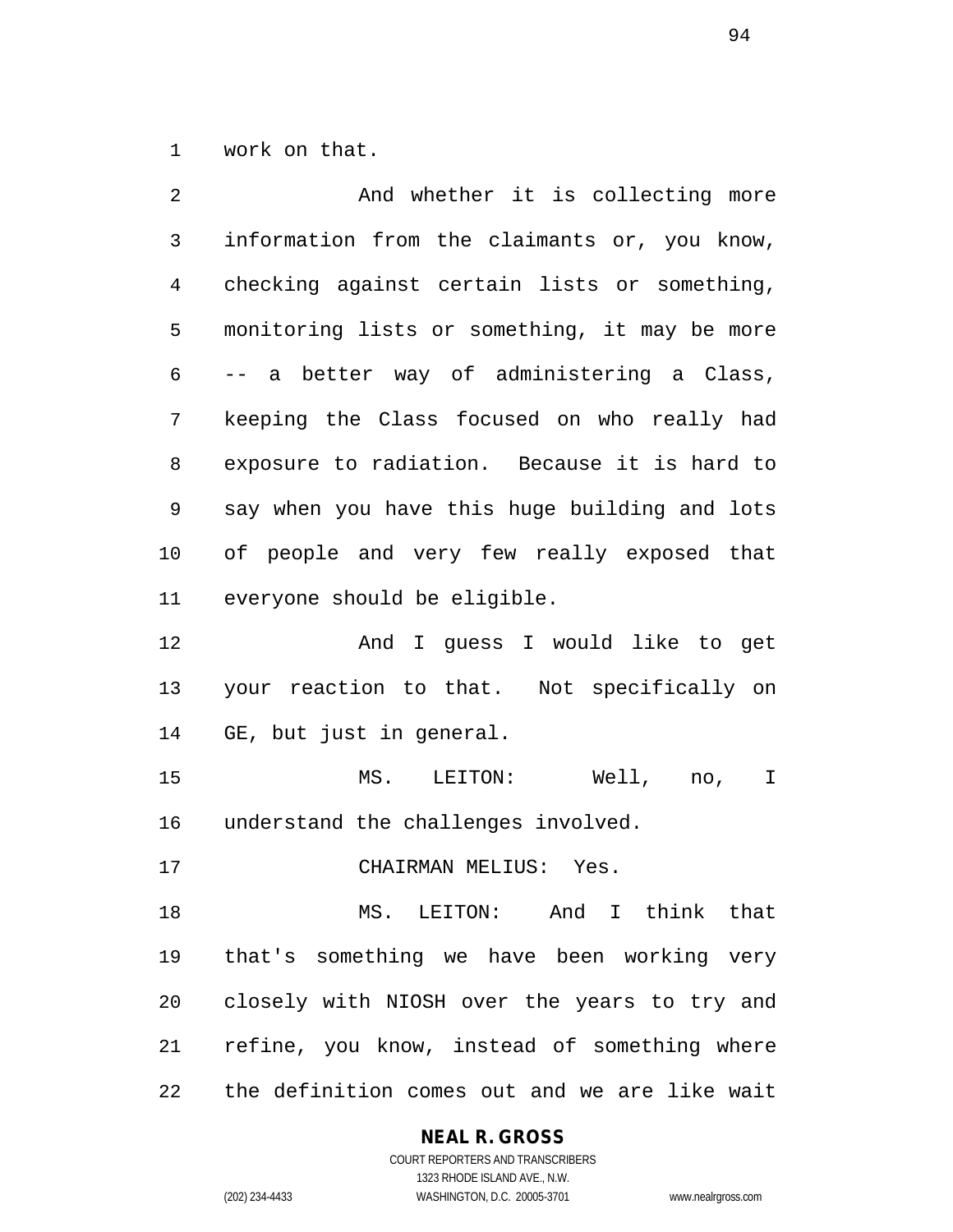a minute, we don't know what to do with this and then it has to go through the whole process over, like you indicated, doing to the Secretary.

CHAIRMAN MELIUS: Right.

 MS. LEITON: That's why we have been trying to share drafts early, have conversations.

CHAIRMAN MELIUS: Yes.

10 MS. LEITON: We have, you know, biweekly teleconferences with both DOE and NIOSH at the same time to talk about some of these issues.

14 CHAIRMAN MELIUS: Yes.

 MS. LEITON: When we know that there is going to be a problem or if NIOSH says well, we are trying to place these people for the SEC Class, I mean, in one location, we say we don't know. Like for example with GE Evendale, that's one of the reasons we are double checking again, because we want to be able to do that, understanding that we don't

#### **NEAL R. GROSS**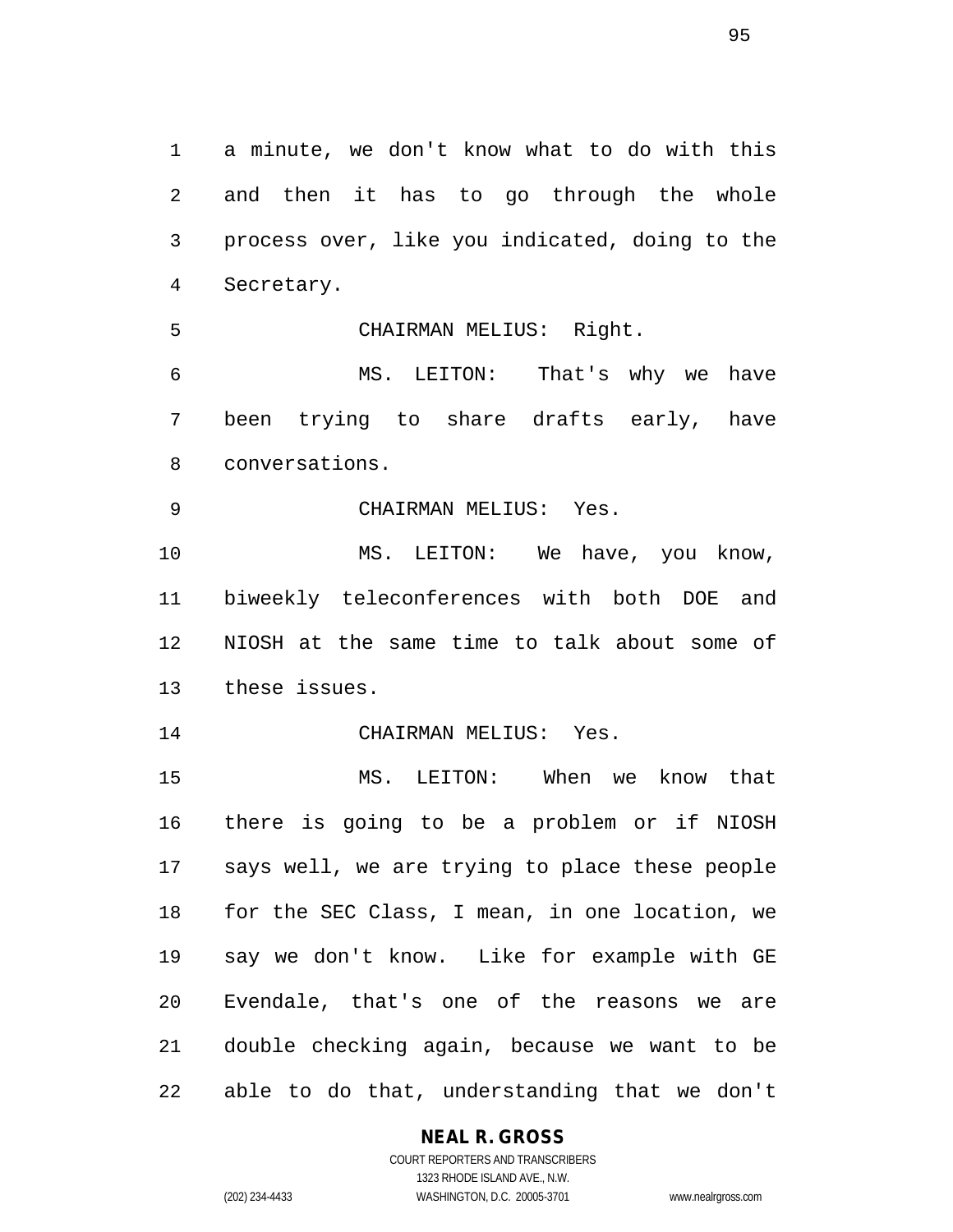want to be opening up a Class to individuals that really shouldn't be covered.

 That's your call, obviously, but as far as what we can do, if we can put somebody in a building or in a location, in a process, we are happy to do that. We do rely on DOE. We rely on -- and we will have to go back to the claimants and have had to go back to claimants saying we need you to be -- you know, we need to place you on Line 1.

CHAIRMAN MELIUS: Yes.

 MS. LEITON: Line 1 is an easier example, because we actually have been able to put them on Line 1 in a lot of circumstances. But in some circumstances, they say well, I worked there and they have to provide us with evidence that they actually did.

 And so it is more burdensome for the claimants when the Class Definition is less inclusive. It is more burden on us, unless we can work with NIOSH or with DOE and they can say well, actually, we have these

**NEAL R. GROSS**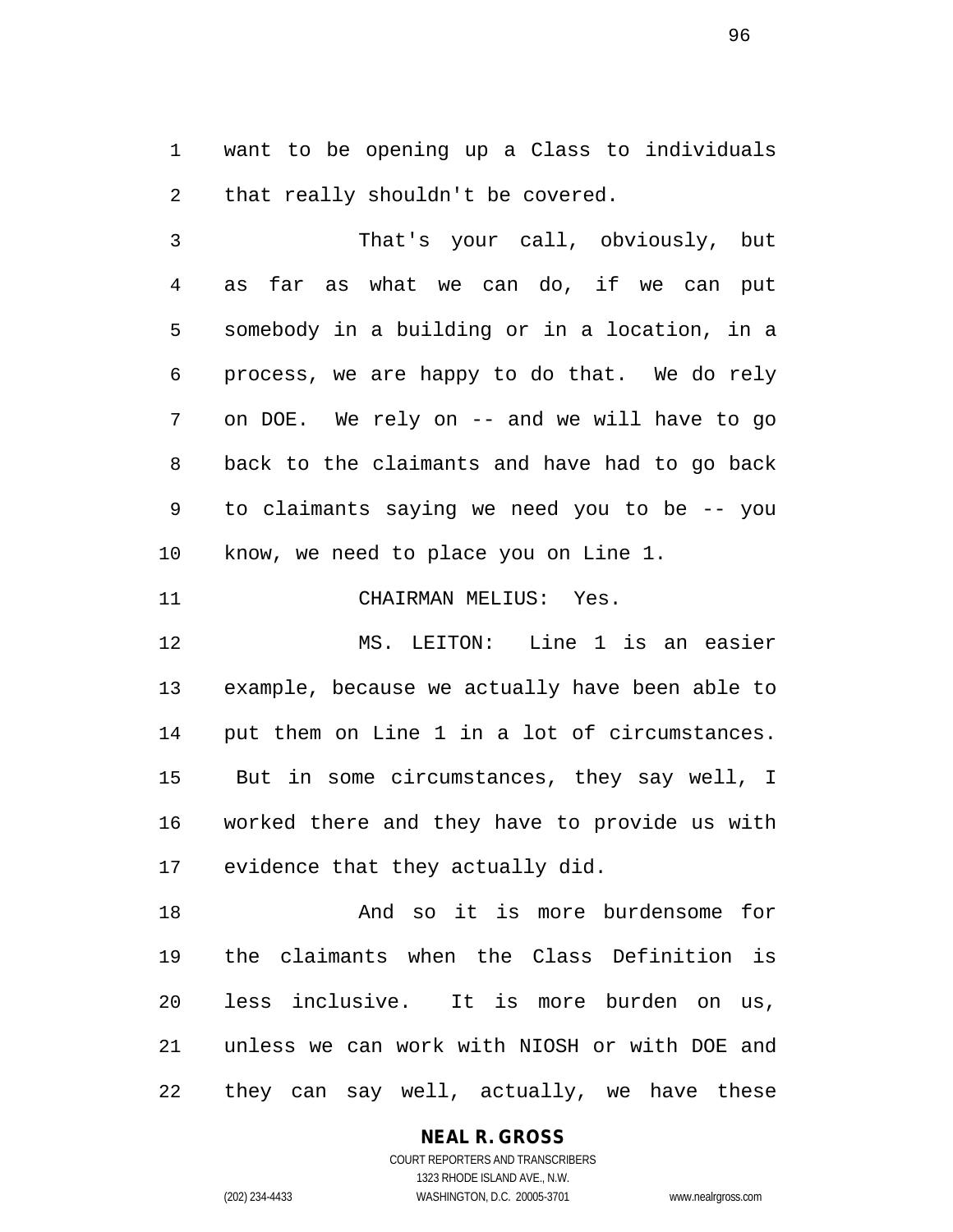cards or we have, you know, this list and we will definitely work with both agencies whenever we can.

 When we can't, that's when it becomes a challenge. You create an SEC Class and it is very, very defined and minuscule and then we have to say to claimants we don't have any way to do this. We don't have any way to do it. And if you do, great. And maybe one out of, you know, 1,000 will be able to give us that information.

 In some cases, they have really good records and they can or, you know, they have something, but in other cases they don't and that's why I think that working very closely with NIOSH and DOE up front before the definition is actually defined will save a lot of heartache in the end, because then you don't have to go back and figure it out.

 You know, we do have some experience with some of these cases at certain facilities, so we can say well, we have had

## **NEAL R. GROSS**

COURT REPORTERS AND TRANSCRIBERS 1323 RHODE ISLAND AVE., N.W. (202) 234-4433 WASHINGTON, D.C. 20005-3701 www.nealrgross.com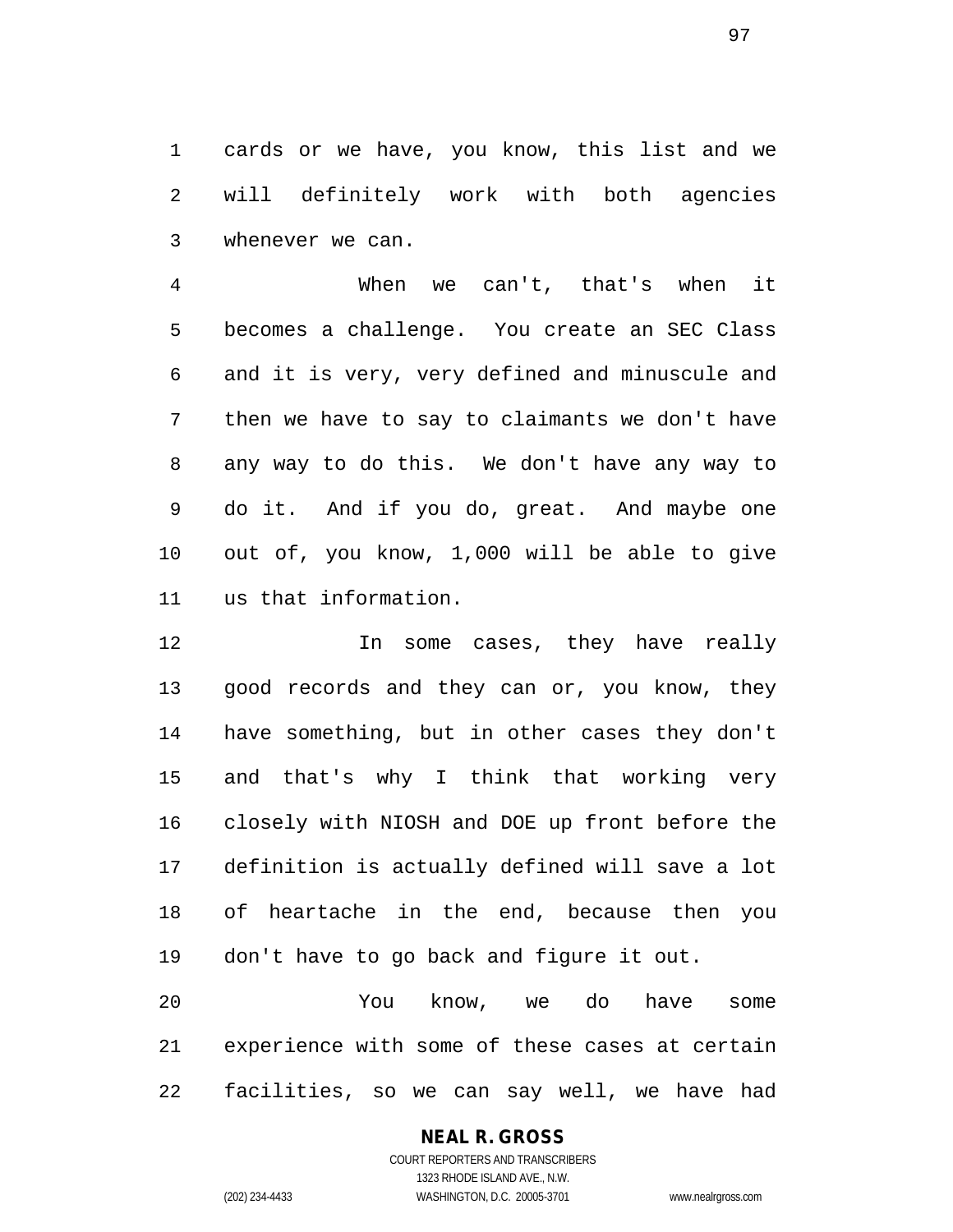100 cases here and this is the kind of information we may be able to get. Other circumstances, we don't have as many cases. We only had a couple, so we have to really kind of dig and work with DOE and NIOSH to determine whether or not we have information to cover them.

 CHAIRMAN MELIUS: Yes. I will just add, I think the process works best when we all, the Board, NIOSH and DOL, are all in agreement on the Class Definition. And so we are not making a different recommendation or you are not having to implement a different recommendation.

15 MS. LEITON: Right.

 CHAIRMAN MELIUS: And when you implement it, you understand the basis for it. So that, yes, you are going to have to figure out how to do it, but it is consistent. I think it is clear that in some of the earlier recommendations that we made, that NIOSH made, that wasn't possible to do.

## **NEAL R. GROSS**

COURT REPORTERS AND TRANSCRIBERS 1323 RHODE ISLAND AVE., N.W. (202) 234-4433 WASHINGTON, D.C. 20005-3701 www.nealrgross.com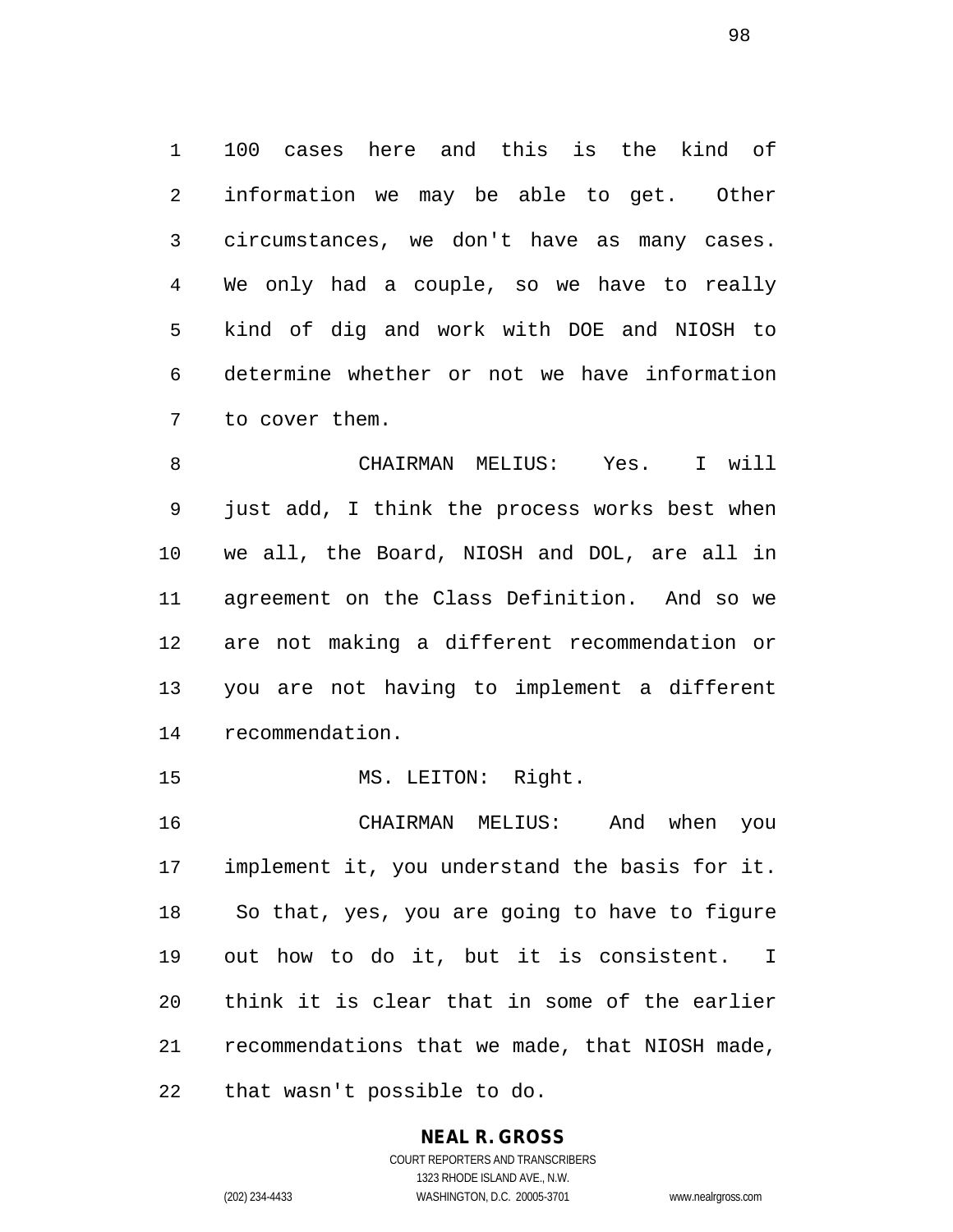And, fortunately, we are still learning in that process. MS. LEITON: Yes. CHAIRMAN MELIUS: Okay. Thanks. Oh, Mark, I'm sorry. MEMBER GRIFFON: Just to follow-up from the last meeting on, I think it is, slide number 17 with the Rocky Flats SEC. You had mentioned at the last meeting you were working with the Ruttenber Data? 11 MS. LEITON: Yes. MEMBER GRIFFON: But I don't think you have issued a bulletin, at this point, on how you are going to use the Ruttenber Data? MS. LEITON: We have not issued it yet, but it is very, very close. MEMBER GRIFFON: Very, very close. MS. LEITON: It is in the drafting process and I believe it is moving itself through clearance. So that should be out very soon.

MEMBER GRIFFON: Okay. Several of

**NEAL R. GROSS** COURT REPORTERS AND TRANSCRIBERS

1323 RHODE ISLAND AVE., N.W.

(202) 234-4433 WASHINGTON, D.C. 20005-3701 www.nealrgross.com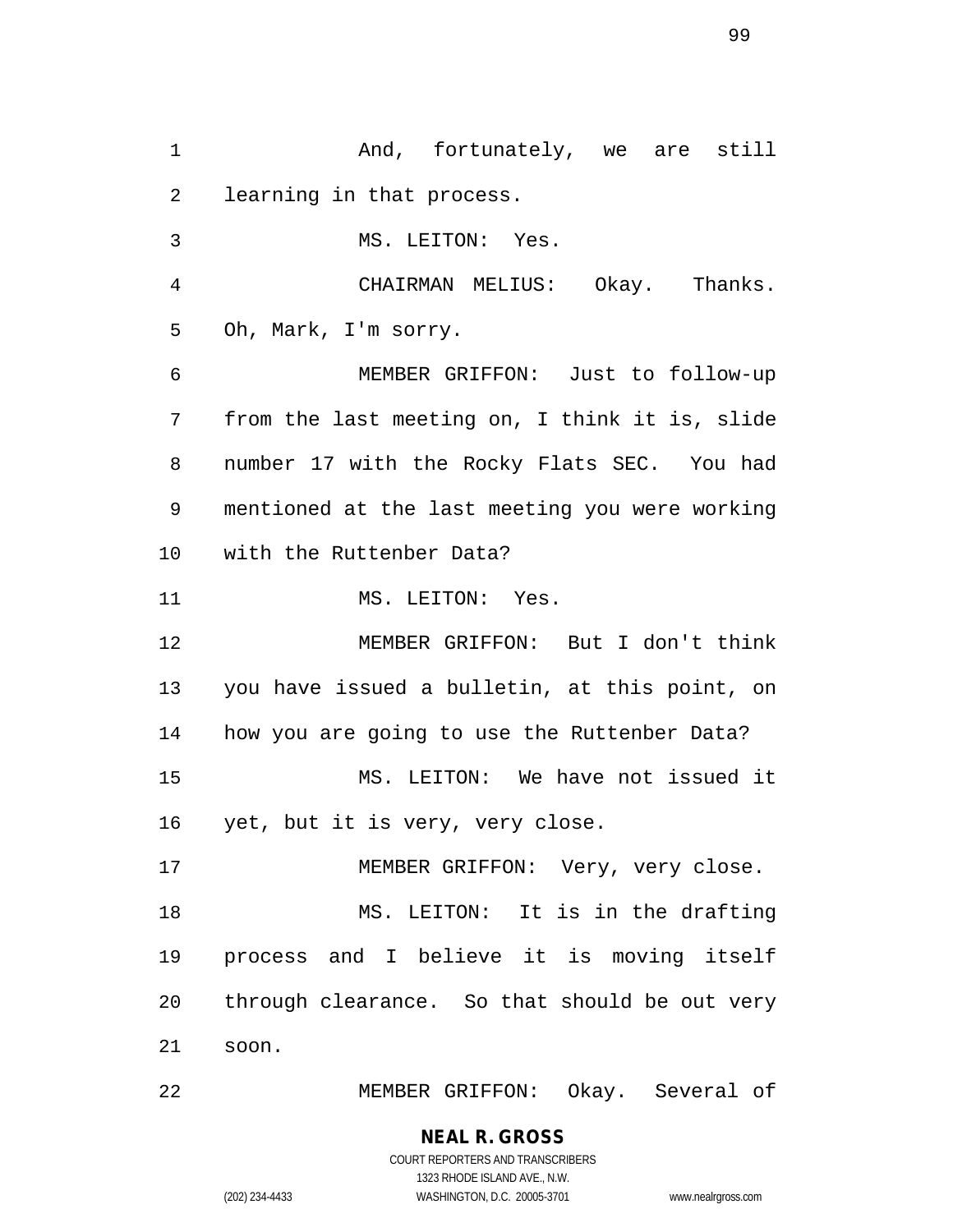us are anxious to see it.

2 MS. LEITON: I'm sure. MEMBER GRIFFON: Okay. All right. Thanks. CHAIRMAN MELIUS: David? MEMBER RICHARDSON: Just to follow-up on that same slide, could you tell me what the Rocky Flats neutron dosimetry reconstruction project list is? MS. LEITON: It is a list that was generated through NIOSH, but you can probably address that. 13 MEMBER RICHARDSON: Okay. MR. HINNEFELD: I'll answer it the best I can and some people might be able to help me out here. The Rocky Flats neutron dose reconstruction project was done, you know, essentially, DOE paid a contractor to go reevaluate the neutron doses for the people at Rocky Flats. And they reread many of the NTA films in many cases.

22 And so there is, essentially,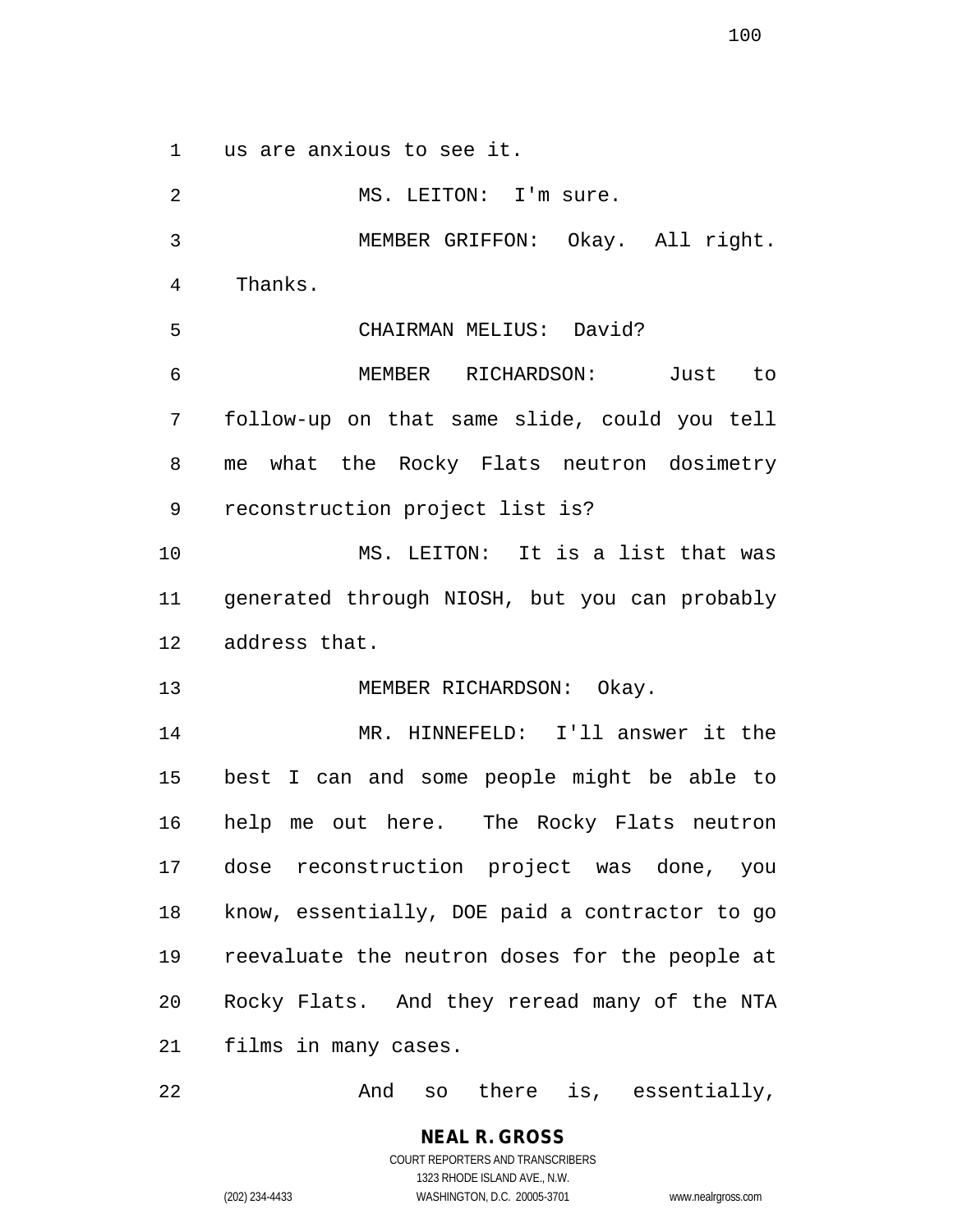fairly elaborate research project in order to -- you know, for whatever reason there was reason to believe that the doses as recorded were not correct. And so they wanted to reevaluate them, given the information generated off the NTA and other things.

 There was also some neutron to photon ratio work done and I'm just not real familiar with all of it. That was all done. DOE essentially -- it was their initiative to do that. It was done during the lifetime of this project very early after, probably in 2003 or '04 it was finished. And the Department of Energy then noticed them, which was -- they felt then that was their best estimate of the neutron dose for those workers.

 They essentially gave -- you know, made available to us replacing their existing, the old records, the old record system that they had been responding to requests from up to that time.

### **NEAL R. GROSS**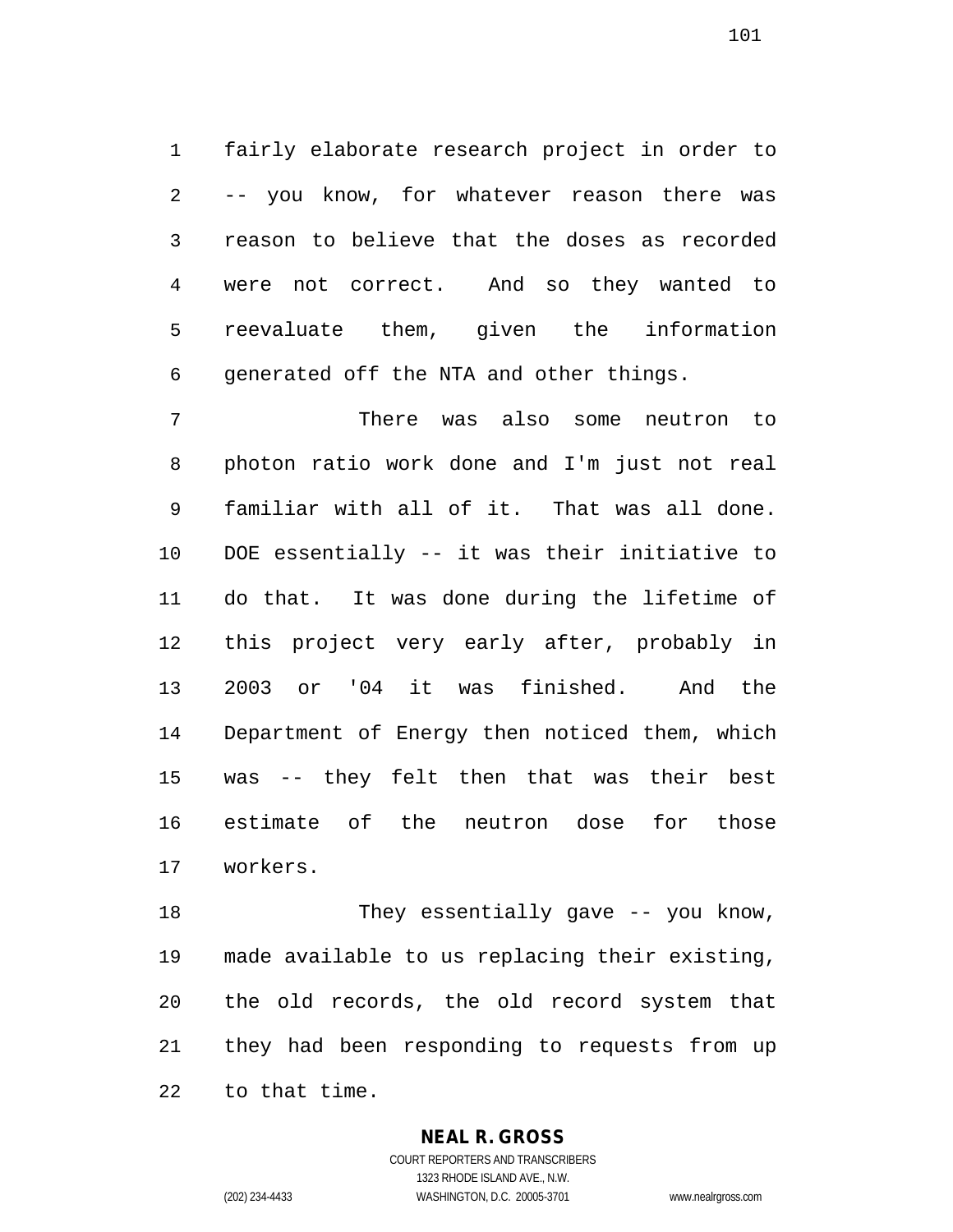1 So that's, essentially what -- that's the evolution of it. And I'm sorry, I don't remember all the details of what they did in order to do that dose reconstruction project. There may be some other people who may remember more than I. I just don't remember.

8 MEMBER RICHARDSON: Thank you.

 CHAIRMAN MELIUS: Thank you. Any other questions? Okay. If not, thank you very much.

MS. LEITON: Thank you very much.

 CHAIRMAN MELIUS: Thank you. We have a break scheduled and so we will be starting a few minutes early, so we will reconvene at 10:15. Sort of sharp at 10:15.

 (Whereupon, at 9:52 a.m. the above-entitled matter went off the record and resumed at 10:26 a.m.)

 CHAIRMAN MELIUS: Okay. We're going to get started again. And our first presentation after the break here is Greg

### **NEAL R. GROSS** COURT REPORTERS AND TRANSCRIBERS

1323 RHODE ISLAND AVE., N.W. (202) 234-4433 WASHINGTON, D.C. 20005-3701 www.nealrgross.com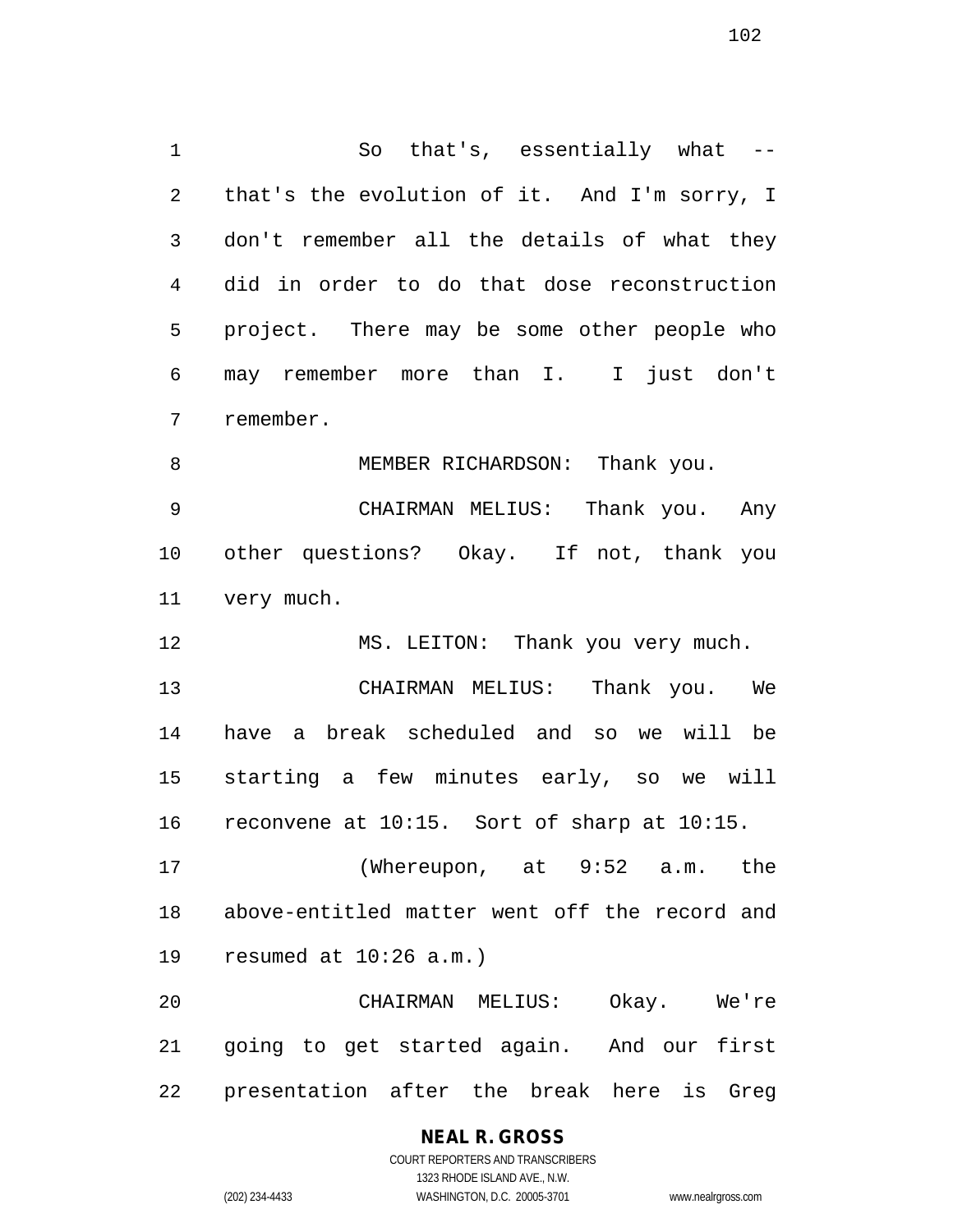Lewis from the Department of Energy. So welcome, Greg.

 MR. LEWIS: All right. Can everybody hear me? All right. Thank you, Dr. Melius and thanks, Stu, for unlocking this thing for me.

 Again, I'm Greg Lewis with the Department of Energy and I'm here to talk about our role in the EEOICPA Program.

 Quickly before we get started, I just wanted to echo Stu's point earlier that we are excited to see that there was a resolution passed again this year for the National Day of Remembrance for Cold War Veterans, so, you know, we are always glad to see that, you know, the work done by those workers, through the Manhattan Project, the Cold War and today is celebrated. Their hard work and dedication is appreciated and, you know, has helped to keep our country safe for the last 60 years.

So our core mandate at the

COURT REPORTERS AND TRANSCRIBERS 1323 RHODE ISLAND AVE., N.W. (202) 234-4433 WASHINGTON, D.C. 20005-3701 www.nealrgross.com

**NEAL R. GROSS**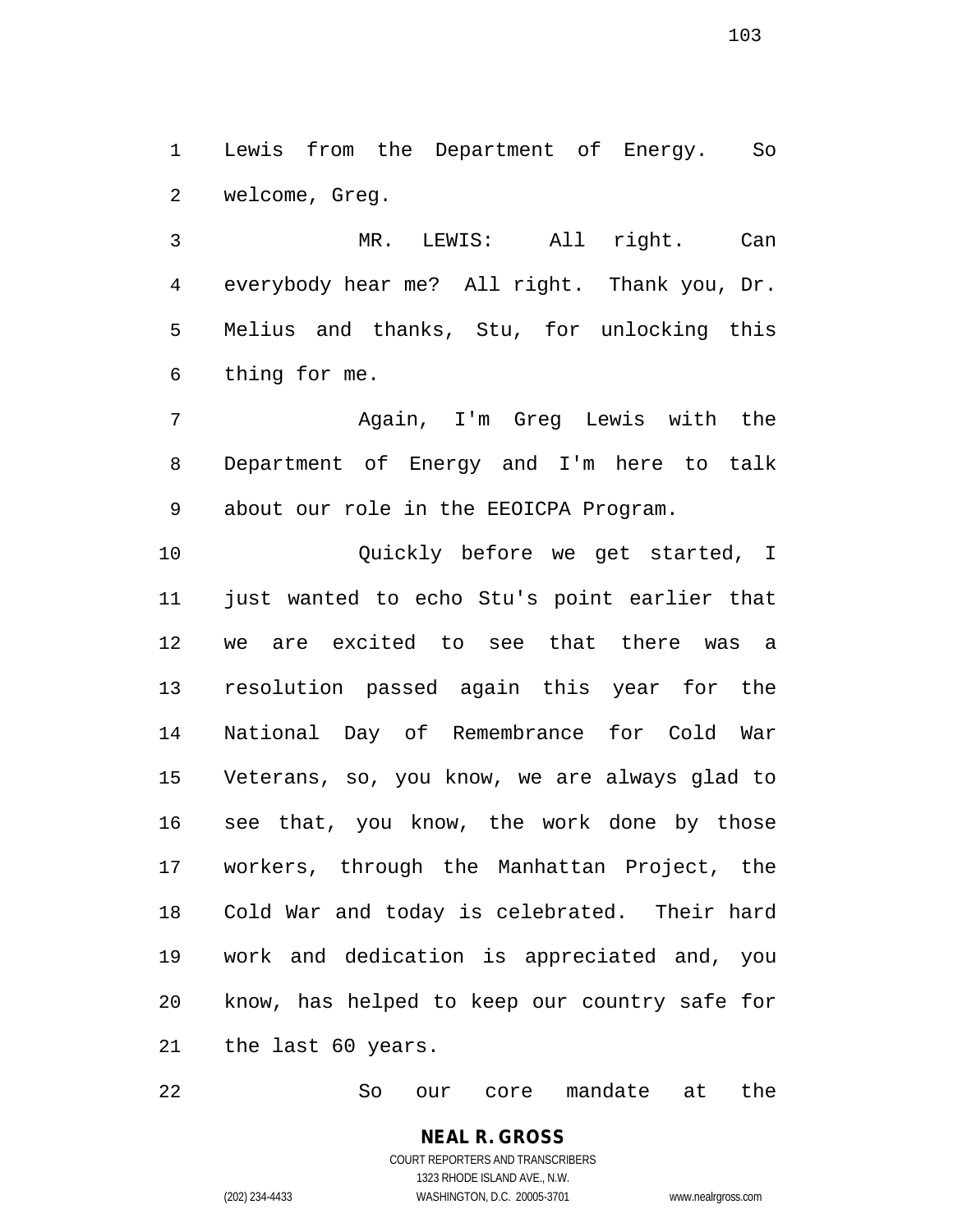Department of Energy is to work on behalf of the program claimants to ensure that all available worker and facility records and data are provided to DOL, NIOSH and the Advisory Board.

 So, essentially, our primary role at DOE is to provide records that allow NIOSH to reconstruct dose and allows DOL to adjudicate claims.

 You know, our responsibilities, you know, take three roles primarily. We respond to individual records requests from the Department of Labor and NIOSH for information related to specific claims. We also provide support and assistance to DOL and NIOSH for large scale records research projects like the Department of Labor Site Exposure Matrix and then NIOSH SEC projects and Site Profiles, things of that nature.

 And we also conduct research when necessary on issues related to covered facility designations, whether it be, you

#### **NEAL R. GROSS** COURT REPORTERS AND TRANSCRIBERS 1323 RHODE ISLAND AVE., N.W.

(202) 234-4433 WASHINGTON, D.C. 20005-3701 www.nealrgross.com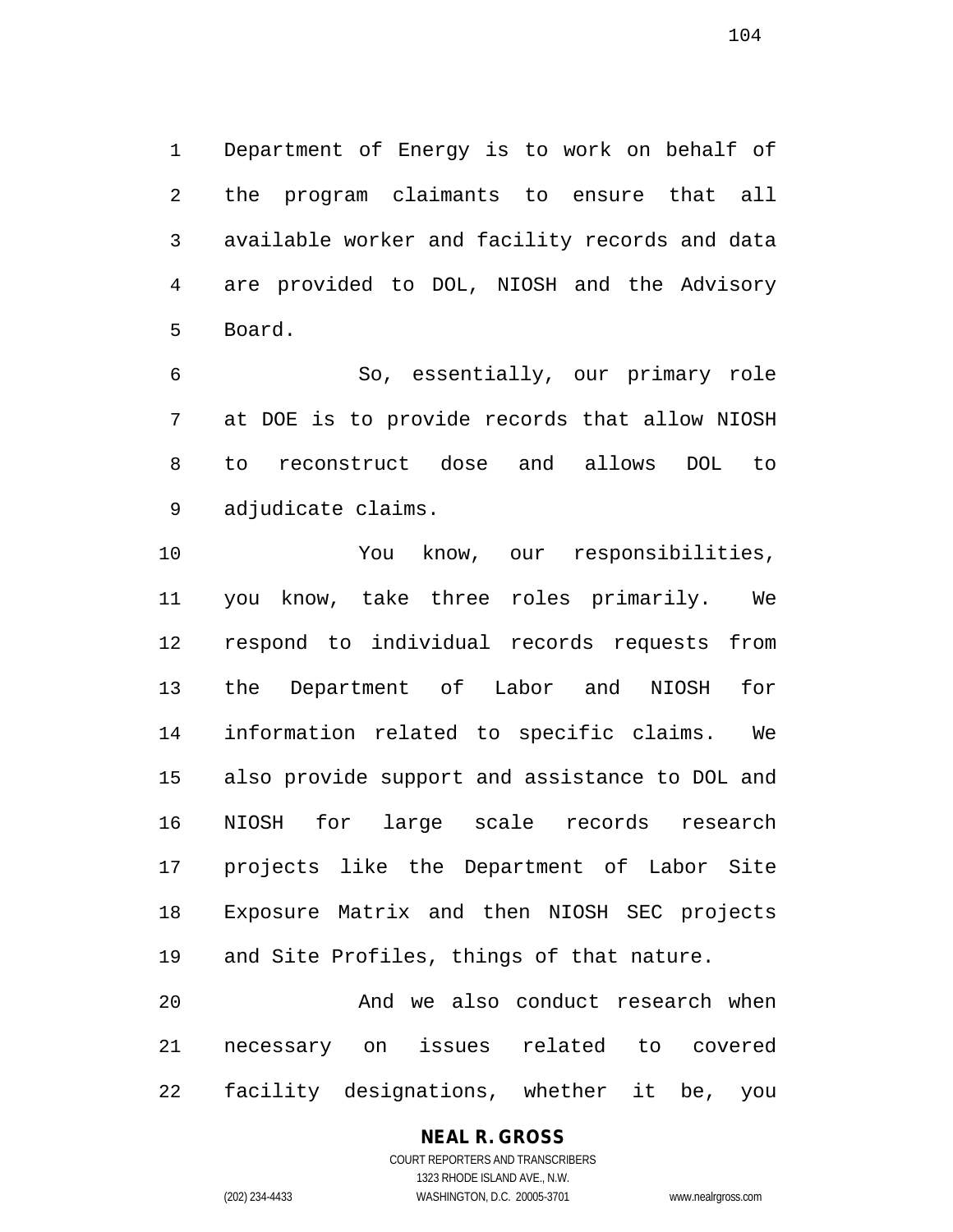know, should an AWE be covered or covered for additional years or for additional locations, things like that, we will, you know, research when necessary.

 So for individual records claims, we respond to, approximately, 6,500 employment verifications from the Department of Labor, about 3,000 dose reconstruction requests from NIOSH and about 6,500 document acquisition requests from DOL. You know, about 16,000 a year, that has been steady for the past two years. And I guess this year we are expected about the same.

 You know, the backbone of our program is our site points of contact. So for all of the 30 plus major DOE sites throughout the country, we have a single EEOICPA point of contact that manages, you know, our responses to those individual requests and manages our work in those large scale site research projects.

So those POCs will attend local

## **NEAL R. GROSS**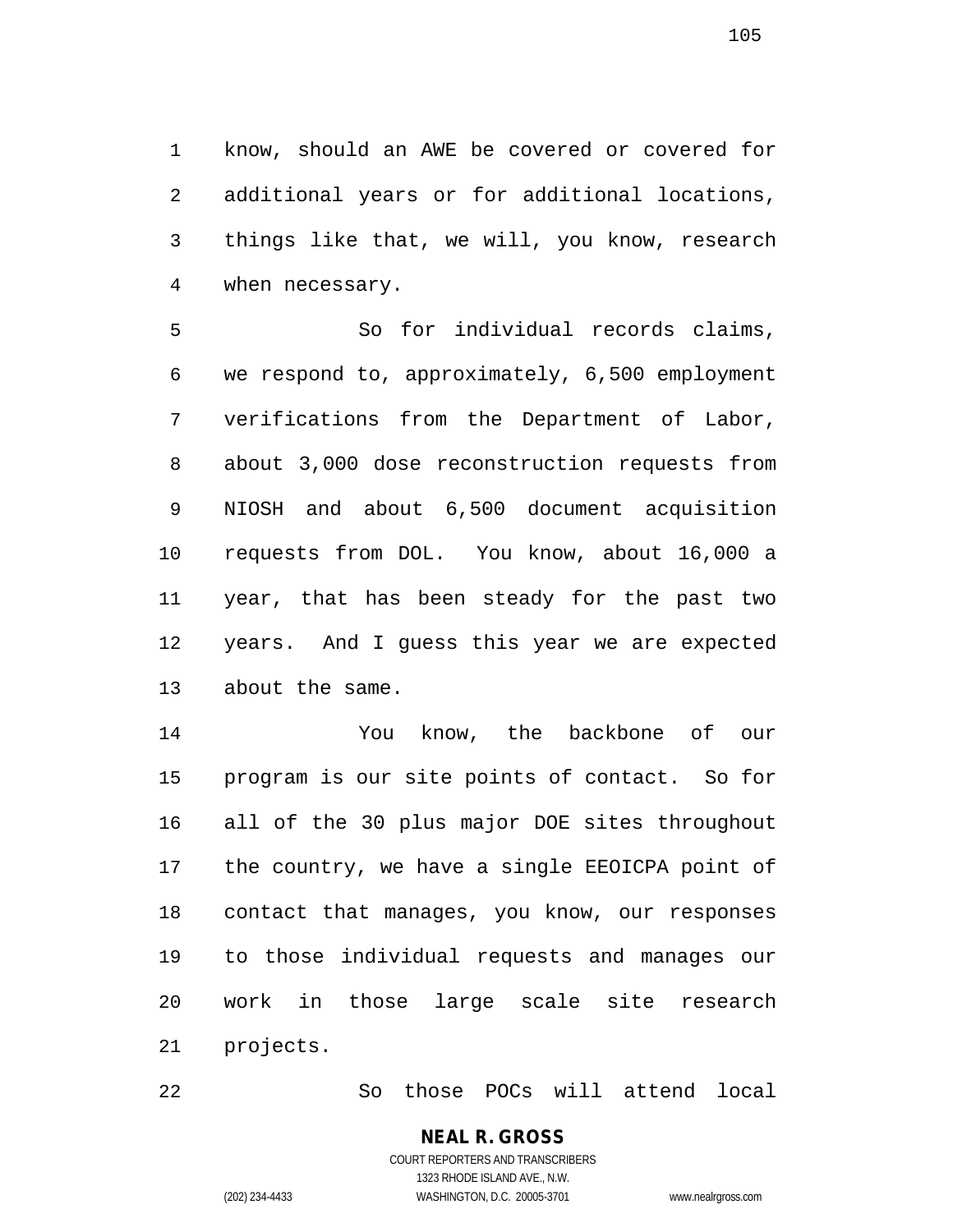public meetings. They will set up, you know, site visits. They will set up tours, as was done with Los Alamos yesterday. They will work to facilitate worker interviews, both current and former workers. They will provide secure space so that can be done in a classified manner if necessary.

 They will provide site subject matter experts to, you know, talk to researchers or, you know, attend meetings. And they are also an onsite source of information to workers for EEOICPA. So if someone is interested in filing, they can, obviously, go to the DOL Resource Center, but also on the site if it's a current worker, many of the, you know, will go to our EEOICPA Point of Contact, the first contact for information about the program.

 At Los Alamos, which is, I guess, the local site, our Point of Contact is Philippa Griego and just to give you an example, she is probably typical of many of

### **NEAL R. GROSS**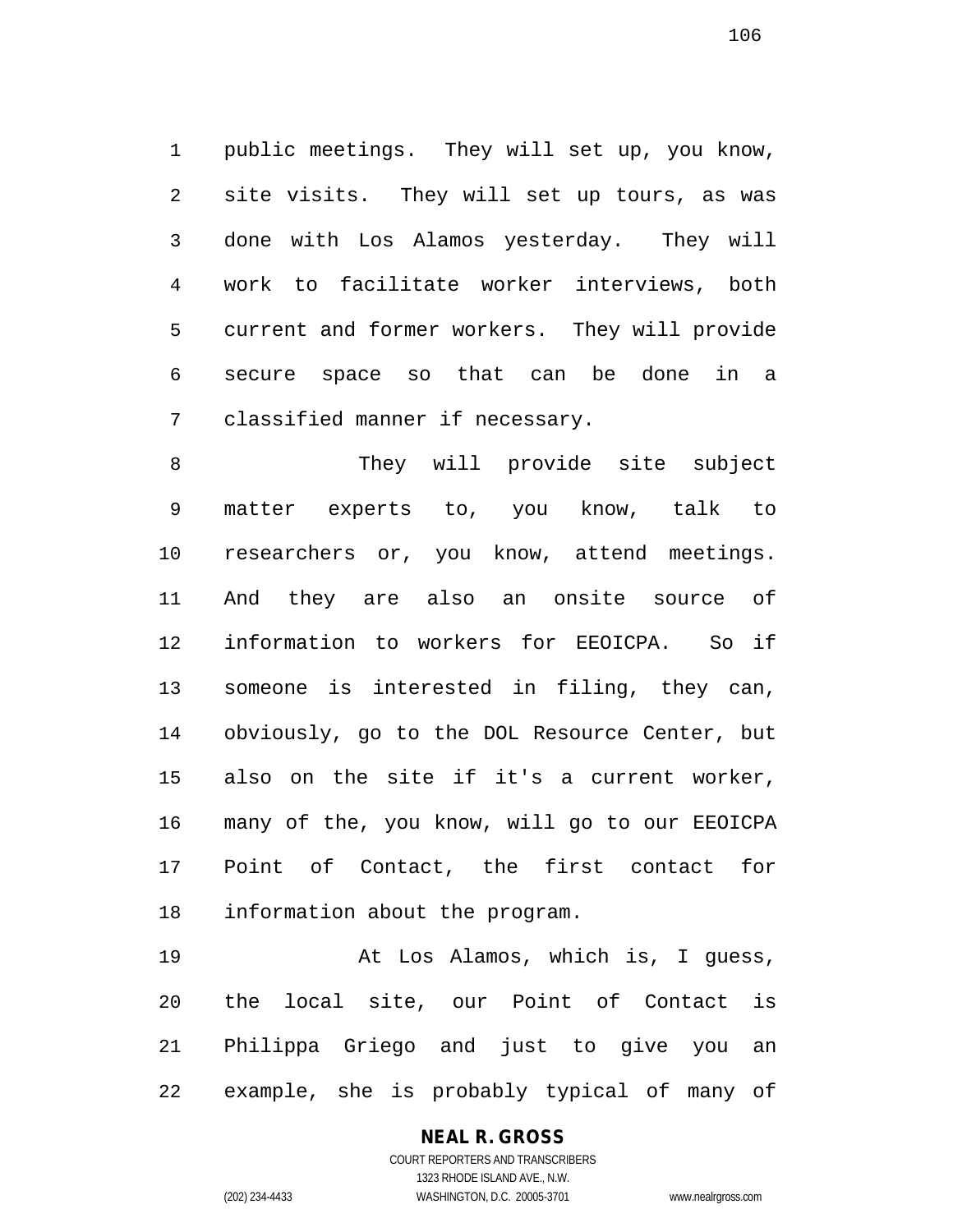our POCs in that she has over 20 years of experience on the site. She is actually a second generation Los Alamos worker.

 Her father was a guard for years at the facility. She also has been working on EEOICPA for 10 years, since the beginning of the program, so she has extensive experience both with the program and with the site and, in general, with, you know, historical activity at the site due to work, you know, being in the area and as a second generation worker.

 So many of our points of contact are in a similar position, 20, 30 years onsite. So, you know, they don't just go to a file cabinet and, you know, pull out the records on an individual. They know historically where that individual might have been, what they might have been doing, what active groups onsite that they need to go to to collect records.

So it is really, you know, more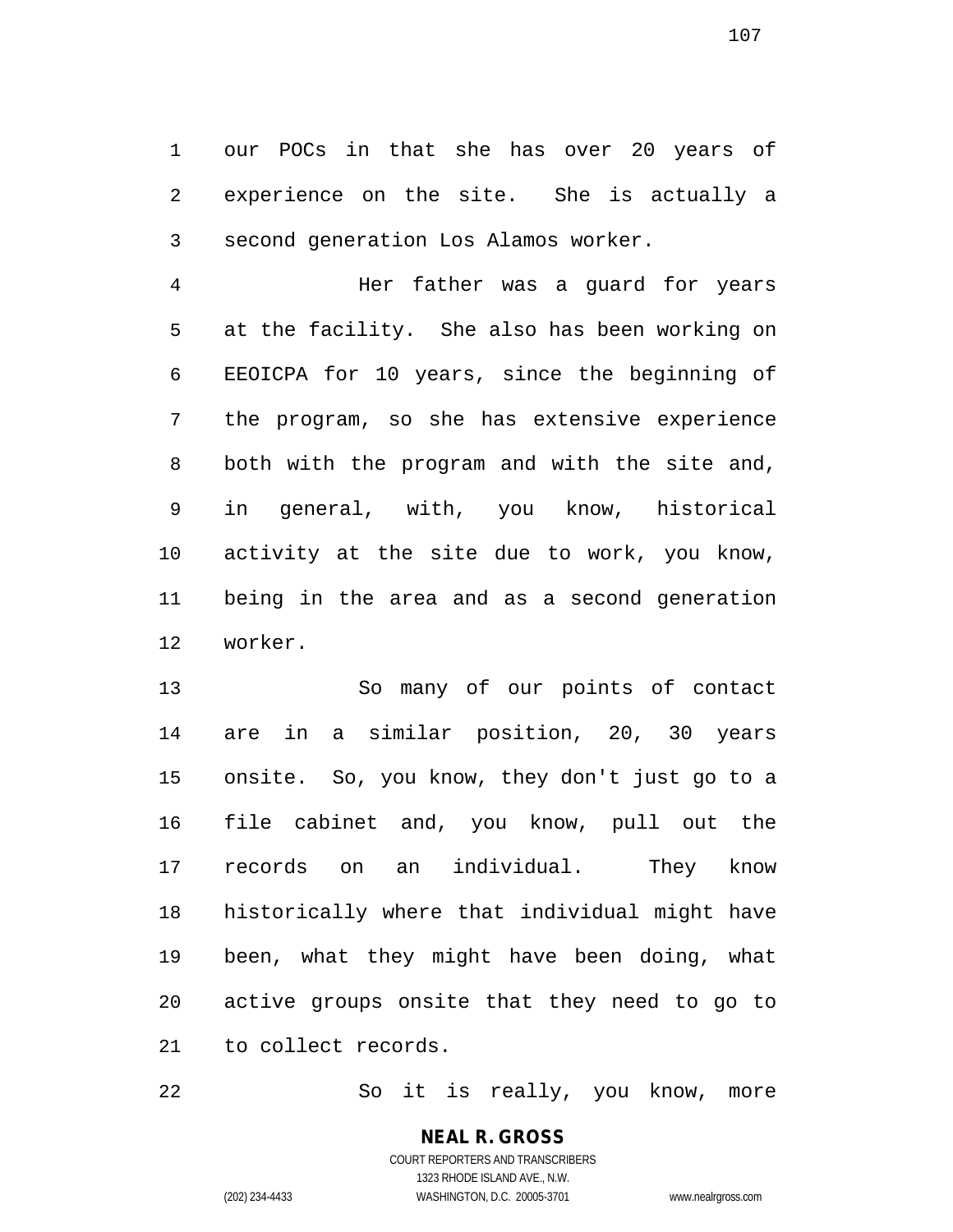detective work than you would think to find the responsive records. And our points of contact are well-versed in how to do this.

 So the second major, you know, function that we perform is support for SEC research activity. You know, I put up -- a number of sites are up there. Those are all sites that we have had some role in performing research in the last year, some more so than others.

 You will see the two I highlighted are Pantex and Sandia and I'm going to talk a little bit about those in depth.

 For Sandia, that's a relatively new SEC and we have just started, I guess, over the summer, we have really started, to ramp up our research and response to NIOSH's request. We have supported three site visits since August, about one a month. Those were to review records, you know, capture certain relevant portions of those records.

There has also been worker and

### **NEAL R. GROSS** COURT REPORTERS AND TRANSCRIBERS

1323 RHODE ISLAND AVE., N.W. (202) 234-4433 WASHINGTON, D.C. 20005-3701 www.nealrgross.com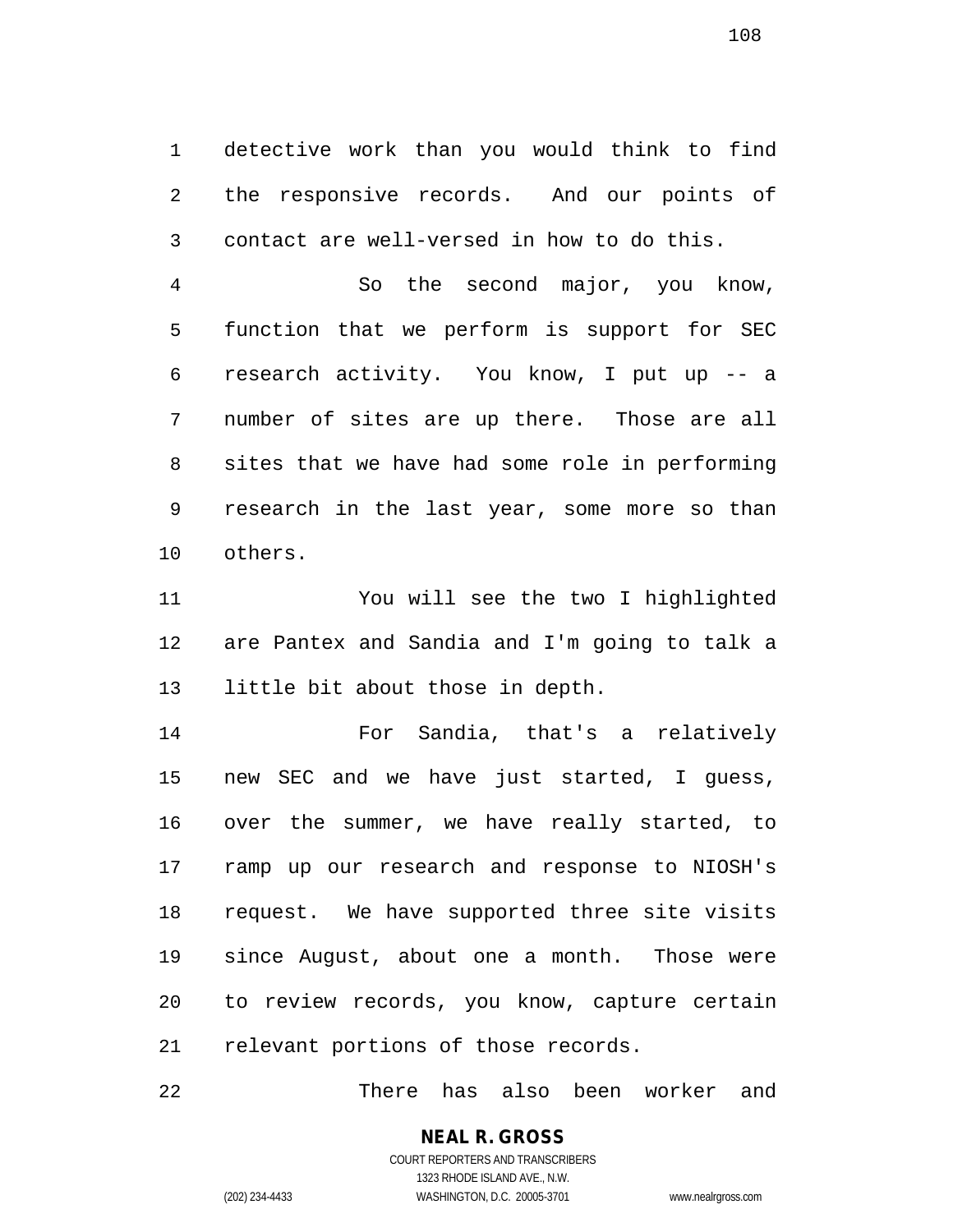abuse of both current and former workers and they have been both classified and unclassified depending on the subject matter. You know, we always run into some unique challenges with these projects with Sandia.

 They have already located some 53 floppy disks and Bernoulli disks that are basically outdated technology, so we have had a little bit of a challenge trying to read those, but I think we have been successful, at least with the disks. I'm not sure with the Bernoulli.

 But anyway, you know, things like that when you are digging into old records going back to the '50s and even before then, you know, you do run into some unique challenges.

 And we are also at Sandia supporting inquiries into Ross Aviation and Medina and Clarksville, because within the DOE complex, you know, because of the interplay between the various sites, records are also

#### **NEAL R. GROSS**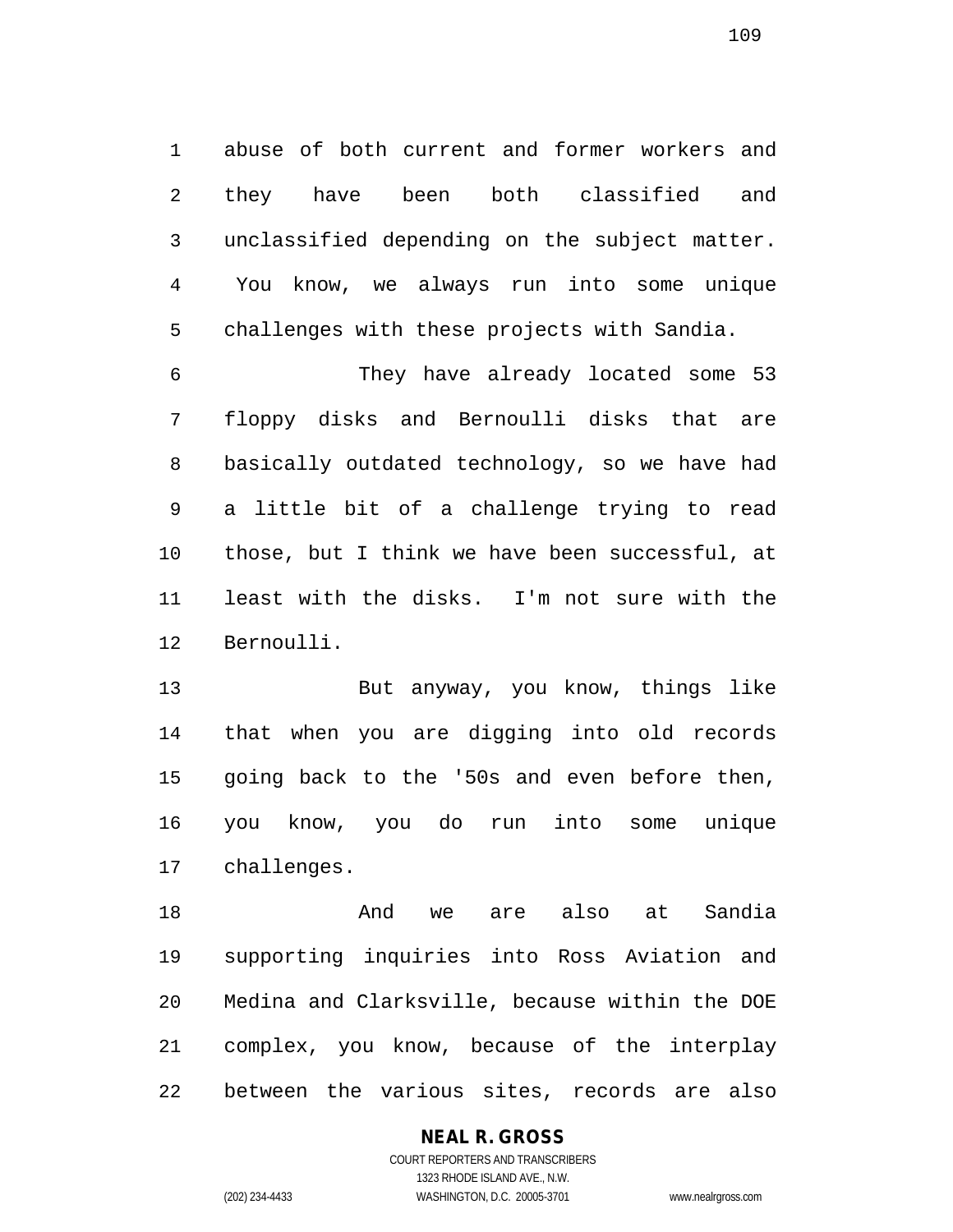interspersed, so if something was sent from one to the other or when Medina and Clarksville both closed, those are both closed facilities, as those functions were transferred to other currently active sites like Sandia, the records associated with those functions were transferred as well.

 So NIOSH is also looking through the Sandia records for Ross, Medina and Clarksville information.

 At Pantex, really the main, you know, accomplishment that we have had there over the last couple of months is that we gave members of the Advisory Board and NIOSH and their associated contractors an extensive tour of the facility.

 We have been working on this tour for probably over a year. We had provided a more limited tour of some training areas, you know, in hopes that that would kind of satisfy the needs of the Board and NIOSH. You know, but based on the research that they are doing

**NEAL R. GROSS**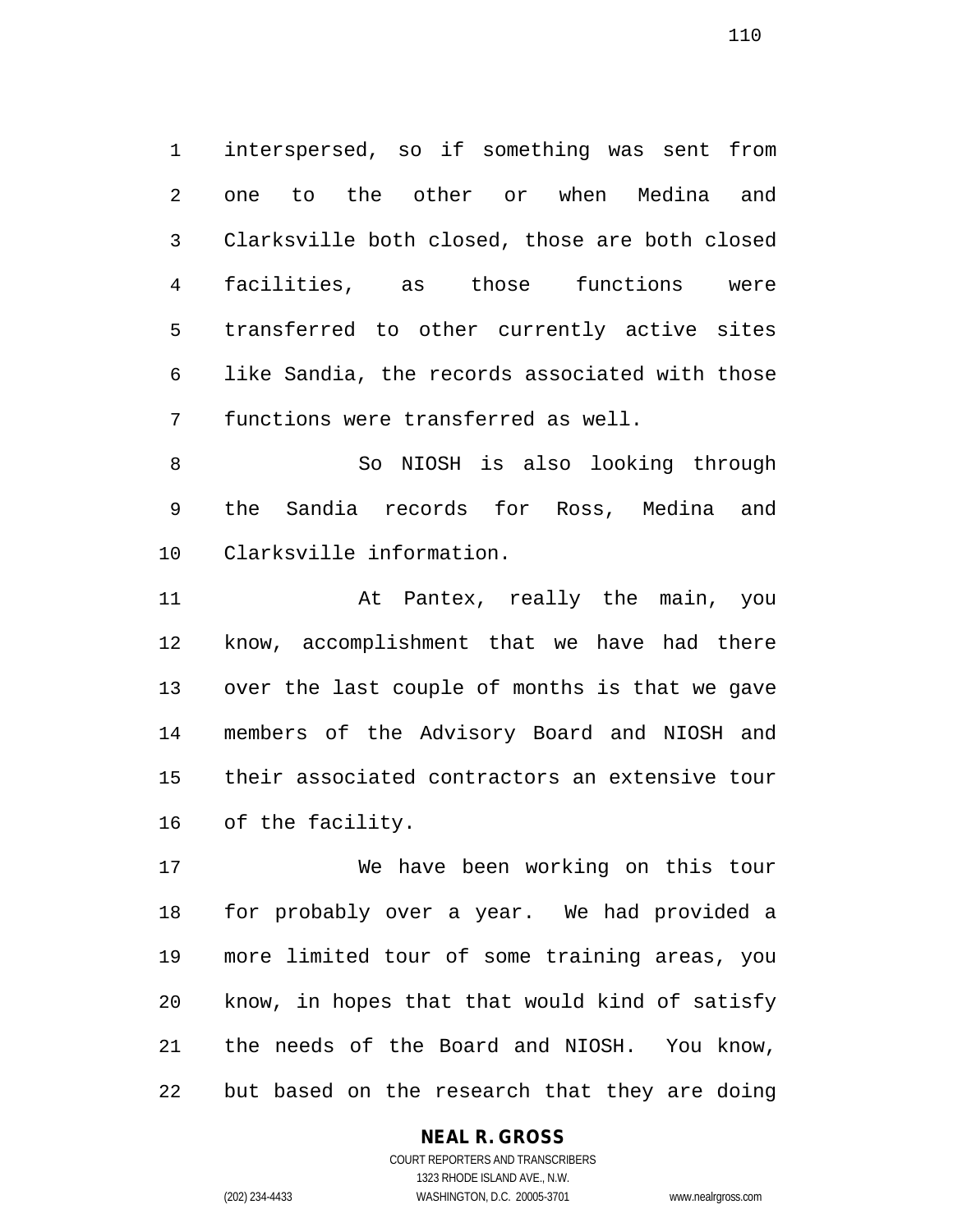and the needs that they have in terms of making a final decision, they felt that a more in depth tour would be helpful.

 As you can imagine, Pantex is -- you know, because it's a weapons assembly facility, it is one of the more secure facilities in the DOE complex and it's very difficult to get into certain areas, so it took extensive, you know, negotiations on our part, you know, coordination between the Board and NIOSH, you know, what they are interested in seeing, how difficult it is, you know, for the site to allow them into these specific areas.

 And just last month, we were able to do a three-day tour, two full days inside the facilities and one in the conference room with subject matter experts to ask any, you know, follow-up questions, things like that. During the two days onsite, we

 visited over 20 different buildings and locations. I attended the tour and those long

## **NEAL R. GROSS**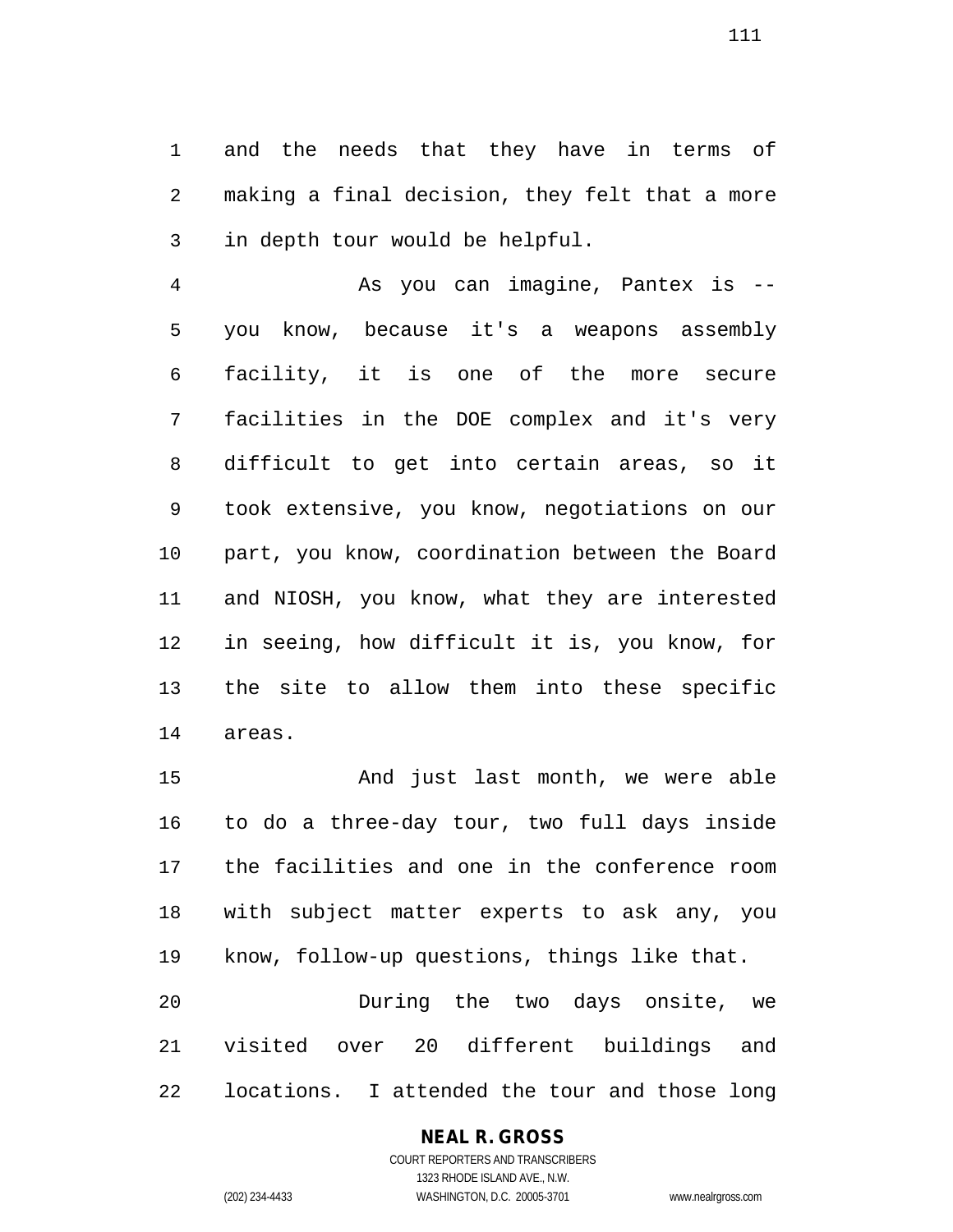full days with a lot of information. There were site subject matter experts familiar with each of those 20 facilities on hand to answer questions, provide information, not only of how things are done now, but in those facilities how things were done, you know, 20 and 30 years ago.

 And as you can see, a lot of the subject matter experts we had had been at the site for, you know, 20 and 30 years in various roles, so they were extremely candid and had a lot of information about the historical activities onsite.

 You know, and as I mentioned, we made arrangements to see very sensitive areas of the site where, you know, typically not many individuals that are non-DOE employees other than, you know, Congressmen or high- level officials are allowed in. And so, you know, Members of the Board and NIOSH were in and out of pretty much every nook and cranny of the site.

## **NEAL R. GROSS**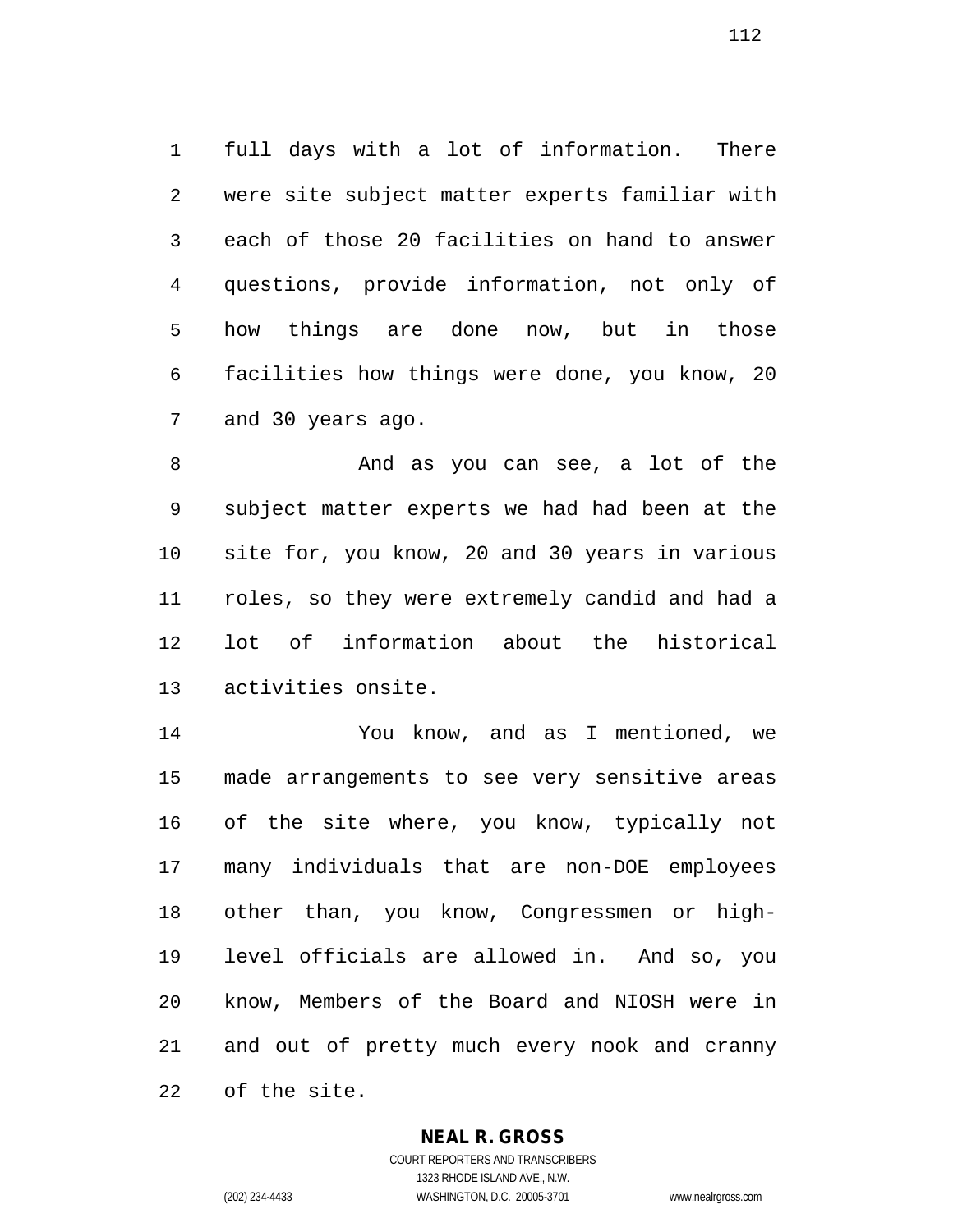So, you know, we think that was very successful and we hope that that is going to really be, you know, useful to you all and the Board as you, you know, move forward to making your final decision.

 Document reviews. You know, I guess a couple of years ago, we established a security plan in coordination with, you know, NIOSH and the Advisory Board. You know, we are committed to providing documents to NIOSH, DOL and the Board, but because some of these documents are very sensitive in nature, we must -- you know, we need to make sure that they are reviewed, that they are -- you know, if they are classified, that they are marked appropriately and viewed in an appropriate location or they are redacted to a level that we can send them out, you know, for public use.

 So, you know, again, we have established our security plan. We have been following this security plan. I believe that

#### **NEAL R. GROSS** COURT REPORTERS AND TRANSCRIBERS

1323 RHODE ISLAND AVE., N.W. (202) 234-4433 WASHINGTON, D.C. 20005-3701 www.nealrgross.com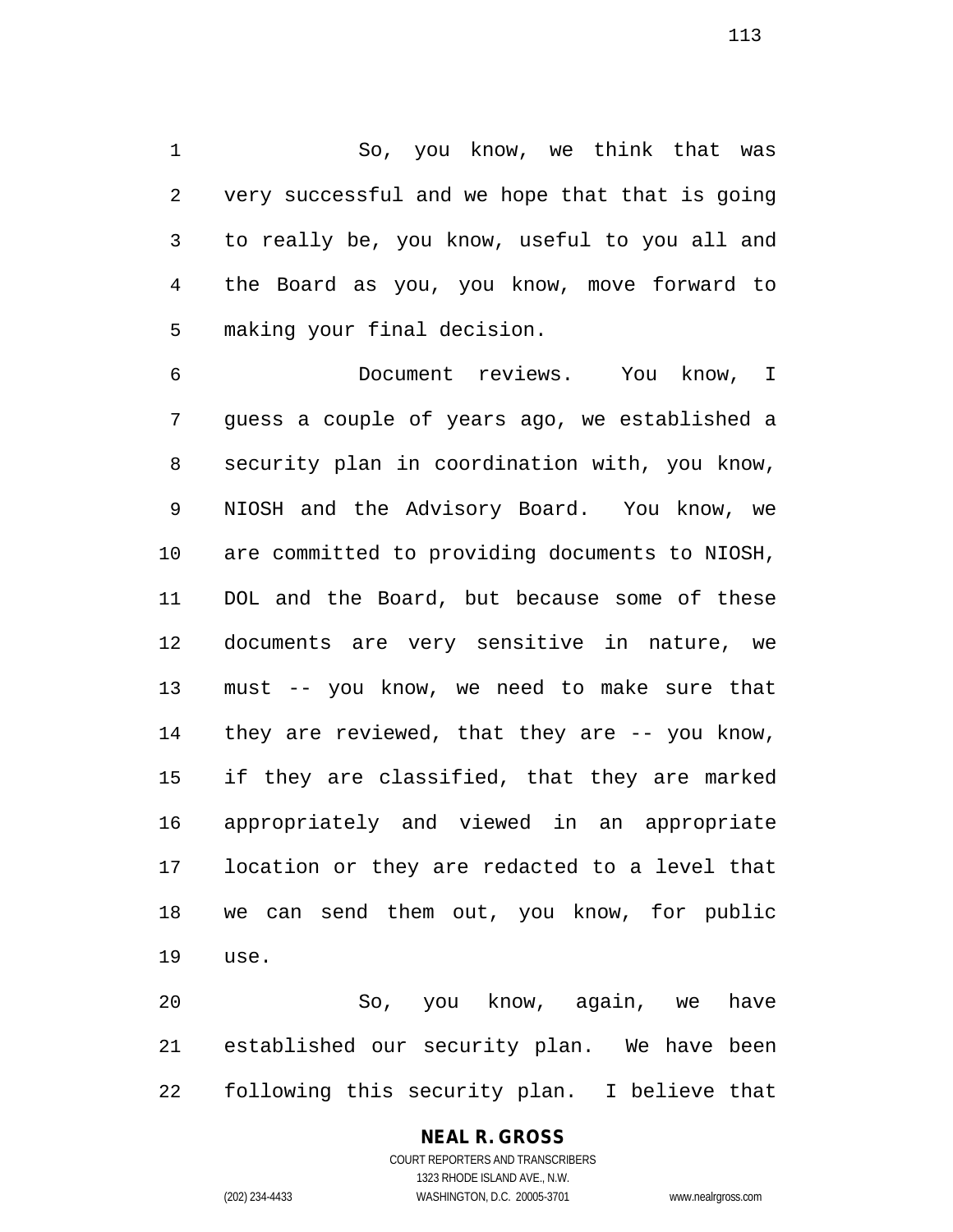the Board and NIOSH have their own security plans that all kind of mesh together. And, you know, we have been conducting our document reviews in about eight working days, sometimes even less.

 I know on occasion we have done them in one to two days to respond to an expedited request. You know, in advance of this meeting, there were a few submitted last week that I believe we returned within a few days.

 And I think just to give you an idea of the volume at headquarters, we have reviewed 62 documents since May. And again, the average review time is about eight working days.

 And then our third role under the EEOICPA Program and it is probably a smaller role than the individual research and the large scale records request is facility research. You know, on our website we host the covered facilities database, which has

# **NEAL R. GROSS** COURT REPORTERS AND TRANSCRIBERS 1323 RHODE ISLAND AVE., N.W.

(202) 234-4433 WASHINGTON, D.C. 20005-3701 www.nealrgross.com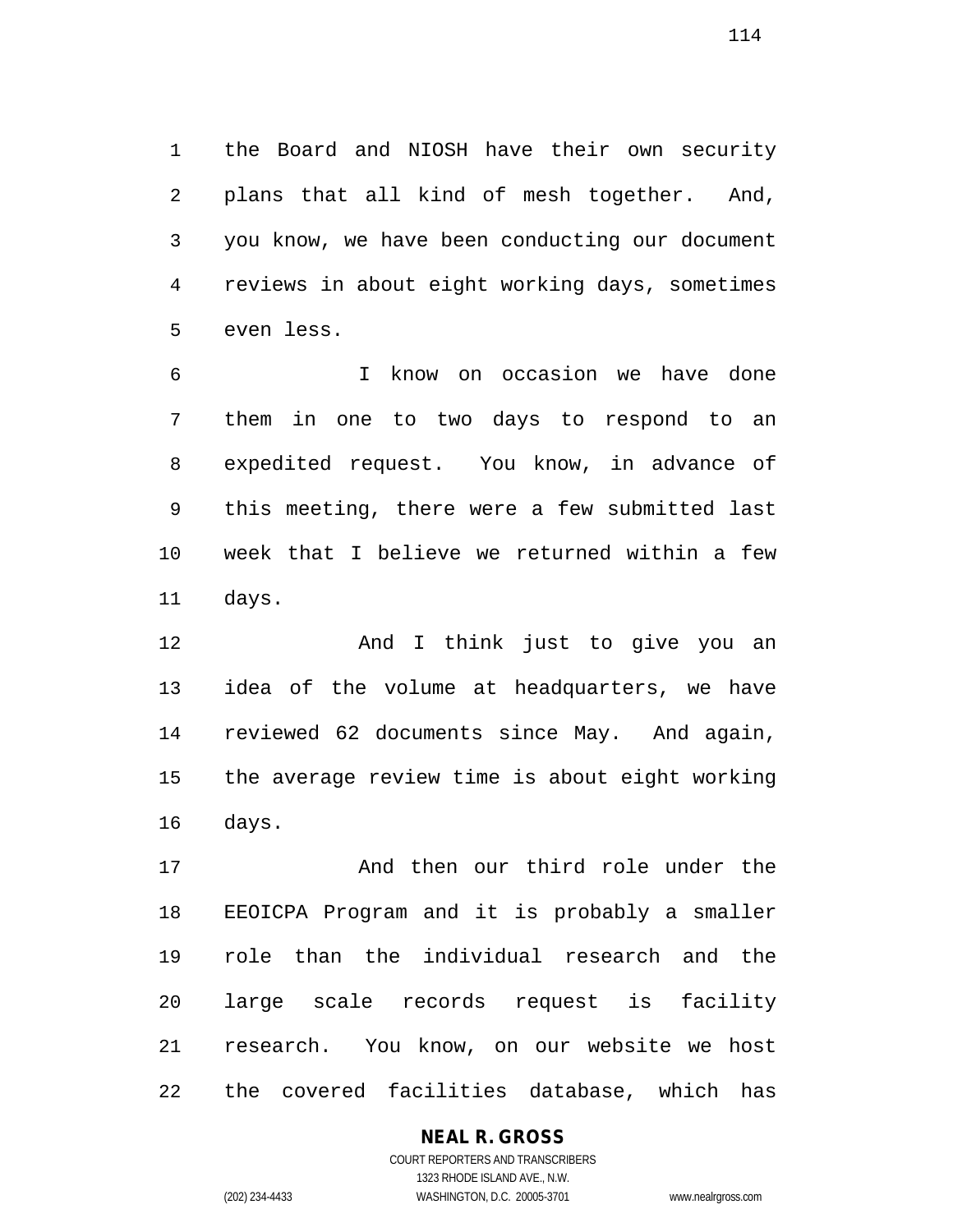over 300 facilities covered under the EEOICPA. We have got DOE facilities, Atomic Weapons Employers and beryllium vendors and we have got the link to the website up there.

 We have our Office of Legacy Management supports DOE headquarters and our facility research. We have -- Legacy Management is responsible for the closure sites and, as such, they have records experts that are well-versed in the historical aspects of DOE.

12 They understand how the sites fit together. They have contacts at most of our active DOE facilities. So when we have a question about, you know, should a facility be covered for additional years or fewer years or, you know, as a new facility, should that be covered, have we missed one, they know who to go to. They know what federal record centers or record repositories might have relevant records and, you know, they will do that research and will provide it to DOL and

## **NEAL R. GROSS**

COURT REPORTERS AND TRANSCRIBERS 1323 RHODE ISLAND AVE., N.W. (202) 234-4433 WASHINGTON, D.C. 20005-3701 www.nealrgross.com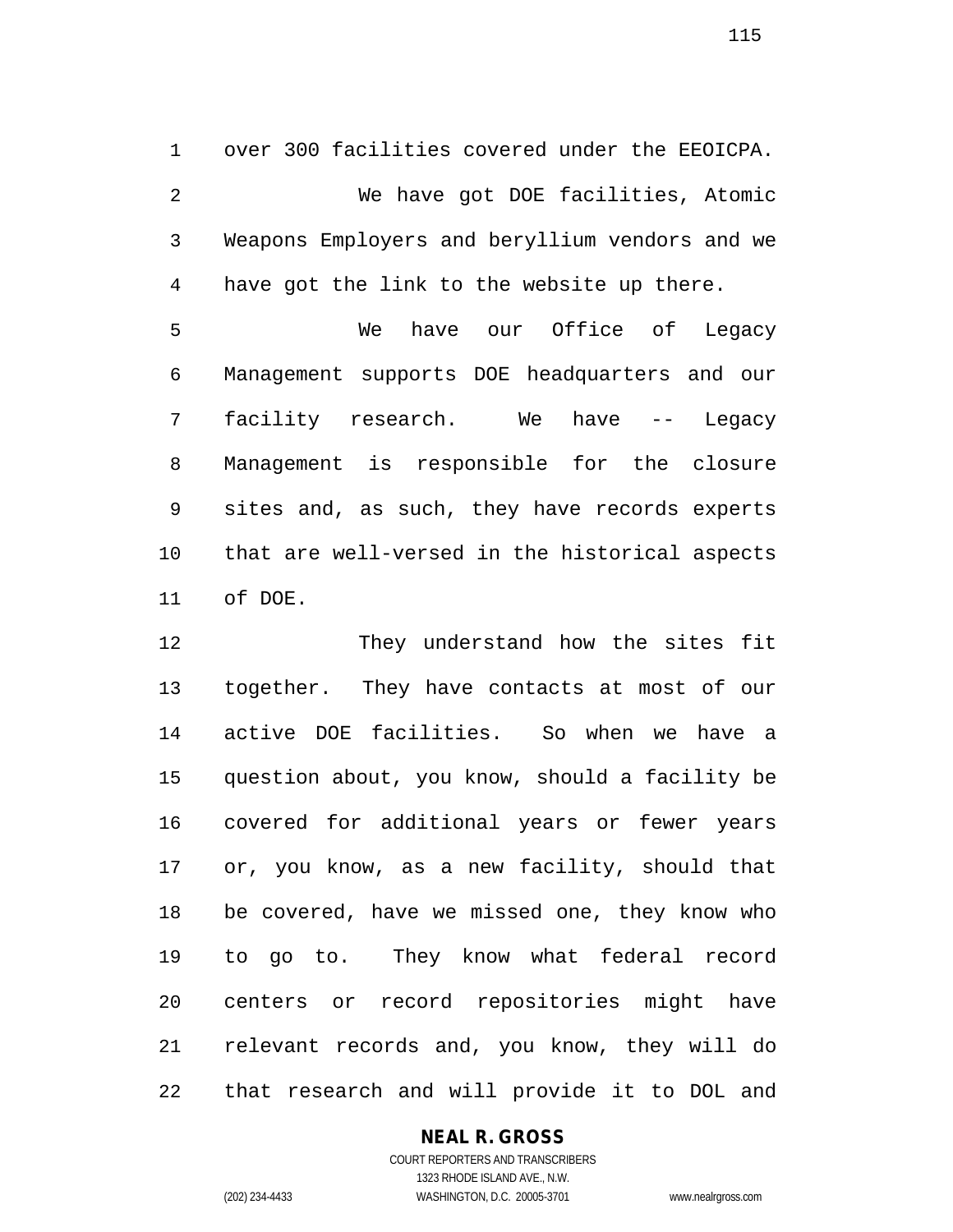NIOSH and attempt to, you know, make sure our list is up to date and as accurate as possible.

 You know, we have a number of initiatives that I want to talk to you about. We hold routine conference calls with NIOSH and its contractors, both, you know, SC&A, ORAU and NIOSH. I personally talked to probably on a weekly basis with each of them to make sure that we are keeping up on all of their issues, their needs and we are getting them the information they need to do their job.

 We have DOE subject matter experts that contribute to Advisory Board Working Group and Working Group conference calls, sometimes those are site subject matter experts, but also Dr. Al-Nabulsi, who is in our office, she also participates in many of these calls. And then I'll coordinate any response with, you know, our site to make sure they are addressing the issues raised, at

# **NEAL R. GROSS**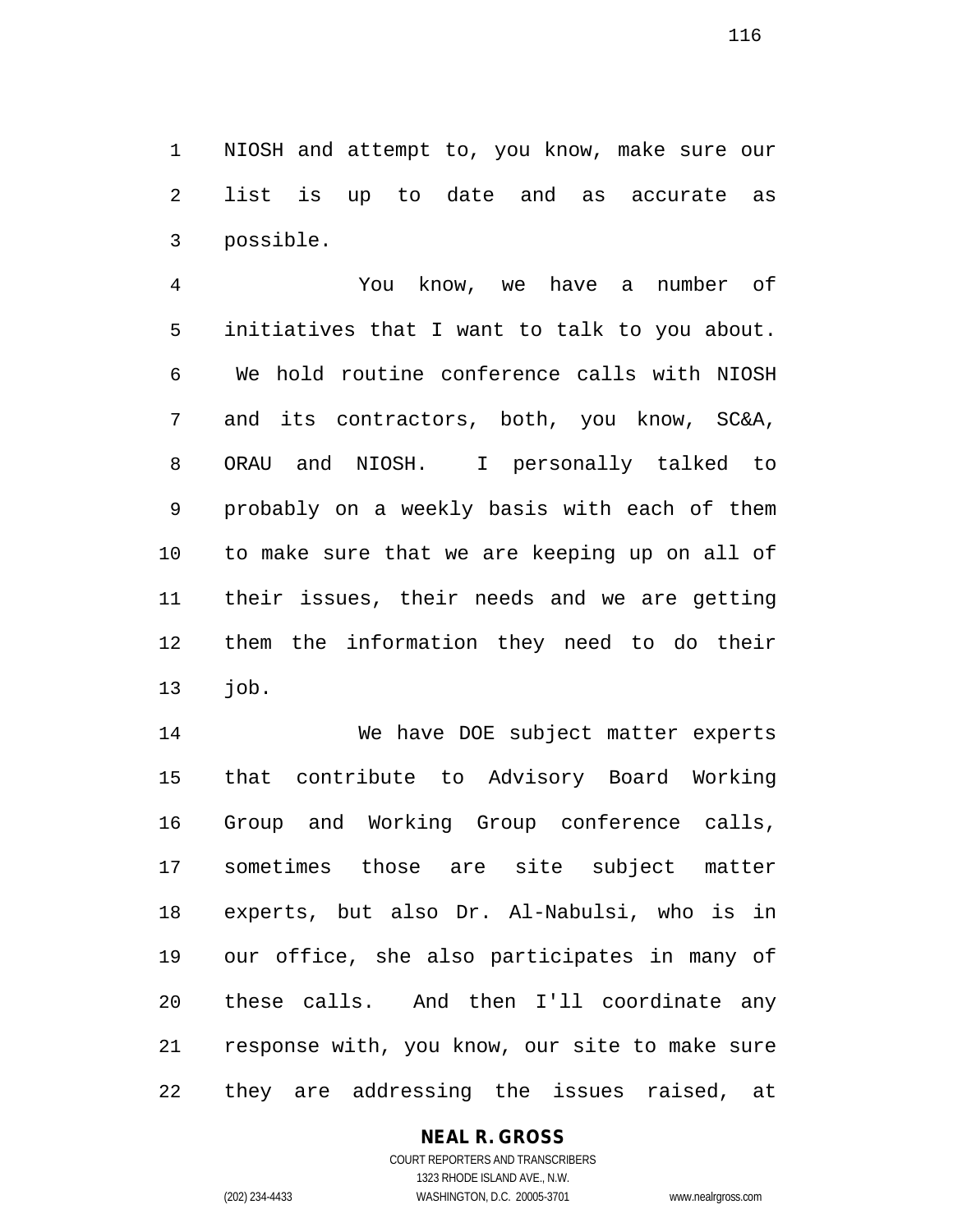least that are relevant to DOE.

 And we also facilitate secure meetings and video-conference calls with NIOSH and Advisory Board staff where -- so classified discussions can take place. They can conduct interviews, classified interviews of -- so workers can speak unencumbered about the types of work that they did, the things that they were exposed to without worrying about, you know, crossing the line or releasing information that shouldn't be released.

 We have also just recently renewed our memorandum of understanding with NIOSH. This just kind of formally establishes the different protocols that we operate under. The expectations for both sides, what we are supposed to do, what NIOSH is supposed to do, how certain things are supposed to take place. You know, we were operating under most of these, you know, before, but we just want to make sure to formalize it and have

#### **NEAL R. GROSS**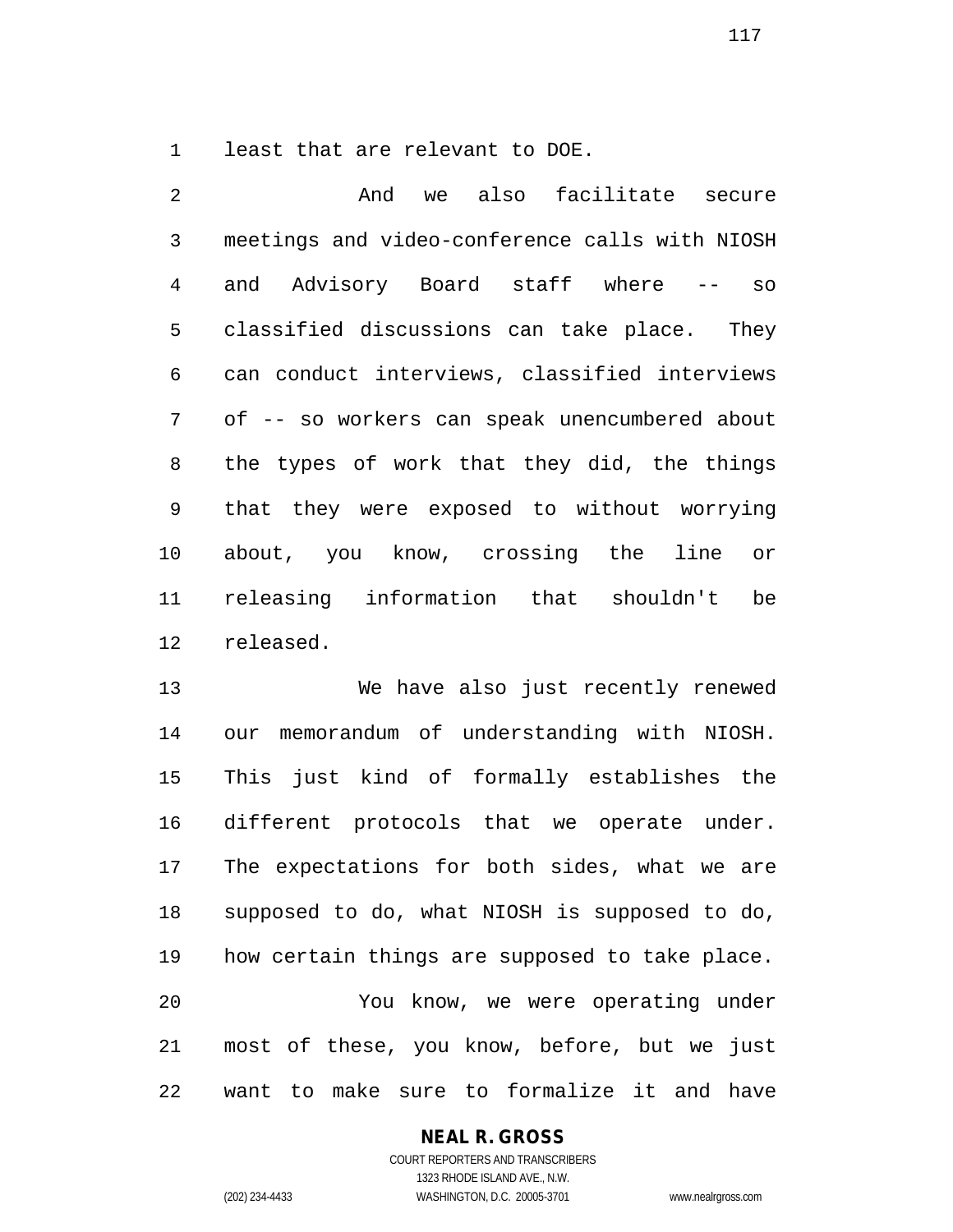some institutional knowledge of how things are supposed to take place.

 And then we are also working on a similar MOU right now with DOL and we anticipate finalizing that within the next, hopefully, month or so.

 Also, in the last year, we have taken an increased role in outreach activities. We along with the Department of Labor, NIOSH, the DOL and NIOSH Ombudsman's Office and our DOE former worker medical screening programs, we initiated what we are calling a Joint Outreach Task Group.

 You know, in past years, all of these different groups have been conducting outreach separately, but, you know, we had the thought that all of these groups are trying to reach the same population and with combined effort, we could both make it more efficient and allow each of these groups to reach a larger population.

So in the last year, we held 18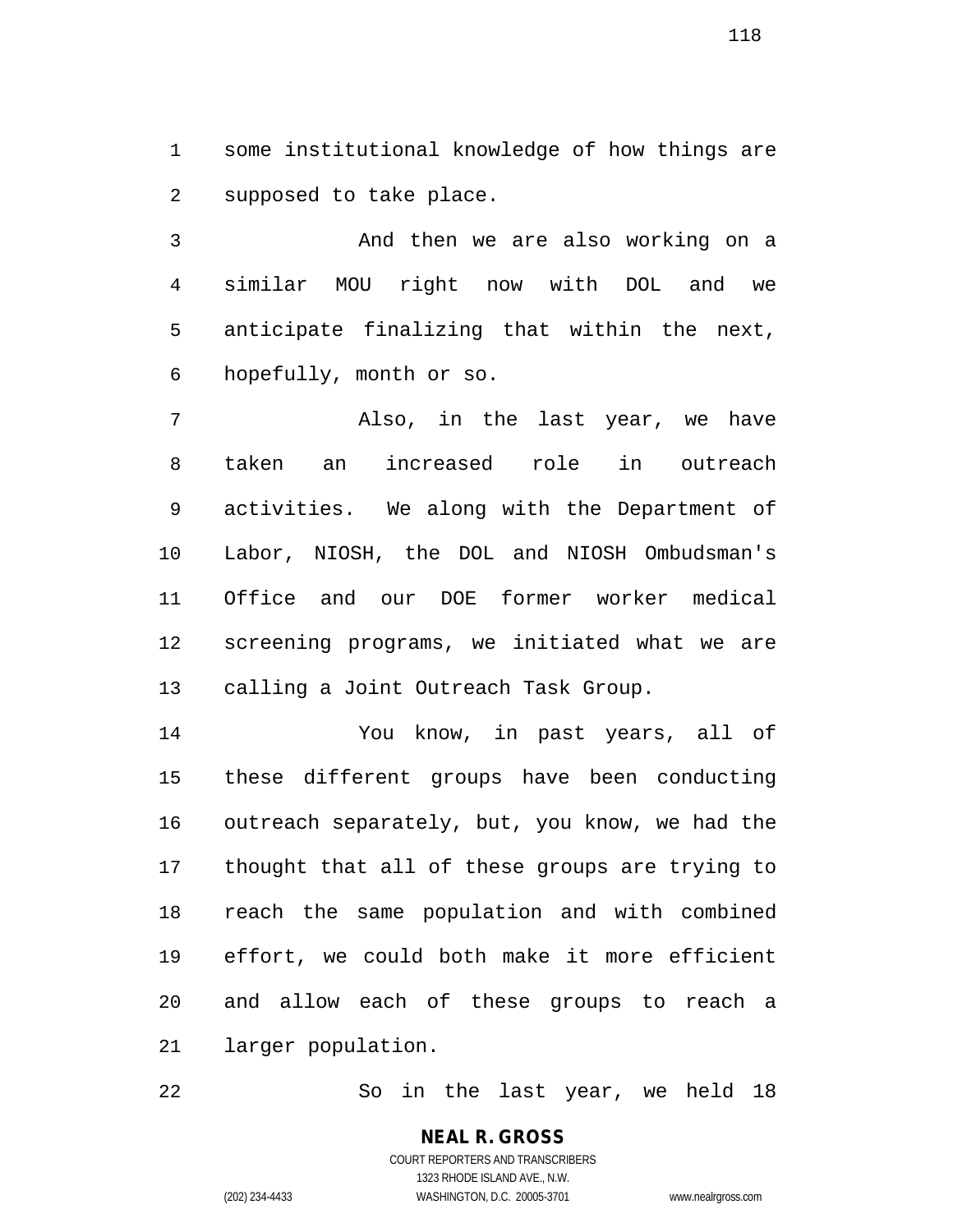town hall meetings in and around nine DOE sites. I believe there was one in either Los Alamos or Albuquerque area, I can't remember which, that was over the summer, so we had been to this area.

 And then an initiative that we are just approaching completion on, in fact, we are hoping to complete by the end of this year, is the review of the Department of Labor's Site Exposure Matrix Database.

 You know, Rachel in her presentation talked about that earlier. It is an important tool that they use to gather site-wide information and determine what, you know, chemicals were in certain areas or what 16 job tasks would be in certain areas, handling certain chemicals, things like that.

 You know, we are very involved in providing DOL with the information initially to establish the Site Exposure Matrix. And initially, it was, you know, only available to DOL claims examiners behind their firewall, et

## **NEAL R. GROSS**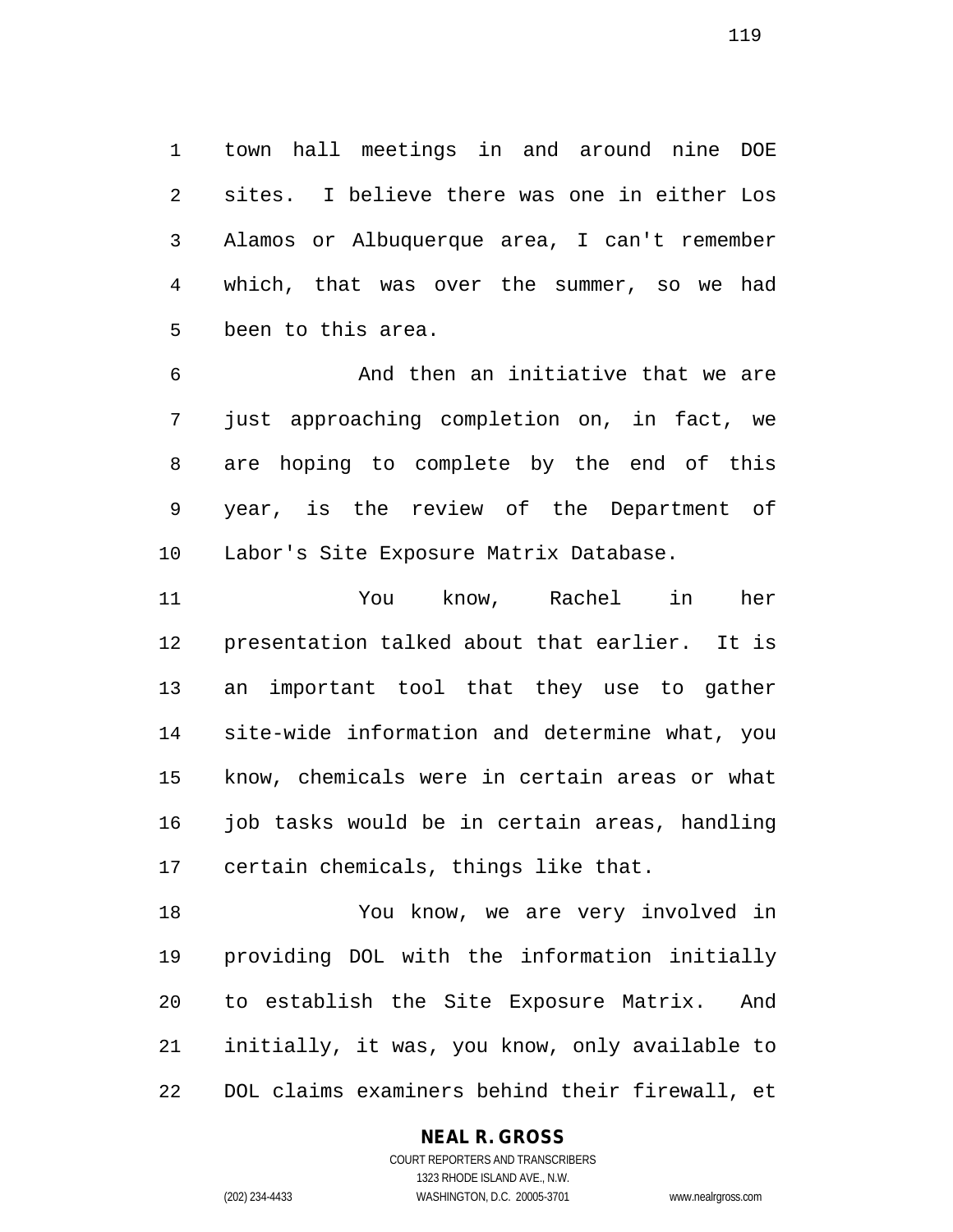cetera, but about a year ago, I guess, you know, the Department of Labor approached us about reviewing it to enable them to release the full database to the public.

 So, you know, our site points of contact worked closely with DOL and our reviewers at each site reviewed the information. And there were -- I have here that there were 116 DOE facilities to start 10 and on April  $30<sup>th</sup>$  of last year, we released 48 11 of those sites. On June  $30^{\text{th}}$ , we did an 12 additional 21 and then on September  $30<sup>th</sup>$ , we did an additional 23 leaving six sites to be reviewed by December 30, 2010.

 Now, if you are scoring at home, those numbers don't quite add up, which, as I was reviewing this, you know, before coming up here, I realized the numbers I have add up to about 98, so, you know, with six, that would be 104. So there is some discrepancy in my numbers. I'm not sure.

I can assure you that there are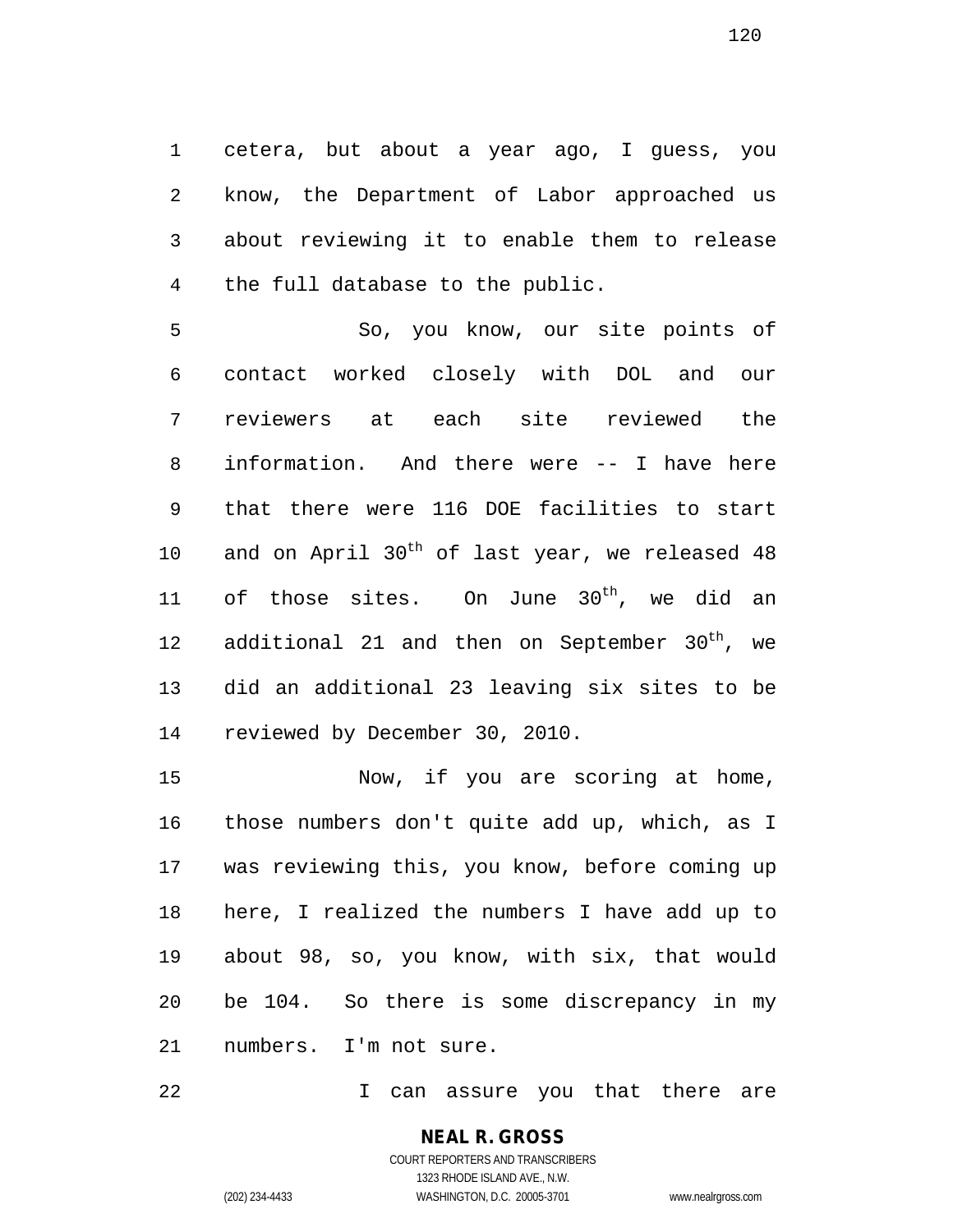only six left. I'm not sure whether I got the 116 wrong or we released additional sites somewhere along the way that I failed to account for. But there are only six sites 5 remaining and December  $30<sup>th</sup>$  is our target date for those final six.

 And, you know, for those of you that are interested in Los Alamos and Sandia, both of those have been reviewed and released. So they are on the public SEM website and I have the link there to the Department of Labor's website.

 And I also just briefly wanted to mention our former worker medical screening program. The former worker medical screening program was a program started by DOE, I believe, in 1996, although it has been expanded somewhat, so there are more programs and has more coverage now than it did in 1996. It is a program that provides free medical screening to all former Department of Energy and Department of Energy contractor and

## **NEAL R. GROSS**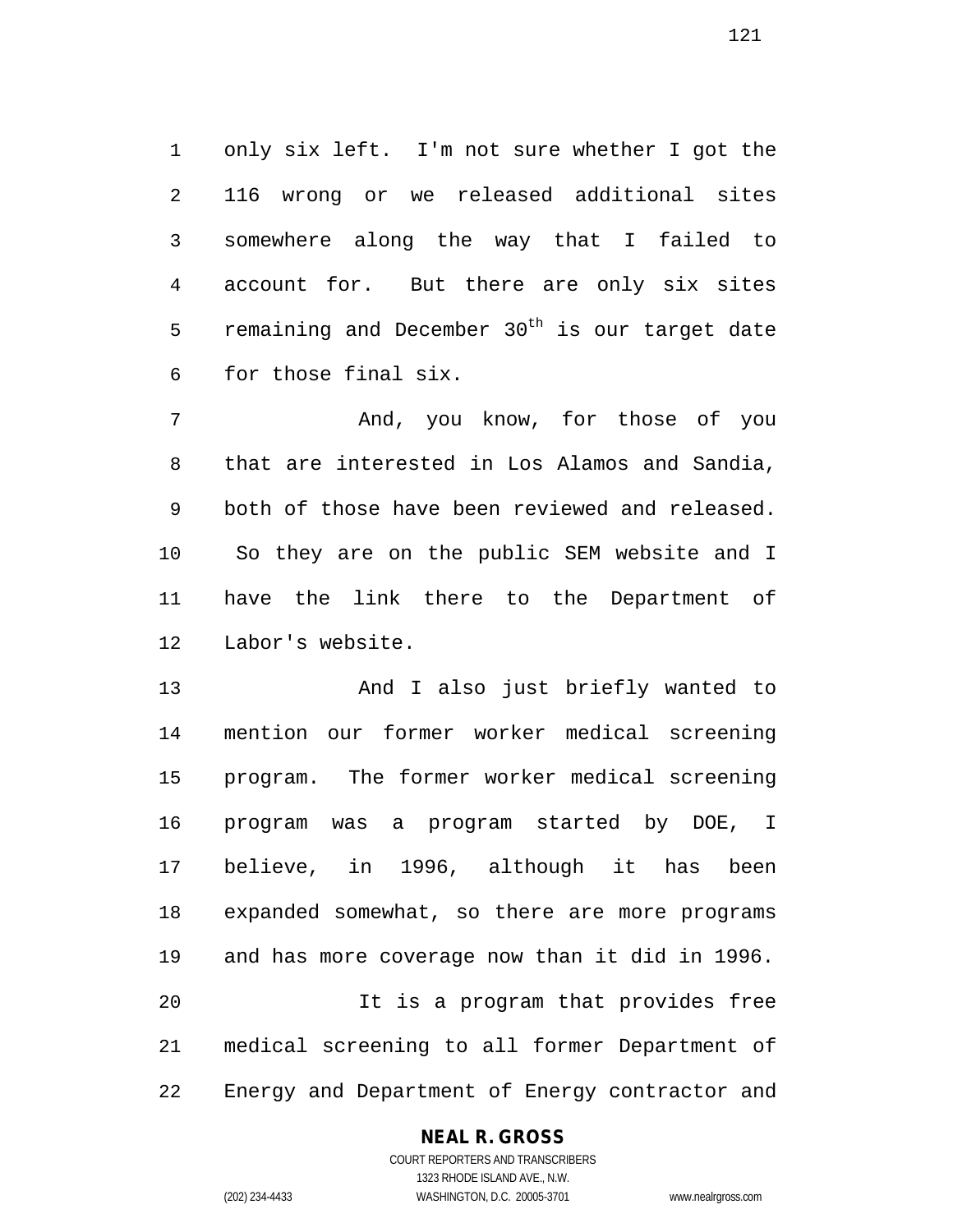subcontractor workers.

 You know, they can -- there are locations all around the country. So we have specific clinics by sites, like Sandia and Los Alamos, but if you retire to, you know, Arizona or Florida or wherever, we have, you know, contracts with clinics in pretty much all over the country, so that we can provide you with a screening close to your home. It is a free screening. And, you know, the doctors that set up these screenings and talk with the individuals beforehand will make sure to tailor the screening to the individual's needs. So, you know, our Former Worker Program principal investigators, they know the work that was done at each of these sites. They know the general hazards associated with these sites. And will also talk with the worker to see what, in particular, that worker

you know, the screening will be tailored

might have done, what their role was. And so,

#### **NEAL R. GROSS**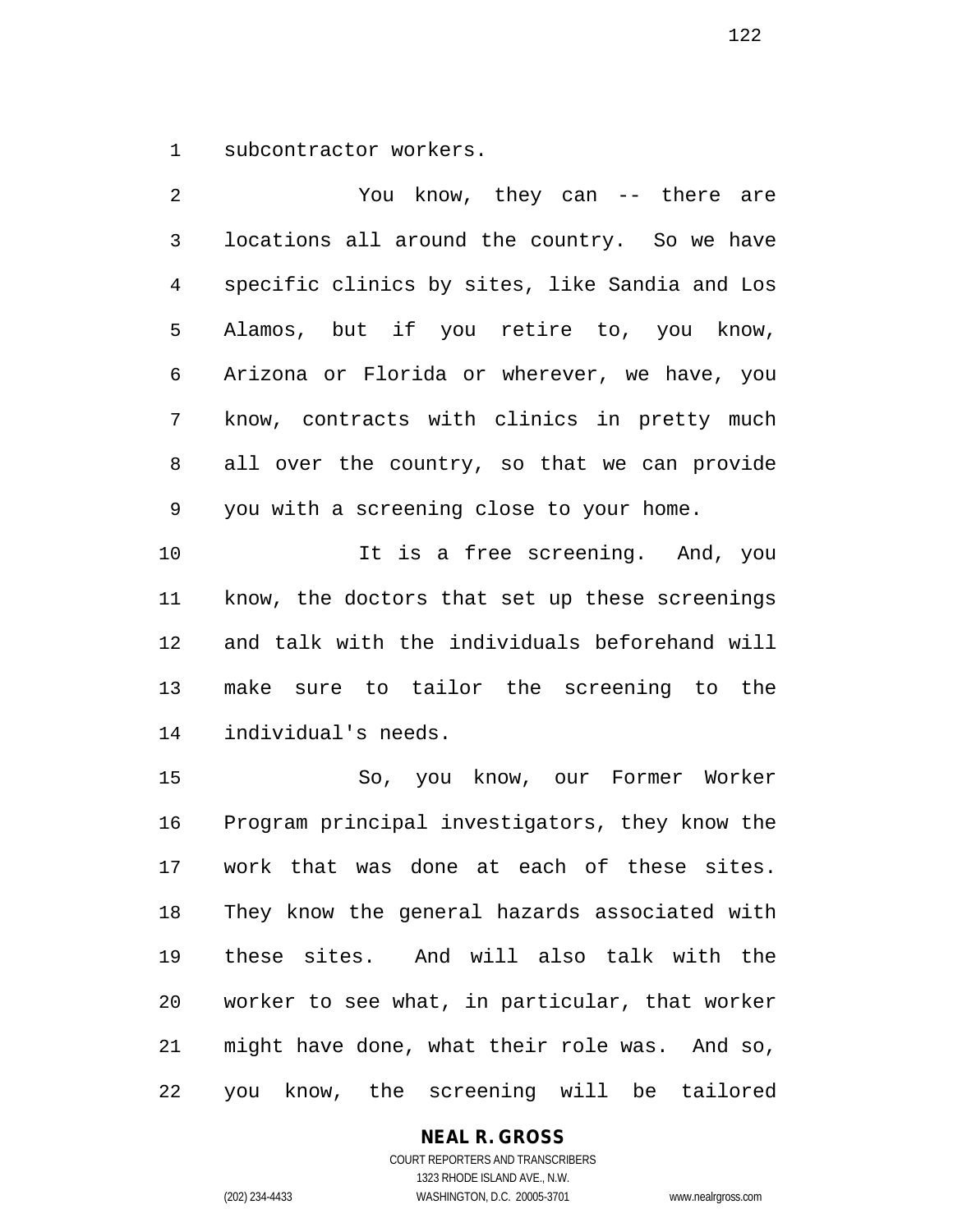toward the potential exposures that our PI thinks that individual might have encountered. So the local screening programs, both for Los Alamos and Sandia, are run through Johns Hopkins University. And the principal investigator is Brian Schwartz. The local outreach number is provided on that slide and I believe we also have someone from the Former Worker Program here today, Rebecca Trujillo. And you can talk to her after if you have any interest and you can also ask me 12 and I can direct you to her.

 So, you know, this is for any of you, you know, current and former workers maybe in the crowd, you know, if this sounds like something you might be eligible for, I encourage you to talk to her. And also, I encourage you to spread the word to anyone else.

 Again, it's a free screening. You know, it can only be to your benefit. And there is numerous stories about how we have,

# **NEAL R. GROSS**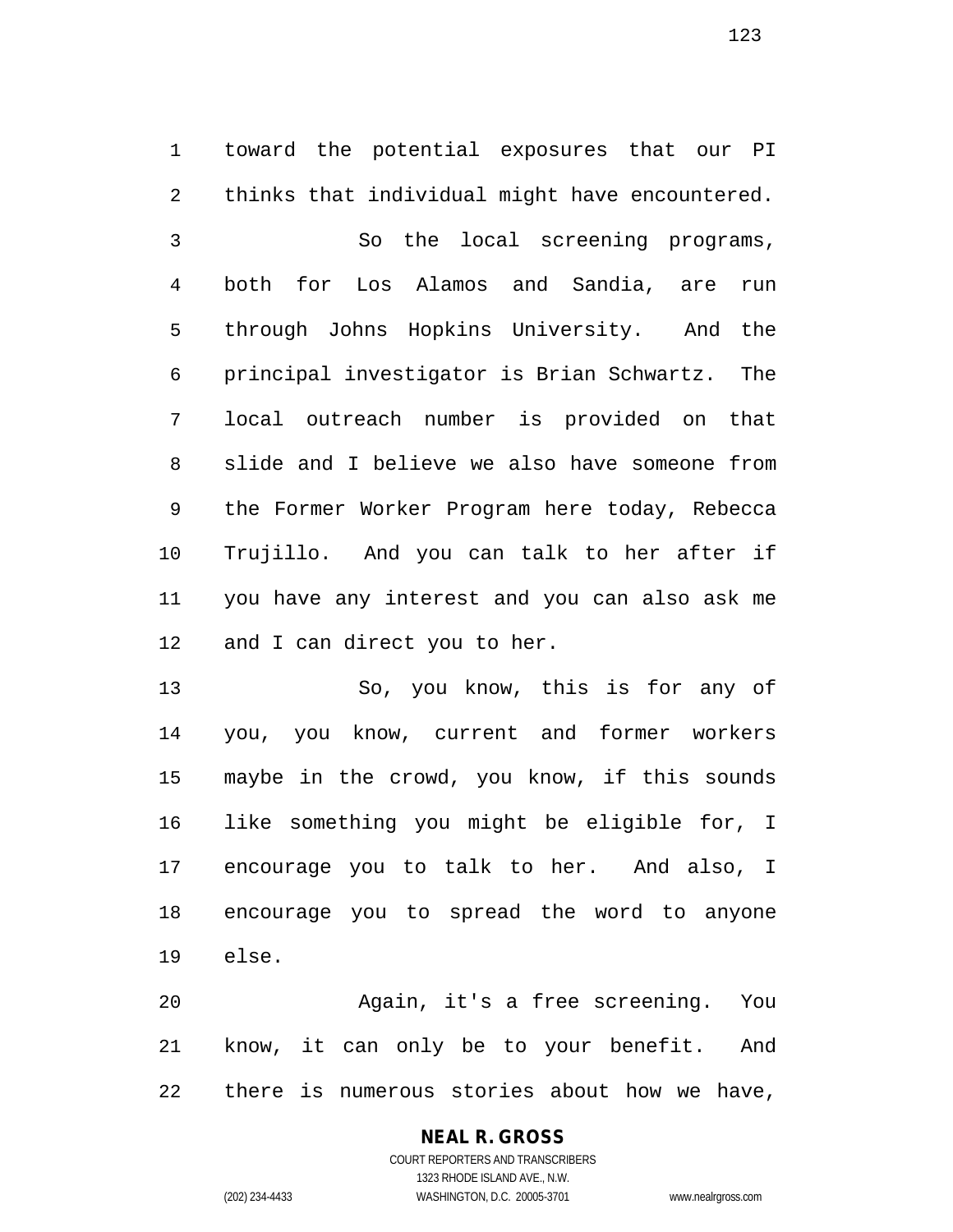you know, caught things in the early stages and, you know, were able to save people's lives. So I encourage you to apply.

 And I think that's it. So are there any questions?

 CHAIRMAN MELIUS: First of all, I would like to thank you and thank Glenn for arranging the Pantex tour. I know it took time and effort and I'm hoping Brad will agree with me that it was worth the effort in that it was very, very helpful and I think absolutely essential to us being able to deal with that site.

 So but we recognize the effort it took and I think Glenn made a commitment at our last meeting and followed through. So we really do appreciate that.

 MR. LEWIS: Glad to hear that. Before Brad goes, I just want to say Dr. Worthington, Pat Worthington, was also instrumental in making that happen. I mean, Glenn did support it, but Pat was the one who

## **NEAL R. GROSS**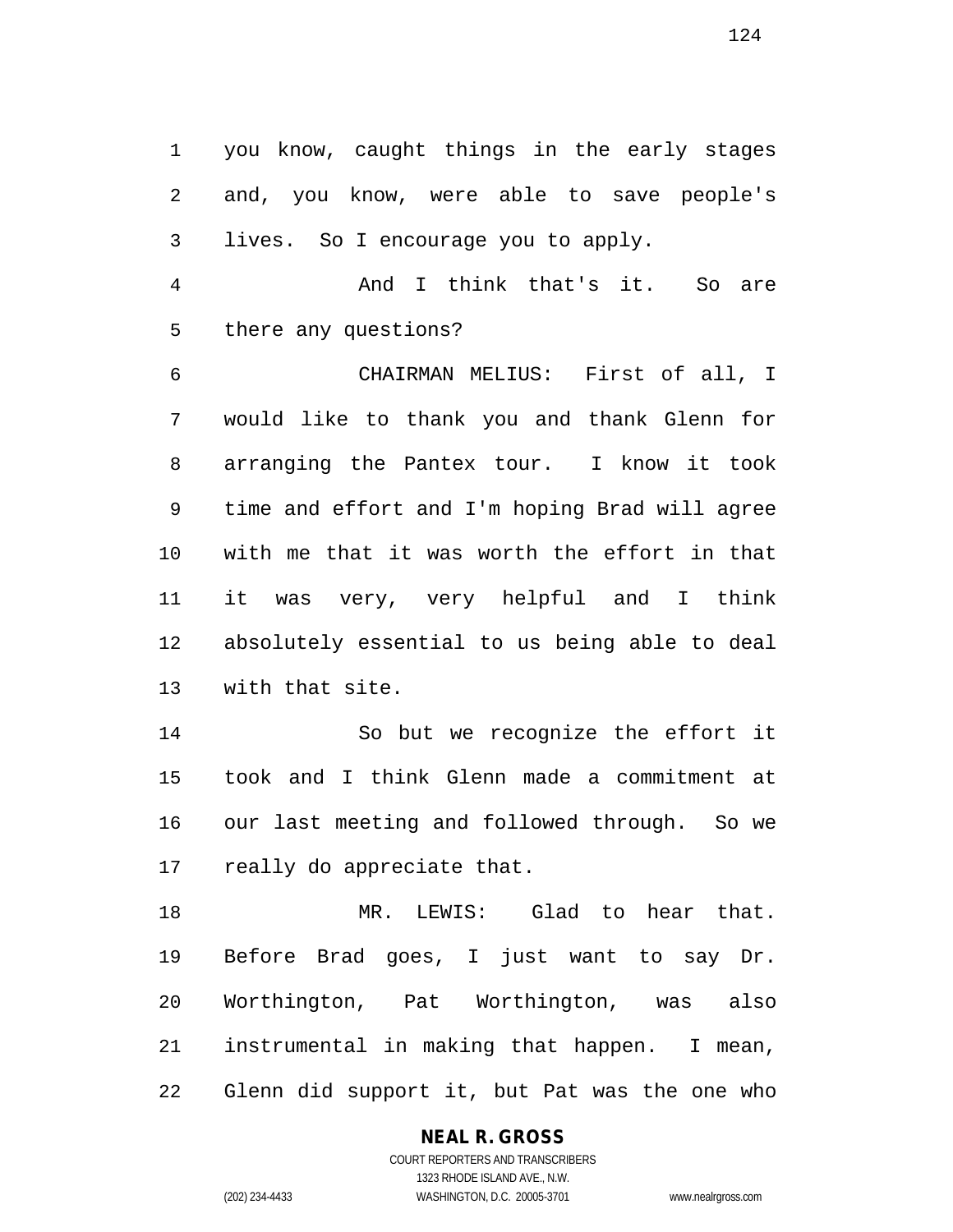worked extensively with Pantex management, too.

 CHAIRMAN MELIUS: Well, we know that, but we've got to give the boss credit, right? Go ahead, Brad.

 MEMBER CLAWSON: That's what I wanted to thank you about. You know, especially with plants like this or ones that have been in the past, it's very difficult for us to be able to read a piece of paper and be able to really understand what it is trying to say.

 And I think that Pantex was one of these that this tour was fabulous. Now, I know we had a lot of milestones and you said a year, I say two years. That is beside the point. But the thing was is this tour was absolutely phenomenal.

 I think we gained a very good understanding of the process for the earlier years, which we really needed. And I know what you had to go through to be able to do

# **NEAL R. GROSS**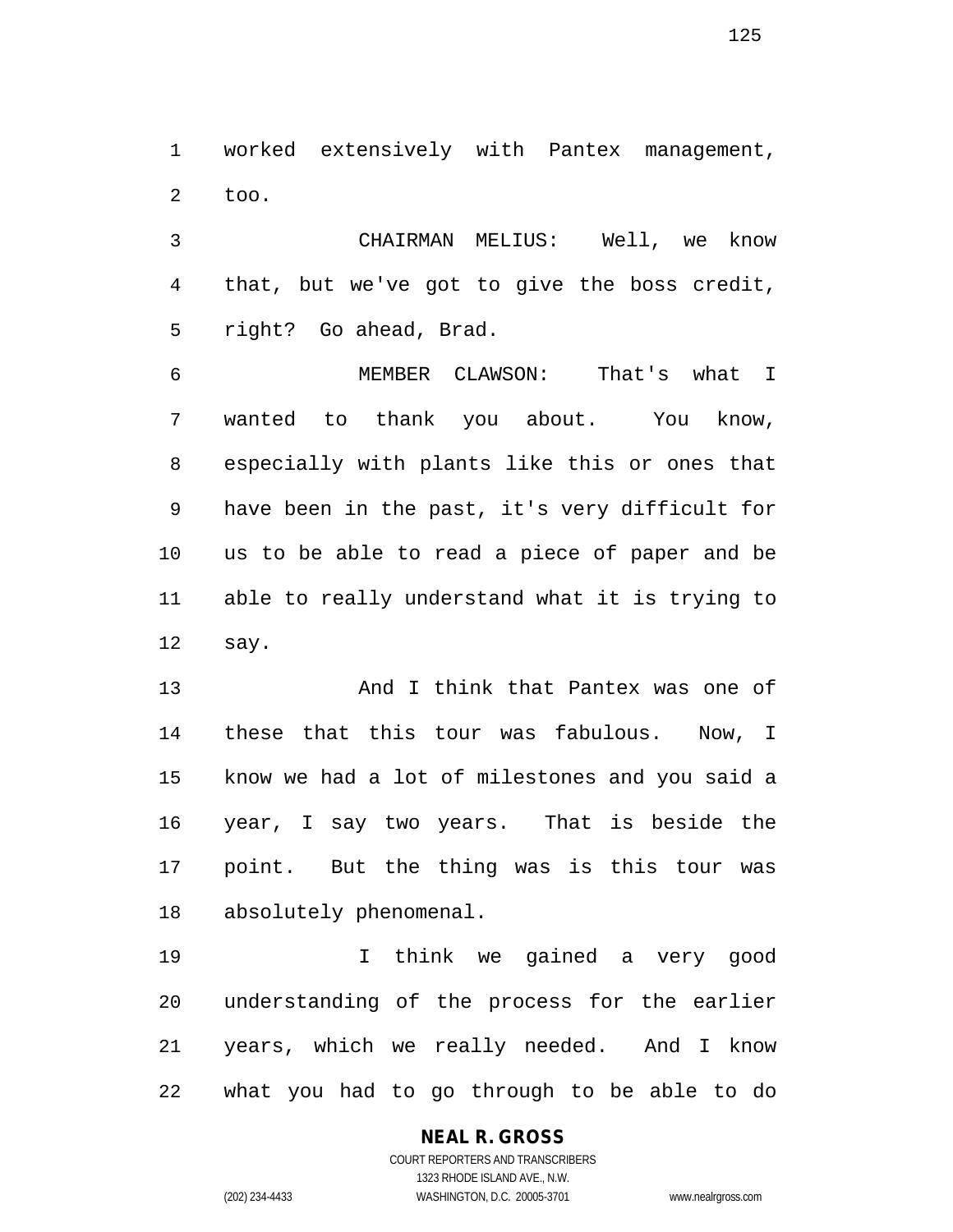it. The places that we got to go, the things we got to see were fabulous. It was a very good experience and I think that it will really help us with the Pantex SEC.

 And I just wanted Pat and everybody to just tell them how much I appreciate it and especially Pantex, because Pantex really stepped up the bar and did some phenomenal work for us. And I appreciate it. 10 MR. LEWIS: I'm glad to hear that. CHAIRMAN MELIUS: Okay. Anybody else have -- if not, I will raise a question. Oh, Mark, go ahead.

 MEMBER GRIFFON: I was just going to on the joint outreach meetings, I mean, I think I heard that was happening. And it seems to be pretty successful. Have you looked at -- you said around nine DOE sites. I'm wondering if -- because I noticed the disparity in the AWE claims coming in and if there is any effort to do sort of those kind of outreach efforts, you know, in an area

## **NEAL R. GROSS**

COURT REPORTERS AND TRANSCRIBERS 1323 RHODE ISLAND AVE., N.W. (202) 234-4433 WASHINGTON, D.C. 20005-3701 www.nealrgross.com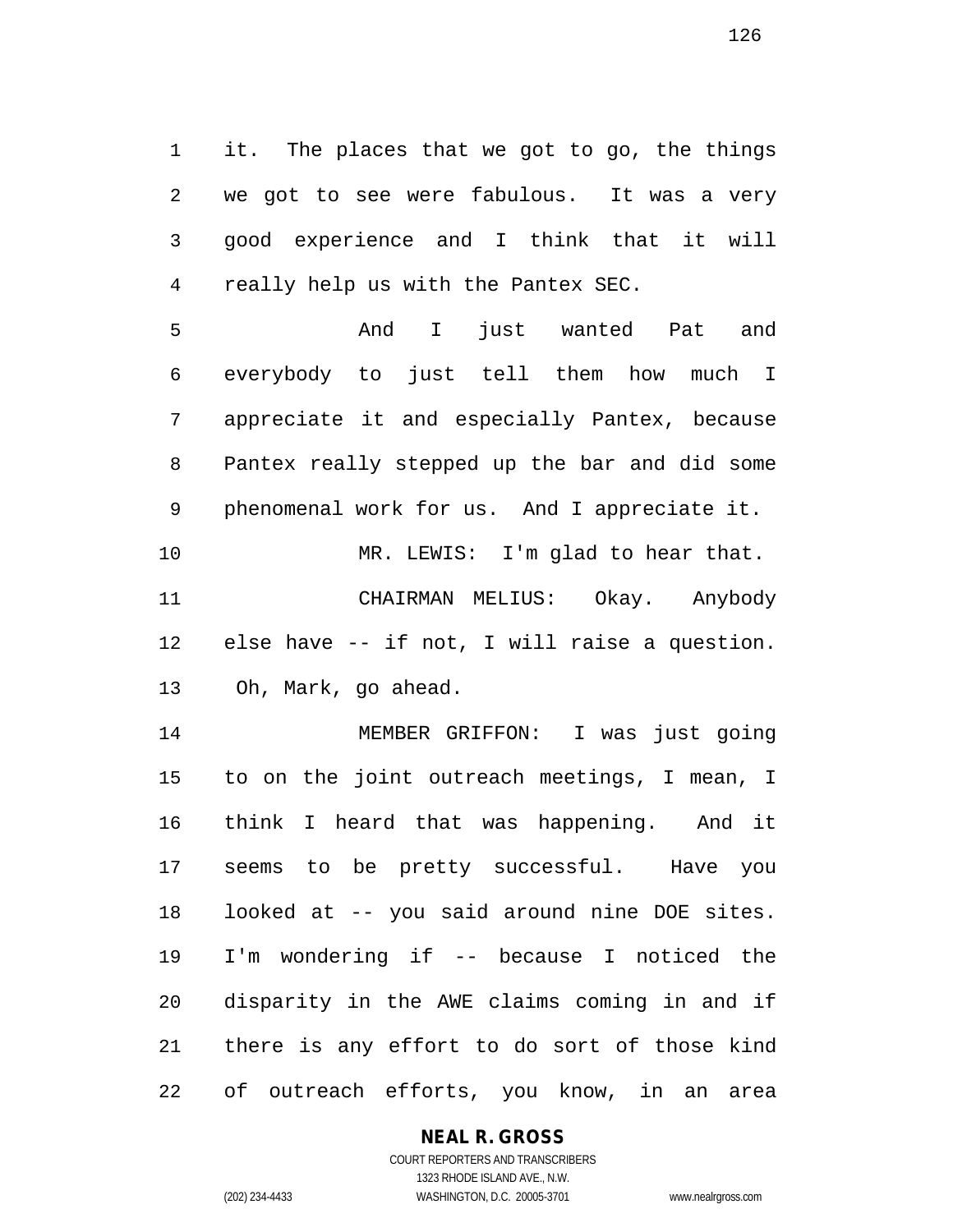where you might have three or four AWE facilities and get the word out to the community, you know? Has the task force brought that up and have you had any plans on doing this sort of thing?

 MR. LEWIS: Yes. I know we have been talking about the sites or the areas that we are going to this year. Offhand, I'm not sure. You know, certainly AWEs are of interest as well. Offhand I don't know if we are going to an area where there is more, you know, "AWE concentration" this year. I can certainly look into it, you know, and if you want to talk to me, we would be glad to kind of take some suggestions as to where to go.

 So, yes, but that is certainly a focus as well.

 CHAIRMAN MELIUS: Okay. My question I believe this comes from a Board Member, but I'm not sure who. Apparently, there continues to be some issues with the timeliness for clearing the interview notes.

**NEAL R. GROSS**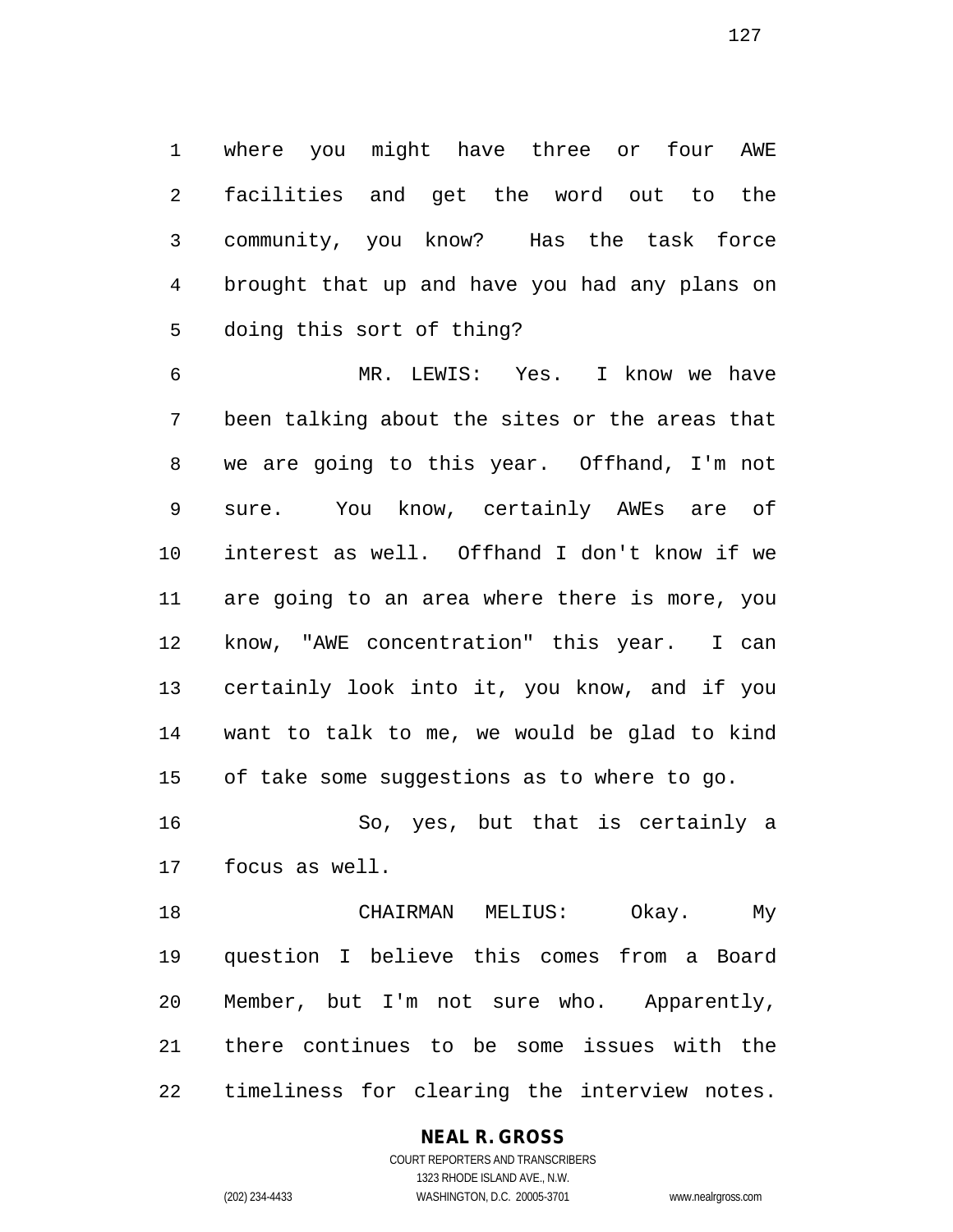And I know SC&A has had problems in the past and I'm not sure what Work Groups have been involved, but that seems to be the major sort of bottleneck or difficulty left with the clearance process.

 MR. LEWIS: Well, you know, I would say I think the interview notes that go to headquarters, first of all, you know, my office has most direct control over what happens at headquarters.

CHAIRMAN MELIUS: Yes.

 MR. LEWIS: And as you saw, at headquarters I think we have great response.

CHAIRMAN MELIUS: Yes.

 MR. LEWIS: You know, eight working days.

CHAIRMAN MELIUS: Yes.

 MR. LEWIS: It can happen in less, et cetera. However, I think I'm assuming without getting into the specifics, the concerns probably focus more on certain individual sites.

## **NEAL R. GROSS**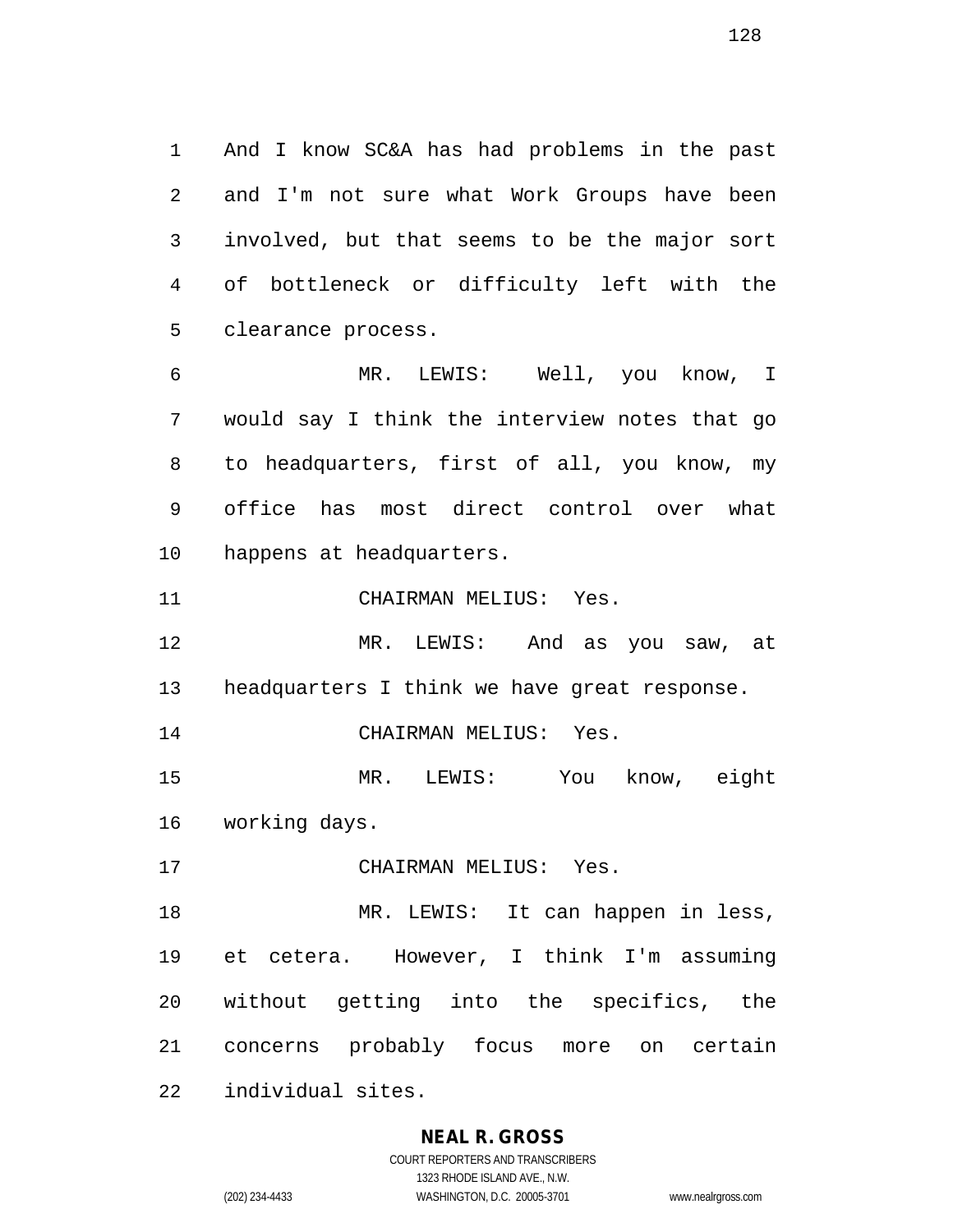#### CHAIRMAN MELIUS: Yes.

 MR. LEWIS: I think the vast majority of our sites actually get the interviews back, you know, in a pretty reasonable time. However, there are some -- you know, it's tougher for us, one, to track and, two, to control the sites, because they have, you know, other responsibilities that they are kind of working this in with their other work load.

 They are not as familiar with the different groups, so we have had some issues where interview notes, you know, done by SC&A were sent back to NIOSH or actually we just had the opposite where interview notes done by NIOSH were sent back to SC&A. So our sites are not always exactly sure, you know, what the expectations are and what the different groups are.

 I think, one, we are working on that. Two, the other thing that I know that I spoke with, I believe, Mr. Fitzgerald and, you

#### **NEAL R. GROSS**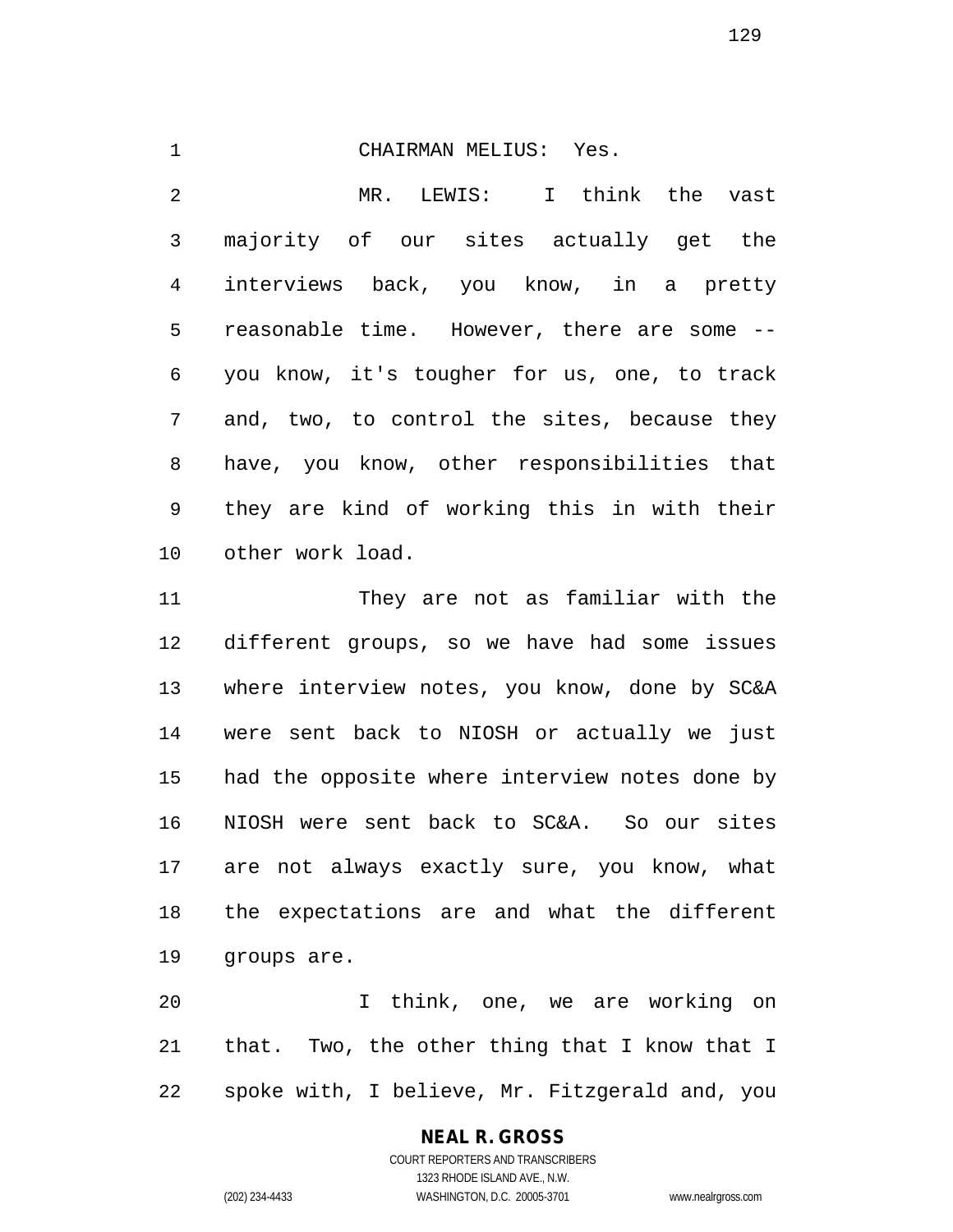know, Kathy Robertson-DeMers, at some point, was creating a tracking sheet of what reviews have been submitted to what sites or, you know, what interviews, excuse me, were submitted to what sites.

 You know, how long they were, whether they were actual source documents, which can be hundreds of pages or interview notes, which are usually maximum, you know, 20 or 30.

 One of my issues, in our offices is it's tough for us to track what is going where and what has been requested at about 30 different sites. If we were to get on a, you know, monthly basis or a quarterly or even a weekly basis, what has been requested of our sites and when it would allow us to much more accurately follow-up now.

 Typically, I only get notice when, you know, hey, I submitted something to site X, you know, three months ago, what happened? You know, and a lot of times, at that point,

## **NEAL R. GROSS**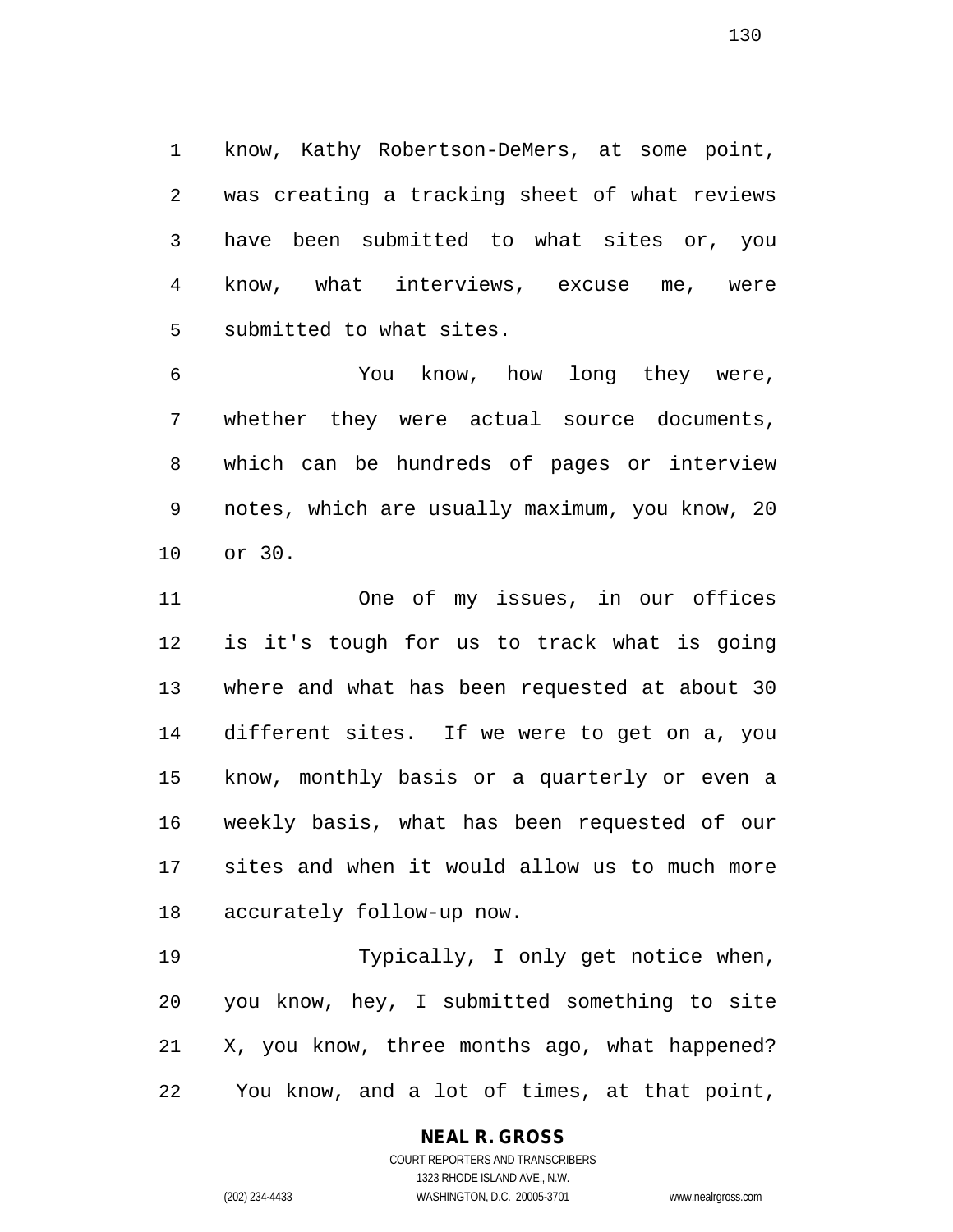it is already late and by the time I go to the site, you know, it may have been lost in the shuffle or, you know, low on their priority list.

 And so, you know, we try to rectify the situation, but a lot of times it is already late by the time we even realize it's an issue, which makes it tough on us to be as responsive as we would like to be.

CHAIRMAN MELIUS: Yes.

 MR. LEWIS: So I think if there were a way to coordinate tracking with, you know, both NIOSH, their contractor and SC&A and you guys, I think we would be able to be much more responsive.

 CHAIRMAN MELIUS: Good. John, can we -- I don't see Joe here. I saw him this morning. Oh, there is Joe. I'm sorry.

 MR. LEWIS: And I don't mean to put them on the spot. It's something we -

CHAIRMAN MELIUS: But I do.

DR. MAURO: I would like to think

**NEAL R. GROSS**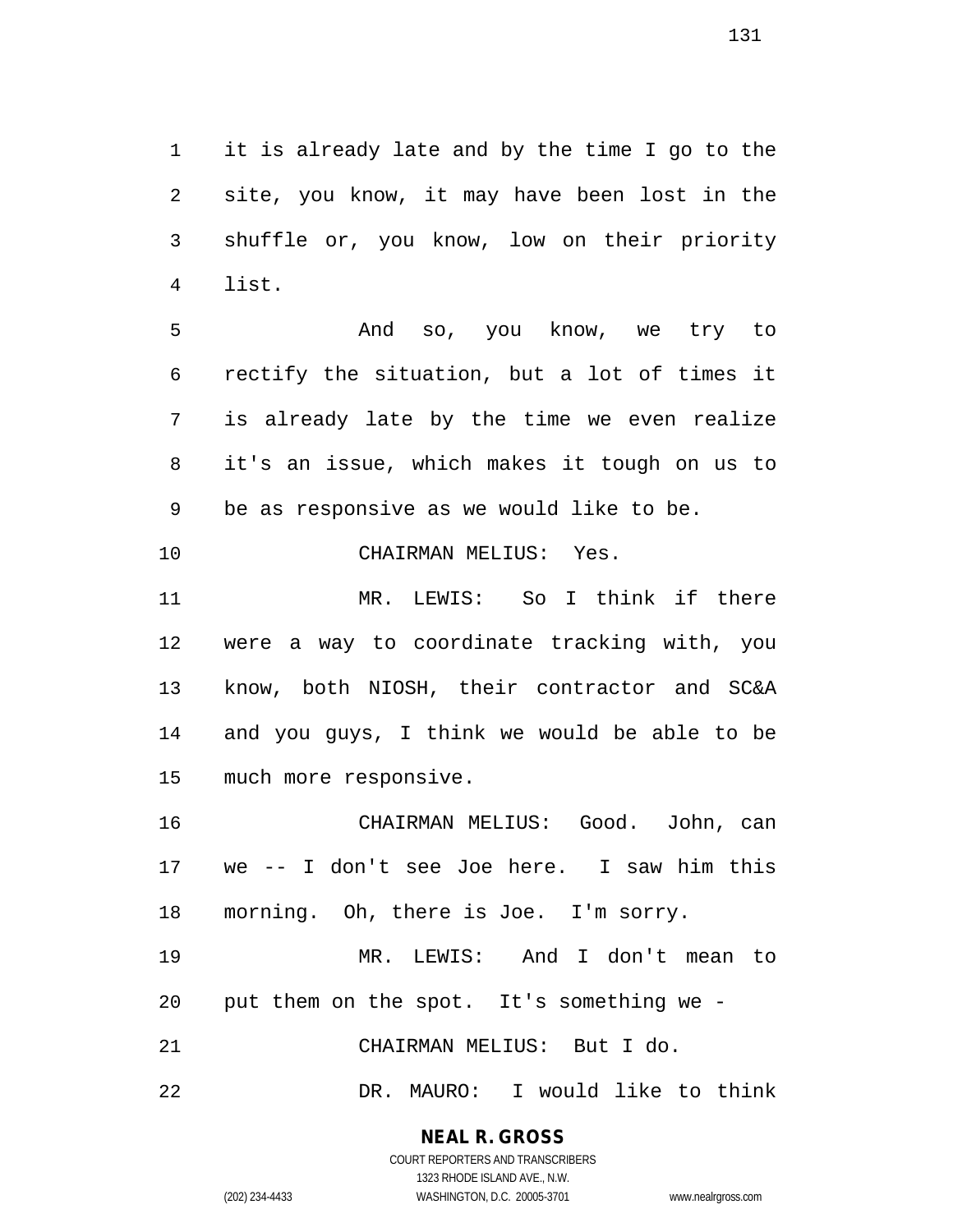in terms of these interactions there are three components. One of which, Joe, if you could join me, I would appreciate it. One is the White Papers and the formal reports that are the products that SC&A generate in support of Work Group meetings.

 These need to go -- be produced quickly, go through DOE clearance and come back, this has been excellent. The turnaround has been amazing. And it has not resulted in any hiccups in our ability, the way I see it, to move forward with our Work Group meetings.

 The other item has to do with many of our work products, including our Site Profile reviews or SEC reviews, they are always accompanied by interviews, data capture efforts, which move forward.

 And we now are in a mode of operation where we will put out our report without that attachment. And that's because of the reality does take a bit of time to move the interview notes through not only the

> **NEAL R. GROSS** COURT REPORTERS AND TRANSCRIBERS

1323 RHODE ISLAND AVE., N.W. (202) 234-4433 WASHINGTON, D.C. 20005-3701 www.nealrgross.com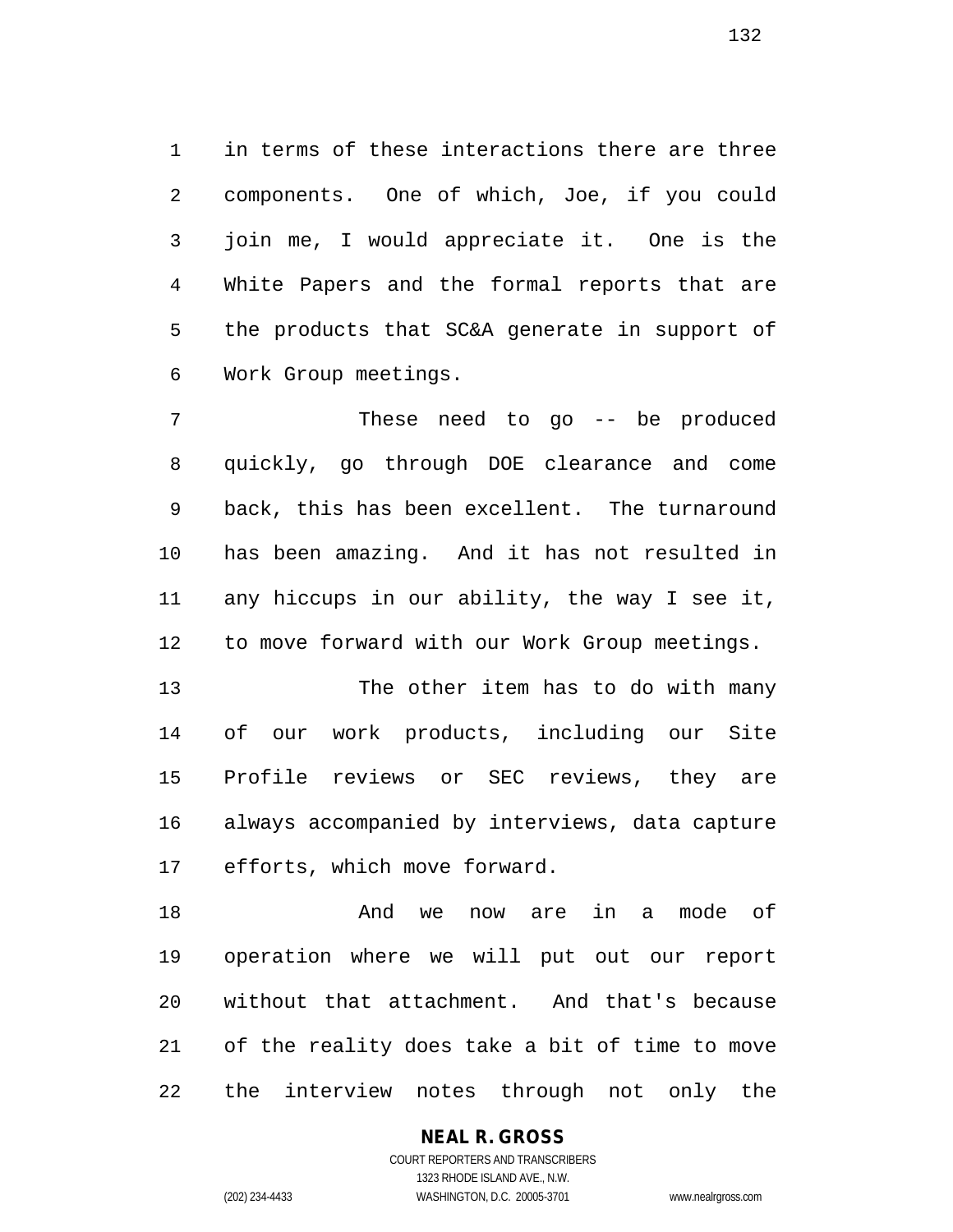review of DOE and it also goes through a review of the people we talked to. It comes back. So there is an iterative process related to getting interview notes into the system.

 And I think Joe can speak a little 7 more to that. And I think there was -- also the third item had to do with this records retrieval and tracking. And there was a time when we were trying to set up a system where SC&A could keep track of the iterations of the records that are captured, the interviews that are captured, but we abandoned that.

 That whole tracking now is completely in the hands of NIOSH. So I think that creates some efficiencies. I guess that's the best I can do in trying to be responsive to some of the matters you have just discussed. And I would like to ask Joe to --

 MR. FITZGERALD: Yes. What I would add to that is that I think as Greg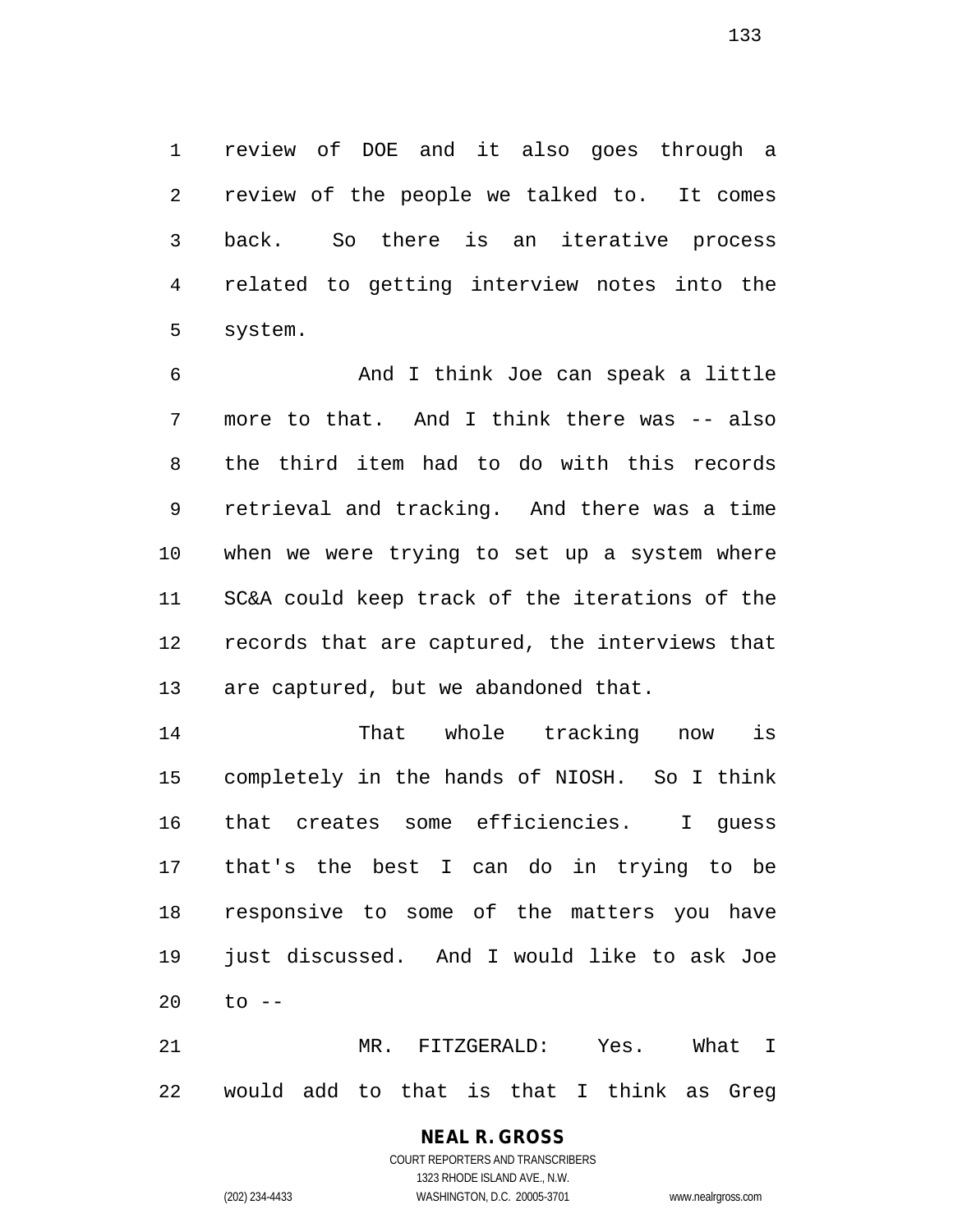pointed out, the only area we still have probably a challenge is when the individual sites, and there are only certain sites that are screening interview notes, because there we have a little less control through headquarters and we are sort of in the queue at a particular site.

 And some sites have quite a bit of clearance to do. And we have two iterations on interviews, too. And we have the raw notes that we have to go through. Then we send the notes back to the interviewee. And that requires another review by the site.

 So, you know, but that is, I think, more of the exception now than it used to be. We have a couple of sites where the clearance process is tough and we have to deal with the individual site itself. We have to work through Greg to sometimes push and shove a little bit to get these things through faster.

22 But, in general, the other sites,

COURT REPORTERS AND TRANSCRIBERS 1323 RHODE ISLAND AVE., N.W. (202) 234-4433 WASHINGTON, D.C. 20005-3701 www.nealrgross.com

**NEAL R. GROSS**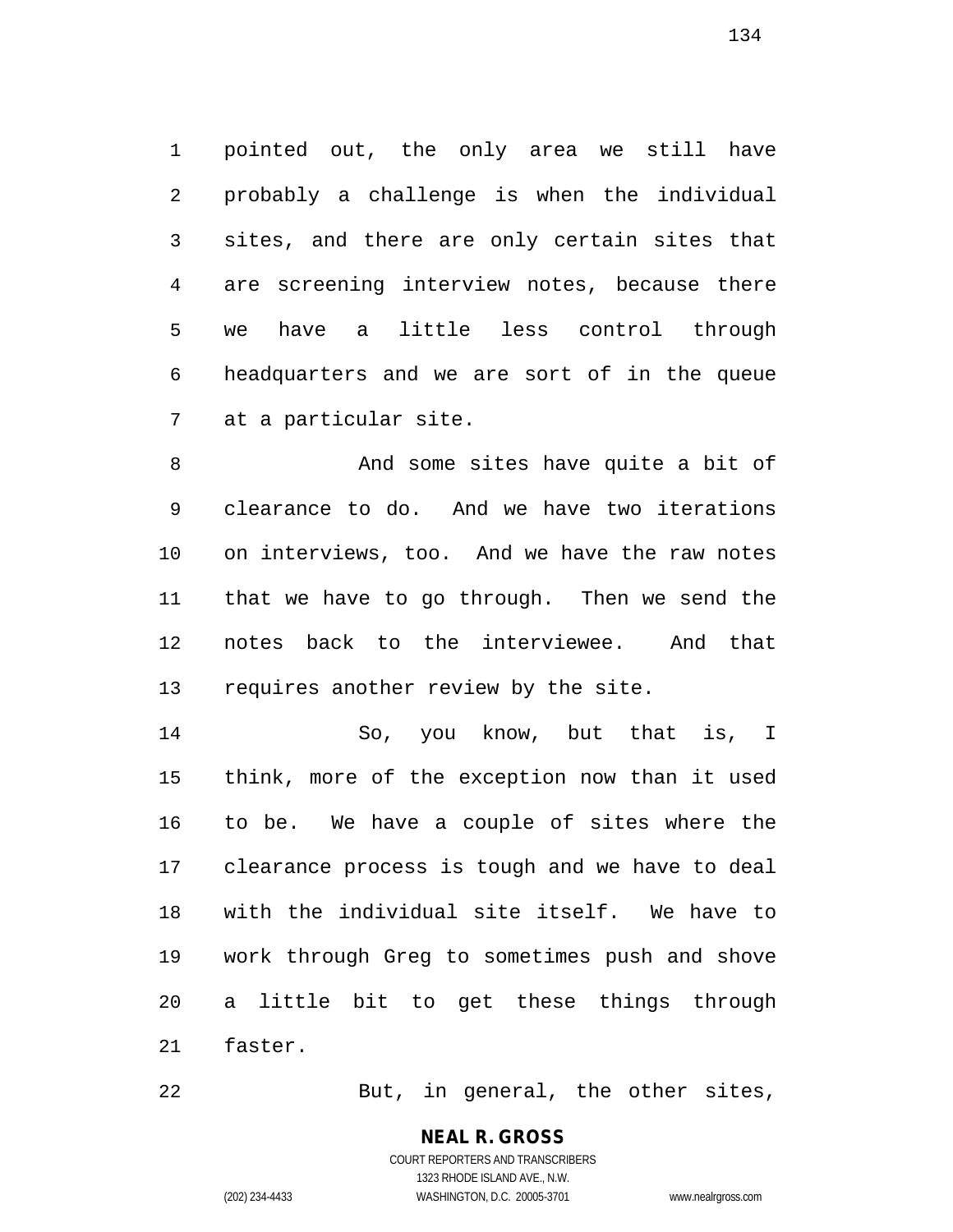you know, they are uncleared or they are sites we can handle through headquarters.

 CHAIRMAN MELIUS: So would a tracking system -- is it necessary? Would it be helpful? Greg was saying it would be helpful if he knew when you submitted those notes to the sites.

 MR. FITZGERALD: Oh, we are in constant contact. I mean, Kathy has a weekly call with Greg.

CHAIRMAN MELIUS: Yes.

 MR. FITZGERALD: So this is real- time. I mean, anything that is lagging, he knows immediately and where we need his help he is told that. So it's actually better than tracking. It's a weekly conference call with Greg on the status --

18 CHAIRMAN MELIUS: Okay.

 MR. FITZGERALD: Of all items that are in the clearance process. Now, this is more from SC&A. I can't speak for some of the documents themselves, but for the interview

**NEAL R. GROSS**

COURT REPORTERS AND TRANSCRIBERS 1323 RHODE ISLAND AVE., N.W. (202) 234-4433 WASHINGTON, D.C. 20005-3701 www.nealrgross.com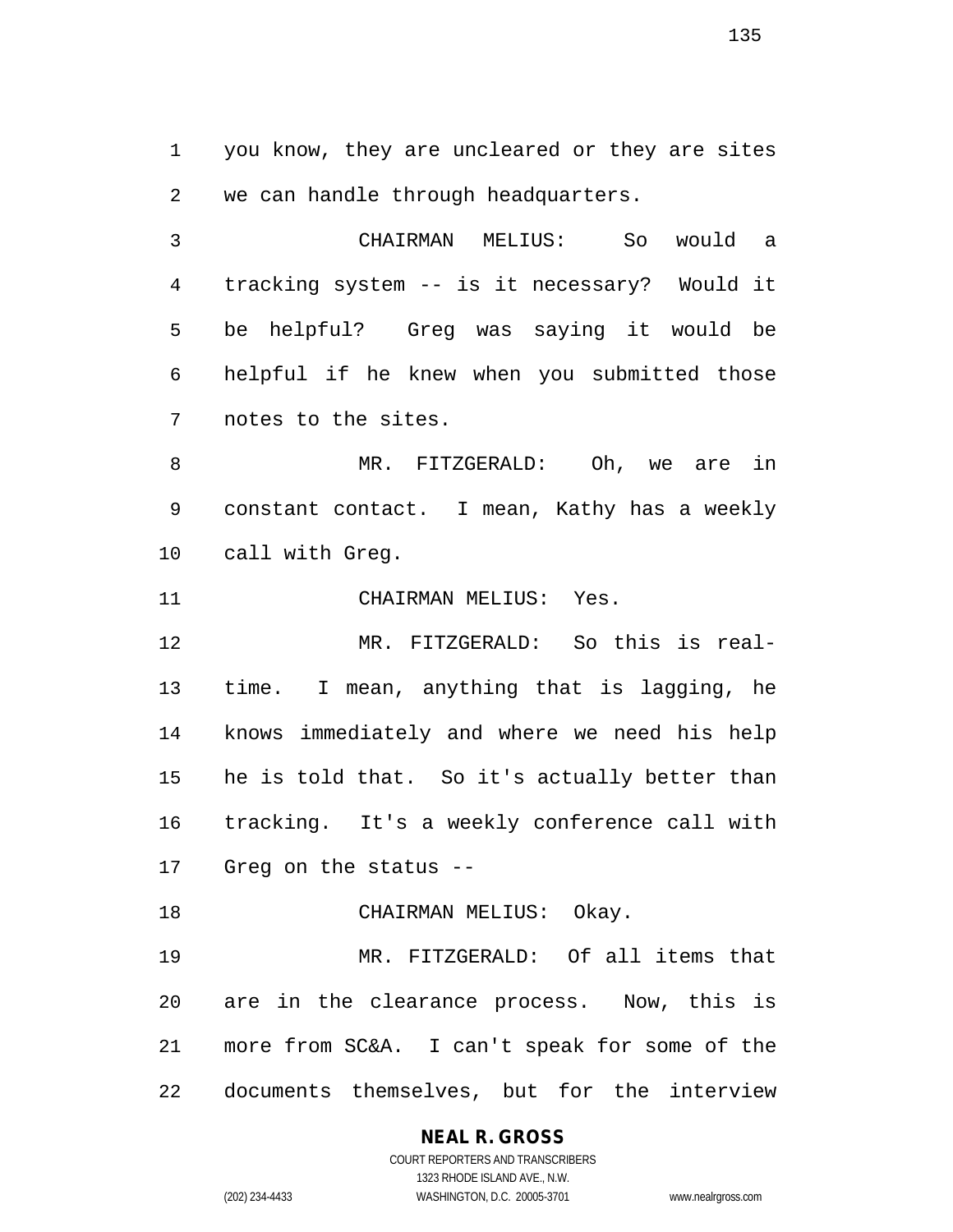notes and things like that --

 CHAIRMAN MELIUS: Okay. MR. FITZGERALD: Real-time, we were handling it that way. CHAIRMAN MELIUS: Okay. MR. FITZGERALD: Yes. I actually think it has been working relatively good. Now, I don't know if there is issues that you are seeing that we are not seeing, but -- CHAIRMAN MELIUS: Somebody was seeing - MR. KATZ: Yes, I can speak to this a little bit. I mean, this has come up at several Work Group meetings. And, Phil, I think you have actually raised it. So where at least some set of interview notes is 6 to 12 months and it hasn't -- and they haven't come through yet. So it probably is a very narrow subset that -- of situations where it applies to and I guess I would at least ask for those very narrow situations where we are having

**NEAL R. GROSS**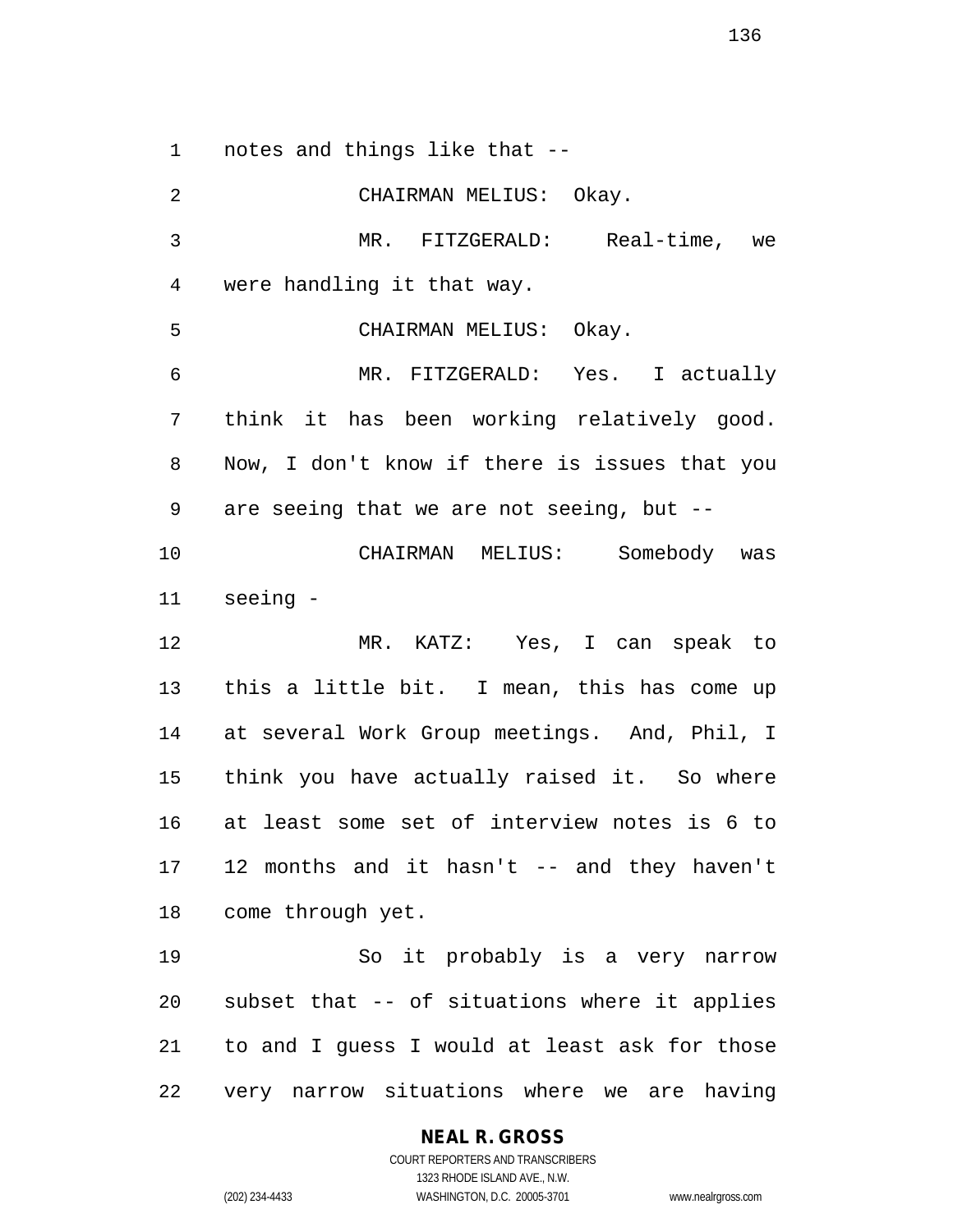problems, maybe we want to track those, so we can report to Greg formally on those.

 MR. FITZGERALD: A rather infamous example from last year, it was my interview notes, as a matter of fact, it took almost a year to get them out. I think it was Pantex. That was the situation, I think, that has gotten better, but that was a real problem a year ago.

 CHAIRMAN MELIUS: Phil, you had a -- is there another example of an issue? MEMBER SCHOFIELD: There has been

a number of things that have happened.

14 CHAIRMAN MELIUS: Okay.

 MEMBER SCHOFIELD: That was the extreme examples. But we have had some other notes that Kathy has taken at some of the worker meetings and interviews we have done that have set out there for five, six, seven months before they came back.

CHAIRMAN MELIUS: Yes.

MR. FITZGERALD: Yes, I mean, we,

**NEAL R. GROSS** COURT REPORTERS AND TRANSCRIBERS

1323 RHODE ISLAND AVE., N.W. (202) 234-4433 WASHINGTON, D.C. 20005-3701 www.nealrgross.com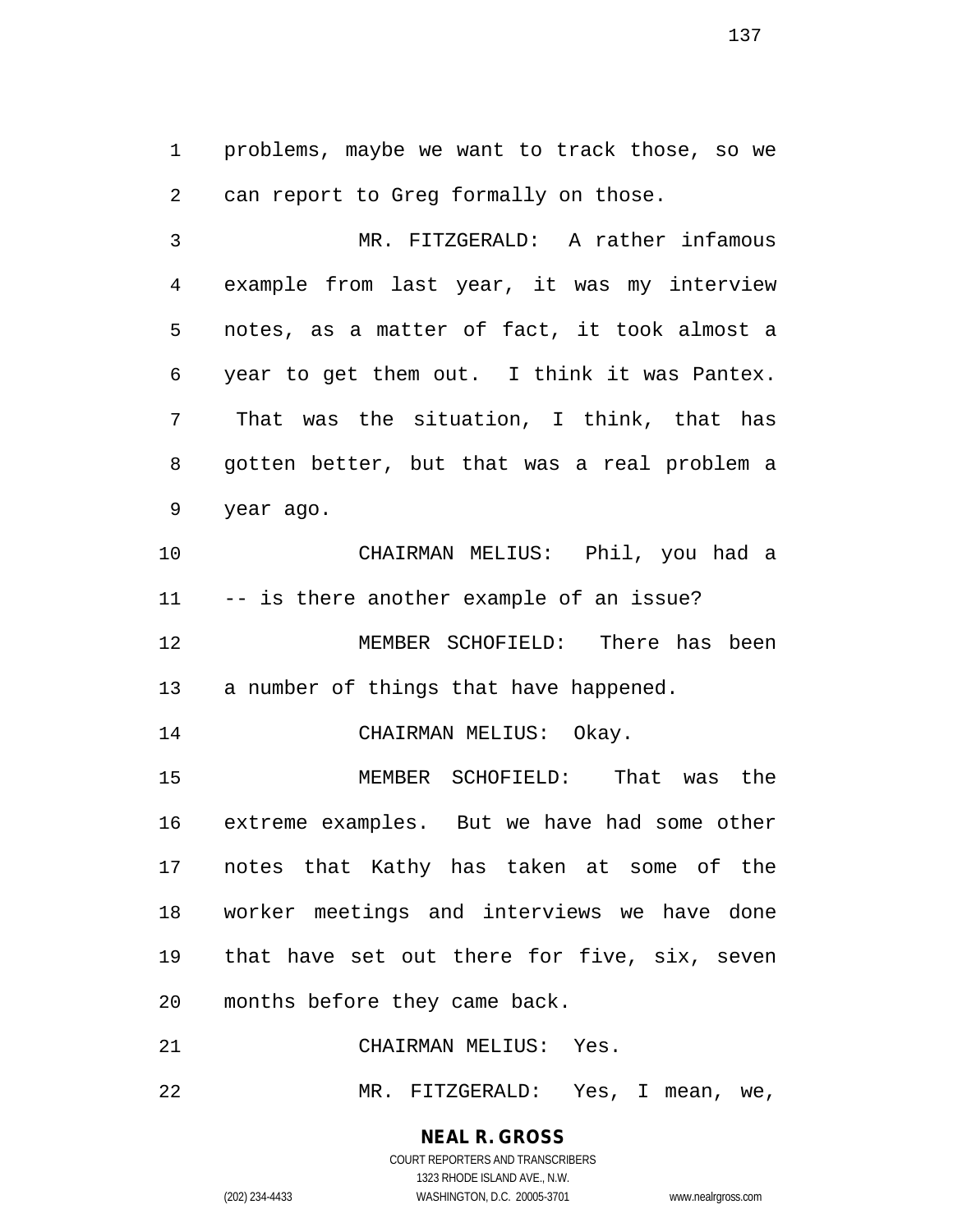in fact, have gone to Greg and had DOE headquarters intervene with the site. It's almost always the site that is holding it up. And, you know, that's the best we can do is get DOE to intervene with the site and try to figure out what the problem is.

CHAIRMAN MELIUS: Yes.

 MR. FITZGERALD: And we don't wait until it is six months in. We start doing that within a couple of months. And it just takes time to -- I guess for the long arm of headquarters to have the impact we want at a particular site.

 But it's really a couple of sites. Am I right? They are getting a little better.

 MR. LEWIS: Yes. And I mean, yes, I think the only thing is it's tough for me. And as Joe said, I do speak weekly with Kathy and Joe and representatives from, you know, NIOSH and ORAU as well. But without a formal tracking system, it can sometimes be tough

# **NEAL R. GROSS**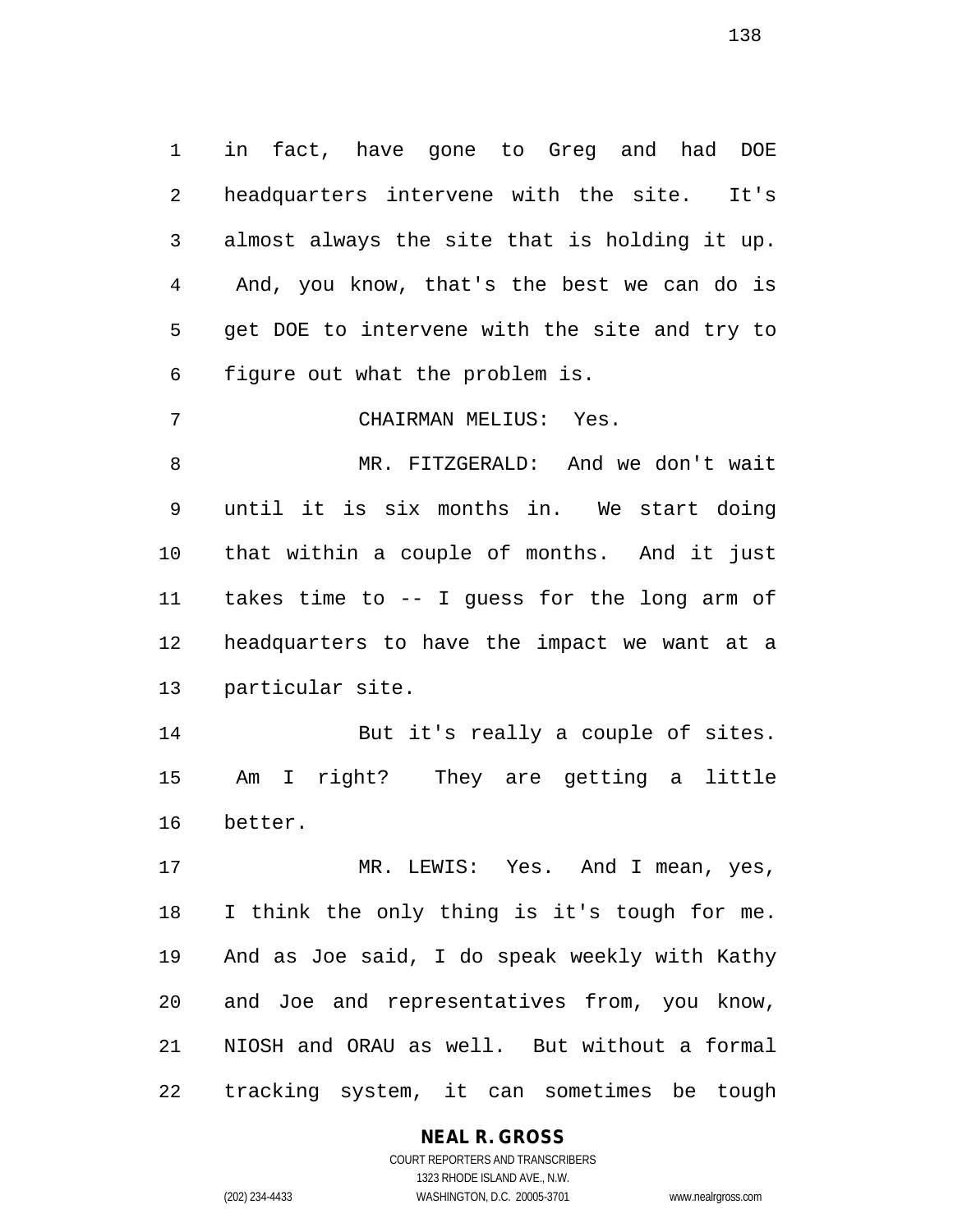just for me personally and my staff to track what is going where.

 I mean, from one site there can be, you know, interview notes from, you know, three months of visits and there could be, you know, 20 interviews each time. And then there is the, you know, interview summary, the interview reviews where the individual will actually confirm what they, you know, said. So there is a lot of different

 things flying all over the place. That's why it sometimes is difficult. And I'll hear well, we received some, you know, interview notes from Sandia back. Oh, great, I'll check that one off my list.

 Then a month later I'll hear well, you know, there were still some set of interviews from Sandia that we didn't get back. So, you know, I think it may be -- but sometimes without a formal tracking system, it would be difficult.

22 1f I were to see, you know, this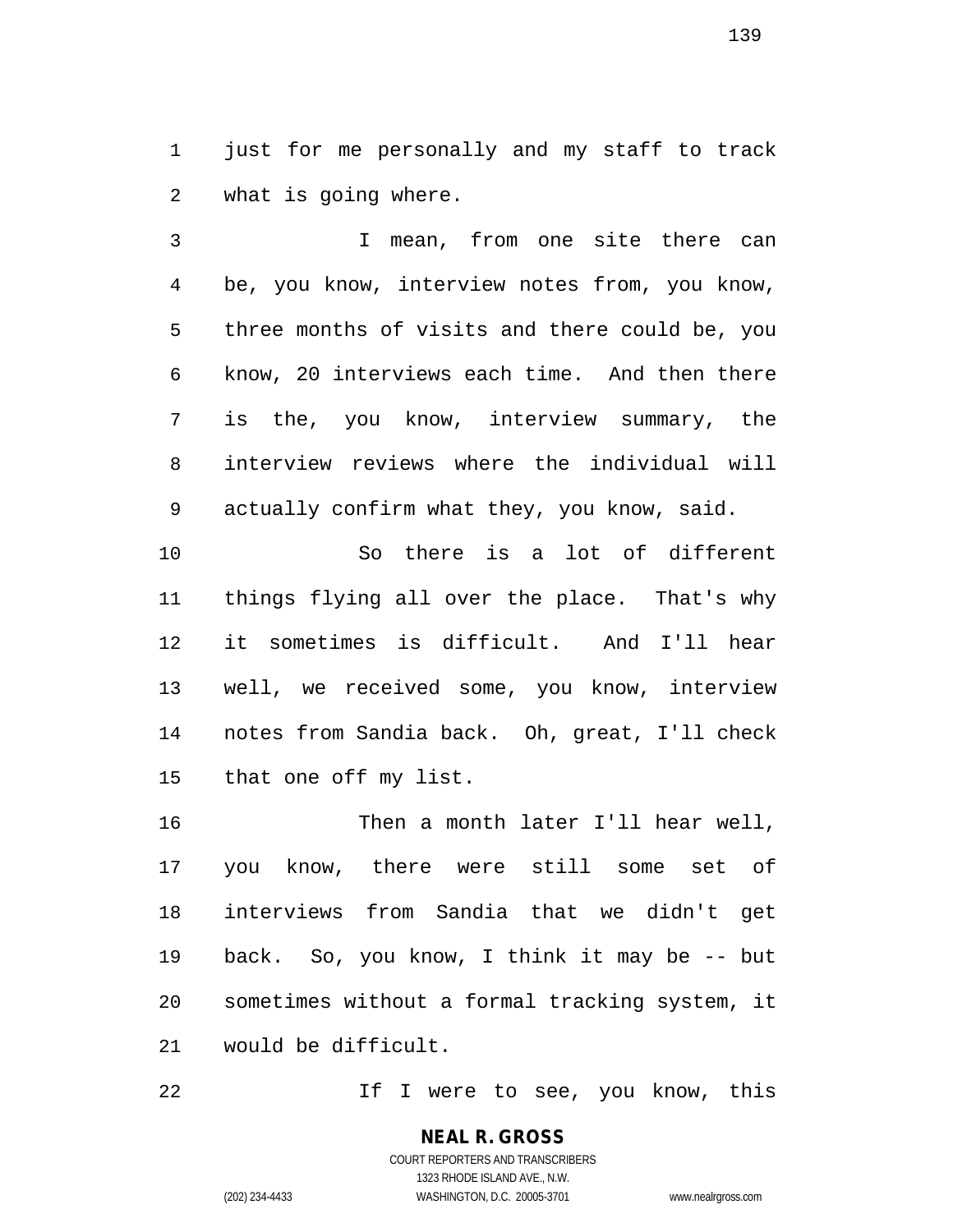set of this date, I would also know -- you know, I could also end up calling a site sometimes and say, you know, SC&A or NIOSH is still waiting on one of the, you know, interview sets. They say which one and I'm not even sure which, you know, set, from which visit and which individual.

 So it might be helpful with a little bit more formal tracking system. Again, I would be glad to talk with both SC&A and NIOSH as to the most efficient way to do that and whether it is, you know, really necessary.

 CHAIRMAN MELIUS: Well, I would say let's do it, because I think from the Board's perspective to try to keep track of this, it would be helpful. And at least for the problematic sites or the ones we, you know, where this -- we know there has been delays and there is problems.

 So I'll let you, you know, maybe, SC&A, NIOSH and DOE work something out, so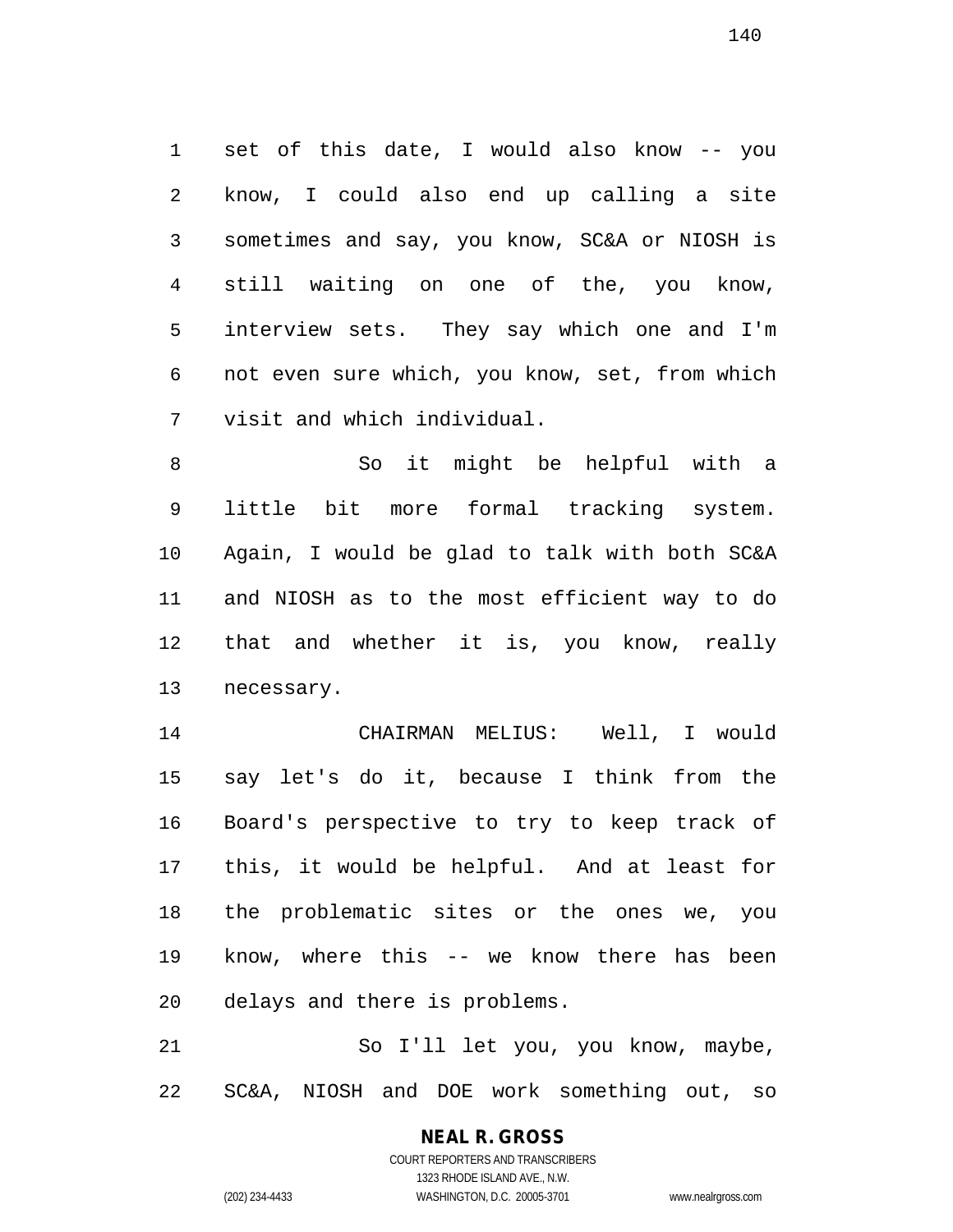that we can follow this.

 MR. FITZGERALD: Yes, and I wouldn't think this is a real -- we have our own internal tracking, as far as that goes. CHAIRMAN MELIUS: Right, right. MR. FITZGERALD: But as far as an omnibus system, that's something that would be easily cobbled together. CHAIRMAN MELIUS: Right, right, exactly. 11 MR. FITZGERALD: Yes. CHAIRMAN MELIUS: I don't think it's asking a lot, right. Okay. Thanks. Other questions for Greg? If not, thank you very much. MEMBER SCHOFIELD: You just got through saying the same thing I was going to do. CHAIRMAN MELIUS: Okay. I'm sorry. Okay. Next on our agenda is the GE Evendale SEC petition. I think that's Stu. MR. HINNEFELD: Well, good morning

**NEAL R. GROSS**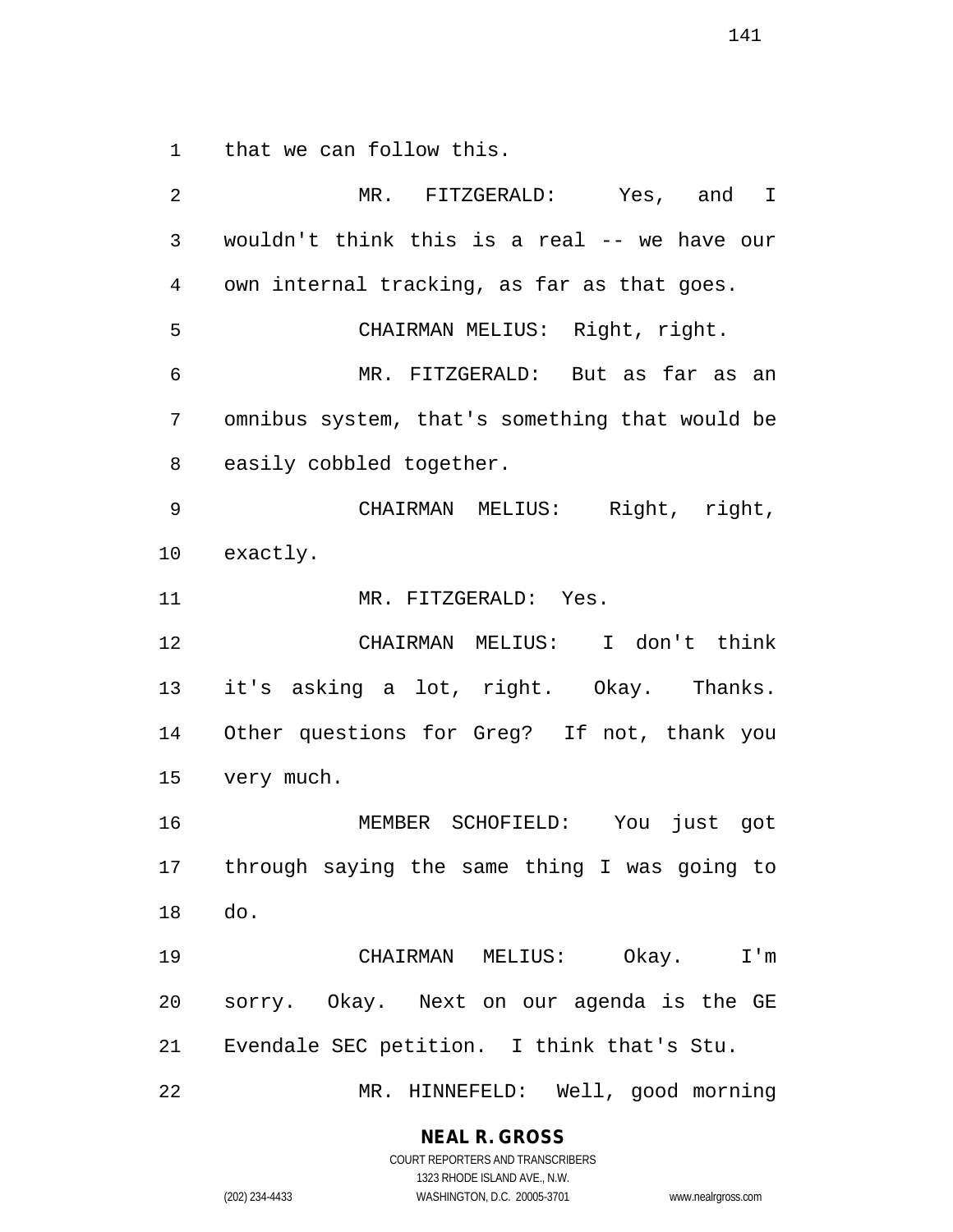again. I'm here to provide, essentially, an update on the work we have been doing researching the General Electric Site in Evendale, which is Cincinnati, Ohio.

 A little bit of the, you know, history of the petition. We initiated and 83.14 petition back in December. This was during our push to finish old claims or finish -- get all the claims within one year-old by May of this year. And so it was one of those final sites we were trying to wrap up the research on.

 And so we reached the conclusion for December that we didn't think we had enough information to do dose reconstructions with sufficient accuracy and presented that then to -- well, sent the cannot reconstruct letter to a particular claimant.

 They then submitted a petition that we qualified and then an Evaluation Report followed shortly thereafter, because we, essentially, had done the research anyway

## **NEAL R. GROSS**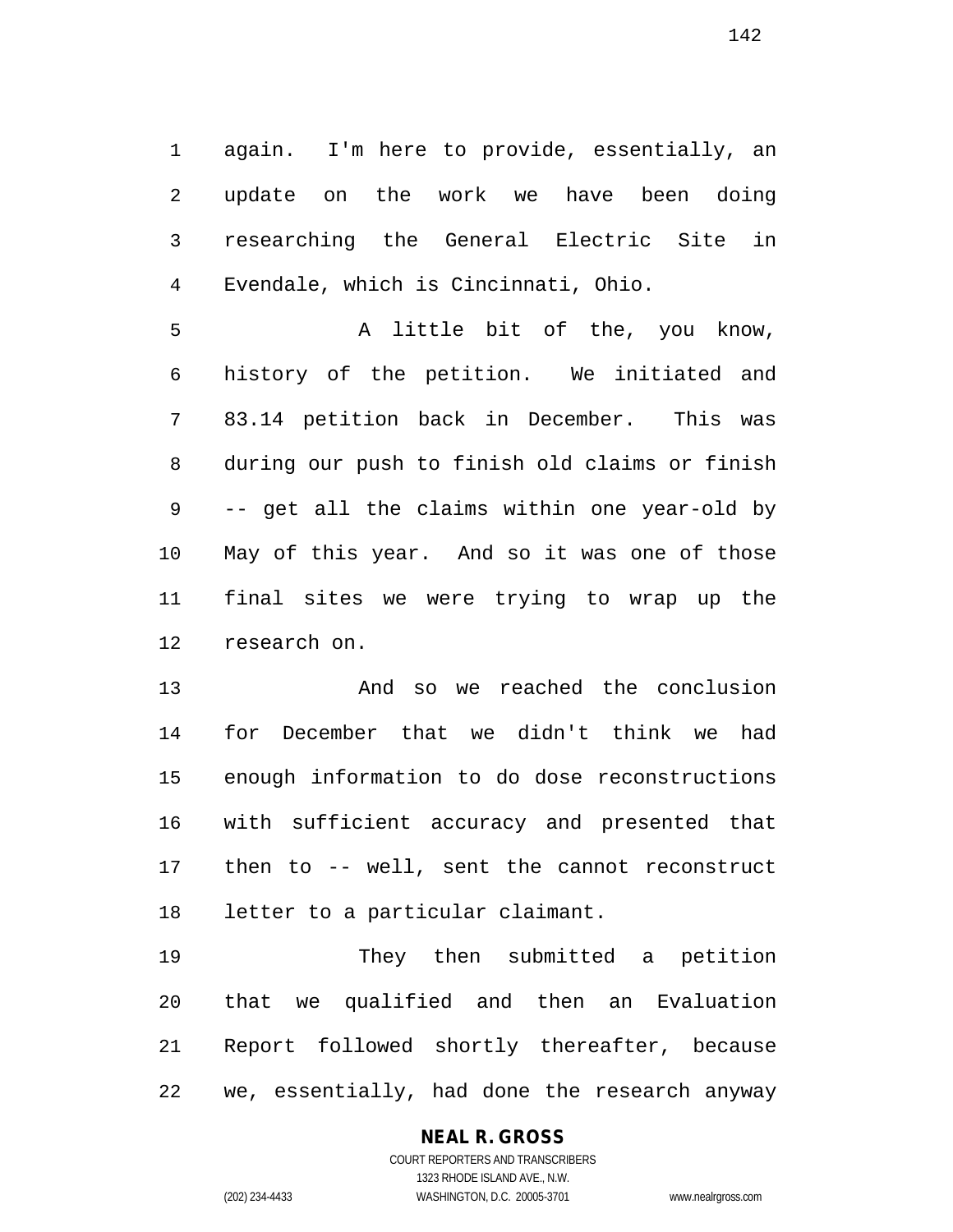already.

 The site of GE has kind of a long history of radiological work. Only some of which right now is considered covered under our program.

 The covered period for the program is from 1961 through 1970. But prior to 1961, General Electric, at that location, was working on the Aircraft Nuclear Propulsion Project at -- starting in 1951 in an area of the site that was known as Air Force Plant 36. I think the Defense Department had some involvement in this, so it's a 68 acre portion of the much larger GE Aircraft Engine Plant.

 The Aircraft Nuclear Propulsion Project was terminated in 1961, at least GE's involvement in it was. And the facility where it had been housed was then turned over, was occupied by -- essentially, it was work for AEC. It was actually occupied by AEC, but GE then took -- but AEC did take some sort of use permit or engaged in some sort of use permit

## **NEAL R. GROSS**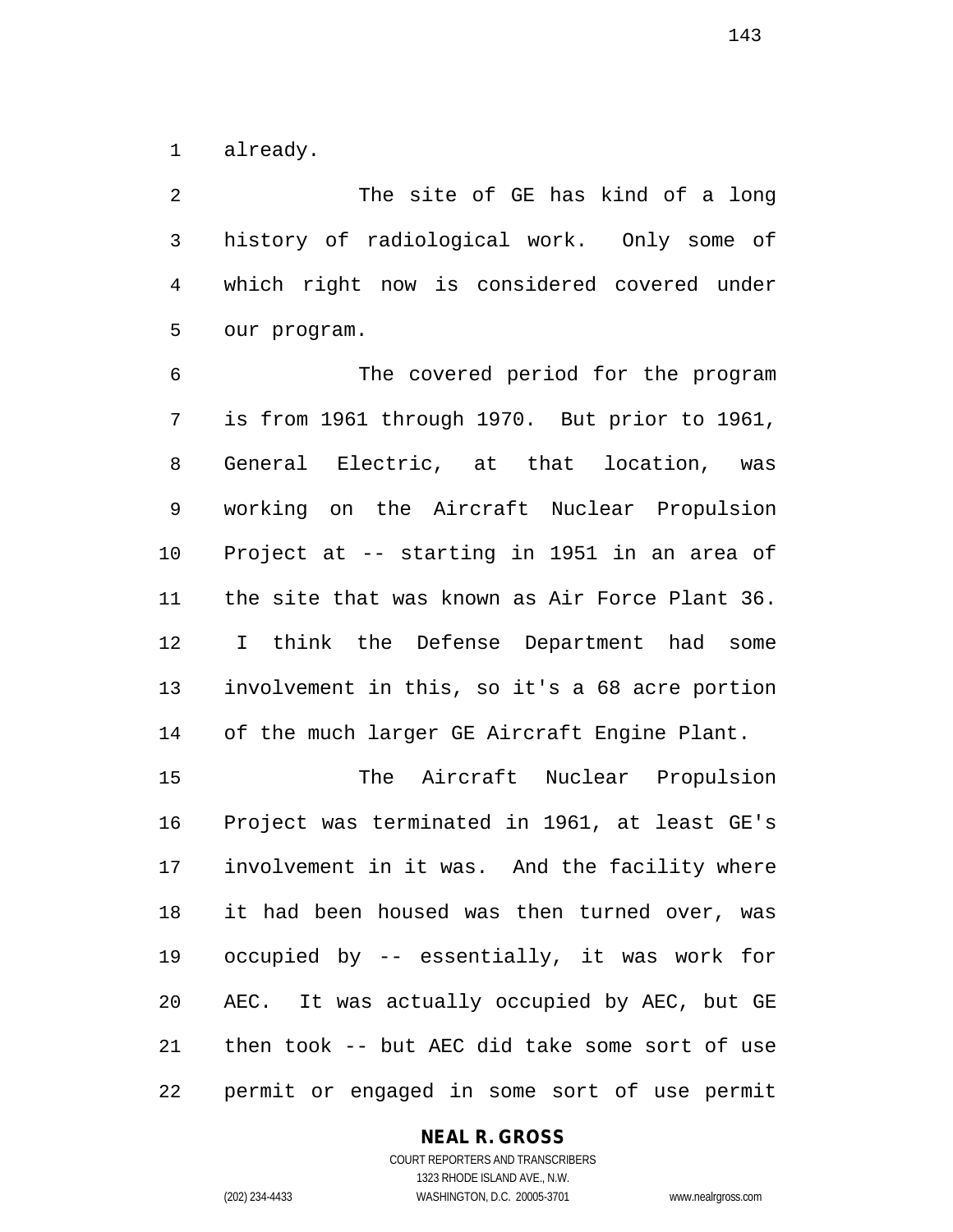with the Air Force and that's apparently what was decided that put it into the covered arena was that AEC interest in that part of the facility.

 And it is classified on the designation page as a DOE facility, not an Atomic Weapons Employer.

 So during the '60s and '70s, we don't have a lot of real specific information about what they were doing, but it seemed to be reactor material testing and fuel testing kind of things during that period. But we haven't managed to find a lot of detail about what they did.

 In 1970 then the facility was turned back over to the Air Force, this particular part of the plant. So that then, as of current thinking, is what ended the designation period.

 A little bit of the status of the claims here. I have talked about -- some of these were mentioned peripherally in my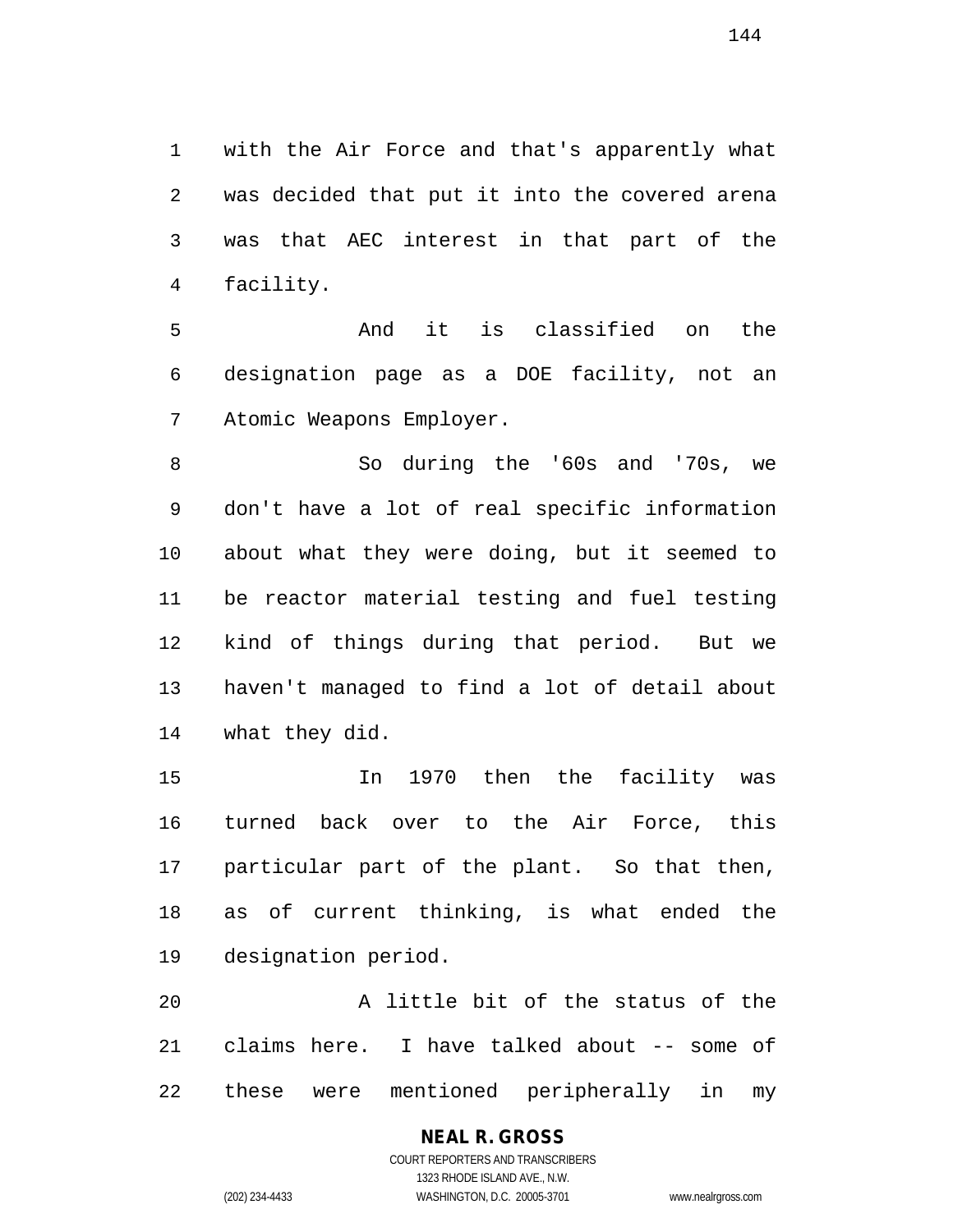original -- in my previous presentation.

 We have about 160 claims. Those numbers, you know, can change on any given day. 120 of those are active. We would guess the others were pulled. Some of these, a lot of people have joint employment several places, so they will have employment at GE and other places that may have been pulled for some other SEC or it may have had a dose reconstruction done, something like that.

 Well, there they are, 29 were pulled and 11 were completed. And there is a little breakdown of some of the claims. You know, we've got some claims that have been there quite a long time. They came in early in the program and, of course, it took us a long time to get around to researching this site and trying to finally reach a conclusion on this site.

 And so those have been here -- some of them have been here quite a while. And then there are still some new ones coming

# **NEAL R. GROSS**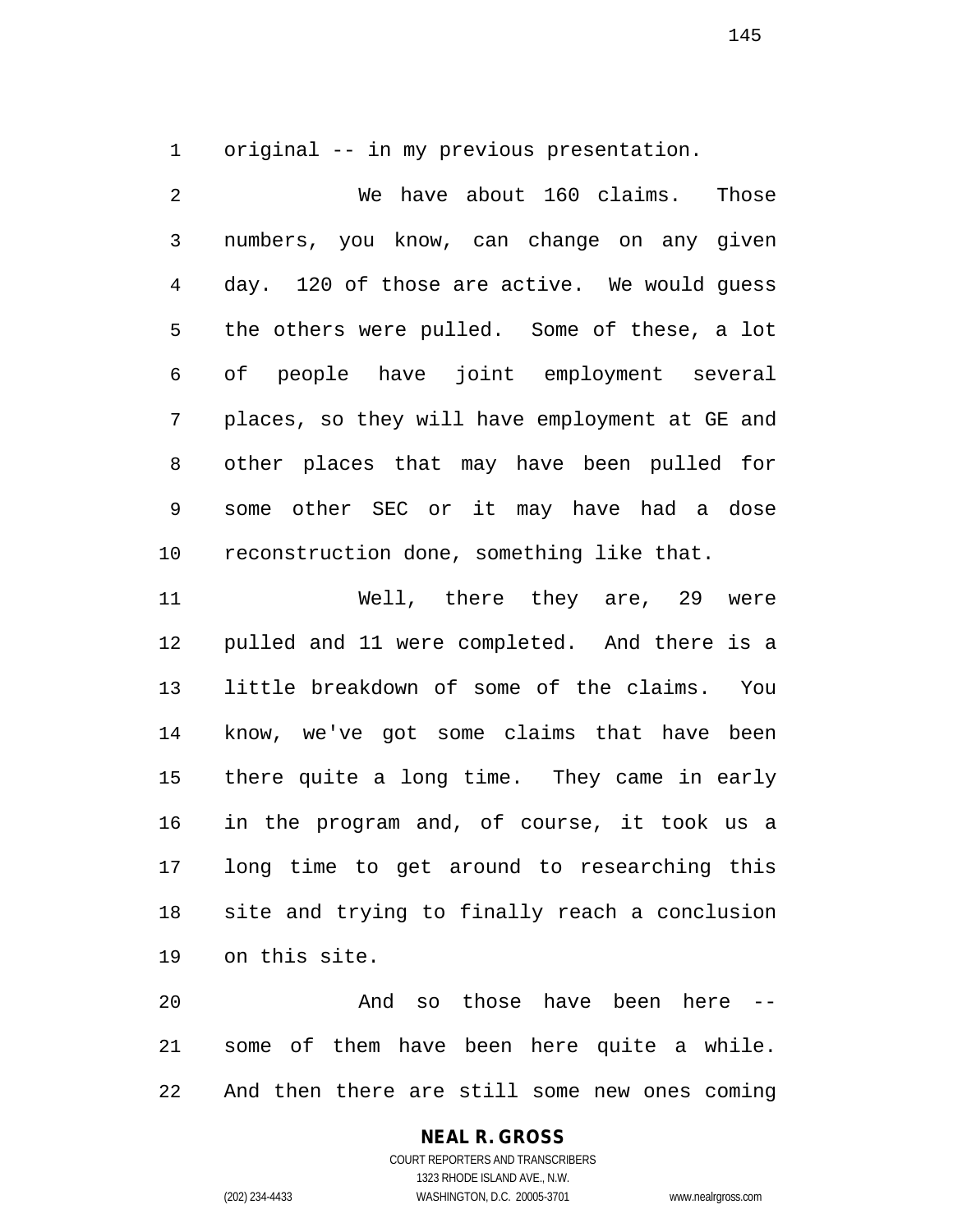in as well.

 I sent to the Board Members last week kind of a longer chronology of history of research there. It's kind of an extensive one. We don't normally go through in that much detail, so I have a little bit of a summary here.

 We have been to the GE facility at Evendale, GE headquarters, a particular area of GE or division headquarters at Schenectady that is connected. The specific portion of GE that did the work at Evendale or this work in '61 to '70 is actually now a part of GE, which is headquartered in the United Kingdom.

 And so we approached them in the United Kingdom as well and then Iron Mountain is just a storage, commercial storage operation. And the people in the United Kingdom, I believe, are the ones who referred us to Iron Mountain and gave permission for Iron Mountain to give us what they had.

So we have been to all those

**NEAL R. GROSS** COURT REPORTERS AND TRANSCRIBERS

1323 RHODE ISLAND AVE., N.W.

(202) 234-4433 WASHINGTON, D.C. 20005-3701 www.nealrgross.com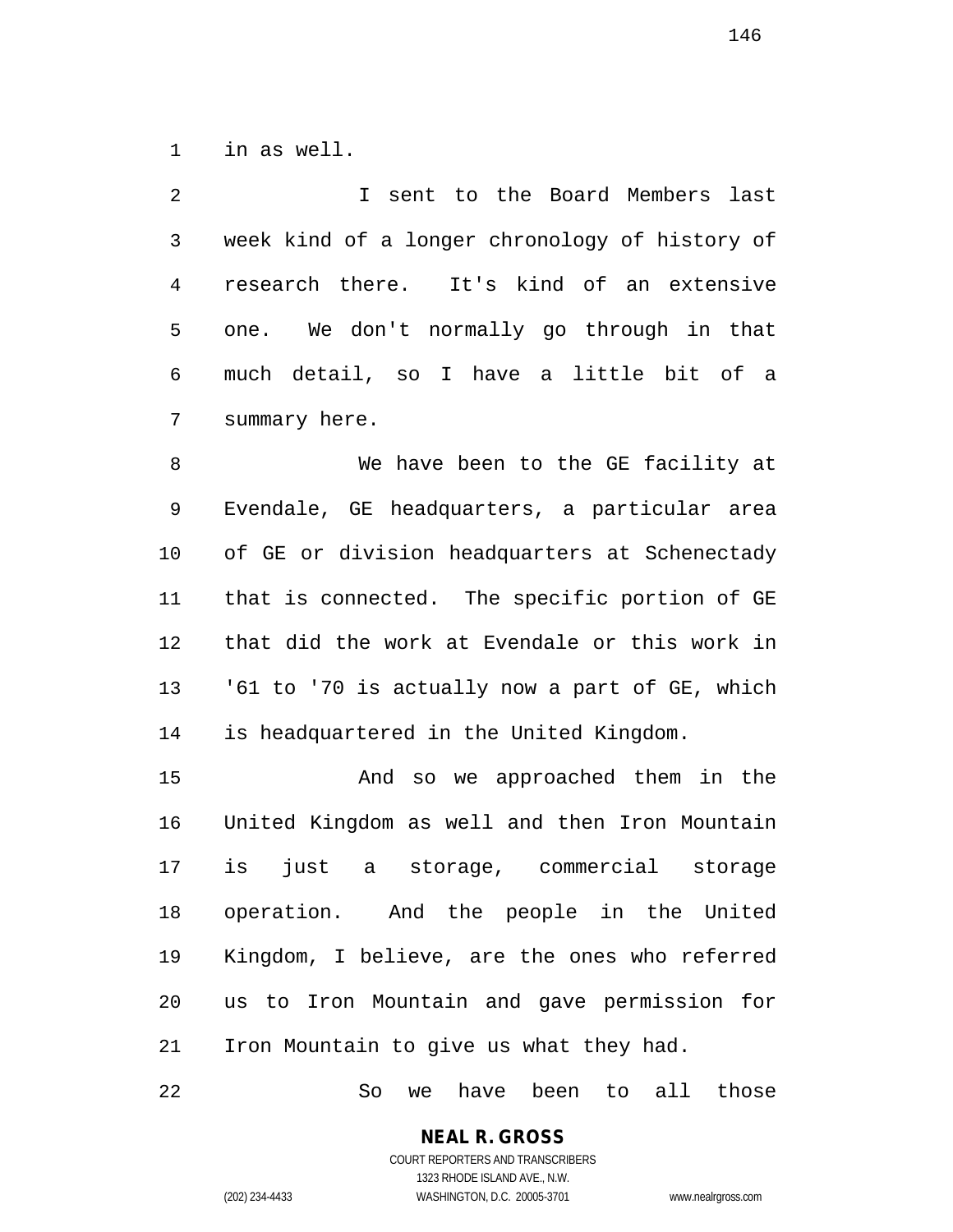places. We have been to the Ohio Department of Health, OSTI, which is the Office of Scientific and Technological Information, that is down at Oak Ridge. Several DOE Offices, Legacy Management, FUSRAP, their FUSRAP files, Oak Ridge Office, Fernald, because Fernald apparently had some sort of relationship at some period of time with GE Evendale and the Grand Junction, which is one of the Legacy Management records holding offices.

 And we have been to several record centers, including this past summer. We were at the NARA facility in College Park, Maryland looking at records that have never been declassified. I don't think they were classified any more. We went there and we retrieved this summery everything from College Park that related to GE.

 You know, it was declassified and we got it. And it turns out, essentially, all of it pertained to the period of time before 1961 or after 1970.

## **NEAL R. GROSS**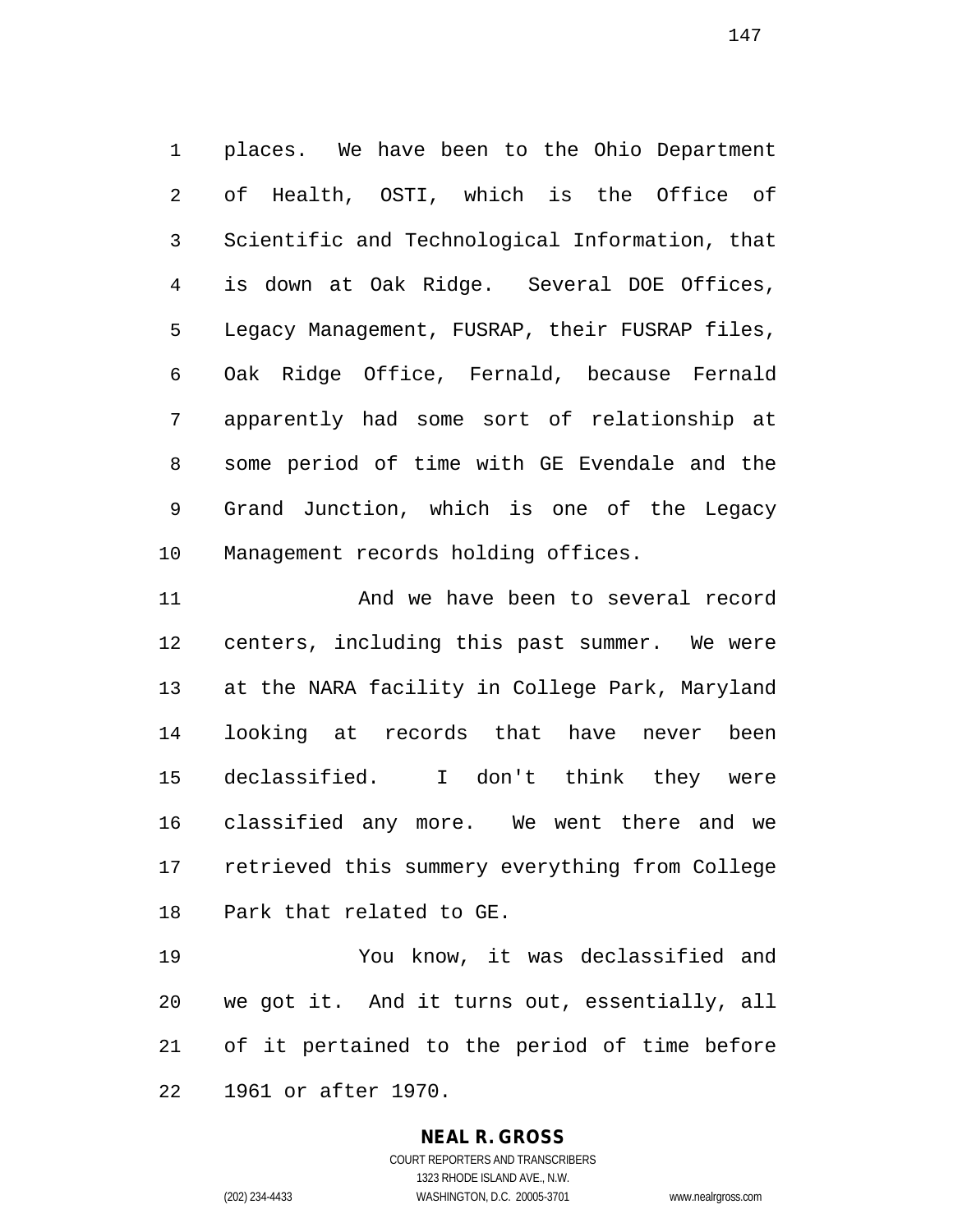Just a little summary of the amount of documentation we have managed to gather and places it came from. We have also done some additional interviews. The personnel interviews, the 45 additional total attendees in two group interviews, those were conducted this summer. There were additional -- seven individual interviews performed this summer since May, additional information trying to find a way to identify what subset of the population GE -- how can we identify a subset of the population, essentially, what we were looking for or perhaps any information that would allow us to do dose reconstruction.

 We did get several more documents from GE Evendale this summer. We asked for things like organizational charts, personnel rosters and things like that, which were discussed the last time we talked about GE at the Board meeting, so we pursued those.

 Again, we got mainly things that were outside. These were before 1961 or after

# **NEAL R. GROSS**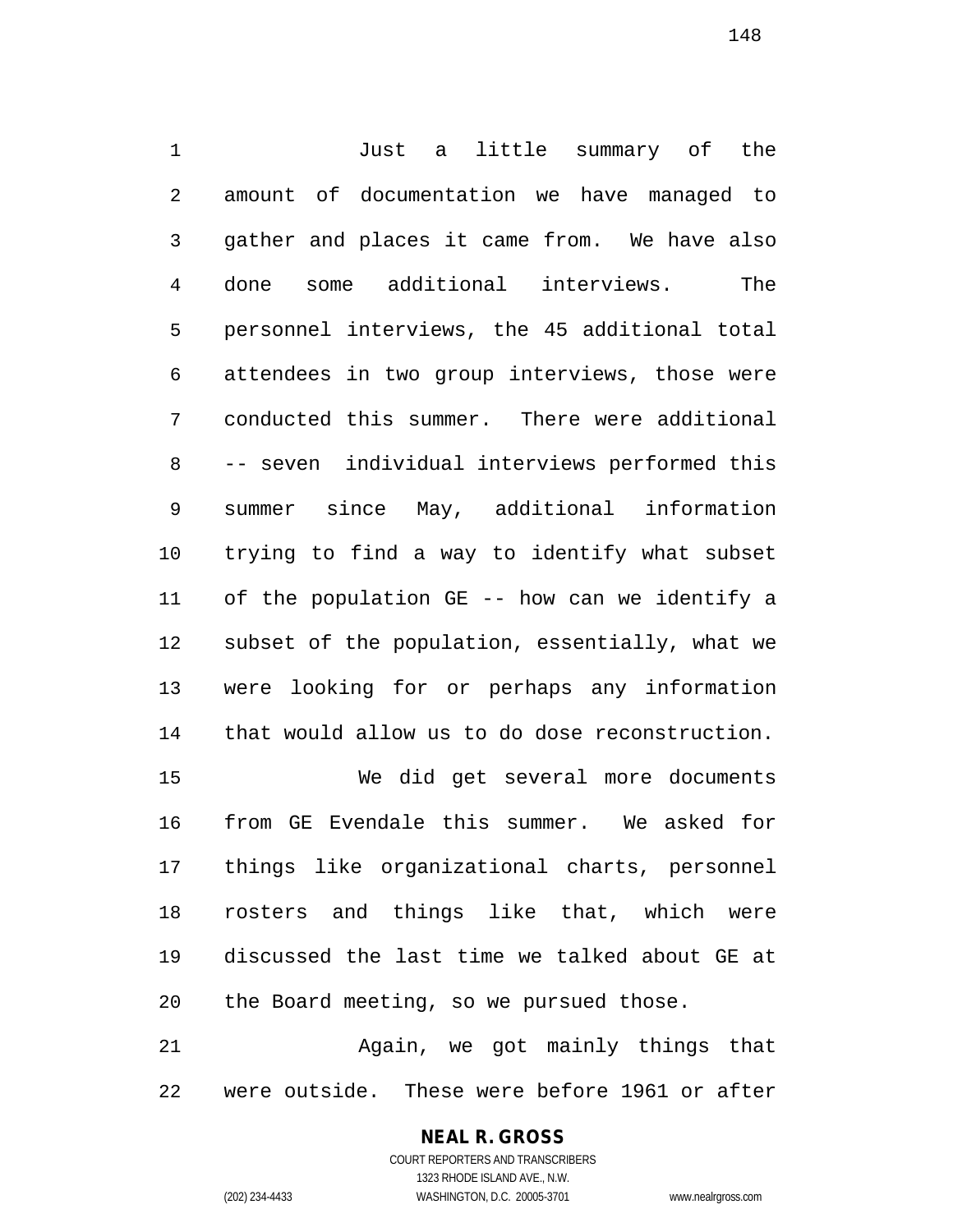1970. We were still getting information from GE last week.

 Last week on Friday, our contractors got custody of the entire set of GE's radiation -- personnel radiation exposure records that they were -- that they would use to respond to our requests. When we would ask for exposure history requests, they would go through this set of records and they would pull out the exposure history.

11 And since we got those on Friday, our contractor has compared for claimants that we got an exposure history request from GE, we compared what they sent us earlier to what was in this set and it matched page for page. But that's only about 12 people. Okay. So that's -- so we did match that.

 The time frame of these exposure records is not limited to 1961 to 1970. It covers -- it goes way back into the '50s and continues into the '70s certainly and probably later than the '70s as well.

# **NEAL R. GROSS**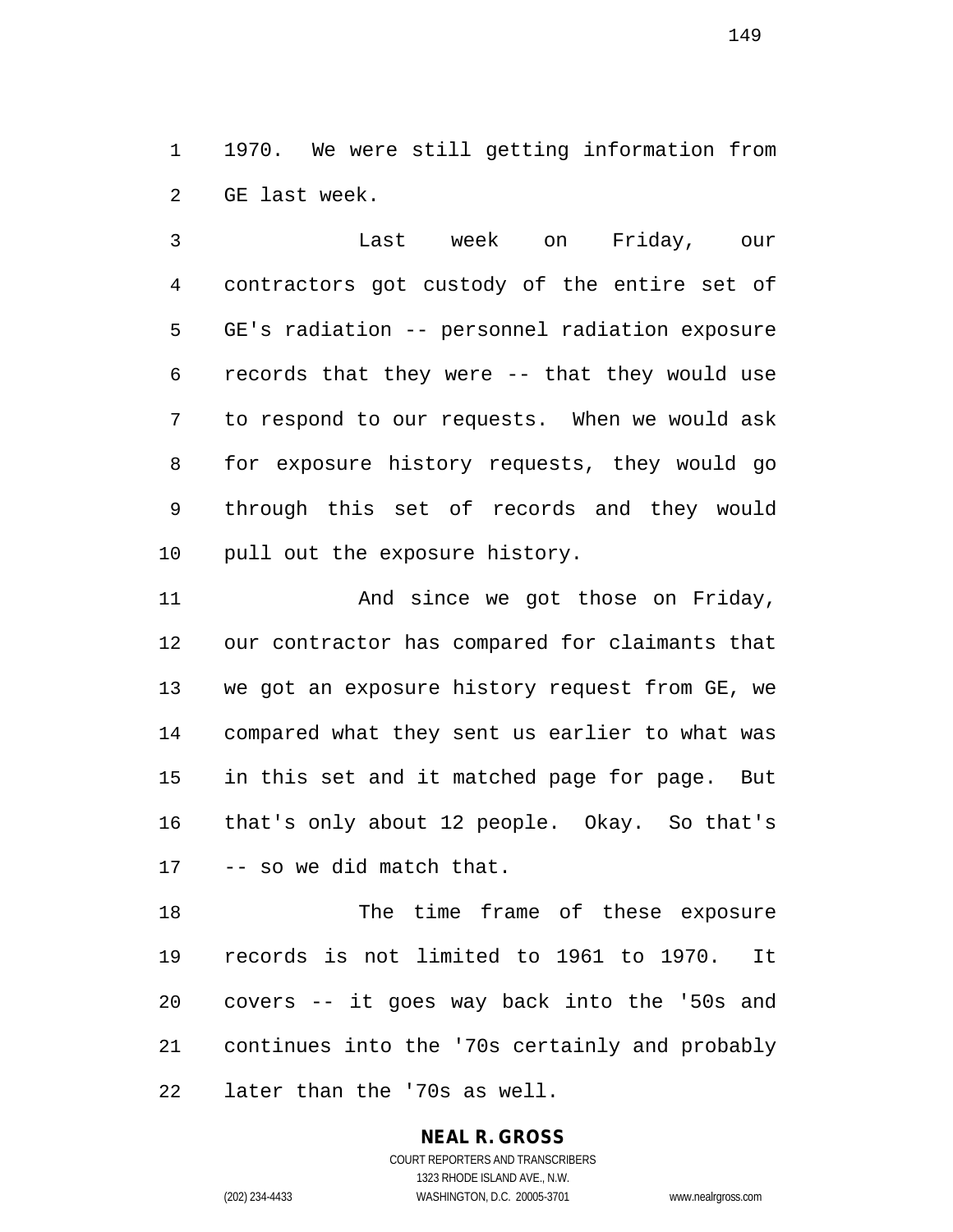So only a few, I guess how many, people have individual monitoring data, it depends on the counts. This slide says 32. I have got other counts that may be 30. People have individual monitoring, the external data of the 120 claims that are still active.

 Of those, I think it is somewhere on the order of 12 to 15 have data that is in the actual 1961 to 1970 period. The other data is outside that period. I believe we have only found one claim that has internal monitoring data. I believe that is the last count I heard.

 Most of what we found is either the aircraft nuclear propulsion things in the '50s or some work that we -- that happened in the '70s. We know they did some thorium work, for instance, in the '70s.

 And we still are at the same place where we were. We haven't been able to find sufficient information to dose reconstruction. And we have not been able to find -- well,

> **NEAL R. GROSS** COURT REPORTERS AND TRANSCRIBERS

1323 RHODE ISLAND AVE., N.W. (202) 234-4433 WASHINGTON, D.C. 20005-3701 www.nealrgross.com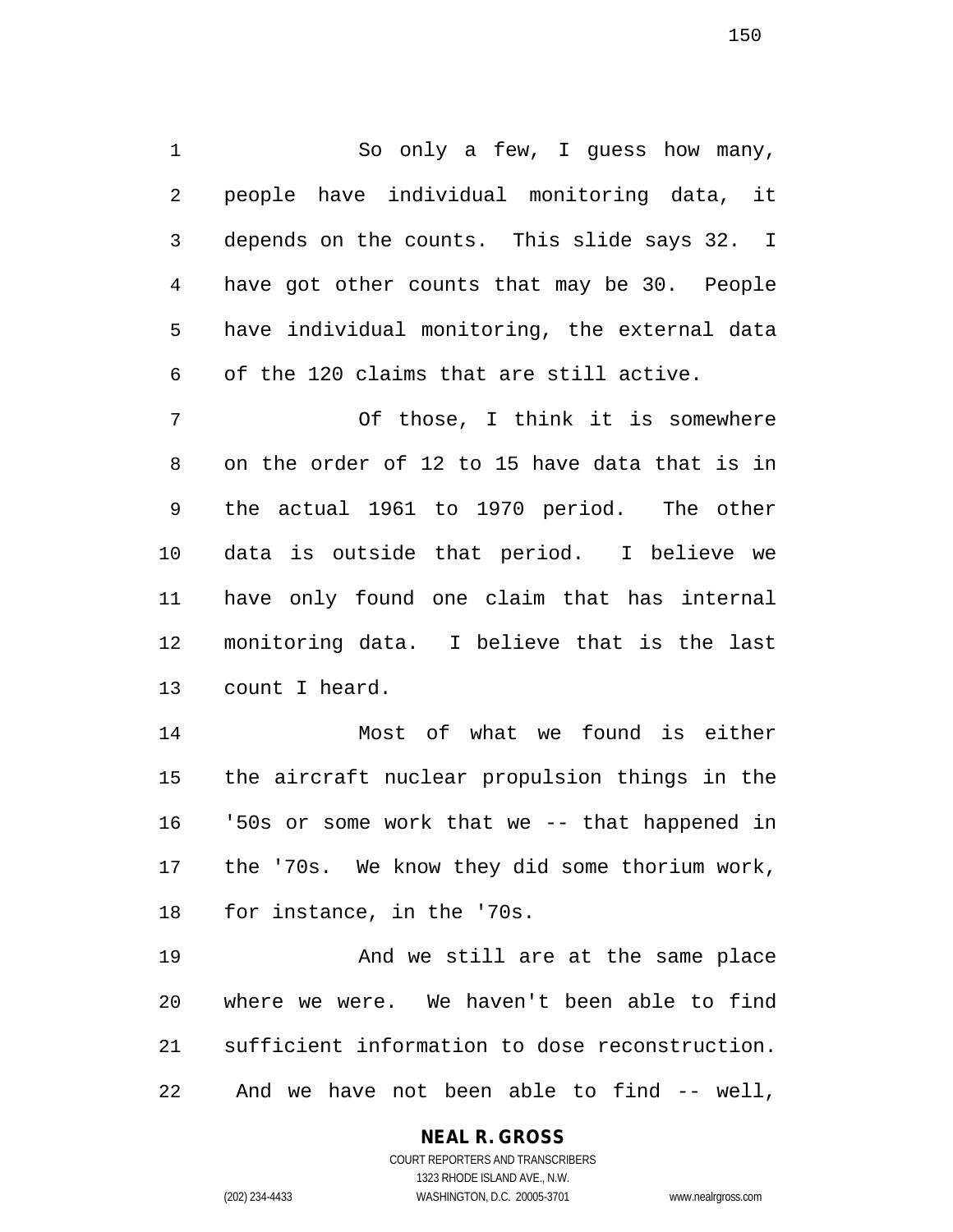let me just go through the slides.

 We haven't found anything, any records that would allow us to simply draw a line or fence off the people, identify the people who were in this area of the plant separate from the plant population. We haven't got any records that allow us to do that.

 We have been unable to collect very much detailed information about the process that we did or the source-term. And so we don't really have information that we feel could even attempt to make some sort of source-term model for this period of time.

 We didn't -- when we specifically looked for materials, control and accountability records, one of the items that was suggested we found a couple of records from the '50s and I think one from the '70s. Again, nothing between '61 and '70.

 We didn't find any information that would allow us to associate job titles or

# **NEAL R. GROSS**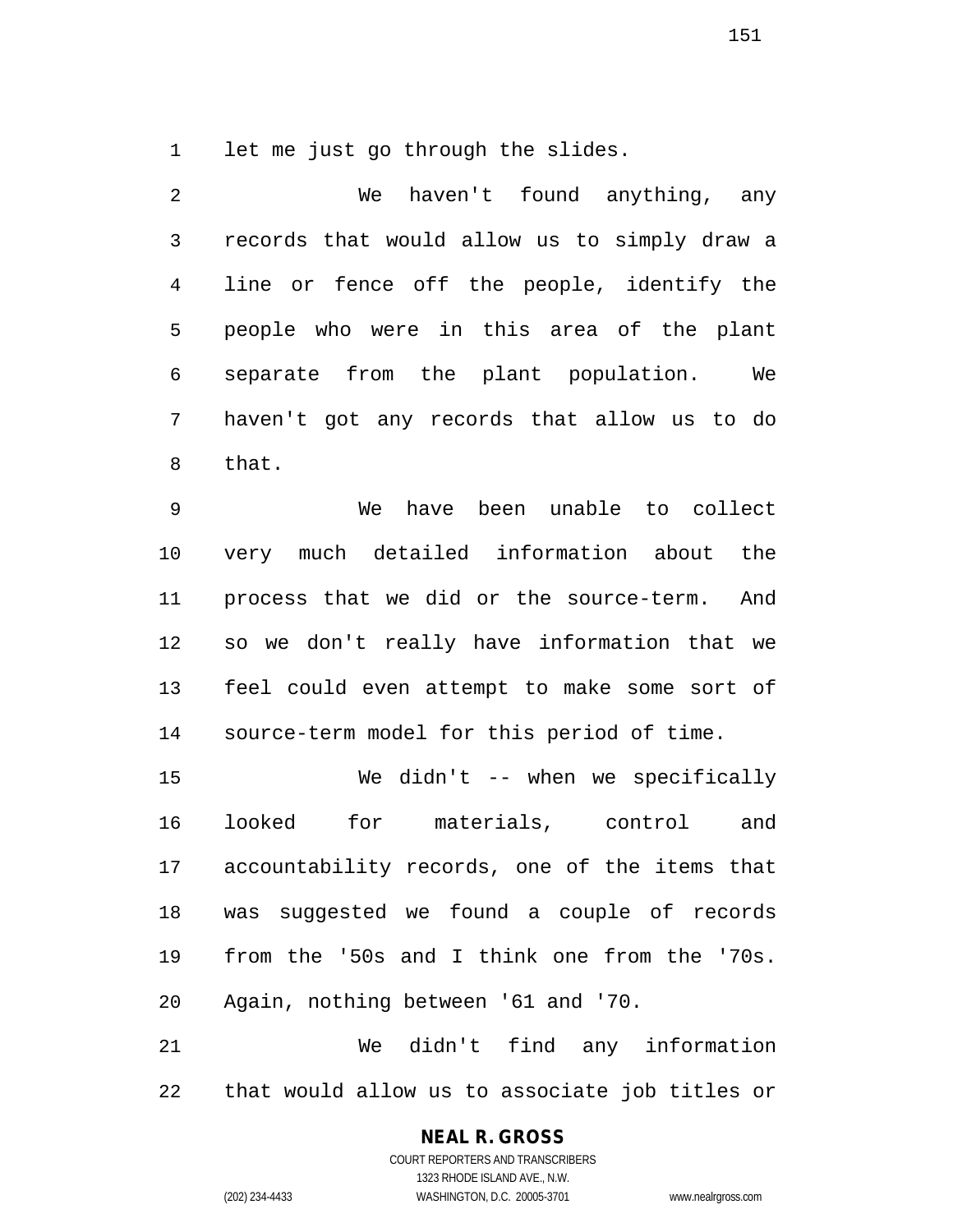other job assignments that would be specifically radiological job titles or job assignments.

 And the people that we have interviewed indicated that the building access controls were not -- or building access was not strictly controlled. And that there would be people who were not assigned to the building who would come into the building and work for some period of time. And that there were unmonitored people who worked in these buildings, at least at some time.

 Now, recall that this building was sort of -- these buildings were, essentially, a radiological area from the '50s and I think it went into the '80s. I mean, the building is torn down and gone now. There was a D&D done there. I think this building existed as a radiological facility up through and into the '70s certainly.

 And so people are recalling and so remember as they recall, we don't really know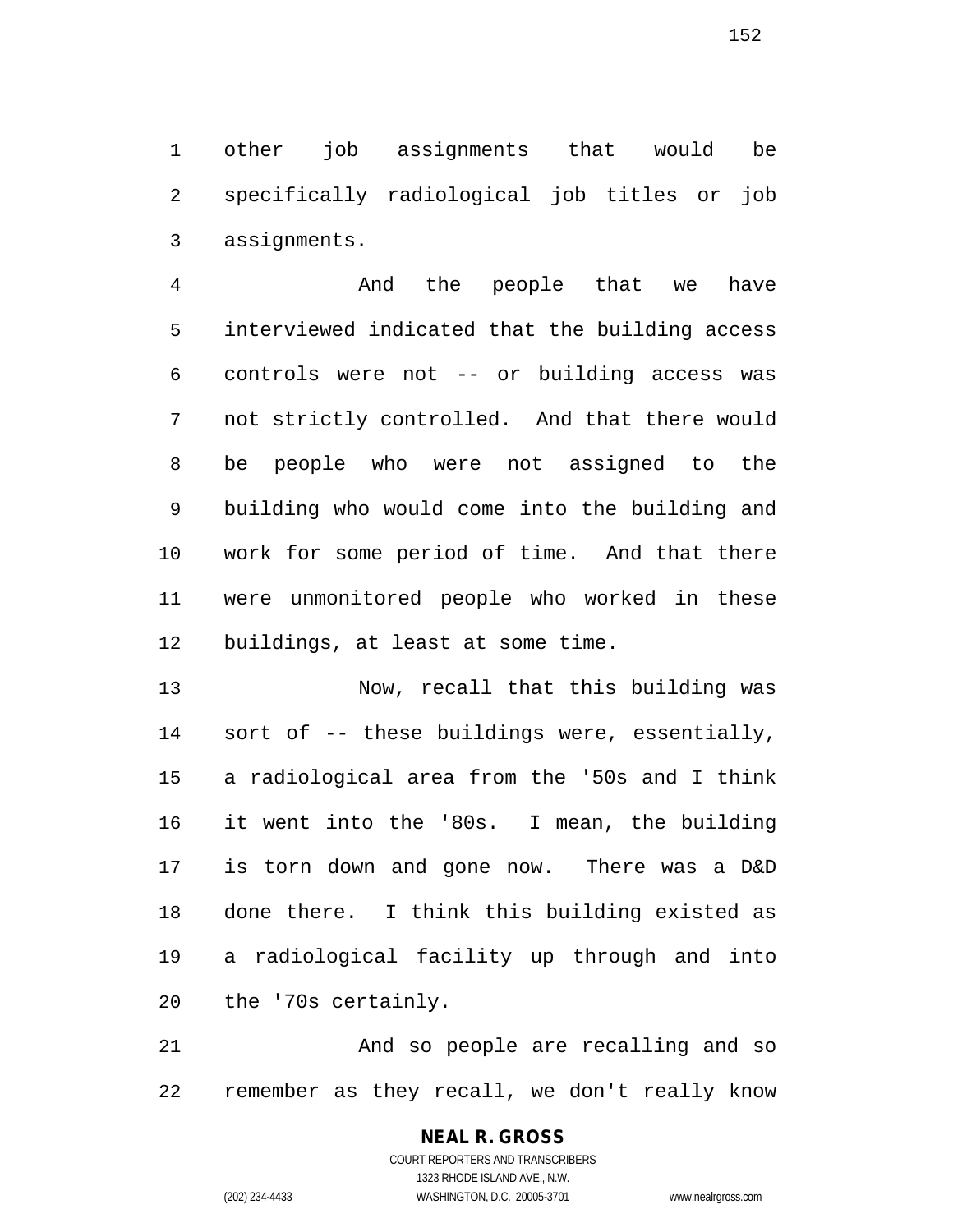for sure will they be recalling specifically the 1960 to '70 period or what. That's what we were asking them about, but you kind of wonder what people are thinking about the era they were recalling, because there was a long period when this was sort of the separate area of the plant or a different area of the plant where radiological work occurred.

 And of course, you all are familiar with the two-prong test. We are still at the position now where we don't believe we found sufficient information to do a sufficiently accurate dose reconstruction. And our rule is written such that if you reach that conclusion, then pretty much you reach the conclusion that there is the potential for health endangerment.

 In terms of what we think we can do, we believe we could probably reconstruct medical exposures using other program-wide, you know, program general documents that we have used in other places. We don't believe

# **NEAL R. GROSS**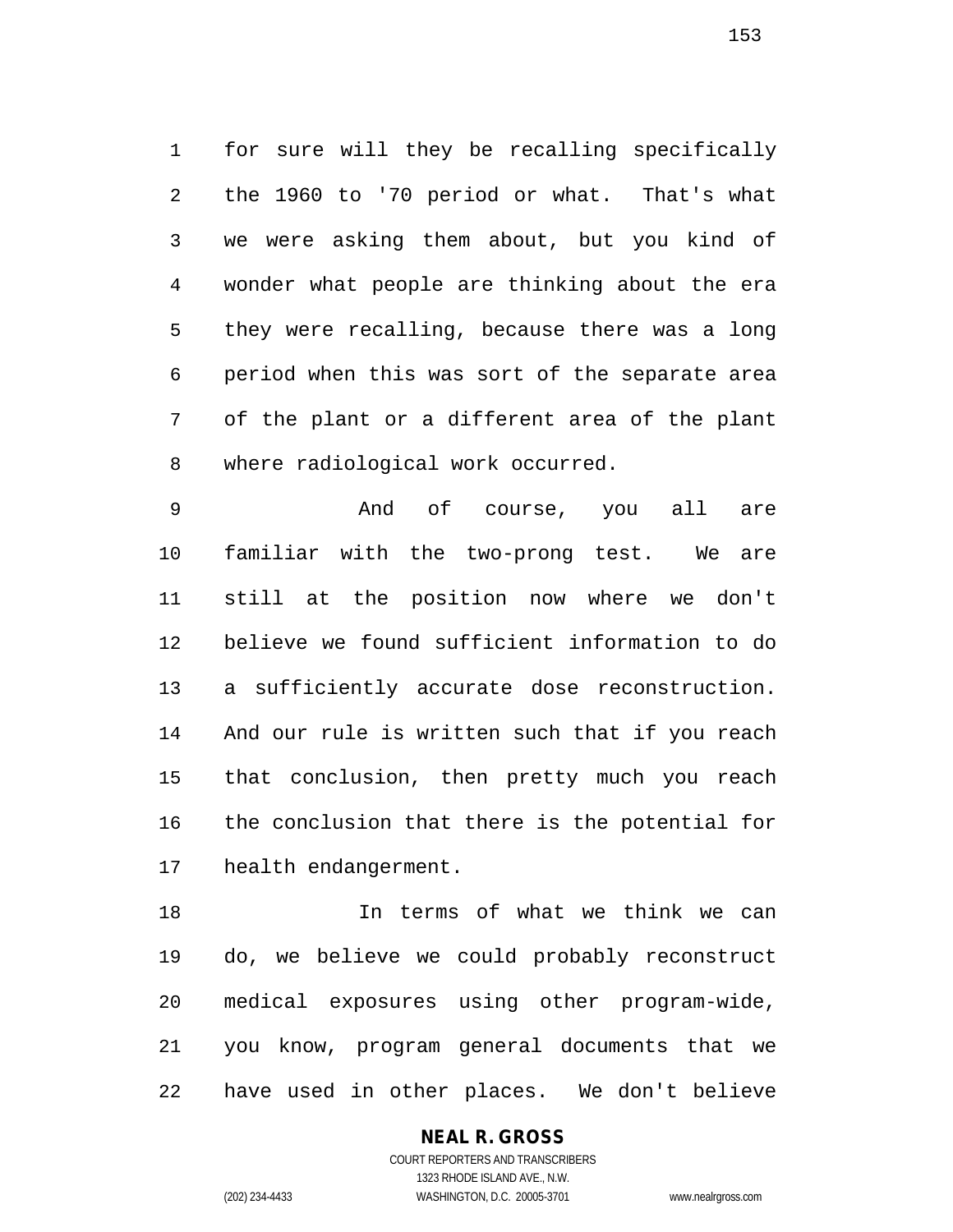we found sufficient information to determine internal doses for the workers.

 And we don't believe we found sufficient information to reconstruct the external doses for people if we don't have their exposure record. We will use any exposure information we have in an individual's exposure -- in an individual's dose reconstruction, if we have data for that individual.

 But we don't know that we could write conclusions about people who were not monitored or at least we don't have exposure records for, what their exposure might have been. I think that just says in more words what I just said about using data that we have.

18 And this was the proposed Class Definition and it is an all employees, because we didn't -- we haven't found any information to limit it otherwise.

Following on now, the story

COURT REPORTERS AND TRANSCRIBERS 1323 RHODE ISLAND AVE., N.W. (202) 234-4433 WASHINGTON, D.C. 20005-3701 www.nealrgross.com

**NEAL R. GROSS**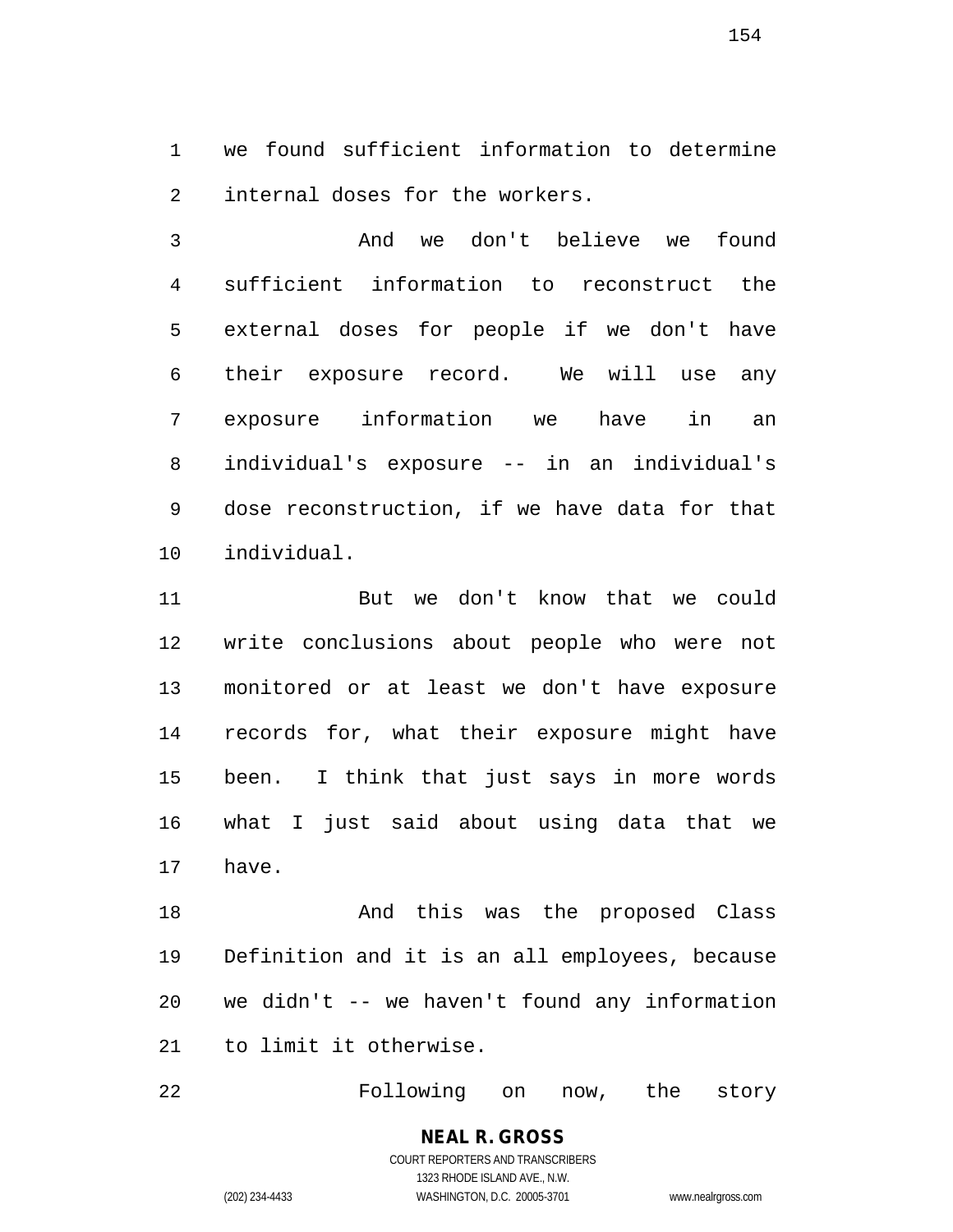continues. I know you all -- I sent you all a letter or Ted, I think, sent the letter, to all the Board Members just recently, probably this week, that we received Friday from the Department of Labor.

 Now, what prompted this was we had tried a slight variation on this proposed Class Definition and as we do with all of our proposed Class Definitions, we share those in draft form with the Department of Labor for them to talk about the administratability of the Class Definition.

 And the wording was very slight and it is based on the fact that the covered period is considered a DOE facility. It is covered as a DOE facility, not as an AWE. And it is pretty clear to all of us that GE Evendale, that whole big plant, was not ever a DOE facility.

 So there is sort of a tacit setting aside of the Air Force Plant 36 or whatever the number was, part of it in the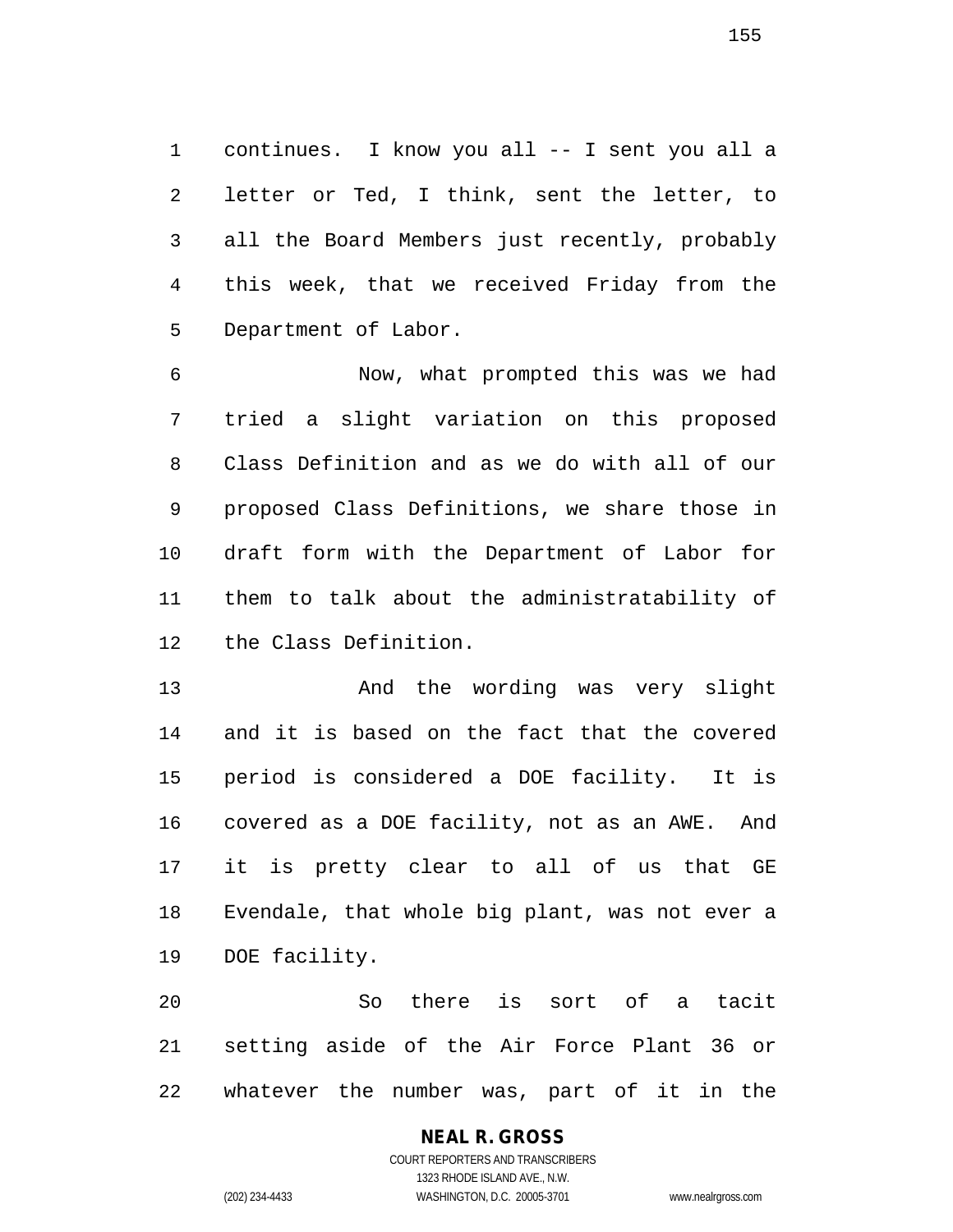designation. And so we wrote, I don't think I brought the proposed Class Definition, but-- or don't have it handy at least.

 But it was something to the effect that all employees of the covered facility located at GE Evendale "also known as Air Force Plant 36," something like that. So that's what we said what would you think about this sort of a Class, because we don't expect the Department of Labor to do anything differently than they are doing.

12 12 I mean, presumably since that is the covered facility, people would have to meet that in order to be, you know, claimants anyway. And if they -- they have since told us that they don't really have any information that will allow them to say who was at the Air Force Plant 36 and who wasn't.

 But it was just a way to work with the wording and it was then our message, at least our designation, that would go out to workers would be that if you worked in the Air

## **NEAL R. GROSS**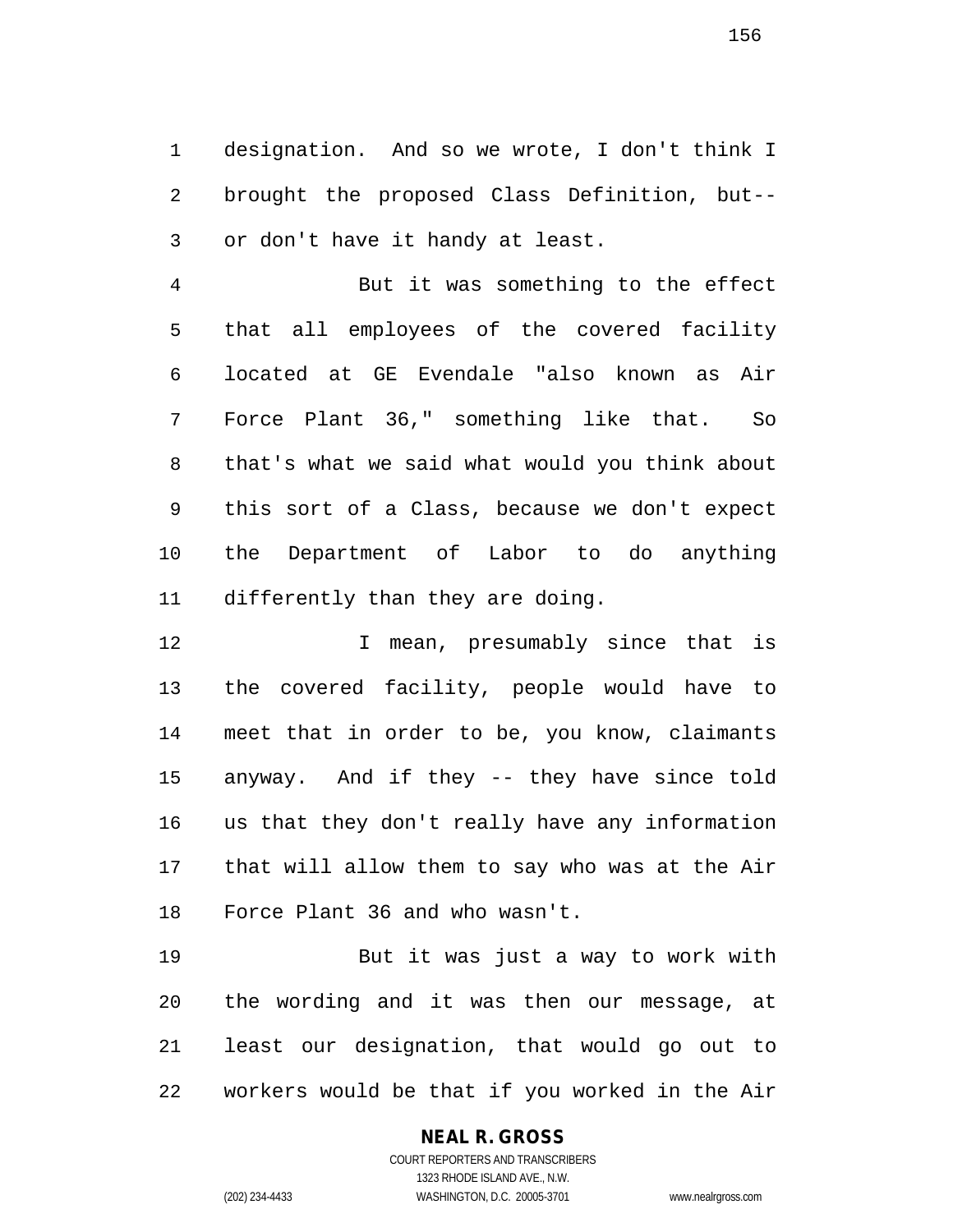Force Plant 36, then you are eligible, rather than if you worked at GE, which was one of the things that was discussed at the last Board meeting, is there a way to say something like that in the designation? So it's a way to try to do that.

 In response to that, the Department of Labor responded. First off as well, we can't really designate this Class, you know, that limits in some fashion Air Force Plant 36. That's one thing that their letter said.

 Their letter also told us that in light of this -- you know, looking at research, they want to revisit the basis for the designation anyway, the designation of the DOE facility. And they are going to get -- you know, contact DOE to ask about what is the basis for that designation. And so there may be some change in the designation of the -- maybe from a DOE to an AWE or from maybe some other years or whatever.

# **NEAL R. GROSS**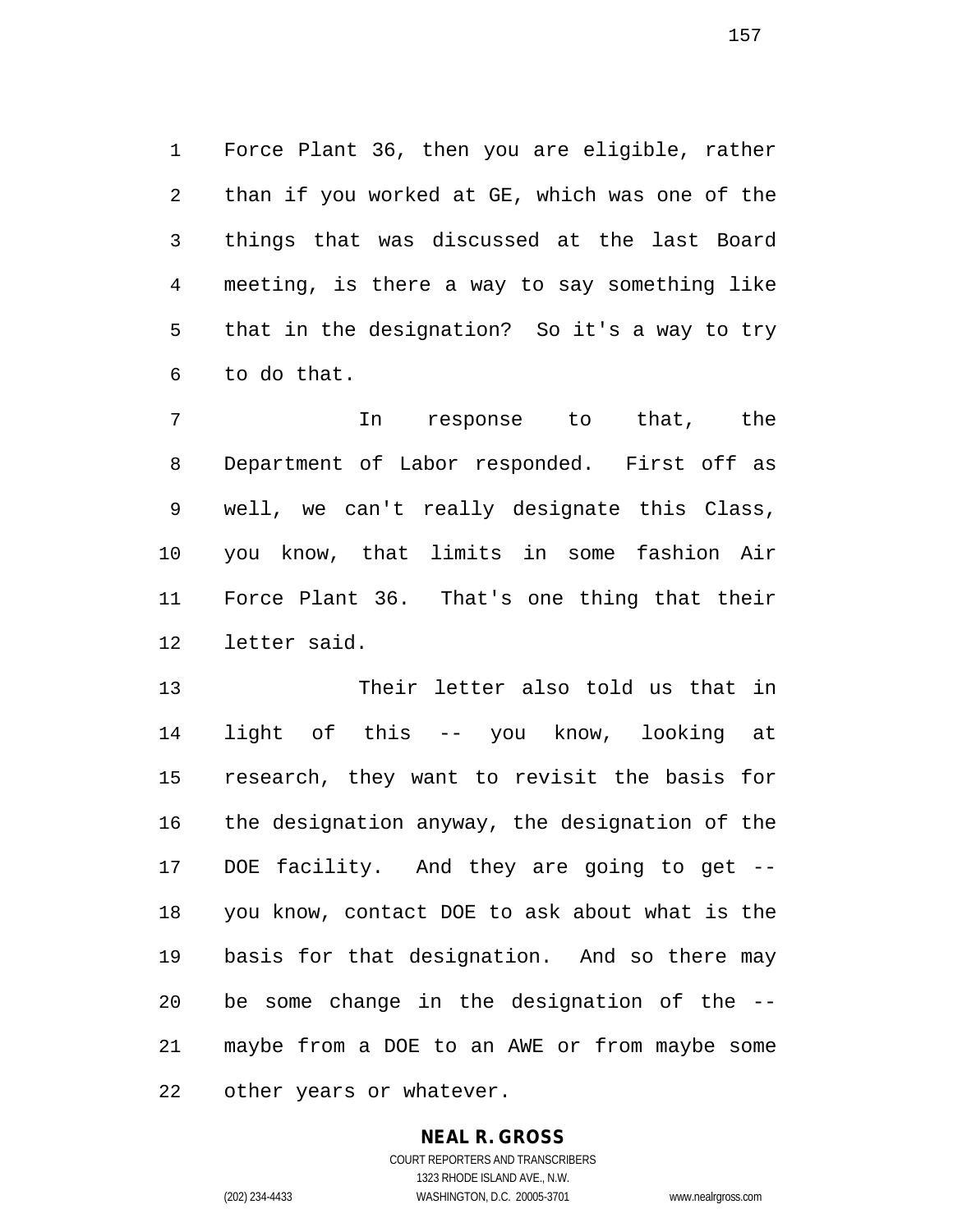So there is some additional research apparently that is going to have to be required in order to arrive finally at a determination of what exactly is the definition of Class and what's the -- and what period are we talking about.

 The definition of Class with DOE and AWE is important for one specific reason and that is the residual radiation period. As a DOE facility, the way the law is written, DOE facilities do not have residual radiation periods. Okay. They only exist for AWEs the way the law is written.

 If the designation becomes an Atomic Weapons Employer, even for the same period of time, then there is an additional question that will be in front of us is can you reconstruct the dose from the residual radiation in the period in the 1970s when we know they were doing other radiological work anyway?

So there are some other questions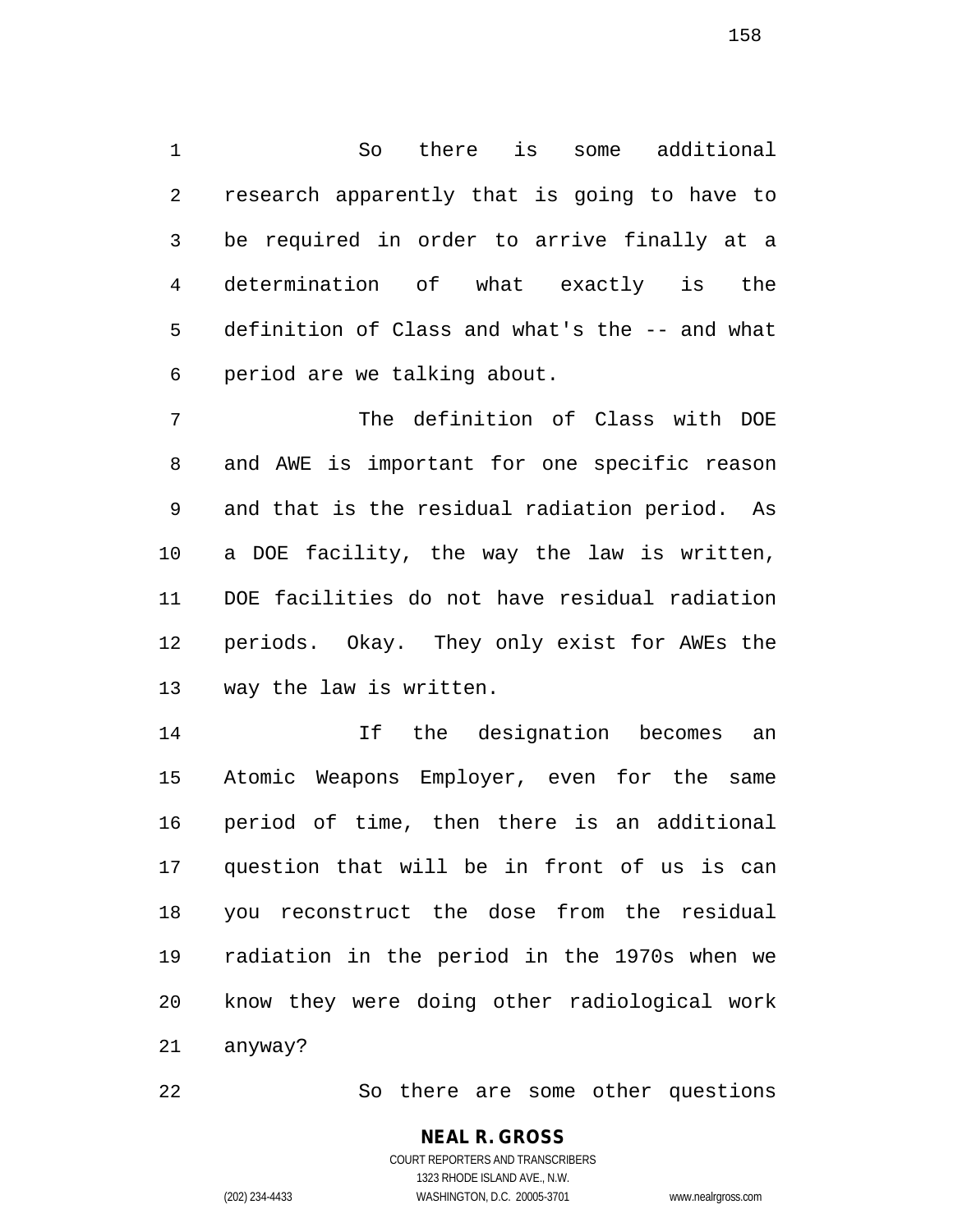in front of us as we go forward here. CHAIRMAN MELIUS: Okay. Just to add, it also makes some difference in terms of who is eligible. MR. HINNEFELD: Yes. CHAIRMAN MELIUS: In terms of subcontractors and so forth. 8 MR. HINNEFELD: Yes, yes. CHAIRMAN MELIUS: So it's important. I don't know, Rachel, do you have anything to add to that? 12 MS. LEITON: No. CHAIRMAN MELIUS: Okay. Okay. That's fine then. Questions from the Board then? Bill? MEMBER FIELD: I know we have talked about this before, but what is your understanding of what data may be available in the UK or Iron Mountain? MR. HINNEFELD: Yes, we went back to revisit our contacts with the UK, refreshed

### **NEAL R. GROSS**

our trail, our communications trail back and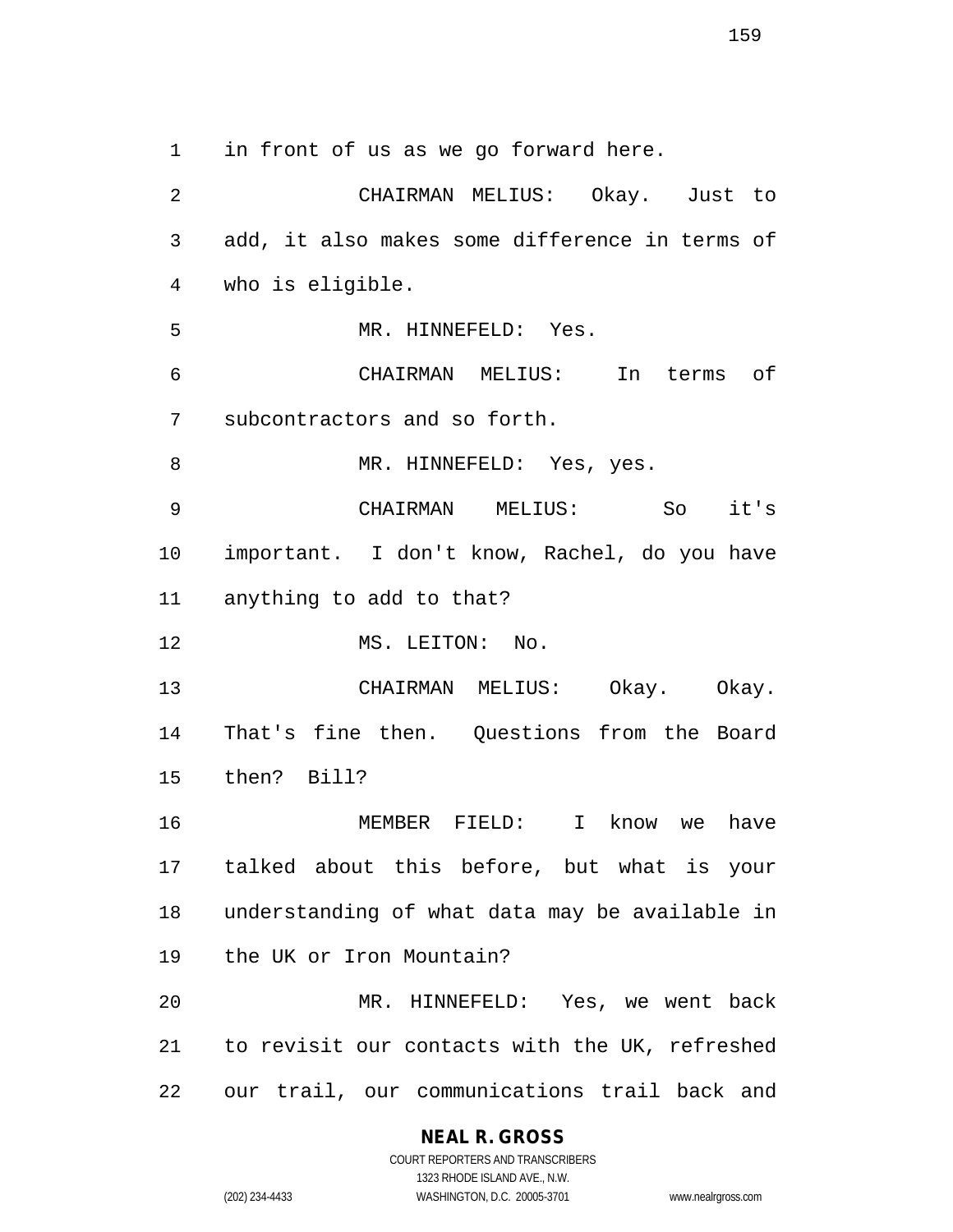forth and made sure we were both on common understanding. And what we have concluded from discussion with them and from our own review of our own messages to them and back over the years is that they have done a keyword search on 52,000 boxes of records that might be relevant.

 They have identified from that keyword some number of documents that we selected certain ones we wanted and they have provided those. They had done that before this. And so we have had -- you know, we have essentially finished with GE and they have completed the search that they are able to do. And we have had those records for a while.

 MEMBER FIELD: Okay. Because the question I had, I guess it was a previous Board meeting there was discussion that they may have records, but they didn't provide them. So at this point --

 MR. HINNEFELD: Yes, there was a lot of, you know, trying to remember as we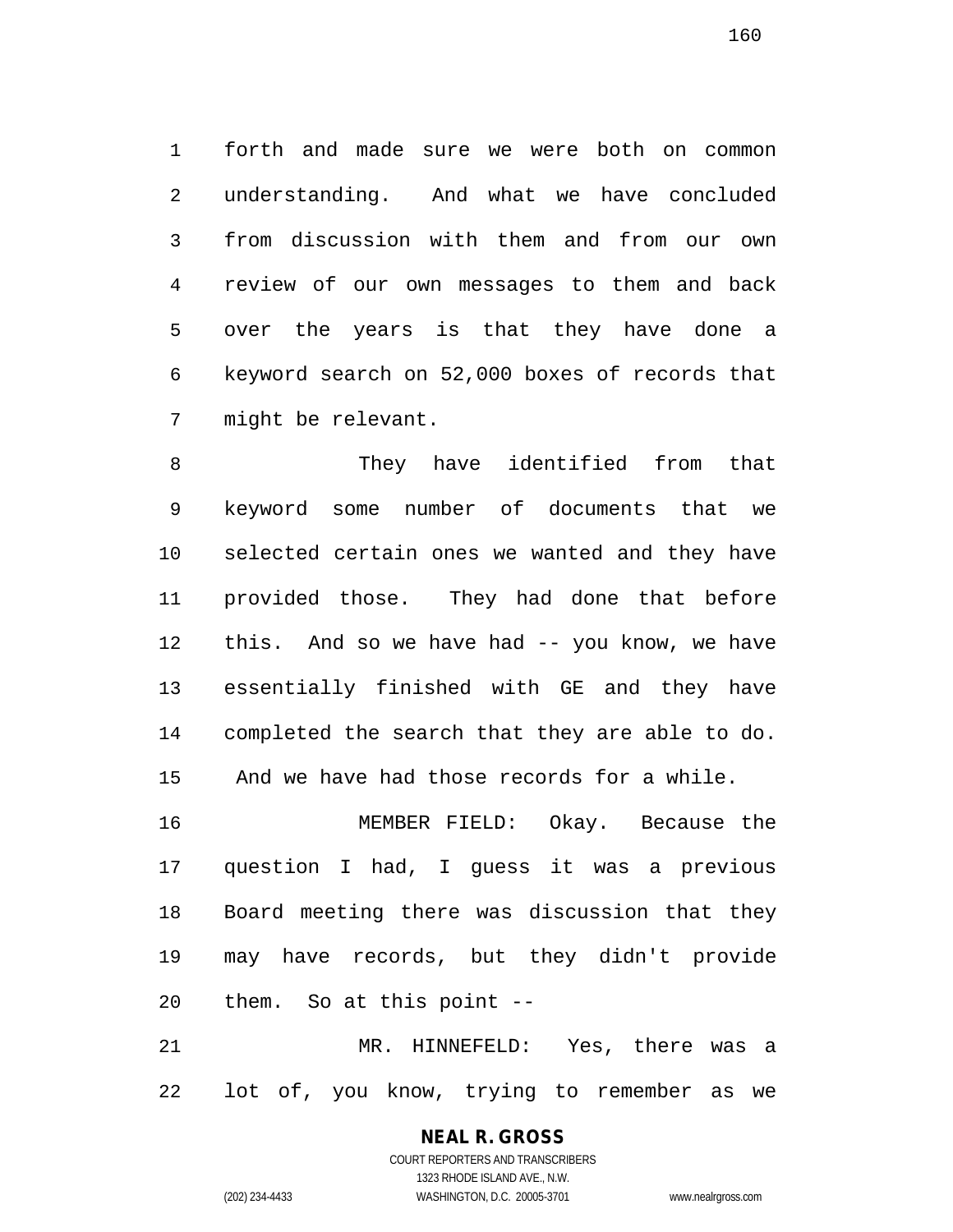were getting ready and people in conversation well, where did we go to get this wrap up? Did we finish this? And so when we go back and we looked at the actual communication trail back and forth, and then we also had a conversation with them again this summer, our contractor had a conversation with the point of contact, and they said, well, you know, we finished that up, so that is kind of what we arrived at.

 MEMBER FIELD: And then my second question was as far as the worker interviews, did the workers indicate that, from their perspective, not everyone was monitored?

 MR. HINNEFELD: We have had people tell us that, yes. Not that -- we had people say that not everyone that worked in that building was monitored.

 MEMBER FIELD: Okay. And did they give you any indication of how many people may have worked in the building or came in and out over time?

### **NEAL R. GROSS**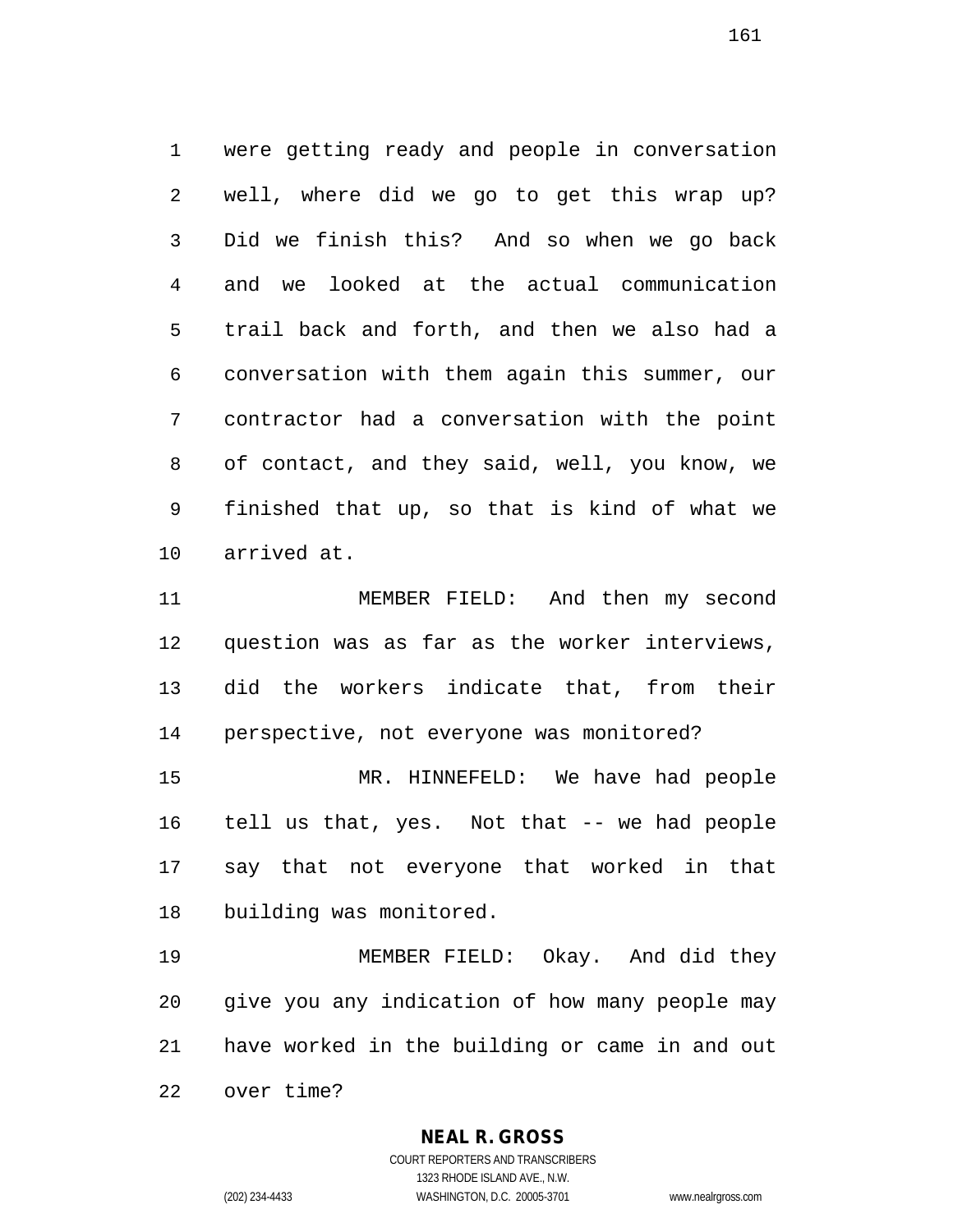MR. HINNEFELD: I don't know that we have that. I don't know if anybody was not willing to offer it, but I'm not familiar with that. No.

MEMBER FIELD: Okay.

 CHAIRMAN MELIUS: One of the -- and I have some email correspondence with Stu before the meeting about this, was whether -- now that they had the complete set of monitoring records, would that somehow help them to define the Class? You know, not that it would make it feasible to do dose reconstruction, but it would at least tell us more about some of those questions. How many people? What the process is. And I think Stu was still looking into that.

17 MR. HINNEFELD: Right.

CHAIRMAN MELIUS: My sense is

from --

 MR. HINNEFELD: We got this data set Friday.

CHAIRMAN MELIUS: Yes.

**NEAL R. GROSS**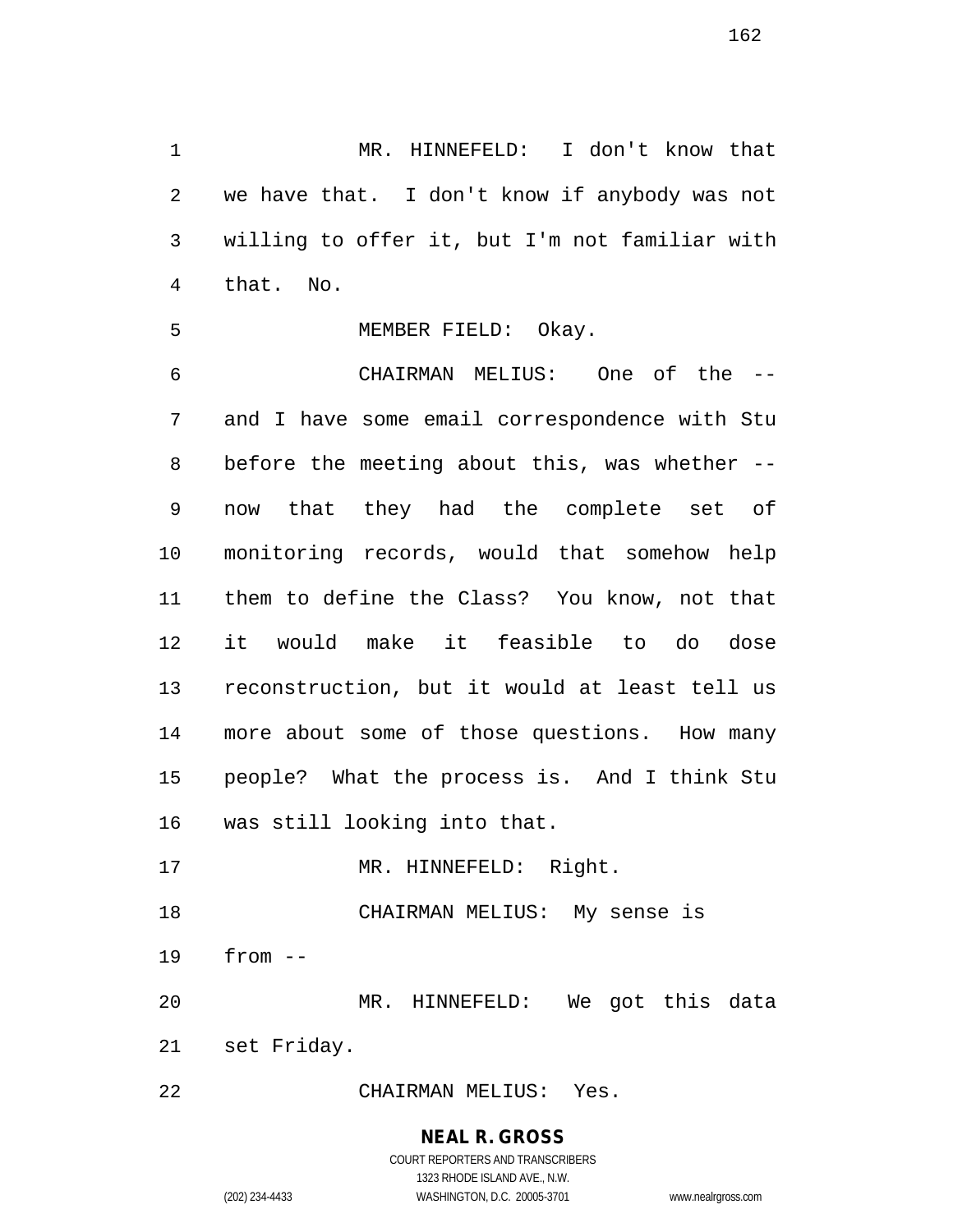MR. HINNEFELD: And so what you are talking about now is looking through every record that we received. CHAIRMAN MELIUS: Yes. MR. HINNEFELD: And essentially charting what years do you have data for. CHAIRMAN MELIUS: Yes. MR. HINNEFELD: For those and see what kind of a monitoring -- monitor population you have -- CHAIRMAN MELIUS: Yes. MR. HINNEFELD: From 1961 to 1970. CHAIRMAN MELIUS: Yes. MR. HINNEFELD: So that's -- essentially, I don't know another way to do it, other than make -- because there are images of paper records is what we got. CHAIRMAN MELIUS: Yes. Other questions? All right. I think it's difficult for us to take any action on this today, because the difference between an AWE and a DOE is big. You know, and for us to put a

**NEAL R. GROSS**

COURT REPORTERS AND TRANSCRIBERS 1323 RHODE ISLAND AVE., N.W. (202) 234-4433 WASHINGTON, D.C. 20005-3701 www.nealrgross.com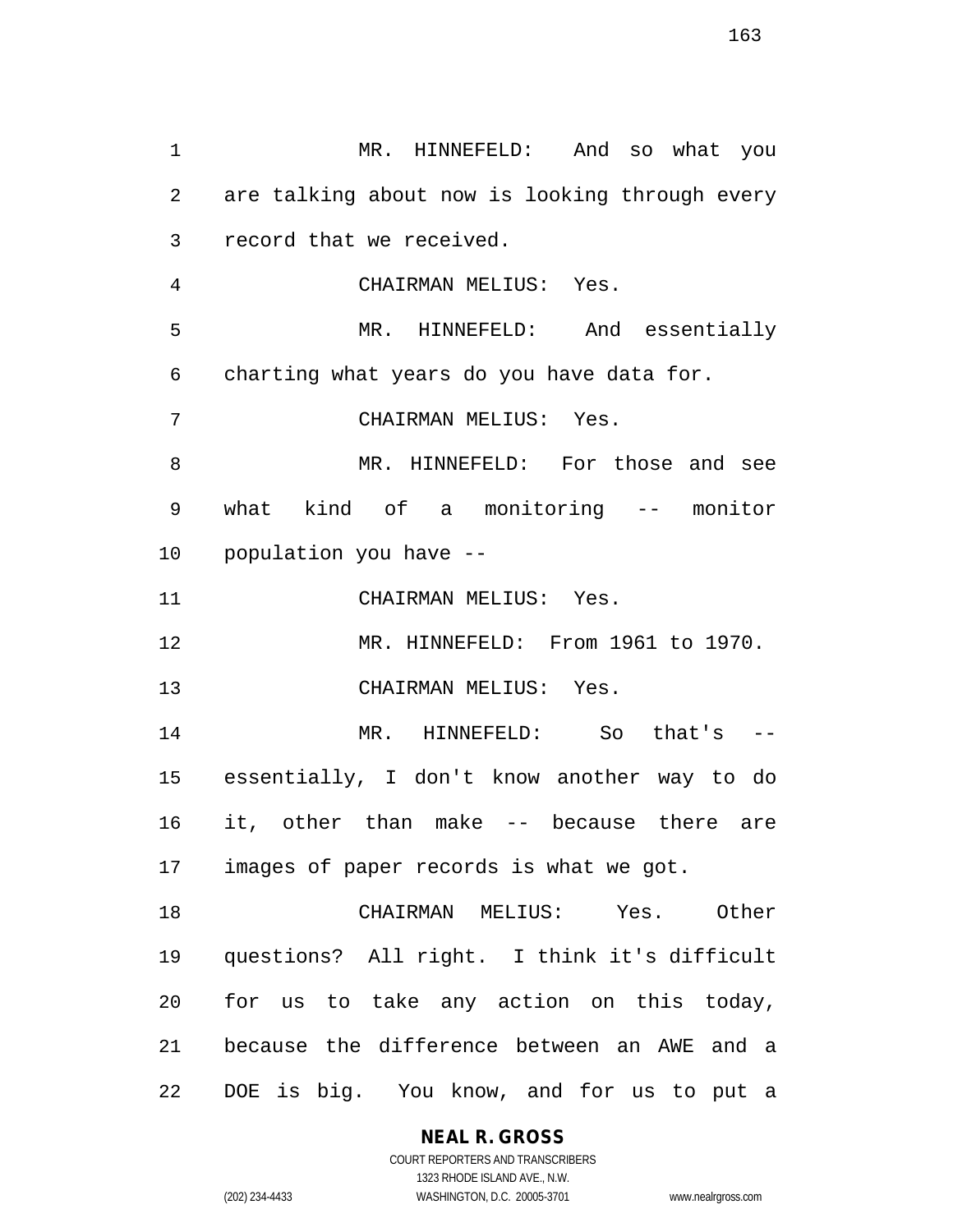recommendation forward until the Department of Labor has had a chance to work with DOE and figure that out, I think would not be helpful.

 And in the meanwhile, I think we can continue to work with and NIOSH will continue to work trying to figure out this Class Definition issue, because if it is -- you know, goes from a DOE site to an AWE site, we are still going to have to deal with the Class Definition in some way, and that's problematic, and work with DOL on that issue.

 MR. HINNEFELD: Yes, we're going to have some sort of joint meetings or conversations with DOL about what can be done along that. You know, have these discussions now and at the last meeting.

- CHAIRMAN MELIUS: Yes.
- MR. HINNEFELD: We will just see
- what we can do along those lines.
- CHAIRMAN MELIUS: Yes.

 MR. HINNEFELD: And what are the ramifications of the various alternatives.

# **NEAL R. GROSS**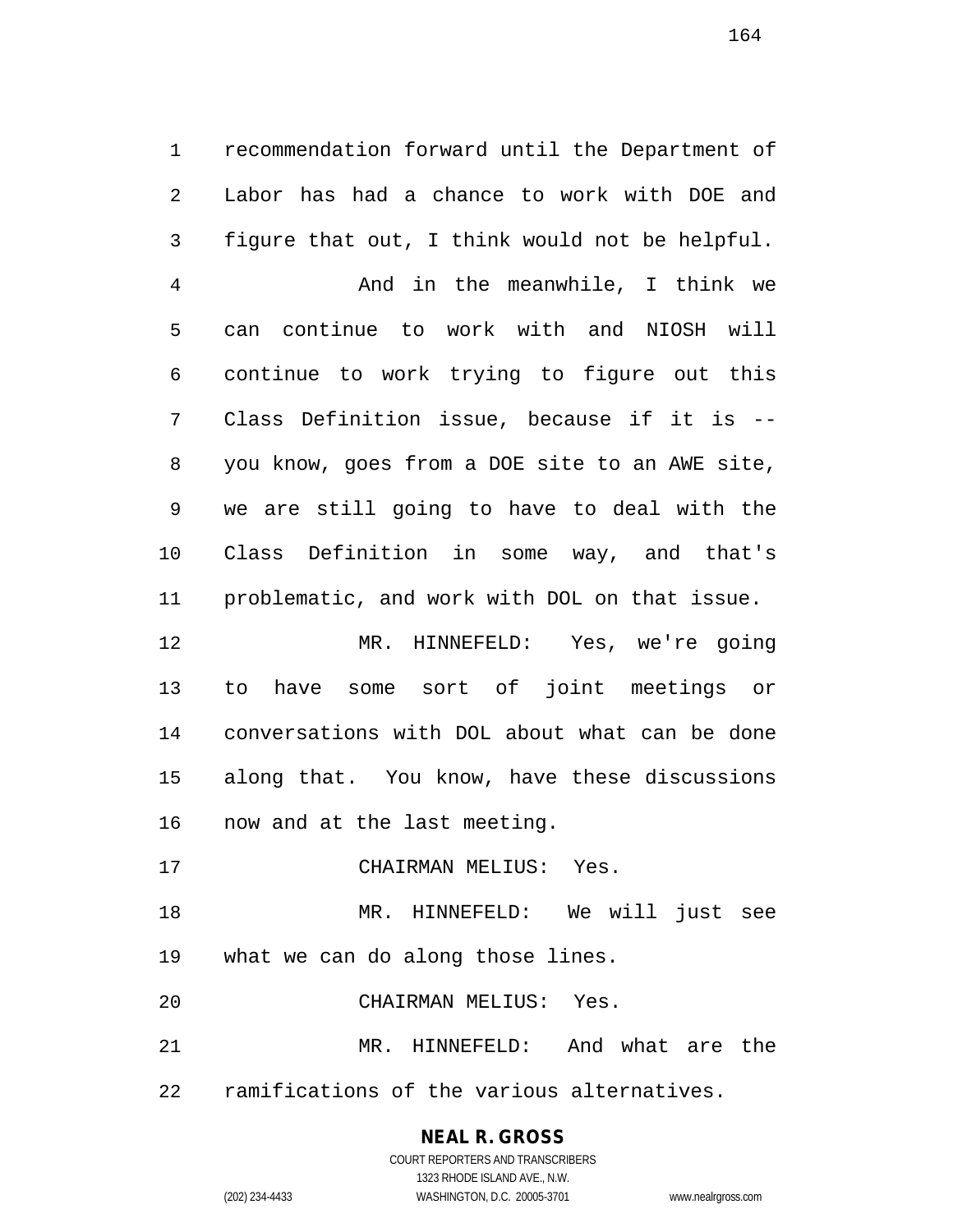CHAIRMAN MELIUS: Right. And then hopefully by our next meeting, we can come to some closure on this. It may be optimistic. MR. HINNEFELD: Right. And we are prepared. We are preparing to provide all the records we have assembled -- CHAIRMAN MELIUS: Yes. MR. HINNEFELD: To DOE and DOL for whatever work they want to do on designation. CHAIRMAN MELIUS: Yes. MEMBER RICHARDSON: I have two questions. One was are there any plans in the work to do any additional interviews of workers? MR. HINNEFELD: Not today, but certainly we have got some contacts down there, out there and we know how to find some

 MEMBER RICHARDSON: Because the document here just describes an interview with one worker. One worker has been talked to two times. And I'm wondering if there is not more

# **NEAL R. GROSS**

workers.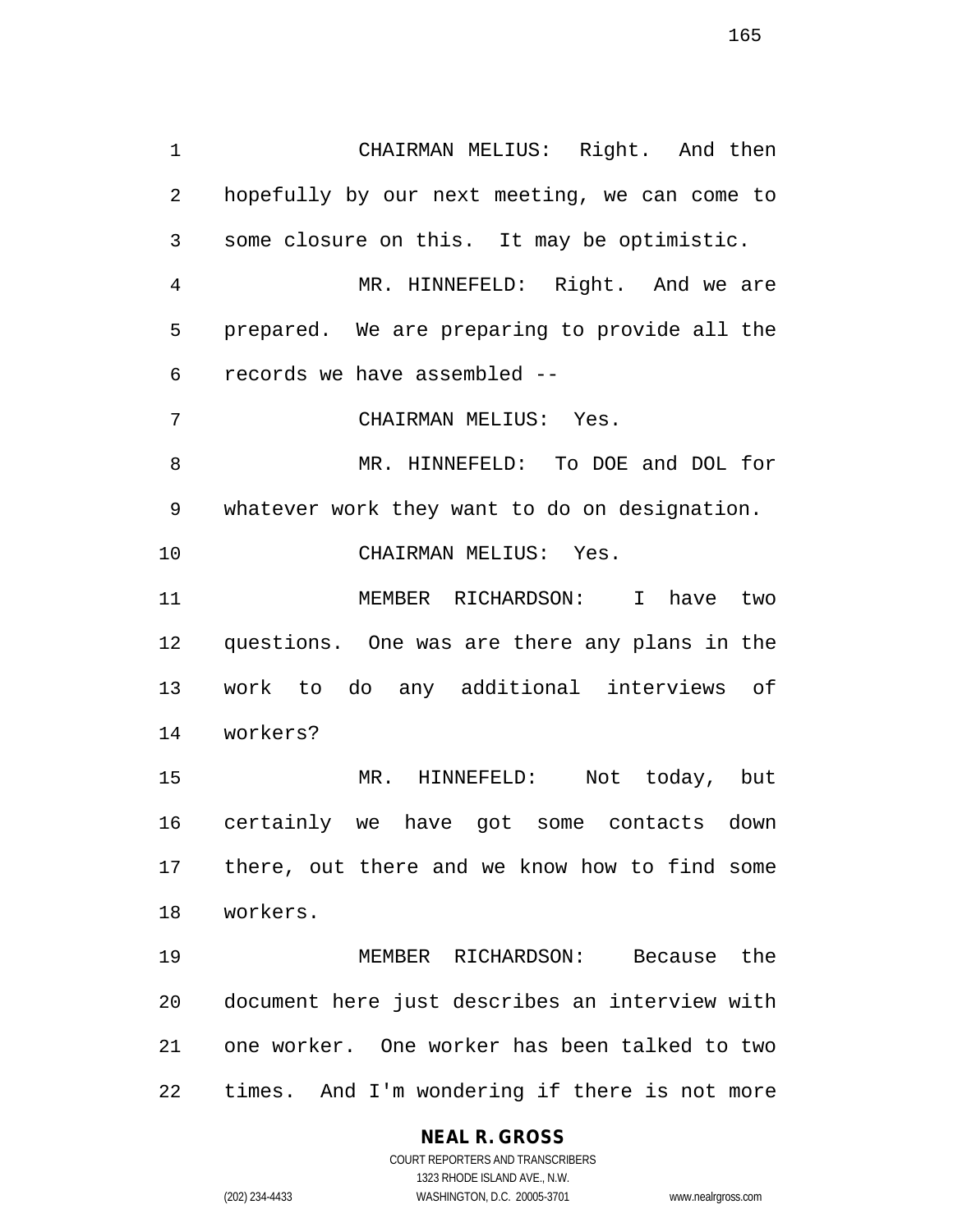information that could be gained through asking some of those questions. How many people were in this --

 MR. HINNEFELD: Right. MEMBER RICHARDSON: Building, this area.

 MR. HINNEFELD: We can pursue that farther and try to get more information about what -- you know, the population and what kinds of people were in and out and things like that.

 CHAIRMAN MELIUS: Well, one of the things that I brought up at these meetings and I have talked to Stu about also or LaVon is it would also be helpful to have a report or something that was in writing that described these interviews and described some of this other information gathered.

19 MR. HINNEFELD: Sure.

 CHAIRMAN MELIUS: Now, I actually thought the chronology of your records search was actually helpful for us to understand it.

# **NEAL R. GROSS**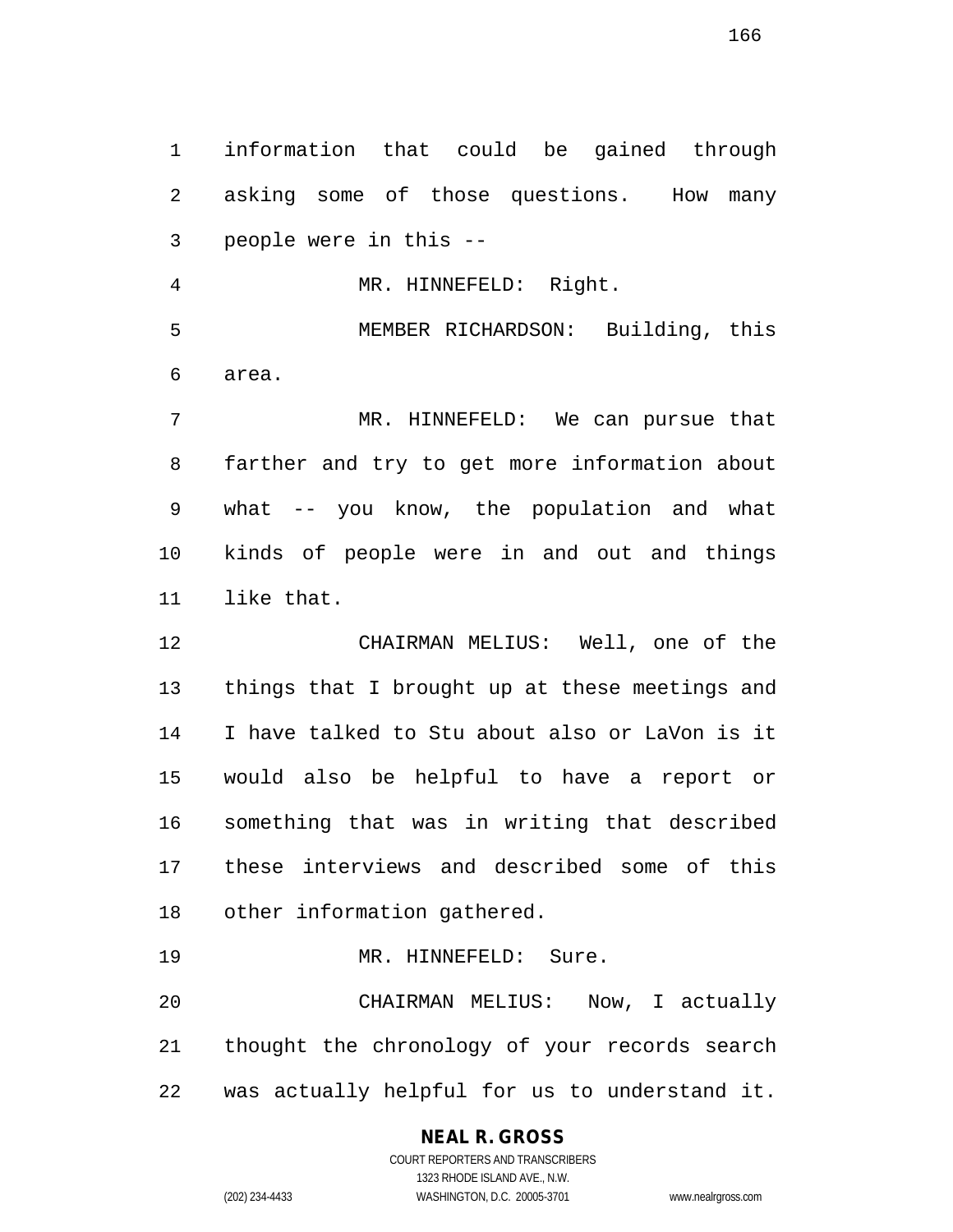It actually shows how difficult this is -- MR. HINNEFELD: Yes, and I would say -- we have talked to more than one. We have talked to more than one person. I mean, we had -- but there is one particular person that is probably mentioned more than any other, because he was the safety and health manager at the time. CHAIRMAN MELIUS: Yes, yes. MR. HINNEFELD: And he is still alive. CHAIRMAN MELIUS: Yes. MR. HINNEFELD: Still lives in Cincinnati. CHAIRMAN MELIUS: Yes. But we, as a Board, don't have a record of that. 17 MR. HINNEFELD: Right. CHAIRMAN MELIUS: We have your brief summaries. MR. HINNEFELD: I'll see what we have. CHAIRMAN MELIUS: Yes.

### **NEAL R. GROSS**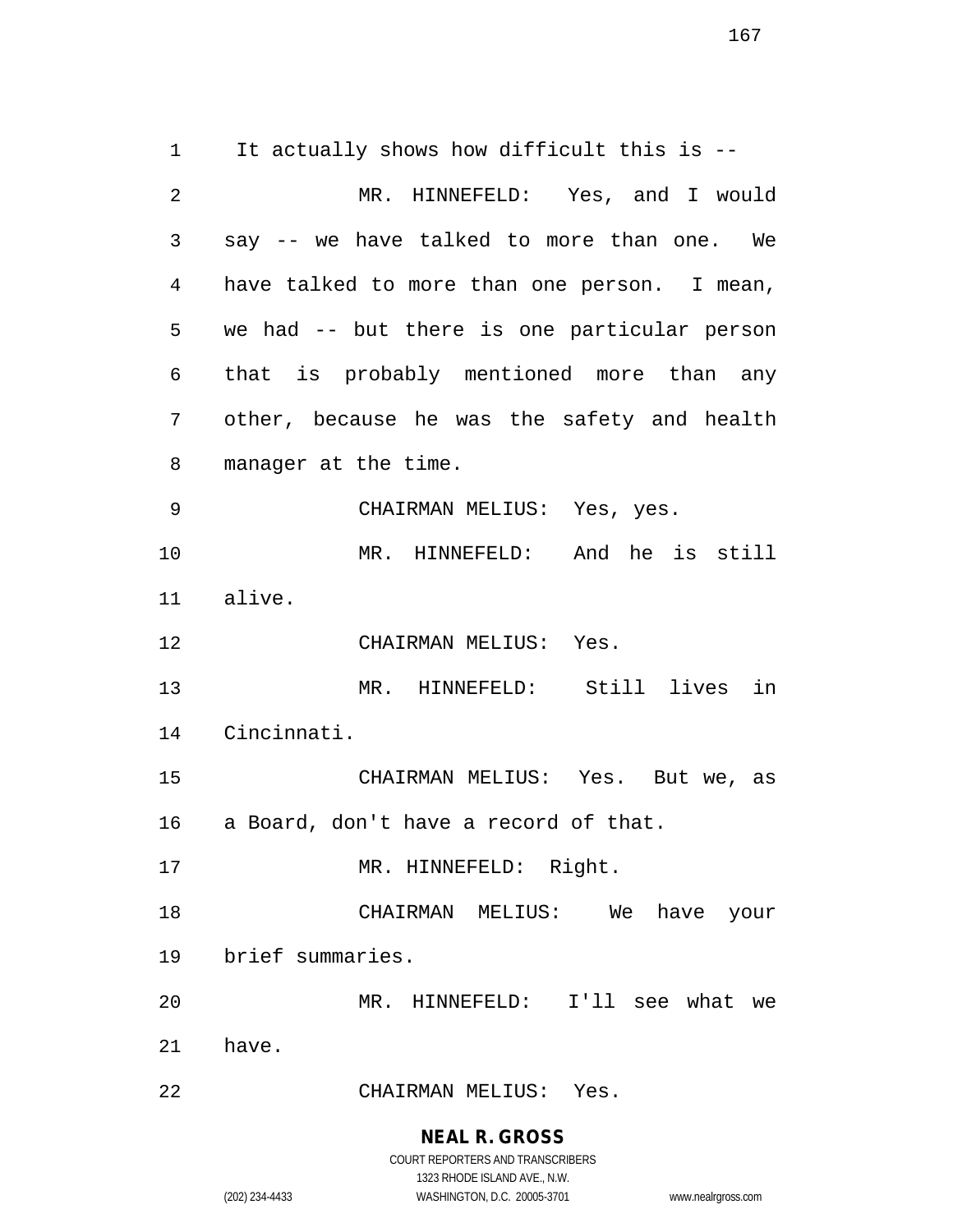1 MR. HINNEFELD: We should have some interview summaries somewhere.

 CHAIRMAN MELIUS: Yes. And some way of having that in the form of a short report, I think, or an addendum might be helpful to us.

MR. HINNEFELD: Sure.

 CHAIRMAN MELIUS: Good. David, do you have some other --

 MEMBER RICHARDSON: I know it will be a huge task, so I'm -- to go through the dosimetry records and figure out the number of badged workers in 1961 and 1962. But I'm having a hard time wrapping my head around how else to handle this.

 I mean, in terms of contextualizing the number of workers potentially exposed, what is also lacking here still, so either whether it would be for workers interviews and somebody could give us some of the contextualizing information about how many people were entering that area

## **NEAL R. GROSS**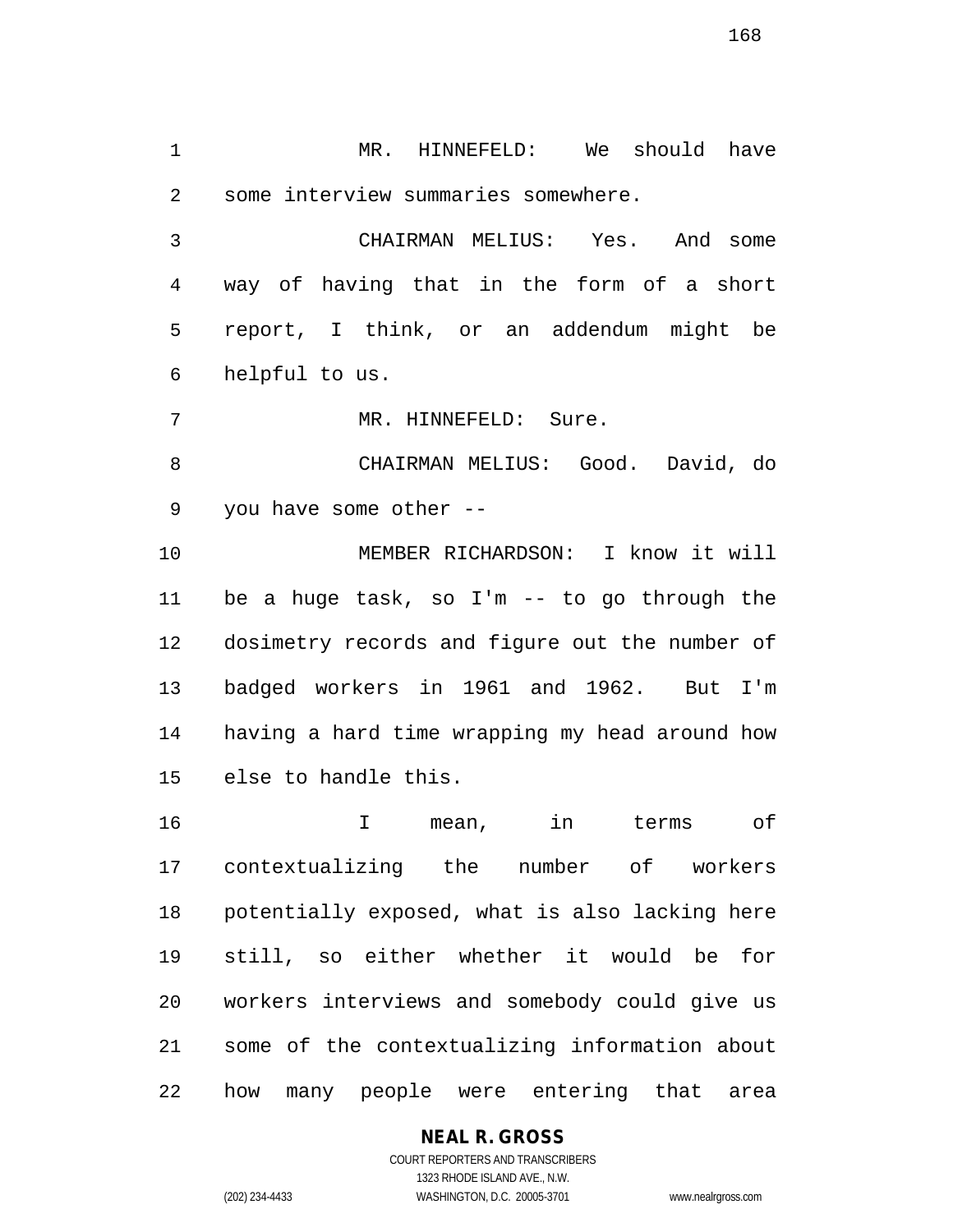relative to the size of the proposed Class, which is also still not in here, again, my recollection is 5,000 or 7,000 workers onsite, something like that per year. MR. HINNEFELD: Yes, it's in that vicinity. We asked GE and they told us, I want to say, 8,000. CHAIRMAN MELIUS: 8,000 is one number they threw out. MR. HINNEFELD: Yes, I can't remember that either. MEMBER RICHARDSON: And they are rolling through, so it's a large Class. And I mean the thing that is mind-boggling to me still is the hard -- is the difficulty of finding any description of any radiological operations going on. Most of the description of the operations is coming from one page, page 110, of a draft report by -- a draft report on summaries of fuel development. So if there is -- so if really

we're hanging our hat on one page right now,

# **NEAL R. GROSS**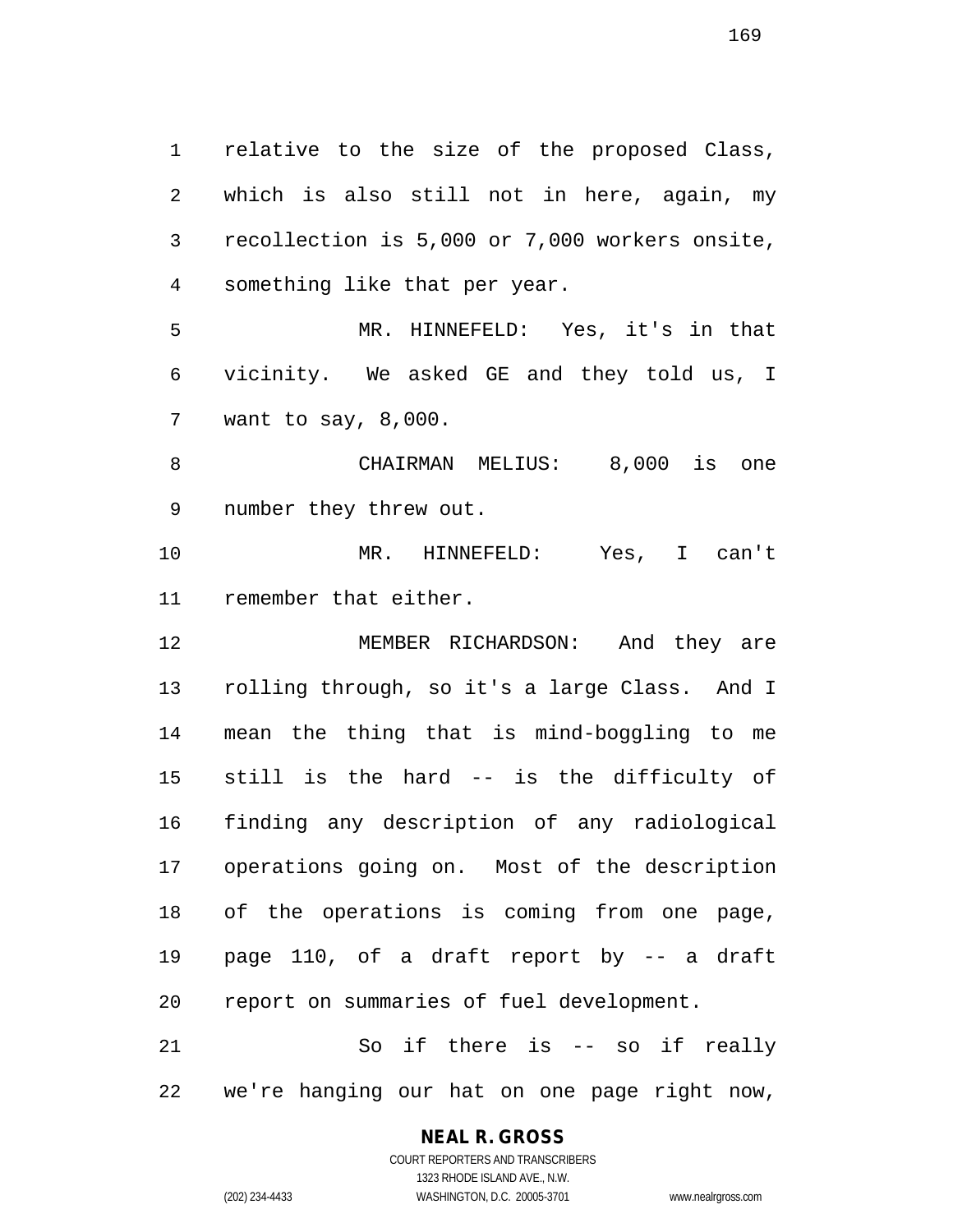I'm having a hard time imagining this scale of exposure.

 MR. HINNEFELD: Okay. I think we should be able to put -- I'll put together a more complete report of what we know about this period. I mean, like I said, most of -- we keep finding things about the Aircraft Nuclear Propulsion Project and then a fair amount of information about some thorium calcining that was done in the '70s.

 But we will get together a more complete summary of what it is that actually pertains to what was done in '61 to '70.

 CHAIRMAN MELIUS: Okay. Yes, Josie?

 MEMBER BEACH: I got an email, and Stu you sent it out to the Board that said that the ballpark is 8,000 employees, so -

 MR. HINNEFELD: That's what GE told us, yes. Thank you. I couldn't remember for sure what it was.

MEMBER BEACH: A large number.

**NEAL R. GROSS** COURT REPORTERS AND TRANSCRIBERS 1323 RHODE ISLAND AVE., N.W. (202) 234-4433 WASHINGTON, D.C. 20005-3701 www.nealrgross.com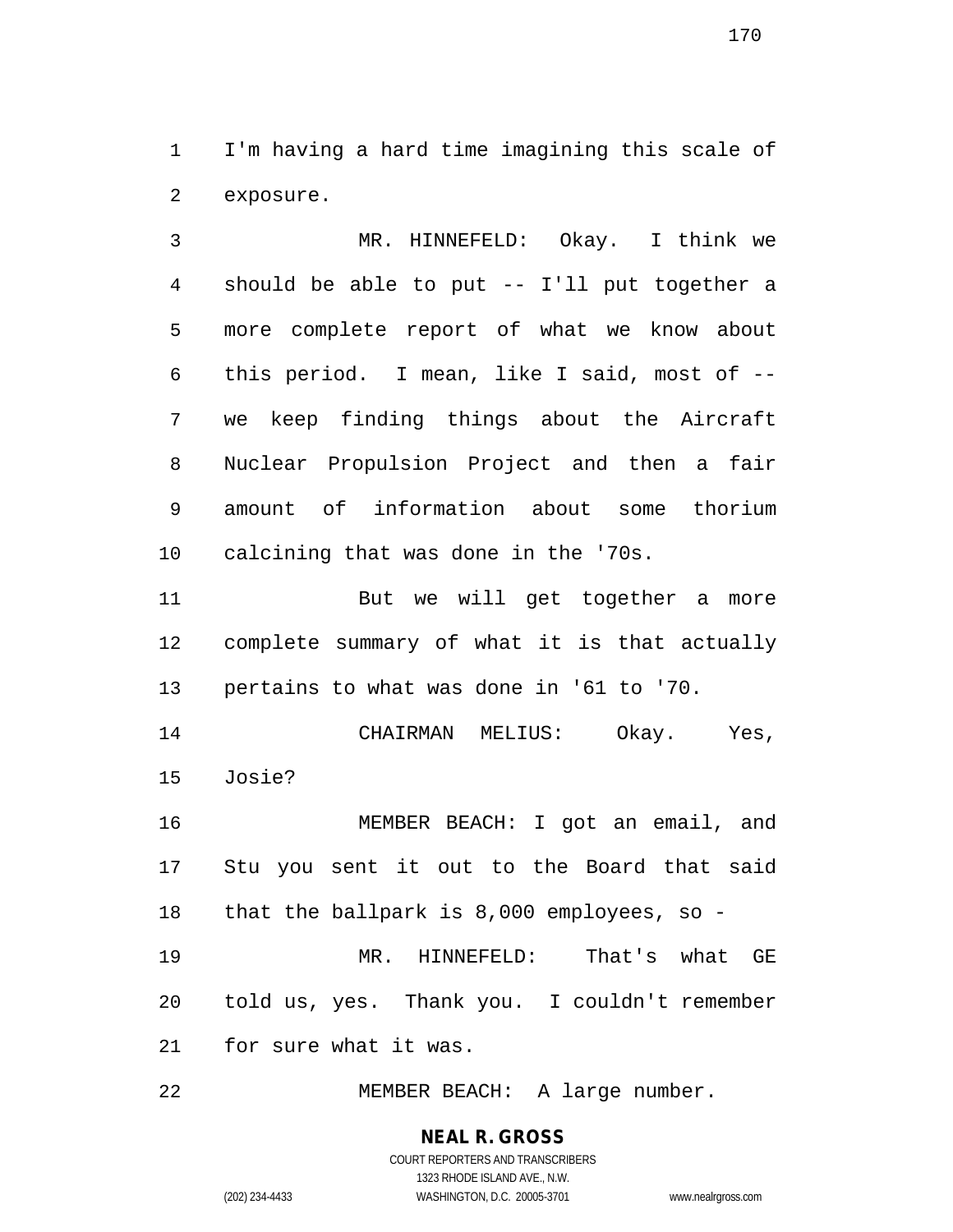CHAIRMAN MELIUS: Okay. Okay. Thank you, Stu. Is there any more questions? And we are due for a lunch break. We will break now. We are going to start up sharp at 1:00. We have a petitioner that will be on the line then. And so we want to be able to talk about Dow Chemical at 1:00. See you all then. (Whereupon, the above-entitled matter went off the record at 11:27 a.m. and resumed at 1:01 p.m.) 

### **NEAL R. GROSS** COURT REPORTERS AND TRANSCRIBERS

1323 RHODE ISLAND AVE., N.W.

(202) 234-4433 WASHINGTON, D.C. 20005-3701 www.nealrgross.com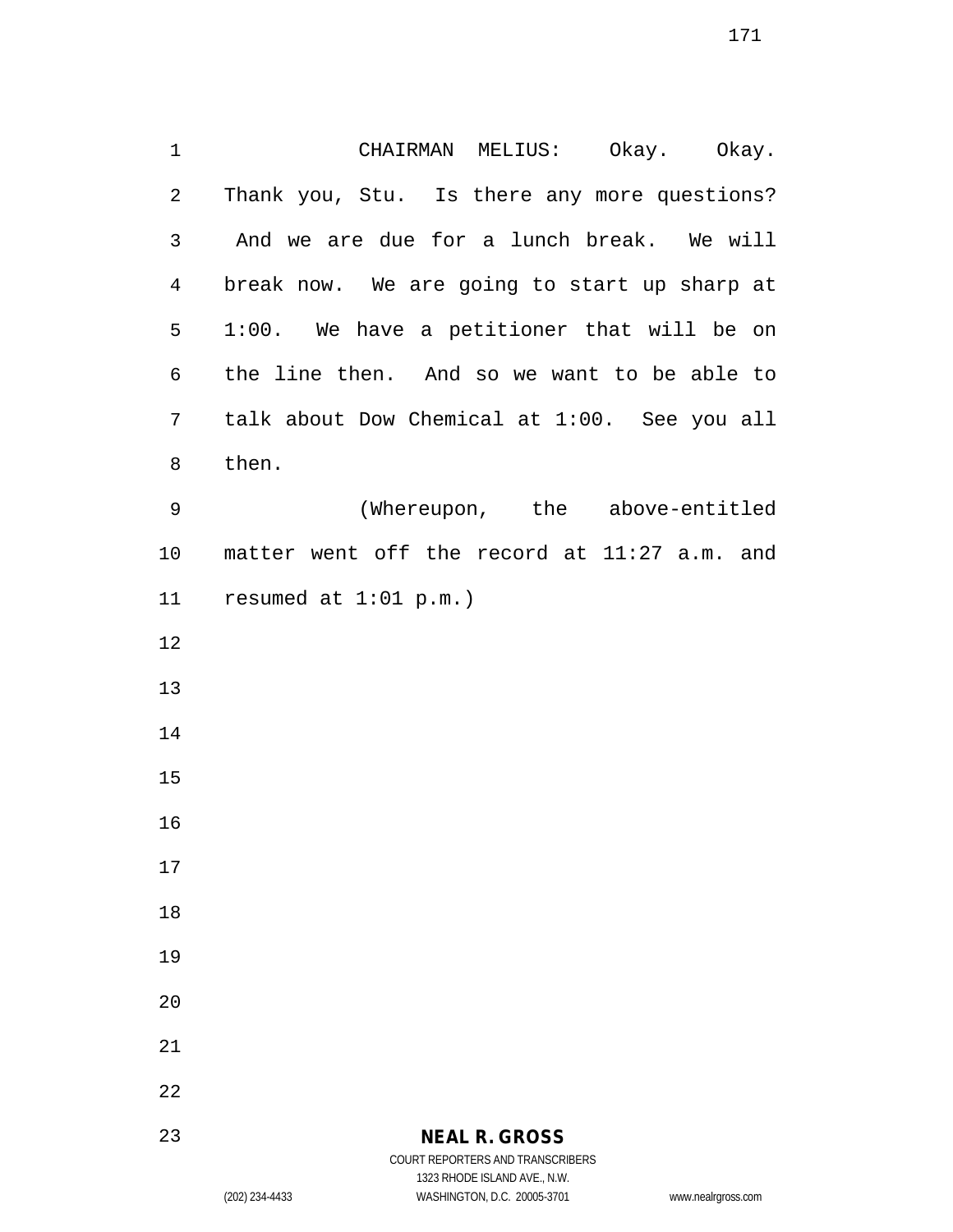A-F-T-E-R-N-O-O-N S-E-S-S-I-O-N 2 1:01 p.m. CHAIRMAN MELIUS: Okay. Welcome back and we will get started. We first have two petitions to talk about. The first is Dow Chemical. And Dow Chemical is a site that we originally dealt with as an 83.14 in 2007. 8 at the time, the Board was concerned about the residual period and how that should be handled. And so we referred it to the SEC Review Work Group. 12 12 In the meanwhile, there were some issues. One was related to the petitioners getting access to information, some issues with delays in some of their freedom of information requests. Secondly, there were some new information about the site that DOE and DOL had under consideration. So the covered period ended up changing. I will say that there are still questions about covered period

and operations at the site, but there have

COURT REPORTERS AND TRANSCRIBERS 1323 RHODE ISLAND AVE., N.W. (202) 234-4433 WASHINGTON, D.C. 20005-3701 www.nealrgross.com

**NEAL R. GROSS**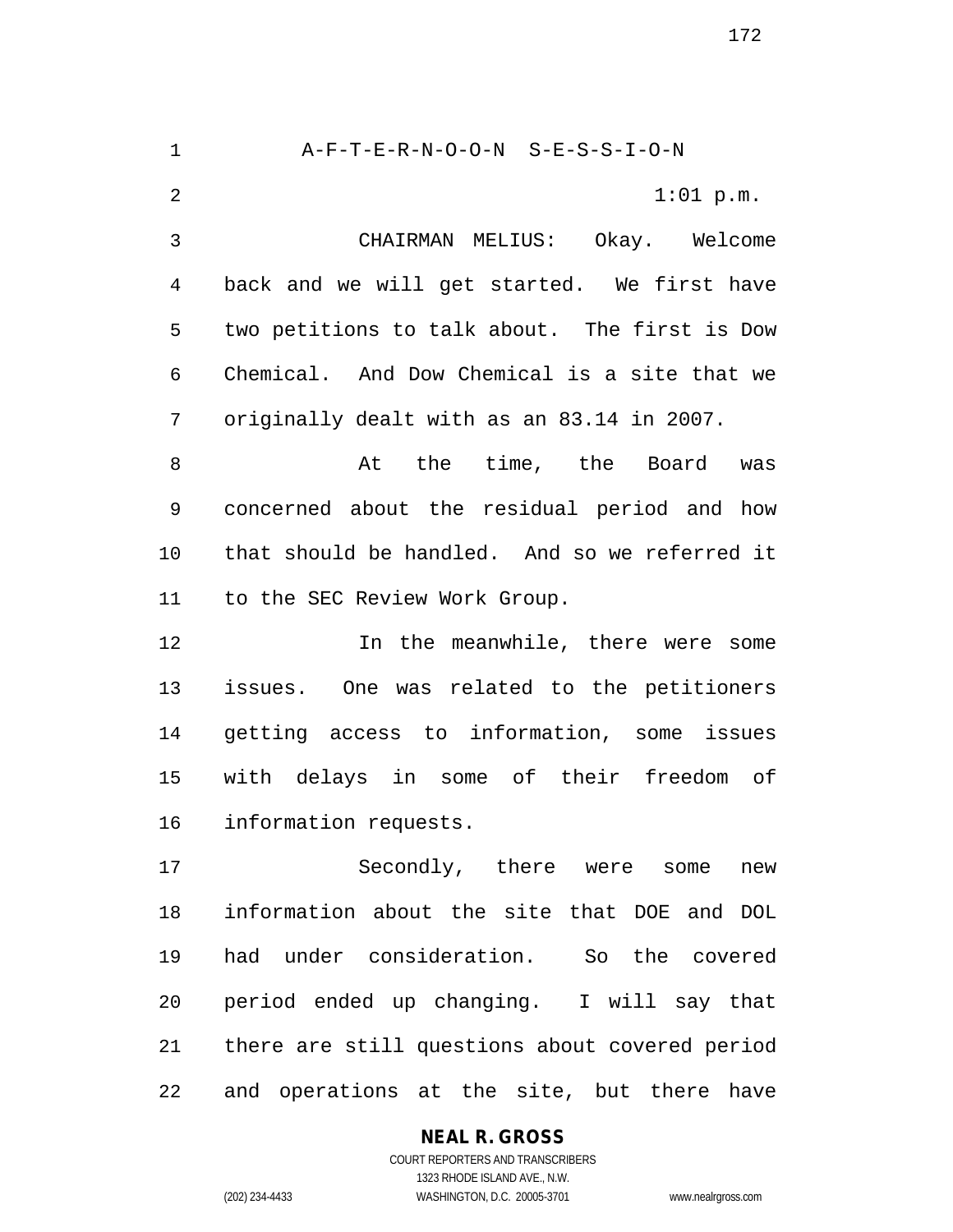been significant -- there have been some changes since the time. Those changes did not affect the original covered period, operational period per se, but they did potentially affect the residual period.

 So the Board has been and the Work Group has been looking at this intermittently over time. Some of this has been waiting and had various reviews and various documents. NIOSH originally did two addendums to the original SEC Evaluation Report that covered, essentially, the residual period and some of these changes in terms of covered operations.

 And then SC&A did some others. I will add that the best summary report of what we are looking at here for the residual period was the one I forwarded to everybody last Friday, which was the most recent SC&A report on the use of surrogate data at the site, which essentially updated an earlier report they had done that the update basically applied to the Board's review criteria that we

### **NEAL R. GROSS**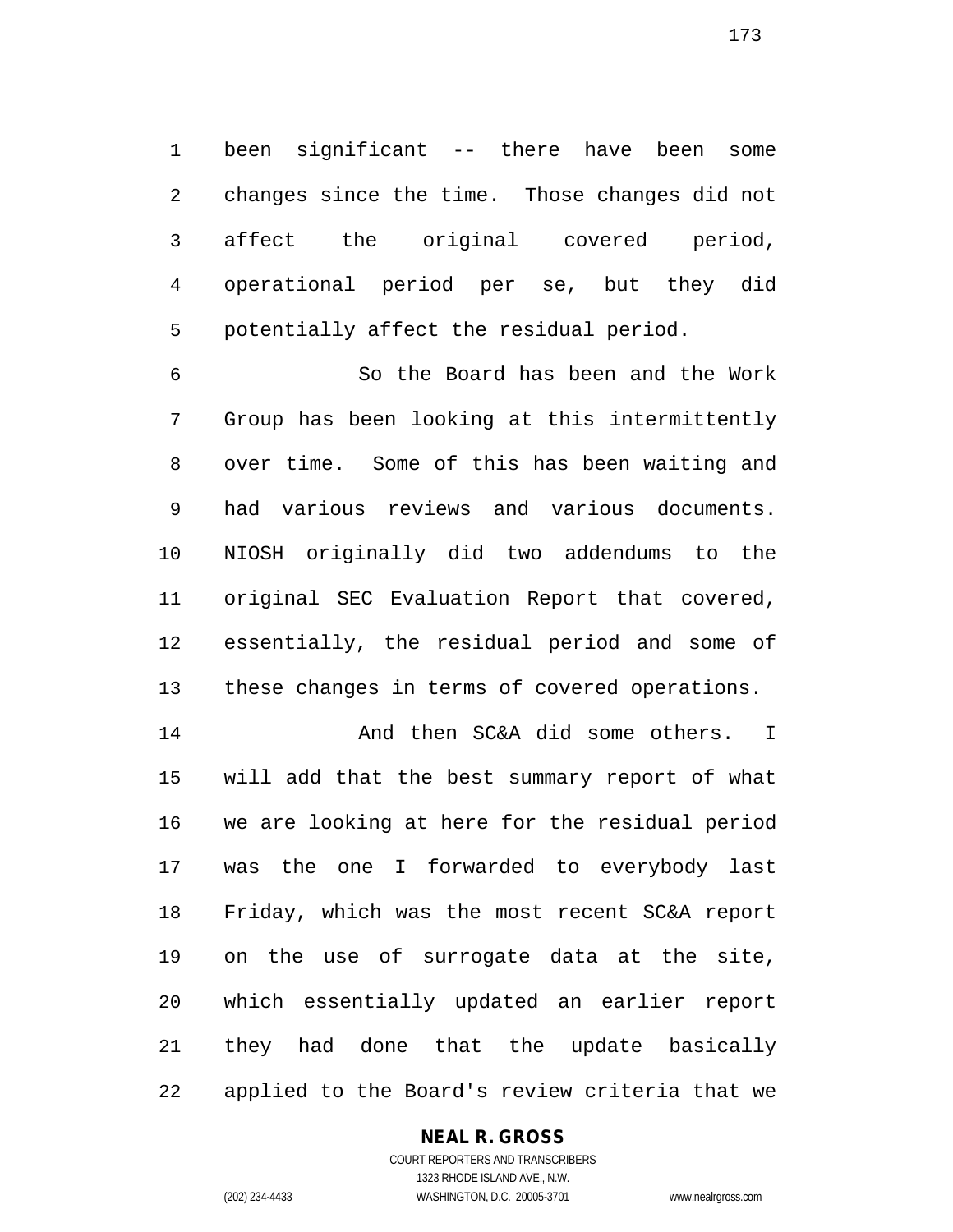had adopted over the summer and brought that up to date.

 But it is a fairly sort of convoluted history to this site. But the issue before us is what to do about the residual period. We will first hear from NIOSH who will give us an update and then we will hear from SC&A and then we will have some discussion on the site.

 We also have the petitioner here and I believe that the petitioner will want to speak also.

13 MR. RUTHERFORD: All right. Thank you, Dr. Melius. I'm LaVon Rutherford, Special Exposure Cohort health physics team leader for NIOSH.

 What I will be talking about mainly will be a little background plus our dose reconstruction approach for the residual period.

 A little history, a little covered activities at Dow. Dow from 1957/1958, they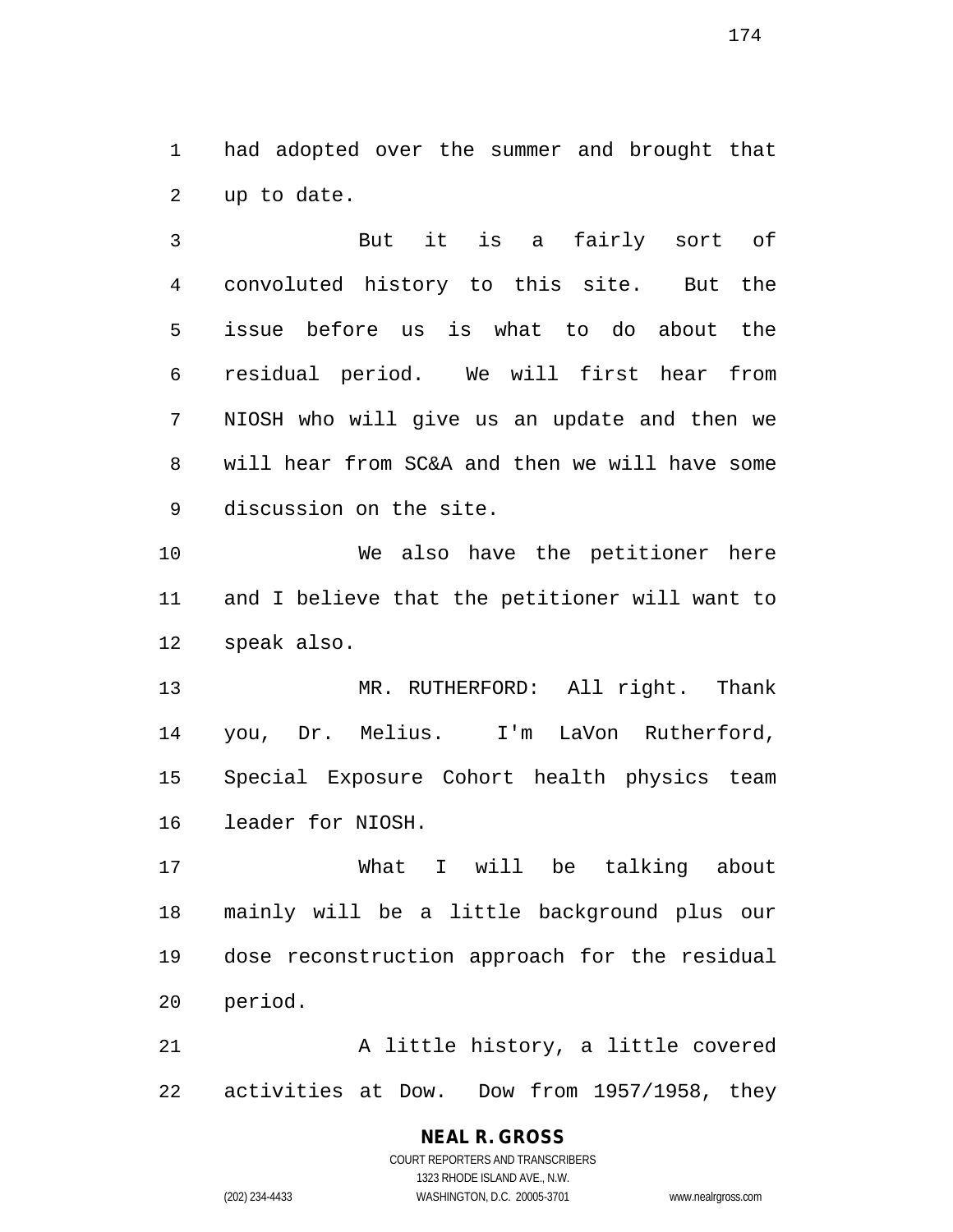extruded uranium metal for the AEC under subcontract with Mallinckrodt. They also did rod straightening from 1959 to 1960, again under a subcontract with Mallinckrodt. CHAIRMAN MELIUS: Excuse me one second just to avoid some confusion. This presentation is not available to us here, since LaVon did it over this weekend. The same with the SC&A. MR. RUTHERFORD: I can --

 CHAIRMAN MELIUS: So you don't need to spend time looking for it.

 MR. RUTHERFORD: Email it to the Board Members if they would like.

(Off the record comments.)

 All right. Again, so the activities 1957 to '58 extruded uranium. '59 to '60 they straightened uranium rods, all under subcontracts with Mallinckrodt. And really their main primary mission at the site was handling -- they handled -- they produced alloy metals, including thorium alloy metals.

## **NEAL R. GROSS**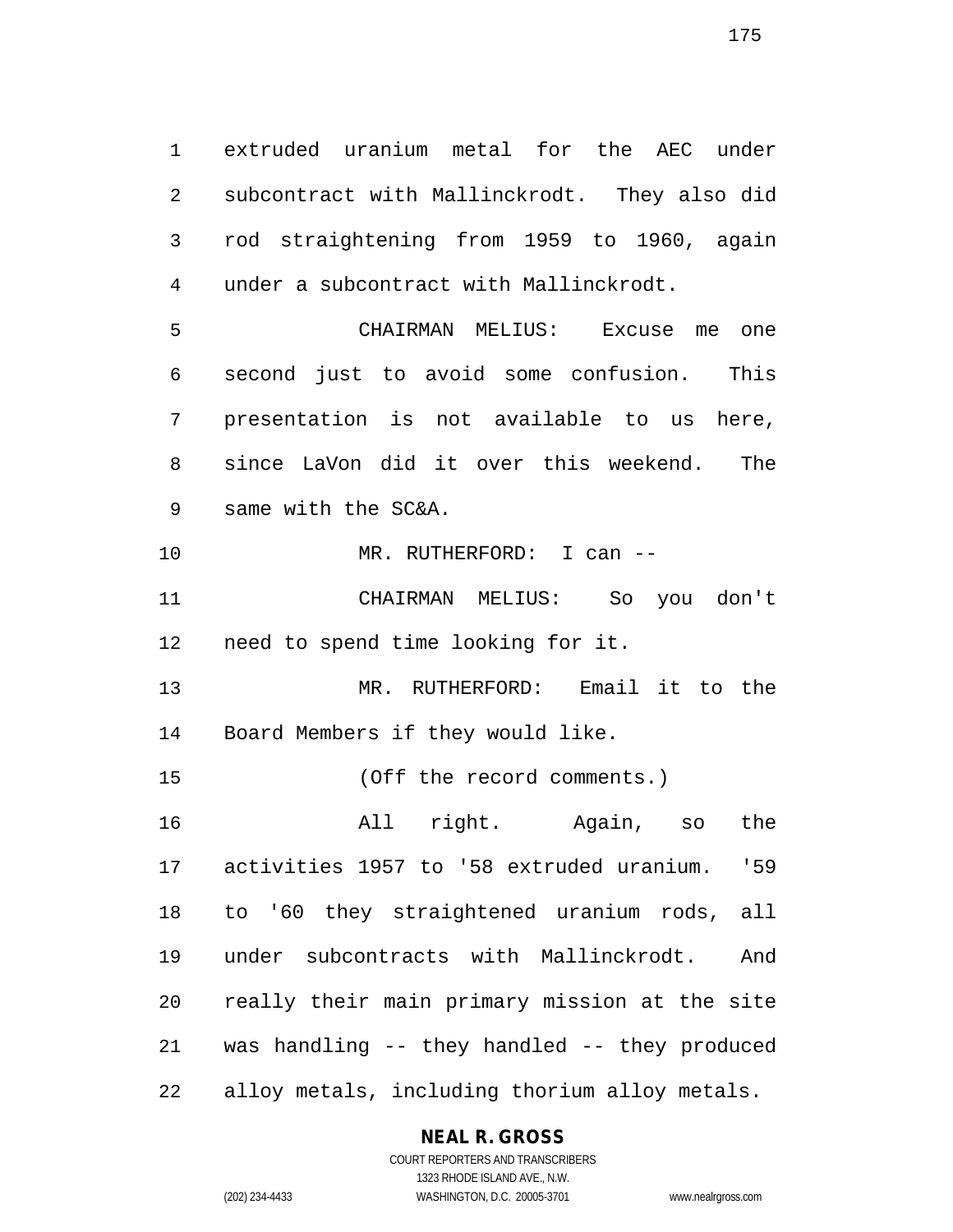Initially, it was indicated that that was a non-covered activity at the time period and after some research, you will see that changed.

5 A little background. We actually started this in May 2007 Advisory Board meeting. We have presented the Petition Evaluation Report. This was an 83.14. We recommended a Class for the 1957 to 1960 period.

 You will probably sense that typically under an 83.14, we would not go into a post-period after the period that we are recommending a Class. However, there was a lengthy discussion and recommendations from a number of parties that we ended up actually looking into the residual period at Dow under this 83.14.

 We recommended a Class again in 1957/1960, the Board concurred with that. At that time, as I mentioned, there was questions and concern, mainly identified initially by

# **NEAL R. GROSS**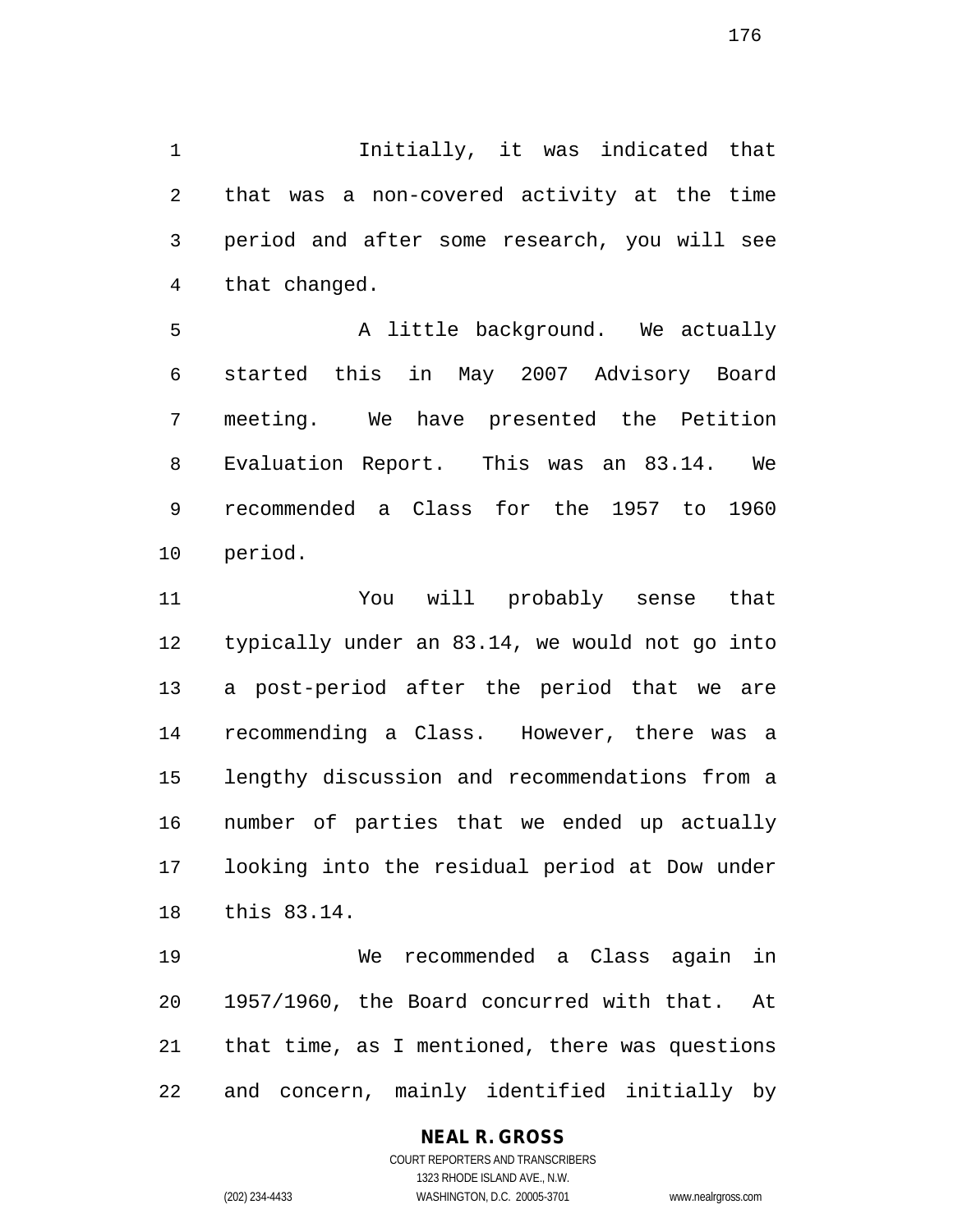the petitioner, that the DOE's definition of the covered activities should include the thorium work as well, because the petitioner felt that there was actually supporting documentation that would actually move the thorium into a covered activity.

 We initially did not address thorium. The thorium exposure would not affect our SEC Class that we had already recommended. It would only affect the residual period. Initially, it wasn't a covered activity and so initially it was not addressed.

 However, in January 2008, DOE concluded that the Dow Chemical Company was probably producing thorium alloy for use in weapons production and, therefore, the activity should be a covered activity.

 At that time, we recognized that we would have to reevaluate our residual period to include thorium exposures. We issued Addendum 2 in June of 2008 to address

# **NEAL R. GROSS**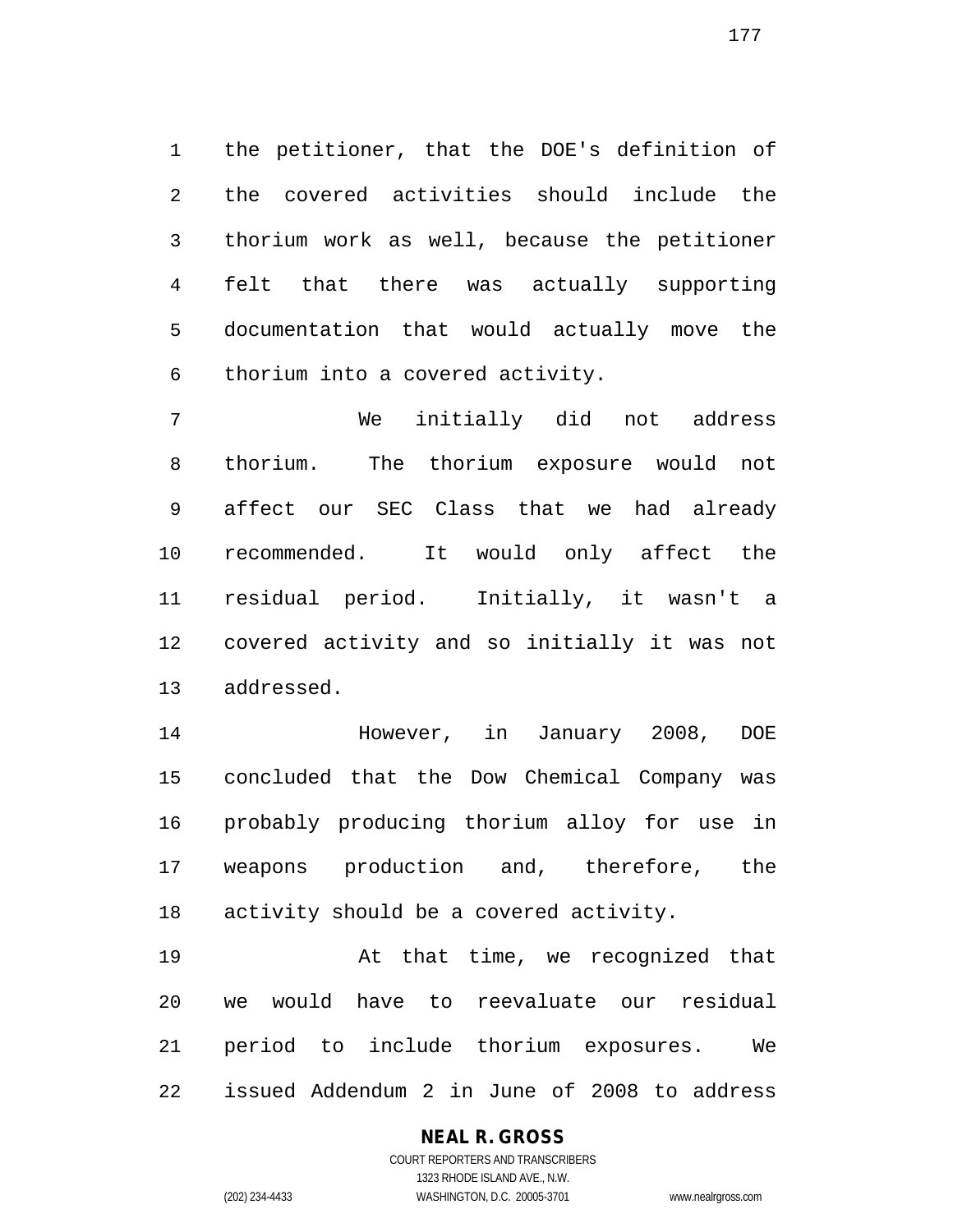that. And then we also issued Appendix C to TBD-6000 in September 2008.

 As Dr. Melius mentioned, there were a number of Work Group meetings that went on and a number of -- and SC&A put out a few reports. I'm going to let -- SC&A, Bill Thurber will be speaking after me and he can address any of that.

 Again, our Evaluation Report initially identified thorium exposures were not reconstructible for the '57 to '60 period. And initially we identified uranium exposures could be reconstructed for both the operational and residual period.

 We issued Addendum 1 shortly after issuing our report. We received a number of documents from Dow and we issued Addendum 1 to actually go back and see if -- to review those documents and to determine whether it would affect our original feasibility determination. It did not.

We issued Addendum 2 in June of

COURT REPORTERS AND TRANSCRIBERS 1323 RHODE ISLAND AVE., N.W. (202) 234-4433 WASHINGTON, D.C. 20005-3701 www.nealrgross.com

**NEAL R. GROSS**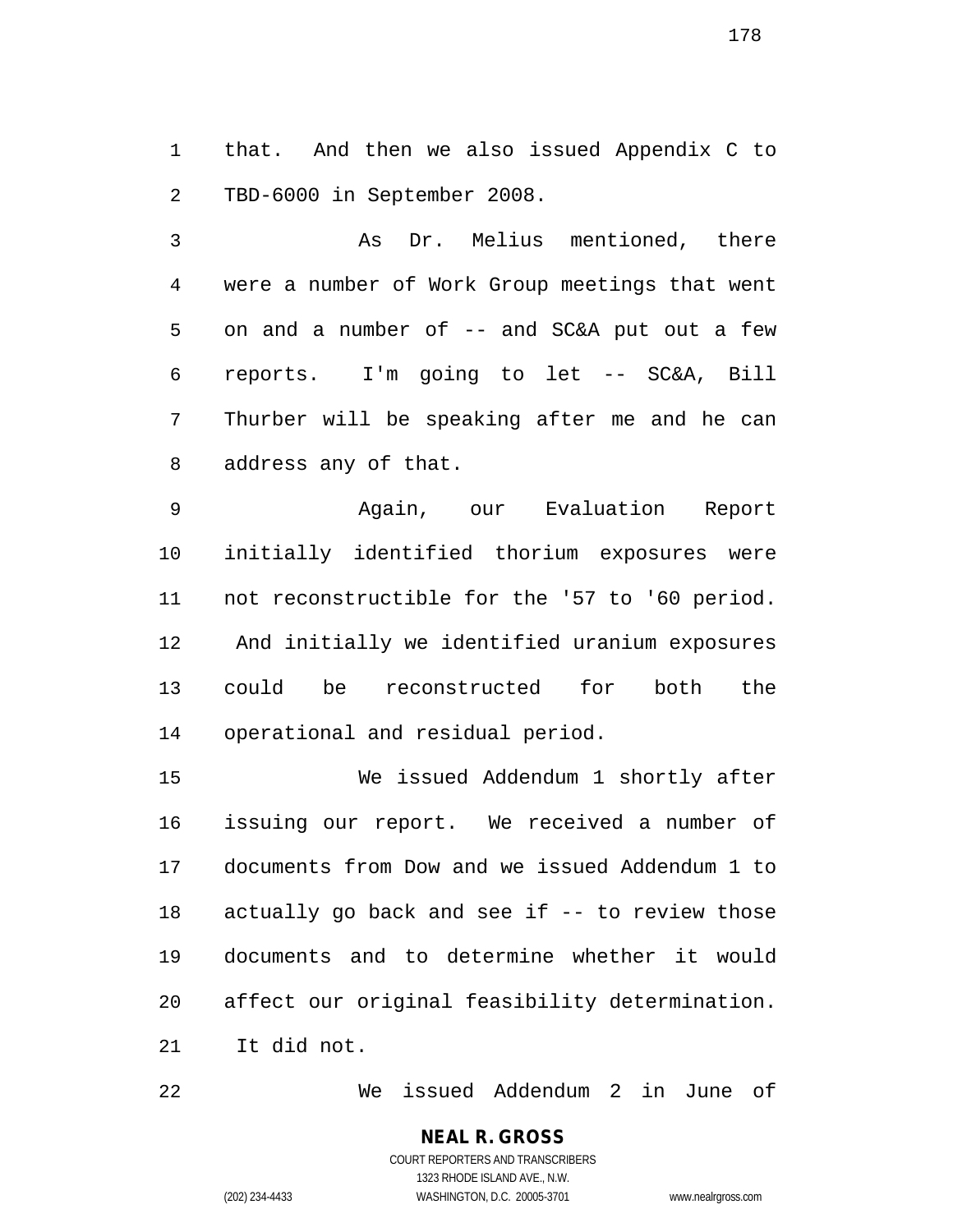2008, that was Addendum 2 again was addressing whether it was feasible to reconstruct thorium and thorium progeny exposures during the residual contamination period.

 And then we issued Appendix C, which is our dose reconstruction approach for Dow Madison. It incorporates the recommendations from SEC-79 and incorporates the addendums. It addresses both the non- presumptive cancers from the operational period and the dose reconstruction approach for the residual period.

 I'll talk a little bit about what monitoring data in general. We had, during the residual period, no personal monitoring data internal or external. No internal bioassay, no external data, including film badges.

 We do have area monitoring data. We have air sampling from the final cleanup that occurred in 2006. We also have access to air sampling data from 1957 to 1959

## **NEAL R. GROSS** COURT REPORTERS AND TRANSCRIBERS

1323 RHODE ISLAND AVE., N.W. (202) 234-4433 WASHINGTON, D.C. 20005-3701 www.nealrgross.com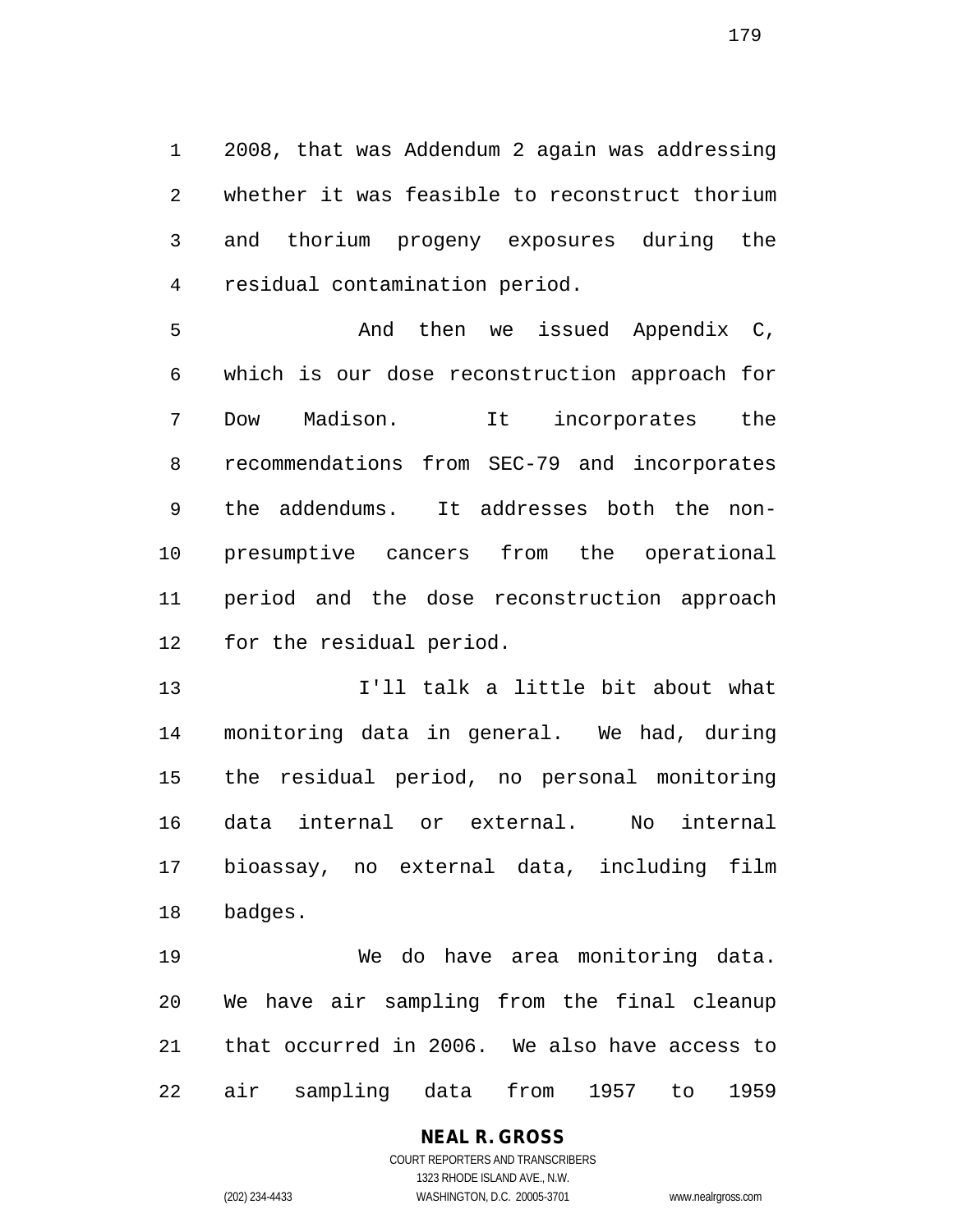operational period focusing around the thorium operations. And this includes general area and breathing zone data.

 This data was not comprehensive enough for us to use it for the actual operational period, but the last year, 1959, data was good for a good starting point for the residual period.

 We also have thoron monitoring data from that 1959 period. The thoron sampling was conducted during the production of alloy with the highest percentage of thorium.

 In addition, we have dose rate surveys from the operational period. We have dose rate information from monitoring that occurred in 1981.

 I'm going to talk a little bit about our technical approach for dose reconstruction. For internal exposures to uranium, we did not have any uranium-specific monitoring data to use. However, NIOSH used

### **NEAL R. GROSS** COURT REPORTERS AND TRANSCRIBERS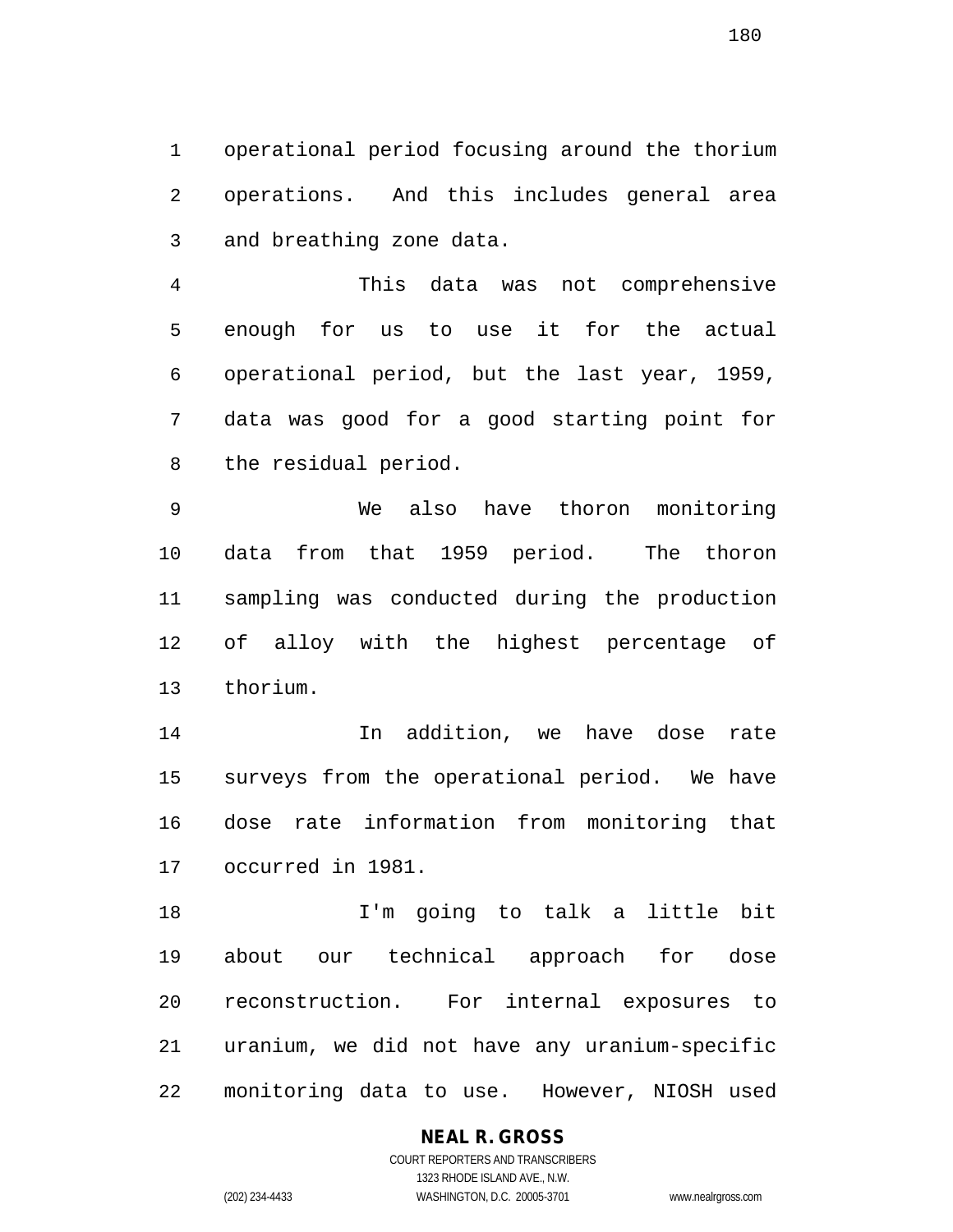the default inhalation numbers from TBD-6000 for rod straightening.

 TBD-6000 actually was used during the operational period for uranium for both the extrusion and the rod straightening, we use those numbers. And for the residual period, we looked at a deposition -- we actually looked at -- we took those air intake values or air concentration values from rod straightening, we deposited them on surfaces and then resuspended them to come up with an intake value to start our residual period for uranium.

 The external exposures were based on surface contamination values from TBD-6000. The model also seems a constant rate through the residual period.

 Both of these methods used in this are TBD-6000 methods. They are not specific to Dow. They are methods that are actually identified to be used in TBD-6000 in general.

Our internal exposure or our dose

# **NEAL R. GROSS**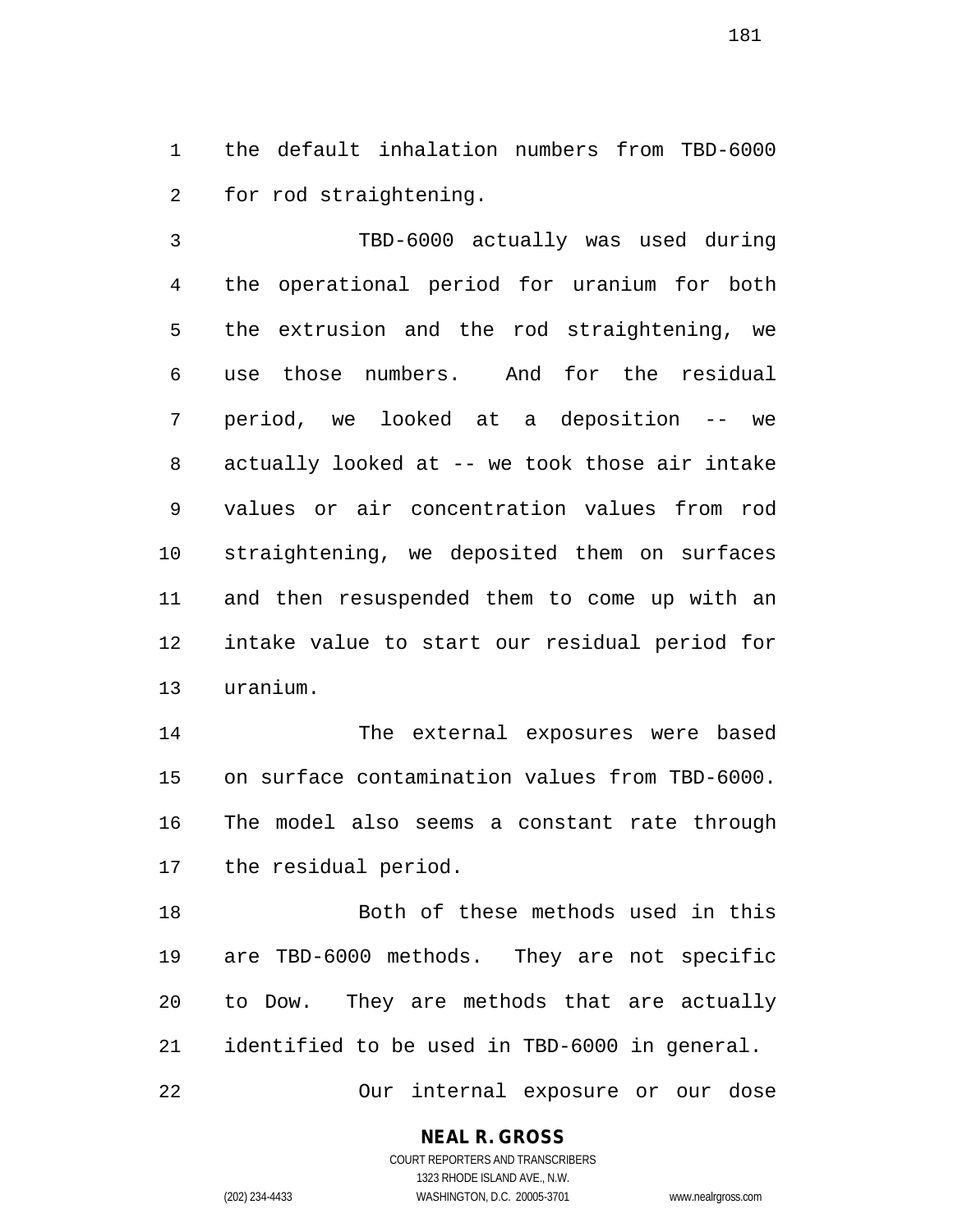reconstruction for thorium, we took the highest general area air sample value during the operational period and, again, if you are thinking you are at the end of operations, we took that highest general area value as our starting point for the first year of the residual contamination period.

 We used the general area value because it includes both operational input and resuspension as well, but it's not heavily weighted on the operational itself. So for residual period, when you consider that all the activities would have stopped, you are actually being very claimant-favorable and including at least a portion of that operational input.

 Again, I already talked about that.

 Okay. We also used the air monitoring data from the 2006 cleanup. We had actual air monitoring. We had boundary samples, general area samples taken in 2006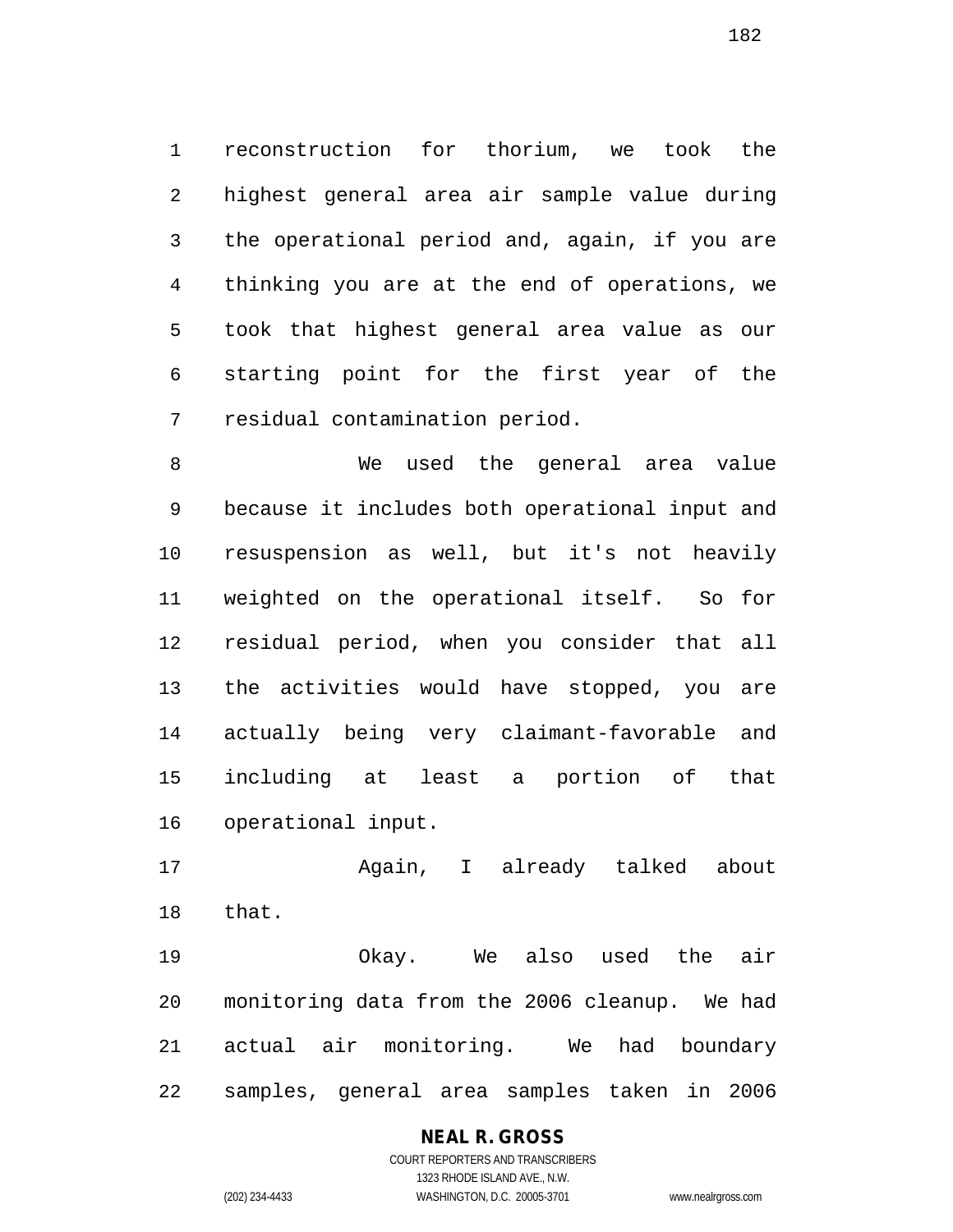that were used as our end points. We had a starting point in 1959/1960 period from the area data from operations and then the end point from 2006, we developed an effective decay constant using those two values. And that effective decay constant was then used to derive intakes for each year in between.

 Our thoron intakes are estimated using the thoron monitoring data from 1959. We used the same decay constant. If you think about it, your thoron source is your thorium. We used the decay constant we used from developing our thorium intakes and to model our thoron intakes through the years as well.

 Our external exposures, there are some questions, I know, on this. It was a small sample set that we used from Bay City. That small sample set, we used the log-normal 19 distribution 95<sup>th</sup> percentile and it came up to roughly 1,095 millirem per year.

 If you had a chance to look at Addendum 2, we had actually used in Addendum 2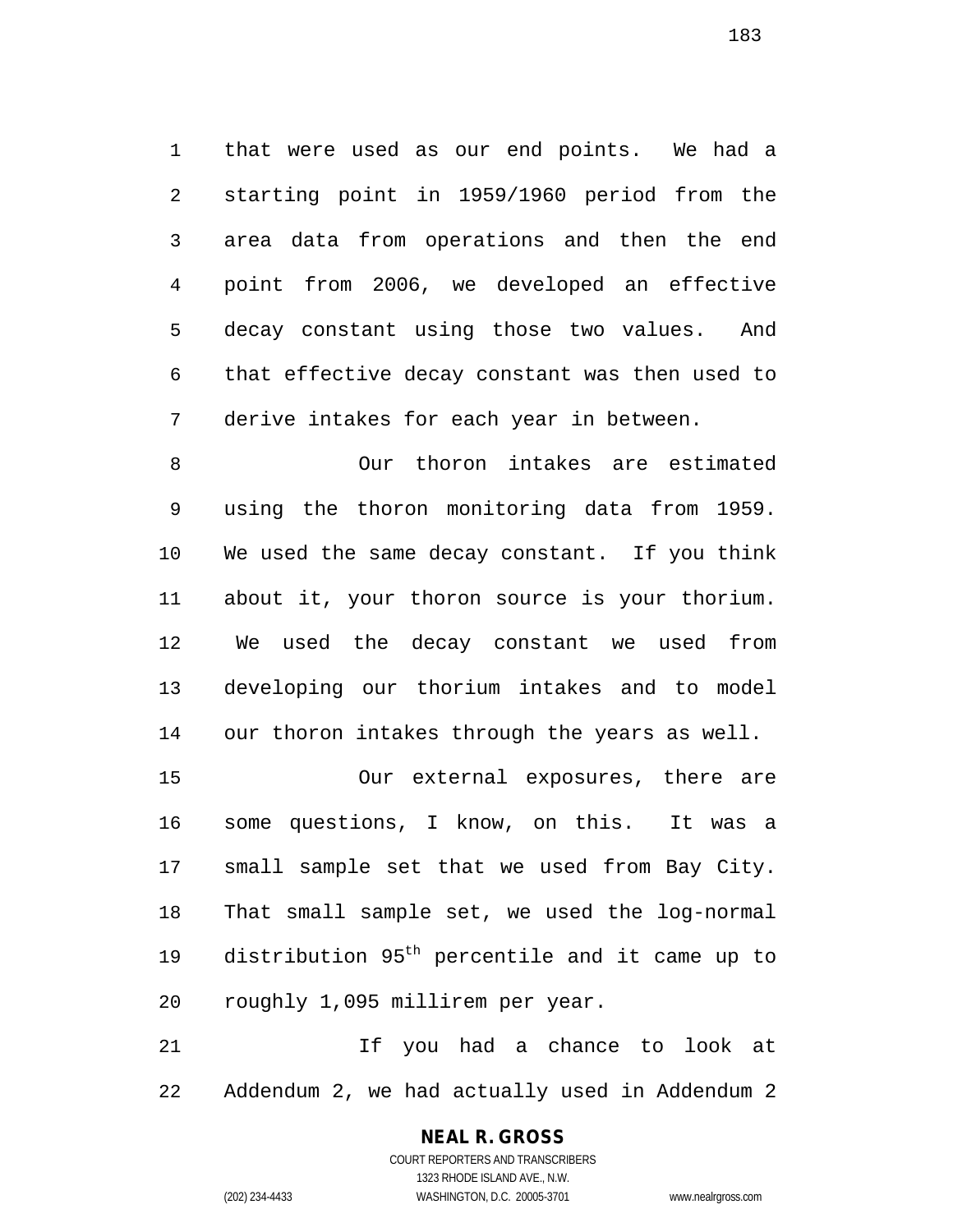a more bounding approach. We took the highest dose rate, which was .7 millirem per hour, during thorium operations and we assumed a person stood there at one foot or at that reading for 2,000 hours, so that would have been 1,400 millirem.

 So TBD-6000 recommends using 50 percent as the occupancy factor or value, which would have put it around 700 millirem, instead of the 1,400. So if you think about it, our 1,095 is a pretty good value to use as our starting point for external exposures.

 In addition, there were two -- a Levy Report that looked at estimations on what the annual dose would be from thorium operations in these early years and indicated, and I can't remember the exact values, but it was at one campaign 300 and something and the other campaign 200 and something. So our values, again, I believe are conservative.

 We used again this -- we used the same decay constant that we developed for the

# **NEAL R. GROSS**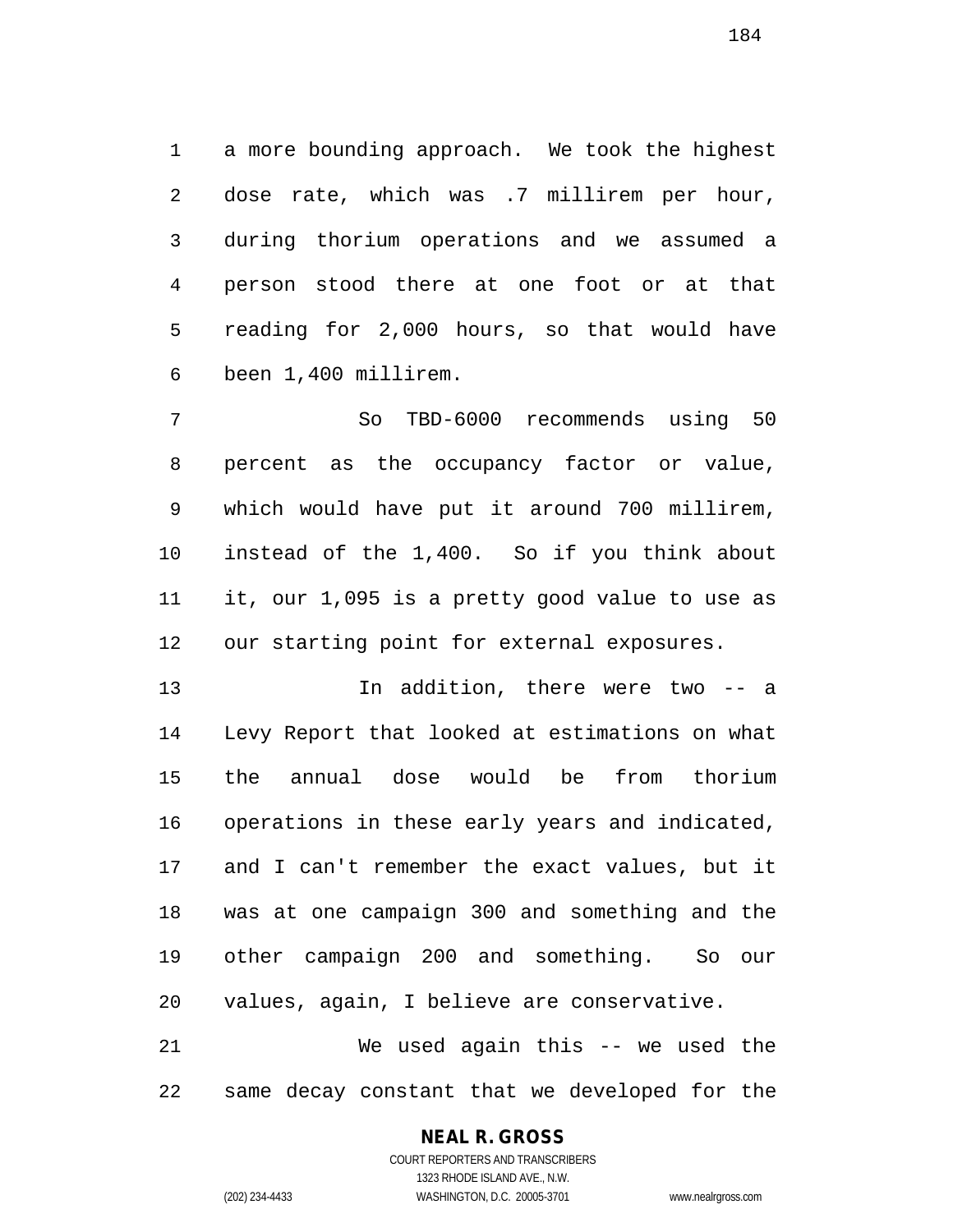thorium intakes and we reduced our external exposures, because your external source of exposure will be the residual contamination only during that period.

 And there is one error on this slide. This slide was actually taken from a presentation I did for Dow a while back. The period says January 1, 1961 through October 31, 2006. That is actually November 30, 2007 and that's clearly identified in Appendix C for the residual contamination period.

 We actually had received a report from the contractor that was doing the cleanup that the last thorium contamination had left site on November 30, 2007.

 So our period that we feel that we can reconstruct dose for the residual period is January 1, 1961 through October 31 -- or through November 30, 2007. And that's it. CHAIRMAN MELIUS: Okay. Board

 Members have questions for LaVon? Yes, Phil? MEMBER SCHOFIELD: LaVon, I have a

# **NEAL R. GROSS**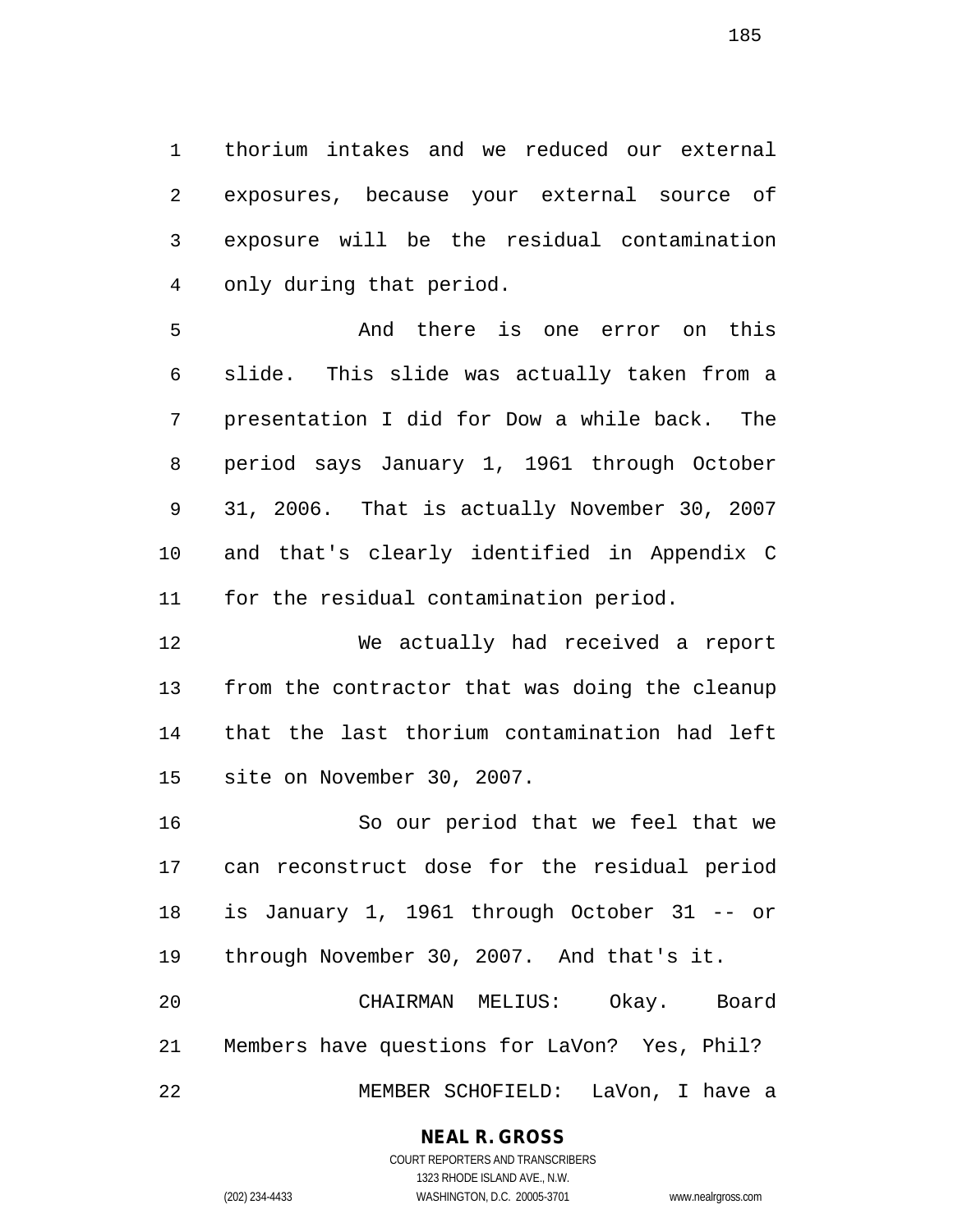question for you.

 On what basis do you guys feel, how can I say this, confident about the potential intakes from the residual contamination being a constant number? MR. RUTHERFORD: Well, it's not a constant number. It's actually -- if you look at it, it's exponential decay. And I think the approach that we used if you look at the first intake value, your first intake value in 1961, the first year of the residual period, is actually an operational value. It assumes intakes that include both resuspension and a portion of operations, so that's high. If you look at the end period that we used, we actually used air data during the cleanup operations and was the highest

 concentration. And if -- I can't remember the actual concentration now, but if I remember correctly, it's roughly 7 point something DAC. 7 percent DAC.

So I mean, it's not a very low

COURT REPORTERS AND TRANSCRIBERS 1323 RHODE ISLAND AVE., N.W. (202) 234-4433 WASHINGTON, D.C. 20005-3701 www.nealrgross.com

**NEAL R. GROSS**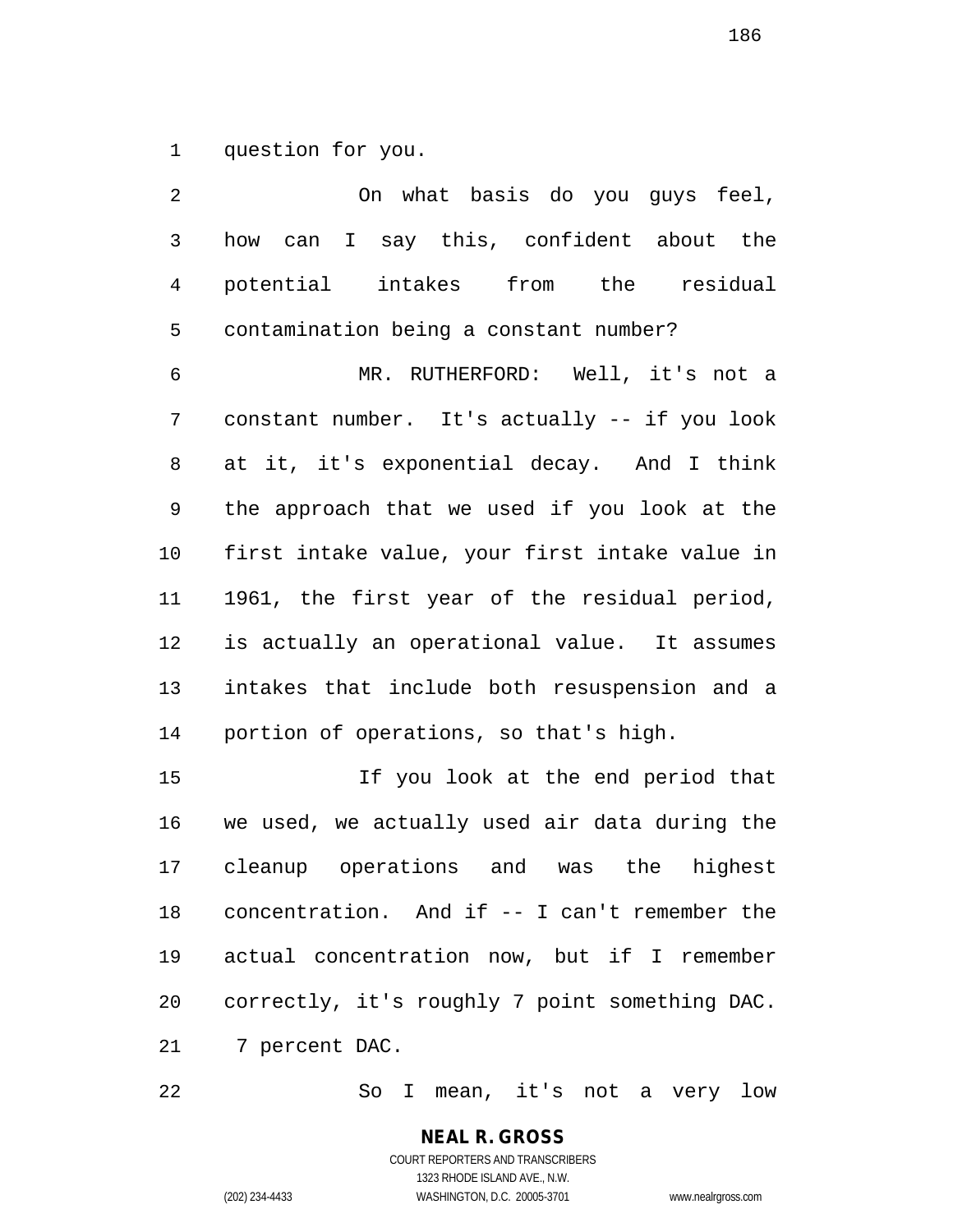value. And so based on those two values we feel were up above, then we feel like that decay over time will continue that -- will be above any exposures during that period. CHAIRMAN MELIUS: David? MEMBER RICHARDSON: Can I ask the same question the other way around? 8 MR. RUTHERFORD: Okay. MEMBER RICHARDSON: How confident are you that it is an exponential decay? And I guess to ask a couple of follow-up questions to it. 13 MR. RUTHERFORD: Sure. MEMBER RICHARDSON: The decay here is not an attribute of the physical half-life of thorium? MR. RUTHERFORD: No. It's an effective decay. MEMBER RICHARDSON: Which, I mean, that's on a different order of magnitude scale.

MR. RUTHERFORD: Yes.

#### **NEAL R. GROSS**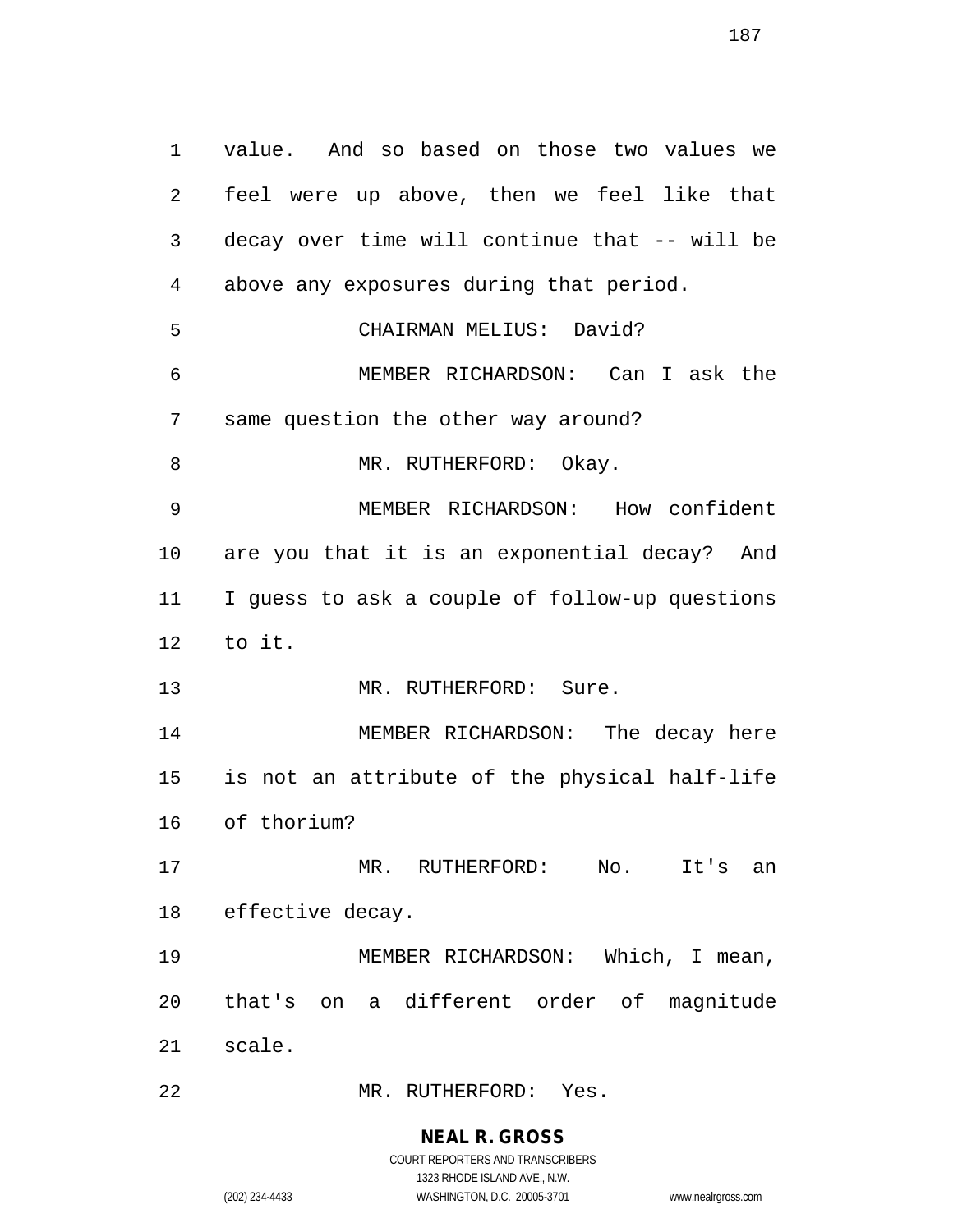MEMBER RICHARDSON: So we are talking about a decay here which is a settling of particles, for example.

MR. RUTHERFORD: Yes.

 MEMBER RICHARDSON: And I'm imagining under an exponential model, I mean, whether the idea you are claimant-friendly at this starting point of an exponential fall-off curve is sort of inconsequential, because very rapidly it's dropping. It is dropping off.

11 11 Is it my imagination of this decay constant and how you are mapping that over time happening within a year or two years you are dropping down to values which are relatively low.

 MR. RUTHERFORD: Actually, if you look at this decay constant, the values did not drop off quickly. I mean, they do drop off quickly, but the values were -- at the end were high enough that it forced the upper portion of the concentration to stay up still for a while.

#### **NEAL R. GROSS**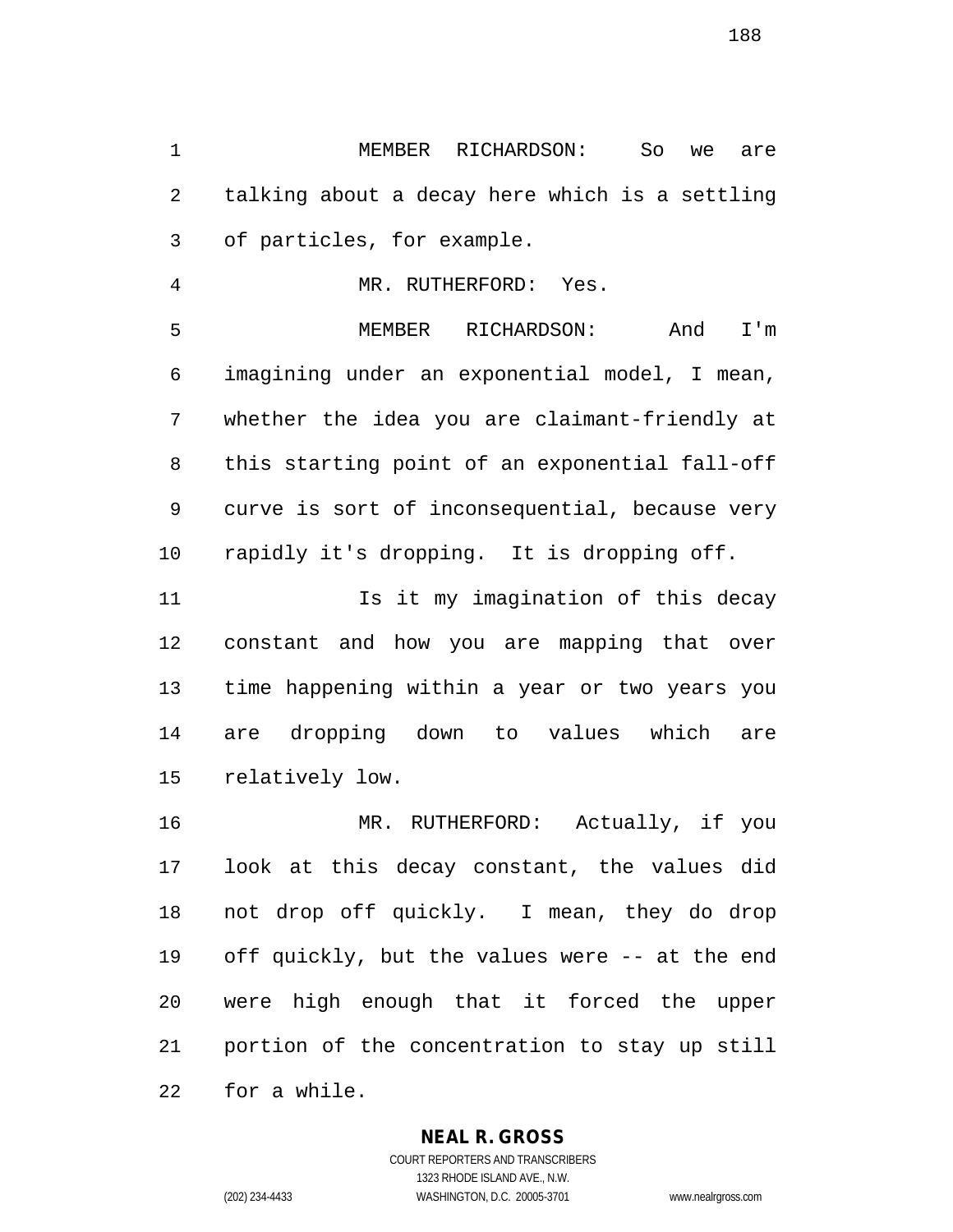1 1 If you remember, I said the actual end point was roughly 7, if I remember correctly, percent DAC was our ending value. So it was not a trivial intake percentage. MEMBER RICHARDSON: Okay. MR. RUTHERFORD: And obviously, there is -- if we do have indications of different transient activities that occur -- go ahead, Jim. DR. NETON: This is Jim Neton. MR. RUTHERFORD: Do you want to come up here, Jim? 13 DR. NETON: Sure. CHAIRMAN MELIUS: It's on, Jim. DR. NETON: Testing, okay. It's on. This idea of decay during the residual period is something that is covered fairly well in our TIB-70 that has been reviewed by the Advisory Board. It is a concept that we have applied not just at Dow Madison, but at a number of other facilities.

There are several options we have.

COURT REPORTERS AND TRANSCRIBERS 1323 RHODE ISLAND AVE., N.W. (202) 234-4433 WASHINGTON, D.C. 20005-3701 www.nealrgross.com

**NEAL R. GROSS**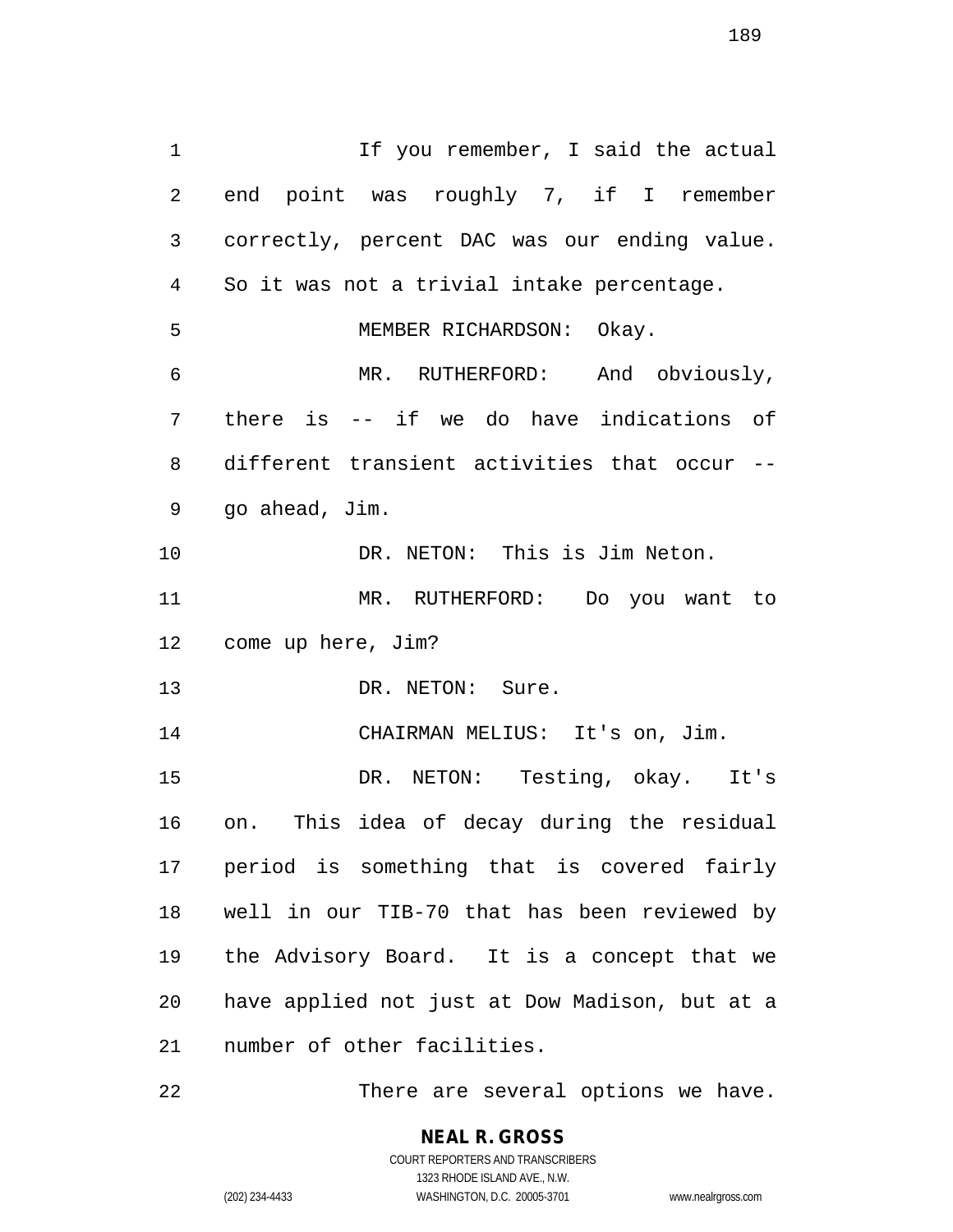Obviously, one would be to maintain a constant level of exposure over an entire period. One is to do some sort of an exponential decay if you have some anchor point further on down the road or, you know, I think in some cases, we have also applied just a straight line decrement.

 But, you know, these are issues that have been discussed to some degree during, you know, the procedure review process.

CHAIRMAN MELIUS: Go ahead.

13 MEMBER RICHARDSON: And --

CHAIRMAN MELIUS: Go ahead, Dave.

 MEMBER RICHARDSON: Or maybe Paul and then I can come back with a different question.

18 CHAIRMAN MELIUS: Okay.

 MEMBER ZIEMER: Well, it's not really a question, just kind of a follow-up. I think, David, conceptually I believe this is correct and maybe Jim will correct me if I'm

#### **NEAL R. GROSS** COURT REPORTERS AND TRANSCRIBERS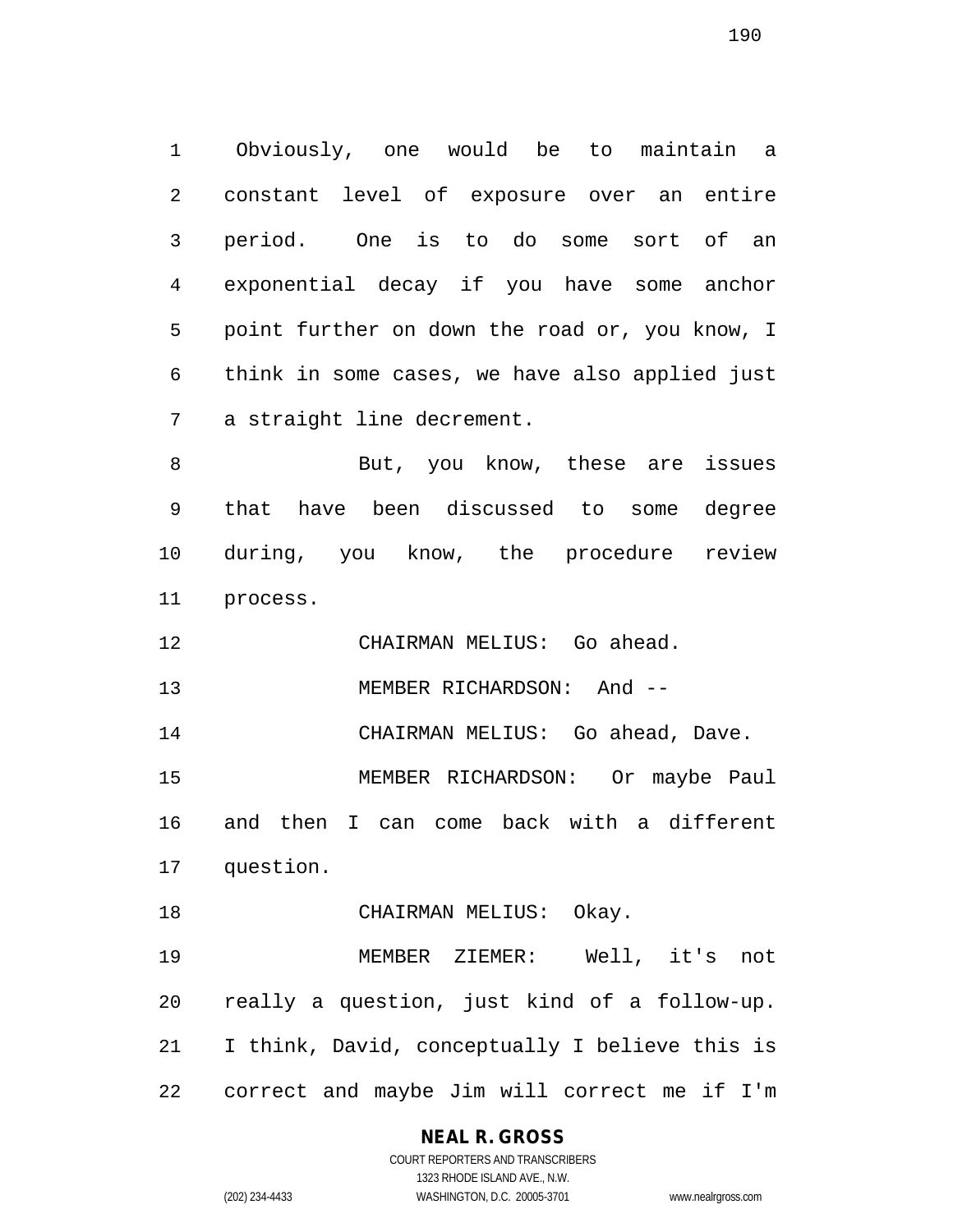wrong, but the idea is if -- it is based on decreasing source-term as cleanup occurs and those that have done cleanup, and I have done a lot of it over the years, the early part of a cleanup is always you get much bigger percent of the stuff cleaned up, as it were.

 It becomes more and more difficult as you come down. So to use an exponential, there is a certain logic that is based on experience to do that. Obviously, you could fit that in a number of different ways as Jim suggested. One would be just linear, which perhaps would be a little more conservative in the early times and less conservative toward the tail end.

 But I think experience would say that exponential fits most cases that we work with.

 CHAIRMAN MELIUS: Can I just add I think the other thing that would be in consideration is is there something happening at the site that would, you know, affect that?

# **NEAL R. GROSS**

COURT REPORTERS AND TRANSCRIBERS 1323 RHODE ISLAND AVE., N.W. (202) 234-4433 WASHINGTON, D.C. 20005-3701 www.nealrgross.com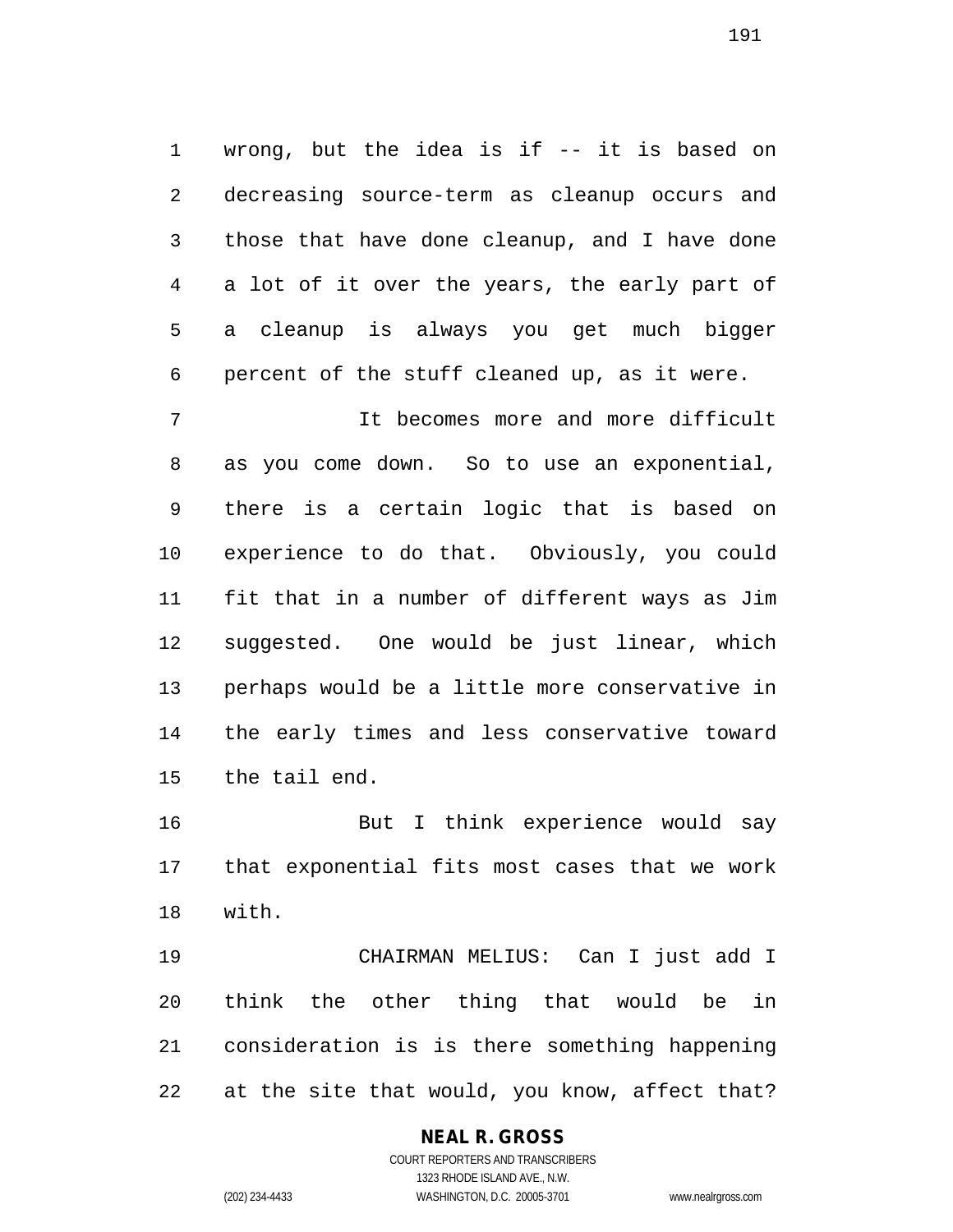Some other operation, you know, some large demolition? I mean, things that went on for a significant period of time and could -- it somewhat depends on the size of the site and what you are taking down and where the contamination is and so forth.

 So I think that is what you have to look in to. And I think those are legitimate questions. I saw these same questions on Linde, which I'm most familiar with, which is coming up next. But that's the basis.

13 Any other questions for -- Dave, you had another topic?

15 MEMBER RICHARDSON: No.

 CHAIRMAN MELIUS: No, okay. Yes, okay. Go ahead.

 MEMBER FIELD: LaVon, I just had a question. You said there was thoron monitoring performed.

 MR. RUTHERFORD: Yes. It was performed in 1959 and it was during the

> **NEAL R. GROSS** COURT REPORTERS AND TRANSCRIBERS 1323 RHODE ISLAND AVE., N.W. (202) 234-4433 WASHINGTON, D.C. 20005-3701 www.nealrgross.com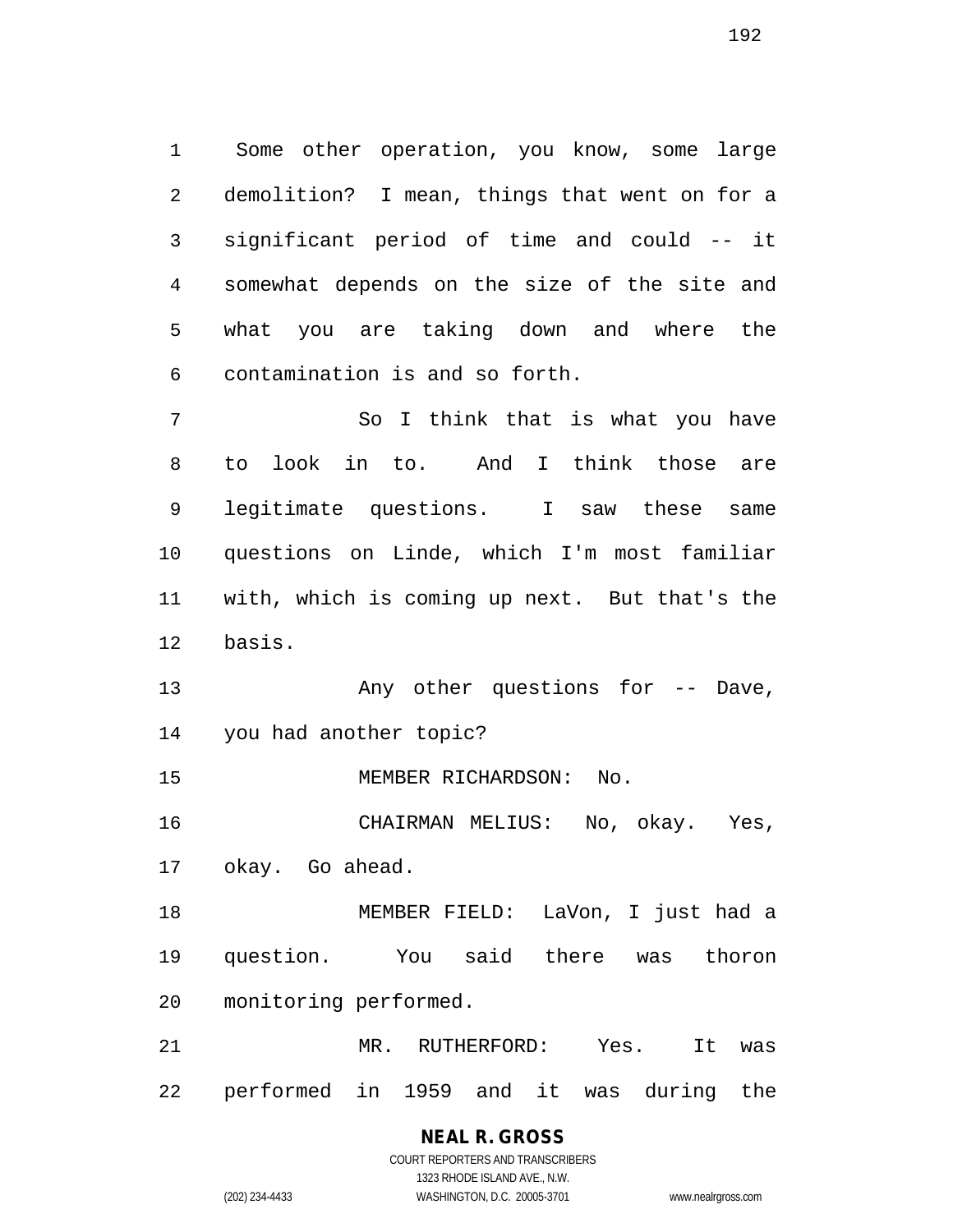operations of actually producing the thorium alloy. And that sample set is in your -- if you go under the Dow reference material, it is under there. And I can't remember, unfortunately, the SRDB number, but I can get it for you and you can take a look at that data.

 MEMBER FIELD: Do you know where the monitoring was performed in relation to the workers?

 MR. RUTHERFORD: It was in a number of different locations. And I don't recall all the locations. Again, I can go back and open it up and we can -- and I can point you to the SRDB number.

 MEMBER FIELD: Okay. And then one other quick question on TBD-6000. I wasn't here during its development. Is TBD-6000 applicable to the case here?

MR. RUTHERFORD: Yes.

MEMBER FIELD: It is?

MR. RUTHERFORD: Yes.

#### **NEAL R. GROSS**

COURT REPORTERS AND TRANSCRIBERS 1323 RHODE ISLAND AVE., N.W. (202) 234-4433 WASHINGTON, D.C. 20005-3701 www.nealrgross.com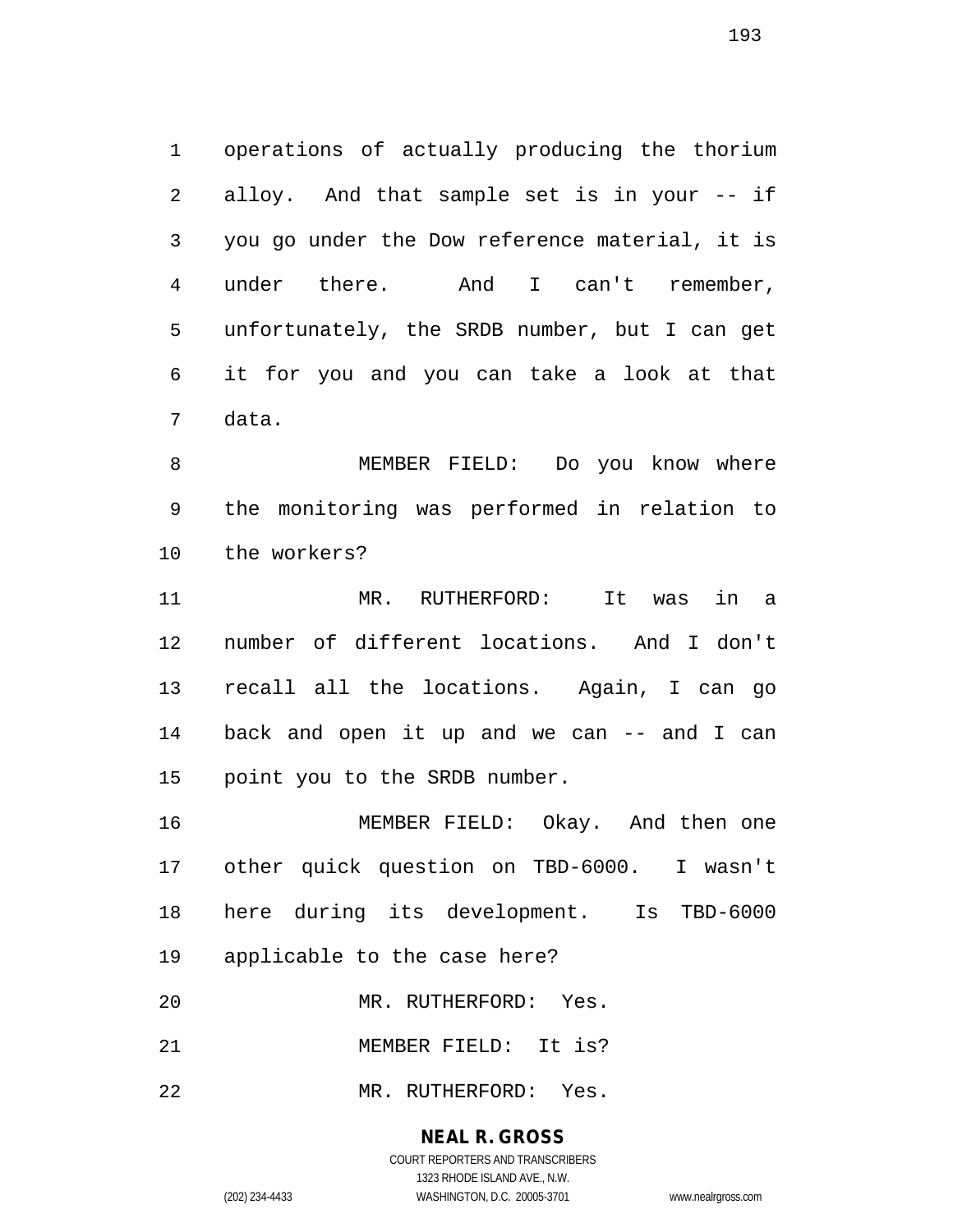1 MEMBER FIELD: Okay. MR. RUTHERFORD: It is part of this. Dow is under TBD-6000. MEMBER FIELD: Okay. CHAIRMAN MELIUS: And Appendix C of TBD-6000 is specific to Dow. MEMBER FIELD: Okay. CHAIRMAN MELIUS: Yes. Okay. LaVon, thanks. And now, we will hear from SC&A and I think they may actually answer some of those questions. MR. THURBER: Hi, I'm Bill Thurber from SC&A. And I'm going to mainly talk about the use of surrogate data, but the discussion of necessity is a little broader than that, because you can't really understand how the surrogate data was used without also understanding how some of the other calculations were made. I won't dwell on this, because LaVon has covered most of it, but I would like to make a couple of comments about TBD-6000,

> **NEAL R. GROSS** COURT REPORTERS AND TRANSCRIBERS

1323 RHODE ISLAND AVE., N.W. (202) 234-4433 WASHINGTON, D.C. 20005-3701 www.nealrgross.com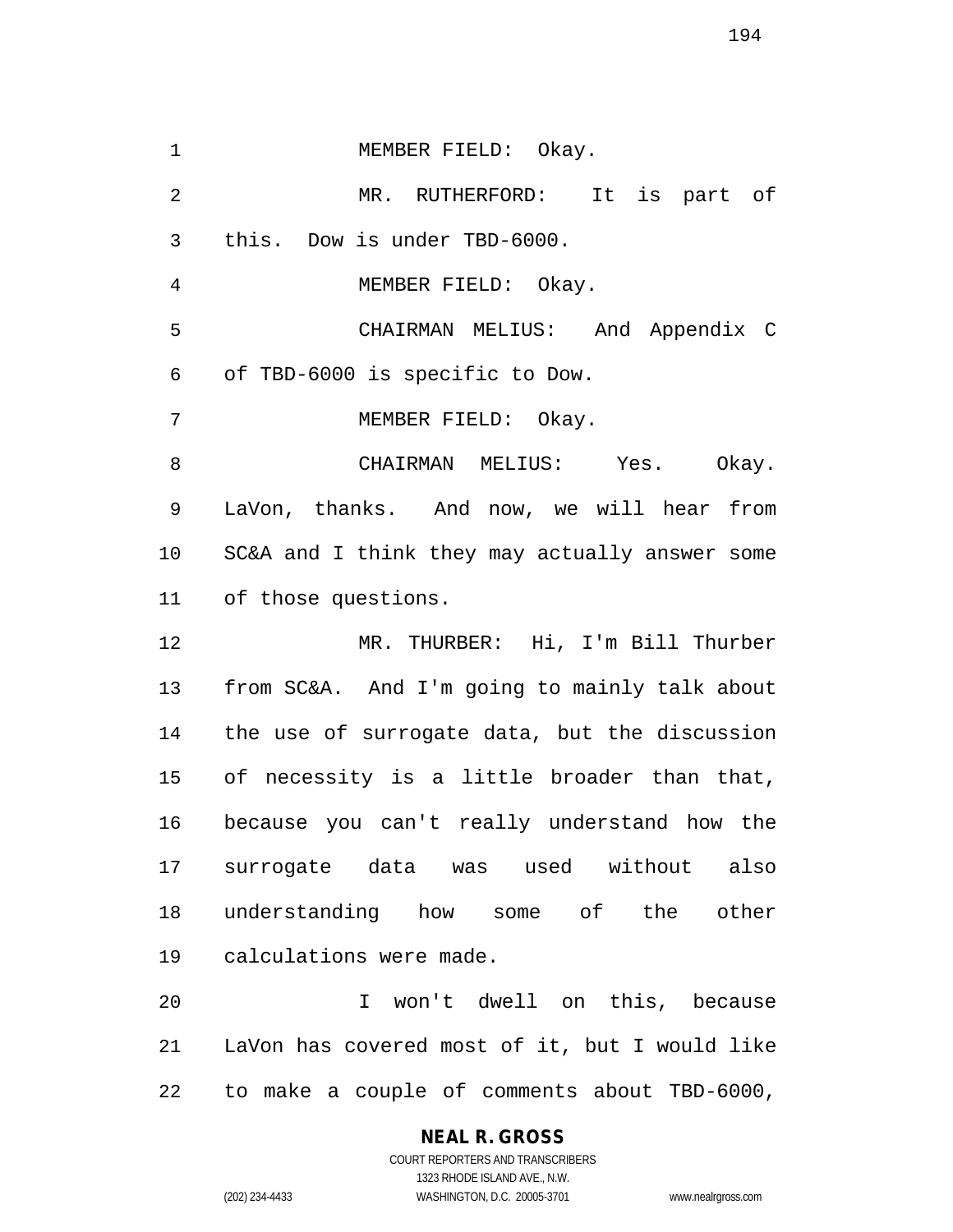which it says there is TBD-2006.

 TBD-6000, you will recall was specifically designed to provide some generic dose reconstruction guidance for AWE sites where there was little or no data. And so by definition, it used in large measure surrogate data. It coupled that in the case of external exposure with modeling data using MicroShield and that sort of thing. The major source document for all of the dust exposures that are in TBD-6000 and flowed into Appendix C, as LaVon discussed, was a report prepared by Harris and Kingsley in 1959. And for those of you who are not familiar with this, these two gentlemen worked for the AEC Health and Safety Laboratory and accumulated data from most of the sites at the time and provided a compendium of air concentration data relating to all kinds of operations related to the fabrication of uranium.

Again, as LaVon alluded to, SC&A

**NEAL R. GROSS** COURT REPORTERS AND TRANSCRIBERS 1323 RHODE ISLAND AVE., N.W.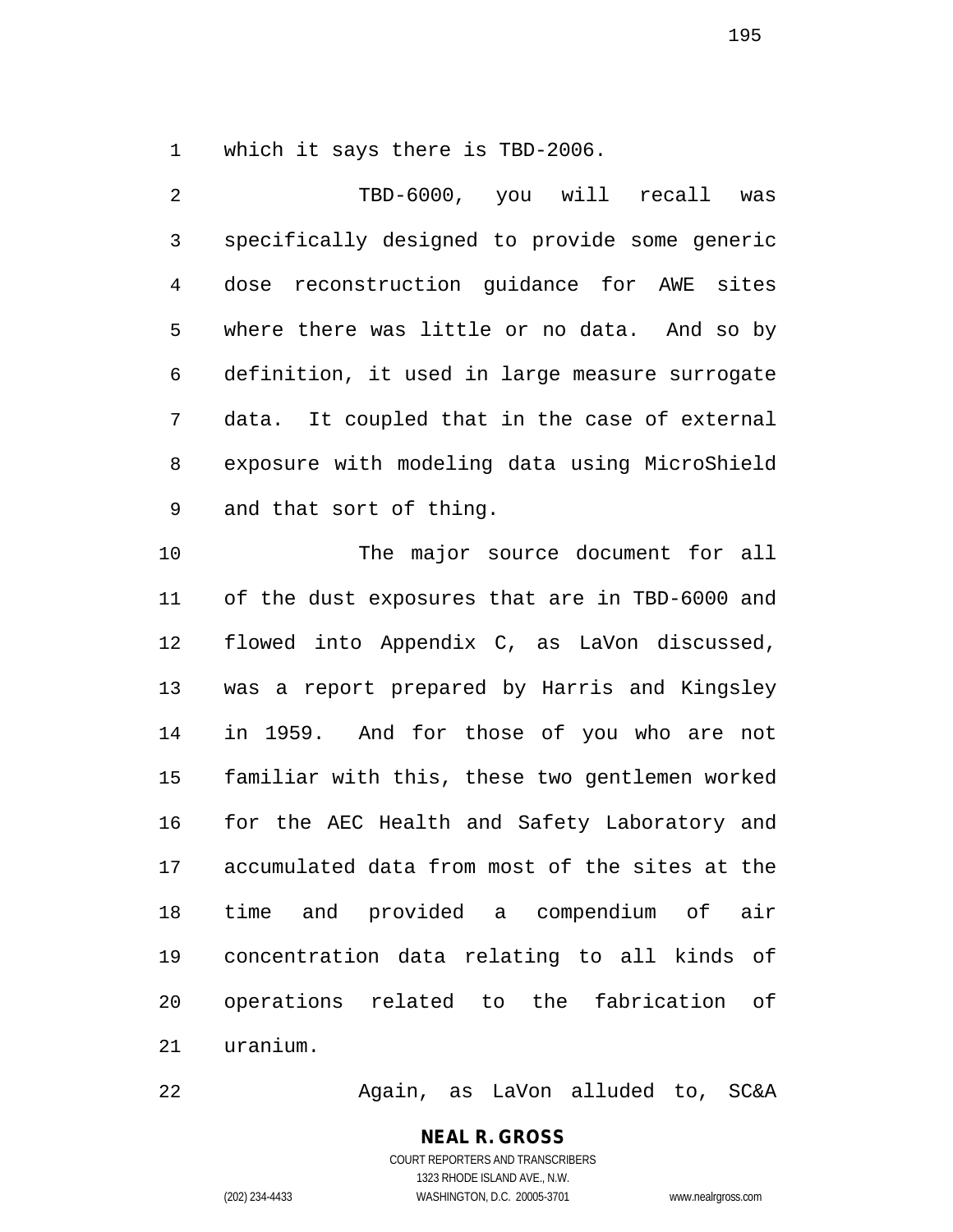has prepared a number of documents and I provide this for some of you who are newer to the story, but, basically, there was a document in response to each of the NIOSH documents. And, basically, today we are focusing on the final document on the list, which I believe has been distributed to the group.

 And I think that you all have the slides, too. Is that correct or not correct? Is that true? Okay.

12 CHAIRMAN MELIUS: They should.

 MR. THURBER: Okay. Good. Just to summarize how things evolved and looking, first, at the operating period and the reason I do this is because, as we have said, the data from the operating period was used to establish the starting point for the residual period.

 Internal and external uranium doses were not really evaluated in the Petition Evaluation Report or in the addenda

#### **NEAL R. GROSS** COURT REPORTERS AND TRANSCRIBERS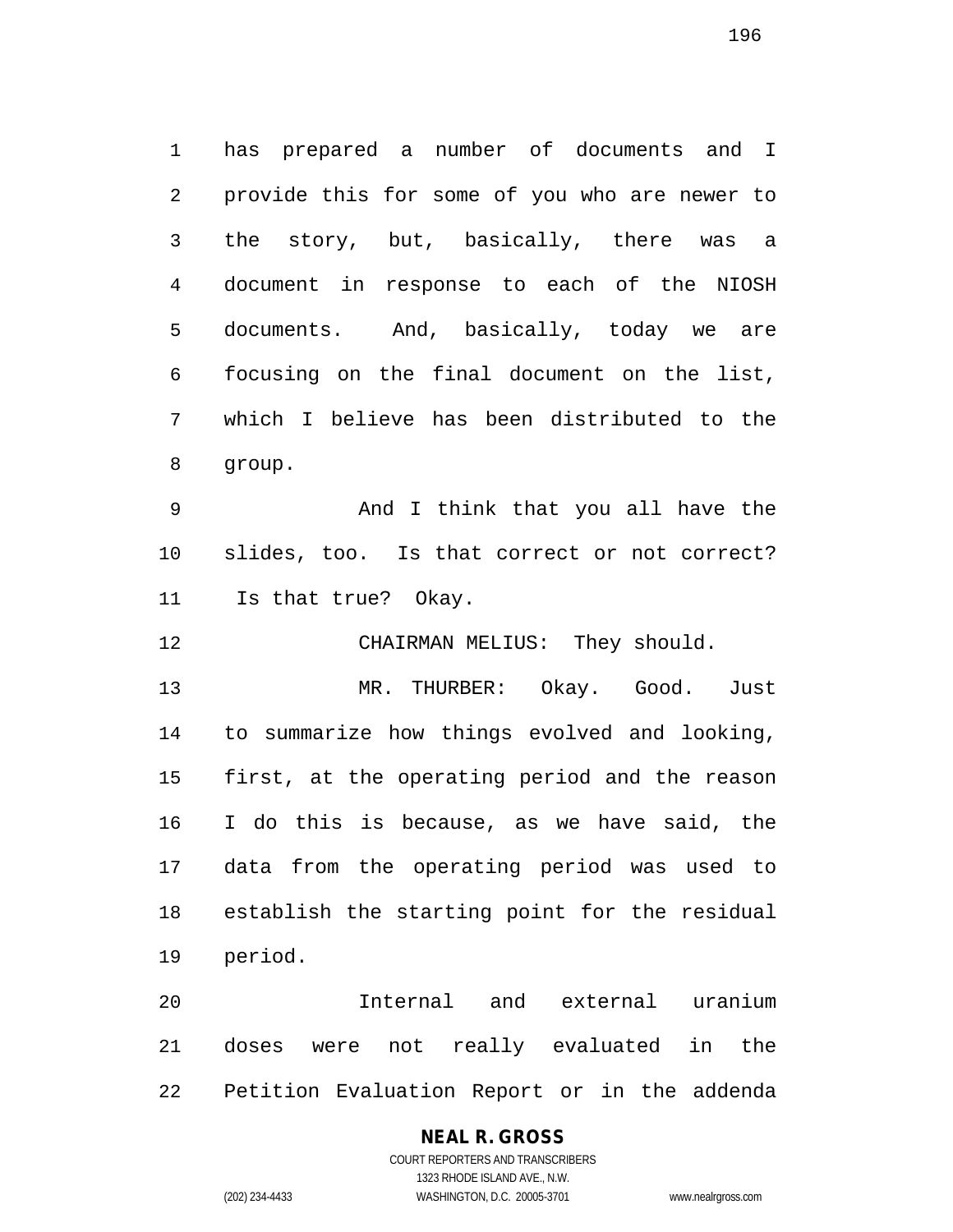to it, rather NIOSH said yes, we can reconstruct surrogate data using sources such as OTIB-4.

 But when they got to publishing Appendix C, which is the most recent document chronologically, they used the approach which LaVon outlined to you.

 From day one, it was established that internal thorium exposures could not be reconstructed and on that basis, the SEC was granted for the operating period. Initially, NIOSH concluded that external thorium doses could not be reconstructed. But based on the additional 700 pages of data that NIOSH received after the initial Evaluation Report was issued, they amended that position and concluded that they could monitor and bound thorium exposure during the -- thorium external exposure during the operating period. I think it is, for perspective, useful to look at exactly what was done during the operating period. There was an uranium

# **NEAL R. GROSS**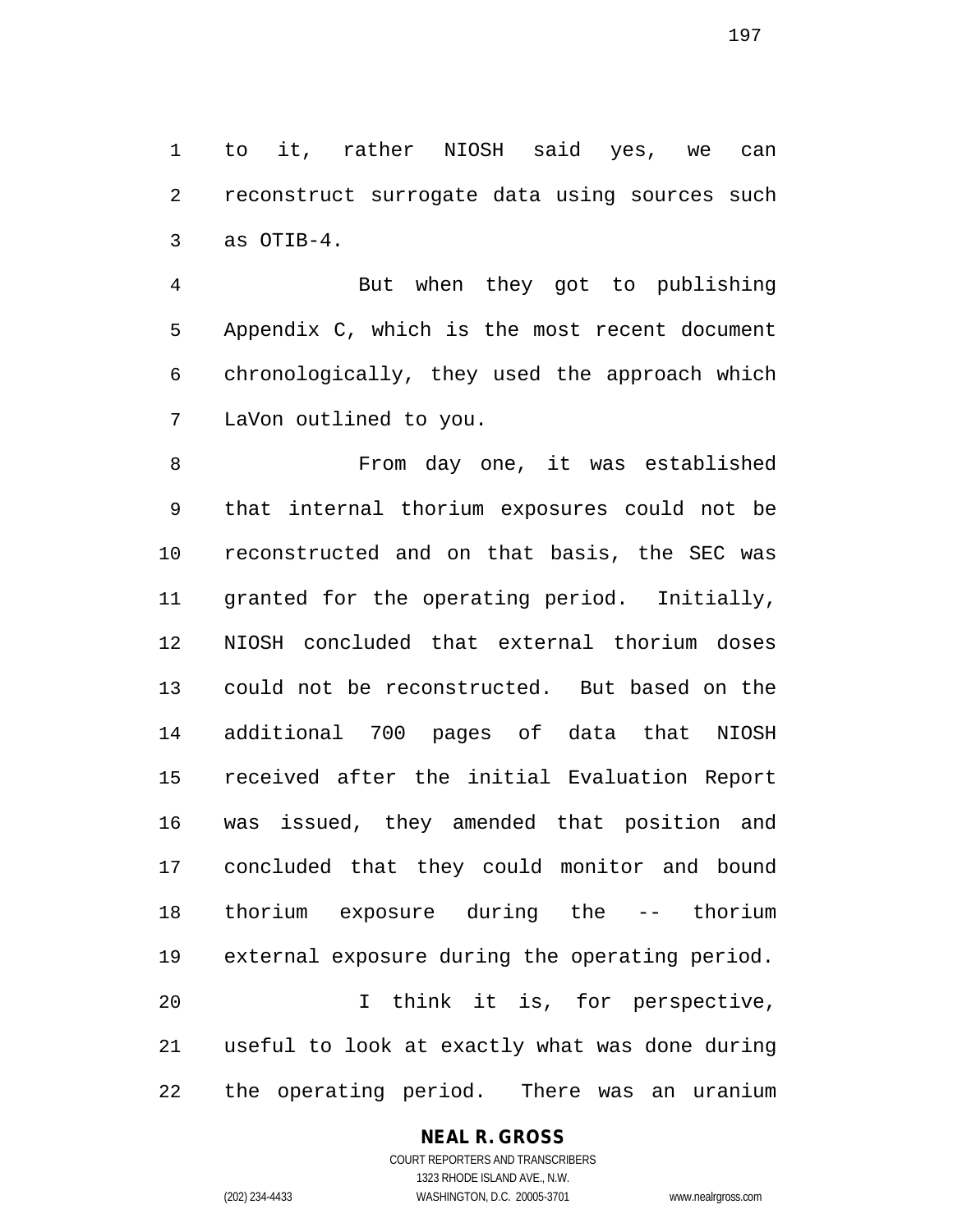extrusion campaign under subcontract for Mallinckrodt. It involved 12 cycles of 28 hours each in 1957 and 1958 and that each cycle consisted of six hours of setup time working around the extrusion press, 16 hours of extrusion work and six hours of cleanup time. So 12 cycles in 1957 and '58.

 Uranium rod straightening work was done in December 1959 and January 1960 under a purchase order from Mallinckrodt and the December '59 work involved \$435 PO for straightening and cleanup and in January '60, \$520 to do the straightening and the cleanup work.

 And, obviously, a very small quantity of uranium was involved in the rod straightening work.

18 And finally, during the operating period, DOE eventually provided evidence that some magnesium thorium alloys were shipped to Mallinckrodt for weapons work and this is what precipitated the need to include the residual

# **NEAL R. GROSS**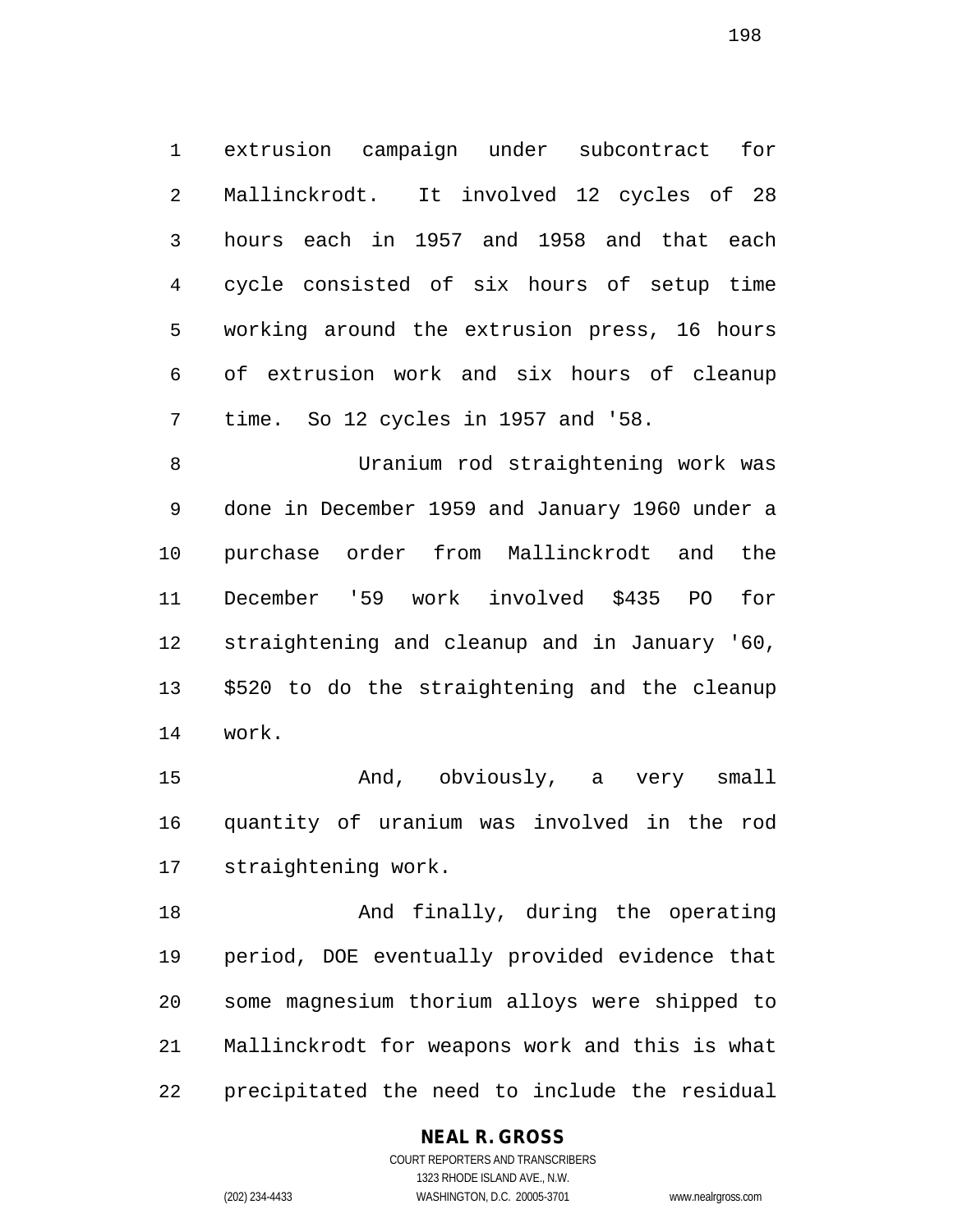-- to include thorium in the residual period. And I would point out to you, to those of you who are not familiar, basically, these are magnesium alloys with 2 or 3 percent thorium in them. They are not thorium alloys. Now, let me summarize the situation as it evolved for the residual period. And I won't belabor some of this because LaVon has really described it. But for Appendix C it was

 concluded that using the data from TBD-6000, they could estimate the uranium that was deposited on the surface at the beginning of the operating period and then they would use an appropriate resuspension factor to get the dust loading in the air and estimate the internal uranium dose on that basis. And they assumed that that remained constant throughout the operating period.

 External uranium was -- basically, used the same methodology. They assumed that the surface contamination would deposit for an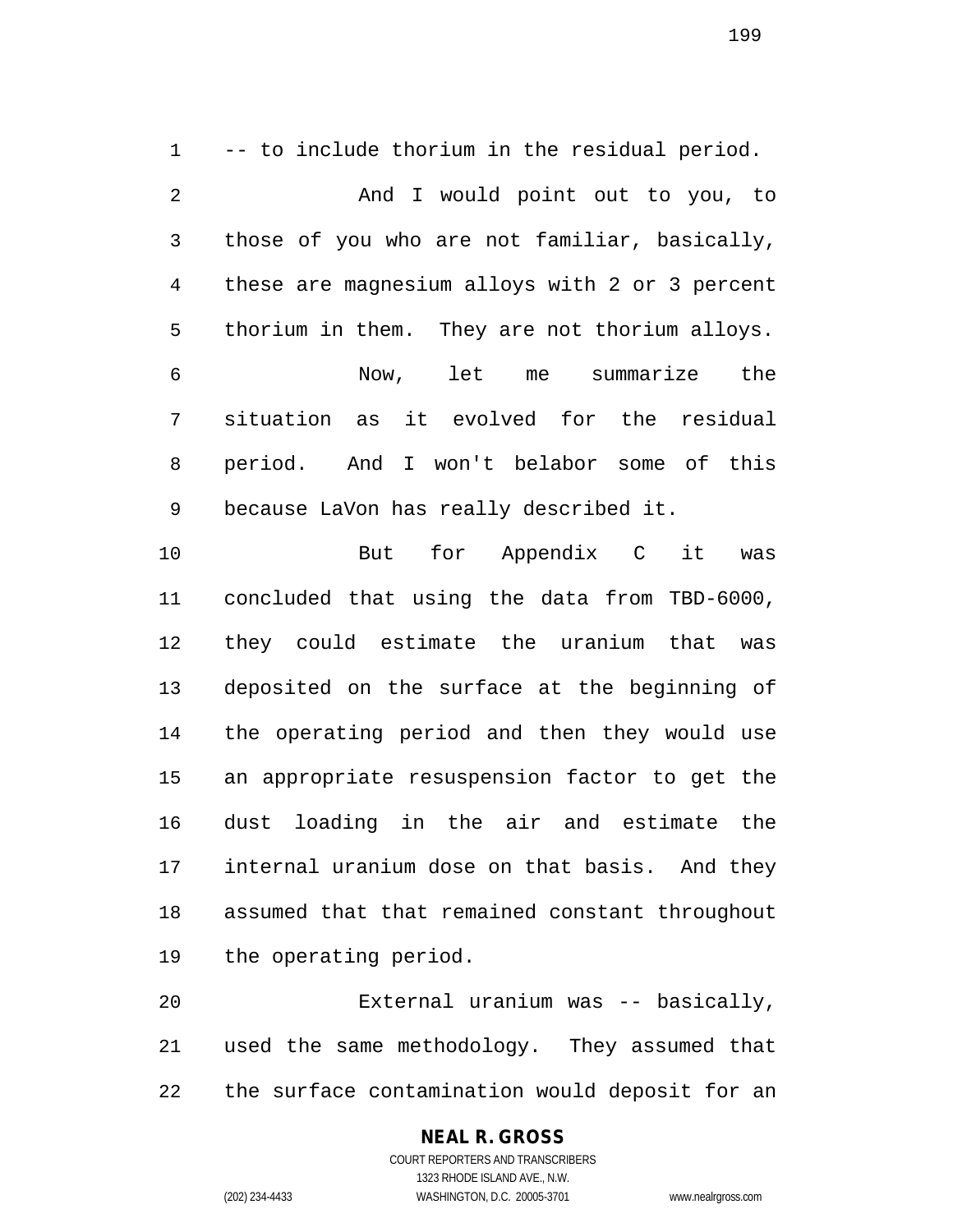appropriate period during the operating period and then it would remain on the surface throughout the residual period.

 The internal thorium dose, looking at the last column, again, I won't belabor this, but exponential decay function was developed and the starting point was based on measured data at the Dow Madison facility. And they used this function then to characterize the thorium dust in the environment over the residual period from 1960 to 2006/2007.

 The external thorium data used the same exponential decay function, but the basis for the starting point was film badge data from the Dow Bay City Plant. Clearly, surrogate data. The Bay City Plant did the same kinds of metallurgical operations, melting and casting, and fabrication of the magnesium-thorium alloys.

 And NIOSH chose that as the basis for establishing the initial concentration.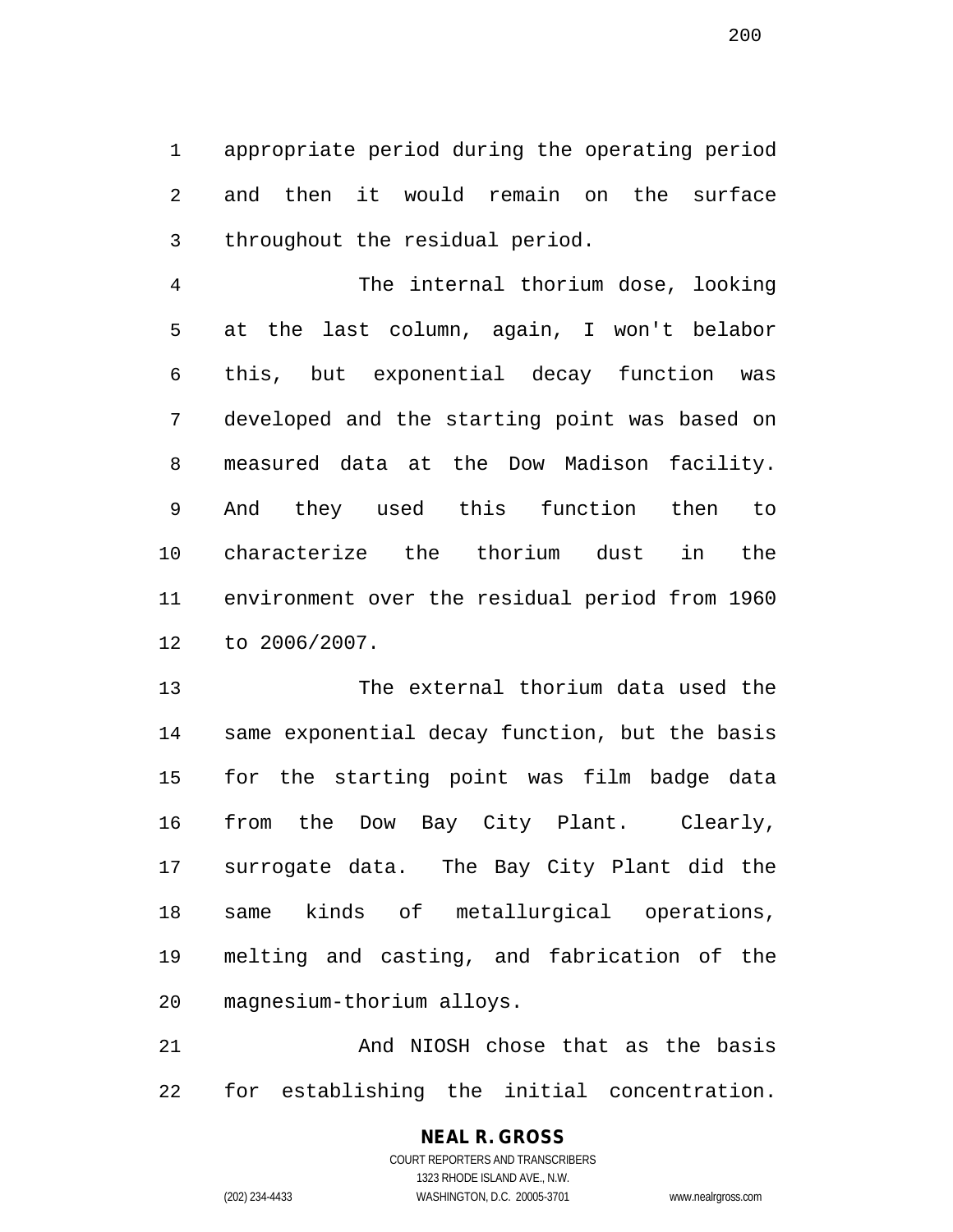I'll point out subsequently that there were a couple of other choices that were available to NIOSH to determine the concentration at the beginning of the residual period. The approach they chose was the most claimant-favorable.

 And finally, thoron, we have already discussed, so I'll pass on that.

 Just to give you an idea of the levels of exposure we are talking about here, as we said, the uranium inhalation was assumed to be constant for the period when uranium was -- up until 2000 when the FUSRAP cleanup was completed. And the exposure level was 5 dpm per day. That's the median value and it was assigned a geometric standard deviation of 5.

 The external uranium on the same basis, constant for the operating period and the level is incorrectly stated in Appendix C, we have discussed this with NIOSH, and the correct number is the number you see there, less than 1 mR per year.

> **NEAL R. GROSS** COURT REPORTERS AND TRANSCRIBERS

> > 1323 RHODE ISLAND AVE., N.W.

(202) 234-4433 WASHINGTON, D.C. 20005-3701 www.nealrgross.com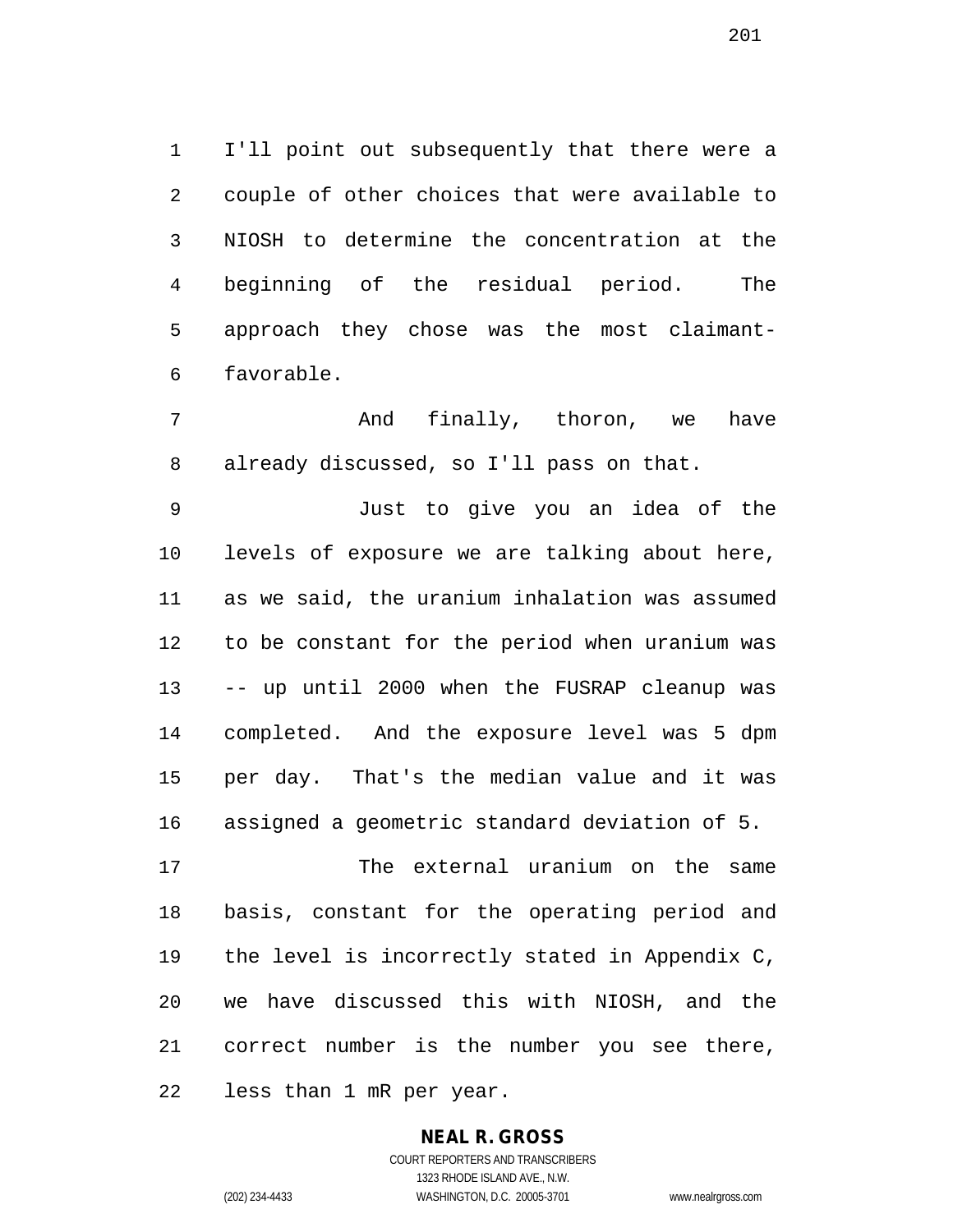Thorium inhalation declines from 103 dpm per day to on the order of 1 dpm per day. At the end of the thorium residual period, which is actually, I think it is, 2007 not 2006, but that's the beginning and the end of the exponential decay.

 Similarly for thoron, we are looking at a quarter of a picocurie per liter at the beginning of the starting period decaying to very small numbers in 2006.

 External thorium begins at about a rem per year and declines to 13 millirem per year at the end of the residual period.

14 14 I think that the modeling approach that was used for residual uranium, as I said, was based on TBD-6000. And the key thing is that this modeling approach was discussed extensively by the TBD-6000 Work Group.

 And there were a number of conversations about whether this was suitable or not. SC&A raised several issues. NIOSH provided some substantive responses and our

#### **NEAL R. GROSS**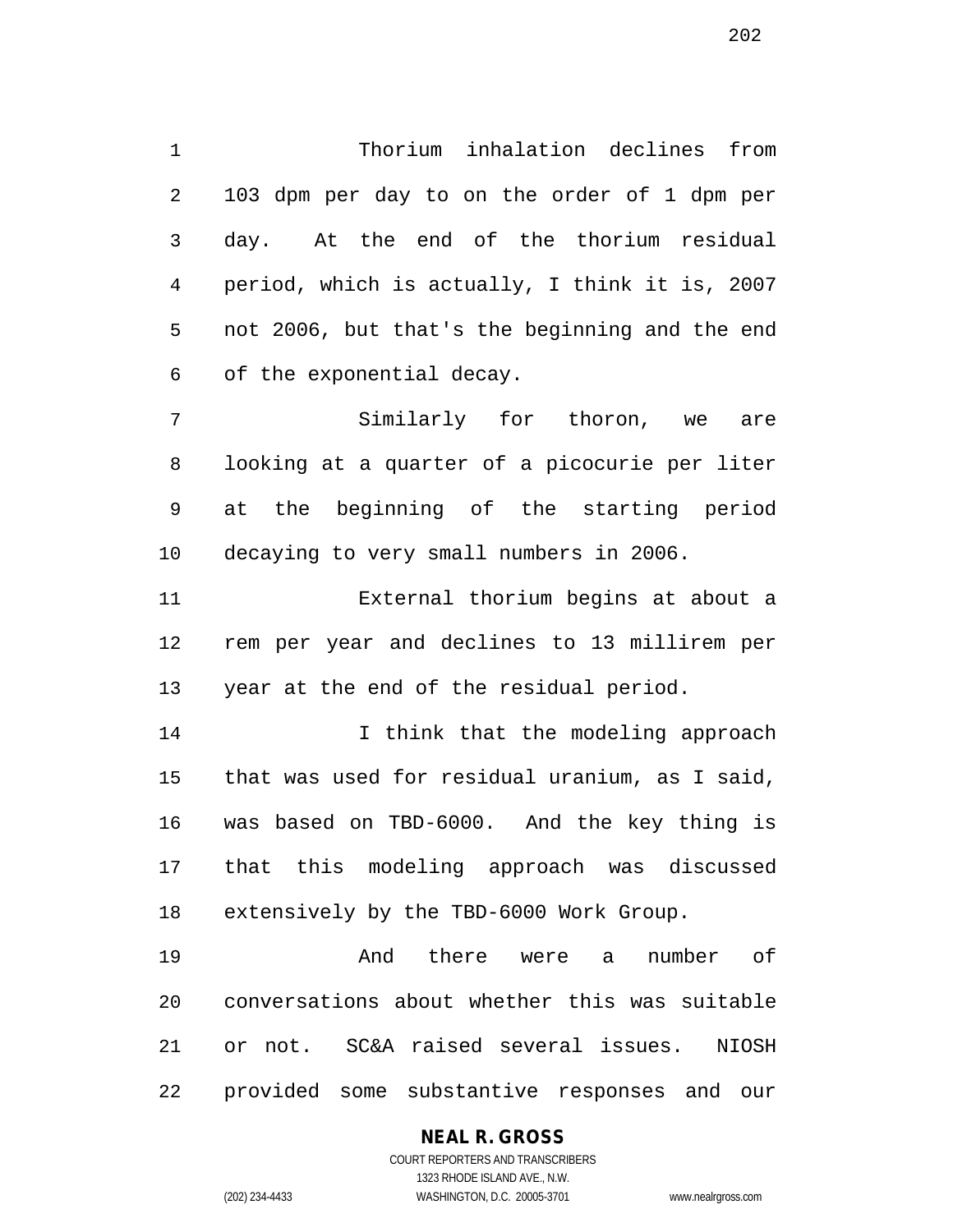eventual conclusion was that the modeling approach was appropriate.

 As we have said, basically, the same approach was used for internal uranium exposure during a residual period of establishing the initial surface concentration and then assumed, NIOSH assumed, a resuspension factor of one times ten to the minus six. Again, SC&A has on several occasions questioned whether one times ten to the minus six per meter for the resuspension factor is appropriate.

 We feel, in this particular case, that that factor is appropriate if the operations are followed by cleanup. And as you saw in some of the earlier slides, cleanup was involved in both the extrusion and the rod straightening.

 NIOSH could have also chosen -- they chose dust levels from TBD-6000 related to rod straightening. Rod straightening was chronologically the last thing that was done

# **NEAL R. GROSS**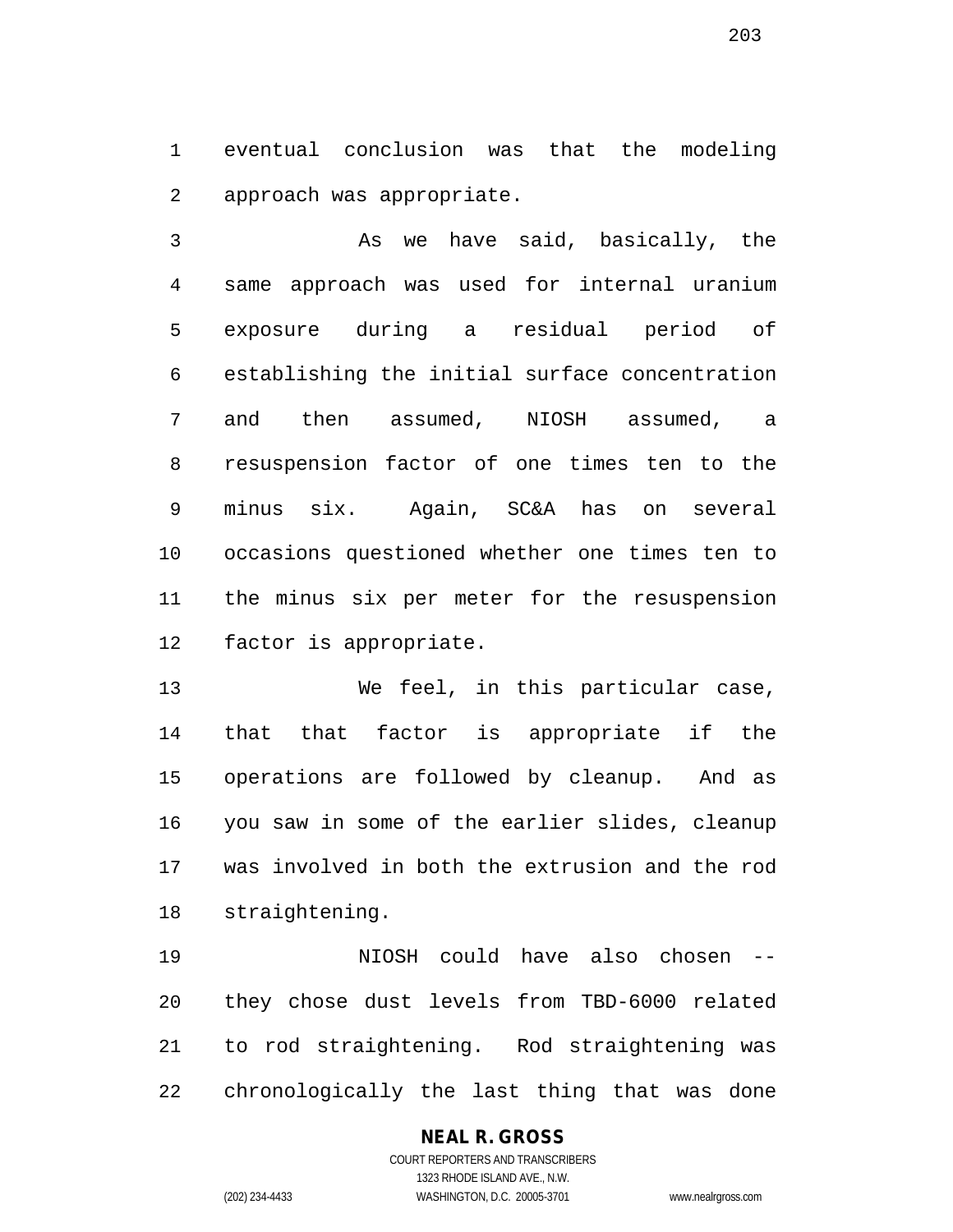during the operating period.

 And in point of fact, the dust levels from rod straightening are higher than the dust levels for extrusion. So while there was probably more extrusion work done, it was a couple of years earlier and the dust levels were actually lower. So the approach that was chosen was claimant-favorable.

 Now, the main thing that SC&A was asked by Chairman Melius to do in the most recent incarnation of our evaluations was to look at the five surrogate data criteria that the Board adopted in May or June of this year and see how the uses of surrogate data for the residual period stacked up against those criteria.

 The first of these criteria and before we start into this, let me say, as you will see, there is obviously a measure of subjectivity in several of these criteria. So, you know, there is engineering judgment involved in the interpretation, but we have

#### **NEAL R. GROSS**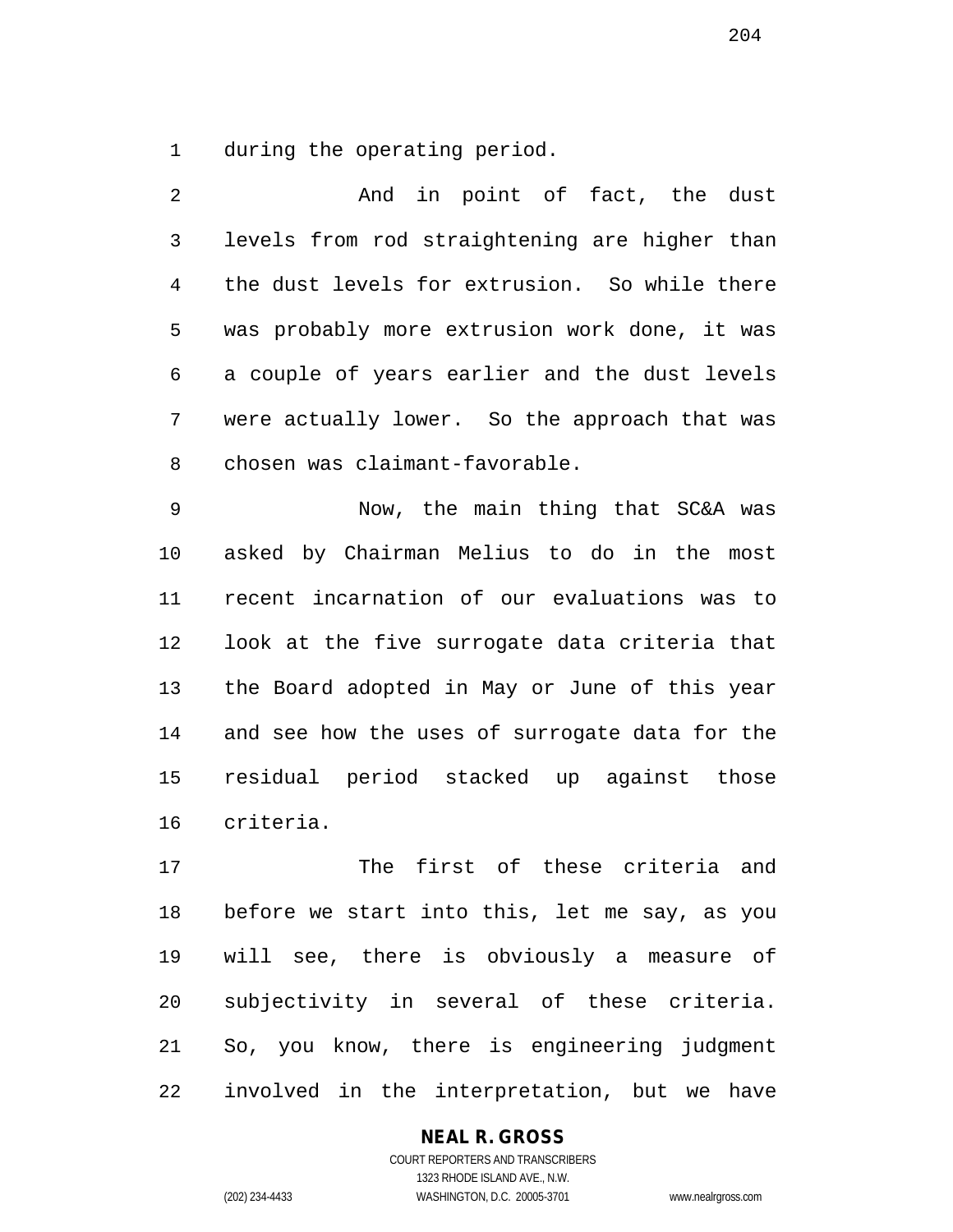taken our best shot.

 Hierarchy of data basically says that the best kind of data is individual worker monitoring data and followed by coworker data and lower down in the pecking order is work place monitoring data. There was an error in my presentation you got. I think I said that this was individual worker monitoring data. It's not. It's really coworker monitoring data from another site. The criterion really says that you should make appropriate adjustments in the use of the data to be sure that you reflected the uncertainty in the data substitution. And we think that the assumption that the dust

 loading for uranium remain constant during the residual period is an appropriate reflection of that uncertainty.

 The second criterion exclusivity constraints, again, this says you really need to do a good job of stringently justifying the

# **NEAL R. GROSS**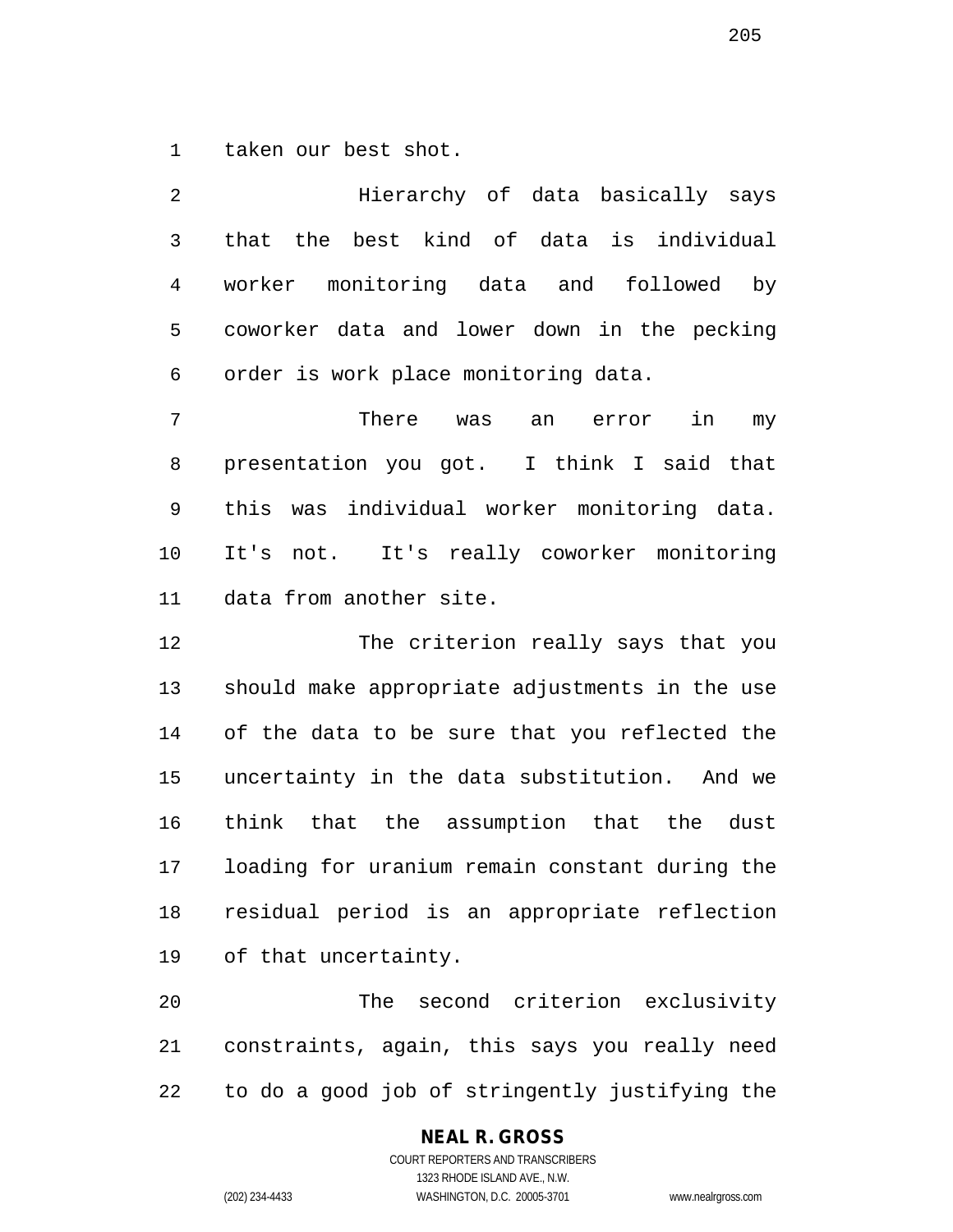data. And as I have described to you, the basic uranium airborne dust concentrations came from TBD-6000.

 TBD-6000 has been considered in depth by one of the Work Groups. SC&A has prepared numerous comments on it. And we feel that the document has been appropriately vetted and is suitable and that represents a suitable test of stringent justification.

 Site or process similarities, obviously, you would like to be assured that the surrogate data you are using was generated under similar circumstances.

 We noted that a limited amount of rod straightening work was done at Dow. NIOSH used rod straightening data from TBD-6000 to describe, as a surrogate, the exposures. At Dow, we think that this is a reasonable approach to using surrogate data for rod straightening at one site for work at another. Temporal consideration. This one is, obviously, pretty straightforward. We

#### **NEAL R. GROSS**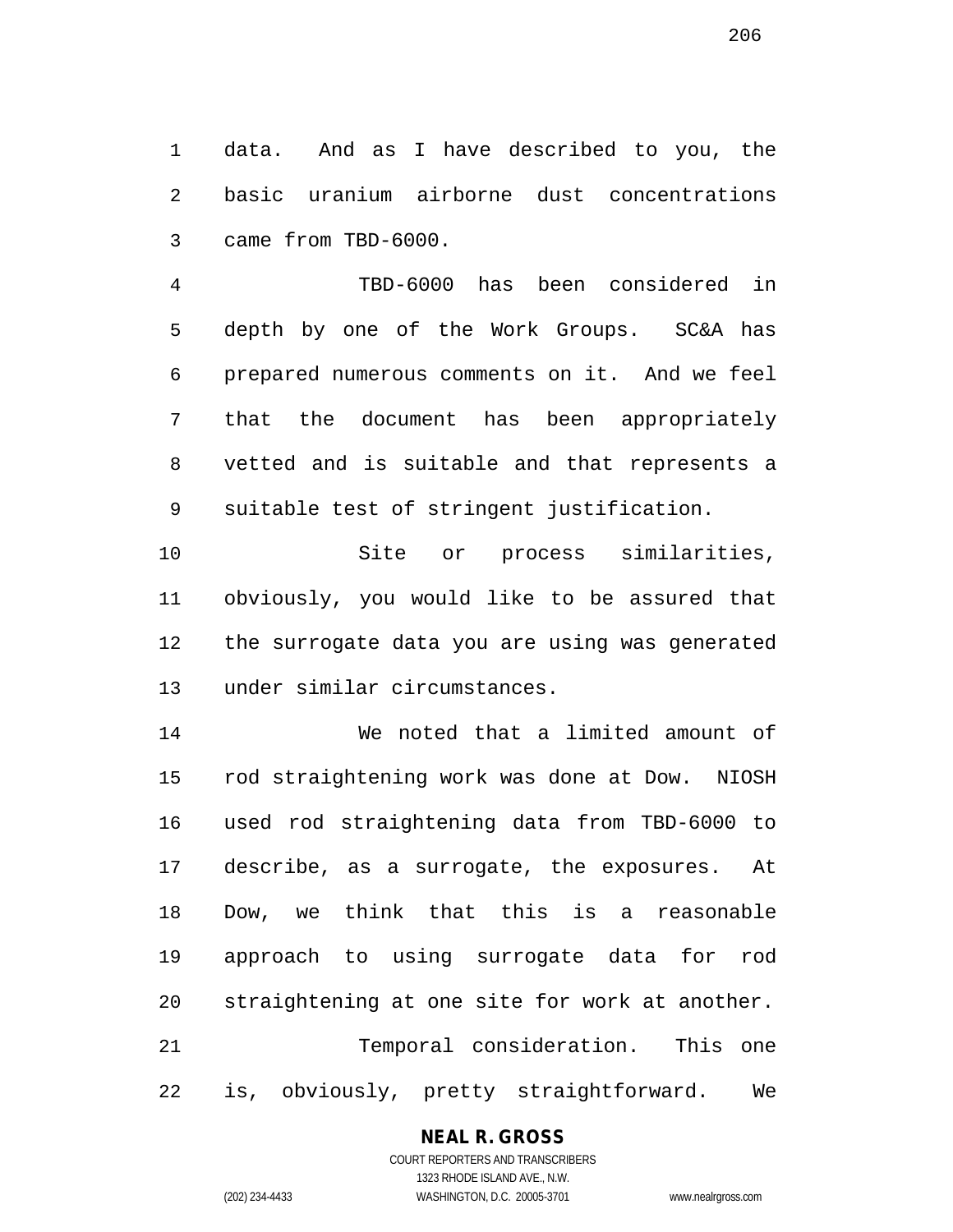would like the data to be generated in the same time frame that you are trying to develop the reconstruction models for. And as I noted, the Harris and Kingsley report is 1959, which is contemporaneous with the work at Dow. So we feel that criterion was satisfied.

 The last criterion is plausibility. Of the five criteria, this is the one that probably involves the largest element of subjectivity. I think in the handout that the second bullet had a not feasible in it, that is obviously an error. It should read as this does that it is feasible to estimate the maximum dose.

 And we felt that the combination of the assumptions that NIOSH used to characterize the uranium exposure during the residual period was plausible for a bounding calculation.

 Now, we are not talking obviously about the plausibility of a best estimate here, but we are talking about the ability to

# **NEAL R. GROSS**

COURT REPORTERS AND TRANSCRIBERS 1323 RHODE ISLAND AVE., N.W. (202) 234-4433 WASHINGTON, D.C. 20005-3701 www.nealrgross.com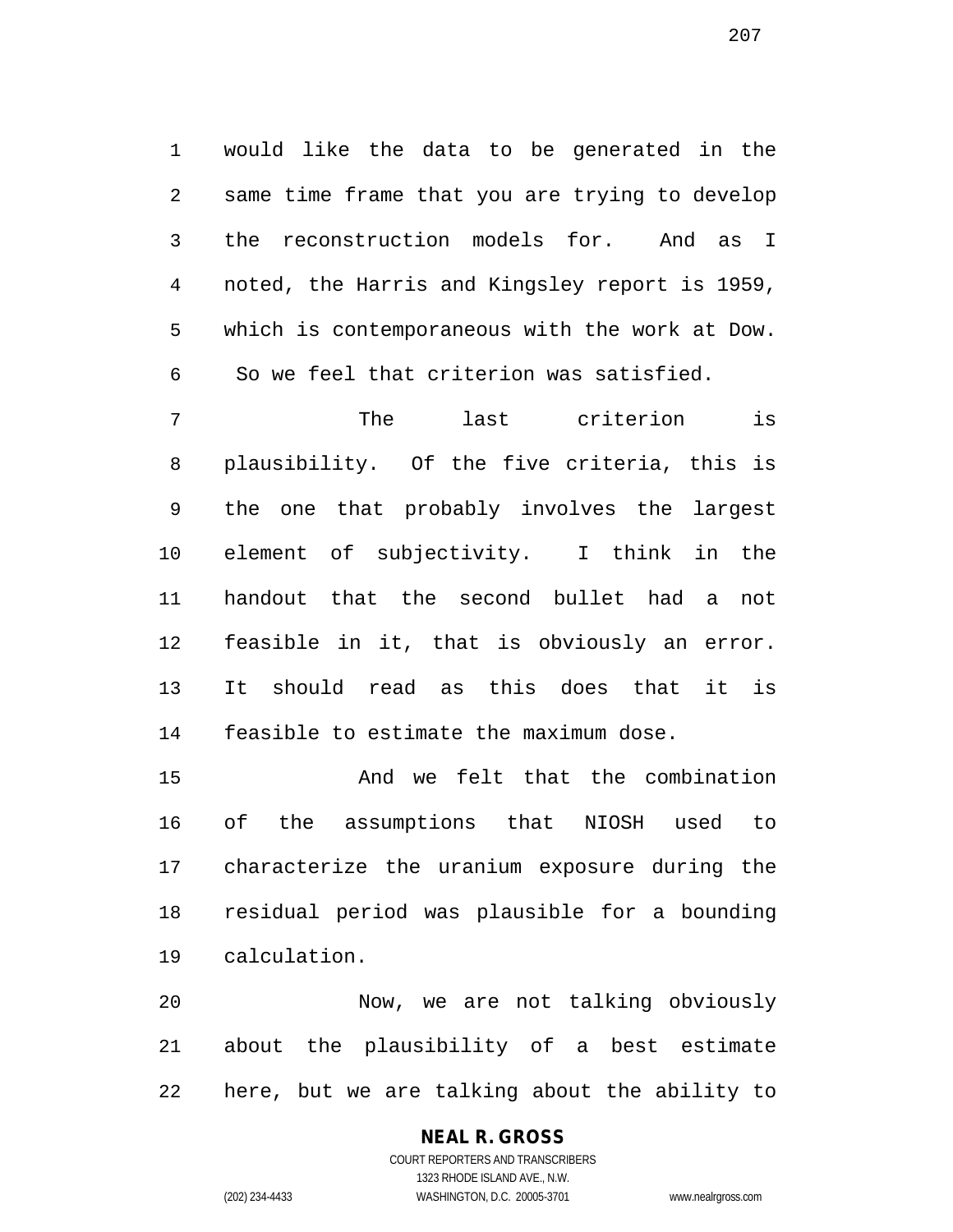do a plausible bounding calculation.

 Finally, or next, let me go on to the residual thorium and we really have covered this. The starting point for the decay curve that was generated was general area dust sampling where the dust level was 8 picocuries per cubic meter.

8 And one thing you have to do, I think, when you are talking about the exposure to thorium from magnesium-thorium alloys is you kind of have to shift gears mentally a little bit, because we are talking about much lower dust levels than you do when you are talking about uranium.

 I mean, with uranium, we're talking about 100 MAC and all these kinds of rather large numbers. But in the case of thorium, the airborne quantities are typically much smaller.

 As LaVon mentioned, the thorium concentration at the end of the residual period was a very small fraction of the

# **NEAL R. GROSS**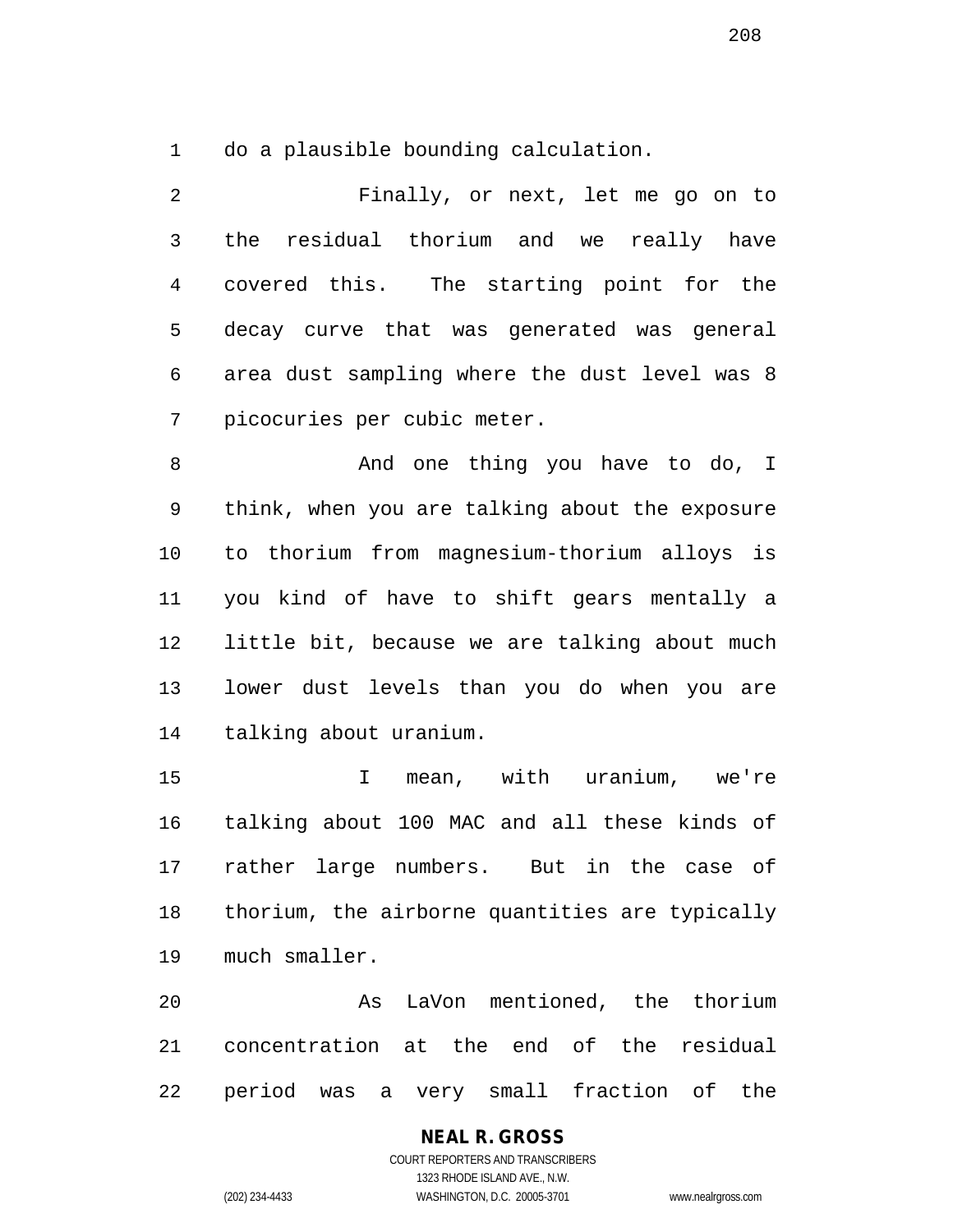derived air concentration. And as you can see here, it was about .1 picocuries per cubic meter.

 And so using this measured data from the Madison Site, the decay curve was developed and this decay curve was used to characterize thoron, internal thorium exposure and external thorium exposure.

 The external thorium exposure was based on the surrogate data from film badge data from the Bay City Plant. The surrogate data film badge sample was not large and considered by itself would -- it would be questionable whether it was adequate.

 But as I indicated earlier, there are two or three other sources of information which suggests that the number from Bay City of 195 millirem -- I'm sorry, 1,095 millirem per year is appropriately bounding. It is a little more conservative than the other numbers, but a reasonable approach given the fact that it is surrogate data.

# **NEAL R. GROSS**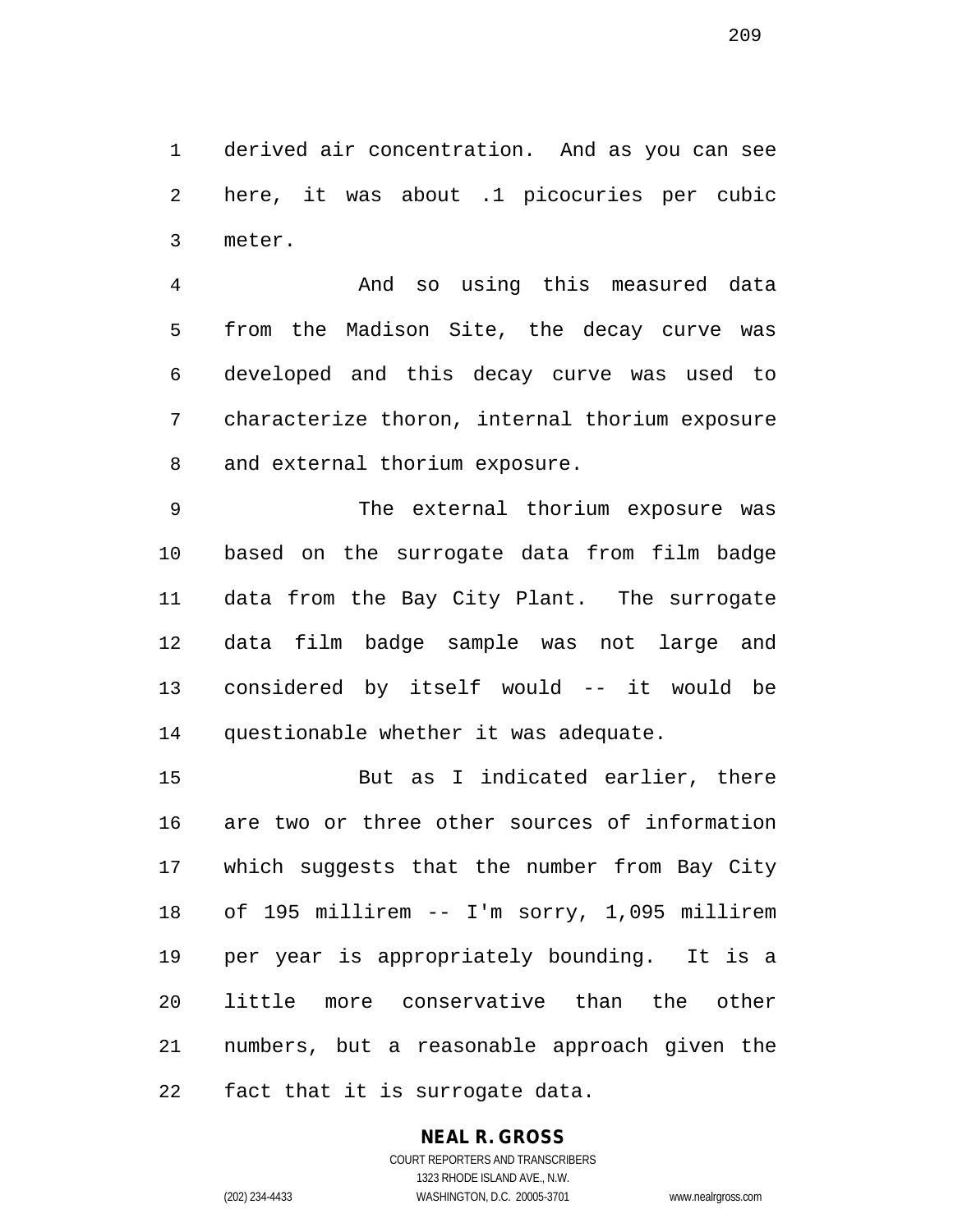The hierarchy of data, work place monitoring, the surrogate data, the film badge data from Bay City is, obviously, higher up in the pecking order than the work place monitoring data, which they could have used. So that was a positive in terms of selecting that particular database.

8 To be conservative, they use the 9 95<sup>th</sup> percentile of the data and, again, that is an appropriate way to address the criterion.

 Exclusivity constraints. I'm sorry. Again, the criterion requires stringent justification. We feel that the data was sufficiently conservative, particularly compared with other alternative estimating techniques that represented appropriate justification for this criterion. Site and process similarities. The data selected from Bay City Plant were --

that suggests that there was any difference in

there is no evidence that we have uncovered

#### **NEAL R. GROSS**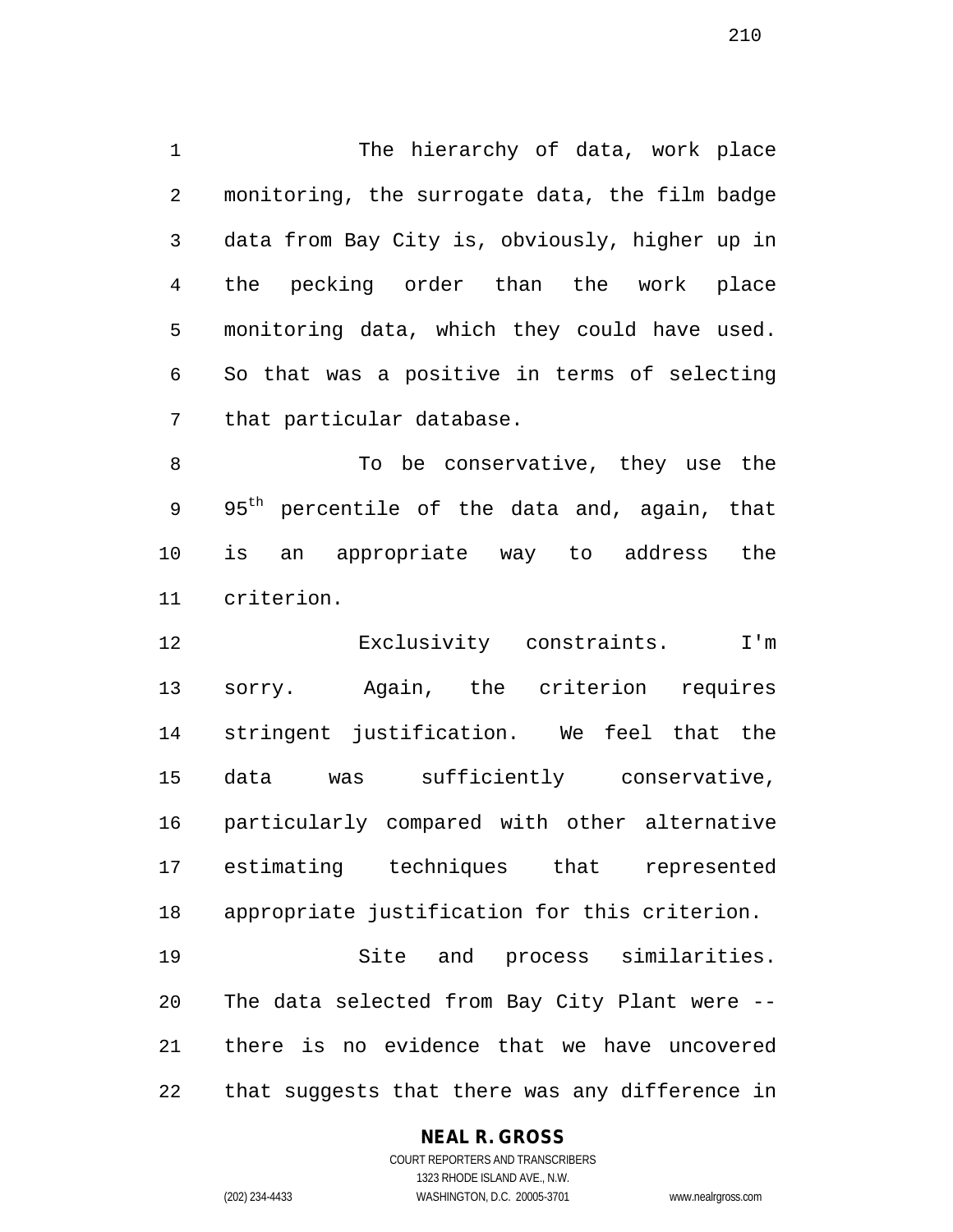the processes that were conducted at the Bay City Plant as compared to those at Dow Madison.

 Temporal considerations, again, the film badge measurements were made during the operating period, so we feel this is satisfied.

8 And the final point of plausibility, the approach selected among other choices that NIOSH might have considered was higher than the alternatives, but not unreasonably high that one could say that it is not plausible on the high side.

 But our conclusion is rather that it is more claimant-favorable than some of the other assumptions, but has sufficient conservatism to reflect the fact that it is surrogate data. Thank you.

 CHAIRMAN MELIUS: Okay. I'm going to ask the Board Members to hold questions for the time being. We are under a little bit of a time constraint and we will want to hear

# **NEAL R. GROSS**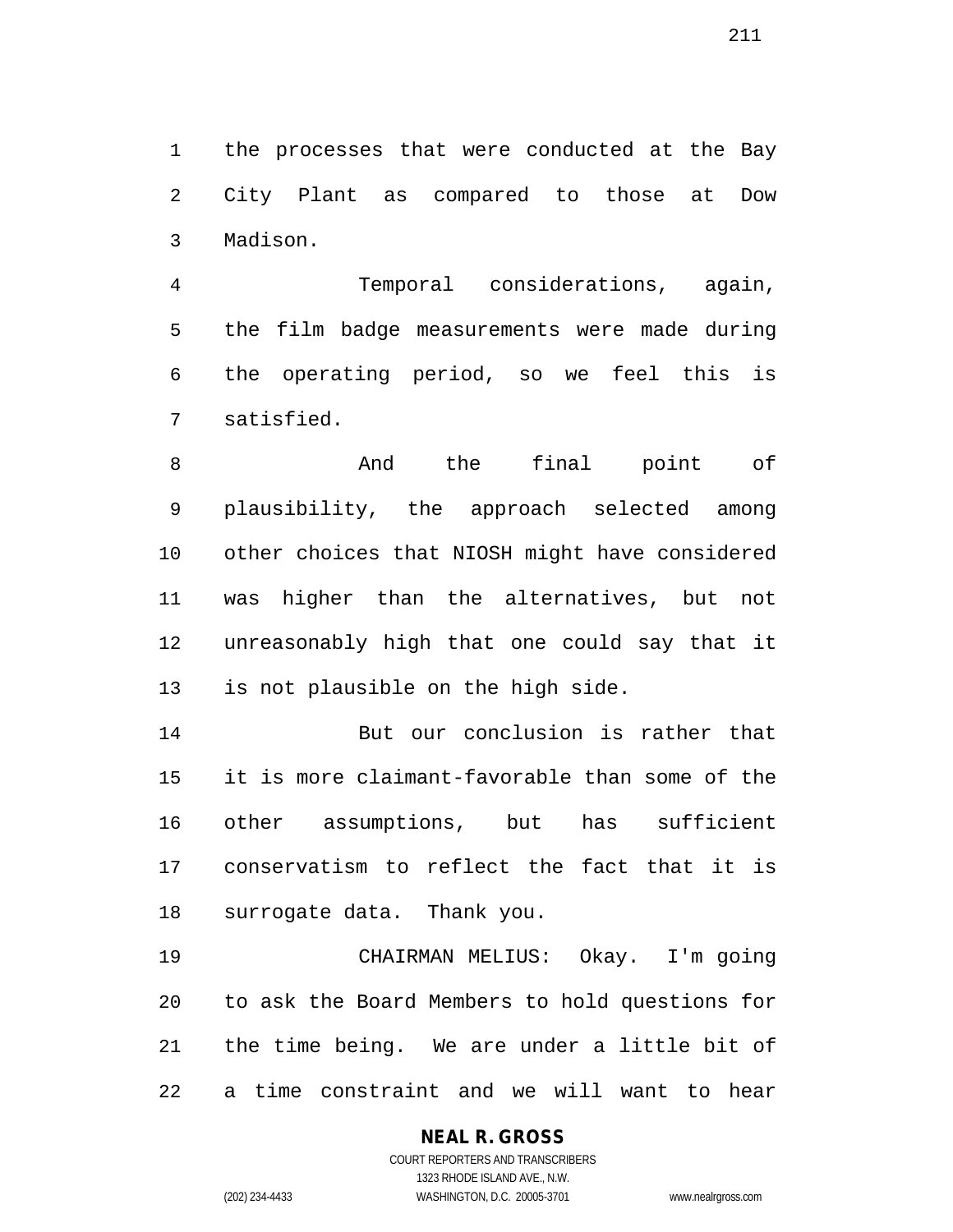from the petitioners now and then be able to come back during our Board work session if you have questions for Bill and others to try to keep on time, because we also have a scheduled SEC on Simonds Saw coming up.

 So, Dr. McKeel, are you on the line?

8 DR. McKEEL: Yes, sir, I am.

CHAIRMAN MELIUS: Okay.

 DR. McKEEL: So this is Dan McKeel. I'm the co-petitioner for Dow Madison Site. I have addressed this Board five different times on extending the Dow Madison SEC-79 to include the residual period. My talks were February 8, 2007, May 4, 2007, July 19, 2007, June 25, 2008 and today.

**Information** [Identifying information redacted], who is a colleague of ours, has spoken for the petitioners twice. And she put on record several important facts:

 (A) That Dow Chemical had a contract in the early 1950s with the AEC to

# **NEAL R. GROSS**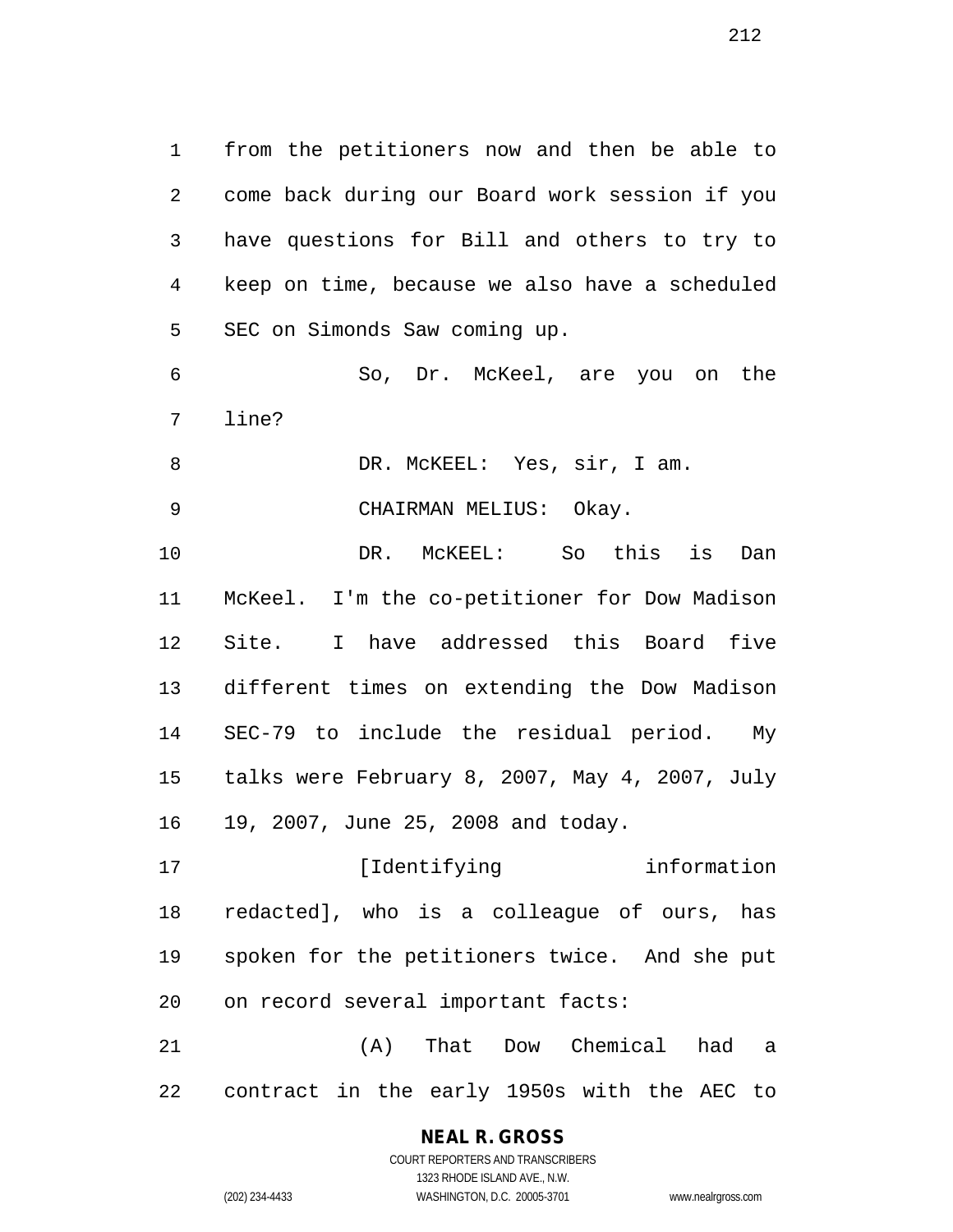develop HK-31, which is a magnesium-thorium alloy, and that this contract extended beyond the recognized AEC uranium contract period from the beginning of 1957 to the end of 1960 and beyond the thorium covered period, which was contained within that from 1957 to '58.

7 [Identifying information redacted] also provided evidence that the specific HK-31 metal alloy temper out of six or more that were produced, that it was this metal alloy specifically of this temper that was used to nuclear weapons and that as identified in the Livermore Papers, that DOE used, was produced only at Dow Madison in Illinois.

 And finally, she put on the record that Dow held several patents for magnesium- thorium alloys that DOE recognizes were used in nuclear weapons.

 Whereas, the Department of Labor elected not to change the covered period for Dow based on the [Identifying information redacted] research, it is important given the

#### **NEAL R. GROSS**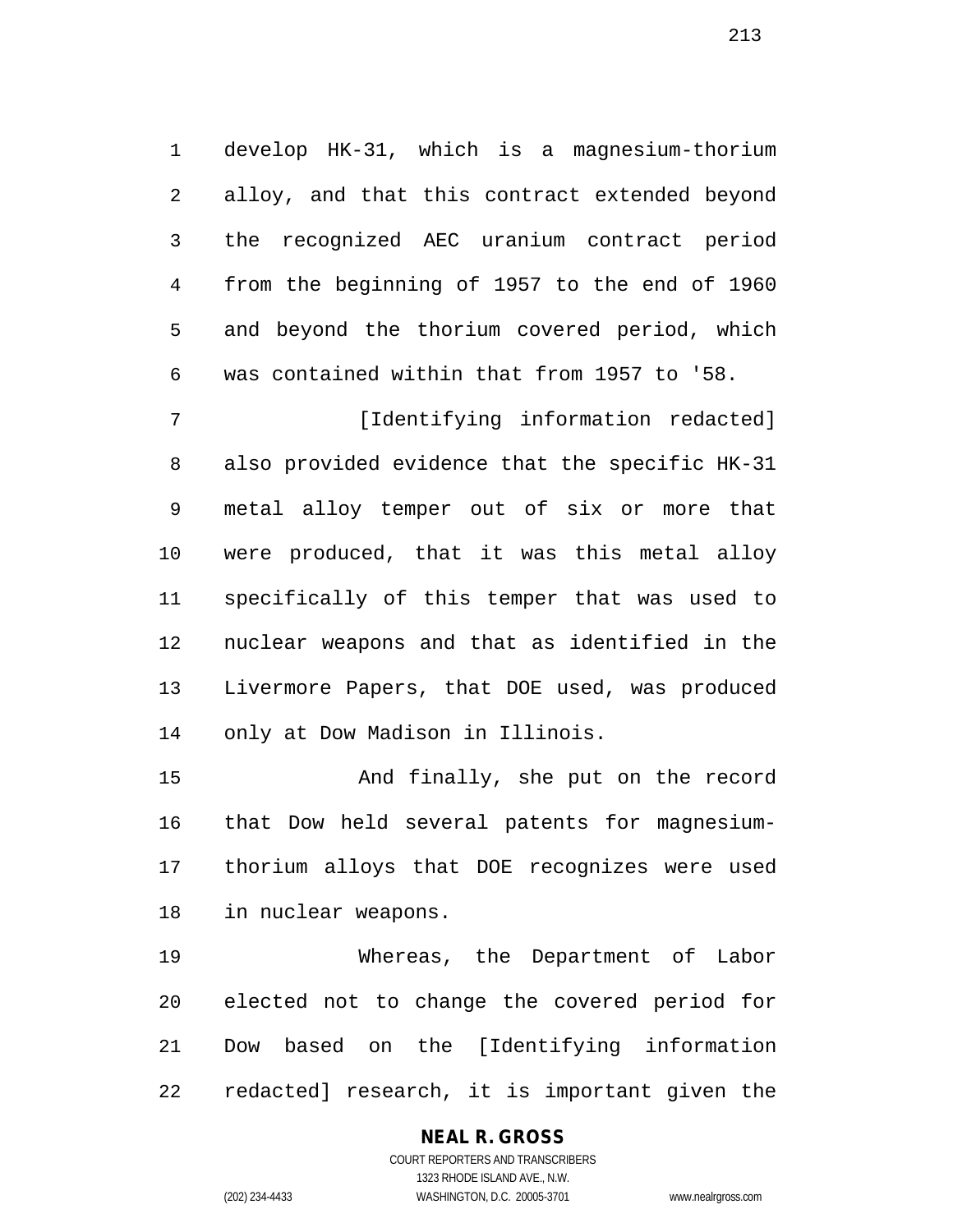distinct possibility that all Dow Madison purchase orders and shipping records to AEC DOE sites have not yet been recovered.

 And I will remind the Board that the two Mallinckrodt AEC Dow thorium-related purchase orders in 1957/58 were supplied not by the Department of Energy, but rather by Dow Chemical Company, itself, headquarters, which are located in Midland, Michigan.

 In my view, DOE should have had these purchase orders in its collection and furnished them.

 By the end of this week, all of these presentations, mine and [Identifying information redacted] and our PowerPoint slides will be submitted to be posted on the DCAS website under Dow Docket 113.

 I have made extensive general remarks on Dow dose reconstruction and the SEC extension and they are posted on the 10-year NIOSH review under Docket 194.

I have also contributed to

COURT REPORTERS AND TRANSCRIBERS 1323 RHODE ISLAND AVE., N.W. (202) 234-4433 WASHINGTON, D.C. 20005-3701 www.nealrgross.com

**NEAL R. GROSS**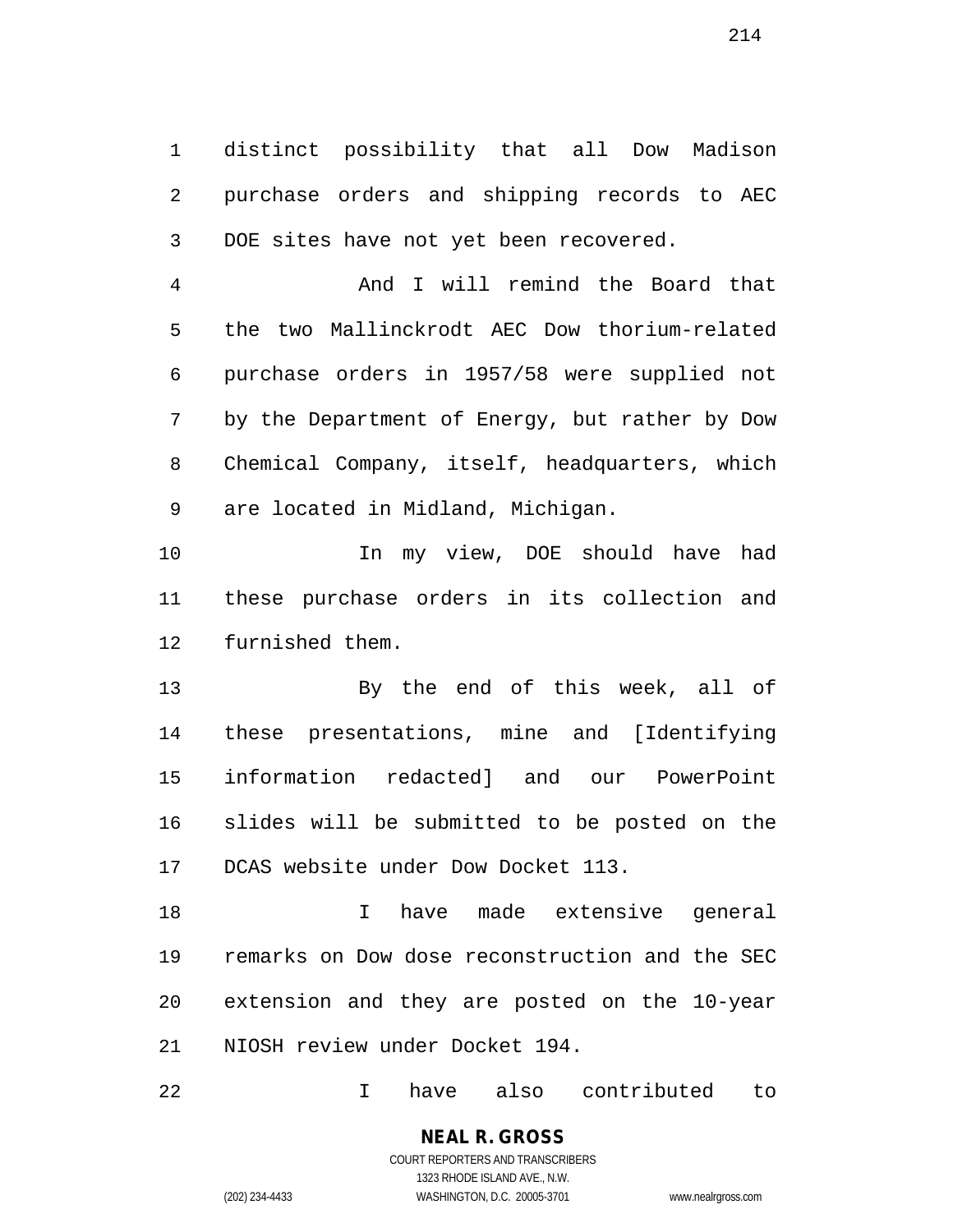discussions of extending SEC-79 to the residual period in the SEC Issues Work Group session since its inception.

 And so in light of this, first, I would ask again that all of this material be reviewed by all Board Members by SC&A and by NIOSH before final recommendations are made to the HHS Secretary on the extension of this SEC.

 There are several important surrogate data issues at Dow and I will summarize by saying that I strongly disagree with the overall conclusion of the SC&A Bill Thurber October 2010 Rev. 1 White Paper that agrees that the surrogate data criteria had been appropriately applied to the Dow Madison SEC extension.

18 And I characterize that objection to both the internal and the external uranium and thorium doses throughout the residual contamination period. I have expressed my reasons for believing the SEC criteria were

#### **NEAL R. GROSS** COURT REPORTERS AND TRANSCRIBERS

1323 RHODE ISLAND AVE., N.W. (202) 234-4433 WASHINGTON, D.C. 20005-3701 www.nealrgross.com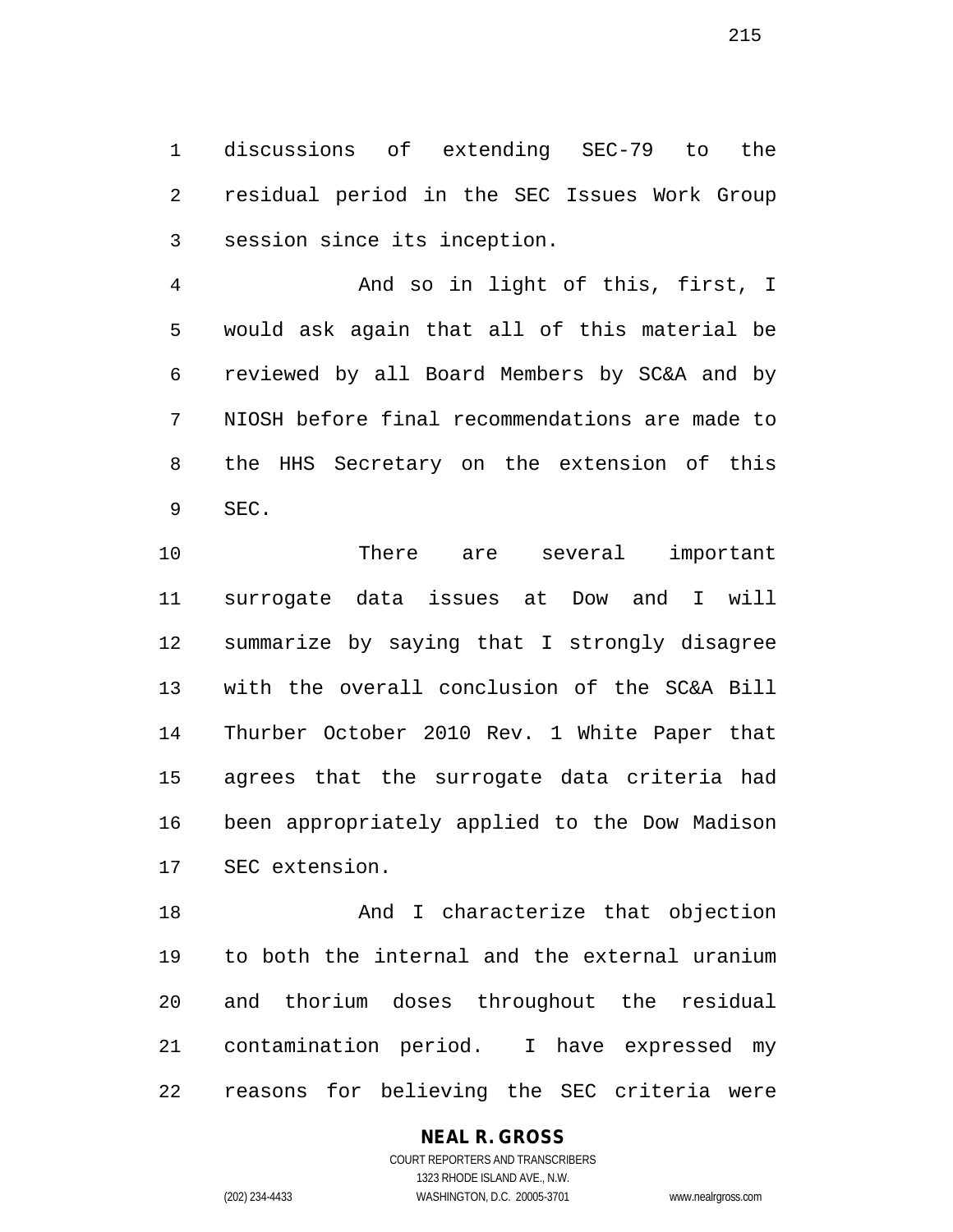not used properly at the November 12, 2010 SEC Issues Work Group meeting.

 A major concern at Dow and other sites on which I am co-petitioner, is the lack of attention to the stringent justification criteria of site comparability for facilities such as Dow Madison that have zero film badge or personnel bioassay monitoring data.

 The sole SC&A justification for accepting very limited film badge data from Bay City, Michigan was that both sites made magnesium-thorium alloy, HK-31A. But Bay City did not have an AEC uranium contract nor do we know whether it had comparable physical facilities for casting, extrusion work and rolling mill metallurgy. We do not know the physical scale of Dow Bay City, Michigan thorium operations nor the safety features at Bay City versus Dow Madison, Illinois.

 For example, we do not know whether or not the Bay City extrusion presses were covered by vacuum hoods. They were not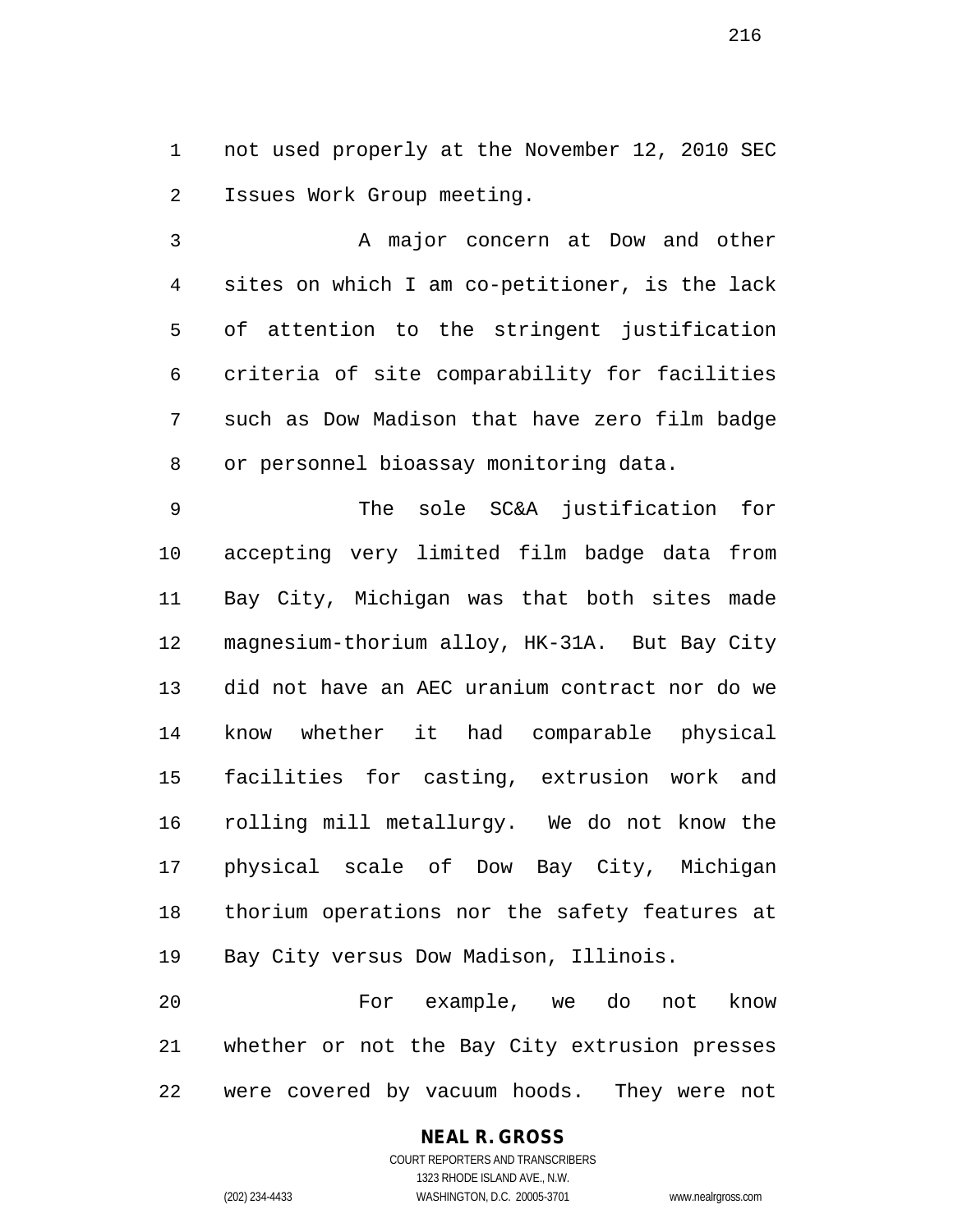so covered at Dow Madison.

 Another concern we have is the non-representativeness and the limited nature of the Dow Bay City, Michigan film badge data, which was contained in a document from the Dow Chemical Company Dow-362, which was reviewed in the Addendum 1 of NIOSH Evaluation Report. 8 The Bay City film badge data, Mr. Thurber characterized them as limited and a small number, but he did not mention what the absolute amount of those readings was. And for the record, the data that was used were 27 film badge readings from only 20 individuals with different jobs collected over a 13 day period. The reason they were collected was also not mentioned and that was because Dow

 Bay City was requesting an exemption from posting label requirements of 10 CFR 20 for areas and containers in which magnesium alloys containing up to 4 percent thorium are stored and fabricated.

#### **NEAL R. GROSS**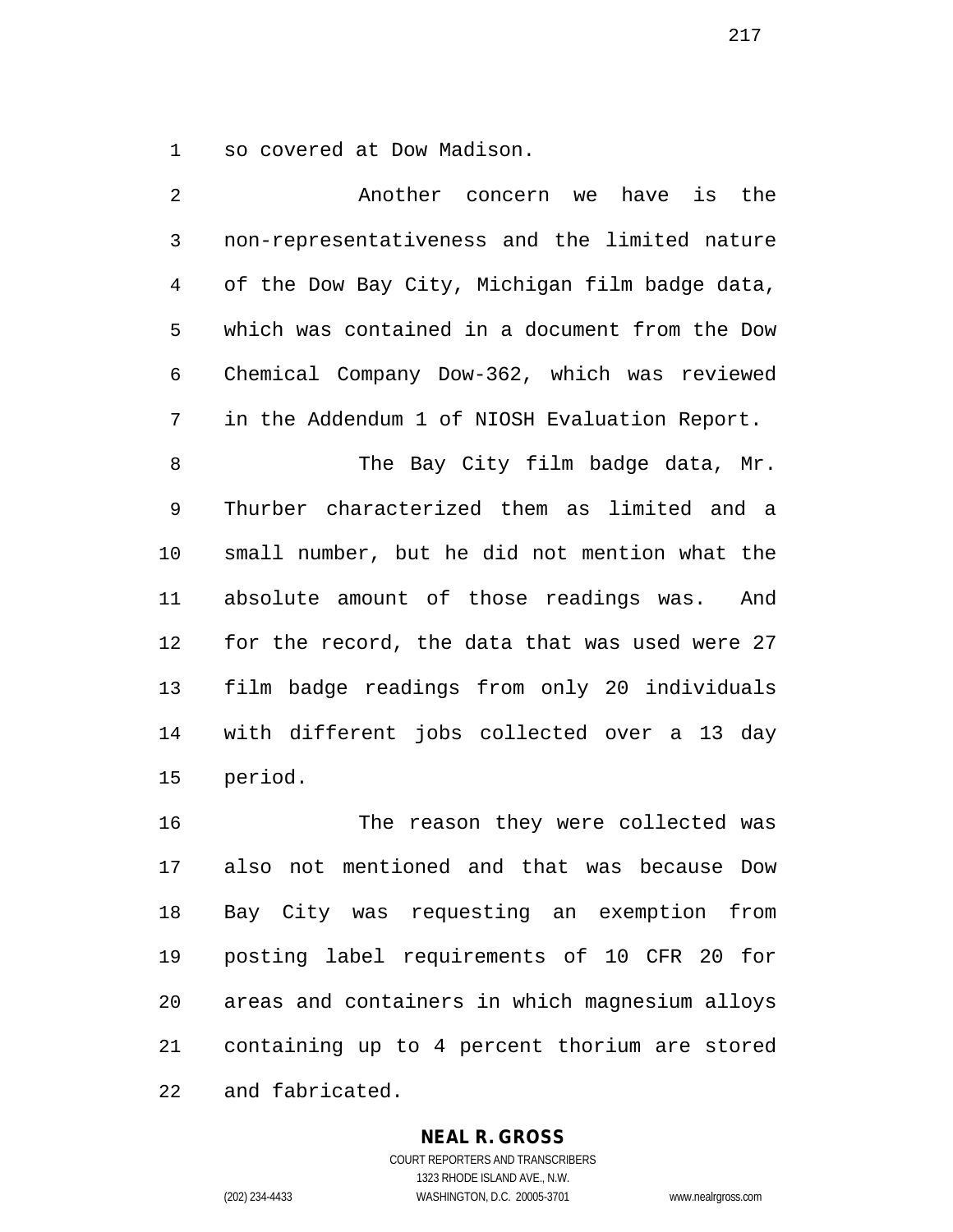So it was in their best interest to present film badges with low readings. I'm not inferring their intent of this or that they -- you know, the readings were manipulated, but they certainly had an interest in -- to the point they were trying to make in presenting film badges with relatively low readings.

 So it is my feeling that plant management in supplying that film badge data was biased. Knowingly or not, they presented that data, obviously, to be favorable to its case.

 By my calculations, if you have 27 film badge readings from 20 people from a work force that numbered 3,000 at least at Dow Madison and who knows what number at Dow Bay City, this would represent only .9 percent of the annual average work force at Dow Madison. And 13 days is only .1 percent of the work days in the residual period for uranium and only .07 percent of days in the thorium

#### **NEAL R. GROSS**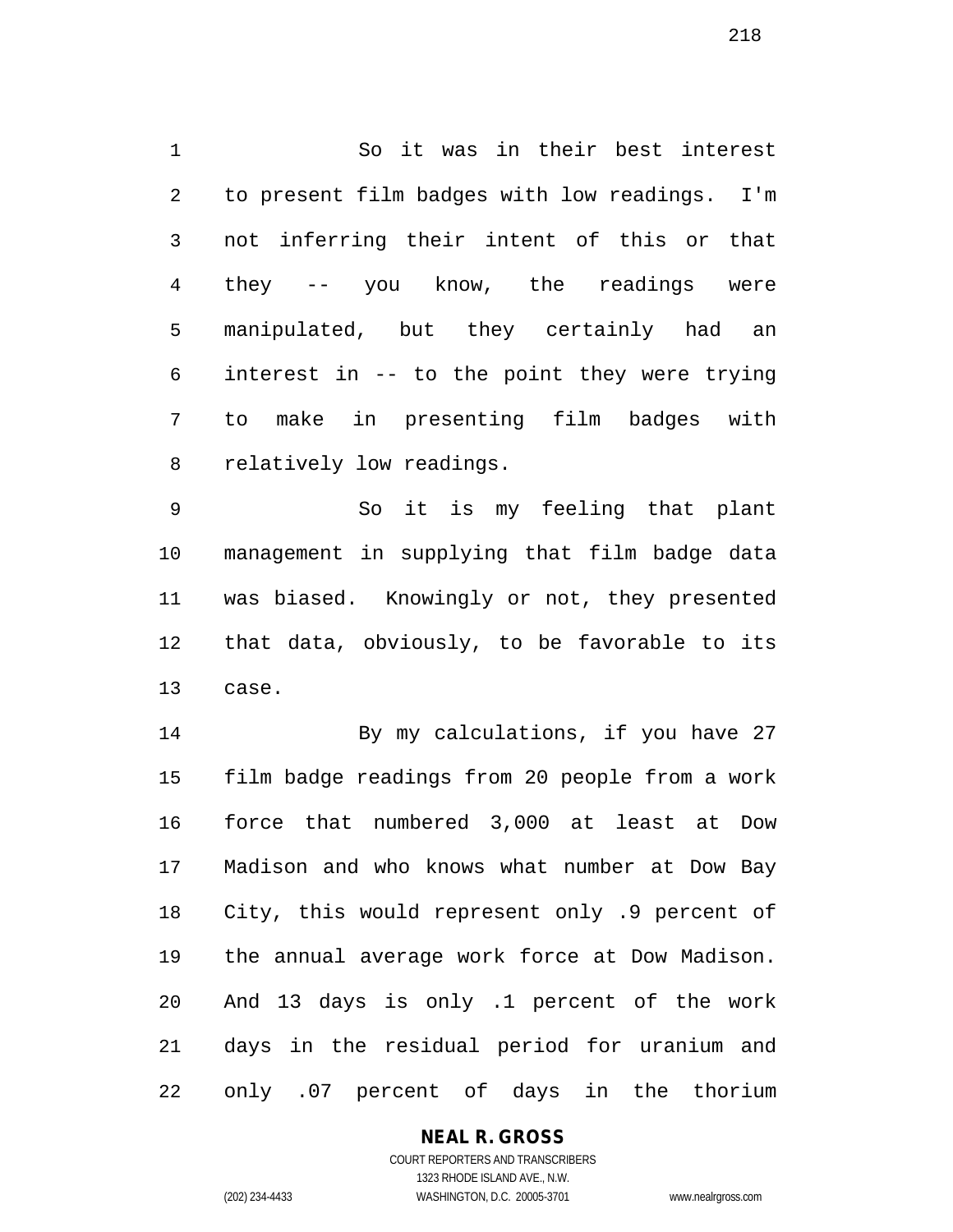residual period.

 Yet, both SC&A and NIOSH includes this very limited non-representative and biased sample meets Board surrogate data criteria. My view is that no professional statistician would agree that this is an appropriate statistical use of surrogate data. I should also note that no film badge monitoring data has been found for Dow Madison, despite testimony that film badges were sometimes used at that site and by Spectrulite Consortium after 1986. Workers affidavits state those badges were cosmetic and ceremonial. So the implication is the badges were worn, but not read and the data was not processed.

 Now, I have several comments about the assertions by SC&A and NIOSH that is about the direct Dow Madison measurement data. And I want to point out several errors that I think speak for themselves.

# **NEAL R. GROSS**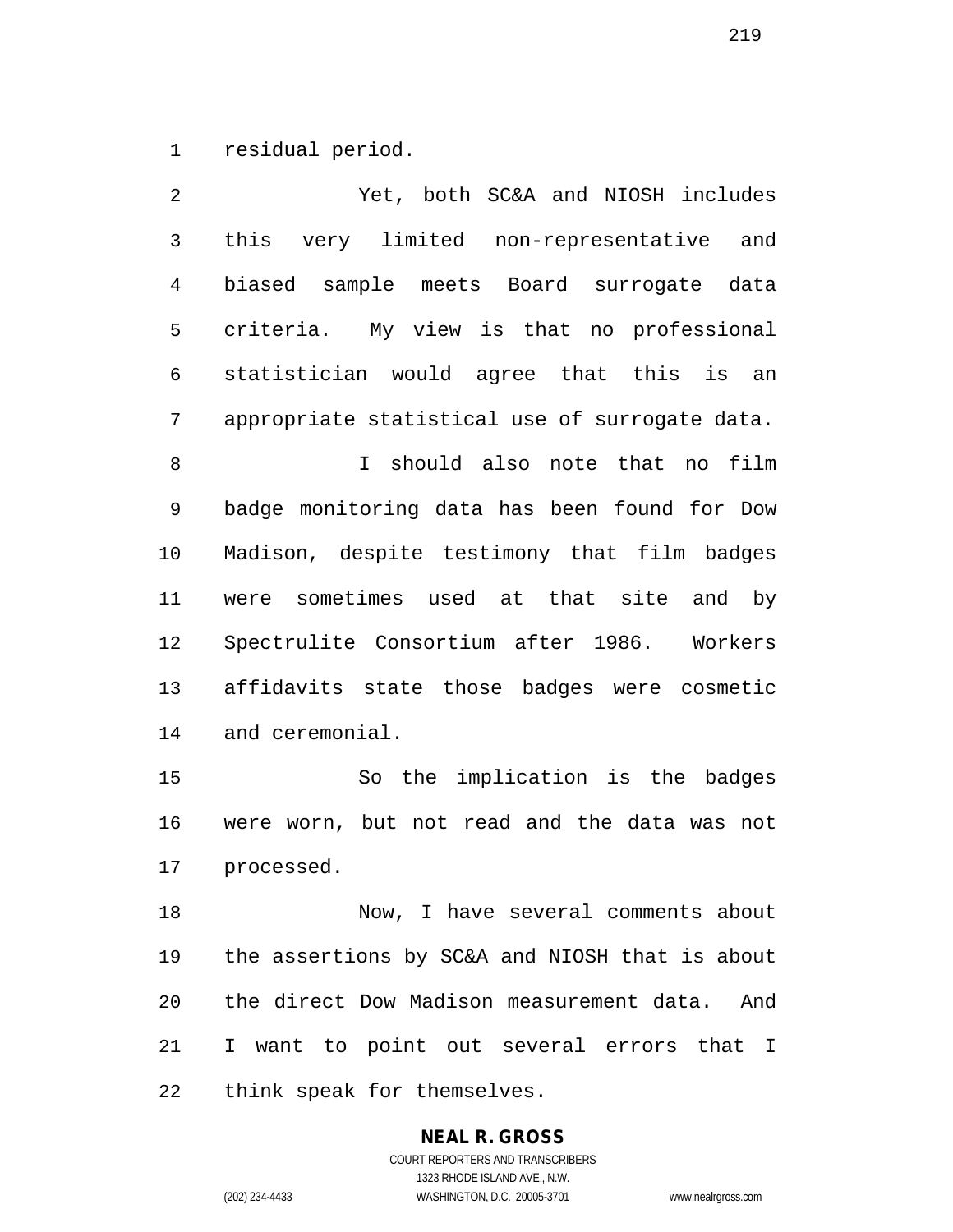So one is that NIOSH Evaluation Report Appendix 1 mentions thorium fluoride as being stored in Building 376 when there was no such building at Dow Madison. Also, there was no Building 152 that that same document attributed to Dow Madison for hardener casting.

 Also, NIOSH Addendum 2 to the Dow Madison Evaluation Report provides a diagram of the pot room said to be at the Madison Site that shows only six pots. Multiple Dow worker affidavits say that there were 10 pots at Dow Madison.

 I feel these examples speak for themselves. The site data from other facilities is being erroneously used as "Dow Madison direct site data." My view is that all data that is stated to be direct Dow Madison data needs to be rigorously justified as such by NIOSH and scrutinized by their own surrogate data criteria in OCAS-IG-004. This has not been done by NIOSH, to my knowledge,

#### **NEAL R. GROSS**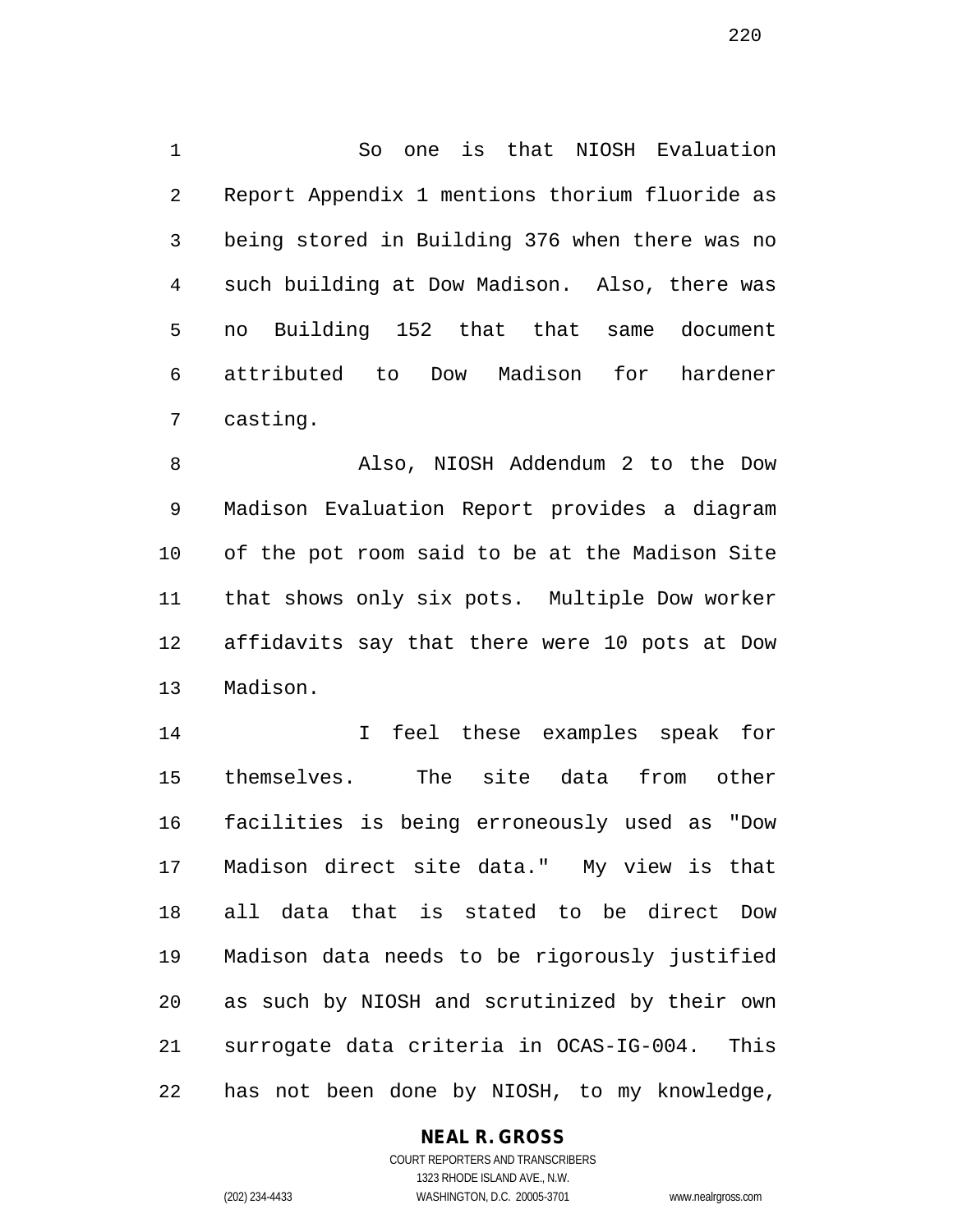for Dow SEC-79.

 I also want to comment, as my fourth point, that I believe there has been incomplete delineation of all the Dow Madison source-terms during the residual period for uranium and thorium extending up to November of 2007.

 While it is true that in general only radiation doses due to AEC DOE work must be reconstructed during the residual period, under Subparagraph B of 42 U.S. Code 73.84N(c)(4), however, radiation from a source that cannot be reliably distinguished from radiation covered under Subparagraph A, i.e., radiation doses received from DOE-related research work -- I'm sorry, from just DOE- related work, is considered part of the employee's radiation dose and must be reconstructed and that's in the NIOSH 2007 Report.

 So I would point out that there were at least three sources that I don't

#### **NEAL R. GROSS** COURT REPORTERS AND TRANSCRIBERS 1323 RHODE ISLAND AVE., N.W.

(202) 234-4433 WASHINGTON, D.C. 20005-3701 www.nealrgross.com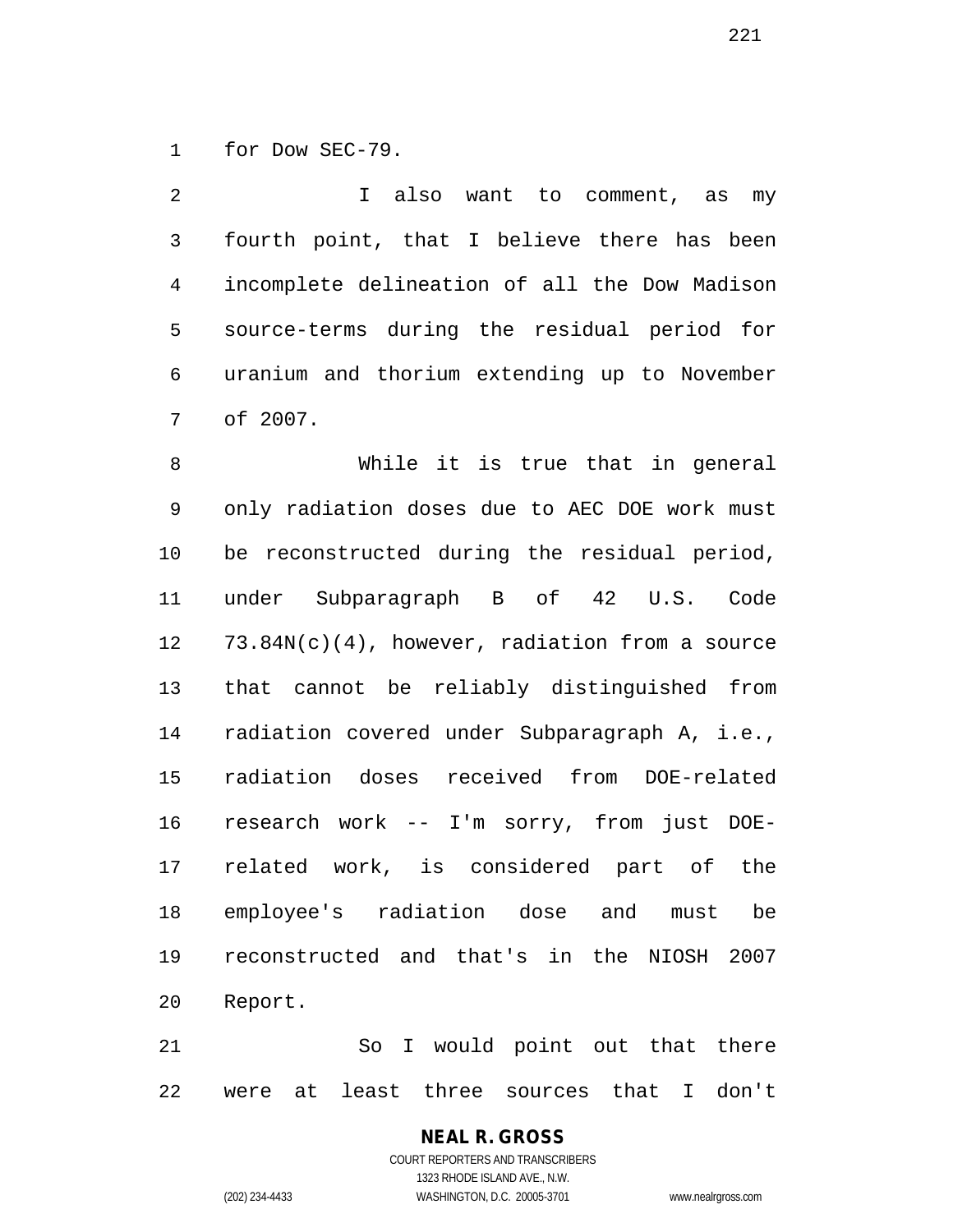believe are adequately covered during the residual period. And all of those involve mixed AEC and non-AEC commercial and military waste streams.

 The October 2010 Rev. 1 of the SC&A White Paper on surrogate data use, Dow Madison relies mostly on dust resuspension for uranium and thorium. I am not aware that all of the major buildings at Dow Madison were ever surveyed for uranium metal or dust resulting from rolling mill operations or dust carried over to any of the other buildings.

 Only Building 6 was surveyed by FUSRAP and the Army Corps and reported in 2000. They did not survey Building 5 and 7 where the rolling mill and the casting department are located.

 Pangaea Group only addressed residual thorium. However, its remediation was throughout the Madison Site. Pangaea did not address possible thorium waste in the 40 acre lot behind the casting department at Dow

#### **NEAL R. GROSS**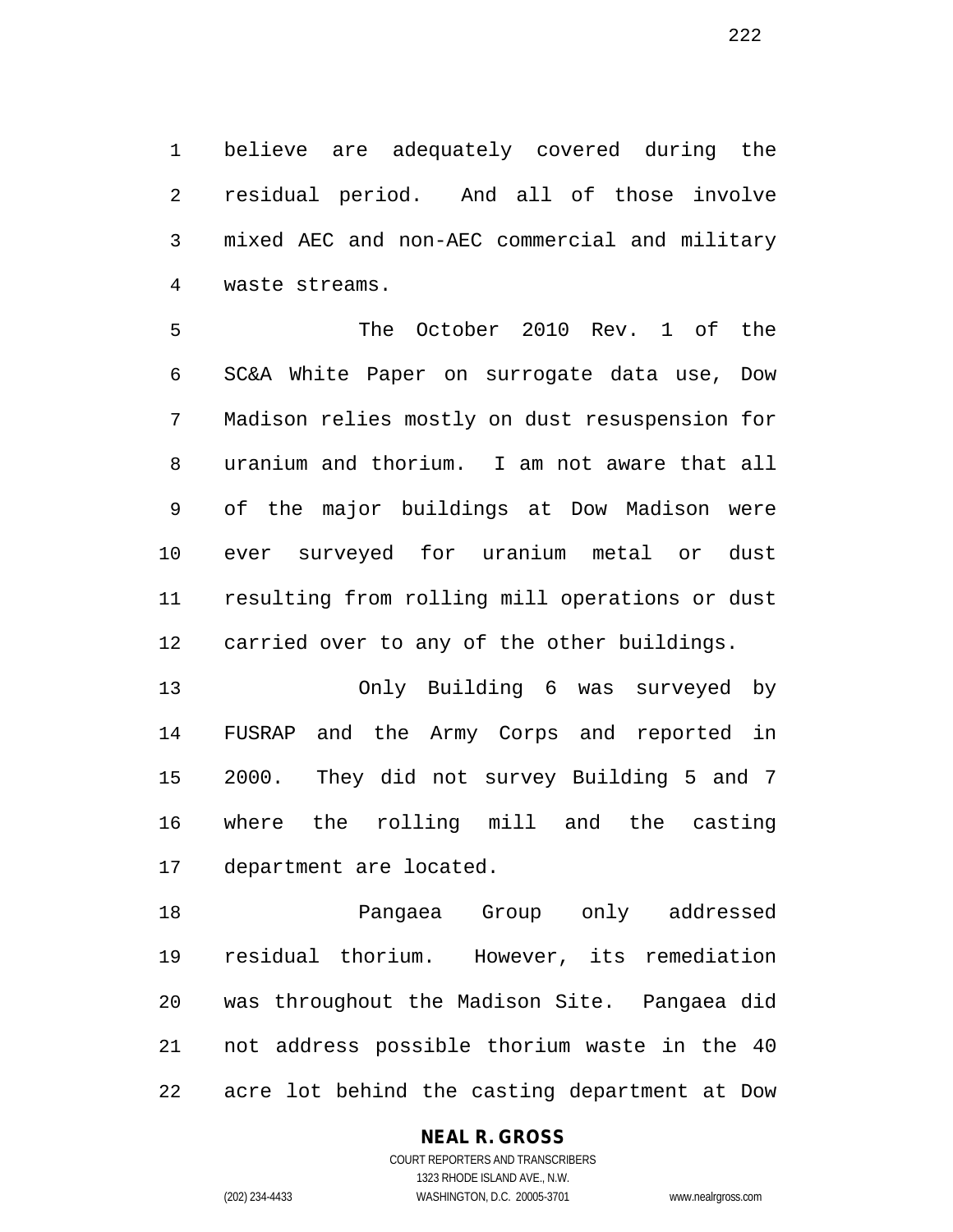Madison.

 So Source 2, AEC thorium waste was commingled with and could not be separated from non-AEC commercial and military thorium waste within Building 5, 6 and 7 as shown by the 2003, 2005 and 2008 Pangaea Group reports that were not reviewed in detail by NIOSH in SEC-79 ER or Addendums 1 and 2. And one of those reports was only mentioned in Appendix C, which for some totally inexplicable reason, followed the Evaluation Report and both addendums by several years, whereas actually under the Act, in my view, NIOSH has only 180 days to prepare their Evaluation Report. So that's a strong objection of mine.

 Source 3 was, during the residual period, large quantities of magnesium-thorium sludge, which contained both inseparable AEC and non-AEC sludge, that was deposited behind the castings building on a fenced off 40 acre

#### **NEAL R. GROSS**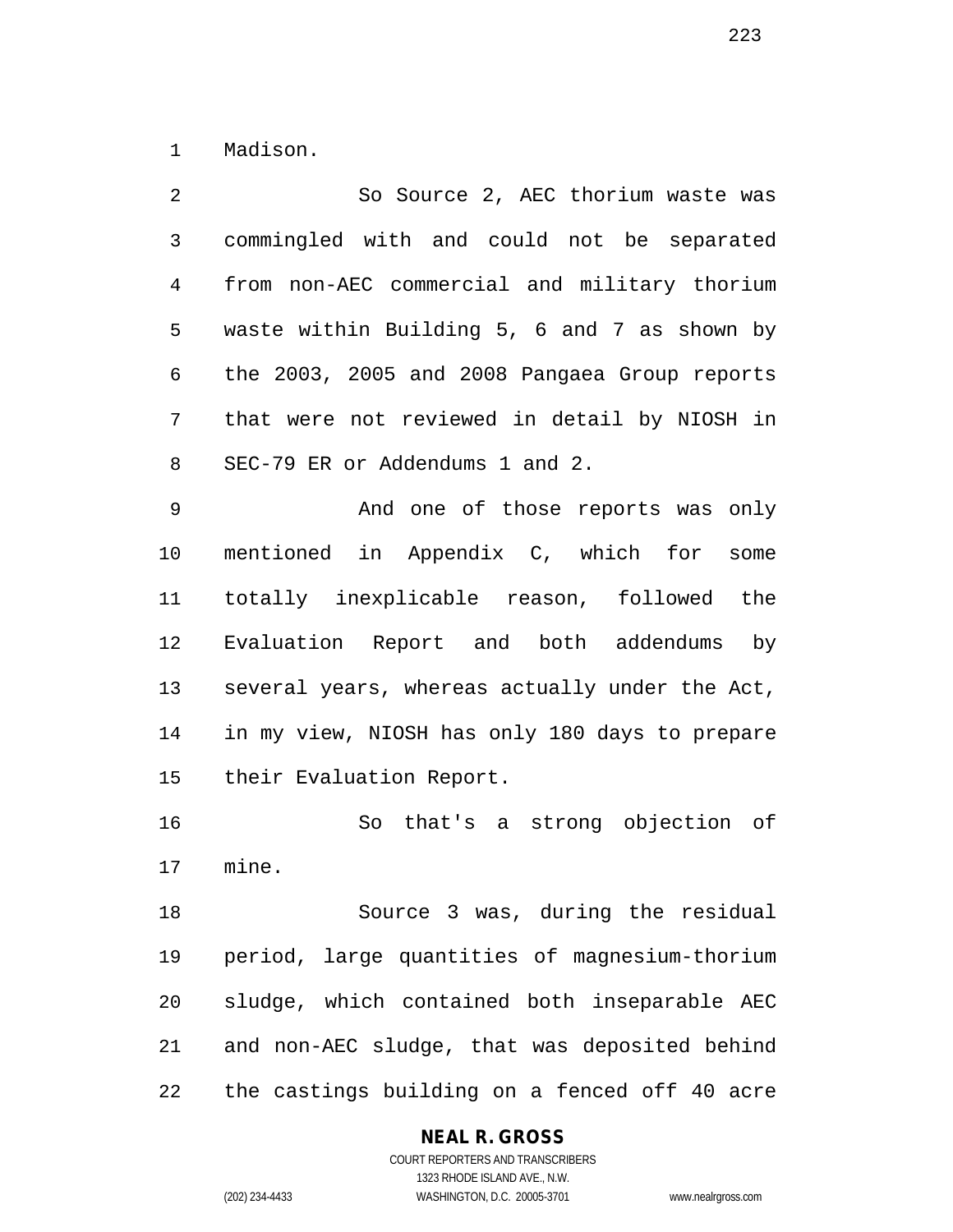lot. This thorium sludge was buried at this site. Whereas, at Bay City, a description from the CERCLA Superfund Cleanup Report states that that sludge was above ground. So that's another difference.

 But anyhow, this thorium sludge at Dow Madison was partly remediated in 1993 by ERG, a private company based in Albuquerque, New Mexico. ERG did write a report about their cleanup activities and noted, and this is extremely important for talking about the size of this source-term, included removal of more than 600 railroad cars through the sludge to a licensed site in Utah.

 So that source for uranium -- I mean, for thorium magnesium sludge was present at Dow Madison from 1961 to 1993 and yet, this exposure source is not covered under the NIOSH reports or by the SC&A's recent White Paper. Dow workers assert in affidavits that not all this magnesium-thorium sludge was

cleaned up in 1993. Assuming they are correct

#### **NEAL R. GROSS**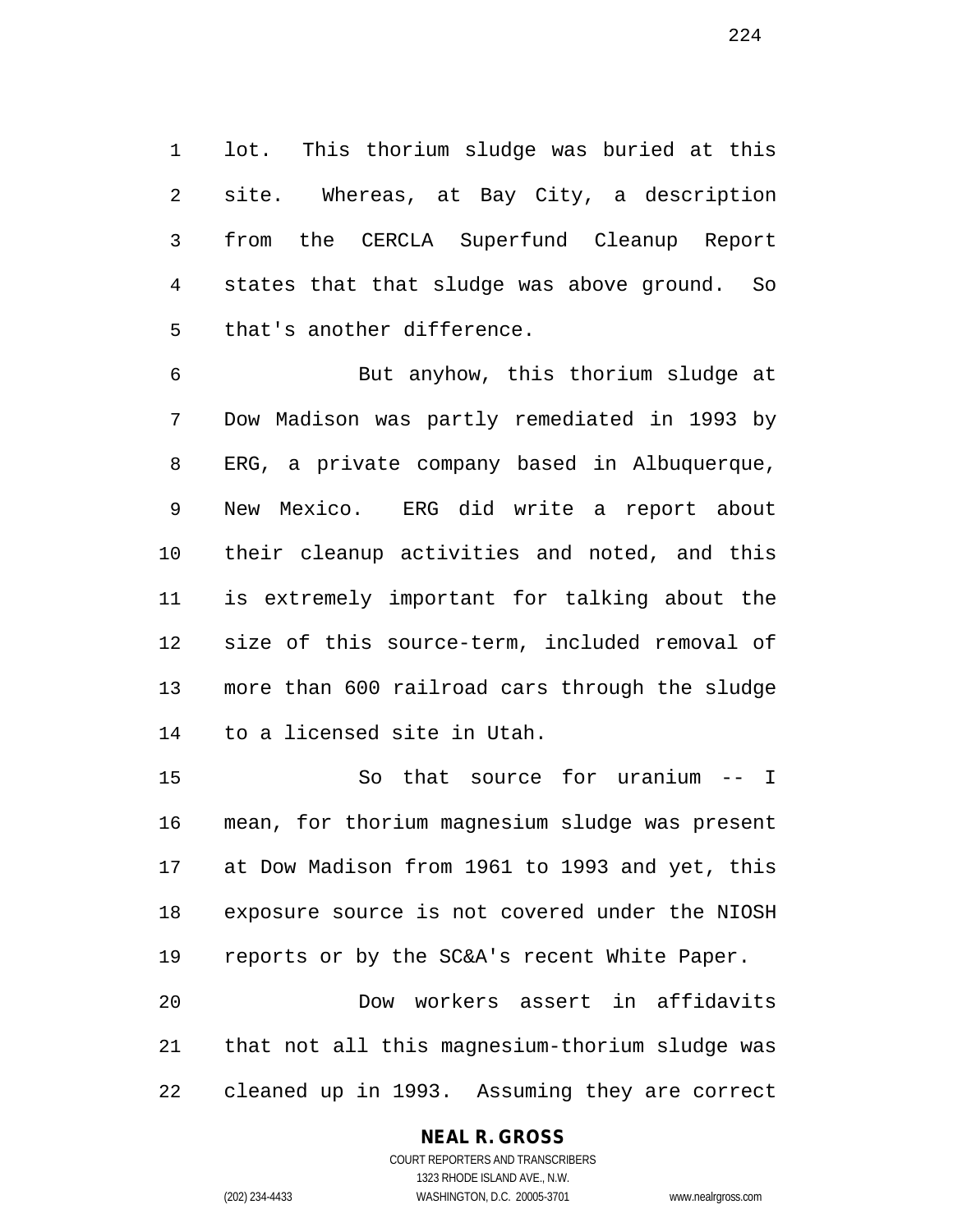then, NIOSH to be claimant-favorable needs to treat all this residual sludge as an additional residual period source-term through 2007.

 Finally, I want to make a comment about rolling mill exposures are higher than extrusion press exposures and note that external radiation doses during the residual period were assigned by NIOSH based on direct air sampling data that they claim emanated from the Dow Madison rolling mill.

 SC&A concluded that this was appropriate because Harris and Kingsley 1959, states that, in general, AWE rolling mill operations and operators performing fuel rod straightening are exposed to higher radiation doses compared to extrusion press operators.

 My question is if this were actually so, then why would ORNL and the U.S. Army Corps of Engineers acting under the FUSRAP Program in 1988/2000 -- sorry, 1998/ 2000 confine their FUSRAP survey and cleanup

#### **NEAL R. GROSS**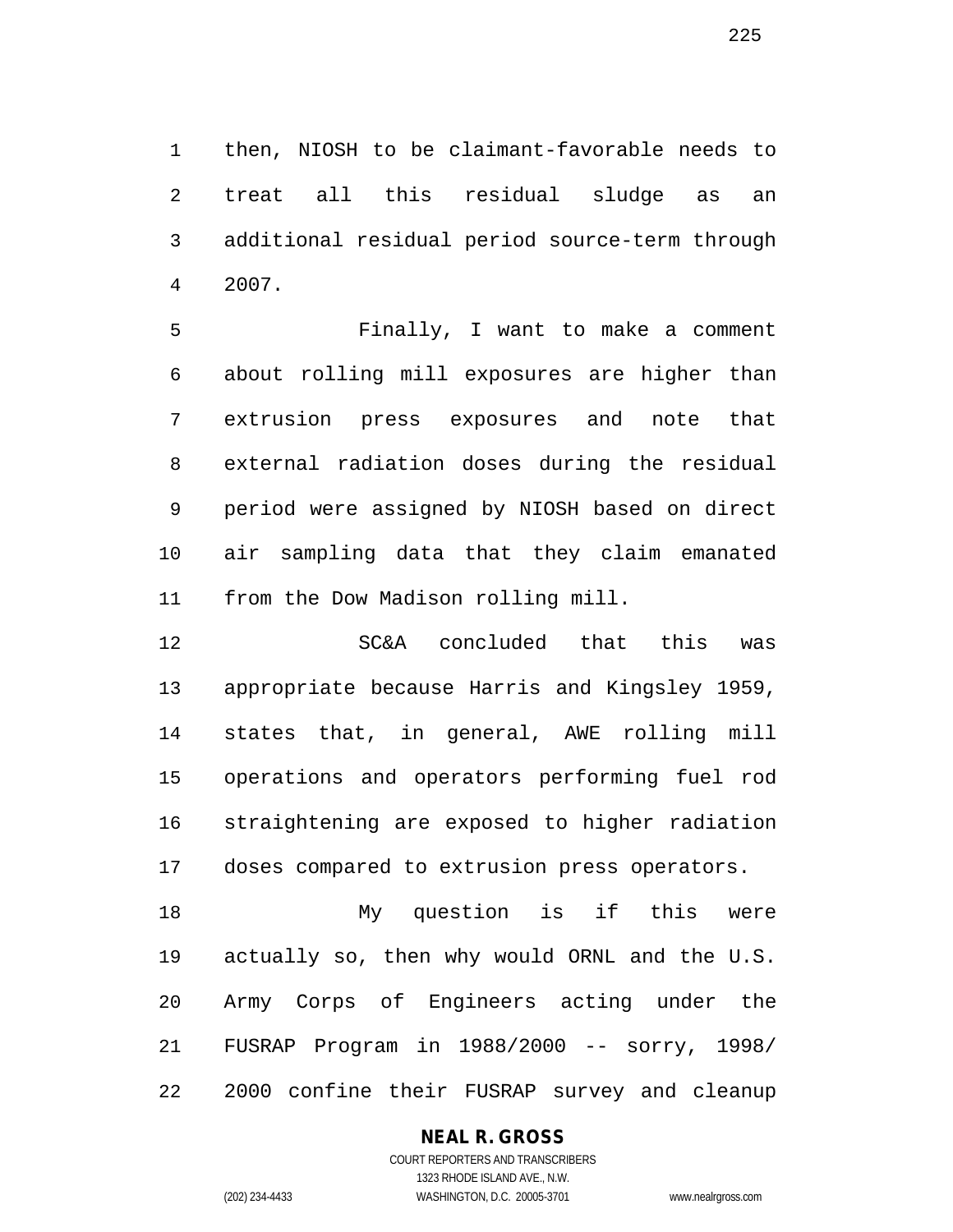of uranium dust to Building 6 only at Dow Madison where the extrusions were done, rather than in the rolling mill where rod straightening was done?

 That doesn't make sense to me. At Dow Madison there are no direct air sampling data to compare uranium and thorium levels during the operational or residual period in the three main Dow Buildings 5, 6 and 7.

10 10 I would also suggest that a review of Mallinckrodt Technical Report, MCW 1416, that reviews the details of nine campaigns of experimental gamma phase extrusion work at Dow Madison contracted by the AEC. NIOSH should incorporate this report into their analysis of the residual radiation in the Building 6 extrusion area.

 The petitioner's view is that this uranium work was, by nature, experimental and unique and, thus, was not amenable to the substitution of surrogate data by definition. Dow worker affidavits also describe several

#### **NEAL R. GROSS**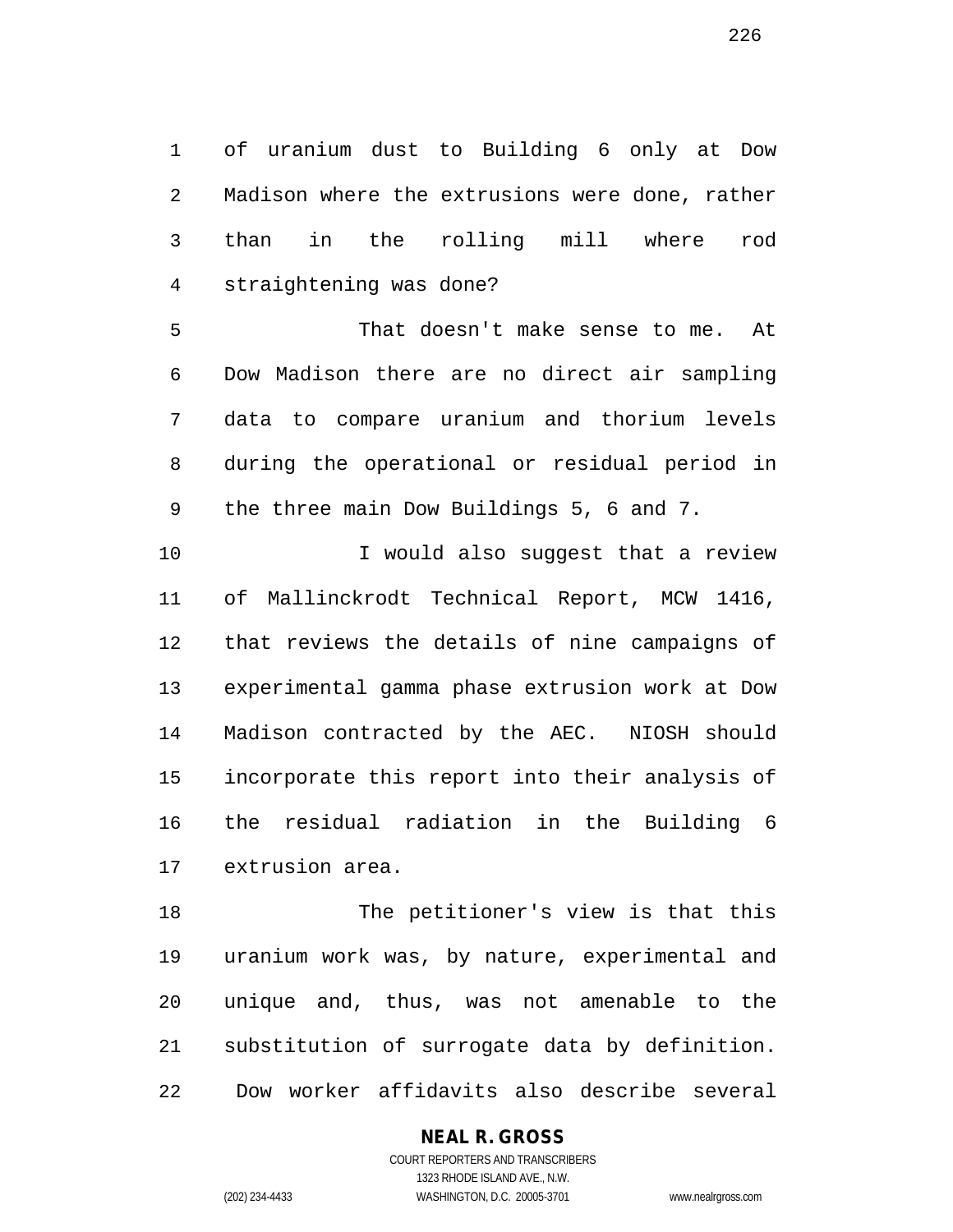secret runs during which extrusion presses were taken over by off-site personnel.

 In one such run, workers implicated Rocky Flats personnel as performing the work. The nature of the metal was unclear, but from its hardness and brittleness, the Dow workers believed the metal was either uranium or thorium and they report that this work continued through the '70s, occasionally in the '80s and even extended into the 1990s.

 So I think that it was established by DOE in January 2008 that Dow is an AWE site based on AEC thorium work.

 The DOE letters to DOL stated that thorium was used in nuclear weapons from 1956 to 1969, based on papers from the Livermore DOE facility.

**[Identifying information redacted]**  brought these research records and indicated the operational period at Dow Madison should have been extended. Her view and mine is that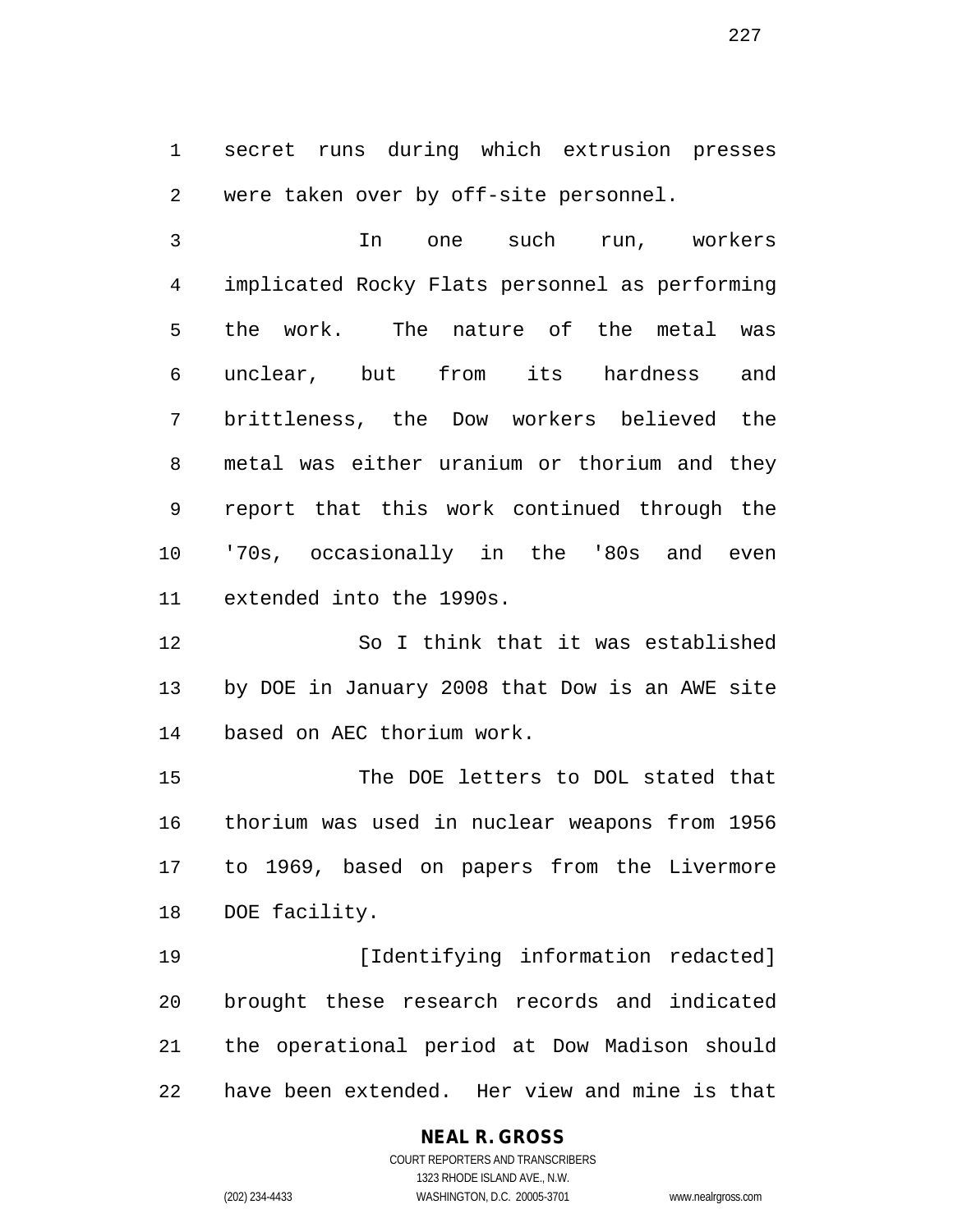important Dow Madison purchase orders might still exist at DOE, Dow HQ in Michigan, at the Dow Madison Site itself or at the Pangaea Group.

 Further, these records should be actively sought and sought by subpoena, if necessary.

 So anyway, that's my comments for today. I appreciate you giving me the time to speak.

 CHAIRMAN MELIUS: Thank you, Dan. Okay. We will come back to this site and discussion of the site after our break, because we do have a petitioner who may want to speak on the Simonds Saw Site. So we will move on to Simonds Saw.

 PUBLIC PARTICIPANT: May I have a minute of your time?

 CHAIRMAN MELIUS: But so first we will hear from Sam Glover.

PUBLIC PARTICIPANT: Could I have

a minute of your time?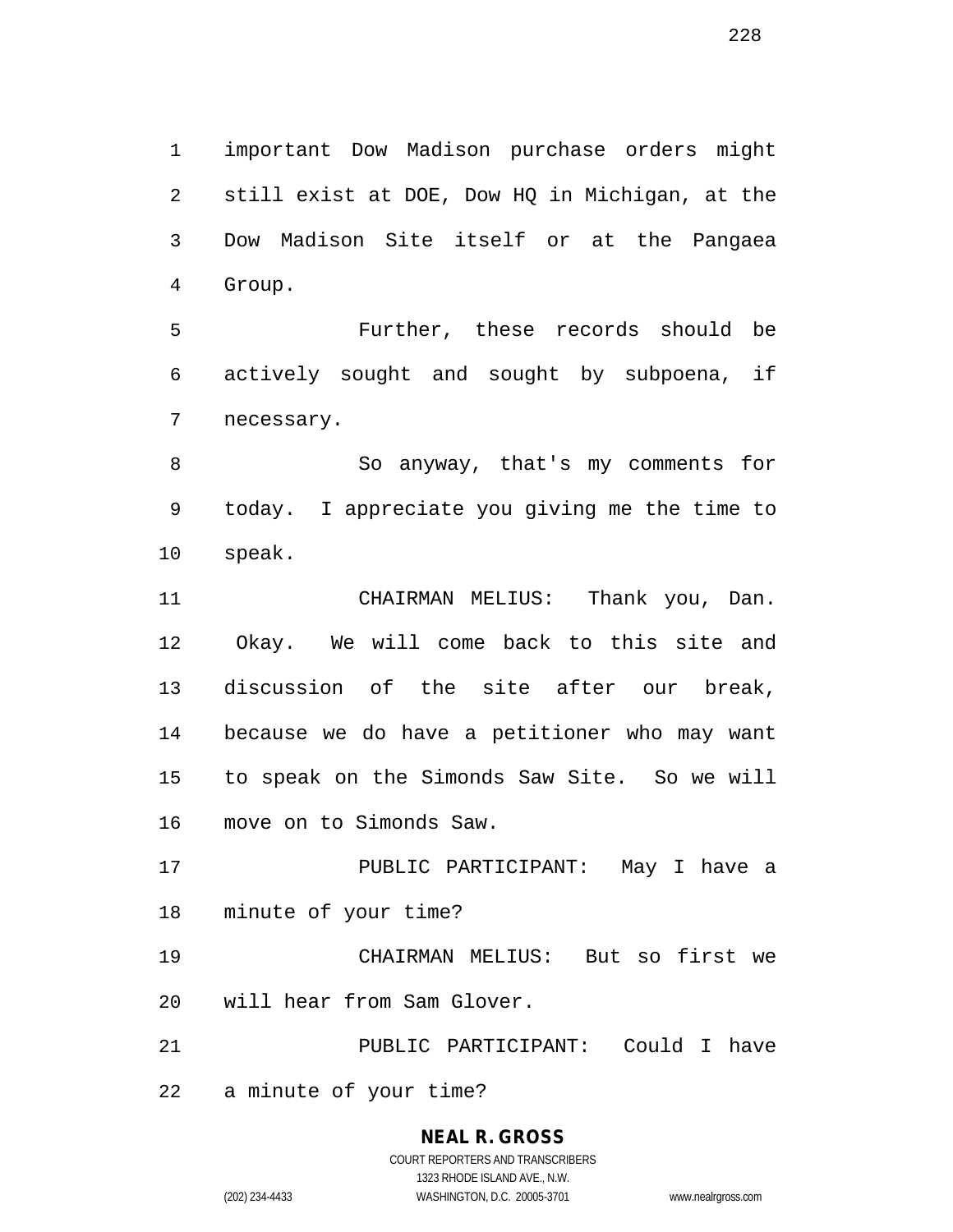CHAIRMAN MELIUS: Who is speaking? PUBLIC PARTICIPANT: Bill Hoppe. CHAIRMAN MELIUS: And who are you? PUBLIC PARTICIPANT: I worked at Dow Madison Plant for 40 years. CHAIRMAN MELIUS: Are you a petitioner? 8 PUBLIC PARTICIPANT: No, I'm not. CHAIRMAN MELIUS: Okay. Why don't you make a brief comment and we will -- PUBLIC PARTICIPANT: On uranium, it may go up to 1960. On FUSRAP public meeting, February 17, 2000, on page 7, line 9, it says right there that it was from '57 to '62 at Dow Chemical. Actually, we were still flattening rods on the flattening ovens until '63, the late part, September of '63 when we went on strike. They got rid of them after we went on strike. But we still worked on them then. They also lost three billets of

uranium in the plant. And it was found in the

#### **NEAL R. GROSS**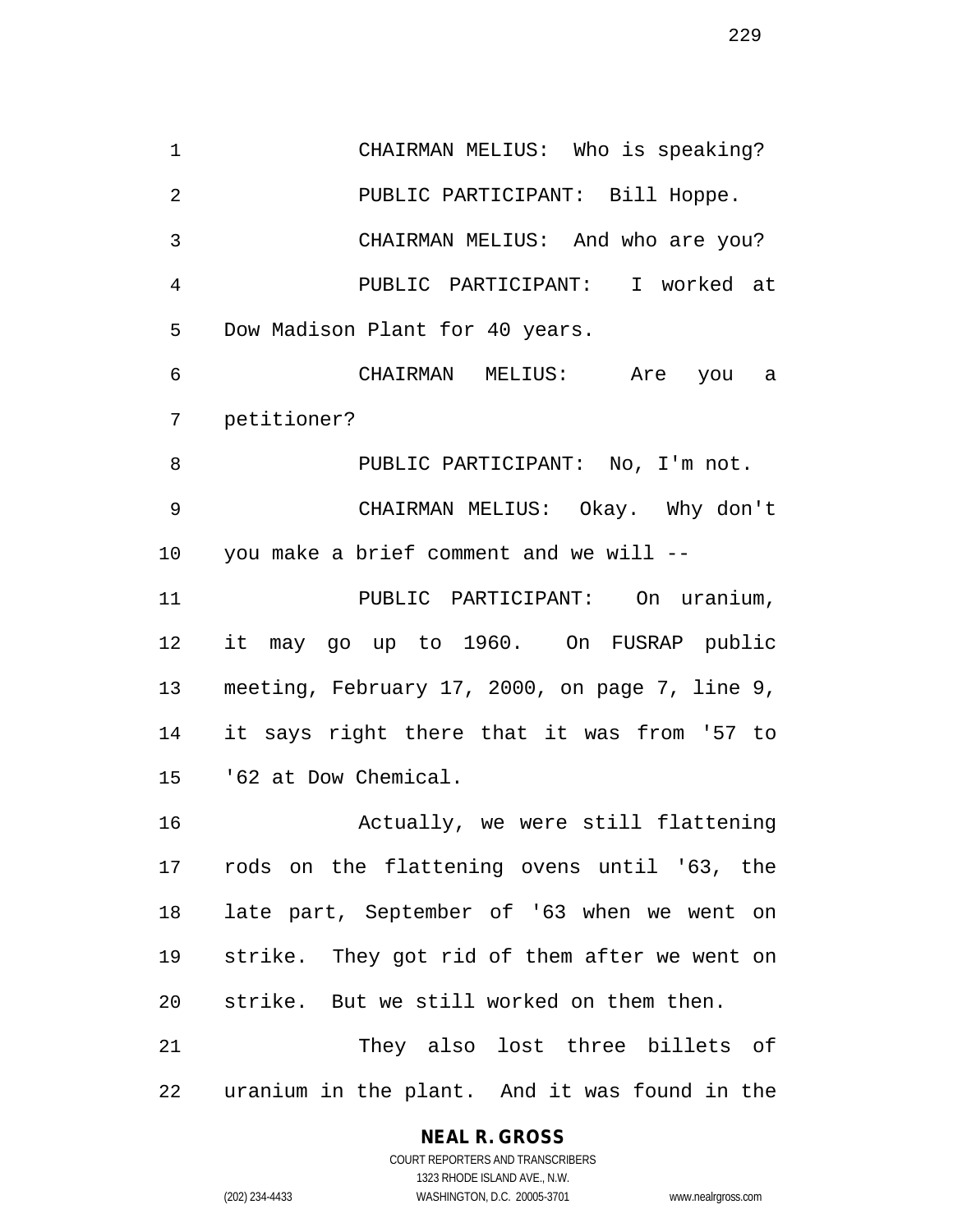'80s.

| 2  | And<br>another thing<br>is<br>on               |
|----|------------------------------------------------|
| 3  | Silverstein's report says that people was not  |
| 4  | around the pots more than two minutes at a     |
| 5  | time. These people had to be around them pots  |
| 6  | for 20 or 30 minutes at a time to alloy metal, |
| 7  | to flux it down, so it wouldn't burn and       |
| 8  | everything else.                               |
| 9  | And there was a lot of other                   |
| 10 | things that was never been brought up, but     |
| 11 | people working had 60 hours a week up to 16    |
| 12 | hours a day for seven days a week.             |
| 13 | I thank you for your time and for              |
| 14 | letting me speak to you.                       |
| 15 | Okay.<br>Thank<br>CHAIRMAN MELIUS:             |
| 16 | you, sir. Okay. Now, we will move on to        |
| 17 | Simonds Saw and Sam.                           |
| 18 | DR. GLOVER: Thank you, Dr.                     |
| 19 | Melius. Something we have talked quite a bit   |
| 20 | about, Simonds Saw and Steel. We spent a lot   |
| 21 | of time on Simonds Saw and Steel with          |
| 22 | Bethlehem Steel.                               |

**NEAL R. GROSS**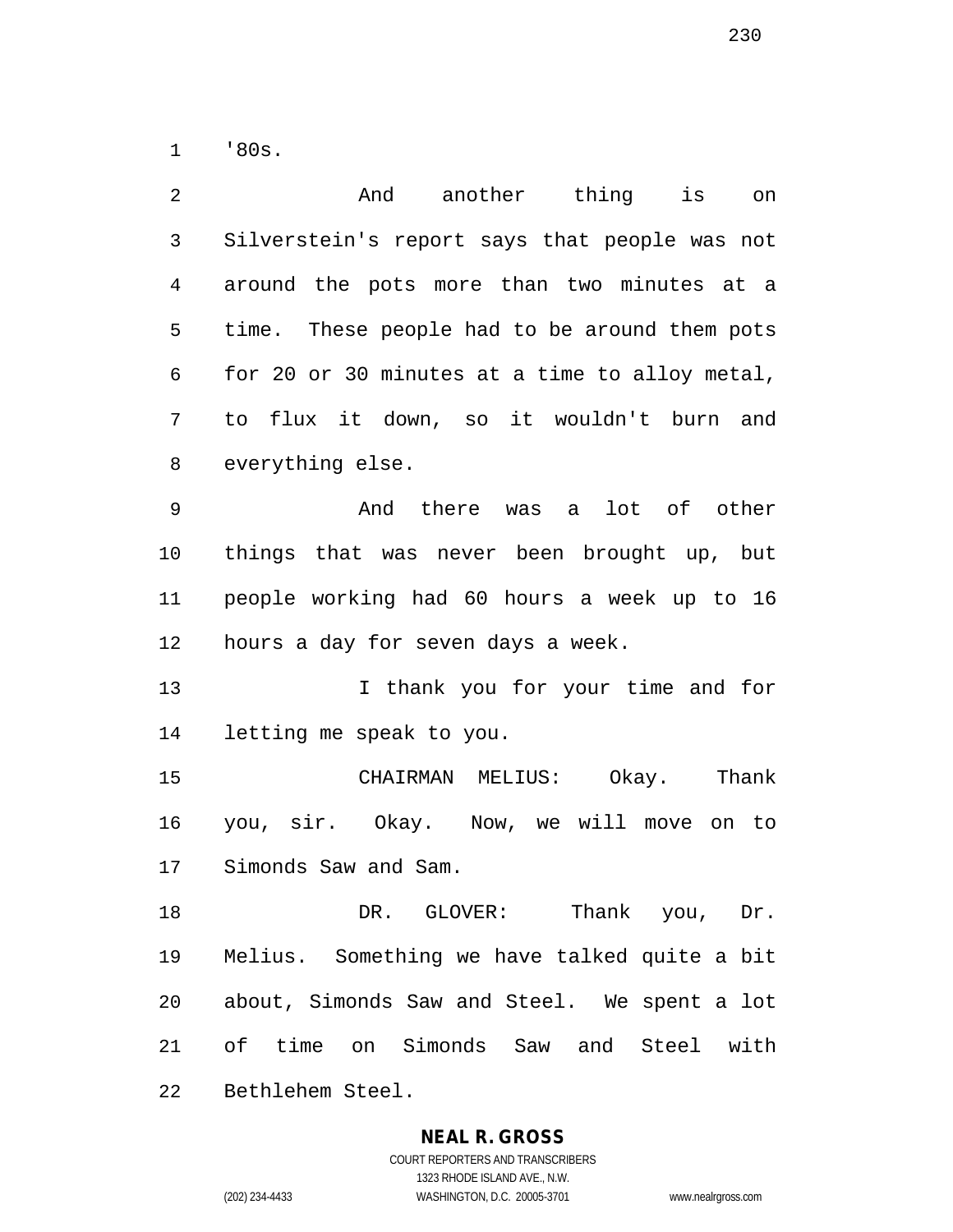CHAIRMAN MELIUS: But not directly.

 DR. GLOVER: But not directly, that's correct. Some very early times at Simonds.

 I'm going to do something that is actually not in your -- this was -- I was on the road when I finished my presentation and I'm a visual guy. So one of the things I would like you to -- these are not in your handout, because it was too big for me to email.

 You actually have these photos as part of something, but we actually have photos of some of the activities they did at Simonds Saw and Steel, so it was actually a hand mill operated facility.

 And so you see here where they are actually hand dragging, this wasn't like Bethlehem Steel, they actually hand drug the rods as they came through it. So here you actually see guys rolling uranium and pulling

#### **NEAL R. GROSS**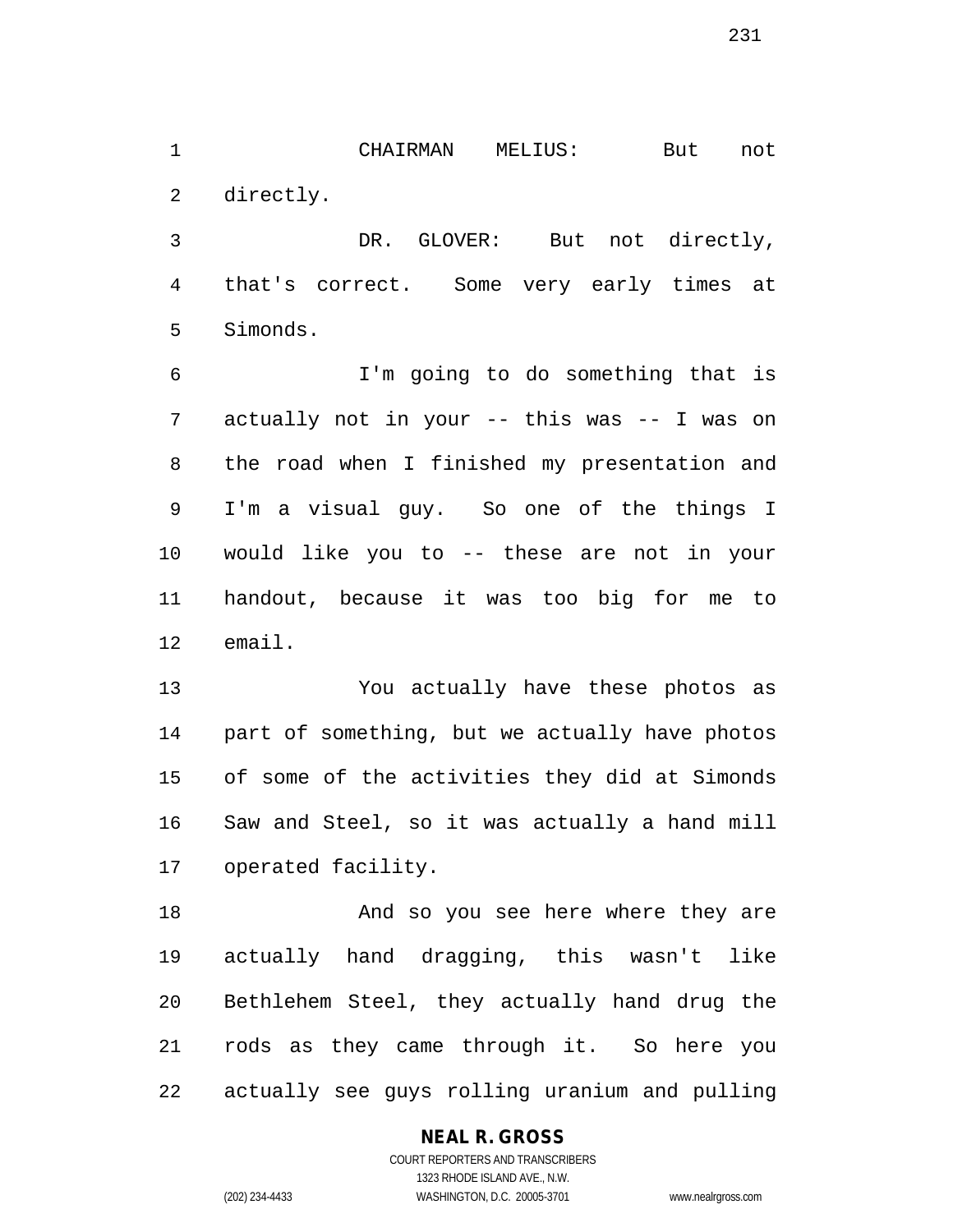it through. Here you see some actually the materials where they stacked it up and the rods and how they would work with the rods and the exposure that they would have received associated with those.

 And we had a lot of discussion about floor sweeping and engineering controls. They weren't supposed to floor sweep at Simonds Saw and Steel, as you can see they did. They used -- they installed some gratings. We are going to talk about engineering controls and their lack or use or their intermittent use at Simonds.

 And then we actually had the opportunity, SC&A and ORAU and myself, we got to go up and actually go to Simonds Saw and Steel. It still exists. The rolling mills are still there. It has been inactive since 1982.

 This is the 16 inch mill as it exists today with the floor, the iron plates. This is the 10 inch mill, so a smaller mill

#### **NEAL R. GROSS**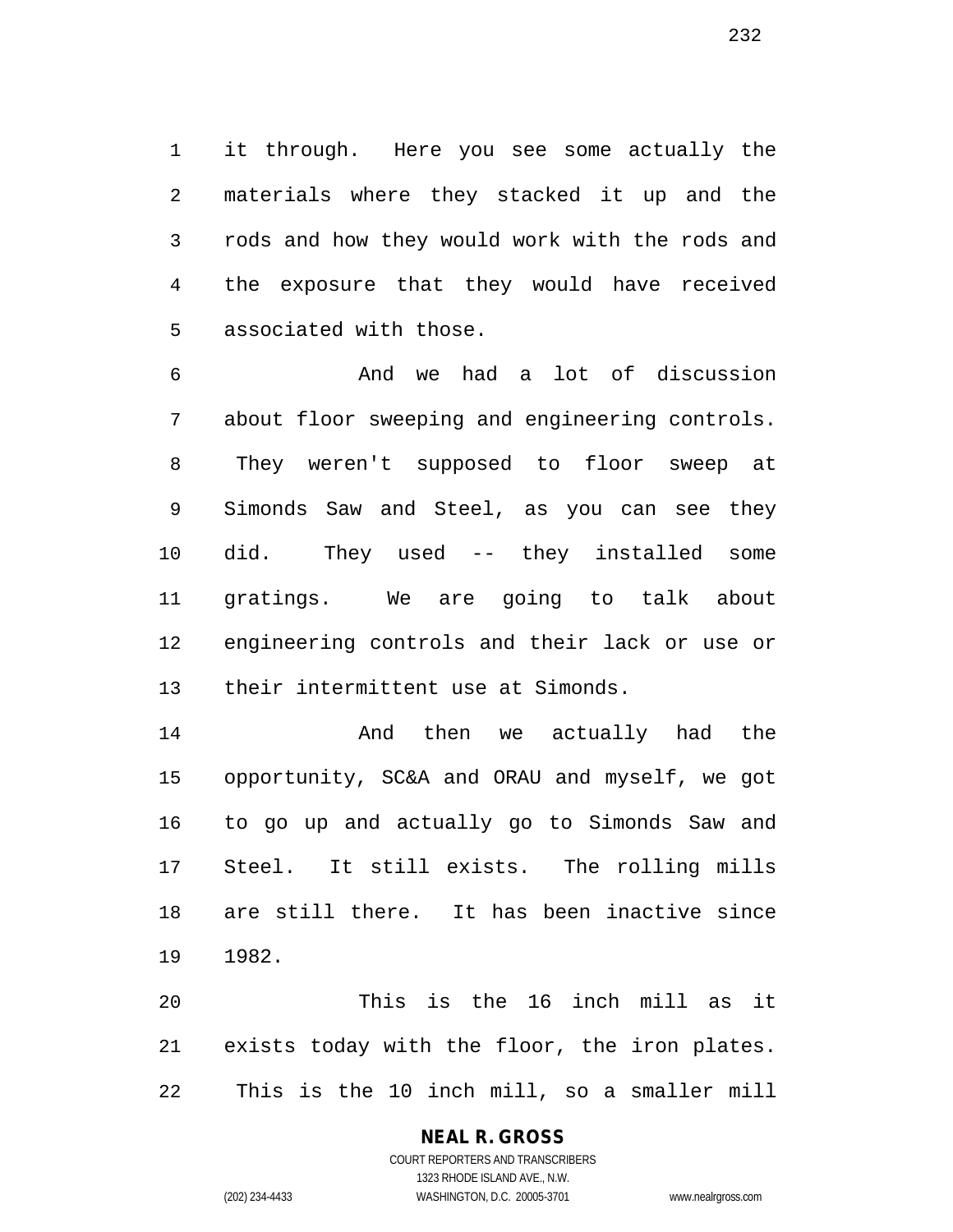used for rolling smaller items.

| 2            | This<br>is uranium contamination               |
|--------------|------------------------------------------------|
| $\mathsf{3}$ | still on the floor today. It has gone to a     |
| 4            | yellow oxide. And this is the state of         |
| 5            | records at Simonds Saw and Steel. This is      |
| 6            | John Stiver in the background as we looked.    |
| 7            | We have several hundred photos associated with |
| 8            | our visit there and the records and the kind   |
| 9            | of records that we saw, so we don't have any   |
| 10           | details, because some of them are Privacy Act  |
| 11           | controlled.                                    |
| 12           | But I thought that I had to show               |
| 13           | this. I mean, this was a good way to start     |
| 14           | out with Simonds.                              |
| 15           | CHAIRMAN MELIUS: That is not the               |
| 16           | NIOSH office, right?                           |
| 17           | DR. GLOVER: This could be<br>Dave              |
| 18           | Allen's desk. Those who know Dave Allen, this  |
| 19           | is the future of Dave's desk.                  |
| 20           | So with that little bit of a                   |
| 21           | segue, so we are going to talk about Simonds   |
| 22           | Saw and Steel. The site history, it's located  |

**NEAL R. GROSS**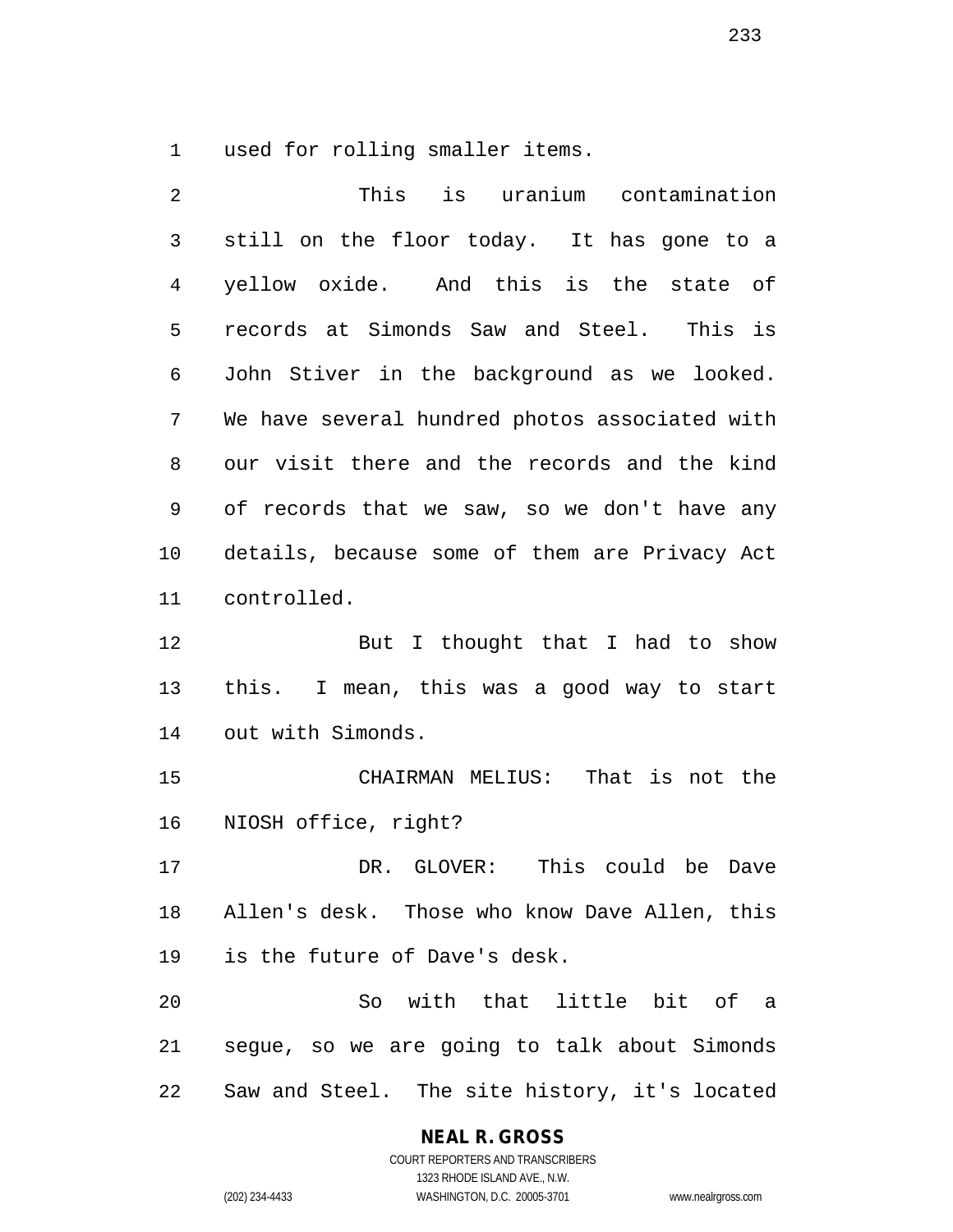in Lockport, New York. It was the primary contractor for the Atomic Energy Commission to prepare uranium for Hanford from 1948 to 1953 and they continued operations through 1957. They rolled thousands of tons of natural uranium per year. This material was hammer forged. Actually hammer forged and rolled thorium. They also rolled depleted 2 percent, 7 percent enriched uranium and also

 special forms of uranium, like molybdenum, some different exotic materials that might be mixed in with that for different purposes.

 Just a real quick graph, kind of to give you an idea of the amount of known uranium rollings that we know about. You can see up to 3,000 tons per year were rolled in the main operations.

 When Fernald started in 1952/53, that's when their significant role would have began. They got reduced. And so you see that happen in 1953.

A little petition overview.

COURT REPORTERS AND TRANSCRIBERS 1323 RHODE ISLAND AVE., N.W. (202) 234-4433 WASHINGTON, D.C. 20005-3701 www.nealrgross.com

**NEAL R. GROSS**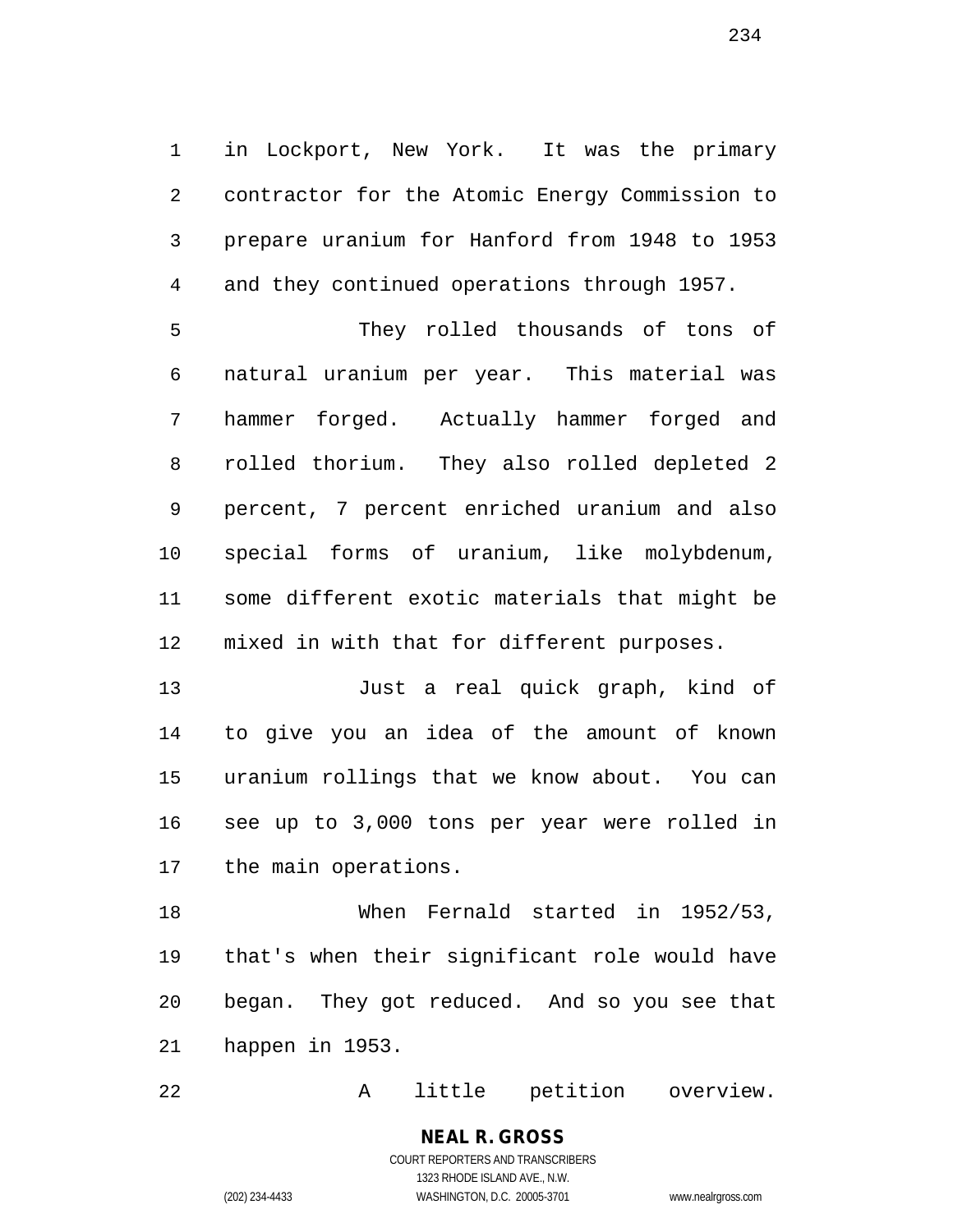December 4, 2009, we received an 83.13 2 petition. It was qualified March  $8^{th}$ . The Class requested for review was all employees who worked in any areas at Simonds Saw and Steel, Lockport, New York during the applicable covered operational and residual periods from 1948 through 2006, as you can see, it was still contaminated even today.

 The petition basis is the lack of thorium monitoring data. So the Class review was all employees who worked at any area at Simonds Saw and Steel during the applicable covered period. And one thing that I will mention is that, at the time, the covered period was 1956 when we started the review.

 We found additional documentation, which we submitted to the Department of Labor and that was actually extended through 1957.

 And so on October 29, 2010, I do apologize for the lateness of it, you received their Evaluation Report.

The petitioner's concerns were

COURT REPORTERS AND TRANSCRIBERS 1323 RHODE ISLAND AVE., N.W.

**NEAL R. GROSS**

(202) 234-4433 WASHINGTON, D.C. 20005-3701 www.nealrgross.com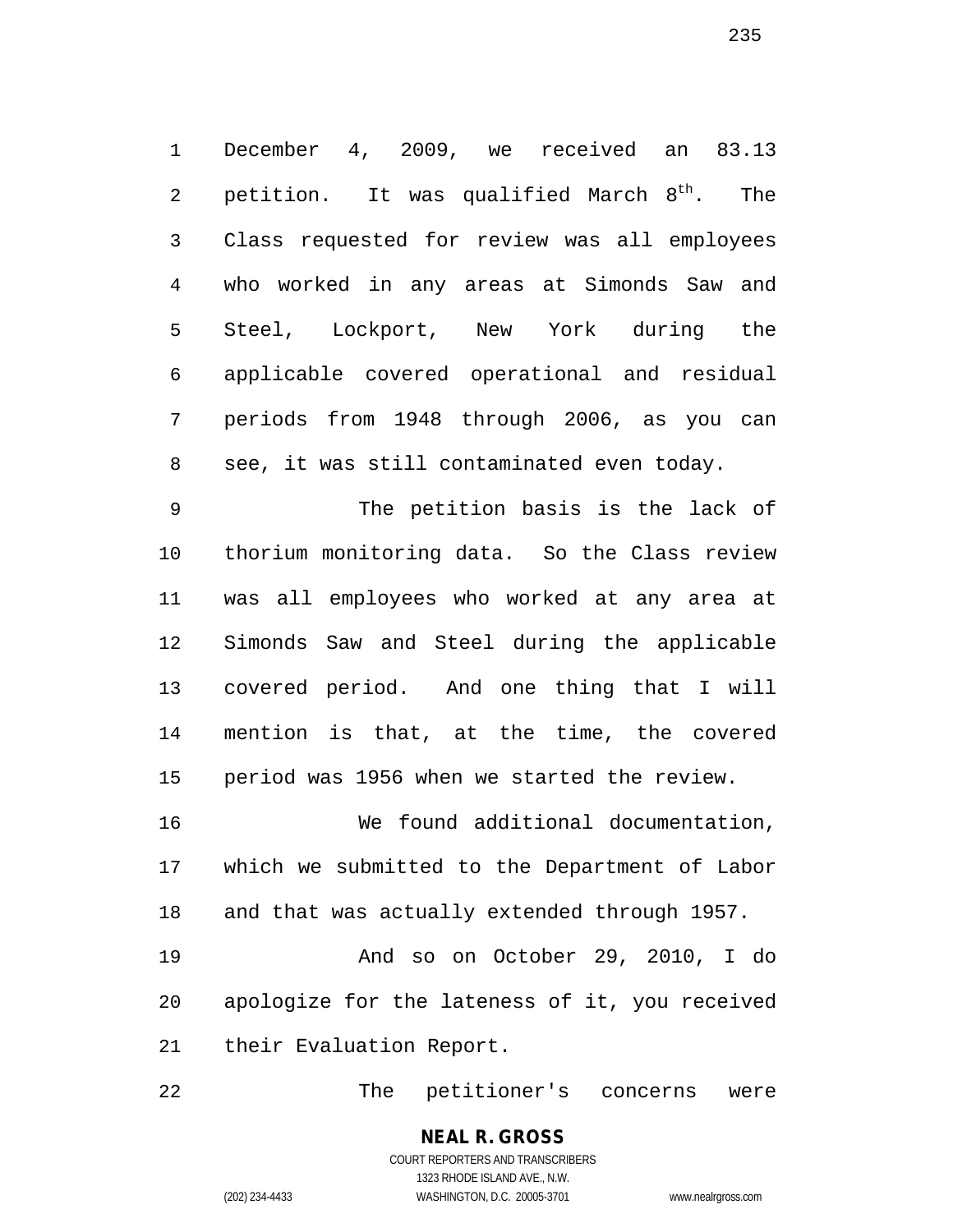that "No employees were monitored during the operations or residual for thorium and many employees were not monitored externally." And those are true.

 If you saw the thickness of this report, a lot of it is where we did -- we searched all over. We went to Hanford. We went to many different facilities. We went up to the Army Corps of Engineers. We went to as many places as we could possible think of to try to get records associated with the work they did there.

 We have about 650 documents in the Site Research Database. We actually conducted an onsite tour of the facility. We interviewed workers, conducted outreach meetings, SC&A participated in those.

 One of the things we were concerned about is it's such an old site, we actually had guys from 1948, 1950 and we really, you know, didn't want time to pass and not allow them to express their concerns.

#### **NEAL R. GROSS**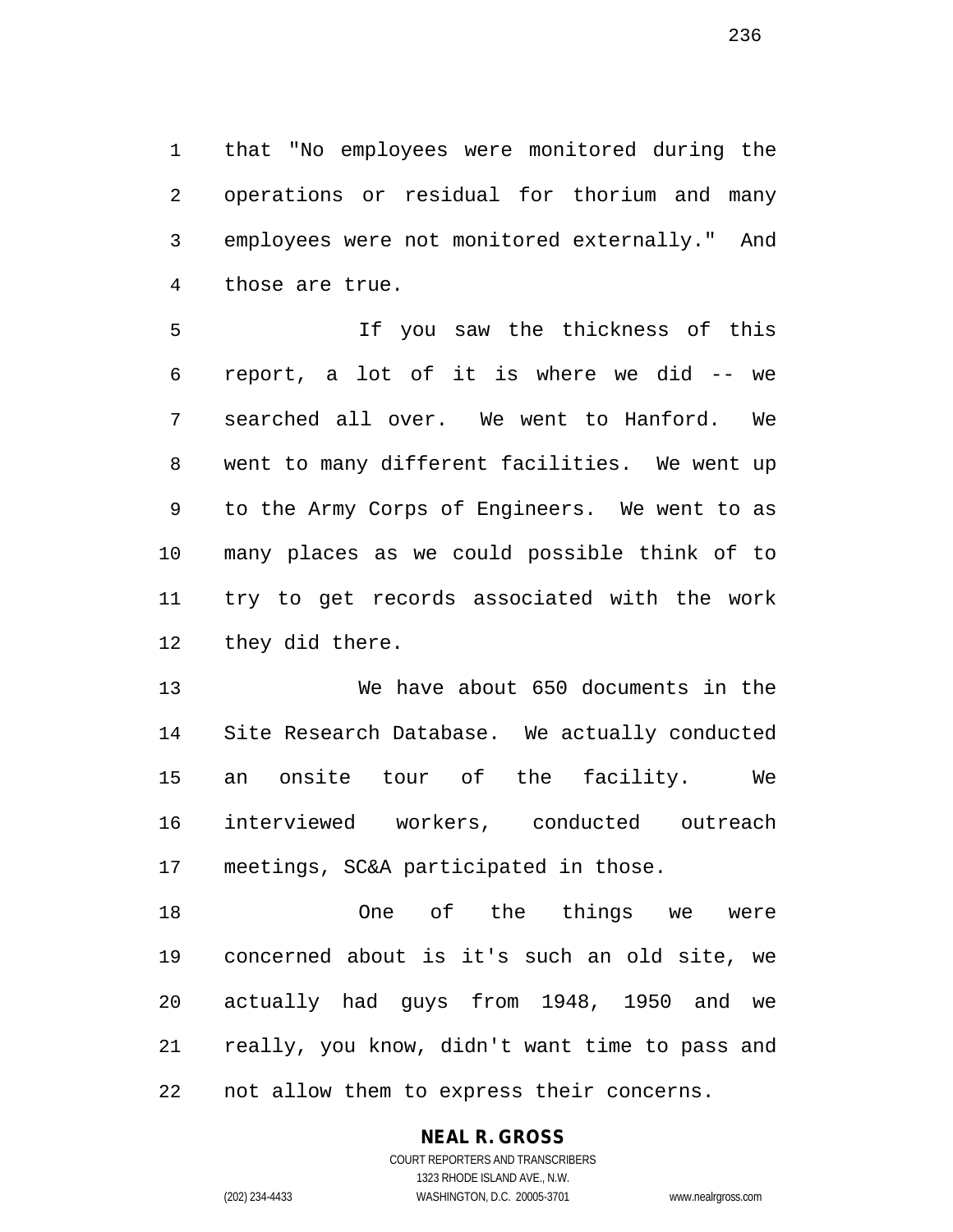So claims submitted to NIOSH. We have 192 cases. 185 of those have been completed. Claims containing internal dosimetry, 6. Claims containing external dosimetry was 1. And claims completed with a PoC greater than 50 percent is 71.

 Activities at Simonds Saw and Steel, they were the premier rolling facility for the AEC, as I said, from '48 to '53. They did roll some other types of materials and they -- including thorium.

 We do feel that our records are incomplete regarding the thorium source-term. We know about some of it. Other facilities were also utilizing them to do thorium work and so we believe we have part of the information, but not all of it.

 We clearly know that they did hammer forge work before the rolling operations.

 So based on records, a review of the records at Simonds and also worker

> **NEAL R. GROSS** COURT REPORTERS AND TRANSCRIBERS 1323 RHODE ISLAND AVE., N.W. (202) 234-4433 WASHINGTON, D.C. 20005-3701 www.nealrgross.com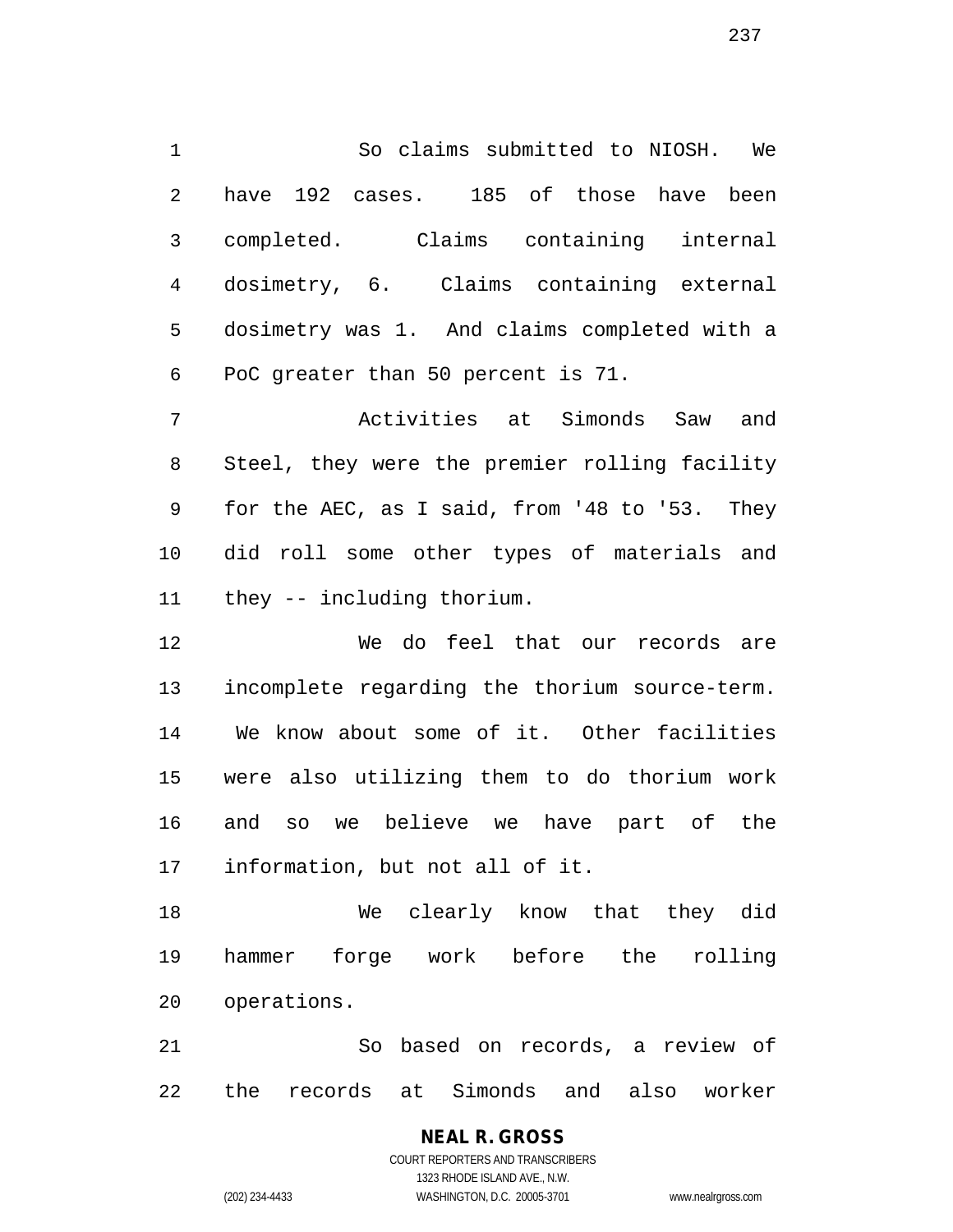testimony, we concluded that Simonds processed thorium part of the time described in the current Technical Basis Document and these include the significant activities at the hammer forge.

 The hammer forge, basically, was kind of like work in Playdoh. You had to break that thorium down before you could roll it or do work it. So they would hammer forge that first and then it would go to the rolling mill where they could actually process it. So they had to do that preliminary work before you could process the material.

 So we extended the date for this back to 1948, because of incomplete records for the activities and also based on review of the AEC needs for metallic thorium at the time.

 So during the Evaluation Report, the Department of Labor reviewed information provided by NIOSH and extended the end of the operation period from 1956 through 1957.

#### **NEAL R. GROSS**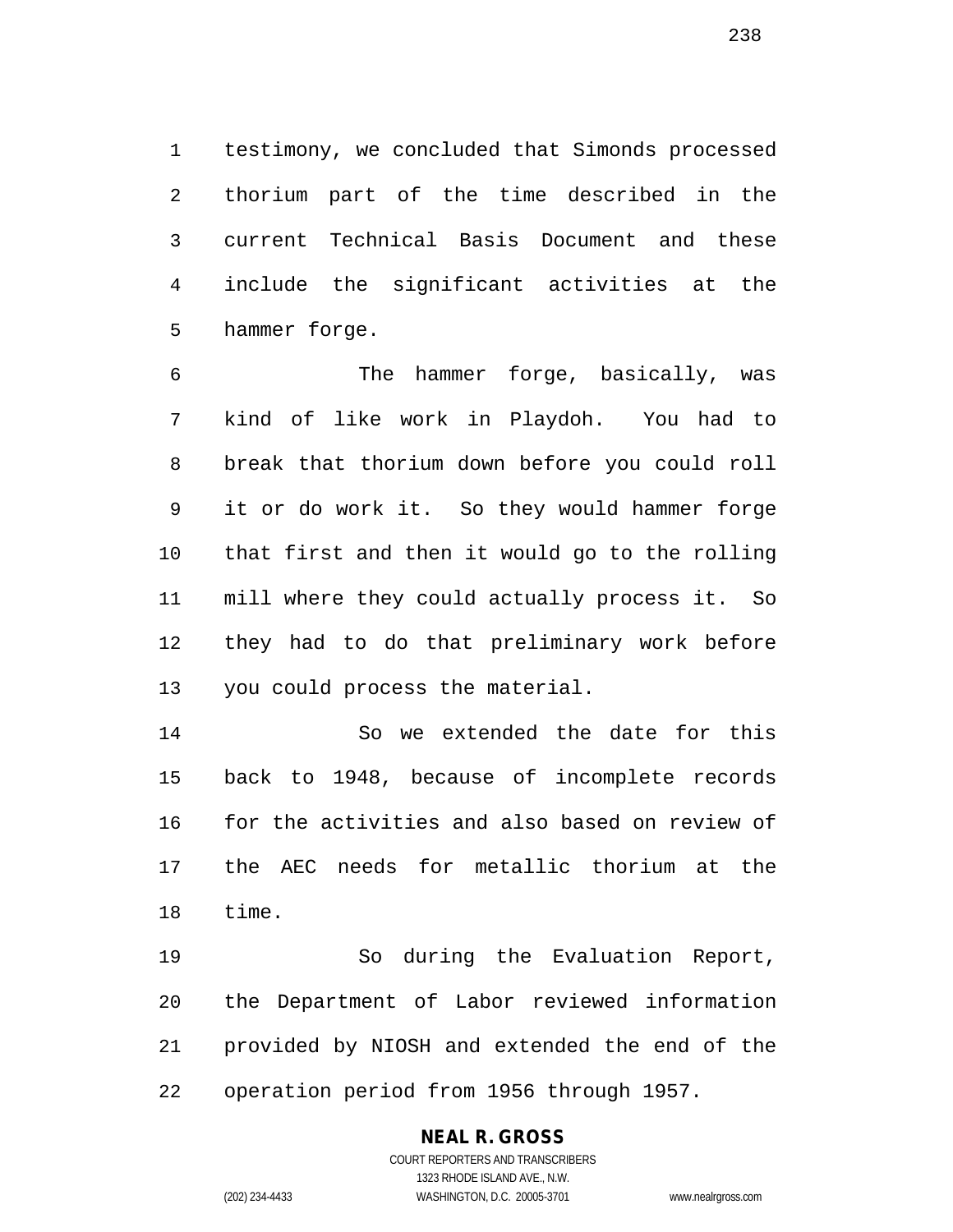Material was primarily brought in by rail car and stored in the work areas. Uranium was rolled through hand mills repeatedly to reduce size. So a bar may have to go through 10 or 12 times and they would have to set it to the side and let it cool. Things would get above 1,000 degrees Fahrenheit. They would have to let it cool down and come back to that piece of work. So this was something that was very labor intensive to actually get these to size. While a 16 inch mill saw most of

 the work, the 10 inch mill, the strip mill and the hammer mill were also utilized.

 So as we discussed at Bethlehem Steel, Simonds implemented various engineering controls. These were primarily for the 16 inch mill, they had gratings over steel plates. The steel -- they hated those, because it's hard to drag rods across the grating.

22 And so they was supposed to use a

COURT REPORTERS AND TRANSCRIBERS 1323 RHODE ISLAND AVE., N.W. (202) 234-4433 WASHINGTON, D.C. 20005-3701 www.nealrgross.com

**NEAL R. GROSS**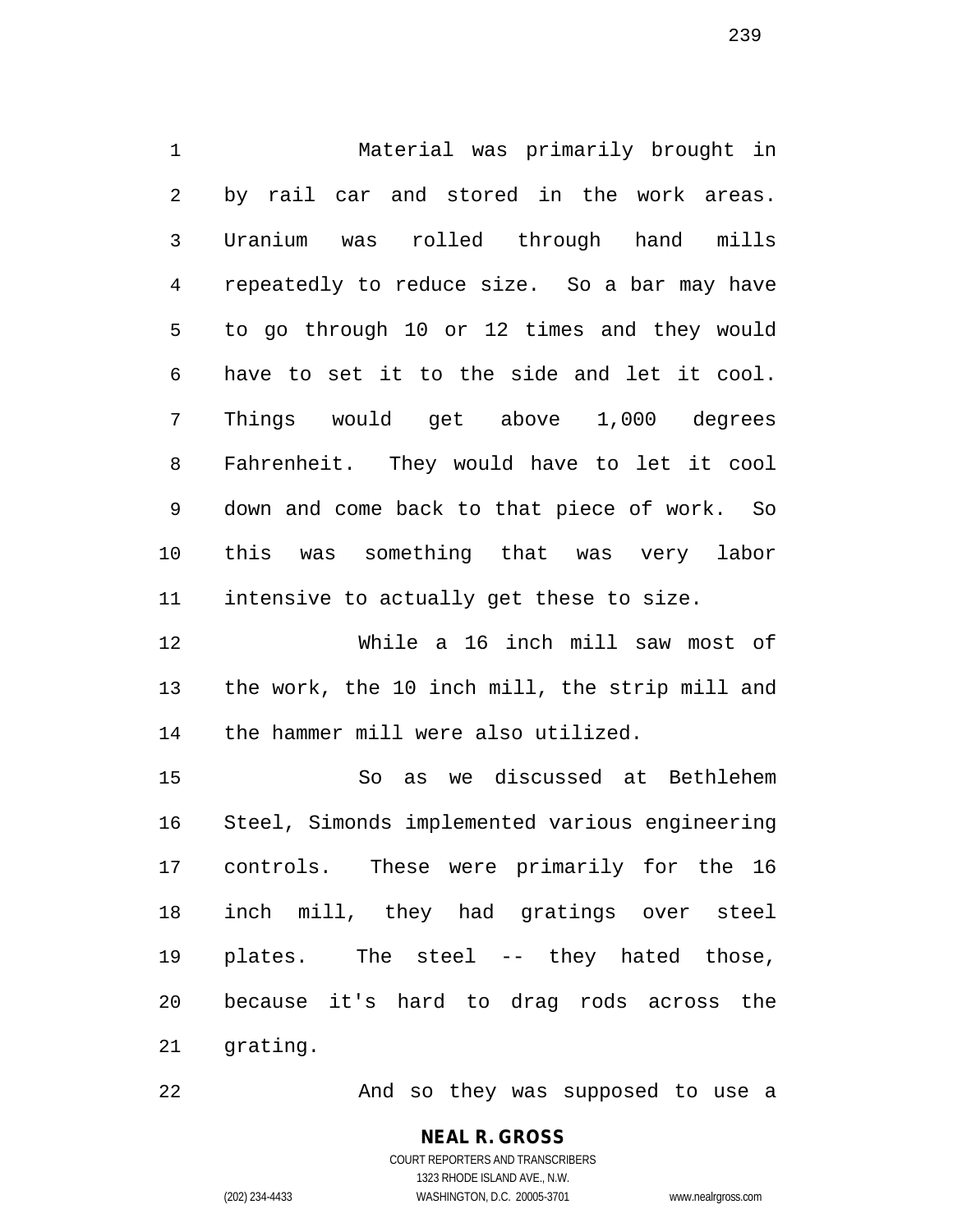vacuum sweeper. Many times they didn't use that. They were supposed to use hoods over the plexiglass shields. DOE would come back and they would find out that they weren't using those because it hampered their ability to do work.

 They did use lead bath heating instead of furnace heating and even some salt bath work that was some research work that they did. They also looked at alternate quenching methods to reduce scale production, the oxide production on the outside of this.

 And there is an indication we had measurements done and also that they supplied clothing, at least during some of the portions of the contract period for -- that were then laundered by an outside company.

 So as I said, controls were often found to be ignored. In some cases, entirely removed upon the DOE coming back in to -- as they reviewed the operations.

So this is just a general area

**NEAL R. GROSS** COURT REPORTERS AND TRANSCRIBERS 1323 RHODE ISLAND AVE., N.W.

(202) 234-4433 WASHINGTON, D.C. 20005-3701 www.nealrgross.com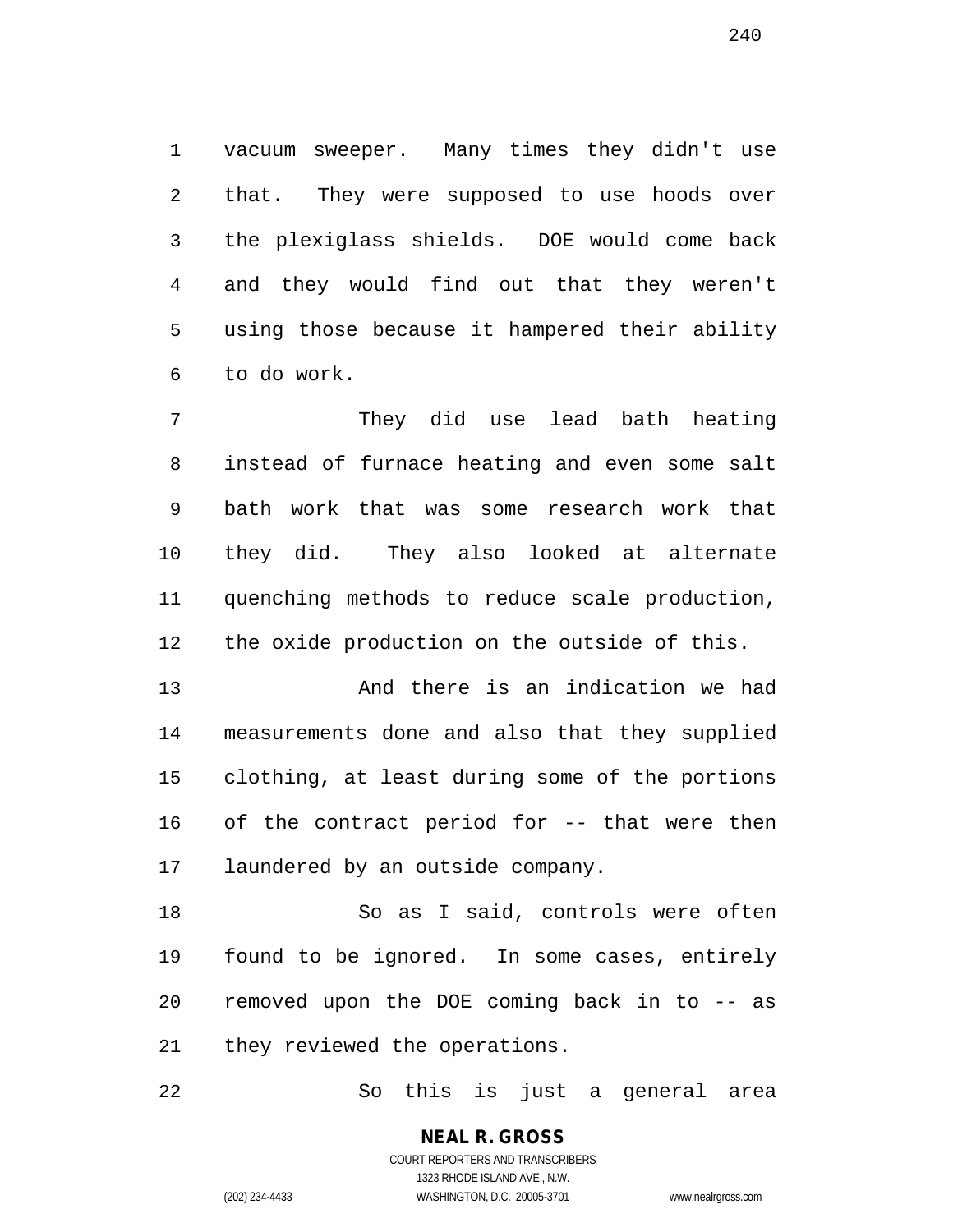activity or the air concentrations. You can see them beginning in January '49. You got upwards of, you know, 100 MAC general air samples, and those reduce as you go later in terms of '53, the engineering controls and the operations they did, they did bring them down somewhat.

 These are just the GA samples. They are not the breathing zone samples or the process samples.

 There were a number of air monitoring studies. Those were conducted from 1948 through 1953 and there were a few still conducted even a little bit later than that. These form the basis for the dose reconstruction to uranium. Some very limited thorium air sampling was also performed.

 There was a single study conducted very late in the program at the hammer mill, however, at that time, the AEC decided it was really good to put a fan on that. And so it really mitigated its use for work before that.

#### **NEAL R. GROSS**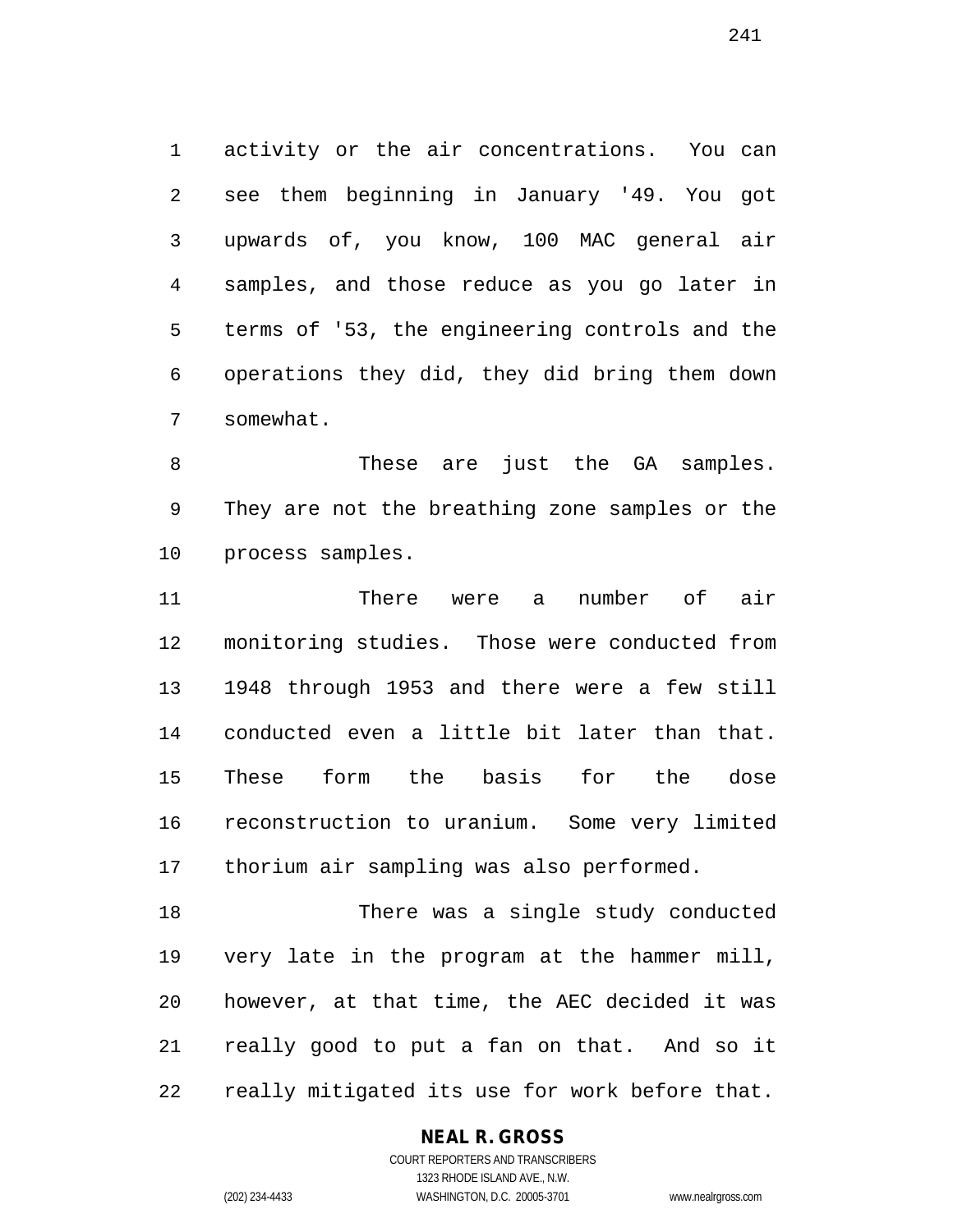And so they did that at a couple of other facilities, so it really invalidates its use for using as back extrapolation. And so applications of the 16 inch and 10 inch mill are very dependent on engineering controls which are a moving target.

 We do have bioassay data from workers from 1948 through '52, they collected some. It's not a huge data set, but there is bioassay available. These workers did not perform hammer mill work. They were separate, a separate group of workers. And so the bioassay is specific for that operation.

 Workers who were in the bioassay program may have intermittently used respiratory protection, so, therefore, it doesn't invalidate the air sampling data, but it does provide some level of what the intakes were.

 So these data do not provide a bounding case for thorium work nor does the source-term for thorium provide sufficient

# **NEAL R. GROSS**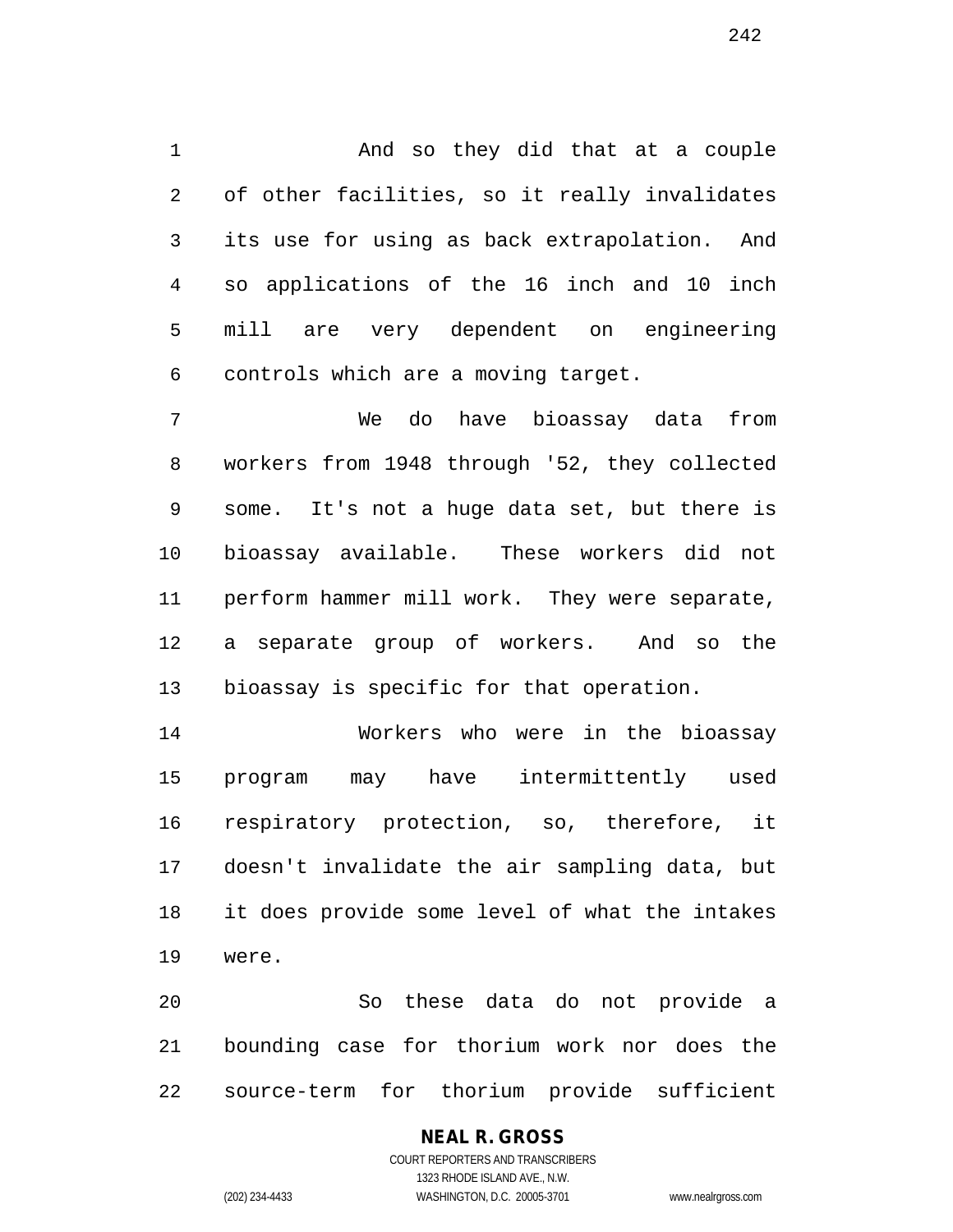evidence to bound the thorium exposure or thoron exposure during the operation times.

 For external sources, external radiological exposures to employees at Simonds was the result of handling uranium and thorium billets. NIOSH believes the data for uranium is sufficient to deplete dose reconstructions during the operation period.

 NIOSH lacks sufficient source-term information to determine the external dose from thorium operations at Simonds during the operational period.

 For medical X-rays, I believe you were alerted. This is kind of an unusual or a new factor in that the exposure to medical X- rays was conducted off-site. And, therefore, we are not allowed to include that in our dose reconstructions. They use an off-site hospital for this facility you had. It has to be onsite. So we cannot include medical X-rays.

The residual period internal dose,

# **NEAL R. GROSS**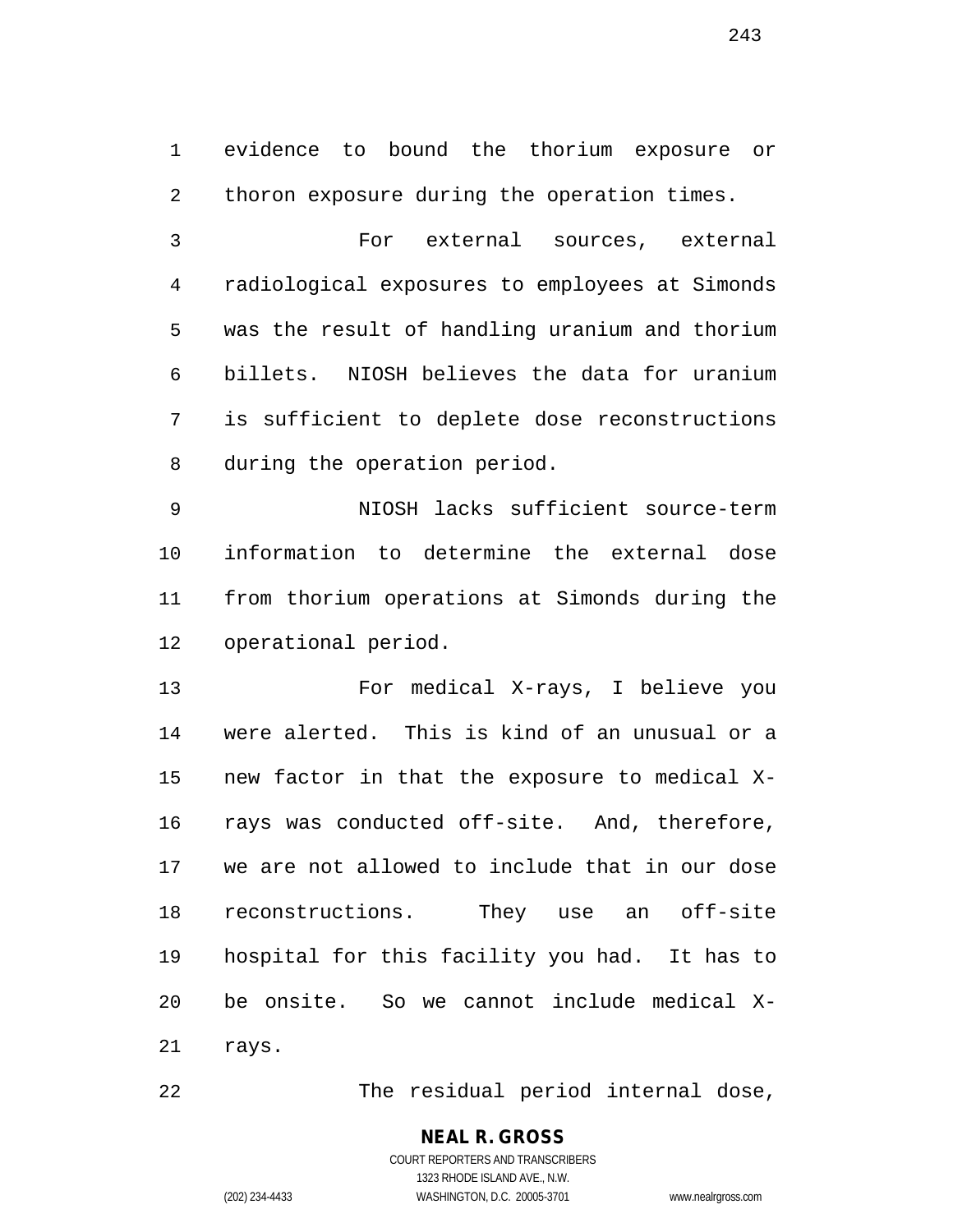some methods from TIB-70 were utilized with measured data. There have been extensive -- there were cleanups that occurred at Simonds Saw and Steel measured at 1957. And there have been extensive measurements conducted in 1980, in the 1990s and then one in 2007 by the Army Corps of Engineers to help us set a bounding dose residual period.

 These include isotopic thorium and uranium measurements. The average value for the general area air sample was taken during the period of use at 94 micrograms per meter cubed, so it's a little over 1 MAC. We use that as a starting point.

 And then we took the highest measured value for the Army Corps measurement 17 of 9,300 dpm per 100  $cm<sup>2</sup>$  as the surface contamination. In 1982, this mill shut down. And so from '82 to 2007, it has been dormant. So we consider that a flat line.

 I believe earlier we were talking about no operational period. They continued

#### **NEAL R. GROSS** COURT REPORTERS AND TRANSCRIBERS

1323 RHODE ISLAND AVE., N.W.

(202) 234-4433 WASHINGTON, D.C. 20005-3701 www.nealrgross.com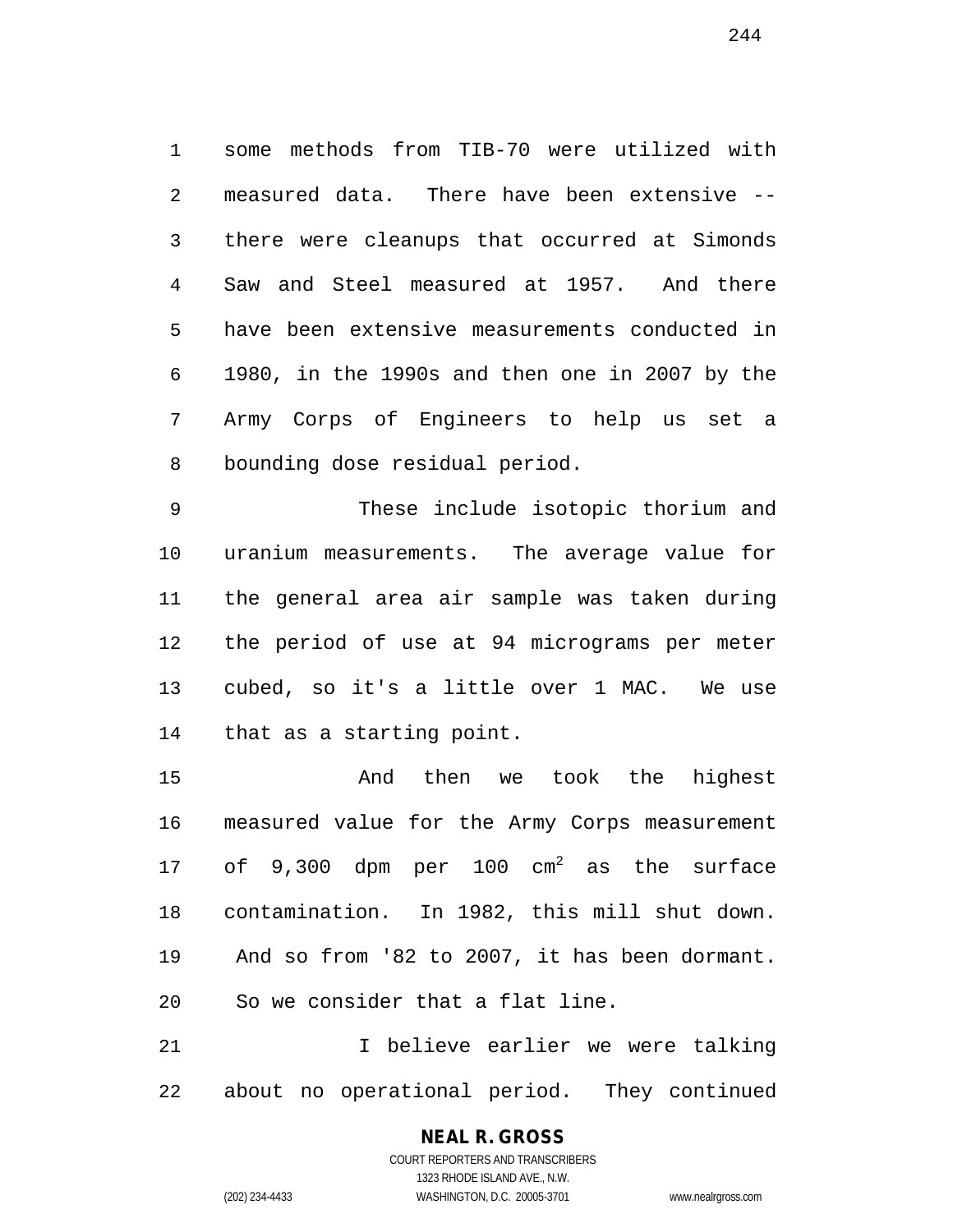to roll steel from 1952 up to 1982. So we also have consideration exposure to thorium dust. We assume a 1 percent thorium to uranium ratio was there. And thoron concentrations were also determined using known facility information and specific thoron concentrations in the materials from those measurements.

 For the external dose, radiation measurements conducted in July 1957 to determine the effectiveness of decontamination are available. So additional surveys of exposure have been conducted in the facility. Based on these measurements an exposure rate of .08 mR per hour and non-penetrating dose rate of .2 R per hour was determined to be bounding.

 So sample dose reconstructions were not available at the time of this. We are still -- it was late and so we have not been able to get those up to the Working Group for the residual period.

#### **NEAL R. GROSS** COURT REPORTERS AND TRANSCRIBERS

1323 RHODE ISLAND AVE., N.W. (202) 234-4433 WASHINGTON, D.C. 20005-3701 www.nealrgross.com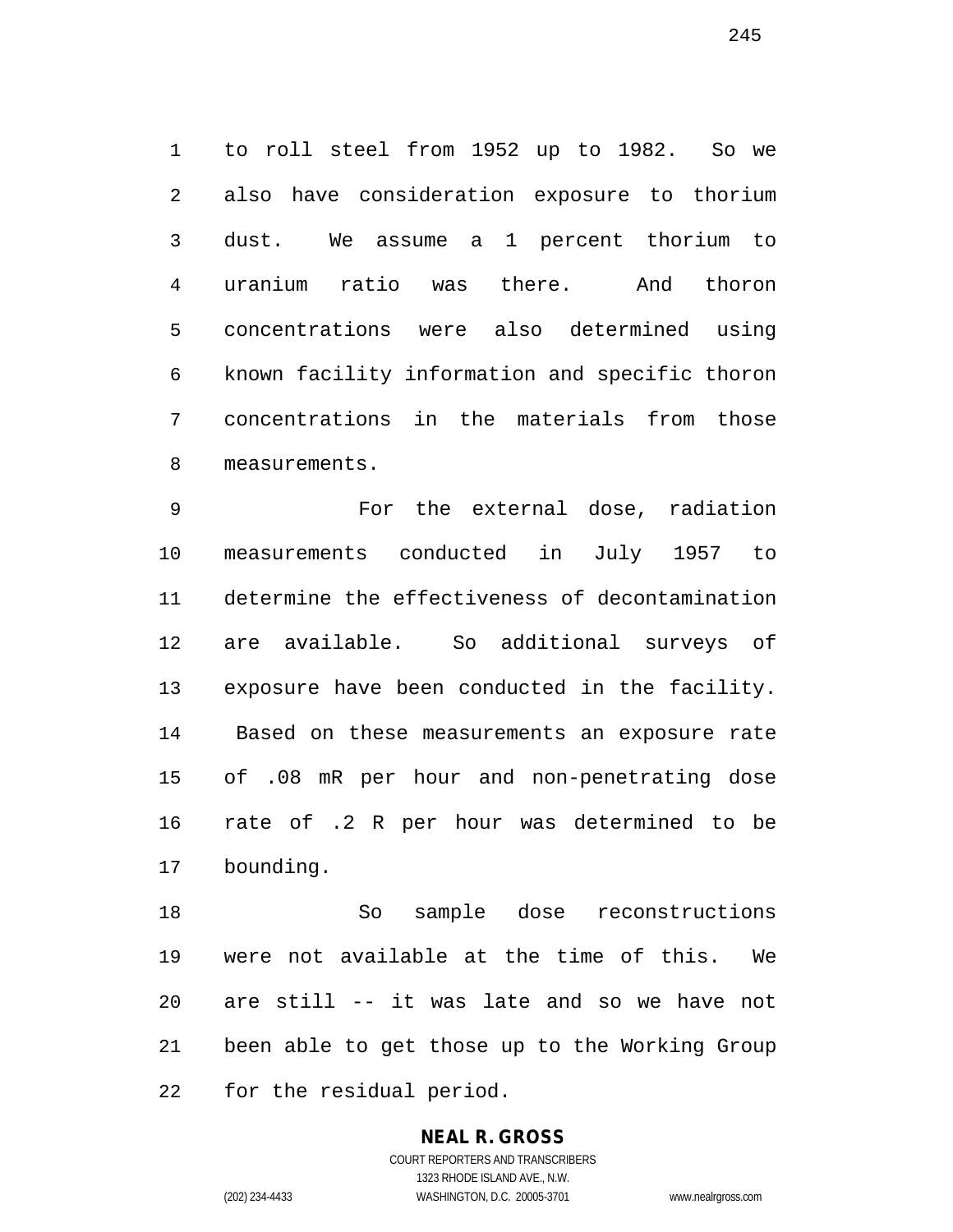We will, obviously, be providing to the Board as soon as possible.

 So NIOSH evaluated the petition using the guidelines of 42 CFR 83.13 and submits our findings. On October 29, 2010, a two prong test -- is it feasible to estimate the level of radiation dose of individuals with sufficient accuracy? And then is there reasonable likelihood of endangerment?

 So NIOSH found that the available monitoring records, process descriptions and source-term are not adequate to complete dose reconstructions with sufficient accuracy for the evaluated Class of employees during the operational period from 1948 through 1957, but were adequate for the residual period from 1958 through 2006.

 The health endangerment was, obviously, required.

 The evidence reviewed in this evaluation indicates that some workers in the Class may have accumulated chronic radiation

### **NEAL R. GROSS**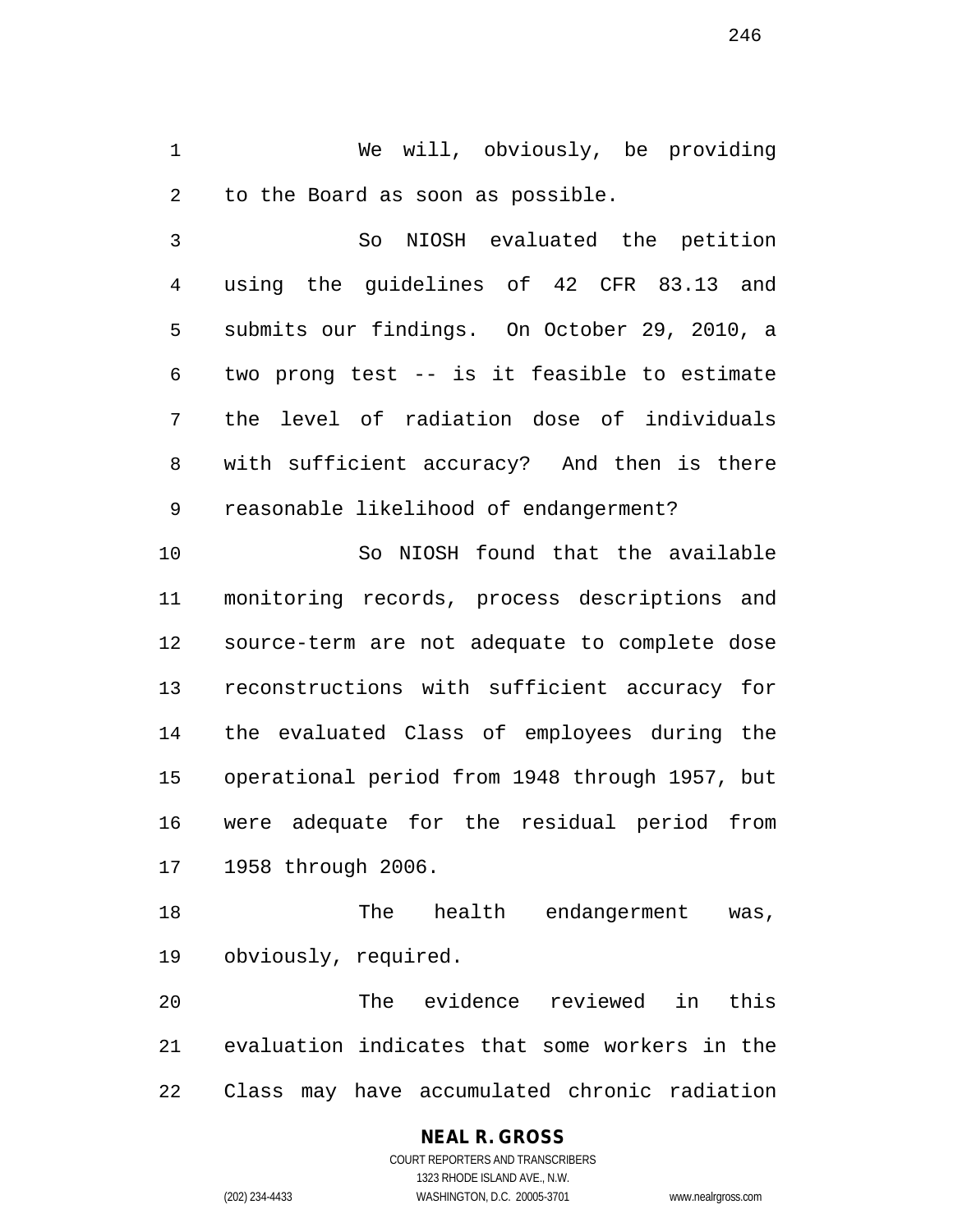exposures to intakes of radionuclides and direct exposure to radioactive materials.

 Consequentially, NIOSH has specified that health may have been a danger. So our proposed Class and we did talk to the workers about movement and constraining workers. There is no indication that the process area was off limits. People could move through there. It was a rolling mill.

 And so we have designated that all Atomic Weapons Employer employees who worked at Simonds Saw and Steel Company from January 1, 1948 through December 31, 1957 for a number of work days aggregating at least 250 work days, occurred either solely under this employment or in combination with work days within the parameters established for one or more other Classes of employees in the Special Exposure Cohort.

 And this is a summary table, construction, not feasible for thorium and

#### **NEAL R. GROSS** COURT REPORTERS AND TRANSCRIBERS

1323 RHODE ISLAND AVE., N.W.

(202) 234-4433 WASHINGTON, D.C. 20005-3701 www.nealrgross.com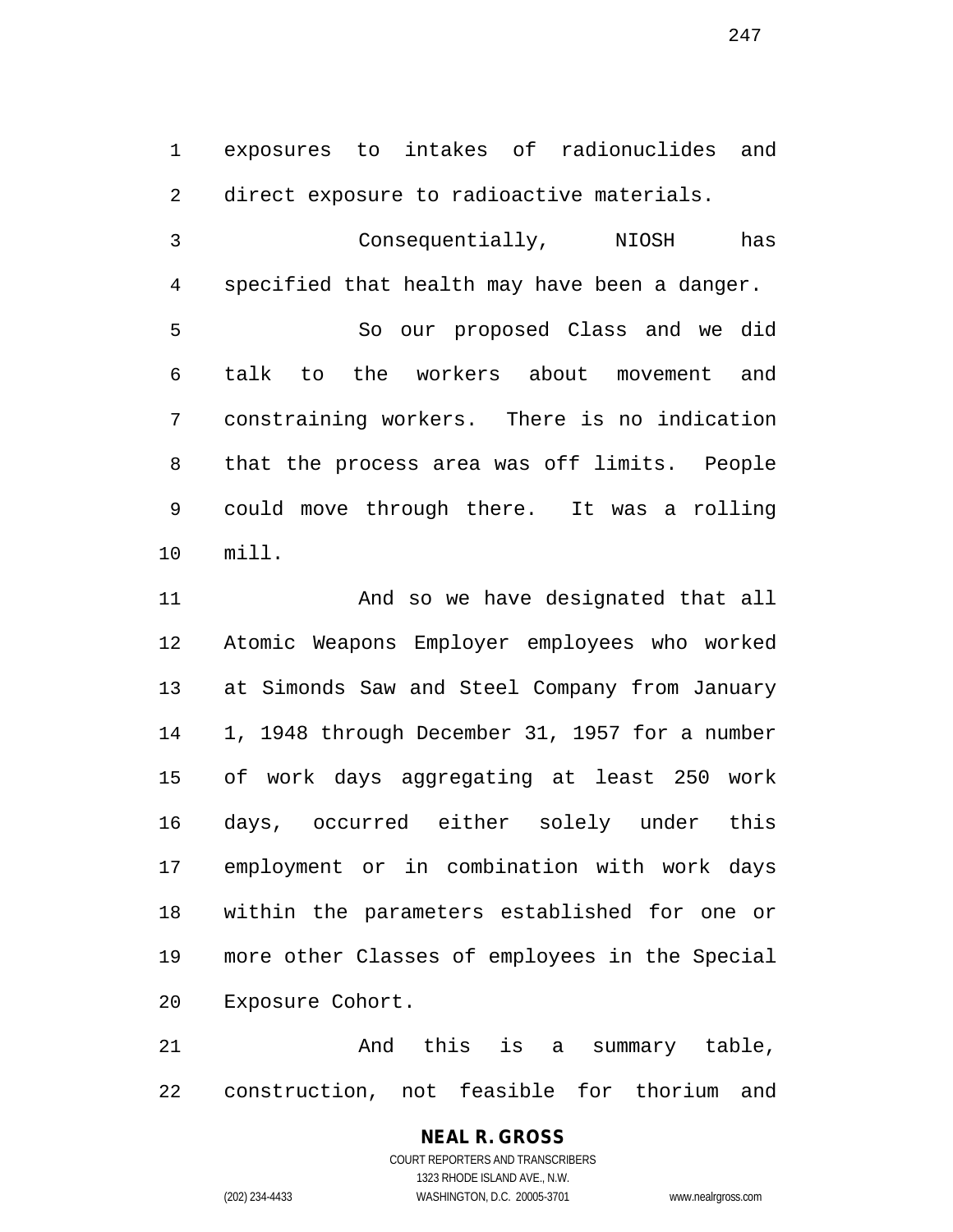thoron and also external from thorium due to residual period. We believe that reconstruction is possible for all the source-terms.

 Neutron is not applicable and neither are medical X-rays. Thank you, sir.

 CHAIRMAN MELIUS: Okay. Thank you, Sam. Questions from the Board? I would just like to start his off by complimenting you, Sam, and the people at ORAU or wherever who wrote the report. I thought it was a very thorough report and was very helpful in terms of understanding what you were doing. So I'll say that. And now, we will totally disagree. No. Anybody have questions? 16 MEMBER BEACH: I have -- CHAIRMAN MELIUS: Yes, Josie? MEMBER BEACH: A quick one. On

 the medical X-rays, were the workers being paid when they were sent to the hospital for

their X-rays?

DR. GLOVER: I do not know, ma'am.

# **NEAL R. GROSS**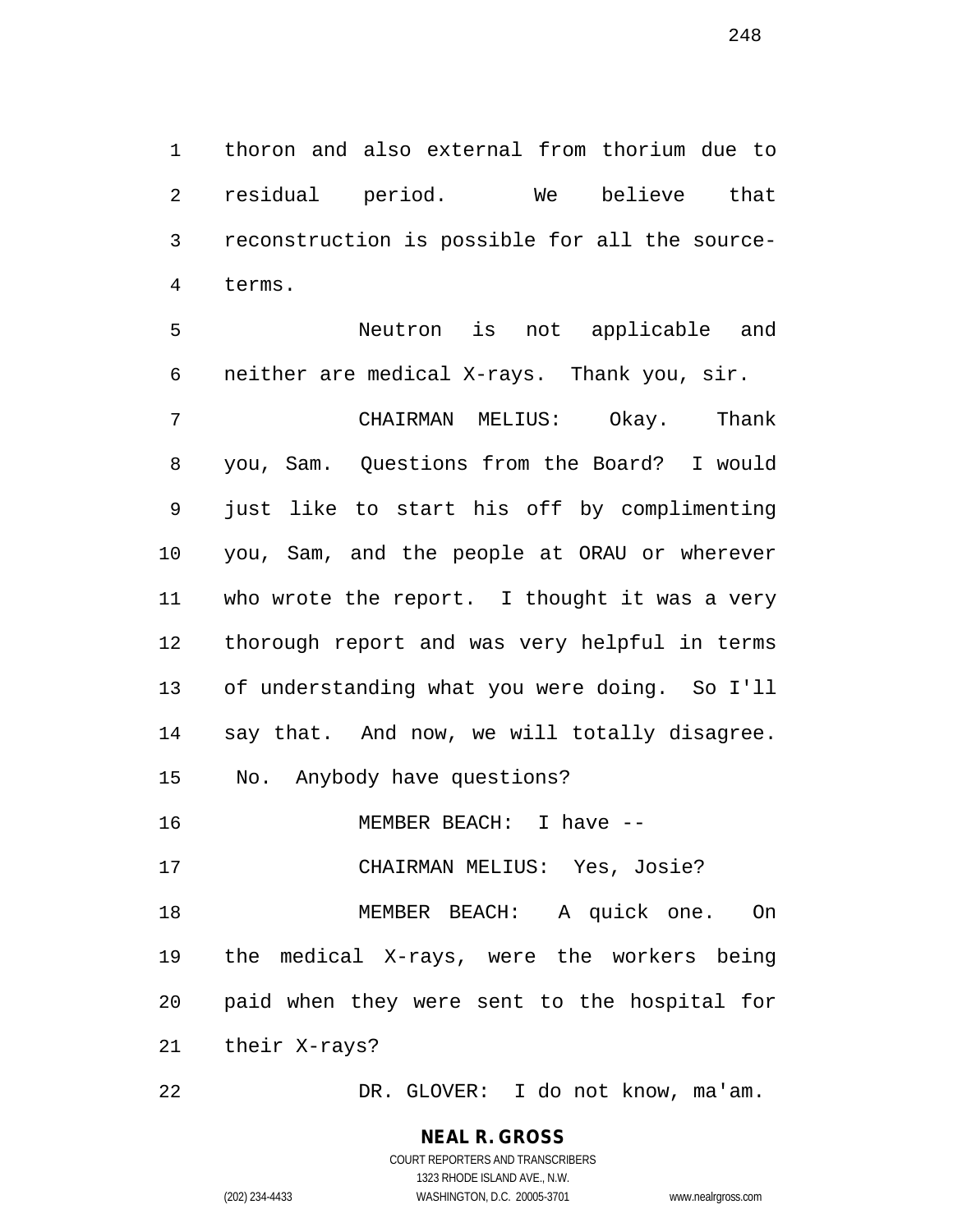MEMBER BEACH: Would it matter? CHAIRMAN MELIUS: I don't think it matters, because --

MEMBER BEACH: Okay.

 CHAIRMAN MELIUS: It's off-site. Actually, Stu contacted me about this and I said let's present it in the context of this presentation. But it's one of the ways the law is written. Yes, Dick?

 MEMBER LEMEN: I just had one question. You said that workers were interviewed during the residual period or were they not?

 DR. GLOVER: We focused our efforts, I believe, during the operational period.

 MEMBER LEMEN: What about this later period?

 DR. GLOVER: We certainly, you know, didn't restrict. Most of the guys we talked to included the entire, you know, time frame. They worked up through when the mill

#### **NEAL R. GROSS**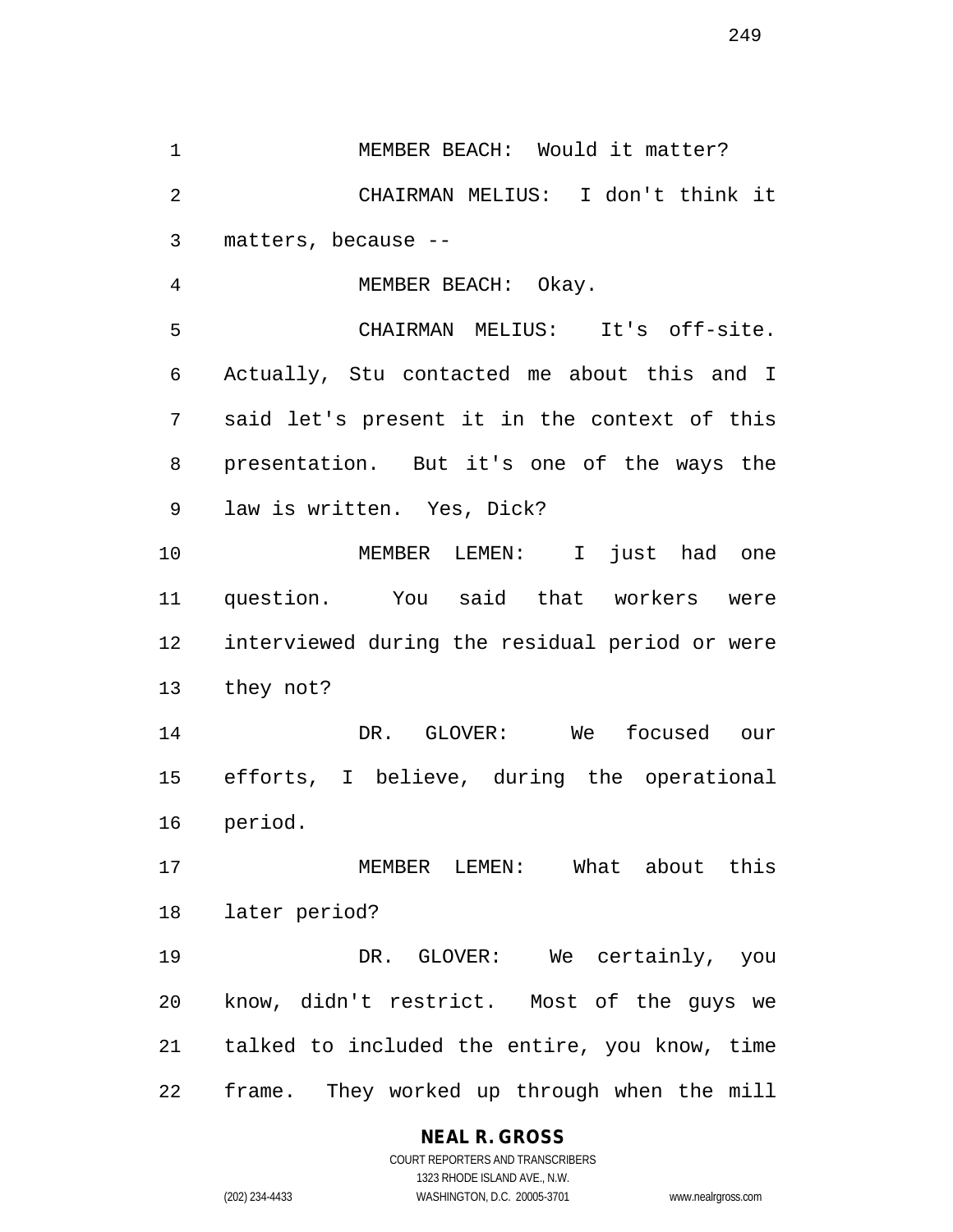closed. So we didn't restrict it. I will say that most of our activities were focused on the activity, you know, on the actual operational time frame, as we sought to better understand the thorium work.

 MEMBER LEMEN: You mean up through 1957?

8 DR. GLOVER: That's correct, sir. MEMBER LEMEN: And how many workers did you interview?

 DR. GLOVER: See we had an outreach from that time frame, we probably had, this is me going from my memory, 20. We conducted a number of telephone interviews in addition to that. I'm guess at the number, but it's certainly well over 20.

 MEMBER LEMEN: Out of what size of population?

 DR. GLOVER: We have 192 claims right now.

 MEMBER LEMEN: But what's the actual size, if you -- is it broader than 192

# **NEAL R. GROSS**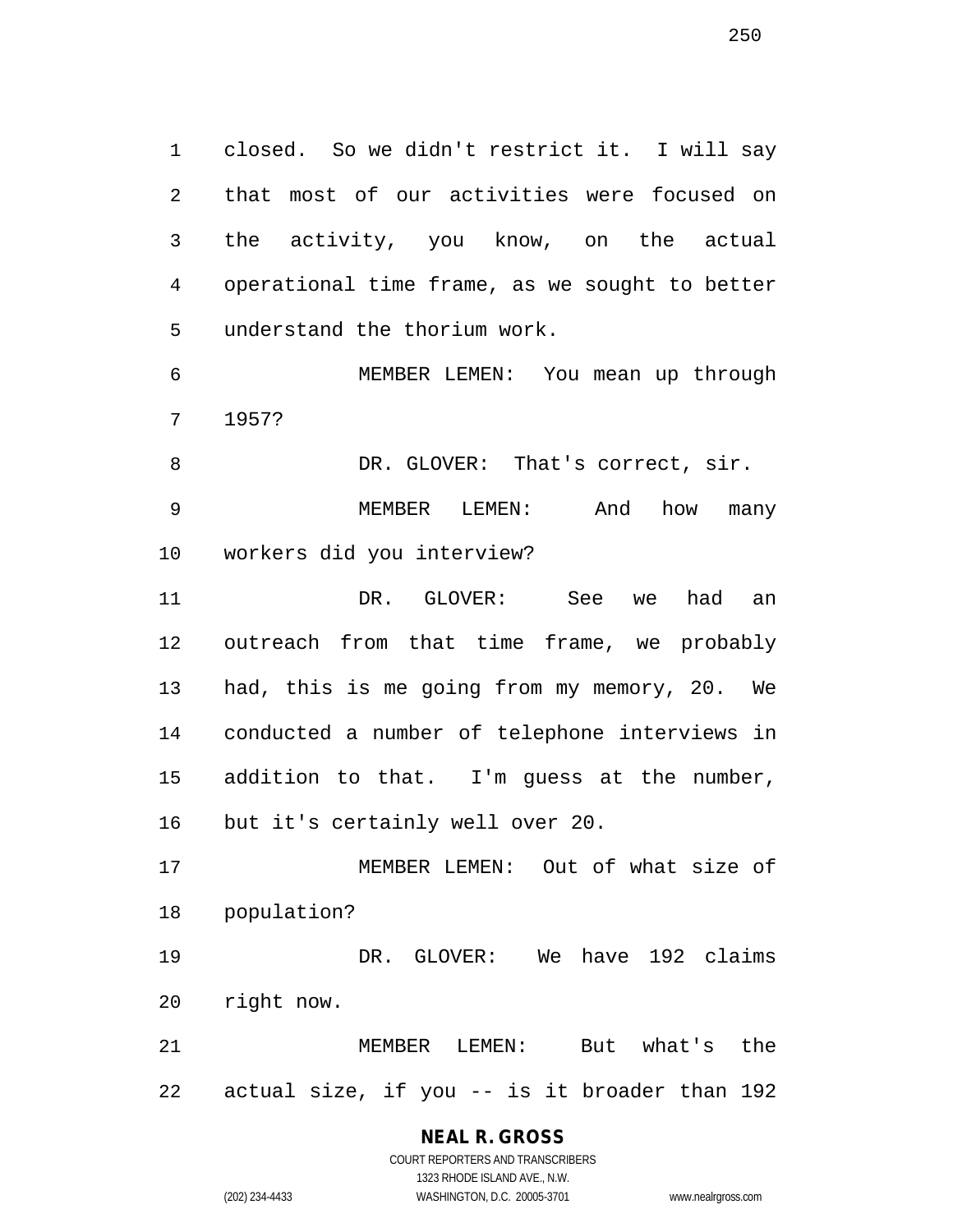or is it restricted?

| 2              | DR. GLOVER: Well, the number I                |
|----------------|-----------------------------------------------|
| 3              | was searching for earlier as I tried to think |
| $\overline{4}$ | of the scale of Simonds Saw and Steel, no     |
| 5              | number is coming to me offhand how big the    |
| 6              | site is. It's not Bethlehem Steel size. It's  |
| 7              | a much smaller facility than that.            |
| 8              | MEMBER LEMEN: So is it 1,000 or               |
| 9              | is it more like 500?                          |
| 10             | DR. GLOVER: I don't think it even             |
| 11             | goes to 1,000. I could be corrected by that,  |
| 12             | but I believe it would certainly be less than |
| 13             | 1,000.                                        |
| 14             | CHAIRMAN MELIUS: Yes, I think it              |
| 15             | is a few hundred people working there.        |
| 16             | MEMBER LEMEN: Okay. Thank you.                |
| 17             | CHAIRMAN MELIUS:<br>From<br>my                |
| 18             | knowledge of it.                              |
| 19             | MEMBER LEMEN: That's all.                     |
| 20             | CHAIRMAN MELIUS: Yes. I actually              |
| 21             | have another question, Sam. That's that you   |
| 22             | completed a number of dose reconstructions    |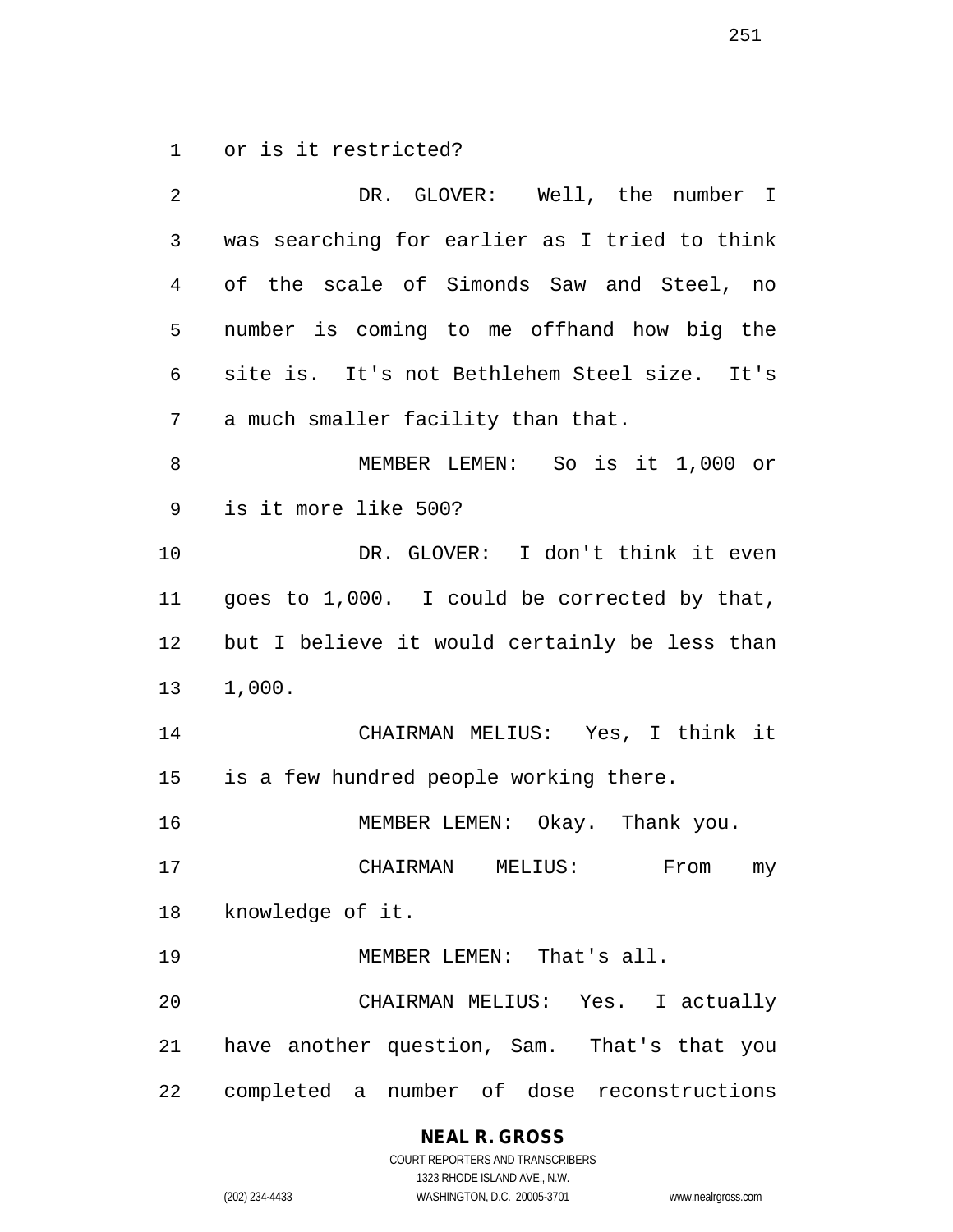here. And I guess I'm trying to understand what the basis of those were and why since you also were rejecting, turning down claims or at least finding, you know, PoCs less than 50 percent there, so was it that the -- so the realization on the -- was it previous to this, did you have another method for dealing with the thoron or thorium or was this -- sorry, I'm just trying to understand what was going on here. DR. GLOVER: As we gain new information about the site, we realized how much more thorium work they did. CHAIRMAN MELIUS: Okay. Any other questions? Okay. MEMBER BEACH: I have one. CHAIRMAN MELIUS: Yes, I'm sorry, Josie. Go ahead. MEMBER BEACH: No, that's okay.

 Back on slide 18 that talks about the methods during the residual period, you used TIB-70, OTIB-70. Do you have any monitoring data for

#### **NEAL R. GROSS**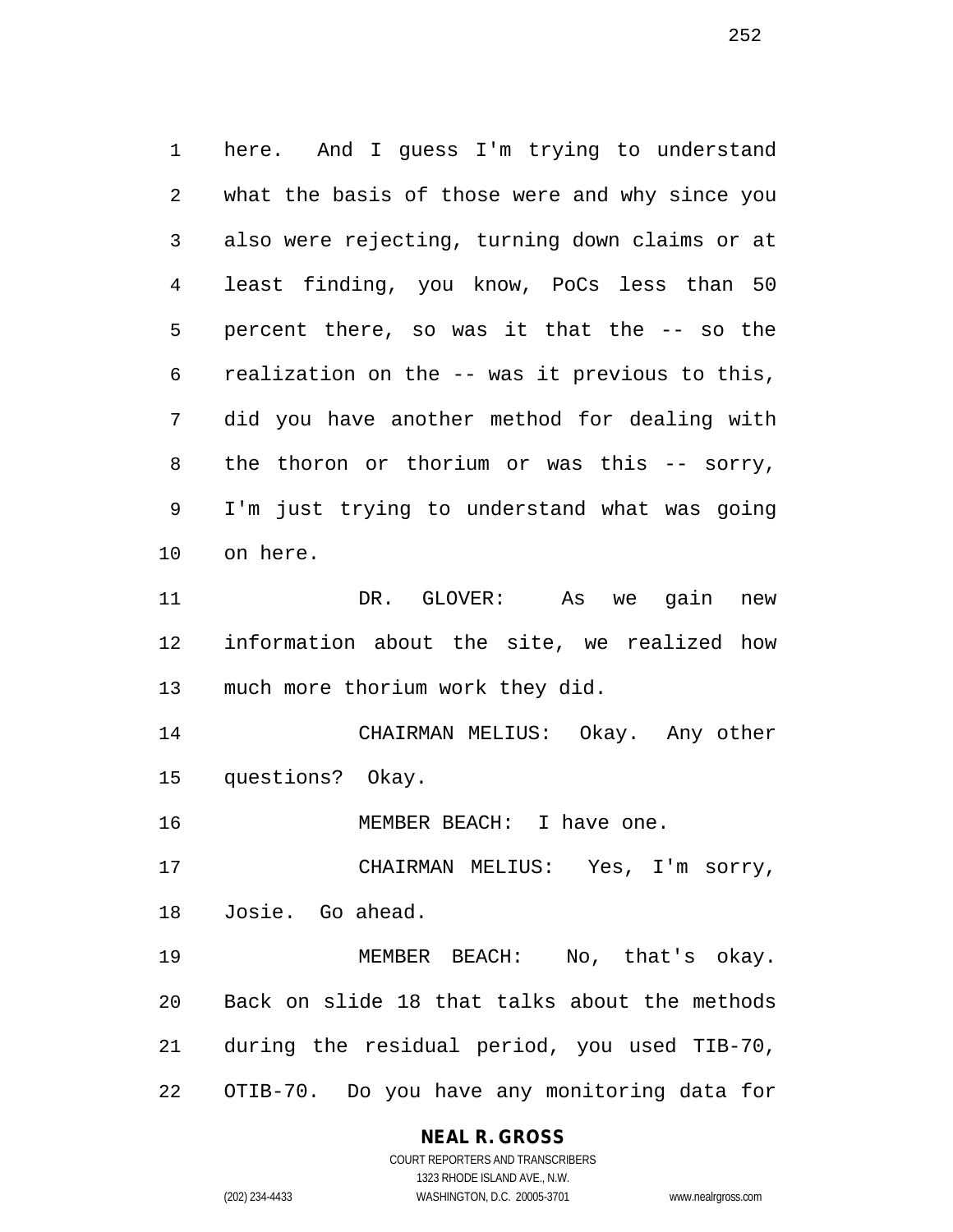that residual period?

 I guess I'm wondering what happened between '57 and '58 where you couldn't reconstruct and then you could.

 DR. GLOVER: Well, '57 we had direct. You know, there is a lot of source- term generation. We have residual period. What are the total contamination on the area? We can resuspend that. But really don't feel that those were adequate to try to, you know, deal with the operational characteristics of a hammer mill and these other sources.

 So we can -- the mill was cleaned up or sort of. You can see that there is still yellow uranium oxide on the floor. We have lots of data currently or, you know, from extensive surveys that were conducted at the facility. So we believe that those coupled with the closure material that occurred, the closure surveys are enough to bound the residual contamination period.

CHAIRMAN MELIUS: Yes. I think

**NEAL R. GROSS** COURT REPORTERS AND TRANSCRIBERS 1323 RHODE ISLAND AVE., N.W.

(202) 234-4433 WASHINGTON, D.C. 20005-3701 www.nealrgross.com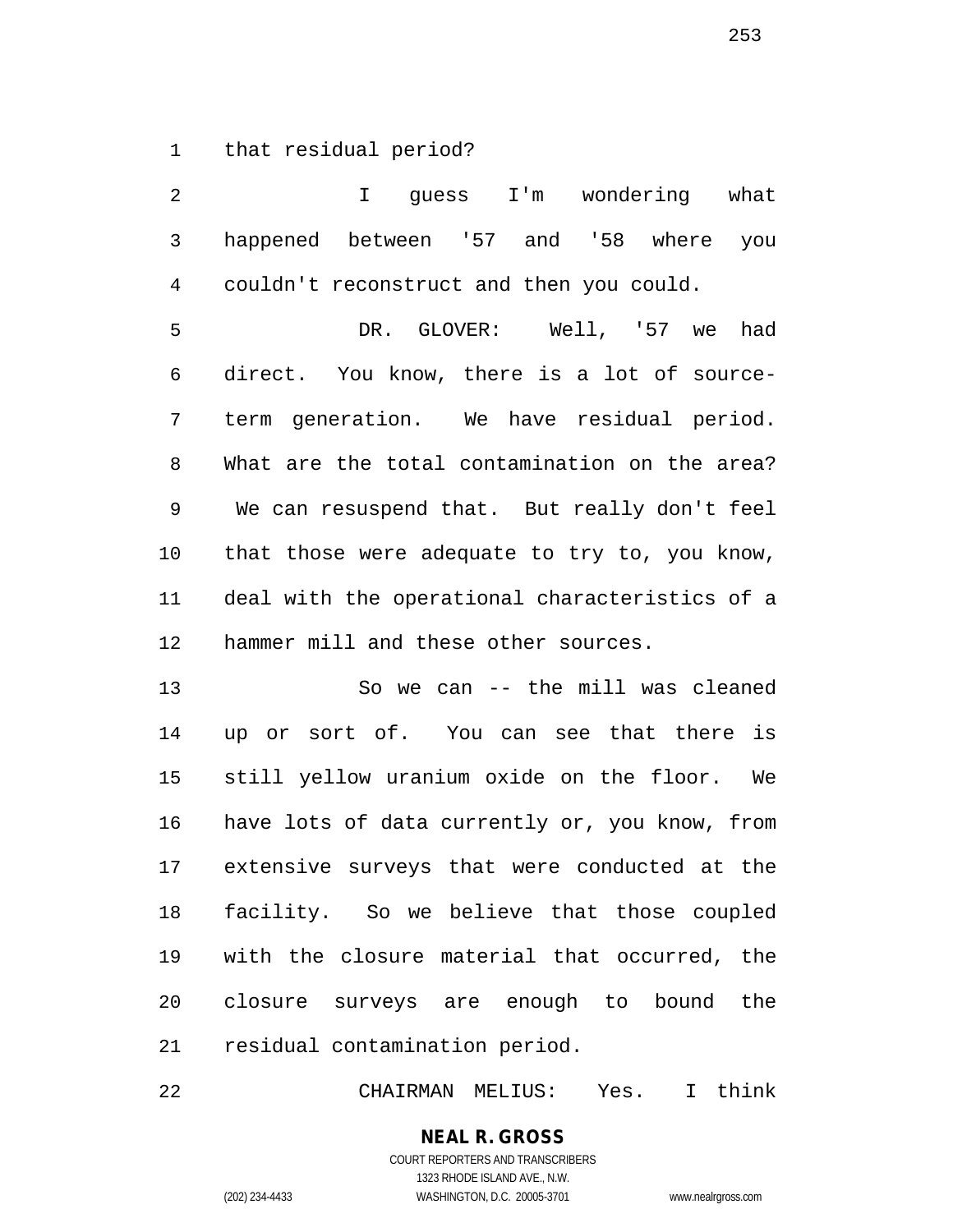what happened in -- the operational period relative to AWE work ended. And then like the same as when we just talked about with Dow Madison is that then they used some of the air sampling data, some other data as sort of the starting point for the residual period. I was confused also.

 Okay. Anybody else? Okay. Yes, Mark?

 MEMBER GRIFFON: Just one more to follow-up on that. On the -- for the residual period, how did you derive the 1 percent thorium uranium ratio?

 DR. GLOVER: Those are based, I believe, mostly on source-term information. We have thorium isotopics now and it's certainly well below 1 percent, as we look throughout this facility. So we realize it can have some source-term migration and movement, but, you know, based on what we -- the information we have, that seemed to be a pretty reasonable number based on the -- it

## **NEAL R. GROSS**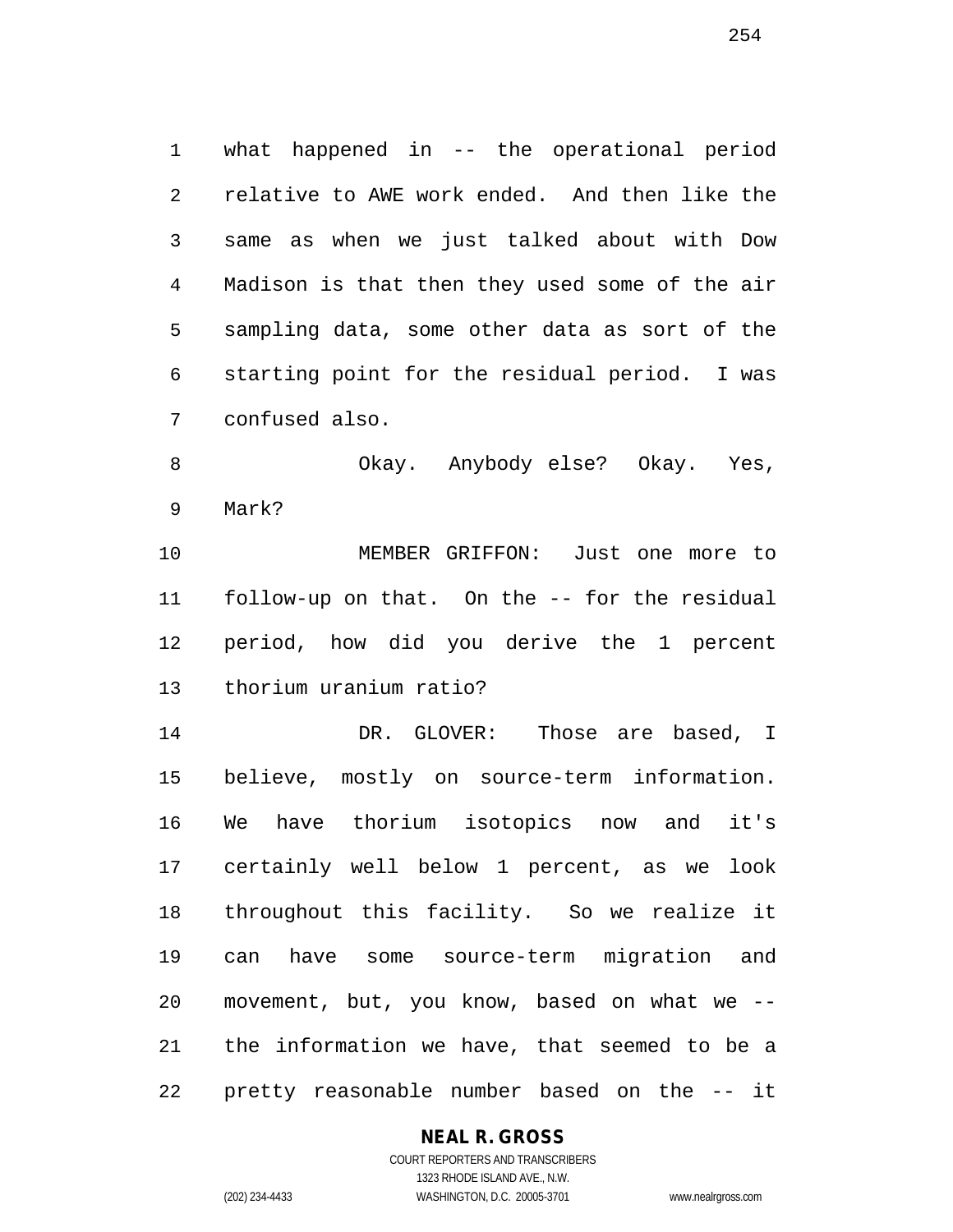was primarily a uranium rolling facility. They did some thorium work, so that's  $-$  MEMBER GRIFFON: Did you have more recent survey data? Is that what you're saying? DR. GLOVER: We have lots. There is lots of recent survey data. MEMBER GRIFFON: Including isotopic analysis? 11 DR. GLOVER: That's correct. MEMBER GRIFFON: Okay. In later years you are assuming that that percentage is basically -- 15 DR. GLOVER: It's actually much less than 1 percent. MEMBER GRIFFON: Much less than 1.

- 18 DR. GLOVER: Yes.
- MEMBER GRIFFON: Thank you.
- DR. GLOVER: Okay.

 CHAIRMAN MELIUS: I think we may have a petitioner on the line that may want to

#### **NEAL R. GROSS** COURT REPORTERS AND TRANSCRIBERS

1323 RHODE ISLAND AVE., N.W. (202) 234-4433 WASHINGTON, D.C. 20005-3701 www.nealrgross.com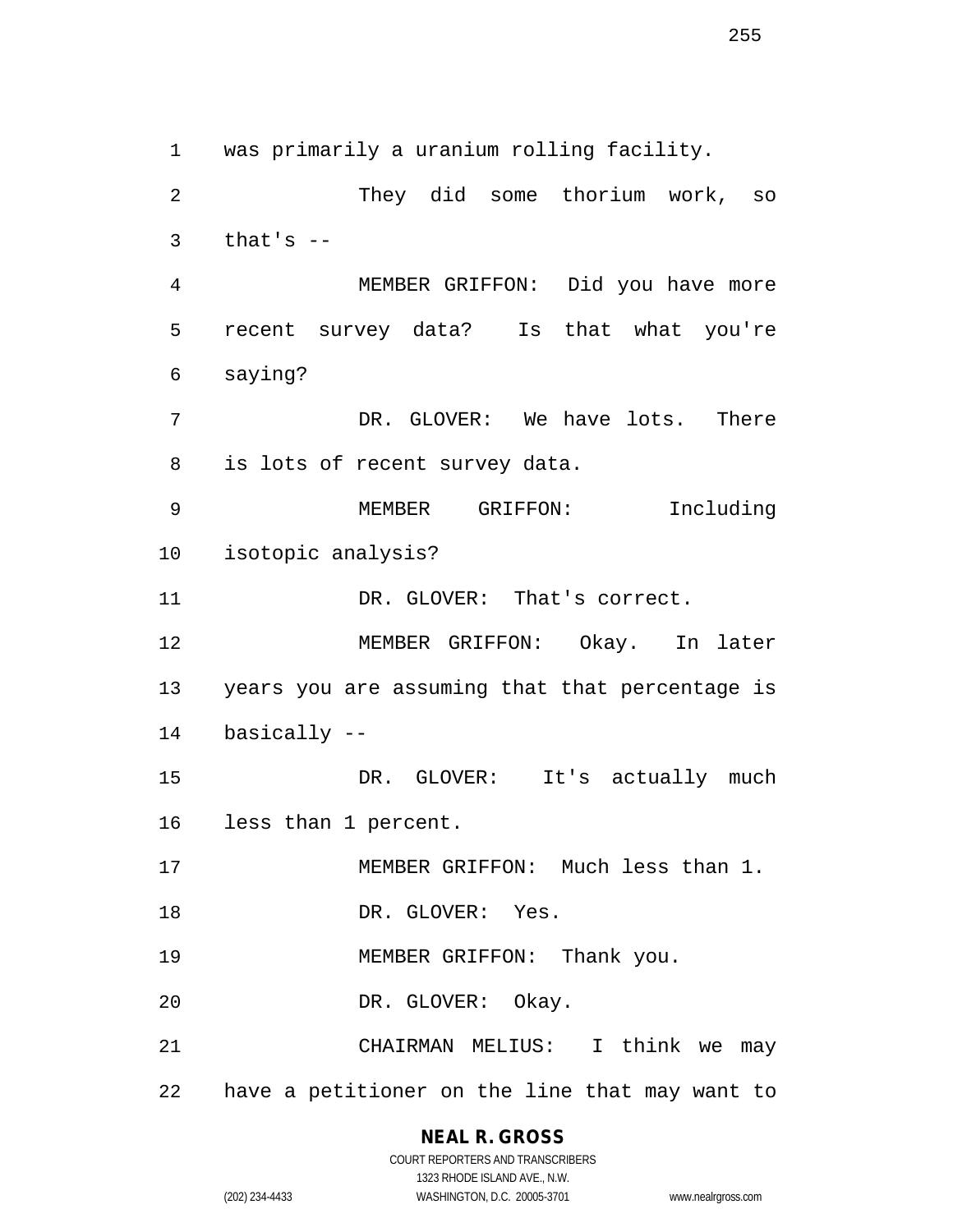speak? He doesn't have to. I'm not sure he or she is on the line. Is the petition for Simonds Saw and Steel on the telephone that wishes to speak? Okay. I don't hear anybody. Okay. For the Board, just an update and correct me if I'm wrong, John, or somebody, I believe SC&A is in the process of looking at some of the information on the Site Profile, correct?

 DR. MAURO: Yes. SC&A was authorized to review the Simonds Saw Site Profile. We did begin that work, but then it was one of the several Site Profiles that we put on ice until next year in order to have the resources we needed to finish this year up.

17 CHAIRMAN MELIUS: Right.

 DR. MAURO: So we really did not progress very far on our Site Profile review for Simonds Saw.

 CHAIRMAN MELIUS: Okay. I just wanted everybody to be aware of that and I

#### **NEAL R. GROSS** COURT REPORTERS AND TRANSCRIBERS 1323 RHODE ISLAND AVE., N.W.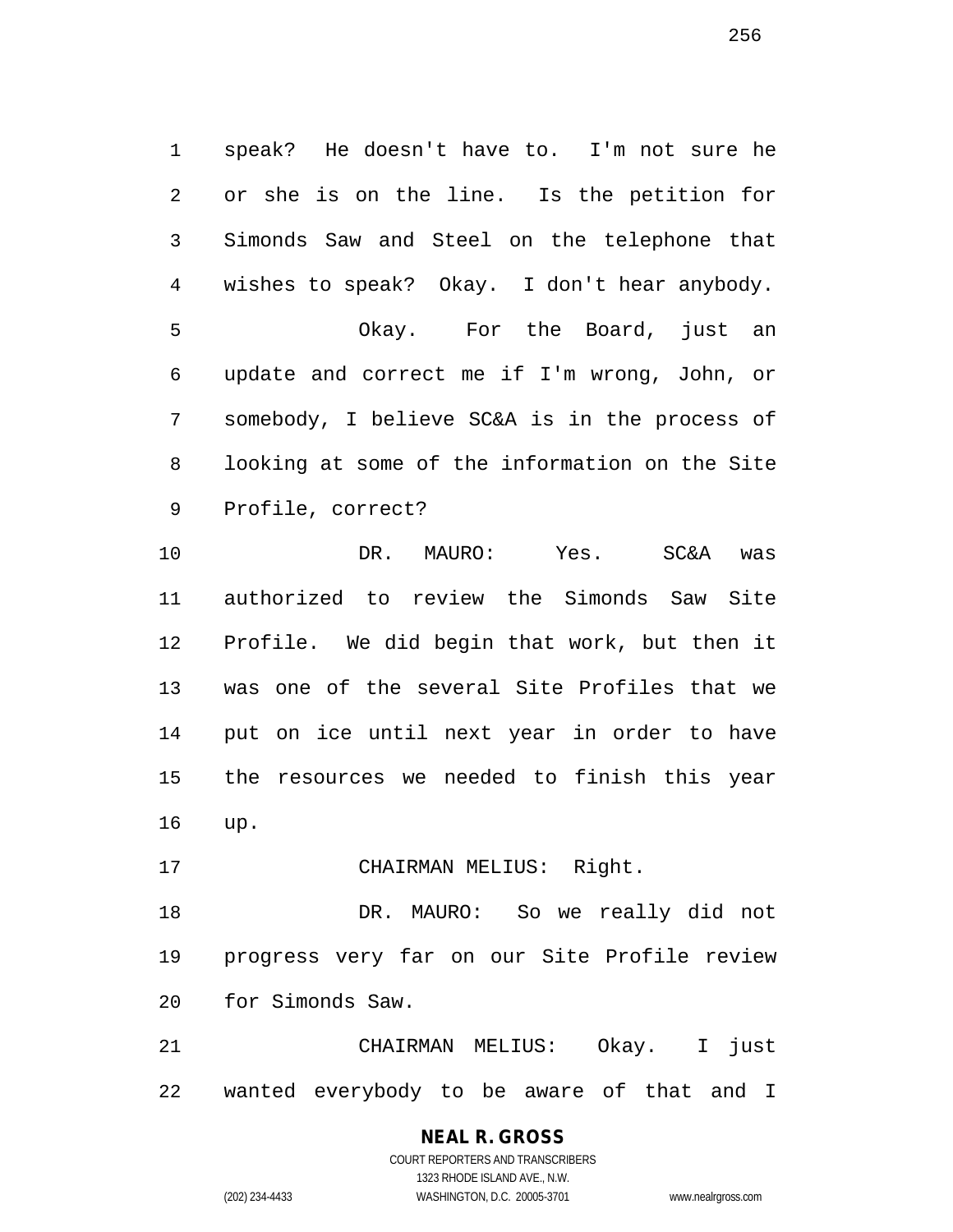think if there are questions about the residual period dose reconstruction methods, you know, SC&A will be still looking at that. I guess we have questions about the SEC we could -- there is also activity ongoing at SC&A.

 MEMBER BEACH: So just to follow- up on that, was SC&A assigned to just the Site Profile and/or the Evaluation Report?

 CHAIRMAN MELIUS: Just the Site Profile.

 MEMBER BEACH: Just the Site Profile.

CHAIRMAN MELIUS: Right.

MEMBER BEACH: Okay.

 CHAIRMAN MELIUS: Site Profile. Again, hypothetically, if we accepted the NIOSH recommendation on the operational period, they would continue it as it affects, you know, sort of the partial dose reconstruction, so to speak, as well as for the residual period and, you know, we could

**NEAL R. GROSS**

COURT REPORTERS AND TRANSCRIBERS 1323 RHODE ISLAND AVE., N.W. (202) 234-4433 WASHINGTON, D.C. 20005-3701 www.nealrgross.com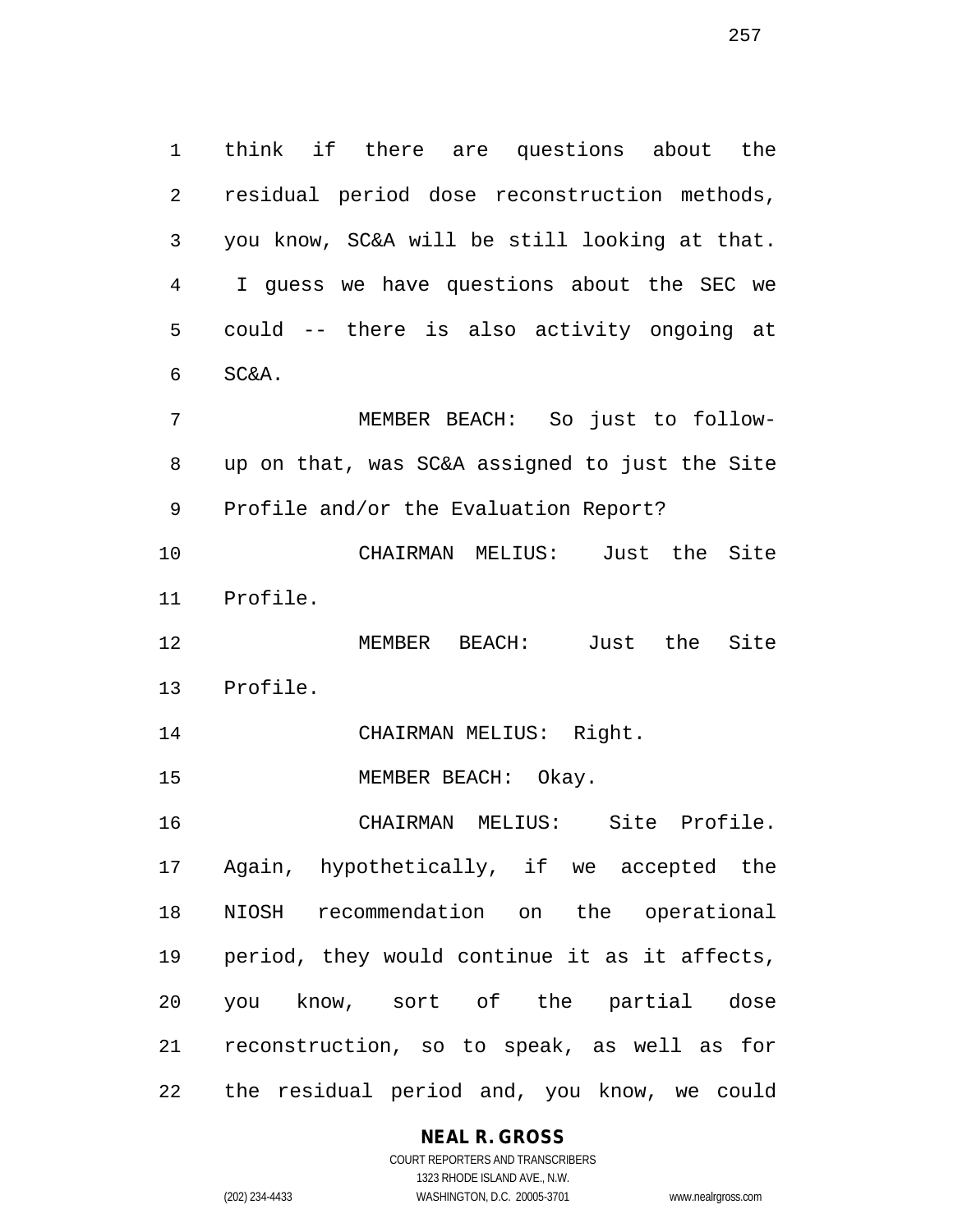come back and deal with that. But that's it. Yes?

 MEMBER PRESLEY: Sam, how much work has been done in there since '85 or '87. Has it totally been shut down and not used at all?

7 MEMBER BEACH: '82.

 DR. GLOVER: I believe since '82. There would be very, very limited activity. What they did was actually excise the facility. Another company has come in and is using the non-excised part of the site that wasn't used for AWE facility work.

 And so this facility is basically fenced off and not used. I'm sure that somebody has gone through there. There has been people who have done some surveys, but there is not any rolling or any real activity. To my knowledge.

 CHAIRMAN MELIUS: So, Wanda? MEMBER MUNN: No question just a comment. Looking at the Site Profile, as a

> **NEAL R. GROSS** COURT REPORTERS AND TRANSCRIBERS

> > 1323 RHODE ISLAND AVE., N.W.

(202) 234-4433 WASHINGTON, D.C. 20005-3701 www.nealrgross.com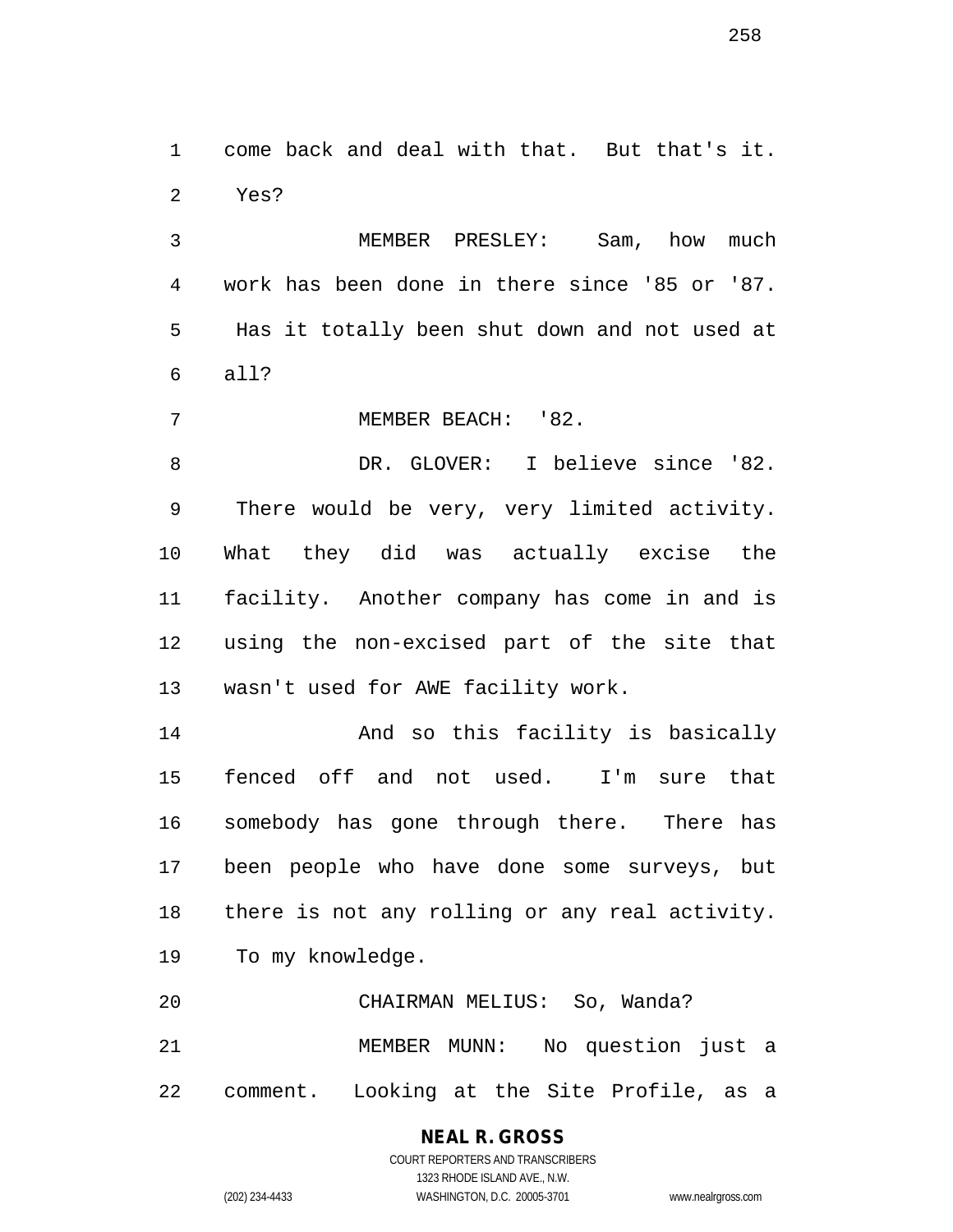response to Dick's question I think earlier about how large this actual group of workers is. When there -- I see when they are discussing the medical X-rays that were going to have to be done, they indicated that the entire group of 150 will have to be examined and then later they say the whole group of 180 were eventually checked.

 So it doesn't sound as though we are talking about a large body of workers here. And given the size of the mill that's shown, it doesn't seem to be large at any given time.

 MEMBER LEMEN: Just to add on to that. The only question I have if you have 192 claims, it has got to be bigger than 150.

 MEMBER MUNN: Well, at any given time.

 CHAIRMAN MELIUS: Yes, it's 150 at a given time, so there is some turnover.

21 MEMBER MUNN: Or 180.

CHAIRMAN MELIUS: Yes, the total

**NEAL R. GROSS**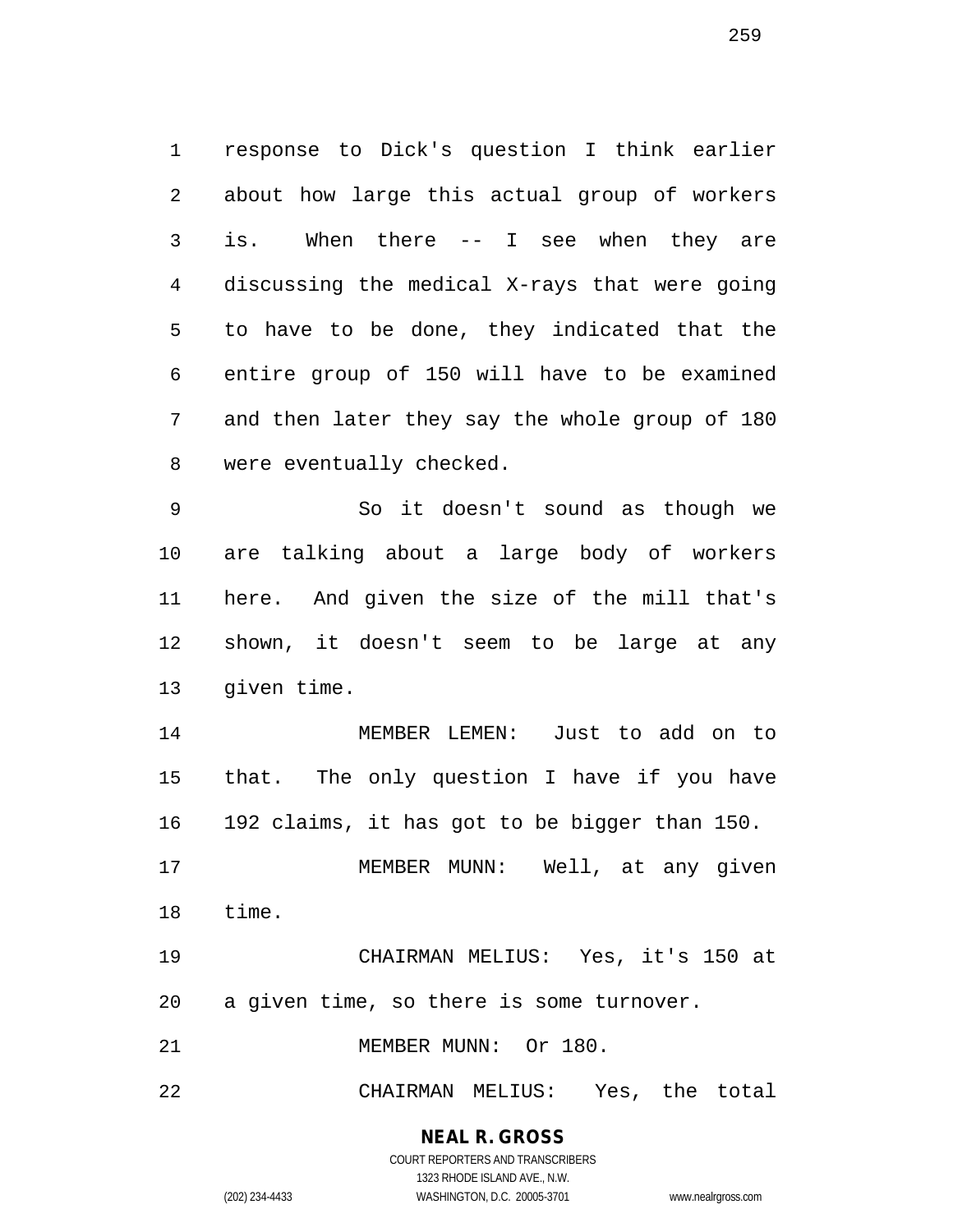population is, obviously, going to be higher. To what extent there was people moving to other mills to work, then I don't know. A lot of industrial work in that area at that time. I think if we don't have questions on the operational period and the recommendation, then like a motion is in order. Post-lunch -- 9 MEMBER PRESLEY: So moved. CHAIRMAN MELIUS: So moved what? MEMBER PRESLEY: To make a recommendation that we accept the SEC up to the residual time. 14 CHAIRMAN MELIUS: Okay. 15 MEMBER MUNN: Second. CHAIRMAN MELIUS: Okay. Any discussion on that? Okay. If not, do the roll call. MR. KATZ: Okay. So Dr. Anderson? MEMBER ANDERSON: Yes. MR. KATZ: Ms. Beach? MEMBER BEACH: Yes.

## **NEAL R. GROSS**

COURT REPORTERS AND TRANSCRIBERS 1323 RHODE ISLAND AVE., N.W. (202) 234-4433 WASHINGTON, D.C. 20005-3701 www.nealrgross.com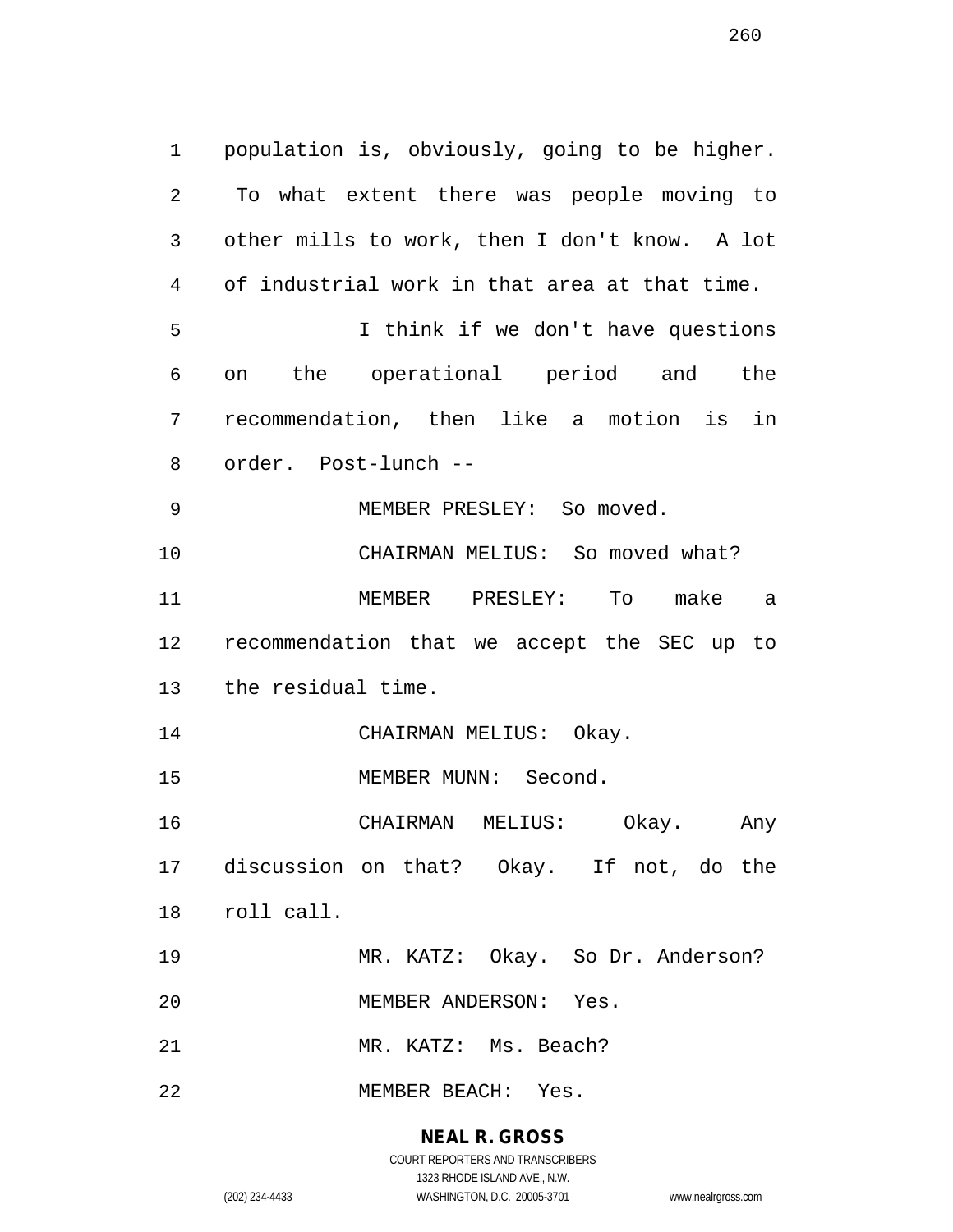| 1  | MR. KATZ: Mr. Clawson?    |
|----|---------------------------|
| 2  | MEMBER CLAWSON: Yes.      |
| 3  | MR. KATZ: Dr. Field?      |
| 4  | MEMBER FIELD: Yes.        |
| 5  | MR. KATZ: Mr. Gibson?     |
| 6  | MEMBER GIBSON: Yes.       |
| 7  | MR. KATZ: Mr. Griffon?    |
| 8  | MEMBER GRIFFON: Yes.      |
| 9  | MR. KATZ: Dr. Lemen?      |
| 10 | MEMBER LEMEN: Yes.        |
| 11 | MR. KATZ: Dr. Lockey?     |
| 12 | MEMBER LOCKEY: Yes.       |
| 13 | MR. KATZ: Dr. Melius?     |
| 14 | CHAIRMAN MELIUS: Yes.     |
| 15 | MR. KATZ: Ms. Munn?       |
| 16 | MEMBER MUNN: Yes.         |
| 17 | MR. KATZ: Dr. Poston?     |
| 18 | MEMBER POSTON: Yes.       |
| 19 | MR. KATZ: Mr. Presley?    |
| 20 | MEMBER PRESLEY: Yes.      |
| 21 | MR. KATZ: Dr. Richardson? |
| 22 | MEMBER RICHARDSON: Yes.   |

# **NEAL R. GROSS**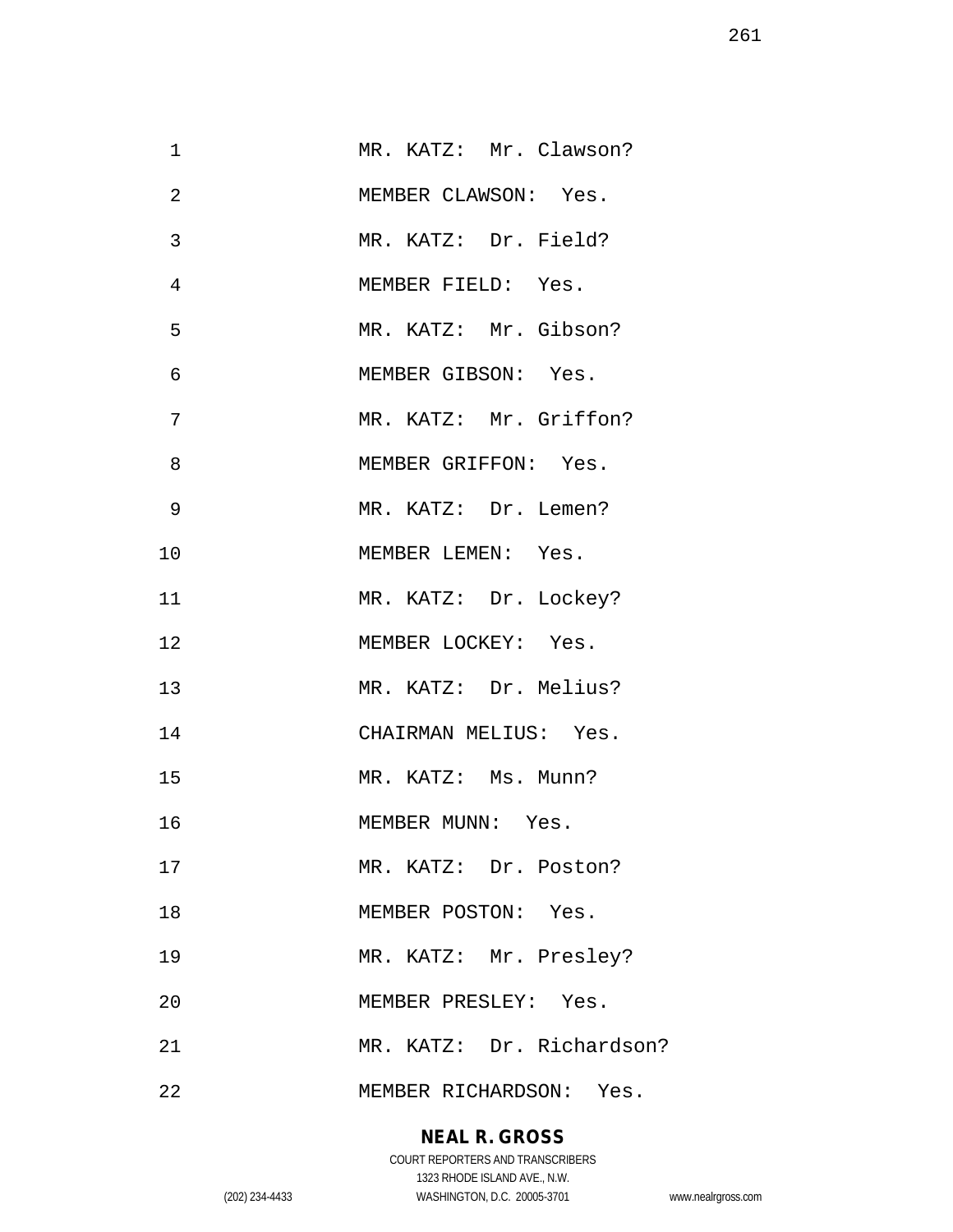1 MR. KATZ: Dr. Roessler? MEMBER ROESSLER: Yes. MR. KATZ: Mr. Schofield? MEMBER SCHOFIELD: Yes. MR. KATZ: Dr. Ziemer: MEMBER ZIEMER: Yes. MR. KATZ: So all voted unanimous, none abstained, none absent. It passes. CHAIRMAN MELIUS: Okay. And we will be getting back our Site Profile on review by SC&A and I think, at that point, we can take up the residual period questions and so forth would be the most efficient way for that. Okay. We are running a little bit a head of time, but why don't we take our break and come back as scheduled at 3:15. You have all earned a break here. (Whereupon, the above-entitled matter went off the record at 2:41 p.m. and resumed at 3:10 p.m.) CHAIRMAN MELIUS: Since the Board

> **NEAL R. GROSS** COURT REPORTERS AND TRANSCRIBERS 1323 RHODE ISLAND AVE., N.W. (202) 234-4433 WASHINGTON, D.C. 20005-3701 www.nealrgross.com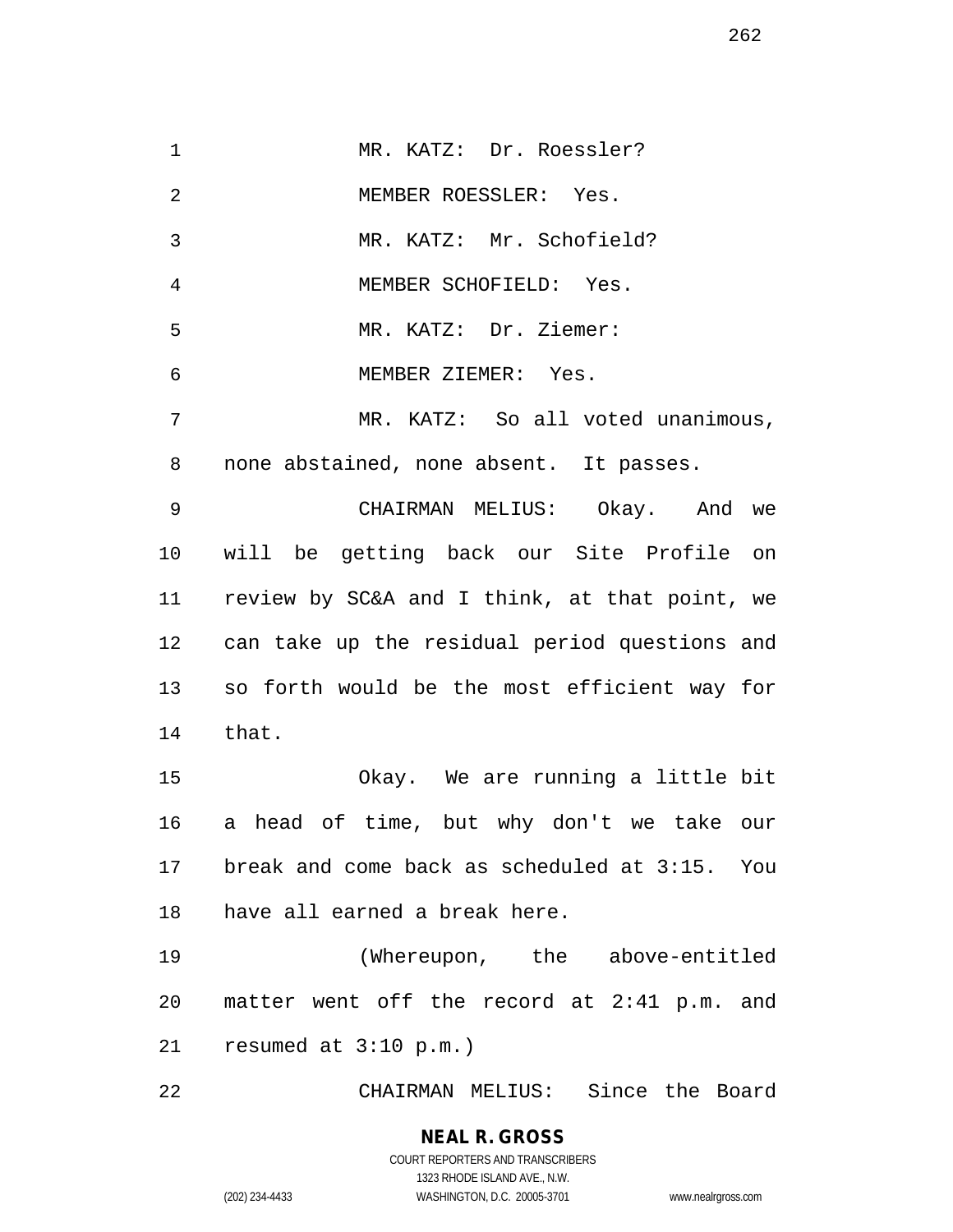has reassembled, why don't we get started again? A couple of announcements.

 One, there has been a request for the website that we update the Board picture. So at the break tomorrow, in the morning while Mark is still here, I assume everyone else will still be here, we will do a group photo.

 Okay. Secondly, those of you that are here that wish to speak during the public comment period, will you, please, sign up at the registration desk? That helps us when we have to call on people and so forth, so it would be helpful.

 Okay. So I would like to continue with our discussion on Dow Madison. And I just want to point out a couple of things in response to Dr. McKeel's comments that may provide some background.

 We have sort of taken our time in terms of addressing this issue and part of that was waiting to see what would happen with

# **NEAL R. GROSS**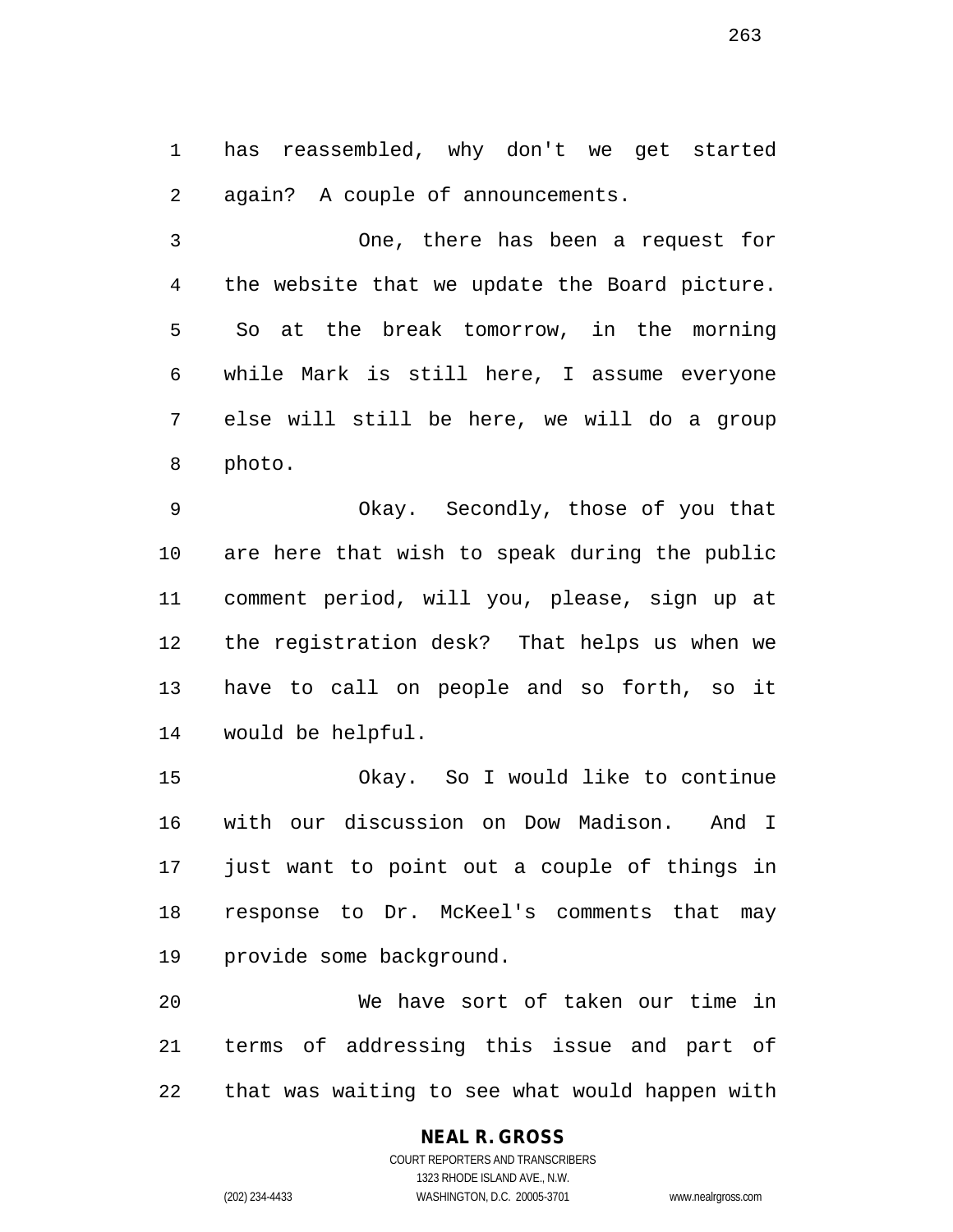changes to the covered period. And at least at this point in time, I don't think there is anything new that is under review. There certainly may be new records that may show up in the future or they may show up at any site as we continue to go through the DOE archives and discover potential new sources and so forth.

 But there is nothing under active review, so I just don't -- I'm not sure that that is -- first of all, the covered period issues are not something we are directly involved in, other than sort of at the other end. What NIOSH recommends and what we recommend has to conform to the official covered periods and so forth to that.

 And so that's another issue that-- anyway that, you know, if it comes up in the future, fine, but I don't think it is a reason for us not to move forward on Dow Madison, at this point in time.

And just one small correction, but

COURT REPORTERS AND TRANSCRIBERS 1323 RHODE ISLAND AVE., N.W. (202) 234-4433 WASHINGTON, D.C. 20005-3701 www.nealrgross.com

**NEAL R. GROSS**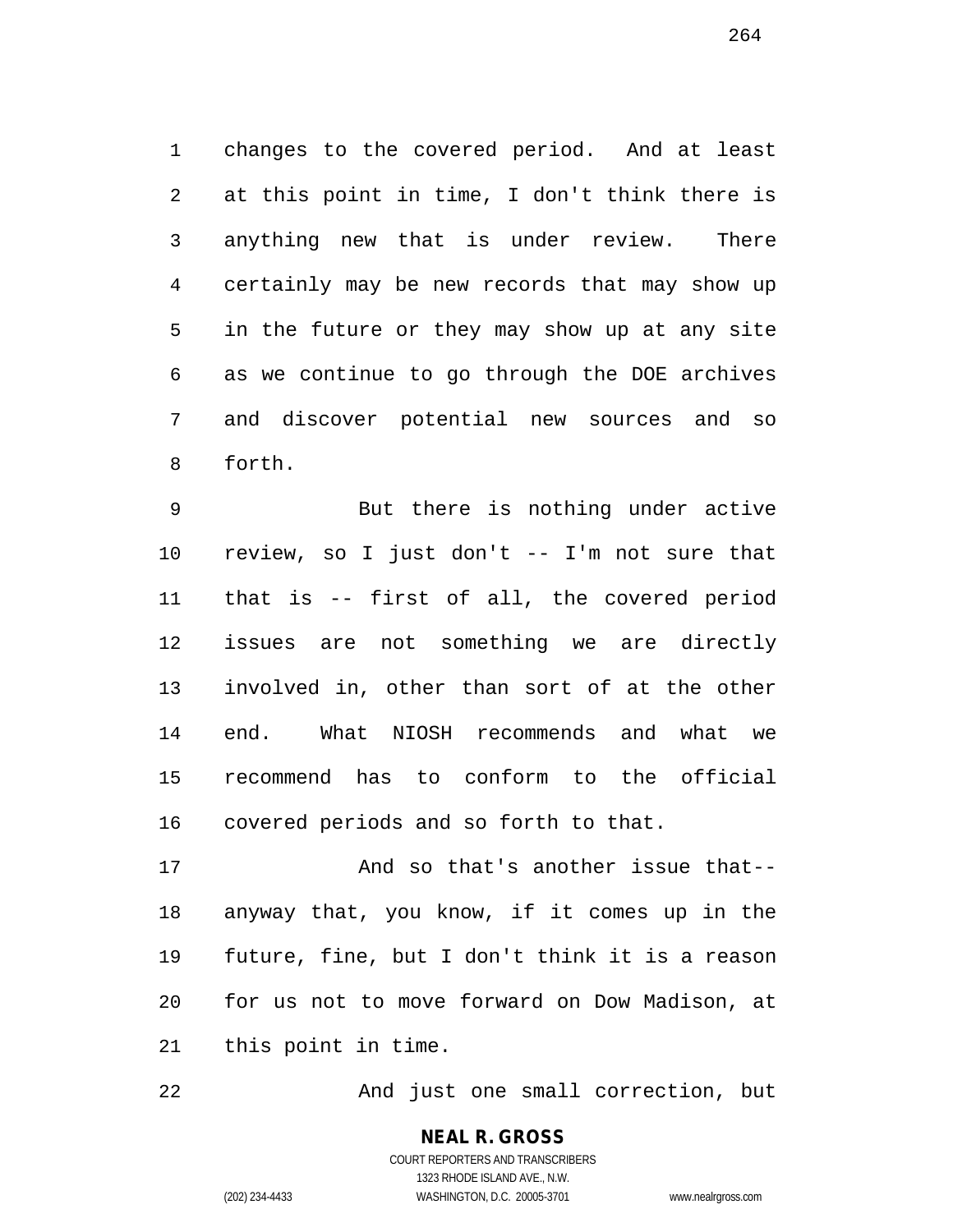Dr. McKeel did mention the 188 period. Actually, Dow Madison was an 83.14 originally and so it came under the original -- NIOSH has produced the report. It was the Board that asked that NIOSH look into the residual period and produce those two appendices that we have to that.

 I'll also mention an opening that the Dow Madison Work Group, which is under the SEC Review Work Group, met on Friday. Not everyone could attend. Mark Griffon and Gen Roessler had other commitments, so Josie Beach, Paul Ziemer and myself met by conference call and discussions with NIOSH staff and SC&A about the most recent report.

 And Dr. McKeel also participated in that petitioner. So we did not have a recommendation, though we were hesitant to make a recommendation to the Board, at this point, because the complete Work Group was not present. I think it's fair to say that Dr. Ziemer and I were leaning towards sort of

## **NEAL R. GROSS**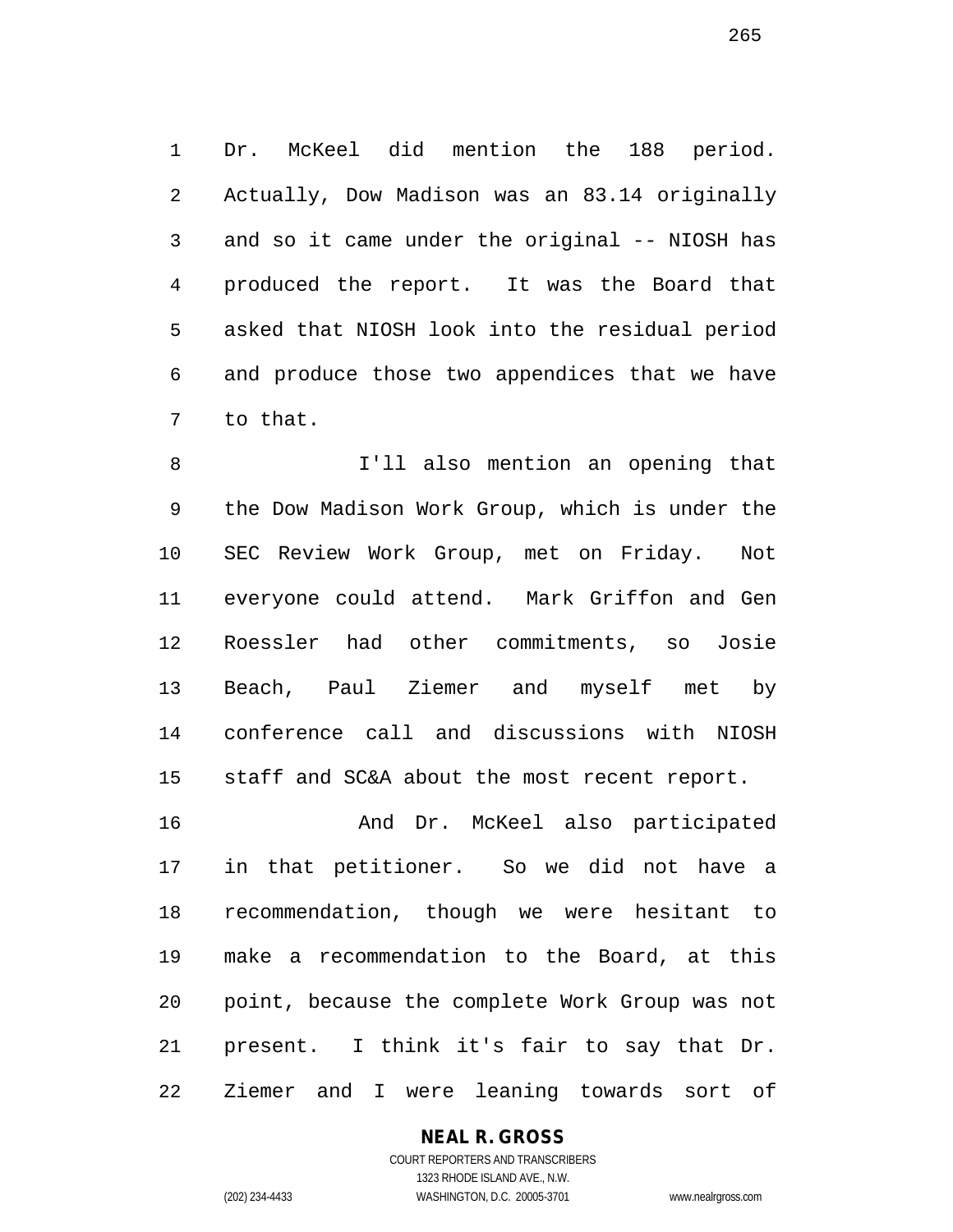approving the NIOSH recommendation.

 I think we even asked Josie's side of it to that, because, at that point, we decided not to make a recommendation and do that.

 So with that, let me open up for questions. I think Bill Thurber, I don't think we had a chance to ask him questions. So if there are any questions for him? Okay. Yes, Jim Lockey.

 MEMBER LOCKEY: I just have one question. If you look at the -- when I went back and calculated the number of work hours - MR. KATZ: Jim, I'm sorry, can you speak closer? You sound very audible here, but you need to be closer to the mike for the Court Reporter.

 MEMBER LOCKEY: When I went back and calculated the number of work hours at the facility during this process, how many work hours would you say existed?

MR. THURBER: I made an estimate

## **NEAL R. GROSS** COURT REPORTERS AND TRANSCRIBERS

1323 RHODE ISLAND AVE., N.W. (202) 234-4433 WASHINGTON, D.C. 20005-3701 www.nealrgross.com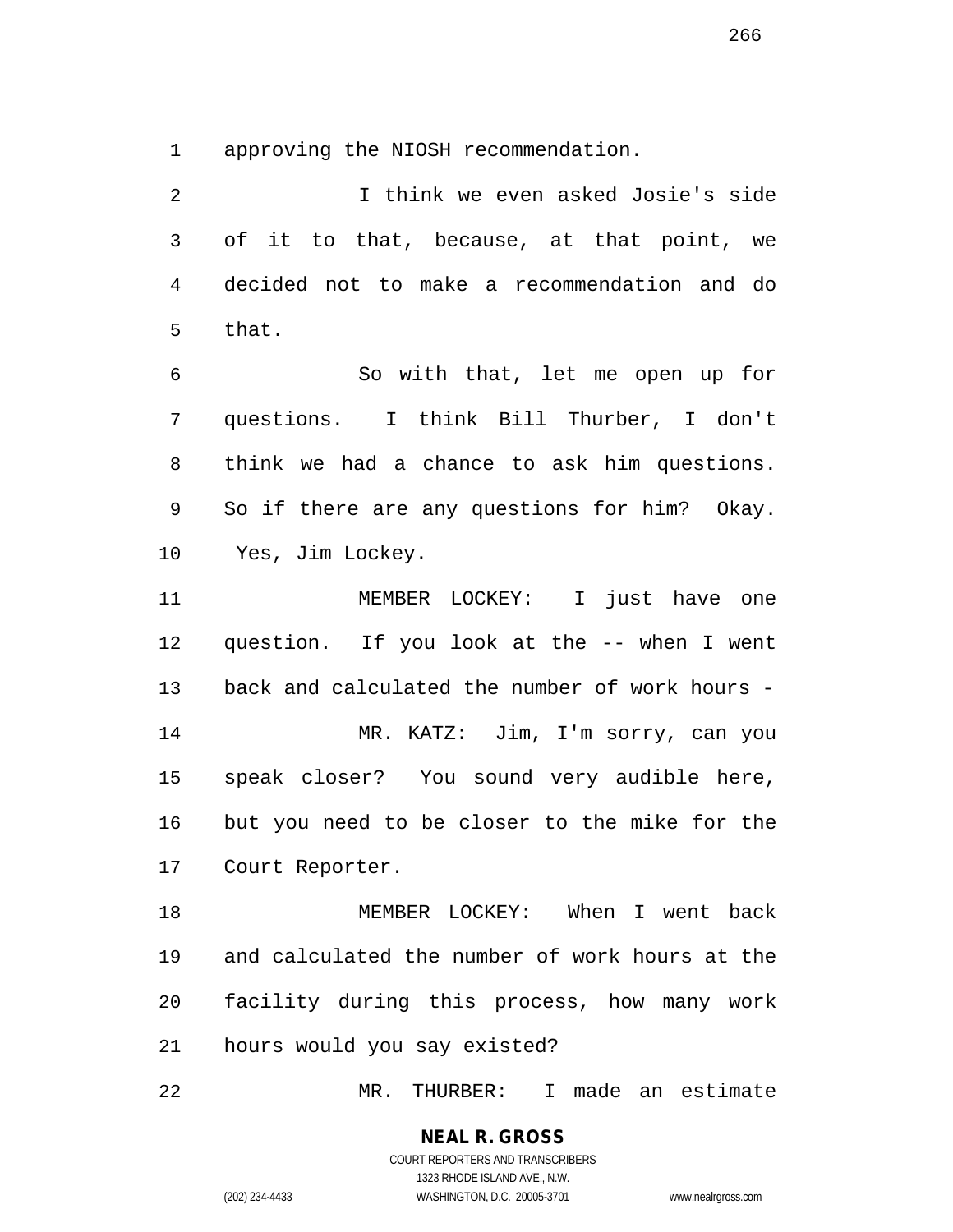that --

| 2  | MR. KATZ: Please, use the mike.                |
|----|------------------------------------------------|
| 3  | MR. THURBER: I made an estimate                |
| 4  | for the period when the rod straightening was  |
| 5  | done that is in the document. And in that      |
| 6  | case, I think it was 32 hours or something     |
| 7  | like that. As I noted in one of the slides in  |
| 8  | the presentation regarding the extrusion work, |
| 9  | which was done earlier in the program, there   |
| 10 | were 12 cycles of 28 hours each, so slightly   |
| 11 | more than 12 days.                             |
| 12 | And a portion of that time was                 |
| 13 | involved in setup, a portion of the time was   |
| 14 | involved in cleanup and 16 hours per cycle was |
| 15 | involved in the actual extrusion work.<br>Does |
| 16 | that speak to your question?                   |
| 17 | MEMBER LOCKEY: That does.<br>Thank             |
|    | 18 you very much, yes.                         |
| 19 | MR. THURBER: You're welcome.                   |
| 20 | CHAIRMAN MELIUS:<br>Any other                  |
| 21 | questions? Yes, Paul?                          |
| 22 | Not<br>a question,<br>MEMBER ZIEMER:           |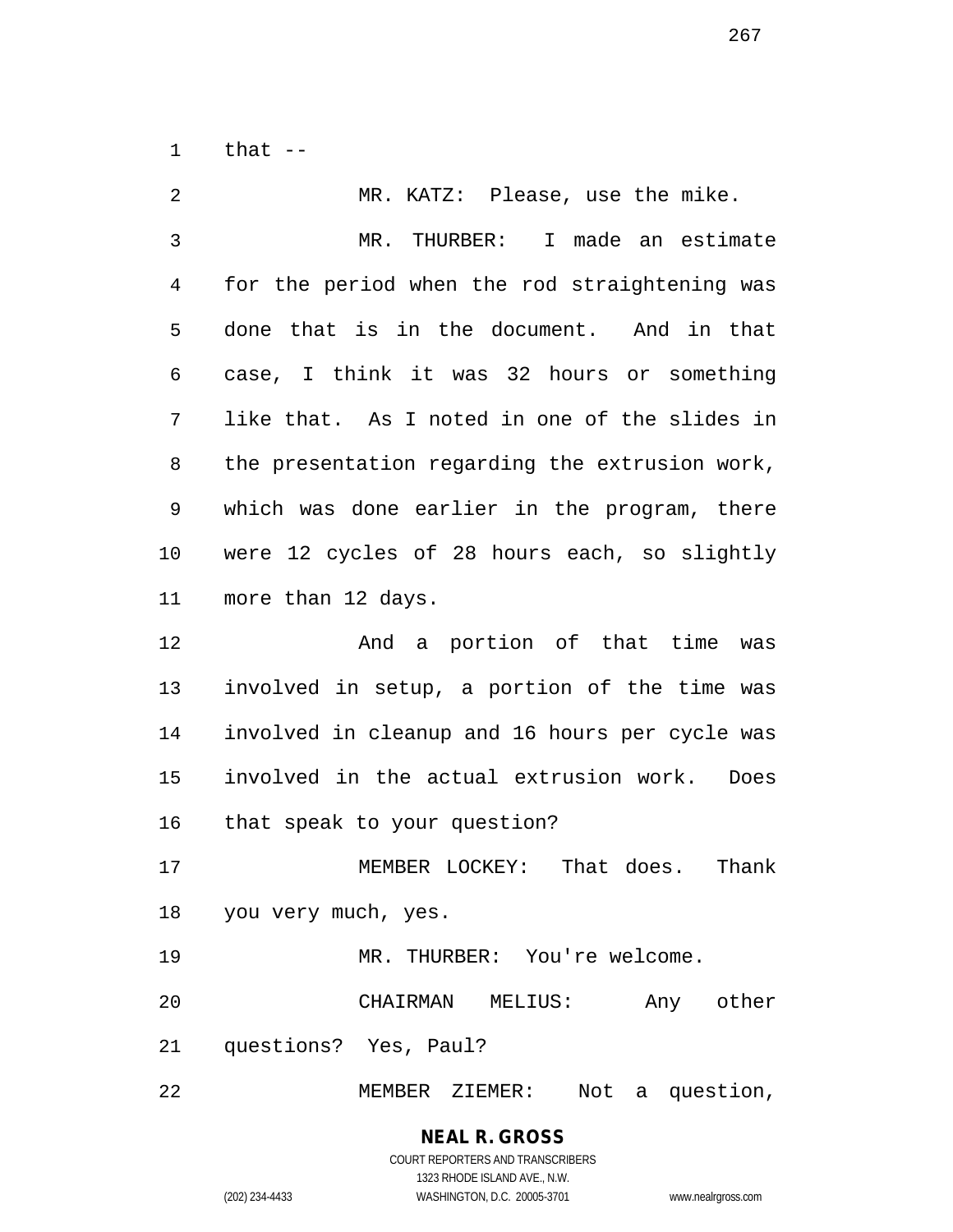but a comment. Dr. Melius suggested that some of us were leaning toward accepting the recommendation of our contractor, which was to agree with NIOSH's analysis.

 However, in fairness to all involved, since this has a long history that some of the newer Members are not that familiar with, number one, and, number two, since all of the Board Members did not have a chance to hear the petitioner's views on this until today, it seemed to me that it would make sense not to take action on this at the moment until particularly the newer Members, but even the rest of the folks get a chance to fully digest both the recommendation as well as the petitioner's comments on this.

 So and I'm not making a motion, but simply suggesting that we might want to agree to postpone any action on this until our next meeting, so that all the Board Members have a chance to come fully to speed on the issues, to acquaint themselves both with our

#### **NEAL R. GROSS** COURT REPORTERS AND TRANSCRIBERS

1323 RHODE ISLAND AVE., N.W. (202) 234-4433 WASHINGTON, D.C. 20005-3701 www.nealrgross.com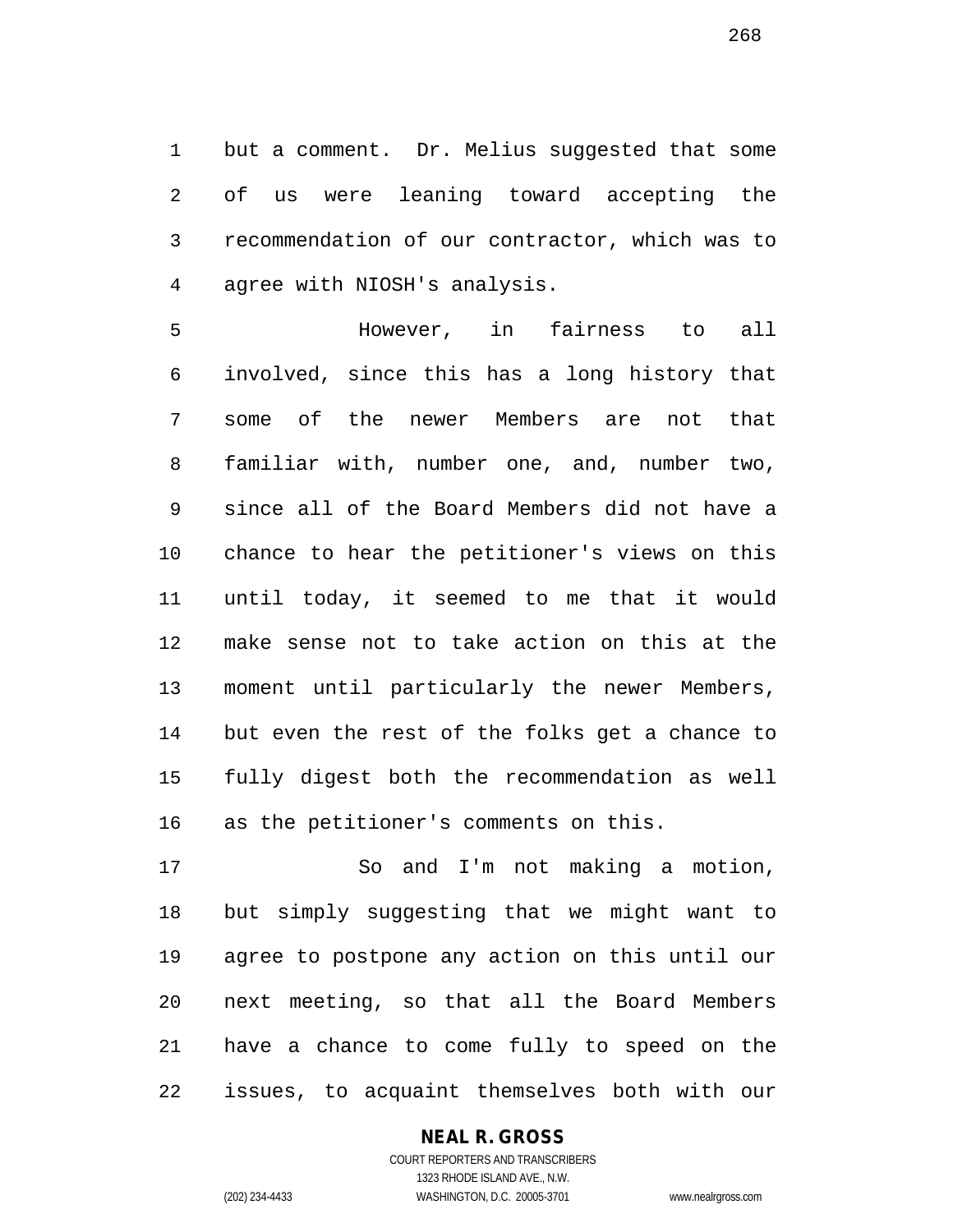own contractor and NIOSH's position as well as become familiar with the petitioner's concerns, which were just raised by Dr. McKeel.

 CHAIRMAN MELIUS: Yes. That is just what I was going to say. There are two options. We, obviously, can move ahead and accept the NIOSH and essentially SC&A findings for the residual period. We could -- issues that still need further evaluation, we could ask SC&A to do that.

12 The other option, I think, is really a question of how comfortable do people feel about the amount of information they have? And if you are not feeling comfortable enough to be able to vote at this meeting, then we can, you know, put this on the agenda for the next meeting.

 I just think we have to be careful to not postpone it for too long, because then it goes out of memory and it is harder to keep track of everything. So it's really up to

# **NEAL R. GROSS**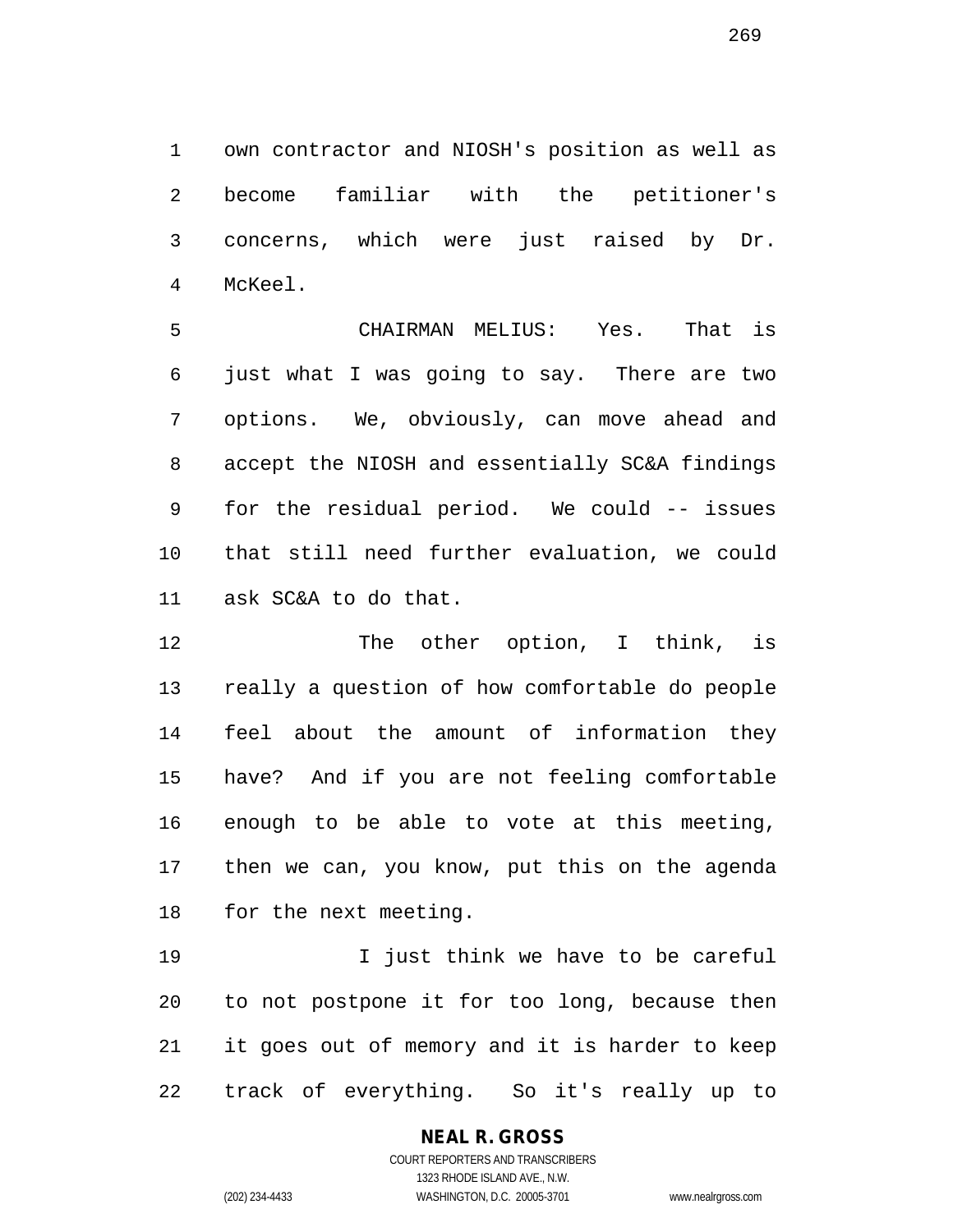Board Members, particularly the new Board Members who have not heard this.

 I have been in charge of the Work Group, so I have been sort of keeping up and not a good judge of the amount of information. So, Bill?

 MEMBER FIELD: Yes, I appreciate, Paul, what you said about giving us more time. I think I could use more time. The petitioner asked us to review the materials that he had submitted over the various times and I think I would like to do that, if possible.

 CHAIRMAN MELIUS: Okay. Others? Dave? Wanda?

MEMBER MUNN: Yes.

17 CHAIRMAN MELIUS: I'm sorry, Wanda, go ahead.

MEMBER MUNN: That's quite all

- right.
- CHAIRMAN MELIUS: It was hidden
- behind the water bottle.

# **NEAL R. GROSS**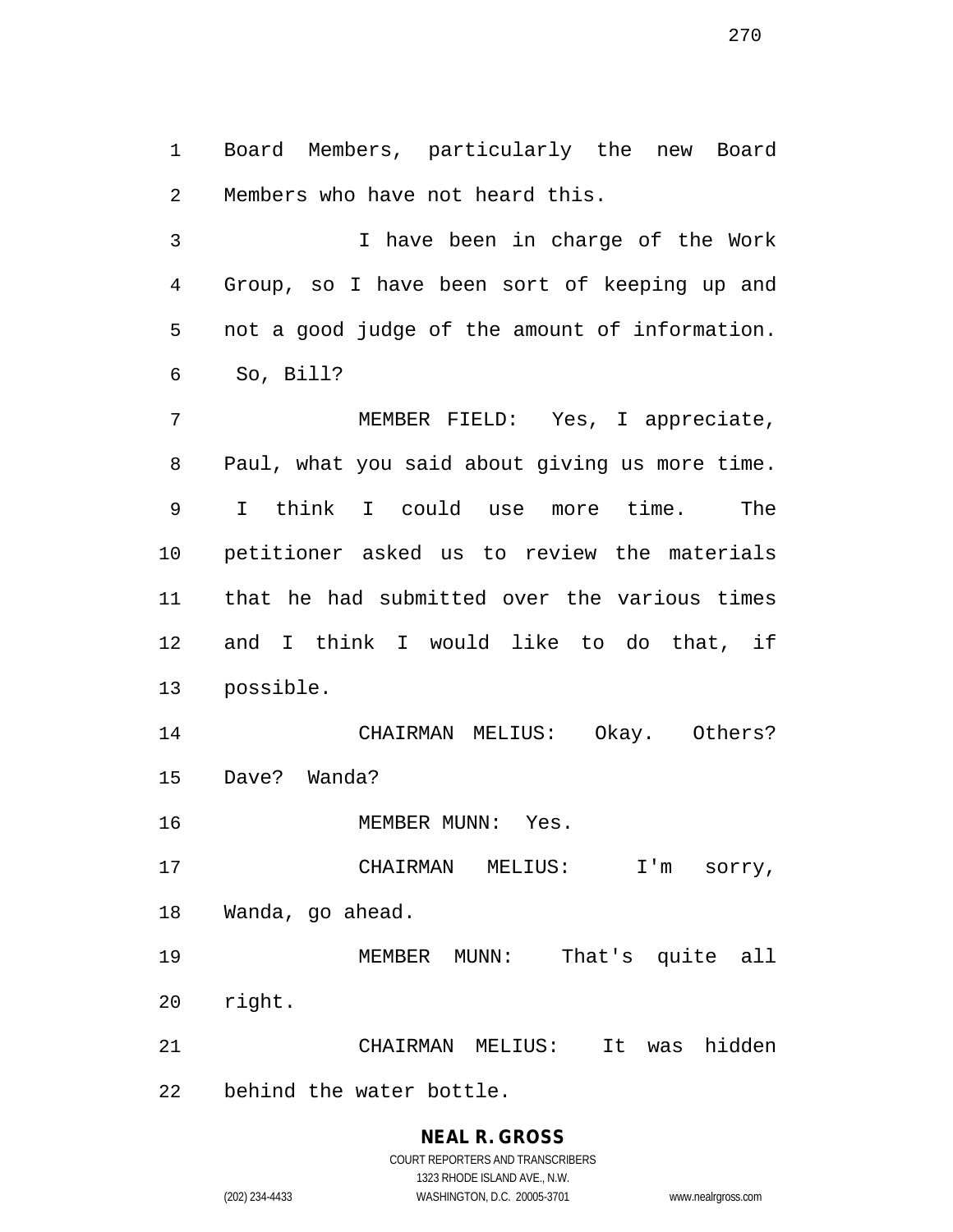#### 1 MEMBER MUNN: Yes.

 CHAIRMAN MELIUS: My latest excuse for ignoring you.

 MEMBER MUNN: Thanks. It would be preferable for us to be able to address this today, if we could, but Dr. McKeel's comments raised a couple of questions that I would like to think about.

 Is it possible for us to request our Court Reporter to give us a transcription, a written transcription of Dr. McKeel's comments, so that we might have those for consideration later?

 CHAIRMAN MELIUS: Yes, it is and we will also -- there are comments from the Work Group meeting on Friday, which we have not seen, obviously, the transcript of yet, which we will also -- can get to everyone. 19 The comments from Dr. McKeel were pretty much the same though. There may be some differences there in terms of the issues raised.

## **NEAL R. GROSS**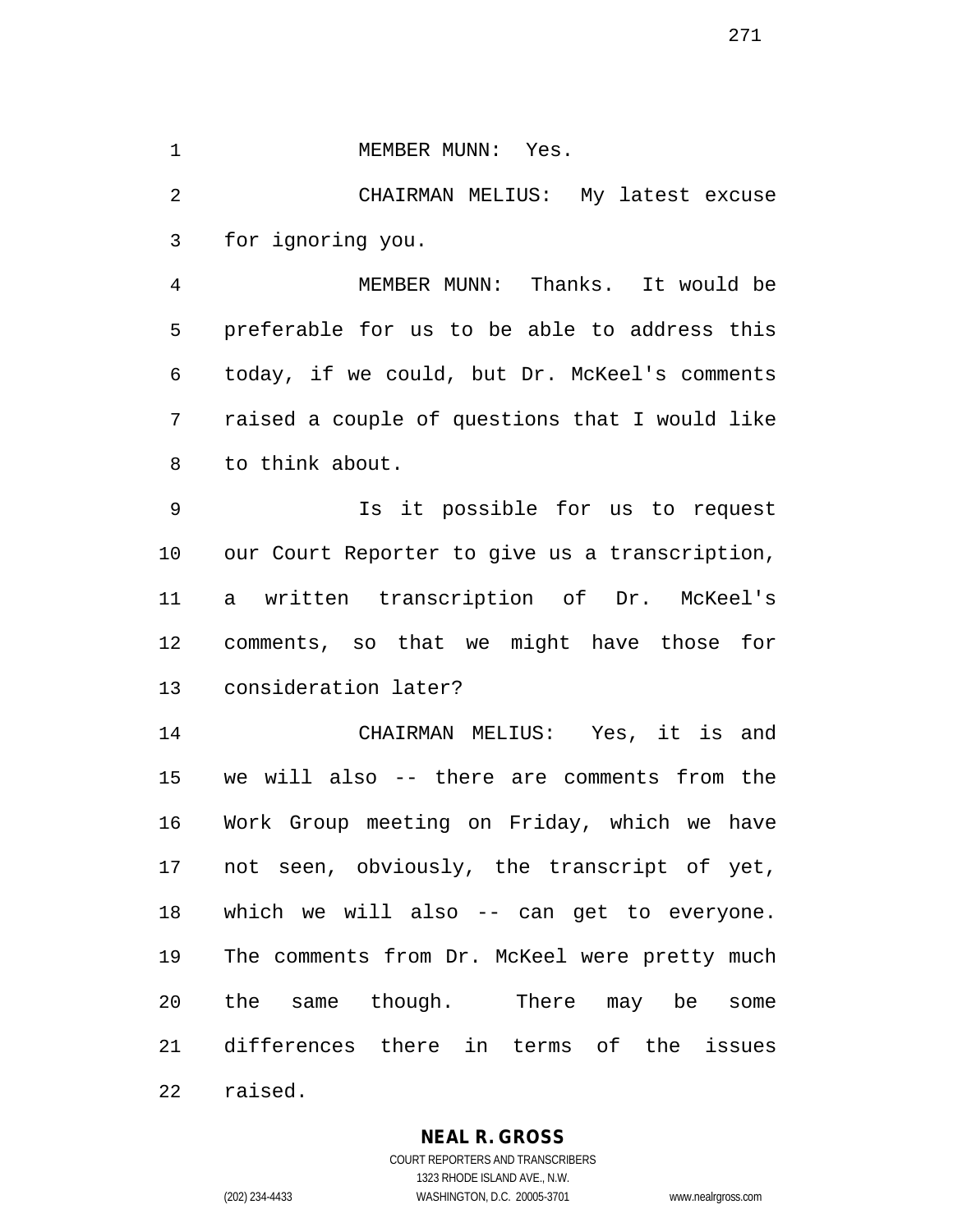And I think there is some more background information from the Work Group meeting. MEMBER MUNN: The points he made were numerous. CHAIRMAN MELIUS: Yes. MEMBER MUNN: And it would be helpful to -- CHAIRMAN MELIUS: No, I -- MEMBER MUNN: Have in written form. CHAIRMAN MELIUS: I don't have any problem with that. So let's then -- what we will do, I think Ted has already sent around some of the earlier transcripts where this is covered. We will send around the two updated transcripts. 18 MR. KATZ: Right. CHAIRMAN MELIUS: And so everyone has it and then we will put this on the agenda for the next meeting. We will have at the next meeting, you know, Bill Thurber and NIOSH

> **NEAL R. GROSS** COURT REPORTERS AND TRANSCRIBERS 1323 RHODE ISLAND AVE., N.W.

(202) 234-4433 WASHINGTON, D.C. 20005-3701 www.nealrgross.com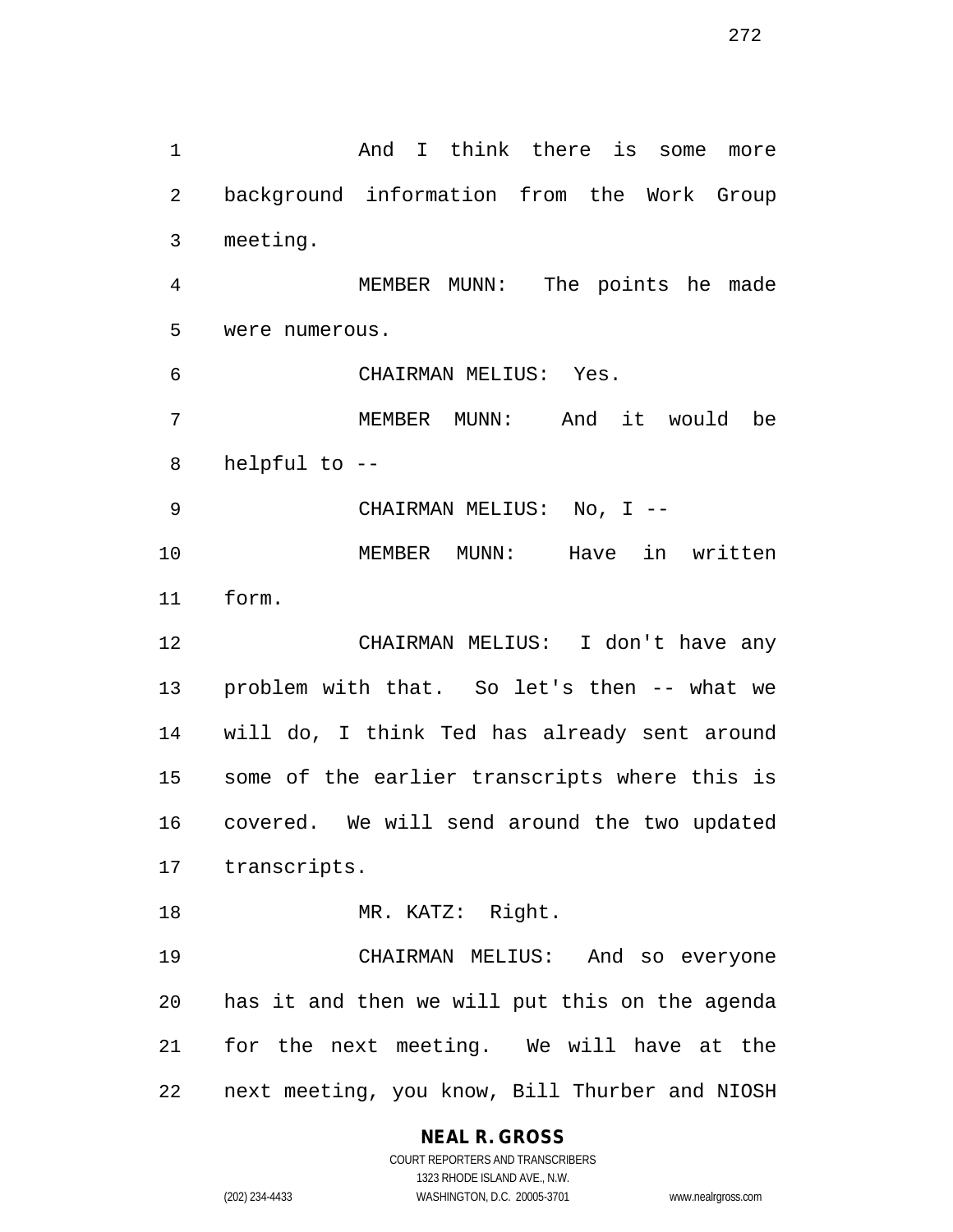present, so that we can -- if there are new questions that come up that people would like, you know, resolved, they can -- they will be available.

 And I would just ask that if any of you find a glaring omission or a question or something that you think the Work Group really needs to look into before the next meeting, let me know.

 Okay. Very good. Okay. We have some Board work time and we will start with the blue sheet that was the selection of cases, Set #14 and I will turn it over to Mark.

 MEMBER GRIFFON: Okay. This is the effort from a very recent Dose Reconstruction Subcommittee meeting that we had. It is a listing of -- if you remember our process, we go through a prescreening process where the Subcommittee picks out cases and then NIOSH adds in additional information and then we brought the full listing back to

## **NEAL R. GROSS**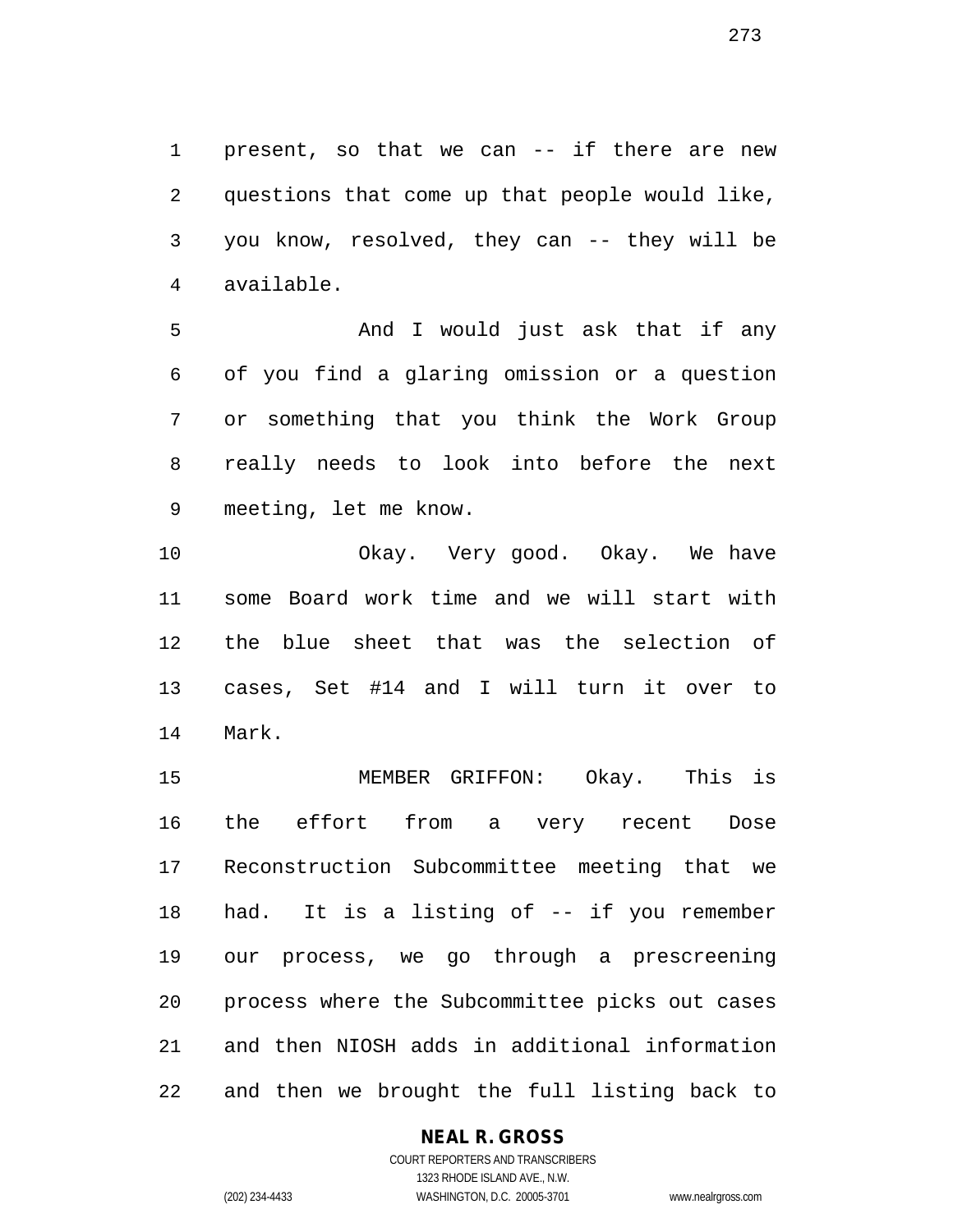the Board for consideration.

| 2              | So this is a listing that we                      |
|----------------|---------------------------------------------------|
| 3              | picked in our prescreening effort. And I          |
| $\overline{4}$ | think it totals, I thin, it was, 30. You          |
| 5              | know, I haven't counted them up, but it was       |
| 6              | right around 30, which is usually what we try     |
| 7              | to give SC&A per group of dose reconstructions    |
| 8              | to review.                                        |
| 9              | I guess I would say I have<br>So                  |
| 10             | looked through this initially. I had a few        |
| 11             | questions for NIOSH, but I think that a couple    |
| 12             | of them may be SECs. I don't know if Stu or       |
| 13             | LaVon can help us out here.                       |
| 14             | But there is on the second page,                  |
| 15             | number 666, which Brad has actually, in the       |
| 16             | meeting, yes, it's a Rocky Flats case. I          |
| 17             | think given the time period and Building 771,     |
| 18             | it seems to me that should have been the SEC.     |
| 19             | I don't $--$                                      |
| 20             | MR. HINNEFELD: Yes, I think                       |
|                | 21 chances are it is and it will take a minute or |
| 22             | two with the staff to try to sort out.            |

**NEAL R. GROSS** COURT REPORTERS AND TRANSCRIBERS

1323 RHODE ISLAND AVE., N.W.

(202) 234-4433 WASHINGTON, D.C. 20005-3701 www.nealrgross.com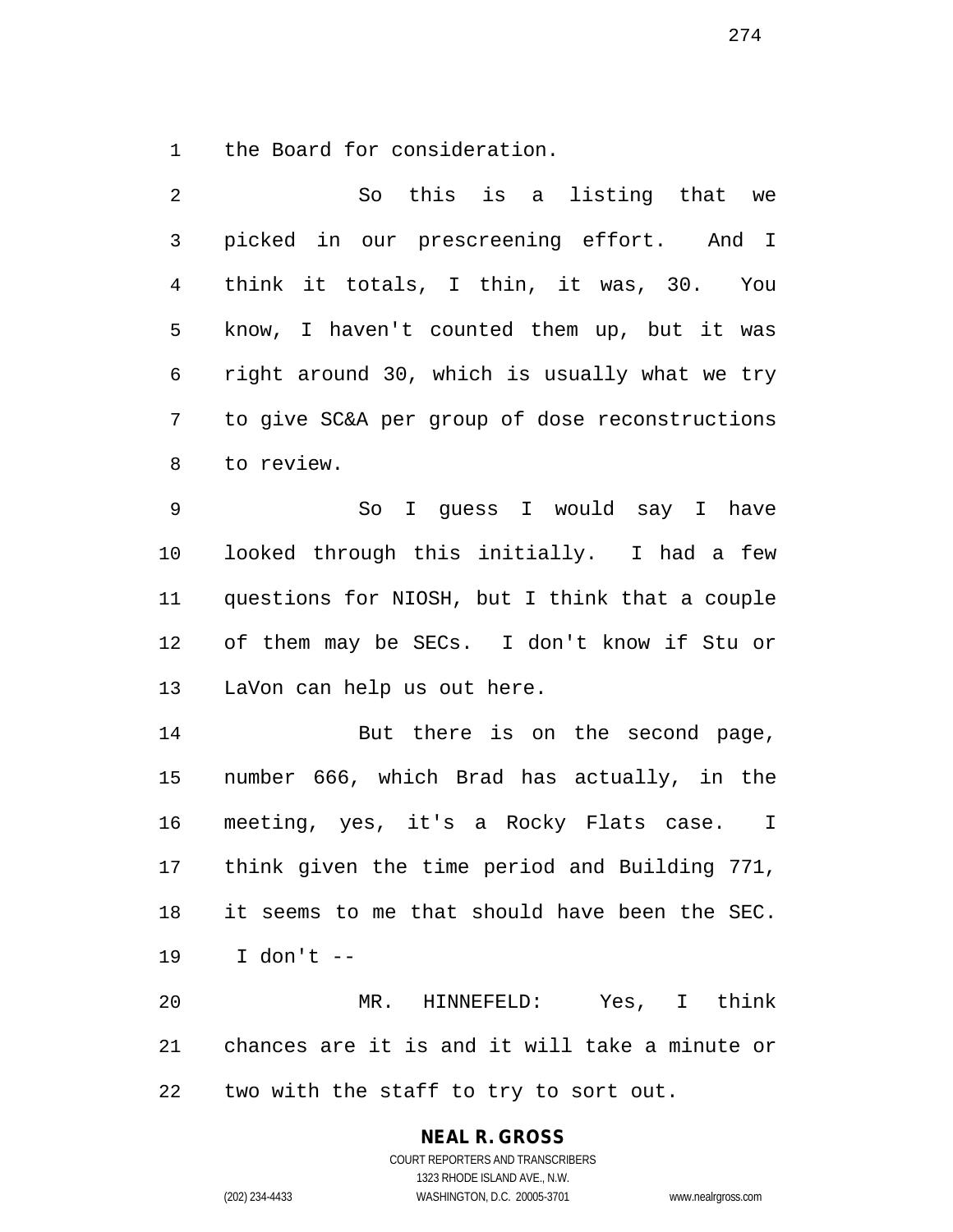MEMBER GRIFFON: It will take a minute or two you said? MR. HINNEFELD: Well, it will take a little longer than that. MEMBER GRIFFON: All right. MR. HINNEFELD: I just realized. MEMBER GRIFFON: Okay. MR. HINNEFELD: We'll figure it out, but it will probably be tomorrow before I will know. MEMBER GRIFFON: Okay. And then the other one was right down on that same page three below that, 130 Bethlehem Steel. MR. HINNEFELD: I can check on that as well. 16 MEMBER GRIFFON: Okay. MR. HINNEFELD: It might be a non- listed cancer. I don't know. CHAIRMAN MELIUS: Yes, I think it's a non-SEC. MEMBER GRIFFON: Is that a non-SEC cancer?

> **NEAL R. GROSS** COURT REPORTERS AND TRANSCRIBERS

1323 RHODE ISLAND AVE., N.W. (202) 234-4433 WASHINGTON, D.C. 20005-3701 www.nealrgross.com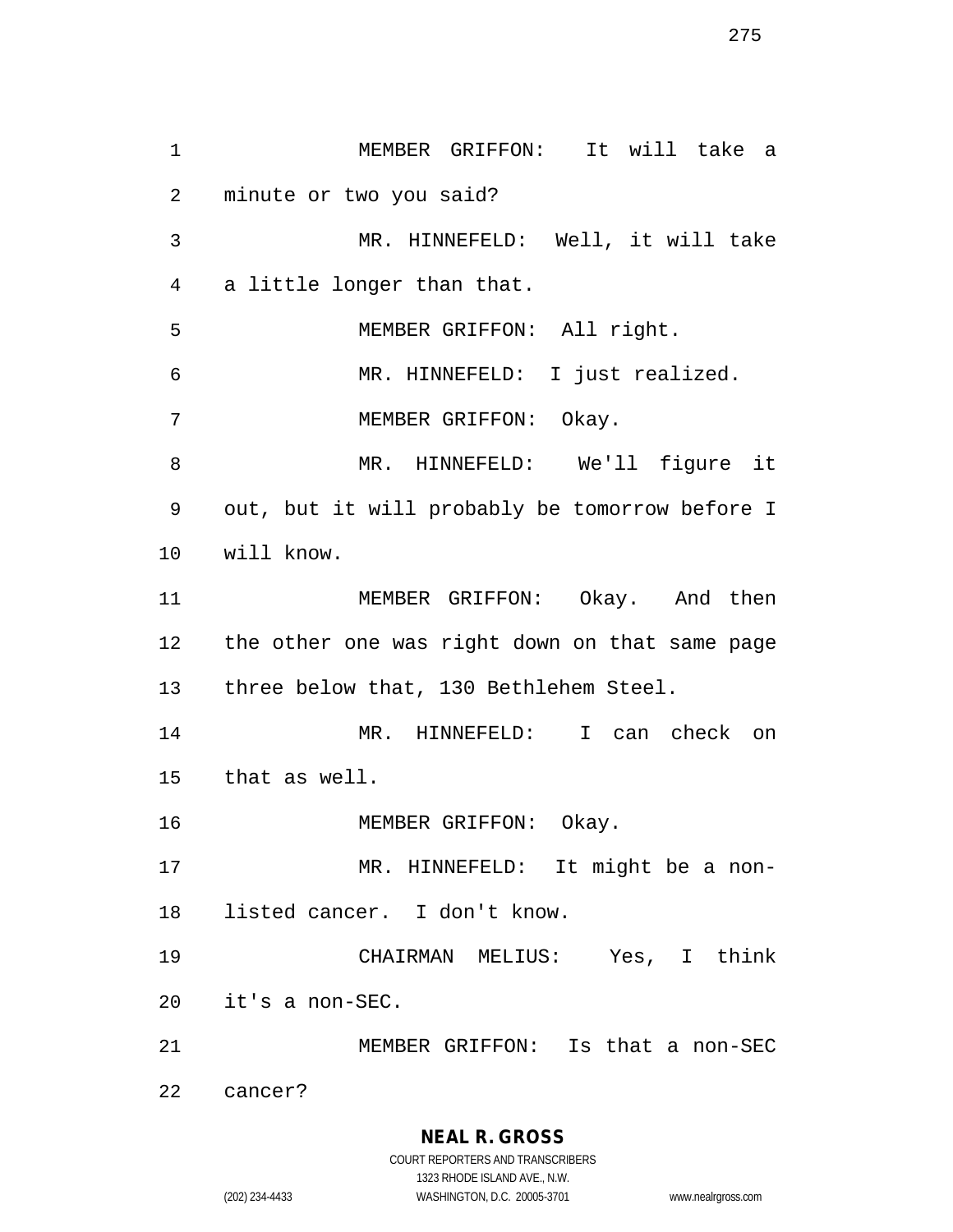MR. HINNEFELD: Well, from the cancer model, it's hard to know exactly what the diagnosis was. MEMBER GRIFFON: Yes, right. That is why I said question mark on that one. MR. HINNEFELD: Yes. MEMBER GRIFFON: Yes. So anyway, those were the only two that I, in looking at the additional information, would tend to knock off the list. And I don't know if others of the Subcommittee have any concerns or anyone on the Board. So I guess this is coming as a motion to the Full Board with the possible exception of those two, I would say. MR. HINNEFELD: I was just curious about how you wanted to proceed. I mean, what -- depending on what we find out on these cases, they could, in fact, have been compensated for SEC. It doesn't look like either one is multiple cancers, so it wouldn't be back with us for medical benefits, for

**NEAL R. GROSS**

COURT REPORTERS AND TRANSCRIBERS 1323 RHODE ISLAND AVE., N.W. (202) 234-4433 WASHINGTON, D.C. 20005-3701 www.nealrgross.com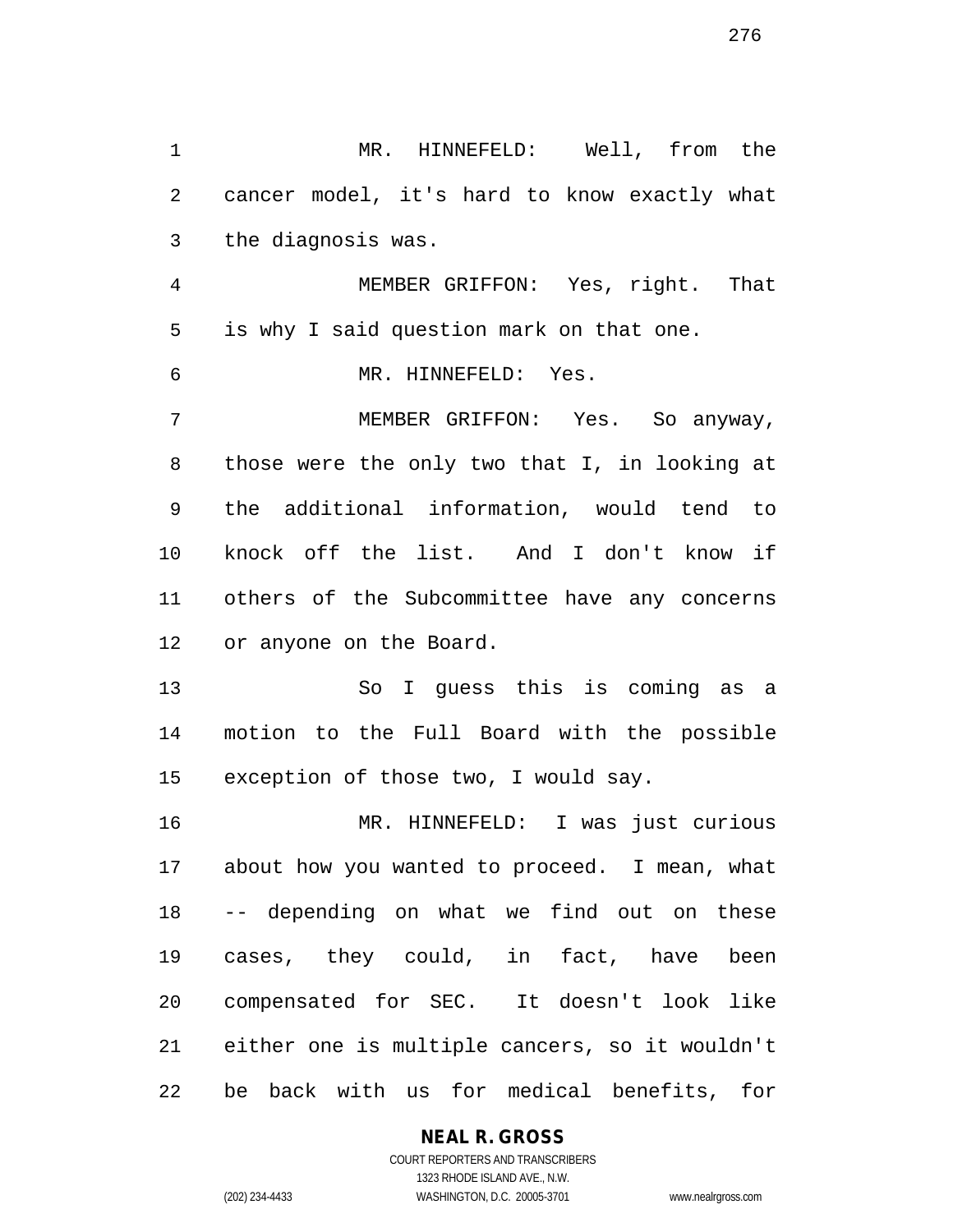instance. Sometimes that happens.

MEMBER GRIFFON: Yes.

 MR. HINNEFELD: But it looks like these are only single cancer cases. So is the assumption then that if these, in fact, were paid through SEC, we should remove them from the review list? That would be our instruction.

 MEMBER GRIFFON: That's usually what we have done, yes.

11 MR. HINNEFELD: Okay.

 MEMBER GRIFFON: I think the only reason we held that Bethlehem Steel one on there, because Bethlehem Steel is -- you know, even prior to SEC for the non-SEC cancers, would be a one-size-fits-all model, I believe.

17 MR. HINNEFELD: Yes.

18 MEMBER GRIFFON: Right?

19 MR. HINNEFELD: Yes.

 MEMBER GRIFFON: The reason we left that one on there was the 49.44, I think,

was the Probability of Causation.

## **NEAL R. GROSS**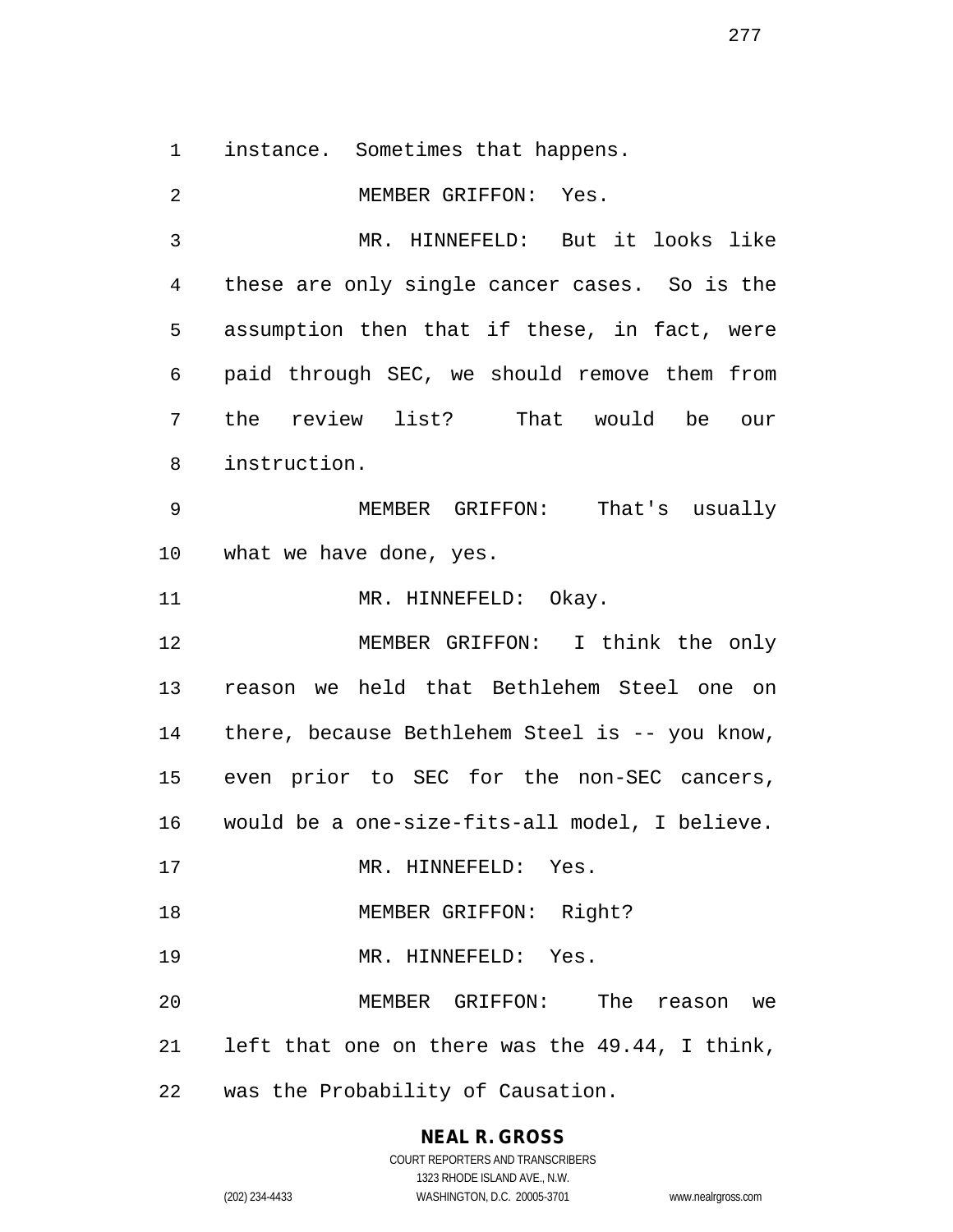1 MR. HINNEFELD: Right. MEMBER GRIFFON: You know. MR. HINNEFELD: Okay. MEMBER GRIFFON: It was very close. But, yes, that would be my opinion would be to drop those if they were SEC. MEMBER FIELD: There are other SECs. What about the first one on the second page? Wouldn't that be SEC as well? MEMBER GRIFFON: Oh, yes, the Iowa. That is another question mark, right? The Iowa bladder cancer. Stu, maybe you can check that one, too. The first one on the second page. MR. HINNEFELD: Yes. MEMBER FIELD: On the first page, 479. MEMBER CLAWSON: Mark, some of these only have two pages. There are supposed to be three pages in this. MEMBER GRIFFON: Yes, it's

supposed to be three pages, yes.

# **NEAL R. GROSS** COURT REPORTERS AND TRANSCRIBERS 1323 RHODE ISLAND AVE., N.W.

(202) 234-4433 WASHINGTON, D.C. 20005-3701 www.nealrgross.com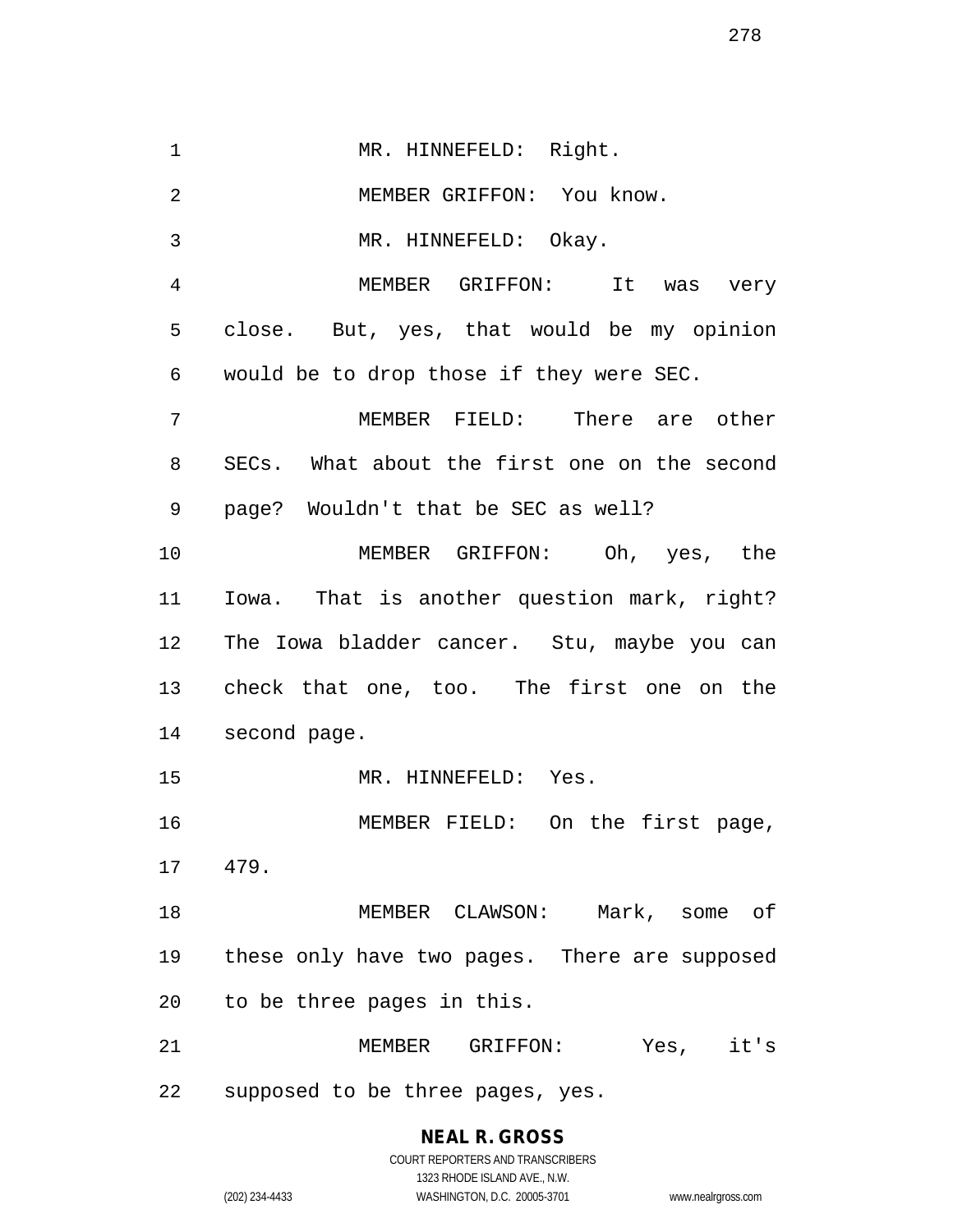1 MEMBER CLAWSON: Yes. MEMBER GRIFFON: You'll have to share with your neighbor. MEMBER CLAWSON: I can share with -- I can share. It's just when they were saying the first page and stuff, I wanted to make sure -- 8 MEMBER GRIFFON: Stu, go ahead. I think he has got the -- MR. HINNEFELD: Well, Dr. Field asked about 479. 12 MEMBER GRIFFON: Yes. MR. HINNEFELD: Those are only non-SEC cancers. MEMBER GRIFFON: That's what I thought on those. MR. HINNEFELD: That would be a partial dose reconstruction. MEMBER GRIFFON: Right. MR. HINNEFELD: For the non-SEC cancer. MEMBER GRIFFON: But the bladder

## **NEAL R. GROSS** COURT REPORTERS AND TRANSCRIBERS

1323 RHODE ISLAND AVE., N.W. (202) 234-4433 WASHINGTON, D.C. 20005-3701 www.nealrgross.com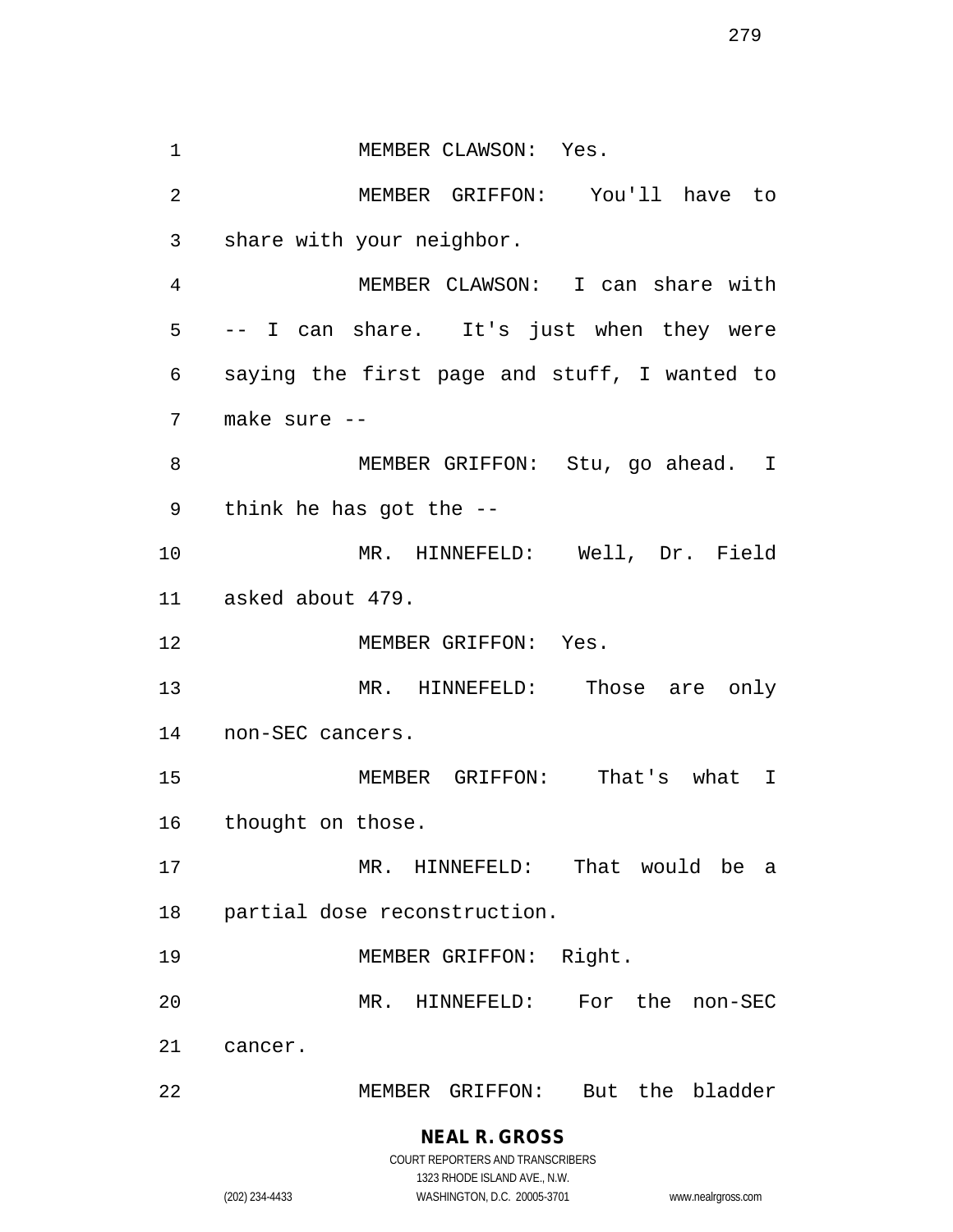one you can check, right?

 MR. HINNEFELD: Right. I will check that.

 MEMBER GRIFFON: Okay. All right. So we got those three, the Iowa Ordnance Plan number 316, the Rocky Flats number 666 and Bethlehem Steel 130 all on page 2. Paul?

 MEMBER ZIEMER: Mark, just for clarification, we need a minimum of 20 cases. And was the intent of the Subcommittee that we adopt this list, which is about 30 and then ones like you indicated might be dropped, if necessary and then we would have at least 20 plus some extras, if needed, or what do we need to do today?

 MEMBER GRIFFON: Well, we were trying to get 30, I think. I think our case-- our groupings have usually been in sets of 30. But from our initial list, this is all we could get. This is all we came up with, so we weren't going to, you know, just add a few we didn't like.

#### **NEAL R. GROSS**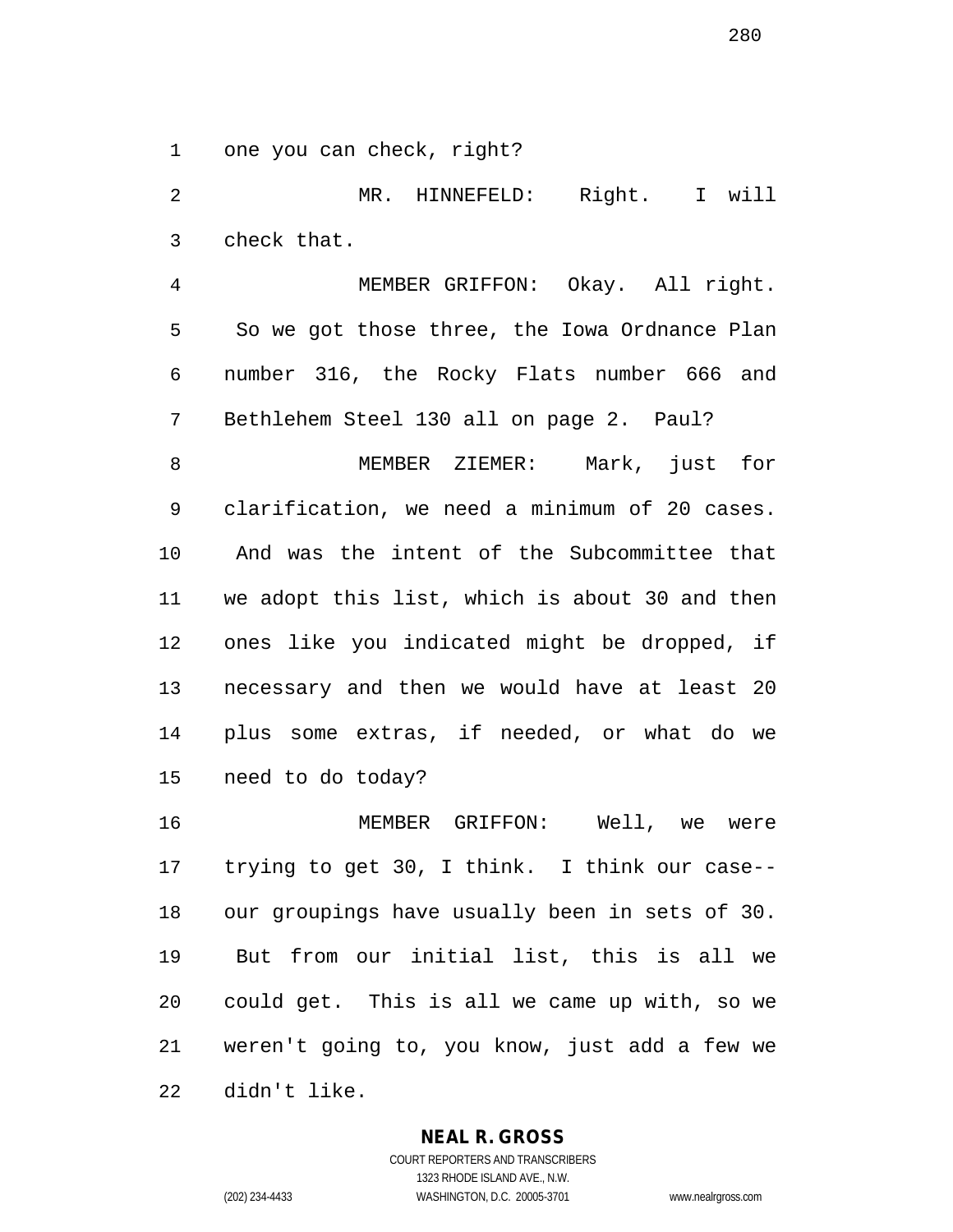So, you know, we are going to be a little short probably on this one, but that's okay. So keep as many as we can, that's the idea.

 MEMBER BEACH: And I have a question on page 3, 481, it's a Hanford case, 1960, for lung. Is that a question mark also? SEC through '72?

 MEMBER GRIFFON: Through '72 you're right. Okay. So we've got another one there. 481 on the third page, Stu. Okay. Thank you.

 MEMBER FIELD: Mark, I had one more question for the selection on these, do you want to select ones that have had different models or doesn't it matter? Because there is a lot of basal cell on these. So I just wondered if it would be worthwhile to get a wider variation of models.

 MEMBER GRIFFON: Yes. I mean, we started with -- the list that we had to work from had a lot of basal cell. If you look at

# **NEAL R. GROSS**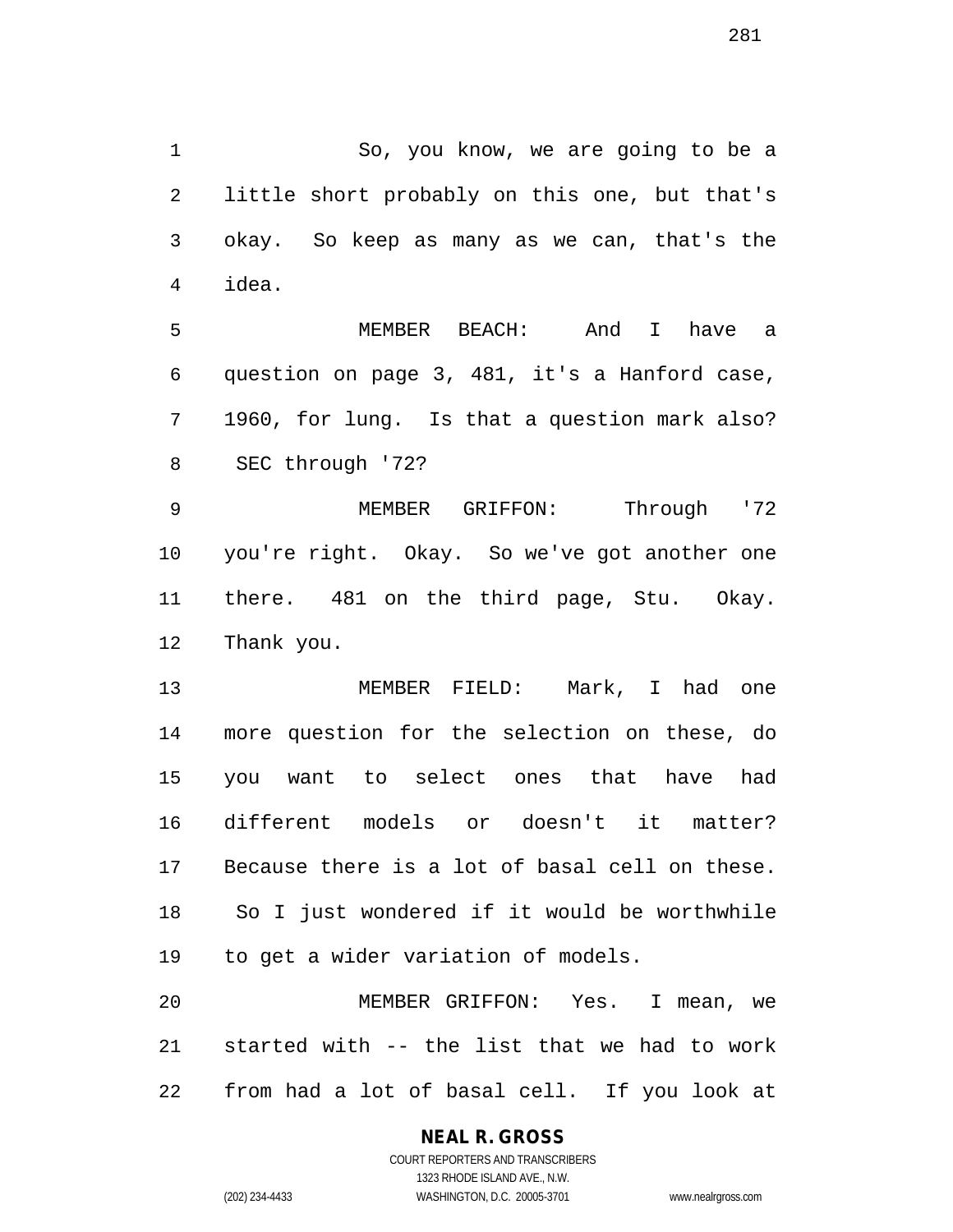-- I tried to -- in those kind of cases, the Subcommittee looked at the site also, because sometimes if it's a smaller site and we haven't done any dose reconstructions on that site, often times it's the site model we are looking at more than the skin cancer, you know, the skin dose issues.

 So, you know, it was more of a chance to examine the site model rather than the -- yes, but I mean, you know, if you see just too many that look very similar or that we have done before, certainly we can drop them off if we need to.

 The information that gets added on after we see it is mainly on the right hand column, the job title work area, the dose method, external and internal. And when we got this list in the beginning, at the Subcommittee, we were basically under the assumption that all the reconstructions that we were considering were best estimates.

But, in fact, when you look

# **NEAL R. GROSS**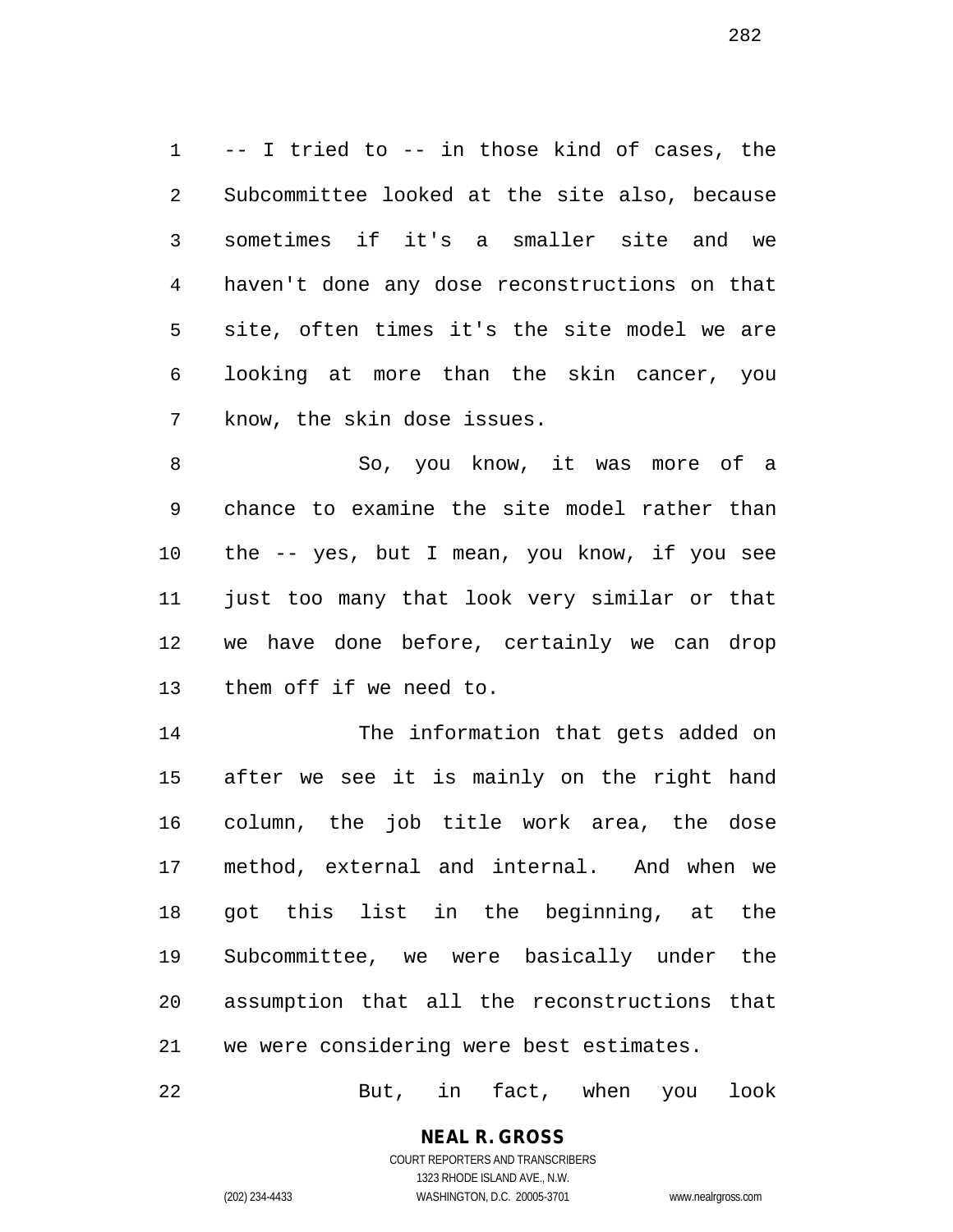sometimes it is partial best estimates as we have seen in cases before, so they might have done a best estimate on external, but then been, you know, an over -- over-compensating dose on the internal or some combination of that like that.

 So we like to see that broken out. So does anyone have any that they really seriously think should be dropped, other than those SEC ones, SEC potential ones that we mentioned?

 MEMBER ANDERSON: Isn't Simonds Saw an SEC?

 MEMBER BEACH: Yes, I was just going to point that out.

 MEMBER ANDERSON: Page 3 there is one.

 MEMBER GRIFFON: Oh, yes, we might have just added one on, right?

 MEMBER BEACH: Mark, there is Simonds Saw on page 1 also.

MEMBER ANDERSON: Yes.

**NEAL R. GROSS**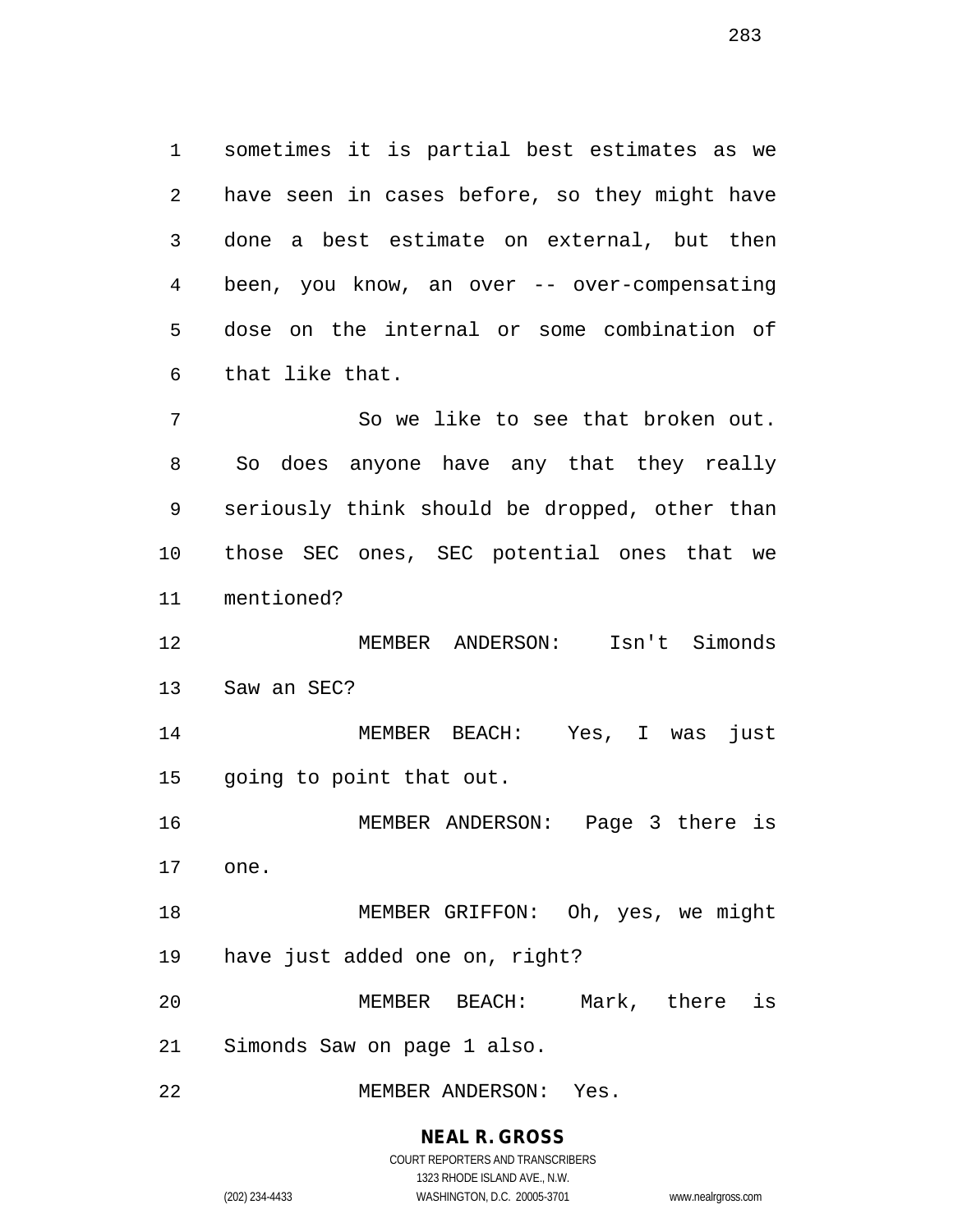1 MEMBER BEACH: 604. MEMBER GRIFFON: Okay. Where is the one on page 3? It's gallbladder. I don't see page 3. MEMBER BEACH: Page 1. MEMBER ANDERSON: Just page 1. MEMBER GRIFFON: Okay. Page 1. MEMBER ANDERSON: I had it folded over. 10 MEMBER GRIFFON: Okay. 11 MEMBER ANDERSON: So a new page 3. MEMBER GRIFFON: Okay. So we are down to about 25, if all these are SECs. 14 MEMBER ANDERSON: Yes. 15 MEMBER GRIFFON: You know. MEMBER BEACH: Yes. CHAIRMAN MELIUS: I would just say, I mean, I have just been doing, I think 19 it was, the  $12^{th}$  set that we are on or whatever we are reviewing now and two of the, I think two, six that I was looking at were -- I think are SECs. But I thought they were

**NEAL R. GROSS**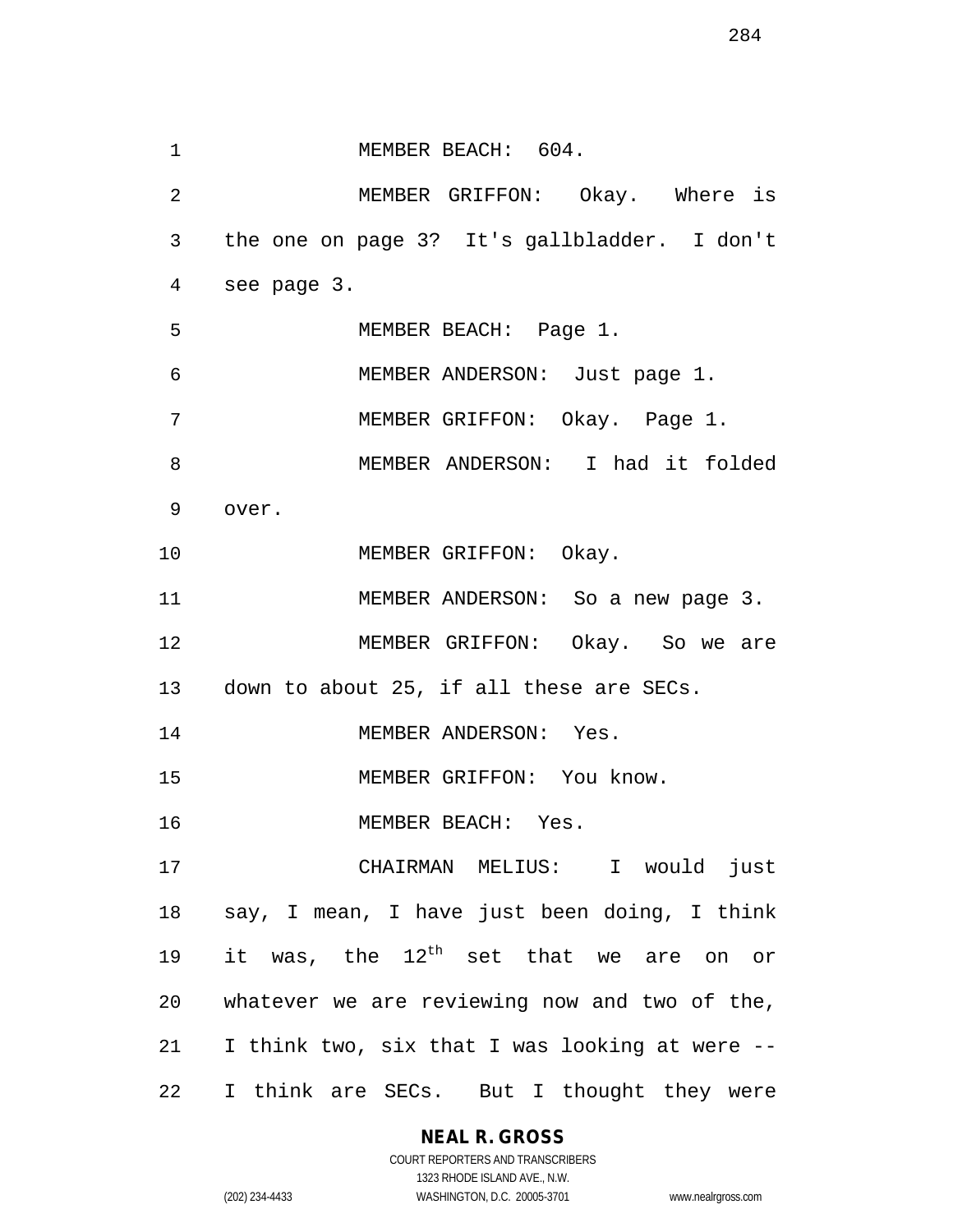still useful in terms of looking at the methods that would be used for partial dose reconstructions and so forth, so I didn't think that they were, you know -- MEMBER GRIFFON: That's true. CHAIRMAN MELIUS: Yes. MEMBER GRIFFON: Especially if we haven't looked a lot at the sites. CHAIRMAN MELIUS: Yes. MEMBER GRIFFON: Or site models, yes. CHAIRMAN MELIUS: Yes. So I mean, I wouldn't -- I would take a close look before rejecting them necessarily. MEMBER GRIFFON: So any other questions or -- I mean, Jim, would you want -- I guess I would say this is our closer look or do you mean to get the cases, let SC&A proceed or -- CHAIRMAN MELIUS: Yes. I mean, let's move forward with this. I think -- I mean, I'm personally comfortable with Stu

#### **NEAL R. GROSS**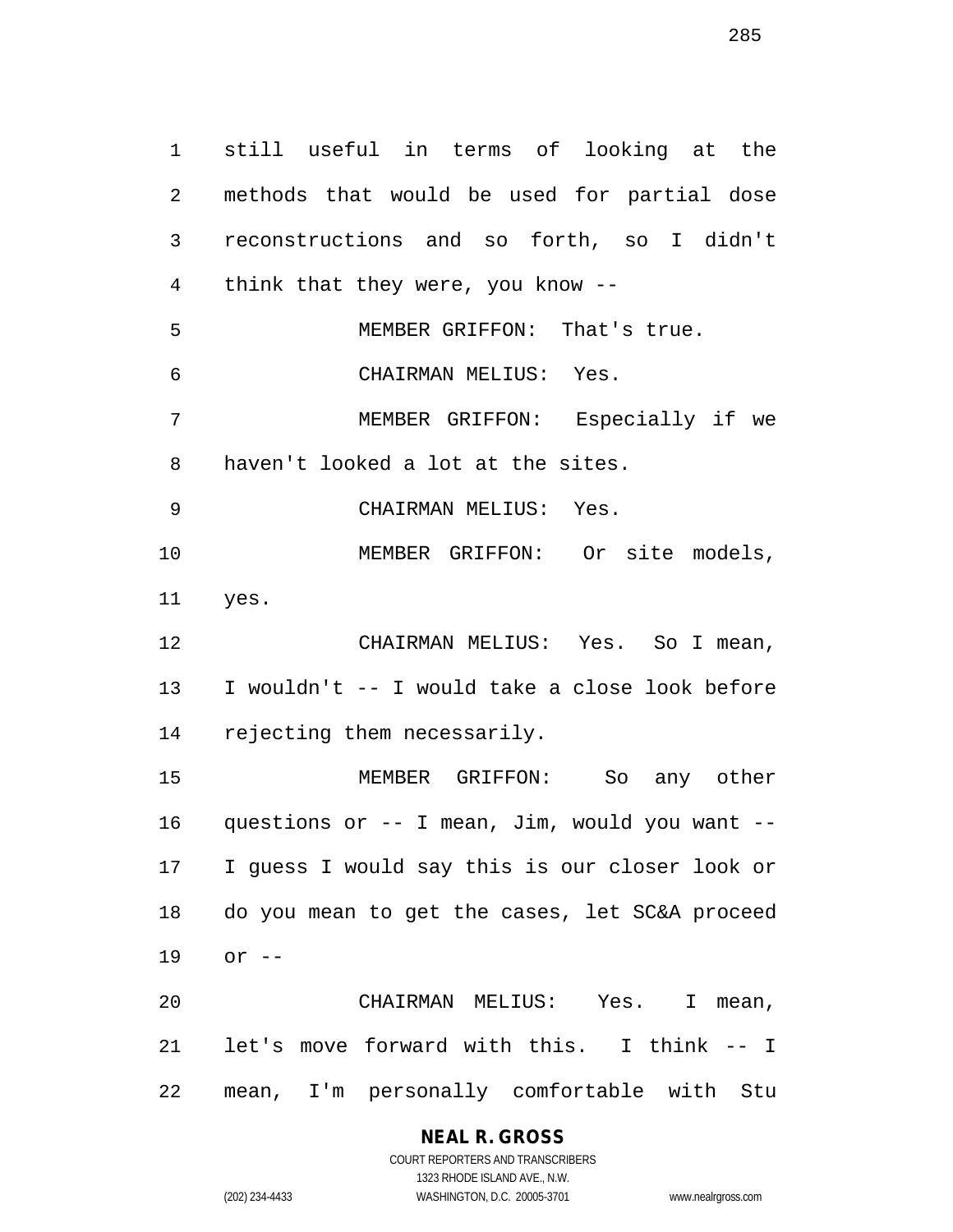checking back with you when he gets more information. And you make, you know, a determination does it make sense to keep it in or not. Does that make sense, Mark? MEMBER GRIFFON: Yes, yes, that's fine with me. CHAIRMAN MELIUS: Yes. MEMBER GRIFFON: That's okay with me. And Stu can just bring it back to the Subcommittee and then we can -- so, okay. CHAIRMAN MELIUS: Well, you as Chair of the Subcommittee, so I mean -- MEMBER GRIFFON: Yes. CHAIRMAN MELIUS: -- I don't know how the Subcommittee feels about that. 16 MEMBER GRIFFON: Okay. CHAIRMAN MELIUS: But I don't see any reason why -- MEMBER BEACH: We can always have a five minute meeting. CHAIRMAN MELIUS: Yes, a five minute call or however you -

> COURT REPORTERS AND TRANSCRIBERS 1323 RHODE ISLAND AVE., N.W. (202) 234-4433 WASHINGTON, D.C. 20005-3701 www.nealrgross.com

**NEAL R. GROSS**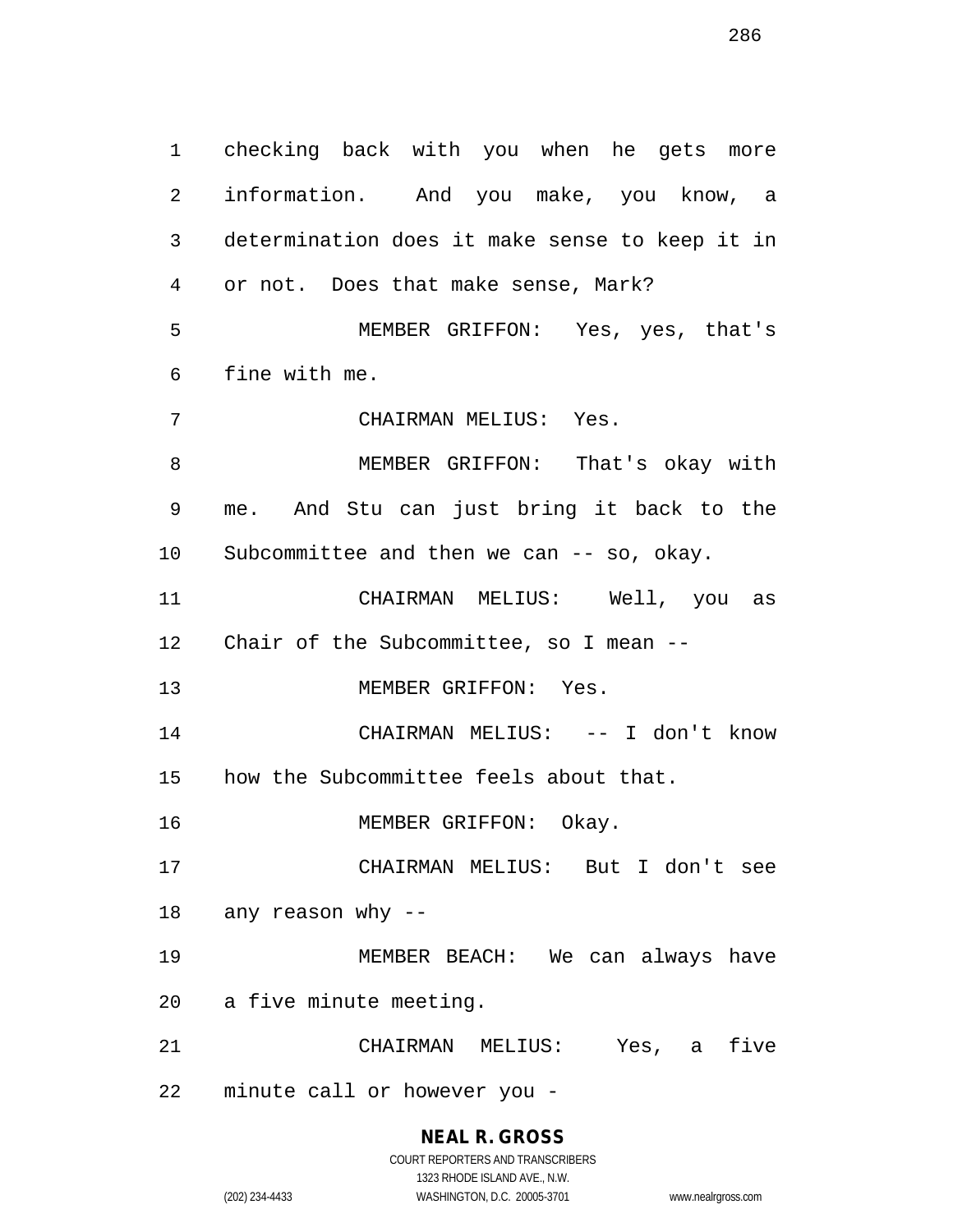MEMBER GRIFFON: Right, right, right. Well, the Federal Register and -- MEMBER BEACH: Oh, that's right. MR. KATZ: I don't think it's necessary to have a Subcommittee meeting if you are comfortable as a Board with Mark making these judgments. CHAIRMAN MELIUS: Yes. MEMBER GRIFFON: Yes, it's only -- we're talking about these five. 11 MR. KATZ: Yes. 12 MEMBER GRIFFON: So, okay. CHAIRMAN MELIUS: And the Subcommittee has already chosen the cases, so that's  $-$ 16 MEMBER GRIFFON: Right. MEMBER RICHARDSON: As a process for the future, would it be possible just for NIOSH to be there on the first big list they provide or when we give them a reduced list for them to flag whether it was an SEC case in

the end or not?

#### **NEAL R. GROSS**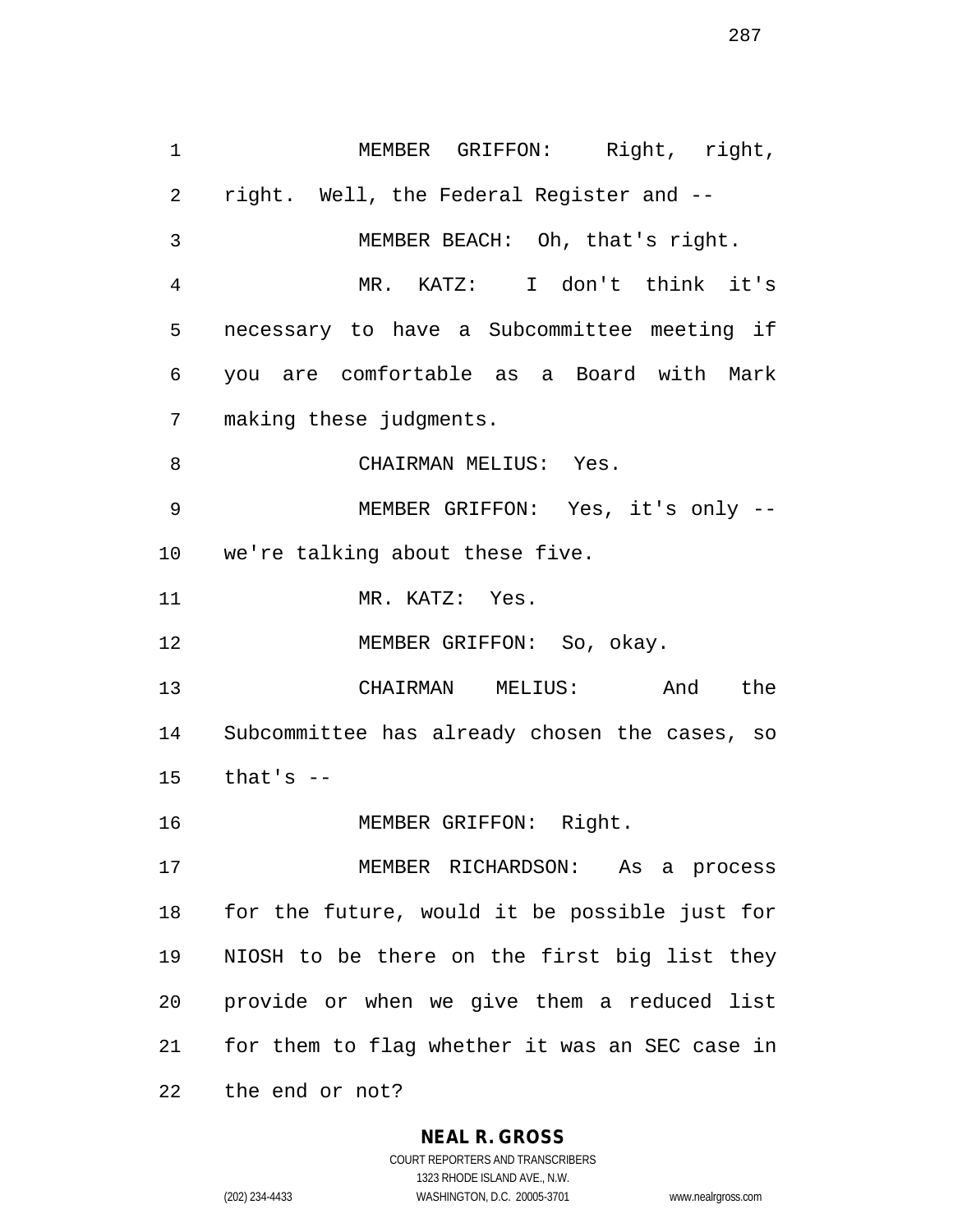MEMBER GRIFFON: Yes, we were hoping that that would happen on this round, but, you know, I'm not sure. I don't know if it's not in the database or how -- CHAIRMAN MELIUS: And some of these changed. MEMBER GRIFFON: Yes, and some of them changed very recently, yes, like today. MR. HINNEFELD: I didn't hear the question. MEMBER GRIFFON: Could you flag whether they were like SEC cases when we first do our selection? I mean, if they are SEC, I think you wouldn't put them on the list, right? But I don't know when you are doing your sampling from the database if that is available. MR. HINNEFELD: It won't be a database pull. I mean, we could take a look. MEMBER GRIFFON: Yes.

 MR. HINNEFELD: What will happen on the database pull is if we did the dose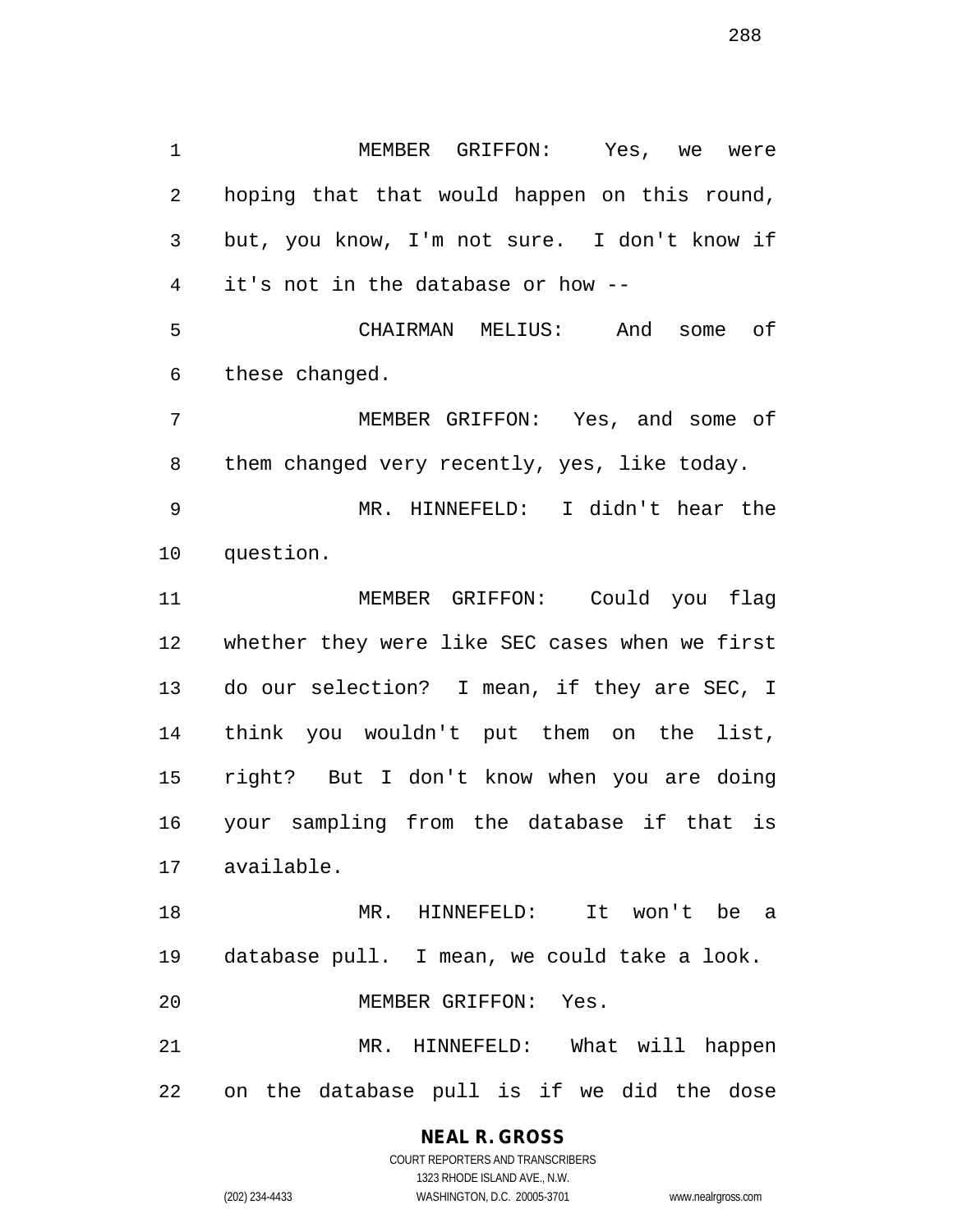reconstruction and then it was added to the Class --

 MEMBER GRIFFON: Yes. MR. HINNEFELD: The last thing that it will look like in that claim file, we go to the claim file record in order to make the selection. We are going to see that we sent a final dose reconstruction to the Department of Labor.

 So we are not going to pull that case. Now, normally, if we have a case in hand and it belongs to SEC place that gets added, that becomes a pulled case. So the designation or the status of the case is pulled SEC. So those would come out automatically.

17 MEMBER GRIFFON: Yes, right. MR. HINNEFELD: If we did the case, we don't do that pull, because the claim is already at the Department of Labor. So we would have -- we will have to look.

MEMBER GRIFFON: Yes.

# **NEAL R. GROSS**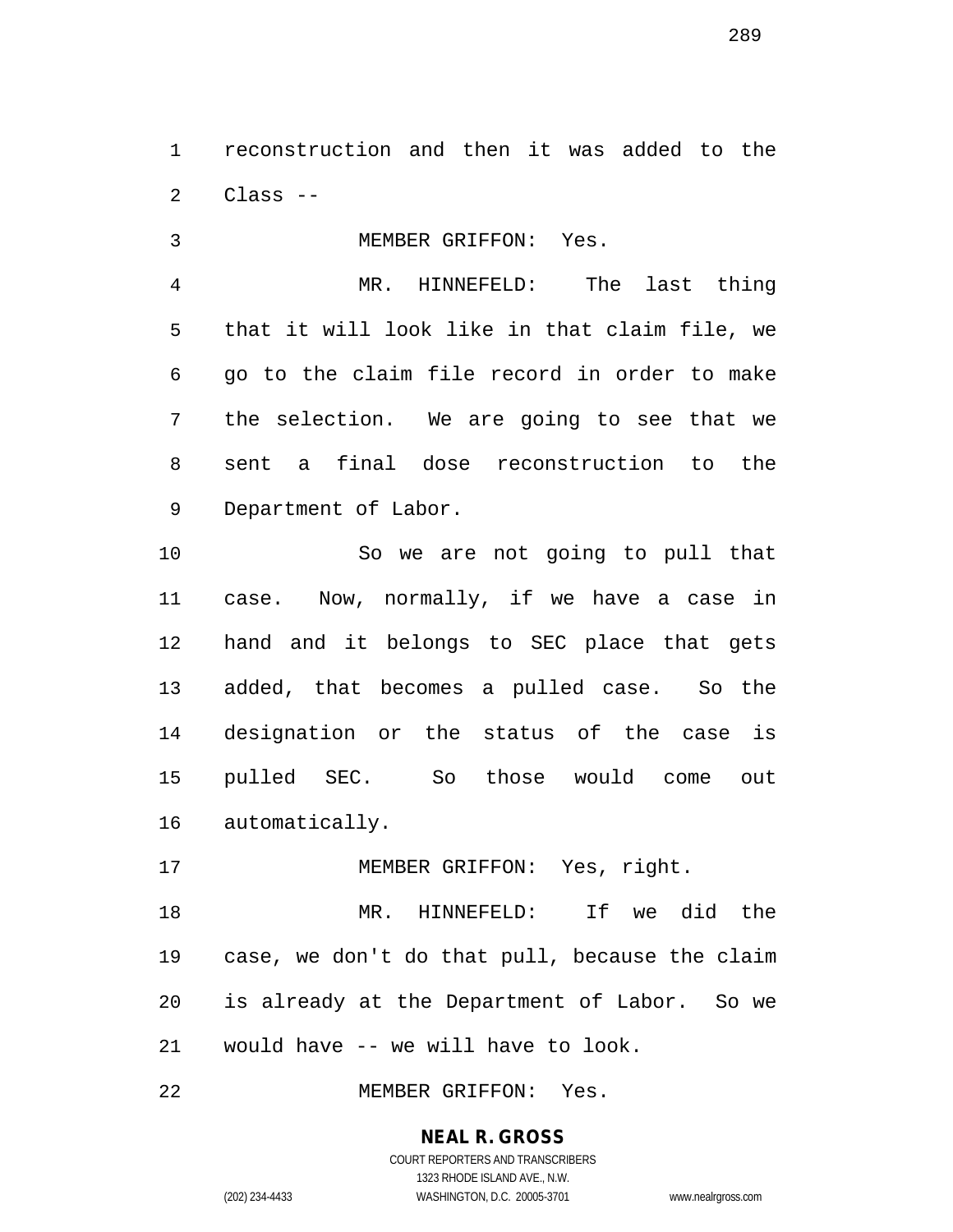MR. HINNEFELD: But I mean, that's something we can do.

 MEMBER GRIFFON: Okay. We will try to triage that better, I think is the short answer. Okay. Yes. But in this case, if it's okay with everyone, I'll look at those with Stu and make a final call on those five. Wanda?

9 MEMBER MUNN: Yes.

 MEMBER GRIFFON: Do you got a question or is that left over?

 MEMBER MUNN: No, I just wanted to extrapolate a little from Paul's earlier comment. Whether or not it's an SEC may be a moot point actually, because we -- our purpose here is not to determine whether someone that should have been compensated is not being compensated, that's not the point in our looking at this.

 Our point in looking at this is to evaluate the process that was gone through in reviewing that particular case. And given

# **NEAL R. GROSS**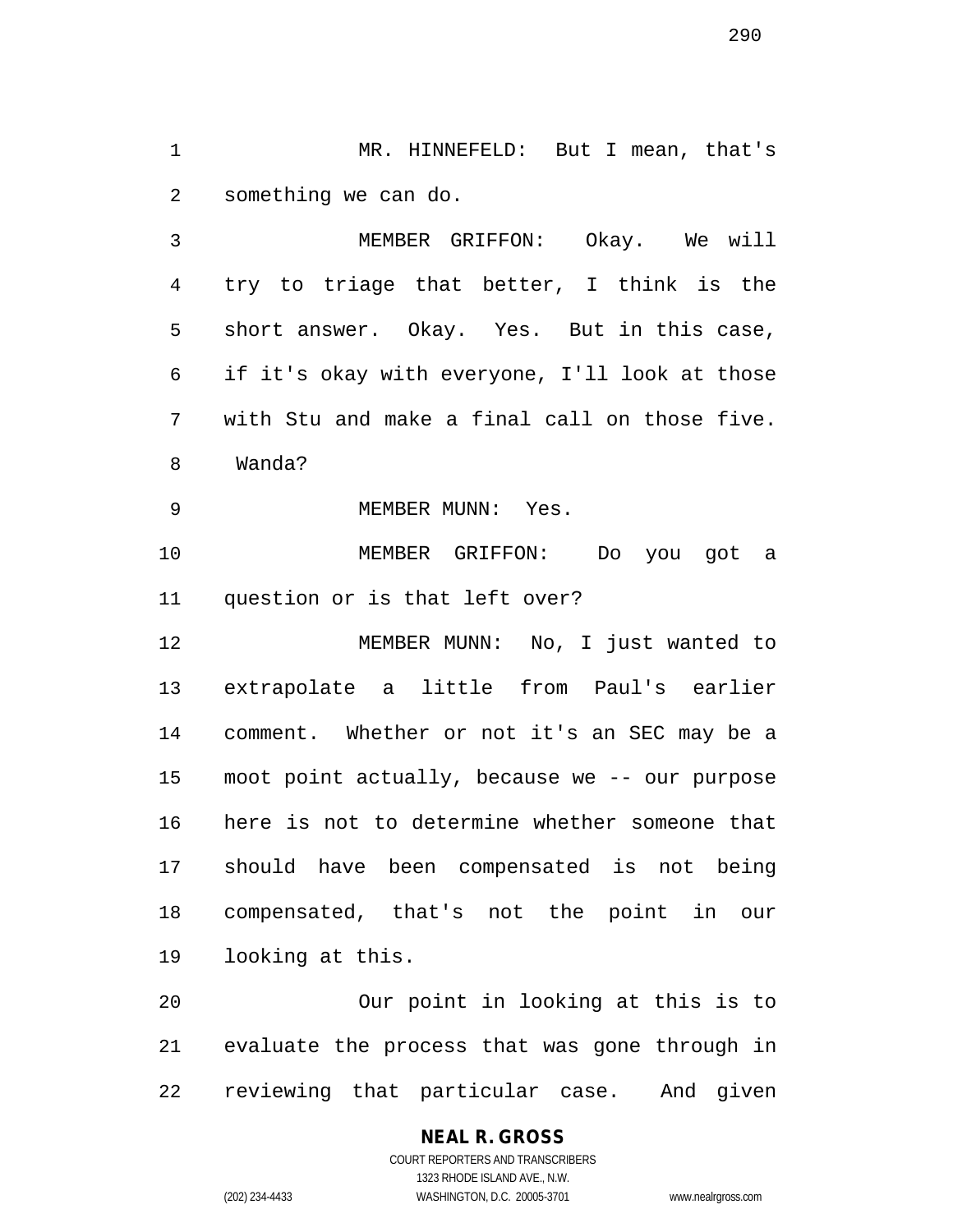that that's the case, then when we have situations like that, it's worthwhile I guess evaluating whether it should stay on the list. But the reason we are looking at it is not really and truly that. MEMBER GRIFFON: Well, yes. And that was Jim's point. You were agreeing with Jim, just for the record. CHAIRMAN MELIUS: I don't think we want that on the record, do we? MEMBER MUNN: It's all right with me. MEMBER GRIFFON: Okay. Yes, that's a fair point. Especially I think it is true for the site models, you know. CHAIRMAN MELIUS: Yes. MEMBER GRIFFON: When you have the site models, they are going to be used for the non-listed cancers as well. CHAIRMAN MELIUS: Yes. MEMBER GRIFFON: So you are really looking at the model.

#### **NEAL R. GROSS** COURT REPORTERS AND TRANSCRIBERS

1323 RHODE ISLAND AVE., N.W.

(202) 234-4433 WASHINGTON, D.C. 20005-3701 www.nealrgross.com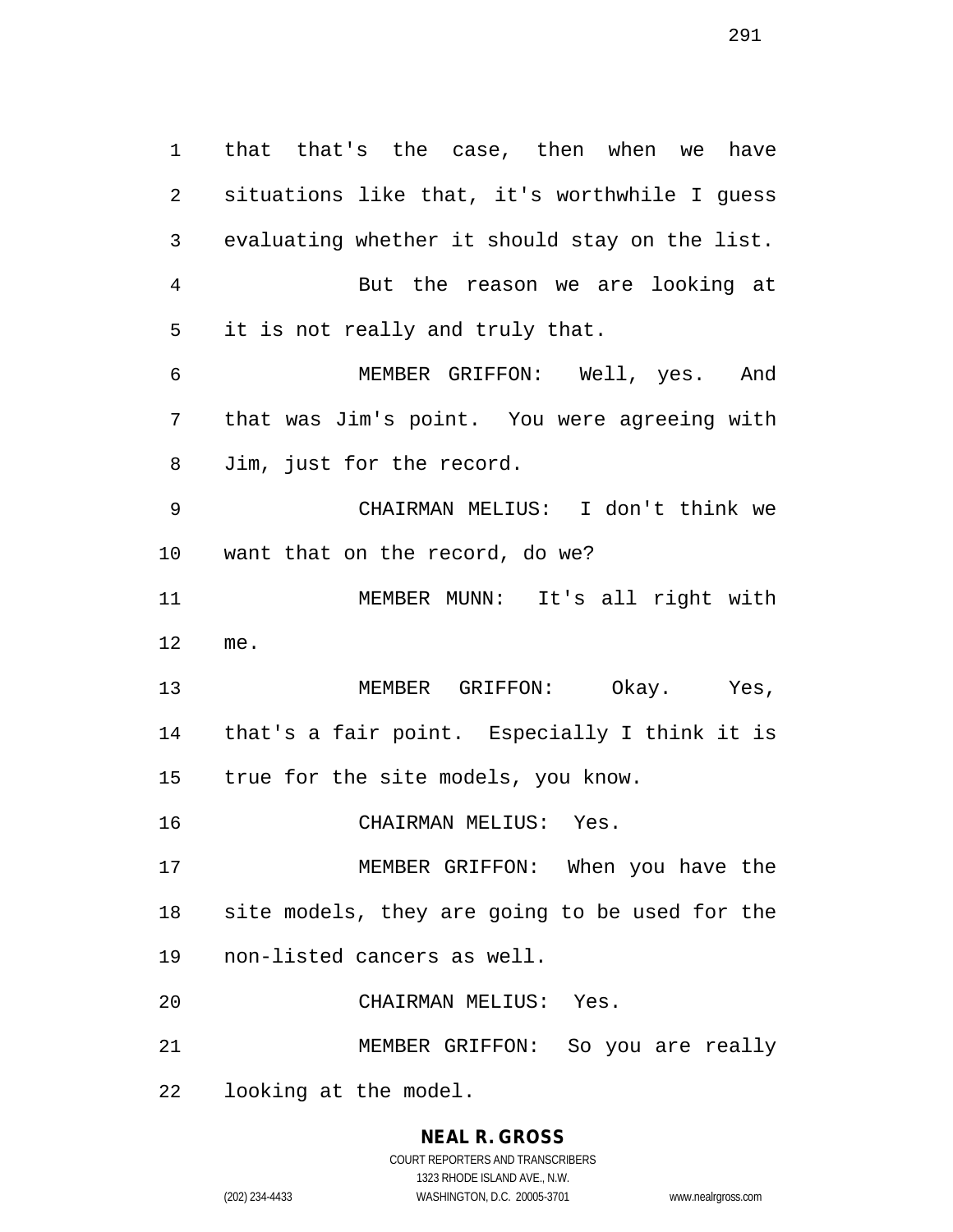CHAIRMAN MELIUS: Yes. MEMBER GRIFFON: You know. CHAIRMAN MELIUS: Yes. MEMBER GRIFFON: Okay. Well, if there is no other concerns on the cases, this is our motion. And I guess it's up to -- CHAIRMAN MELIUS: Yes, we have a motion from the -- MEMBER GRIFFON: Motion from the Subcommittee. CHAIRMAN MELIUS: We need a second and -- MEMBER PRESLEY: I second. CHAIRMAN MELIUS: So any further discussion? If not, all in favor say aye. (Chorus of ayes.) CHAIRMAN MELIUS: Opposed? Abstain? Okay. Good. All three pages this time. The next issue for our Board work time is the response to public comments and we have both the May meeting and the August

#### **NEAL R. GROSS**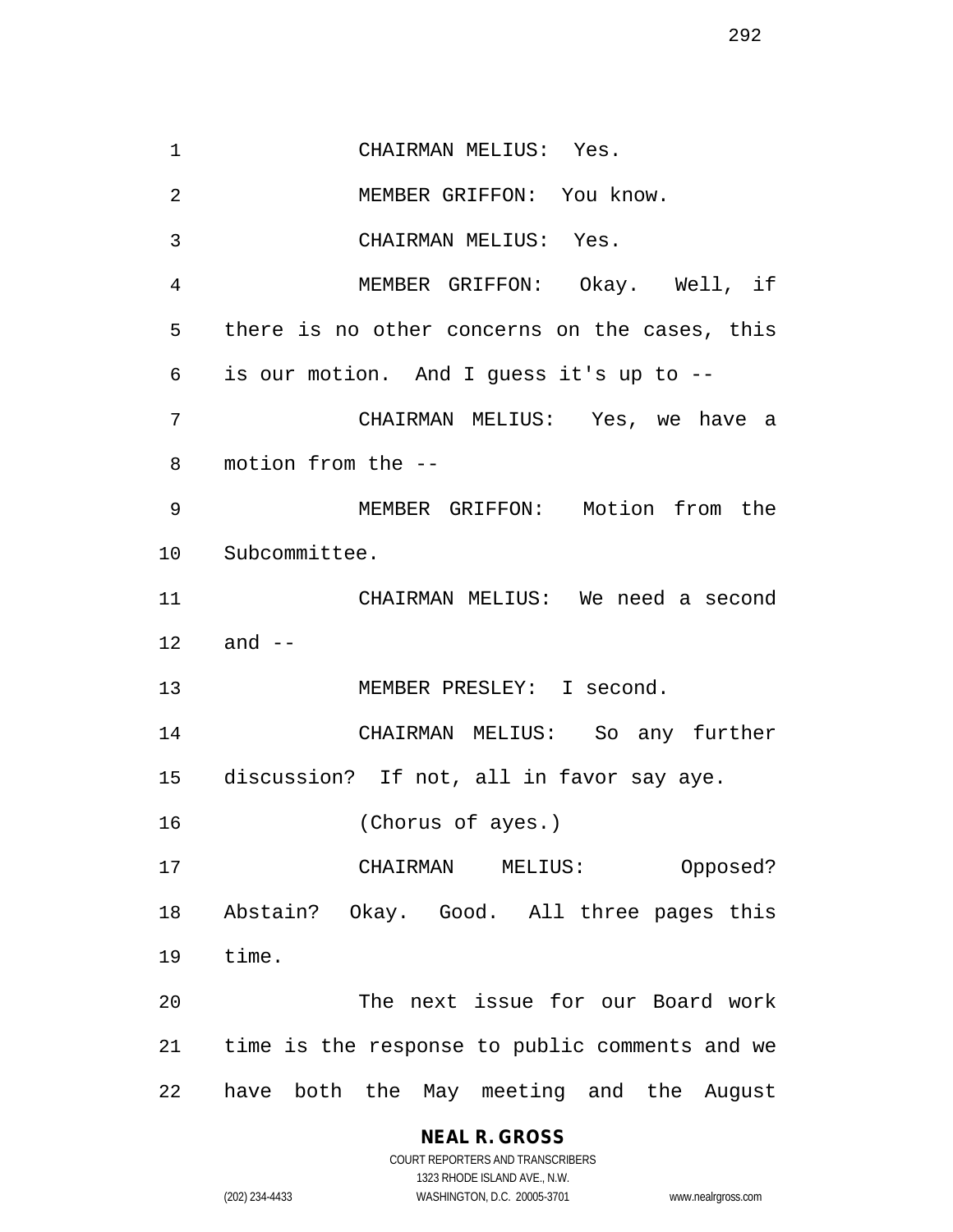meeting out there. And I think we have a -- I think we have all agreed on an approach to do this that becomes a relatively long document, but it captures the transcript where this occurred as well as, you know, flagging at the top with sort of the summary of what the response is and follow-up.

 So I'm hoping that is useful rather than having the Board Members have to go back and look up the full transcript each time in order to understand the comment.

 And so I guess what we are looking for at this time, does anybody have any other comments on the comments in the way these are summarized?

 I actually had one for the May meeting, which was that one of my concerns was that the -- on sites that -- where there was ongoing evaluation at the site, a person made a public comment period or maybe even the evaluation hadn't started.

For example, we were up in Niagara

COURT REPORTERS AND TRANSCRIBERS 1323 RHODE ISLAND AVE., N.W. (202) 234-4433 WASHINGTON, D.C. 20005-3701 www.nealrgross.com

**NEAL R. GROSS**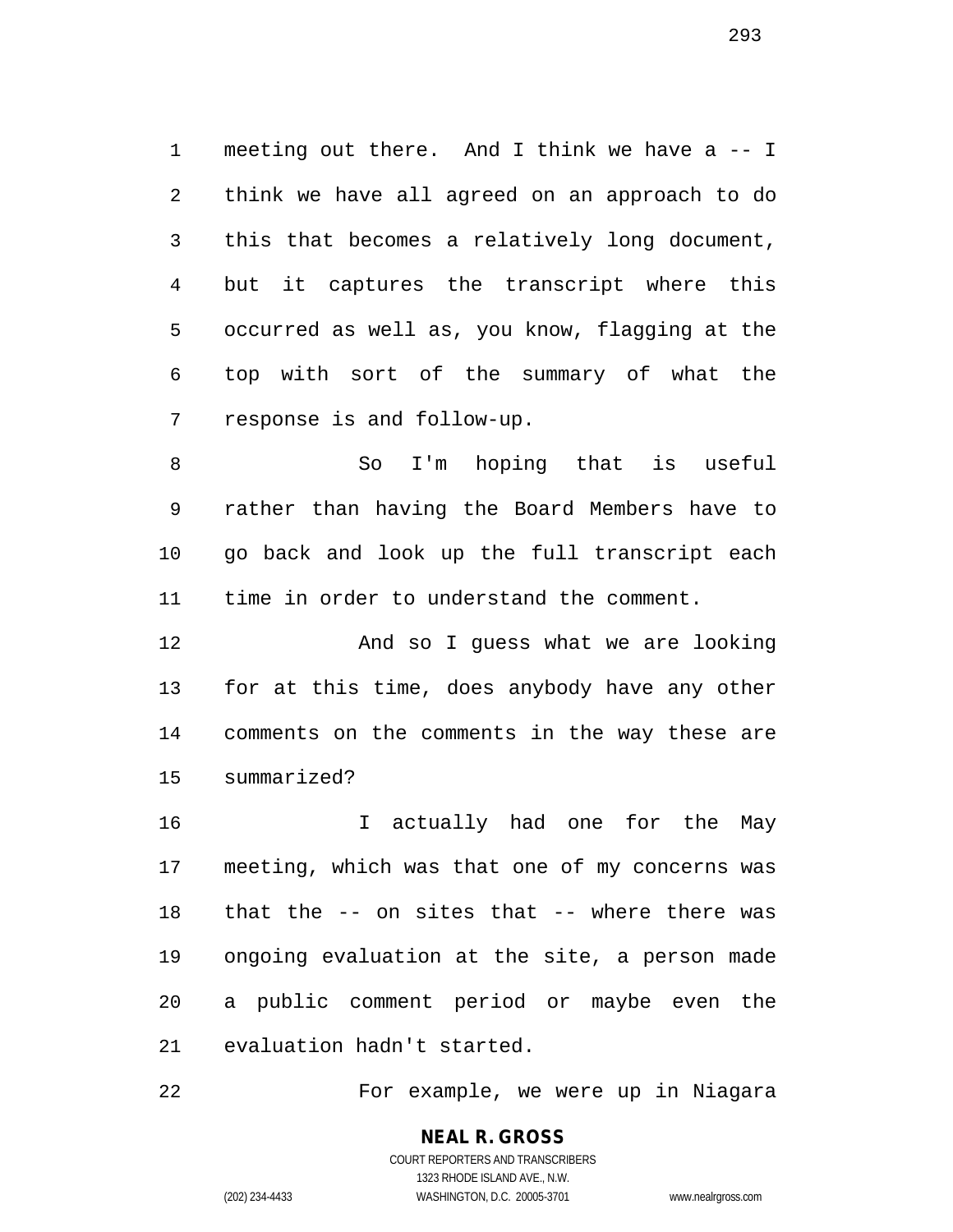Falls, Hooker Electrochemical had just come out and there were people making comments on Hooker Electrochemical. Those were captured and the immediate response to those from the NIOSH staff was captured, but the longer term follow-up was not clear in response.

 I mean, you don't know how the comment is going to be utilized, but I think we want to have some record that the comment did get into the process, so that when the Work Group and the NIOSH Team were evaluating that site, they would, you know, be able to have that record available as part of their discussions and evaluation.

 And I really thought that was sort of the purpose of what we were, one of the main purposes, trying to do here. It's not just the immediate response, which is important, but also that it really -- the Outreach Work Group, which Mike chairs, that part of what you are looking for also is in the longer term are these comments getting

#### **NEAL R. GROSS** COURT REPORTERS AND TRANSCRIBERS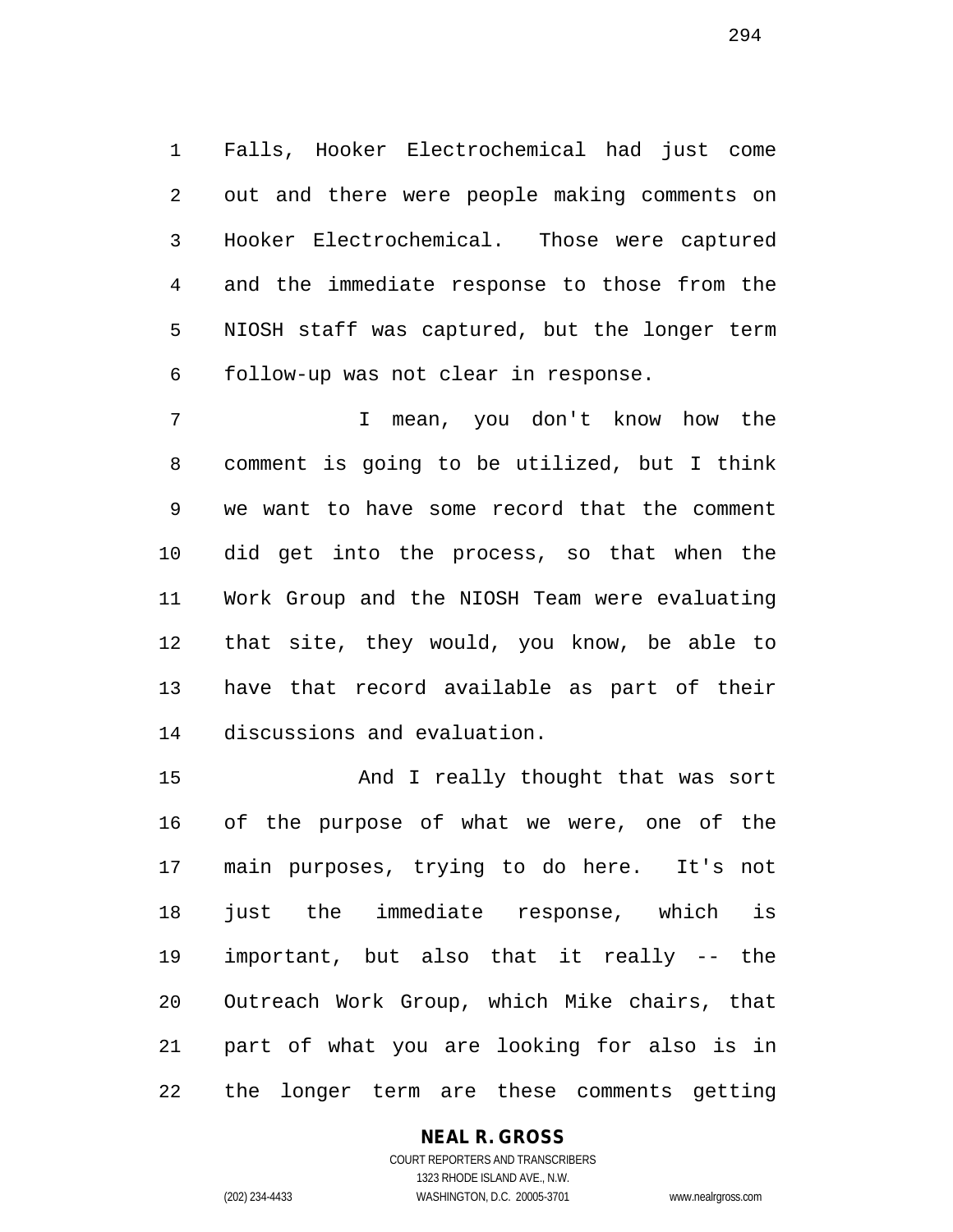directed to where people are being able to use them?

 Even though it may not be immediate, because we can't respond immediately to something that we just started or where it is ongoing like Linde. So I think we are looking for, at least what I was looking for, is what, you know, a description of the response would include and then, you know, referred for further -- you know, a part of the SC&A, NIOSH and Work Group evaluation of the site. And that we track it that way as a longer term thing.

 Is that making sense to people? Any other comments or questions about these? 16 MEMBER MUNN: They are appreciated. And it is good to be able to read through them.

 CHAIRMAN MELIUS: Yes. Yes, Brad? MEMBER CLAWSON: I was just wondering what the -

MR. KATZ: Brad, your mike is off.

**NEAL R. GROSS** COURT REPORTERS AND TRANSCRIBERS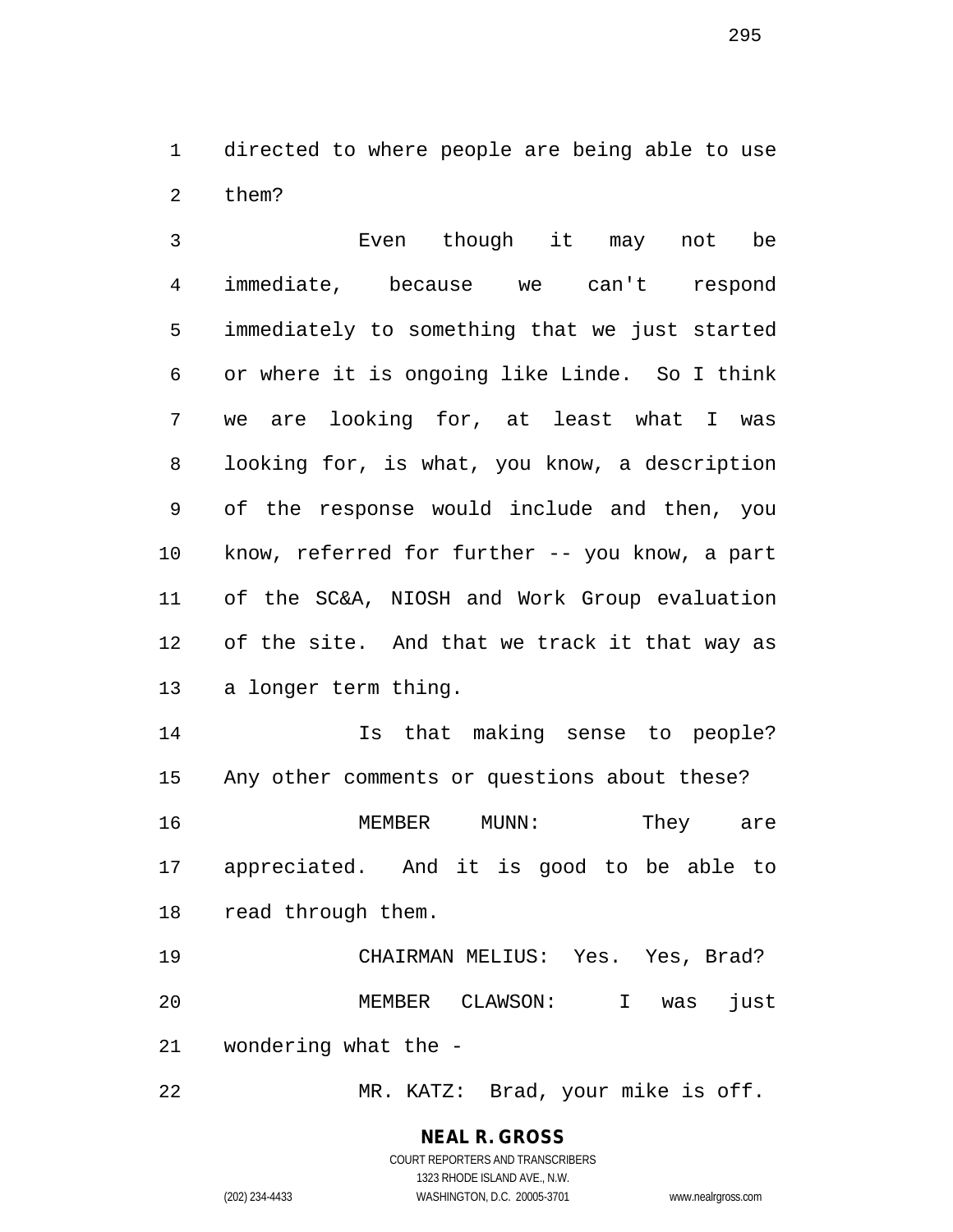MEMBER CLAWSON: I was wondering in the category here in Column E the 1 and 2 and 3, what does that pertain to? MEMBER GRIFFON: What document are you looking at? MEMBER CLAWSON: It's just the document or is this -- I'm looking at the comments that we received from -- MEMBER GRIFFON: What date? MEMBER CLAWSON: The very first one. CHAIRMAN MELIUS: Which meeting, the May or the August? 14 MEMBER CLAWSON: August. CHAIRMAN MELIUS: August, okay. MEMBER BEACH: I think those were the categories that we agreed on a couple meetings ago. CHAIRMAN MELIUS: Yes, those were the categories, I think, SC&A, I think, developed them. There originally were about 30 of them and I think we whittled them down.

## **NEAL R. GROSS**

COURT REPORTERS AND TRANSCRIBERS 1323 RHODE ISLAND AVE., N.W. (202) 234-4433 WASHINGTON, D.C. 20005-3701 www.nealrgross.com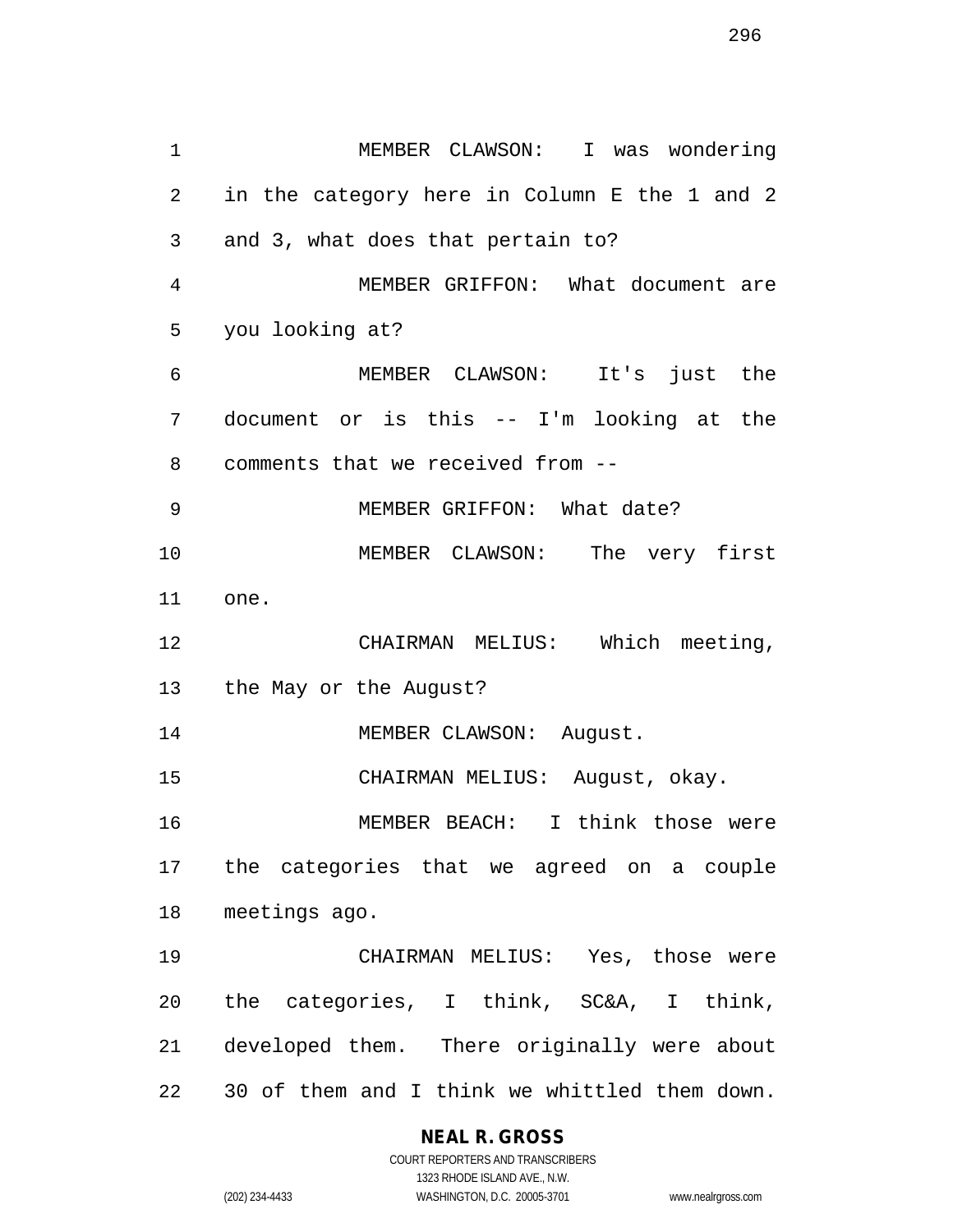And I think they may be useful going forward in classifying the follow-up.

 However, Mike, I have the same trouble you do. I'm not going to remember category numbers from meeting to meeting. MEMBER CLAWSON: Right.

 CHAIRMAN MELIUS: And I think that's why we have the description, the response and so forth.

 MR. KATZ: So the categories, I think, will only be useful at some point where you want to go back and look and see how we have been doing with public comments.

CHAIRMAN MELIUS: Yes.

 MR. KATZ: By sort of Class and different types.

CHAIRMAN MELIUS: Yes.

MR. KATZ: As opposed to sort of

in real-time as you are looking at --

CHAIRMAN MELIUS: Yes.

MR. KATZ: Were these comments

really appropriate for this particular

**NEAL R. GROSS** COURT REPORTERS AND TRANSCRIBERS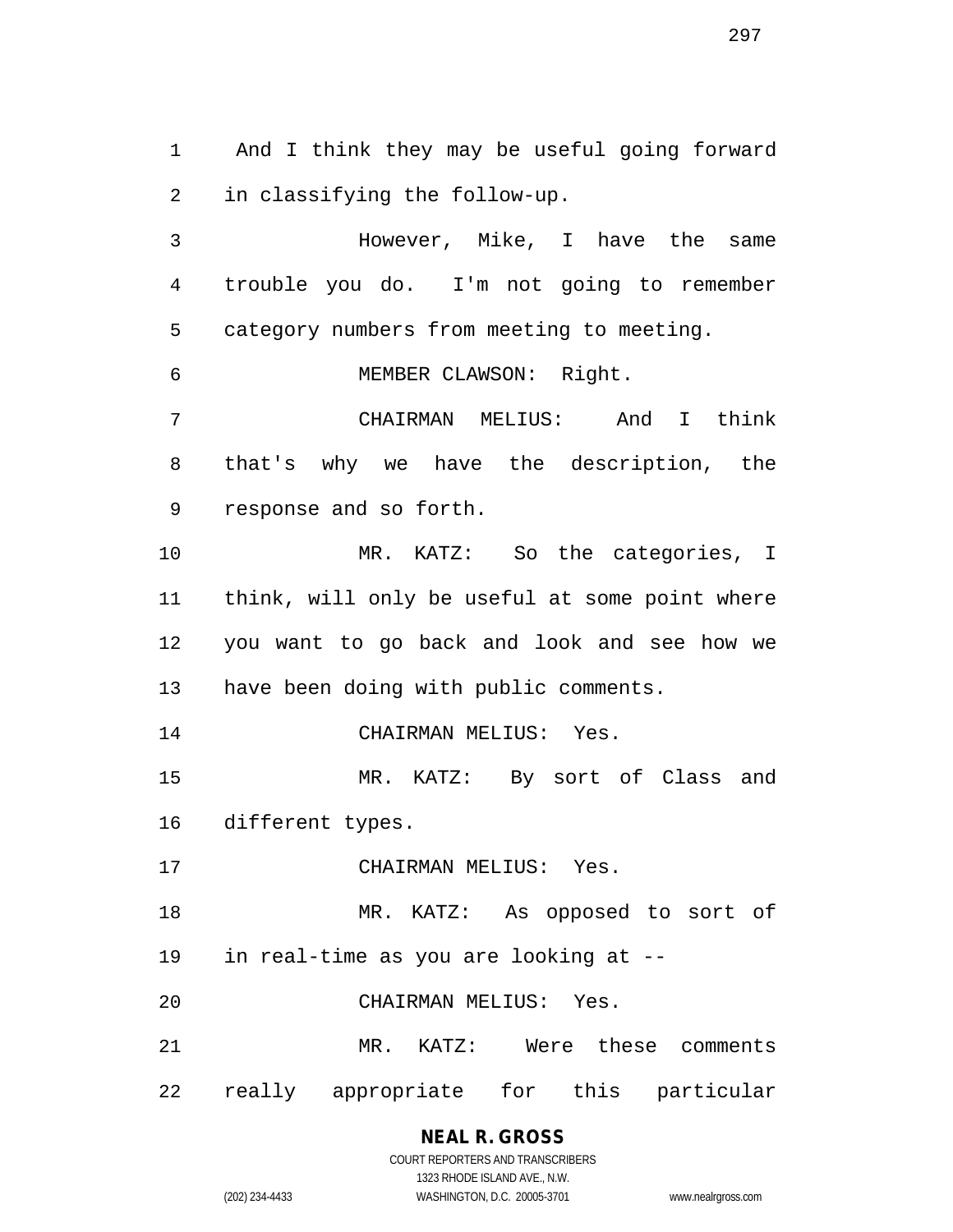situation?

 MEMBER GRIFFON: I was just going to say the categories are listed in the other sheet. You see that, right? Okay. The spreadsheet has it. CHAIRMAN MELIUS: There is two documents you got. One was a spreadsheet that had the brief listing and then there is the more extensive Word document that includes not only the individual comments or a heading, but then includes the part of the transcript where that is covered. MEMBER GRIFFON: I was just saying in the spreadsheet there is two worksheets, two tabs. CHAIRMAN MELIUS: Yes, yes. 17 MEMBER GRIFFON: Yes. 18 MR. KATZ: It's the second tab. CHAIRMAN MELIUS: Right. MEMBER GRIFFON: Yes. MR. KATZ: Jim, can I just

comment?

**NEAL R. GROSS** COURT REPORTERS AND TRANSCRIBERS 1323 RHODE ISLAND AVE., N.W. (202) 234-4433 WASHINGTON, D.C. 20005-3701 www.nealrgross.com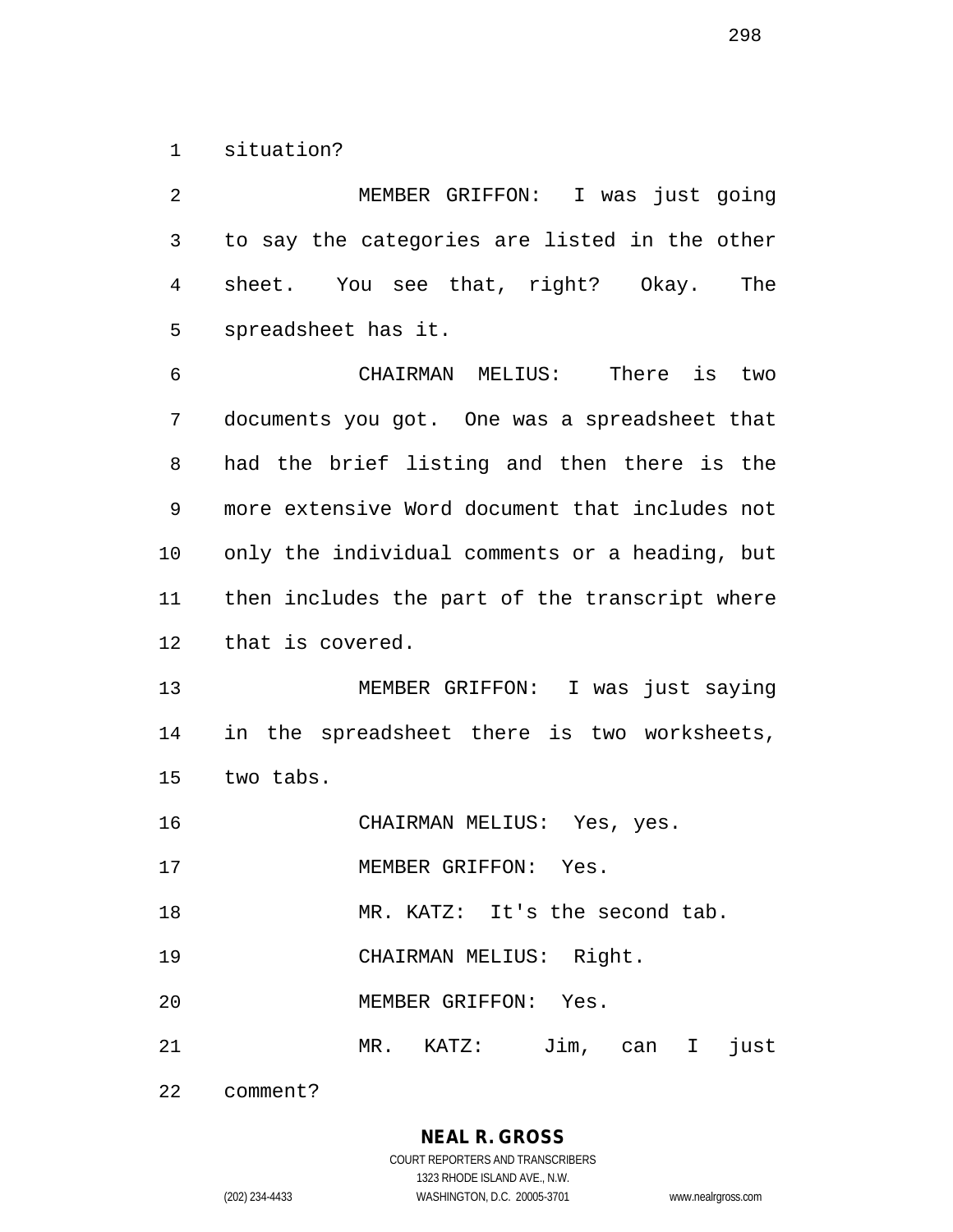#### CHAIRMAN MELIUS: Yes.

 MR. KATZ: On the other process that we just -- Jim's comment on the comments about following up, I'm just trying to think about how to really effectuate that consistently and well. And I think since we need -- we are concerned about DCAS picking up that comment and following it up when they do their petition evaluation and also with the Board or its Work Group following up, I mean, I think for DCAS then I guess we need to just get a response from them at the time they do these that they have -- it has been provided, you know, the comments have been provided to who the lead is for that SEC or whatever. And that would be sort of notification to us, at least, that that hasn't gotten lost. That that person who has the

lead for that site has that comment.

 But for our Work Group, I think we need then to be careful that we take, and we can take it from this same document, those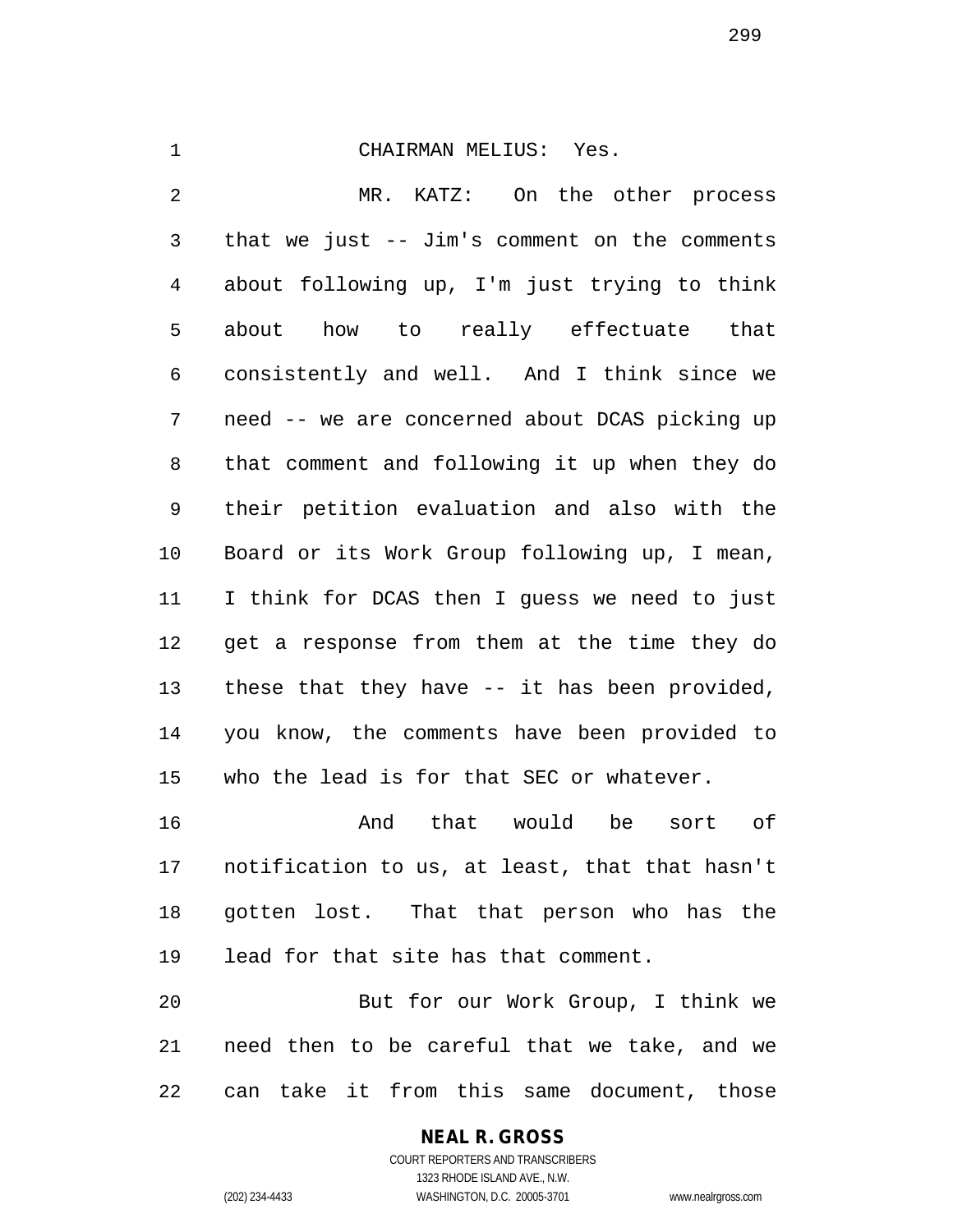comments and the Work Group Chair, I think, would just keep that on their, you know, Action List for items for the Work Group to consider.

 So that would be one of the inputs just like a document from DCAS or a document from SC&A. Does that sound reasonable? Otherwise, I'm not sure how we -- I think we just need an orderly way to ensure that the Board does its piece with it, too.

 CHAIRMAN MELIUS: Yes, no, I agree. And I think we would want to charge our contractor. There are times when we don't have a Work Group yet assigned. So at the time, particularly if it's a new site being presented, and so it's being presented at that, we are reacting to it. We don't even know we are going to have a Work Group yet or how we're going to handle it.

 And so there's not even a Work Group Chair that I can say, you know, Mike, you know, make note of this or you should talk

# **NEAL R. GROSS**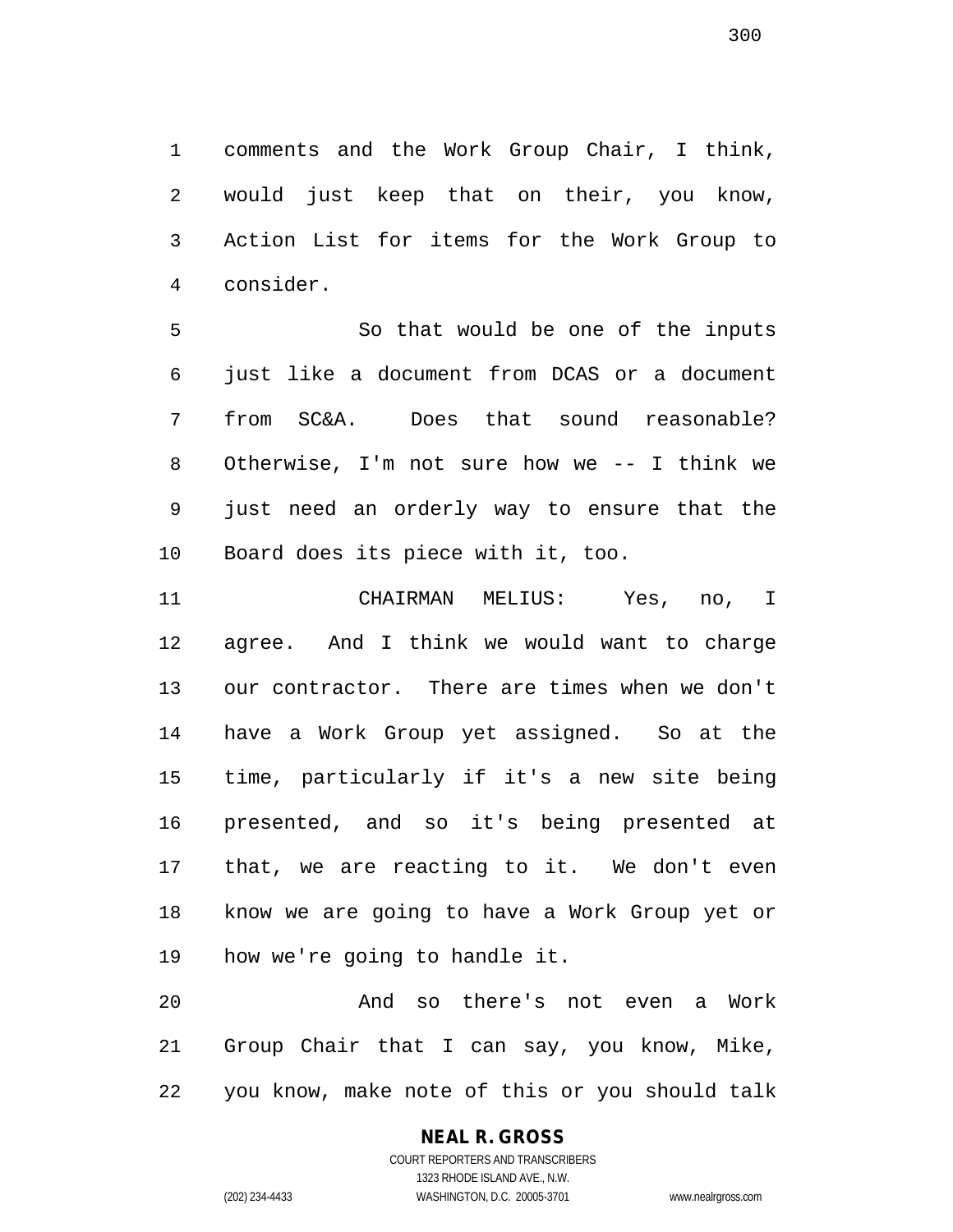to Mike, because he is -- you know, refer the commenter to him.

 So I think, yes, we need a method, but I think we would work through our contractor to do that and make sure that it gets into the Work Group process.

MEMBER CLAWSON: Jim?

8 CHAIRMAN MELIUS: Yes, Brad?

 MEMBER CLAWSON: I was also wondering, because one of the comments that we have heard from petitioners or people of the public is that they question these things when they put out the questions and they never hear back.

 Do we still have -- is there something in the process? Because we have taken down all of their information, do we have something in the avenue like to be able to respond to them, so these questions have been addressed to them? Not just to the Work Group or the Board, but also the individual that made the comment.

#### **NEAL R. GROSS** COURT REPORTERS AND TRANSCRIBERS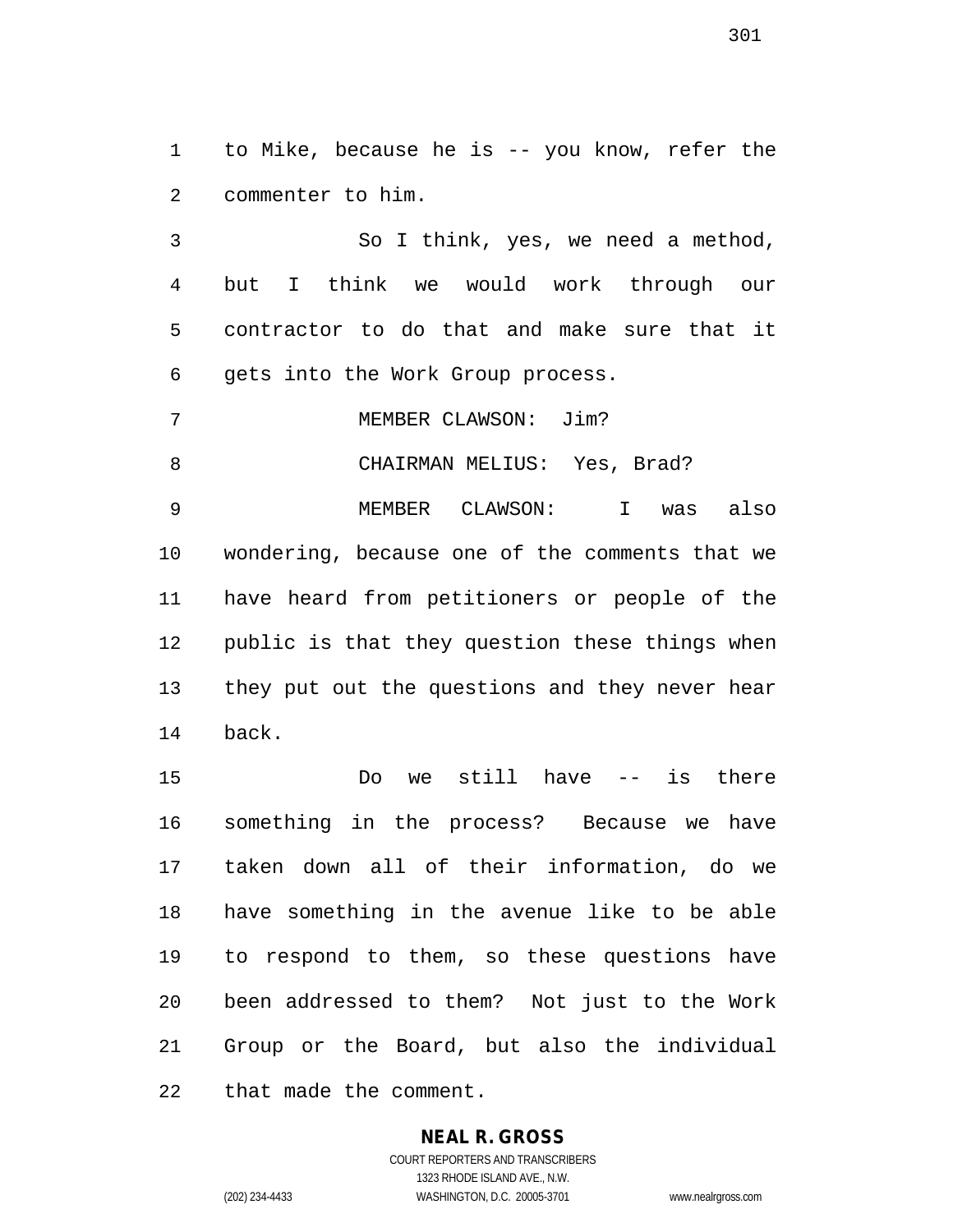CHAIRMAN MELIUS: Well, that was my second, actually, concern was just that. I'm not sure how to interpret, you know, that this was taken into account or, you know, what was communicated to the -- if you take the first one from the August meeting, so it says, you know, the -- we have some questions about dose reconstruction and what was happening at the Idaho site and so forth.

 And so, you know, Grady Calhoun 11 and others addressed. I'm not sure that they had addressed him directly or it says those comments were -- DR was revised to address the comment. Well, was there back communication to them in some way or follow-up? And I think that's also something that we need to document and make sure happens. Yes.

MEMBER CLAWSON: Yes.

 MEMBER MUNN: Well, I thought that was one of the advantages to the Word document that we had. That information, for example, in that first one, it indicates that Stu has

# **NEAL R. GROSS**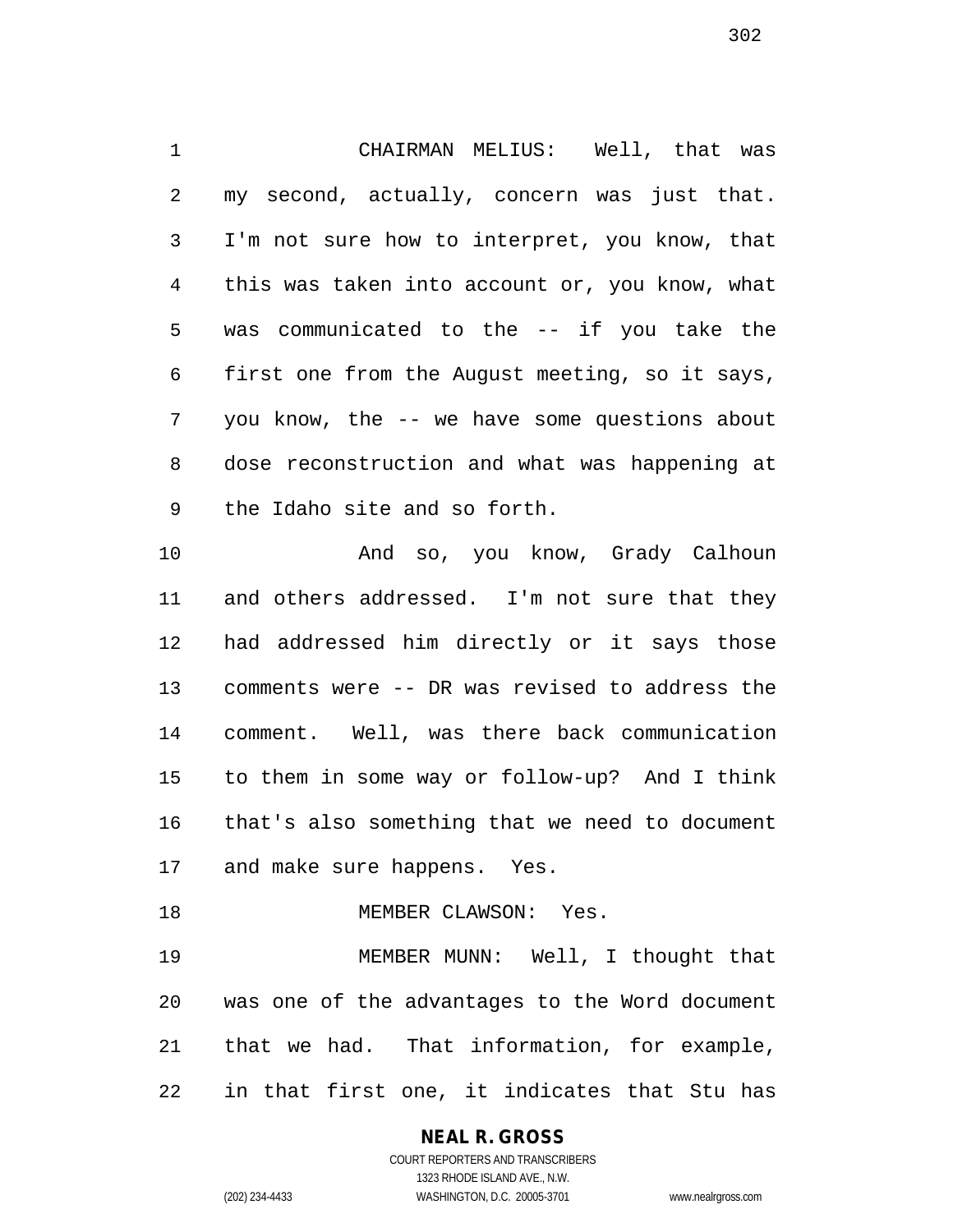an action to communicate with this gentleman.

 CHAIRMAN MELIUS: Yes. MEMBER MUNN: And I thought that was our original concept that the long-term written description and response would include an indication that the petitioner or whoever had made the comment had been contacted. CHAIRMAN MELIUS: Yes, yes. I think we are -- you know, I agree with you. And I think what we are doing is the description of the response we are curtailing the -- like the transcript is just the transcript from the meeting. So if there was an immediate response, an immediate answer, then it is covered in the transcript. But if it was a follow-up off the transcript, and I mean it's a question on dose -- an individual dose reconstruction that we don't normally do that

aside and talk to them.

But what we want to do is document

on transcript. You know, the person will go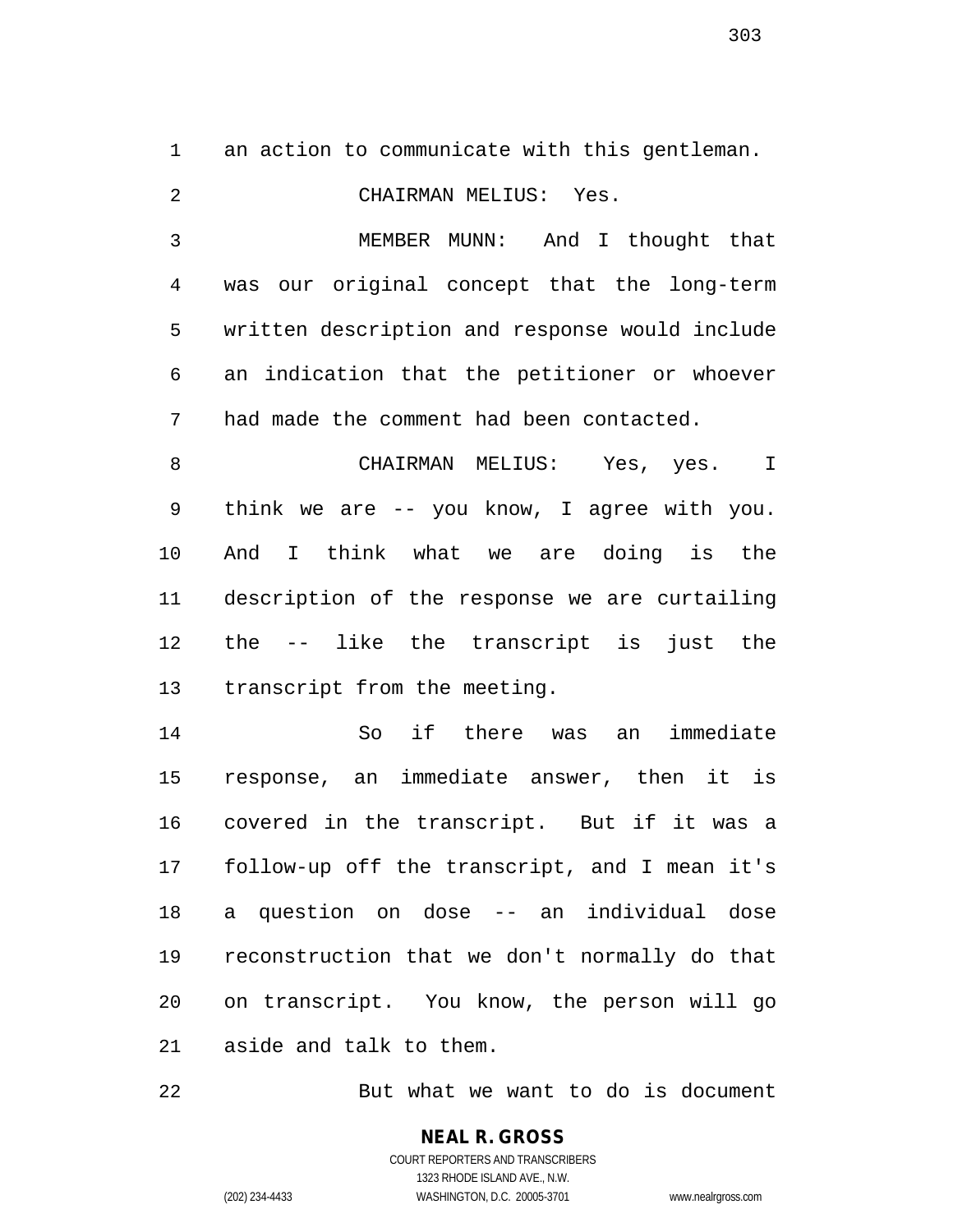that what was in the follow-up and I just -- what I was saying is I can't tell from the description or the response how that -- you know, was that response immediate? Was it a follow-up, you know, a sidebar conversation? Was it a call back a week later?

 MEMBER MUNN: And my point is regardless of how it is done, it needs to appear in a description of the response.

CHAIRMAN MELIUS: Yes, exactly.

 MEMBER GRIFFON: I guess I am a bit confused. At first, I thought the Word document was just the excerpts from the spreadsheet cut and pasted and transcripts in between. But it's not quite -- I mean, when I look at the second one --

 MEMBER MUNN: It's more extensive. MEMBER GRIFFON: Well, the first one is exactly the same for that first commenter.

21 MEMBER MUNN: Yes.

MEMBER GRIFFON: I won't say the

**NEAL R. GROSS** COURT REPORTERS AND TRANSCRIBERS 1323 RHODE ISLAND AVE., N.W.

(202) 234-4433 WASHINGTON, D.C. 20005-3701 www.nealrgross.com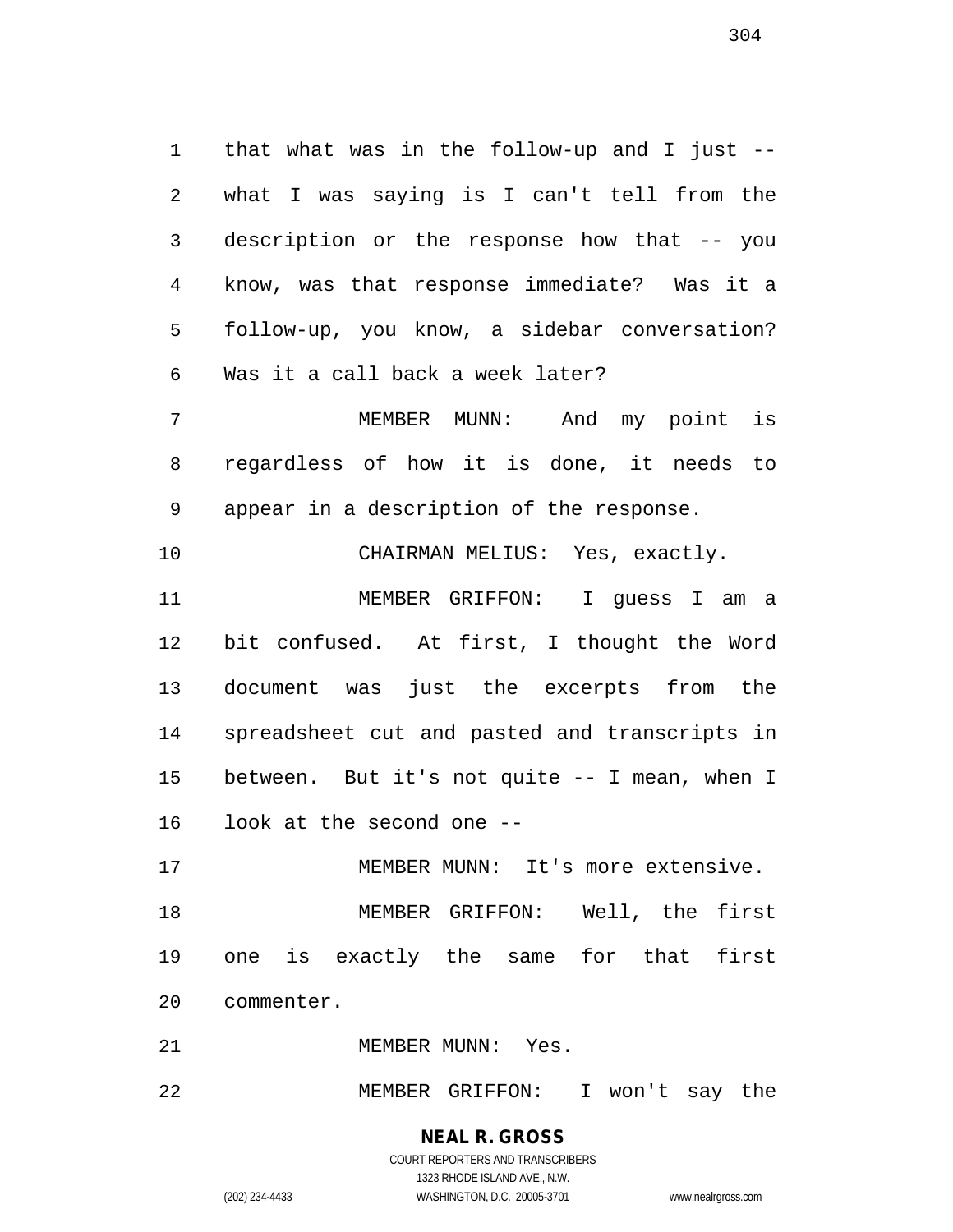name. But the second commenter on the 8/10/2010 meeting, there is then a description of the response in the Word document, but there is not in the spreadsheet. That's odd to me.

 MR. KATZ: Mark, that is just an artifact of -- they didn't have a chance to do it with -- they just filled it in directly with the Word document. They didn't get a chance to get to it when they did that Excel sheet. That's why. Normally, they would. It would be in the Excel sheet and in the Word document.

 MEMBER GRIFFON: That goes to my next question which is do we have a running spreadsheet of these things that we could actually possibly sort it? You know, like for me I could go back three meetings and say I've got a Savannah River Work Group meeting coming up, let me sort by Savannah River and see what is out there and make sure I address them.

MR. KATZ: These are separate

## **NEAL R. GROSS** COURT REPORTERS AND TRANSCRIBERS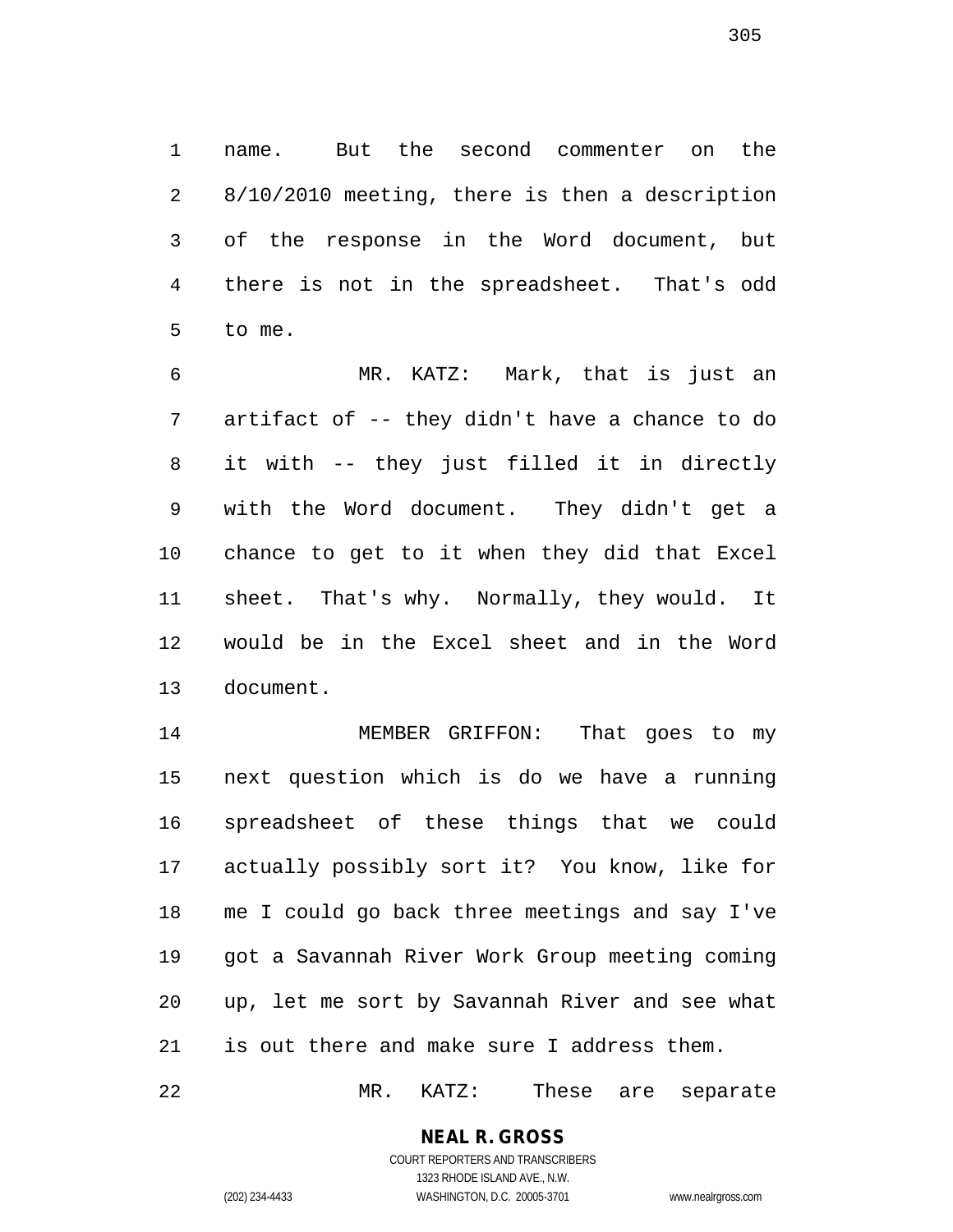Excel files.

 MEMBER GRIFFON: Yes, we can still, I guess -- we just have to get them all together. CHAIRMAN MELIUS: So we need a process to pull that together, I think, is what we're saying. MEMBER MUNN: Yes, they all need to be together -- MEMBER GRIFFON: Yes. MEMBER MUNN: In one spot somewhere. 13 MEMBER GRIFFON: Yes. MEMBER MUNN: If for no other reason than one of our original intents was to see whether there were repeated concerns about the same thing, even at different sites. 18 CHAIRMAN MELIUS: Yes. MEMBER GRIFFON: Yes. It seems like it is early enough in the process, so that will be a pretty easy thing to do, right? MR. KATZ: Yes, well, it's easy to

**NEAL R. GROSS**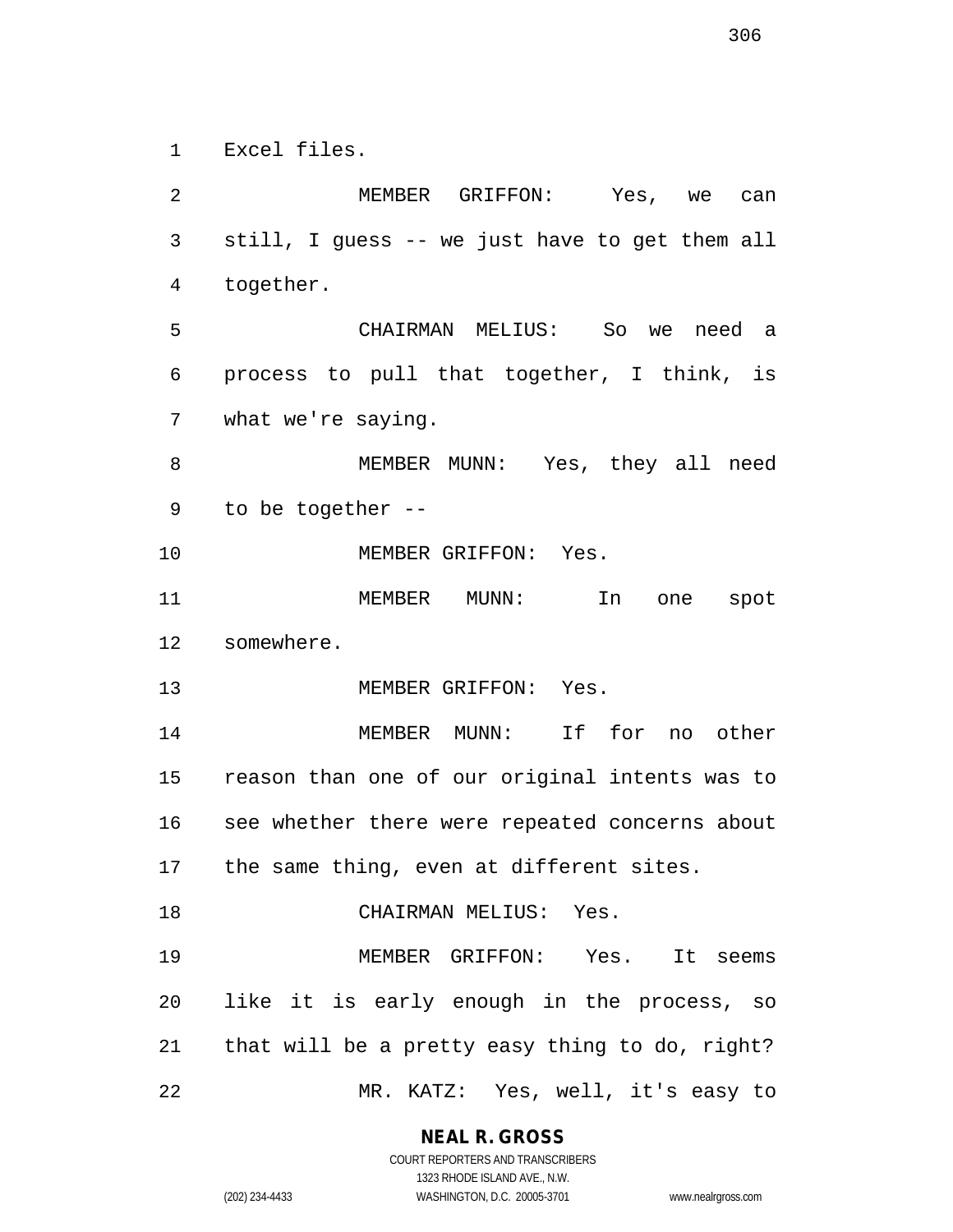compile spreadsheets. So at any point, we can take the three or four meetings and throw them all in one Excel sheet, so that you can work on them. MEMBER GRIFFON: Yes. MR. KATZ: Right. CHAIRMAN MELIUS: Any other comments? MEMBER ZIEMER: I have a question. CHAIRMAN MELIUS: Yes. MEMBER ZIEMER: My question is, is there a mechanism at the present time for any of this to be, itself, to be made public or do we have redaction problems on all of these? MR. KATZ: Well, I mean, the public has the transcripts, so we don't -- MEMBER ZIEMER: No, I'm talking about  $-$  MR. KATZ: Right. MEMBER ZIEMER: The documents that we have before us which are -- MR. KATZ: Right. So --

> **NEAL R. GROSS** COURT REPORTERS AND TRANSCRIBERS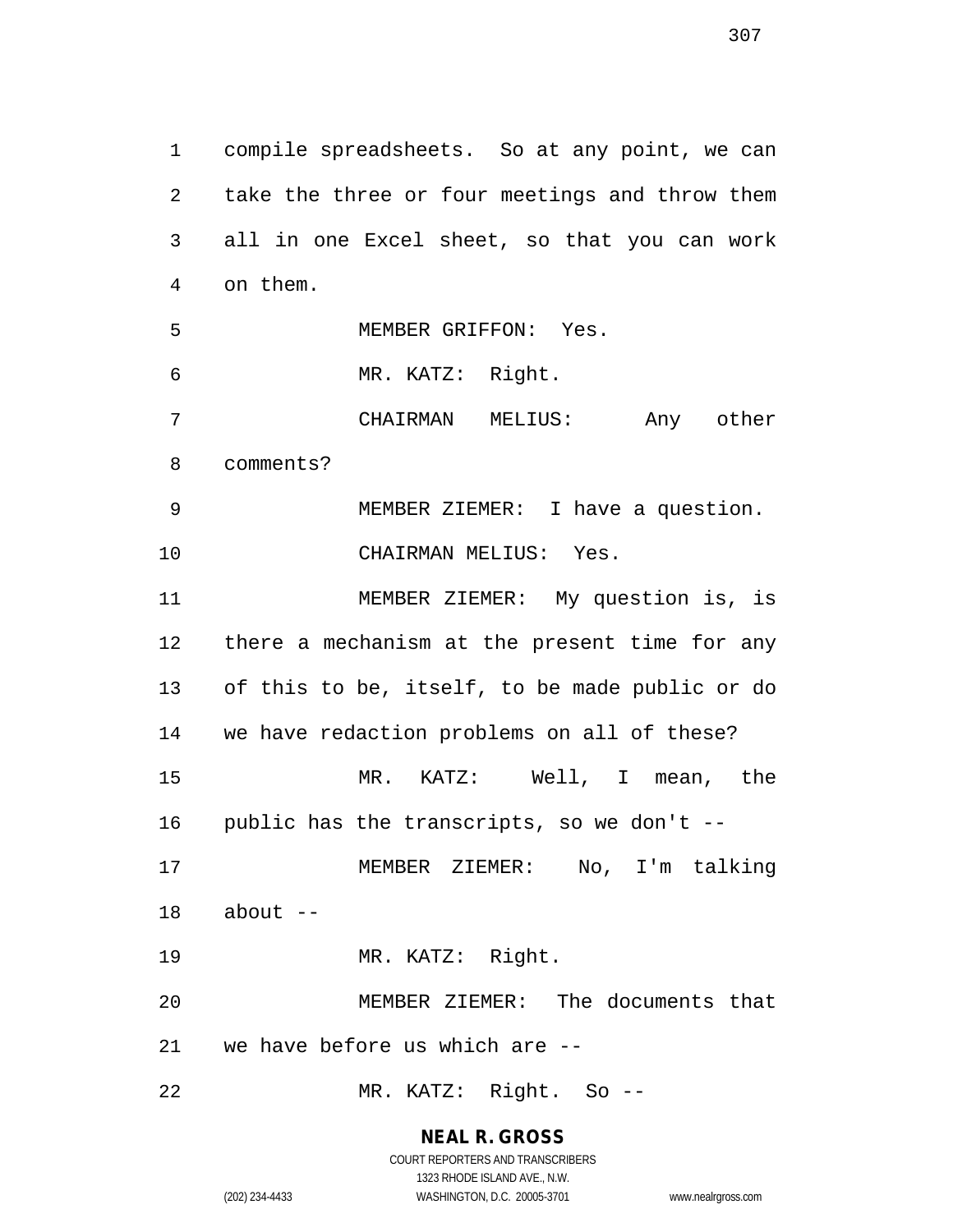MEMBER ZIEMER: They are basically tracking documents.

MR. KATZ: Yes.

 MEMBER ZIEMER: Which contain both the transcripts plus summaries of what was done. But it seems to me not every commenter is necessarily due a personal response. Some are, depending on the nature of the comment and the question, but on the other hand, it would be, it seems to me, a value for the general public to be able to assess -- access this information to learn how their comments have been handled.

 So I'm sort of asking is there -- is this going to be available in some form that will be available to the public, so that they can not only be assured that comments are being taken seriously and being tracked, but are being dealt with?

 MR. KATZ: Right. So I'm understanding now. Certainly, we can -- I mean, the materials at least for the August,

# **NEAL R. GROSS**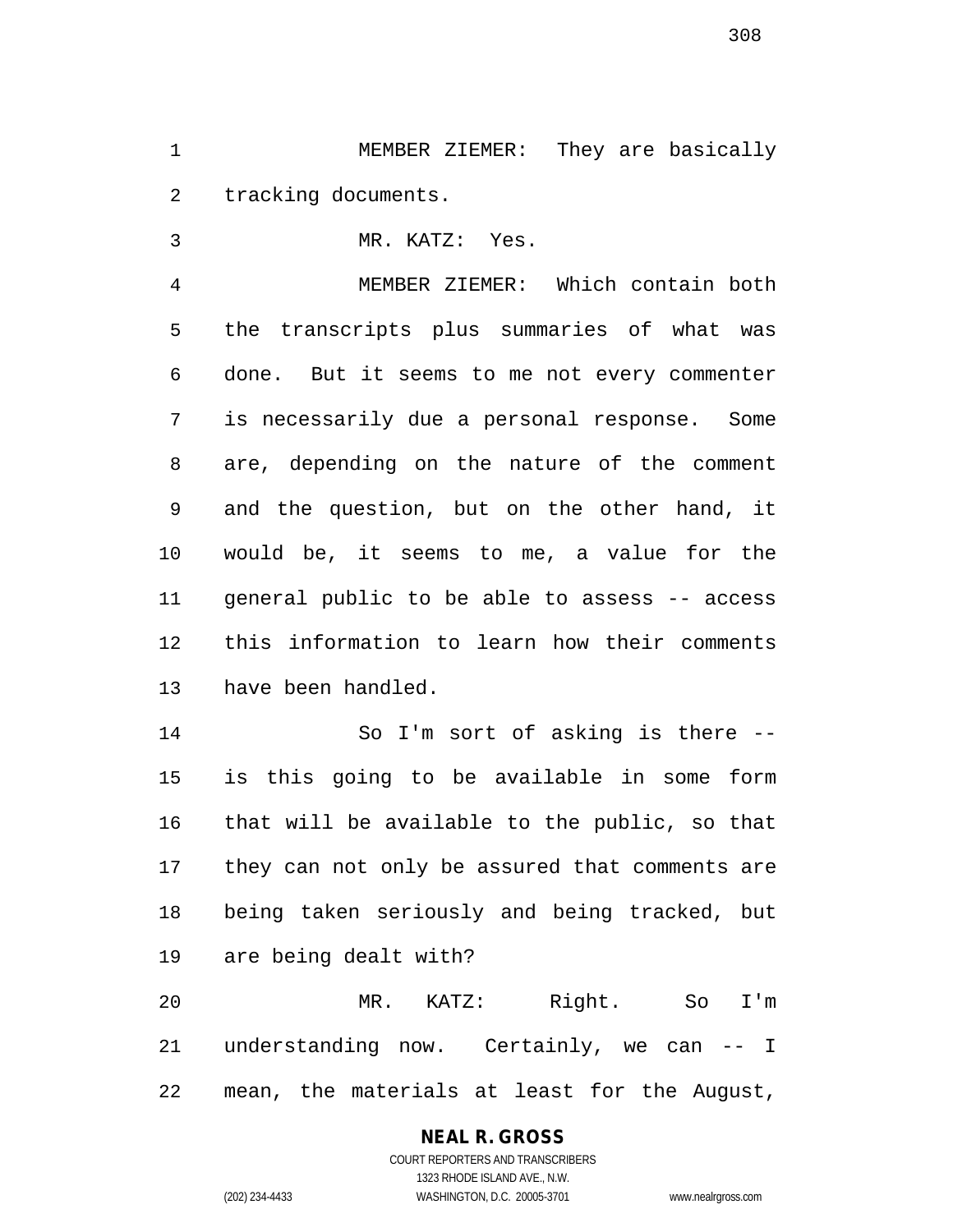that's all Privacy Act cleared, the transcript material. I think May, the transcript material itself wasn't -- we gave it to DCAS to review before we even went through Privacy Act redaction for that transcript.

 But anyway, the concept is a good one, I think. And we can do that. Then we would have to run these little spreadsheets through Privacy Act review too. And then we could -- and then they could all be put up conceivably, for example, on the website where people could go and look.

 MEMBER ZIEMER: Right. And that was sort of the follow-up. We might want to think about having a particular sub-location on the website which is focused specifically on public comment issues that are apart from sites or whatever.

19 MR. KATZ: I agree.

 MEMBER ZIEMER: I don't think we have to make a decision on that.

MR. KATZ: Right. I mean, I'll be

# **NEAL R. GROSS**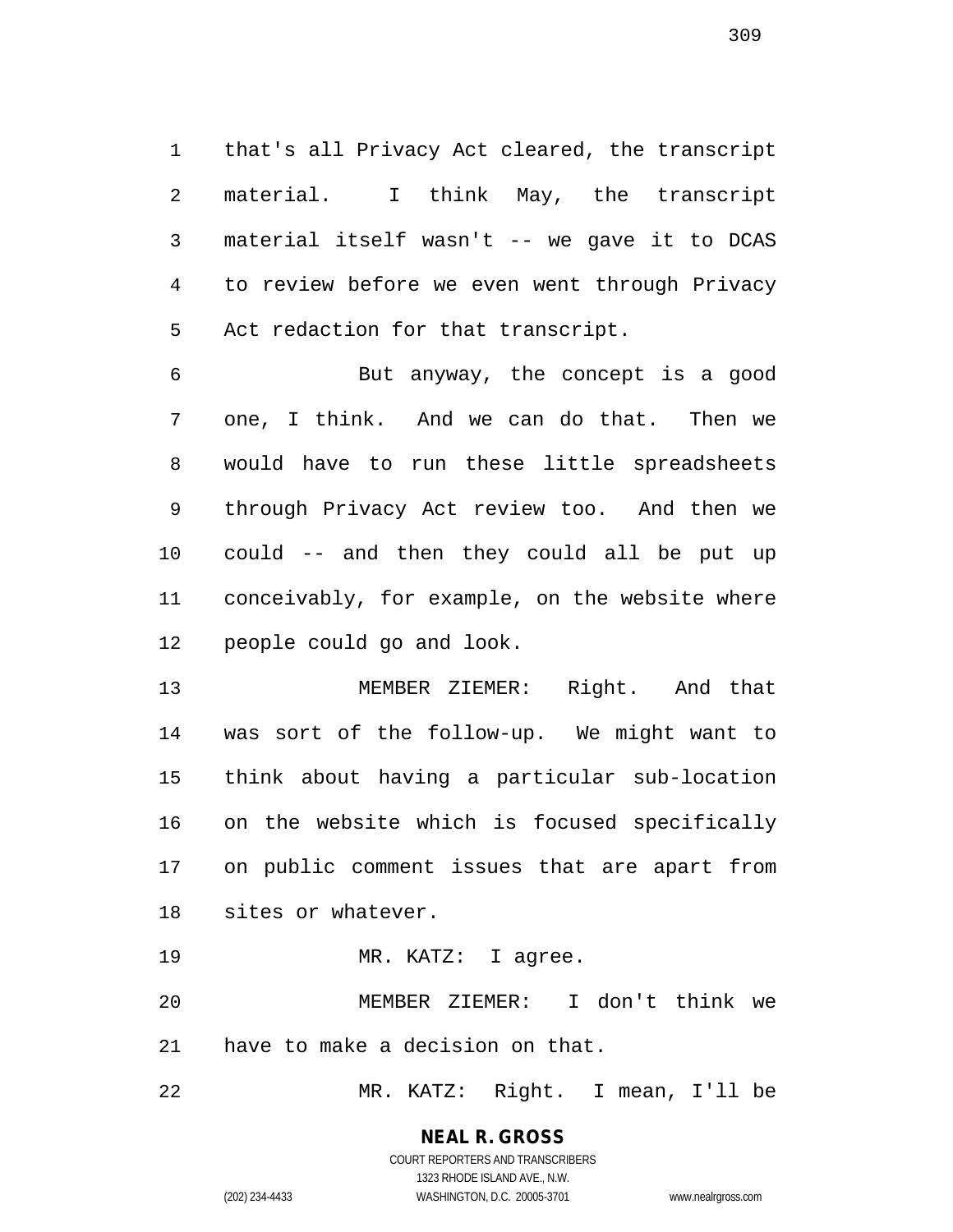happy to discuss this with --

 MEMBER ZIEMER: Think about how we should do this.

 MR. KATZ: The folks at DCAS who run the website and see how we can handle that in a way that makes it easy for people in the public to get to this and take a look and see how things are going with their comments.

CHAIRMAN MELIUS: David?

 MEMBER RICHARDSON: I was just wondering, it would be useful for me to talk through, once more, the process that has happened here and who is actually doing what along the way. So a member of the public makes a comment to the Board, that is transcribed. And those are then -- there is a sub -- there is a contractor, is it SC&A, who is going through the transcript? Who is going through the transcript and selecting out - MR. KATZ: So then DCAS goes through the transcript, selects out all the comments and then indicates responses for

**NEAL R. GROSS**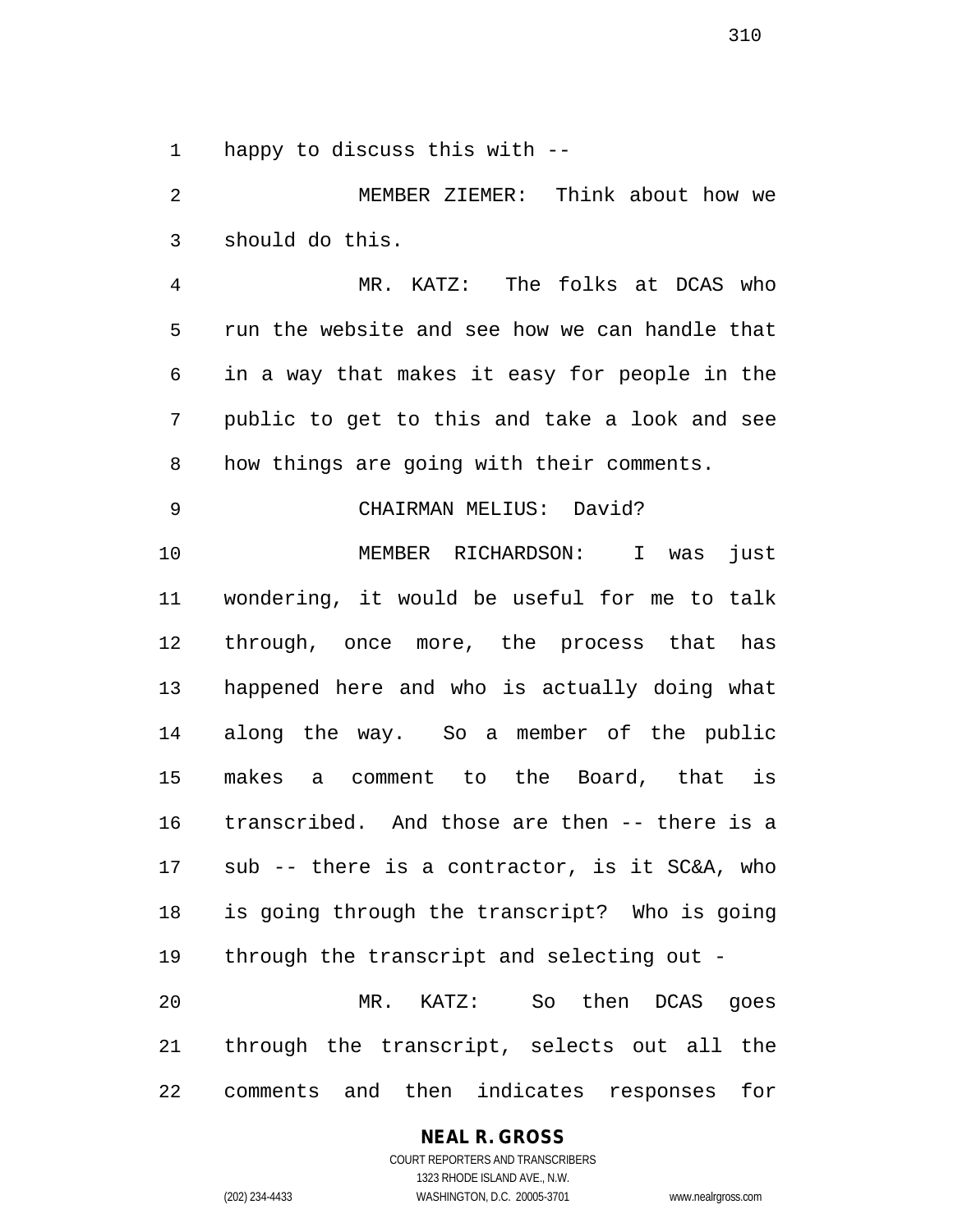those that were either responded in real-time during the Board meeting or responses that it may have made subsequently, because it had, for example, they had spoken to the claimant afterwards or what have you.

 So that's what you receive then. At that point, you receive that spreadsheet that shows what the Board responded to and what DCAS has since responded to in some fashion.

 MEMBER RICHARDSON: Okay. And so that's issued relatively promptly. And one of the questions was do you go through these spreadsheets and iterations and continue to fill out responses as you move forward in the future? Was that one of the questions?

 CHAIRMAN MELIUS: That is one of the -- one of the questions is how do we make sure it is referred for longer. In some cases, the follow-up is going to be longer term. Hooker Electrochemical people made comments who were just forming a Work Group, I

## **NEAL R. GROSS**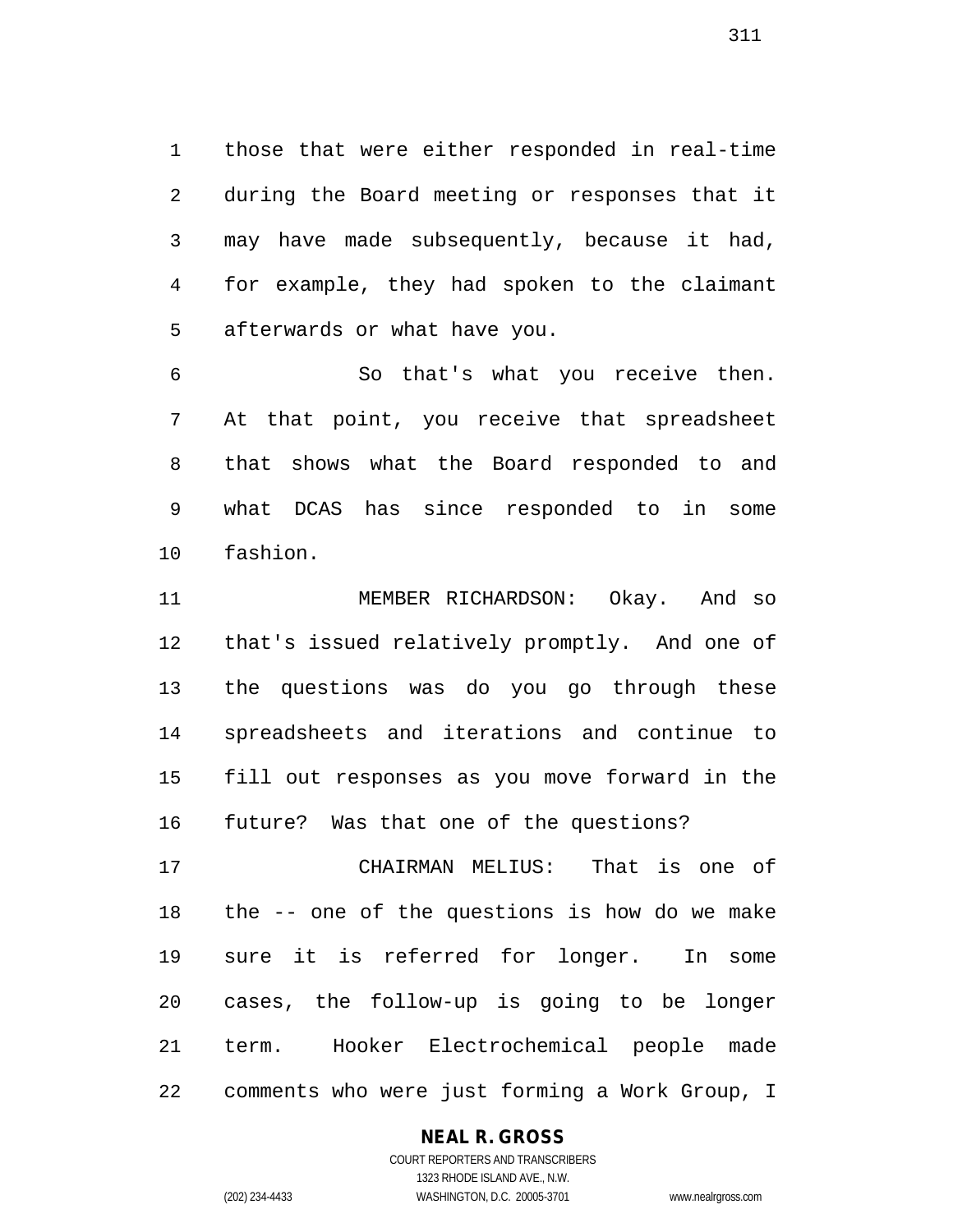believe, to review that and it just referred to a Work Group.

 There was a NIOSH report on it. So people were saying, you know, or offering comments about their work day. So there was really no immediate response other than we will refer it to the Work Group and, you know, NIOSH and everyone to follow-up.

 So we need to document that also. MEMBER RICHARDSON: And right now, NIOSH is the responsible party who is holding and maintaining these spreadsheets, plural.

CHAIRMAN MELIUS: Correct.

 MEMBER RICHARDSON: And so maybe as an idea of process, if a Work Group that is working on a site wants to get a compilation of the public comments on that site, if they would make their request to NIOSH and then that would be something further tracked that those comments were -- I would see that as also being responsive.

Those comments have been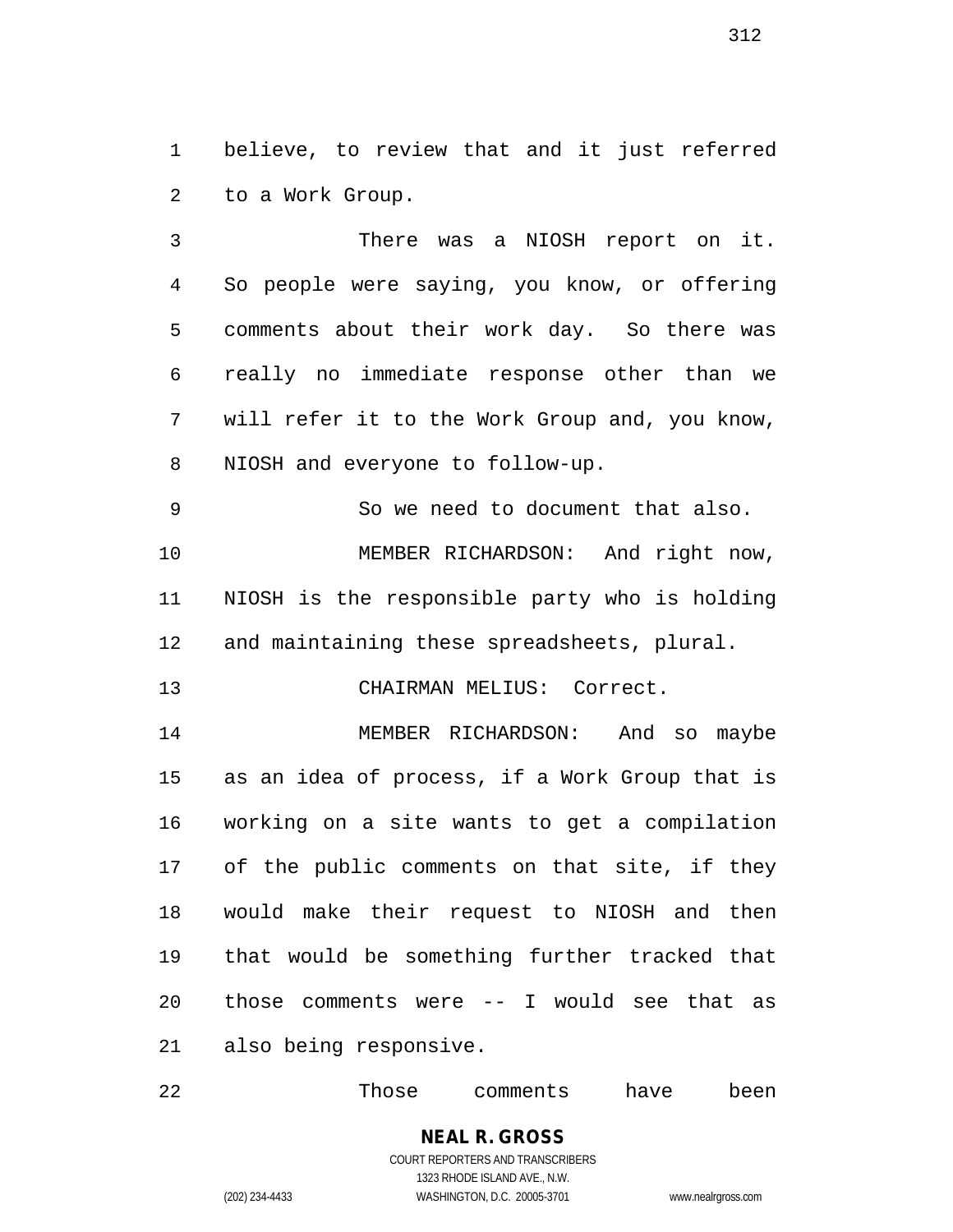abstracted and transmitted to a Working Group and are going to be further considered. I don't know if we want to -- CHAIRMAN MELIUS: I think that -- MEMBER RICHARDSON: We kind of want to show them what we are doing with the information. CHAIRMAN MELIUS: Yes. And I think -- MEMBER RICHARDSON: And transmitting it back and making it public and transparent, I think that would all be -- CHAIRMAN MELIUS: Yes. But I think we would also -- I mean, just procedurally, sort of ask our contractor as part of the Work Group meeting, update us on the public, you know, comments. That might be one document that Work Group Members would -- which would simply be a compilation of what is on the spreadsheets and what has come in. 21 and then in those cases, the transcripts would be important, too, because

#### **NEAL R. GROSS**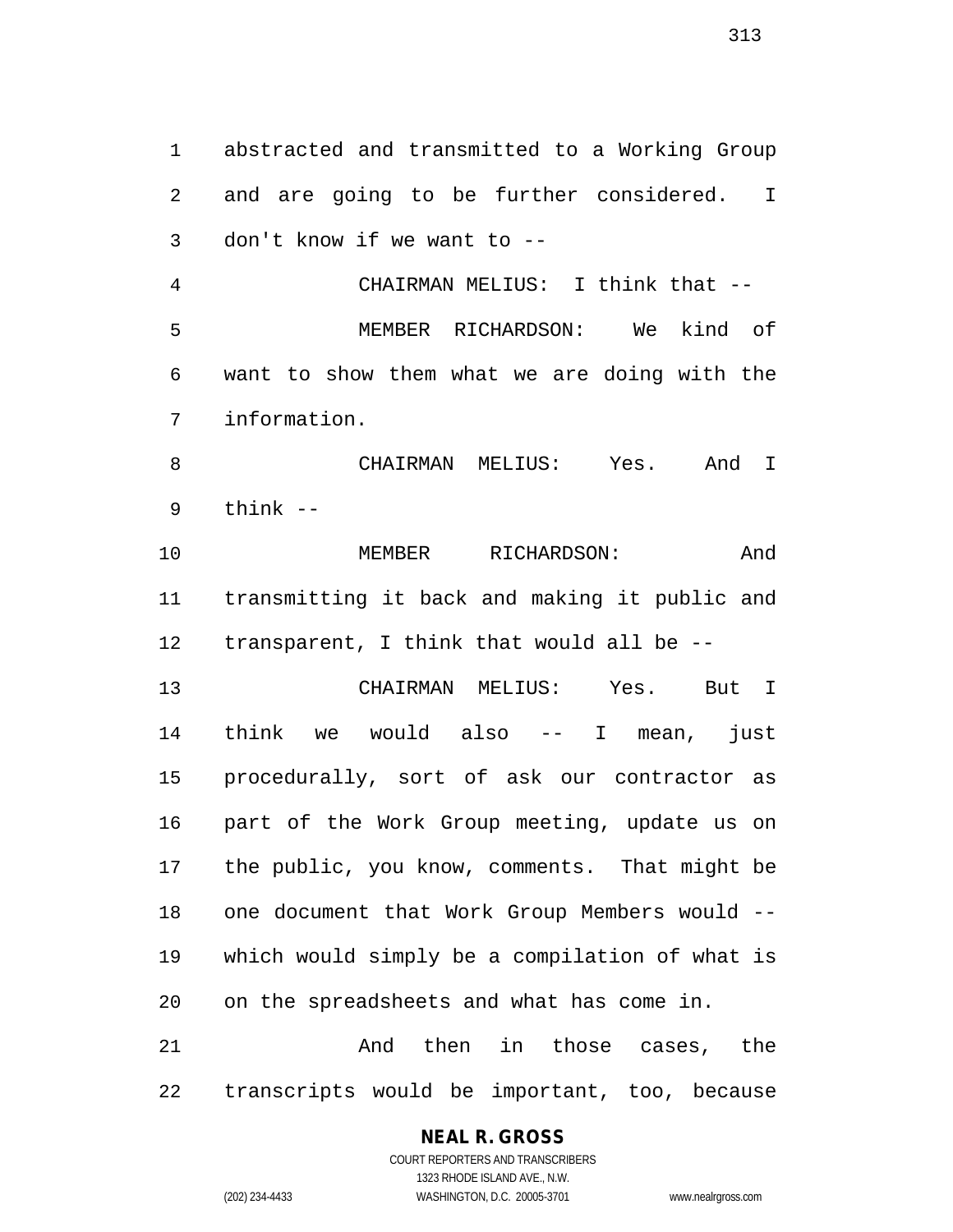you want to capture all of the comments, not just the response.

 MR. KATZ: So I'm just becoming a little concerned. I think you raised a good issue though, which you didn't maybe exactly address there, but you raised it from what you said. Where we have longer term follow-up, either by a Work Group or by NIOSH, you know, six months, nine months later, I mean, they are not going to continue updating the spreadsheets on their own, NIOSH, I don't think.

 With each time that they do something, I mean, they would have to go back and find well, where did that comment come in and they will find, oh, okay. Do you understand what I'm saying?

 It could get awfully complicated quickly and end up being a lot of work if somehow they are having to track these beyond. I mean, right now, it's taking them a little bit of doing just to even get this initial

## **NEAL R. GROSS**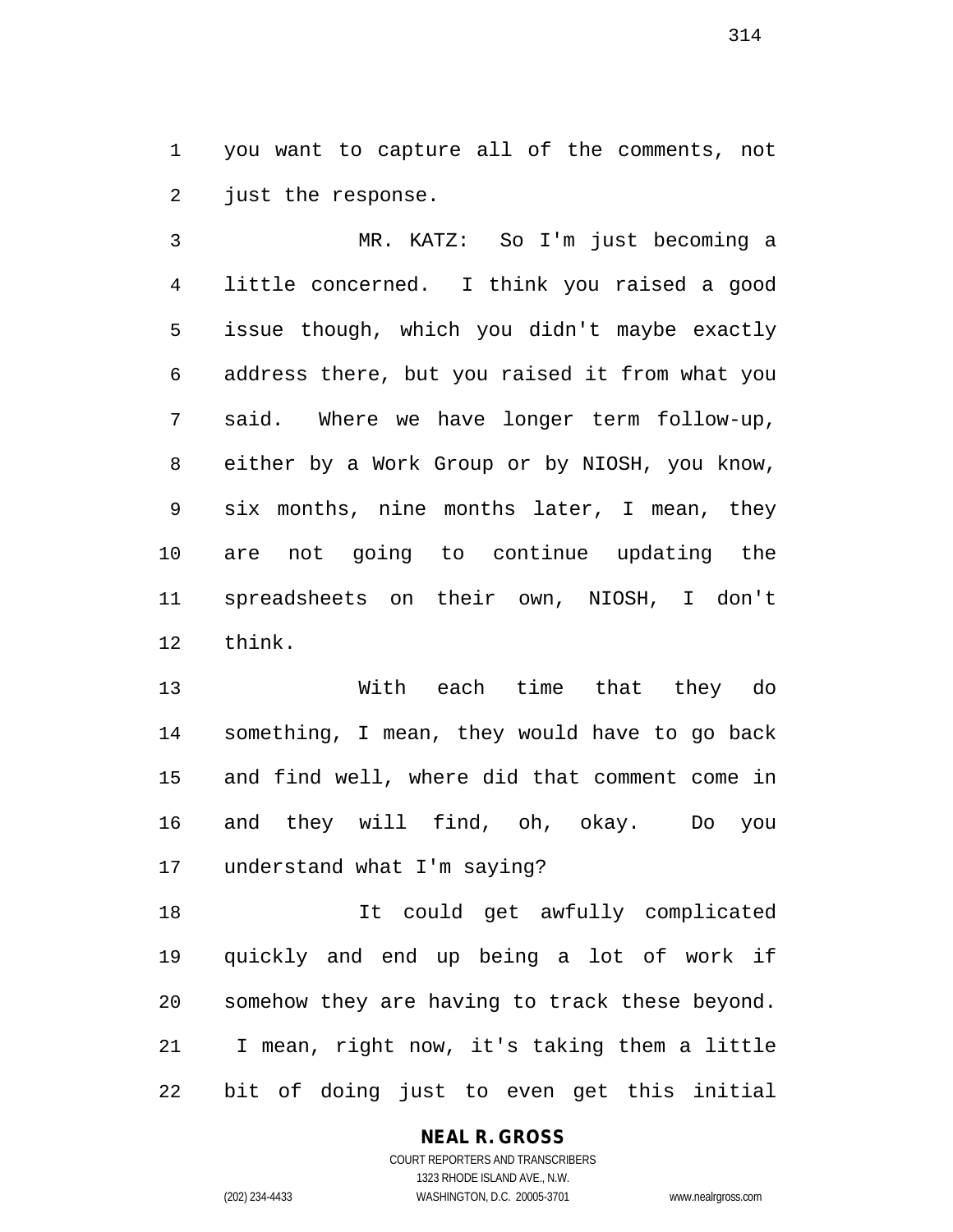presentation to the Board and having it then as a long-time item with some of these.

 Especially, Jim, as you say, I mean, there might not even be a Work Group yet and the SEC petition might have just been issued.

 CHAIRMAN MELIUS: Well, let's take it step-wise. Let's make sure that we are getting good descriptions of what the referral is and what the initial response is.

11 MR. KATZ: Okay.

 CHAIRMAN MELIUS: Let NIOSH, you know, think about how -- what's the best way of sort of doing this long-term referral. And I'm not sure that, you know, we need to keep responding to it, but I think, at the same point, that when you tell somebody well, we referred it to the Work Group, the Work Group will take care of it, that we owe it to them to at least get back to them once and say yes, the Work Group -- you know, your comment is at the Work Group.

## **NEAL R. GROSS**

COURT REPORTERS AND TRANSCRIBERS 1323 RHODE ISLAND AVE., N.W. (202) 234-4433 WASHINGTON, D.C. 20005-3701 www.nealrgross.com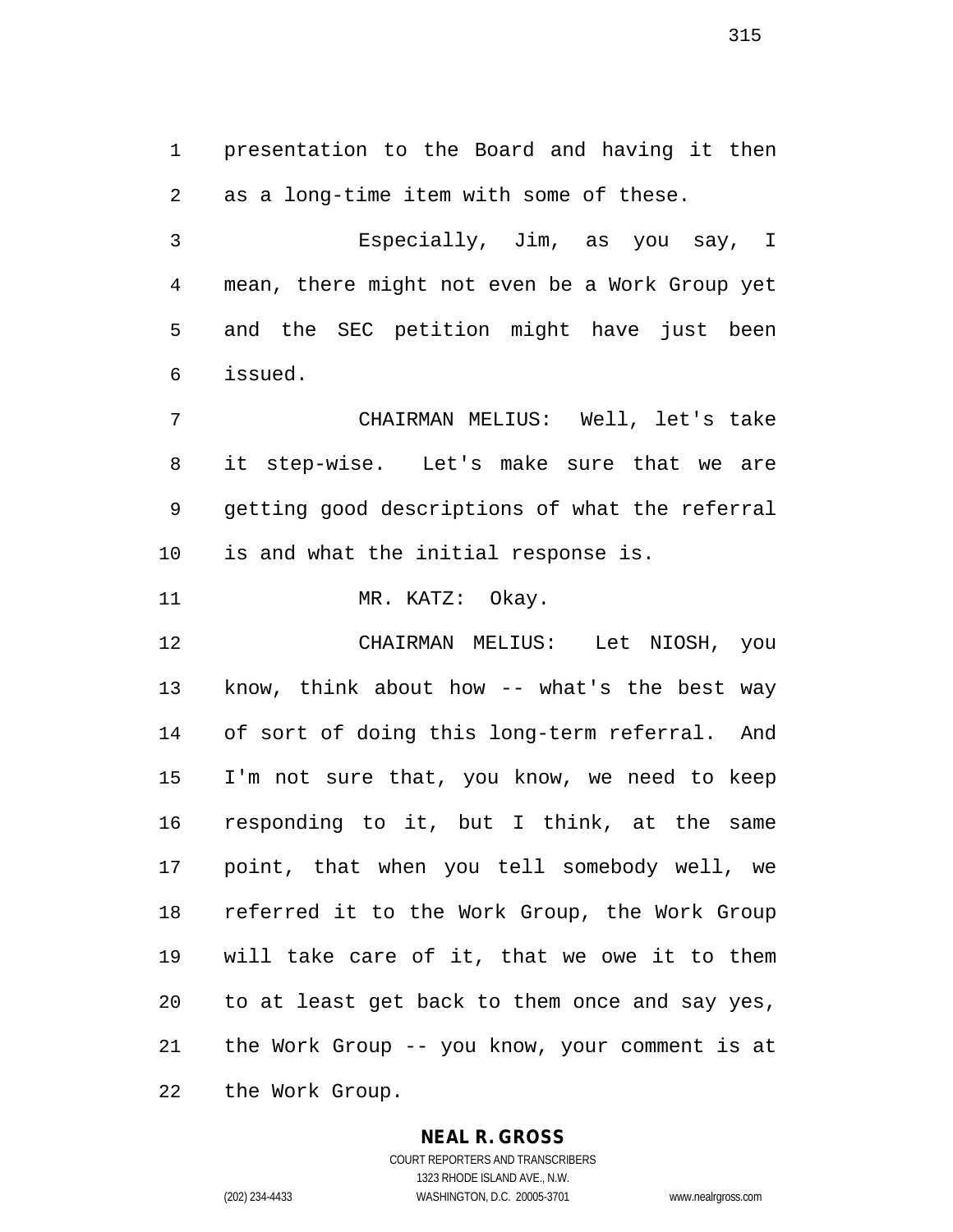1 MR. KATZ: That's right. CHAIRMAN MELIUS: And maybe the Work Group has a question about it or wants to get more information about the site from that person. They would come forward and that's -- you know, they think they have gotten into the process. 8 MR. KATZ: Right. CHAIRMAN MELIUS: And in the past, what has happened is they really haven't. Yes, and I think we do -- I mean, that's something that Mike is working on and the Outreach Work Group should think about this also, how we do this. MR. KATZ: So just a follow-up. So I think though the practical way to sort of stop it, so that it isn't a continuous process which becomes unmanageable with each of these, is at the point that it is, you know, assigned to a Work Group or whatever, you make note of that or that it has been assigned to the lead for the site, who is doing the SEC Evaluation

## **NEAL R. GROSS**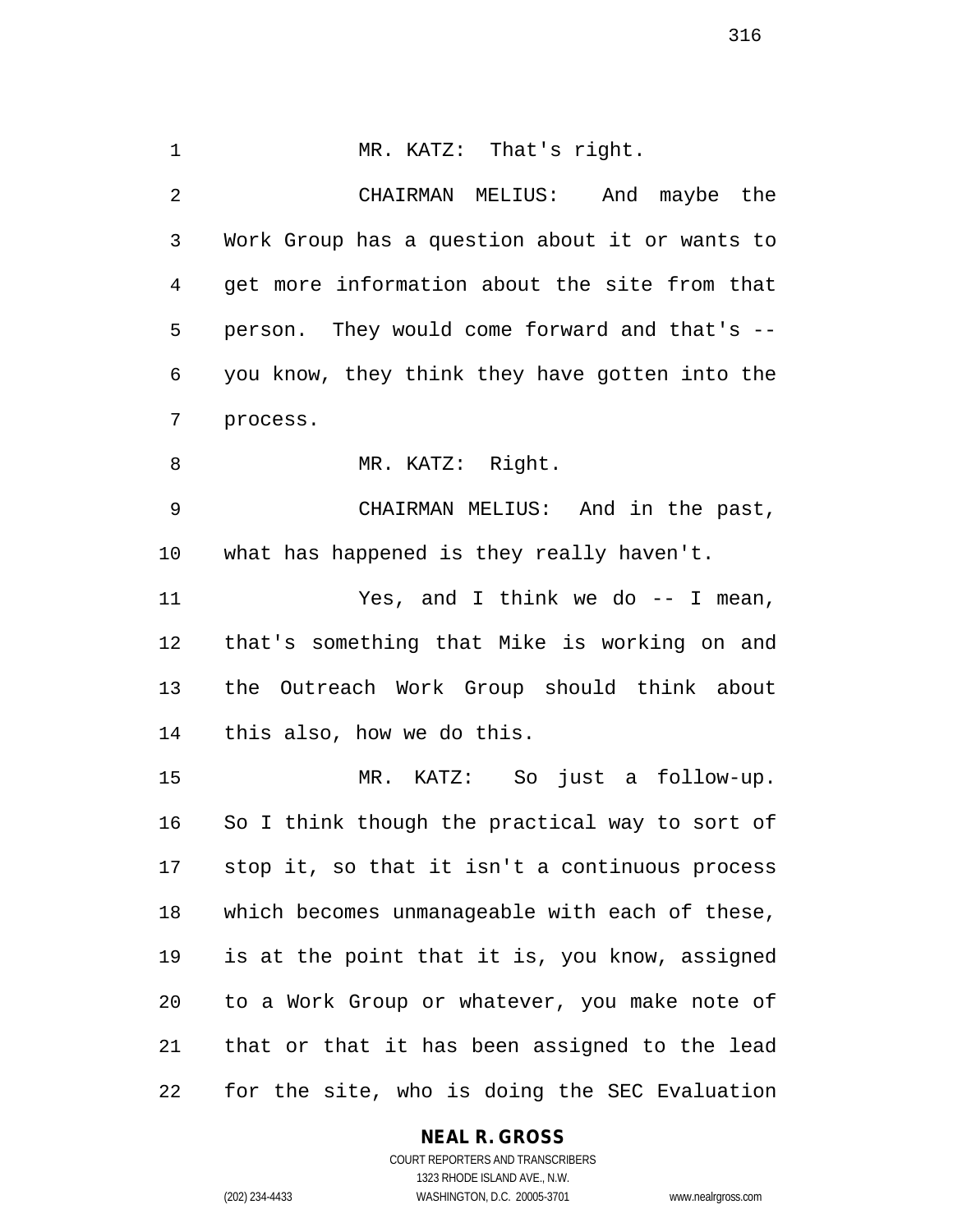for NIOSH.

 I mean, that would be recorded properly in here. And, at that point, we don't continue tracking what they actually did subsequently with that comment, right? We don't continue to track? CHAIRMAN MELIUS: Yes. MR. KATZ: So say DCAS makes a change down the road, we are not tracking that here. MEMBER RICHARDSON: Yes, no, Ted. I just meant when there was finally an action taken with it, there was some disposition. The comment had been made and now NIOSH says we have communicated that comment to a group that is working on it. 17 MR. KATZ: Yes, yes. MEMBER RICHARDSON: And then that's closed. But that's fine. 20 MR. KATZ: That sounds good. MEMBER RICHARDSON: Yes. CHAIRMAN MELIUS: Okay. So we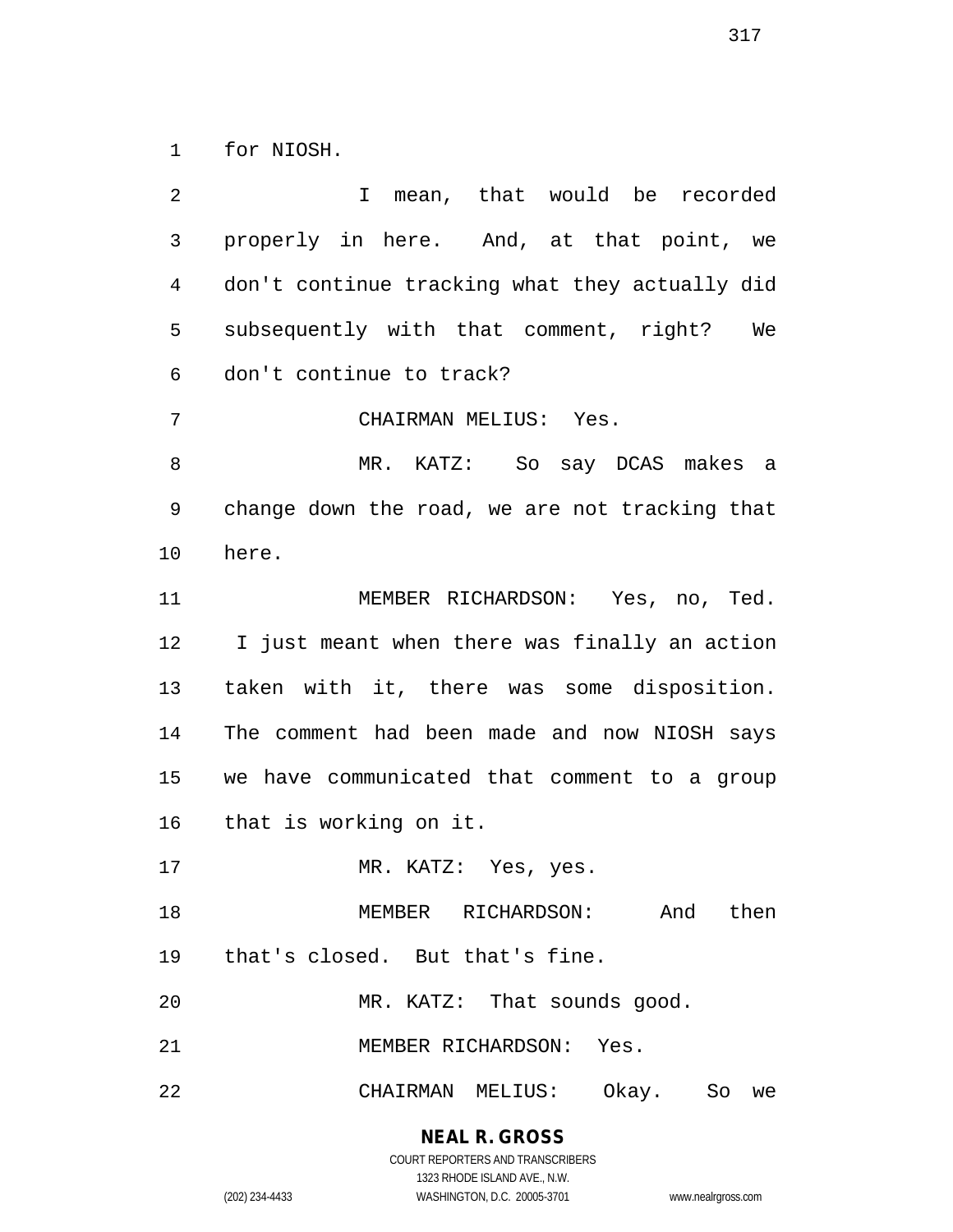will continue to refine the process through the next meeting.

 Anybody? Okay. We have a little bit of time before we are supposed to do the LANL update and then the public comment period. And so I guess I would like to start doing some Work Group updates.

 I would just say for people who are in the audience, I assume you are all interested in LANL or Sandia, one of the sites out here. We will have an update in a little over half an hour on what is happening in terms of review of the LANL Site and then that will be followed by a public comment period.

 And if you are interested in making public comments, we do ask you to sign up at the registration desk that is out through that door. It just helps us to call people in the order that you signed up. So it helps us with the process.

 So I'll start with my list of Work Groups, which may be out of date or whatever.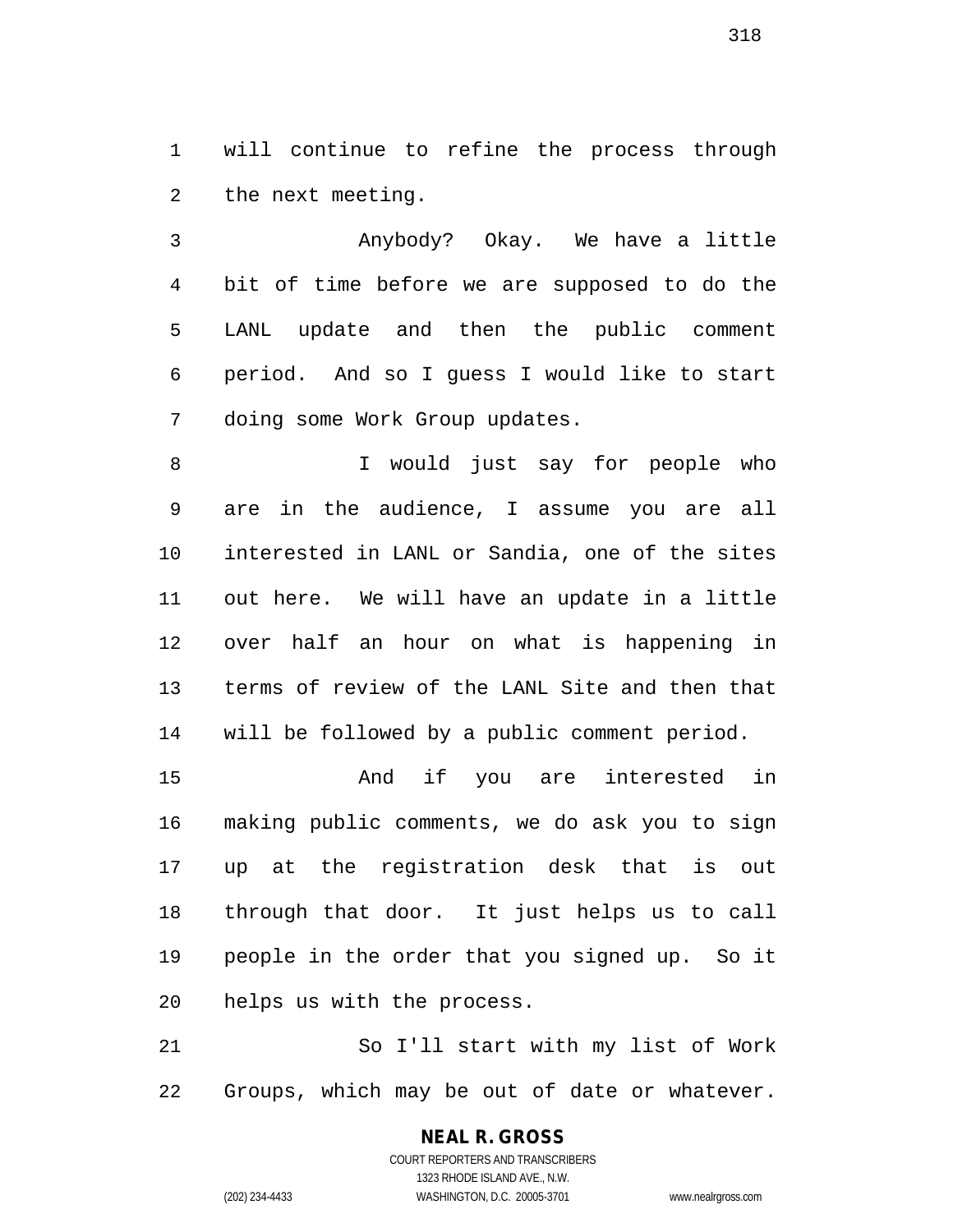I'll find my up to date one. And the first one is Brookhaven. Josie?

MEMBER BEACH: Sorry.

 CHAIRMAN MELIUS: Did I surprise you? Obviously.

 MEMBER BEACH: Okay. Brookhaven has not met in some time. I did talk to Grady this morning and the Work Group should be 9 receiving action items on Monday, the  $23^{rd}$ . And I'm looking to schedule a Work Group meeting at the first of January.

 CHAIRMAN MELIUS: Yes, okay. I will clarify. I'm working off Ted's list, membership, that I think he handed out recently. I don't know. Okay. Thank you.

Chapman Valve, John?

 MEMBER POSTON: Yes, we haven't met. As far as I know, we haven't had a reply to our request to the U.S. Navy for further information.

 CHAIRMAN MELIUS: I don't know. LaVon or Stu, are they going to update us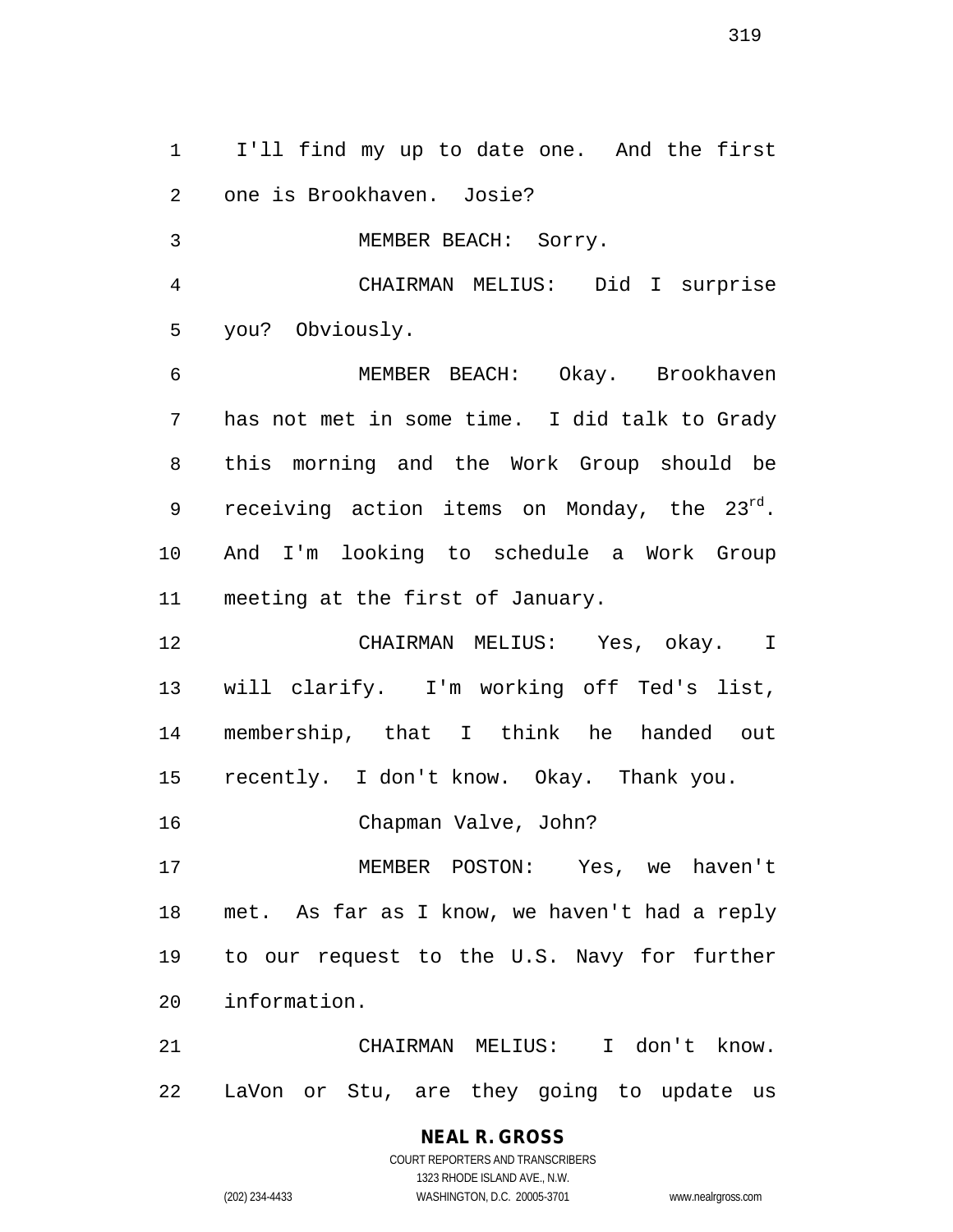tomorrow? I guess a quick yes or no.

 MR. HINNEFELD: Well, we have a response. There is another avenue we're pursuing beyond the Navy. The Navy told us they have -- they are confident they have no records for this site for that period. CHAIRMAN MELIUS: Okay. 8 MR. HINNEFELD: And they gave some reasons. I can put that in a report and send it to you. CHAIRMAN MELIUS: Yes. MR. HINNEFELD: To the Subcommittee or to the Work Group. The other avenue is a series -- a record holding in Oak Ridge that has what we know are incomplete finding aids and we have found things for Chapman already at that, through the existing finding aids, but we know there are things that are not on the finding aids that are in collection. And we are working out with them how will we assemble, essentially, a complete finding aid to know if there is more to go

## **NEAL R. GROSS**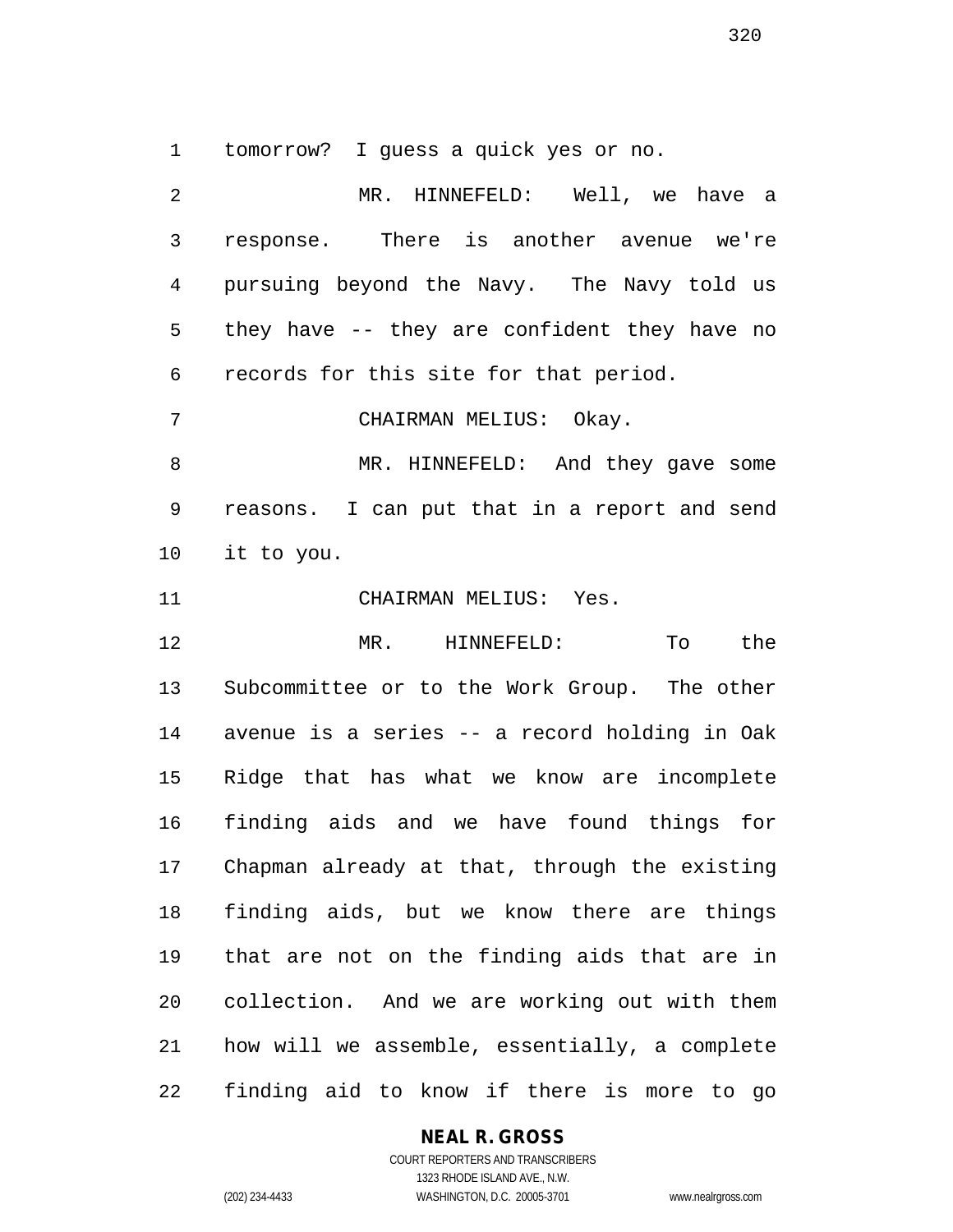pursue.

 We have a tantalizing document about a manifold test at Chapman Valve during the war. And that's it. CHAIRMAN MELIUS: Okay. MR. HINNEFELD: You know, there is very little else about it. CHAIRMAN MELIUS: Yes. MR. HINNEFELD: It's just a test sheet. And so we were tantalized by what we 11 got and wondered if there might be more. CHAIRMAN MELIUS: Okay. MEMBER GRIFFON: Just one follow- up on that, Jim? CHAIRMAN MELIUS: Yes, yes. MEMBER GRIFFON: You said from the Navy, they are confident in their work. MR. HINNEFELD: They have no records. MEMBER GRIFFON: At that site for that time period, was it the - MR. HINNEFELD: They have no

> **NEAL R. GROSS** COURT REPORTERS AND TRANSCRIBERS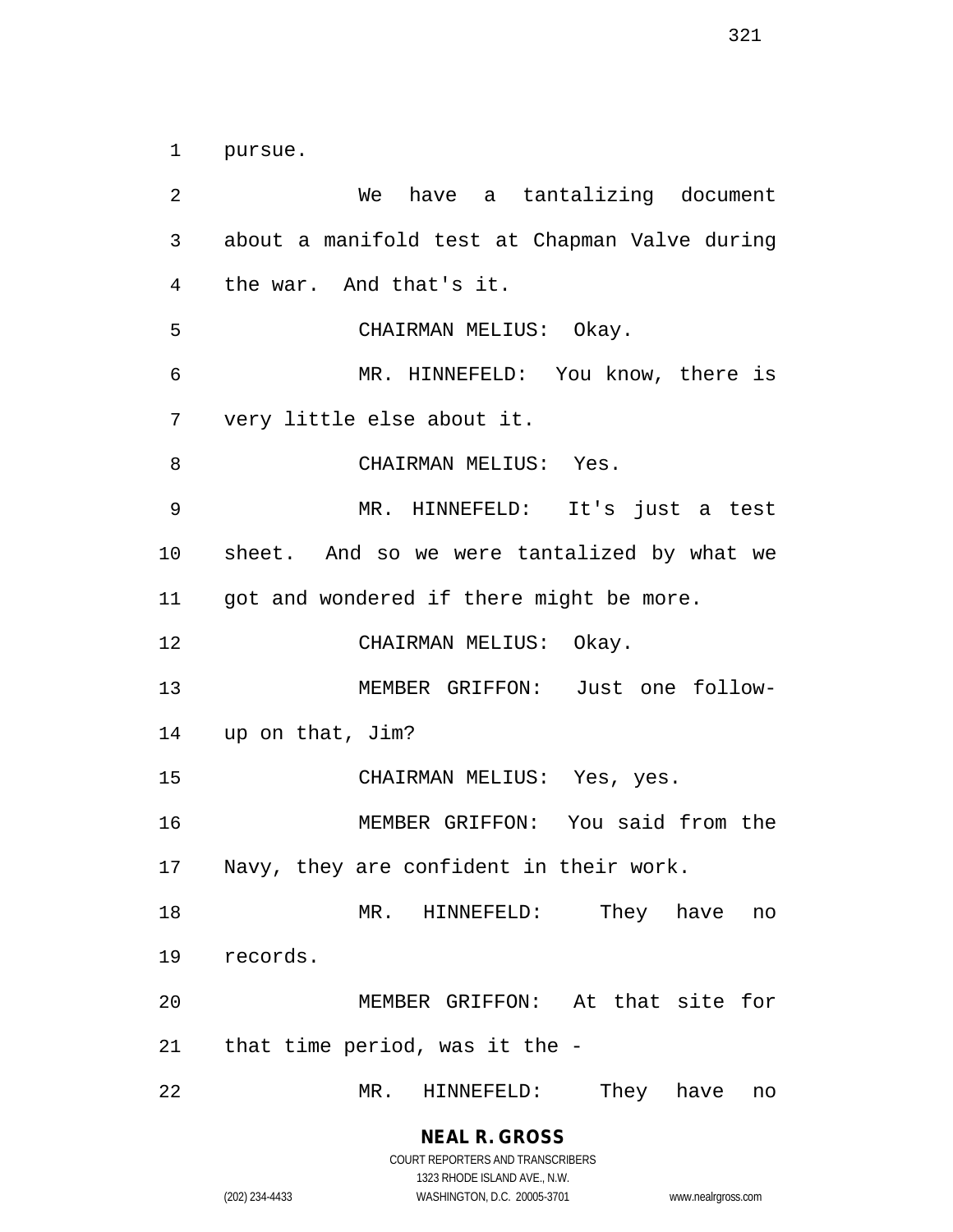records for Chapman Valve that would explain the enriched uranium sample.

 MEMBER GRIFFON: Oh, okay. Because I was always thinking it might have been beyond, you know.

CHAIRMAN MELIUS: Yes.

 MR. HINNEFELD: Just so everybody is clear, I will also send to probably the whole Board an example of what the paper record or what the database shows us that we got from the Navy. It goes back to about 1966. I could be wrong on the decade.

13 MEMBER GRIFFON: Yes.

 MR. HINNEFELD: But it goes part way back. And it shows procurement actions. And that started the database on that. Before that, it is paper records and the various military archivists who answered in these email strings don't even know. They said well, I guess that is in the archives somewhere and nobody really knows what it means to go to the archives.

> **NEAL R. GROSS** COURT REPORTERS AND TRANSCRIBERS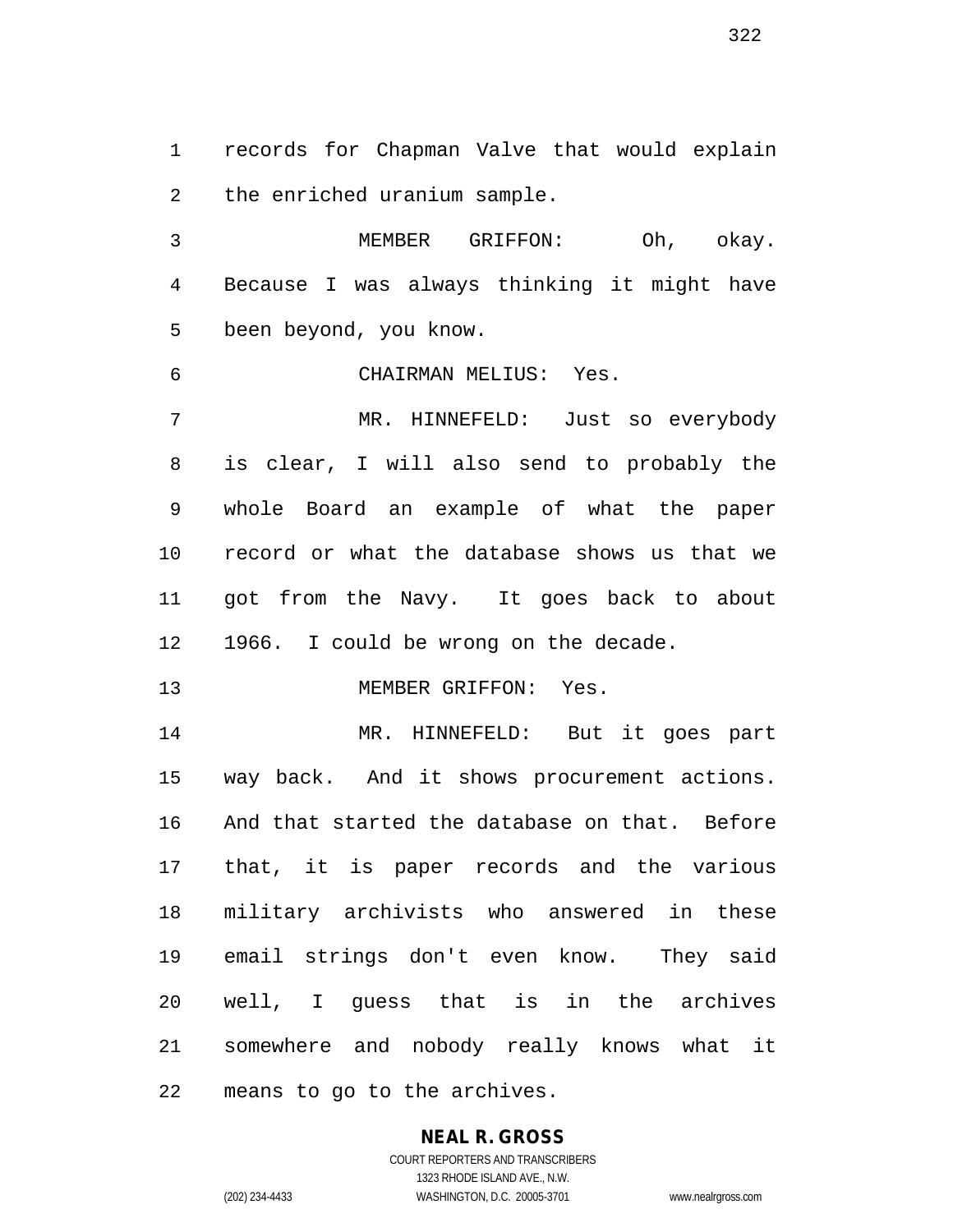1 MEMBER GRIFFON: Okay. MR. HINNEFELD: You're talking about looking at boxes of either these summary sheets or the original contracts. MEMBER GRIFFON: Okay. MR. HINNEFELD: I'll put it all in the report. It's very complicated. 8 MEMBER GRIFFON: Okay. MR. HINNEFELD: And all we ever saw that was -- the Navy brought balance. 11 MEMBER GRIFFON: Thanks. CHAIRMAN MELIUS: We can dispatch the Work Group to the archives and they can come out ten years from now. Fernald? MEMBER CLAWSON: Yes, we just had a Work Group meeting. Unfortunately, we have got a lot of our information very late in the process. And SC&A had not had the opportunity to be able to review it, so we have set up a 20 Work Group meeting for February  $8^{th}$ . This will give NIOSH time to be able to -- or SC&A time to be able to review the information and

## **NEAL R. GROSS**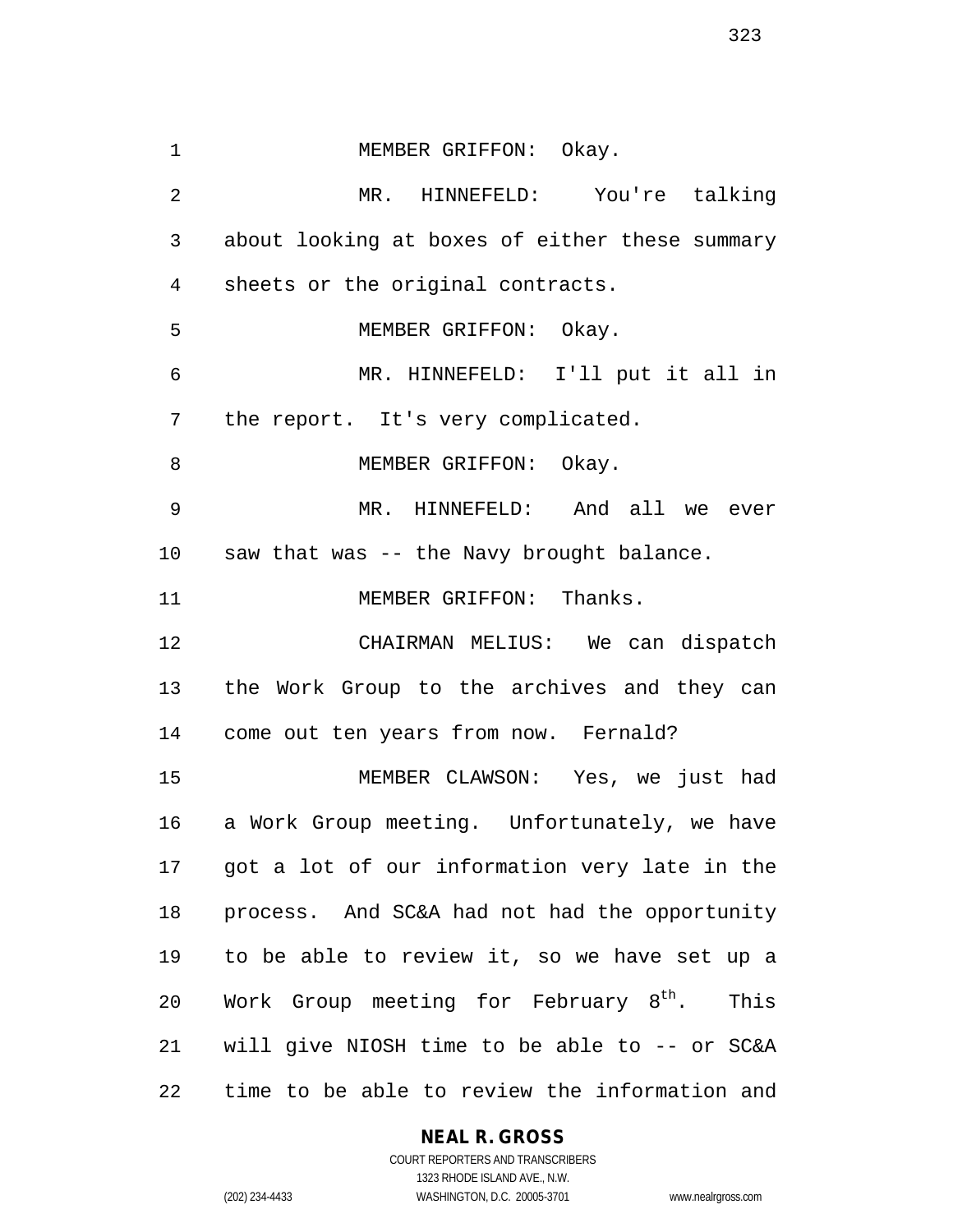give us a reply back.

2 But we are planning on being able to bring Fernald to the Board at the next full Board meeting.

 CHAIRMAN MELIUS: Okay. And I would think certainly even if you don't have a Work Group recommendation or full closure, I think it would be worthwhile having the Board briefing on where things stand. This has been around quite a while and I think we are going to need to understand it in order to take action.

 MEMBER CLAWSON: It has been five years. The petitioner has raised numerous issues and problems with that. And we're pushing it.

 CHAIRMAN MELIUS: Good. Okay. Hanford, I'll call on myself, has nothing to report, but Arjun, do you want to -- I'll put you on the spot.

 DR. MAKHIJANI: Yes, we are in the process of reviewing the TBD that is in two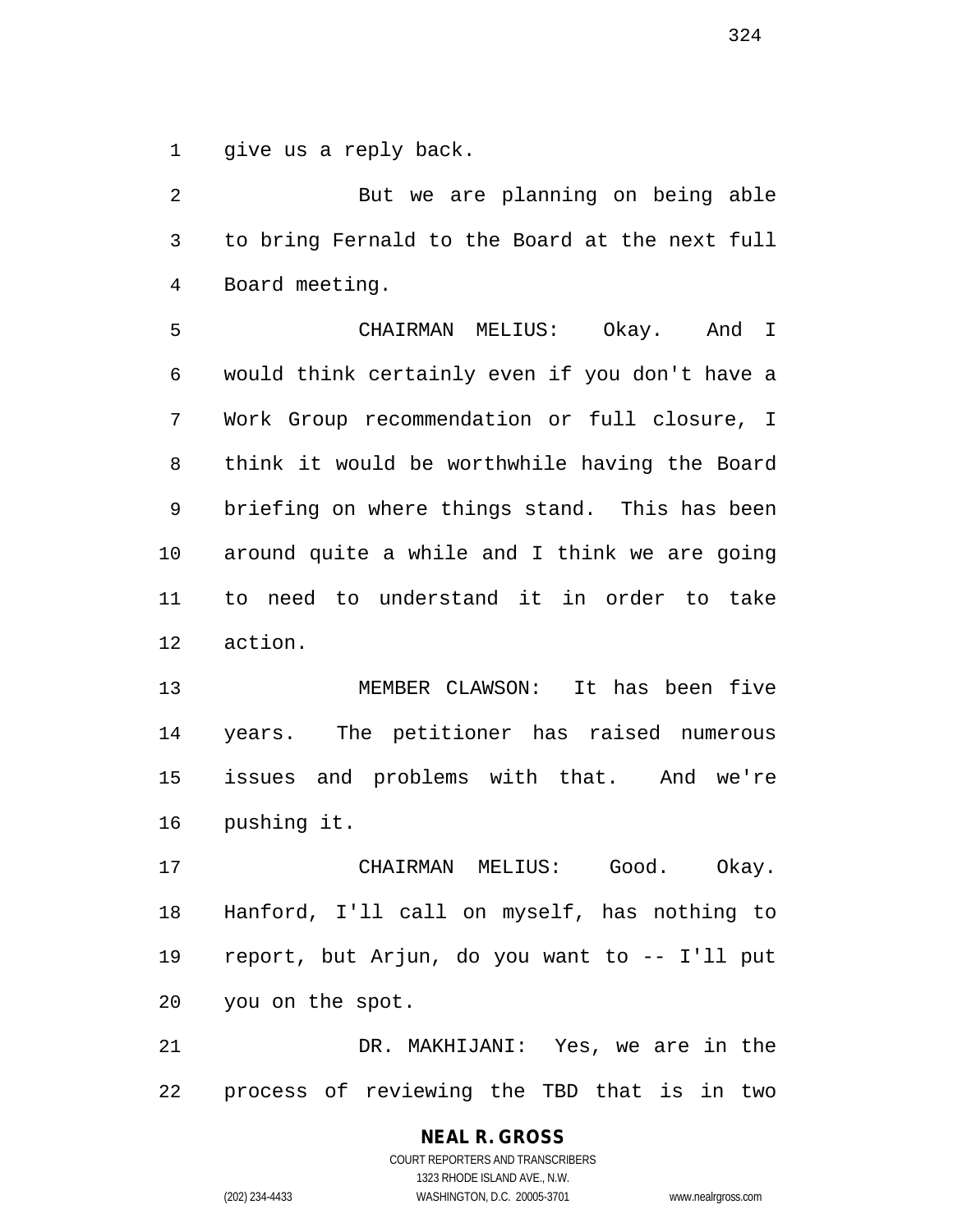sections. We are looking at the internal data from July 1, 1972 onward. That compilation is pretty much complete. And so now, we will move on to reviewing the rest of the TBD since we have compiled the data.

 We should have that for you by early 2011.

8 CHAIRMAN MELIUS: Okay.

MEMBER CLAWSON: Jim?

CHAIRMAN MELIUS: Yes?

 MEMBER CLAWSON: Also, too, I sent you an email that Sam Glover and myself and SC&A, we have actually run across some information that will have a classified discussion in December. It's just information retrieval.

 CHAIRMAN MELIUS: Right. Good. Okay. So Fellow Members of the Hanford Work Group, you may be having a meeting in -- after the first of the year to that. Idaho, Phil? MEMBER SCHOFIELD: We had a Work 22 Group meeting scheduled for the 30<sup>th</sup>. We

# **NEAL R. GROSS**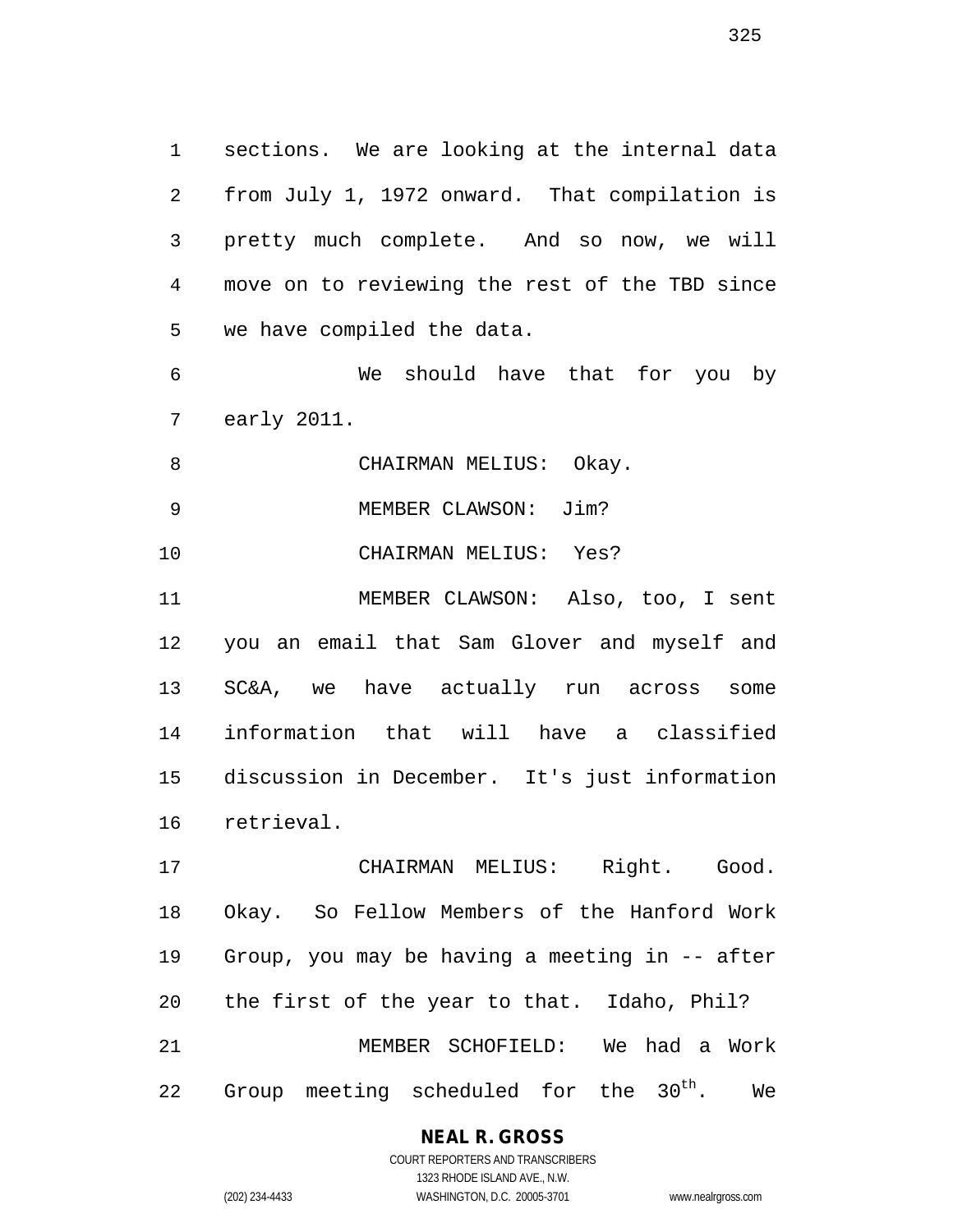canceled that. We are supposed to be getting together after Thanksgiving to try and set up when we have some deliverables that we can actually work with. CHAIRMAN MELIUS: Okay. Do that. Another one, and we don't have an SEC petition there, right? 8 MEMBER SCHOFIELD: No. CHAIRMAN MELIUS: No, okay. MEMBER SCHOFIELD: That hasn't been qualified yet. CHAIRMAN MELIUS: Okay. So, okay, Lawrence Berkeley, Paul? MEMBER ZIEMER: Lawrence Berkeley has not yet met. CHAIRMAN MELIUS: Okay. It's a recently formed Work Group. I'm going to skip Linde, Los Alamos, since we have reports coming from them. Mound, Josie? MEMBER BEACH: Mound has not met 21 since July, our July meeting on the  $27<sup>th</sup>$ , I believe. I do anticipate getting some

**NEAL R. GROSS**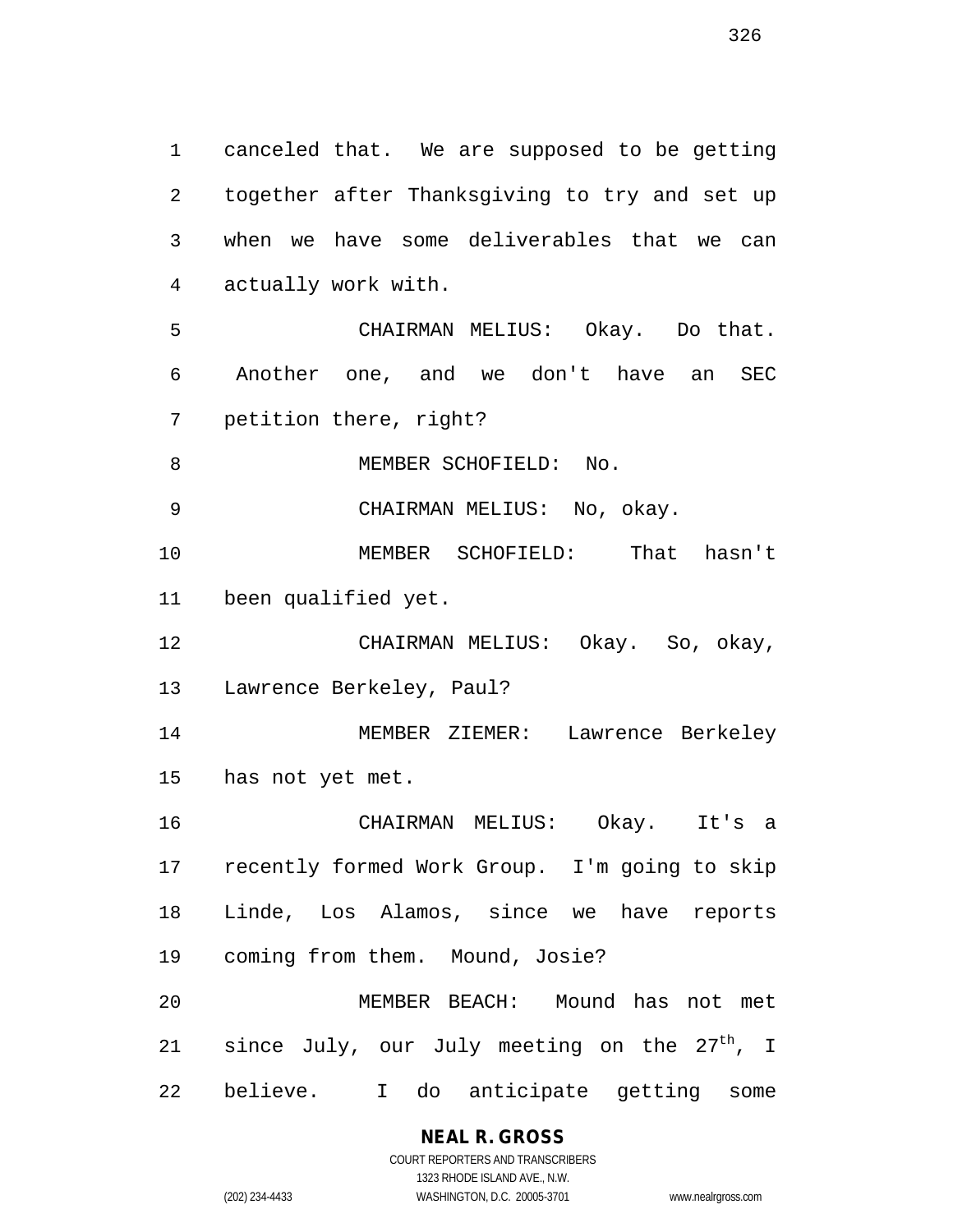documents from NIOSH. There are a couple of key things we are waiting for. I'm hoping to schedule a meeting for either the end of January or the first part of February, but I do have to wait until I hear from NIOSH on when they will have those deliverables to us.

 CHAIRMAN MELIUS: Okay. I do think we will be covering some issues related to Mound --

10 MEMBER BEACH: Yes.

 CHAIRMAN MELIUS: In the exposure potential discussion tomorrow.

 MEMBER BEACH: That may help, but it also may slow things down just a bit. That's why I'm saying mid or the first part of February to just give that time to settle out.

17 CHAIRMAN MELIUS: Okay.

18 MEMBER BEACH: Yes.

 CHAIRMAN MELIUS: The Nevada Test Site, I don't think there is anything to report, Bob?

MEMBER PRESLEY: No.

# **NEAL R. GROSS**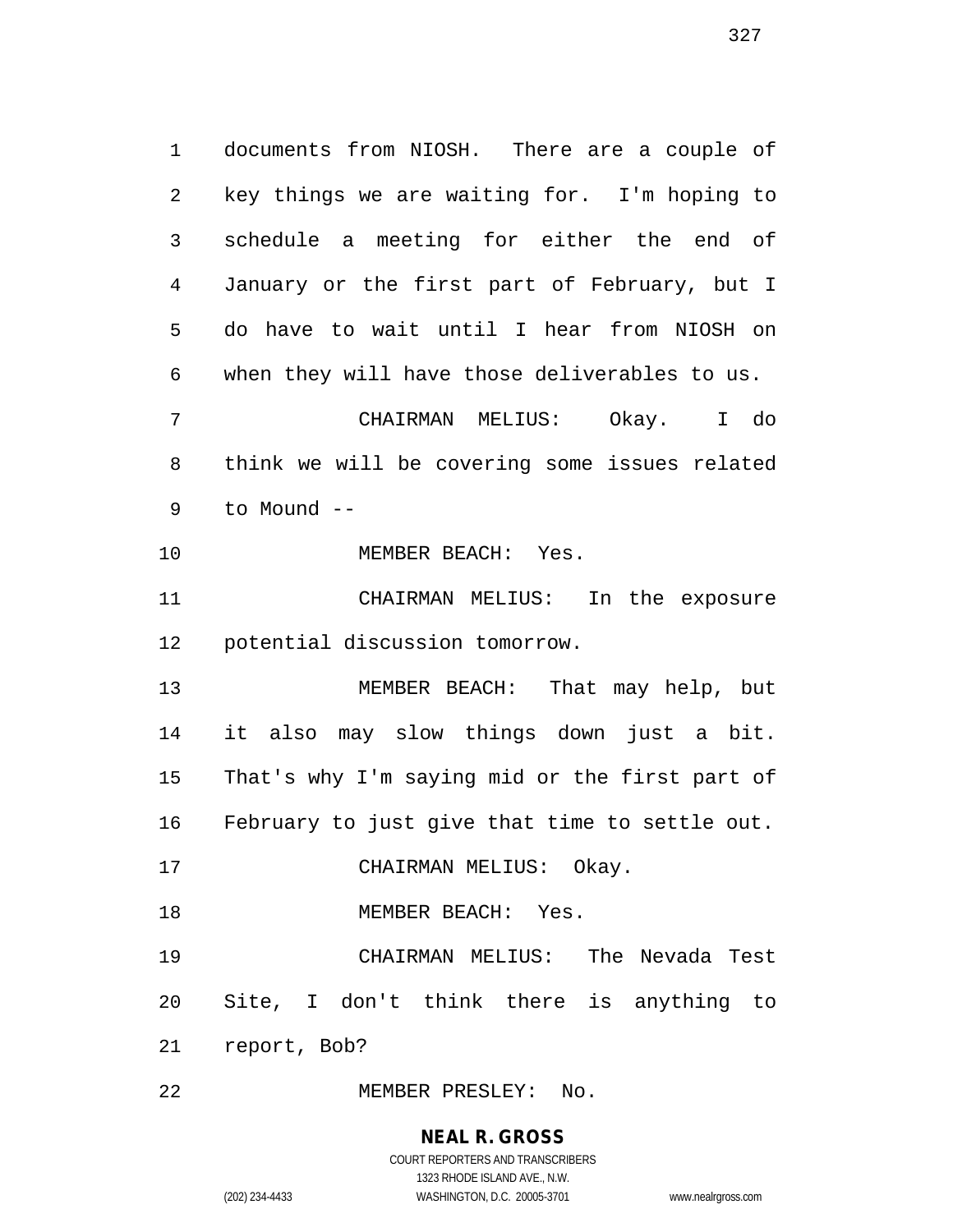CHAIRMAN MELIUS: No. Pantex? MEMBER CLAWSON: The last of September we had a very good tour of Pantex. We had members of SC&A, NIOSH and Members of the Work Group that went down there. It was very educational for us. At this time, we are trying to, the very first of the year, figure out where we can put in the Work Group and start on Pantex. CHAIRMAN MELIUS: Okay. Any questions on that? Okay. Pinellas? MEMBER SCHOFIELD: No Work Group planned at this time. The issues, we have some. Basically, we can solve issues at Mound we will solve Pinellas at the same time. CHAIRMAN MELIUS: Okay. The pressure is on, Josie. MEMBER BEACH: I feel it. MEMBER SCHOFIELD: You're welcome, Josie. CHAIRMAN MELIUS: I think I'll remember that response. That's a good one,

# **NEAL R. GROSS** COURT REPORTERS AND TRANSCRIBERS 1323 RHODE ISLAND AVE., N.W.

(202) 234-4433 WASHINGTON, D.C. 20005-3701 www.nealrgross.com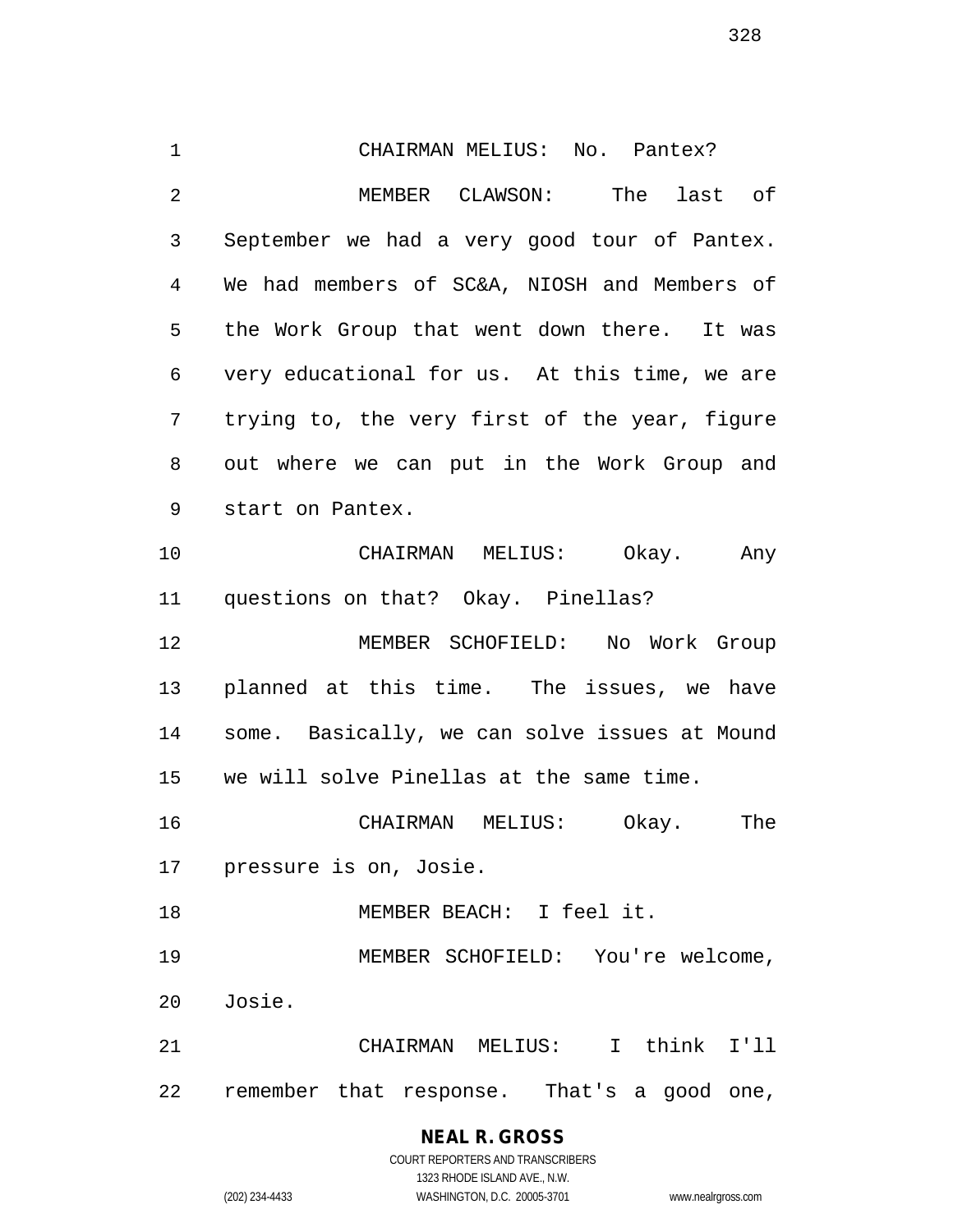yes. From now on, everybody answer as soon as Josie finishes Mound. Piqua, John? MEMBER POSTON: We have had one meeting. CHAIRMAN MELIUS: Yes. MEMBER POSTON: And we had one meeting and there were some issues that we asked the SC&A to follow-up on. We are waiting for that to happen. CHAIRMAN MELIUS: Okay. Good. The new Work Group Portsmouth Paducah K-25? MEMBER SCHOFIELD: We are meeting 13 on December  $16^{th}$ . CHAIRMAN MELIUS: I saw that. Good. Which will be your first meeting. That is to review the Site Profile. 17 MEMBER SCHOFIELD: Yes, right. CHAIRMAN MELIUS: Right, good. Okay. Rocky, Mark, any? MEMBER GRIFFON: No, just tracking the DOL bulletin. CHAIRMAN MELIUS: Okay.

**NEAL R. GROSS**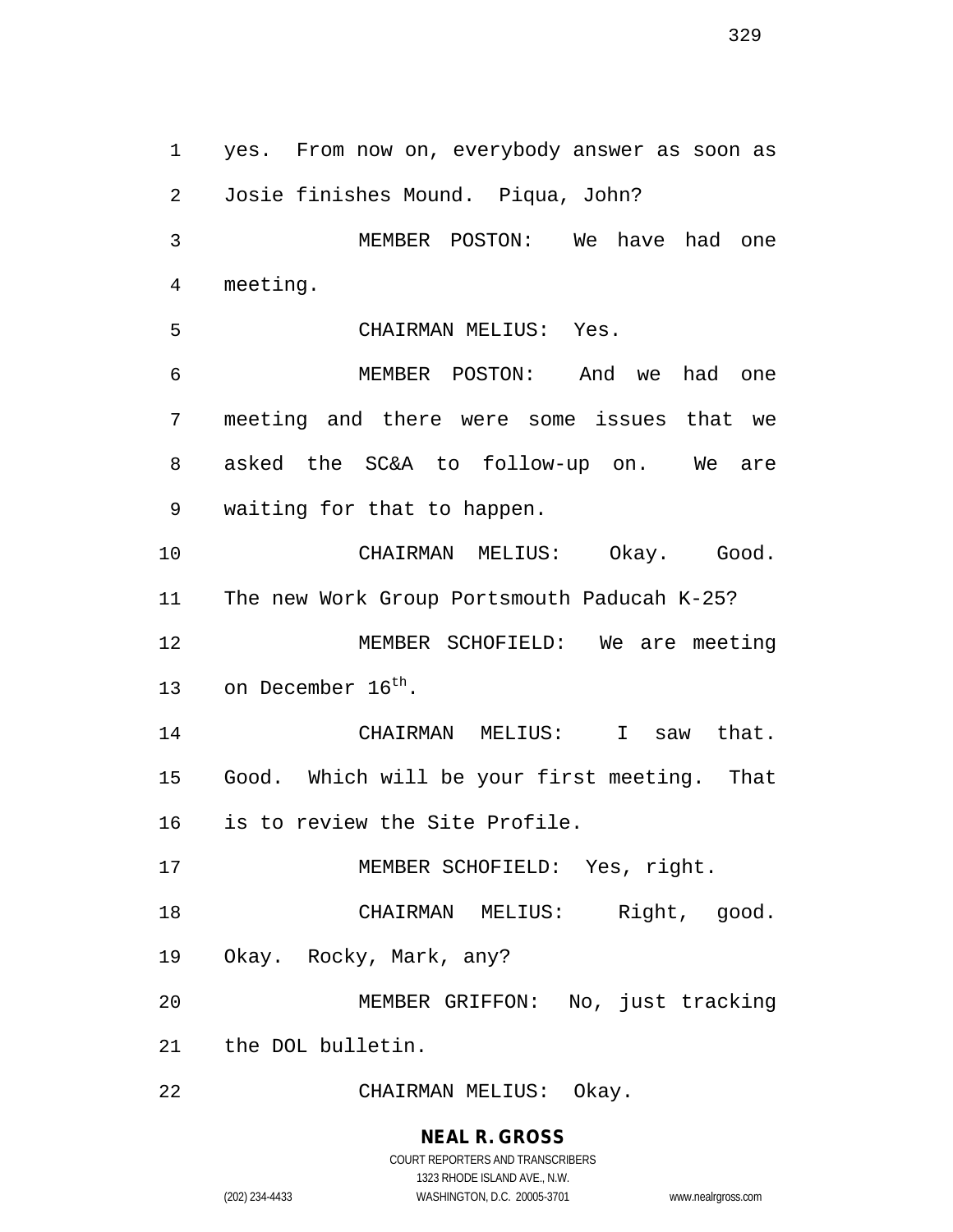MEMBER GRIFFON: No other -- we haven't met.

 CHAIRMAN MELIUS: Okay. Santa Susana, Mike?

 MEMBER GIBSON: There is nothing since the last Board meeting. DCAS is still working on some stuff. We anticipate being ready to have a meeting probably early spring. CHAIRMAN MELIUS: Okay. Good. Mark, Savannah River?

 MEMBER GRIFFON: Yes, we had a Work Group phone call, conference call last week. Last week? Last week. And mainly it was just to get back on track with our action list and clarify actions. This is also a petition that has been out there quite some time, so we scheduled a follow-up meeting with the hope that many of these actions will actually have some, you know, responses from 20 NIOSH. I thin, it is January  $20<sup>th</sup>$  or somewhere late January for a face-to-face

meeting.

# **NEAL R. GROSS**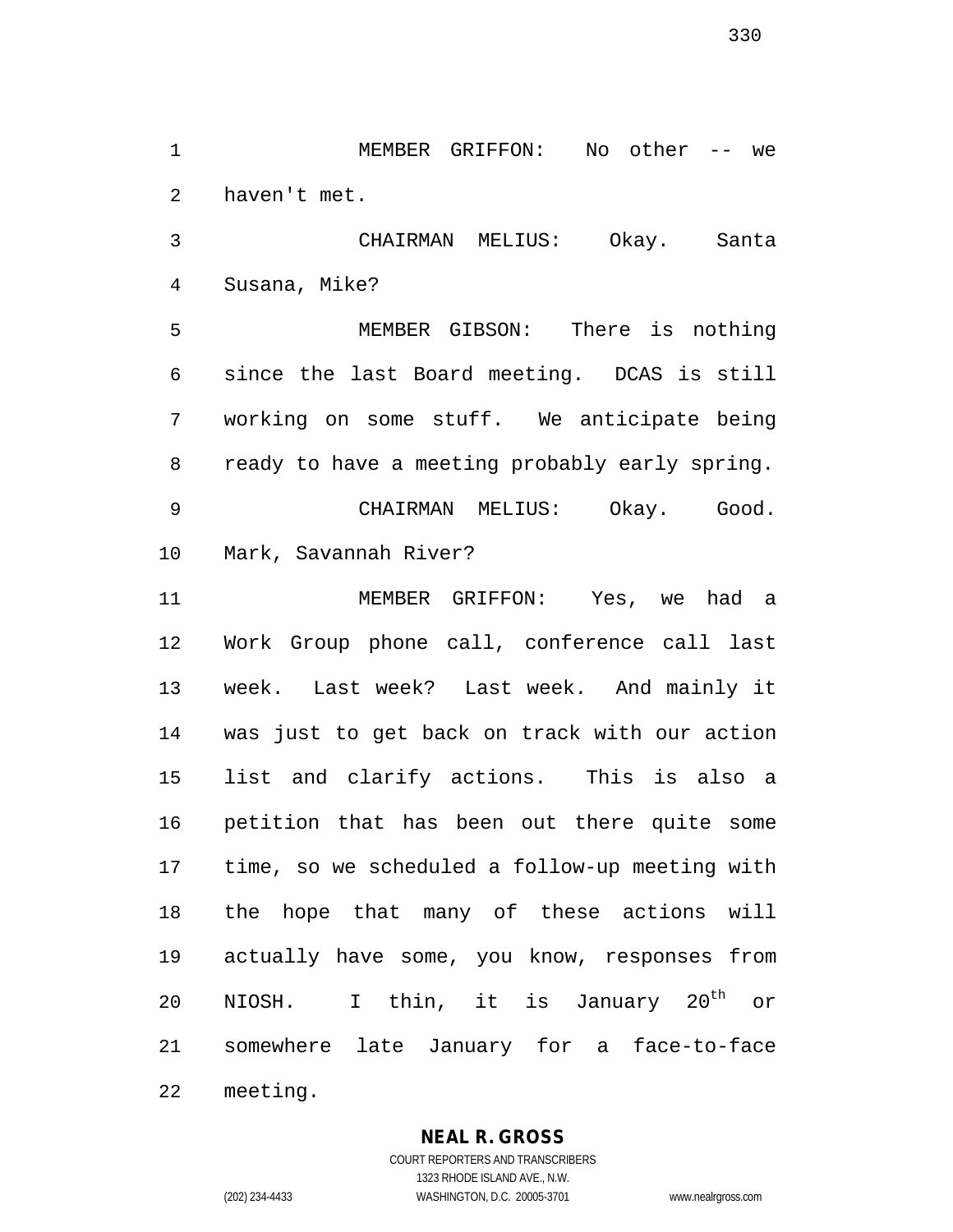CHAIRMAN MELIUS: Yes. I know from looking at the report on sort of NIOSH reports due coming up that there is -- it looks like there is significant reports ongoing for Savannah River. I'm not that familiar with --

 MEMBER GRIFFON: Yes. I mean, there is some significant work that has to be done, I guess, if that's what you are asking? CHAIRMAN MELIUS: Yes.

 MEMBER GRIFFON: Yes, yes. You know, some of it is back to the -- maybe not back to the drawing board, but, you know, working with the raw data and formulating the models. And, you know, we are at the early stages of convincing the Work Group and SC&A that they have got bounding approaches for certain things.

 CHAIRMAN MELIUS: Okay. Okay. SEC Review Work Group, that's the one I Chair. We focused on, obviously, Dow Madison, so that's the one that we discussed and will

# **NEAL R. GROSS**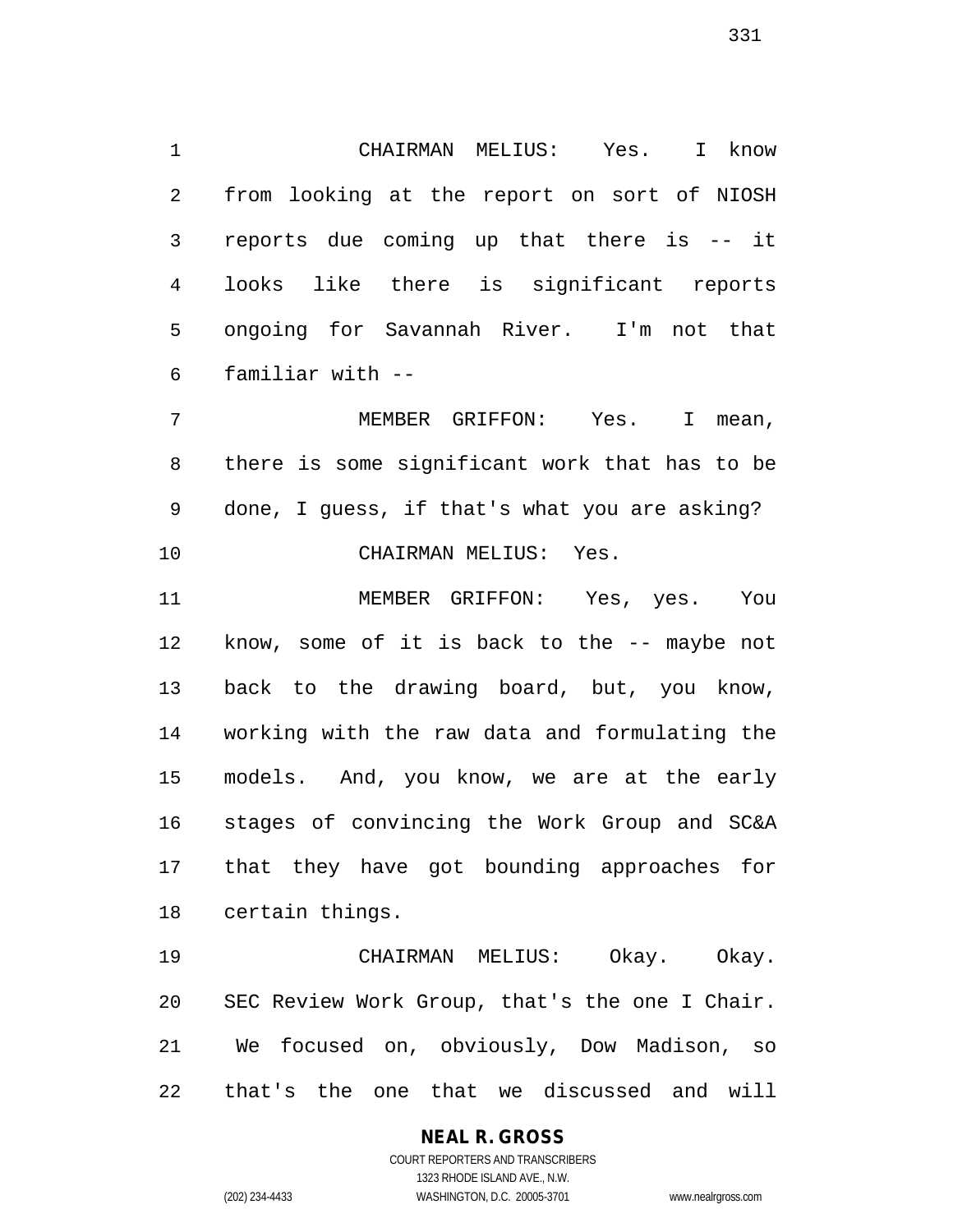discuss again at the next meeting.

| 2              | The other issue related there is               |
|----------------|------------------------------------------------|
| 3              | the 250 day issue, when we will be $-$ - that  |
| $\overline{4}$ | Work Group will be meeting probably by         |
| 5              | conference call to discuss that. We have some  |
| 6              | follow-up to do after the prior Board meeting  |
| 7              | where some of these issues were discussed.     |
| 8              | MEMBER ROESSLER: Do you have a                 |
| 9              | date on that?                                  |
| 10             | CHAIRMAN MELIUS: No, I have to--               |
| 11             | MEMBER GRIFFON: $Jim, can I --$                |
| 12             | CHAIRMAN MELIUS: Christmas Eve, I              |
|                | 13 was thinking.                               |
| 14             | (Laughter.)                                    |
| 15             | MEMBER GRIFFON: Jim, let me add                |
| 16             | one thing on Savannah River. I think our next  |
| 17             | -- our February meeting is in Augusta, I       |
| 18             | believe, and if nothing else, I think we       |
| 19             | should do an update of the Savannah River Work |
| 20             | Group.                                         |
| 21             | CHAIRMAN MELIUS: Yes.                          |
| 22             | MEMBER GRIFFON: We probably won't              |

**NEAL R. GROSS** COURT REPORTERS AND TRANSCRIBERS

1323 RHODE ISLAND AVE., N.W.

(202) 234-4433 WASHINGTON, D.C. 20005-3701 www.nealrgross.com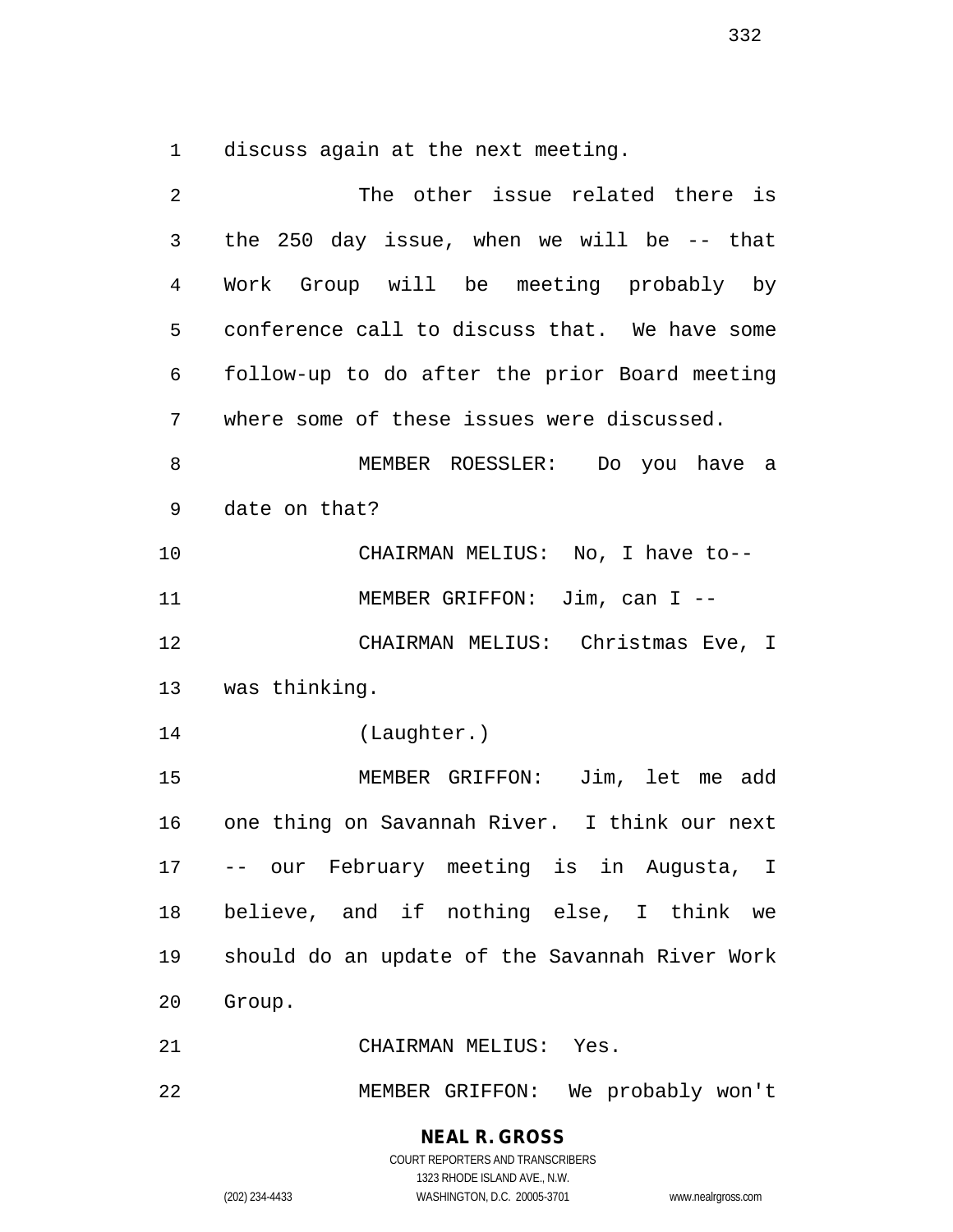-- I doubt we will be in a position to make a motion, but at least an in depth update on the outstanding issues for the site. I can -- I think we can do that. And we'll have more information after the Work Group meeting on 6 January 20<sup>th</sup>.

CHAIRMAN MELIUS: Okay.

8 MEMBER GRIFFON: Okay.

 MEMBER CLAWSON: Also, too, Jim, if Josie gets her problems taken care of, it will help some with Savannah River.

 CHAIRMAN MELIUS: Keep up the good work, Josie. We are right behind you all the way. Okay.

TBD-6000?

 MEMBER ZIEMER: TBD-6000 Work 17 Group met on October  $12^{th}$ . We have three things on our plate. The first of which is the TBD-6000 document itself. All of the open issues on that document now have been closed with the exception of one item, which is the resuspension factor issue, which is a site-

# **NEAL R. GROSS**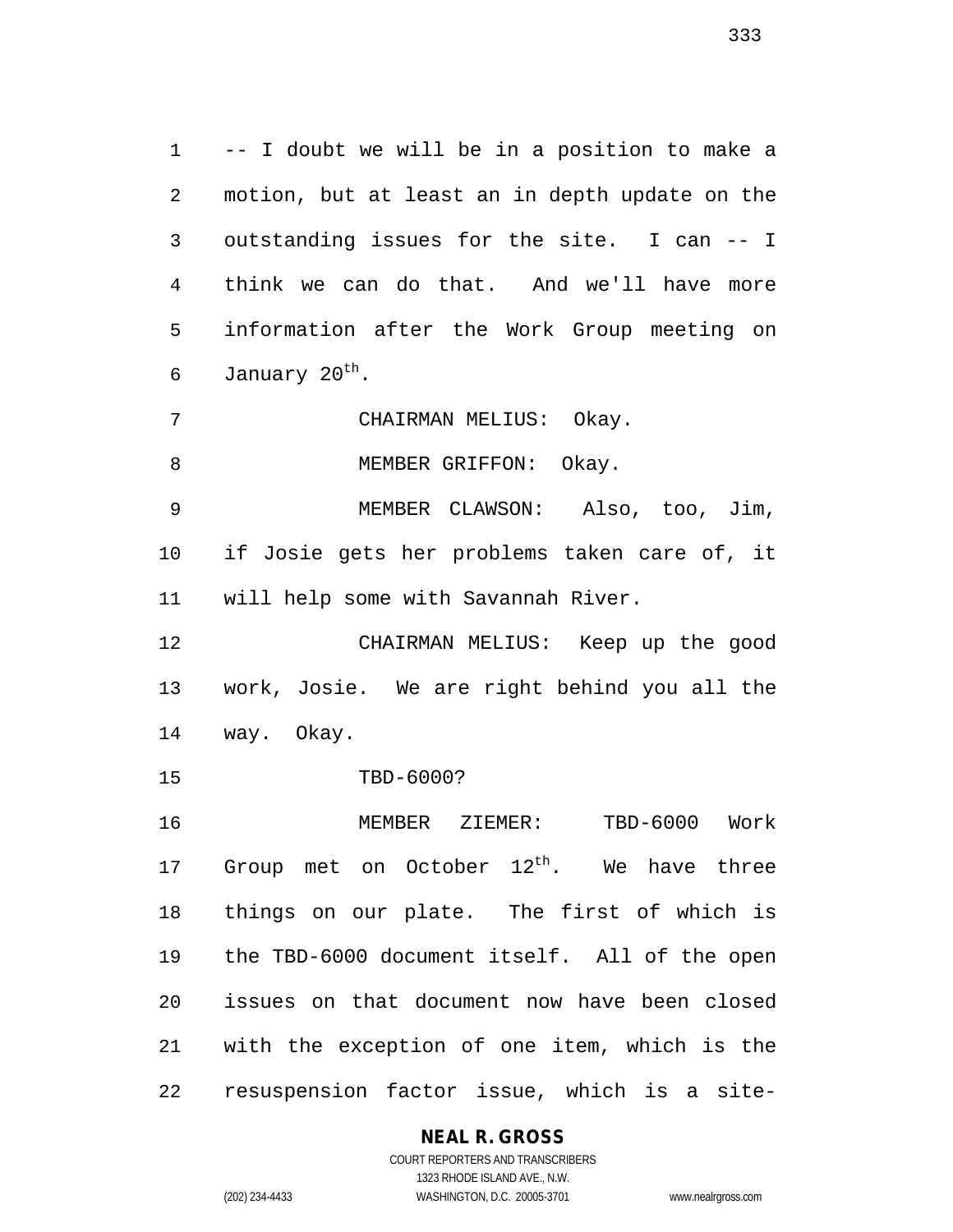wide issue.

 And so that is being handled by a different group. So we are all clear in the sense on the TBD-6000 itself as a working document.

 Our big focus right now is on Appendix BB, which is General Steel Industries. We have both a site -- well, not a Site Profile, but the Appendix itself, BB, which is sort of a Site Profile type of document. And then we have a petition from General Steel, an SEC petition.

 In the last several months, we have received, primarily through the petitioner, a lot of new source-term information. And the quick bottom line on all of that is that NIOSH is going back and redoing their evaluation and also their Evaluation Report on the SEC petition.

 So we will be looking at that in detail as they come out with revised source-term evaluations and methods of proposed dose

# **NEAL R. GROSS** COURT REPORTERS AND TRANSCRIBERS

1323 RHODE ISLAND AVE., N.W. (202) 234-4433 WASHINGTON, D.C. 20005-3701 www.nealrgross.com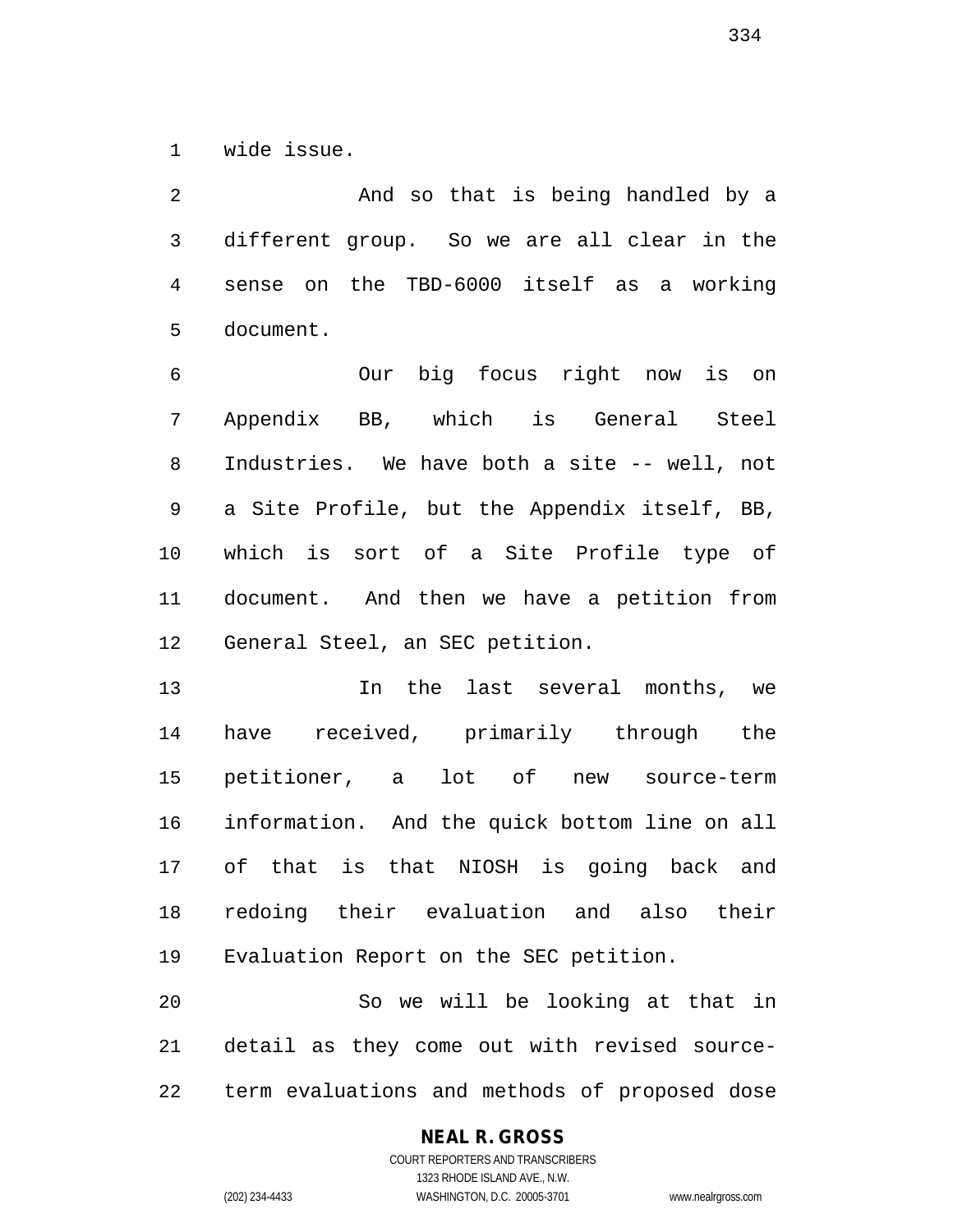reconstruction. We will need to have additional reviews as well by our contractors. So a lot of work still to go, although we were certainly hoping to make good progress on that. We will be beginning again as soon as we get the next group of NIOSH documents to the Work Group. Then the final thing I'll mention is we got underway on the Bliss & Laughlin

 Appendix, which has a number of findings from SC&A, and we made our first pass through on those. So those three things going on.

 CHAIRMAN MELIUS: Good. Very good. Any questions for Paul? No. Okay.

 MEMBER RICHARDSON: Yes, I have a quick question.

CHAIRMAN MELIUS: Sure.

 MEMBER RICHARDSON: I was just interested in your description that the petitioner has provided substantial information that has changed kind of understanding the source-terms. Could you

# **NEAL R. GROSS**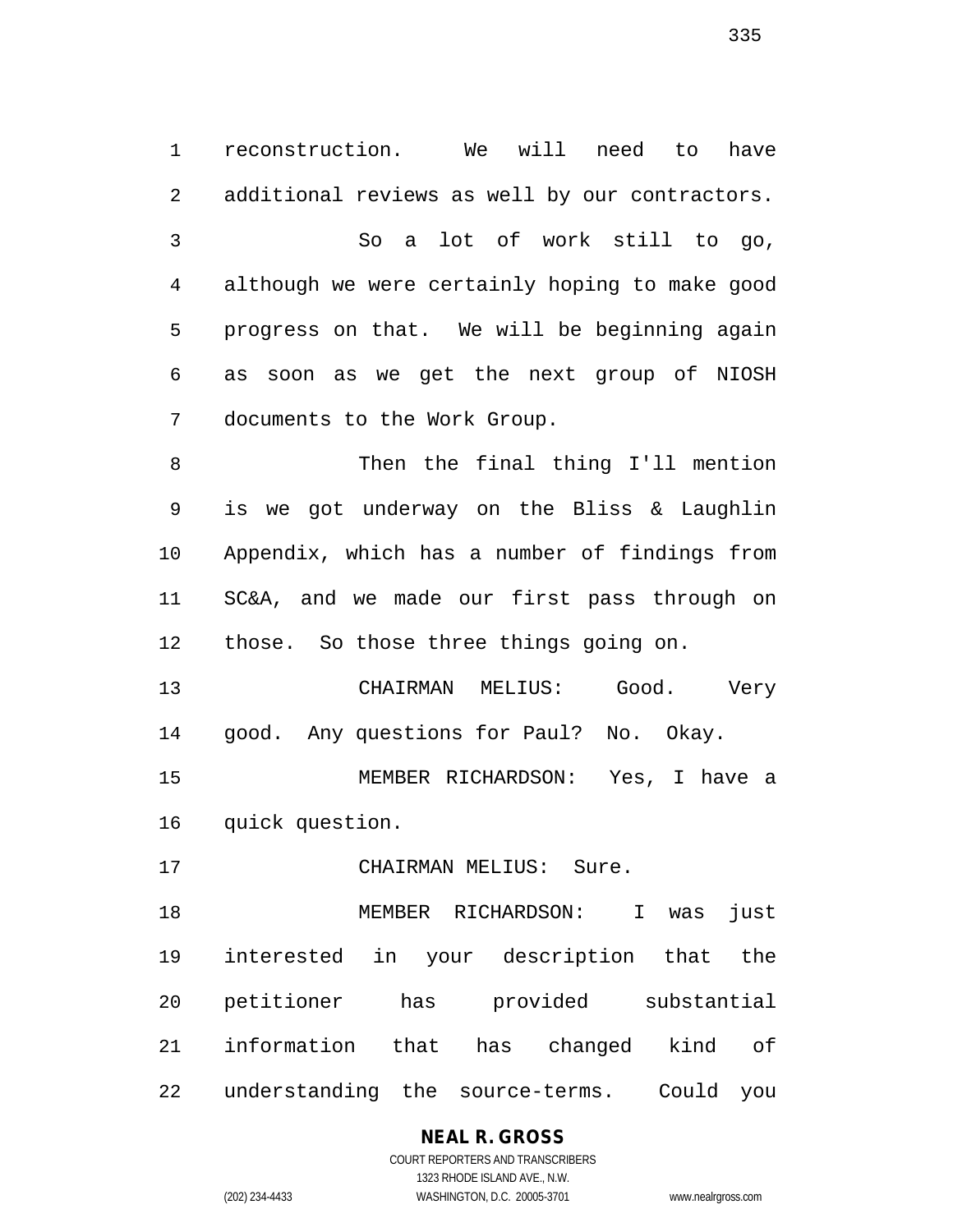1 just discuss that a little more?

 MEMBER ZIEMER: Yes. The petitioner through Freedom of Information activities and other work was able to identify some -- actually, a vast amount of documents which are now available, which had not been previously available, which included the old AEC licenses and related documents, as well as some state information, state regulatory information, which is delineated.

 This is a site that has used betatrons for radiography as well as isotopic sources, including radium and cobalt and iridium and things like that.

 And there now is a lot of pretty good information on the source-terms, both the size, there is a lot of information on location. We have some personnel dosimetry, so a lot of work and updating that.

 Well, I don't want to get into details, but I would simply indicate to you that the petitioner has been very

# **NEAL R. GROSS** COURT REPORTERS AND TRANSCRIBERS 1323 RHODE ISLAND AVE., N.W.

(202) 234-4433 WASHINGTON, D.C. 20005-3701 www.nealrgross.com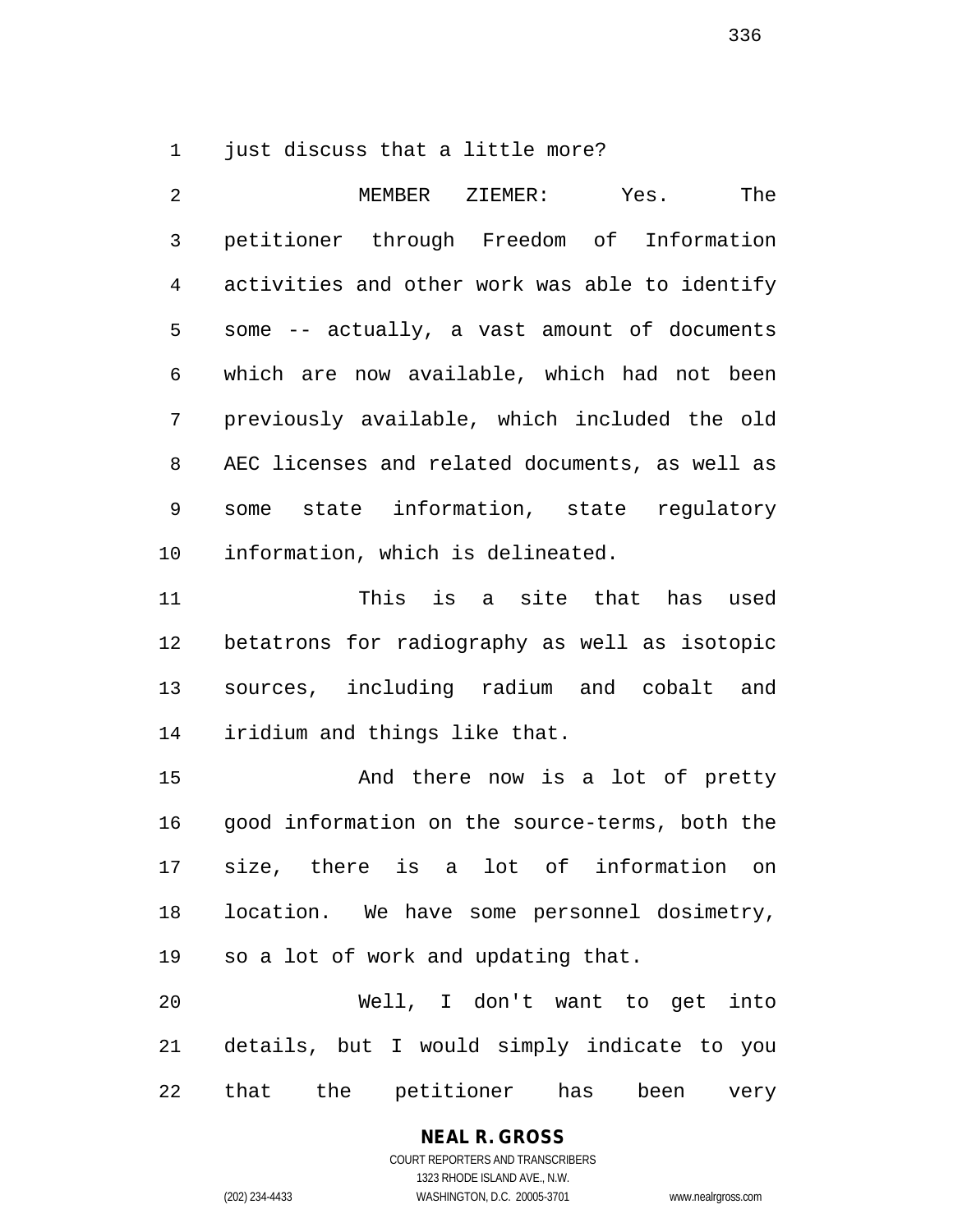conscientious on seeking information that didn't appear to be available initially. I know one can argue that NIOSH perhaps should have found this originally, but there is a -- well, we -- I don't want to get into that debate.

 The material was found and it has been distributed. The Work Group has the material, as does NIOSH and SC&A. So we are all taking a good look at this material.

 MEMBER RICHARDSON: Well, I mean, I think that is fantastic. I'm wondering if there are lessons learned from kind of research strategies that the petitioner employed that could help us in the future think about research strategies for collecting additional information?

 MEMBER ZIEMER: There probably are. I don't think this is the point at which we would discuss them here.

 One of the things to realize is that some times at the first crack, these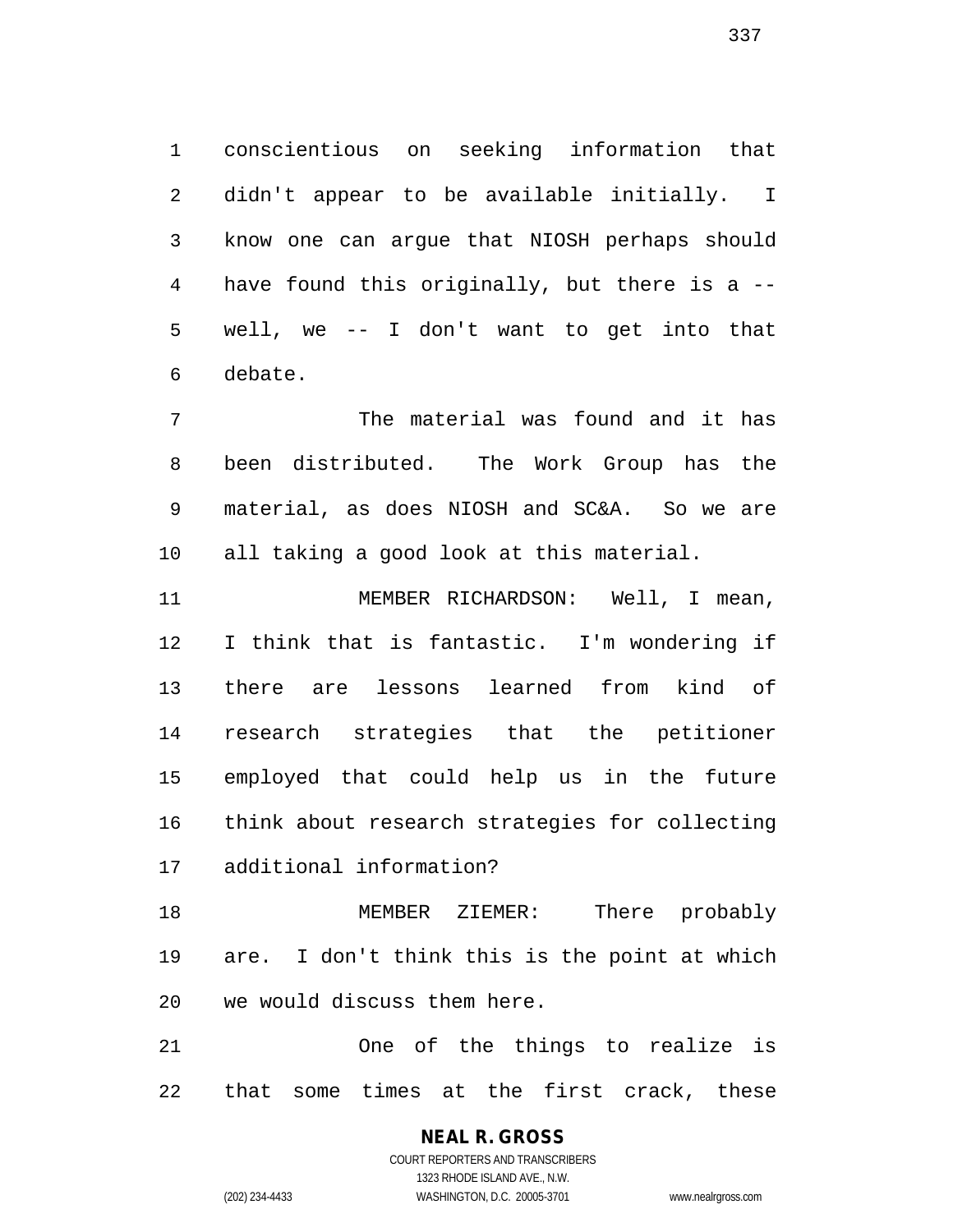agencies don't find things. And there is a sense in which persistence does some times pay off. This is one of those times.

 CHAIRMAN MELIUS: If you know anything how governmental agencies work, it is a lot -- it sort of depends who you have looking, who you request, how the request is handled, the time and so forth.

 And I think we are learning and it is at all these sites that, you know, new sources of records become available over time and it's just hard. I'm not -- actually, a fault of the NIOSH strategy is, or approach or what the contractor actually did, but it is just we keep learning where these records are stored and so forth.

 And having looked for records within, you know, state and with the federal government myself, from within, it's amazing to me what can suddenly appear, what somebody has in their file cabinet some place.

So good. Thank you, Paul. Henry,

**NEAL R. GROSS** COURT REPORTERS AND TRANSCRIBERS 1323 RHODE ISLAND AVE., N.W.

(202) 234-4433 WASHINGTON, D.C. 20005-3701 www.nealrgross.com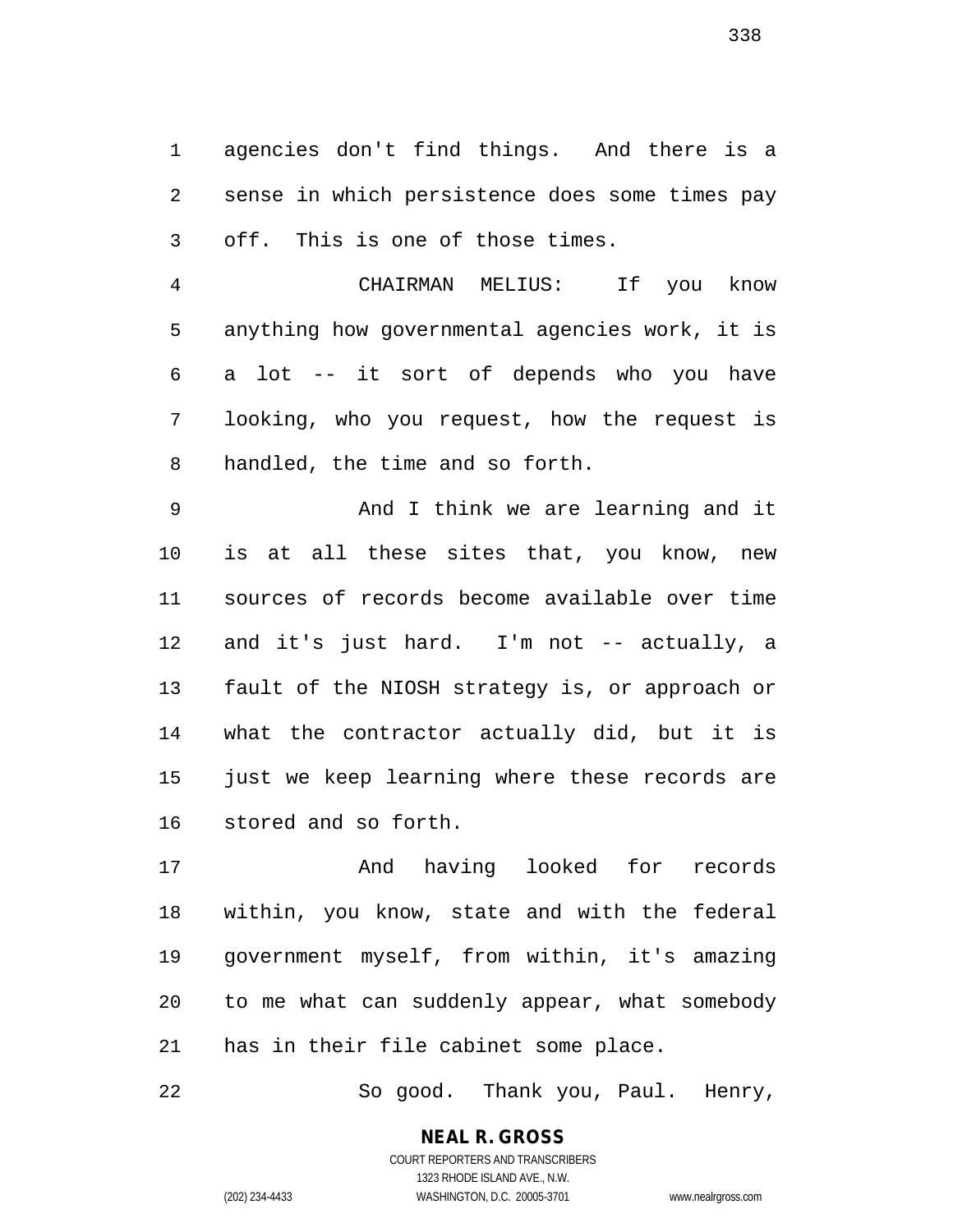6001?

 MEMBER ANDERSON: Yes. We have met twice and we also are going to request a name change. That 6001 no longer is going to exist as a document and all the appendices are being converted into Site Profiles. So the good news is 6001 had -- was one of the early documents and in updating that and putting it into the specific components of the site is going to be very helpful. But there really isn't a 6001. All that remains are the appendices. Our group is - CHAIRMAN MELIUS: I thought that this was like you were trying to snooker us into -- MEMBER ANDERSON: No, no, no, no. I mean, it's in, I think, our Work Group would -- was supportive of the decision to decommission that document or whatever is being done with it, because it did have a lot

**NEAL R. GROSS**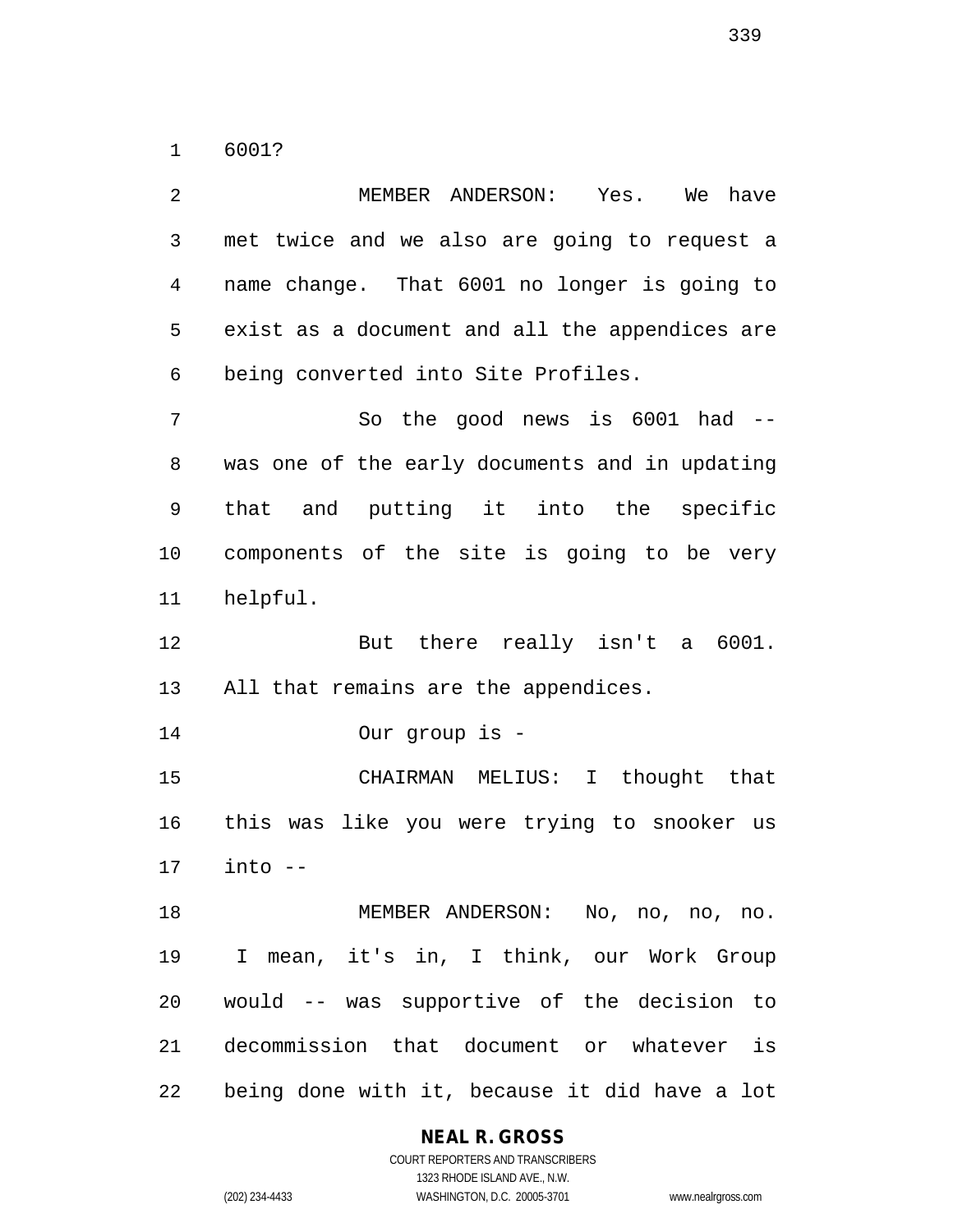of problems that then were reflected in the other document.

 So this way, everyone -- every document, every appendix will be a stand alone process.

 We are working on, very strongly, three sites as well as a fourth site. The first is Electro Met and that, I believe, is Appendix C of the former 6001.

10 And that one we have been working through a matrix and I think we are making considerable progress there. The issue again is ability to calculate bounding doses on that.

 One of the interesting things is SC&A was not requested to review the Appendix C formally, but were charged to do the Petition Evaluation Report, which, of course, then overflows into the Appendix C. So they are continuing to make this a more comprehensive review than just the petition review.

# **NEAL R. GROSS**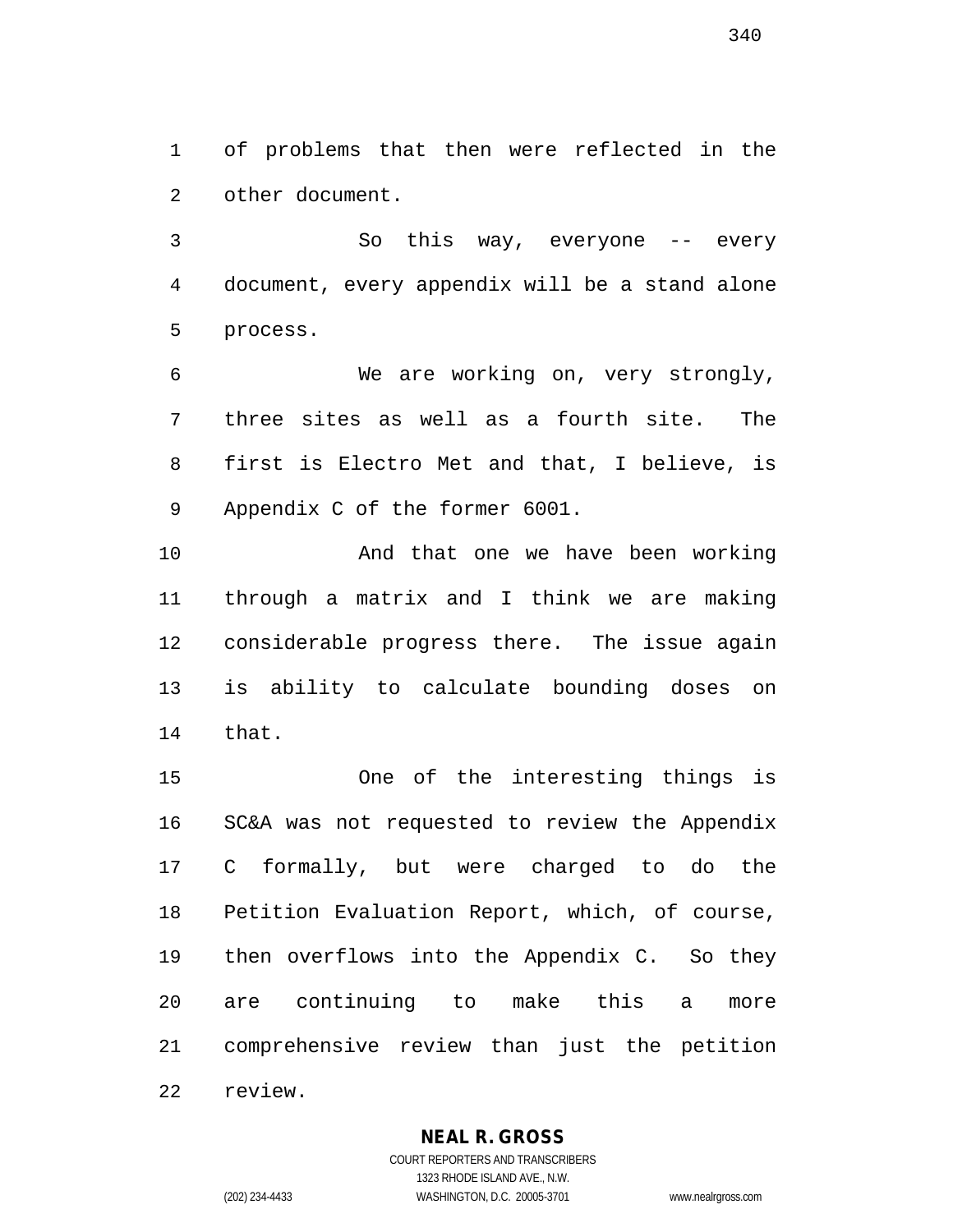1 But we hope to -- we are cutting down on the number of issues now. We have resolved quite a few. And our next meeting is going to be in March and we are hoping to 5 have, at least, at our November  $4^{th}$  meeting -- there was a commitment by both SC&A and NIOSH to bring things forward, so that we can begin to make some decisions and recommendations, so fairly soon.

 The second one that we worked on is United Nuclear. That is one where new -- the other sites new data was identified. So SC&A has been charged to review that data to see is it going to impact our review.

 Again, that is well underway and the issues are bounding internal/external and neutron exposures. We have a revised issues matrix. We have come to conclusion on a number of the matrices issues, so that's another one we are hoping to, now that the new data is hopefully going to have end it through, have a better sense of where we

# **NEAL R. GROSS**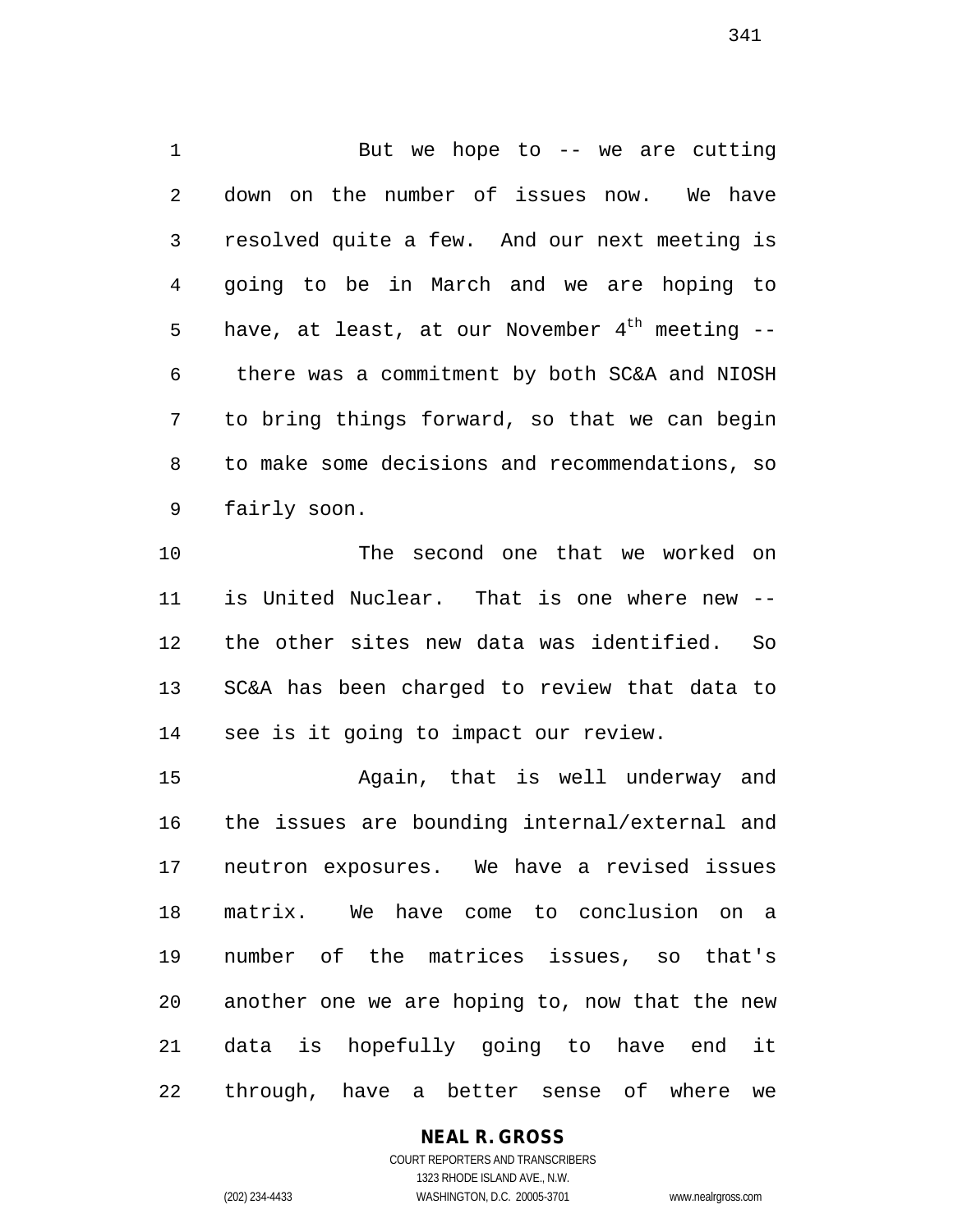stand.

 The third is the Hooker Electrochemical. That was a new one for us. That's again Appendix AA. They are reviewing. SC&A has been tasked with the SEC petition. And we had a brief discussion and we were, again, identified issues to move forward on 8 for March  $4^{\text{th}}$ .

 The third one or the fourth one is Baker-Perkins, which SC&A was charged to do the review of Appendix P, which they have completed, but that wasn't enough time for NIOSH to really respond. But we did have a fleshing out of what the issues are, so everybody is cognizant of those.

 Again, we are hoping at the March  $4<sup>th</sup>$  meeting to be able to strongly move forward toward some recommendations.

 CHAIRMAN MELIUS: Okay. I was going to say if you don't like 6001, we can give you like 7000, if you want a better number that differentiates you from, you know,

# **NEAL R. GROSS**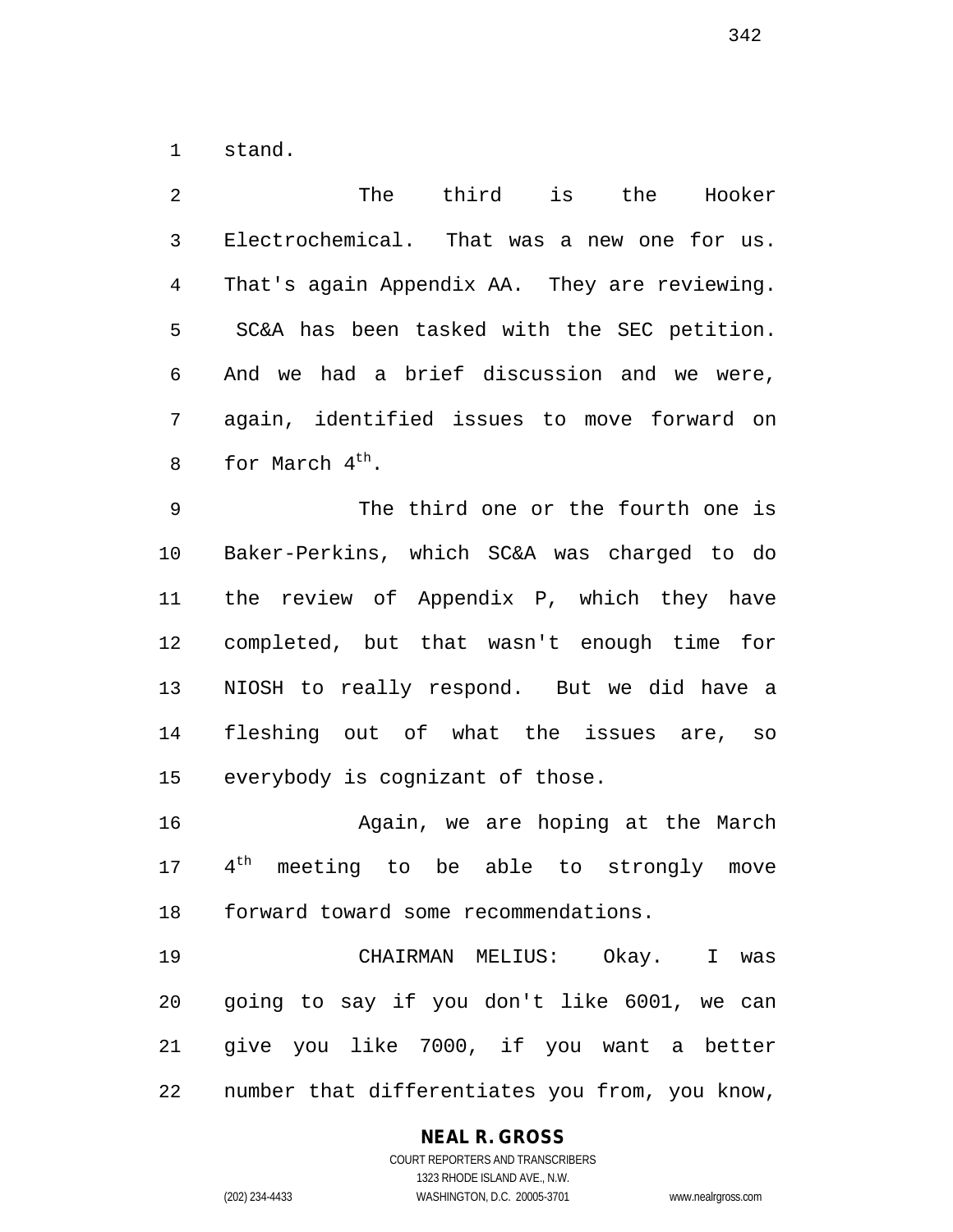a nice round number like Paul has.

 MEMBER ANDERSON: We want to know how many of those appendices are ours that we can really -- MEMBER BEACH: All of them. MEMBER ANDERSON: All of them. Move them out. CHAIRMAN MELIUS: You seem to be moving ahead. MEMBER ANDERSON: Some of these are pretty small and, you know, very short periods of exposure times. So we are hoping to be able to conclude fairly rapidly. CHAIRMAN MELIUS: Okay. I am going to go a little bit out of order here, because of the time, and Mark, do you want to give an update on the Subcommittee on Dose Reconstruction? MEMBER GRIFFON: Sure. We did have another meeting with the Subcommittee on Dose Reconstruction. We continued. Mainly, we are doing the nuts and bolts of the case

**NEAL R. GROSS**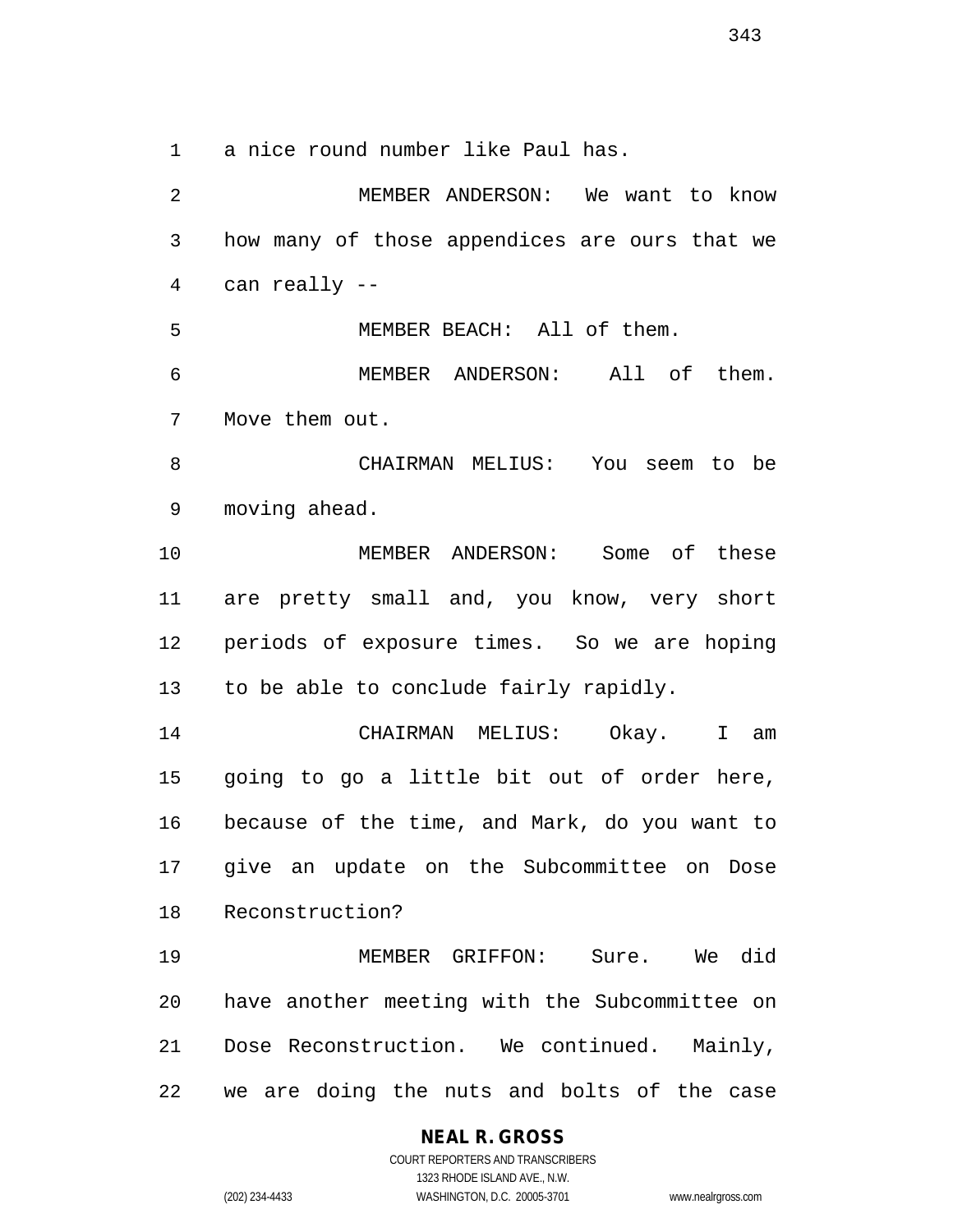reviews that the Board is working on. And we 2 are working on the  $7<sup>th</sup>$ ,  $8<sup>th</sup>$  and  $9<sup>th</sup>$  sets. Each set of cases is about 30.

 We are doing the comment resolution on the Subcommittee between SC&A has findings and then NIOSH responds whether they agree with the SC&A finding or not. And we have been going through these findings for a while.

 $\mu$  at this point, we are in the  $7<sup>th</sup>$ ,  $8^{th}$  and  $9^{th}$  set. You notice that today we just 12 picked the cases for the  $14<sup>th</sup>$  set, so we are lagging a little behind, but it's hard to schedule more frequent Subcommittee meetings, because NIOSH is also lagging behind on responses. It is a resource question constantly.

 We also took -- we got a first look at if you are a member of the First 100 Cases Report that I really wanted to close out. We had a follow-up on that, which was a lot of these quality control findings, and we

#### **NEAL R. GROSS**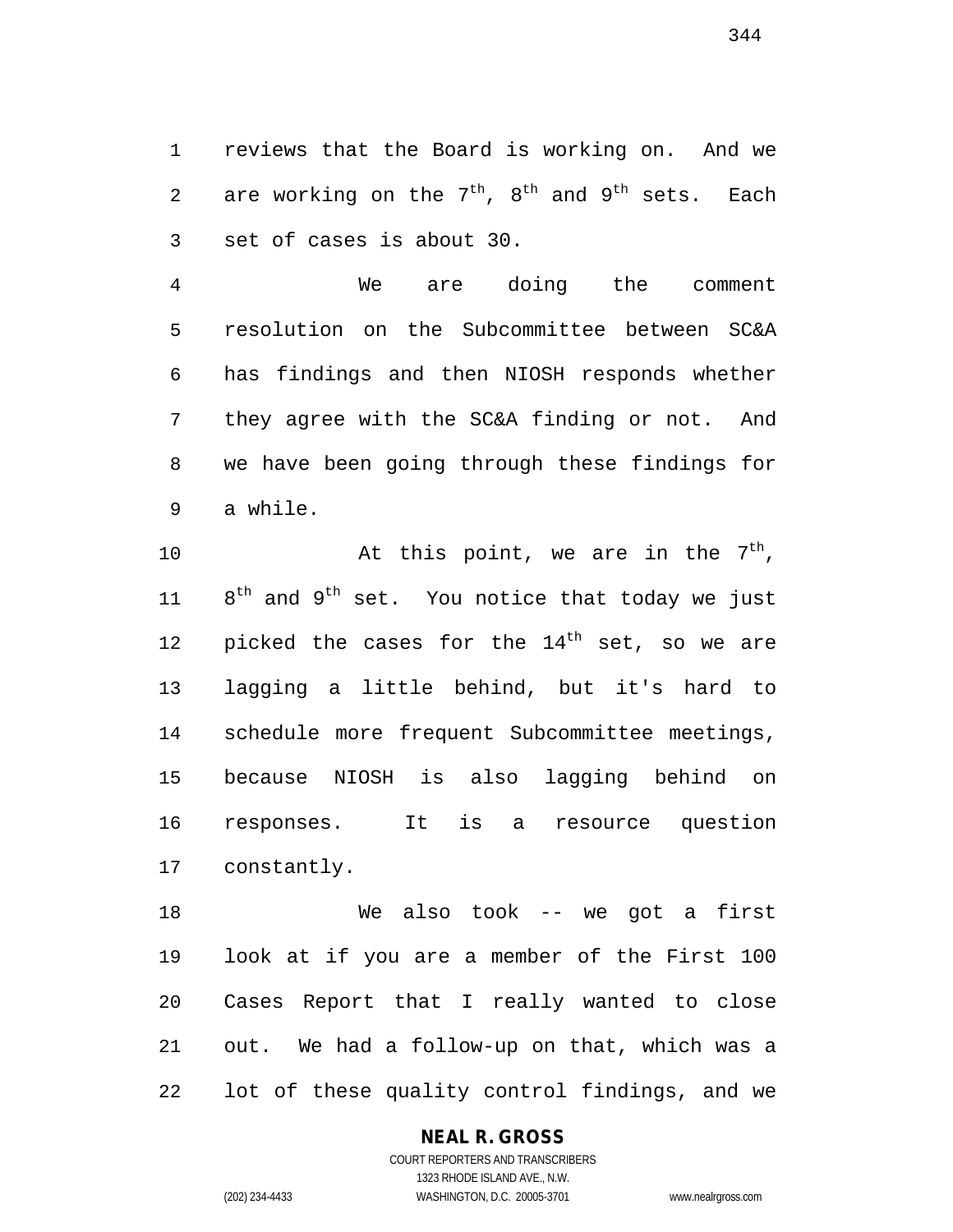asked NIOSH to go back and sort of look at what -- you know, do a little bit of drill down and look at what was the nature of these. Was there any consistent factor that was causing some of these quality control findings? They give us a preliminary report, but we literally got it handed to us at the meeting that day. So we are just in the starting point of reviewing that, but we do hope to soon close out that first hundred cases report.

 And then I guess the other thing we asked, in relationship to that, NIOSH to come back to the Subcommittee and give us a detailed presentation of their Quality Assurance/Quality Control Program with regard to how they are doing the dose reconstructions.

 Because we sort of want to know what the existing system looks like, so that we can then see if there is any need for the Board to make recommendations about that

### **NEAL R. GROSS** COURT REPORTERS AND TRANSCRIBERS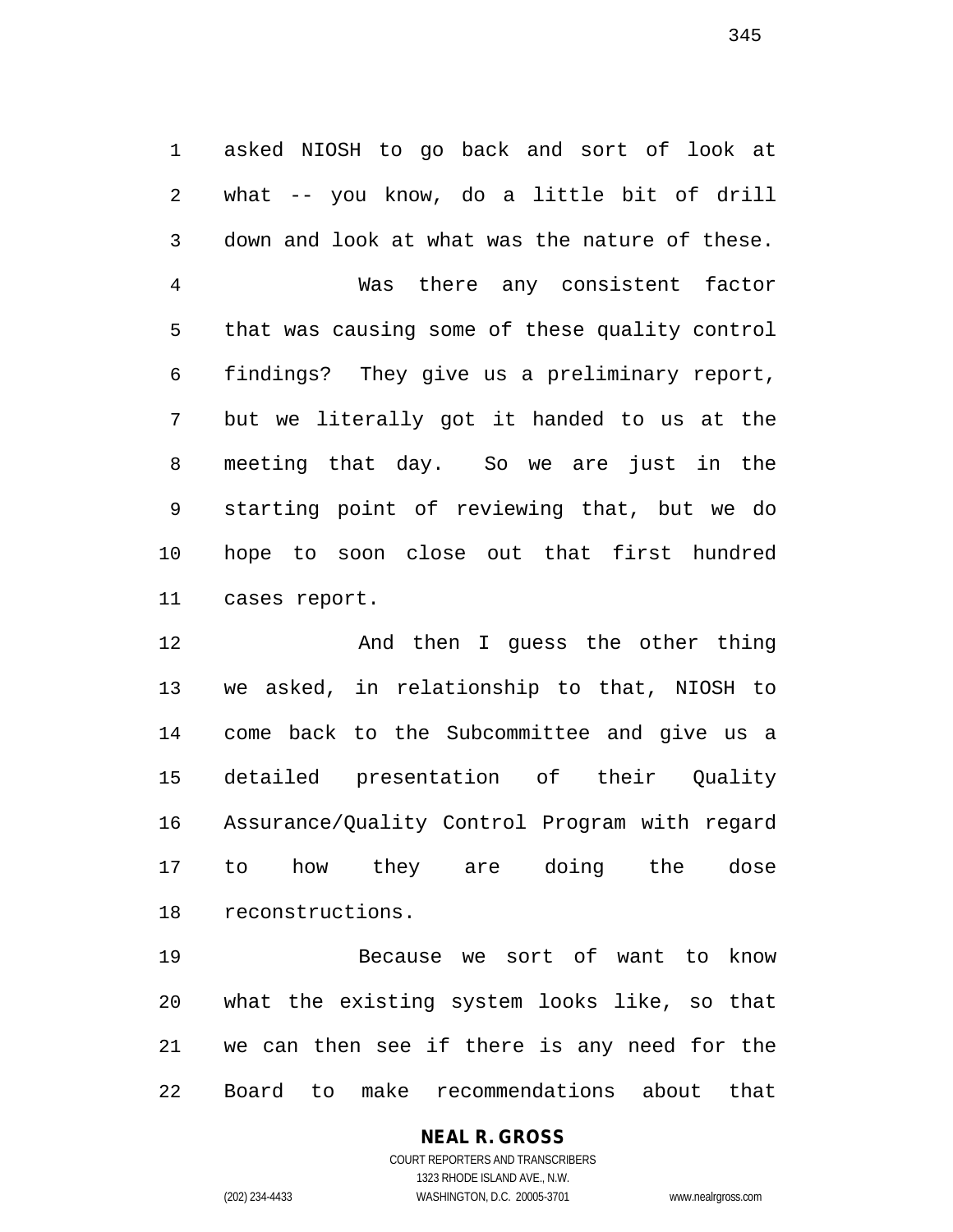system. If it is effective, if we think there is flaws, so the starting point for us was to get inside the system a little more and understand it a little better.

 Certain elements are obvious. There is peer reviews and things like that. But some things are not as obvious, so we are trying to get a presentation of that at the next Subcommittee meeting.

 And I think that was about it. That was what we covered at the last meeting, so we are continuing to plug away at the case findings.

 CHAIRMAN MELIUS: Okay. Great. Any questions for Mark? Okay. We are now going to move on for LANL. So, Mark, if you are ready?

MEMBER GRIFFON: Yes.

 CHAIRMAN MELIUS: Okay. I didn't mean to surprise you there.

 MEMBER GRIFFON: I didn't know if we were waiting or what we were doing.

COURT REPORTERS AND TRANSCRIBERS 1323 RHODE ISLAND AVE., N.W. (202) 234-4433 WASHINGTON, D.C. 20005-3701 www.nealrgross.com

**NEAL R. GROSS**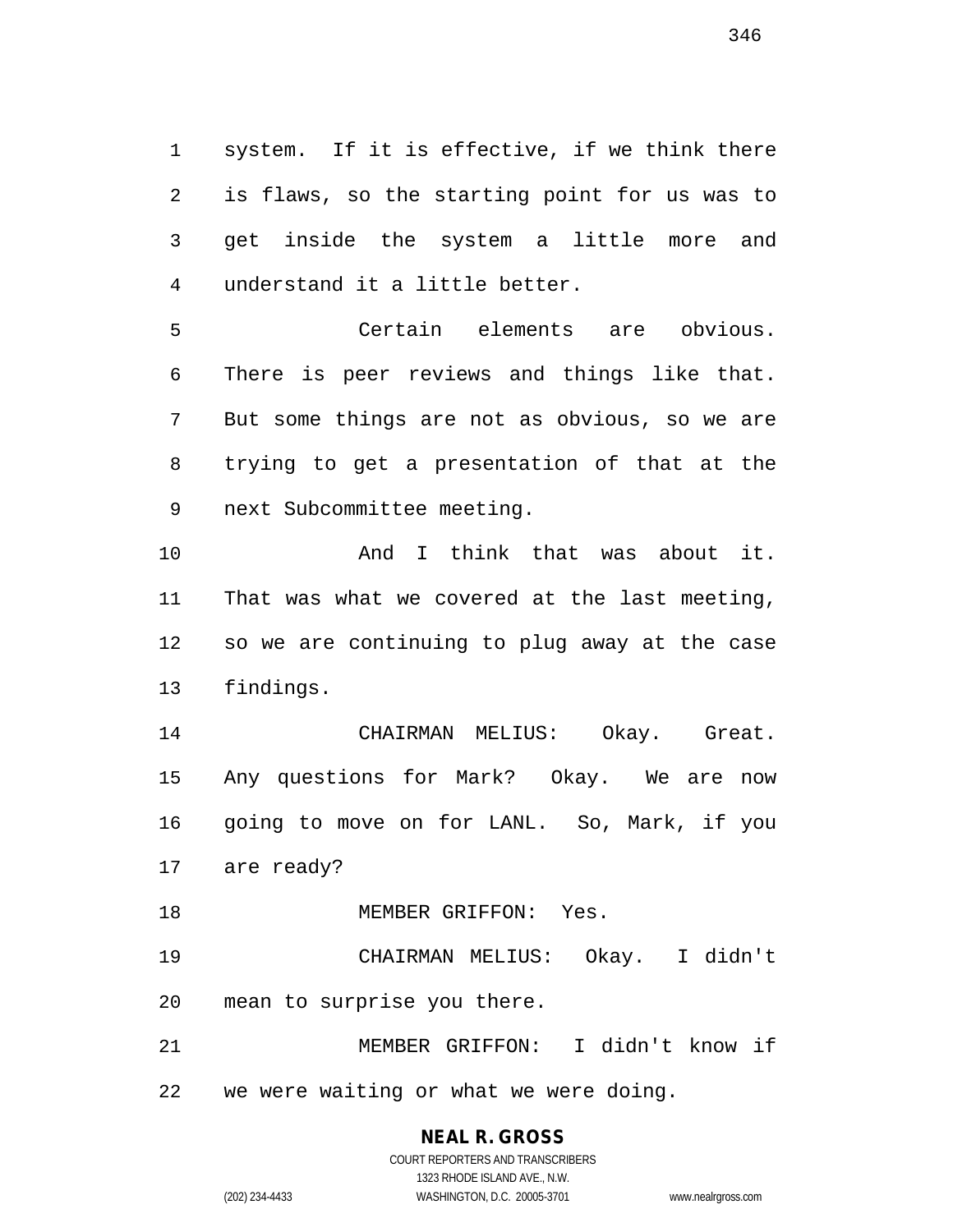CHAIRMAN MELIUS: No, no. We are scheduled. I think we will just keep going. So for those of you in the audience, we are going to first have an update on the review of the LANL from Mark Griffon, who is the Chair of the Work Group there. And then we will be open for public comment. 8 So if you wish to make a public comment and haven't signed up yet, please, go out to the registration desk and do so. And we will move on. So, Mark? 12 MEMBER GRIFFON: Okay. CHAIRMAN MELIUS: Do you have a presentation? MEMBER GRIFFON: I don't have one to put up there really. CHAIRMAN MELIUS: Okay. MEMBER GRIFFON: No, I don't really. It's not -- CHAIRMAN MELIUS: Okay. MEMBER GRIFFON: It's a little too rough.

> **NEAL R. GROSS** COURT REPORTERS AND TRANSCRIBERS

1323 RHODE ISLAND AVE., N.W. (202) 234-4433 WASHINGTON, D.C. 20005-3701 www.nealrgross.com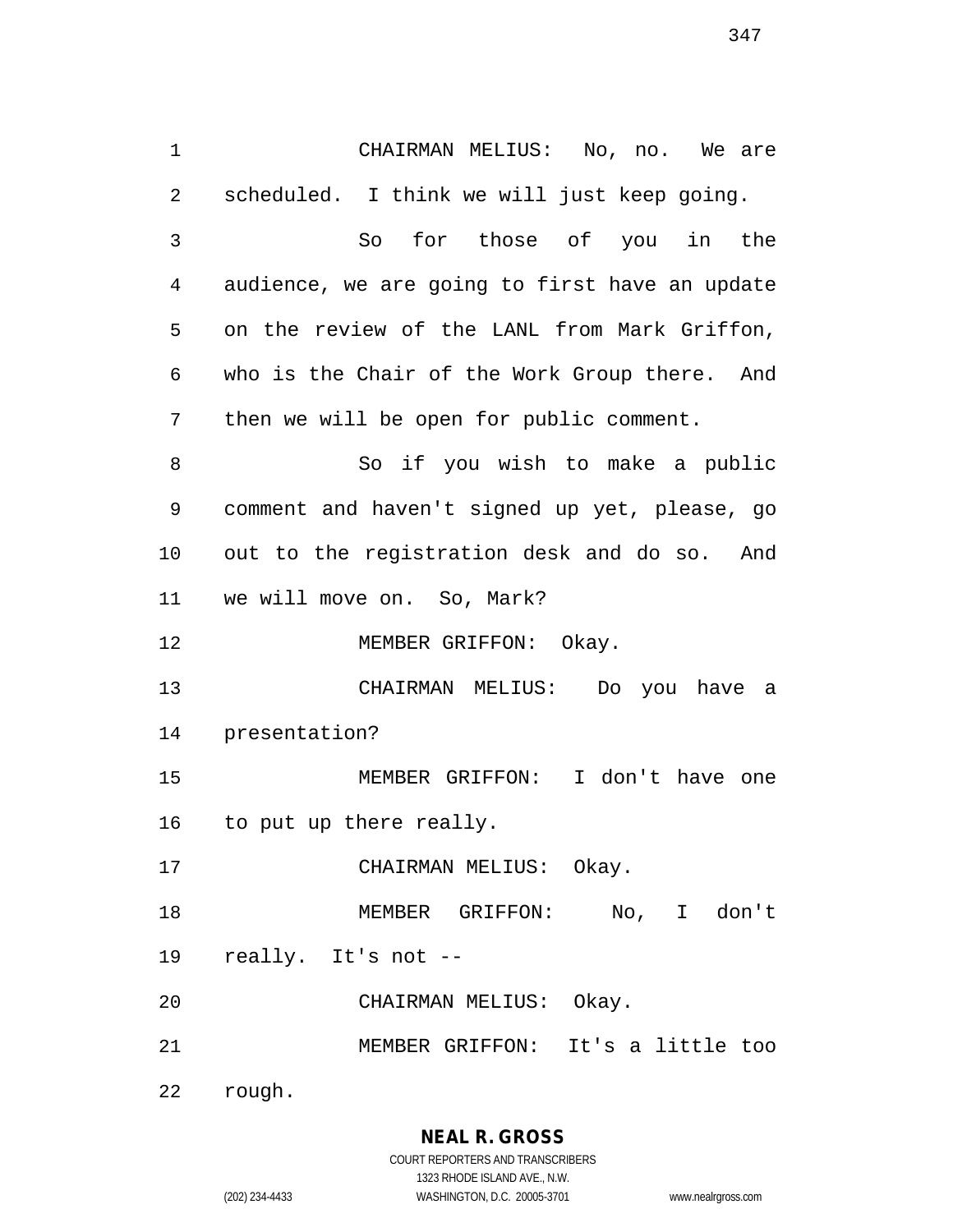CHAIRMAN MELIUS: Okay.

 MEMBER GRIFFON: But I'll give a presentation of the status of the Work Group on the LANL SEC Petition 109.

 And we actually had a recent 6 meeting, November  $16<sup>th</sup>$ , in Cincinnati to go through several of the outstanding issues on the SEC petition.

 I do want to step through, since we've got quite a few interested people here, obviously, a little bit of the time line with you and then go through the remaining outstanding issues that we have on the Work Group.

 NIOSH qualified the SEC petition on 6/17/2008, so I want to go through these dates slowly, because I know one of the issues, obviously, before many of our petition reviews is the timeliness of this.

 So 6/17/2008, the petition was qualified. The Class Definition that was qualified was focused on service support

> **NEAL R. GROSS** COURT REPORTERS AND TRANSCRIBERS 1323 RHODE ISLAND AVE., N.W. (202) 234-4433 WASHINGTON, D.C. 20005-3701 www.nealrgross.com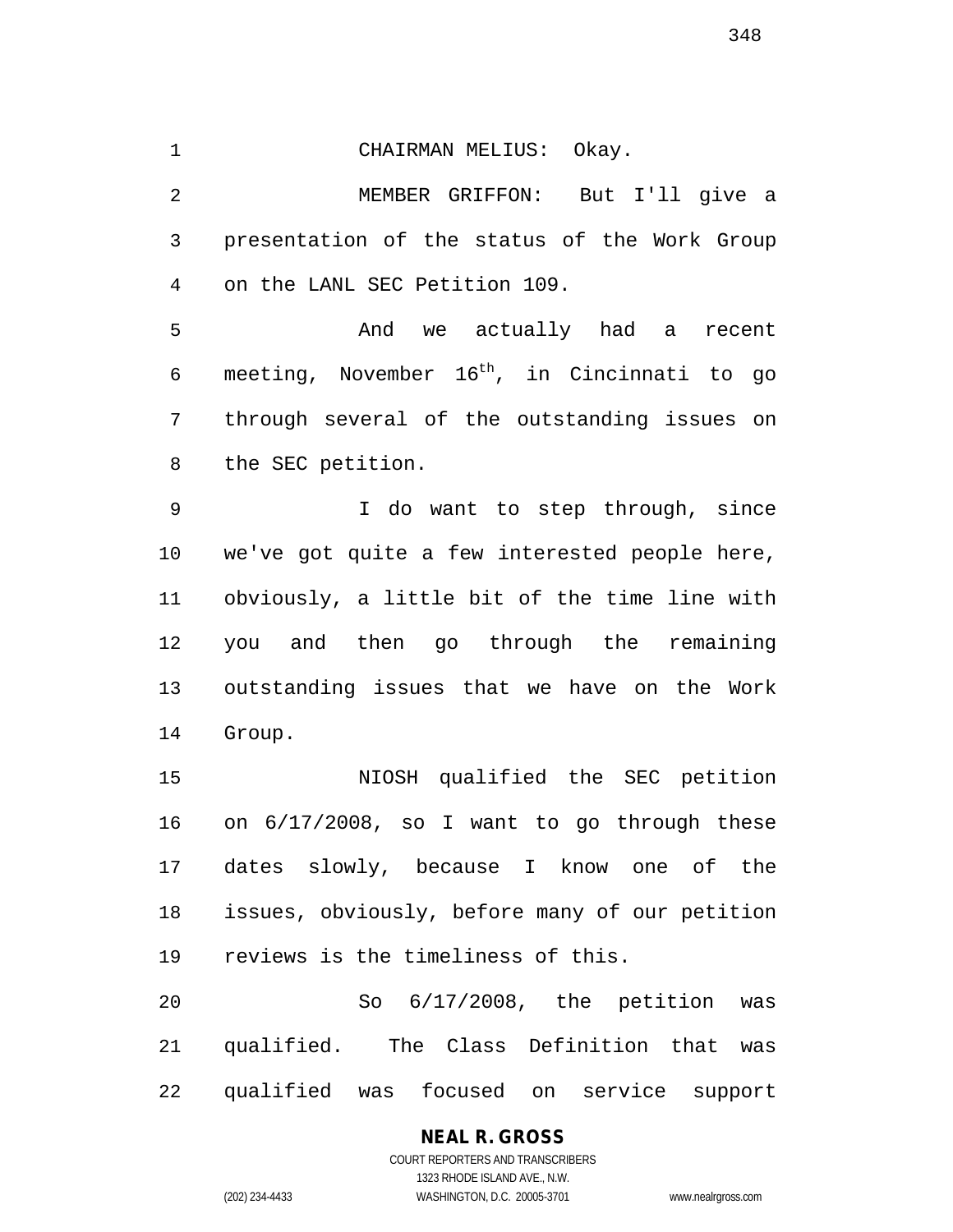workers. And I won't read the whole thing, but it focused on service support workers from the years 1976 through 2005.

 But in our assessment, I think this is an important thing, and in NIOSH's review in their Evaluation Report, we have looked at all workers during this time period. So we are kind of looking at all workers, but certainly haven't forgot about the support worker question.

 So the first date qualified 6/17/2008. The Evaluation Report was issued by NIOSH on January 22, 2009. Subsequent to that, the Board, and I'm not sure exactly when we did this, but, tasked NIOSH or tasked SC&A with reviewing the Evaluation Report.

 SC&A issued a preliminary report on their findings from their review on April 8, 2010. Now, part of the -- that's over a year later, if you are keeping track of these dates, and I think these dates are important. That's over a year later.

# **NEAL R. GROSS**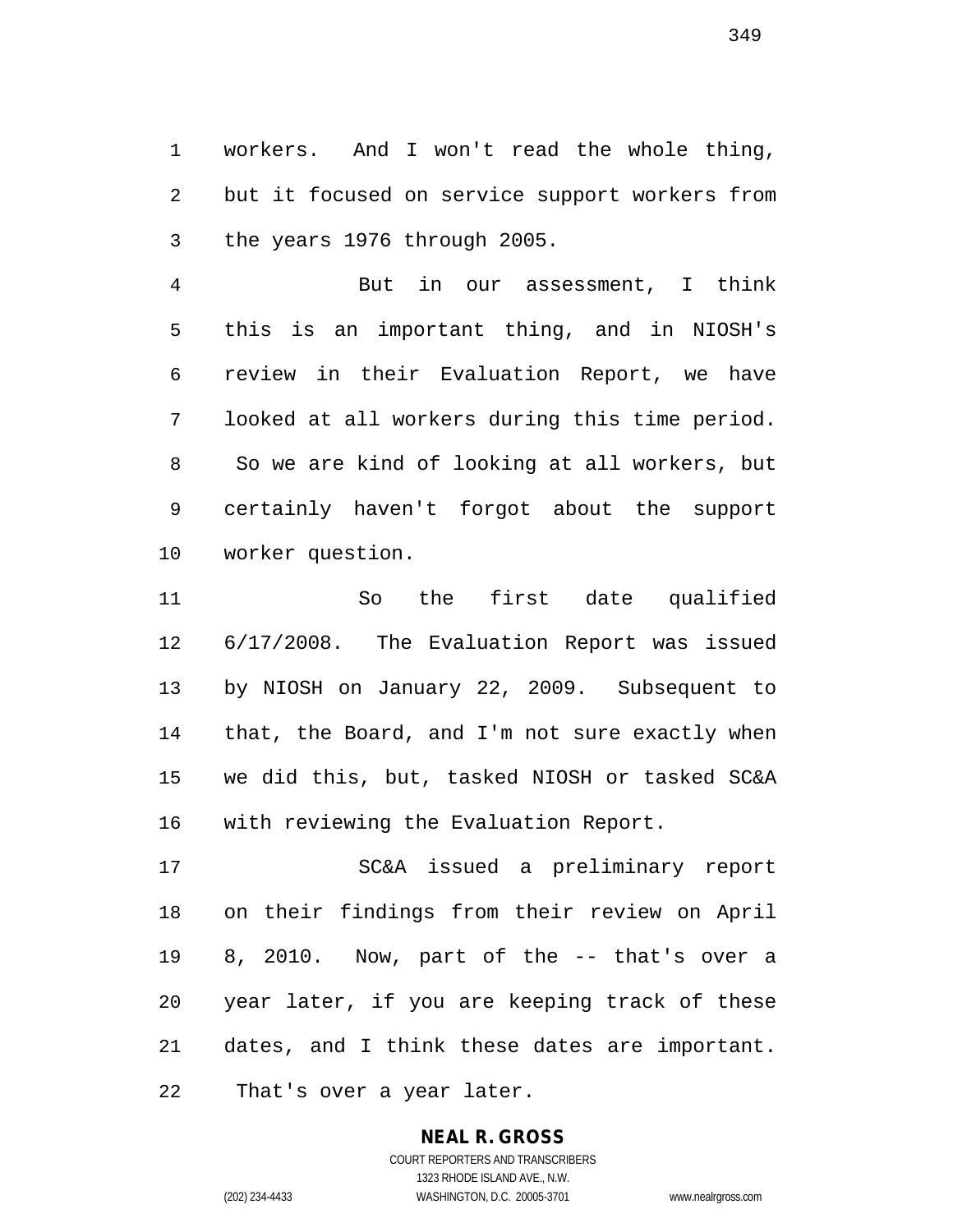1 1 I want to point out that there were two big reasons for the delay in this. The initial Evaluation Report noted that they were going to have -- they were relying heavily on certain coworker models. And NIOSH indicated that the data was available to do these coworker models.

 However, the data was not even in a database and the coworker models were not available for review. So we, basically, told SC&A don't give us a report now. Wait until these things are done and then review it, because there is no sense having to go back and look at it again.

 So there was probably a six to eight month delay in there while we were waiting for NIOSH to get those models developed.

19 19 After that April 8<sup>th</sup> submission by SC&A, we pretty quickly put together the first Work Group meeting on April 29, 2010. And then as I said, we just had a second meeting

# **NEAL R. GROSS**

COURT REPORTERS AND TRANSCRIBERS 1323 RHODE ISLAND AVE., N.W. (202) 234-4433 WASHINGTON, D.C. 20005-3701 www.nealrgross.com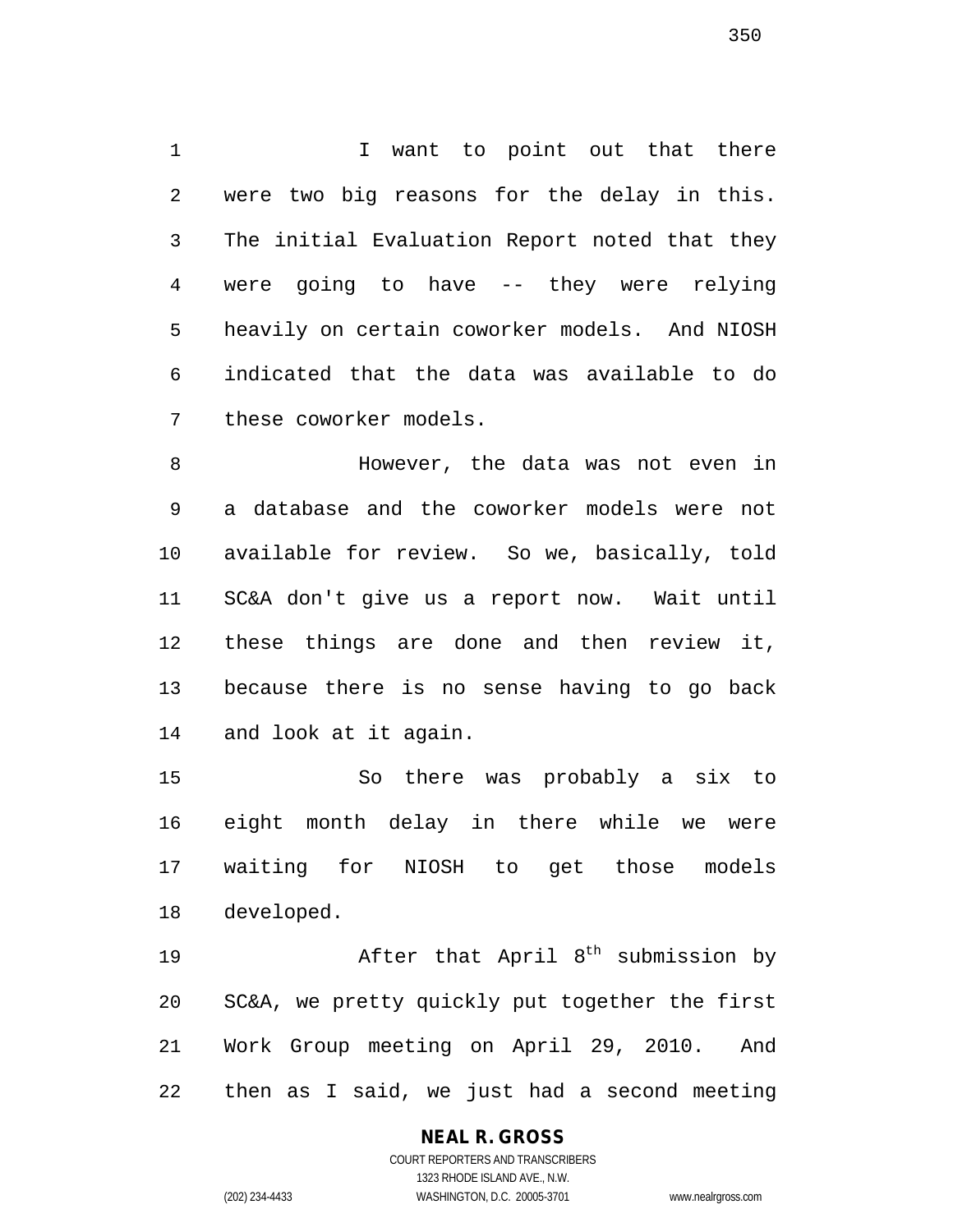1 on November  $3^{rd}$ , a couple weeks ago.

 So we have, depending on how you count them, six. And the reason I say that is some of them are kind of grouped together, there is three or four findings in one topic, as Andrew, who has been attending all these meetings with us knows very well. 8 But generally, there are six or seven remaining issues, but I will say that several of them are very large, you know, fairly large all encompassing type issues. So the first one is the ability to reconstruct doses from activation products and fission products. In other words, SC&A is saying that they have remaining questions about how NIOSH is going to calculate the doses related to activation products or fission product doses. And just a little bit of history on this is in the Evaluation Report, one technique was mentioned as the option NIOSH

was going to go forward with. SC&A had some

**NEAL R. GROSS** COURT REPORTERS AND TRANSCRIBERS 1323 RHODE ISLAND AVE., N.W. (202) 234-4433 WASHINGTON, D.C. 20005-3701 www.nealrgross.com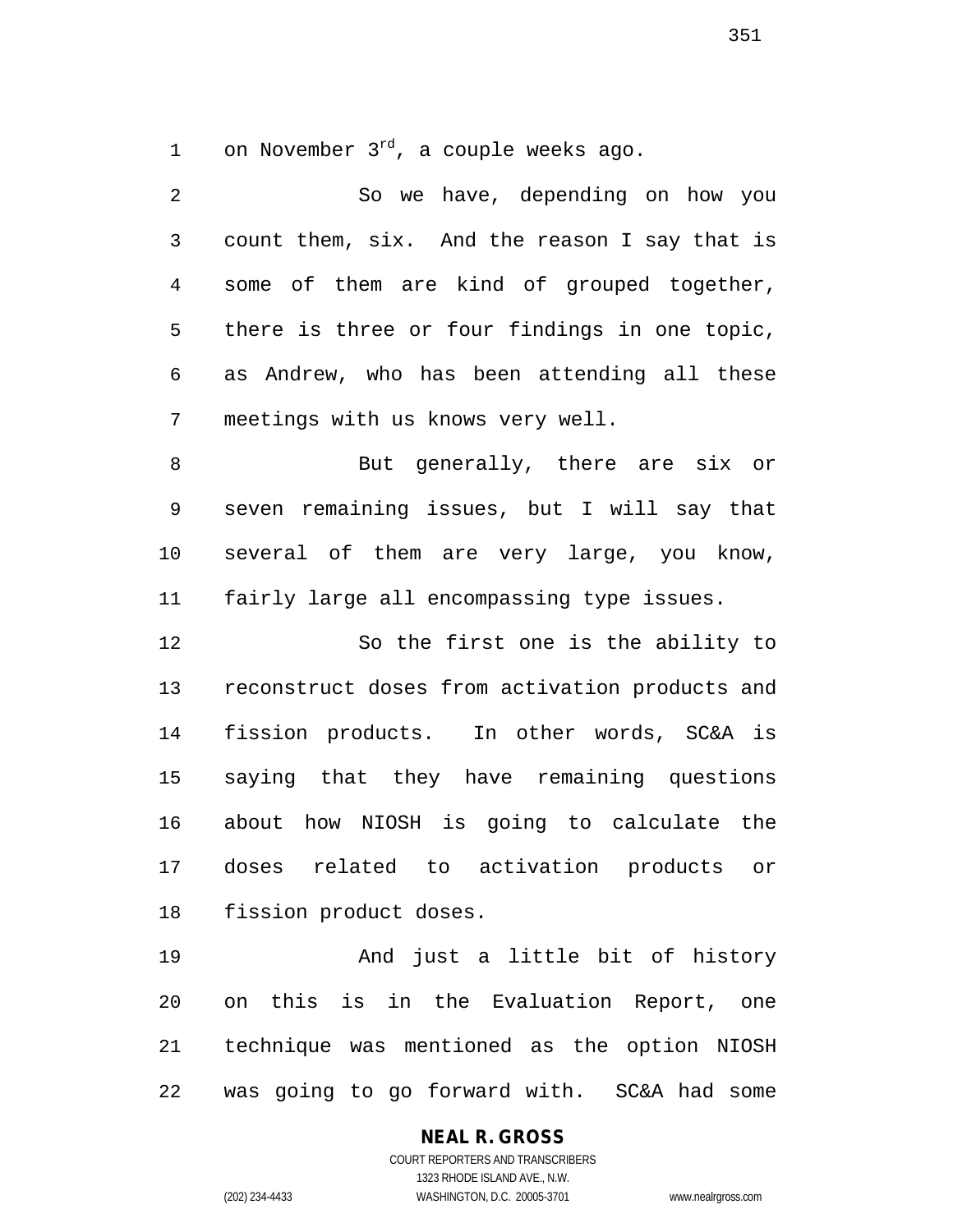concerns about that, as well as the Work Group, and NIOSH has since then come back and said they are reconsidering that, but they have other data and they are still confident they can do the dose reconstruction, but it is going to be using a different technique. So that's number one, activation productions and fission products.

 Number two is the ability to reconstruct doses from exotic radionuclide exposures. And just to be clear, when I say exotic, we have been using this on several of the Work Groups, but in this case, some of the ones we are considering under the heading exotic are curium-244, californium-252, thorium-232, neptunium-237, actinium-227.

 In other words, sort of the non- plutonium/uranium ones is the main ones that fit into that category.

 Again, in this situation, SC&A or I mean, NIOSH initially came in with a proposal to use a substitute radionuclide

# **NEAL R. GROSS**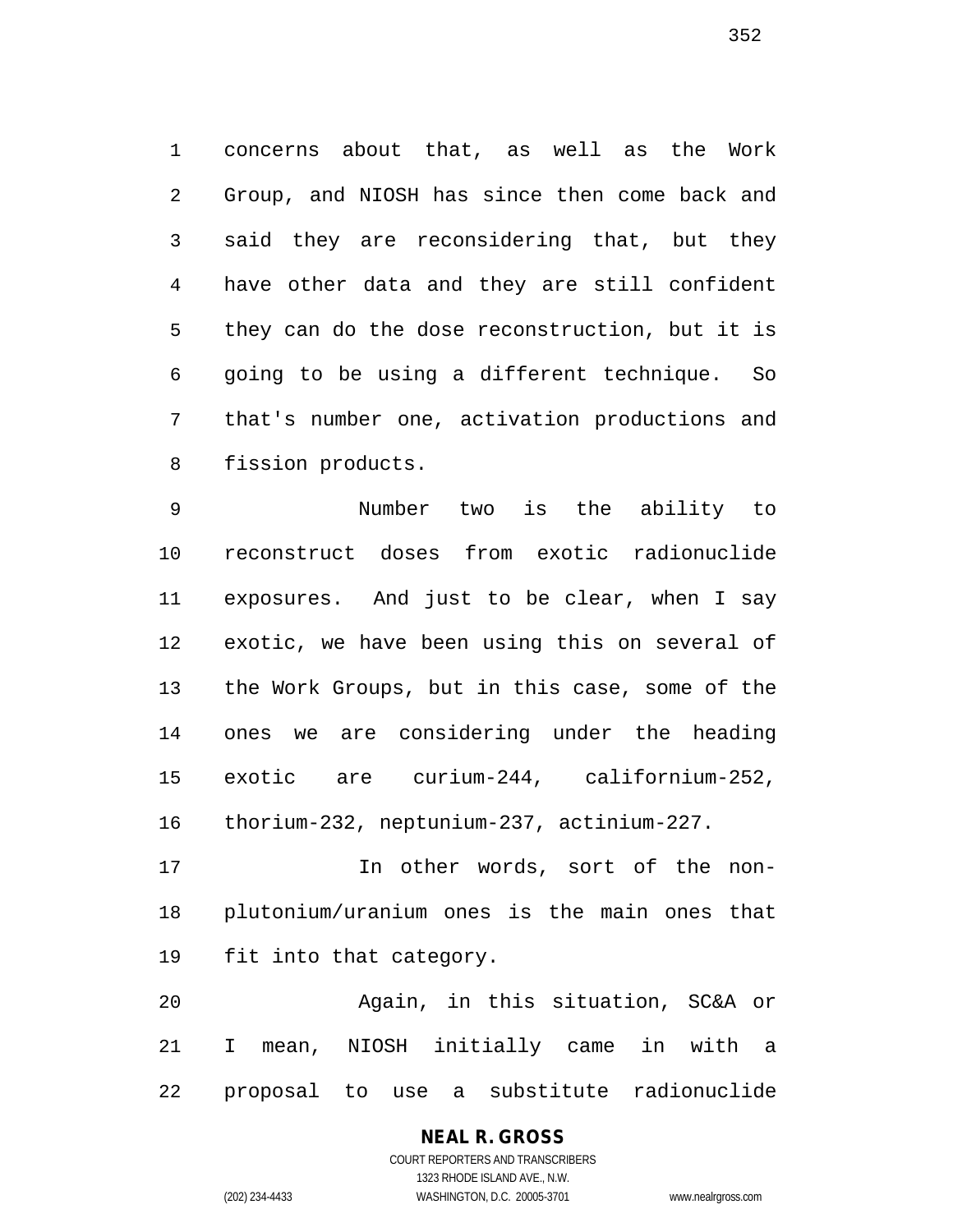approach to bound the doses for all these nuclides. And the Work Group as well as SC&A questioned this approach for several reasons.

 One, we want to know more about where these exotics were used, when they were used. We want to know if there are existing monitoring records. And if you have insufficient data, if there is some data, but it's insufficient to reconstruct all doses for the individuals, then we want to see a demonstration of how you might use like plutonium data to bound doses for these other nuclides.

 So largely, I would say, this is in the very -- we are back to the drawing board on this one.

 Number three is the completeness and reliability of in vivo and in vitro records and the adequacy of the coworker models. Again, when I say overarching topics, this kind of encompasses several things.

The one thing I will say, NIOSH

**NEAL R. GROSS** COURT REPORTERS AND TRANSCRIBERS 1323 RHODE ISLAND AVE., N.W.

(202) 234-4433 WASHINGTON, D.C. 20005-3701 www.nealrgross.com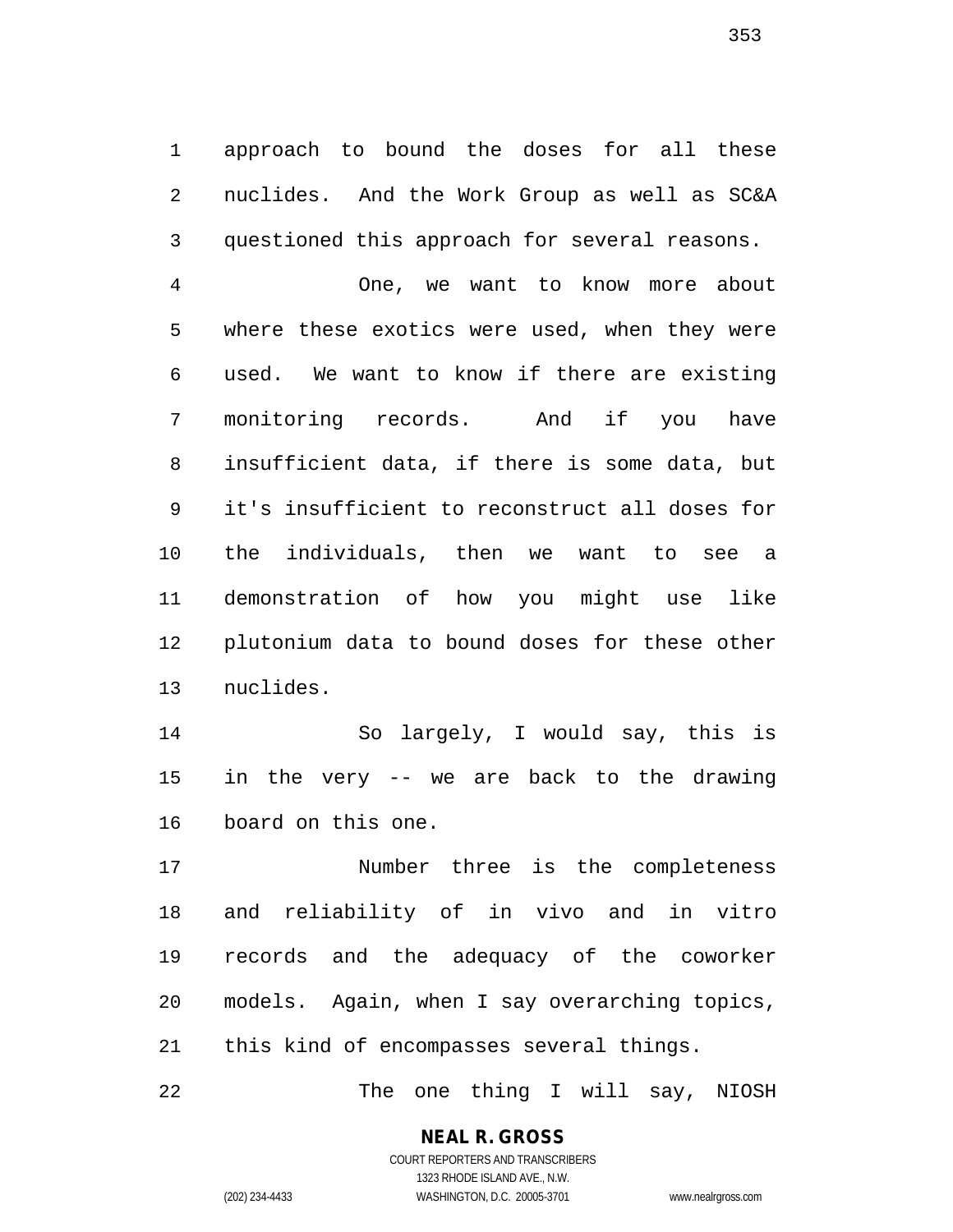has validated the primary radionuclide urinalysis records, the in vitro records, for plutonium, uranium and, I believe, tritium. And overall, this SC&A had -- was pretty pleased with the results from this validation by NIOSH. That's one component.

 The big outstanding issues on this action item are the in vivo data, which although procedures suggest there was a much better in vivo system in place, we have yet to be able to examine the records. And we are working on getting those from NIOSH. NIOSH has to look at those closer and validate those and see whether they can be used to bound doses, to reconstruct doses.

 The other is on those exotics that I just mentioned, the data is still very much in question, how much data exists for the exotics and whether they can determine who was exposed to the exotics, that's always a problem is if you only use these certain things for very short time frames and certain

# **NEAL R. GROSS**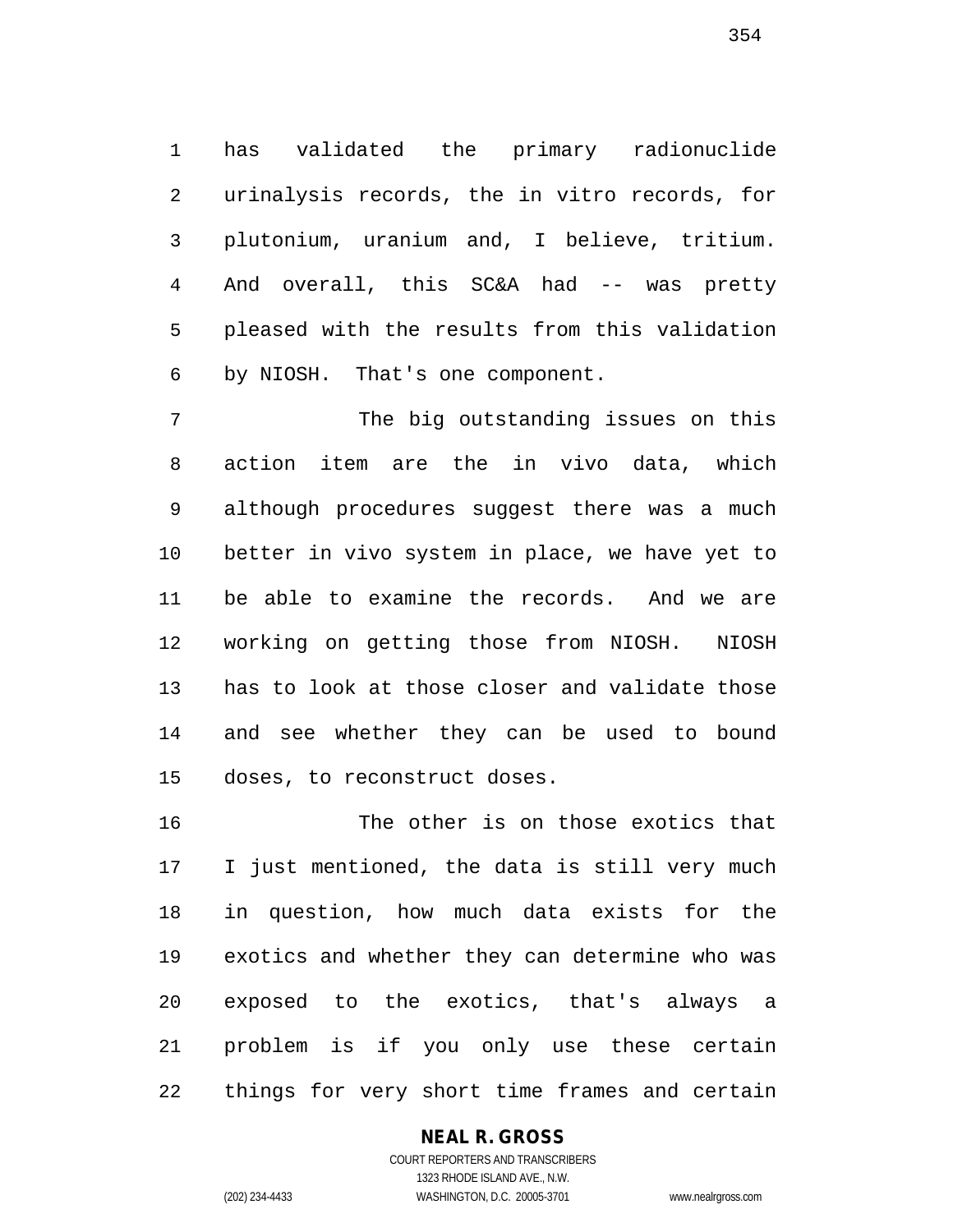buildings, but how do you know who went in and out of those buildings?

 And this also comes up in terms of the Support Service Workers. You know, if it went beyond the buildings into the environment, then how are these exposures assigned to people that might have been out and around the buildings, not necessarily inside.

 The fourth major item is the feasibility dose reconstruction for neutrons, post 1975, obviously. The Class we are looking at is '76 to 2005. So dose reconstruction for neutrons, I think of out of the four I have just mentioned, this is probably the closest. It has less remaining big action items. I think we are closer to resolution on this.

 Number five is the feasibility of dose reconstruction for the tritide exposures. At this point, we have not -- we don't have a model before us, before the Work Group. I

# **NEAL R. GROSS**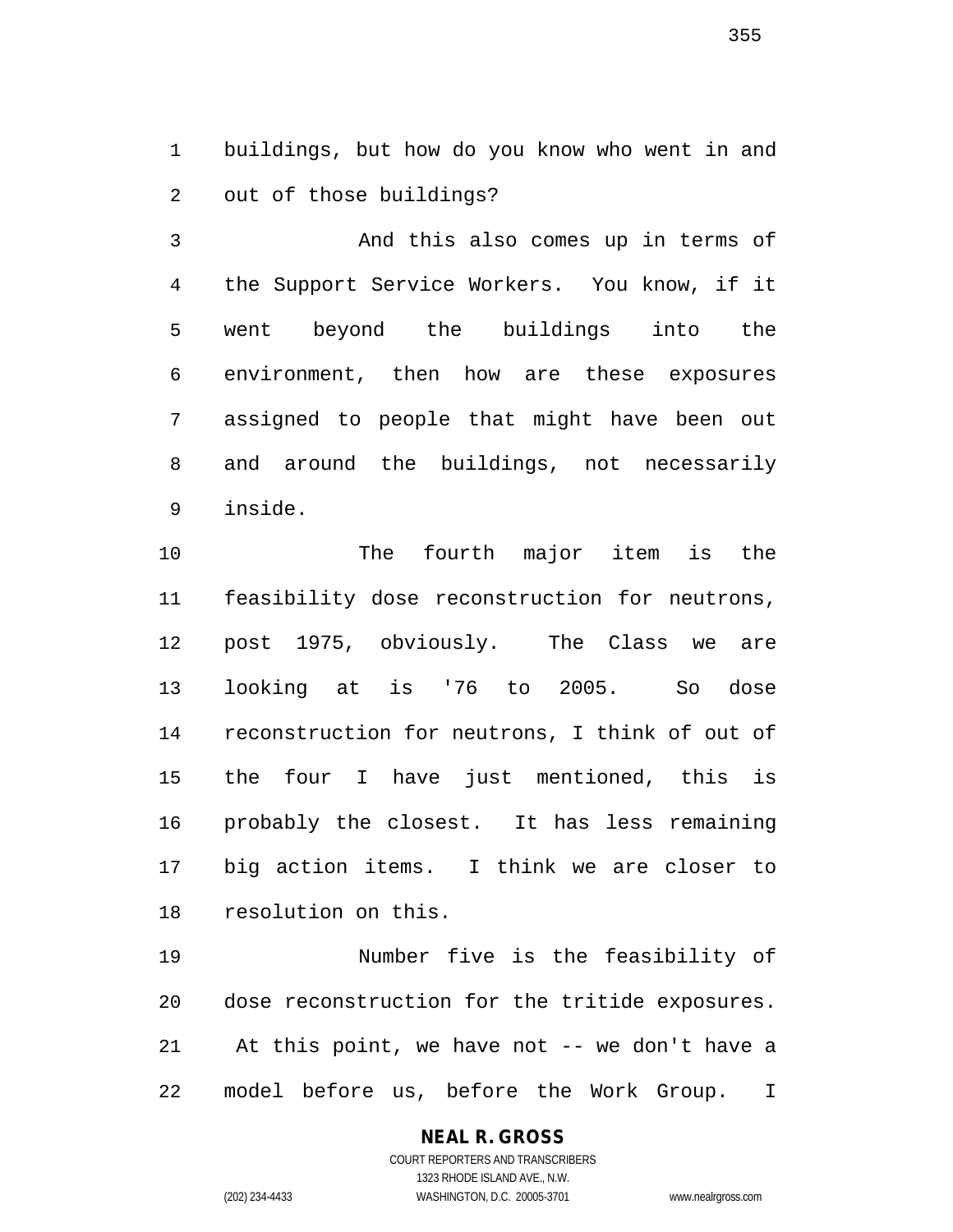know, in part, this is due to Josie's Work Group. You know, I think part of what NIOSH is looking at is Mound has very similar issues regarding tritides and how things play out at the Mound Work Group may impact how they want to do the reconstructions for the LANL workers on tritides.

 Some of the similar problems remain though, you know, the sort of who, where and how much issues, you know. A lot of these, they weren't used in great quantities and they might have had limited people involved in the campaigns when they were doing this tritide work.

 But the question always is can you really track who might have been in and out of those buildings, where they were using them over this large time span.

 And the last category is, I have grouped this into, special Classes of workers or work areas and several of these came directly from the petition, either in the

> COURT REPORTERS AND TRANSCRIBERS 1323 RHODE ISLAND AVE., N.W. (202) 234-4433 WASHINGTON, D.C. 20005-3701 www.nealrgross.com

**NEAL R. GROSS**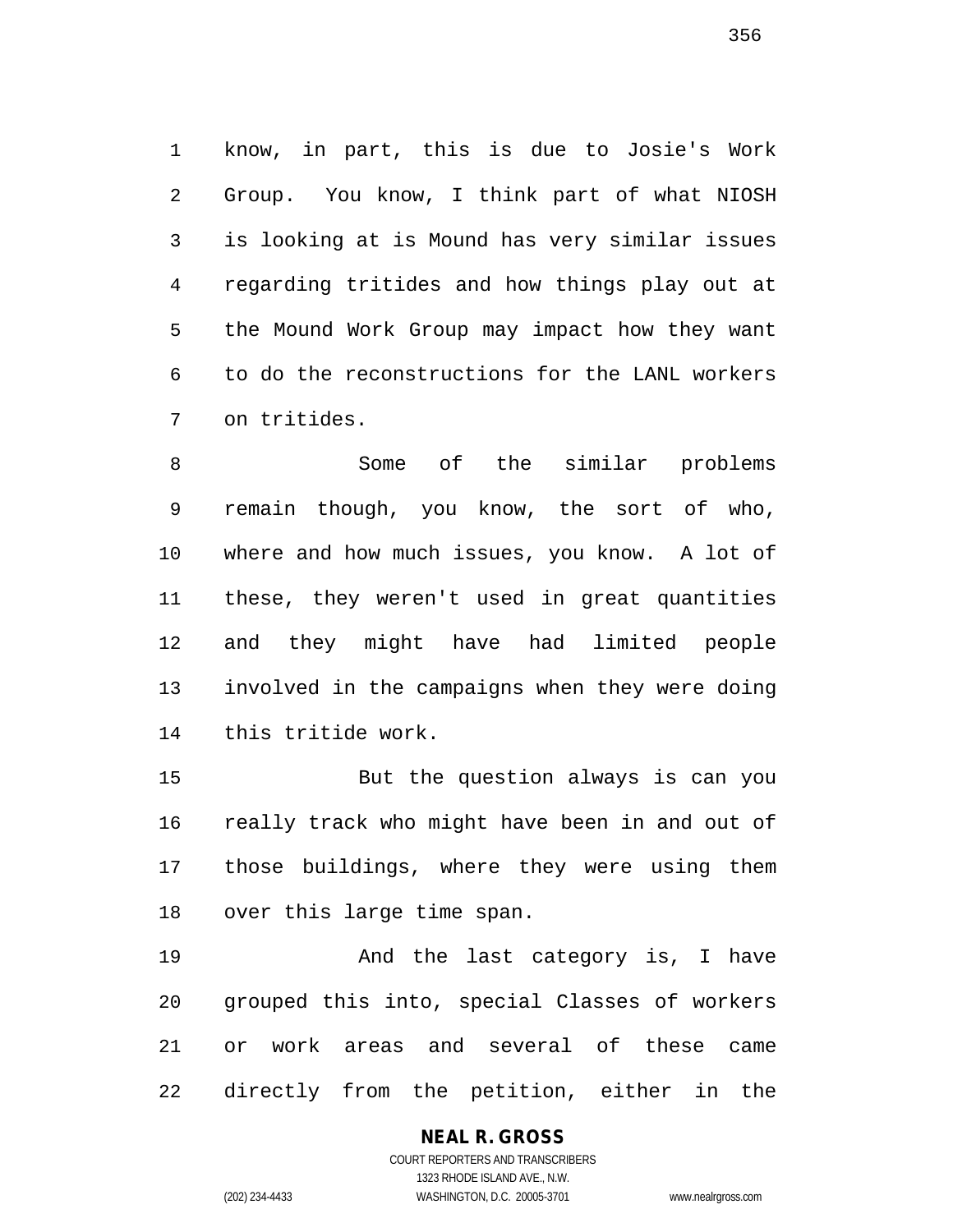initial petition or in the petitioner's participation in our Work Group process.

 The first one is a question about workers working adjacent to the LAMPF, L-A-M- P-F, facility, some potential exposures from a holding pond in that area. Two broader ones which one is unmonitored exposures to the support service personnel. This is a broad question. Were all these support service personnel monitored? And if they weren't monitored, should they have been monitored? That's the sort of question.

 You know, were they in areas where they should have been monitored? And how do you bound those exposures? So that's sort of a pretty broad question that probably falls into several of the earlier topics as well.

 Item C under that last item is questions raised about NIOSH's environmental model, especially with regard to these exotics, whether any of these exotics should have been included in the environmental model.

# **NEAL R. GROSS**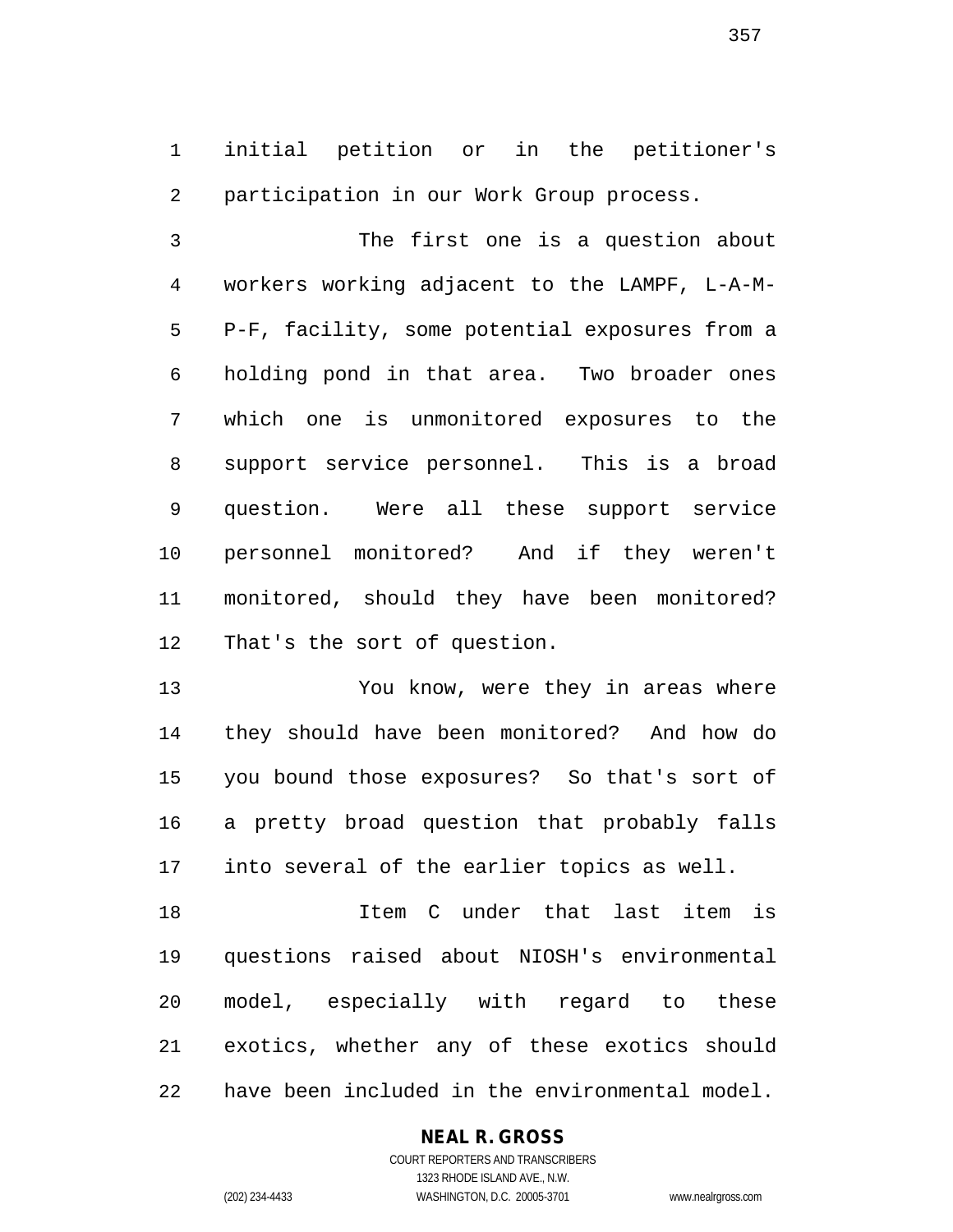And the environmental model is, for those who aren't following this as closely, often used for people that were considered not to be in the buildings, but they might have been working outside of buildings, so it's usually a lower internal dose, but it's a way that NIOSH can model their internal dose without having actual bioassay records.

 And then the last item under that sort of falls under environmental also, but questions raised about exposures received during responses to the fires, either during the fire or subsequent, because of resuspension of the materials off the ground after the fire.

 So the next steps for the Work Group and for NIOSH and SC&A, obviously, those first six items with many subset actions are - - most of which are falling on NIOSH, although SC&A does have some actions out of our last Work Group meeting as well.

# **NEAL R. GROSS**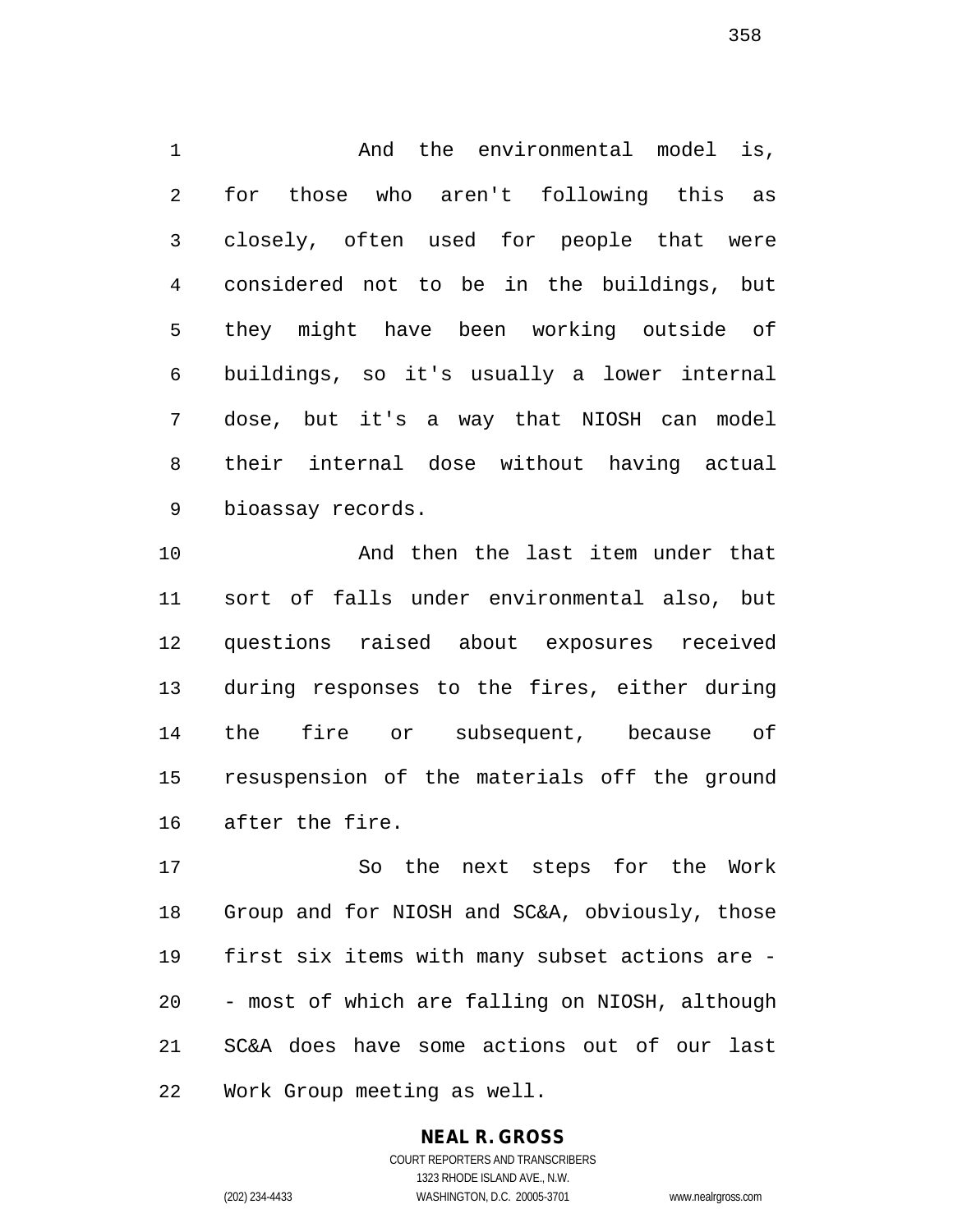1 And I do want to point out again that many of the responses or these issues are in the early stages, unfortunately, and to some extent that is because the initial approach offered to the Work Group and to SC&A in our deliberative process has been abandoned and now they are going with a second or another approach.

 So we have shifted gears a little bit and, you know, that has slowed us down in this process. So that's especially true for the fission products, activation products for the exotics and for the tritides.

 The last thing I'll say is that we are planning a Work Group meeting on February 11, 2011. We did want it before the next Board meeting, so we scheduled it before the next Board meeting.

 And in the last Work Group meeting, we tried very hard to get commitments from NIOSH on several of these models, like for the exotics. We wanted dates, you know,

**NEAL R. GROSS**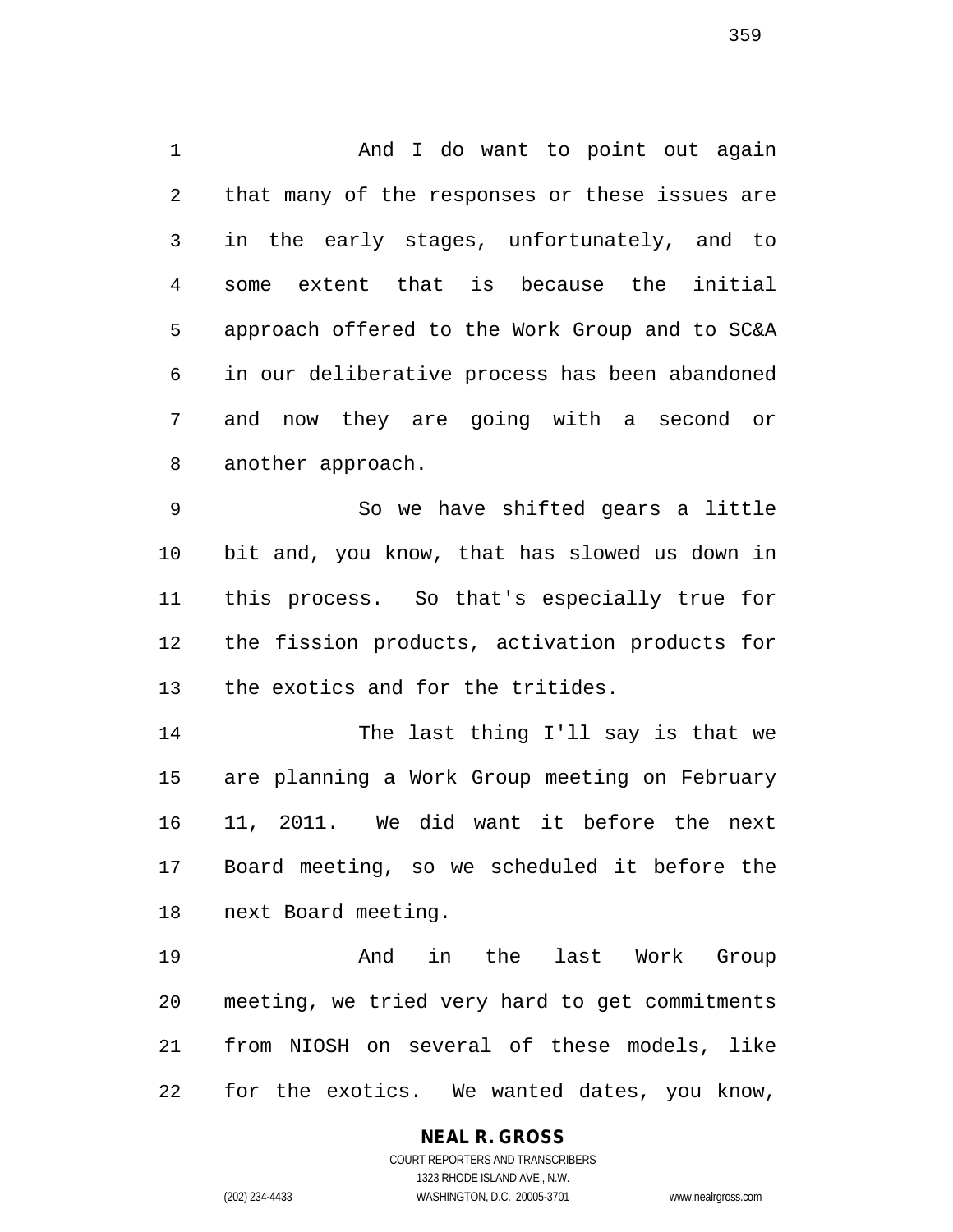when are you going to have this completed. And while it may not -- I don't think they committed to having everything done before 4 February  $11^{\text{th}}$ , I would say 85 to 90 percent of what we had in our action list, they have committed to having done before that meeting.

 So we realize, as a Work Group I realize, that we really have to drive this thing forward and close it out, because a lot of people have been waiting a long time for answers on this. And, you know, believe me, that definitely is in our mind.

So that's all I have, Jim.

 CHAIRMAN MELIUS: Okay. Board Members that have questions for Mark?

 MEMBER GRIFFON: Or other Work Group Members if I missed anything.

CHAIRMAN MELIUS: Yes, Work Group?

MEMBER GRIFFON: Please.

 CHAIRMAN MELIUS: And, Josie, we know it's not all you, so don't -

MEMBER BEACH: I started out to

# **NEAL R. GROSS**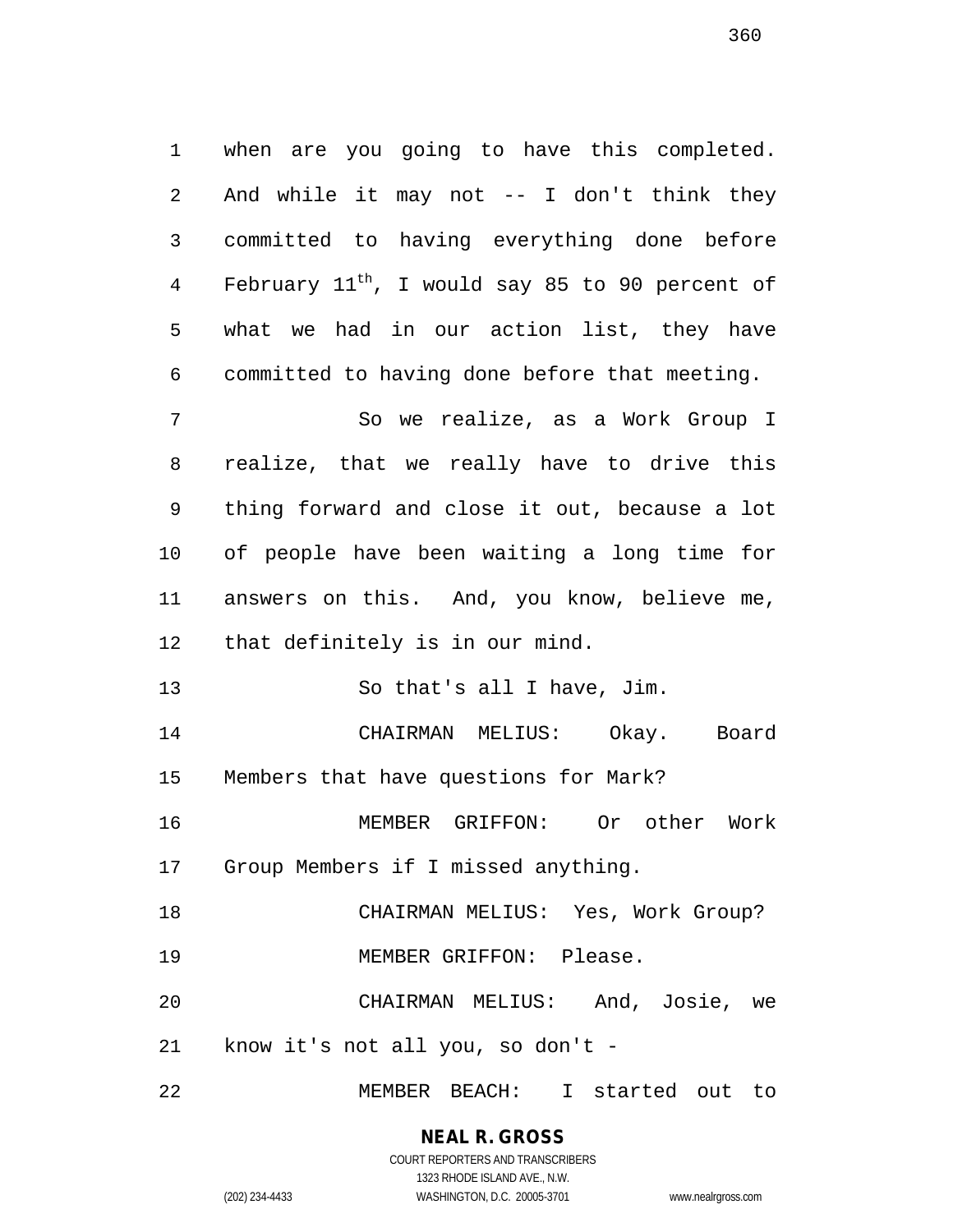defend myself.

 CHAIRMAN MELIUS: No, no, we know. We know who is -- yes, Dave? MEMBER RICHARDSON: Yes, thank you. You started out by saying that the SEC petition was written as service support workers, but that you have kind of focused more broadly on all LANL workers. MEMBER GRIFFON: Right. MEMBER RICHARDSON: The distinction is between Zia workers? Is that what the concept was for writing this as service support workers? That it was kind of the contractor or it's kind of the difference between Zia and LANL workers? MEMBER GRIFFON: Well, it is more. It's any. I mean, the security guard, yes. Andrew can respond to that a little bit. He is the author of the petition. MR. EVASKOVICH: I'm Andrew Evaskovich, the LANL petitioner for this petition. Initially, when I started doing the

#### **NEAL R. GROSS**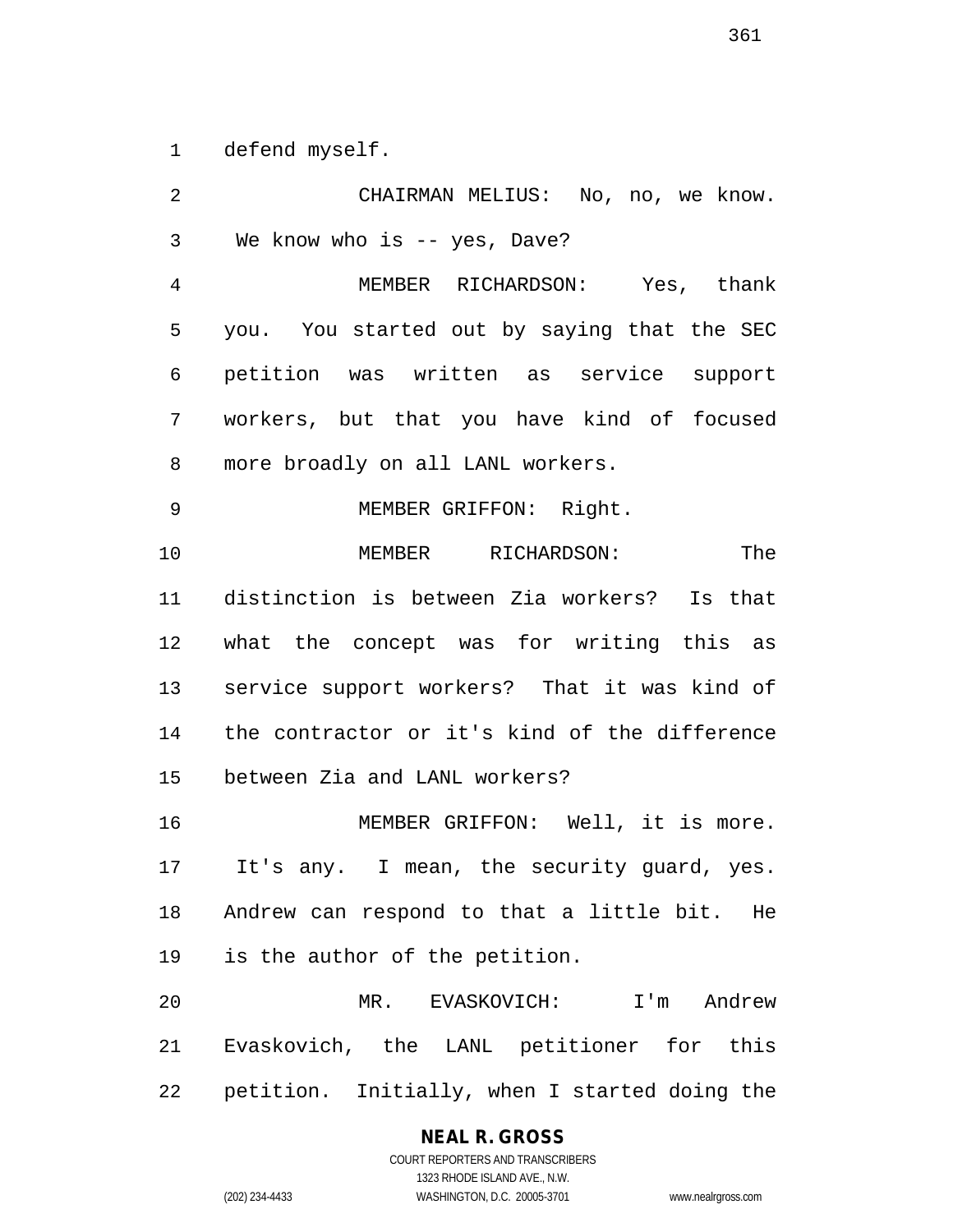research for the petition, it was intended to be for guards. But as a result of what I learned during -- you know, from the environmental model, it looked much broader.

 But the main issue was support service workers, because they talked to other people that worked in crafts, you know, the plumbers, the pipefitters, welders, carpenters, laborers, different people like that.

 And the issue is we move around from buildings -- in various buildings. And you guys heard this today, I mean, there is an issue of movement around different areas and tying people -- and/or tying people to the source-term. So that's what the issue is for support service workers. Does that answer your question?

 MEMBER RICHARDSON: Yes, okay. MEMBER GRIFFON: So it's a unique exposure potential, but we have also figured that, you know, as long as we are basically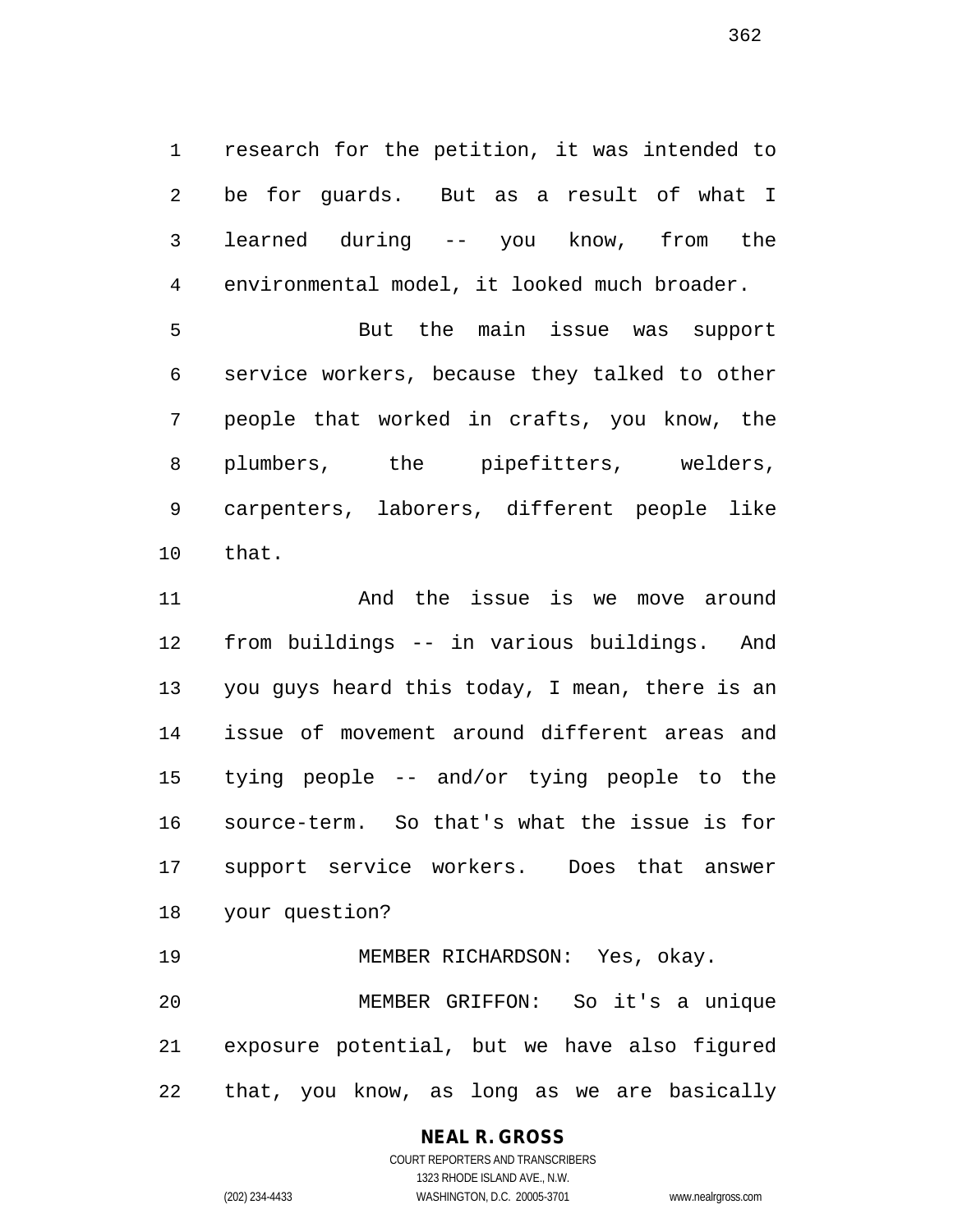looking at the entire site for that time period, we better look at operations workers as well.

 MEMBER RICHARDSON: And looking at this as -- and looking at the LANL workers in their totalities, I have before heard discussions about the differences in data quality between Zia workers and other LANL workers.

 It's not clear to me whether like health physics records are -- are they an integrated hold now or --

 MEMBER GRIFFON: I'm not sure how -- if those records are integrated or not. I don't know if NIOSH can speak to that. Anyway, I'm not sure. I know that we have looked at the internal dose records.

 MR. HINNEFELD: I don't have any particular insight tonight. I think we might be able to find something out --

MEMBER GRIFFON: Yes.

MR. HINNEFELD: This week, but

COURT REPORTERS AND TRANSCRIBERS 1323 RHODE ISLAND AVE., N.W. (202) 234-4433 WASHINGTON, D.C. 20005-3701 www.nealrgross.com

**NEAL R. GROSS**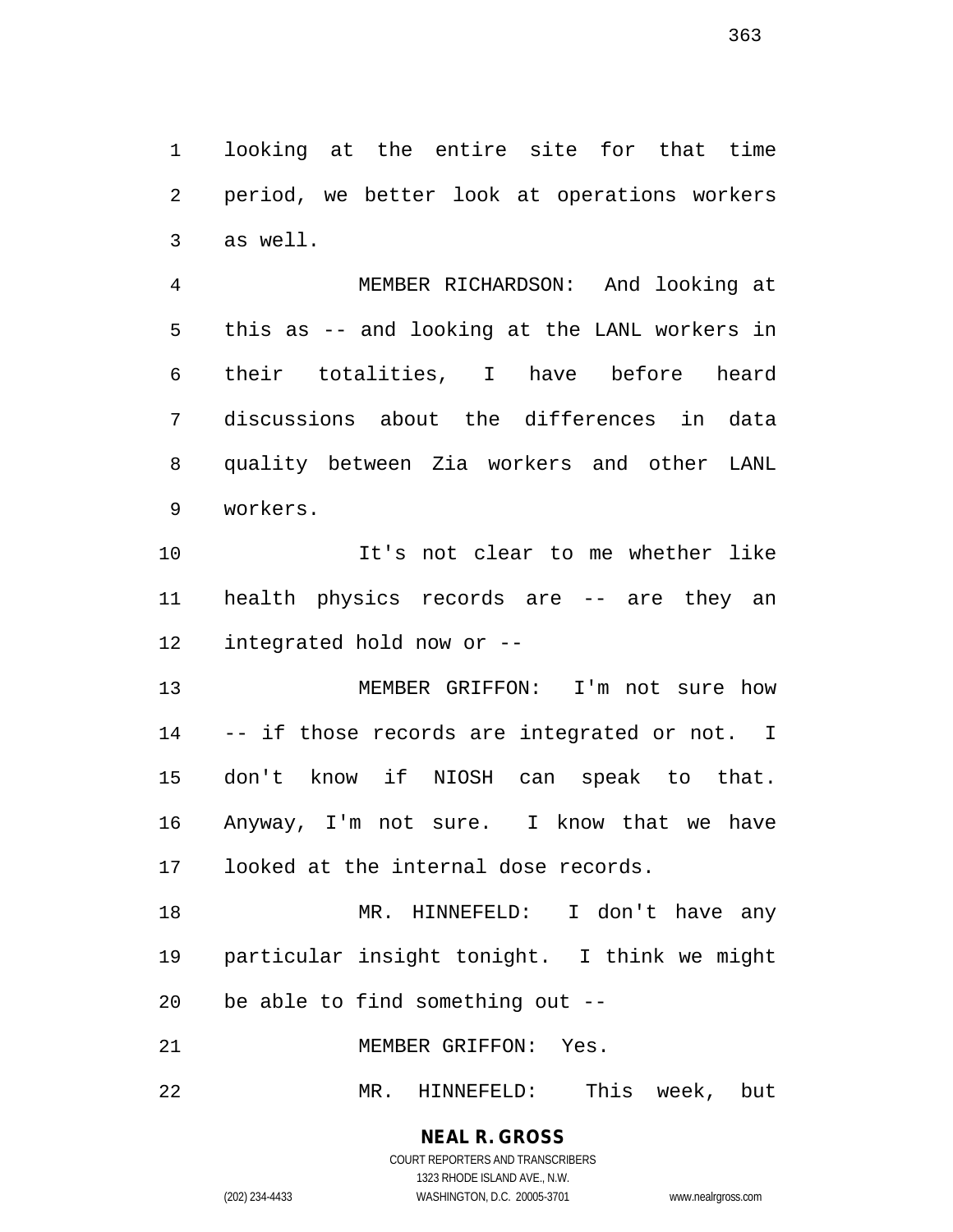right now, I don't have anything.

| 2              | NETON:<br>I don't recall<br>DR.                |
|----------------|------------------------------------------------|
| 3              | exactly, but I would remind the Board that     |
| $\overline{4}$ | this is a later period. This is in the 1976    |
| 5              | forward period.                                |
| 6              | MEMBER GRIFFON: Right.                         |
| 7              | DR. NETON: Where things tend to                |
| 8              | be a little bit better than they were in the   |
| 9              | past. So I suspect that we do have fairly      |
| 10             | good or better records than we had.            |
| 11             | MEMBER GRIFFON: Yes. I mean, our               |
| 12             | preliminary review anyway, it was for the      |
| 13             | internal and this is for the primary           |
| 14             | radionuclides, the plutonium/uranium/tritium,  |
| 15             | the internal dose records when compared to the |
| 16             | raw records look pretty good.                  |
| 17             | And there are questions about, you             |
| 18             | know, whether it was adequate, whether it had  |
| 19             | been, you know, transferred correctly from raw |
| 20             | data to database and that has compared very    |
| 21             | favorably, you know. And even where there are  |
| 22             | errors, it in no way biases sort of<br>the     |

# **NEAL R. GROSS**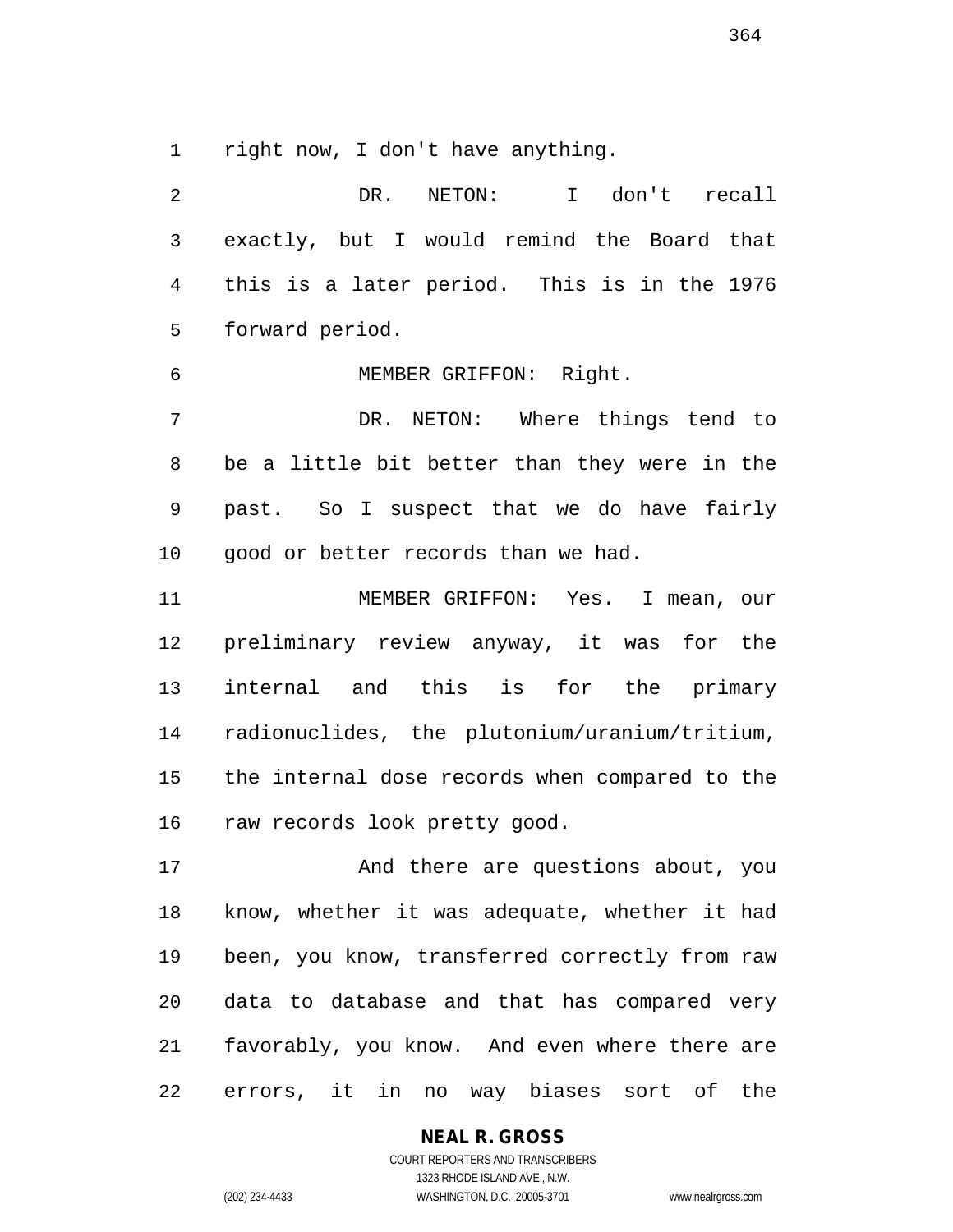distribution of the data.

| 2            | So NIOSH looked at that pretty                |
|--------------|-----------------------------------------------|
| $\mathsf{3}$ | closely. Our remaining concerns are more on   |
| 4            | the exotics and these, but also the fission   |
| 5            | products/activation products, these sort of   |
| 6            | unique exposures and how you decide, number   |
| 7            | one, how to bound and, number two, the        |
| 8            | question of who do you assign it to.          |
| 9            | You know, if it was only a limited            |
| 10           | operation, do you assign it site-wide? And,   |
| 11           | you know, is that a plausible sort of         |
| 12           | scenario, that kind of thing.                 |
| 13           | CHAIRMAN MELIUS: Okay. Any other              |
| 14           | Board questions?                              |
| 15           | MEMBER RICHARDSON: Could I ask                |
| 16           | one more question?                            |
| 17           | CHAIRMAN MELIUS: Sure.                        |
| 18           | MEMBER RICHARDSON: And moving                 |
| 19           | away from this thinking about the kind of the |
| 20           | contractor issues and the kind of data        |
| 21           | attention to I think it is a really -- it's a |
| 22           | great point that four people who are -- whose |

**NEAL R. GROSS**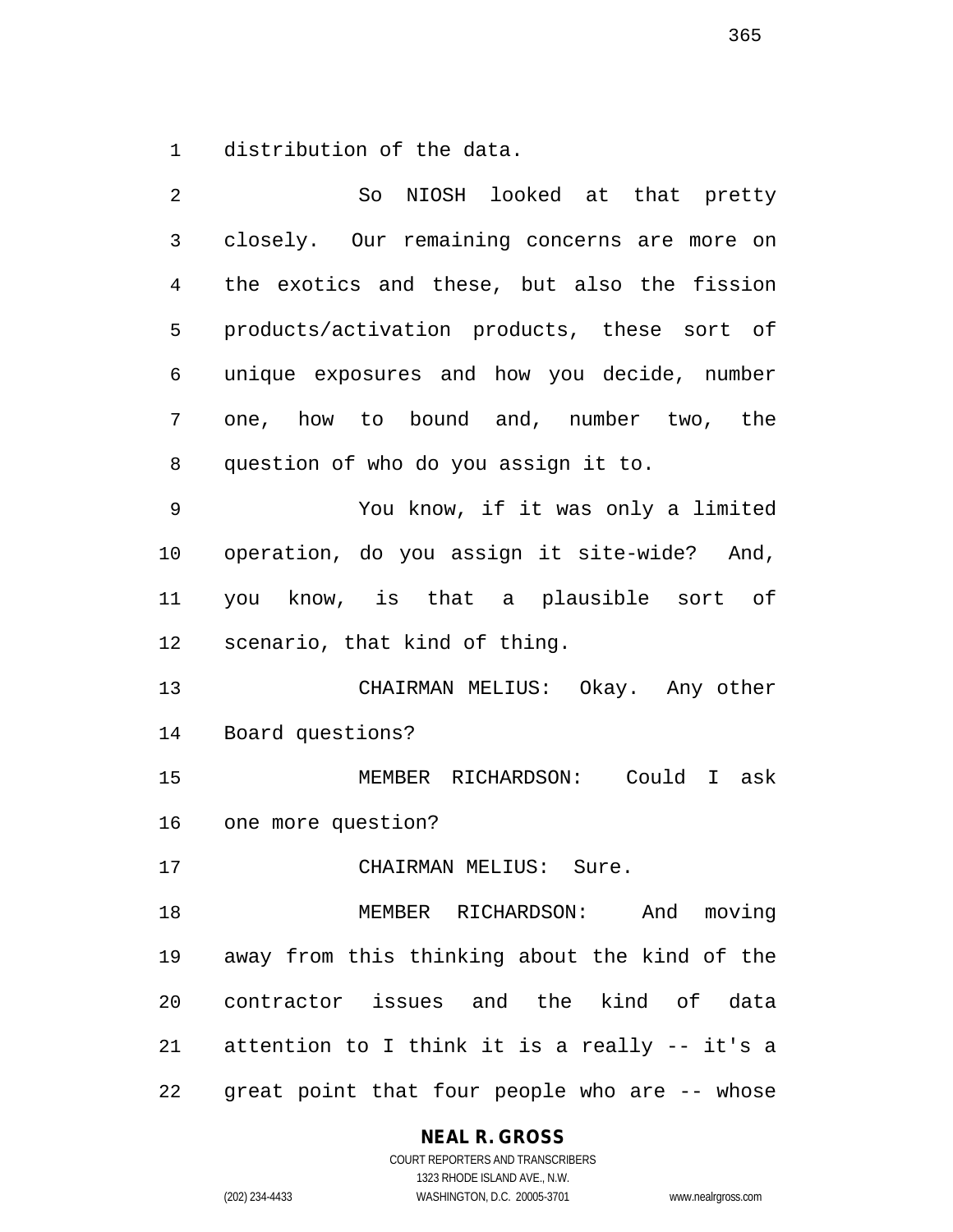primarily work location is not assigned to kind of a specific physical location, it makes the exposure assessment much more difficult.

 Do you or can you speak to what the practice was? At some sites you would have workers that are assigned to a place and there is health physicists, they are assigned to a health physics area, for example, and there is a group of health physicists who are responsible for people who enter into a certain area.

 MEMBER GRIFFON: Yes. We are looking into this.

 MEMBER RICHARDSON: What was the practice at LANL for people who were transitory or migratory? Were they --

 MEMBER GRIFFON: Well, we have had quite a bit of debate on this, but there is something called the Health Physics Checklist, I believe. Is that the correct term, Andrew? Yes. And we have just asked for -- NIOSH has looked at these for a while.

## **NEAL R. GROSS**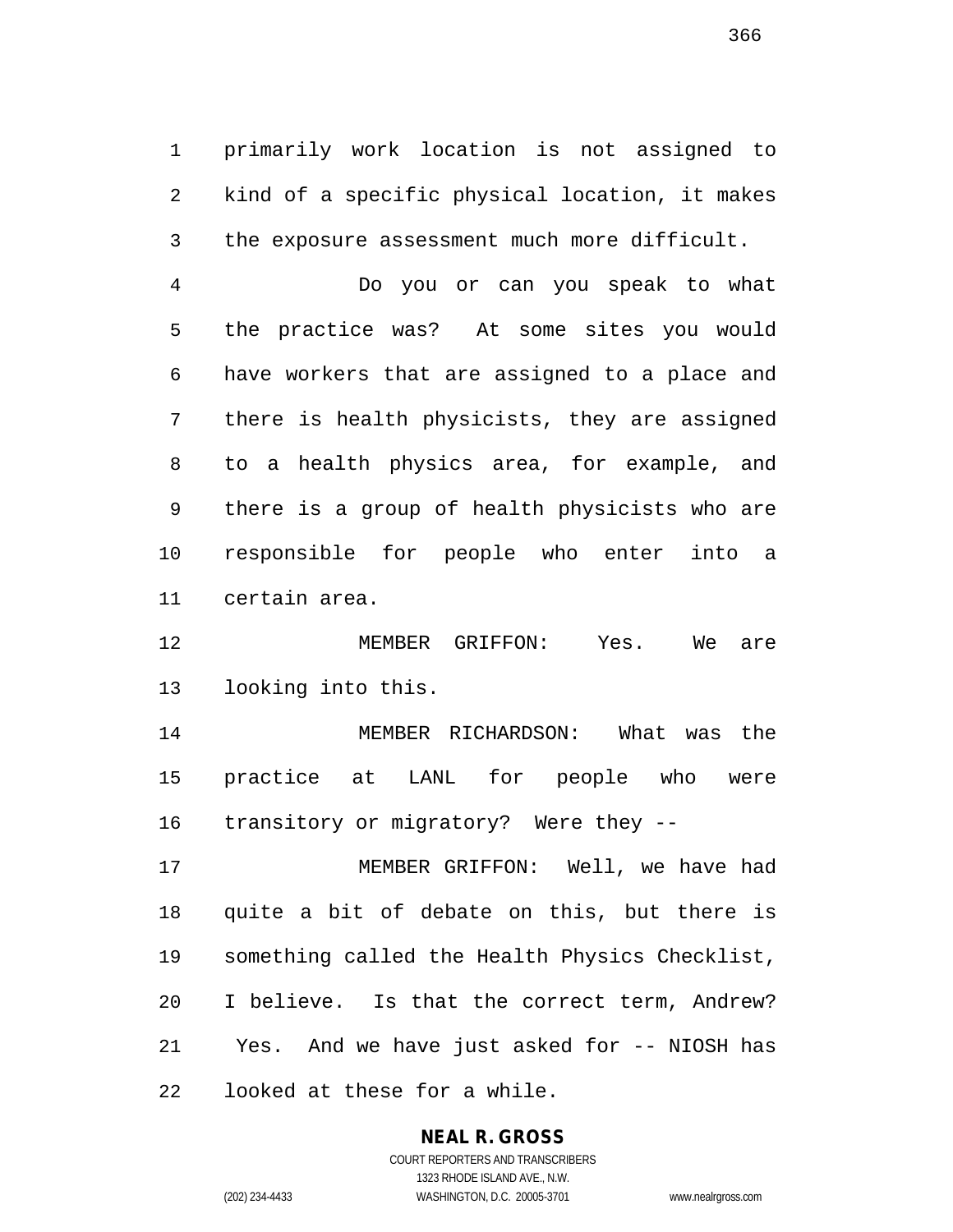And there is a question of whether these tie closely to the database data. That's one thing we want to look at as to whether, you know, people that were identified for bioassay on these checklists, whether they actually did carry through and do the bioassay, you know, who is on these checklists, whether it would include these sort of support service workers that were going in and out. So we are just starting to look at

 that raw, although NIOSH has looked at it. It has just been posted for the Work Group and SC&A to consider further.

 MEMBER RICHARDSON: The same question we have had.

17 MEMBER GRIFFON: Yes.

 CHAIRMAN MELIUS: Okay. Any other? Okay. I tend to move directly into the public comment period. No break. Individuals may take breaks as we go through, but people have been patient and they have

## **NEAL R. GROSS** COURT REPORTERS AND TRANSCRIBERS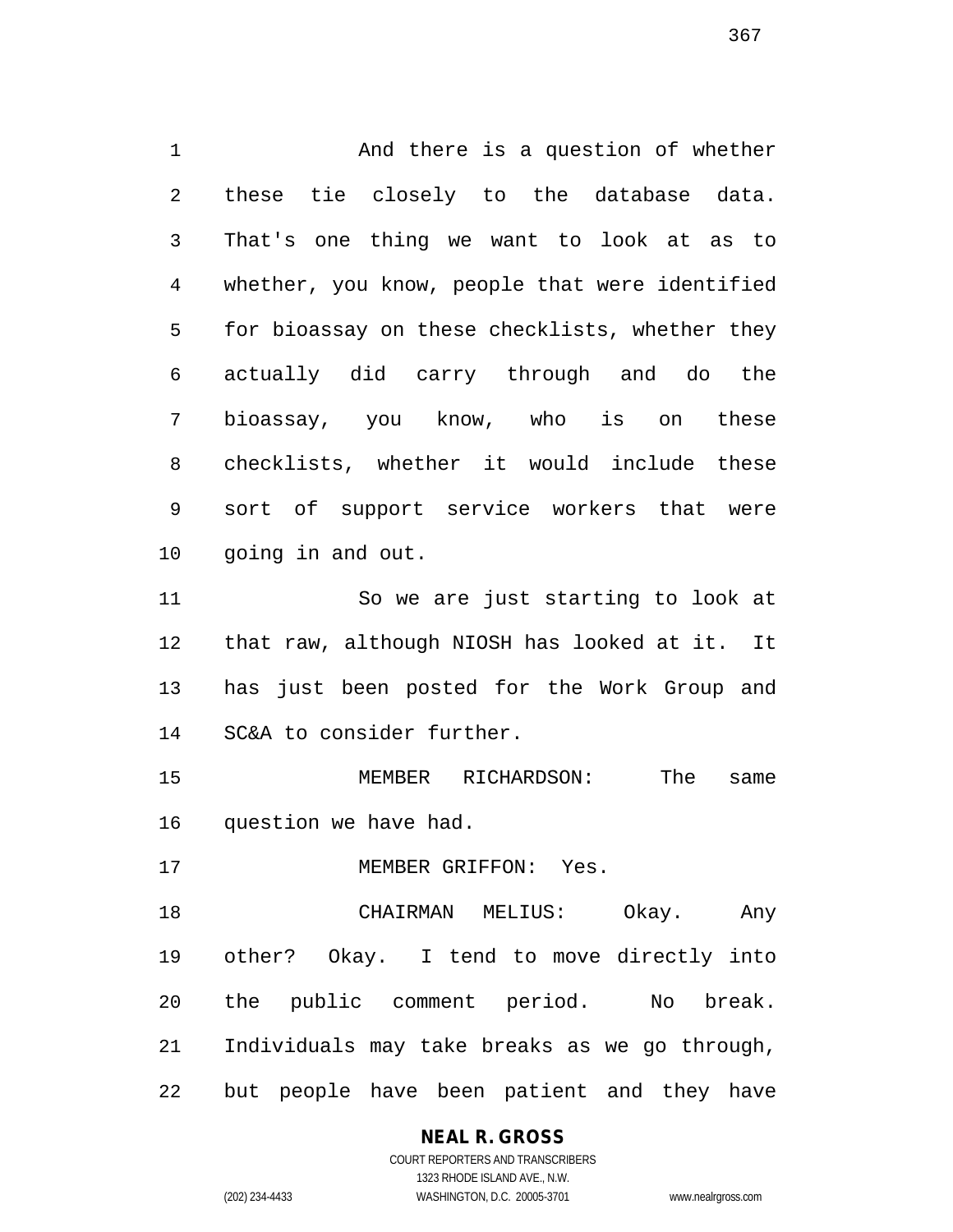homes to go to. It's hard to keep to a 15 minute break, so we will go right into the public comment period. And, Ted, do you want to give your spiel?

 MR. KATZ: Spiel, yes. So just to be very brief, we will be speaking with, I think, beginning at least with people in the room. But for everyone listening who plans to comment, all of the proceedings of this Board are transcribed verbatim, so there is a transcript of everything that is said during the meeting.

 And those transcriptions go up on the NIOSH website where everyone in the public can read and find out what happened at the Board meeting and what was said.

 So if you comment here, everything you say will be captured and that will be available to the public. And the only things that won't be kept in that transcript for the public are if you talk about another person and their experiences, because we protect that

## **NEAL R. GROSS**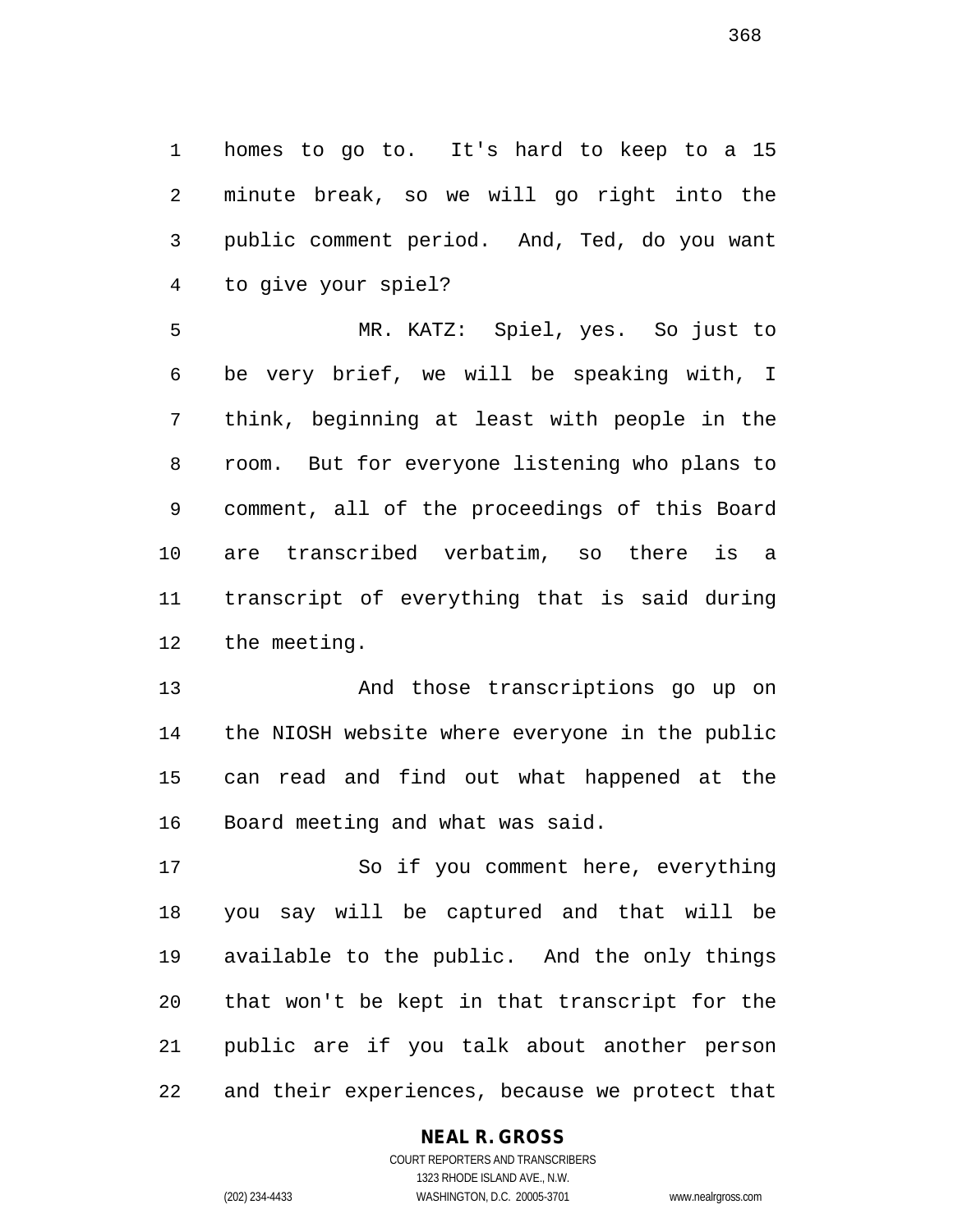as private information for that other person.

 But anything you say about yourself or your own family, that would all be preserved in the record. So you just need to understand that. There is, out on the table, sort of a full description of this rule for redaction, as it is called. And it is also on the NIOSH website, if you know that website, it's under the Advisory Board Section of that website. It explains this policy as well.

 CHAIRMAN MELIUS: And can I just add that we are mainly here to listen to your public comments. If we can provide just sort of a factual issue or something that we can answer directly, we will. We will -- if it's something regarding an individual claim or something, we will refer you to NIOSH staff people that can talk more specifically to that.

 The Board does not deal with individual claim matters. To that end, we do keep track of all these comments. And if you

# **NEAL R. GROSS**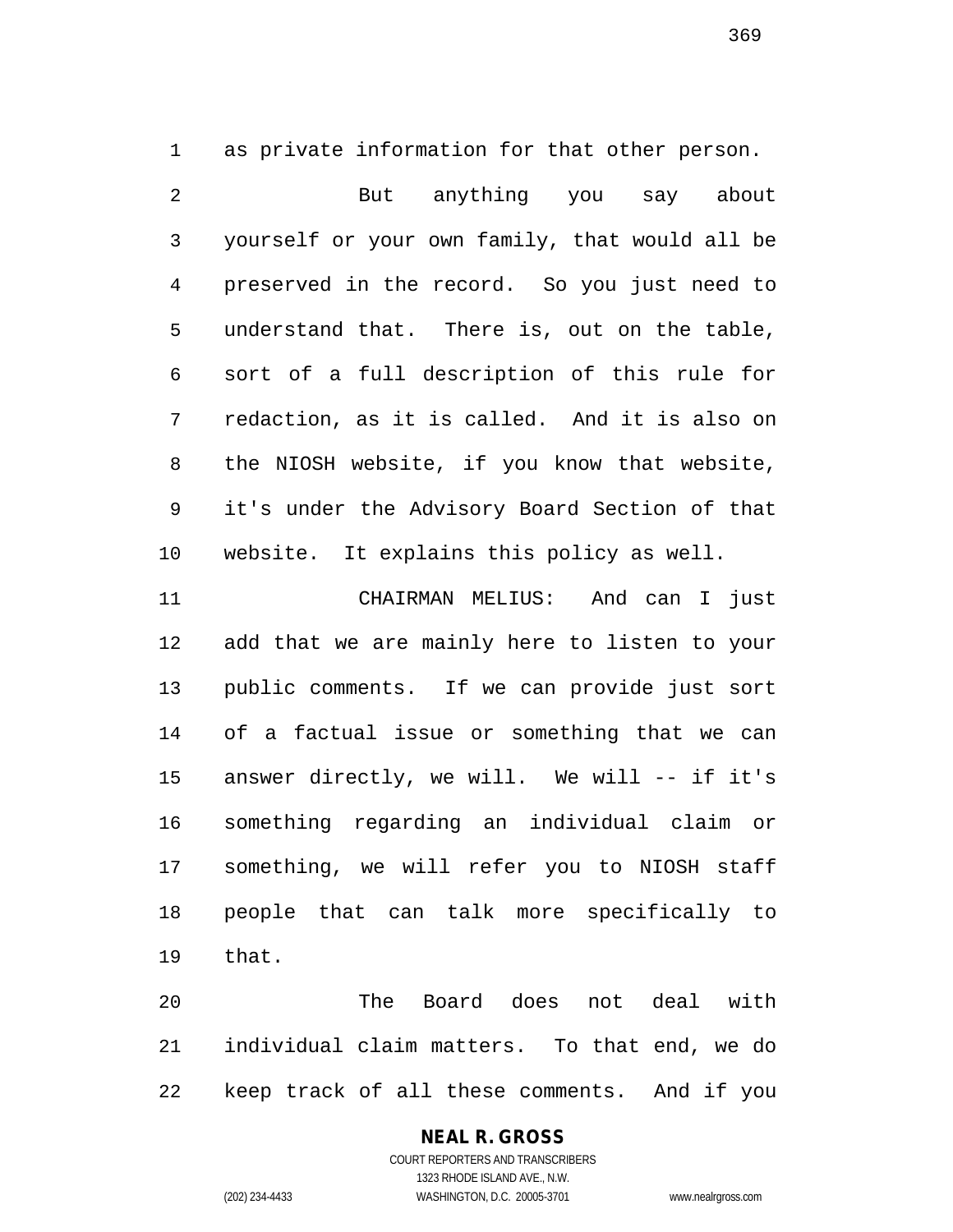heard some of our discussions earlier, we are trying to make sure that the information you provide us does get not only sort of immediate response, but also that we have it available as the Work Group and NIOSH and the Board's contractor review, in this case, LANL or 7 another site are going through that. So we are keeping track of that and using your comments. I'm going to go through the list in the order that, I believe, people signed up. Okay. Okay.

 So we will go through order. You know, again, I apologize ahead of time if I mispronounce your name or confuse you, but not all of the handwriting can I read and mine is probably worse than most of yours, so I understand people here.

 So I'll do the best I can. And we do have some people from some of the Congressional Offices that are here. And the first person to speak will be the representative from Congressman Lujan's

# **NEAL R. GROSS**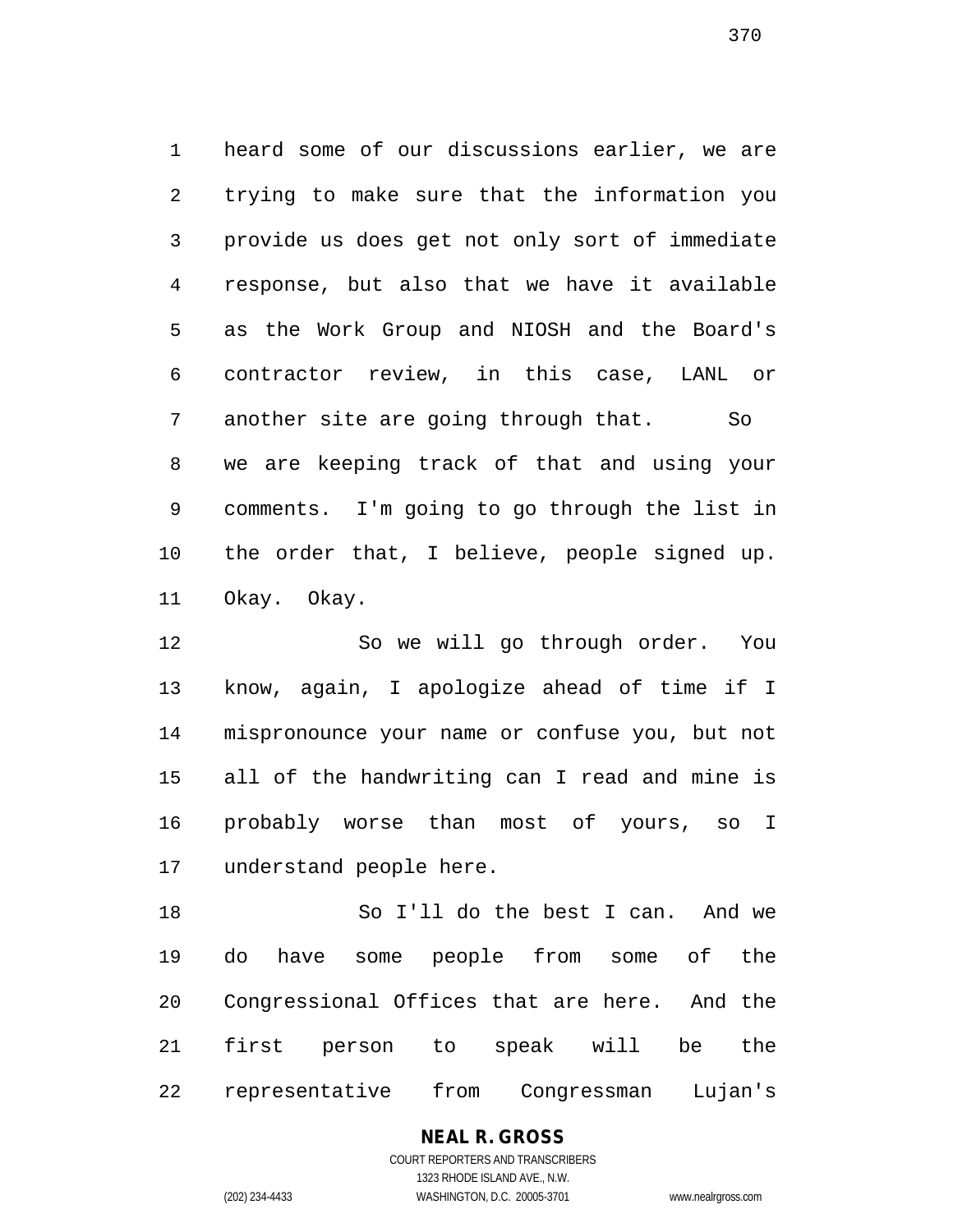Office.

 I'll also say when you are making public comments, go to the mike and the mikes are on. If you would rather use the podium, that's fine also, but whatever anybody would like to do. Okay. MS. MANZANARES: Okay. Good afternoon, Jennifer Manzanares, Congressman Ben Ray Lujan's Office. Good afternoon. Dr. James Melius, thank you for allowing me the opportunity to offer a statement for the record and I send my regrets that I could not join you in person today. I write in strong support of Special Exposure Cohort Petition SEC-00109 regarding Los Alamos National Laboratory

 support services workers from January 1, 1976 through December 31, 2005.

 In addition to my support of SEC- 00109, I want to bring 42 CFR 83.13 to the Board's attention. This regulation reads: "Deadlines: (1) No later than 180 days after

#### **NEAL R. GROSS** COURT REPORTERS AND TRANSCRIBERS

1323 RHODE ISLAND AVE., N.W. (202) 234-4433 WASHINGTON, D.C. 20005-3701 www.nealrgross.com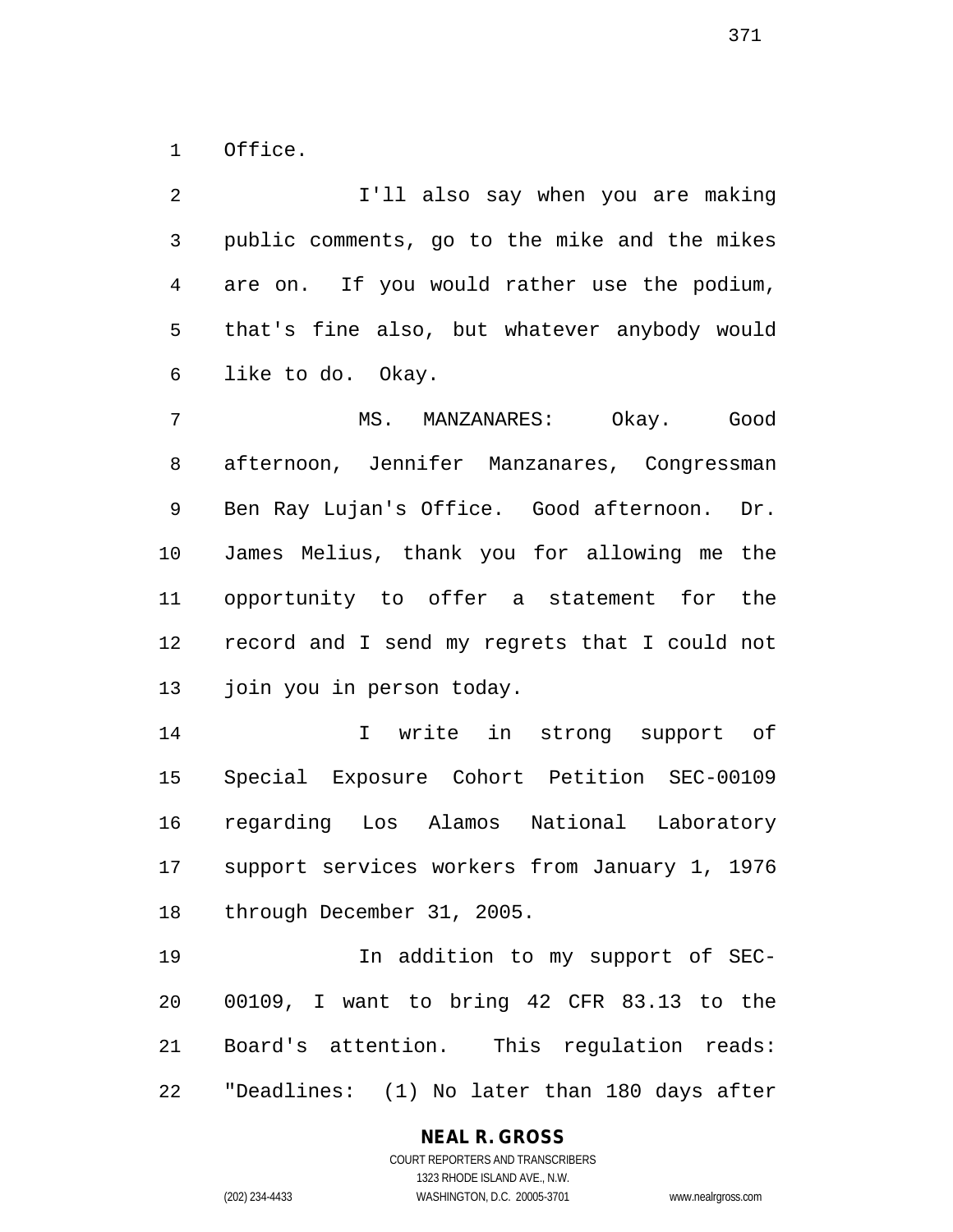the date on which the President receives a petition for designation as members of the Special Exposure Cohort, the Director of the National Institute for Occupational Safety and Health shall submit to the Advisory Board on Radiation and Worker Health a recommendation on that petition including all supporting documentation."

 In the instance of SEC-00109, NIOSH completed the evaluation 60 days past the 180 day requirement. It is concerning that NIOSH was unable to complete the report for SEC-00109 in the required 180 days. And I respectfully ask that the Board evaluate the process to ensure that all SEC petition reports are being completed in a timely manner.

 Finally, I respectfully ask that the Board consider the process by which it uses surrogate data from workers at different facilities to reconstruct doses.

There are different environmental

#### **NEAL R. GROSS** COURT REPORTERS AND TRANSCRIBERS

1323 RHODE ISLAND AVE., N.W. (202) 234-4433 WASHINGTON, D.C. 20005-3701 www.nealrgross.com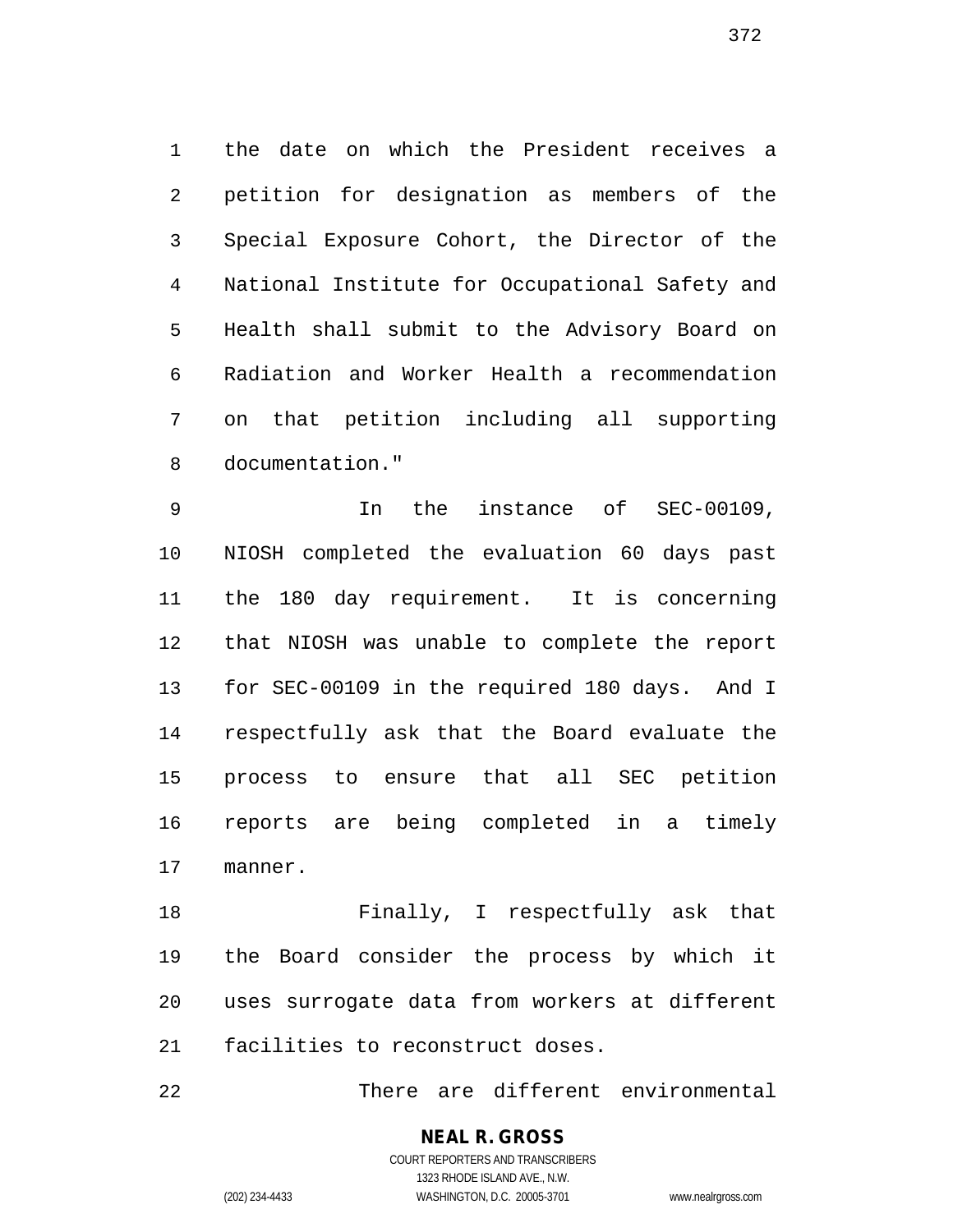factors that create unique impact upon workers, so using data from a different geographic location could lead to incorrect reconstruction.

 Surrogate data introduces a large potential for error and therefore may not be the best method by which to reconstruct doses for potentially impacted employees under SEC-00109.

 Your response and consideration of this request is greatly appreciated and I look forward to hearing from you on this matter. My constituents would appreciate a response to their concerns regarding the failure to meet the 180 day requirement and the use of surrogate data.

 Thank you again for your time today. Sincerely, Ben R. Lujan, United States House of Representatives, New Mexico District 3.

 CHAIRMAN MELIUS: Okay. Thank you. Now, I believe we have a comment from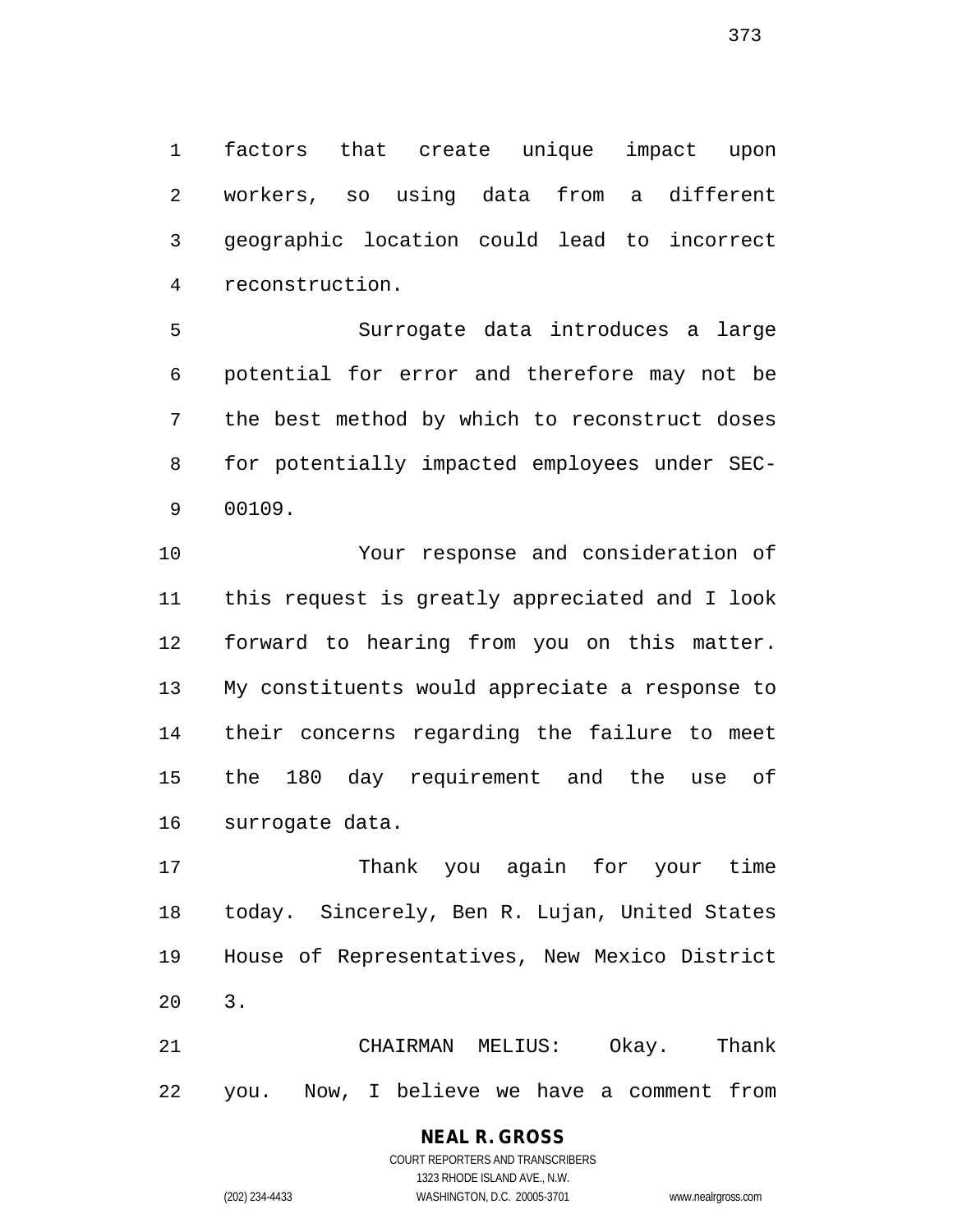Representative Salazar's office. No? Not now, okay.

And then Andrew? Okay.

 MR. EVASKOVICH: Okay. I think we are ready now. Good evening. My name is Andrew Evaskovich. I'm the LANL petitioner for SEC Petition 00109. Dr. Melius and the Advisory Board, I would like to thank you for taking time to listen to me.

 I would also like to extend thanks to Mark Griffon, the Chair of the Work Group, for allowing me to participate in the meetings in the depth that I have.

 I have pictures as well, so let me start with that. I think mine are better than Sam's, at least this one is.

 The reason why I included this cartoon is because whenever I'm at these meetings, I tend to feel like Aesop. Okay. I think I made my point.

 So to avoid that, I'm going to talk a little bit about baseball tonight. The

COURT REPORTERS AND TRANSCRIBERS 1323 RHODE ISLAND AVE., N.W. (202) 234-4433 WASHINGTON, D.C. 20005-3701 www.nealrgross.com

**NEAL R. GROSS**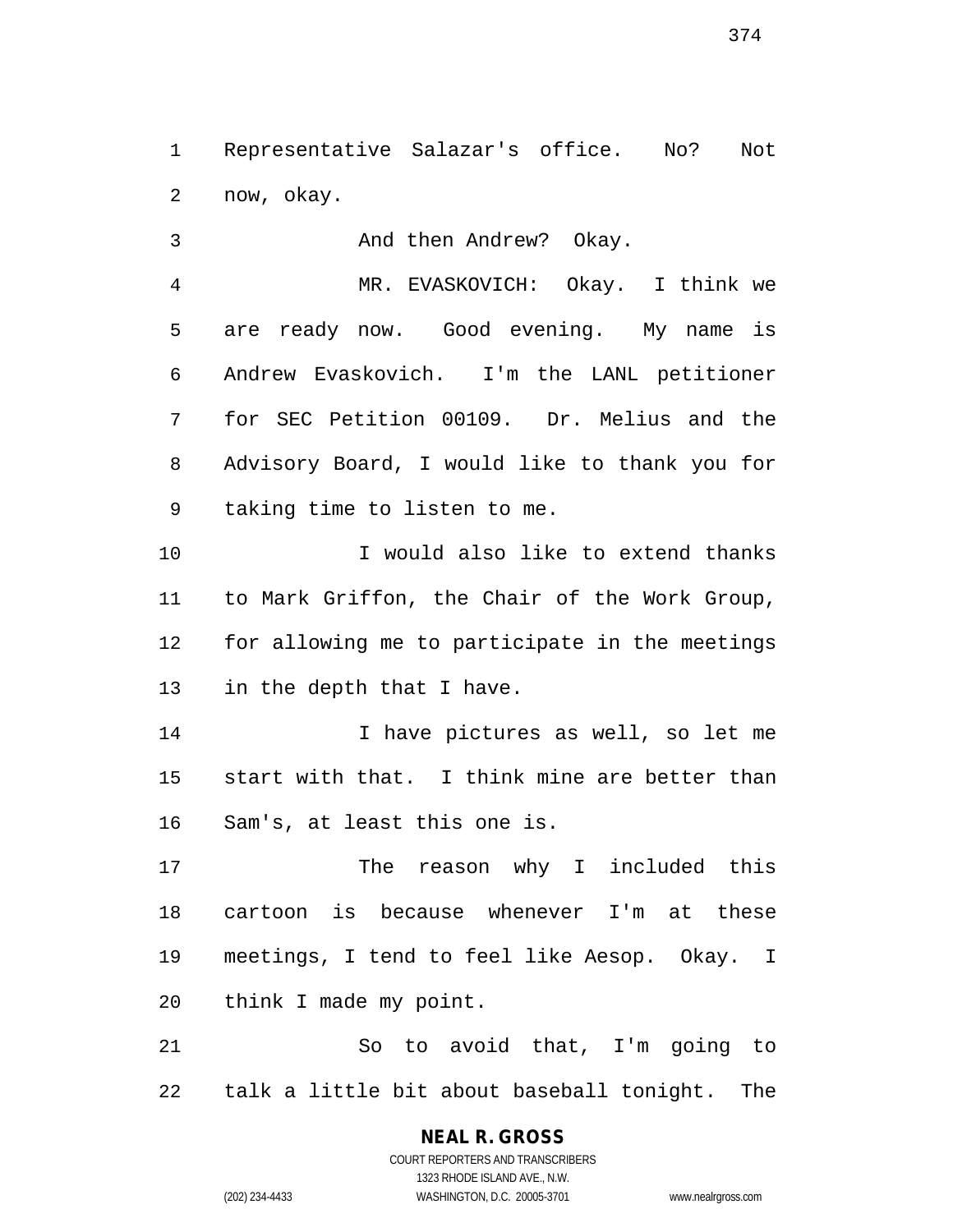reason is I think it makes a good analogy to tie into kind of what I'm talking about as far as doing these dose reconstructions as NIOSH says they can do them.

 And baseball is all American. I think people are familiar with it, so it works as an analogy, you know. Everybody talks about hot dogs, apple pie and it's as American as petitioning the government for redress grievances.

 We have got the basic strike zone here and if NIOSH were playing ball, this is what it would look like, in my opinion. You have your dose reconstruction at the center, which would be the normal strike zone. And then when they had added substitute data, they have extended the strike zone out quite a bit. And I think it is very difficult for the petitioner to get a hit. They either are going to be throwing some pretty wild balls out there or it is going to be very easy for them to get a strike, so that the hitter

**NEAL R. GROSS**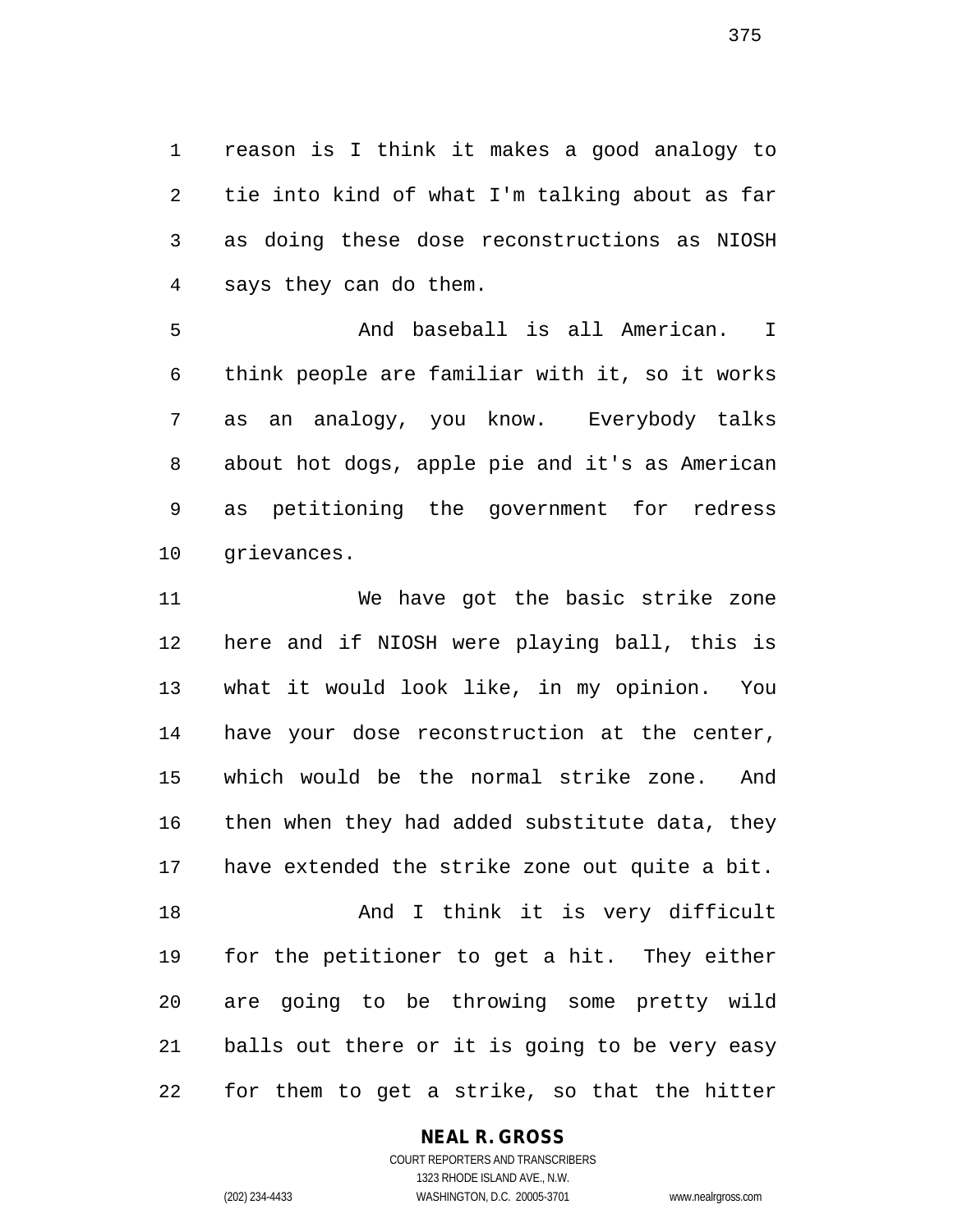is going to be swinging at anything. He will be chasing a paper cup, as they say.

 To illustrate what I'm talking about, when I was preparing my petition, I started reviewing the dose reconstruction methods that are published, 42 CFR 82, Part 83, the OCAS-IG-001 for external dose reconstruction and the internal dose reconstruction implementation guideline.

 Additionally, I reviewed the other Site Profile or the other SEC Evaluation Reports in order to get an idea of how things work. And during my reviews, I think this is the only thing that I have found, well, there are a few things, but this is like the main one that refers to substitution.

17 And, basically, it just deals with using work site data as opposed to actually substituting one radionuclide for another.

 In the Evaluation Report, it said these health physics records indicate that exotic radionuclides were handled, controlled

## **NEAL R. GROSS** COURT REPORTERS AND TRANSCRIBERS

1323 RHODE ISLAND AVE., N.W. (202) 234-4433 WASHINGTON, D.C. 20005-3701 www.nealrgross.com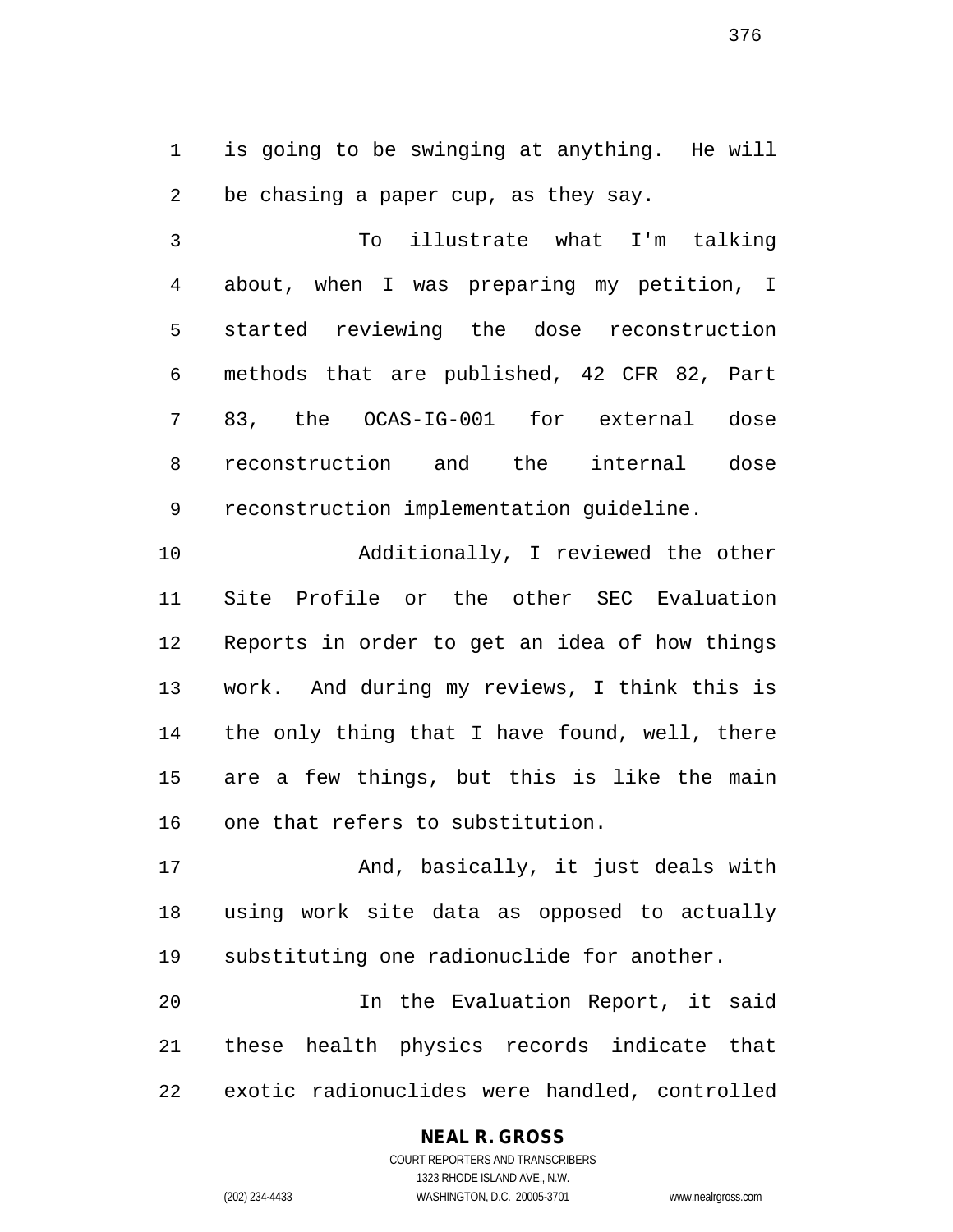and monitored in a similar manner as the primary nuclides.

 I think an issue of safety is a concern, because, as you can see, even as early as 1928, studies were done of safety and industrial accidents are attributed 88 percent to unsafe human acts. And further studies indicate 70 percent in all walks of life that are done by human error or human error causes. I think that is an issue because NIOSH wants to review the policies and procedures, but I think they need to look at other sources of data. So the question that I have is were exotics mishandled in a similar manner as the primary radionuclides?

 And an example of that was the Sigma americium contamination incident in 2005. And this is kind of a review of that incident and how the materials were handled and monitored.

 The PF-4 staff placed 18 pellets and nine Swagelok containers in preparation

# **NEAL R. GROSS**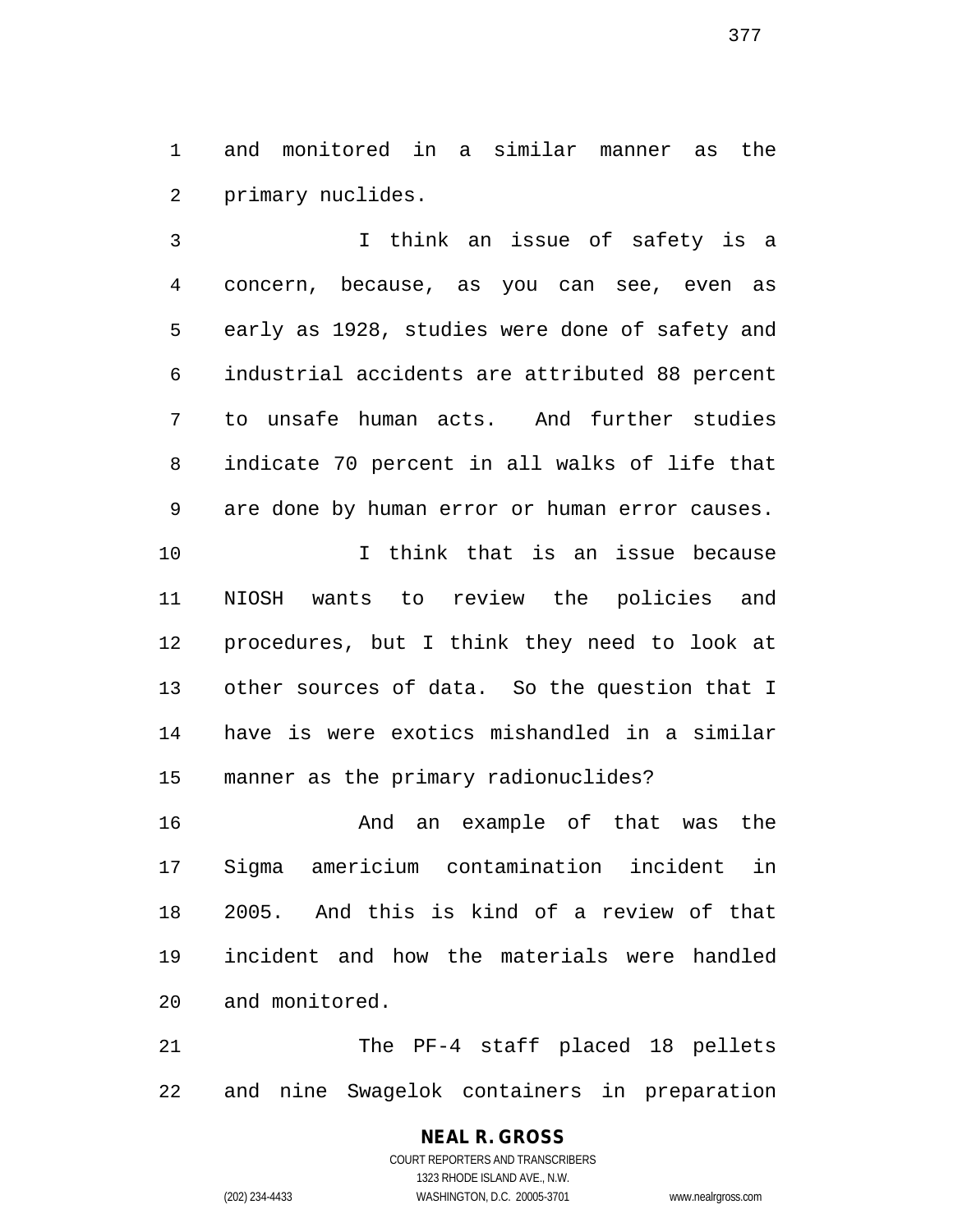for shipping to them, to Sigma, for welding into cans. This is for a new process that was being developed in coordination with Battelle in Pennsylvania.

 They sealed them inside a plastic bag and then the bag was wiped down afterwards with a wetted cheese cloth. They monitored the outside of the bags for contamination, but these were not documented. And this information is in the Type B Accident Investigation Report.

12 The staff that produced them, they realized that there was a probability of contamination on the Swageloks and they knew it would come possibly from americium, but they didn't follow-up on that.

 They didn't attempt to reduce the contamination when they were doing on the Swageloks and after they had processed them and they did not attempt to evaluate the contamination levels on the Swageloks.

A Sigma worker who received the

**NEAL R. GROSS**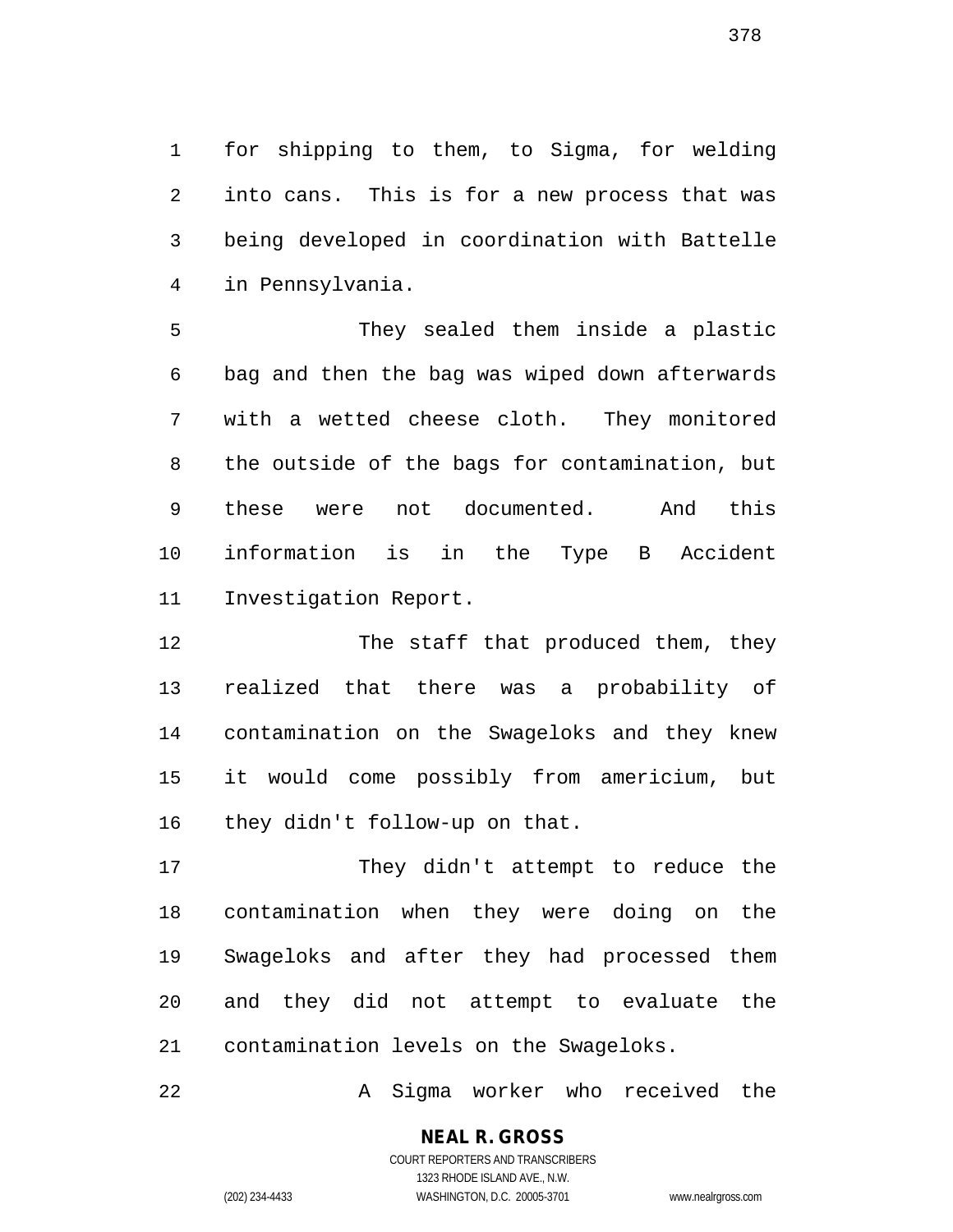components was concerned about low levels of uranium, because there were uranium pellets and that was what he was going to be working with. And neither party knew that they had been highly contaminated with the americium- 241 from an unconnected action performed in the same glove box.

 So a week later, these were actually transported over to Sigma inside drums and packing material. The worker received a shipment and took it into Room R-3. This is where the main contamination occurred. And he placed it inside the laser- welding glove box and opened the packaging inside the glove box.

 An important thing is there were no contamination survey equipment in the immediate area, so after he had finished unpacking everything, he had to move to another room in order to do a frisk to make sure he was not contaminated. And the key thing is this frisker or this monitor did not

## **NEAL R. GROSS**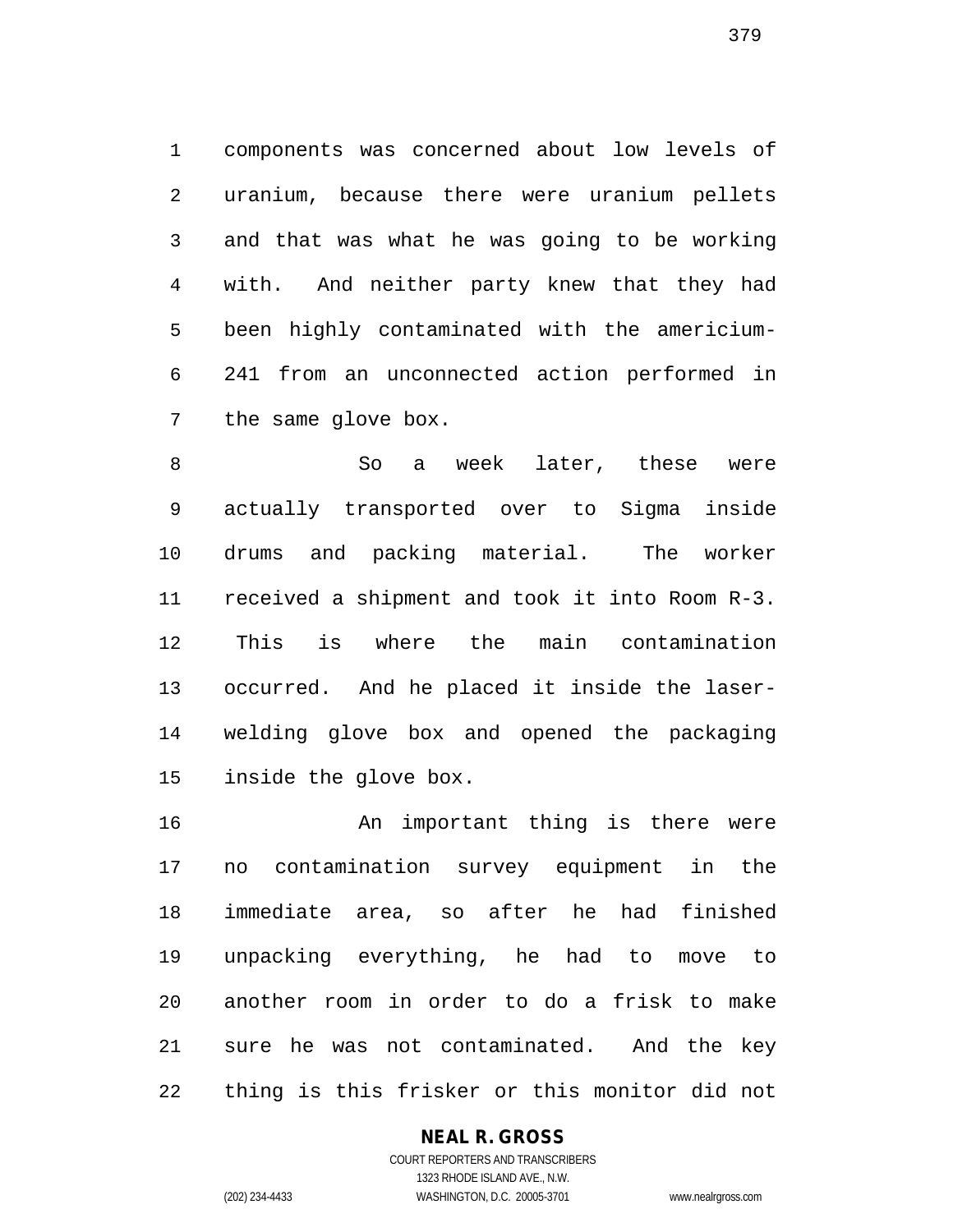detect any contamination.

| $\overline{2}$ | And during the subsequent                       |
|----------------|-------------------------------------------------|
| $\mathsf 3$    | investigation, RCTs found contamination on the  |
| $\overline{4}$ | frisker handle. This is from the americium.     |
| 5              | On July 25 <sup>th</sup> , RCT-1 went into Room |
| 6              | R-3 to post the laser-welding glove box and     |
| 7              | she was inadvertent -- she inadvertently found  |
| 8              | the used radioactive material transfer bag in   |
| 9              | the sanitary trash. I think this is key         |
| 10             | because that's the first time she knew that     |
| 11             | the package had been opened. So, basically,     |
| 12             | procedures were not followed, because the RCT   |
| 13             | should have been there in order to do the       |
| 14             | opening as well. Prior to this discovery, she   |
| 15             | was unaware of it.                              |
| 16             | Now, in kind of a review, PF-4                  |
| 17             | workers did not monitor the Swageloks.<br>They  |

 did not monitor the documented results, because they are saying the did monitor the outside of the bag, but they didn't document that.

And the monitoring at Sigma didn't

## **NEAL R. GROSS** COURT REPORTERS AND TRANSCRIBERS

1323 RHODE ISLAND AVE., N.W. (202) 234-4433 WASHINGTON, D.C. 20005-3701 www.nealrgross.com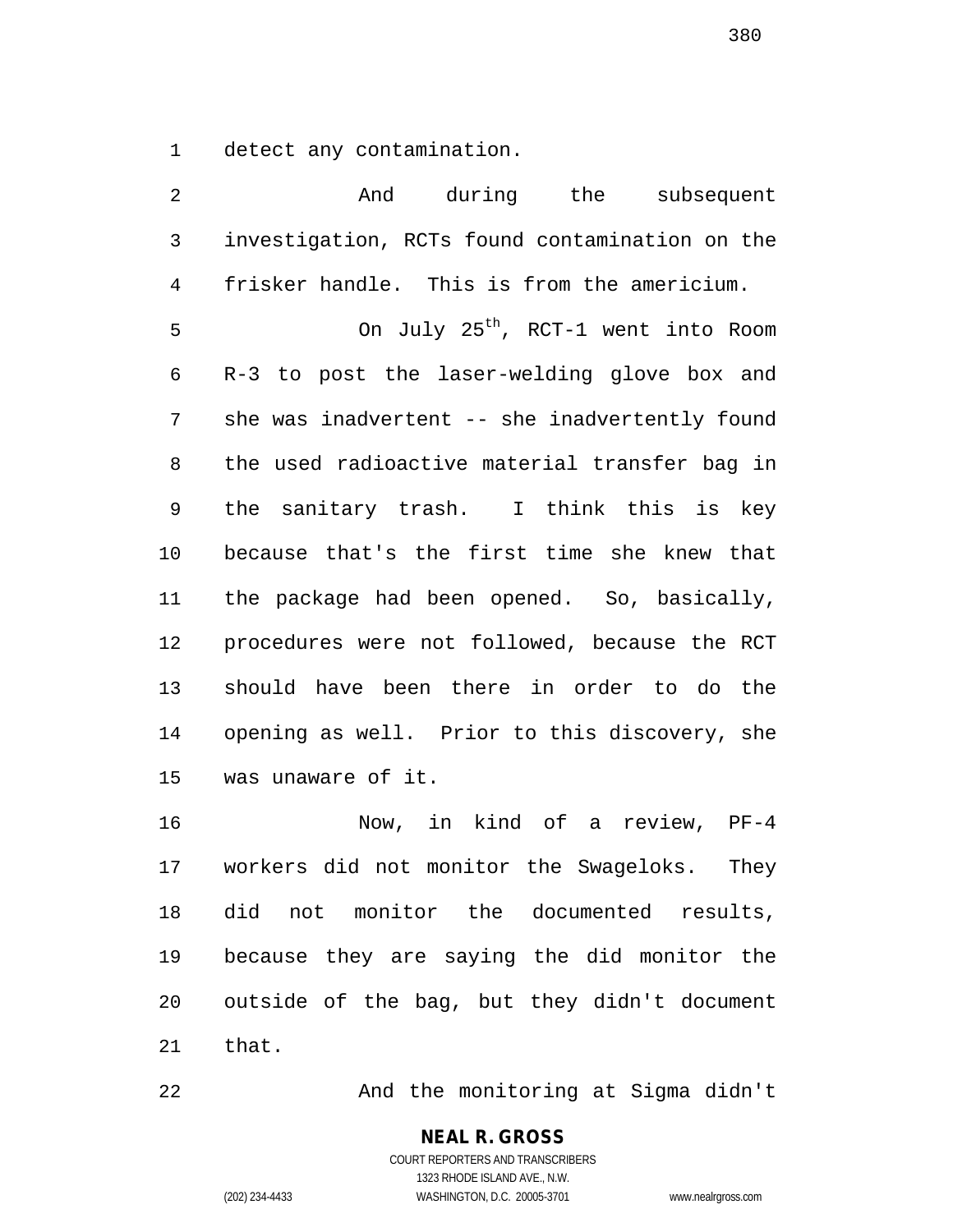detect it, as far as the monitor that the worker used after he unpacked the items. This is interesting because the incident would have gone undetected if the trash had been emptied. And the custodian that worked that area was off for a week, therefore, the trash was not emptied and that's why this was discovered.

 As a result of this, contamination was spread to four states and it made the national news.

11 11 I bring this up because Jim Neton said at the prior Work Group meeting in April that he had a weight of evidence and they are looking at the radiation protection program to document the exposures that were maintained.

 Now, I think it calls into question the quality of the radiation protection program and although this is one incident, there have been other incidents.

 The Tiger Team Reports, Price- Anderson findings, Clean Air Act lawsuit, these are all forms of documentation, I think,

## **NEAL R. GROSS**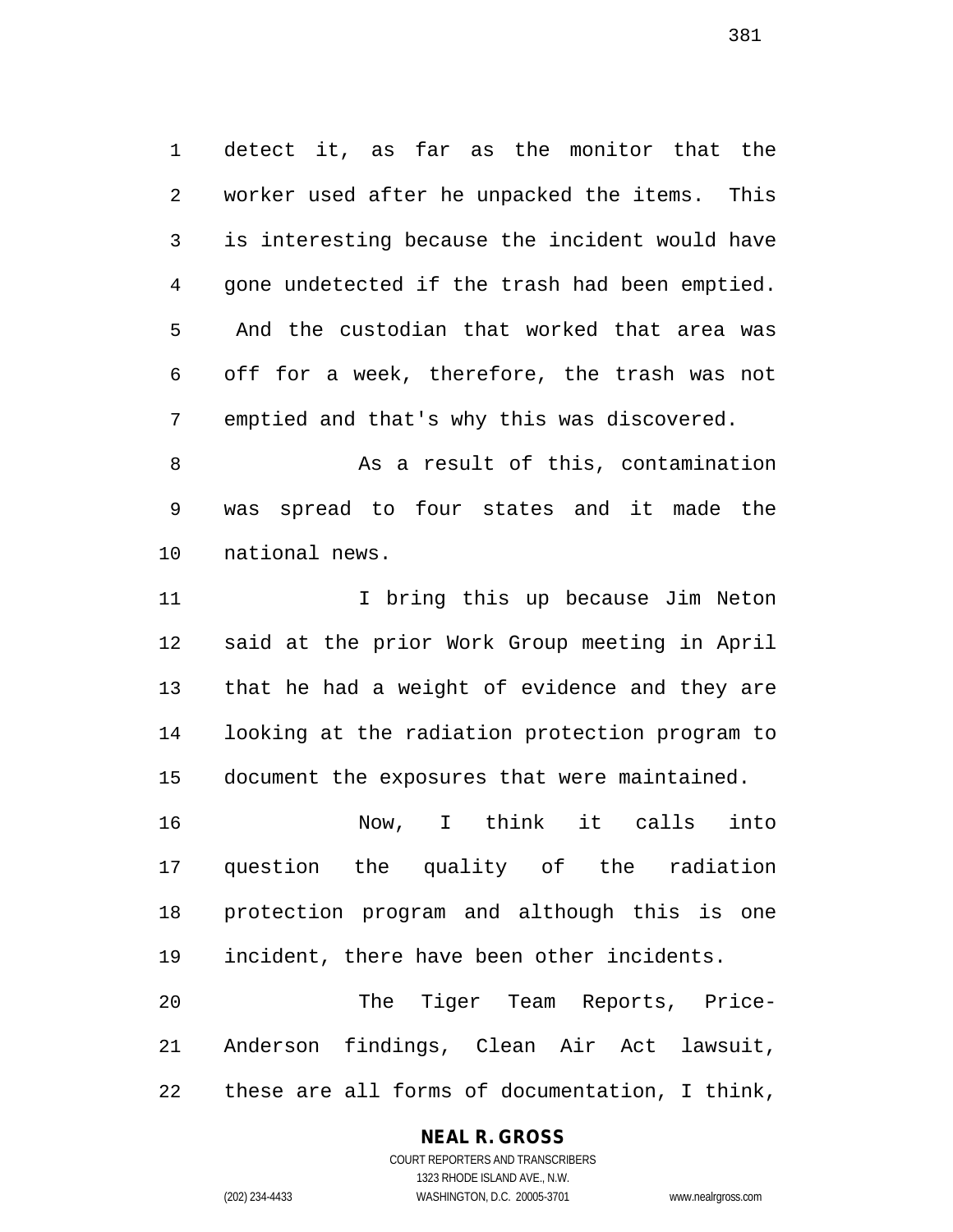that require the Advisory Board to ensure the data that NIOSH intends to use is, in fact, adequate.

 So let me sum up real quickly here. Referring back to Aesop, I think a problem that everybody has with this program is the jargon. And it is hard for us to understand or comprehend what is being discussed here.

10 And I think you guys realize that. I understand these meetings are for your benefit, but we are an audience here, so it is for our benefit as well, because we are claimants or petitioners.

 So all I'm asking is maybe is there some way, you know, we could explain this better? And I have raised this issue before with Larry Elliott when he was the Director at DCAS or OCAS then. I have talked to Stu. I have talked to Jim Neton about this.

I know it's a problem. I am

COURT REPORTERS AND TRANSCRIBERS 1323 RHODE ISLAND AVE., N.W. (202) 234-4433 WASHINGTON, D.C. 20005-3701 www.nealrgross.com

**NEAL R. GROSS**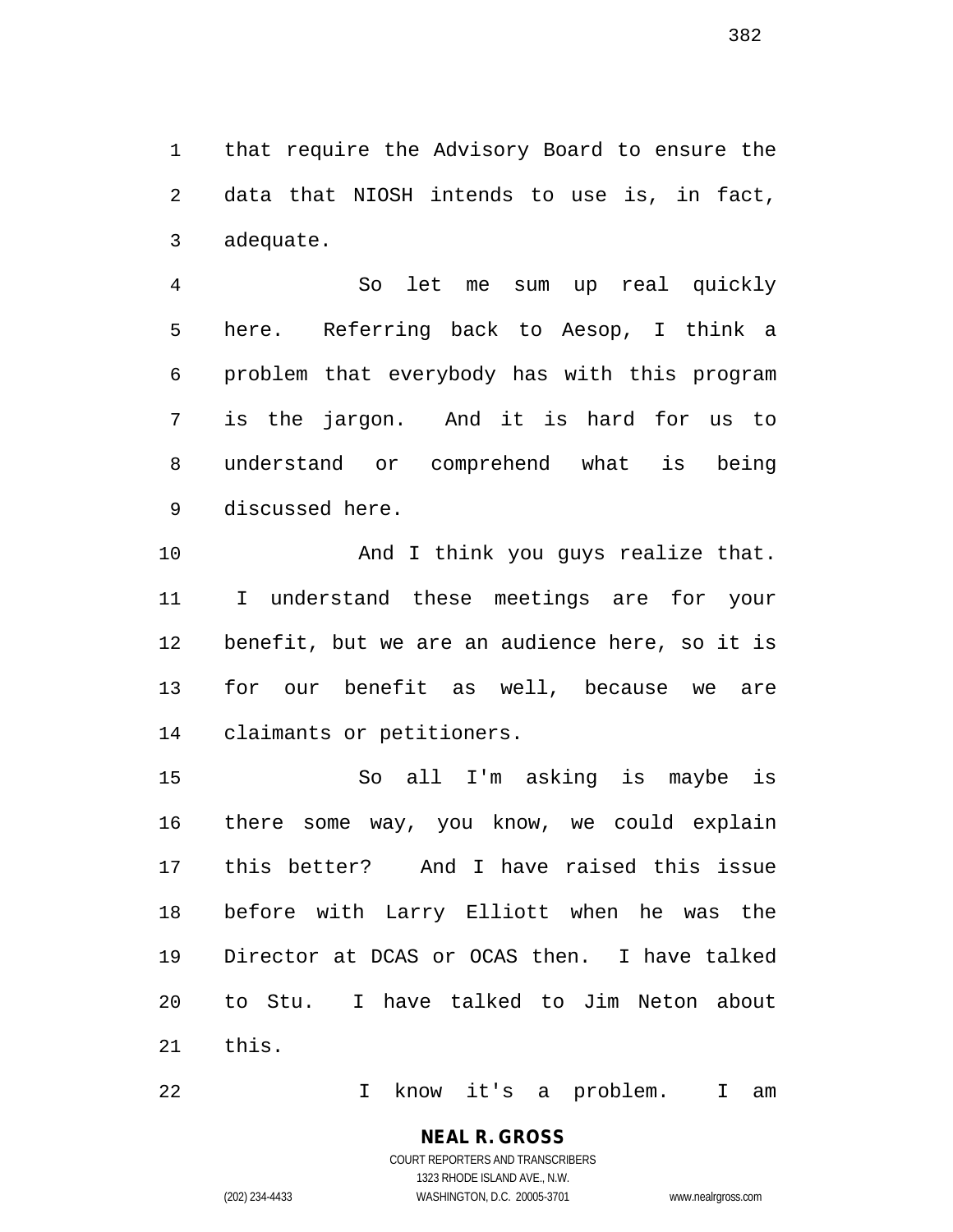willing to work with you on it. You know, I think it would help as far as the dose reconstructions, the reports that go out with that, the Evaluation Reports for the SEC petitions, I don't know Health Physics for Dummies.

 You know, is it fair that NIOSH implements a new method to reconstruct dose in response to an SEC petition? And I'm referring back to this because I had tried to prepare when I wrote the petition, as far as what they are looking for in order to reconstruct dose and that's how I made my determination.

 So the response was substitute data, which I hadn't seen before. Now, implementing these new procedures, you know, every time, it's a major complaint. I know you guys hear it, but it just seems like the modeling is a problem and part of the problem goes back to understanding.

Now, were the exotics mishandled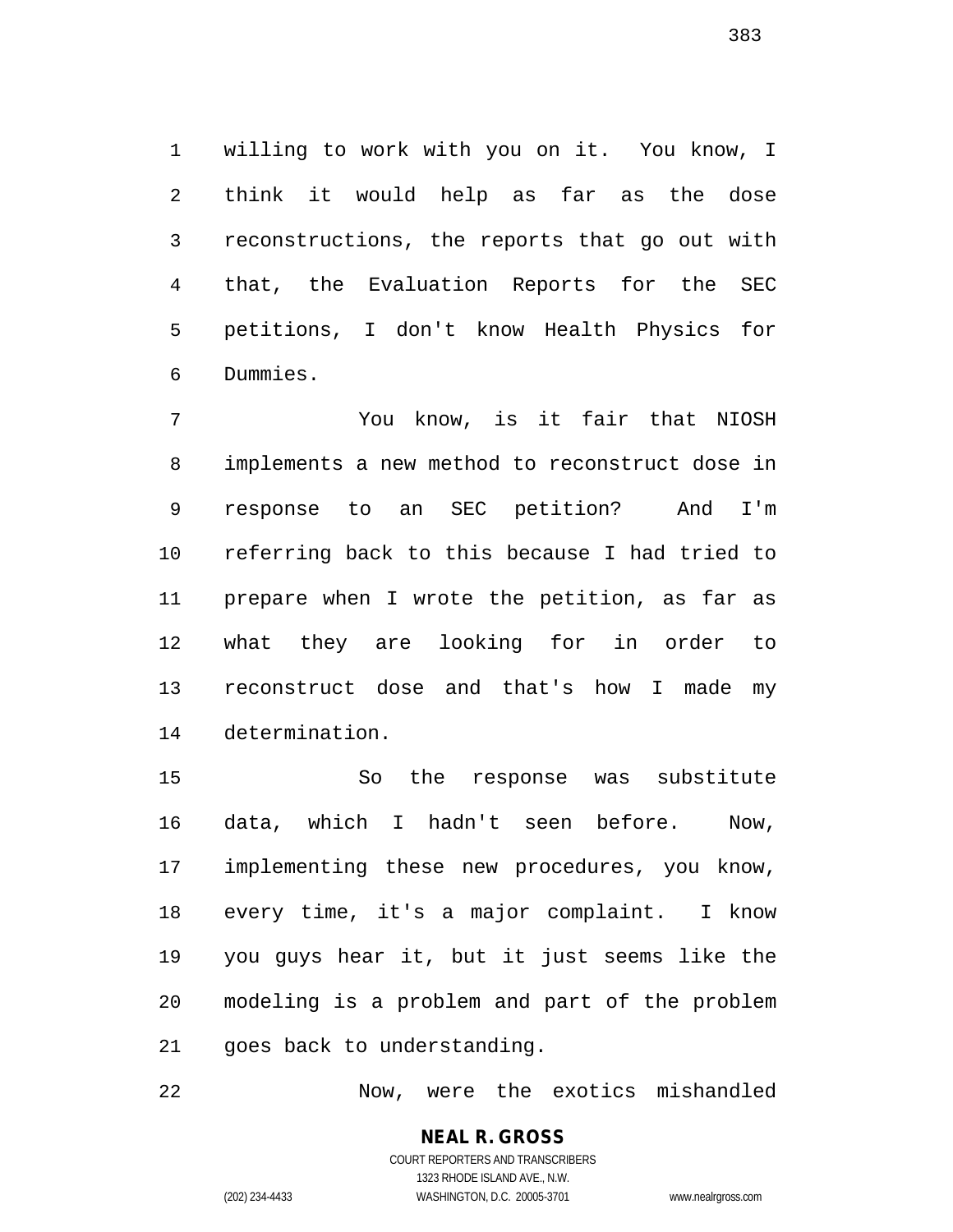the same as commons? I think that needs to be reviewed. I think that is not being looked at. They are just looking -- NIOSH just seems to be concerned with how they were actually handled, but still there are problems that occur. Pipes break, you have leaks, spills, different things occur, those need to be looked at as well. The incidents need to be looked at.

 And how will the documentation of the LANL Radiation Protection Program and monitoring be evaluated considering the findings against it? I refer back to the Tiger Team Reports, Clean Air Act lawsuit, and there have been Price-Anderson findings concerning use of the bioassay or other monitoring programs at Los Alamos.

 CHAIRMAN MELIUS: Okay. Thank you, Andrew. Okay. We will add, I believe, that Senator Udall's representative will be speaking at our public comment period

18 Thank you for your time.

**NEAL R. GROSS**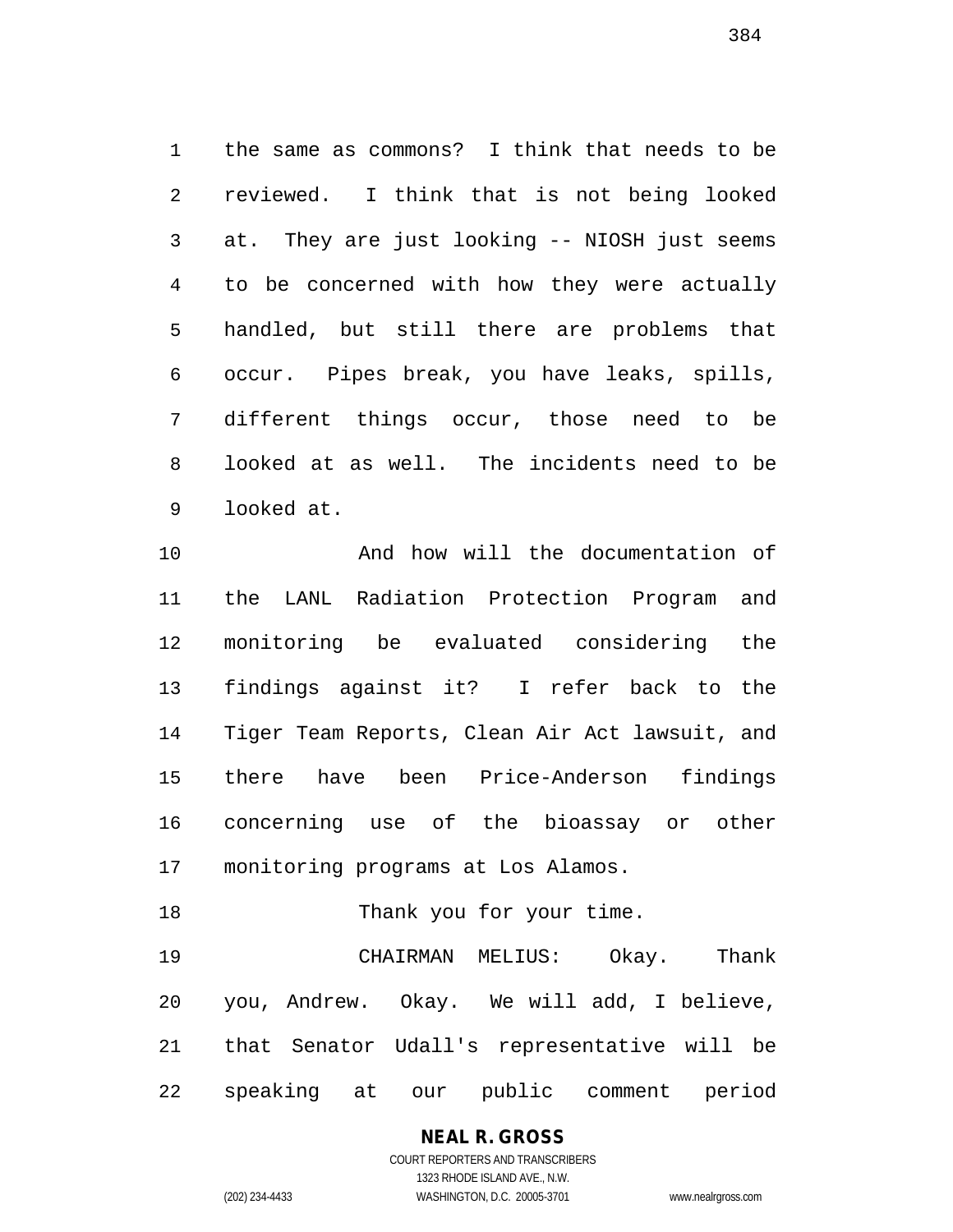tomorrow.

2 And, Andrew, if you could make your slides available to us, it would be helpful in terms of following up on the public comments.

 MR. EVASKOVICH: I understand that. I just have to tell you I only have the license for the Dilbert cartoon to be showed here, so I can't let you guys have the Dilbert cartoon.

 CHAIRMAN MELIUS: Okay. Several Board Members said never mind, we just want -- no. No, we understand that.

 MR. EVASKOVICH: Okay. October 25, 2010, just go to the Dilbert site.

 CHAIRMAN MELIUS: Okay. Good. Thank you. The next person I have signed up is Loretta Valerio. Is Loretta here? Okay. You can either go to the podium or if you would like -- okay. Then we will -- okay. Thank you. And if you could identify yourself

for the record?

#### **NEAL R. GROSS**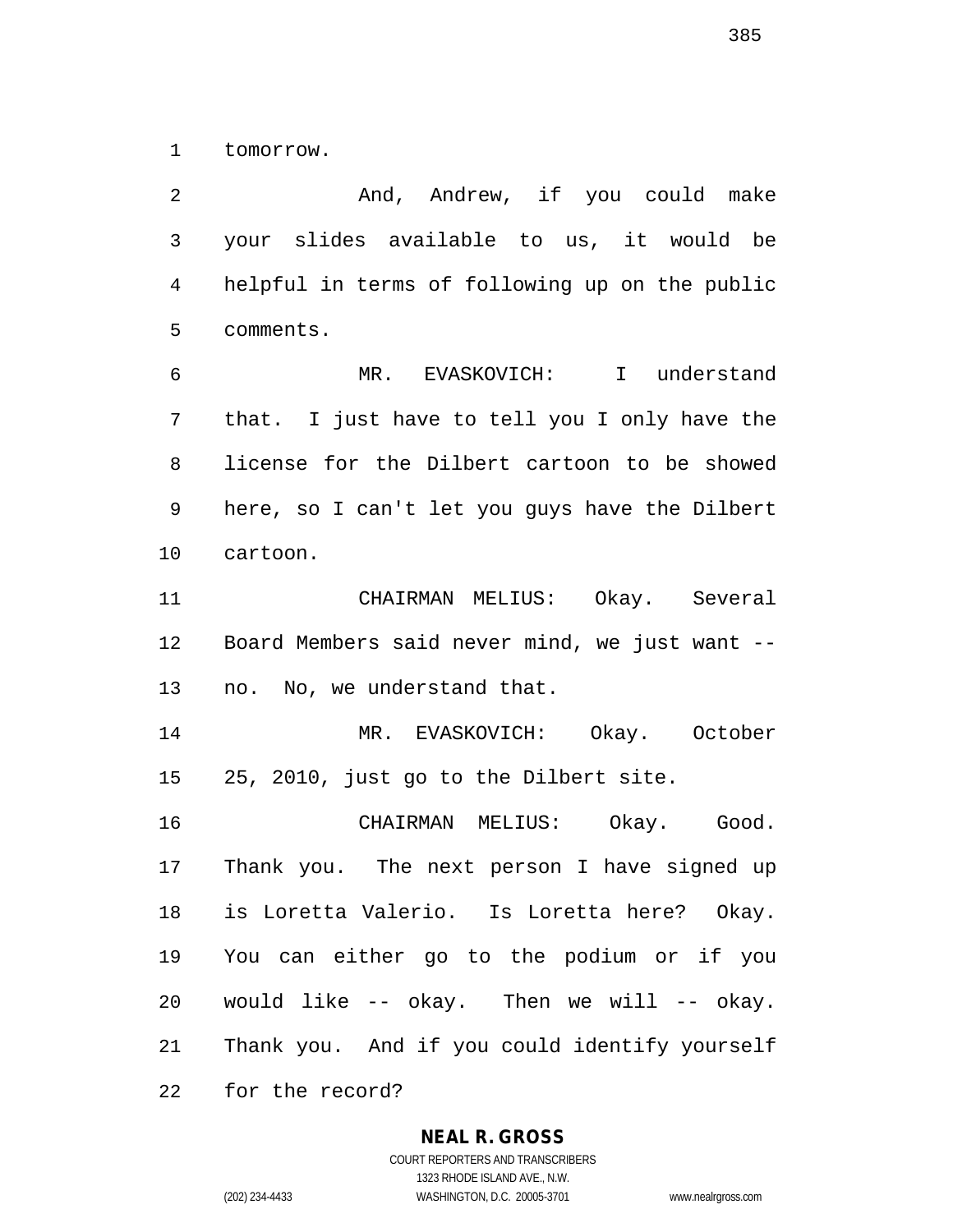MS. VALERIO: Loretta Valerio. CHAIRMAN MELIUS: Yes. MS. VALERIO: Good evening, Dr. Melius, Board Members. My name is Loretta Valerio. I am the Director of the Office of Nuclear Workers' Advocacy. As you know, this is the only state advocacy office of its kind in the

 nation. The purpose of this office is to provide advocacy services to individuals who have filed for consideration of benefits under the EEOICPA.

 I assist workers or their eligible survivors with the complexities of the development and adjudication of their claims. I spent a substantial amount of time reviewing dose reconstructions performed by NIOSH.

 As a former Los Alamos National Laboratory employee, I believe I possess a greater understanding of the magnitude of the work that has been performed at one of our

# **NEAL R. GROSS**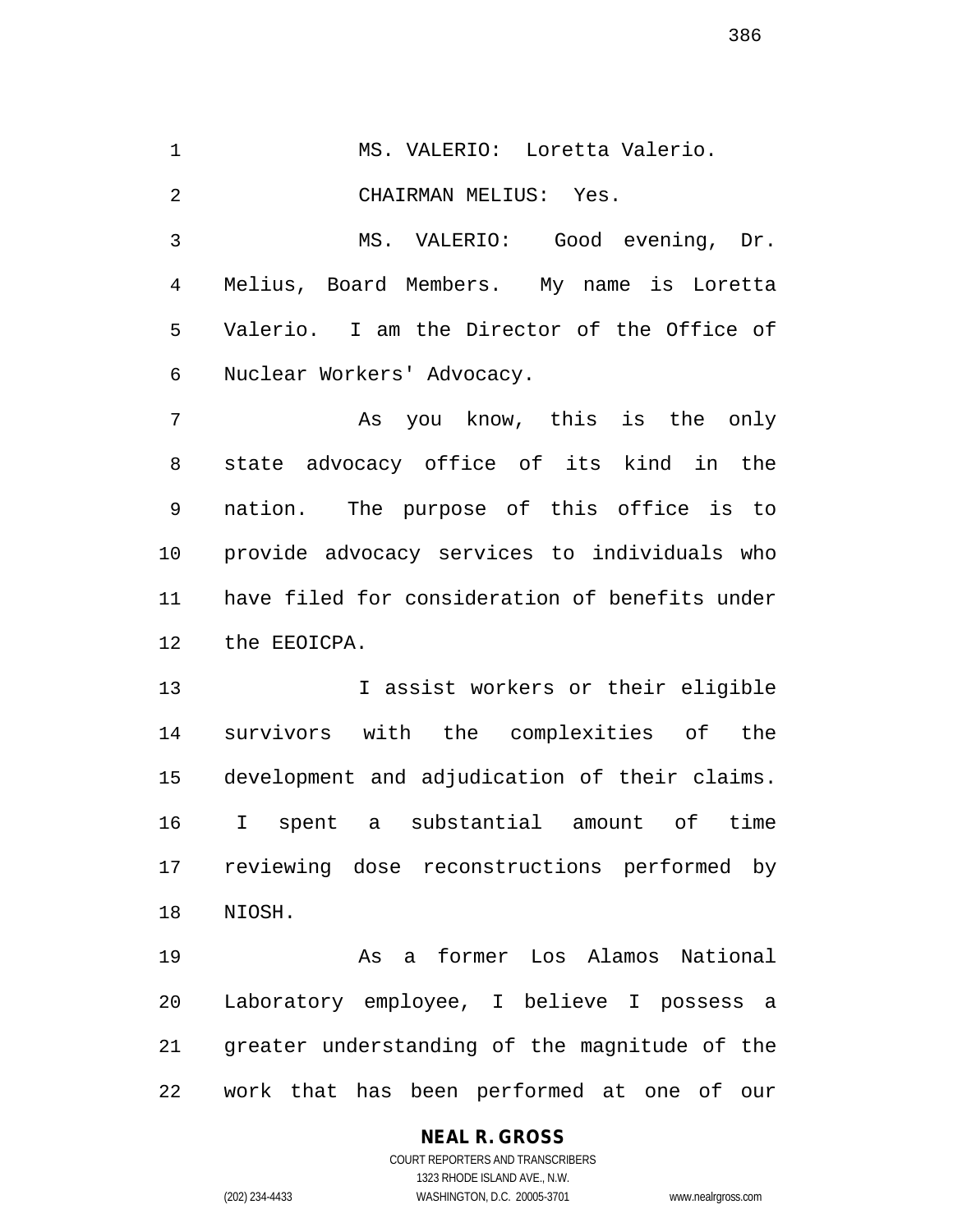nation's leading laboratories.

 Of interest is the fact that Los Alamos is a laboratory and not merely another Department of Energy facility. As a laboratory, Los Alamos has been involved in research and development which has change the course of history.

8 At what cost has the work at Los Alamos been -- earned recognition in the scientific realm? In the past, NIOSH has acknowledged that they cannot place workers in specific operational technical areas throughout the lab prior to 1976. This was the basis of the Special Exposure Cohort submitted by [Identifying information redacted], ultimately granted by the Board.

 Support service workers at LANL are still mobile and required to perform duties at multiple locations, including radiation contaminated areas. Many of these technical areas have changed designations since 1975 and placing workers in specific

## **NEAL R. GROSS**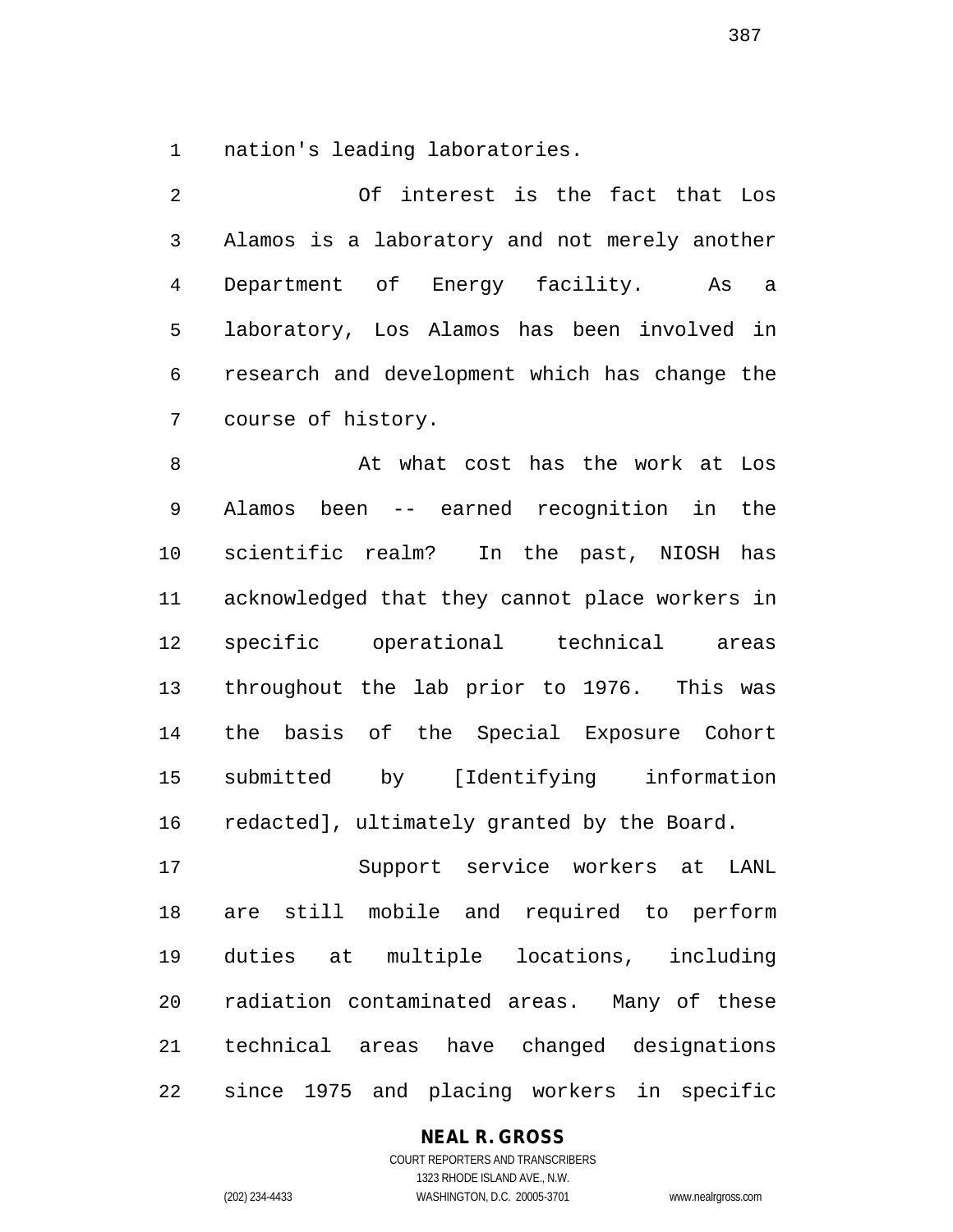areas continues to be problematic.

 Technical areas still have within them potential release sites and disposal areas that to this day still contain uncharacterized sources. This is why we believe coworker and substitute data is not a feasible method of determining dose.

8 MIOSH has located some data post- 1975. However, the data needs to be evaluated. It is unrealistic to assume that on January 1, 1976, the methods used by LANL to monitor workers changed overnight. It still took years to establish adequate monitoring methods and even still Support Service Workers are not monitored adequately or consistently.

 Does NIOSH have strong data that reflects the use and handling of exotic radionuclides that were used in processes, say at the CMR facility, where a substantial amount of actinide chemistry has been performed? And how often were workers

> COURT REPORTERS AND TRANSCRIBERS 1323 RHODE ISLAND AVE., N.W. (202) 234-4433 WASHINGTON, D.C. 20005-3701 www.nealrgross.com

**NEAL R. GROSS**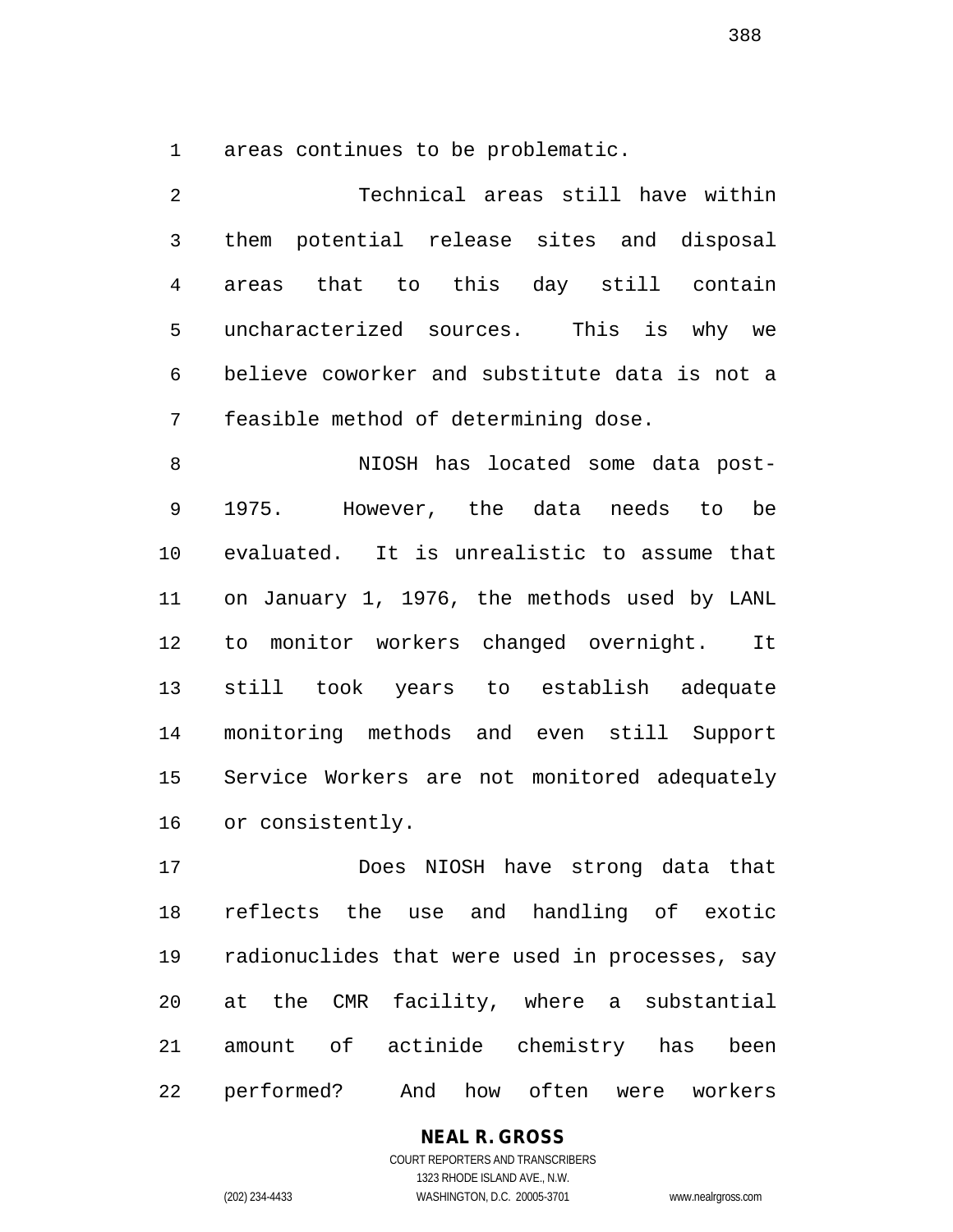monitored only as a result of an event-driven incident?

 Of interest to the Board is the fact that when I began my employment at TA-55, the plutonium facility, one of my first assignments was to prioritize and schedule the workers for whole body counts.

 These workers who were in the plant on a daily basis, some of the workers had not participated in the in vivo program for years, even though protocol was that they have a whole body count at least every two years.

 There were also numerous occasions where the whole body counts were canceled due to the equipment failure at the in vivo lab. These issues arose as recent as the late 1990s.

 Does NIOSH have enough data to address the quantity of exotic sources used at LANL? And how were the environmental exposures monitored and documented? Did the

# **NEAL R. GROSS**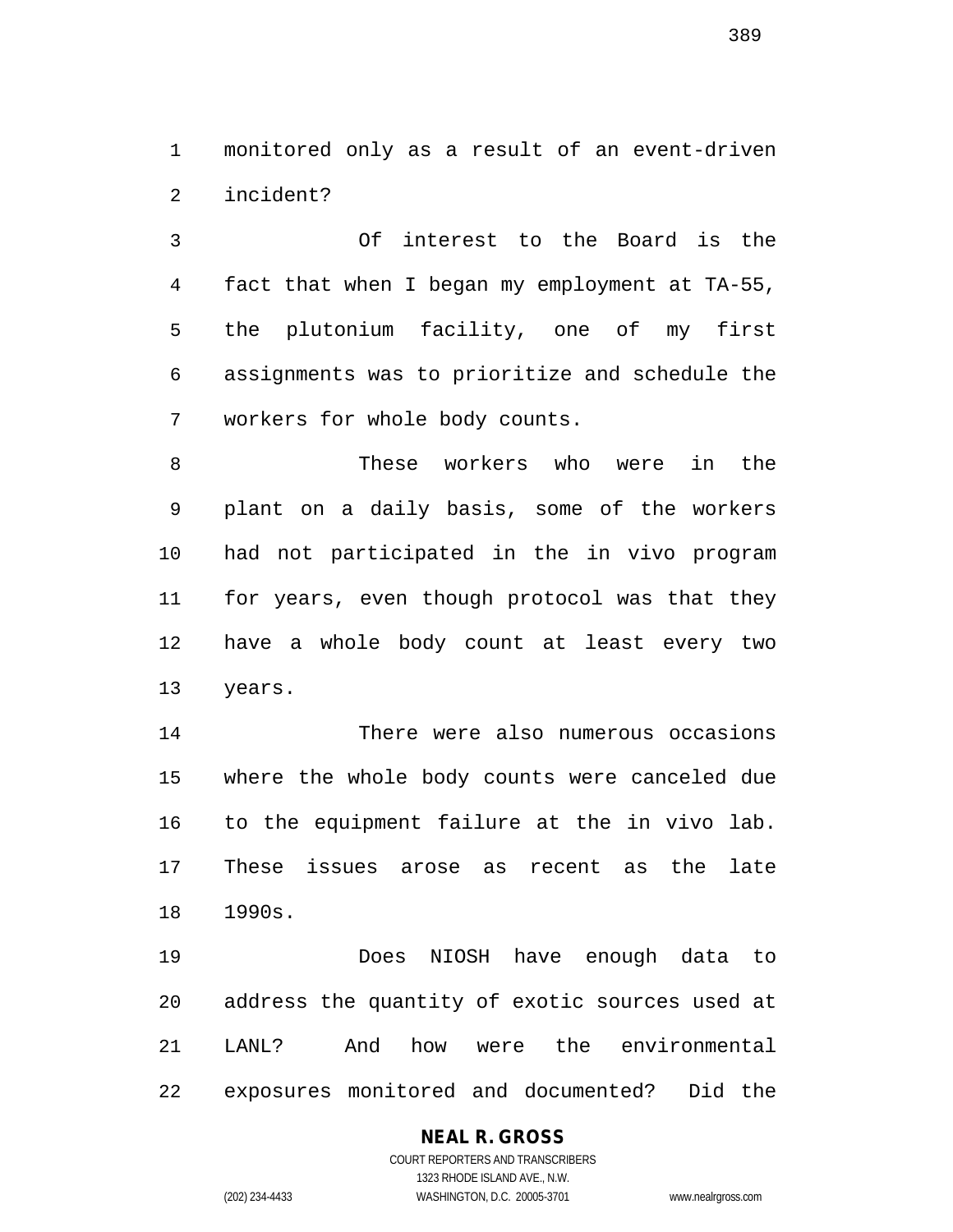air monitors detect these exotics? Does NIOSH have in their possession exposure records from confined spaces, sewage treatment plants, manholes, et cetera?

 These are just a few examples of locations where undocumented exposures were present, not to mention manholes in confined spaces at the various firing sites.

 These two are places that support service workers were assigned to. What coworker data does NIOSH intend to use for these workers who moved around the complex on a regular basis? Are they going to apply coworker data from every single site? Is it plausible to assign coworker data to these workers without knowing the true percentage of time these workers spend in the various locations?

 I would like to share with the Board two short scenarios. The first is a worker who was exposed to tritiated water at TA-53. The worker was asked to provide a

#### **NEAL R. GROSS** COURT REPORTERS AND TRANSCRIBERS

1323 RHODE ISLAND AVE., N.W. (202) 234-4433 WASHINGTON, D.C. 20005-3701 www.nealrgross.com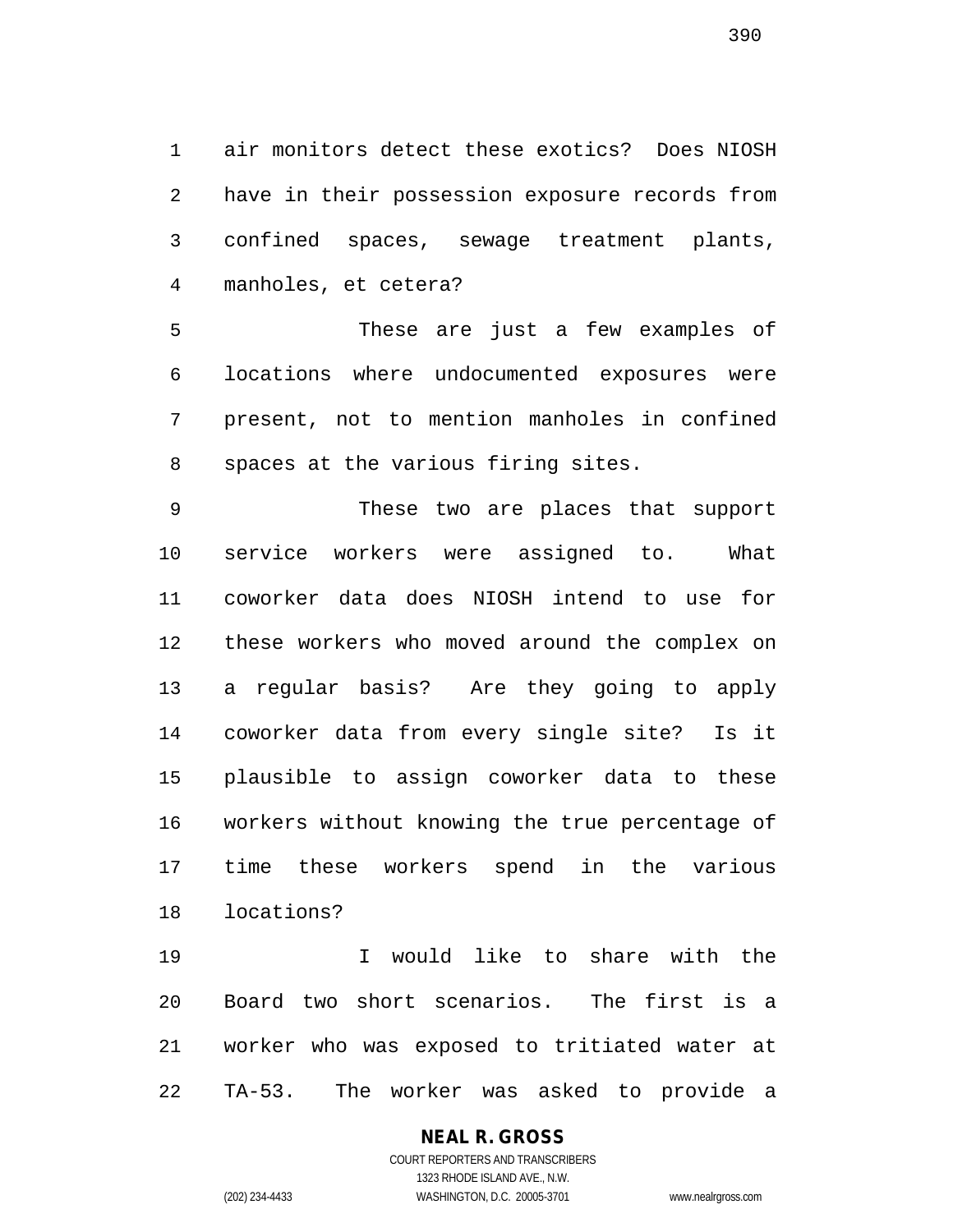urine sample. The sample was in a glass bottle. The bottle was monitored for radiation, not the sample.

 What I mean is the worker watched a RCT waive a detector over the closed bottle to check for the tritium. As a result, a zero was recorded for his internal dose. While lo and behold, guess what? To this day, the bottle has not developed cancer. Nevertheless, the worker did.

 This is significant in that the dose reconstruction for this worker was highly reliant on internal dose because of the type of cancer that he developed.

 The second scenario involves the custodian at the radioactive liquid waste treatment facility. This worker was in the basement cleaning the pipes that transported the radioactive contaminated liquid waste.

 There were no internal exposure records for this worker, who incidentally was also called in whenever there were spills

# **NEAL R. GROSS**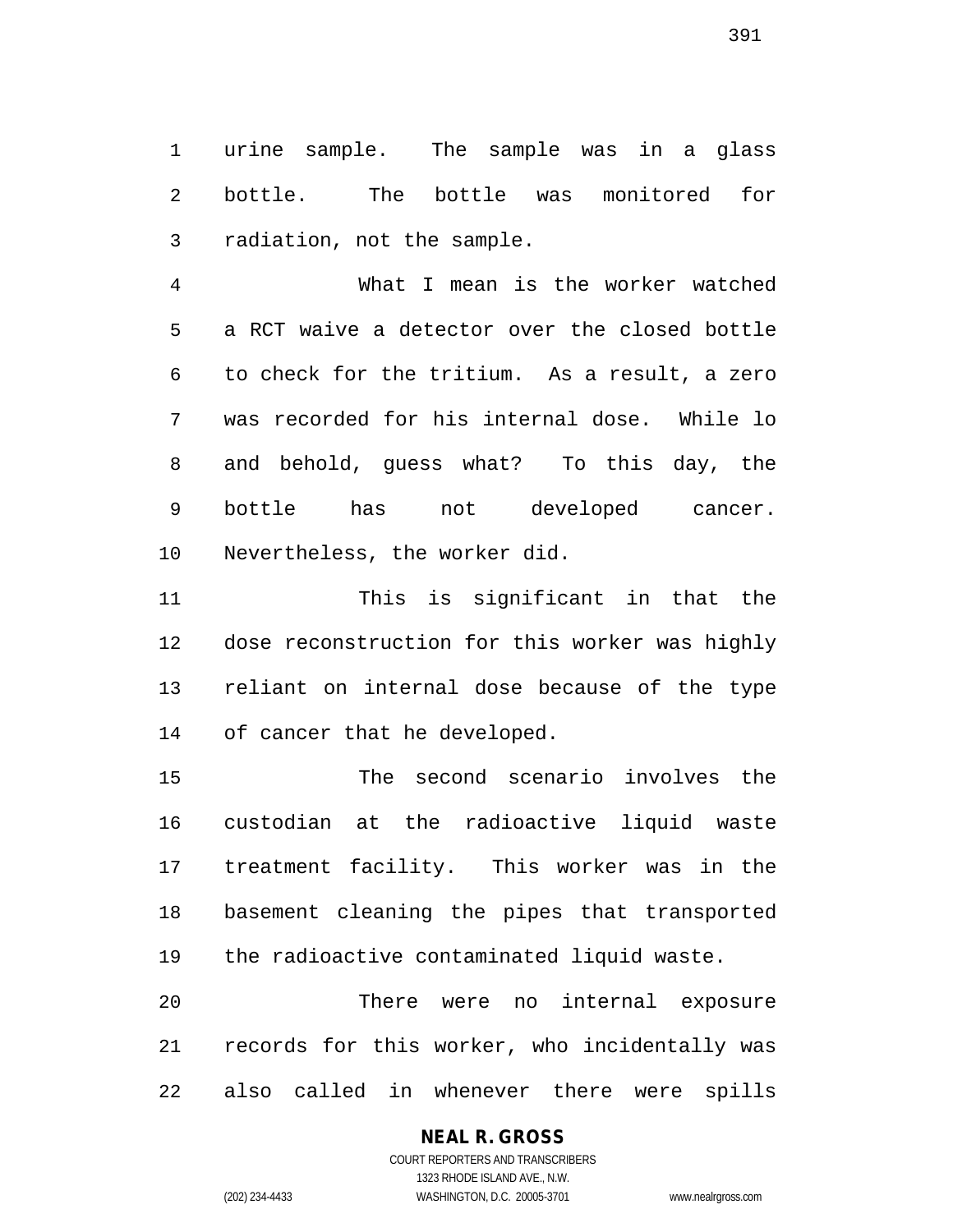during off-hours. Of note, this worker was involved in at least two documented incidents, both times the worker was monitored via wound counts.

 One of the reports reads assume Pu-239. The second report also lists Pu-239 as a source. These incidents occurred, approximately, two and a half years apart, same facility, leading one to believe that the exposures were limited to only one source.

 However, the LANL Technical Basis Document lists every single radioactive source at LANL to have been present at this location. Yet, it appears that this worker was never monitored for anything other than plutonium.

 So how is coworker data going to apply to someone who is in this situation?

 Now, we are looking at both inhalation and dermal exposures. So if the coworker data used is from someone in the same facility who never worked in the basement where the pipes were leaking contaminated

## **NEAL R. GROSS**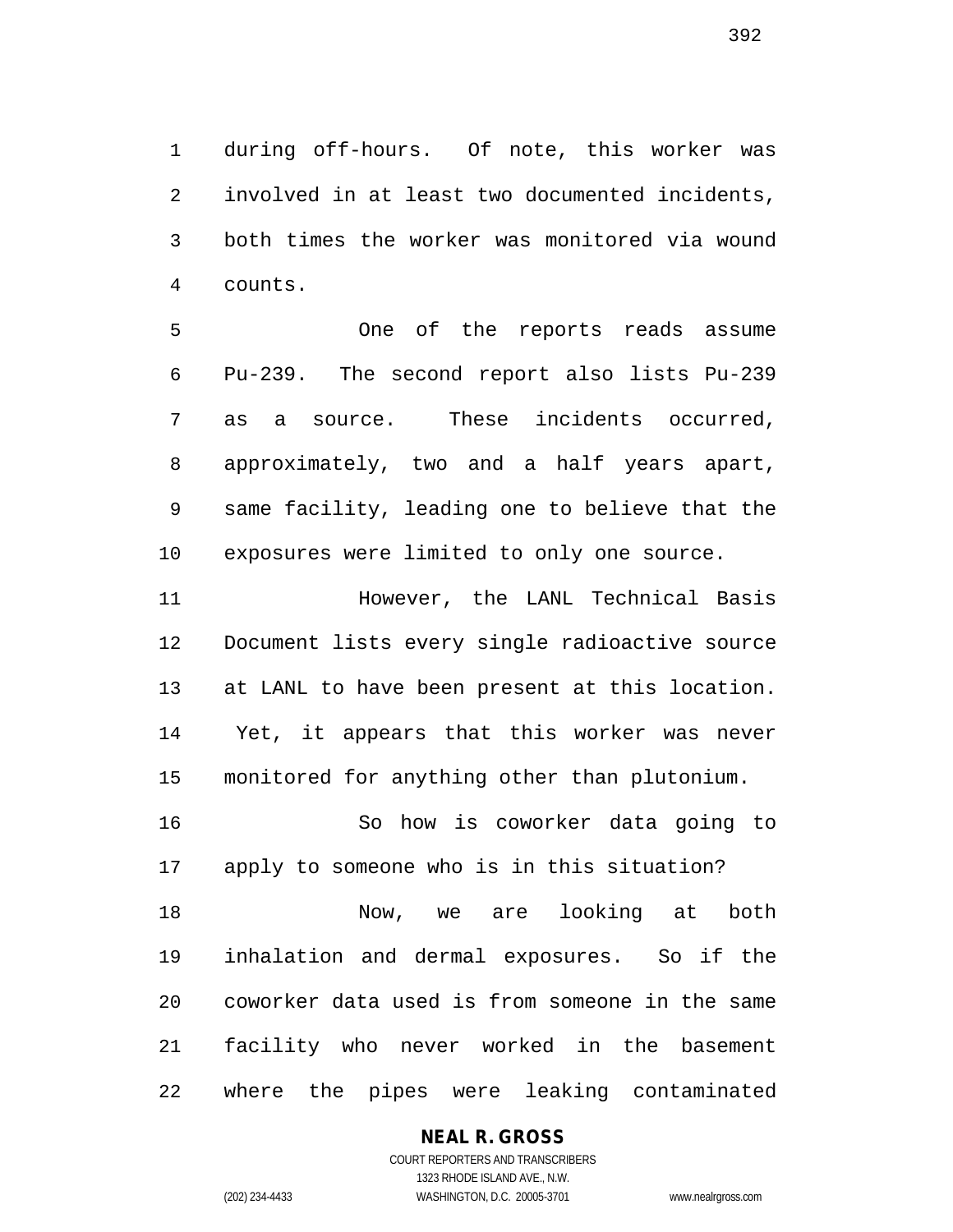waste, then how can that data apply, especially if the coworker was not monitored for exotics either?

 In the late 1970s, before this worker was involved in the two incidents I just mentioned, the worker was assigned to yet another location, the reactor development site. Again, the Site Profile lists volatile fission products and at least two other exotic radioactive sources present in this specific area.

 So again, what coworker data is going to be assigned to this individual worker?

 As discussed earlier today, it is difficult if not impossible to place workers in specific areas, especially throughout the larger facilities.

 In summary, I ask that the Board take a good look around this room at the workers or their survivors who have come here today searching for answers. Some of these

#### **NEAL R. GROSS** COURT REPORTERS AND TRANSCRIBERS

1323 RHODE ISLAND AVE., N.W. (202) 234-4433 WASHINGTON, D.C. 20005-3701 www.nealrgross.com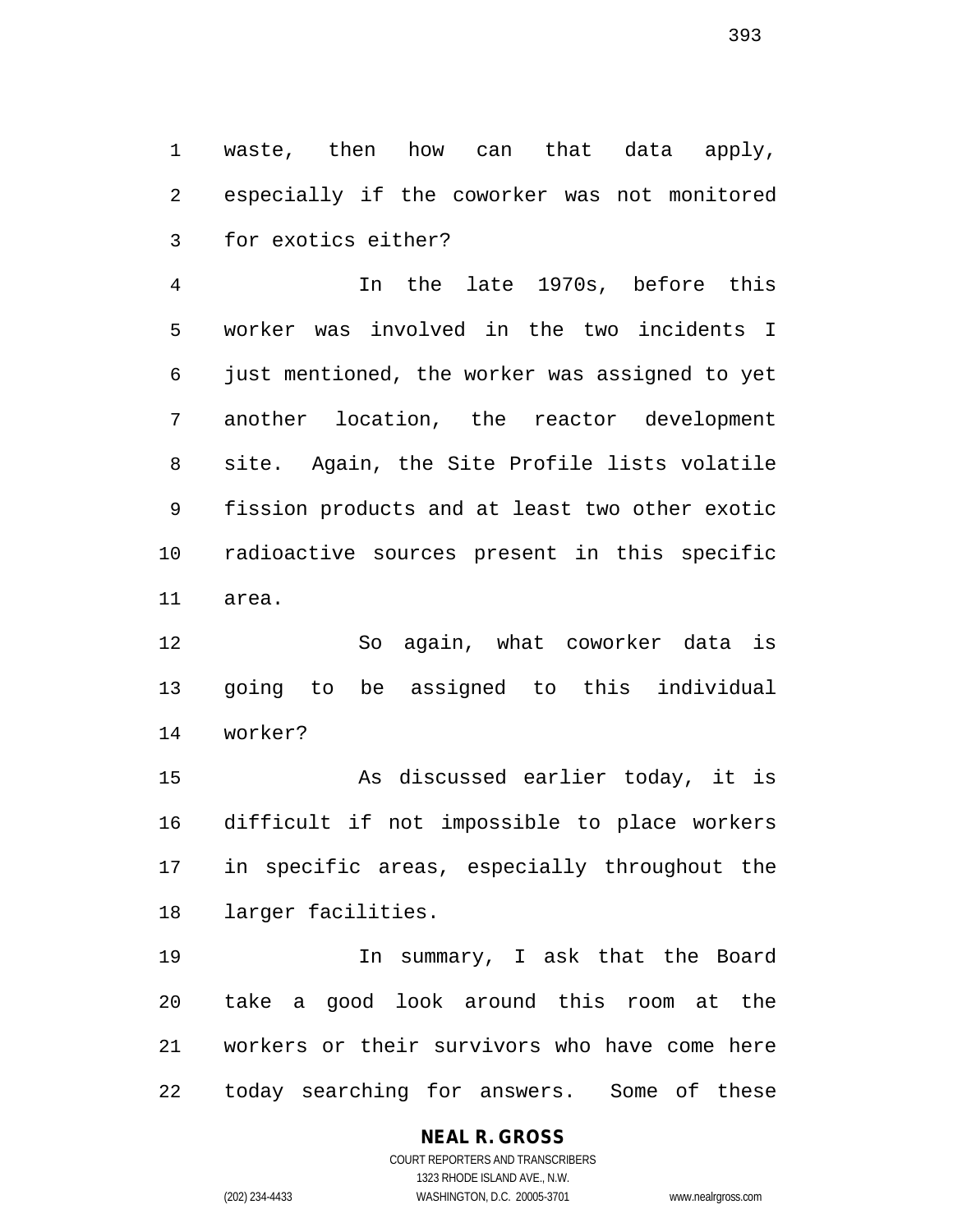claims have undergone two or more dose reconstructions and continue to be denied.

 Their exposures were real and their dose reconstructions cannot be based on assumptions. Therefore, I respectfully ask the Board to add the Class, to add a Class to the Special Exposure Cohort for LANL support service workers. Thank you.

(Applause.)

 CHAIRMAN MELIUS: Thank you. The next person I have on my list is Jesus Romero. Would you like to come up to the mike, either the mike in the center there of if you would prefer to use the podium, you may. Either use the mike in the center or you can use the mike at the podium, either. Okay. It doesn't matter to us either.

18 MR. ROMERO: Can you hear me? CHAIRMAN MELIUS: Yes, we can. MR. ROMERO: Okay. My name is Jesus Romero. I worked at Sandia from August 10, 1970 to January 31, 2001.

> **NEAL R. GROSS** COURT REPORTERS AND TRANSCRIBERS 1323 RHODE ISLAND AVE., N.W.

(202) 234-4433 WASHINGTON, D.C. 20005-3701 www.nealrgross.com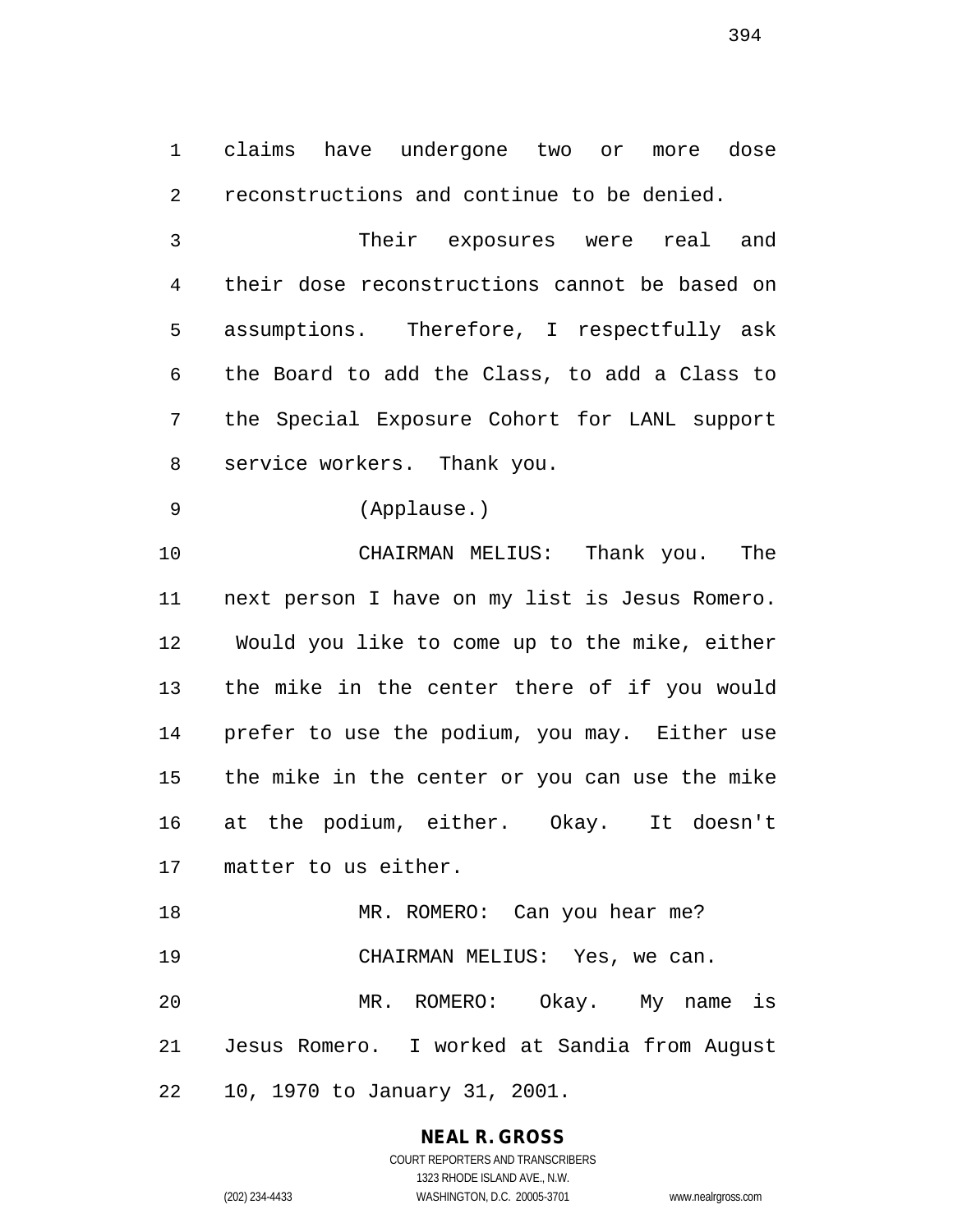I started there as a custodian. I worked there for about a year. Then I joined their apprenticeship program, mechanical apprenticeship program. There was eight of us guys that joined the program at the same time, four mechanical and four millwright and structural people. But we were trained to do -- we were really jacks of all trades. We were taught to do whatever the maintenance and operations of the business was.

 So we worked in refrigeration equipment, plumbing, heating, cooling, whatever, et cetera, carpentry, everything.

 Well, during my time there at Sandia, I ended up with thyroid cancer. And that's where it's at. But anyhow, I'm here to try to advocate for a cohort, because on my case, in my case, I think the dose reconstruction is not right.

 I'll tell you why. We -- I'll mention some coworkers that were sent to Building 807, [Identifying information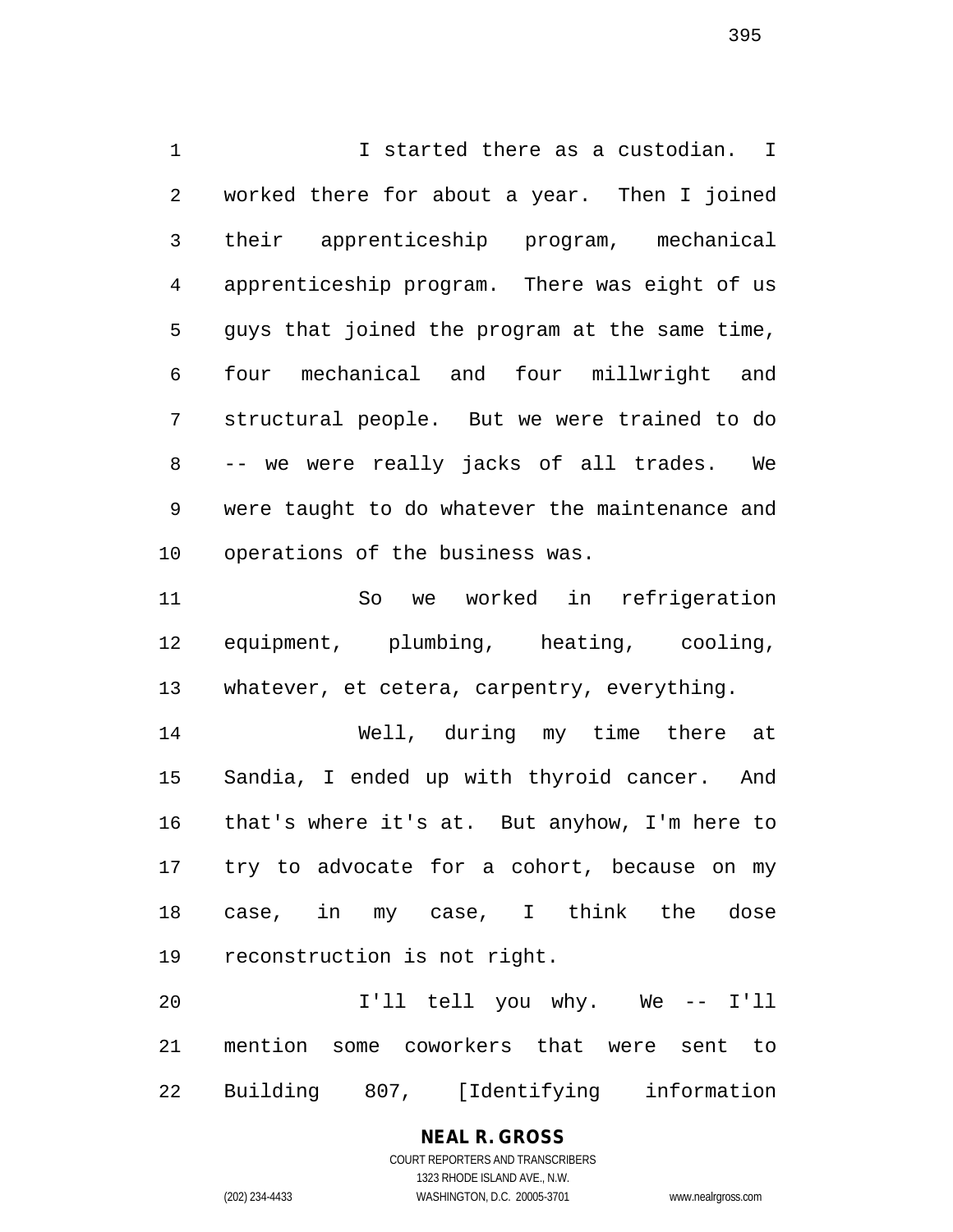redacted] and [Identifying information redacted], to remove a piece of equipment that was on top of the building there that was not supposed to be contaminated, I guess.

 They didn't find out about it until it ended up in reclamation. Well, after that, after the fact they knew it was contaminated, the were sending them to urinate in a bottle and I don't know whatnot, but the thing that I'm getting to is it is as likely as not that I worked on that equipment during my career there at Sandia.

 You know, we were sent to different places to take care of all that equipment, you know. And well, that's my case.

 CHAIRMAN MELIUS: Okay. Thank you.

 MR. ROMERO: There was other stuff, but we didn't know which one was contaminated or which wasn't.

CHAIRMAN MELIUS: Yes. I believe

**NEAL R. GROSS** COURT REPORTERS AND TRANSCRIBERS 1323 RHODE ISLAND AVE., N.W.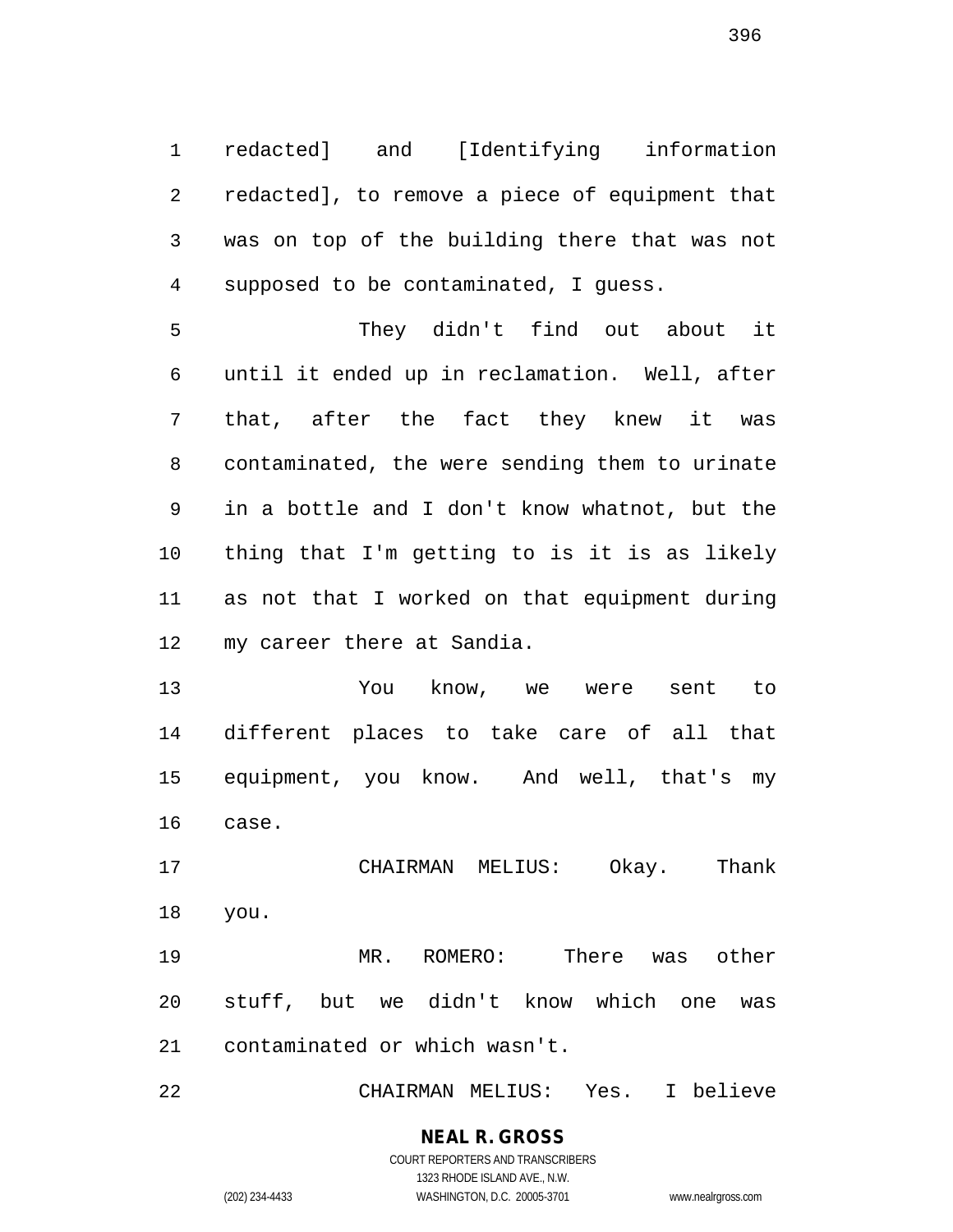we have LaVon, do you want to -- there is a petition. What's the status? MR. RUTHERFORD: The status of the petition? CHAIRMAN MELIUS: Yes. Isn't there -- MR. RUTHERFORD: It has been qualified. CHAIRMAN MELIUS: It has been qualified and I'm trying to shut down my computer. MR. RUTHERFORD: The Sandia petition is qualified. CHAIRMAN MELIUS: Yes. MR. RUTHERFORD: And we are actually working through and anticipate presenting at least part of that at the February meeting. CHAIRMAN MELIUS: Okay. So there is an SEC petition. It is qualified. NIOSH is in the process of doing their Evaluation Report on that petition and there is already

#### **NEAL R. GROSS**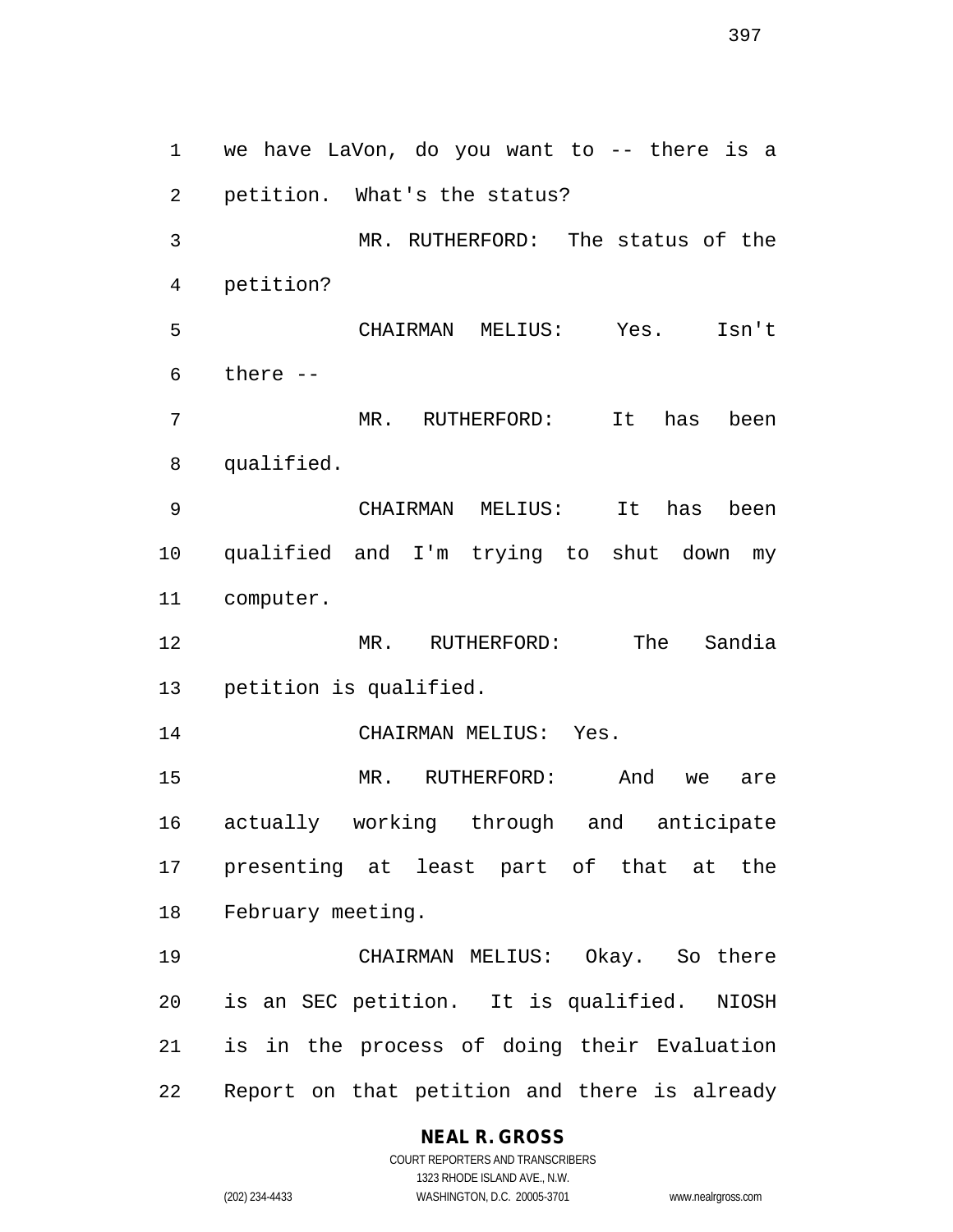actually been some work from the Board and from NIOSH to interview some people, some classified issues, classification issues there, but it is being pursued and by February we should be following up.

 So your comments are useful and helpful, too.

 MR. ROMERO: Oh, okay, because they came up with a number. I don't know how they came up with a number on that.

 CHAIRMAN MELIUS: Yes. Okay. Good. Thank you very much.

13 MR. ROMERO: Thank you.

 CHAIRMAN MELIUS: Yes. The next person I have listed is a Lois Reed, I believe.

MS. RAEL: It's Lois Rael, sir.

CHAIRMAN MELIUS: Oh, okay.

 MS. RAEL: Thank you. Good evening. My name is Lois Rael, formerly Miestas. And when I was 21 years-old, I applied for my very first job at LANL - the

### **NEAL R. GROSS**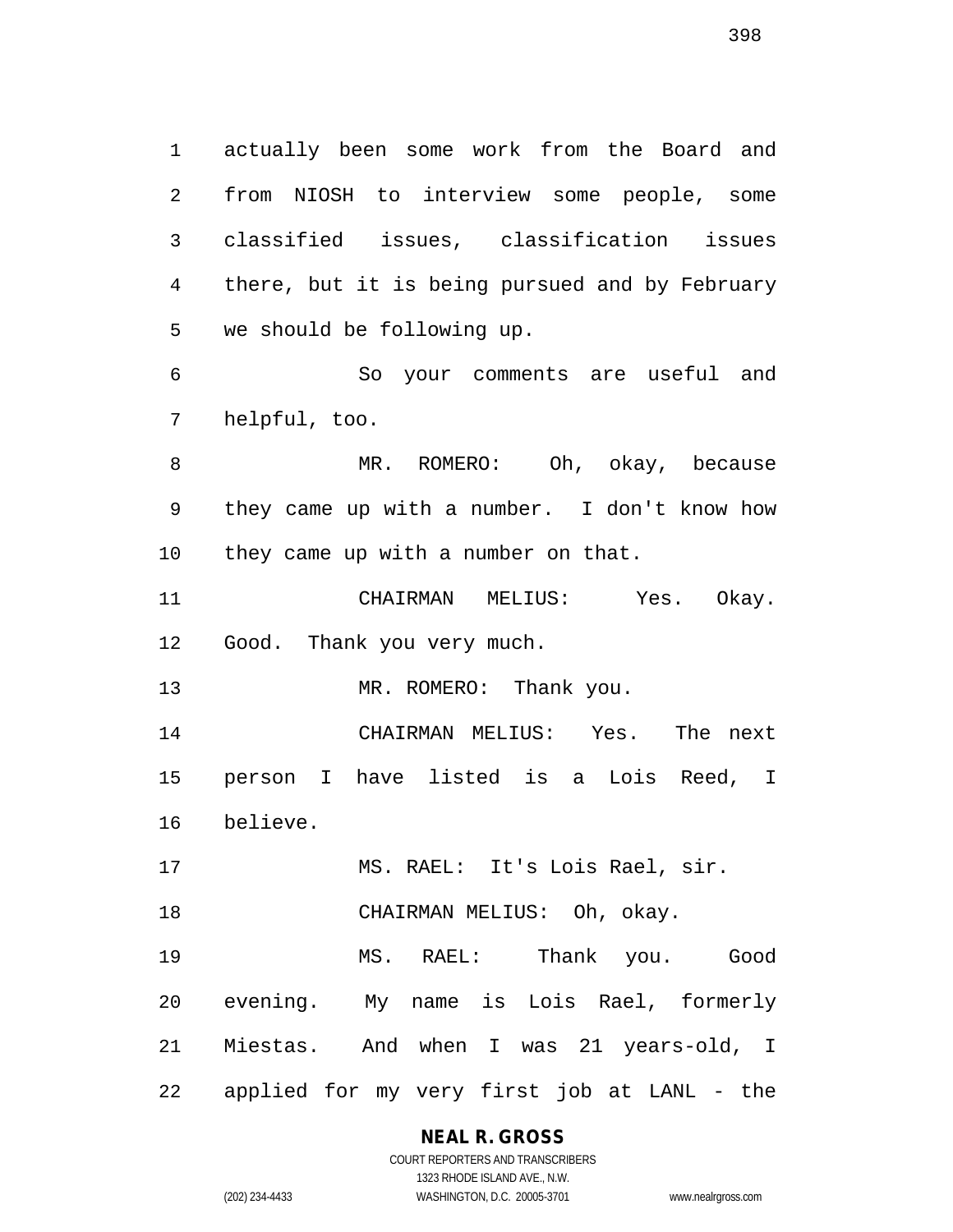University of California. I was so excited at a very young age, because working at the labs was a prestigious place to be employed.

 I was on top of the world when I was offered my first job in August of 1980 in CNB-6 as a word processor to -- with the classification of General Series Level II, Step 2, with a starting pay of \$832 per month, based on a standard five day, 40 hour work week.

11 11 I realized the labs have provided many fine jobs for many people in the Valley and in the surrounding community. Many of my family members are employed at the labs. As a matter of fact, per capita, the labs are rated high in the nation on what they pay their employees.

 Now, I would like to share a story with you that you might find hard to believe. When I began work at the lab, yet not married, I would carpool. A few months later when I was married and moved to Santa

#### **NEAL R. GROSS** COURT REPORTERS AND TRANSCRIBERS

1323 RHODE ISLAND AVE., N.W. (202) 234-4433 WASHINGTON, D.C. 20005-3701 www.nealrgross.com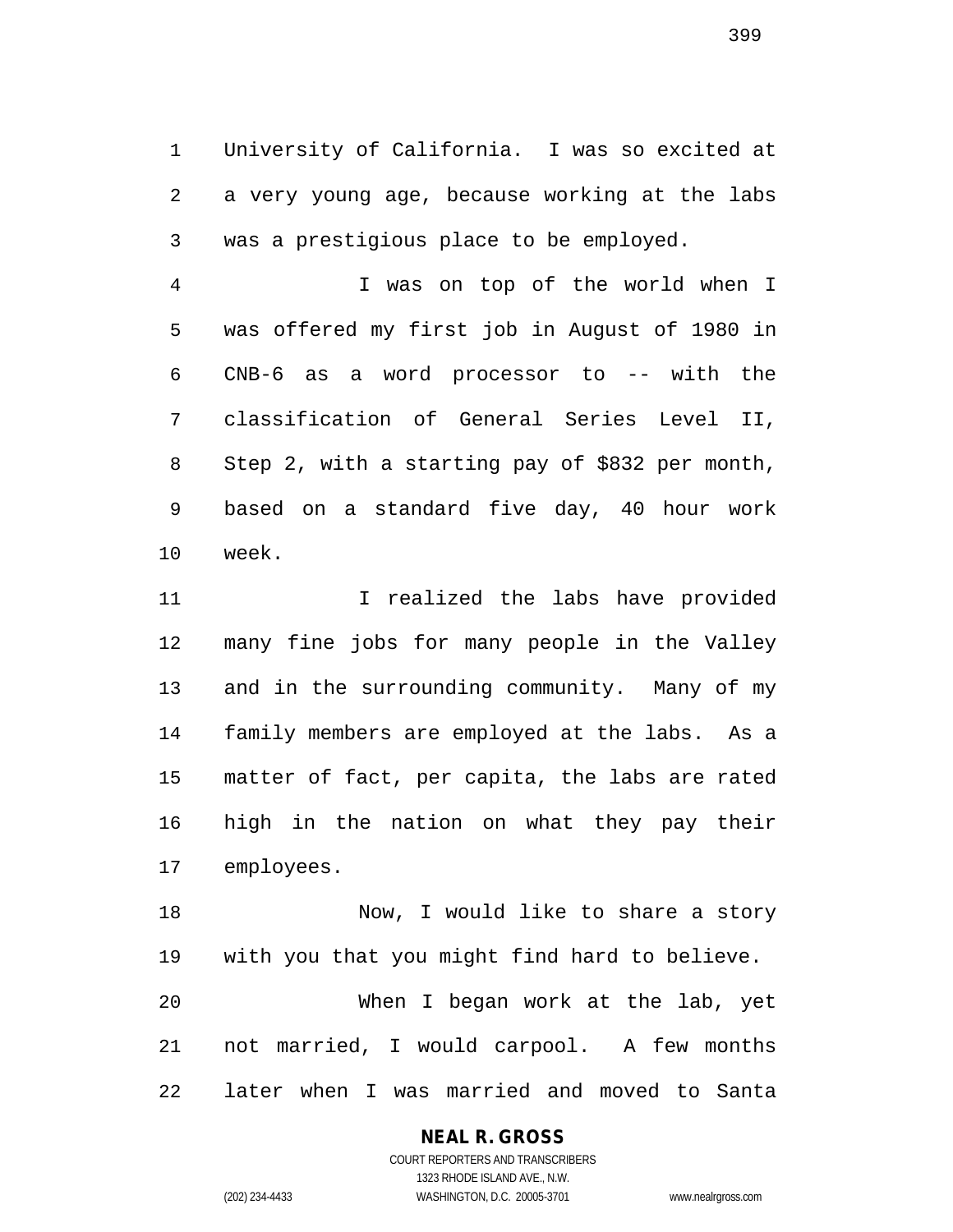Fe, my husband and I decided that it would be much better for me to ride the SECA vans that would transport employees to and from Santa Fe to the labs.

 In October of 1981, an employee of the meteorology facility, Building 29, Technical Area 3, was exposed to plutonium. The contaminated chemist left the area and drove the van home with all its passengers in it. Yes, I was one of those passengers on the van pool that day.

12 12 If I would have known that this chemist was contaminated, I would have never gotten on that van.

 The next morning or the evening, I'm not quite sure of the -- I still have chemo moments, excuse me, if I recall correctly, we heard a knock on the door, on the front door.

 My husband was shocked when he opened the door and saw some men in white clothing and gloves, they asked for me. When

# **NEAL R. GROSS**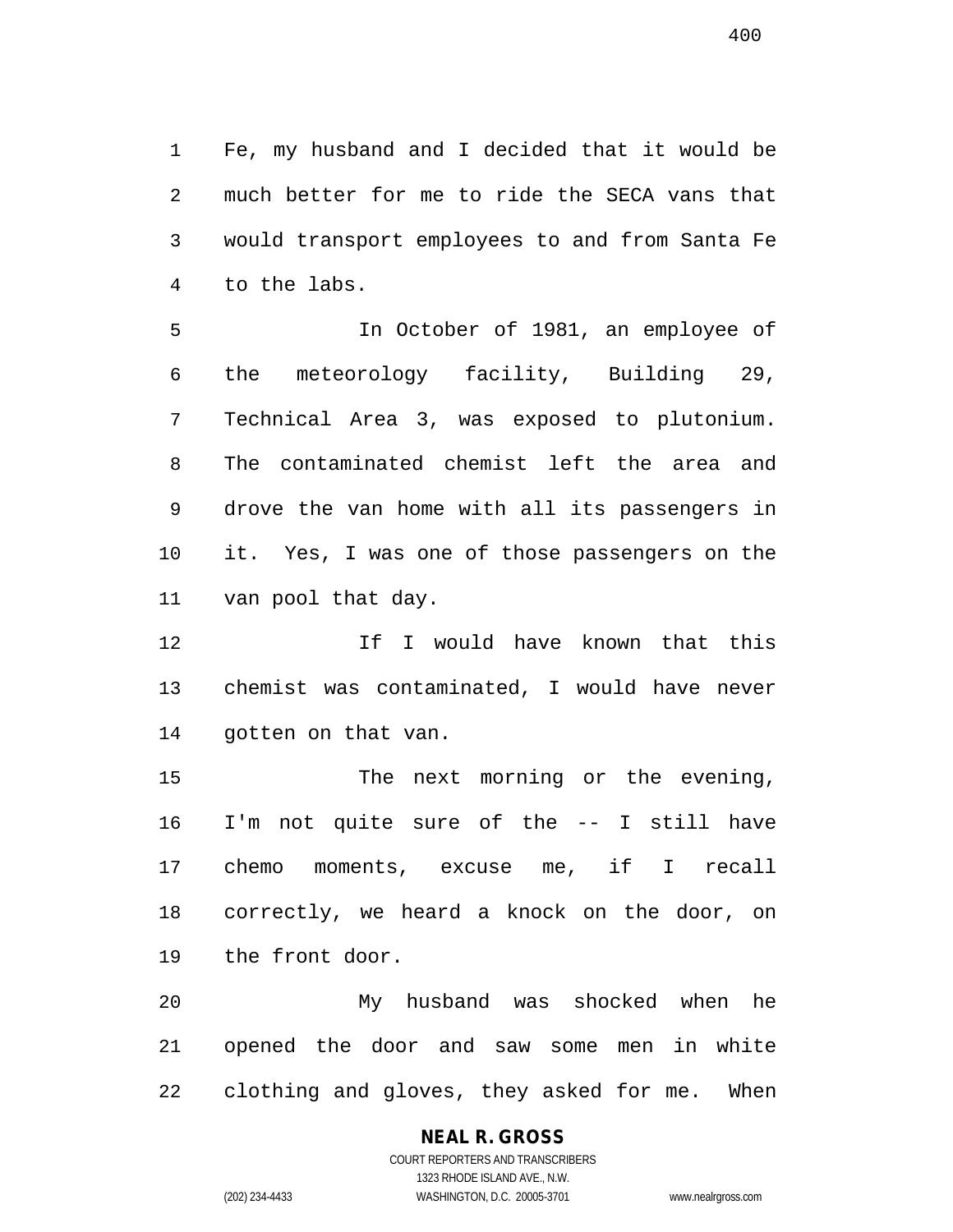I met them, they asked me to provide the clothes I had been wearing to work that day, the day before.

 They followed me into the bedroom, retrieved my clothing, put it in a bag and left. My husband said what the heck was that all about? Later on, we read about the plutonium leak and how a part of the lab had been closed for cleanup in the newspapers. And that the person driving our van had been contaminated.

 And yes, I guess I was kind of excited saying hey, Jer, we made the news. Needless to say, I never heard back from the men that took my clothing or I was never monitored for contamination. In fact, lab records show as no incidents.

 Therefore, they acknowledged that no monitoring was done. This is the kind of care they provide for their employees.

 One other very important issue in my life, at that time, when I was working for

# **NEAL R. GROSS**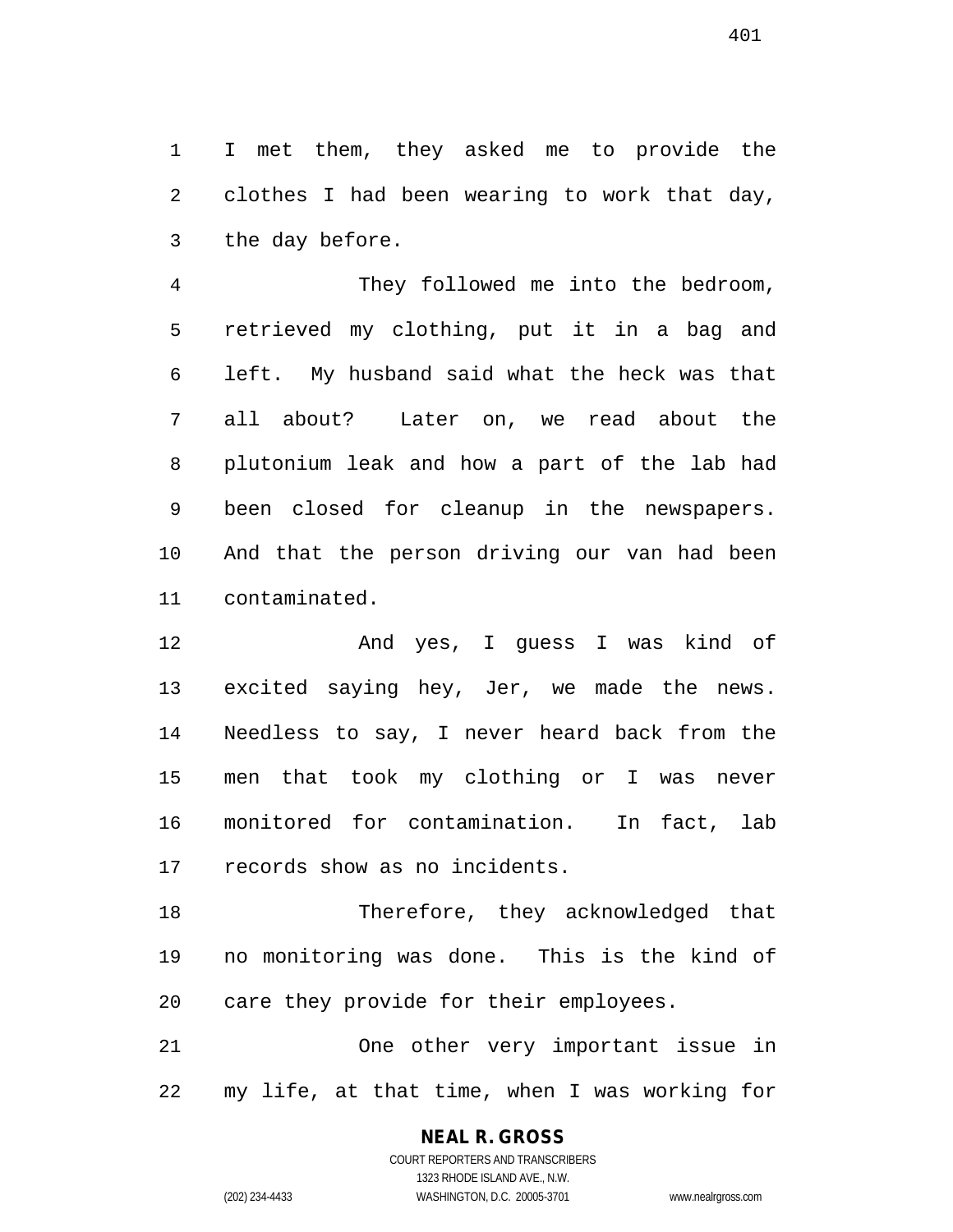labs, I became pregnant. Approximately, two years ago at the age, very young age of 49, and 28 years later, I was diagnosed with a very rare cancer, an angiosarcoma, which is cancer of the spleen.

 For someone like me that takes very good care of herself, exercises and eats well, it was a shock. I was one of those 150 to 200 cases of this rare kind of cancer in the entire United States.

11 11 I had major surgery to remove my spleen and then went through my chemo sessions. Removal of the spleen jeopardizes your immune system and I am still physically and mentally working hard to recover.

 I have pictures of my group at CNB-6 and interestingly enough, most of them have on white lab coats. I have newspaper clippings of the plutonium incident and I have pictures of the contaminated spleen. I will be more than glad to share those with you if anyone wants to see them.

# **NEAL R. GROSS**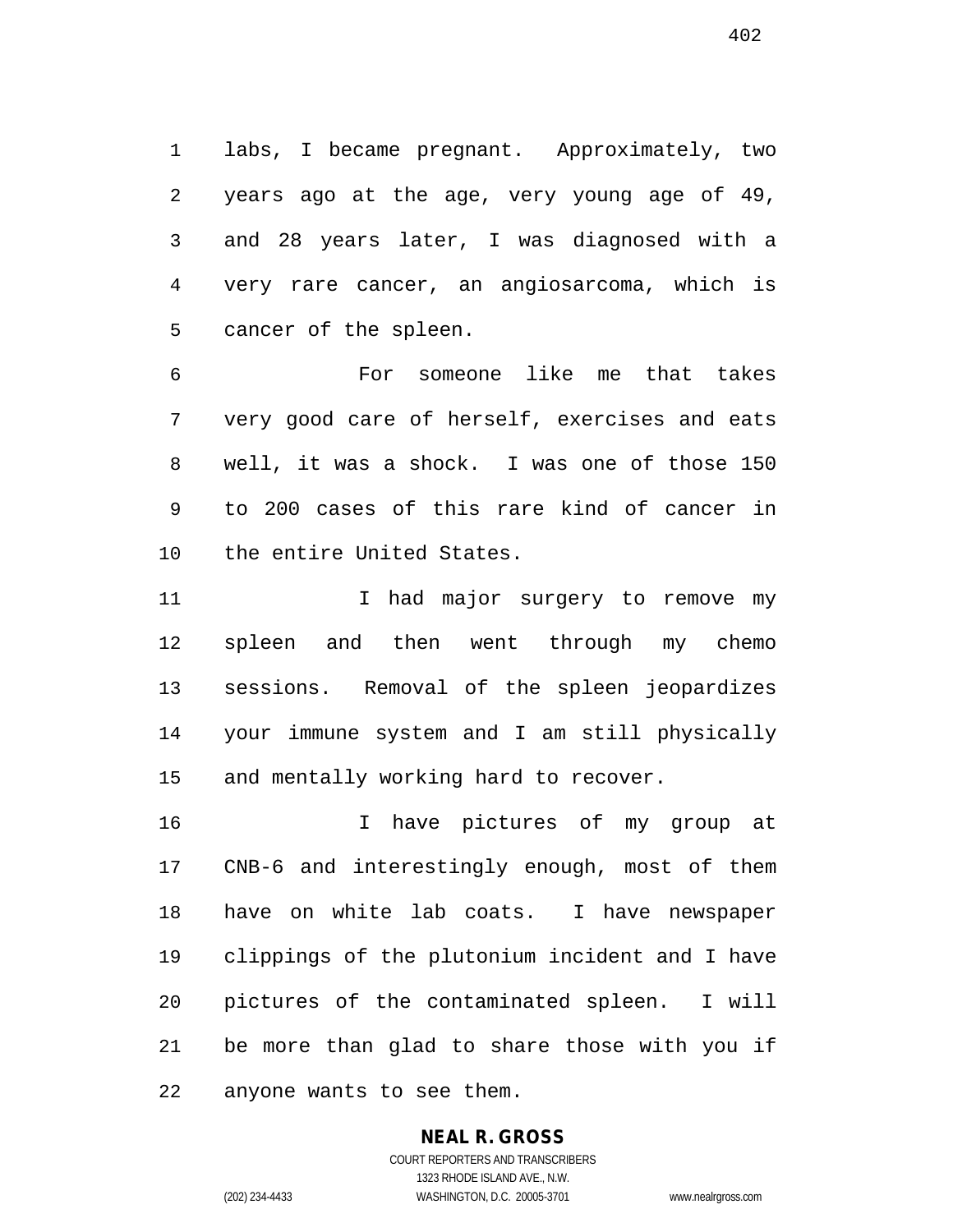1 If any of you would like, they are available. I am glad to say that I have been cancer-free for two and a half, about two plus years. And that's my story and I'm sticking with it. Thank you for your time and attention.

(Applause.)

 CHAIRMAN MELIUS: Thank you very much for sharing that with us. I know it's difficult.

 Okay. And we would like that information, so Ted is coming back to talk to you here in a second. Thank you.

 Okay. The next person signed up is Danny Beavers. Is Danny here? Oh, okay. Thank you. Either place, Danny.

 MR. BEAVERS: My name is Danny Beavers. I'm here today representing the United Associated of Plumbers and Pipefitters Local Union 412 along with New Mexico Building and Construction Trades Council.

I'm here today to speak in favor

**NEAL R. GROSS**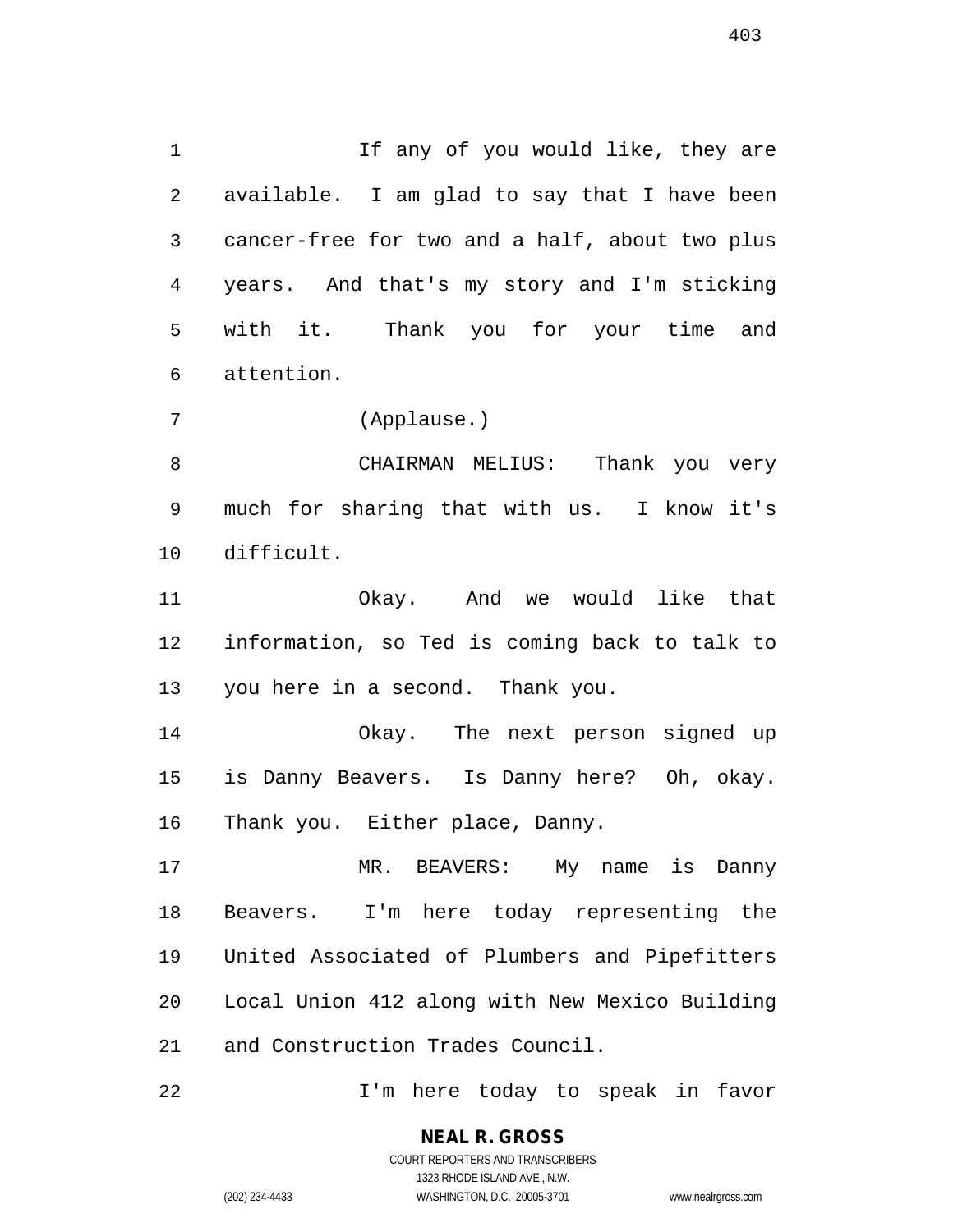of expanding the current SEC submitted for Los Alamos National Labs. The United Associated and the Building Trades are represented workers at Los Alamos Labs for over 50 years. During that time, our craftsmen have never refused to serve their country by

 building and maintaining all the facilities at the labs.

 Many of their jobs had hazards associated with them, some of these hazards were explained to them, to the workers, some were not. Thousands of these workers have become ill, as shown by numbers presented this morning.

 It is also my understanding from presentations this morning that dose reconstruction can take a year or more, unless, of course, a case is submitted for expedited dose reconstruction, which I understand only happens when an individual is terminal.

Also during the presentation this

### **NEAL R. GROSS** COURT REPORTERS AND TRANSCRIBERS 1323 RHODE ISLAND AVE., N.W.

(202) 234-4433 WASHINGTON, D.C. 20005-3701 www.nealrgross.com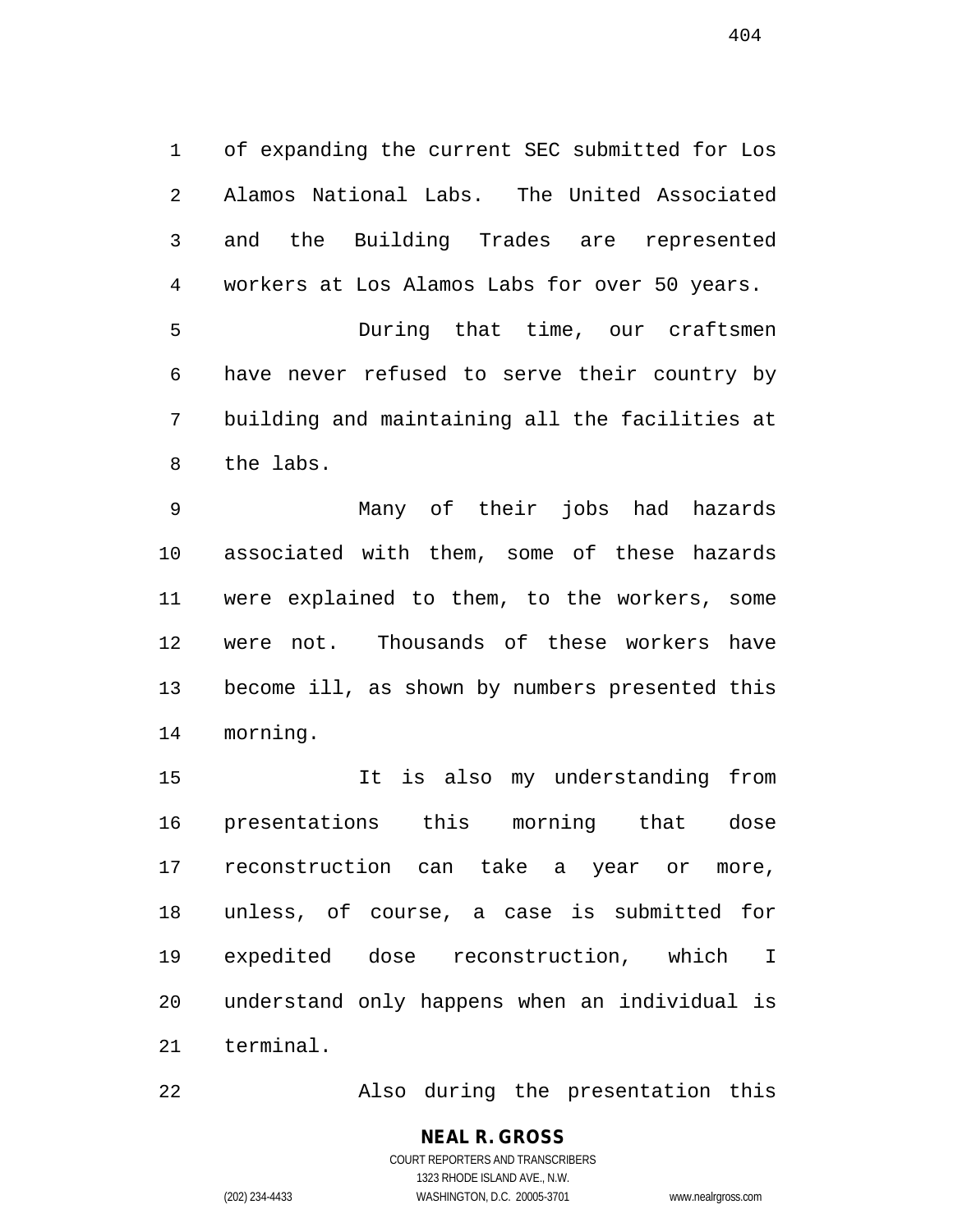morning, out of the first 10,000 cases filed in 2010, only 10 percent fell under an SEC, so that means 90 percent of those workers will have to wait up to a year for a decision.

 During that time frame, the worker and his family live daily with not only the illness, but also the stress associated with it, to include the building medical costs and they impact of those medical costs on their daily lives.

11 1 I am not sure whether any of the Board Members know or have personally any of the former workers and their families have witnessed first hand just how devastating these illnesses really are.

 I do have personal knowledge of just how devastating these illnesses truly are from being a former Los Alamos worker myself for over 20 years to my current position as a business representative for the Plumbers and Pipefitters Union.

Many of these affected employees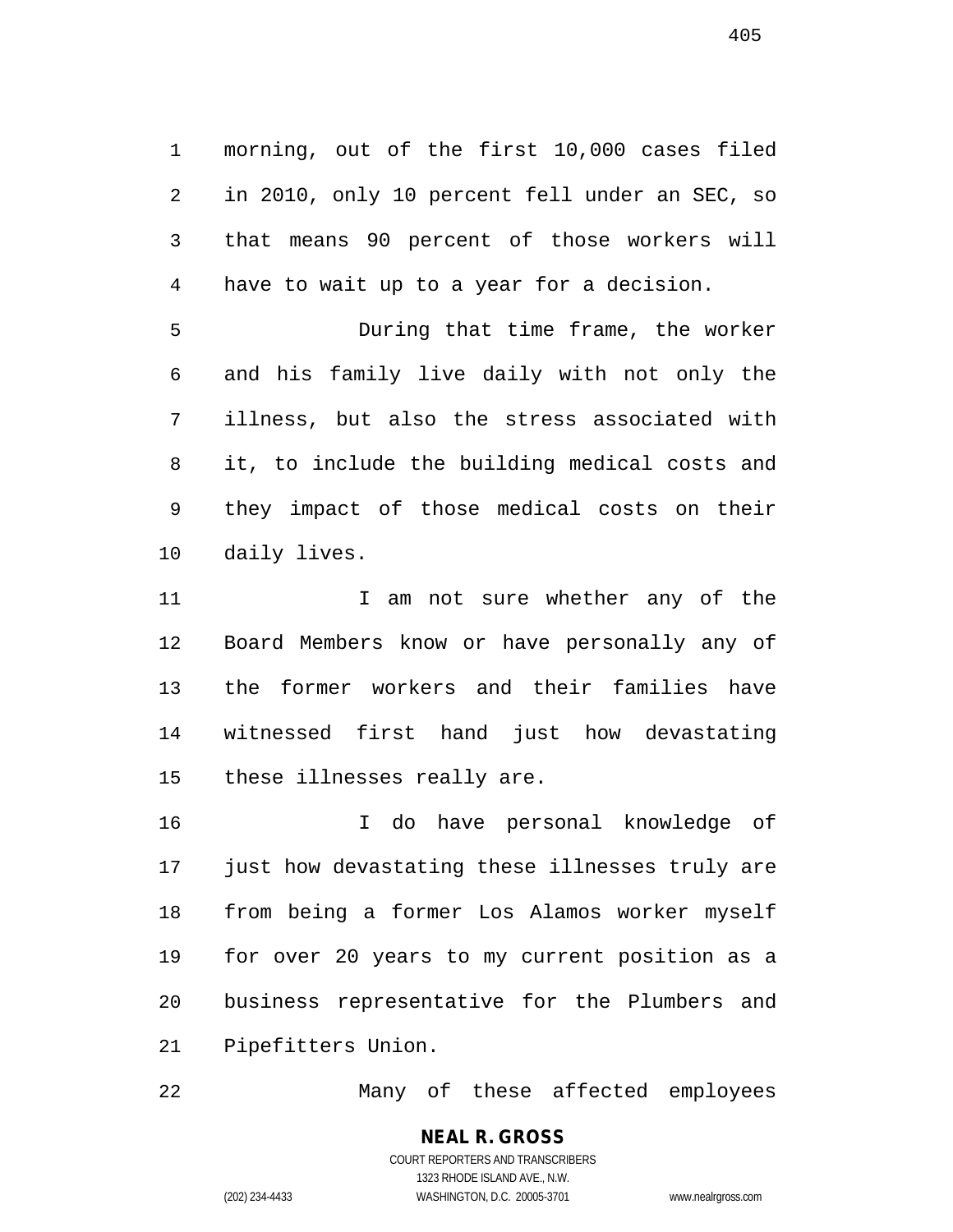were and are our personal friends. I truly believe that anything that can be done to remove as many obstacles as possible and help expedite the process for all former workers should be done.

 One of which, of course, would be to approve the proposed SEC petition for Los Alamos. For that reason, I would like to ask the Board to give favorable decision. Thank you.

(Applause.)

 CHAIRMAN MELIUS: Okay. Thank you, Danny. And thank you for your efforts. I know you have worked on this for quite a while.

 So the next person I have listed, I'm not quite sure I have the last name right, it's Melinda Mondragon? Melinda? Okay.

19 MS. MONDRAGON: Can you hear me?

CHAIRMAN MELIUS: Yes.

MS. MONDRAGON: My name is Melinda

Mondragon. I'm currently working as a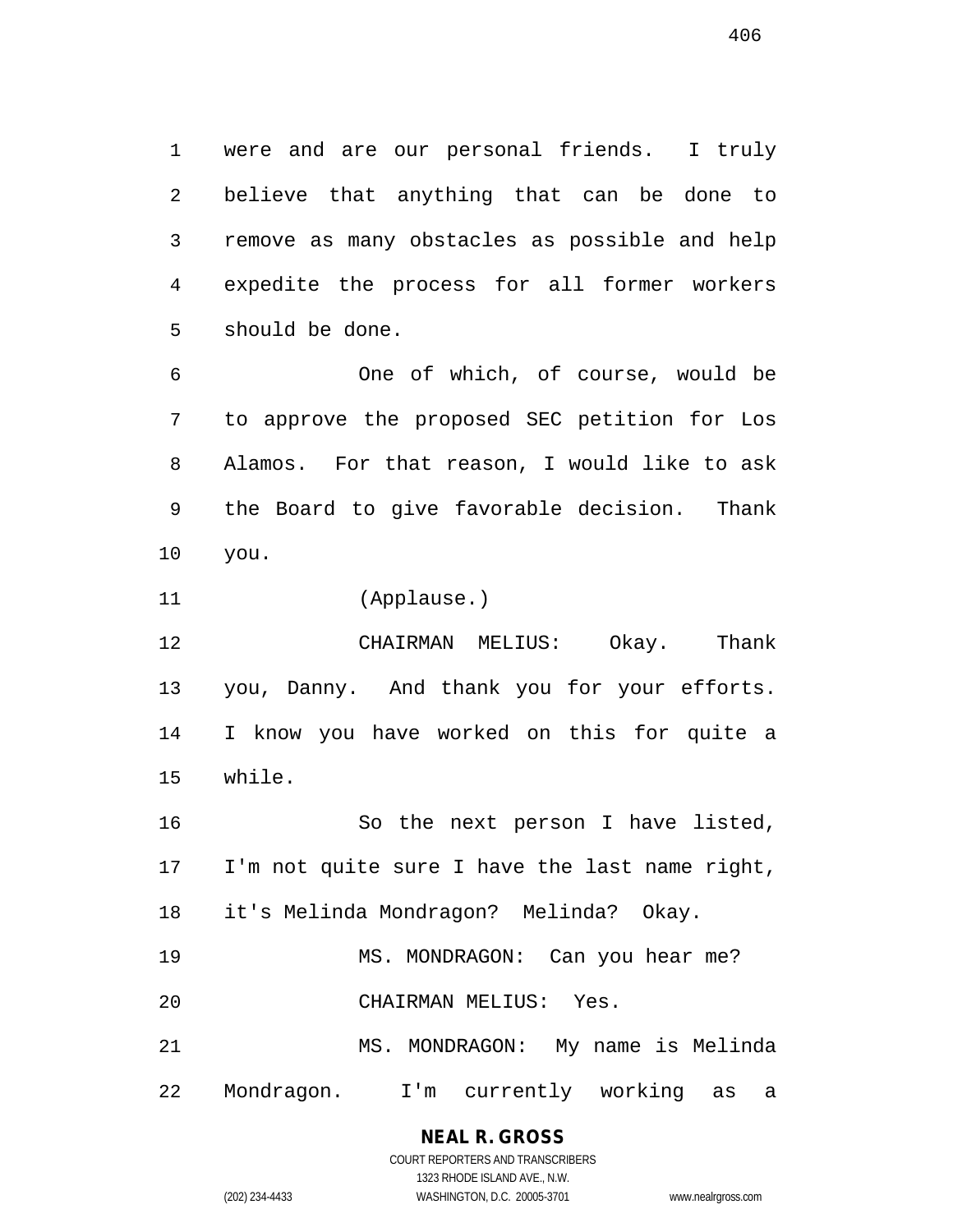business agent with Baker Sofils out of the Espanola Office.

 I have been working there now for, approximately, two years. But I really am here to talk about my personal experience working at the lab. I worked at the lab starting in 1979 and I worked to 1985.

 I developed a lymphoma diagnosed in 1991. And the work that I did throughout my years working at Los Alamos was a combination of working as a laborer from 1979 to 1981 and then I worked as a custodial worker all the way up to 1993, at which time I then became a supervisor for the custodial contractor out there, at that time.

 And I believe it is important to cite the fact that the monitoring systems at the laboratory are not always accurate. There is incomplete data, as far as exposure, exposure records.

 During the time that I -- from the time that I filed the claim that I did with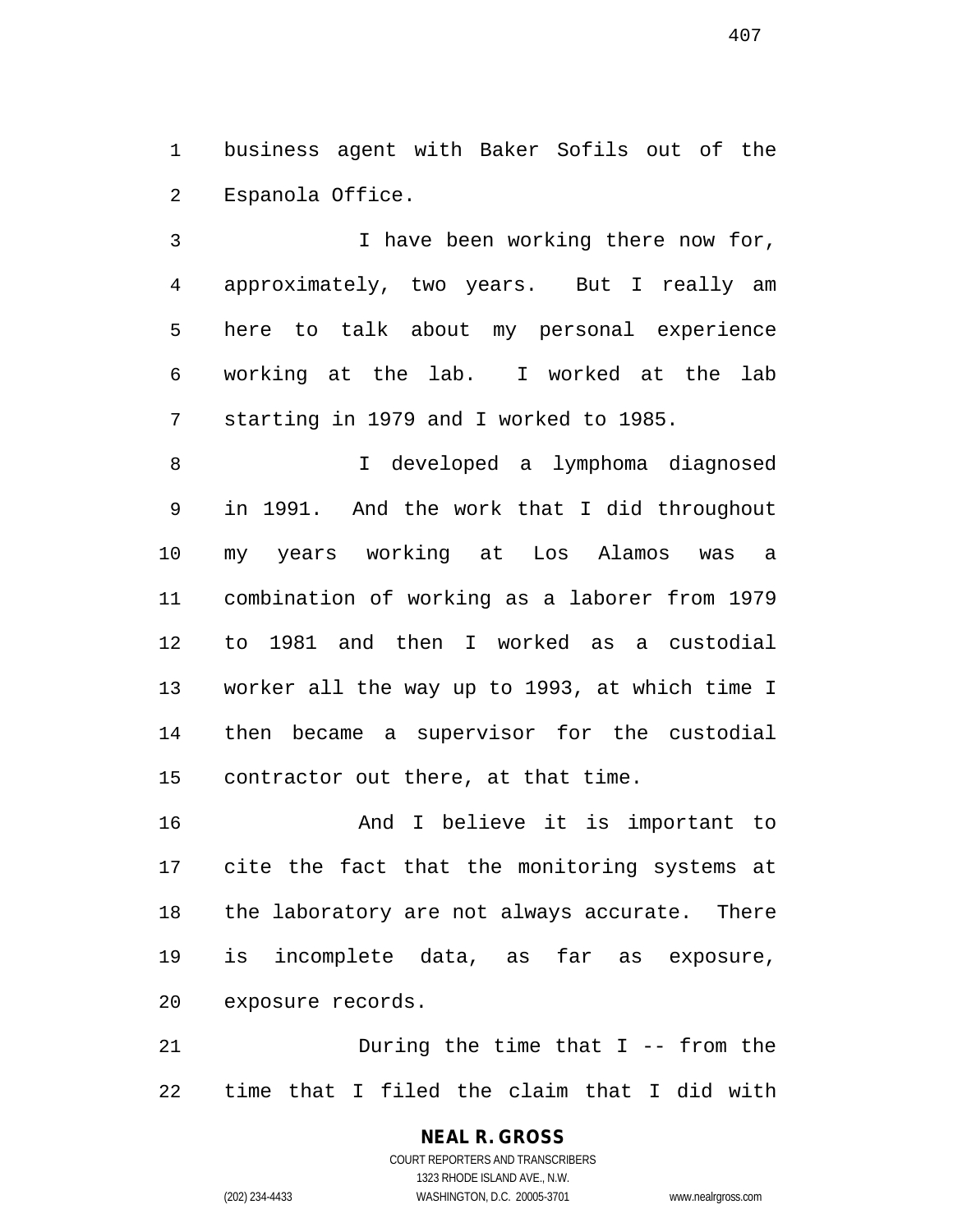the Energy Compensation Program out of Espanola and the time that I tried to reach to contact people to get an accurate or at least an accurate as possible record of -- records, whether they were the in vivo/in vitro, there was not -- there was no indication that there had been any of those types of records kept for me.

 They did and they have done a background reconstruction dose study and that's in the process right now.

 But I can cite at least one time and, you know, I was listening to Ms. Rael's story, but I had at least one incident, personal incident where my husband back in the late '80s was working at TA-55 had been working there as a pipefitter.

 And I recall one time he got a call after work. I was not working during that time. I was off on maternity leave. I had -- I was taking care of my child after I had given birth.

### **NEAL R. GROSS**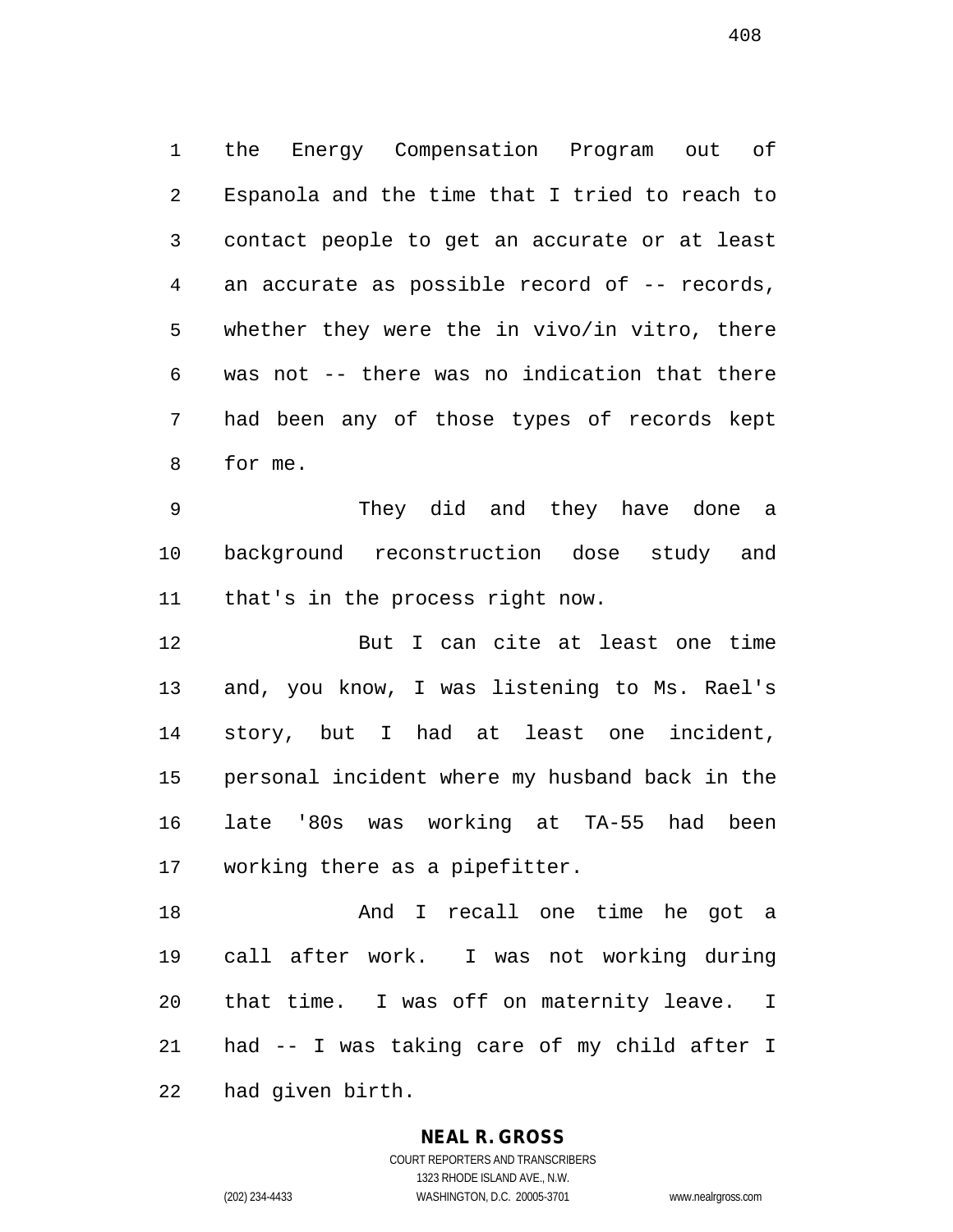And so he got a call from his supervisor who told him that they had to come and do some monitoring of his car, his vehicle, his shoes and, basically, the whole house. And we had three children at that time already, all young, including the baby.

 And, you know, he worked day in/ day out at the plutonium facility. So, you know, naturally, he was possibly, you know, going in throughout the corridors and into rooms where he could have and probably did pick up contamination that was not monitored coming out of that PF-4, plutonium facility.

 And from working there myself at TA-55 specifically for probably 10 years, both as a custodial worker and as a supervisor, I'm well-aware of all the monitoring devices or techniques that they have. It was surprising to know that somebody or some, I guess, monitoring device had not worked, obviously, and how they picked up on the fact that there was a potential -- that there was

# **NEAL R. GROSS**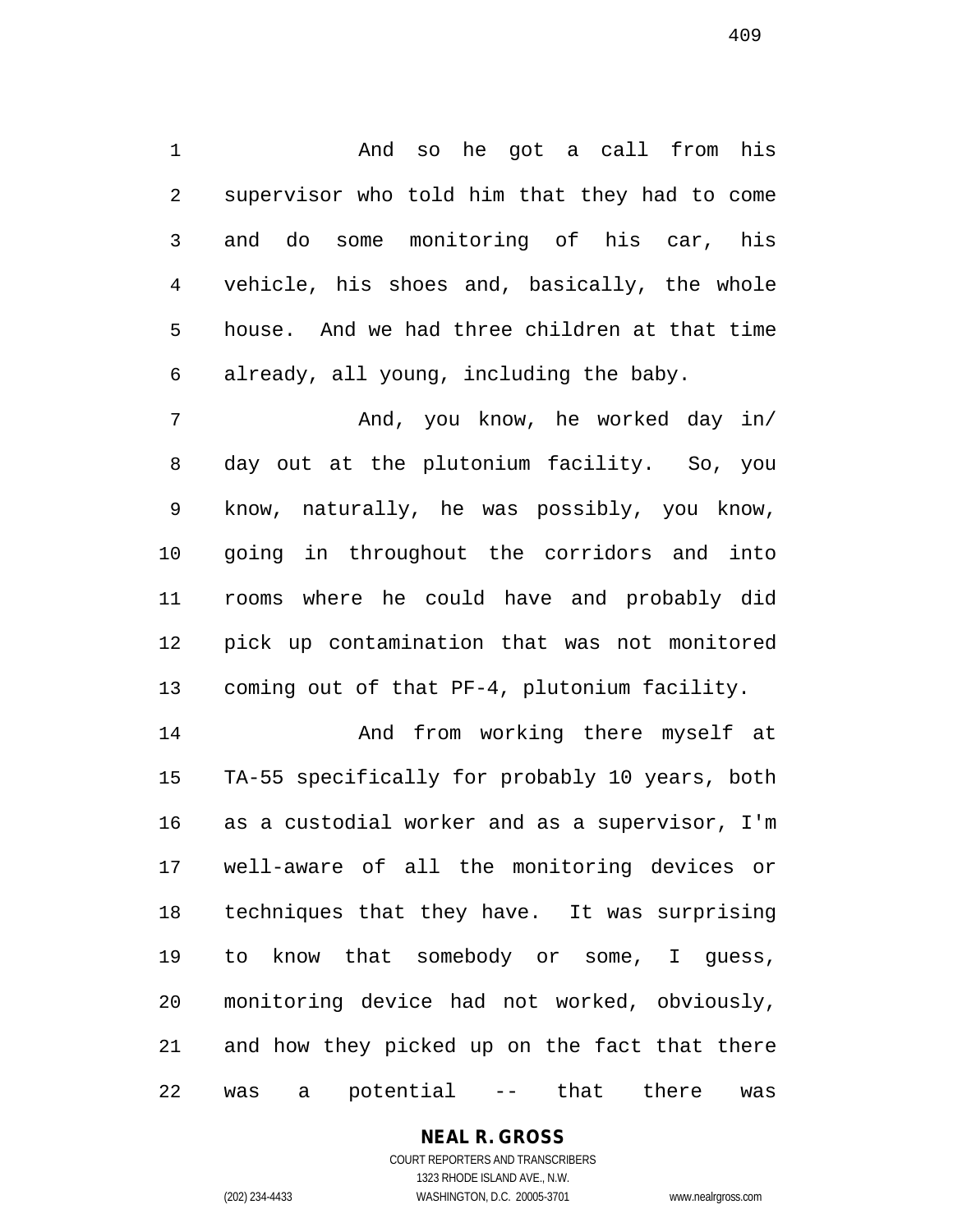contamination at home, that he had taken it with him or taken it on his shoes.

 I don't know. So even that, you know, those are the kind of things that are things that don't get told, that people don't know about, that, you know, people that do these background checks and are doing the research on these cases don't know about, but that we, you know, as workers understand and see.

 Well, as a result of that, you know, check that they did, they took RCTs, they took at least two or three guys and they took his boots. They took all our shoes. 15 They monitored the carpet throughout our home. They landed up pulling the carpet from his little Ford Pinto and took it.

 We never really got any results as far as what the counts were, but, obviously, there was, because, you know, he wasn't allowed to go into PF-4 for probably a period of three months after that.

### **NEAL R. GROSS**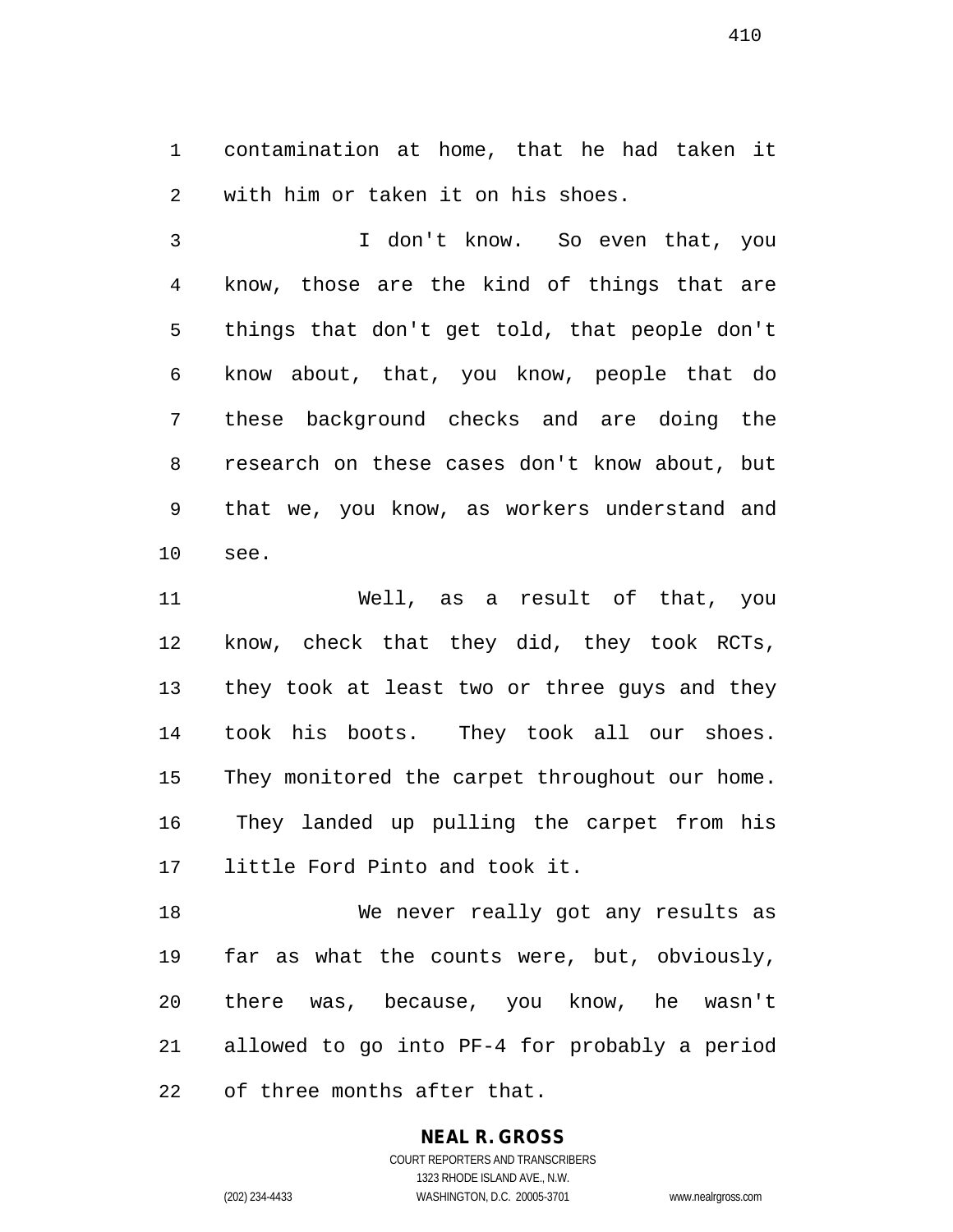We -- I don't know, you know, what exactly his, you know, internal doses may have been. There was not really any kind of a -- and at that time, I think that we weren't even looking at, you know, that there was any harm that really could potentially, you know, come from maybe something that -- you know, the information was not given back.

 So whether it was a significant exposure that he might have had, that I might have had, I don't know. But, you know, through the rest of the time that I worked as a custodial worker and I worked a large number of time inside of PF-4 at TA-55 among many other tech areas where they have contamination sources from TA-21 all the way through TA-3, CMR. I mean, I could probably name almost every tech area and I worked there either as a custodian, a laborer or a, you know, supervisor.

 So, you know, it's important to look at the reality of, you know, how things

# **NEAL R. GROSS**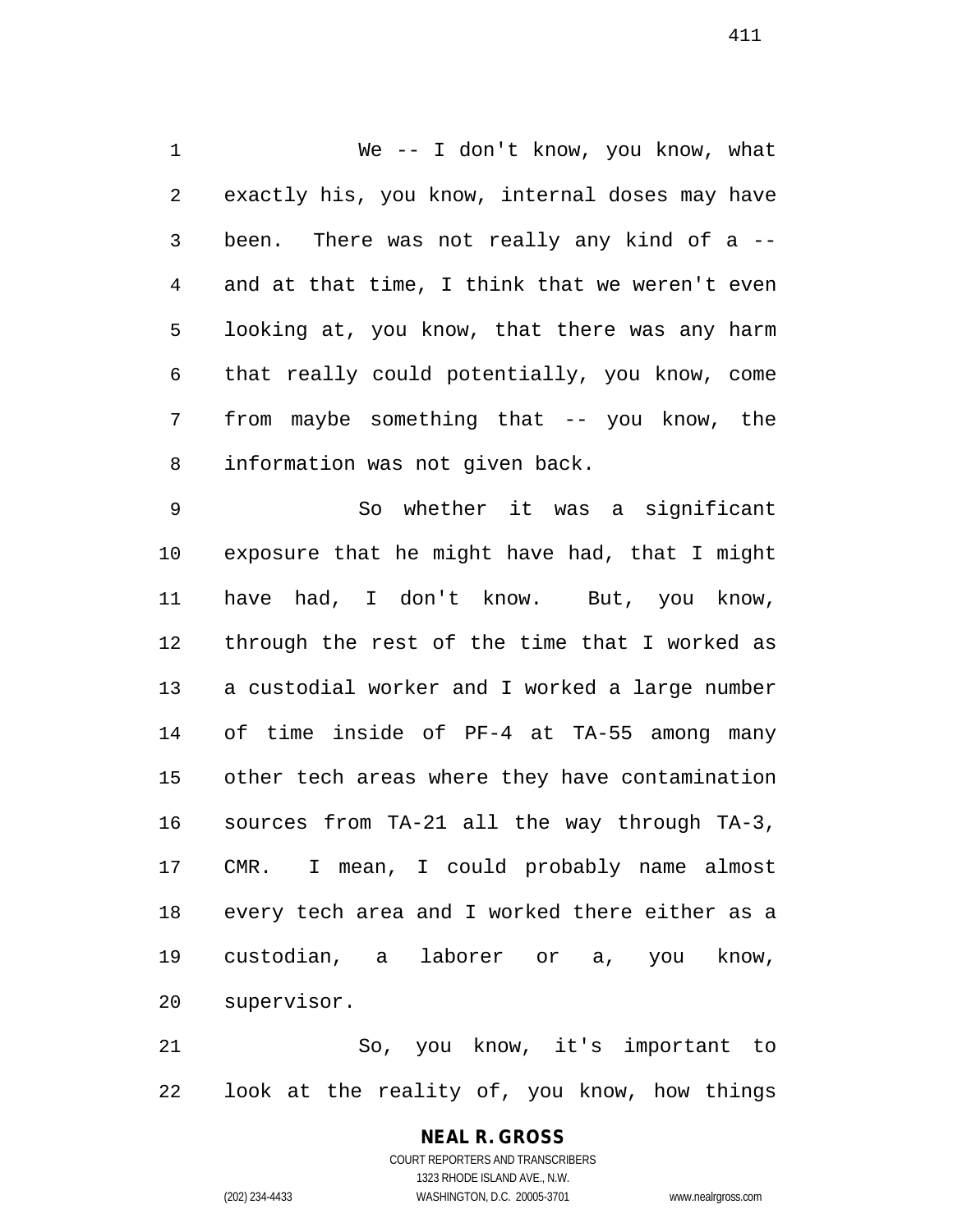are there. It is a fast-paced atmosphere. People that work there, you know, they want to be safe and they follow procedures.

 Back in the days when I first started, they didn't have the intense procedures, you know, that they have, you know, all the IWDs and all that stuff that, you know, gives you more time to look at that.

 Before, it was like oh, go do the work. And yes, do it safely, but, you know, some of the things that we used to have to do as custodial workers, as laborers, you know, you don't take the time to look at everything. You have to get in there and do cleanups, water spills. You know, you have to do decontaminations and things like that.

17 And I know for a fact that, you know, there were times when, you know, people would result, you know, just questioning some of the records that they would get. And, you know, there is no really -- no real good way of people understanding or getting

> **NEAL R. GROSS** COURT REPORTERS AND TRANSCRIBERS

1323 RHODE ISLAND AVE., N.W. (202) 234-4433 WASHINGTON, D.C. 20005-3701 www.nealrgross.com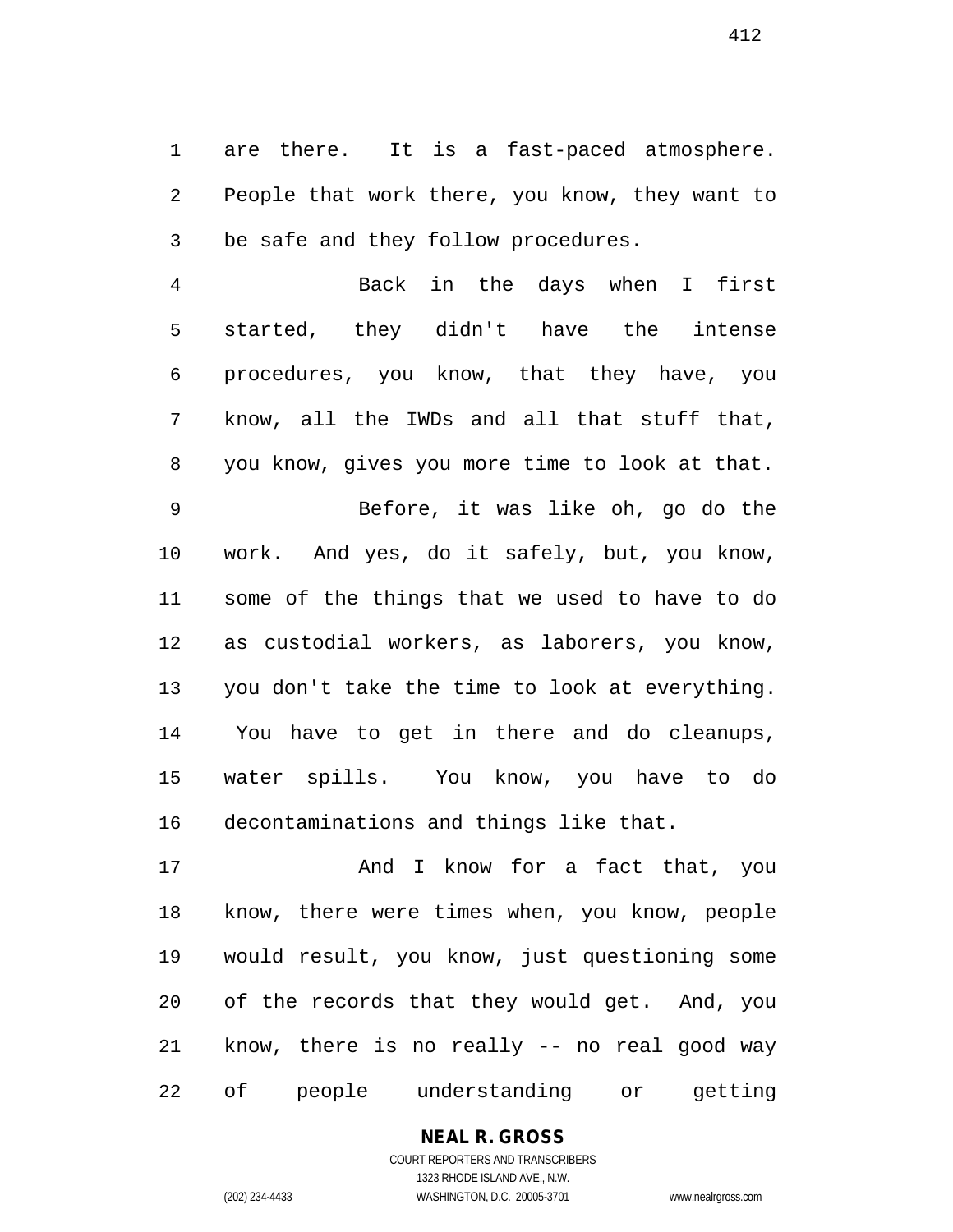information, accurate information. And then years later sometimes they land up ill.

 I was very sick for a long time when I -- you know, after I was diagnosed. I won't say, you know, there is no absolute way of determining that my cancer came from exposure, but because of the, you know, various areas that I worked at, the, you know, atmosphere that I worked at around, you know, different radiological sources, I truly believe that I may have had exposures that were not, you know, caught, that were not monitored, that may have happened and nobody knew about it.

 There is, you know, airborne radiological situations where you don't always know. There is alarms that don't read accurately, that don't -- you know, are not maintained possibly accurately enough to catch every exposure there may be.

 So I thank you for listening to me and, you know, I have been in remission now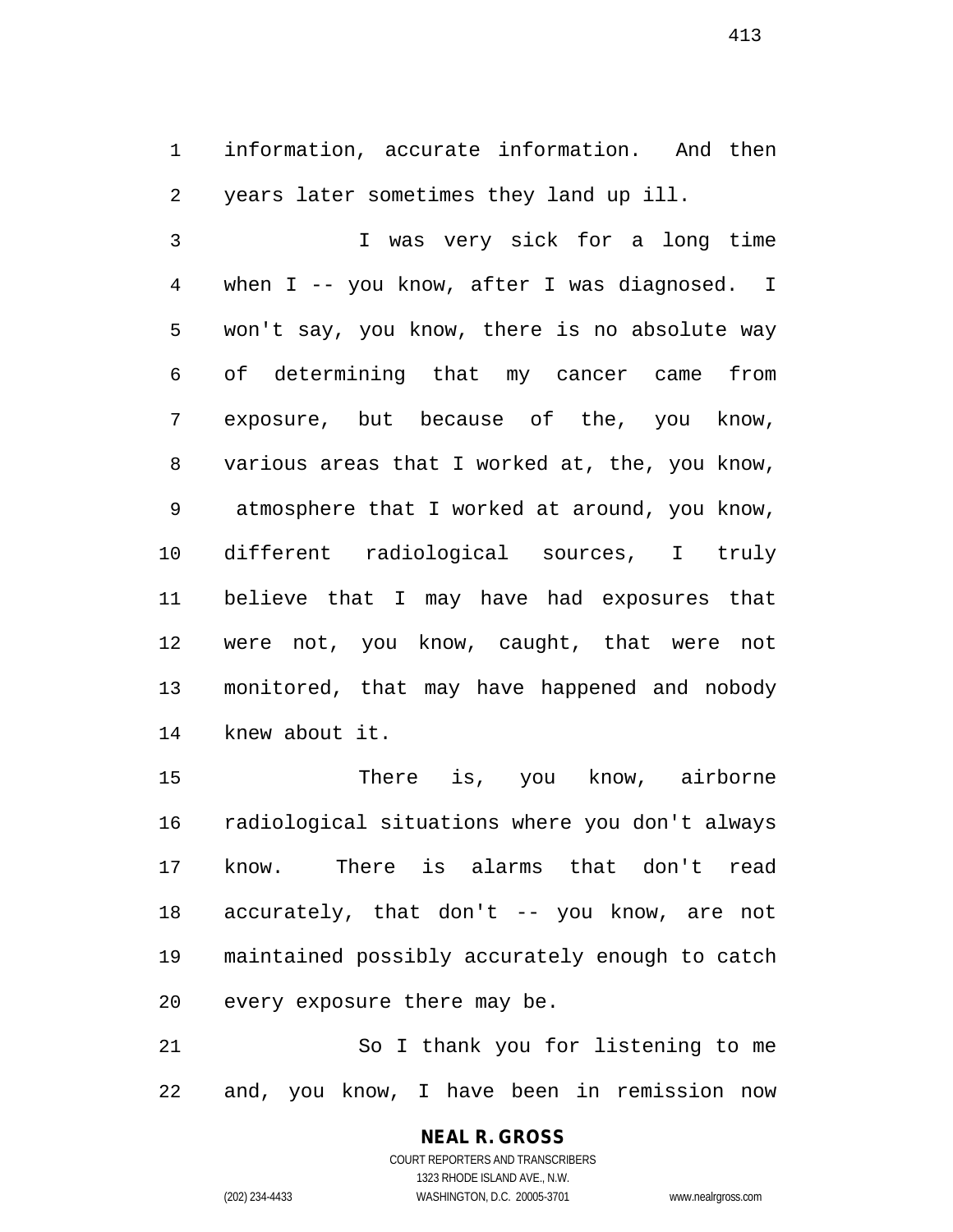for, you know, 19 going on 20 years now almost and I'm one of the fortunate ones. I, you know, consider myself fortunate. And I know that a lot of coworkers I have had and folks that I have known have not -- can't say that or are not here to be able to say that.

7 But, you know, there are -- is -- there is a lot of stuff that is not, you know, monitored, not caught, not recorded accurately and not possibly kept in archives. So, you know, that's a consideration I hope that NIOSH and all those folks that do these background, you know, and claims, that they can look at and consider. It's serious. And I think it is really significant, you know, that they look at that kind of stuff.

 You know, I was 31 when I got diagnosed and I think a lot of folks sometimes they don't get diagnosed until they are older and maybe it is just I was one of those that was fortunate enough to be diagnosed early on and not have to face, you know, a lot of the

### **NEAL R. GROSS**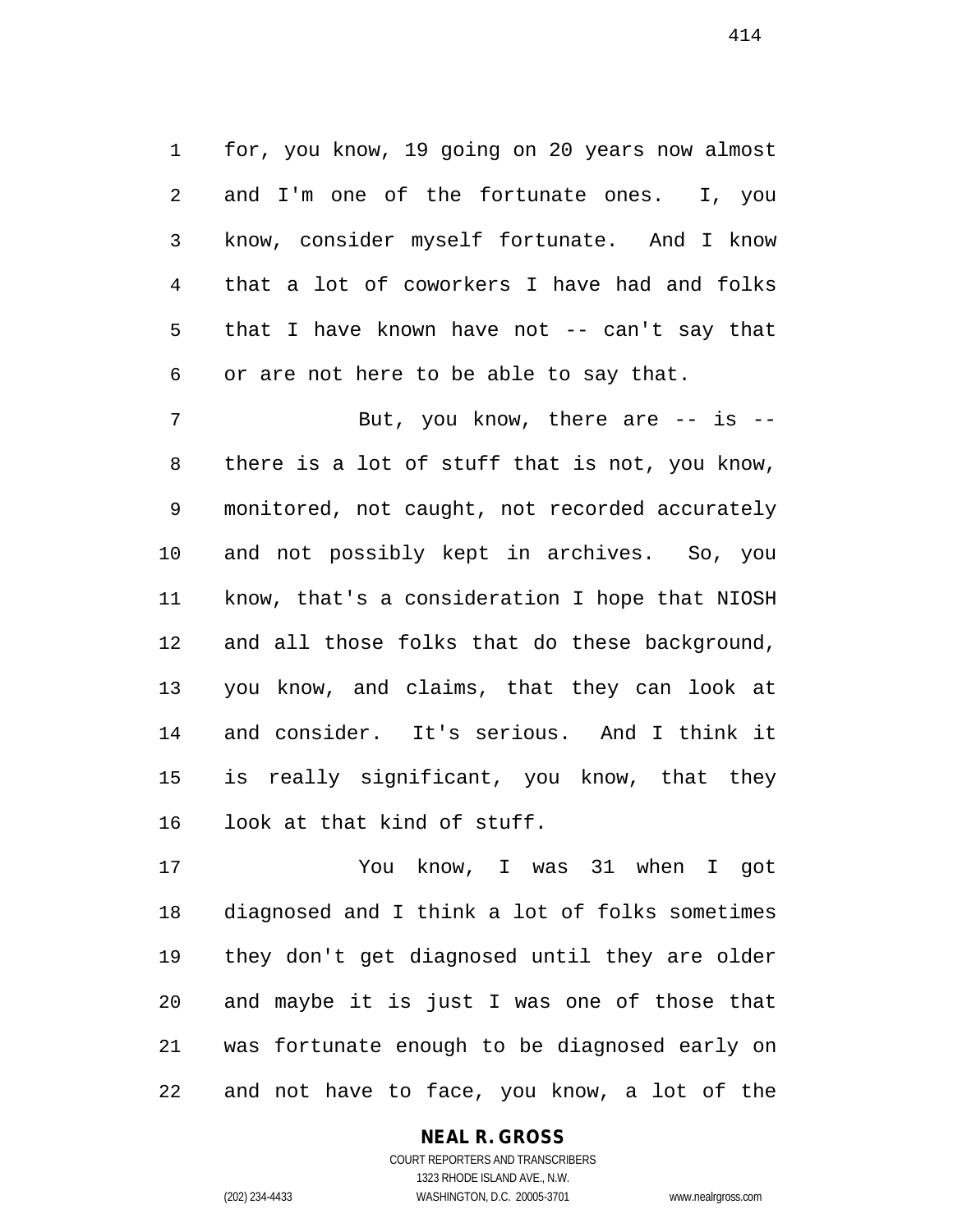other things that the other folks have had to. But I did go through chemo and radiation, so I know what it is do deal with cancer.

I thank you.

(Applause.)

 CHAIRMAN MELIUS: Okay. Thank you. Appreciate it. The next person I have signed up is a [Identifying information redacted], I believe. No [Identifying information redacted]? I saw people getting up, I thought it was -- okay. Harriet Ruiz? No, Harriet is here.

 MS. RUIZ: I want to thank you, Mr. Chairman, but I'm going to pass because you see how many people that would like to speak, so thank you for the opportunity to speak.

18 CHAIRMAN MELIUS: Okay.

 MS. RUIZ: Thank you for your time. Appreciate it.

 CHAIRMAN MELIUS: Well, thank you for your work on this. Marcella Martinez?

> **NEAL R. GROSS** COURT REPORTERS AND TRANSCRIBERS

> > 1323 RHODE ISLAND AVE., N.W.

(202) 234-4433 WASHINGTON, D.C. 20005-3701 www.nealrgross.com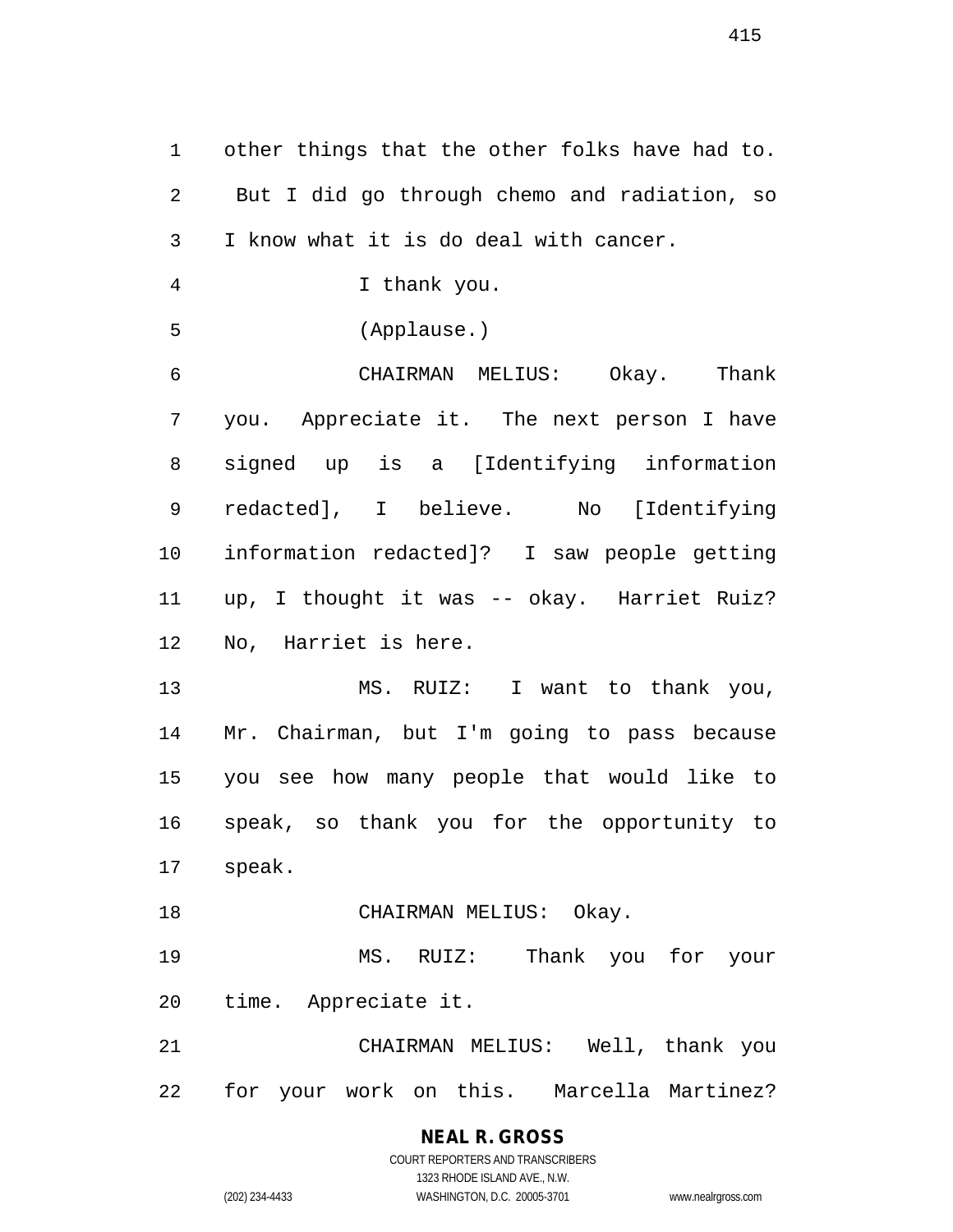You might want to lower the mike.

 MS. MARTINEZ: Right. Good afternoon. Can you hear me? CHAIRMAN MELIUS: Thank you. MS. MARTINEZ: My name is Marcella Martinez, retired from the laboratory with 31 years of service. And I'm the authorized representative for my grandchildren. I think my friend just handed some handouts. Okay. I am also the mother of a security inspector who died at the age of 44 in 2008 after having worked in this capacity from 1981 to 1989. And in another job at the lab from 1995 to 1996. I get very emotional when I think of my son. The first severe complication from his cancer ravaged body was in the colon. And, therefore, his cause of death was listed on the death certificate as colon cancer, a

 qualified cancer for compensation under Part B and E of the EEOICPA Act.

But he also had other qualified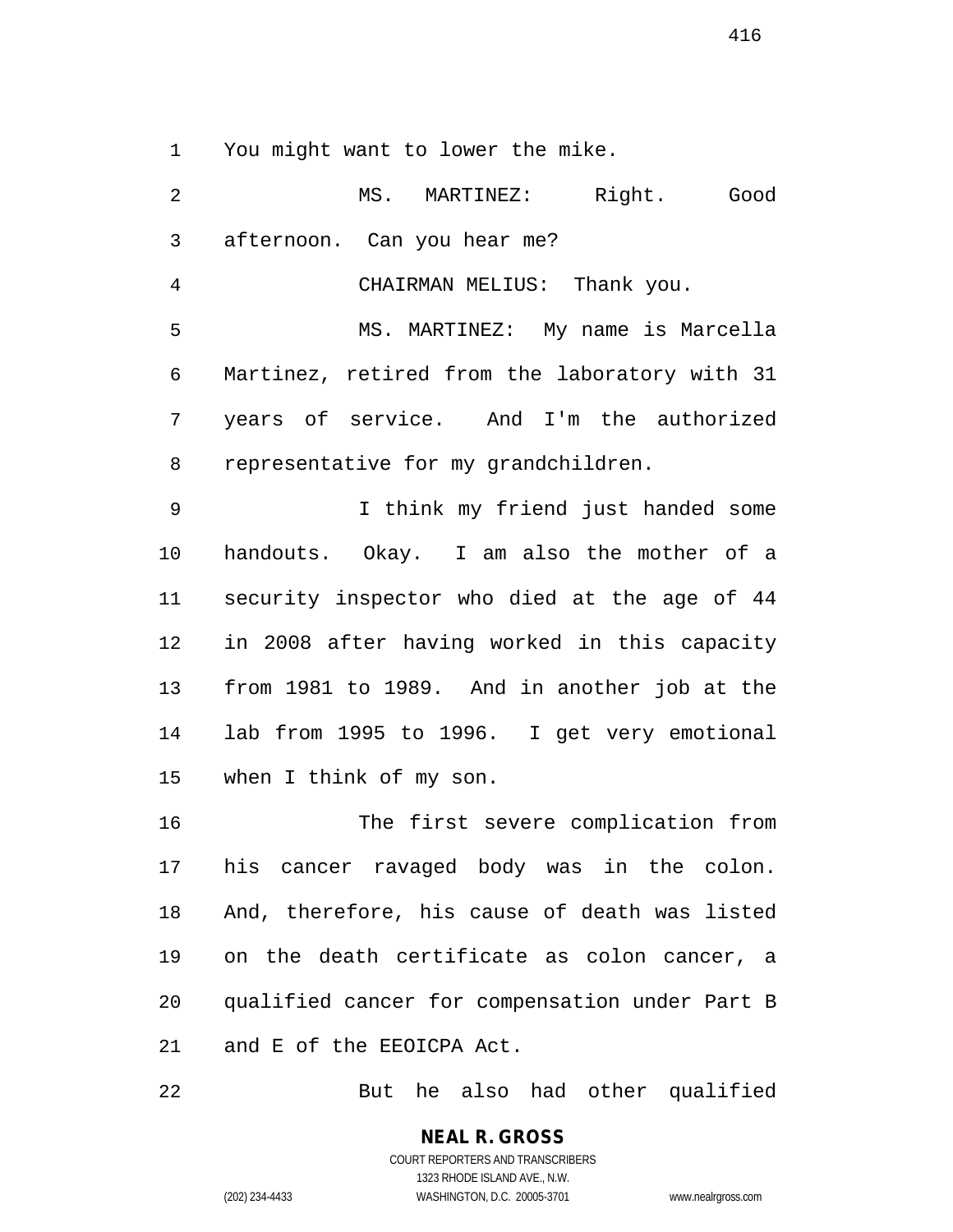cancers, perhaps also primary, which were not listed in the death certificate and which were not considered in determining his eligibility for compensation. Information which I have sent in as proof and any of which could have contributed to his cause of death.

 And perhaps with more than one cancer listed, and I believe they used the cancer listed on the death certificate as his cause of death, had they listed another one, he may have met the 50 percent of the -- whatever NIOSH requires for compensation.

 His children have been denied compensation because he did not meet the 50 percent. But I will continue to question the accuracy of the dosimetry records and the NIOSH dose reconstruction methods, because his percentage was grossly underestimated.

 I understand that NIOSH was given full authority under the regulations that govern the Act to conduct the dose reconstruction used by the Department of Labor

# **NEAL R. GROSS**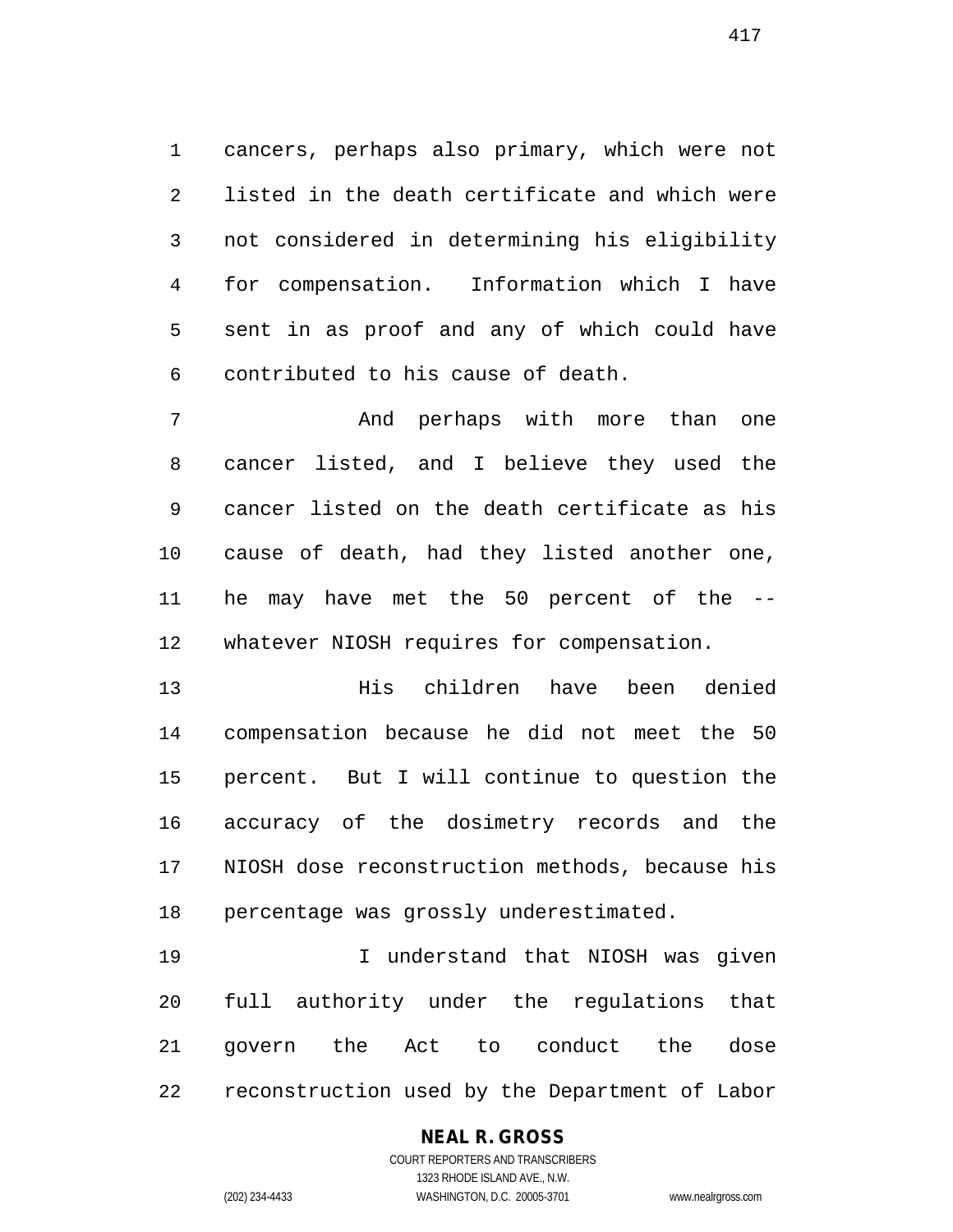to determine the probability that a cancer is related to employment.

 I am also aware that the Adjudication Branch of the U.S. Department of Labor is not permitted to discuss a way in which NIOSH goes about preparing the dose reconstruction. I have this on page 9 of my copy of the official report of proceedings before the Final Adjudication Branch of the U.S. Department of Labor during my hearing on June 25, 2009.

 This is wrong and should be changed, so that cases such as this one can be reinvestigated and deserving people compensated. Radiation releases and exposures do not stop at time frames or doors or required percentages.

 I have personal experience in having worked in an area where I was required to wear a film badge. Badges were not always picked up when they should have been and may not have been read in time to meet the

### **NEAL R. GROSS**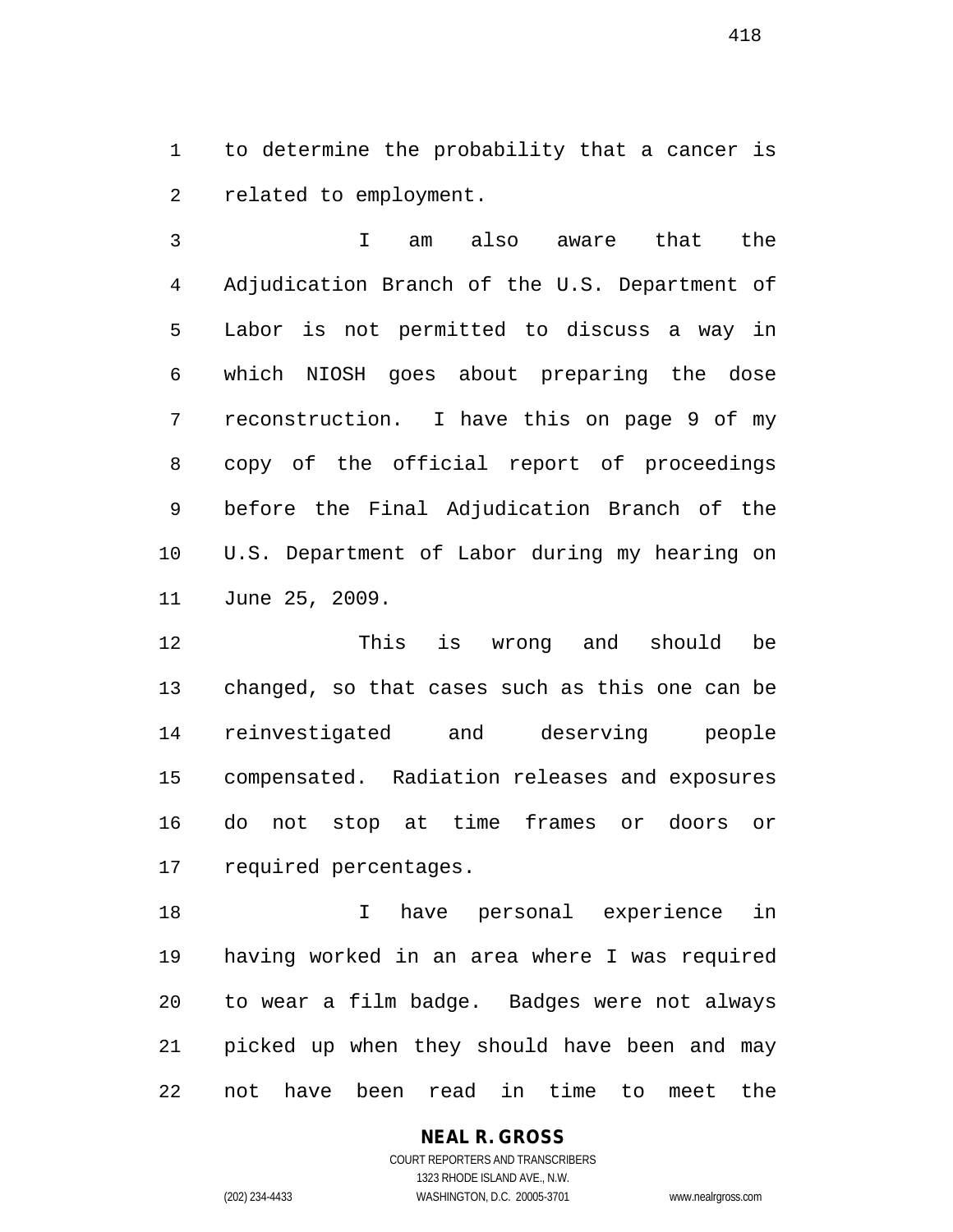deadline and may not have been entered into the monthly reports.

 I was never asked for a urine sample, which I believe is the only way to determine if one has been exposed to certain types of radiation. Because requirements regarding this were so lax at the laboratory, I believe it is safe to say that many exposures were never reported or perhaps disregarded.

11 11 I have information stating that some radiation particles have a short range and that they can not penetrate the dead layer of the skin. Intakes to the body are calculated from measured amounts excreted in the urine. If intakes have occurred and are recorded, the intake amounts, intake dates and types of intakes solubility, Class, particles, size, et cetera, are then calculated.

 If the intake is a result of a known incident, such as a wound or high nose count, which my son had, the incident date and

# **NEAL R. GROSS**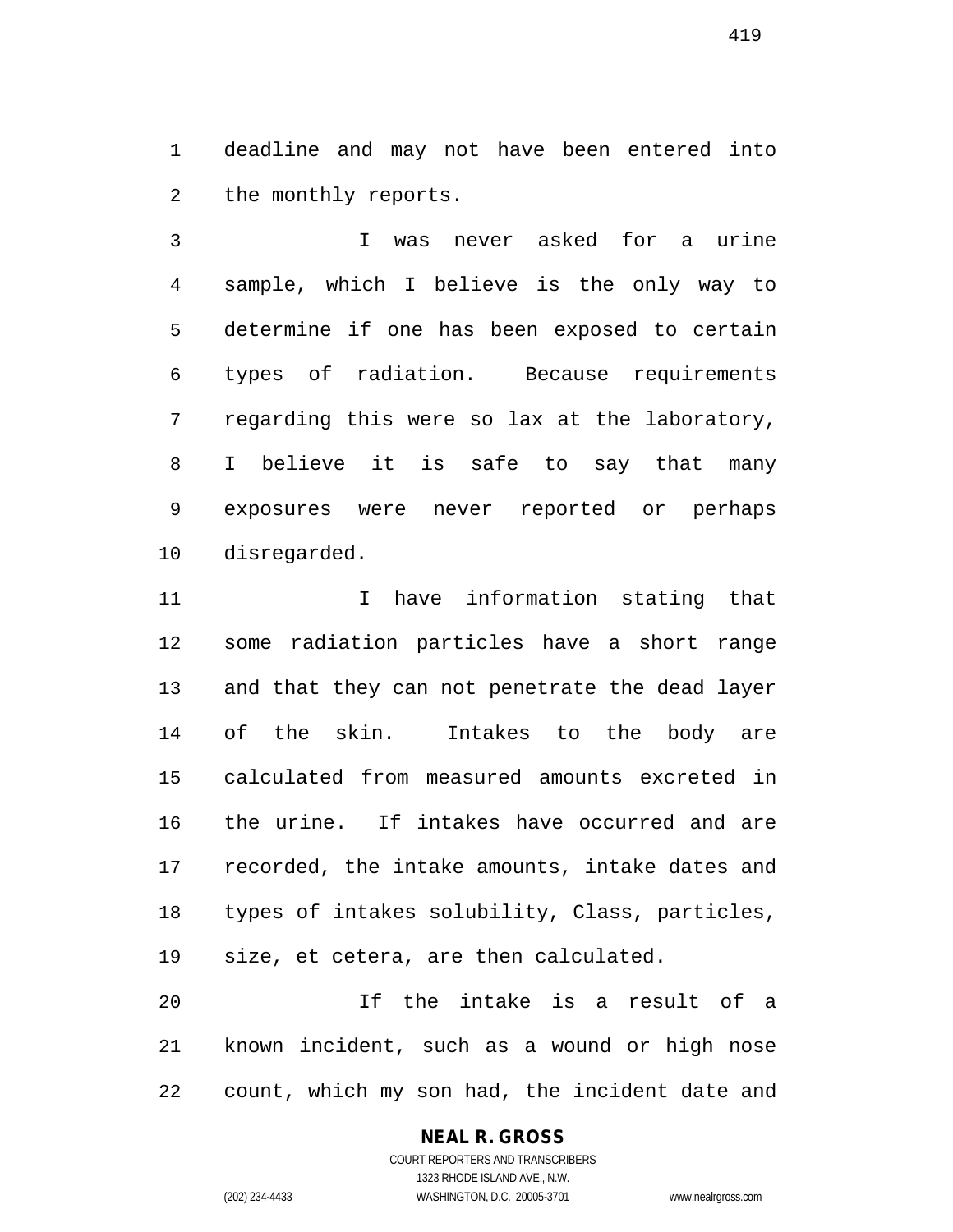the information known about the type of intake are used in the dose calculation.

 This was never done for him, although I sent in all the information required by the laws, that one of his fingers in an accident that he had, and in another incident, a cut, during the time of his employment.

 The total committed effective dose equivalent in rem plus a total external dose that some -- which is also called the lifetime dose is recommended to be limited to the workers age and years. This is all I will say about that.

 I truly believe that anyone who has worked at the laboratory has to have been at least as likely as not exposed to radiation, toxic chemicals and hazardous materials. In particular, employees such as guards, who were assigned to all hazardous areas, and many of the other people have spoken and I'm just mentioning guards, because

### **NEAL R. GROSS**

COURT REPORTERS AND TRANSCRIBERS 1323 RHODE ISLAND AVE., N.W. (202) 234-4433 WASHINGTON, D.C. 20005-3701 www.nealrgross.com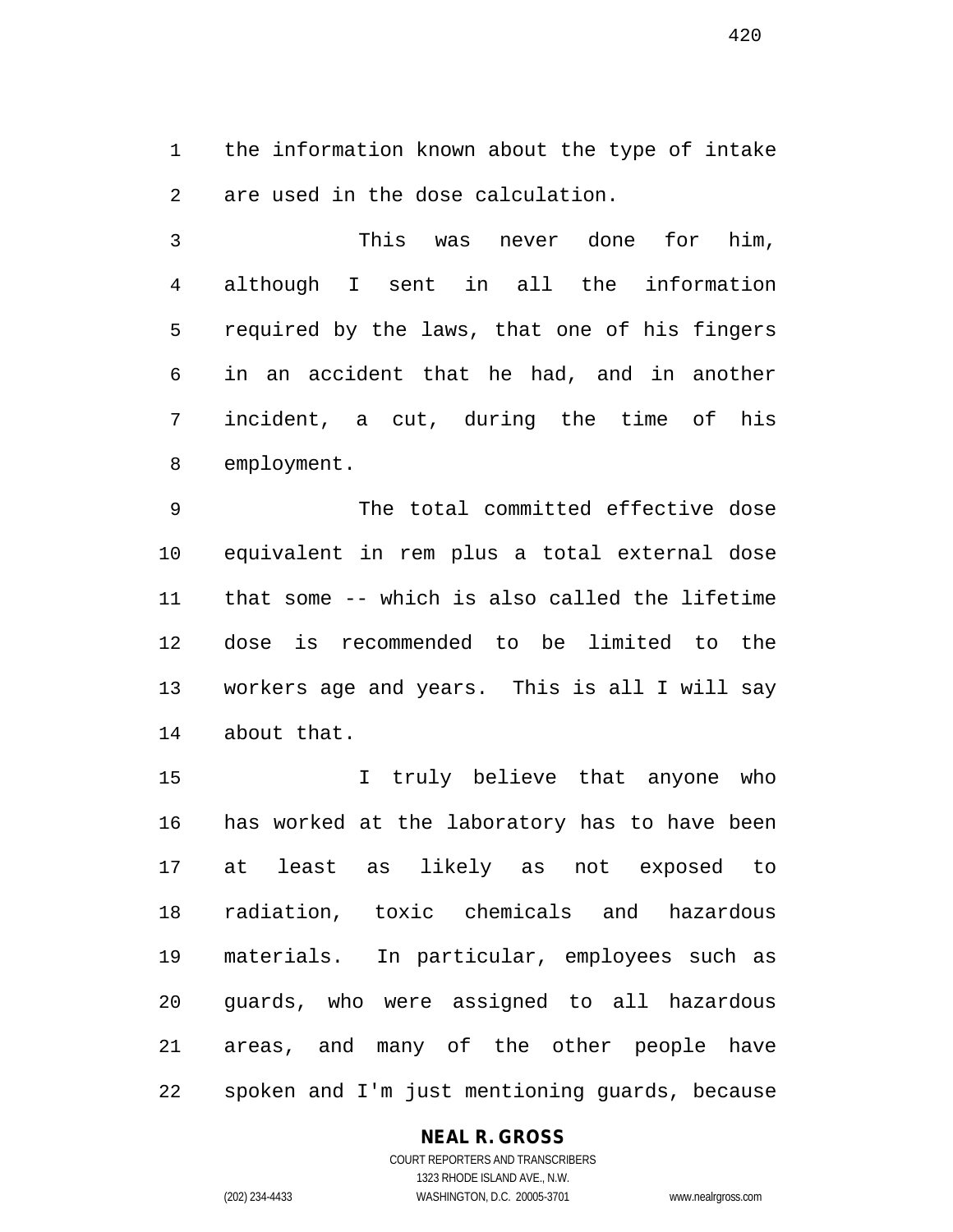my son was one.

| 2  | And many of these people have paid             |
|----|------------------------------------------------|
| 3  | the ultimate price and my son. Based on the    |
| 4  | poor unsophisticated monitoring methods used,  |
| 5  | there were few and more than likely incorrect  |
| 6  | external and no internal radiation records for |
| 7  | my son and perhaps other employees.            |
| 8  | Safety at Los Alamos has, indeed,              |
| 9  | been lax. This must stop. More effort should   |
| 10 | be put into the safety and security of Los     |
| 11 | Alamos, so that progress and science, which I  |
| 12 | am in favor of, can continue without the       |
| 13 | illnesses and the loss of lives that we are    |
| 14 | experiencing. Thank you very much.             |
| 15 | (Applause.)                                    |
| 16 | CHAIRMAN MELIUS: Okay. Thank you               |
| 17 | very much. The next person I have listed is a  |
| 18 | [Identifying<br>information<br>redacted].      |
| 19 | [Identifying information redacted]?<br>No?     |
| 20 | Okay. Then I have a Richard Johnson.<br>Mr.    |
| 21 | Johnson? Yes, okay. Welcome, Mr. Johnson.      |
| 22 | Thank<br>$MR$ .<br>JOHNSON:<br>for<br>you      |

**NEAL R. GROSS** COURT REPORTERS AND TRANSCRIBERS

1323 RHODE ISLAND AVE., N.W. (202) 234-4433 WASHINGTON, D.C. 20005-3701 www.nealrgross.com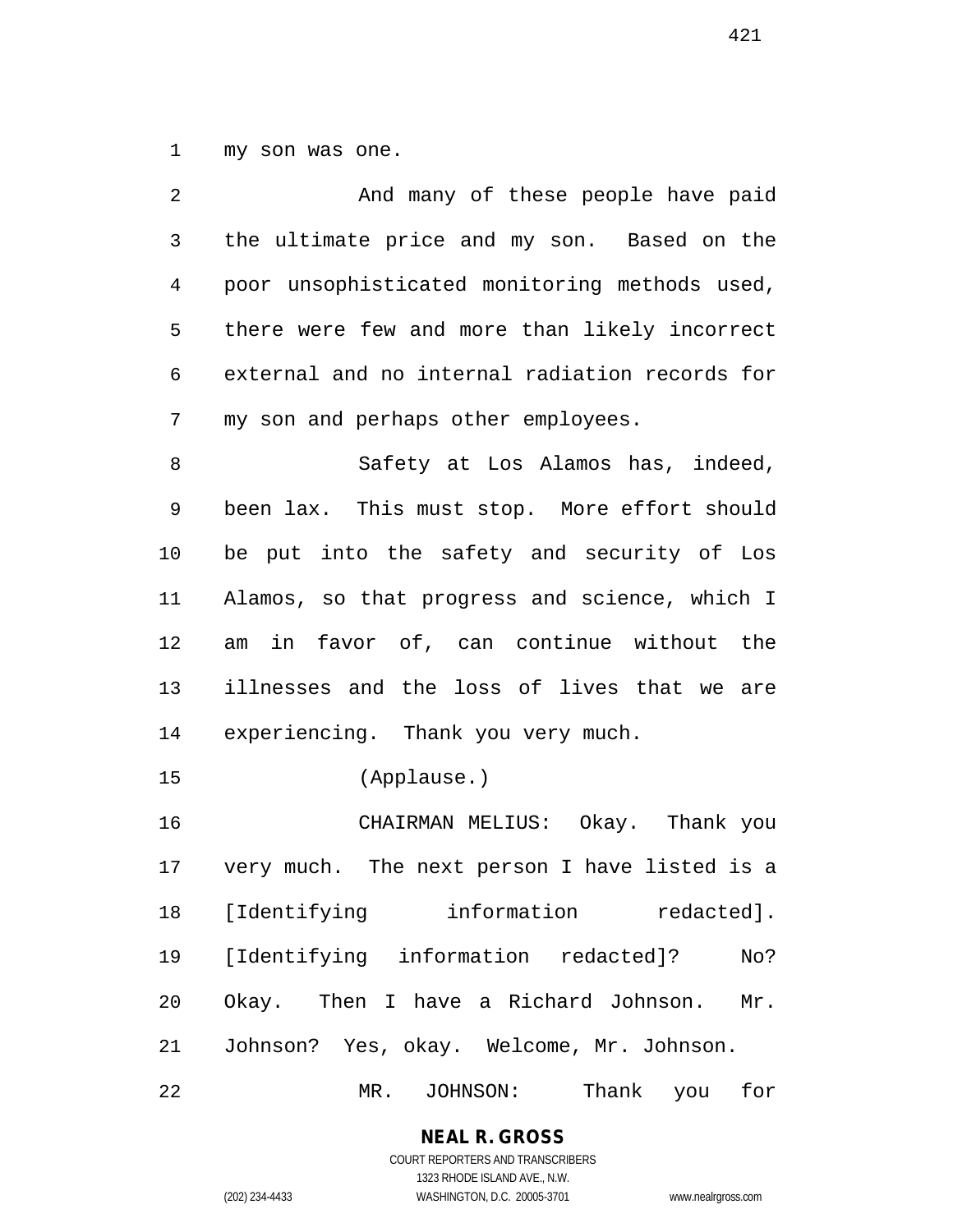letting me speak. My name is Richard Johnson. And I held various jobs at the laboratory that I had to use lines, all crafts there. I wasn't planning on talking to you on that subject, but in view of what these people are telling you, I utilized the custodians. I worked extensively with the guards and all the various crafts.

 I can tell you for a fact that what these people are telling you is correct. I was an area coordinator for a number of years and that entailed that I had to -- for construction maintenance operations. And in view of that, I had specialty programs. I had programs where I took care of pumping in all the pumps of Los Alamos. And there was over 5,000 of them.

18 And as a result of that, any time we would have spillage or release of radioactive contaminated materials or whatever, the custodians were brought in to cleanup afterwards, after we contained the

# **NEAL R. GROSS**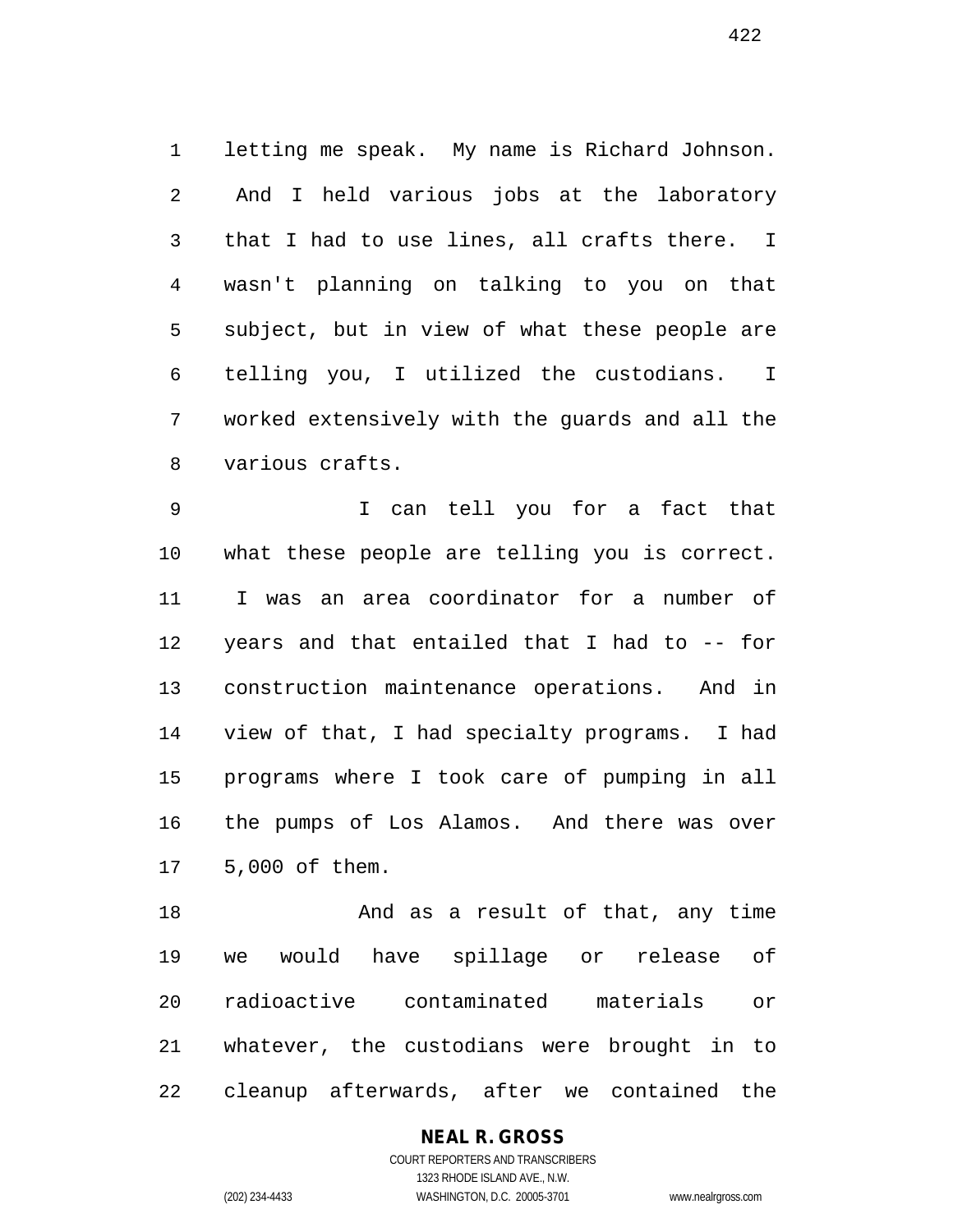situation.

 The guards, God bless them. They walk into the situations that nobody knows what is going on. When they would call us, we would respond and get the situation under control. They were right there with us all the time.

8 The nature of this SEC is very, very important, because I know of many instances where records of the H1 people had for over -- all of the monitoring of the radiation and all were lost.

 The dosimetry, how they issued the badges for us that had full coverage of the laboratory was a joke. In view of the fact that we covered everything in the laboratory, but we would be issued a yellow badge because the main office was in Area 3. We wouldn't be issued badges to monitor the areas that we went into. It was just generalized.

 I was a victim of leukemia, acute lymphocytic leukemia, which is very rare. I

# **NEAL R. GROSS**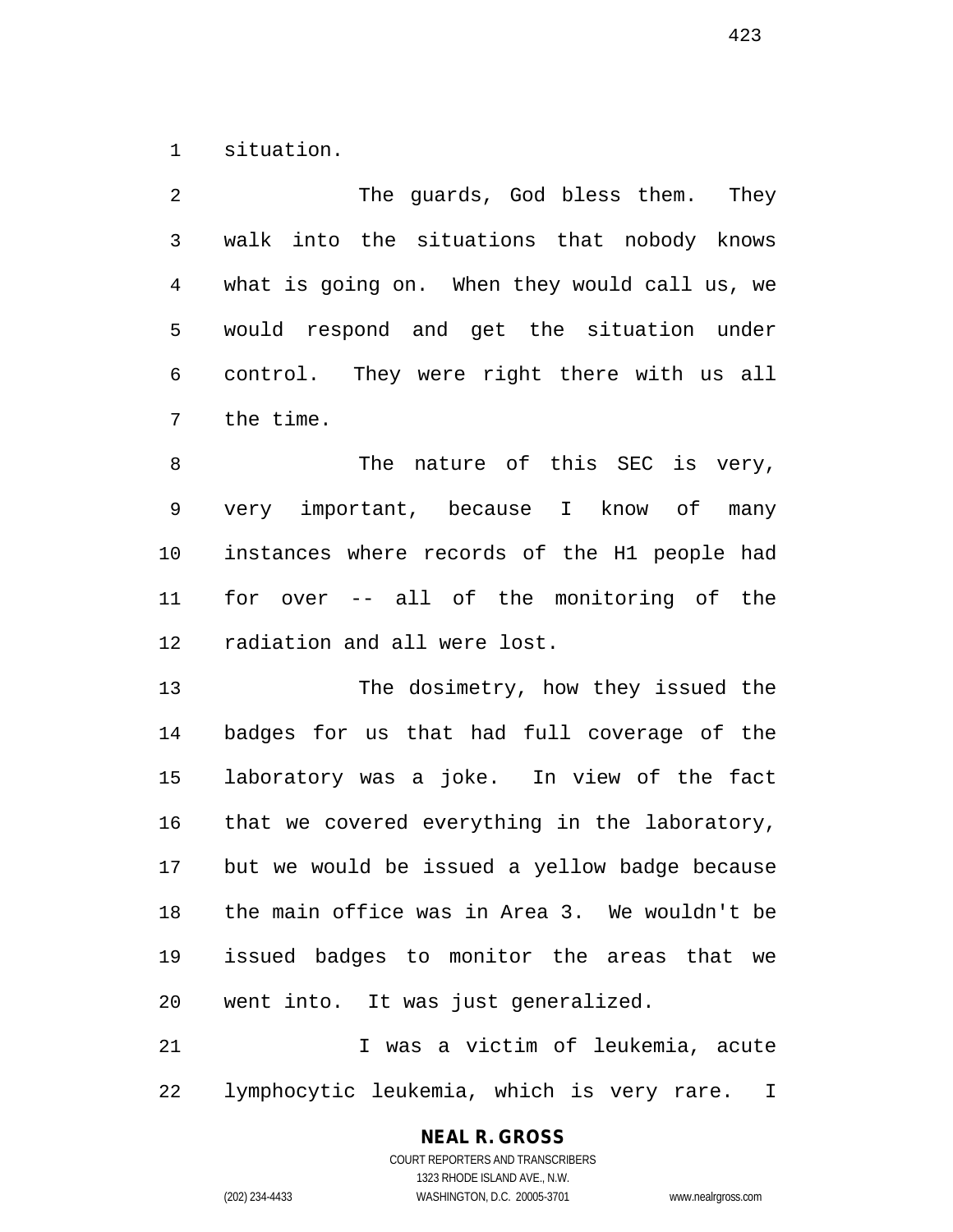received high exposure from releases in TA-53 in the last quarter of '78. And I wasn't -- I had a second release that took place in '80, which I wasn't there for.

5 And I was in charge of pumping, during my eight hour shift, all of the contaminated water and releases at LAMPF TA- 53. I was also in charge to monitor the ponds that you brought up the issue about. The ponds, when you had the serious releases, would overflow. The water from LAMPF would go down Los Alamos into the ponds.

 When we did have the incident in 1978, we were pumping 5,000 gallons an hour, plus what was being picked up from the leakage.

 I was at one contamination and at the point of release, because the pumps for the contaminated water were directly under the stacks. Also during that period, they would refuse to shut the beam down. When we requested it. That incident took a large

#### **NEAL R. GROSS** COURT REPORTERS AND TRANSCRIBERS

1323 RHODE ISLAND AVE., N.W. (202) 234-4433 WASHINGTON, D.C. 20005-3701 www.nealrgross.com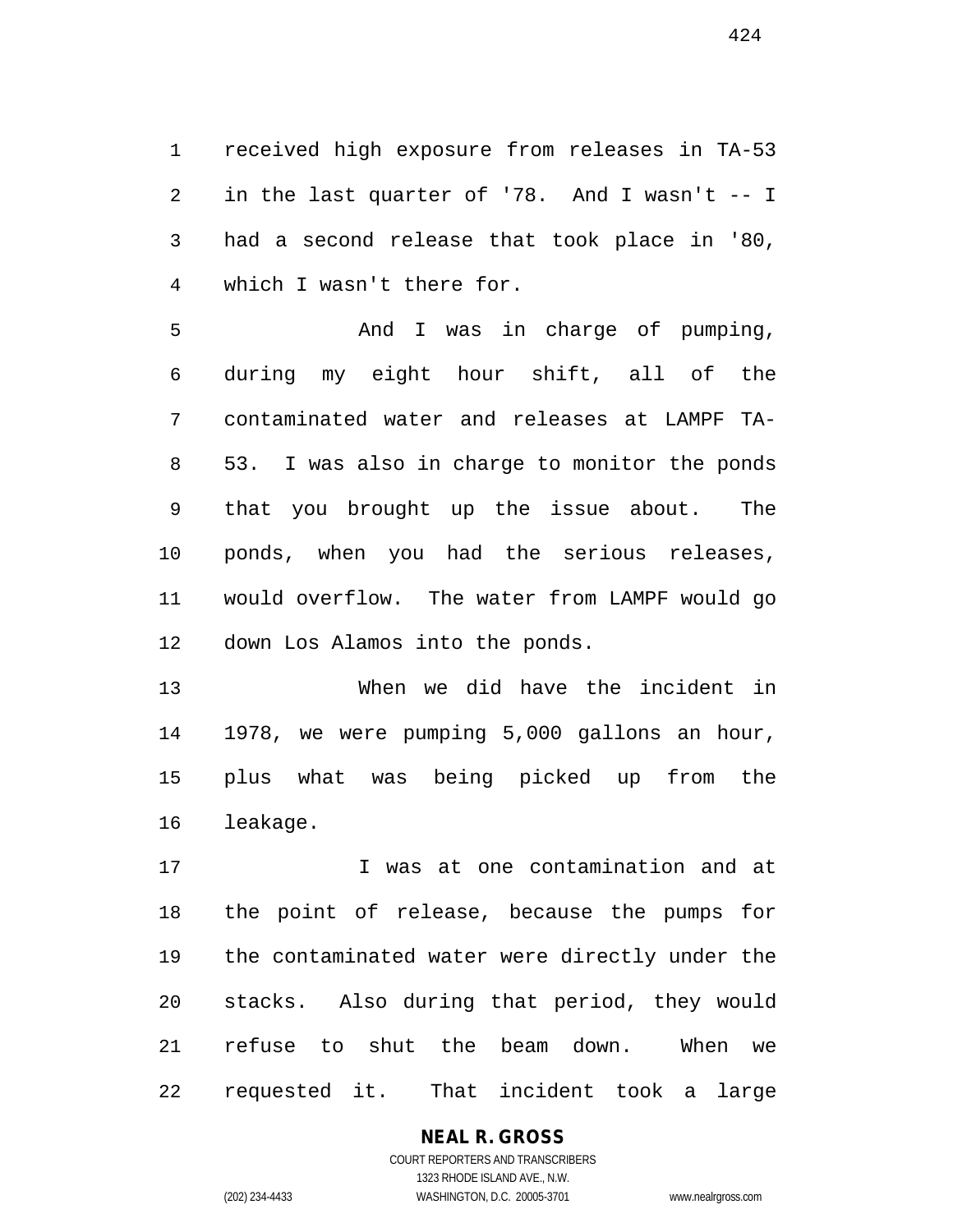number of my coworkers.

 And I don't know what else. That's about all I'm going to say. CHAIRMAN MELIUS: Okay. Okay. Thank you very much, Mr. Johnson. (Applause.) CHAIRMAN MELIUS: Appreciate it. A little trouble with this name, so I apologize ahead of time, Priscilla Maez- Clovis? 11 MS. MAEZ-CLOVIS: Clovis. CHAIRMAN MELIUS: Clovis. Okay. I should have known that from the email address. Sorry. MS. MAEZ-CLOVIS: Good evening and thank you all for being here. CHAIRMAN MELIUS: Good evening. MS. MAEZ-CLOVIS: I am the daughter of a claimant, David A. Maez, daughter of a survivor, Priscilla Maez-Clovis. CHAIRMAN MELIUS: Yes, no, we got

that.

**NEAL R. GROSS** COURT REPORTERS AND TRANSCRIBERS

1323 RHODE ISLAND AVE., N.W. (202) 234-4433 WASHINGTON, D.C. 20005-3701 www.nealrgross.com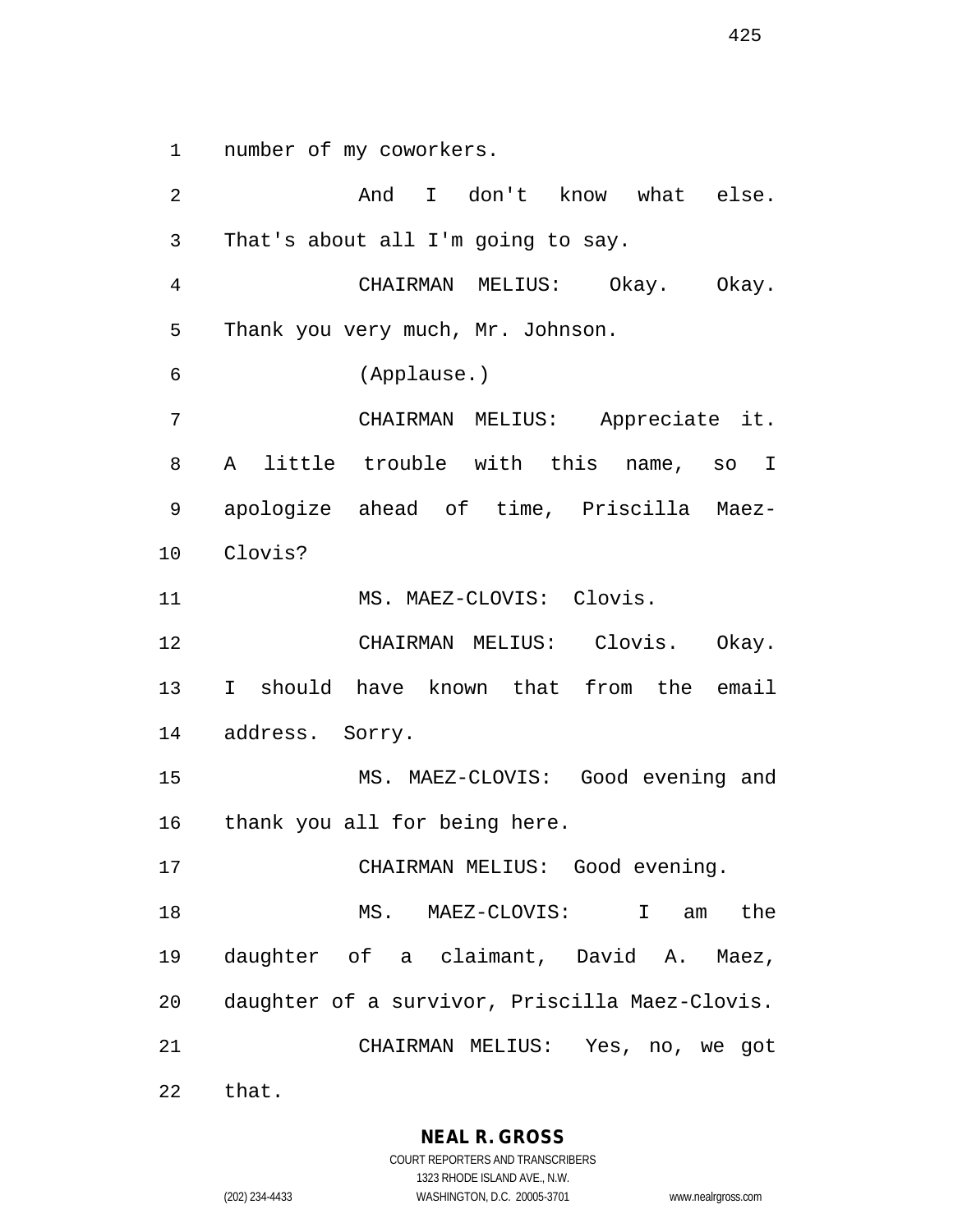MS. MAEZ-CLOVIS: My father was an iron worker at LANL and Zia. And during his employment there, he was also a group leader of the iron workers. He was one of the highest qualified in welding, the thickness of various metals and irons and he also was the only one who specialized in aluminum welding for the first eight years.

 During that time, my dad was exposed to hazardous materials, hazardous waste. There is other things that weren't mentioned here today like benzene and lead and aluminum and all this radiation and metal alloys, beryllium, toxic waste, dust that was airborne and vapor contaminants, chemicals and compounds.

 He was also exposed to numerous gases as an iron worker, oxygen, acetylene and the other gases that they use for the torches for the cutting of metals and irons.

 So when you compound all of these exposures, it is a grossly higher exposure

# **NEAL R. GROSS**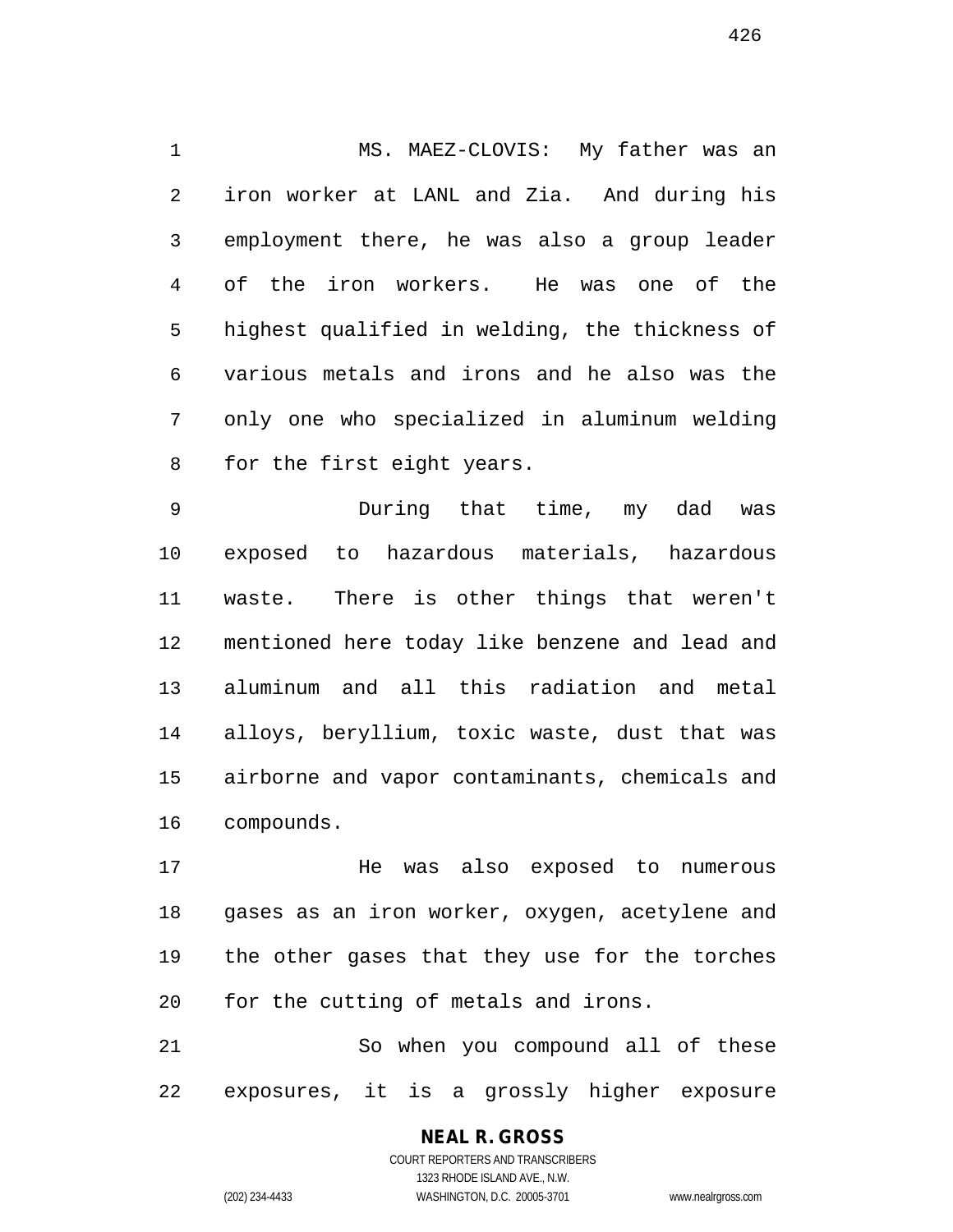rate that some of these employees endured. As an iron worker, he was also exposed to carbon monoxide working in the garages next to the mechanics and doing repairs with welding and also the other heavy equipment that was diesel exhaust, there's all these big machinery that was backed into these garages, they were inhaling all these fumes.

 Whatever percentage it was that they were exposed to becomes multiple. Not only the exposures but the various sites that he worked. I know that my dad had clearance to work in many numerous and TA-55 or 56, something like that. I remember him talking about it the last year of his life especially. Due to the fact that he was a

 specialty welder with iron, he also lost the majority of his teeth by the age of 45, because once that metal is heated up, there is some type of reaction with your gums and your teeth. So he did lose a lot of his teeth by the age of 45.

### **NEAL R. GROSS**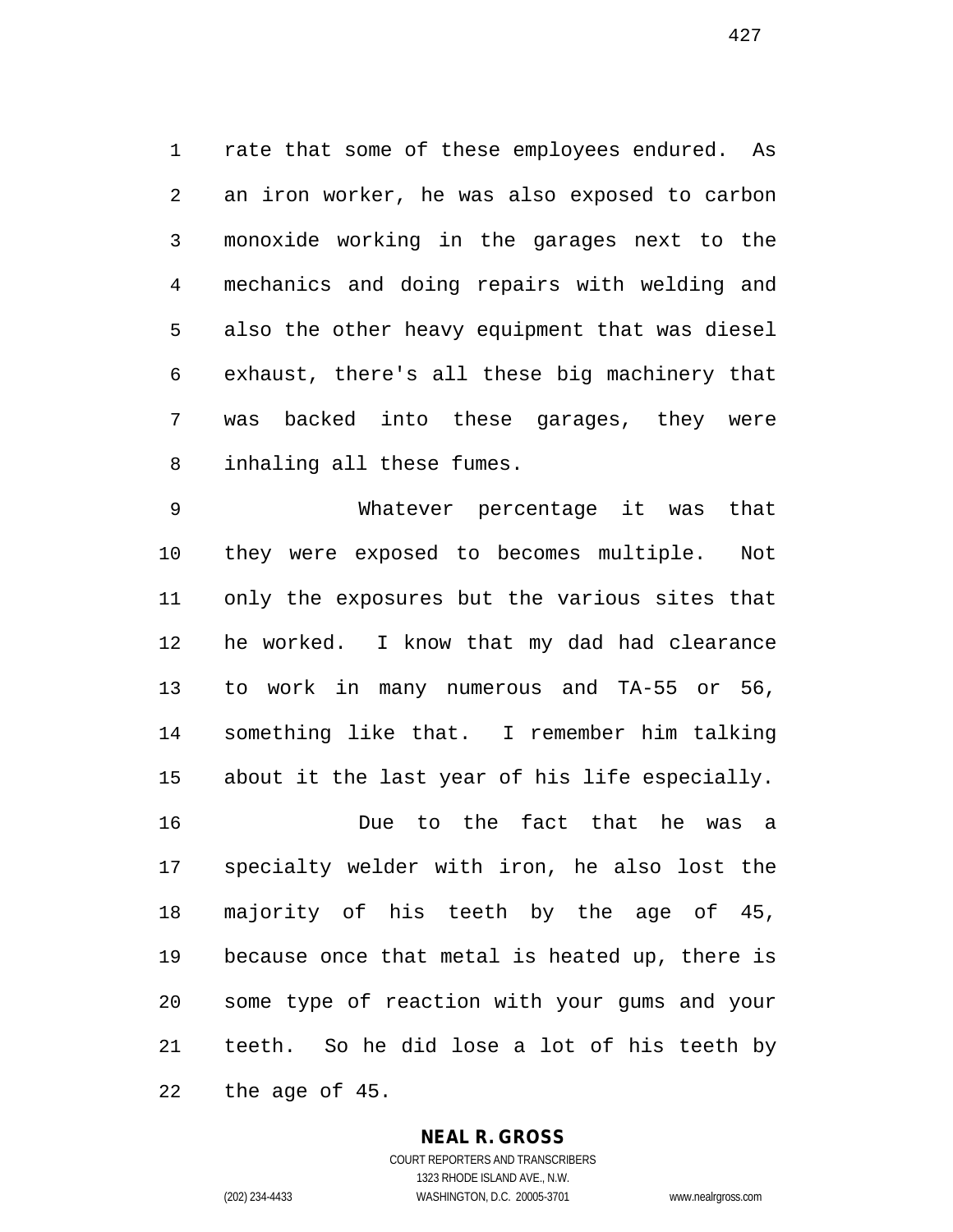1 His eyesight was jeopardized a lot as an iron worker in grinding with metals and drilling metals, which he went to the doctor several times to remove metal pieces from his eyes.

 He was also affected by his hearing with the loud machinery and the grinders and all the tools that they used in these shops, which lasted five years of his life. He endured hearing loss in the very last year of his life. He was unable to hear at all.

 My father both had restricted and obstructed breathing and yet, DOE continued to tell him that he needed to take this breathing test. And I remember him telling me many times I can't even remove my oxygen mask, because I'm gasping for air. And the technician was telling him you have to take in a deep breath and let out a deep breath, so we can measure.

And my father said what do you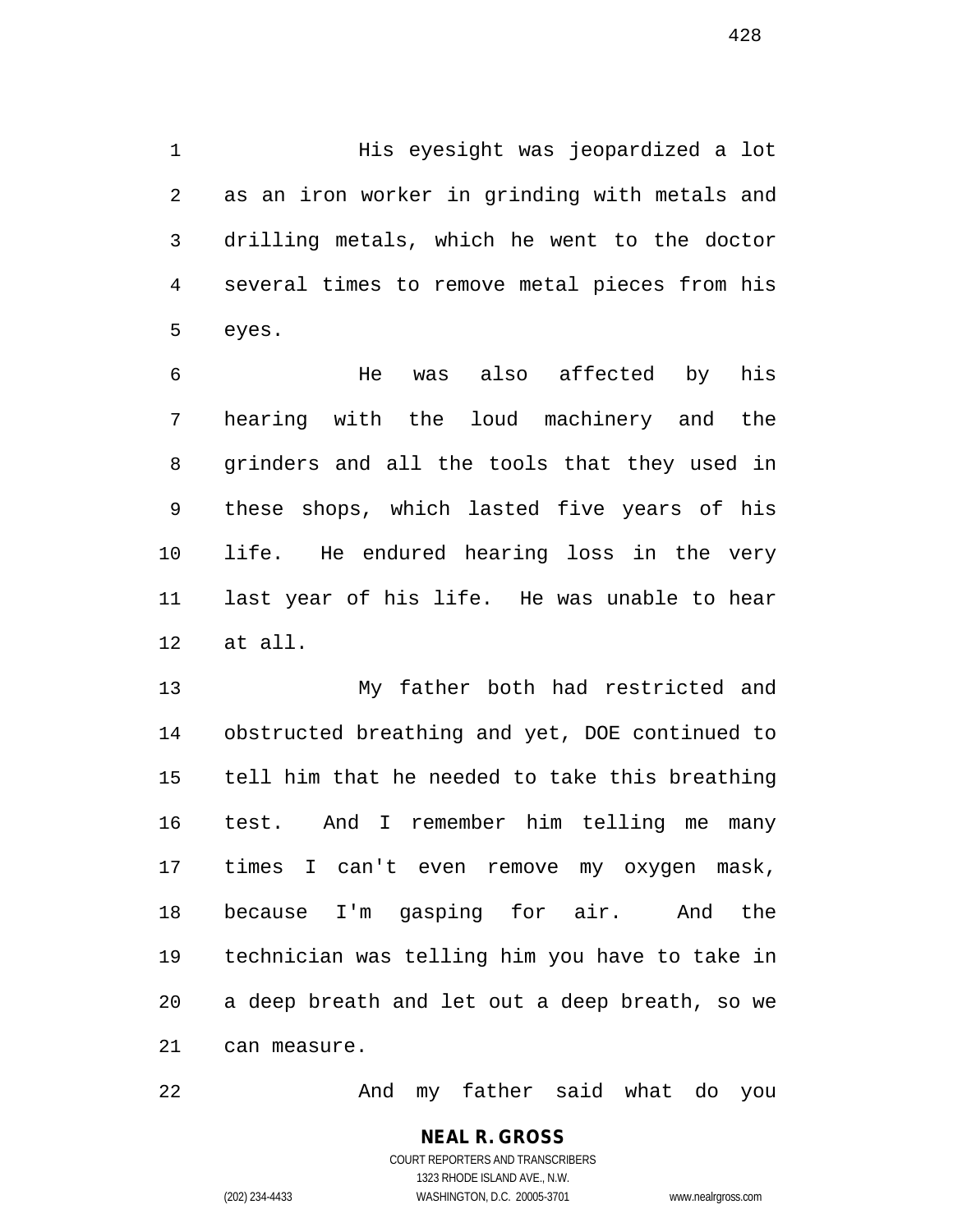want me to do, literally faint or die here before you? I cannot do this test. He lived with his oxygen. He slept with his oxygen. His life became very limited.

 And as his daughter, it was a very hard thing to see and to experience. He lived the last few years of his life at home. He lost the ability to drive. He became extremely fearful to leave the house or go anywhere, just being afraid of not having enough oxygen in the little carry-on tank.

 He had panic attacks. His physical ability limited. He had a lot of mental distress, a lot of emotional distress. And the lack of oxygen causes other problems. Your other organs now have to work twice as hard, including your heart. And the blood circulation, many times he would stand up and I would have to assist him. His legs were very wobbly. He was very weak. His feet would go numb.

He made it known to me that during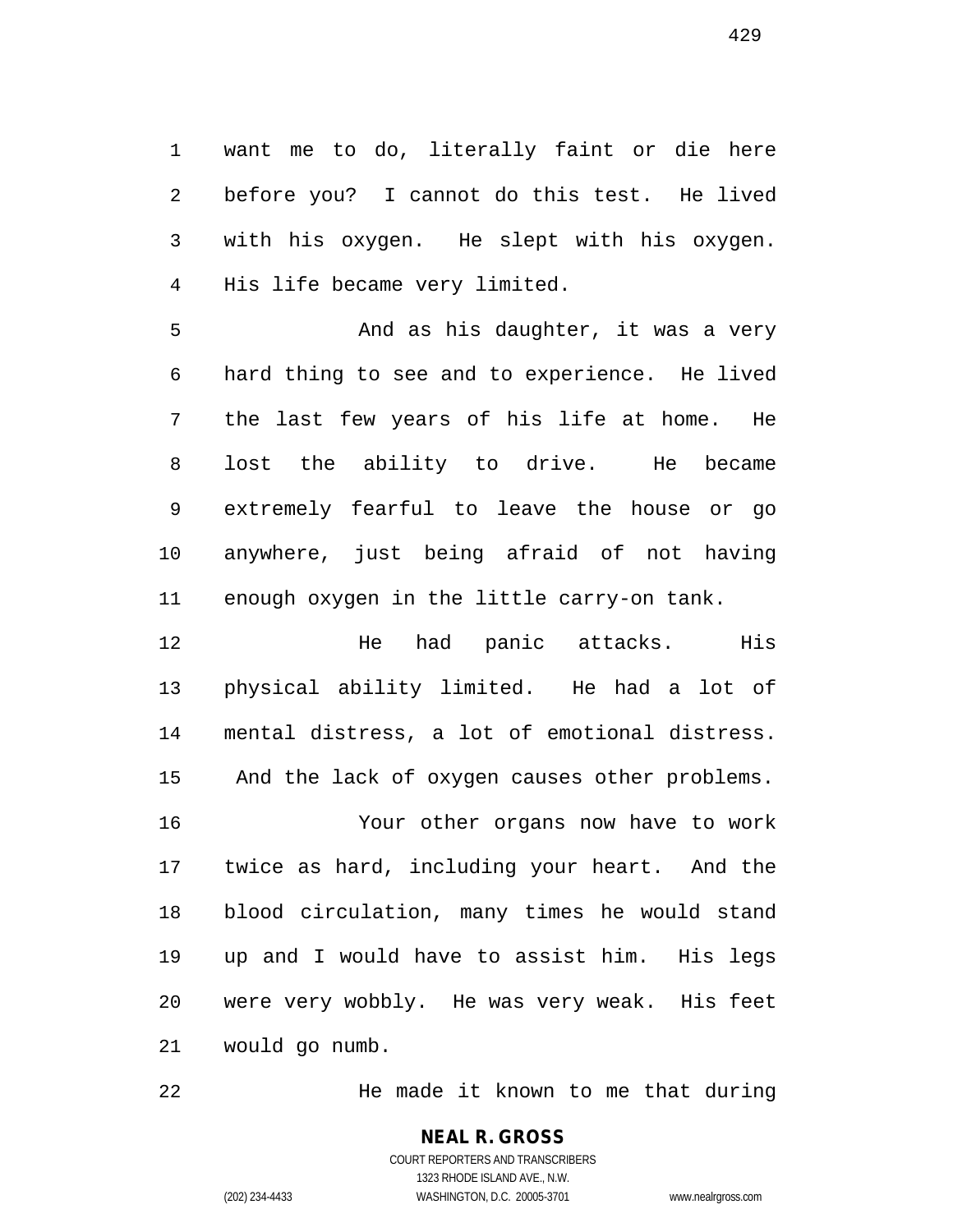his employment at LANL that he had been found contaminated several times with extreme high doses through his dosimetry.

 My father wore a dosimetry badge to work every day and as his children he told us always this badge, this dosimetry badge, his clearance badge and dosimetry was to remain on top of the refrigerator until he went to work every day. We were not to mess with it, because it was very serious.

 Several times my father called DOE and asked them to, please, expedite his claim. He knew he had very little time left. And he wanted to get everything in order before he passed.

 My father applied in 2002. He was accepted, his claim was accepted in 2007. He died February 6, 2008 at the age of 67. The claim was never paid out to my father.

 What I saw and what I experienced was a quality of life that was totally diminished. No one wants to see their loved

### **NEAL R. GROSS**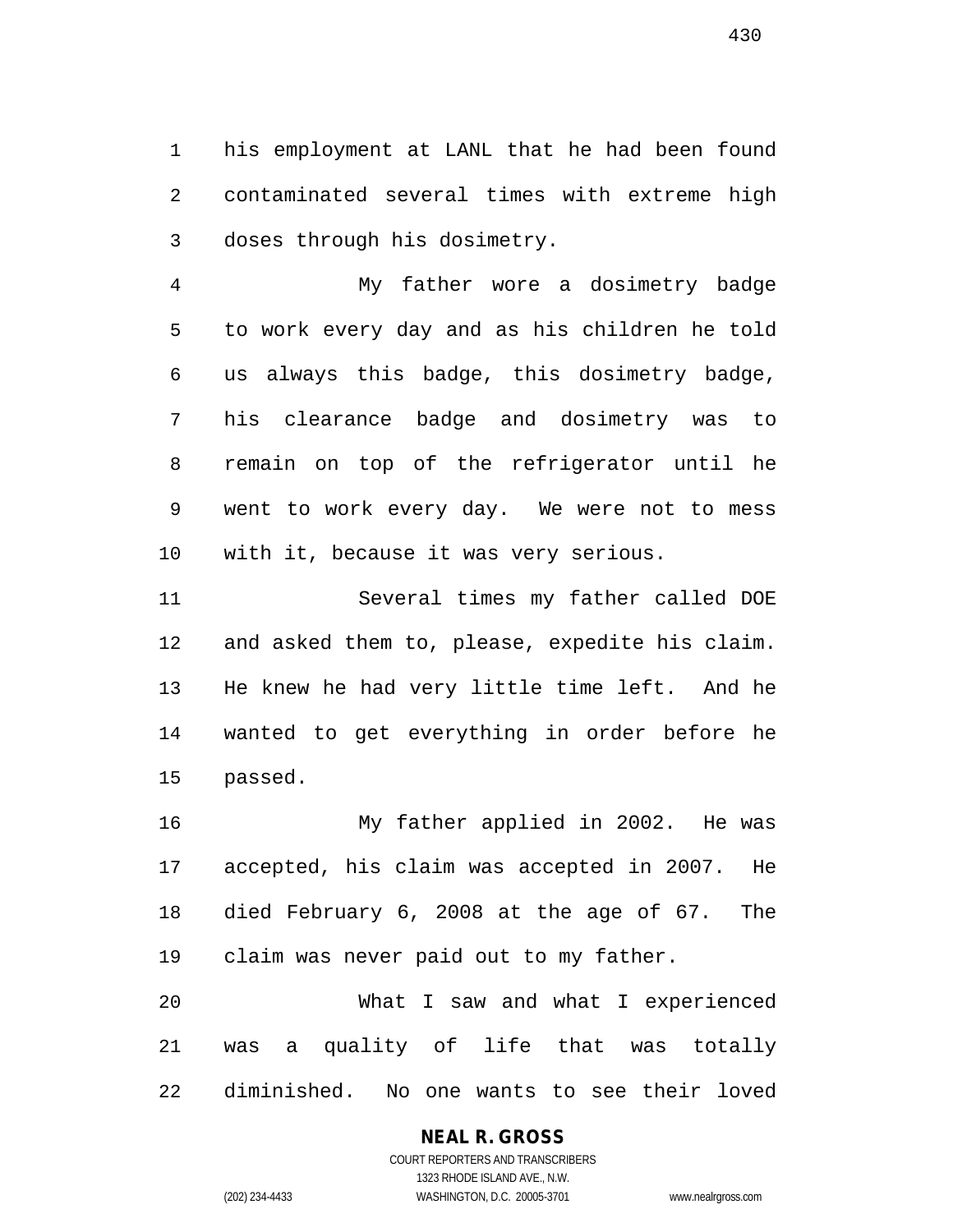one die so inhumanely, so painfully slow, such a long drug-out ongoing process.

 At the very last, he was gasping desperate to breathe, suffocating. It's not to be taken lightly all the faulty equipment and endangerment that these people were exposed to.

 I remember my father saying I do admire OSHA and NIOSH, he said, for taking responsibility, because it takes a big man to own up to the wrongs that are committed, that are done. And close to the end when he still hadn't been paid and he said you follow- through and you keep the faith and you believe that they are going to do the right thing, he said don't give up, because I don't think that everything we endured was done for nothing.

18 And all of the great and wonderful things of the lab has done also, it's not just negative. He said there is a lot of positive stuff that has come out that has been the outcome.

**NEAL R. GROSS**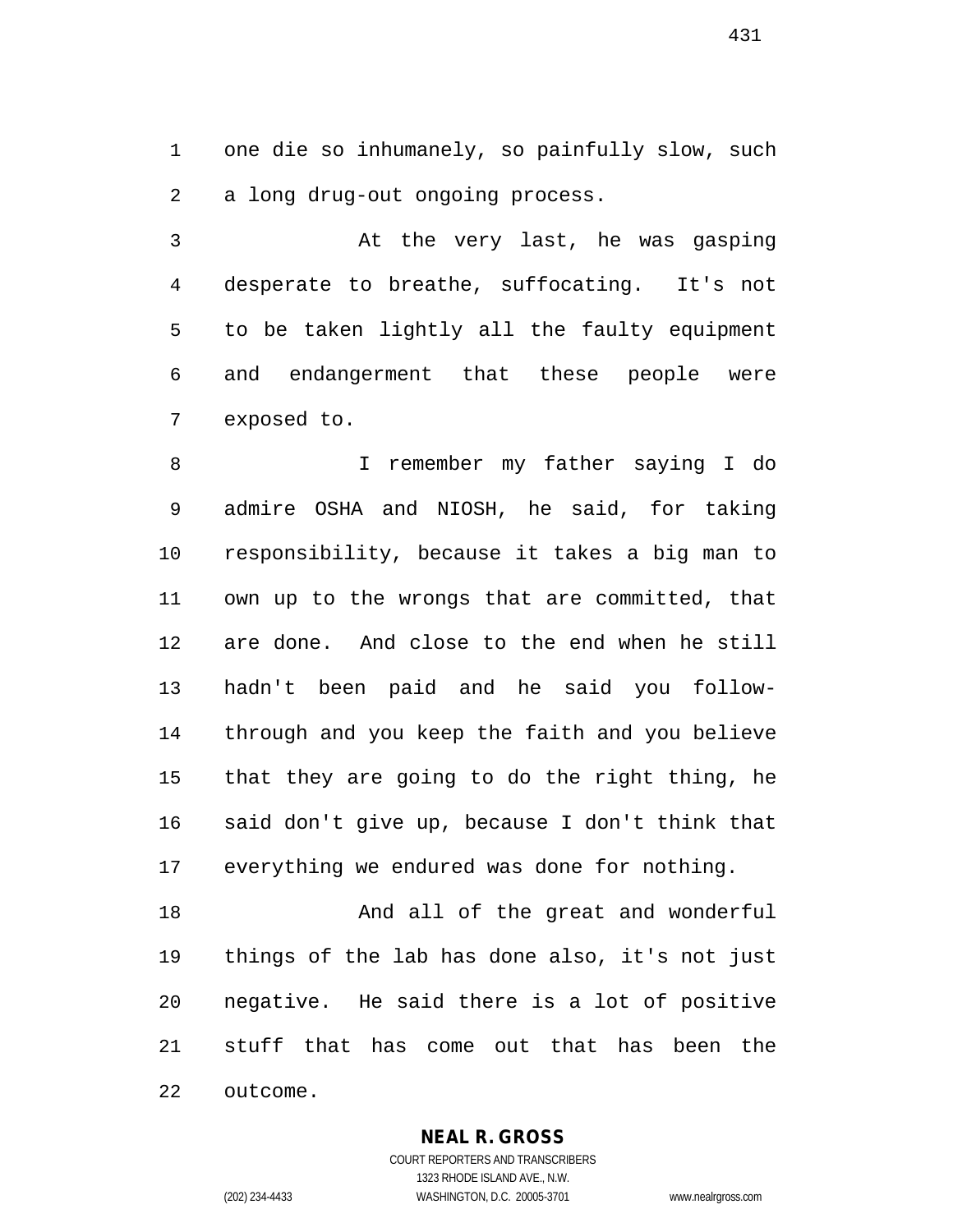A lot of these employees did not know that they were compromising their lives and their families through all these contaminants and exposures.

 What significant changes will the Board make for all these claimants and survivors? I do not know, but I do remain hopeful, as my father said, to keep the faith. I thank you, each and every one of you, for being here and hearing this out tonight. Thank you very much, Advisory Board.

(Applause.)

 CHAIRMAN MELIUS: Okay. Thank you for sharing that. The next person signed up is a Ray Sanders. Okay. Welcome, Mr. Sanders.

 MR. SANDERS: Ray Sanders is my name, Z number 77759. I went to work for them in '69.

CHAIRMAN MELIUS: Yes.

 MR. SANDERS: Now, I'm going to give you an equation. I'm not going to give

# **NEAL R. GROSS**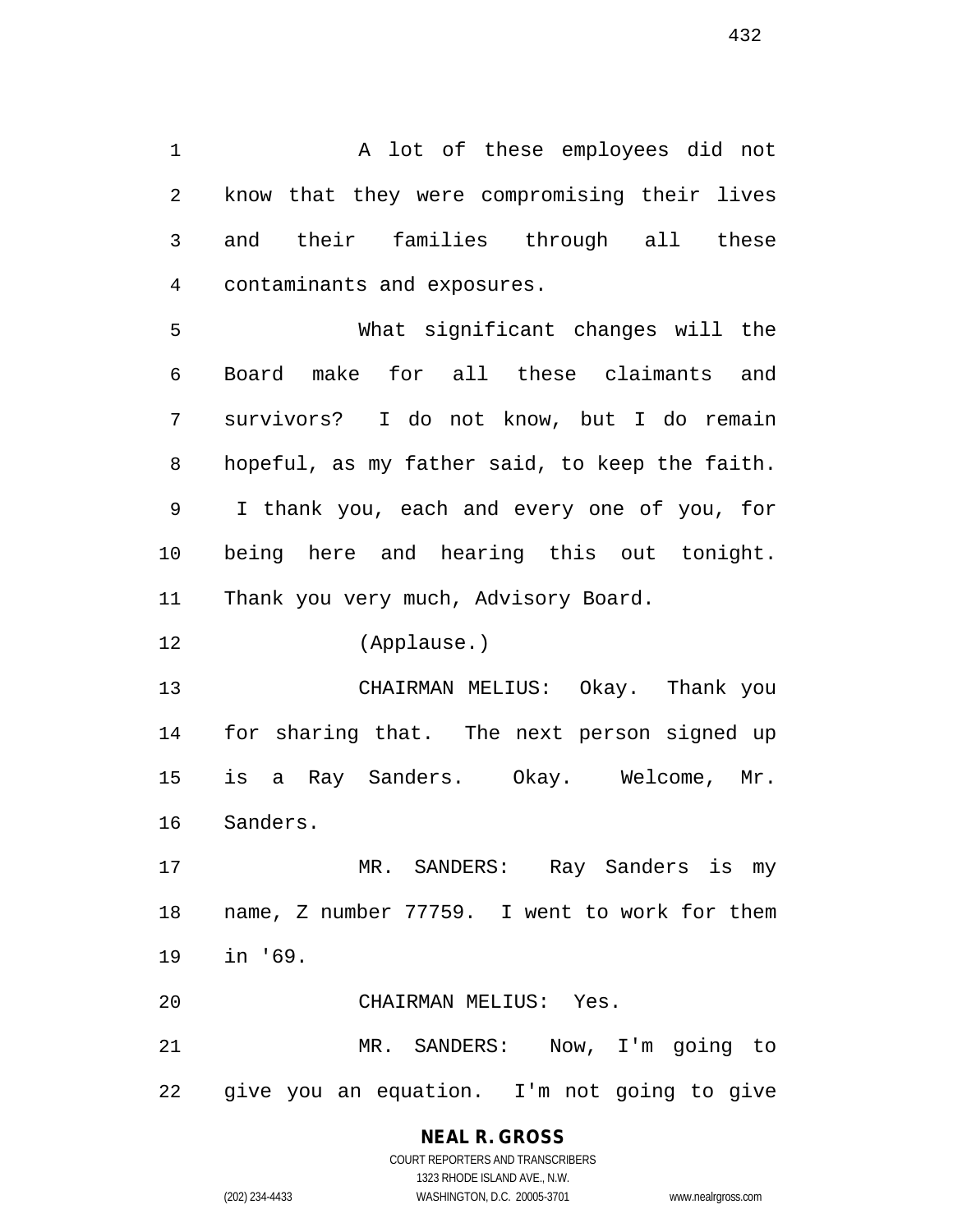you my life history. Los Alamos in the '60s was tied together every building to every building with steam. They used steam heat for the city, steam heat for the labs.

 I could tell you where the TA-53, TA-55 -- all this means absolutely nothing to you. But every one of the sites, those of us that worked in utilities went to every site. Every time there was a problem, we went there. Now, what I'm asking is how are you going to be able to iron this out? I believe you asked the question how could all this work out? There is no way that you can possibly sit down and work out how much contamination a person gets in Los Alamos. Some of the ground up there is contaminated, the dirt, the buildings are contaminated.

18 And in my history, they found out that the plastic explosives circulated in the drainage pipes from the equipment. Well, that was taken care of. The sewer lines from TA-55 and in the plutonium site had been broke into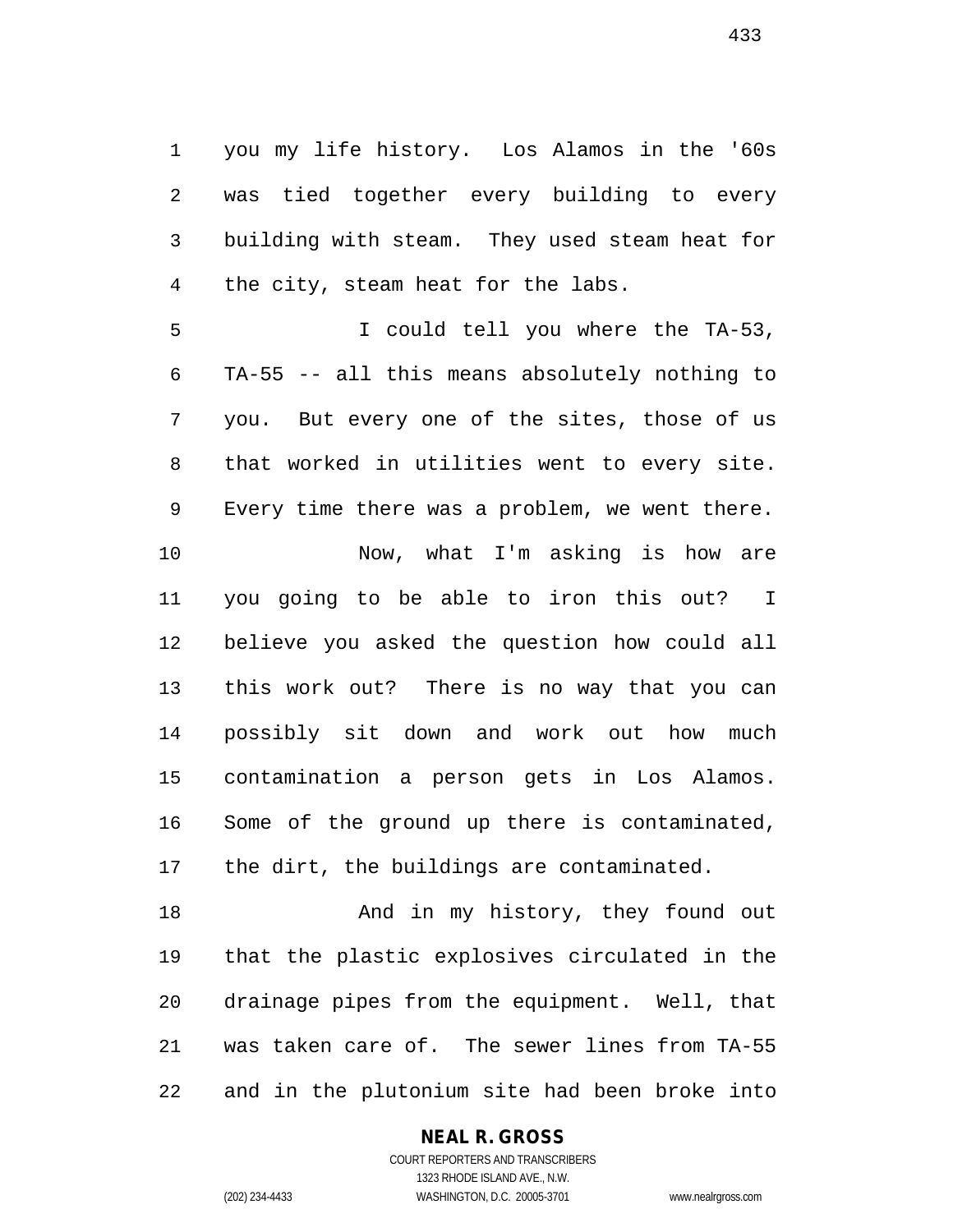and they were contaminated, of course, that's a given.

 So the thing that I have tried to do is to present to you that Los Alamos is just one major -- it's just like the human body. It has got a blood system running through it and it was all tied together. Anybody that worked there, if you worked there any length of time, you were exposed somewhere down the line.

 We wore monitors. If our system during the eight hour shift for the daytime was at 98 percent, according to our statistics, the second shift would have been somewhere in the 90s, the low 90s and graveyard shift would have been in the mid- 80s. So our system was not perfect. It was as good as we could get at the time.

 And were the people monitoring us doing their job? They were doing the best they knew how.

Now, our best is not always as

# **NEAL R. GROSS** COURT REPORTERS AND TRANSCRIBERS

1323 RHODE ISLAND AVE., N.W. (202) 234-4433 WASHINGTON, D.C. 20005-3701 www.nealrgross.com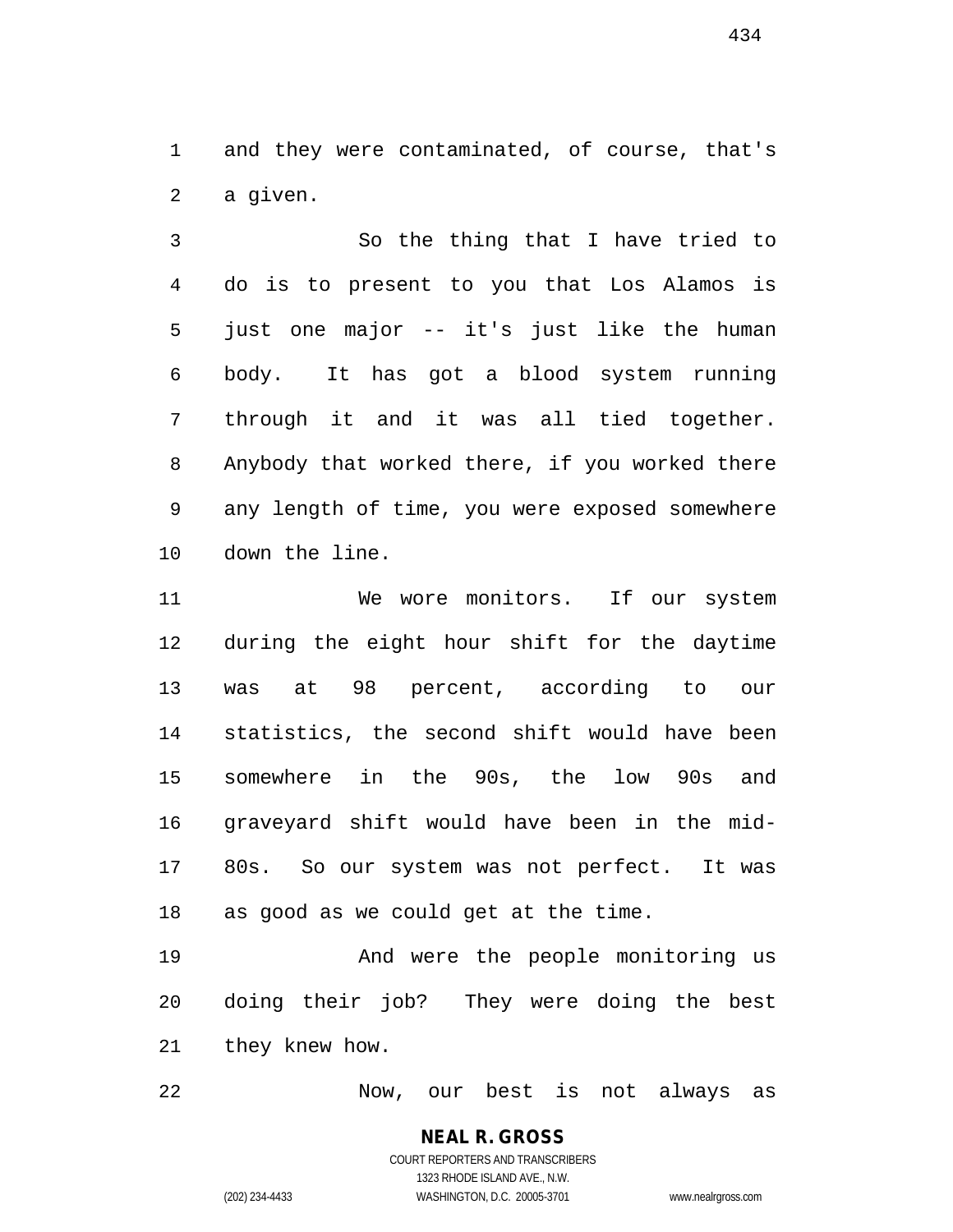good as it could be. It's just the best that as an individual we can do. Thank you. (Applause.) CHAIRMAN MELIUS: Thank you. The next person I have signed up is a Richard Chapman, I believe. MR. CHAPMAN: Hello out there. Can you hear me okay? CHAIRMAN MELIUS: Yes, we can, sir. MR. CHAPMAN: I first found out that there was going to be a meeting and at 3:30 this afternoon, I came back to the place and picked up some of my papers. If I had had more time, I could have give you a more accurate report of what I did, what I saw and what I experienced. Well, I went to Los Alamos. Well, first off, let me, for the record, give you my name is Richard B. Chapman at 04B Florence Road, Santa Fe, New Mexico 87507 and my File

No. is 3135.

**NEAL R. GROSS**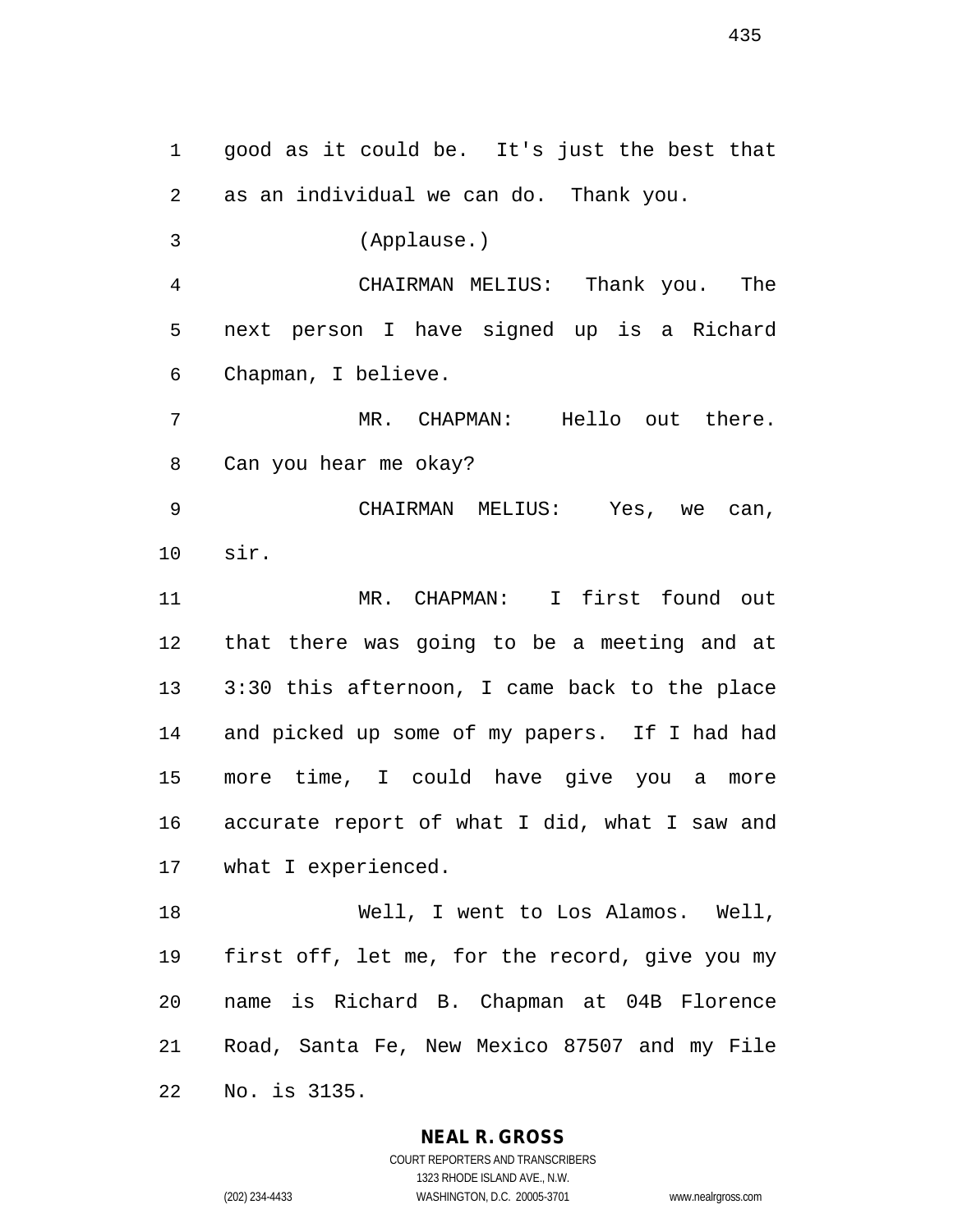Well, I first went to Los Alamos in 1947. And I was up there and I fought fires. I fought chemical waste disposal fires. I fought fires at almost every canyon in Los Alamos.

 And never -- well, my first couple of months there, we responded over to TA-1, if anybody knows anything about Los Alamos, that was right across from Ashley pond. And we had five or six five gallon cans of radiation that was on fire. When it was exposed to the atmosphere and moisture, it ignited.

 We used metal rods to mix it up and tried to cool it down as much as possible, so that it would -- the fire would go out and lower it below the ignition temperature.

 Well, we finally succeeded after about two or three hours of this. There was about five or six of us working on it. Then they monitored us, that's the only time that I have ever been monitored that I know of and said you need to go and take a shower and we

# **NEAL R. GROSS**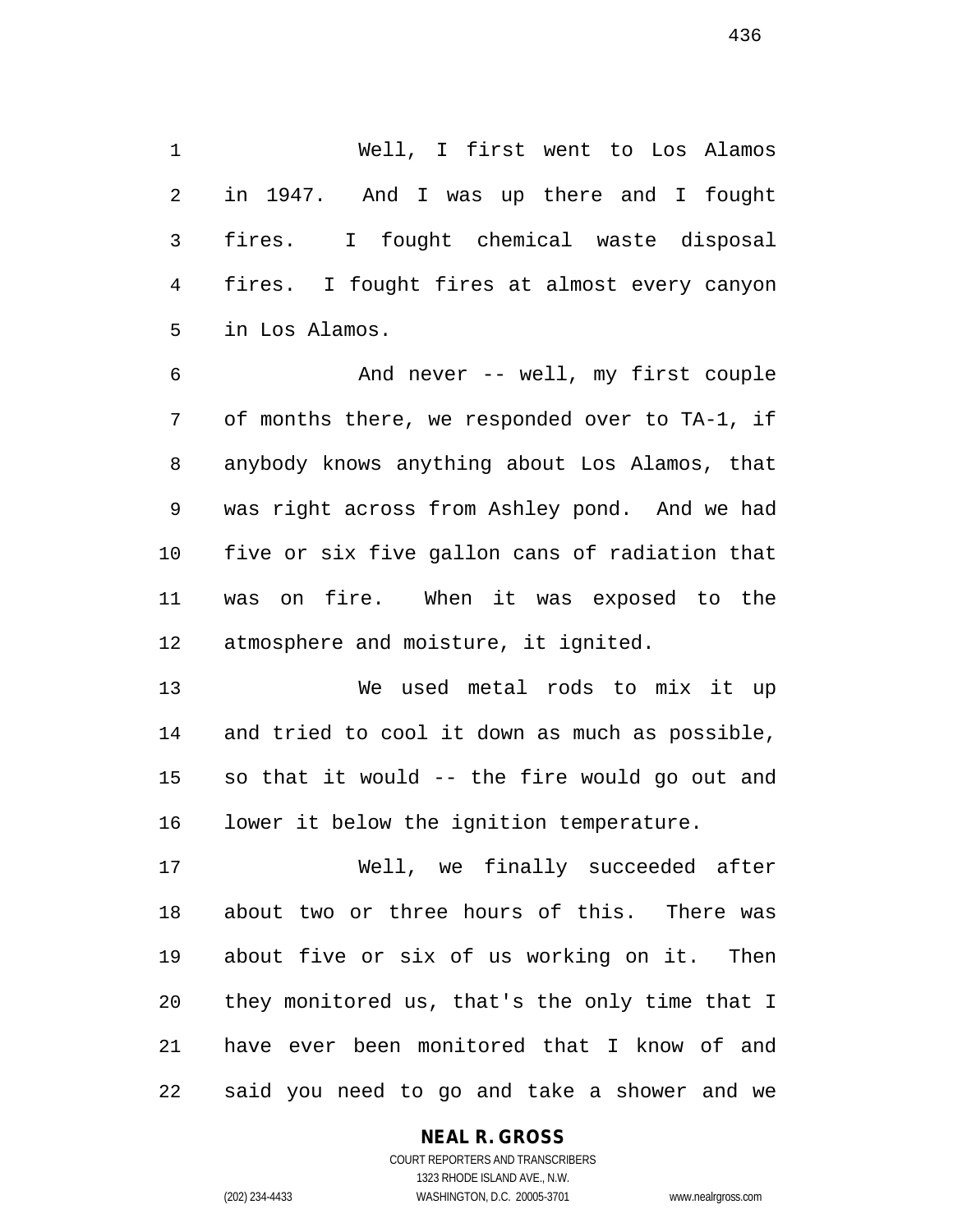need all your clothes.

| 2              | Call your home and have your wife              |
|----------------|------------------------------------------------|
| $\mathfrak{Z}$ | bring you some clothes. And that's what we     |
| $\overline{4}$ | did. But we lost everything we had on us and   |
| 5              | we had to shower two or three times to satisfy |
| 6              | the monitors. I don't know whether we were     |
| 7              | completely clear of the situation or they were |
| 8              | just tired of us, but they dismissed us and    |
| 9              | told us to go back to the fire company.        |
| 10             | Now, I have lost a lot of people,              |
| 11             | good friends from Los Alamos. And one of my    |
| 12             | dearest friends, I lost him about a year ago.  |
| 13             | He died of cancer. We worked together. He      |
| 14             | was one of the members on that particular      |
| 15             | incident I was talking about. I believe it     |
| 16             | was the Sigma Building in Tech Area 1.         |
| 17             | And he died of cancer.<br>He was               |
| 18             | reimbursed for being sick through the          |
| 19             | Department of Labor. He got his first check    |
| 20             | or his only check two days before he died.     |
| 21             | Now, a lot of people I know --                 |
| 22             | well, I'll back up just a little bit. I don't  |

# **NEAL R. GROSS**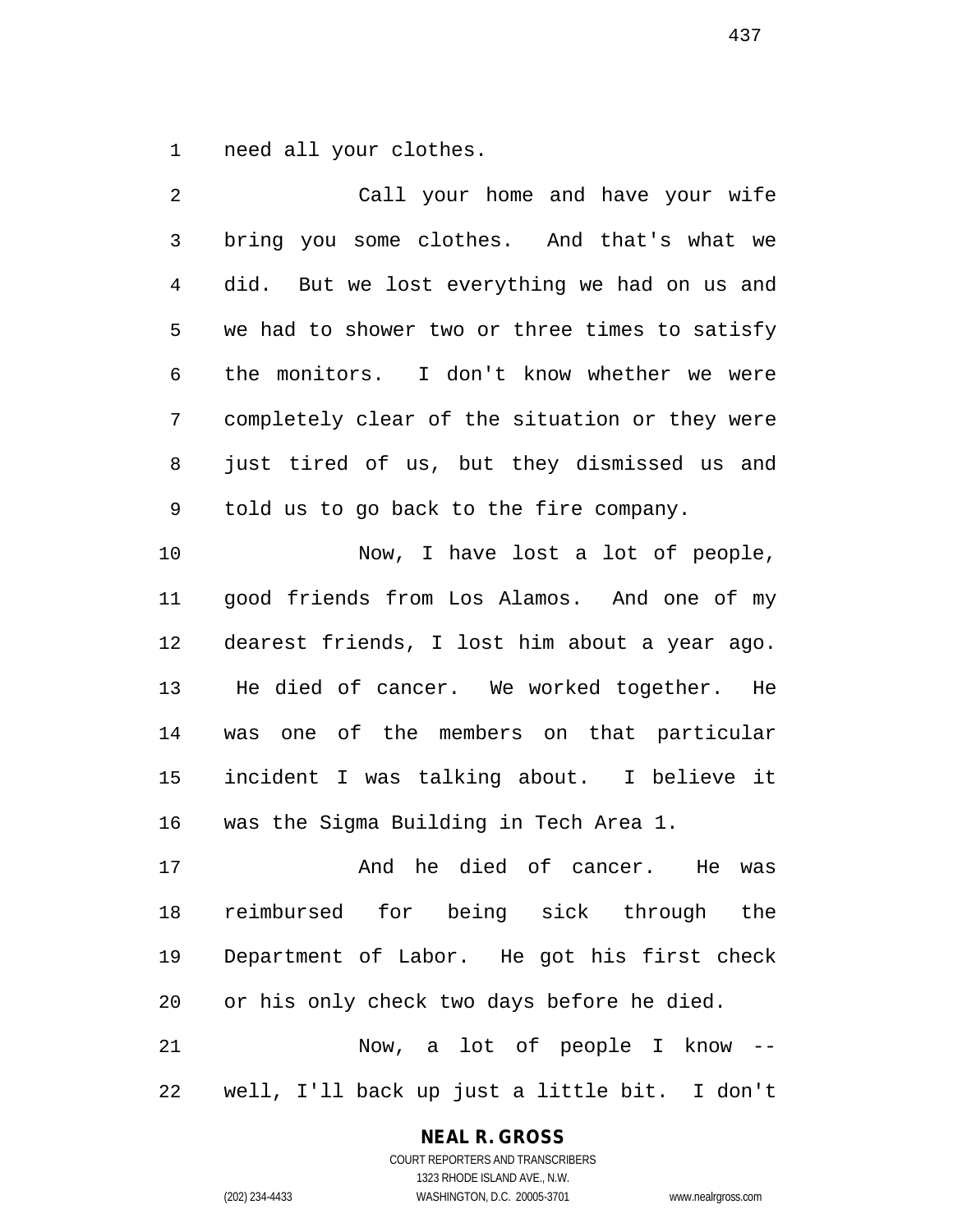want to get too far away from this mike, you may not hear what I have to say. But I remember people that worked together that died of cancer.

 I did sort of a private study up in Los Alamos and about 25 percent of our work force has prostate cancer. Now, if we had that kind of percentage any place in the United States, we would start taking a serious look at it. But I don't think anything was done up in Los Alamos.

**I** suffered from prostate cancer, thyroid cancer, gall bladder cancer. I have lesions on my head that I believe came from Los Alamos canyon when we were fighting fires down in those canyons and our helmets come off. We just threw them to the side and we got contamination.

 All of this and then I don't even know if I'm still on your program, because if I was on your program, it seems like I would have been notified of this meeting, but I was

# **NEAL R. GROSS**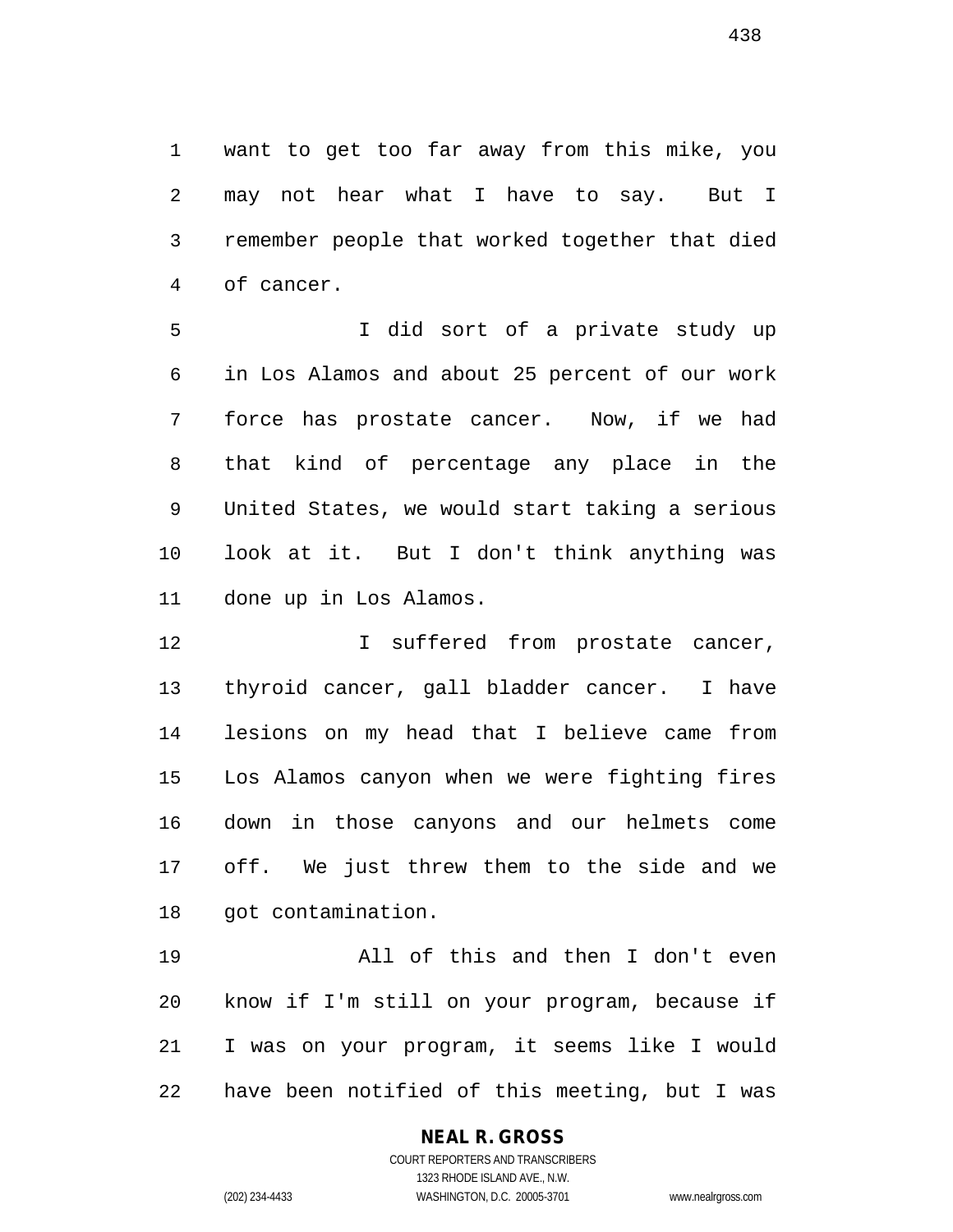not.

 So here I am. I'm talking to you about something that maybe is in the past and is already forgotten. But I do not feel like your dose reconstruction program is adequate, because they do not know all the places you have been and all the things you have done and come up with a figure. I think my figure was in the high 40s and you had to be above 50 in order to qualify for anything. As a matter of fact, if you are not at 50, they don't want to even talk to you, as far as I'm concerned. So they sent us out on details, not only fire fighters, but the security force, into buildings day and night and without any monitors. We didn't know what was in the building. We didn't know what was in the fires. We knew that it was something serious, because everybody was leaving the building and we were having to go in.

So that's what happened to us. We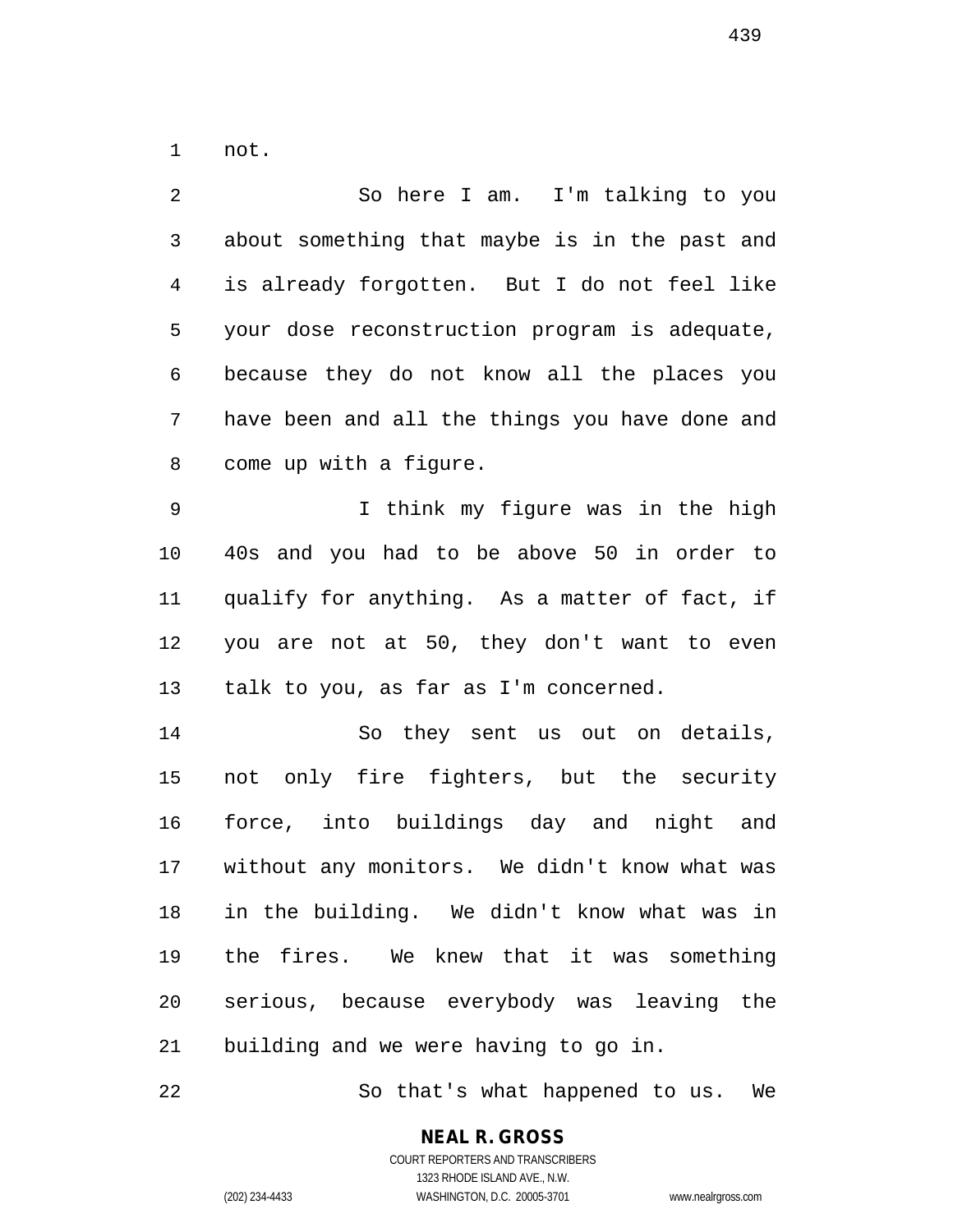had -- they give us quite an extensive course on what they call the stay time and the inverse square law of radiation, but for us young kids, 18, 19, 20, it didn't amount to much, because we didn't grasp it. We didn't know why we were doing it. But we never used it.

8 1f it was a fire, we went in the building. If it was radiation fire, I remember one in a tech area where we put a straight stream of water on a 55 gallon drum and it exploded and it went up in the air and sparks came down and burned holes in the cover of our front trucks. So that's the kind of situation we had for years up there.

 I went from 47 to 49 and then I transferred down to Pantex Ordnance Plant. We set up a fire station there. And then we -- my job, one of them was a training officer for the fire department and a second one, a job I had, was a safety inspector. And I monitored all the parts from their -- I'm trying to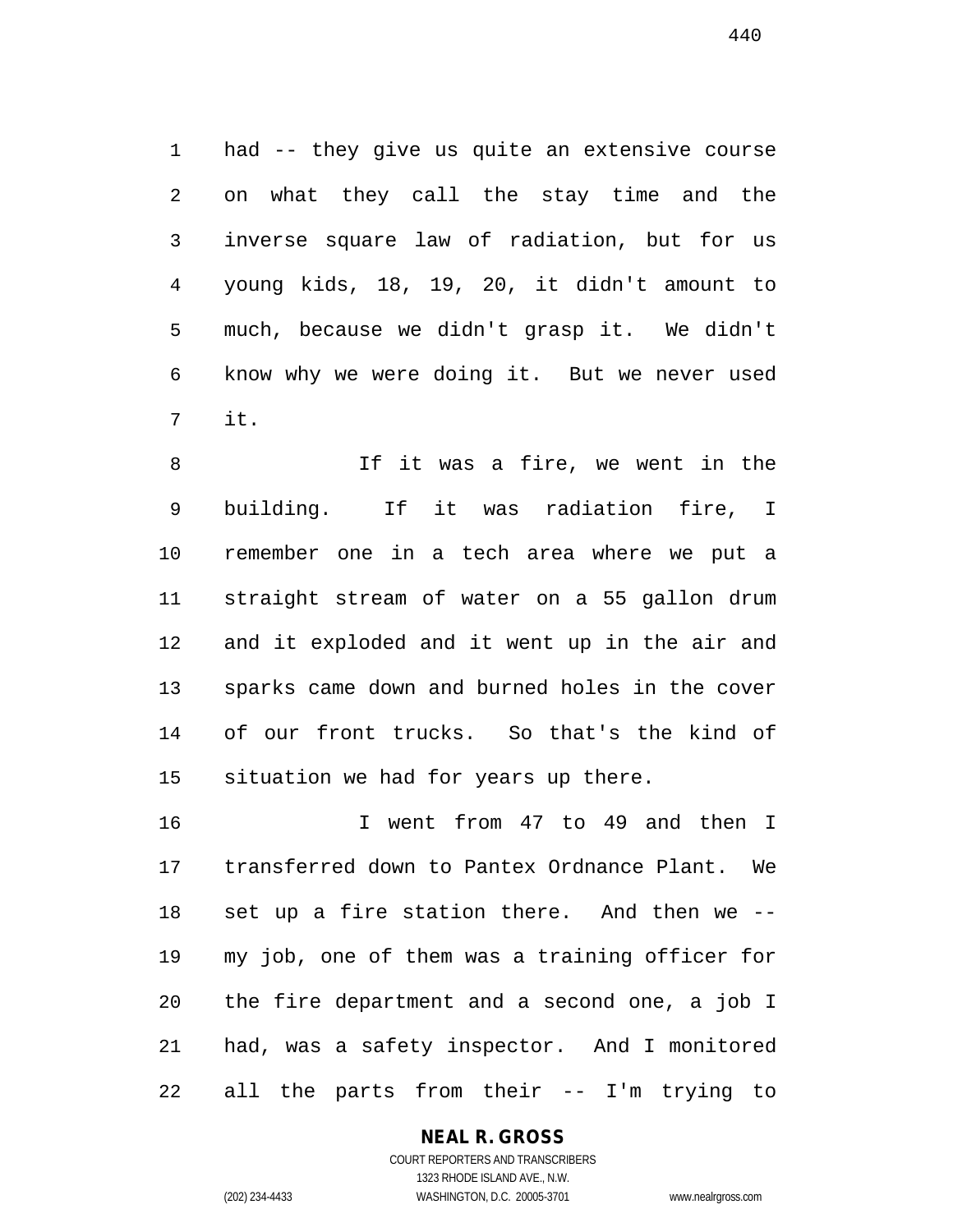think of the words, we had to rebuild some of the units and we had to take them apart and then I had to monitor all of those.

 Well, I monitored all of the workers, but I never did monitor myself, because, you know, there was nothing there. You couldn't see anything. You couldn't feel anything, so why monitor yourself?

 Then I was shipped out to the Mercury, Nevada and -- on Operation Q. And they exploded an atomic device and you have probably seen the building on TV. It is a white building. It was completely blown away. Well, that's one of the buildings that we went into or into the debris and checked and we had to bring out all the mannequins that was supposedly killed in the explosion.

 But when I was in a trench watching that atomic bomb go off, I could feel it, the warm air on me and the breeze that come by me, the blast wave. But nobody thought anything about it. We just didn't

# **NEAL R. GROSS**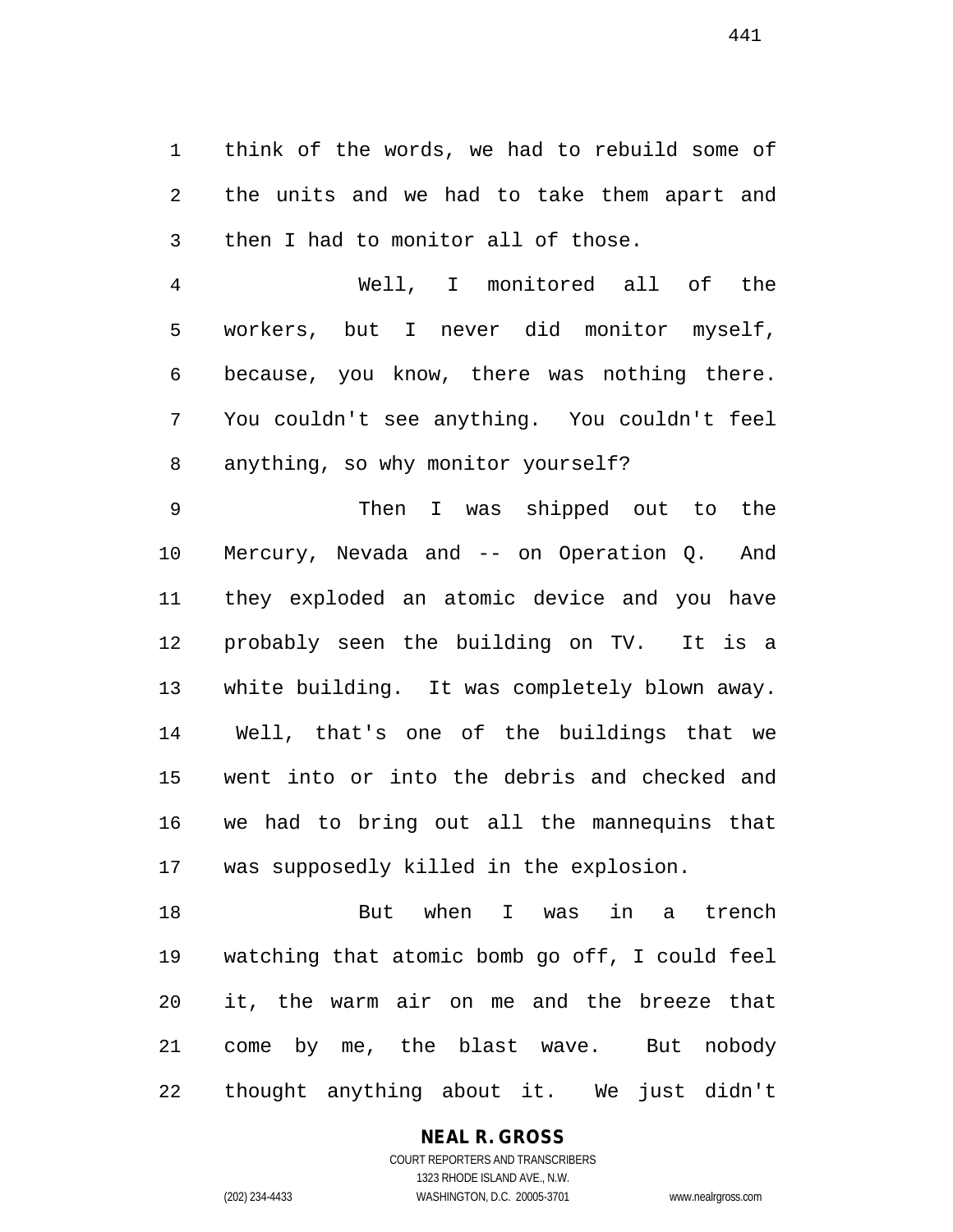have the information we needed to really sit down and decipher what was going on.

 I remember at a burning pit I asked a monitor that came in from DP Site, why am I here? We have been down here three times this week already. And he said we don't want the vapors to get over into the residential areas. But here I am sitting right on the bank with a hose in my hand squirting water on it trying to get it down below its temperature of ignition.

 So this is the way things were. I don't blame anybody. They just did not know at the time we were up there that things could be so hazardous. I did go back, because I love fire fighting, in '72 and retired out as an assistant chief. And I still talk stay time at a radiation site. Thank you very much.

(Applause.)

 CHAIRMAN MELIUS: Thank you, sir. We have an Anthony Valdez.

#### **NEAL R. GROSS** COURT REPORTERS AND TRANSCRIBERS 1323 RHODE ISLAND AVE., N.W.

(202) 234-4433 WASHINGTON, D.C. 20005-3701 www.nealrgross.com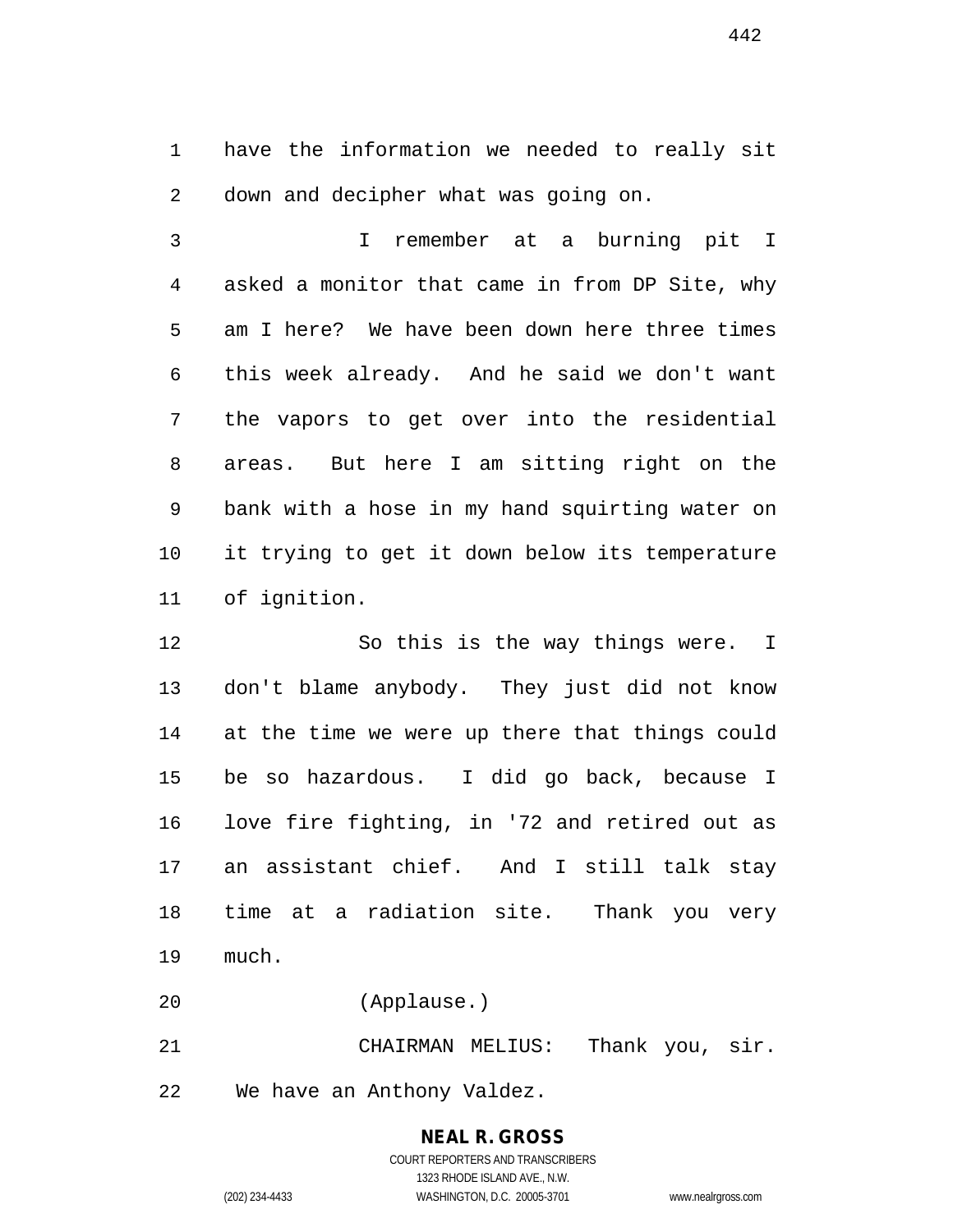MR. VALDEZ: Thanks. Thanks for coming out to listen to us. I would like to talk on behalf of myself and my coworkers here. Anthony Valdez. I have worked up there since '91. I started as a Local 412 Pipefitter for 16 years.

 I worked with [Identifying information redacted], some of my other coworkers here, [Identifying information redacted] and [Identifying information redacted], I was a coworker with him. I worked with some pretty hot stuff there at TA- 55. I'm currently in the weapons surveillance program now, but I'll touch base a little bit at TA-55.

 We were sent in to -- like [Identifying information redacted] knows a little bit about that, but we were sent in to like an evaporator room where we were in over a million counts in this room. They couldn't measure the amount of contamination in that room.

**NEAL R. GROSS**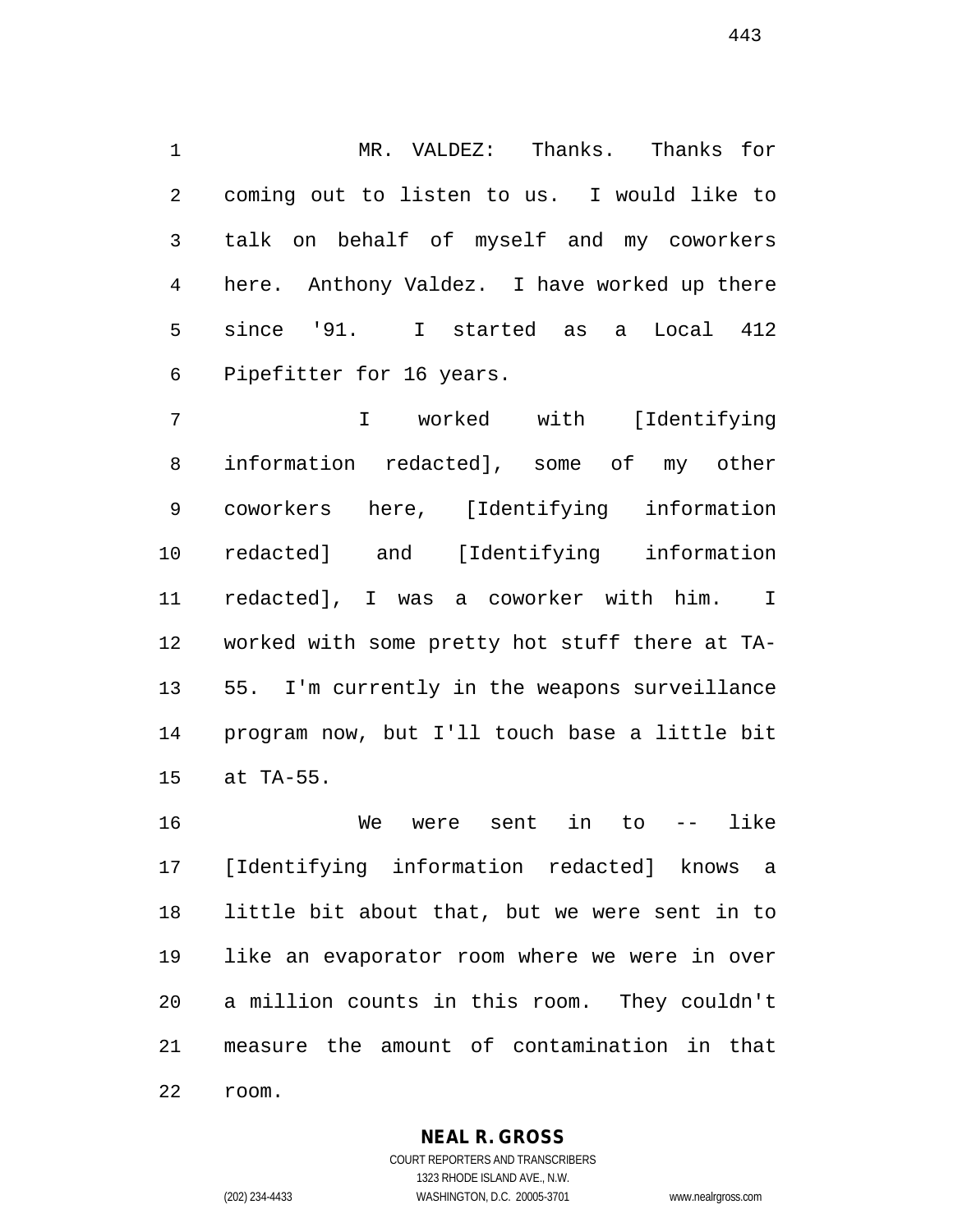So we would get totally contaminated. They would pull our film badges and want to touch base on the dose reconstruction, because they didn't know how hot we were. They would strip our clothes when we would come back out. They didn't know how hot we were, so we would strip our clothes off.

 We would leave our badges out, because we knew how hot we were going to come out of this evaporator room, because we were dismantling this unit as a pipefitter and they wouldn't really tell us about, you know, the doses and stuff like that. I mean, the lab guys knew a little bit about what was going on, but -- because they are processing the plutonium and refining it and stuff. But we didn't know much about it.

 I mean, the craftsmen didn't really -- aren't really like told a lot about that, because, you know, like custodial people have told me, told you guys right here and so,

# **NEAL R. GROSS**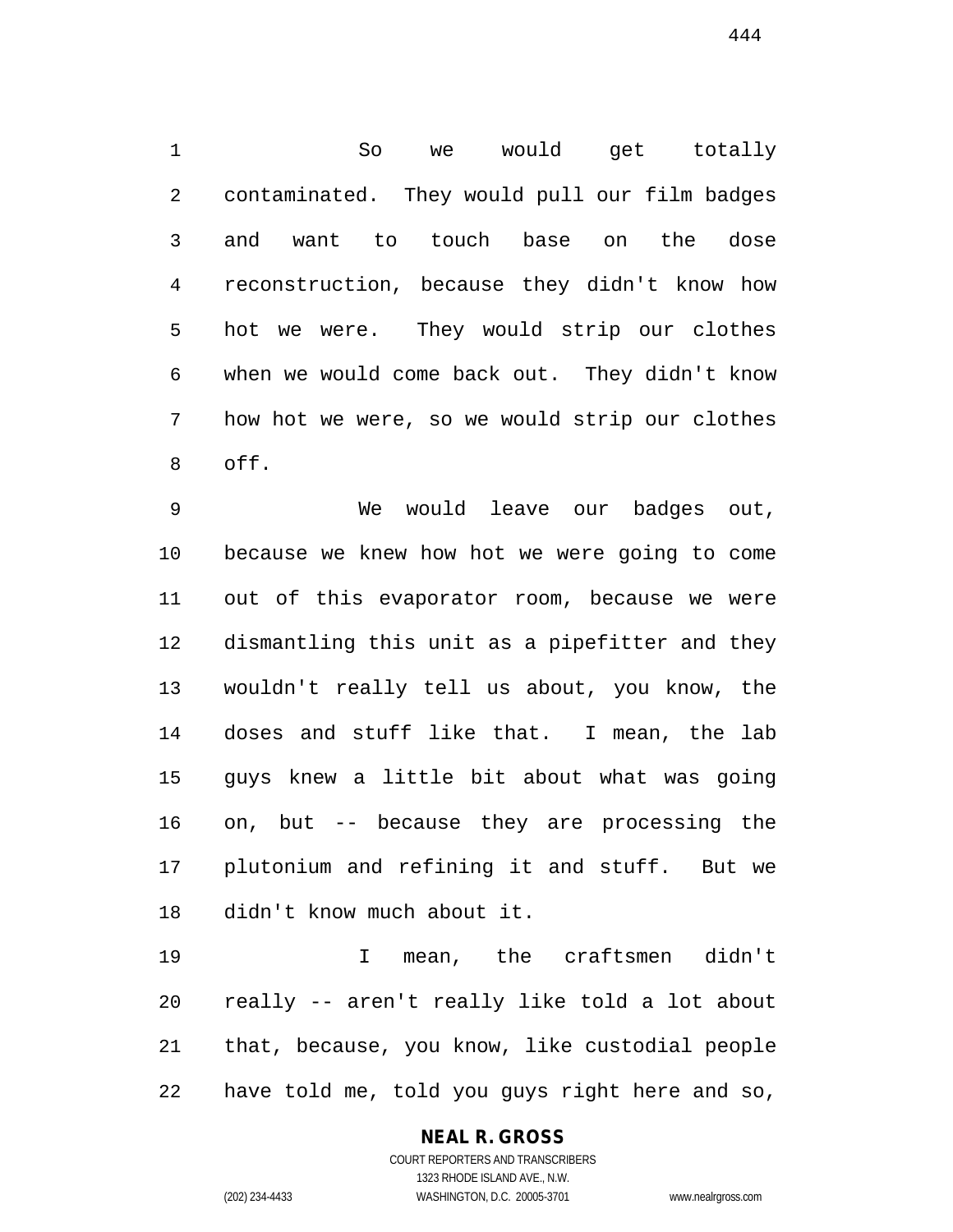I mean, they just told you hey, you've got to do this job and this and you need to get this done. We're putting in a new evaporator. So we were just told, you know, this would be done and get this work done.

 And so we would come out totally hot. They would throw our film badges away. And I came up just one point, five points short, I think it was, on my dose reconstruction when I filed for my claim when 11 I had cancer. And I couldn't understand.

 You know, you guys didn't have -- they didn't have my badges, how could they have totally come up with -- and, you know, they said oh, well, if you refile, they might 16 just come up with a lower dose, that's what I was told when I went to go ask them about it. Well, you can refile, you know. They tell you you can refile, but they tell you well, you will mostly going to come back with a lower dose. And I'm thinking like what, if I

refile?

#### **NEAL R. GROSS** COURT REPORTERS AND TRANSCRIBERS

1323 RHODE ISLAND AVE., N.W.

(202) 234-4433 WASHINGTON, D.C. 20005-3701 www.nealrgross.com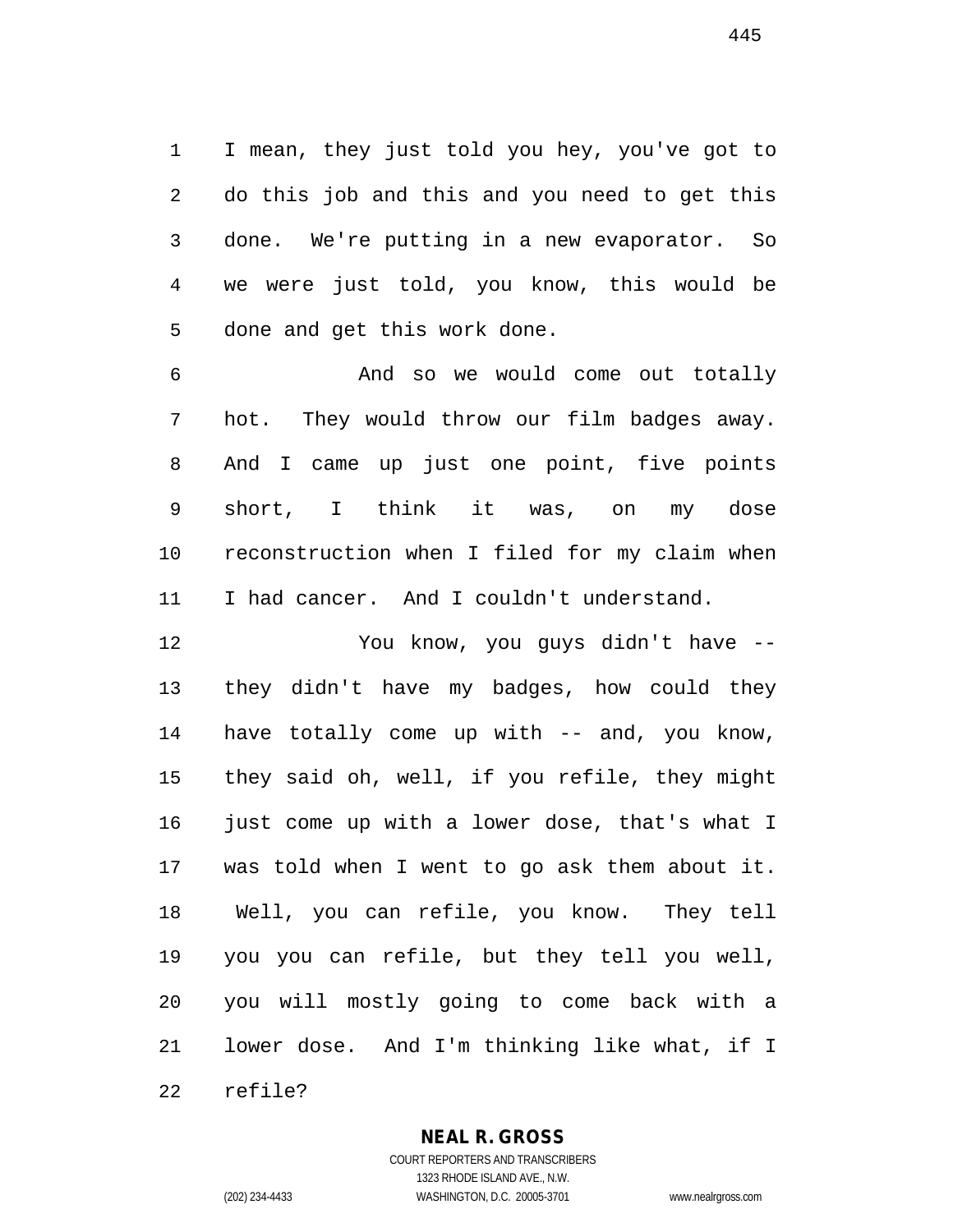So I never even refiled, because they told me that they are going to probably give you a lower dose the next time you refile. So I kind of got discouraged about that. I never did refile. I closed -- I let it just drop, because I got frustrated, because it's kind of a hassle. I mean, I took all this time and effort. I gathered all this information to refile, you know. 10 10 I don't know how many film badges I lost going into these rooms. I worked in tritium rooms there where I lost film badges. You know, every day, you know, from 8:00 to 9:00, you take a break, work until noon and sometimes it would just get hot in that room also, you lose your film badge and, you know,

18 get that back. You never know the results. So, you know, it didn't happen

they give you a temporary one, but you never

 every day. I'm not saying it happened every day. But for one month, it happened this last -- this past I think it was May. I turned in

# **NEAL R. GROSS**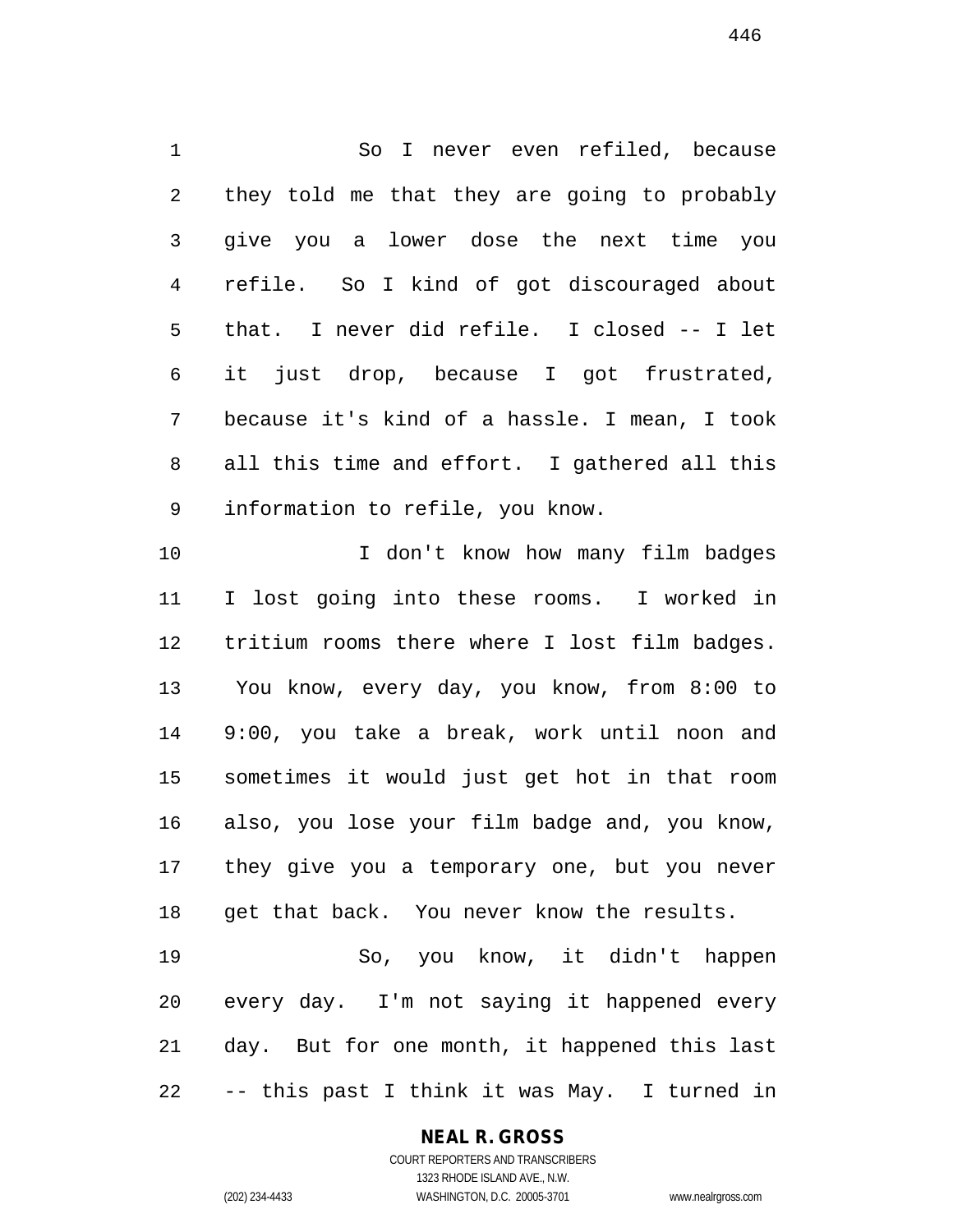a film badge. I had foot surgery, so I didn't think I was going to be out that long. I turned my film -- the lady that took care of the -- our PNADs, so I sent in my dose.

 She must have given me the wrong number to send the PNAD in to. I sent it in and they keep sending me these delinquent things saying that I have a zero dose and that was one of our busiest months, because we got these milestones that the lab has to reach this year, because I'm in the weapons surveillance program now.

 So, you know, we were pretty busy that month. So I sent it in and I have the zero reading now for that month, when I should have had a pretty good dose. And, you know, I haven't heard nothing back yet. I didn't file the proper paperwork which is probably going to be giving me a lower dose than what I should be getting this year with RP-1 associate group leader.

So my dose record is going to be a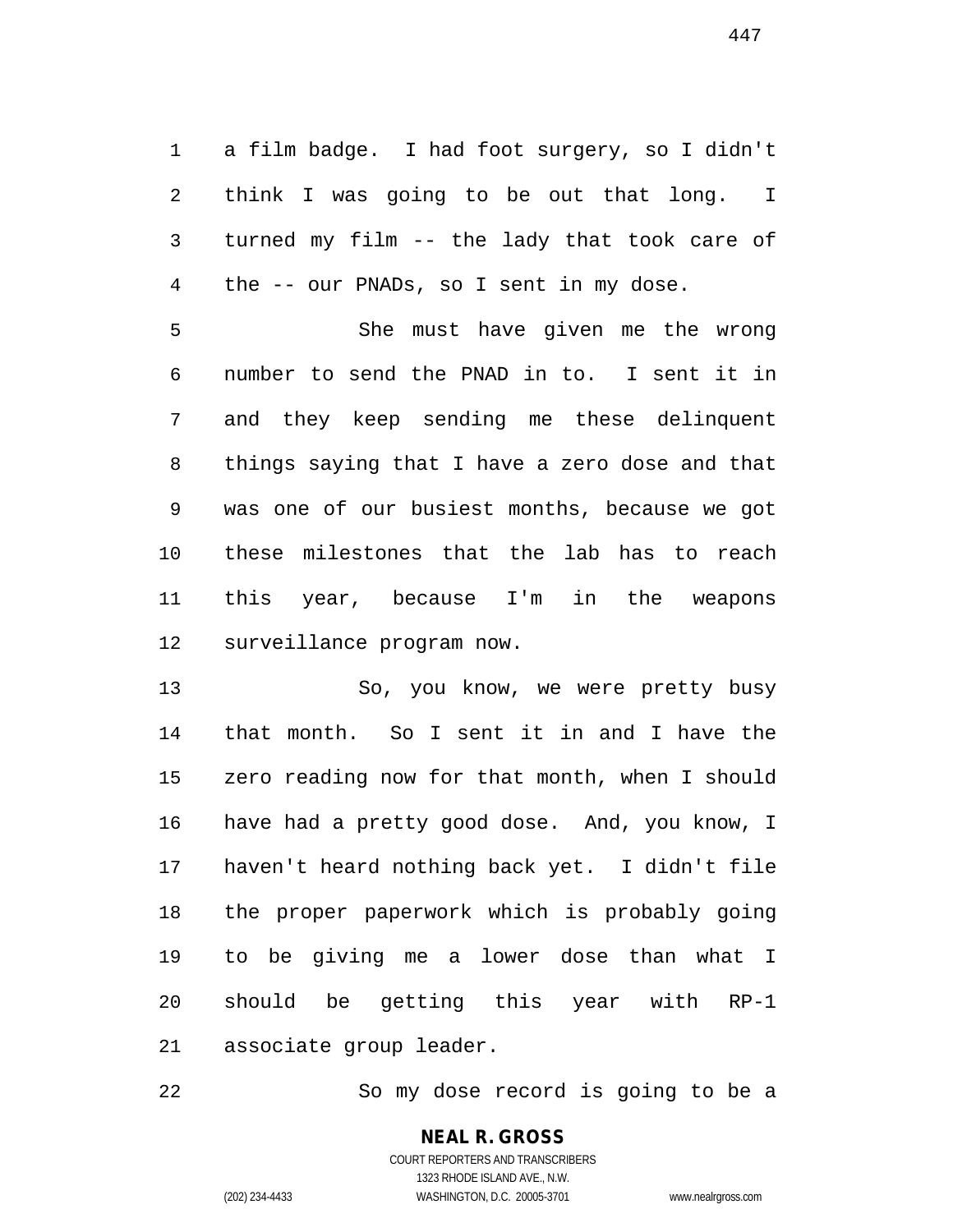little bit lower than what it should be. And things like that just kind of fall through the cracks.

 I know what [Identifying information redacted] has gone through with her husband, because I worked with him and I know -- you know, we have had issues like that where things don't always measure up to that, you know. I mean, things aren't always like they should be up there.

 The custodial people don't know like because of our Sigma-15s in my area, these people aren't being told -- I can't tell them exactly what I deal with, but I try to tell them, I try to educate them and tell them, please, get in the beryllium system. You know, when they tell you to get into the beryllium program, please, sign up for that.

 I try to tell the custodial people and the craftsmen, my ex-pipefitting buddies get into the beryllium program, please, guys. You don't want to -- you know, it's the same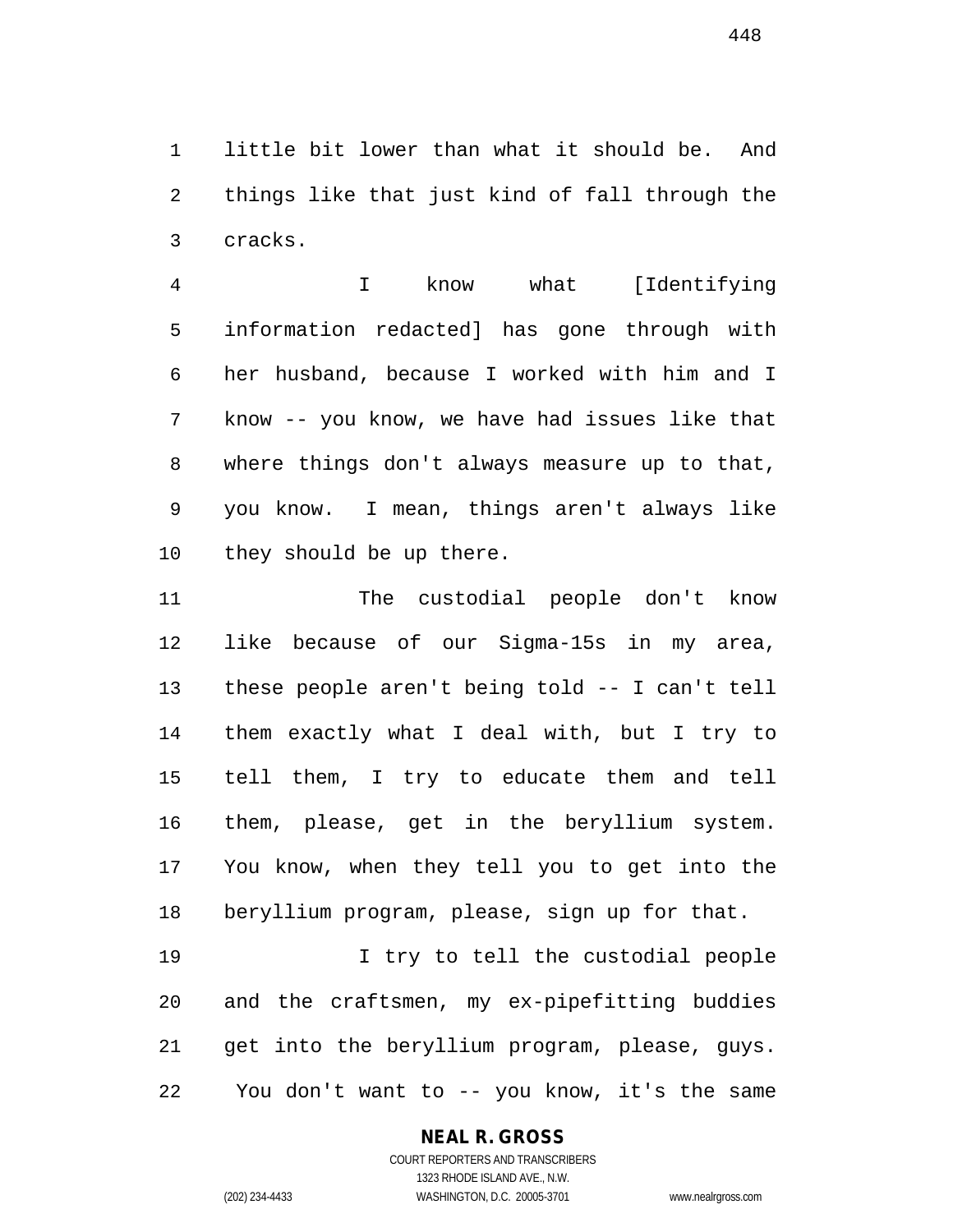blood test. It's the same blood test you are going to do every year, you know. And you're only going to do that blood test the same time. Don't go away from that, you know, because if you come up later on and they do find it and it's too late, you know, what are you going to say?

 Because I know what we deal with in my area and these guys work side-by-side with us and they don't know what we deal with. And I'm trying to educate them and a lot of them aren't really told about what is going on in certain areas. And I think that has been lost.

 I didn't know a lot of stuff when I was a pipefitter. I was a pipefitter for 16 years. I didn't really tell you guys that. But I was a pipefitter for 16 years and then I went to the plutonium foundry.

 One incident I had we were in an evaporator. There was one of the team leaders was laying down some plastics and he said he

> COURT REPORTERS AND TRANSCRIBERS 1323 RHODE ISLAND AVE., N.W. (202) 234-4433 WASHINGTON, D.C. 20005-3701 www.nealrgross.com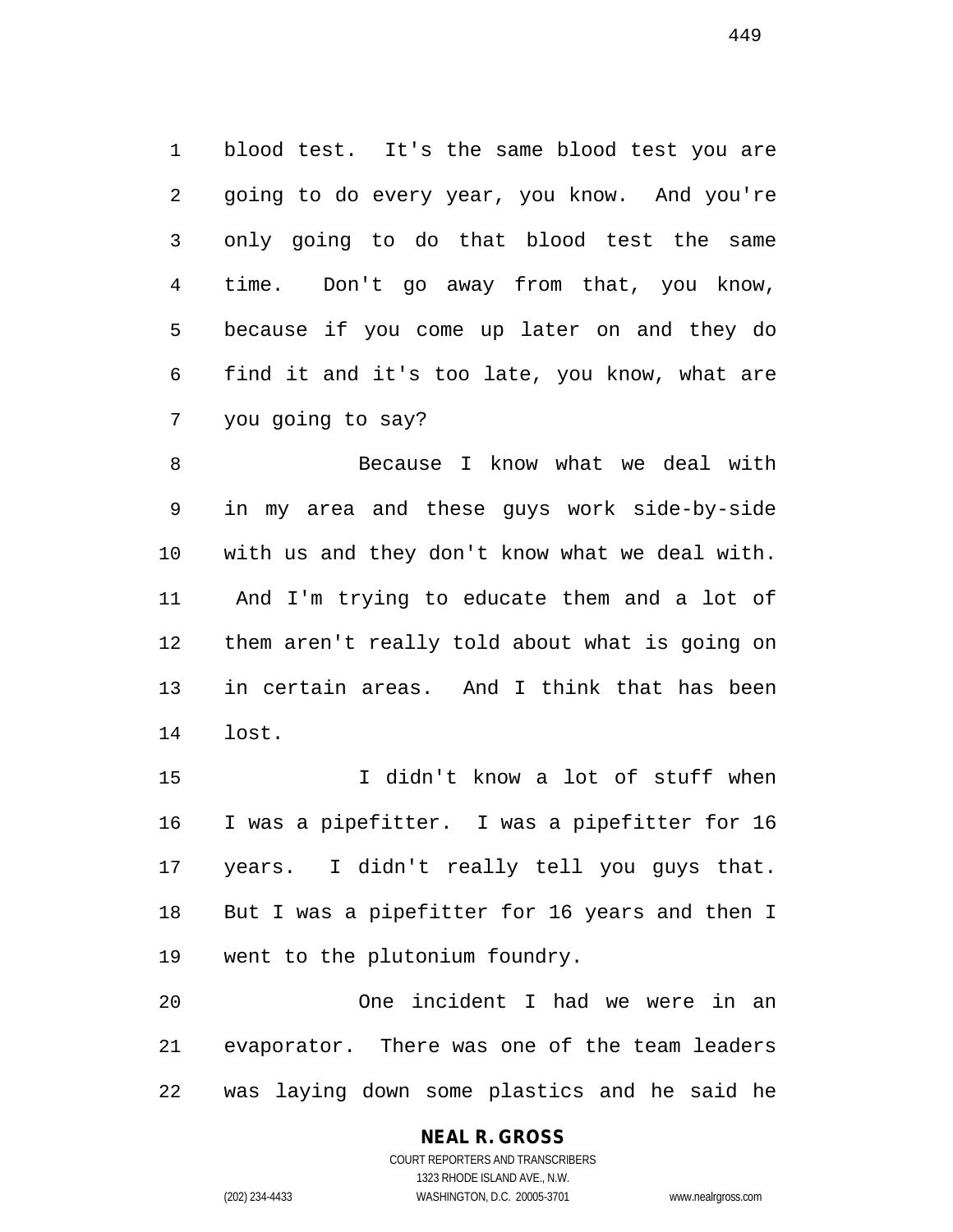had cleaned up the room. This room was over a million counts. And it was -- he said it was all cleaned up. I won't mention his name, but he said oh yeah I had cleaned up the room. I got it all cleaned up and all that.

 He sent me and another pipefitter in there under supplied air. You couldn't breath in it, because it is too hot. It's over a million count, reading over a million counts. So we went in there, two double coveralls, double cloth coveralls. We went in there, kneeled down to remove a small sump pump.

 We were taking this pump apart and I told my buddy oh, man, I could feel an itching and a burning on my leg. And I said I'm hot, buddy. I said -- I started pulling the bolts off this pump. I said I'm hot, let's -- I've got to get out of here, man. I've got acid on here.

 So I had acid on there. It was 358,000 counts by the time they  $-$  we got  $-$ 

# **NEAL R. GROSS**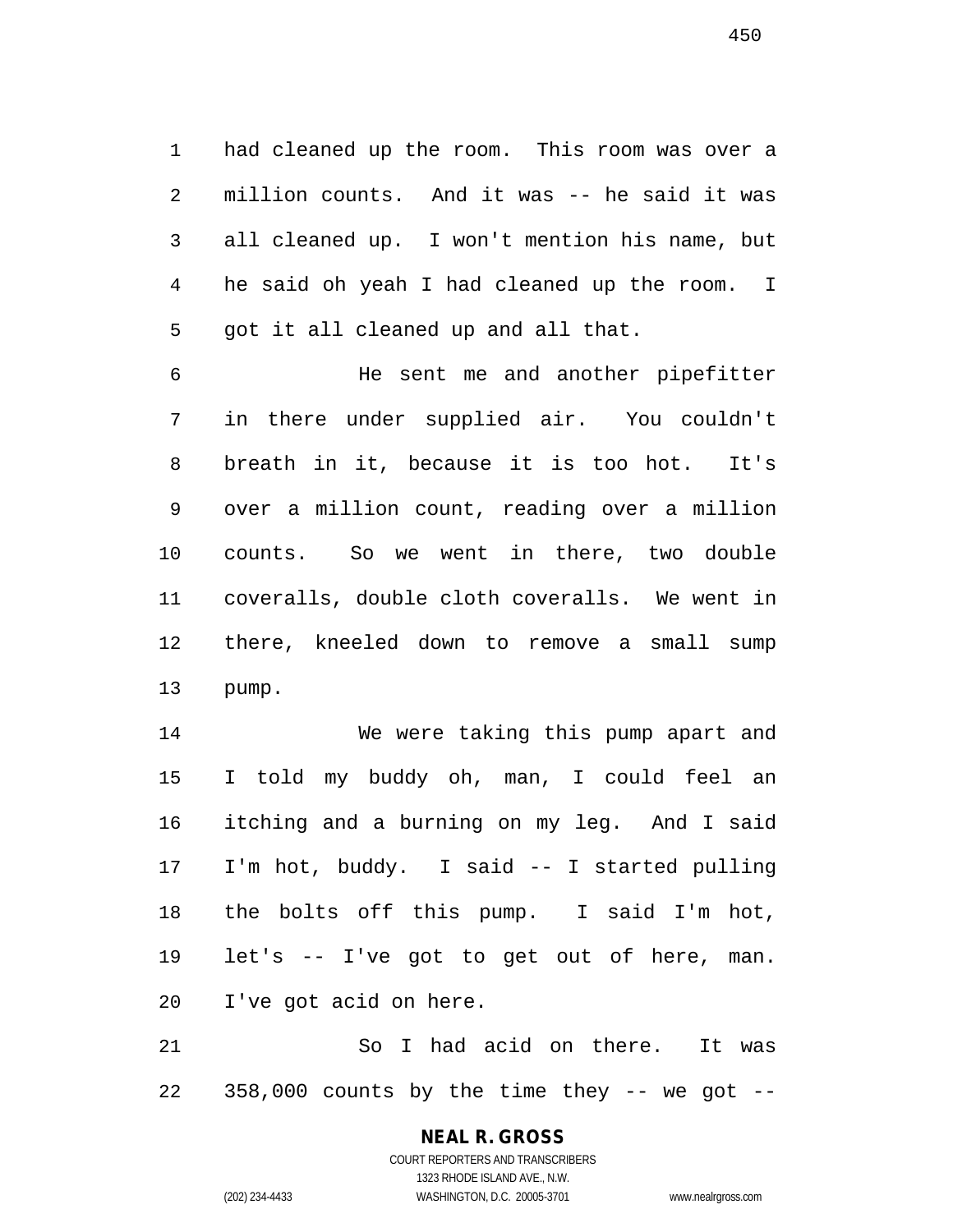got me checked out and pulled out of there. I had to strip down and get decontaminated. I went home with a bag around my leg for five months wrapped around my leg.

 It came off that one -- that night. I had these guys -- like what happened to [Identifying information redacted], they had to come to my house, check my bed, check my clothes, check all that stuff and, you know, the hairs on my leg, every time they would come off, they would have to take them off and count them and do all this stuff every day for five months when I was at work and at my house.

 Do little things like that and, you know, things, issues that we go through and stuff like that and I just kind of get frustrated with just the paperwork thing of filing. You know, it's just not easy. It's pretty hard.

 And I appreciate you guys taking your time and listening to us, you know. It's

> COURT REPORTERS AND TRANSCRIBERS 1323 RHODE ISLAND AVE., N.W. (202) 234-4433 WASHINGTON, D.C. 20005-3701 www.nealrgross.com

**NEAL R. GROSS**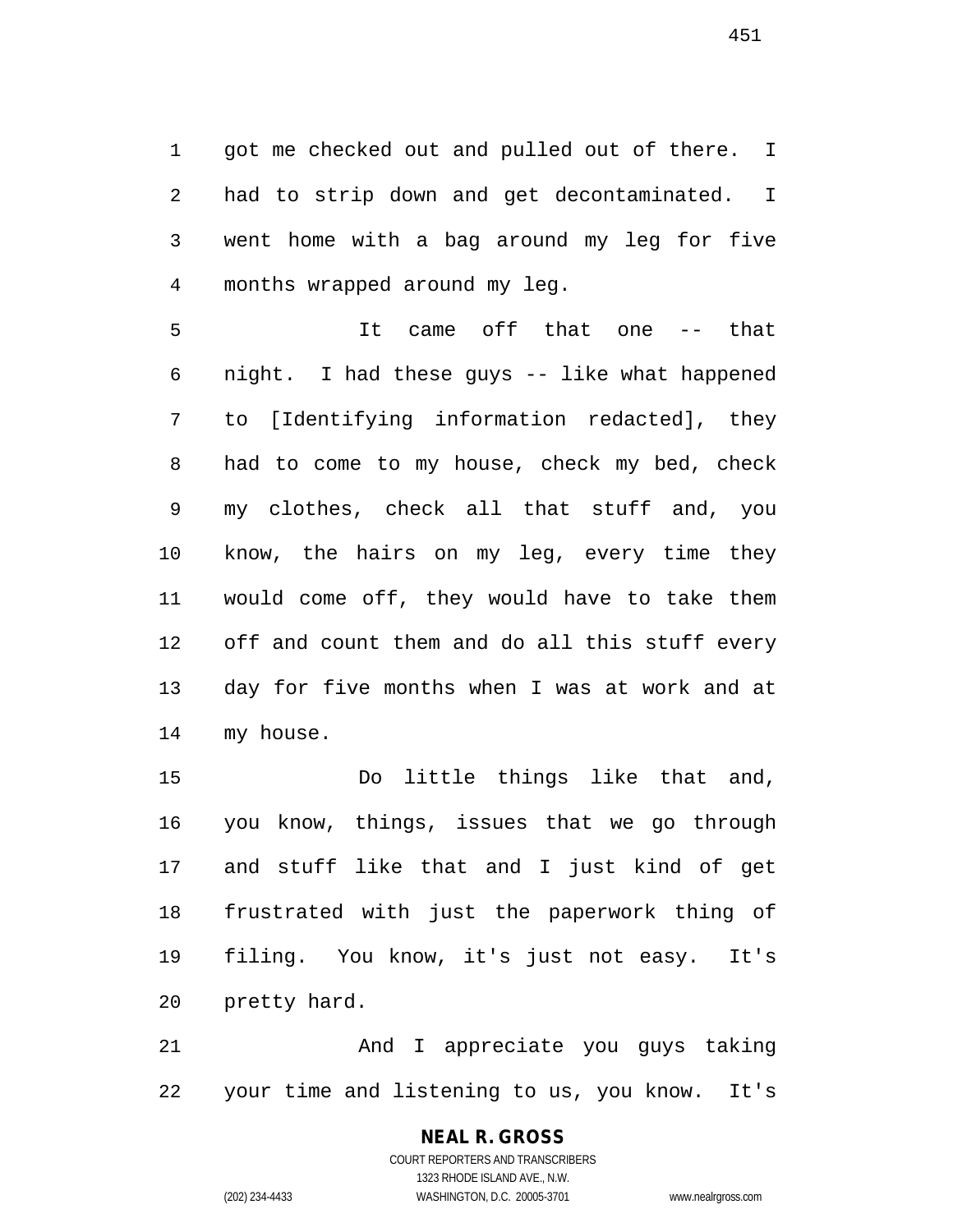hard. And my dad has filed, too, and his went into the bone. I told my mom if it goes into the bone, you can -- you are -- you can refile, but she has just gone through a lot with what my dad had filed. And she needs to refile and go through her paperwork with her, you know, situation with her. But it has already been six years for my dad and, you know, it's going to be six years for him now in December. I just appreciate you guys taking the time out to listen to us. CHAIRMAN MELIUS: Okay. We appreciate you taking the time to meet with us. (Applause.) 17 MR. VALDEZ: Thanks. CHAIRMAN MELIUS: Thank you. I have a [Identifying information redacted]. How about a Clyde Medina? Okay. Did Joe leave or change his mind? 22 [Identifying information

#### **NEAL R. GROSS** COURT REPORTERS AND TRANSCRIBERS

1323 RHODE ISLAND AVE., N.W.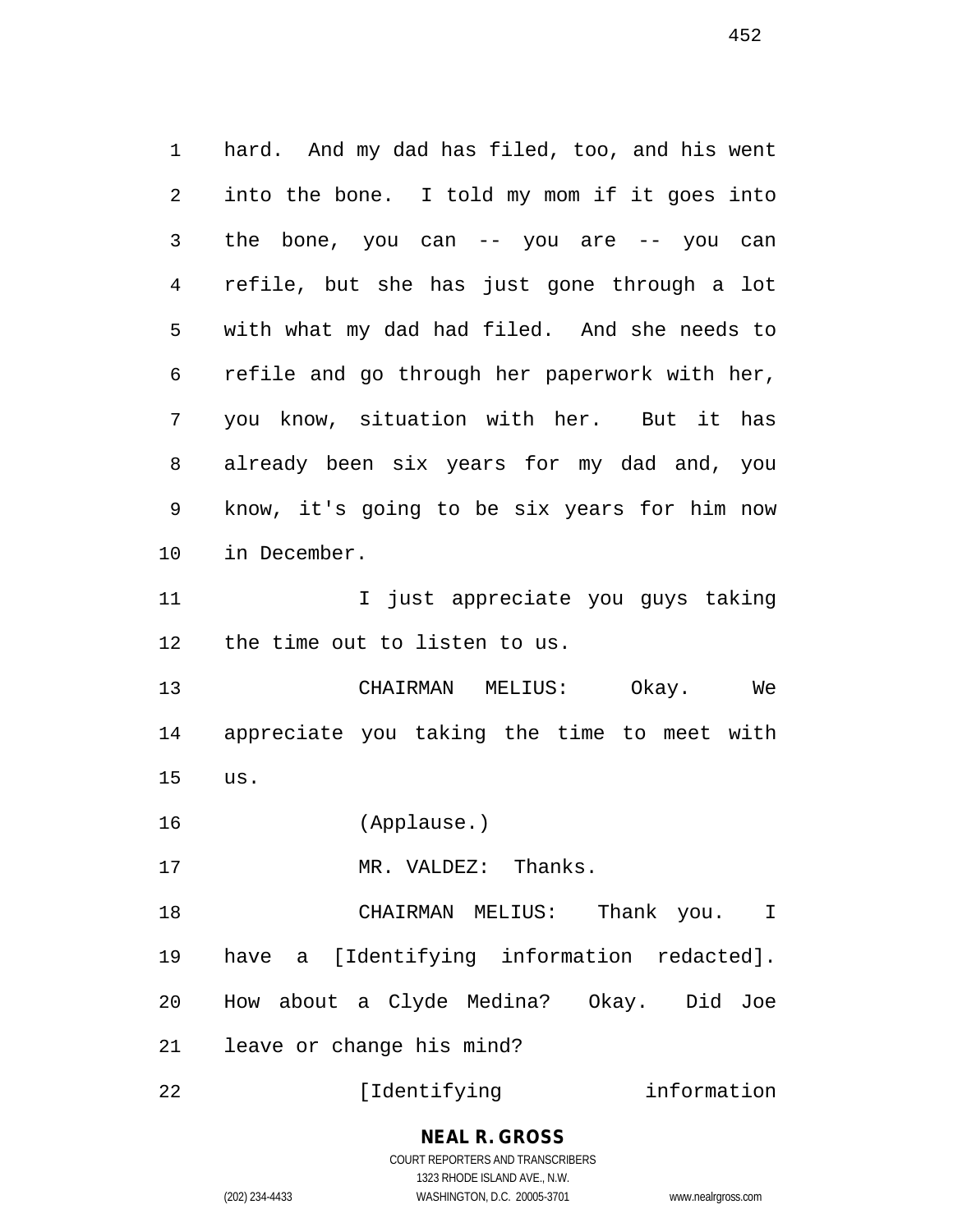redacted]: Changed my mind.

 CHAIRMAN MELIUS: Okay. That's fine. You are not -- MR. CLYDE MEDINA: My name is Clyde Medina. I work at Los Alamos for 25 years. I'm retired. In 1999 -- CHAIRMAN MELIUS: Can you pull the mike down a little bit? We're having -- the Court Reporter -- MR. CLYDE MEDINA: In 1999 -- CHAIRMAN MELIUS: That's fine. MR. CLYDE MEDINA: -- I had a brain tumor. And I was off of work for six months. And I actually don't work for the lab. I work for Los Alamos County. But the lab got started in the residential district of Los Alamos County in the '40, '50s and '60s. 18 And we used to replace all the gas lines and sometimes we would dig holes and the dirt would be white and sometimes brown and sometimes black.

And then I retired in 2004. And

COURT REPORTERS AND TRANSCRIBERS 1323 RHODE ISLAND AVE., N.W. (202) 234-4433 WASHINGTON, D.C. 20005-3701 www.nealrgross.com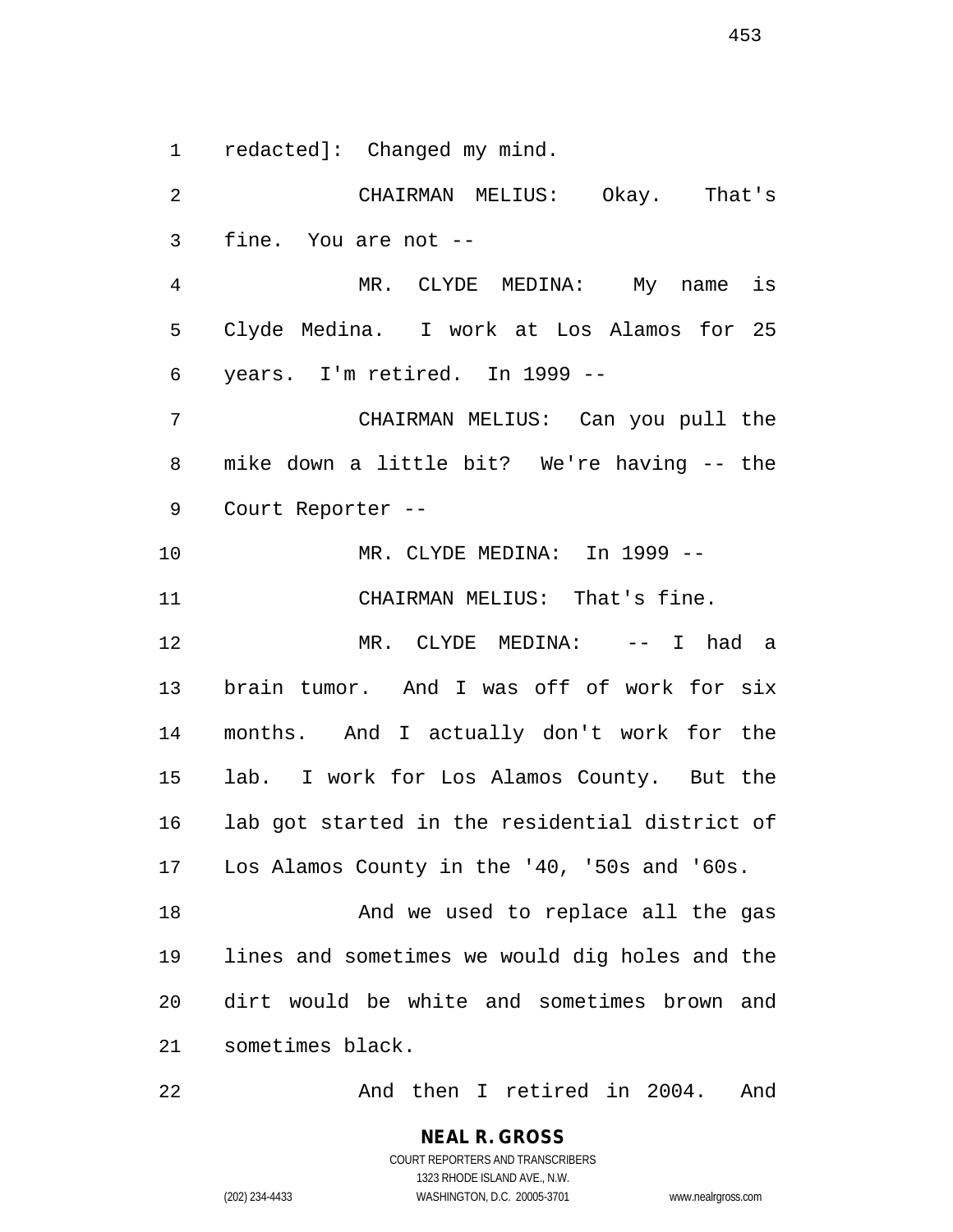In 2005, my tumor grew back again. And the second time they couldn't take it out, so they send me to Phoenix, Arizona and they cut me here and plugged the veins and then they operated. So I thank God that I -- I look at my life like I got a second chance. And, you know, that's my story and I'm going to stick to it. CHAIRMAN MELIUS: Okay. Thank you - 12 MR. CLYDE MEDINA: Thank you. (Applause.) CHAIRMAN MELIUS: Very much, sir. Okay. I have, a little trouble with the last name, but it is, Rose Ann Quintaz or -- MS. QUINTANA: Quintana. CHAIRMAN MELIUS: Quintana, okay. I couldn't quite read the tail end of it there. MS. QUINTANA: My name is Rose Ann

> **NEAL R. GROSS** COURT REPORTERS AND TRANSCRIBERS

Quintana and I am here to represent my

1323 RHODE ISLAND AVE., N.W.

(202) 234-4433 WASHINGTON, D.C. 20005-3701 www.nealrgross.com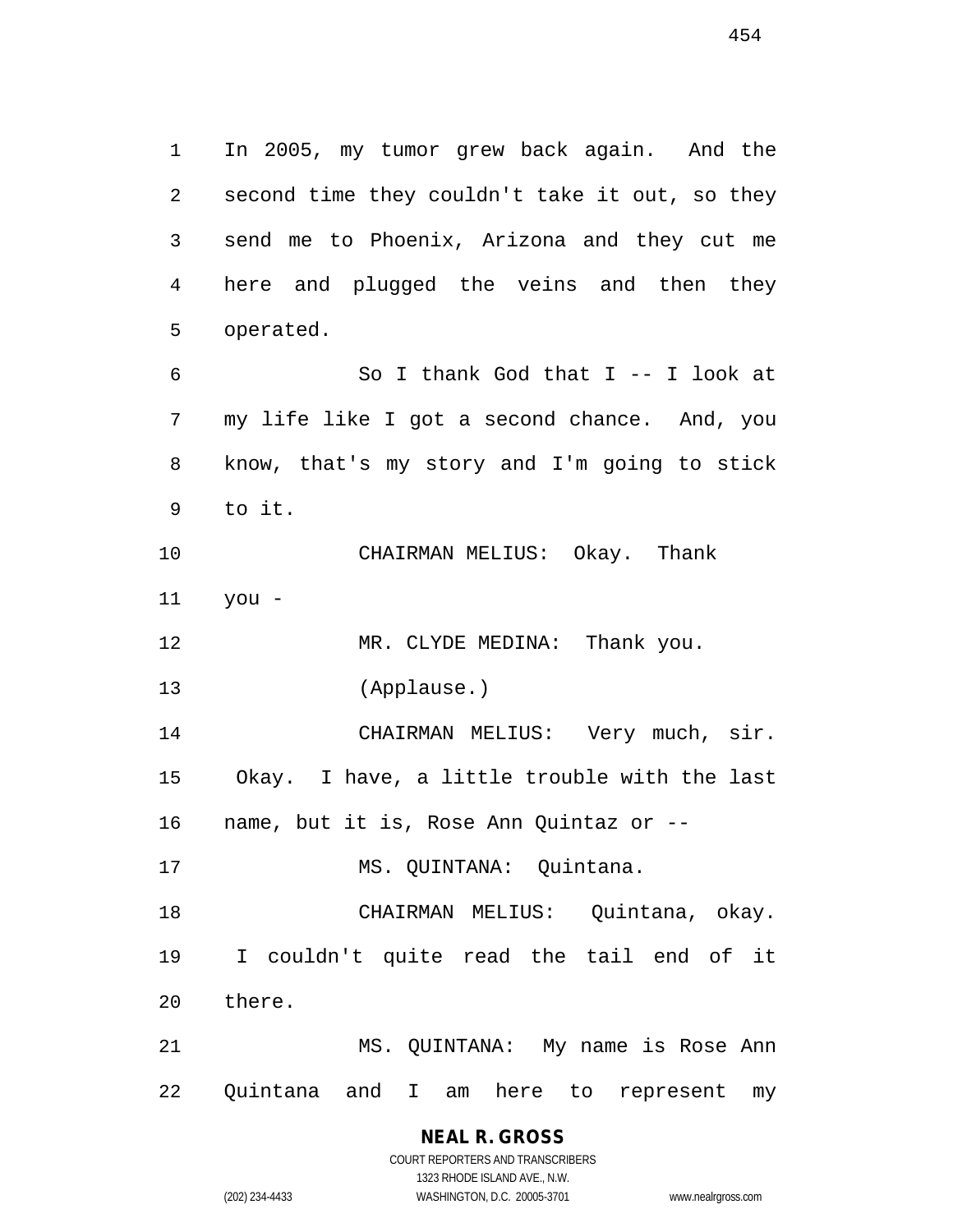[Identifying information redacted] who has [Identifying information redacted]. He can't speak because when his -- when the [Identifying information redacted] was removed, they removed quite a bit of his [Identifying information redacted], so you wouldn't be able to understand him.

 I also did work at the labs and so I thought I had something to contribute. I was -- I worked at the labs as a student in my high school years back in 1980 through '82. As a science participant, they wanted to get me interested in all the science departments, so they send me to all the different areas to look and see if I was interested in them.

 I never wore a badge. So if I was contaminated in any area, I wouldn't have known it. I also worked in another area in the stocking room. I don't know what site that was, but I recall my coworkers telling me that after the fact, that they drove semis and they were contaminated and they had to go dump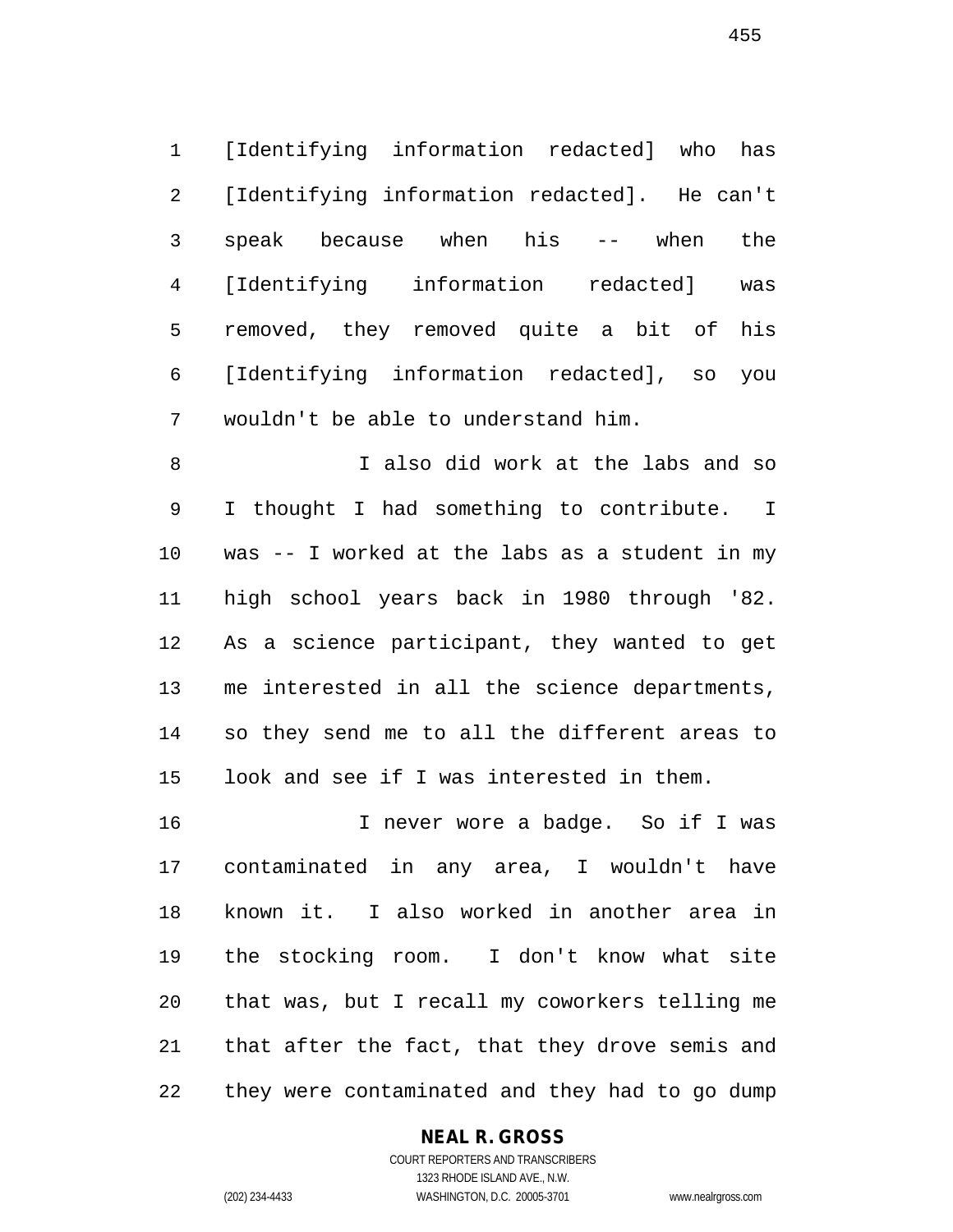them and bury them underground and cover them up.

 They were around us. They were in the same clothes that they were in the morning in the afternoon. If we were contaminated because they were, that was never told to us or anybody else. I'm just saying that because that might help you guys in determining are all these other people really being truly diagnosed or not.

 I'm not filing a claim, but I am for my [Identifying information redacted]. He worked in different sites as well. And when you guys are doing the dose reconstruction, I don't know on his -- I haven't let him sign the agreement, because I disagree strongly with what you guys are saying.

 He can't speak. He can't talk on the phone. He can't -- if he has an emergency, he can't call 911. And I have been filing and filing a claim. You -- they made a determination without even getting his

> COURT REPORTERS AND TRANSCRIBERS 1323 RHODE ISLAND AVE., N.W. (202) 234-4433 WASHINGTON, D.C. 20005-3701 www.nealrgross.com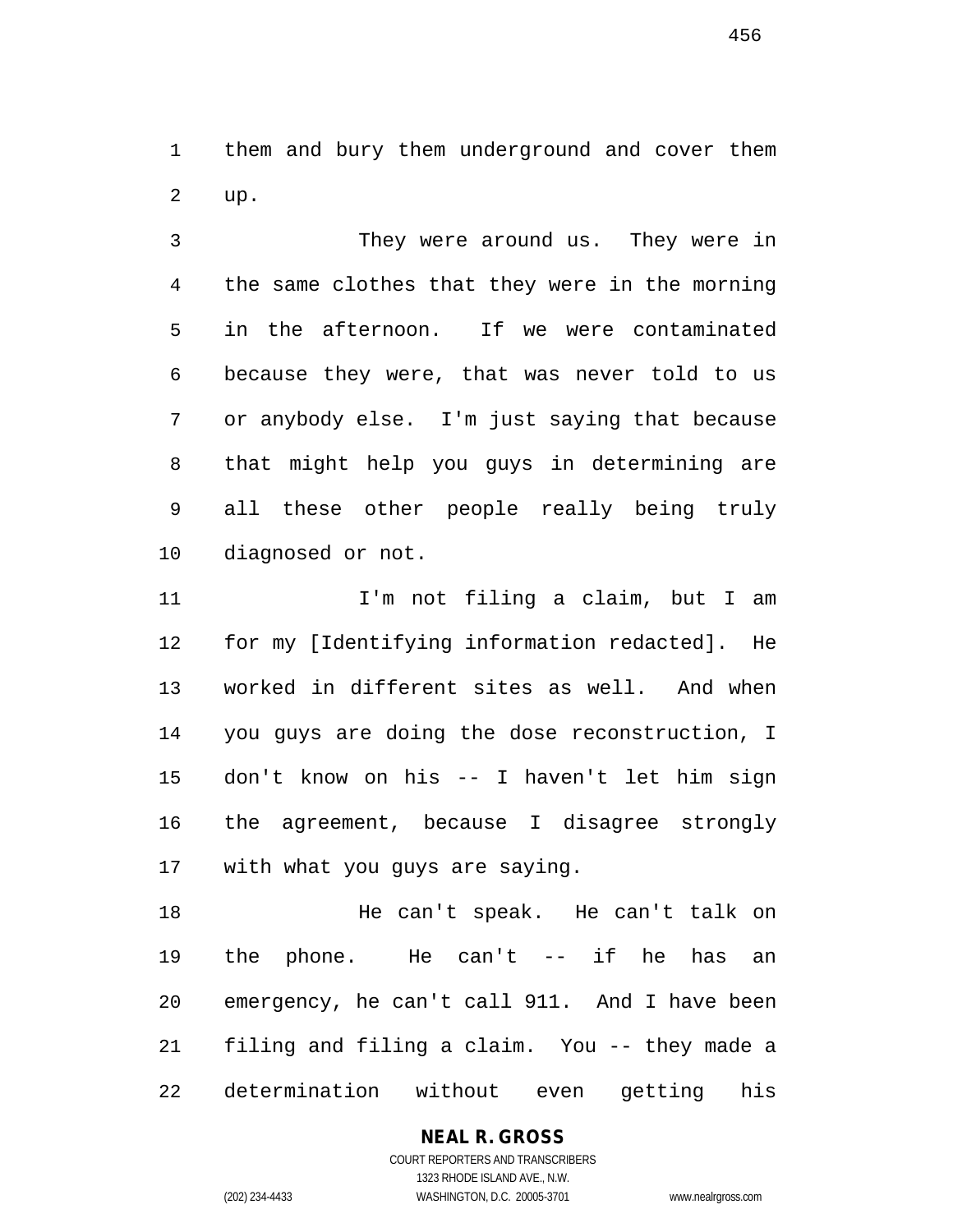doctor's notice that says that he is disabled and he couldn't speak.

 So and they don't -- so they also made a determination after I sent them over and over all the W-2s stating that we worked many years prior to that time and they still made the determination, based on years that he -- when he started at the labs, not when he was working as -- for -- he was working with contractors.

 And so I had to prove that fact and yet I'm getting back letters and recommendations. And so I don't really think that your dosage -- you know, that they are looking at all the places that he really did work at is working.

 And that's all. I just wanted to say thank you.

(Applause.)

 CHAIRMAN MELIUS: Thank you for coming. We don't have anybody else signed up, but if there is anybody in the audience who

# **NEAL R. GROSS** COURT REPORTERS AND TRANSCRIBERS

1323 RHODE ISLAND AVE., N.W. (202) 234-4433 WASHINGTON, D.C. 20005-3701 www.nealrgross.com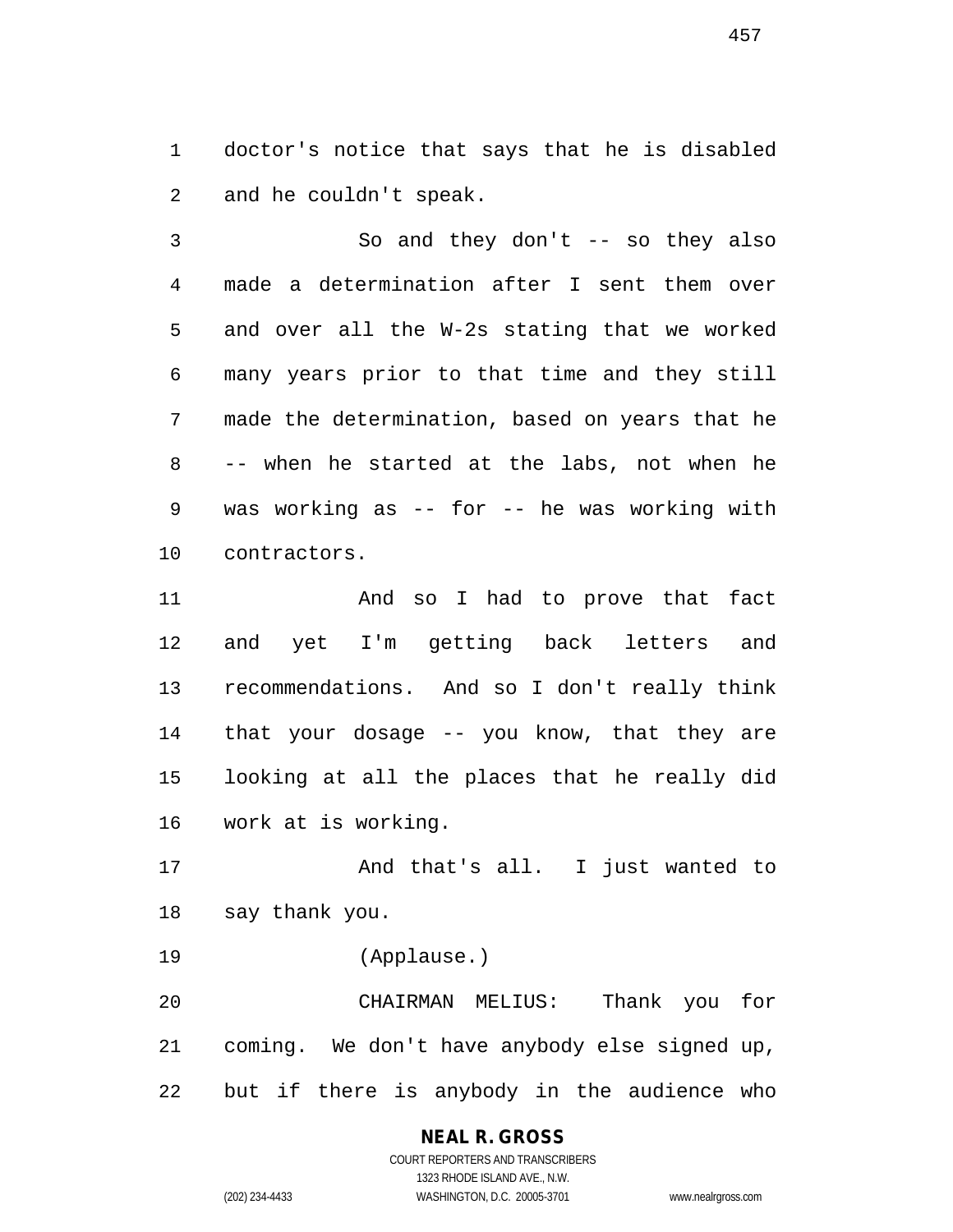hasn't had a chance to speak that would like to say anything to that? Yes. And could you introduce yourself?

 MR. CORIZ: Good evening, Mr. Chairman, Members of the Board. My name is Elias Coriz, Rio Arriba County Commissioner, also a security officer for over 25 years up at Los Alamos.

 I would like to just be brief, that the price of national security comes at a high price. As you know, the discussion that has taken place here this evening with many people that have fallen in harm's way through the exposure at the laboratory, definitely is devastating.

 I have had the opportunity to work at Los Alamos and has also reaped the economic benefit. I do want to find some balance in what happens in Los Alamos.

 I had the opportunity to train in some of those canyons that they have talked about here earlier this evening and some of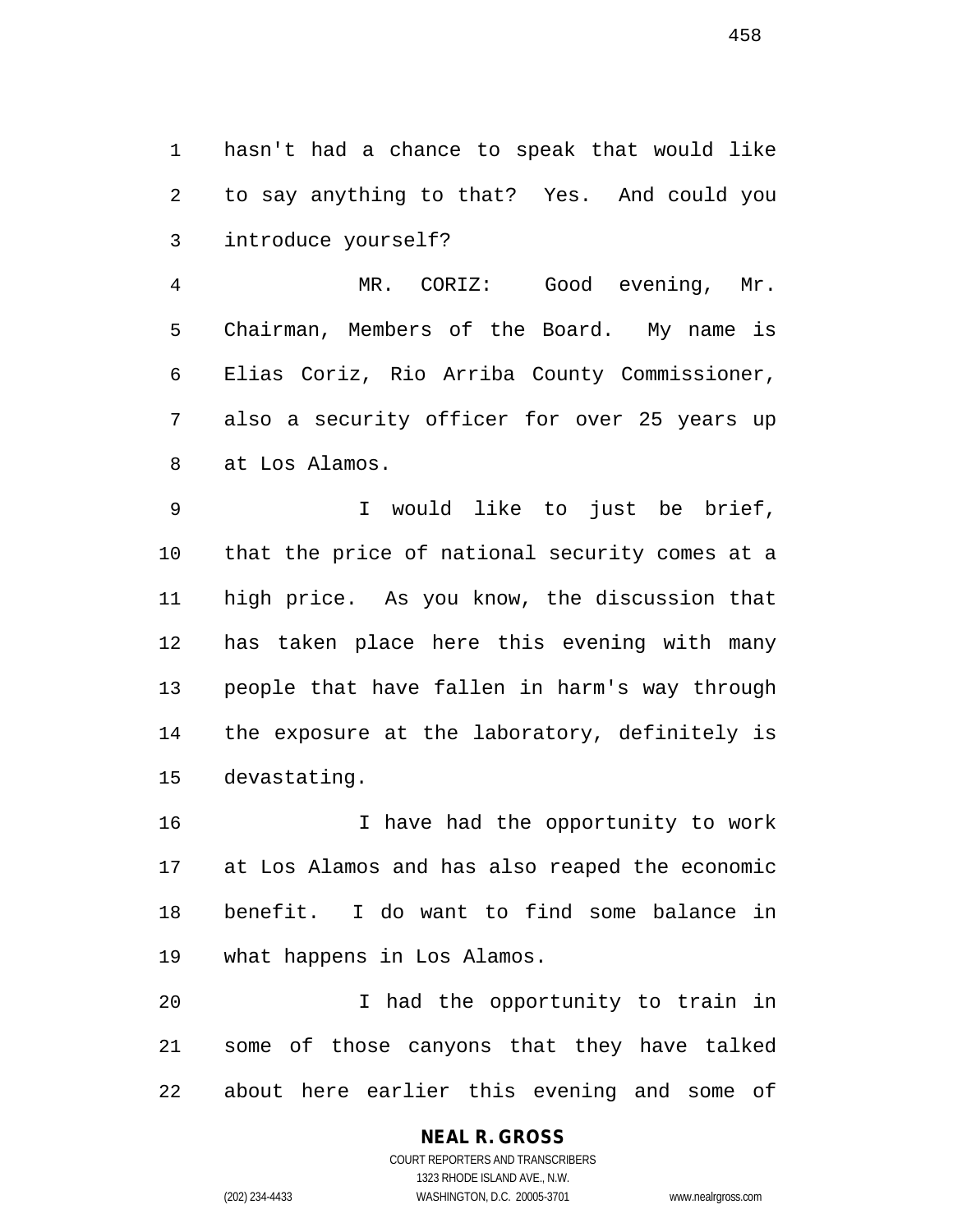those canyons that actually have -- they found contamination. I have also been in the middle of where there were machining beryllium where we saw machinists using PPE and the security officer standing guard and escorting some of this machine parts and no PPE was ever offered any masks for protection.

 So in regards to that, I think, a lot has been said here this evening. But again, we also have to consider that as a commissioner, I represent a lot of the work force up in Los Alamos from custodial and all the crafts. And they come before the Commission to grieve some of those concerns that are happening at the National Laboratory. But I also have to look at finding that balance. The Rio Arriba County has supported the National Laboratory through resolution and in many areas that we feel that are beneficial to our country.

 But again, there has to be some balance. And I hope that this evening we can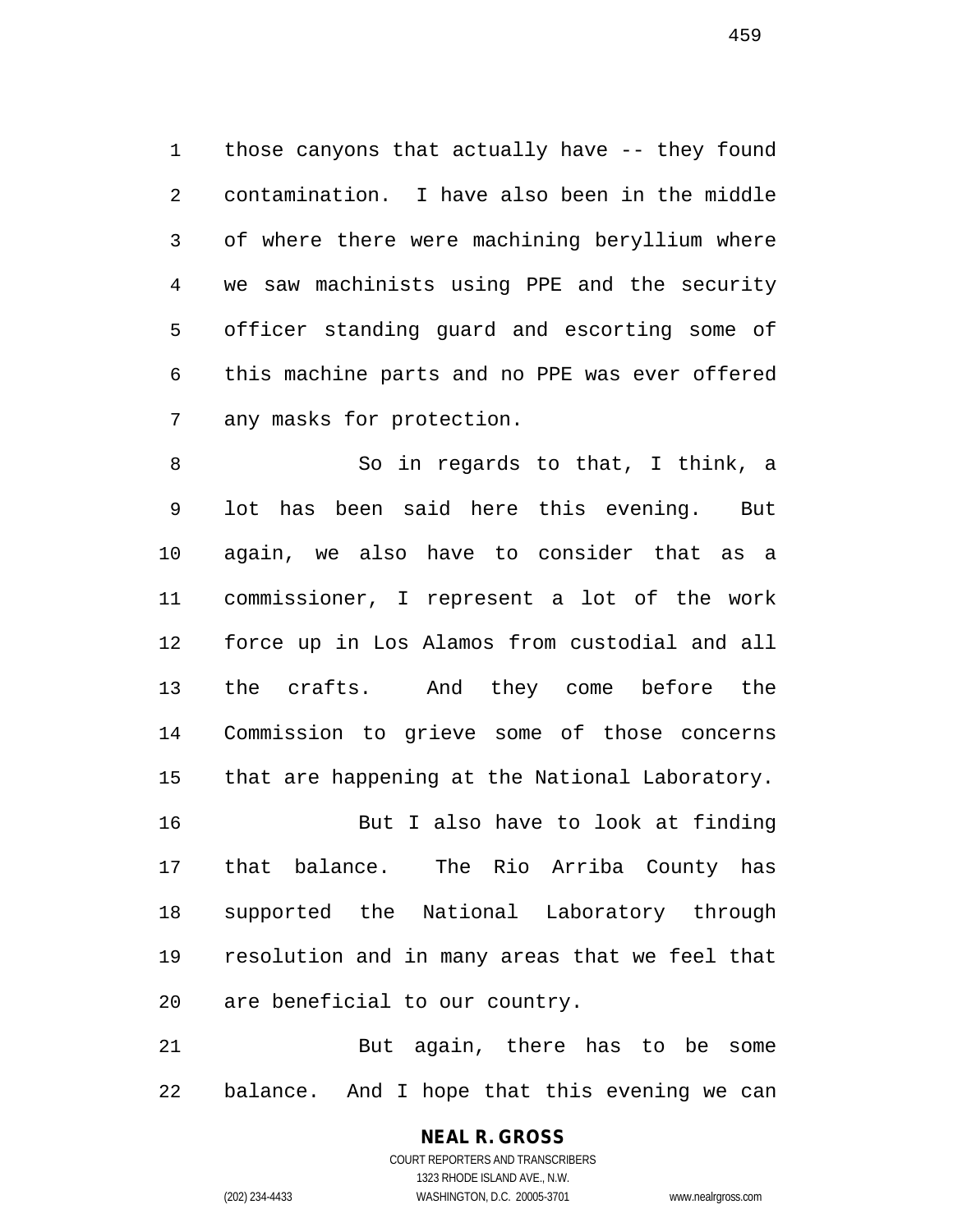come to the consensus that we need to find balance, so that these people can get compensated for what they have suffered up in Los Alamos.

 I think that overall we also need to recognize that there are individuals that are here that are no longer here with us, parents, grandparents and brothers and sisters that definitely, I feel that we also, need to support.

 So I would like to thank you for giving me that opportunity here this evening and for hearing all these residents that are really, really looking for some support in some way, if it's monetary or counseling or whatever it might be.

17 100 I hope that in the future we have those resources available for every individual that works in Los Alamos. So again, thank you on behalf of the people of Rio Arriba County.

CHAIRMAN MELIUS: Thank you.

(Applause.)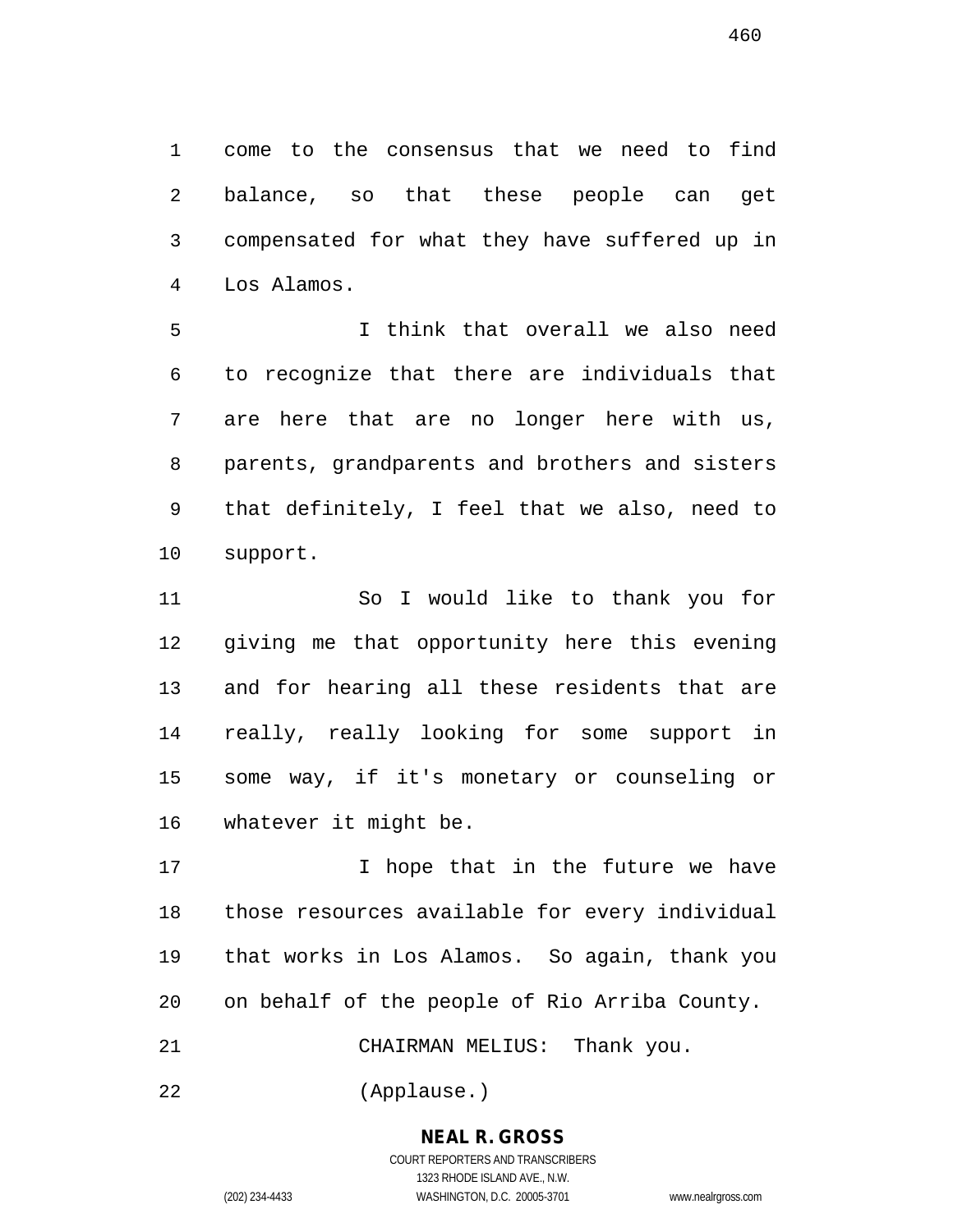MR. CORDOVAN: Good afternoon. Thank you for being here. My name is Rocindo Cordovan. I got 31 years with security. The first few years that we were working with mace and handgun security, we didn't have a safety program.

 The safety program didn't get started until 1986. We started to learn safety then, but before that, we would be doing work like the commissioner mentioned without any PPE, milling, SM-102, that was one of the biggest places.

 We got to work down at the -- at TA-41, a pretty bad place. TA-41 was one of the worst places. We had to go into this room where we actually had to walk through canisters, barrels that were rotten and you could see the white powdery stuff. We walked all over it. We would get monitored. We would monitor ourselves. The readings were pretty high.

We did some training on the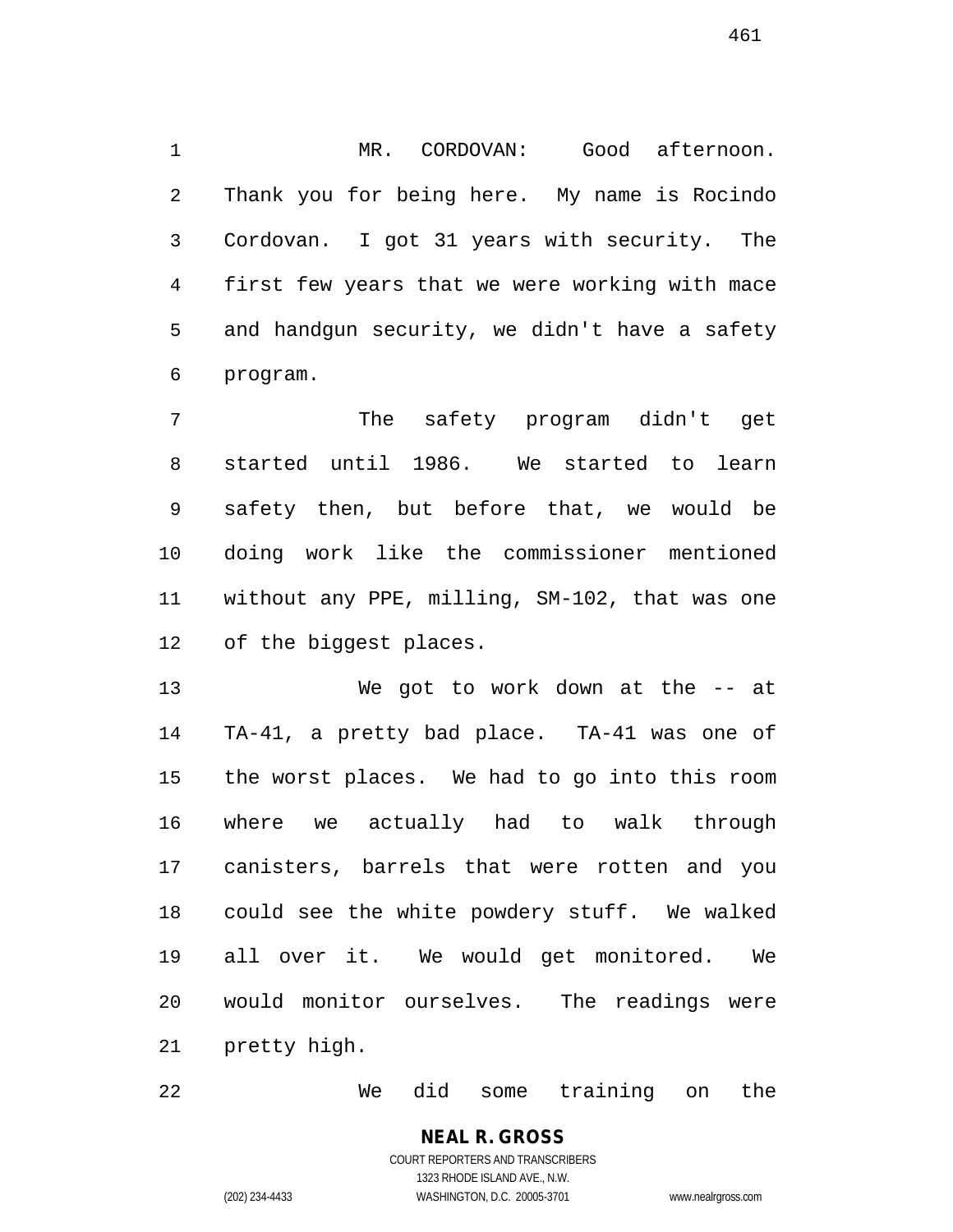canyons, like he mentioned. I was on the SWAT Team for 14 years and out of those 14 years, we got to do all kinds of crawling going through fences, going through areas. As a matter of fact, at TA-69 at the hot down, we were doing some training there. We never knew that it was a hot down.

 What happened here is that they didn't educate their supervisors, not telling them, alerting where not to go. We have been all over like custodians, fire fighters, you know, security guards. Wow, we could write a book on that. But I do thank you for listening to us and that's it. Thank you.

 CHAIRMAN MELIUS: Okay. Thank you.

(Applause.)

 MS. MAEZ-CLOVIS: Priscilla Maez- Clovis. I just have a couple of things I want to add on my father's claim. He was also disabled in Los Alamos. He fell from, I believe, a 3 or 4 story scaffold and his back

# **NEAL R. GROSS**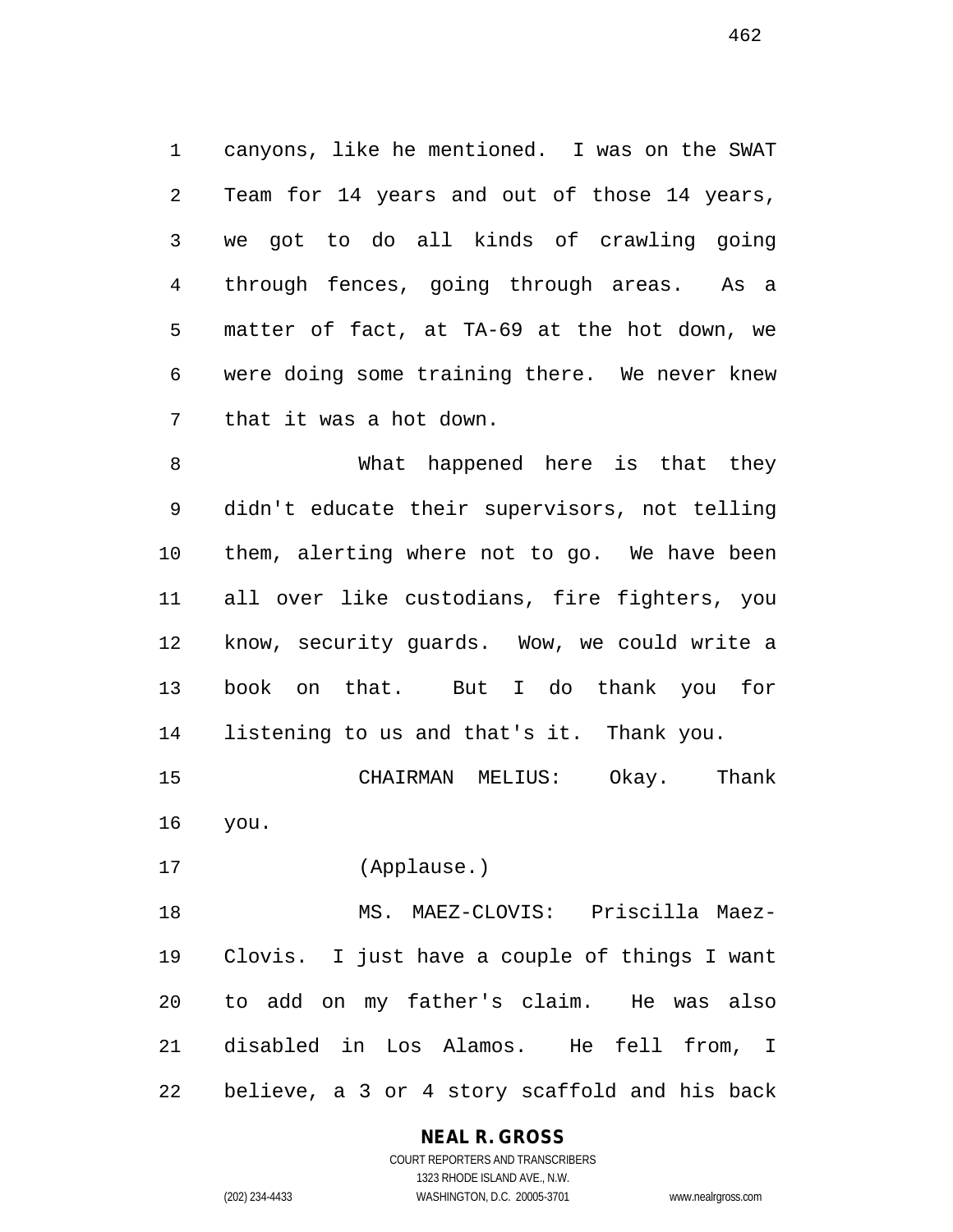was broken. He had like four different surgeries, corrective surgeries.

 So not only did he deal with a lot of the exposure stuff, but the disability stuff and being hospitalized and being poked and prodded and tested.

 And the last like months of his life, he used to have me stop and get him some sanitary napkins because he had rectal bleeding and he refused to go to the doctor any longer, because he said he didn't want to be poked or prodded not one more time. He said just let me die in peace.

 So I just want to make it known, there was a possibility that he did have some type of prostate cancer or rectal cancer and, you know, whether it was chronic bronchitis or COPD or all these other illnesses, I want you all to know that these are all terminal, just like cancer. There is no getting better. There is no recovery. It is terminal. The conditions that they have to live with. Thank

# **NEAL R. GROSS**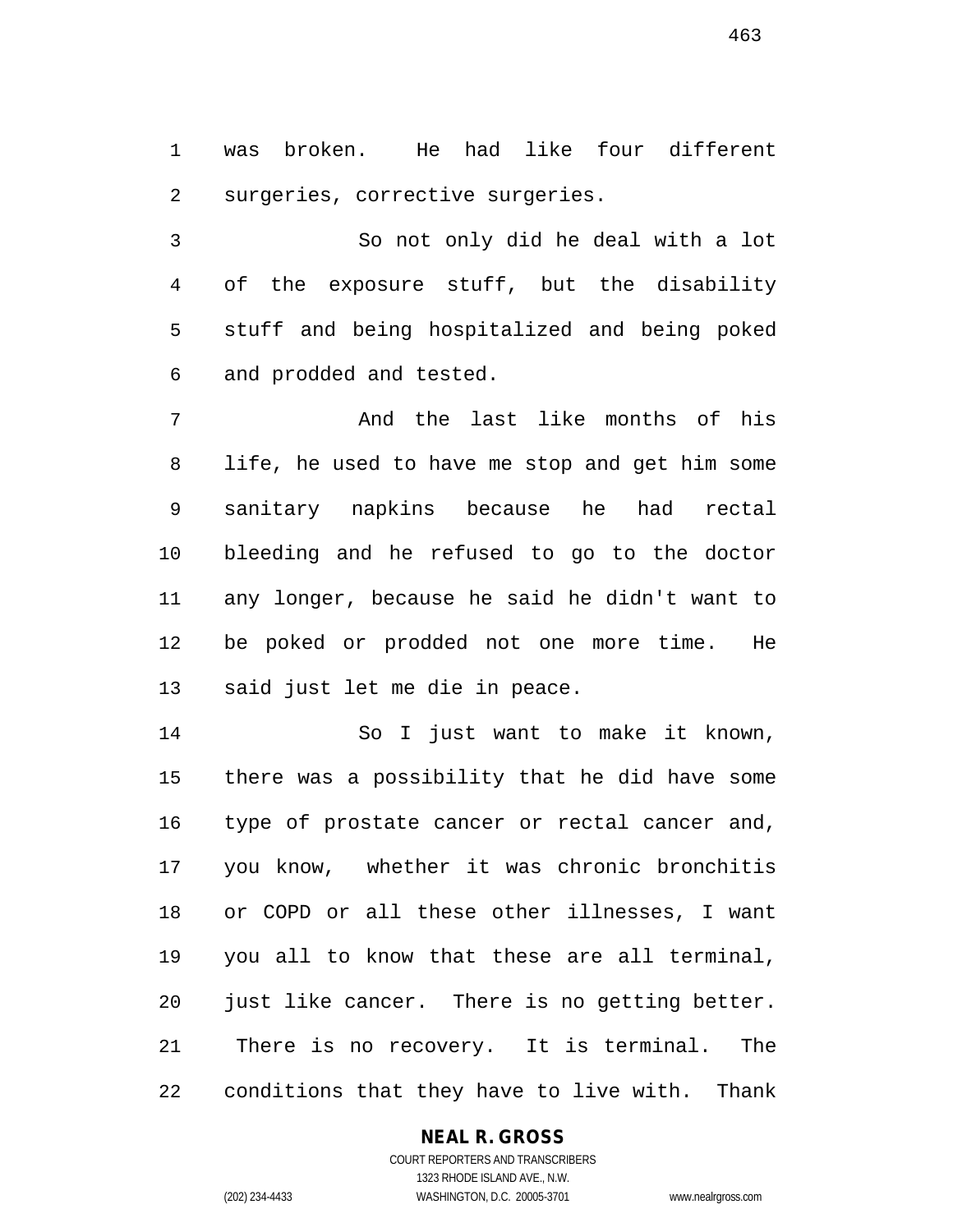you.

(Applause.)

 CHAIRMAN MELIUS: Right. Thank you. Anybody else that would like to -- yes, sir?

 MR. ORTEGA: My name is Raymond Ortega and I worked as a security guard over 27 years for Los Alamos. And when I started, we used to work at DP Road, which was one of the worst sites we had. We had stations and that building was so hot that the wall -- the paint would peel off the walls and they would have to go and paint it every so often with lead paint. But it was so hot that the walls would just peel off, you know, the paint.

16 And we had a station there. We used to have a Detex clock that we used to patrol in that area. And we used to go into a large building where they had large -- they were like glass tubes of tritium and we had to go right in front of that stuff and punch these keys for this clock.

# **NEAL R. GROSS**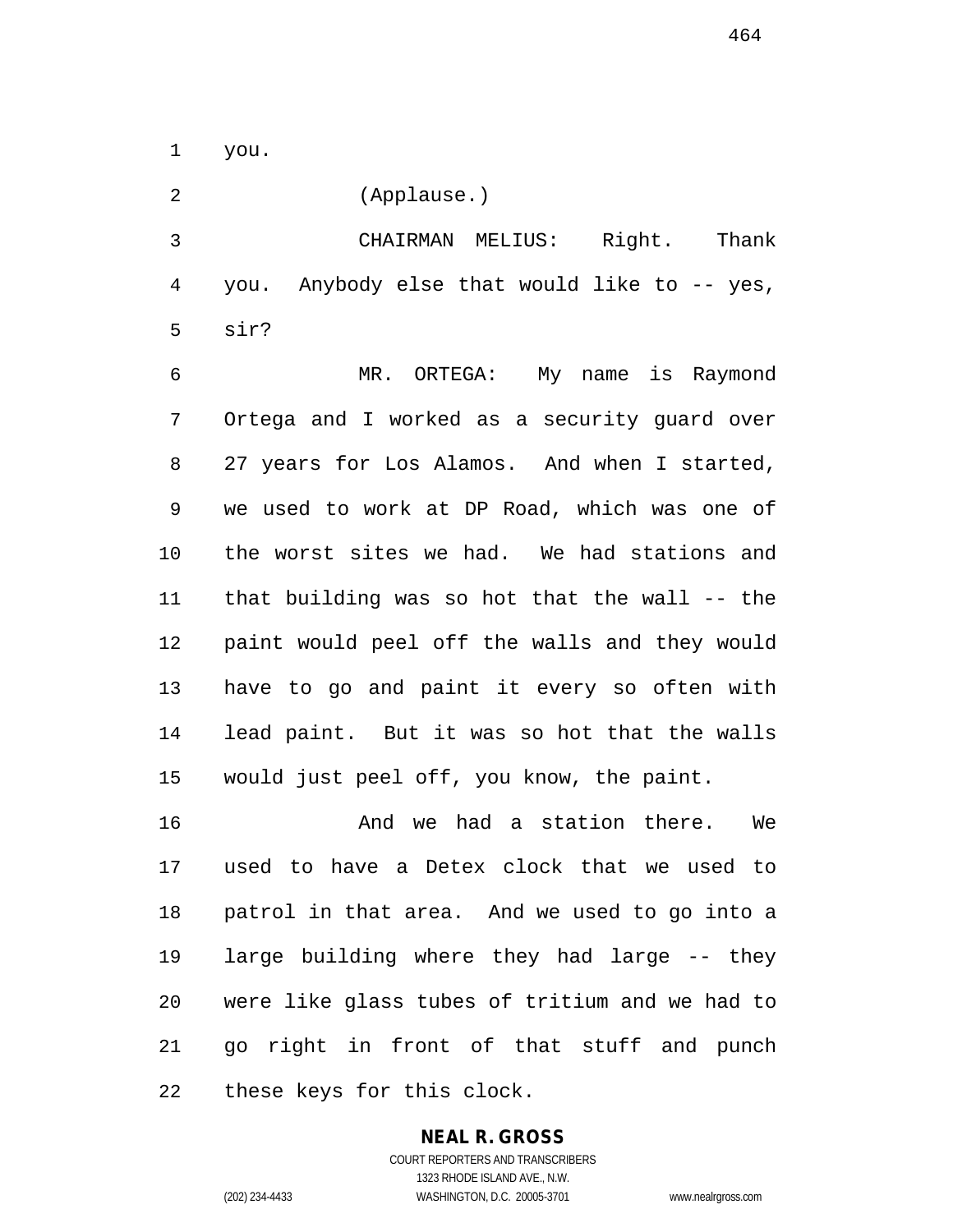Also, there was an area, too, under the shops building that we used to go in. And I don't know why we would go in this area, but we would go down the ladder underground. We would go in about 300 feet under the building, the main machine shop and we had to go check a door.

 This was -- I was working swing shift then. We had to do it twice a shift. And one day I was talking to one of the main bosses from the shops and I was telling him about this procedure. And he says you are joking, no? I said no. I said we used to go down the ladder with a flashlight, go under the building and check this door. And it was always locked. I mean, it was underground.

 Why we had to check it, I don't know, but we would do it. He told me I don't believe you went and did that. He says when we go under that tunnel he says we have to wear full respirators and everything. He says we just cannot let anybody go in there. I

# **NEAL R. GROSS**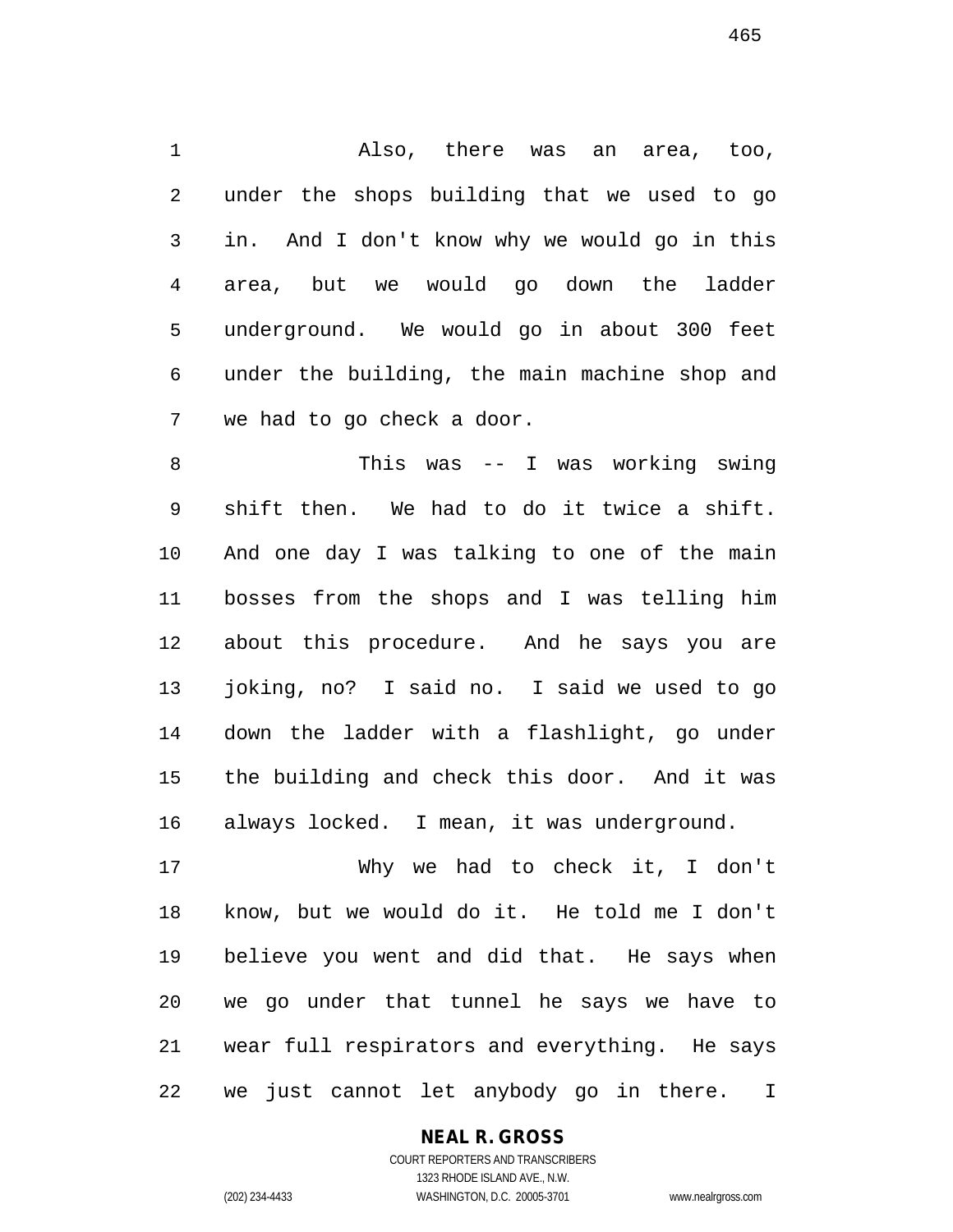said well, we did it for many years and did this procedure, you know.

 Another procedure that they used to do was at TA-18. And they used to run this ray, okay, it was called a Godiva Ray and they ran it. And they would say that, you know, we would stay in our station and they would say well, nothing will come to you, you know. Well, I think we were being used as guinea pigs and I'll tell you why.

 Because when they ran this ray, they stopped the traffic up at White Rock and they stopped it up at the top by 55. Nobody was allowed to go through when they were running this ray. But we were there. We were there.

 And one time we had three security guards or two of them and they used to give us double dosimetries. Well, they went and put their dosimetry badges, the ones they issued them, on the fence and when they got the readings, they were way up there. They even

# **NEAL R. GROSS**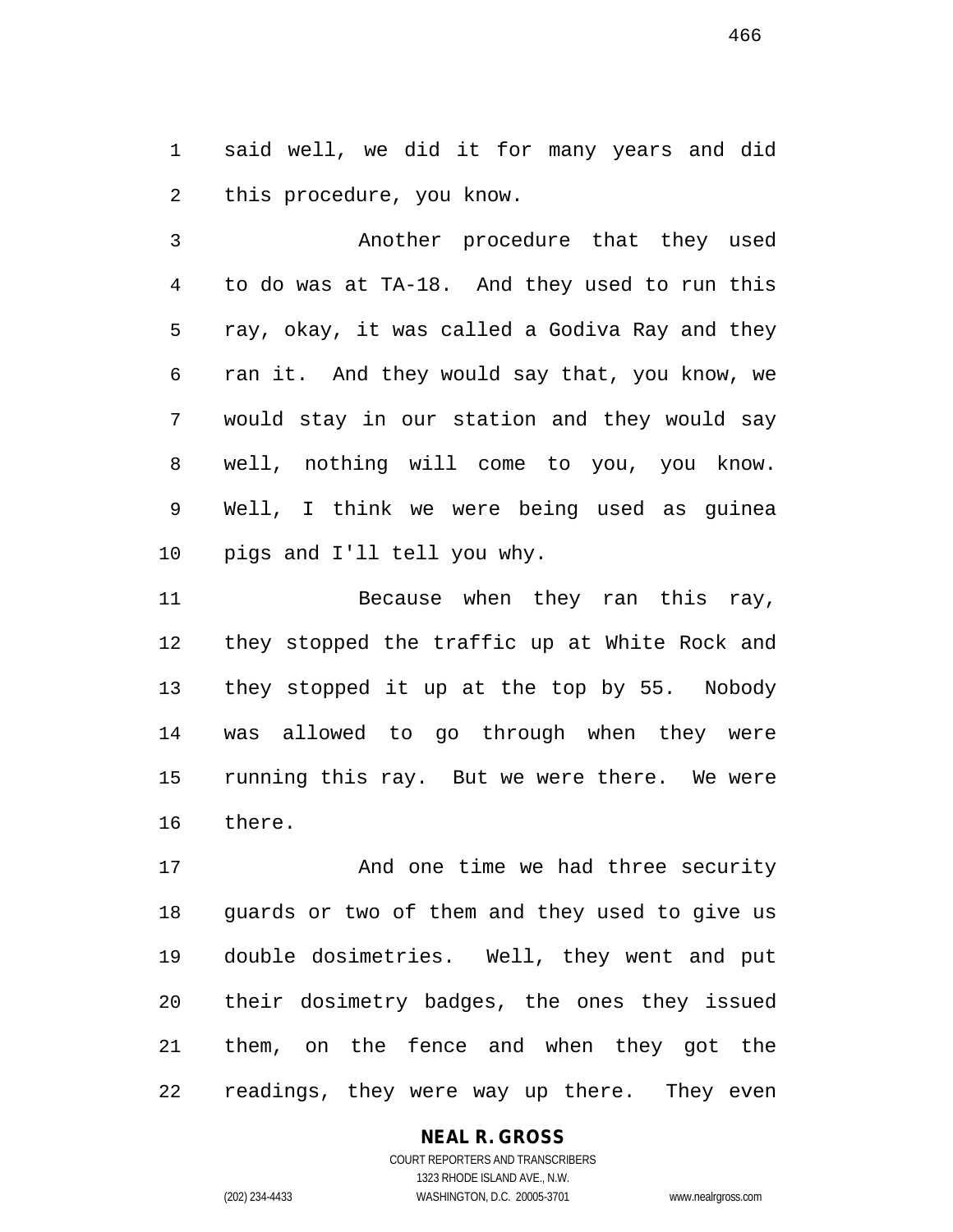send a congressional committee from Washington and they wanted to close down the lab, because the doses were in the thousands, you know.

 And they wanted to know, you know, who had got contaminated. Of course, you know, it was just the guys putting it on the fence, but I mean, it was a big issue. They almost closed down the lab then.

 So like I said, I think we have gone through a lot. And a lot of it has been that we didn't know anything. You know, we have never been educated in these matters. And I mean, I have been there 27 years and the fire, that Cerro Grande fire when it was on, we were working 16, 18 hours.

 Some of our buildings, you know, our areas were on fire and we were breathing all that stuff. And we didn't have no masks or anything. They -- at the end, I think they gave us those little like paper respirators, whatever, but we were there like I say for 16, 18 hours a day.

#### **NEAL R. GROSS**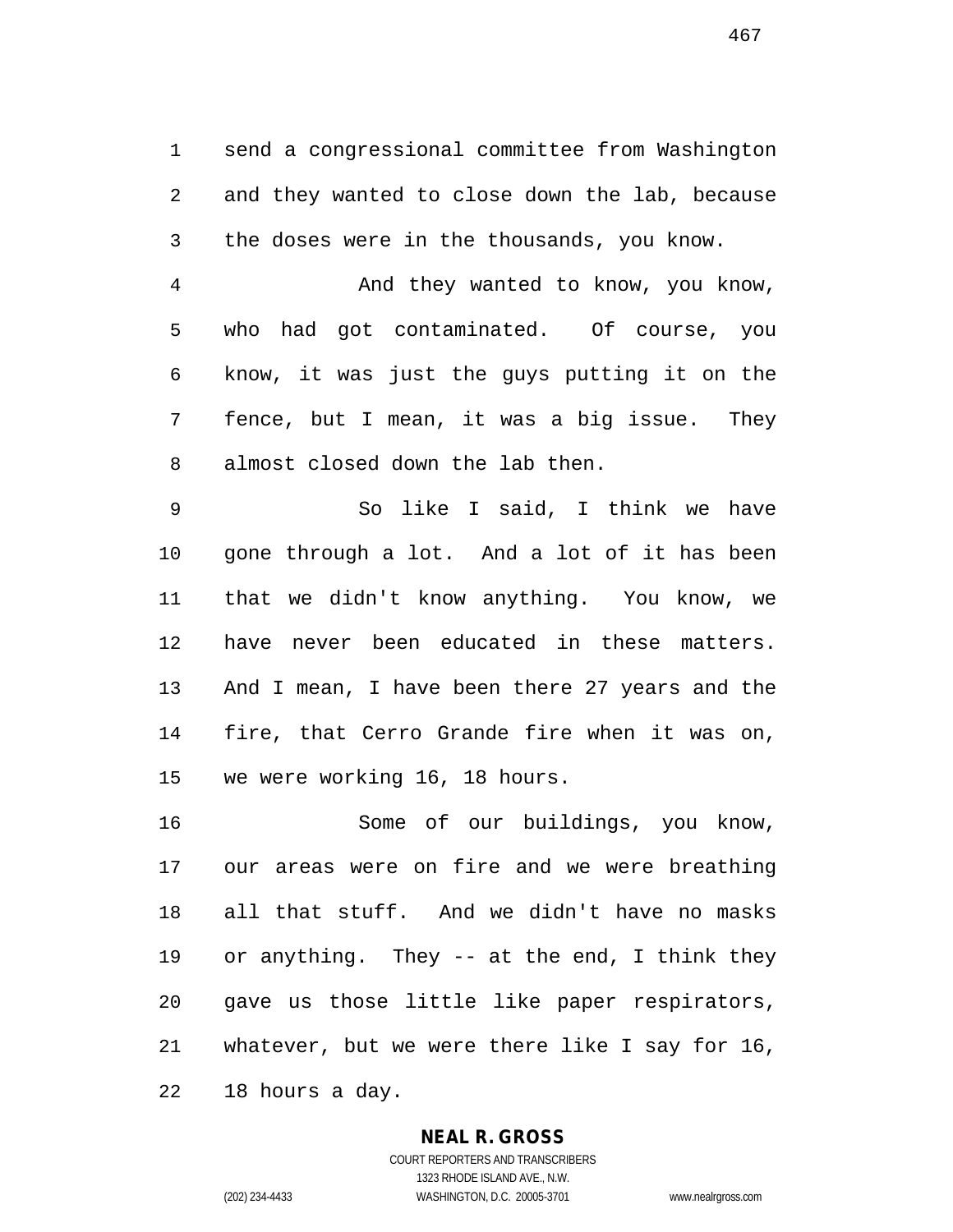And all these fumes and whatever was burning, we were breathing all that. We were at the sites protecting them, you know, and trying to put out fires also with the fire department. And I don't know what we breathed, but, you know, we have gone through a lot. 8 And nobody has ever, you know, really taken the time to, I guess, check us out or whatever, you know. That's all I want to say. CHAIRMAN MELIUS: Okay. MR. ORTEGA: Thank you for your time and thank you for listening. CHAIRMAN MELIUS: No, thank you. 16 MR. ORTEGA: Thank you. (Applause.) CHAIRMAN MELIUS: We have a few more people. PUBLIC PARTICIPANT: I just would like to say, folks, the dose reconstruction process is wrong. They are not looking at

# **NEAL R. GROSS**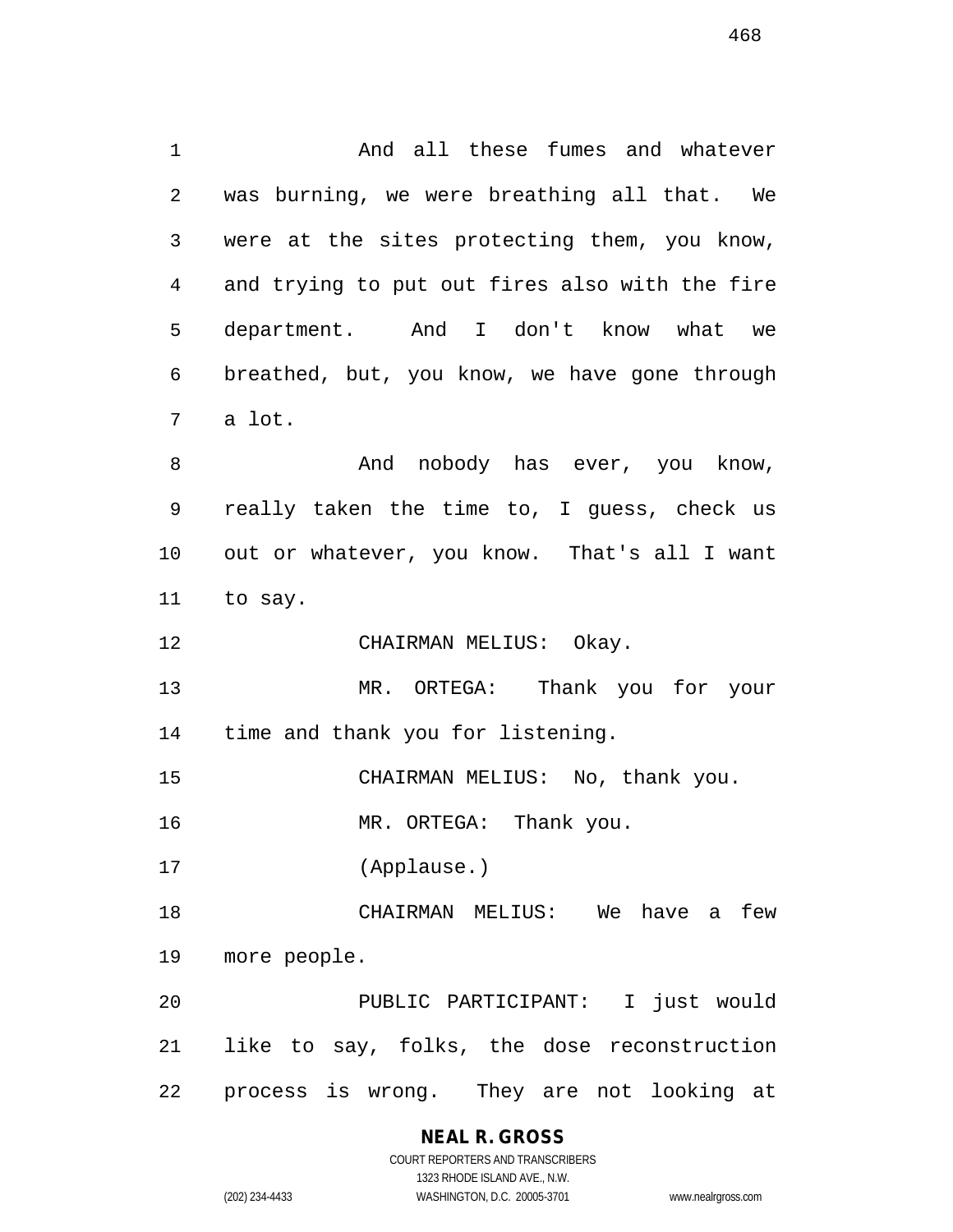true figures. It is -- you know, in our area there are so many sick people, sickly people walking around.

 The other day I was at a bingo in Espanola at a church bingo and a lady came up to me and she said my husband finally got his settlement. And I told her how happy I was. And she started walking away and I asked her how long did it take. And she said eight years.

 Eight years and he is sickly. There is something wrong. You know, it's broken. It is not a true picture. It is wrong. It's wrong. Thank you.

(Applause.)

 CHAIRMAN MELIUS: Okay. Thank you. If you could introduce yourself?

 MR. GARCIA: Hello, my name is Paul Garcia. I'm a street police officer. I've been up there 25 years. I just want to say, you know, everything that Rose and Elias were saying, it's all true. We worked in a

# **NEAL R. GROSS**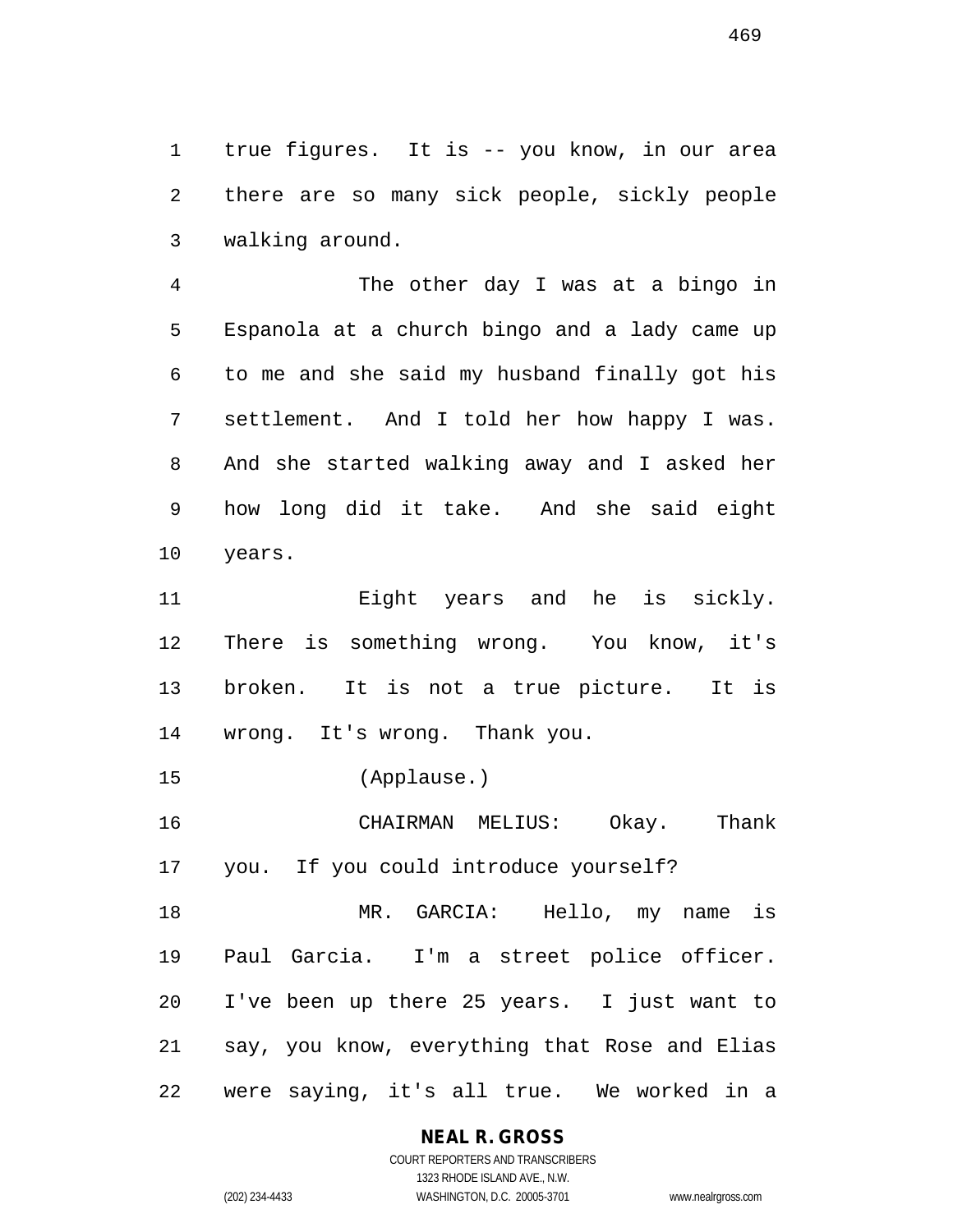lot of areas that the majority of time, I'm speaking for us, we never had protection.

 We would be stationed say right here, right outside these doors and right behind them they would be doing experiments. And they would be covered from head to toe with white uniforms and we would just be on this side and just be standing there.

 We don't even know what we could have picked up. And it is still going on. Just a couple of years ago, there was a small minor explosion and I happened to be there. And all these people are all suited up. I didn't even know about it. I just turned around and there must have been about 10 people all suited up and I'm right there 20 feet away.

 My job was to keep people from going in there. And I moved the perimeter further away, because I didn't know. I asked and they said oh, you have nothing to worry about. But I doubt it. And things like that

# **NEAL R. GROSS**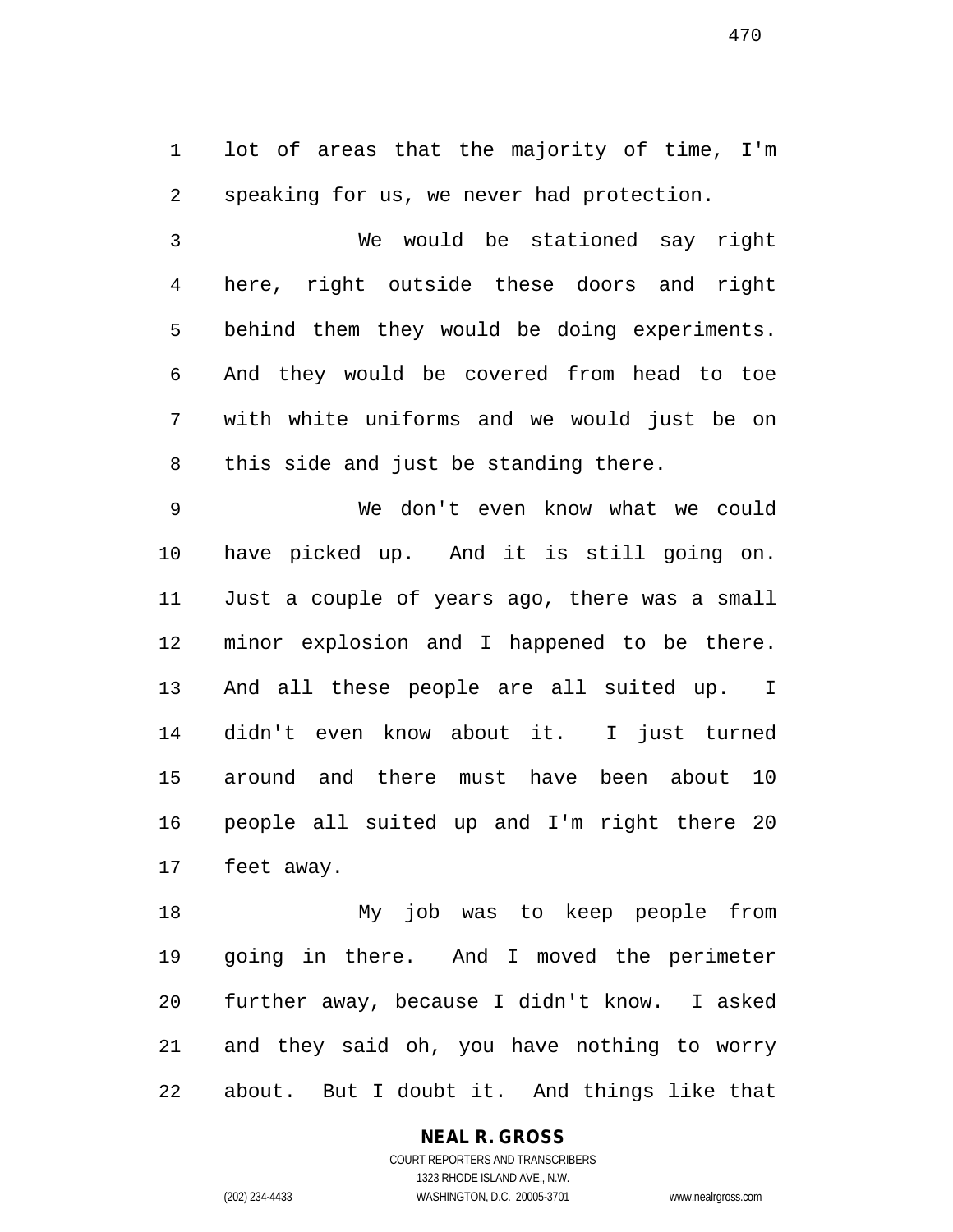happened all the time.

 And you know, like there at Sigma, Building 141, beryllium and also at shops, the same thing. Like Ray was saying down at DP, they have tritium. We had to go in those buildings and check them with the Detex clock and these are -- you know, we had to go check these places sometimes an hour, two hours. We didn't even wear booties,

 nothing. We just walked right in and did our checks. And you could see these containers all rotting and steaming and, you know, we would turn it in, but, you know, nothing was ever done.

 You know, most of that place is probably gone now. But, you know, and like Ray was saying, that's true, those paint -- those walls, they would have to paint those every month, within two or three weeks that whole paint was gone. And it is probably a room this size, all the paint was gone. Constantly they are going and painting that

### **NEAL R. GROSS**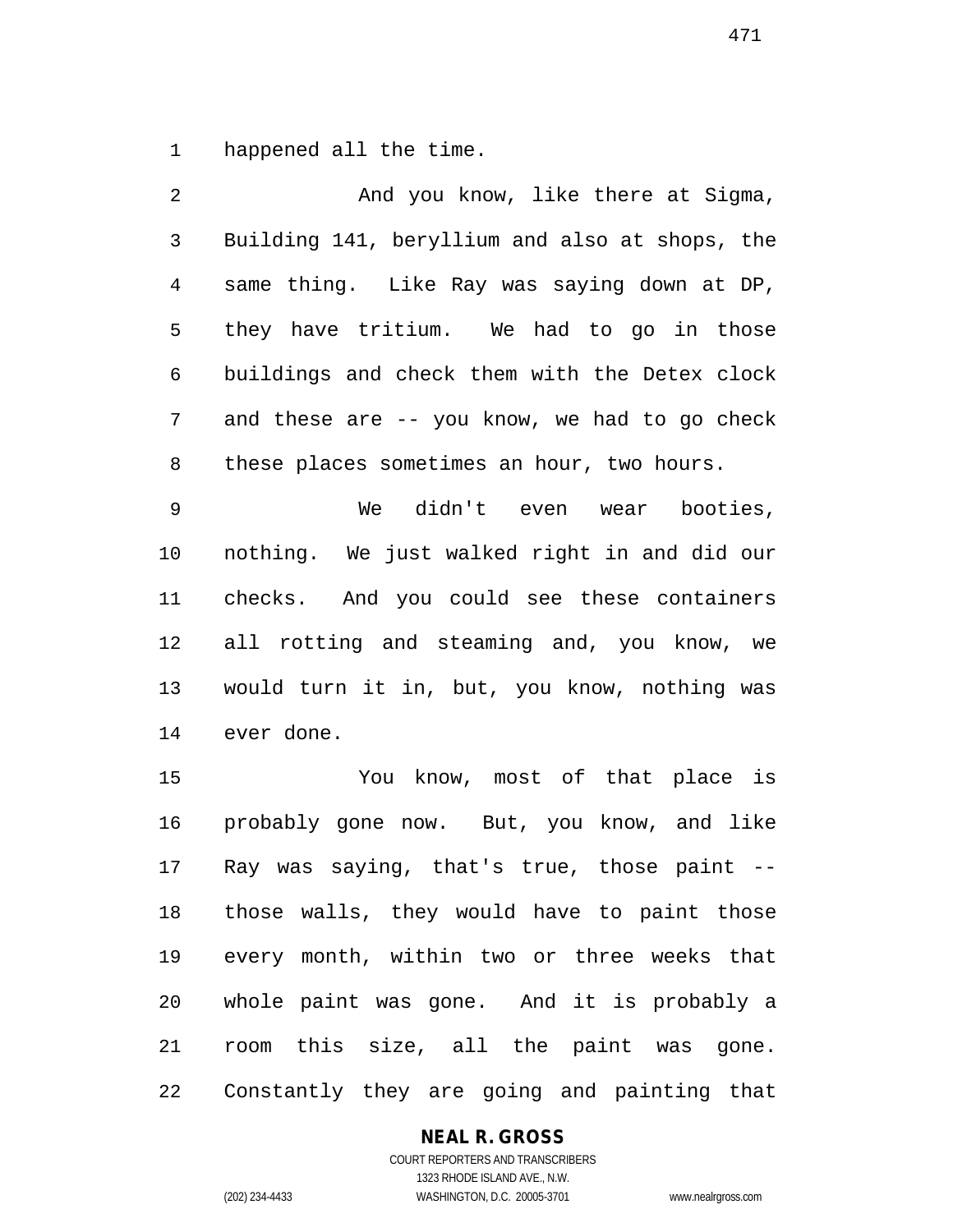place.

2 1 Just wanted to say that, thank you. (Applause.) CHAIRMAN MELIUS: Well, thank you for that. Anybody else? Yes? 7 MR. JOHNSON: So many of these -- CHAIRMAN MELIUS: Yes, if you would step up to the mike, that's all, so we can hear you. MR. JOHNSON: My name is Richard Johnson. CHAIRMAN MELIUS: Right. MR. JOHNSON: What I originally was going to speak to was, basically, the same thing she was telling about eight years. Well, I was denied and I appealed. I won the appeal and until last, what was it, February two years ago, you were in Albuquerque? I have never had acknowledged the affidavits and evidence that I sent in.

> **NEAL R. GROSS** COURT REPORTERS AND TRANSCRIBERS 1323 RHODE ISLAND AVE., N.W. (202) 234-4433 WASHINGTON, D.C. 20005-3701 www.nealrgross.com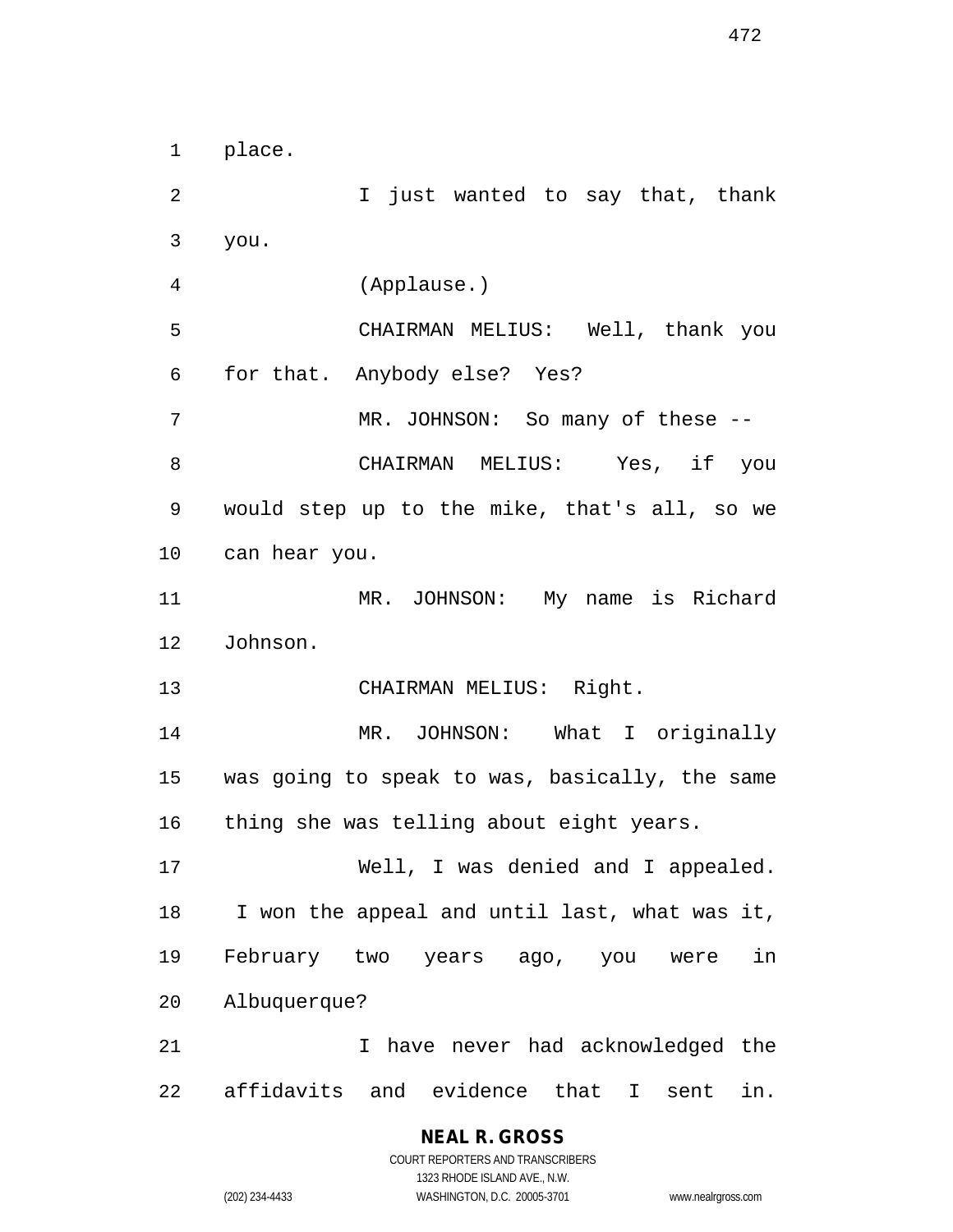Finally, just in the recent months, they are talking to me. This is getting close to a death date. I mean, this is getting -- for so many of these people, this is just a little bit ridiculous.

 They boss you around for months and years and then the same thing with the one fellow, he thought if he applied again, they would just lower the reading more. That's a pattern.

 Getting out to talk to people, that is a pattern. So take it for whatever it is worth.

(Applause.)

 CHAIRMAN MELIUS: Okay. Thank you. One more here.

 MR. ORTIZ: Howdy. Thank you for listening to all of us. And my name is Lloyd Ortiz and I have worked at the lab 34 years already. And I'm just here to kind of reiterate what a lot of these people have said and even with the experiences that I have

**NEAL R. GROSS**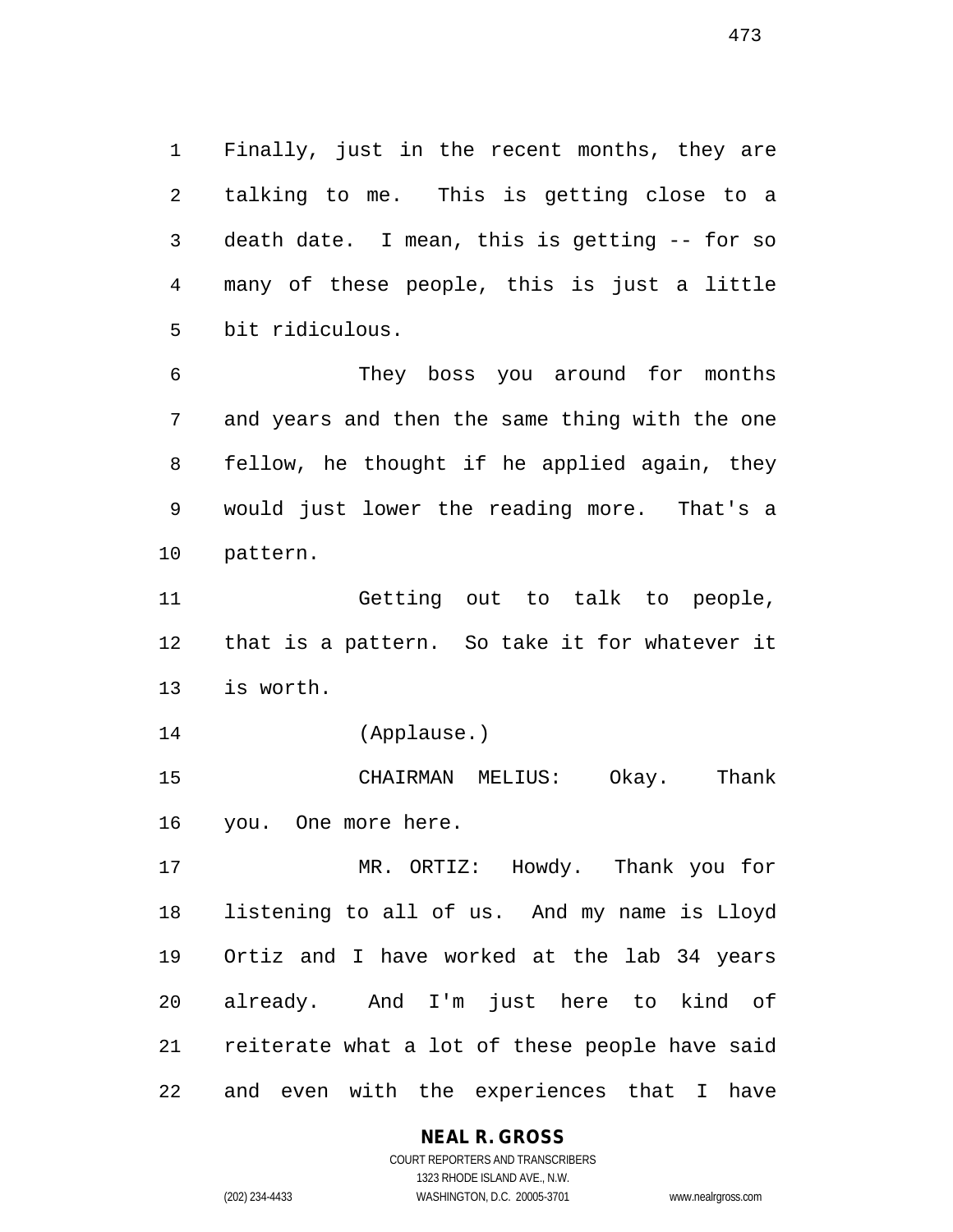experienced myself there.

 Just what this gentleman finished saying, that's one of the things I have written down here as comments to mention to you people is the fact that, like I said, I started working there in '76, 34 years that I have been there.

8 And when I started working there, they had certain levels that you were allowed to work in a certain area that was either potential or was an area that they worked with plutonium or any kind of isotopes or whatever.

 So the fact is that as I have seen the progression of the lab in the years that I have been there, every year it's just like that gentleman said, they keep lowering the limits that they allow for people to work in there. And then it goes back to like other people have said, they -- whoever the team leaders, the group leaders or whoever they are that have set these standards, half of them or some of them don't even know half of what they

### **NEAL R. GROSS**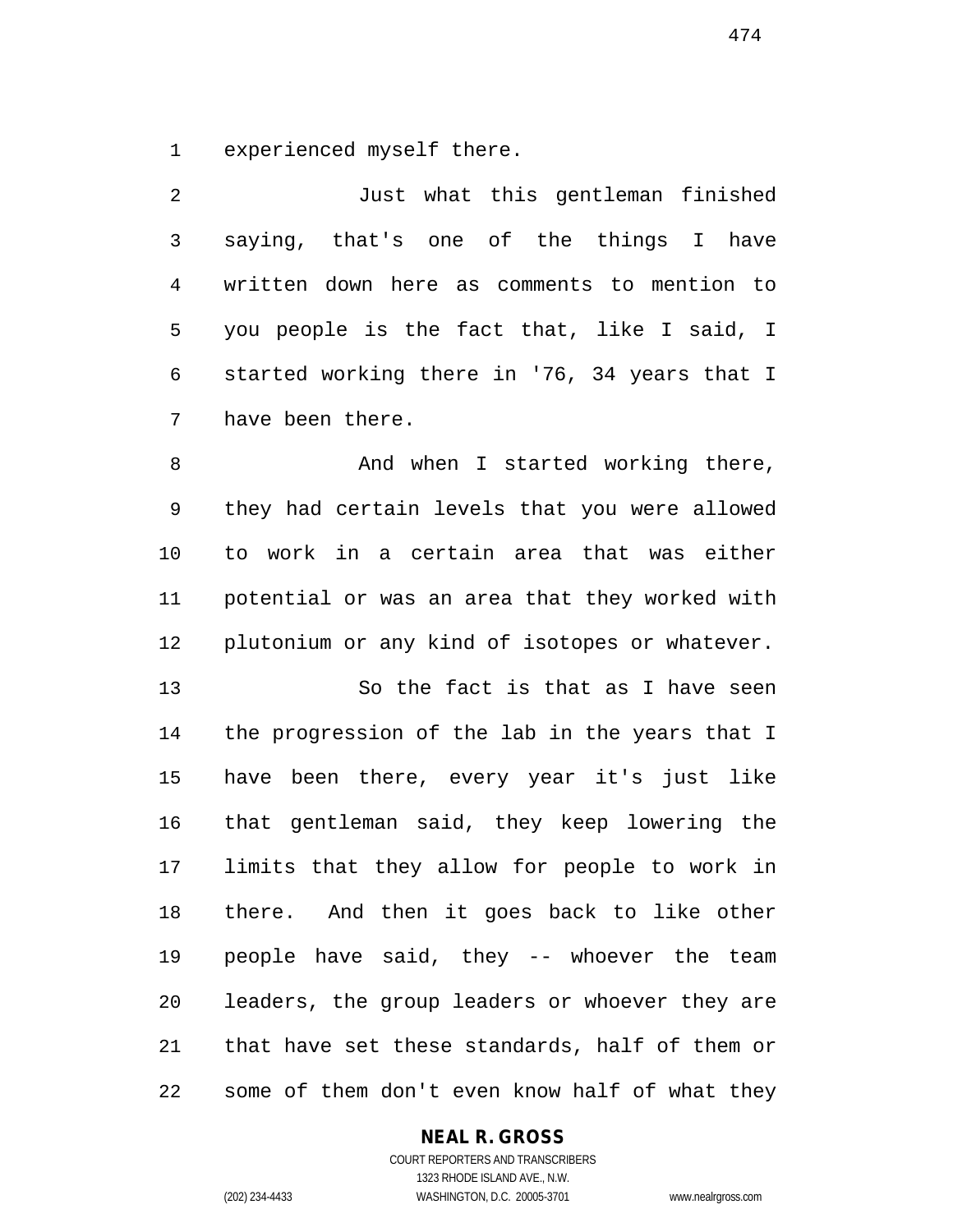should know to set these limits.

| 2            | And that's why a lot of these                  |
|--------------|------------------------------------------------|
| $\mathsf{3}$ | people are getting contaminated or sick with   |
| 4            | cancer and things like that, you know.         |
| 5            | Now, the example I was going to                |
| 6            | use, just as one scenario, is that at one      |
| 7            | time, well, I used to work at the CMR Building |
| 8            | and I worked at TA-55 also. And when I worked  |
| 9            | at TA-55, there was a team leader and a        |
| 10           | project leader that were in charge of getting  |
| 11           | certain tasks done, okay?                      |
| 12           | I won't go into all the details of             |
| 13           | it, okay? But the fact was that they wanted    |
| 14           | to get this job done, because they had a       |
| 15           | deadline. And their mentality is we're going   |
| 16           | to stick you in there and get the job done no  |
| 17           | matter what happens or what conditions those   |
|              | 18 are and you get the job done, so we can get |
| 19           | this job done and off their paperwork or       |
| 20           | whatever, you know?                            |
| 21           | So I was the RCT in charge. They               |
| 22           | put me as the RCT in charge of that project.   |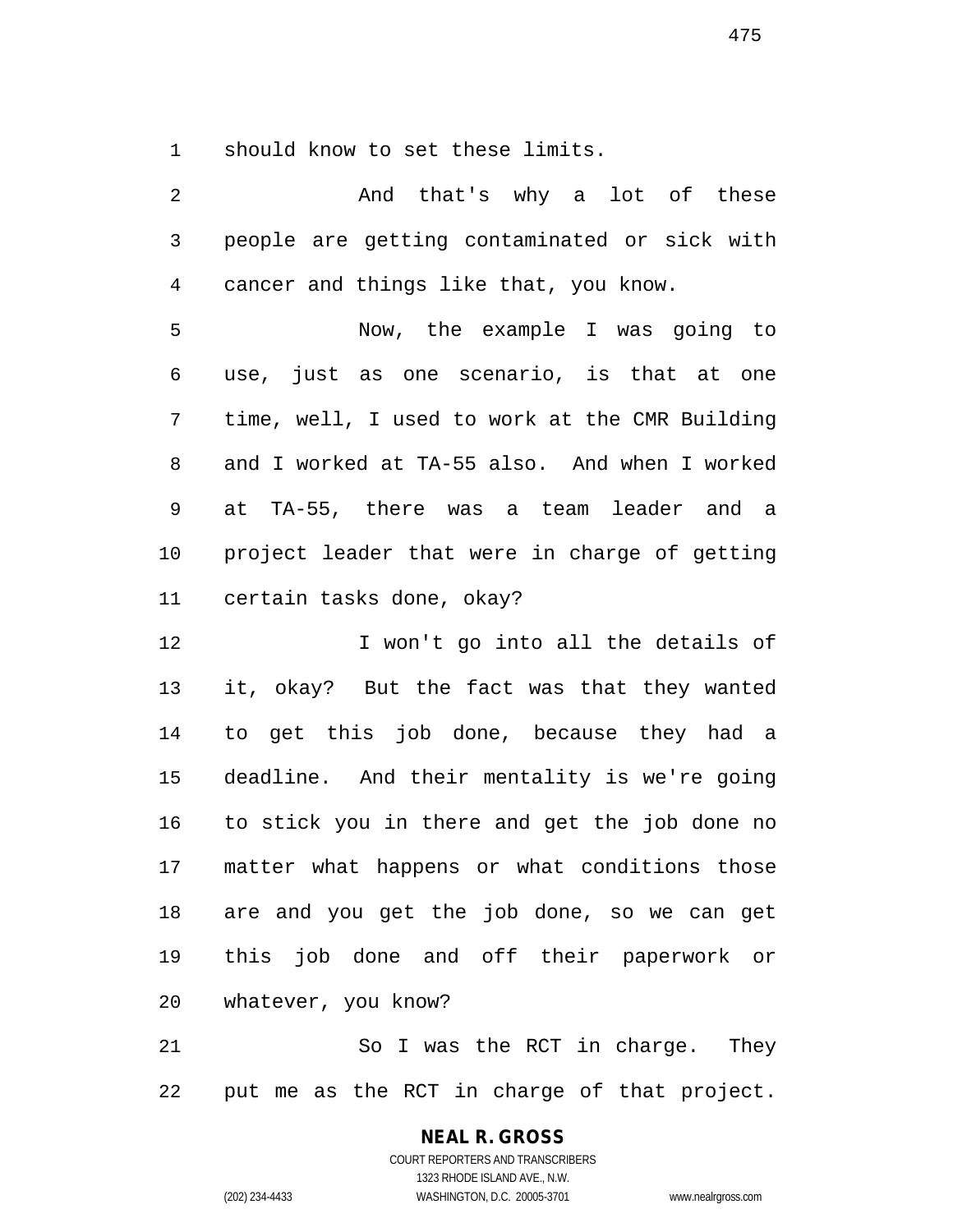When I went in there, since I was the lead RCT, to look over, take over this project, it was done inside a tent. It was -- they built a tent and all this work was going to get done in there.

 So we had to wear full respirator and all the PPE that needed to be used. So I went in there and I was taking readings of contamination or, in other words, making sure that everything was appropriate for things to get -- work to go on in there.

 So one of the things that I found was there was not a proper flow rate for what we needed in there to work in there. So I walked back out and I stopped the job.

 What happened is after I stopped the job, the team leader and the project leader were trying to make it look like I was the one that failed to do my job and because 20 of the fact that the  $job$  -- I stopped the  $job$ , they, like I said, tried to make it look like I was the one that failed to do the job.

# **NEAL R. GROSS**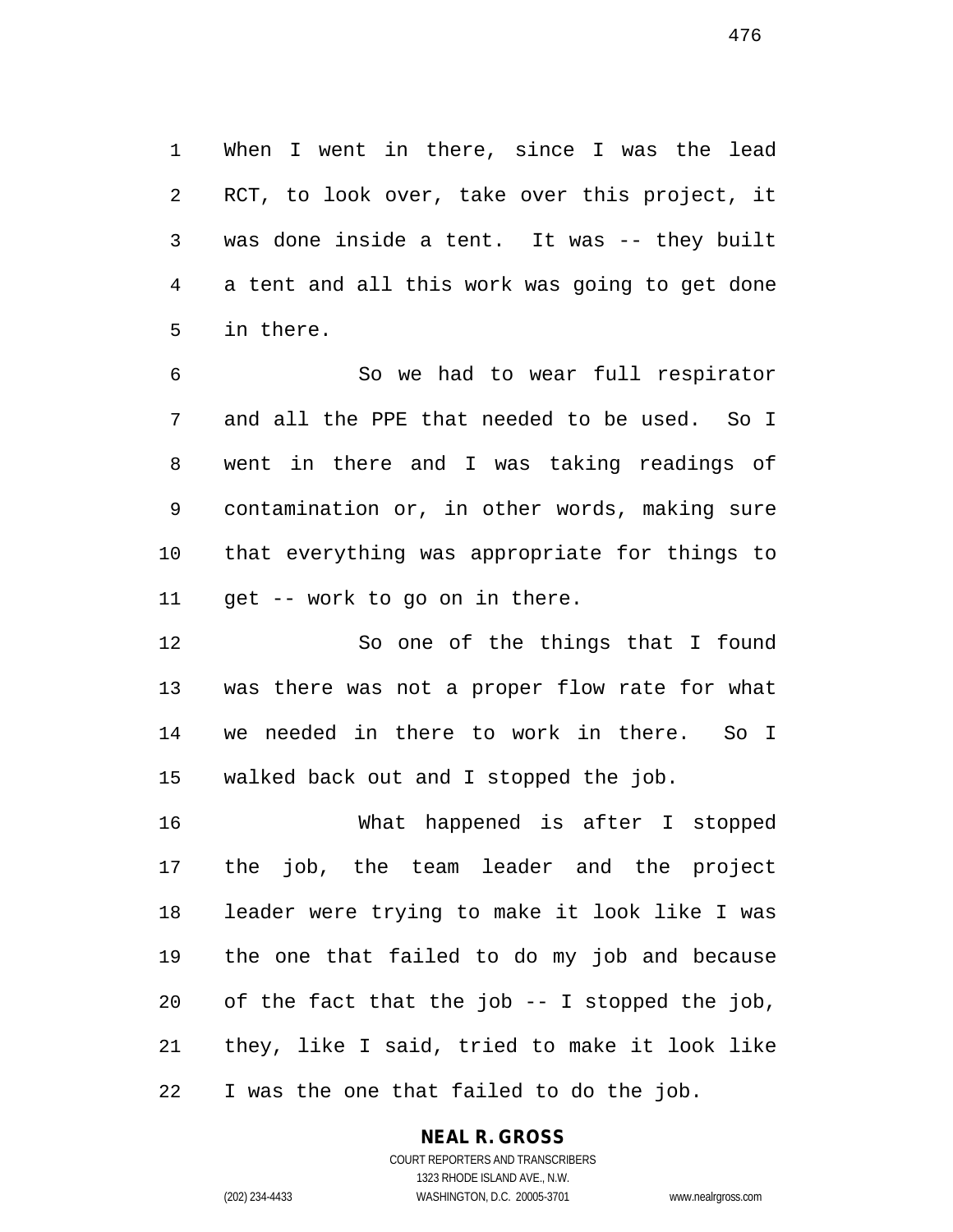When, yet, what they wanted is just to get the job done and you get in there and do it, you know? And what I'm saying with all that, there is a lot more to say to it, but what I don't like about it either is that is one of the things.

7 The other thing is then after they get that job done after they stick people in there to get that job done, then they come back and they give each other rewards or certificates saying that they did a good job, you know? And yet, what happens to the worker? They never recognize the worker for what he does.

 You know, he or she, whatever, you know? So that's why I am again like reiterating where all these people said that the whole picture is wrong and something needs to get done. And a lot of -- my dad has a claim. So there again, you know, all these people are suffering, yet, they are taking years and years to make a determination with

### **NEAL R. GROSS**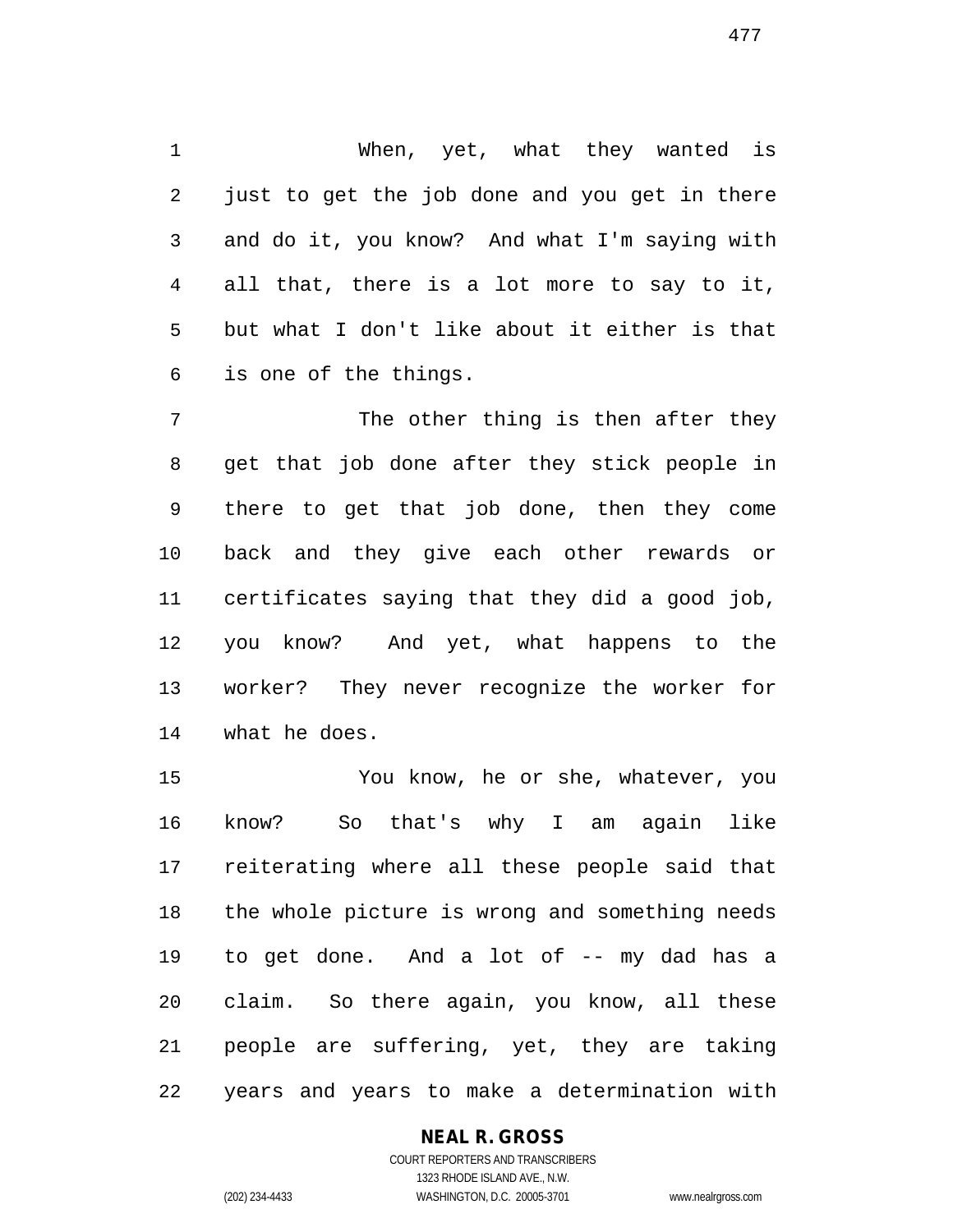numbers that they don't even have.

 So anyway, thank you for listening to me. And I appreciate your time. (Applause.) CHAIRMAN MELIUS: Thank you. Okay. One last comment and then we sort of need to wrap up. We've got a Court Reporter here who has been sitting here very patiently for over four hours. 10 MR. CORDOVAN: I'm sorry. CHAIRMAN MELIUS: No, that's okay. MR. CORDOVAN: Rocindo Cordovan. CHAIRMAN MELIUS: Yes. MR. CORDOVAN: I failed to mention a couple of things. In security, we are doing a lot of double shifts. We are working 12, 16 hours, three or four times a week. So we are getting double exposure. We are going -- you know, that's one of the things that I failed to mention. The other one was the fire back in 2000. All different kinds of chemicals

COURT REPORTERS AND TRANSCRIBERS 1323 RHODE ISLAND AVE., N.W. (202) 234-4433 WASHINGTON, D.C. 20005-3701 www.nealrgross.com

**NEAL R. GROSS**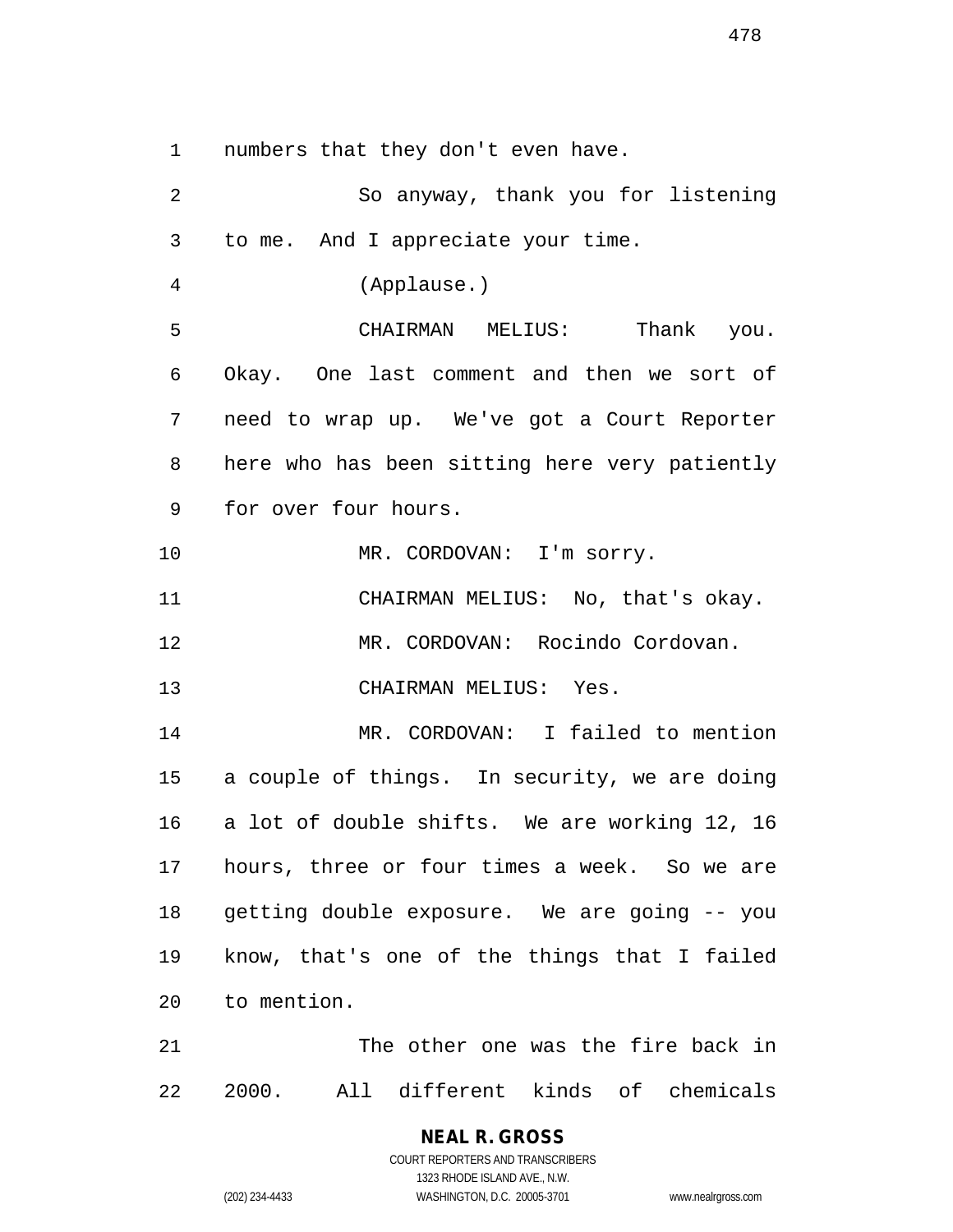throughout the mountains and buildings and stuff like that. We got exposed to stuff like that. So just to clarify that. Thank you. (Applause.) CHAIRMAN MELIUS: Okay. Thank you very much. And thank everybody here very much  $8 - -$  (Applause.) CHAIRMAN MELIUS: For making the effort in coming out and making comments. Now, we may have some people on the phone that want to make comments. Is there anybody on the phone that wants to make comments? We should have more time tomorrow night for -- I don't hear any. Okay. Okay. There is nothing. We are adjourned until tomorrow morning. (Whereupon, the above-entitled matter went off the record at 7:04 p.m.) 

**NEAL R. GROSS** COURT REPORTERS AND TRANSCRIBERS

1323 RHODE ISLAND AVE., N.W.